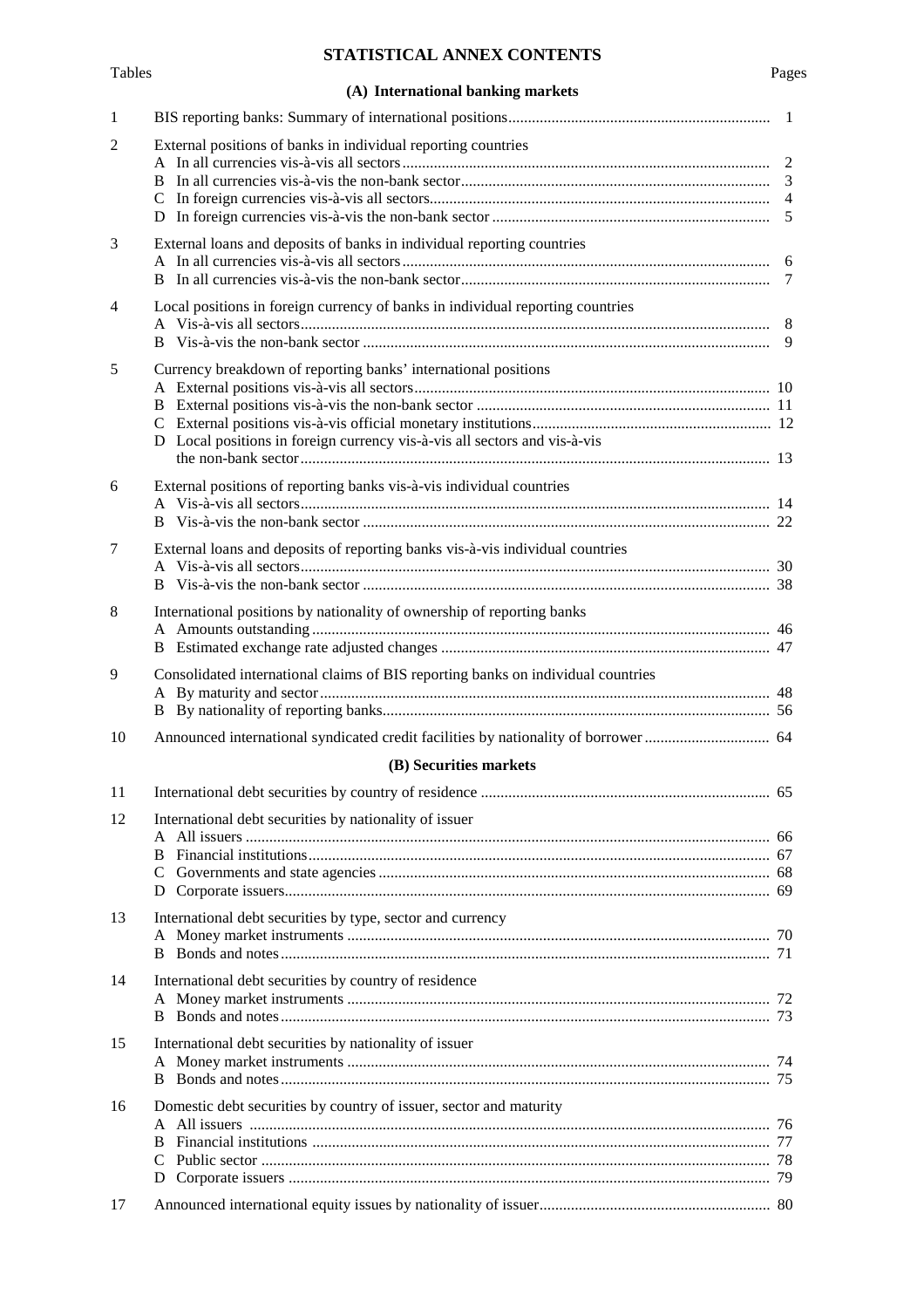## **(C) Derivatives markets**

| 18 | Amounts outstanding of over-the-counter (OTC) derivatives                                                                                                                                            |  |
|----|------------------------------------------------------------------------------------------------------------------------------------------------------------------------------------------------------|--|
| 19 | A Amounts outstanding of OTC foreign exchange derivatives<br>C Notional amounts outstanding of OTC foreign exchange derivatives                                                                      |  |
| 20 | A Amounts outstanding of OTC single-currency interest rate derivatives<br>C Notional amounts outstanding of OTC single-currency interest rate derivatives                                            |  |
| 21 | A Amounts outstanding of OTC equity-linked and commodity derivatives<br>B Amounts outstanding of OTC equity-linked derivatives<br>Notional amounts outstanding of OTC equity-linked derivatives<br>C |  |
| 22 | Derivative financial instruments traded on organised exchanges<br>by instrument and location<br><sub>B</sub>                                                                                         |  |
|    |                                                                                                                                                                                                      |  |
|    | Special features incorporated in "International banking and financial market developments" 91                                                                                                        |  |
|    | $\ldots$ = not available.                                                                                                                                                                            |  |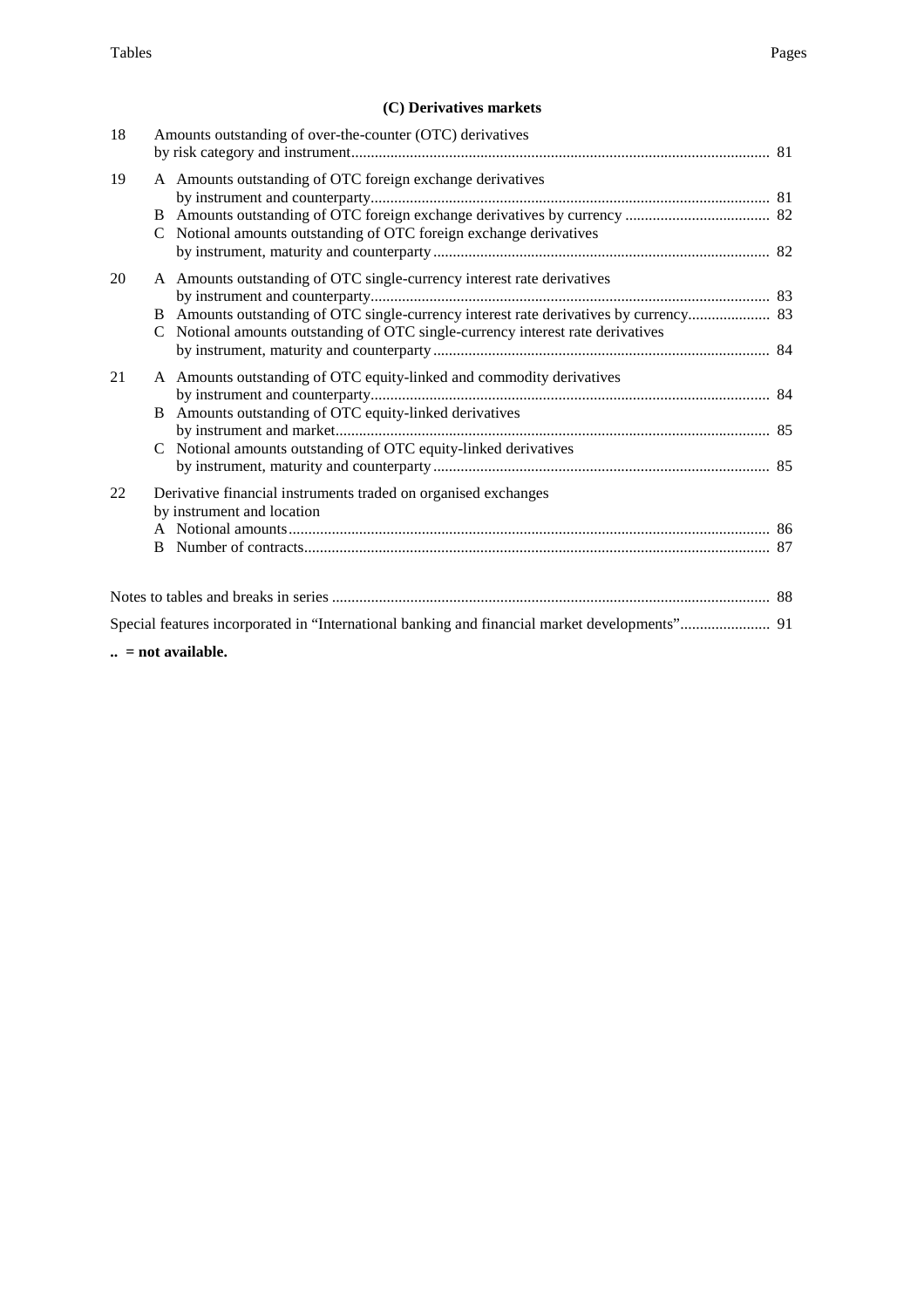| <b>TABLE 1</b>                                          |
|---------------------------------------------------------|
| BIS REPORTING BANKS: SUMMARY OF INTERNATIONAL POSITIONS |
| (In billions of US dollars)                             |

|                                                                                                |                    | <b>AMOUNTS OUTSTANDING</b> |                    | <b>ESTIMATED EXCHANGE RATE ADJUSTED CHANGES</b> |                 |                      |                   |                   |                 |               |
|------------------------------------------------------------------------------------------------|--------------------|----------------------------|--------------------|-------------------------------------------------|-----------------|----------------------|-------------------|-------------------|-----------------|---------------|
| <b>POSITIONS</b>                                                                               | 1997               | 1998                       | 1999               | 1998                                            | 1999            | 1998                 | 1999              | 1999              | 1999            | 1999          |
|                                                                                                | Dec.               | Dec.                       | Dec.               | Year                                            | Year            | Q4                   | Q1                | Q <sub>2</sub>    | Q3              | Q4            |
|                                                                                                |                    |                            |                    |                                                 |                 |                      |                   |                   |                 |               |
| A. TOTAL ASSETS                                                                                | 10.502.0           | 11,189.8                   | 10,977.2           | 262.5                                           | 298.7           | $-123.3$             | 48.0              | 0.6               | 146.8           | 103.2         |
| a. identified claims on non-banks.                                                             | 3,467.3            | 3,715.2                    | 3,840.0            | 121.7                                           | 311.3           | $-27.0$              | 91.8              | 123.1             | 38.3            | 58.1          |
| b. other claims $\ldots \ldots \ldots \ldots \ldots$                                           | 7,034.8            | 7,474.6                    | 7,137.2            | 140.8                                           | $-12.6$         | $-96.3$              | $-43.8$           | $-122.5$          | 108.5           | 45.1          |
|                                                                                                |                    |                            |                    |                                                 |                 |                      |                   |                   |                 |               |
| B. EXTERNAL ASSETS                                                                             | 9,173.7            | 9,818.2                    | 9,823.5            | 272.4                                           | 253.1           | -47.1                | 13.0              | $-9.2$            | 119.5           | 129.9         |
| a. identified claims on non-banks.                                                             | 2,875.9            | 3,113.3                    | 3,303.5            | 133.8                                           | 286.7           | $-5.4$               | 81.6              | 101.5             | 35.9            | 67.6          |
| b. other claims $\ldots \ldots \ldots \ldots \ldots$                                           | 6,297.7            | 6.704.9                    | 6,520.1            | 138.6                                           | $-33.6$         | $-41.7$              | $-68.7$           | $-110.8$          | 83.6            | 62.2          |
| 1. outside area countries $\dots\dots$                                                         | 1,203.8            | 1,182.1                    | 1,148.6            | -55.8                                           | $-19.8$         | -17.2                | 0.3               | $-9.4$            | $-25.6$         | 14.9          |
| a. identified claims on non-banks.                                                             | 593.7              | 603.2                      | 599.6              | $-3.2$                                          | 9.3             | $-10.3$              | 9.8               | 1.4               | $-7.3$          | 5.3           |
| b. other claims $\ldots \ldots \ldots \ldots \ldots$                                           | 610.0              | 578.9                      | 549.0              | $-52.5$                                         | $-29.0$         | $-6.8$               | $-9.6$            | $-10.8$           | $-18.3$         | 9.6           |
| 2. inside area countries                                                                       | 7,727.4            | 8,416.3                    | 8,479.4            | 362.1                                           | 292.8           | $-19.7$              | 15.7              | 0.5               | 158.4           | 118.2         |
|                                                                                                |                    |                            |                    |                                                 |                 |                      |                   |                   |                 |               |
| a. identified claims on non-banks.<br>b. other claims $\ldots \ldots \ldots \ldots \ldots$     | 2,212.9<br>5,514.6 | 2,451.3<br>5,965.0         | 2,630.5<br>5,849.0 | 150.4<br>211.7                                  | 258.7<br>34.1   | 8.5<br>$-28.2$       | 67.0<br>$-51.3$   | 101.0<br>$-100.5$ | 42.8<br>115.6   | 47.9<br>70.3  |
|                                                                                                |                    |                            |                    |                                                 |                 |                      |                   |                   |                 |               |
| 3. unallocated                                                                                 | 242.5              | 219.8                      | 195.6              | $-33.9$                                         | $-20.0$         | $-10.2$              | $-3.0$            | -0.3              | $-13.4$         | $-3.3$        |
| a. identified claims on non-banks.                                                             | 69.3               | 58.8                       | 73.4               | $-13.4$                                         | 18.6            | $-3.6$               | 4.8               | $-0.9$            | 0.3             | 14.4          |
| b. other claims $\ldots \ldots \ldots \ldots \ldots$                                           | 173.1              | 161.0                      | 122.2              | $-20.6$                                         | $-38.7$         | $-6.6$               | $-7.8$            | 0.5               | $-13.7$         | $-17.7$       |
|                                                                                                |                    |                            |                    |                                                 |                 |                      |                   |                   |                 |               |
| <b>C. LOCAL ASSETS</b><br>IN FOREIGN CURRENCY                                                  | 1,328.4            | 1,371.6                    | 1,153.7            | $-9.9$                                          | 45.6            | $-76.2$              | 35.0              | 9.9               | 27.3            | -26.7         |
| a. identified claims on non-banks.                                                             | 591.3              | 601.9                      | 536.5              | $-12.1$                                         | 24.6            | $-21.6$              | 10.1              | 21.6              | 2.4             | $-9.5$        |
| b. other claims $\ldots \ldots \ldots \ldots \ldots$                                           | 737.0              | 769.7                      | 617.1              | 2.2                                             | 21.0            | $-54.6$              | 24.9              | $-11.7$           | 24.9            | $-17.2$       |
|                                                                                                |                    |                            |                    |                                                 |                 |                      |                   |                   |                 |               |
| D. TOTAL LIABILITIES                                                                           | 10,233.8           | 10,899.4                   | 10,716.8           | 319.4                                           | 238.3           | $-203.3$             | $-28.5$           | $-26.9$           | 170.8           | 122.8         |
|                                                                                                |                    |                            |                    |                                                 |                 |                      |                   |                   |                 |               |
| a. identified liabilities to non-banks<br>$b.$ other liabilities $\ldots \ldots \ldots \ldots$ | 2,532.2<br>7,701.6 | 2,728.8<br>8,170.6         | 2,782.9<br>7,933.9 | 116.6<br>202.9                                  | 220.4<br>17.9   | $-100.4$<br>$-103.0$ | 140.9<br>$-169.3$ | 23.3<br>$-50.2$   | 11.2<br>159.6   | 45.0<br>77.9  |
|                                                                                                |                    |                            |                    |                                                 |                 |                      |                   |                   |                 |               |
| E. EXTERNAL LIABILITIES                                                                        | 8,922.5            | 9,503.3                    | 9,511.7            | 280.0                                           | 173.9           | $-154.2$             | $-57.8$           | 5.3               | 95.4            | 131.0         |
| a. identified liabilities to non-banks                                                         | 2,017.9            | 2,179.8                    | 2,264.1            | 98.5                                            | 163.4           | $-76.5$              | 124.8             | 33.8              | $-31.3$         | 36.0          |
| b. identified liabilities to official                                                          |                    |                            |                    |                                                 |                 |                      |                   |                   |                 |               |
| monetary institutions                                                                          | 357.0              | 317.7                      | 378.2              | $-47.9$                                         | 59.8            | $-26.4$              | $-39.0$           | 28.9              | 2.5             | 67.4          |
| c. other liabilities                                                                           | 6,547.5            | 7,005.8                    | 6,869.5            | 229.3                                           | $-49.3$         | $-51.3$              | $-143.7$          | $-57.4$           | 124.1           | 27.6          |
| 1. outside area countries                                                                      | 1,032.9            | 1,036.2                    | 1,051.5            | $-17.0$                                         | 34.8            | $-27.5$              | $-11.3$           | 5.2               | 11.9            | 29.0          |
| a. identified liabilities to non-banks                                                         | 389.4              | 417.8                      | 449.5              | 23.2                                            | 40.5            | $-1.3$               | 27.1              | 2.4               | 2.5             | 8.4           |
| b. other liabilities                                                                           | 643.5              | 618.4                      | 602.0              | $-40.2$                                         | $-5.7$          | $-26.2$              | $-38.5$           | 2.8               | 9.5             | 20.6          |
| 2. inside area countries                                                                       | 6,909.1            | 7,427.9                    | 7,383.3            | 275.8                                           | 167.0           | -88.6                | $-22.5$           | -8.4              | 95.0            | 102.9         |
| a. identified liabilities to non-banks                                                         | 1,505.0            | 1.645.8                    | 1,758.1            | 85.4                                            | 178.2           | -79.0                | 122.0             | 18.8              | 1.5             | 35.9          |
| b. other liabilities                                                                           | 5,404.2            | 5,782.1                    | 5,625.2            | 190.4                                           | $-11.2$         | $-9.6$               | $-144.5$          | $-27.2$           | 93.5            | 67.0          |
| $3.$ unallocated $\ldots \ldots \ldots \ldots \ldots$                                          | 980.4              | 1,039.1                    | 1,076.8            | 21.1                                            | $-27.9$         | $-38.2$              | $-23.9$           | 8.4               | -11.6           | $-0.9$        |
| a. identified liabilities to non-banks                                                         |                    | 116.1                      | 56.5               |                                                 |                 |                      | $-24.3$           | 12.5              |                 |               |
| b. other liabilities $\ldots \ldots \ldots \ldots$                                             | 123.5<br>856.9     | 923.0                      | 1,020.3            | $-10.2$<br>31.3                                 | $-55.3$<br>27.4 | 3.8<br>-41.9         | 0.3               | $-4.1$            | $-35.3$<br>23.7 | $-8.3$<br>7.4 |
|                                                                                                |                    |                            |                    |                                                 |                 |                      |                   |                   |                 |               |
| <b>F. LOCAL LIABILITIES</b>                                                                    |                    |                            |                    |                                                 |                 |                      |                   |                   |                 |               |
| IN FOREIGN CURRENCY                                                                            | 1,311.4            | 1,396.2                    | 1,205.1            | 39.5                                            | 64.4            | -49.1                | 29.3              | $-32.1$           | 75.4            | $-8.2$        |
| a. identified liabilities to non-banks                                                         | 460.8              | 465.7                      | 419.1              | $-11.5$                                         | 39.7            | $-37.0$              | 12.7              | 10.2              | 29.5            | $-12.7$       |
| b. other liabilities                                                                           | 850.6              | 930.5                      | 786.0              | 51.0                                            | 24.7            | -12.1                | 16.7              | $-42.4$           | 45.9            | 4.5           |
|                                                                                                |                    |                            |                    |                                                 |                 |                      |                   |                   |                 |               |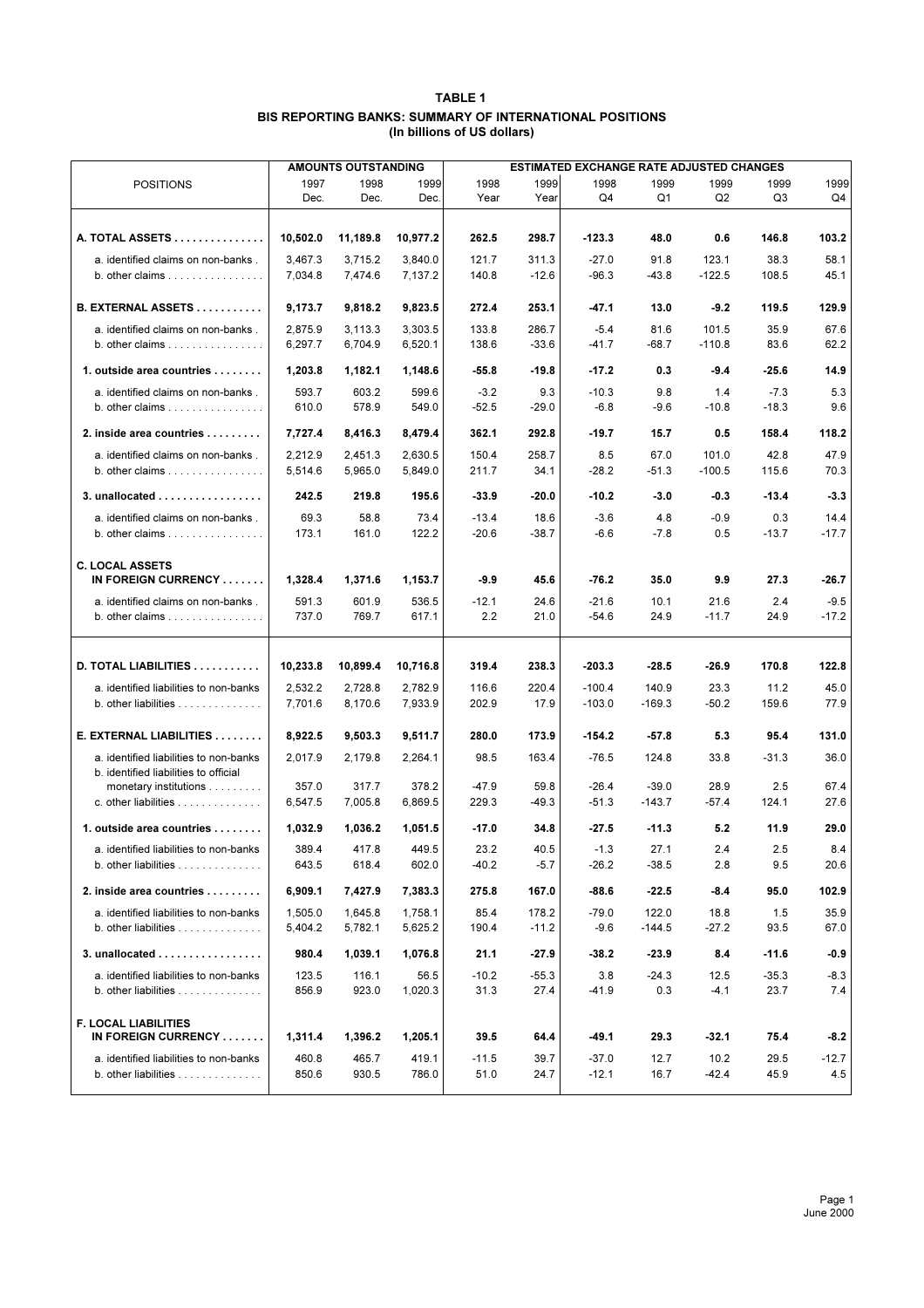#### **TABLE 2 A EXTERNAL POSITIONS OF BANKS IN INDIVIDUAL REPORTING COUNTRIES (In billions of US dollars) In all currencies vis-à-vis all sectors**

|                                                  | <b>ESTIMATED EXCHANGE RATE ADJUSTED CHANGES</b><br><b>AMOUNTS OUTSTANDING</b> |         |         |          |                    |          |          |                          |                          |         |  |  |  |
|--------------------------------------------------|-------------------------------------------------------------------------------|---------|---------|----------|--------------------|----------|----------|--------------------------|--------------------------|---------|--|--|--|
|                                                  |                                                                               |         |         |          |                    |          |          |                          |                          |         |  |  |  |
| <b>REPORTING</b>                                 | 1997                                                                          | 1998    | 1999    | 1998     | 1999               | 1998     | 1999     | 1999                     | 1999                     | 1999    |  |  |  |
| <b>COUNTRIES</b>                                 | Dec.                                                                          | Dec.    | Dec.    | Year     | Year               | Q4       | Q1       | Q <sub>2</sub>           | Q3                       | Q4      |  |  |  |
|                                                  |                                                                               |         |         |          | <b>ASSETS</b>      |          |          |                          |                          |         |  |  |  |
| ALL COUNTRIES                                    | 9,173.7                                                                       | 9,818.2 | 9,823.5 | 272.4    | 253.1              | $-47.1$  | 13.0     | $-9.2$                   | 119.5                    | 129.9   |  |  |  |
|                                                  |                                                                               |         |         |          |                    |          |          |                          |                          |         |  |  |  |
| European Countries                               | 5,024.8                                                                       | 5,736.1 | 5,790.7 | 469.4    | 372.0              | $-65.1$  | 195.9    | 24.9                     | 146.9                    | 4.2     |  |  |  |
|                                                  | 72.4                                                                          | 82.4    | 80.9    | 6.0      | 5.3                | $-4.5$   | 4.3      | $-0.5$                   | 6.9                      | $-5.5$  |  |  |  |
|                                                  | 255.0                                                                         | 263.5   | 298.3   | $-2.8$   | 37.0               | $-8.4$   | 10.9     | $\overline{\phantom{a}}$ | 26.8                     | $-0.8$  |  |  |  |
| Denmark                                          | 60.2                                                                          | 68.4    | 58.3    | 4.7      | $-4.6$             | $-8.7$   | 5.4      | $-0.4$                   | $-2.0$                   | $-7.5$  |  |  |  |
|                                                  | 19.1                                                                          | 18.3    | 26.3    | $-1.3$   | 9.2                | 0.1      | $-3.2$   | 2.4                      | 2.8                      | 7.3     |  |  |  |
|                                                  | 645.9                                                                         | 661.6   | 647.9   | $-19.1$  | 37.7               | $-52.2$  | 68.9     | $-31.5$                  | 8.2                      | -8.0    |  |  |  |
|                                                  |                                                                               |         |         |          |                    |          |          |                          |                          |         |  |  |  |
| Germany                                          | 647.6                                                                         | 831.7   | 870.8   | 146.6    | 118.8              | 71.6     | 36.0     | 32.9                     | 38.7                     | 11.2    |  |  |  |
|                                                  | 91.8                                                                          | 124.0   | 152.4   | 28.1     | 37.1               | $-1.9$   | 10.3     | 6.9                      | 15.8                     | 4.2     |  |  |  |
|                                                  | 198.6                                                                         | 224.6   | 186.2   | 14.2     | $-17.2$            | $-3.6$   | $-17.3$  | 16.2                     | $-15.2$                  | $-1.0$  |  |  |  |
| Luxembourg                                       | 414.7                                                                         | 467.9   | 495.3   | 30.6     | 26.7               | 19.3     | 8.7      | 10.7                     | $-2.9$                   | 10.1    |  |  |  |
| Netherlands                                      | 220.0                                                                         | 306.3   | 269.7   | 74.2     | $-12.5$            | 11.2     | $-4.1$   | $\overline{\phantom{a}}$ | 4.8                      | $-13.3$ |  |  |  |
|                                                  | 8.5                                                                           | 10.4    | 11.2    | 1.8      | 1.2                | 0.4      | 2.4      | 0.4                      | $-0.8$                   | $-0.7$  |  |  |  |
|                                                  | 111.8                                                                         | 127.5   | 120.3   | 10.2     | 3.3                | $-12.5$  | 3.8      | $-9.8$                   | 6.2                      | 3.0     |  |  |  |
|                                                  | 44.9                                                                          | 50.9    | 53.1    | 5.7      | 4.4                | $-2.3$   | 5.2      | $-3.7$                   | 2.8                      |         |  |  |  |
| Switzerland                                      | 530.3                                                                         | 593.9   | 703.3   | 40.3     | 136.3              | $-8.9$   | 72.4     | 25.4                     | 15.7                     | 22.8    |  |  |  |
|                                                  |                                                                               |         |         |          |                    |          |          |                          |                          |         |  |  |  |
| United Kingdom                                   | 1,703.9                                                                       | 1,904.8 | 1,816.7 | 130.1    | $-10.7$            | $-64.8$  | $-7.8$   | $-24.3$                  | 39.0                     | $-17.5$ |  |  |  |
| Other industrial countries                       | 2,099.9                                                                       | 2,153.3 | 2,131.8 | $-11.2$  | $-54.7$            | 56.5     | $-127.8$ | $-28.2$                  | 5.0                      | 96.3    |  |  |  |
|                                                  | 89.5                                                                          | 87.7    | 87.0    | $-1.0$   | $-1.1$             | 0.9      | $-10.2$  | $-1.4$                   | 10.4                     | 0.1     |  |  |  |
|                                                  | 1,217.9                                                                       | 1.252.7 | 1,173.8 | $-27.9$  | $-116.0$           | 69.8     | $-84.8$  | $-71.9$                  | $-19.7$                  | 60.4    |  |  |  |
|                                                  | 635.1                                                                         | 635.7   | 457.1   | $-36.0$  | $-208.2$           | 45.8     | $-112.1$ | $-73.3$                  | $-39.5$                  | 16.7    |  |  |  |
|                                                  | 582.8                                                                         | 617.0   | 716.7   | 8.1      | 92.2               | 24.0     | 27.3     | 1.4                      | 19.9                     | 43.6    |  |  |  |
|                                                  | 792.5                                                                         | 813.0   | 871.0   | 17.7     | 62.4               | $-14.2$  |          | 45.1                     | 14.2                     | 35.8    |  |  |  |
| United States                                    |                                                                               |         |         |          |                    |          | $-32.8$  |                          |                          |         |  |  |  |
| $\mathsf{IIBFs})$                                | 302.8                                                                         | 254.2   | 286.3   | $-49.4$  | 34.0               | $-10.5$  | $-16.6$  | 7.9                      | 34.4                     | 8.3     |  |  |  |
| $( Others) \ldots \ldots \ldots \ldots \ldots$   | 489.6                                                                         | 558.8   | 584.7   | 67.0     | 28.4               | $-3.7$   | $-16.2$  | 37.3                     | $-20.2$                  | 27.5    |  |  |  |
| Other reporting countries                        | 2,049.0                                                                       | 1,928.8 | 1,901.1 | $-185.8$ | -64.2              | $-38.6$  | $-55.2$  | $-6.0$                   | $-32.4$                  | 29.3    |  |  |  |
| Bahamas                                          | 243.5                                                                         | 219.3   | 231.1   | $-25.7$  | 12.6               | $-28.0$  | 0.3      | 0.4                      | $-2.0$                   | 13.9    |  |  |  |
| Bahrain                                          | 68.3                                                                          | 89.9    | 91.1    | 20.6     | 2.3                | 9.0      | $-3.3$   | $-2.3$                   | 6.0                      | 1.9     |  |  |  |
| Cayman Islands                                   | 636.5                                                                         | 649.1   | 654.4   | 7.0      | 9.0                | 15.2     | $-10.3$  | 5.4                      | 5.9                      | 8.1     |  |  |  |
|                                                  |                                                                               |         |         |          |                    |          |          |                          |                          |         |  |  |  |
| Hong Kong                                        | 600.6                                                                         | 501.1   | 475.6   | $-126.8$ | $-50.0$            | $-28.3$  | $-28.0$  | $-6.3$                   | $-16.6$                  | 1.0     |  |  |  |
| Singapore                                        | 478.4                                                                         | 436.9   | 418.9   | $-70.1$  | $-36.0$            | $-5.3$   | $-13.8$  | $-3.8$                   | $-22.5$                  | 4.2     |  |  |  |
|                                                  | 21.9                                                                          | 32.6    | 30.0    | 9.3      | $-2.1$             | $-1.2$   | 0.1      | 0.7                      | $-3.2$                   | 0.3     |  |  |  |
|                                                  |                                                                               |         |         |          | <b>LIABILITIES</b> |          |          |                          |                          |         |  |  |  |
| ALL COUNTRIES                                    | 8,922.5                                                                       | 9,503.3 | 9,511.7 | 280.0    | 173.9              | $-154.2$ | $-57.8$  | 5.3                      | 95.4                     | 131.0   |  |  |  |
| European Countries                               | 5,101.3                                                                       | 5,804.6 | 5,973.6 | 469.8    | 348.7              | $-170.7$ | 148.8    | 62.5                     | 108.6                    | 28.8    |  |  |  |
|                                                  | 87.5                                                                          | 99.6    | 85.4    | 7.8      | $-7.8$             | $-5.8$   | $-13.1$  | 1.5                      | 8.7                      | $-5.0$  |  |  |  |
|                                                  |                                                                               |         |         |          |                    |          |          |                          |                          |         |  |  |  |
|                                                  | 264.4                                                                         | 274.5   | 303.0   | $-2.2$   | 23.7               | $-10.2$  | 15.3     | $-14.4$                  | 26.7                     | -3.9    |  |  |  |
| Denmark                                          | 48.6                                                                          | 58.2    | 59.1    | 7.8      | 4.2                | 0.5      | 4.8      | 2.4                      | $\overline{\phantom{a}}$ | $-3.0$  |  |  |  |
|                                                  | 15.6                                                                          | 16.6    | 23.1    | 0.6      | 7.4                | 1.7      | $-1.7$   | 1.4                      | 2.3                      | 5.4     |  |  |  |
|                                                  | 635.0                                                                         | 668.6   | 651.7   | 2.8      | 28.0               | $-51.4$  | 39.8     | $-5.9$                   | $-9.5$                   | 3.6     |  |  |  |
| Germany                                          | 662.3                                                                         | 902.6   | 872.9   | 198.5    | 47.1               | 57.7     | $-2.0$   | 14.6                     | 25.0                     | 9.5     |  |  |  |
|                                                  | 94.6                                                                          | 129.9   | 137.1   | 31.3     | 27.6               | 1.3      | 5.0      | 5.6                      | 12.6                     | 4.5     |  |  |  |
|                                                  | 239.2                                                                         | 264.1   | 252.5   | 13.7     | 12.1               | $-2.8$   | $-1.1$   | 0.2                      | 7.8                      | 5.2     |  |  |  |
| $Luxembourg \dots \dots \dots \dots \dots \dots$ | 366.3                                                                         | 394.0   | 394.6   | 9.5      | $-6.4$             | 4.5      | $-18.8$  | 9.3                      | $-8.0$                   | 11.2    |  |  |  |
| Netherlands                                      | 246.8                                                                         | 284.0   | 404.3   | 24.6     | 26.4               | 49.5     | 19.8     | 5.9                      | 15.3                     | $-14.6$ |  |  |  |
|                                                  |                                                                               |         |         |          |                    |          |          |                          |                          |         |  |  |  |
|                                                  | 21.9                                                                          | 25.4    | 26.9    | 3.3      | 2.3                | $-0.8$   | 1.3      | $-0.3$                   | 0.3                      | 1.1     |  |  |  |
|                                                  | 140.3                                                                         | 187.8   | 196.1   | 41.6     | 22.8               | $-2.0$   | 17.9     | 7.0                      | $-4.2$                   | 2.0     |  |  |  |
|                                                  | 60.4                                                                          | 86.8    | 76.8    | 26.0     | $-7.5$             | 0.7      | $-1.5$   | $-2.2$                   | $-4.9$                   | 1.1     |  |  |  |
| Switzerland                                      | 443.9                                                                         | 491.3   | 596.5   | 33.9     | 129.4              | $-20.3$  | 65.3     | 29.2                     | 9.2                      | 25.7    |  |  |  |
| United Kingdom                                   | 1,774.6                                                                       | 1,921.3 | 1,893.5 | 70.7     | 39.3               | $-94.2$  | 17.7     | 8.2                      | 27.3                     | $-13.9$ |  |  |  |
| Other industrial countries                       | 1,806.3                                                                       | 1,836.3 | 1,751.9 | $-7.1$   | -101.6             | 8.5      | $-129.6$ | $-34.8$                  | $-9.6$                   | 72.4    |  |  |  |
|                                                  | 120.6                                                                         | 115.3   | 106.2   | $-4.7$   | $-9.1$             | $-1.8$   | $-1.5$   | $-8.0$                   | $-2.1$                   | 2.6     |  |  |  |
|                                                  | 705.1                                                                         | 708.2   | 542.3   | $-29.1$  | $-187.6$           | 38.6     | $-118.3$ | $-67.5$                  | $-28.4$                  | 26.6    |  |  |  |
|                                                  |                                                                               |         | 181.2   |          |                    |          |          |                          |                          |         |  |  |  |
|                                                  | 268.7                                                                         | 207.0   |         | $-69.2$  | $-33.6$            | $-19.4$  | $-29.2$  | $-9.7$                   | 5.2                      | 0.1     |  |  |  |
| $( Others) \ldots \ldots \ldots \ldots \ldots$   | 436.4                                                                         | 501.2   | 361.1   | 40.1     | $-154.0$           | 58.0     | $-89.1$  | $-57.8$                  | $-33.6$                  | 26.5    |  |  |  |
| United States                                    | 980.6                                                                         | 1,012.8 | 1,103.4 | 26.8     | 95.1               | $-28.3$  | $-9.8$   | 40.7                     | 21.0                     | 43.2    |  |  |  |
|                                                  | 492.8                                                                         | 441.5   | 424.4   | $-54.6$  | $-13.7$            | $-18.2$  | $-26.3$  | 4.6                      | 11.9                     | $-3.8$  |  |  |  |
|                                                  | 487.9                                                                         | 571.3   | 679.0   | 81.4     | 108.8              | $-10.1$  | 16.5     | 36.1                     | 9.1                      | 47.0    |  |  |  |
| Other reporting countries                        | 2,014.9                                                                       | 1,862.4 | 1,786.2 | $-182.7$ | $-73.3$            | 8.0      | $-77.0$  | $-22.4$                  | $-3.7$                   | 29.9    |  |  |  |
| Bahamas                                          | 251.3                                                                         | 231.4   | 239.2   | $-21.4$  | 10.3               | $-20.6$  | $-1.5$   | $-2.1$                   | $-1.1$                   | 15.0    |  |  |  |
|                                                  | 62.5                                                                          | 86.1    | 87.5    | 21.6     | 2.8                | 8.1      | $-2.8$   | $-2.0$                   |                          | 1.6     |  |  |  |
|                                                  |                                                                               |         |         |          |                    |          |          |                          | 6.0                      |         |  |  |  |
| Cayman Islands                                   | 612.0                                                                         | 630.9   | 643.7   | 13.7     | 15.7               | 17.0     | $-6.9$   | 7.0                      | 6.7                      | 9.0     |  |  |  |
| Hong Kong                                        | 597.3                                                                         | 447.3   | 371.9   | $-160.9$ | $-81.5$            | $-14.6$  | $-45.0$  | $-20.8$                  | $-7.4$                   | -8.3    |  |  |  |
| Singapore                                        | 475.9                                                                         | 442.1   | 417.3   | $-43.1$  | $-22.8$            | 17.8     | $-21.8$  | $-8.8$                   | $-4.7$                   | 12.4    |  |  |  |
|                                                  | 15.9                                                                          | 24.5    | 26.7    | 7.3      | 2.3                | 0.3      | 0.9      | 4.3                      | $-3.2$                   | 0.2     |  |  |  |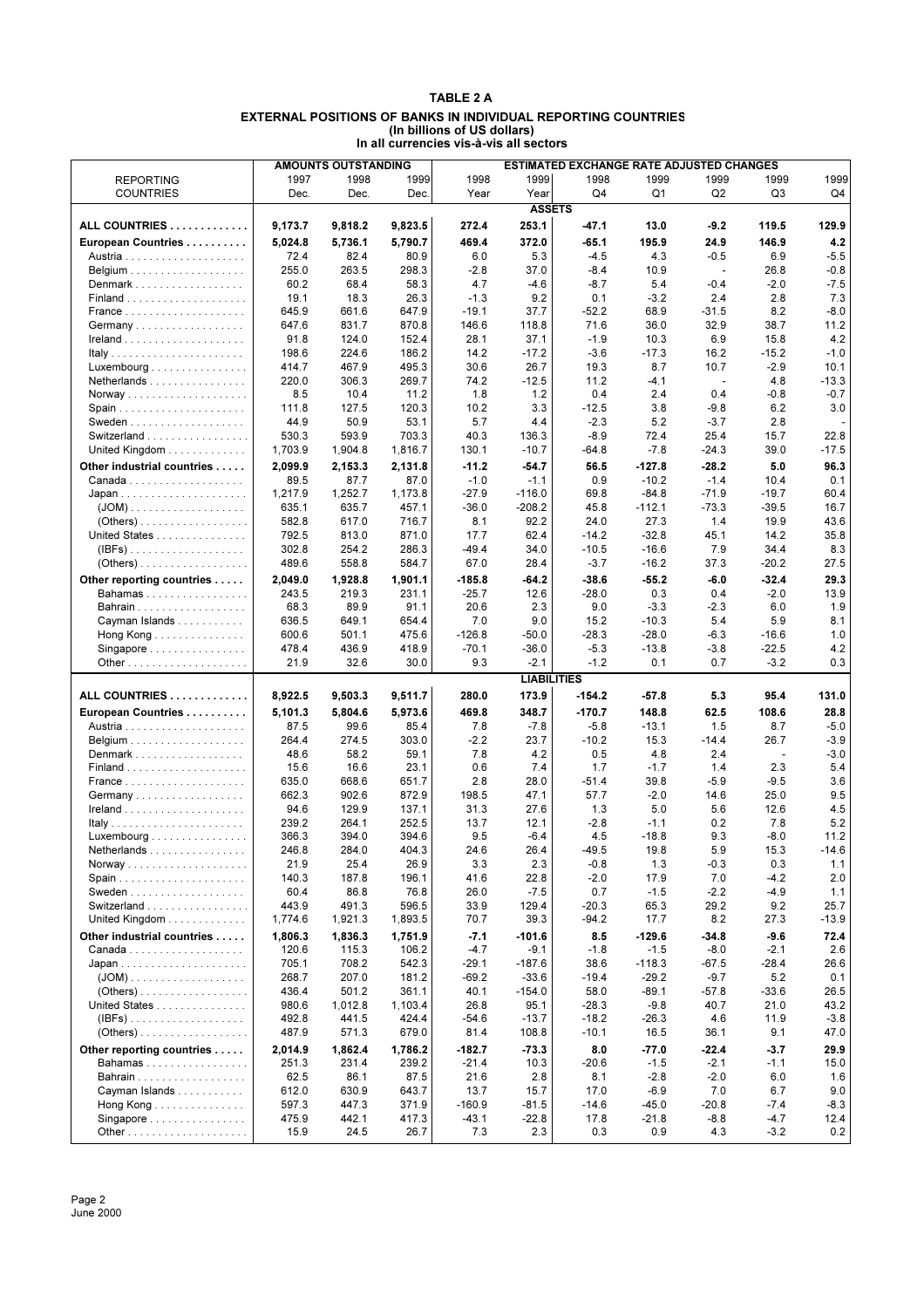### **TABLE 2 B EXTERNAL POSITIONS OF BANKS IN INDIVIDUAL REPORTING COUNTRIES (In billions of US dollars) In all currencies vis-à-vis the non-bank sectors**

|                                                  |           | <b>AMOUNTS OUTSTANDING</b> |              | ESTIMATED EXCHANGE RATE ADJUSTED CHANGES |                    |                |                |                |                          |                          |
|--------------------------------------------------|-----------|----------------------------|--------------|------------------------------------------|--------------------|----------------|----------------|----------------|--------------------------|--------------------------|
| <b>REPORTING</b>                                 | 1997      | 1998                       | 1999         | 1998                                     | 1999               | 1998           | 1999           | 1999           | 1999                     | 1999                     |
| <b>COUNTRIES</b>                                 | Dec.      | Dec.                       | Dec.         | Year                                     | Year               | Q4             | Q1             | Q <sub>2</sub> | Q3                       | Q4                       |
|                                                  |           |                            |              |                                          | <b>ASSETS</b>      |                |                |                |                          |                          |
|                                                  |           |                            |              |                                          |                    |                |                |                |                          |                          |
| ALL COUNTRIES                                    | 2,875.9   | 3,113.3                    | 3,303.5      | 133.8                                    | 286.7              | $-5.4$         | 81.6           | 101.5          | 35.9                     | 67.6                     |
| European Countries                               | 1,535.5   | 1.860.2                    | 2,017.2      | 244.6                                    | 256.3              | 14.9           | 106.5          | 70.8           | 32.9                     | 46.1                     |
|                                                  | 21.6      | 26.4                       | 29.5         | 3.6                                      | 5.5                | 0.9            | 0.5            | 1.8            | 1.9                      | 1.3                      |
|                                                  | 88.4      | 95.3                       | 123.0        | 2.6                                      | 33.2               | $-4.8$         | 8.1            | 14.8           | 10.5                     | $-0.2$                   |
| Denmark                                          | 20.3      | 15.3                       | 15.7         | -6.1                                     | 1.9                | $-5.2$         | 3.4            | 0.4            | 0.7                      | $-2.7$                   |
|                                                  | 1.7       | 3.5                        | 8.2          | 1.7                                      | 4.9                | 1.0            | $-0.3$         | 0.7            | 0.1                      | 4.4                      |
|                                                  | 203.7     | 227.1                      | 240.5        | 9.8                                      | 31.7               | $-9.9$         | 36.0           | $-8.6$         | $-6.2$                   | 10.6                     |
| Germany                                          | 228.6     | 323.4                      | 381.0        | 81.3                                     | 87.5               | 23.9           | 28.7           | 20.5           | 25.4                     | 13.0                     |
|                                                  | 52.5      | 66.5                       | 79.4         | 11.5                                     | 17.5               | $-1.3$         | 5.0            | 5.4            | 3.5                      | 3.6                      |
|                                                  | 43.5      | 63.8                       | 56.1         | 17.2                                     | $-1.4$             | 5.3            | $-8.6$         | 5.1            | 3.4                      | $-1.2$                   |
| $Luxembourg \dots \dots \dots \dots \dots \dots$ | 150.3     | 174.0                      | 211.1        | 16.3                                     | 27.0               | 22.1           | 14.5           | 8.9            | $-8.8$                   | 12.3                     |
| Netherlands                                      | 65.7      | 113.6                      | 100.0        | 44.8                                     | $-2.3$             | 27.8           | $-5.8$         | 2.4            | $\blacksquare$           | 1.1                      |
|                                                  | 5.5       | 6.4                        | 7.3          | 0.9                                      | 1.1                | 0.3            | $-0.1$         | 0.3            | 0.6                      | 0.3                      |
|                                                  | 28.9      | 36.6                       | 40.7         | 6.5                                      | 6.6                | 0.1            | 3.5            | 1.7            |                          | $-0.2$                   |
|                                                  |           |                            | 15.2         |                                          |                    |                |                |                | 1.6                      | 0.2                      |
|                                                  | 10.4      | 14.8                       |              | 4.4                                      | 1.0                | 0.9            | 1.1            | $-0.2$         | $-0.1$                   |                          |
| Switzerland                                      | 65.7      | 68.4                       | 86.0         | $-0.2$                                   | 21.4               | $-3.9$         | 18.4           | $-1.8$         | $-0.1$                   | 4.8                      |
| United Kingdom                                   | 548.8     | 625.3                      | 623.6        | 50.5                                     | 21.0               | $-42.3$        | 2.1            | 19.4           | 0.6                      | $-1.0$                   |
| Other industrial countries                       | 582.6     | 608.6                      | 687.3        | 10.8                                     | 73.2               | $-3.3$         | 3.6            | 37.0           | 11.7                     | 21.0                     |
|                                                  | 20.1      | 15.7                       | 16.7         | $-3.8$                                   | 0.8                | $-4.9$         | -0.7           | $-0.9$         | 1.6                      | 0.8                      |
|                                                  | 395.2     | 448.2                      | 508.0        | 37.3                                     | 54.6               | 30.3           | $-0.2$         | 29.4           | $-0.5$                   | 25.9                     |
| $(JOM)$                                          | $\ddotsc$ | $\ldots$                   | $\ddotsc$    | $\ddotsc$                                | $\ldots$           | $\ddotsc$      | $\ldots$       | $\ldots$       | $\ddotsc$                | $\ldots$                 |
| $(Others)$                                       | $\ddotsc$ | $\ddotsc$                  |              | $\ddot{\phantom{0}}$                     |                    | $\ldots$       | $\ddotsc$      | $\ldots$       | $\ddots$                 |                          |
| United States                                    | 167.3     | 144.7                      | 162.6        | $-22.6$                                  | 17.9               | $-28.8$        | 4.4            | 8.5            | 10.6                     | -5.6                     |
| $\mathsf{IIBFs})$                                | 43.0      | 43.3                       | 39.7         | 0.3                                      | $-3.6$             | $-1.3$         | 0.1            | $-1.3$         | $\overline{\phantom{a}}$ | $-2.4$                   |
|                                                  | 124.4     | 101.4                      | 122.9        | $-22.9$                                  | 21.5               | $-27.5$        | 4.3            | 9.8            | 10.6                     | $-3.2$                   |
|                                                  |           |                            |              |                                          |                    |                |                |                |                          |                          |
| Other reporting countries                        | 757.8     | 644.5                      | 599.0        | $-121.7$                                 | -42.9              | $-17.0$        | $-28.5$        | $-6.2$         | $-8.7$                   | 0.5                      |
| Bahamas                                          | 54.5      | 45.7                       | 43.1         | $-9.5$                                   | $-2.0$             | $-6.7$         | 2.6            | $-3.7$         | 2.9                      | -3.8                     |
| <b>Bahrain</b>                                   | 23.0      | 35.2                       | 31.4         | 12.0                                     | $-3.7$             | 0.9            | $-7.2$         | 0.3            | 1.2                      | 2.1                      |
| Cayman Islands                                   | 221.5     | 235.6                      | 258.1        | 12.8                                     | 23.5               | 2.3            | 10.0           | 7.9            | $-1.1$                   | 6.6                      |
| Hong Kong                                        | 272.3     | 182.4                      | 143.3        | $-93.0$                                  | $-38.4$            | $-8.3$         | $-23.9$        | $-8.6$         | $-5.1$                   | $-0.8$                   |
| Singapore                                        | 173.3     | 131.7                      | 110.6        | -44.0                                    | $-21.0$            | $-5.3$         | $-10.0$        | $-2.6$         | $-4.8$                   | -3.6                     |
|                                                  | 13.3      | 13.8                       | 12.5         | $\blacksquare$                           | $-1.4$             | 0.2            | $\blacksquare$ | 0.5            | $-1.9$                   | $\overline{\phantom{a}}$ |
|                                                  |           |                            |              |                                          | <b>LIABILITIES</b> |                |                |                |                          |                          |
| ALL COUNTRIES                                    | 2,017.9   | 2,179.8                    | 2,264.1      | 98.5                                     | 163.4              | $-76.5$        | 124.8          | 33.8           | $-31.3$                  | 36.0                     |
| European Countries                               | 1,308.1   | 1,428.9                    | 1,464.2      | 63.8                                     | 109.8              | $-75.5$        | 109.2          | 31.6           | $-47.9$                  | 17.0                     |
|                                                  | 9.4       | 10.5                       | 10.6         | 0.6                                      | 1.0                | $-0.5$         | 0.4            | 0.4            | $-0.9$                   | 1.1                      |
|                                                  |           |                            |              |                                          |                    |                |                |                |                          |                          |
|                                                  | 76.1      | 80.2                       | 92.3         | 0.2                                      | 4.2                | $-5.9$         | 4.2            | $-4.2$         | 1.5                      | 2.7                      |
| Denmark                                          | 8.9       | 7.0                        | 8.9          | $-2.4$                                   | 2.5                | $-3.0$         | 3.7            | $-0.3$         | 0.4                      | -1.4                     |
|                                                  | 0.7       | 0.8                        | 4.6          | 0.1                                      | 3.8                | 0.1            | $-0.1$         | 0.3            | $\sim$                   | 3.7                      |
|                                                  | 53.7      | 58.3                       | 60.8         | 2.0                                      | 7.2                | $-3.8$         | 6.7            | $-5.2$         | $-2.1$                   | 7.8                      |
| Germany                                          | 182.2     | 229.1                      | 282.3        | 35.6                                     | 76.6               | 7.9            | 43.3           | 4.7            | 8.8                      | 19.8                     |
|                                                  | 28.5      | 37.3                       | 25.7         | 7.5                                      | 2.1                | $-1.8$         | 0.1            | $-0.1$         | 1.3                      | 0.7                      |
|                                                  | 18.9      | 23.4                       | 17.0         | 3.4                                      | -4.2               | 0.7            | $-2.6$         | 5.7            | -4.3                     | $-3.0$                   |
| Luxembourg                                       | 146.8     | 156.9                      | 148.4        | 2.4                                      | $-9.5$             | 5.7            | $-12.1$        | $-0.4$         | 1.2                      | 1.9                      |
| Netherlands                                      | 54.3      | 59.7                       | 56.5         | 3.1                                      | 2.0                | $-1.6$         | 12.1           | $-3.4$         | $-1.0$                   | $-5.9$                   |
|                                                  | 2.3       | 2.3                        | 2.3          | $\overline{a}$                           | 0.1                | $-0.3$         | $-0.3$         |                | $\overline{\phantom{a}}$ | 0.4                      |
|                                                  | 43.0      | 52.7                       | 76.1         | 8.0                                      | 27.6               | 0.6            | 4.9            | 10.0           | 4.4                      | 8.4                      |
|                                                  | 11.4      | 15.2                       | 9.9          | 3.8                                      | $-5.1$             | $\blacksquare$ | 0.8            | $-1.2$         | $-3.3$                   | $-1.4$                   |
| Switzerland                                      | 244.5     | 259.3                      | 287.0        | 8.9                                      | 40.8               | $-2.6$         | 34.5           | $-0.3$         | $-4.0$                   | 10.6                     |
| United Kingdom                                   | 427.4     | 436.1                      | 382.0        | $-9.3$                                   | $-39.3$            | $-71.1$        | 13.6           | 25.7           | $-50.1$                  | -28.5                    |
| Other industrial countries                       | 182.4     | 191.4                      | 208.8        | 7.1                                      | 15.7               | $-11.8$        | 13.8           | $-8.5$         | 12.6                     | $-2.3$                   |
|                                                  | 33.3      | 33.7                       | 37.5         | 0.6                                      | 3.7                | 0.1            | 5.1            | $-1.4$         | $-0.4$                   | 0.4                      |
|                                                  | 17.7      | 33.2                       | 30.9         | 13.5                                     | $-3.9$             | 1.5            | $-2.5$         | $-3.8$         | 2.5                      | -0.1                     |
|                                                  |           |                            |              |                                          |                    |                |                |                |                          |                          |
|                                                  | $\ldots$  | $\ldots$                   | $\cdot\cdot$ | $\ldots$                                 | $\ldots$           | $\ldots$       | $\cdot\cdot$   | $\ldots$       | $\ldots$                 | $\cdots$                 |
| $(Others)$                                       | $\ldots$  | $\ddot{\phantom{a}}$       | $\ddotsc$    | $\ldots$                                 | $\ddotsc$          | $\ldots$       | $\ddots$       | $\ldots$       | $\ldots$                 | $\ddotsc$                |
| United States                                    | 131.4     | 124.5                      | 140.4        | $-7.0$                                   | 15.9               | $-13.3$        | 11.2           | $-3.3$         | 10.5                     | -2.5                     |
| $(IBFs)$                                         | 21.7      | 23.1                       | 26.5         | 1.4                                      | 3.4                | $-0.4$         | 0.9            | 0.6            | $-0.2$                   | 2.1                      |
|                                                  | 109.8     | 101.4                      | 113.9        | -8.4                                     | 12.5               | $-12.9$        | 10.3           | $-3.9$         | 10.7                     | -4.6                     |
| Other reporting countries                        | 527.3     | 559.5                      | 591.0        | 27.5                                     | 37.9               | 10.8           | 1.9            | 10.7           | 4.0                      | 21.3                     |
| <b>Bahamas</b>                                   | 97.2      | 83.7                       | 79.5         | $-15.2$                                  | $-1.2$             | $-13.5$        | $-0.5$         | $-6.2$         | 1.6                      | 3.9                      |
|                                                  | 22.3      | 28.8                       | 27.1         | 6.5                                      | $-1.4$             | 2.1            | $-2.2$         | $-0.5$         | $-0.1$                   | 1.4                      |
| Cayman Islands                                   | 209.0     | 246.1                      | 272.4        | 36.2                                     | 26.5               | 16.9           | $-1.5$         | 13.1           | 0.1                      | 14.8                     |
| Hong Kong                                        | 77.9      | 80.0                       | 84.3         | $1.2$                                    | 4.8                | 3.8            | $-0.2$         | 1.7            | 5.1                      | -1.8                     |
| Singapore                                        | 113.7     | 113.0                      | 121.2        | $-1.5$                                   | 9.9                | 0.4            | 6.9            | 1.4            | $-1.1$                   | 2.8                      |
|                                                  |           |                            |              |                                          |                    |                |                |                |                          |                          |
|                                                  | 7.3       | 7.9                        | 6.6          | 0.4                                      | $-0.7$             | 1.0            | $-0.6$         | 1.2            | $-1.6$                   | 0.2                      |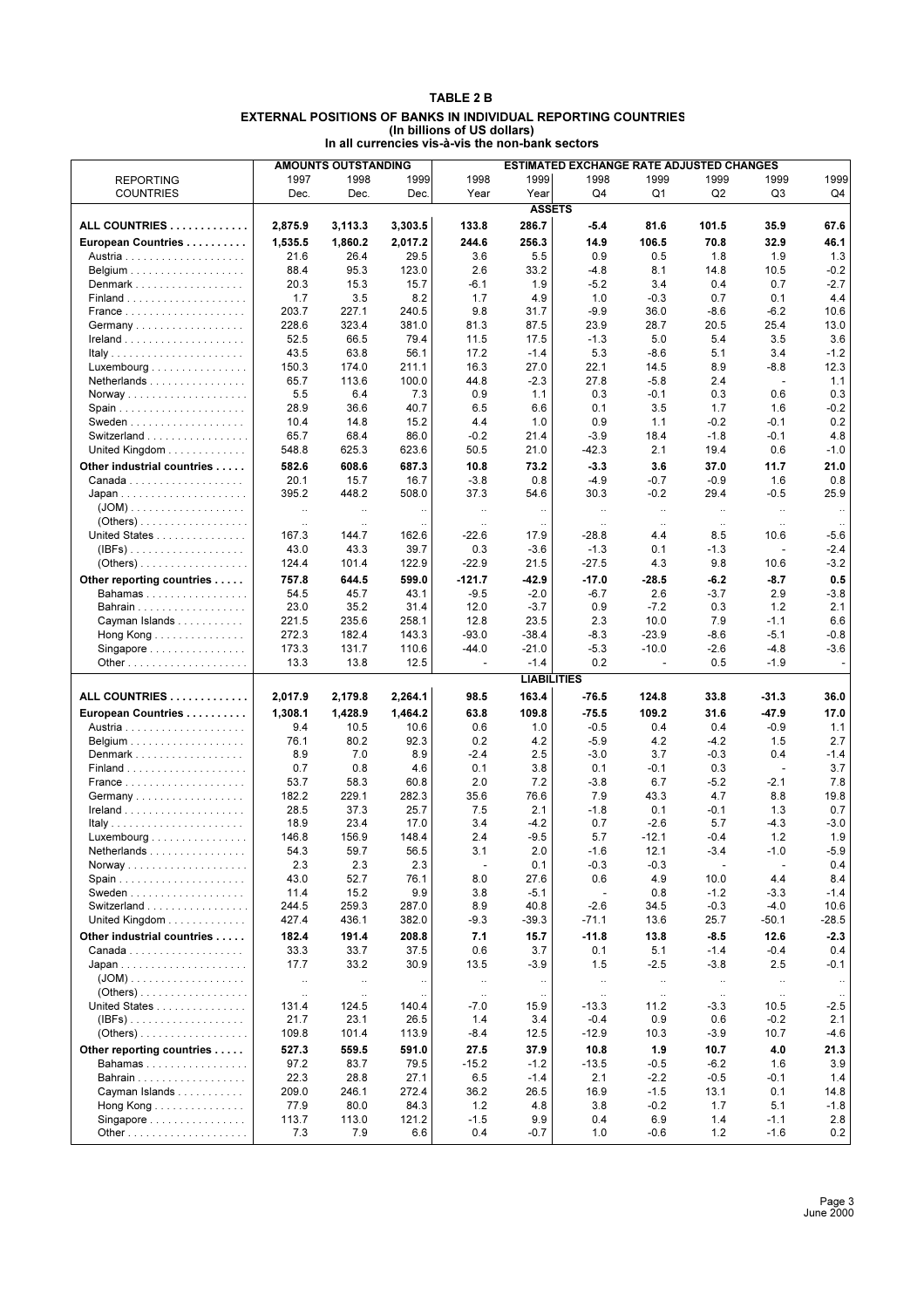### **TABLE 2 C EXTERNAL POSITIONS OF BANKS IN INDIVIDUAL REPORTING COUNTRIES (In billions of US dollars) In foreign currencies vis-à-vis all sectors**

|                                                  |                | <b>AMOUNTS OUTSTANDING</b> |                | <b>ESTIMATED EXCHANGE RATE ADJUSTED CHANGES</b> |                    |                  |                    |                   |                  |                |
|--------------------------------------------------|----------------|----------------------------|----------------|-------------------------------------------------|--------------------|------------------|--------------------|-------------------|------------------|----------------|
| <b>REPORTING</b>                                 | 1997           | 1998                       | 1999           | 1998                                            | 1999               | 1998             | 1999               | 1999              | 1999             | 1999           |
| <b>COUNTRIES</b>                                 | Dec.           | Dec.                       | Dec.           | Year                                            | Year               | Q4               | Q1                 | Q <sub>2</sub>    | Q3               | Q4             |
|                                                  |                |                            |                |                                                 | <b>ASSETS</b>      |                  |                    |                   |                  |                |
| ALL COUNTRIES                                    | 6,773.7        | 7,323.3                    | 6,328.6        | 300.0                                           | $-99.1$            | 24.1             | $-194.2$           | $-58.8$           | 48.9             | 104.9          |
| European Countries                               | 3,955.3        | 4,559.1                    | 3,619.6        | 429.9                                           | -27.4              | $-8.2$           | $-93.1$            | $-16.8$           | 53.3             | 29.2           |
|                                                  | 55.1           | 61.5                       | 39.1           | 4.0                                             | $-1.8$             | $-0.1$           | $-1.3$             | $-2.2$            | 4.5              | $-2.9$         |
|                                                  | 225.9          | 229.4                      | 105.8          | $-5.5$                                          | $-37.4$            | $-12.4$          | $-14.2$            | $-16.6$           | $-4.9$           | $-1.7$         |
| Denmark                                          | 37.3           | 47.3                       | 43.3           | 8.4                                             | $-1.5$             | 1.9              | 2.3                | 0.6               | $-0.3$           | $-4.0$         |
|                                                  | 13.8           | 13.4                       | 13.3           | $-0.5$                                          | 1.9                | 1.7              | $-3.3$             | $-0.3$            | 0.8              | 4.7            |
|                                                  | 485.5          | 504.8                      | 285.1          | $-0.8$                                          | $-67.5$            | $-28.0$          | $-38.1$            | $-19.8$           | $-10.2$          | 0.7            |
|                                                  | 328.1          | 467.5                      | 316.3          | 125.1                                           | $-33.7$            | 70.8             | $-67.2$            | 9.9               | 5.5              | 18.1           |
|                                                  | 86.6           | 119.6                      | 84.5           | 29.2                                            | 9.2                | 0.5              | $-0.7$             | 2.7               | 6.8              | 0.4            |
|                                                  | 89.8           | 103.8                      | 60.6           | 11.0                                            | $-12.6$            | 9.6              | $-10.9$            | 2.6               | $-0.9$           | $-3.4$         |
| $Luxembourg \dots \dots \dots \dots \dots \dots$ | 406.9          | 459.0                      | 207.2          | 30.0                                            | 3.3                | 18.7             | 4.2                | 1.2               | $-5.4$           | 3.2            |
| Netherlands                                      | 180.9          | 238.1                      | 129.3          | 49.0                                            | $-13.1$            | $-6.7$           | $-3.8$             | 0.8               | $-1.8$           | $-8.3$         |
|                                                  | 6.7            | 8.7                        | 8.7            | 1.9                                             | 0.2                | 0.7              | 0.9                | 0.3               | $-0.8$           | $-0.2$         |
|                                                  | 67.3<br>25.8   | 81.3<br>33.3               | 51.6<br>33.8   | 12.0<br>6.8                                     | $-9.6$<br>1.5      | $-0.3$<br>3.0    | $-6.9$<br>$-1.7$   | $-4.0$<br>$-2.7$  | $-0.5$<br>1.2    | 1.7<br>4.7     |
| Switzerland                                      | 436.3          | 499.5                      | 615.5          | 46.6                                            | 129.1              | 1.4              | 60.9               | 27.0              | 16.7             | 24.4           |
| United Kingdom                                   | 1,509.4        | 1,691.9                    | 1,625.3        | 112.5                                           | 4.7                | $-69.0$          | $-13.4$            | $-16.3$           | 42.7             | $-8.3$         |
|                                                  | 807.8          | 871.2                      | 840.3          |                                                 | $-11.0$            |                  |                    | $-35.7$           |                  | 43.0           |
| Other industrial countries                       | 76.9           | 76.1                       | 72.9           | 53.3<br>$-1.0$                                  | $-2.8$             | 69.2<br>4.5      | $-45.8$<br>$-10.1$ | $-2.0$            | 27.5<br>9.9      | $-0.6$         |
|                                                  | 648.2          | 716.9                      | 688.2          | 61.7                                            | $-13.5$            | 56.3             | $-43.0$            | $-23.0$           | 11.5             | 41.1           |
|                                                  | 222.6          | 283.5                      | 190.0          | 60.9                                            | $-93.5$            | 42.7             | $-47.5$            | $-53.5$           | $-8.2$           | 15.7           |
| $( Others) \ldots \ldots \ldots \ldots \ldots$   | 425.6          | 433.4                      | 498.2          | 0.8                                             | 80.0               | 13.6             | 4.5                | 30.5              | 19.7             | 25.4           |
| United States                                    | 82.7           | 78.2                       | 79.1           | $-7.4$                                          | 5.3                | 8.4              | 7.4                | $-10.7$           | 6.1              | 2.6            |
| $(IBFs)$                                         | 46.2           | 35.1                       | 42.6           | $-11.8$                                         | 9.4                | 3.6              | 1.7                | 0.2               | 8.9              | $-1.3$         |
|                                                  | 36.6           | 43.1                       | 36.5           | 4.4                                             | $-4.1$             | 4.8              | 5.6                | $-10.8$           | $-2.8$           | 3.9            |
| Other reporting countries                        | 2,010.6        | 1,893.0                    | 1,868.7        | $-183.2$                                        | $-60.8$            | $-37.0$          | $-55.3$            | $-6.3$            | $-31.9$          | 32.7           |
| Bahamas                                          | 243.5          | 219.3                      | 231.1          | $-25.7$                                         | 12.6               | $-28.0$          | 0.3                | 0.4               | $-2.0$           | 13.9           |
| <b>Bahrain</b>                                   | 68.3           | 89.9                       | 91.1           | 20.6                                            | 2.3                | 9.0              | $-3.3$             | $-2.3$            | 6.0              | 1.9            |
| Cayman Islands                                   | 632.4          | 645.4                      | 654.0          | 7.3                                             | 12.4               | 15.4             | $-9.7$             | 5.9               | 6.4              | 9.8            |
| Hong Kong                                        | 566.2          | 468.9                      | 443.7          | $-124.5$                                        | $-49.9$            | $-26.9$          | $-28.8$            | $-7.1$            | $-16.5$          | 2.6            |
| Singapore                                        | 478.4          | 436.9                      | 418.9          | $-70.1$                                         | $-36.0$            | $-5.3$           | $-13.8$            | $-3.8$            | $-22.5$          | 4.2            |
|                                                  | 21.9           | 32.6                       | 30.0           | 9.3                                             | $-2.1$             | $-1.2$           | 0.1                | 0.7               | $-3.2$           | 0.3            |
|                                                  |                |                            |                |                                                 | <b>LIABILITIES</b> |                  |                    |                   |                  |                |
| ALL COUNTRIES                                    | 6,700.8        | 7,048.5                    | 6,060.8        | 136.7                                           | $-134.0$           | $-132.5$         | $-156.5$           | $-37.0$           | 19.7             | 39.8           |
| European Countries                               | 4,074.7        | 4,638.5                    | 3,836.0        | 391.6                                           | 39.0               | $-133.7$         | $-26.5$            | 34.0              | 27.5             | 4.0            |
|                                                  | 80.7           | 91.0                       | 60.7           | 6.6                                             | $-2.1$             | $-4.5$           | $-2.0$             | $-4.4$            | 10.5             | $-6.3$         |
|                                                  | 220.7          | 229.3                      | 113.6          | $-0.3$                                          | $-40.3$            | $-9.5$           | $-16.6$            | $-13.1$           | $-6.3$           | $-4.3$         |
| Denmark                                          | 36.7           | 48.5                       | 49.9           | 10.8                                            | 3.2                | 4.5              | 3.8                | 1.0               | 0.7              | $-2.3$         |
|                                                  | 13.2           | 14.0                       | 15.2           | 0.6                                             | 4.2                | 1.5              | $-1.6$             | 1.5               | 0.1              | 4.2            |
|                                                  | 490.0          | 522.5                      | 350.7          | 12.6                                            | $-23.9$            | $-26.5$          | $-16.9$            | $-8.9$            | $-12.4$          | 14.3           |
| Germany                                          | 375.8          | 551.5                      | 420.5          | 158.4                                           | 8.7                | 52.1             | $-41.2$            | 25.9              | 14.3             | 9.8            |
|                                                  | 83.5           | 117.6                      | 78.9<br>97.3   | 30.7                                            | 7.6<br>$-15.2$     | 2.2<br>2.0       | $-4.1$<br>$-11.8$  | 3.3<br>$-1.2$     | 5.5              | 3.0<br>$-3.3$  |
|                                                  | 148.3<br>353.7 | 164.2                      |                | 11.3                                            |                    |                  |                    |                   |                  |                |
| Luxembourg<br>Netherlands                        |                |                            |                |                                                 |                    |                  |                    |                   | 1.1              |                |
|                                                  |                | 381.0                      | 179.8          | 9.9                                             | $-9.4$             | 4.3              | 1.5                | 4.0               | $-13.2$          | $-1.7$         |
|                                                  | 201.9          | 227.9                      | 188.4          | 17.5                                            | 4.2                | 43.8             | 14.4               | 4.2               | 1.4              | $-15.7$        |
|                                                  | 18.6<br>101.0  | 22.1<br>135.1              | 23.3<br>83.5   | 3.3<br>31.2                                     | 1.8<br>$-13.9$     | $-0.3$<br>$-6.1$ | $-0.1$<br>$-10.6$  | 0.1<br>$-1.1$     | 1.3<br>$-1.1$    | 0.5<br>$-1.1$  |
|                                                  | 43.6           | 67.1                       | 58.6           | 22.6                                            | $-7.0$             | 3.1              | $-2.4$             | $-3.3$            | $-3.4$           | 2.0            |
|                                                  | 365.8          | 408.9                      | 515.6          | 35.2                                            | 118.8              | $-10.2$          | 54.9               | 27.1              | 12.7             | 24.1           |
| Switzerland<br>United Kingdom                    | 1,541.3        | 1,657.5                    | 1,600.1        | 41.4                                            | 2.2                | $-102.6$         | 6.2                | $-1.0$            | 16.2             | -19.1          |
| Other industrial countries                       | 660.8          | 590.1                      | 472.4          | $-79.3$                                         | $-108.2$           | $-7.0$           | $-52.9$            | $-51.7$           | $-6.6$           | 2.9            |
|                                                  | 105.8          | 103.8                      | 90.9           | $-2.3$                                          | $-12.3$            | 1.0              | $-0.3$             | $-10.6$           | $-0.8$           | $-0.6$         |
|                                                  | 438.2          | 385.1                      | 284.2          | $-56.1$                                         | $-96.5$            | $-11.0$          | $-58.6$            | $-40.1$           | $-12.9$          | 15.1           |
|                                                  | 178.9          | 128.5                      | 107.8          | $-50.4$                                         | $-20.7$            | $-15.4$          | $-23.9$            | 0.6               | $-2.6$           | 5.2            |
|                                                  | 259.3          | 256.6                      | 176.4          | $-5.7$                                          | $-75.8$            | 4.4              | $-34.7$            | -40.7             | $-10.3$          | 9.9            |
| United States                                    | 116.7          | 101.1                      | 97.2           | $-21.0$                                         | 0.6                | 3.1              | 6.1                | $-1.1$            | 7.1              | $-11.5$        |
| $(\mathsf{IBFs})$                                | 85.4           | 69.5                       | 60.7           | $-19.2$                                         | $-5.5$             | 5.1              | $-2.5$             | $-3.9$            | 7.4              | $-6.4$         |
| $( Others) \ldots \ldots \ldots \ldots \ldots$   | 31.3           | 31.6                       | 36.5           | $-1.8$                                          | 6.1                | $-2.0$           | 8.6                | 2.9               | $-0.3$           | $-5.1$         |
| Other reporting countries                        | 1,965.3        | 1,820.0                    | 1,752.4        | $-175.6$                                        | -64.8              | 8.2              | $-77.1$            | $-19.3$           | $-1.3$           | 32.9           |
| Bahamas                                          | 251.3          | 231.4                      | 239.2          | $-21.4$                                         | 10.3               | $-20.6$          | $-1.5$             | $-2.1$            | $-1.1$           | 15.0           |
|                                                  | 62.5           | 86.1                       | 87.5           | 21.6                                            | 2.8                | 8.1              | $-2.8$             | $-2.0$            | 6.0              | 1.6            |
| Cayman Islands                                   | 607.3          | 626.4                      | 642.2          | 13.8                                            | 18.7               | 17.1             | $-6.4$             | 7.3               | 7.0              | 10.8           |
| Hong Kong<br>Singapore                           | 552.4<br>475.9 | 409.4<br>442.1             | 339.6<br>417.3 | $-153.8$<br>$-43.1$                             | $-76.1$<br>$-22.8$ | $-14.5$<br>17.8  | $-45.6$<br>$-21.8$ | $-18.1$<br>$-8.8$ | $-5.3$<br>$-4.7$ | $-7.0$<br>12.4 |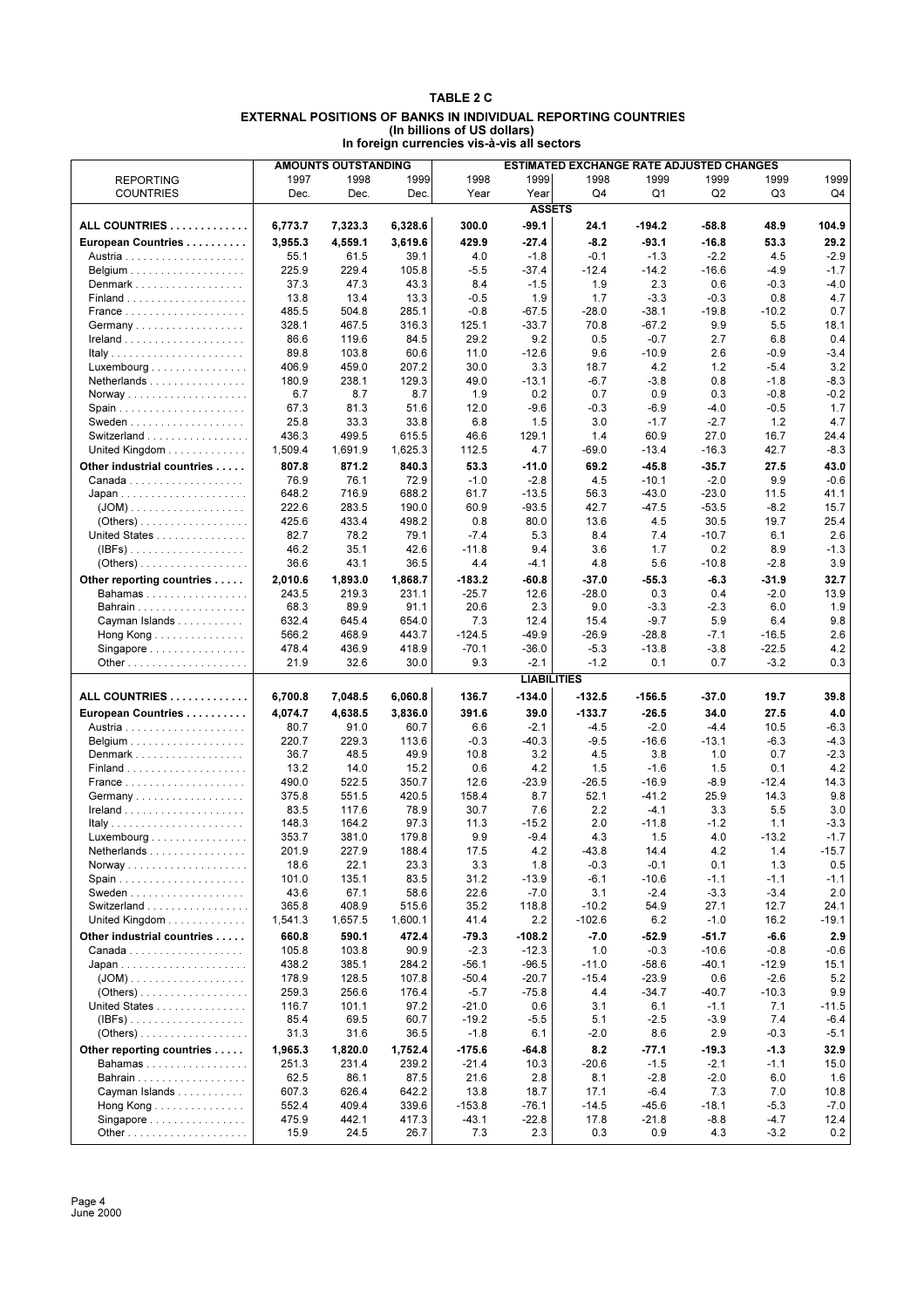### **TABLE 2 D EXTERNAL POSITIONS OF BANKS IN INDIVIDUAL REPORTING COUNTRIES (In billions of US dollars) In foreign currencies vis-à-vis the non-bank sectors**

|                                                |                      | <b>AMOUNTS OUTSTANDING</b> |                      | <b>ESTIMATED EXCHANGE RATE ADJUSTED CHANGES</b> |                    |               |                          |                |                                    |               |
|------------------------------------------------|----------------------|----------------------------|----------------------|-------------------------------------------------|--------------------|---------------|--------------------------|----------------|------------------------------------|---------------|
| <b>REPORTING</b>                               | 1997                 | 1998                       | 1999                 | 1998                                            | 1999               | 1998          | 1999                     | 1999           | 1999                               | 1999          |
| <b>COUNTRIES</b>                               | Dec.                 | Dec.                       | Dec.                 | Year                                            | Year               | Q4            | Q1                       | Q <sub>2</sub> | Q3                                 | Q4            |
|                                                |                      |                            |                      |                                                 | <b>ASSETS</b>      |               |                          |                |                                    |               |
| ALL COUNTRIES                                  | 2,329.9              | 2,508.0                    | 2,162.6              | 105.3                                           | 39.7               | 8.2           | $-44.4$                  | 50.1           | 1.8                                | 32.3          |
| European Countries                             | 1,254.2              | 1,527.0                    | 1,190.0              | 212.5                                           | 34.9               | 8.3           | $-9.4$                   | 30.5           | $-1.2$                             | 15.0          |
|                                                | 16.0                 | 19.4                       | 13.7                 | 2.7                                             | 2.3                | 0.4           | 0.2                      | 0.6            | 0.9                                | 0.6           |
|                                                | 77.9                 | 86.4                       | 38.5                 | 5.0                                             | $-7.3$             | $-2.9$        | $-3.6$                   | 0.4            | $-1.8$                             | $-2.2$        |
| Denmark                                        | 11.7                 | 11.8                       | 11.7                 | -0.4                                            | 0.8                | 0.6           | 1.0                      | $-0.2$         | 1.1                                | $-1.2$        |
|                                                | 1.6                  | 3.0                        | 5.2                  | 1.4                                             | 2.8                | 1.4           | $-0.3$                   | 0.1            | $\overline{\phantom{a}}$           | 3.1           |
|                                                | 167.2                | 184.5                      | 104.9                | 8.5                                             | $-8.3$             | $-10.3$       | $-4.6$                   | $-2.6$         | $-6.8$                             | 5.7           |
| Germany                                        | 130.3                | 211.1                      | 152.7                | 75.2                                            | 5.5                | 38.3          | $-16.9$                  | 5.8            | 8.5                                | 8.2           |
|                                                | 51.9                 | 65.7                       | 41.2                 | 11.4                                            | 1.0                | $-1.3$        | $-3.2$                   | 3.4            | $-0.1$                             | 0.9           |
|                                                | 14.8                 | 31.2                       | 18.3                 | 15.5                                            | 0.2                | 3.5           | 0.7                      | 2.9            | $-0.6$                             | $-2.8$        |
| Luxembourg                                     | 146.9                | 170.5                      | 82.0                 | 16.5                                            | 3.1                | 21.7          | 4.1                      | 0.5            | $-4.5$                             | 3.0           |
| Netherlands                                    | 57.7                 | 68.9                       | 42.6                 | 8.7                                             | 2.6                | $-5.8$        | 4.2                      | $-0.3$         | 0.9                                | $-2.2$        |
|                                                | 4.9                  | 5.9                        | 6.1                  | 0.9                                             | 0.3                | 0.3           | $-0.1$                   | 0.3            | $\overline{\phantom{a}}$           | 0.1           |
| Spain                                          | 21.0                 | 28.8                       | 22.2                 | 7.2                                             | -1.6               | 1.1           | $-1.5$                   | $-1.6$         | 1.6                                |               |
|                                                | 8.7                  | 12.2                       | 12.3                 | 3.3                                             | 0.5                | 0.8           | $-0.6$                   | 0.3            | $-0.2$                             | 1.0           |
| Switzerland                                    | 46.8                 | 47.6                       | 62.5                 | $-0.9$                                          | 15.4               | $-2.9$        | 13.7                     | 0.4            | $-1.3$                             | 2.6           |
| United Kingdom                                 | 496.9                | 580.0                      | 576.1                | 57.5                                            | 17.5               | $-36.8$       | $-2.4$                   | 20.6           | 1.1                                | $-1.8$        |
| Other industrial countries                     | 326.8                | 346.9                      | 384.0                | 16.0                                            | 47.7               | 16.9          | $-6.3$                   | 26.0           | 10.5                               | 17.5          |
|                                                | 13.7                 | 11.5                       | 11.4                 | $-2.2$                                          | $-0.1$             | $-0.3$        | $-0.9$                   | $-0.3$         | 1.0                                | 0.1           |
|                                                | 313.1                | 335.4                      | 372.6                | 18.2                                            | 47.8               | 17.2          | $-5.4$                   | 26.3           | 9.5                                | 17.5          |
| $(JOM)$                                        | $\ddot{\phantom{a}}$ | $\ddot{\phantom{a}}$       | $\ddot{\phantom{a}}$ | $\ddot{\phantom{a}}$                            | $\ddotsc$          | $\ddotsc$     | $\ddotsc$                | $\ddotsc$      | $\ddot{\phantom{a}}$               | $\ddotsc$     |
| $(Others) \ldots \ldots \ldots \ldots \ldots$  | $\ddotsc$            | $\ddotsc$                  | $\ldots$             | $\ddotsc$                                       | $\ldots$           | $\ldots$      | $\ldots$                 | $\ddotsc$      | $\ddotsc$                          | $\ddotsc$     |
| United States                                  |                      | $\ddot{\phantom{a}}$       | $\ddot{\phantom{a}}$ | $\ddotsc$                                       | $\ddotsc$          | $\ddotsc$     | $\ddotsc$                | $\ddotsc$      | $\ddotsc$                          | $\ddotsc$     |
| (IBFs).                                        | $\ddotsc$            | $\ddotsc$                  | $\ddotsc$            | $\ddotsc$                                       | $\ldots$           | $\ldots$      | $\ddotsc$                | $\ddotsc$      | $\ddotsc$                          | $\sim$        |
| $( Others) \ldots \ldots \ldots \ldots \ldots$ | $\ddot{\phantom{0}}$ | $\ddotsc$                  | $\ddot{\phantom{0}}$ | $\ldots$                                        | $\ddotsc$          | $\ddotsc$     | $\ldots$                 | $\ldots$       | $\ldots$                           | $\ddotsc$     |
| Other reporting countries                      | 748.8                | 634.0                      | 588.6                | $-123.1$                                        | -42.9              | $-16.9$       | $-28.7$                  | -6.4           | $-7.5$                             | $-0.3$        |
| Bahamas                                        | 54.5                 | 45.7                       | 43.1                 | $-9.5$                                          | $-2.0$             | $-6.7$        | 2.6                      | $-3.7$         | 2.9                                | $-3.8$        |
| <b>Bahrain</b>                                 | 23.0                 | 35.2                       | 31.4                 | 12.0                                            | $-3.7$             | 0.9           | $-7.2$                   | 0.3            | 1.2                                | 2.1           |
| Cayman Islands                                 | 220.3                | 234.6                      | 257.3                | 13.0                                            | 23.7               | 2.4           | 10.0                     | 7.9            | $-1.0$                             | 6.8           |
| Hong Kong $\ldots \ldots \ldots \ldots$        | 264.5                | 173.0                      | 133.7                | $-94.7$                                         | $-38.6$            | $-8.3$        | $-24.2$                  | $-8.8$         | $-3.9$                             | $-1.7$        |
| Singapore                                      | 173.3                | 131.7                      | 110.6                | $-44.0$                                         | $-21.0$            | $-5.3$        | $-10.0$                  | $-2.6$         | $-4.8$                             | $-3.6$        |
|                                                | 13.3                 | 13.8                       | 12.5                 | $\overline{\phantom{a}}$                        | $-1.4$             | 0.2           | $\overline{\phantom{a}}$ | 0.5            | $-1.9$                             | ÷.            |
|                                                |                      |                            |                      |                                                 | <b>LIABILITIES</b> |               |                          |                |                                    |               |
| ALL COUNTRIES                                  | 1,559.9              | 1,701.0                    | 1,521.6              | 95.9                                            | 53.7               | $-54.5$       | 42.6                     | 32.8           | -41.9                              | 20.2          |
| European Countries                             | 1,005.4              | 1,103.5                    | 897.7                | 57.9                                            | 20.3               | $-68.8$       | 42.0                     | 24.5           | $-43.7$                            | $-2.5$        |
|                                                | 6.4                  | 7.1                        | 5.0                  | 0.4                                             | 1.0                | $-0.4$        | 0.7                      | 0.2            | $-0.6$                             | 0.8           |
|                                                | 53.0                 | 60.6                       | 31.8                 | 5.2                                             | $-5.3$             | $-4.2$        | $-0.7$                   | $-1.8$         | $-2.0$                             | $-0.7$        |
| Denmark                                        | 3.9                  | 4.1                        | 6.3                  | $\overline{a}$                                  | 2.4                | $-0.7$        | 3.6                      | $-0.8$         | 0.1                                | $-0.5$        |
|                                                | 0.6                  | 0.4                        | 3.6                  | $-0.2$                                          | 3.2                | $-0.1$        | $\blacksquare$           | 0.1            | 0.3                                | 2.9           |
|                                                | 38.3                 | 39.9                       | 27.8                 | 0.3                                             | $-3.2$             | $-2.3$        | $-4.0$                   | $-2.8$         | $-0.9$                             | 4.4           |
| Germany                                        | 90.1                 | 120.9                      | 115.5                | 26.8                                            | 27.4               | 6.9           | 5.1                      | 2.0            | 8.9                                | 11.4          |
|                                                | 23.3                 | 31.7                       | 10.6                 | 7.3                                             | $-4.8$             | $-1.4$        | $-4.9$                   | 0.3            | $-1.4$                             | 1.3           |
|                                                | 9.0                  | 13.2                       | 3.7                  | 3.7                                             | $-6.9$             | $-0.2$        | $-7.5$                   | 3.6            | $-0.4$                             | $-2.5$        |
| Luxembourg                                     | 141.0                | 150.8                      | 50.4                 | 2.5                                             | $-1.8$             | 5.5           | 1.0                      | $-2.0$         | 0.8                                | $-1.7$        |
| Netherlands                                    | 39.5                 | 39.6                       | 35.3                 | $-0.9$                                          | 3.4                | -4.4          | 6.5                      | 0.1            | 0.2                                | $-3.4$        |
|                                                | 1.4                  | 1.2                        | 0.8                  | $-0.2$                                          | $-0.4$             | $-0.4$        | $-0.5$                   | $\overline{a}$ | 0.1                                | 0.1           |
|                                                | 25.2                 | 35.6                       | 34.5                 | 9.7                                             | 10.0               | 1.4           | 1.4                      | 4.7            | 1.5                                | 2.4           |
| Switzerland                                    | 9.2<br>212.7         | 12.1<br>224.7              | 6.5<br>254.5         | 2.8<br>8.2                                      | $-5.5$<br>37.9     | 0.4<br>$-0.2$ | 0.8<br>28.9              | $-2.5$<br>1.6  | $-2.1$<br>$-1.3$                   | $-1.7$<br>8.7 |
| United Kingdom                                 | 351.9                | 361.8                      | 311.5                | $-7.7$                                          | $-37.2$            | $-68.6$       | 11.7                     | 21.7           | -46.8                              | -23.8         |
|                                                |                      |                            |                      |                                                 |                    |               |                          |                |                                    |               |
| Other industrial countries                     | 35.2                 | 46.7                       | 43.3                 | 11.3                                            | $-2.8$             | 3.6           | $-0.9$                   | $-1.9$         | $-1.4$                             | 1.4           |
|                                                | 28.8                 | 29.4                       | 31.7                 | 0.5                                             | 2.5                | $-0.6$        | 4.0                      | $-0.8$         | $-1.8$                             | 1.1           |
|                                                | 6.3                  | 17.3                       | 11.6                 | 10.9                                            | $-5.2$             | 4.2           | $-4.9$                   | $-1.1$         | 0.5                                | 0.3           |
| $(Others) \ldots \ldots \ldots \ldots \ldots$  | $\ddotsc$            | $\ddotsc$                  | $\ddot{\phantom{a}}$ | $\ldots$                                        | $\ddotsc$          | $\ddotsc$     | $\ddotsc$                | ÷.             | $\ddotsc$                          | $\ldots$      |
| United States                                  |                      | $\ddotsc$                  | $\ddotsc$            | $\ddotsc$                                       | $\ddotsc$          | $\ddotsc$     | $\ddotsc$                |                | $\ddotsc$                          | $\ddotsc$     |
| $(IBFs)$                                       |                      | $\ddot{\phantom{0}}$       | $\ddotsc$            | $\ddot{\phantom{0}}$                            | $\ddotsc$          | $\ddotsc$     | $\ddotsc$                |                | $\ddotsc$                          | $\ldots$      |
| $( Others) \ldots \ldots \ldots \ldots \ldots$ | $\ddotsc$            | $\ddotsc$                  | $\ddotsc$            | $\ddotsc$                                       | $\ddotsc$          | $\ddotsc$     | $\ddotsc$                | $\ddotsc$      | $\ddotsc$                          | $\ldots$      |
|                                                | $\ddot{\phantom{0}}$ | $\ldots$                   | $\ddotsc$            | $\cdot$                                         | $\ldots$           | $\ldots$      | $\ldots$                 | $\ldots$       | $\cdot\cdot$                       | $\ldots$      |
| Other reporting countries                      | 519.4                | 550.7                      | 580.5                | 26.7                                            | 36.2               | 10.8          | 1.5                      | 10.1           | 3.1                                | 21.4          |
| Bahamas                                        | 97.2<br>22.3         | 83.7<br>28.8               | 79.5                 | $-15.2$                                         | $-1.2$             | $-13.5$       | $-0.5$                   | $-6.2$         | 1.6                                | 3.9           |
| Bahrain<br>Cayman Islands                      | 207.7                | 244.4                      | 27.1<br>270.3        | 6.5<br>35.8                                     | $-1.4$<br>26.1     | 2.1<br>16.9   | $-2.2$<br>$-1.6$         | $-0.5$<br>12.8 | $-0.1$<br>$\overline{\phantom{a}}$ | 1.4<br>14.9   |
|                                                | 71.2                 | 72.9                       | 75.9                 | 0.7                                             | 3.5                | 3.9           | $-0.4$                   | 1.5            | 4.4                                | -1.9          |
| Hong Kong<br>Singapore                         | 113.7                | 113.0                      | 121.2                | $-1.5$                                          | 9.9                | 0.4           | 6.9                      | 1.4            | $-1.1$                             | 2.8           |
|                                                | 7.3                  | 7.9                        | 6.6                  | 0.4                                             | $-0.7$             | 1.0           | $-0.6$                   | 1.2            | $-1.6$                             | 0.2           |
|                                                |                      |                            |                      |                                                 |                    |               |                          |                |                                    |               |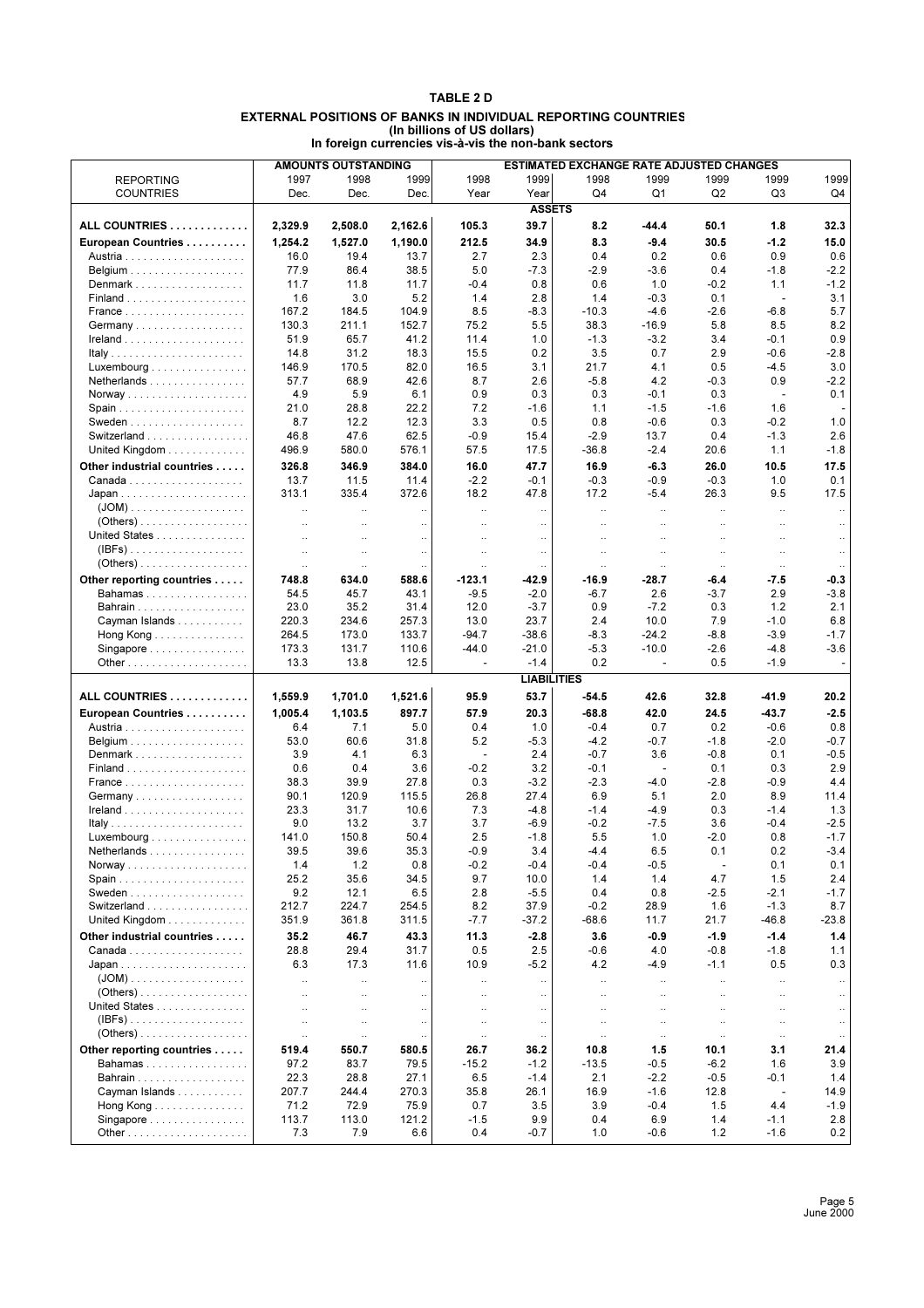#### **TABLE 3 A EXTERNAL LOANS AND DEPOSITS OF BANKS IN INDIVIDUAL REPORTING COUNTRIES (In billions of US dollars) In all currencies vis-à-vis all sectors**

|                                                |           | <b>AMOUNTS OUTSTANDING</b> |              | ESTIMATED EXCHANGE RATE ADJUSTED CHANGES |                 |           |           |                |                          |           |
|------------------------------------------------|-----------|----------------------------|--------------|------------------------------------------|-----------------|-----------|-----------|----------------|--------------------------|-----------|
| <b>REPORTING</b>                               | 1997      | 1998                       | 1999         | 1998                                     | 1999            | 1998      | 1999      | 1999           | 1999                     | 1999      |
| <b>COUNTRIES</b>                               | Dec.      | Dec.                       | Dec.         | Year                                     | Year            | Q4        | Q1        | Q <sub>2</sub> | Q3                       | Q4        |
|                                                |           |                            |              |                                          | <b>LOANS</b>    |           |           |                |                          |           |
|                                                |           |                            |              |                                          |                 |           |           |                |                          |           |
| ALL COUNTRIES                                  | 7,845.5   | 8,148.6                    | 7,650.8      | 1.2                                      | $-127.6$        | $-114.2$  | $-111.9$  | -91.9          | 39.7                     | 36.5      |
| European Countries                             | 4.115.8   | 4,516.1                    | 4,331.7      | 215.9                                    | 97.8            | $-136.5$  | 93.7      | $-37.2$        | 82.1                     | -40.7     |
|                                                | 65.4      | 73.6                       | 67.0         | 4.7                                      | $-0.5$          | $-3.8$    | 3.5       | $-1.5$         | 5.1                      | $-7.6$    |
|                                                | 181.0     | 175.6                      | 180.7        | $-13.0$                                  | 0.6             | $-12.8$   | 5.9       | $-14.1$        | 12.7                     | $-3.9$    |
| Denmark                                        | 53.3      | 59.7                       | 49.8         | 3.3                                      | $-5.2$          | $-10.5$   | 5.1       | $-0.1$         | $-2.6$                   | $-7.5$    |
|                                                | 18.7      | 17.7                       | 20.6         | $-1.5$                                   | 4.0             | $-0.2$    | $-3.7$    | 1.5            | 3.0                      | 3.3       |
|                                                | 498.8     | 480.8                      | 449.1        | $-39.2$                                  | 2.6             | $-43.5$   | 35.9      | $-23.9$        | 6.9                      | $-16.3$   |
| Germany                                        | 515.0     | 630.4                      | 621.0        | 88.2                                     | 48.6            | 47.4      | 29.9      | 0.1            | 19.0                     | $-0.4$    |
|                                                | 75.4      | 97.0                       | 102.0        | 18.3                                     | 11.6            | $-3.3$    | $-0.5$    | $-2.7$         | 12.0                     | 2.7       |
|                                                | 176.5     | 184.6                      | 141.2        | $-1.7$                                   | $-26.3$         | $-5.8$    | $-21.8$   | 12.4           | $-18.8$                  | 1.8       |
| Luxembourg                                     | 320.8     | 350.0                      | 317.6        | 11.9                                     | $-2.8$          | 0.9       | $-22.5$   | 17.1           | 7.2                      | $-4.5$    |
| Netherlands                                    | 181.7     | 236.5                      | 189.5        | 45.3                                     | $-10.9$         | $-10.9$   | 3.1       | $-5.5$         | 7.6                      | $-16.0$   |
|                                                | 7.5       | 8.4                        | 9.3          | 0.9                                      | 1.1             | $-0.1$    | 4.3       | $-1.5$         | $-0.8$                   | $-0.8$    |
|                                                |           |                            |              |                                          |                 |           |           |                |                          |           |
|                                                | 94.3      | 100.9                      | 85.1         | 2.0                                      | $-7.2$          | $-13.5$   | $-1.0$    | $-14.2$        | 4.9                      | 3.2       |
|                                                | 41.6      | 49.2                       | 43.2         | 7.3                                      | -4.1            | $-2.4$    | 5.0       | $-6.8$         | $-1.2$                   | $-1.0$    |
| Switzerland                                    | 518.2     | 577.9                      | 680.4        | 37.4                                     | 127.3           | $-7.3$    | 66.2      | 27.3           | 12.7                     | 21.1      |
| United Kingdom                                 | 1,367.6   | 1,473.8                    | 1,375.3      | 51.9                                     | $-41.1$         | $-70.7$   | $-15.8$   | $-25.3$        | 14.4                     | $-14.5$   |
| Other industrial countries                     | 1,726.5   | 1,745.1                    | 1,596.9      | $-33.7$                                  | $-181.4$        | 57.9      | $-158.4$  | $-59.6$        | $-13.7$                  | 50.4      |
|                                                | 76.2      | 77.8                       | 77.4         | 2.5                                      | $-0.7$          | 0.9       | $-9.4$    | $-1.0$         | 10.2                     | $-0.5$    |
|                                                | 857.9     | 854.3                      | 648.5        | $-53.8$                                  | $-243.1$        | 71.2      | $-116.2$  | $-103.7$       | $-38.2$                  | 15.0      |
| $(JOM)$                                        | $\ldots$  | $\ddotsc$                  | $\ddotsc$    | $\ldots$                                 | $\ldots$        | $\ddotsc$ | $\ldots$  | $\ddotsc$      | $\ddotsc$                | $\ldots$  |
| $( Others) \ldots \ldots \ldots \ldots \ldots$ | $\ddotsc$ | $\ddotsc$                  |              | $\ldots$                                 |                 | $\ldots$  | $\ldots$  | $\ldots$       | $\ddots$                 |           |
| United States                                  | 792.5     | 813.0                      | 871.0        | 17.7                                     | 62.4            | $-14.2$   | $-32.8$   | 45.1           | 14.2                     | 35.8      |
| $\mathsf{IIBFs})$                              | 302.8     | 254.2                      | 286.3        | $-49.4$                                  | 33.9            | $-10.5$   | $-16.7$   | 7.9            | 34.4                     | 8.3       |
| $(Others)$                                     | 489.6     | 558.8                      | 584.7        | 67.0                                     | 28.5            | $-3.7$    | $-16.1$   | 37.3           | $-20.2$                  | 27.5      |
|                                                |           |                            |              |                                          |                 |           |           |                |                          |           |
| Other reporting countries                      | 2,003.1   | 1,887.4                    | 1.722.2      | $-181.0$                                 | -44.0           | $-35.6$   | $-47.1$   | 4.9            | -28.6                    | 26.8      |
| <b>Bahamas</b>                                 | 243.5     | 219.3                      | 226.3        | $-25.7$                                  | 12.9            | $-28.0$   | 0.4       | 0.7            | $-2.1$                   | 13.8      |
| <b>Bahrain</b>                                 | 68.3      | 89.9                       | 91.1         | 20.6                                     | 2.3             | 9.0       | $-3.3$    | $-2.3$         | 6.0                      | 1.9       |
| Cayman Islands                                 | 636.5     | 649.1                      | 575.3        | 7.0                                      | 44.0            | 15.2      | $-1.9$    | 14.0           | 15.1                     | 16.8      |
| Hong Kong                                      | 554.7     | 459.6                      | 431.7        | $-122.1$                                 | $-52.5$         | $-25.4$   | $-29.0$   | $-3.3$         | $-18.0$                  | $-2.2$    |
| Singapore                                      | 478.4     | 436.9                      | 367.9        | $-70.1$                                  | $-48.5$         | $-5.3$    | $-13.4$   | $-4.8$         | $-26.5$                  | $-3.7$    |
|                                                | 21.9      | 32.6                       | 30.0         | 9.3                                      | -2.1            | $-1.2$    | 0.1       | 0.7            | $-3.2$                   | 0.3       |
|                                                |           |                            |              |                                          | <b>DEPOSITS</b> |           |           |                |                          |           |
| ALL COUNTRIES                                  | 8,343.9   | 8,836.3                    | 8,733.1      | 216.6                                    | 179.6           | $-170.9$  | $-57.7$   | 37.5           | 91.5                     | 108.3     |
|                                                | 4,537.7   | 5,151.2                    |              | 404.7                                    | 370.8           | $-190.6$  | 159.2     | 100.0          | 99.7                     | 11.9      |
| European Countries                             |           |                            | 5,249.7      |                                          |                 |           |           |                |                          |           |
|                                                | 61.8      | 69.9                       | 69.5         | 5.2                                      | 4.3             | $-6.2$    | $-13.3$   | 15.4           | 6.7                      | $-4.5$    |
|                                                | 250.9     | 258.6                      | 286.3        | $-3.7$                                   | 21.7            | $-8.8$    | 12.6      | $-12.3$        | 25.8                     | -4.3      |
| Denmark                                        | 41.0      | 48.8                       | 49.5         | 6.1                                      | 3.8             | 0.1       | 5.0       | 2.9            | $-2.0$                   | $-2.1$    |
|                                                | 12.5      | 15.5                       | 13.3         | 2.6                                      | $-1.2$          | 3.0       | $-5.3$    | $-0.1$         | 6.7                      | $-2.5$    |
|                                                | 471.7     | 499.0                      | 502.8        | 5.5                                      | 36.9            | $-40.4$   | 42.9      | $-6.7$         | $-2.8$                   | 3.5       |
| Germany                                        | 554.6     | 750.4                      | 766.0        | 160.9                                    | 88.3            | 64.3      | 38.5      | 14.8           | 19.0                     | 16.0      |
|                                                | 92.6      | 127.8                      | 134.6        | 31.2                                     | 29.3            | 0.9       | 4.9       | 7.8            | 12.4                     | 4.3       |
|                                                | 236.7     | 261.8                      | 247.5        | 13.9                                     | 9.1             | $-2.6$    | $-1.5$    | $-1.7$         | 8.0                      | 4.3       |
| Luxembourg                                     | 334.0     | 329.4                      | 339.5        | $-21.2$                                  | 38.5            | $-26.4$   | $-6.0$    | 39.3           | $\overline{\phantom{a}}$ | 5.2       |
| Netherlands                                    | 219.7     | 243.8                      | 255.1        | 12.9                                     | $-4.4$          | $-52.5$   | 10.4      | $-3.5$         | 5.9                      | $-17.2$   |
|                                                | 16.2      | 14.0                       | 16.4         | $-2.2$                                   | 2.8             | $-0.7$    | 0.2       | 0.6            | 0.4                      | 1.5       |
|                                                | 137.7     | 182.2                      | 188.0        | 38.8                                     | 19.8            | $-2.6$    | 15.4      | 7.3            | $-4.1$                   | 1.2       |
|                                                | 48.1      | 74.7                       | 56.2         | 26.4                                     | $-16.3$         | 0.4       | $-2.2$    | $-6.5$         | $-9.3$                   | 1.8       |
| Switzerland                                    | 443.9     | 491.3                      | 596.5        | 33.9                                     | 129.4           | $-20.3$   | 65.4      | 29.2           | 9.2                      | 25.7      |
| United Kingdom                                 | 1,616.2   | 1,784.0                    | 1,728.3      | 94.3                                     | 8.7             | $-98.9$   | $-7.7$    | 13.5           | 23.9                     | -21.0     |
| Other industrial countries                     | 1,793.3   | 1,824.2                    | 1,739.2      | $-6.1$                                   | $-101.7$        | 11.4      | $-134.3$  | $-37.4$        | $-1.0$                   | 70.9      |
|                                                | 113.2     | 109.1                      | 100.8        | $-3.6$                                   | -8.2            | 0.5       | $-0.5$    | $-10.8$        | 1.0                      | 2.1       |
|                                                |           |                            |              |                                          |                 |           |           |                |                          |           |
|                                                | 699.5     | 702.2                      | 535.0        | -29.2                                    | $-188.6$        | 39.1      | $-124.0$  | $-67.3$        | $-23.0$                  | 25.6      |
|                                                | $\ldots$  | $\ldots$                   | $\cdot\cdot$ | $\ldots$                                 | $\cdot$ .       | $\ldots$  | $\cdot$ . | $\ldots$       | $\ldots$                 | $\cdots$  |
| $(Others)$                                     | $\ddotsc$ | $\ldots$                   | $\ddotsc$    | $\ldots$                                 | $\ldots$        | $\ldots$  | $\cdot$ . | $\ldots$       | $\ldots$                 | $\ddotsc$ |
| United States                                  | 980.6     | 1,012.8                    | 1,103.4      | 26.8                                     | 95.1            | $-28.3$   | $-9.8$    | 40.7           | 21.0                     | 43.2      |
| $(IBFs)$                                       | 492.8     | 441.5                      | 424.4        | $-54.6$                                  | $-13.7$         | $-18.2$   | $-26.4$   | 4.6            | 11.9                     | $-3.8$    |
| $( Others) \ldots \ldots \ldots \ldots \ldots$ | 487.9     | 571.3                      | 679.0        | 81.4                                     | 108.8           | $-10.1$   | 16.6      | 36.1           | 9.1                      | 47.0      |
| Other reporting countries                      | 2,012.8   | 1,861.0                    | 1,744.3      | $-182.0$                                 | $-89.5$         | 8.3       | -82.6     | $-25.1$        | $-7.2$                   | 25.5      |
| Bahamas                                        | 251.3     | 231.4                      | 238.6        | $-21.4$                                  | 9.7             | $-20.6$   | $-2.2$    | $-2.1$         | $-1.1$                   | 15.1      |
|                                                | 62.5      | 86.1                       | 87.5         | 21.6                                     | 2.8             | 8.1       | $-2.8$    | $-2.0$         | 6.0                      | 1.6       |
| Cayman Islands                                 | 612.0     | 630.9                      | 636.3        | 13.7                                     | 8.4             | 17.0      | $-8.7$    | 5.2            | 5.0                      | 6.9       |
| Hong Kong                                      | 595.2     | 445.9                      | 370.5        | $-160.2$                                 | -81.5           | $-14.2$   | $-45.2$   | $-20.8$        | $-7.3$                   | -8.2      |
| Singapore                                      | 475.9     | 442.1                      | 384.7        | -43.1                                    | $-31.0$         | 17.8      | $-24.7$   | $-9.7$         | $-6.6$                   | 10.0      |
|                                                | 15.9      | 24.5                       | 26.7         | 7.3                                      | 2.3             | 0.3       | 0.9       | 4.3            | $-3.2$                   | 0.2       |
|                                                |           |                            |              |                                          |                 |           |           |                |                          |           |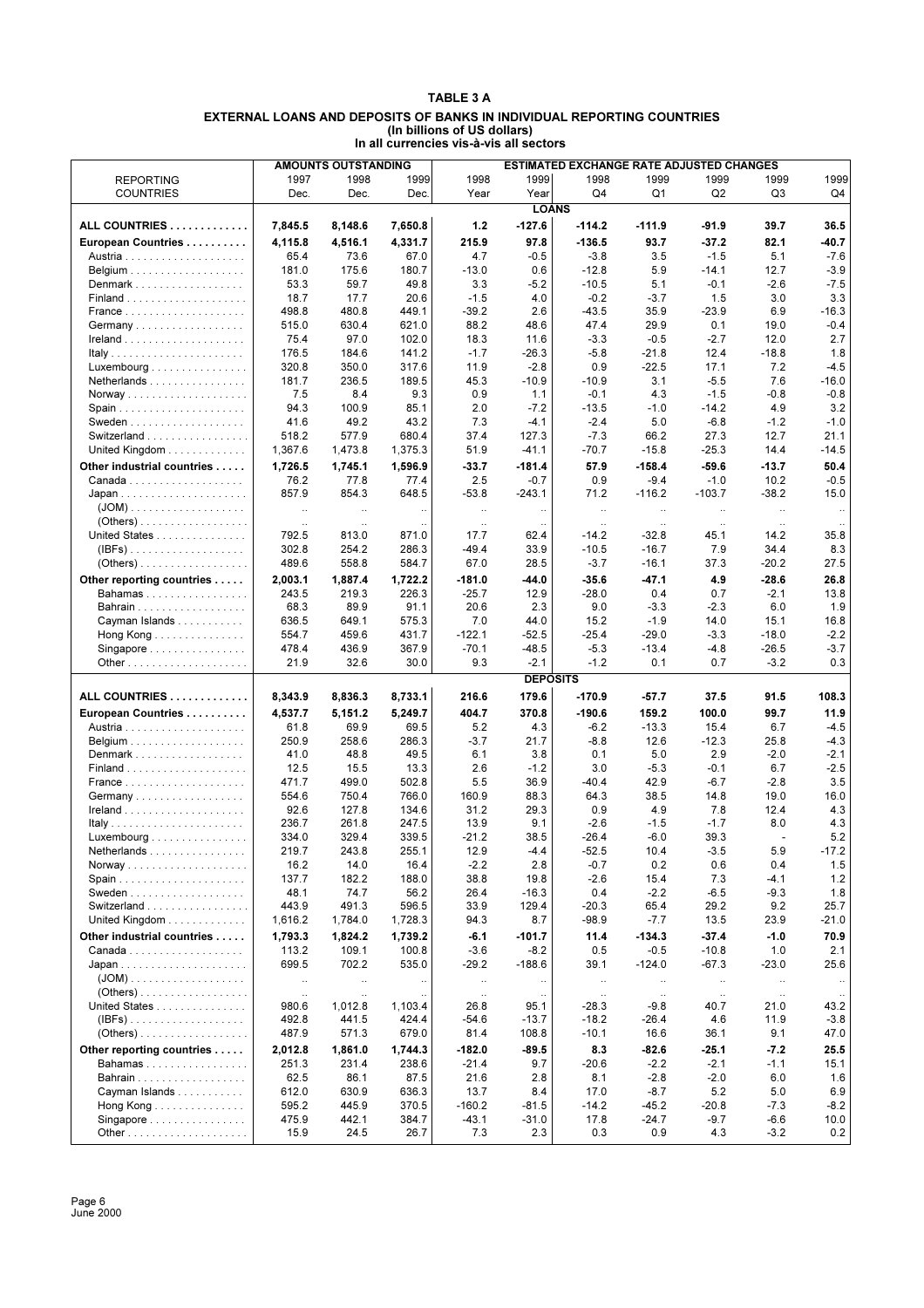#### **TABLE 3 B EXTERNAL LOANS AND DEPOSITS OF BANKS IN INDIVIDUAL REPORTING COUNTRIES (In billions of US dollars) In all currencies vis-à-vis the non-bank sector**

|                                                 |                   | <b>AMOUNTS OUTSTANDING</b> |                    |                          | ESTIMATED EXCHANGE RATE ADJUSTED CHANGES |                     |                          |                          |                          |                    |  |
|-------------------------------------------------|-------------------|----------------------------|--------------------|--------------------------|------------------------------------------|---------------------|--------------------------|--------------------------|--------------------------|--------------------|--|
| <b>REPORTING</b>                                | 1997              | 1998                       | 1999               | 1998                     | 1999                                     | 1998                | 1999                     | 1999                     | 1999                     | 1999               |  |
| <b>COUNTRIES</b>                                | Dec.              | Dec.                       | Dec.               | Year                     | Year                                     | Q4                  | Q1                       | Q2                       | Q3                       | Q4                 |  |
|                                                 |                   |                            |                    |                          | <b>LOANS</b>                             |                     |                          |                          |                          |                    |  |
|                                                 |                   |                            |                    |                          |                                          |                     |                          |                          |                          |                    |  |
| ALL COUNTRIES                                   | 1,953.7           | 1,982.5                    | 1,966.8            | -26.9                    | 92.2                                     | $-58.8$             | -0.7                     | 61.5                     | 5.0                      | 26.4               |  |
| European Countries                              | 915.5             | 1,051.7                    | 1,064.6            | 94.9                     | 87.0                                     | $-36.0$             | 30.5                     | 32.7                     | $-0.5$                   | 24.2               |  |
|                                                 | 17.3              | 21.9                       | 23.6               | 3.6                      | 3.7                                      | 1.4                 | 0.4                      | 1.5                      | 1.2                      | 0.5                |  |
|                                                 | 28.4              | 27.4                       | 30.2               | $-2.2$                   | 3.0                                      | $-5.5$              | 4.4                      | 3.2                      | $-1.5$                   | $-3.2$             |  |
| Denmark                                         | 15.3              | 10.2                       | 11.4               | -6.1                     | 2.1                                      | $-6.5$              | 3.1                      | 0.9                      | 0.3                      | $-2.1$             |  |
|                                                 | 1.4               | 3.2                        | 5.7                | 1.7                      | 2.7                                      | 0.8                 | $-0.3$                   | 0.1                      | 0.5                      | 2.4                |  |
|                                                 | 79.2              | 84.2                       | 80.3               | 2.5                      | 1.0                                      | $-2.6$              | 4.1                      | $-2.1$                   | $-2.3$                   | 1.3                |  |
| Germany                                         | 157.0             | 204.3                      | 236.3              | 39.5                     | 48.8                                     | 2.0                 | 21.3                     | 7.6                      | 13.1                     | 6.8                |  |
|                                                 | 42.0              | 51.1                       | 46.0               | 7.2                      | $-1.9$                                   | $-1.6$              | $-3.4$                   | $-1.2$                   | 0.1                      | 2.5                |  |
|                                                 | 32.0              | 36.4                       | 31.2               | 2.2                      | $-1.4$                                   | $-2.3$              | $-6.4$                   | 2.7                      | 1.4                      | 1.0                |  |
| Luxembourg $\ldots \ldots \ldots \ldots \ldots$ | 102.0             | 122.8                      | 106.1              | 15.7                     | $-6.3$                                   | 19.6                | $-15.6$                  | 8.8                      | $-2.5$                   | 3.0                |  |
| Netherlands                                     | 34.3              | 56.0                       | 41.6               | 20.7                     | 2.3                                      | 9.5                 | 2.1                      | $-2.2$                   | 2.0                      | 0.5                |  |
|                                                 | 4.6               | 4.6                        | 5.5                | $\overline{\phantom{a}}$ | 1.0                                      | $-0.2$              | 1.6                      | $-1.3$                   | 0.6                      | 0.1                |  |
|                                                 | 18.3              | 20.6                       | 18.3               | 1.7                      | $-1.2$                                   | 0.1                 | $-0.8$                   | $-2.6$                   | 1.6                      | 0.6                |  |
|                                                 | 9.0               | 13.9                       | 10.1               | 4.8                      | $-3.3$                                   | 1.1                 | 1.0                      | $-2.5$                   | $-1.5$                   | -0.3               |  |
|                                                 |                   |                            |                    |                          |                                          |                     |                          |                          |                          |                    |  |
| Switzerland                                     | 57.3              | 57.8                       | 73.3               | $-1.6$                   | 18.0                                     | $-2.7$              | 14.3                     | 0.4                      | $-1.1$                   | 4.4                |  |
| United Kingdom                                  | 317.5             | 337.4                      | 345.1              | 5.2                      | 18.4                                     | $-49.2$             | 4.7                      | 19.3                     | $-12.3$                  | 6.7                |  |
| Other industrial countries                      | 309.9             | 315.2                      | 375.5              | $-1.1$                   | 50.8                                     | $-8.4$              | $-3.0$                   | 35.0                     | 13.9                     | 5.0                |  |
|                                                 | 10.5              | 9.1                        | 9.2                | $-0.8$                   | $-0.1$                                   | $-4.2$              | $-0.9$                   | $-0.7$                   | 1.1                      | 0.4                |  |
|                                                 | 132.2             | 161.5                      | 203.7              | 22.4                     | 33.0                                     | 24.6                | $-6.5$                   | 27.2                     | 2.1                      | 10.2               |  |
| $(JOM)$                                         | $\ddotsc$         | $\ddot{\phantom{a}}$       | $\ddotsc$          | $\ddotsc$                | $\ldots$                                 | $\ddotsc$           | $\ldots$                 | $\ldots$                 | $\ddotsc$                | $\ldots$           |  |
| $( Others) \ldots \ldots \ldots \ldots \ldots$  | $\ddotsc$         | $\ddotsc$                  |                    | $\ddotsc$                | $\ddotsc$                                | $\ddotsc$           | $\ddotsc$                | $\ddotsc$                | $\ddotsc$                |                    |  |
| United States                                   | 167.3             | 144.7                      | 162.6              | $-22.6$                  | 17.9                                     | $-28.8$             | 4.4                      | 8.5                      | 10.6                     | -5.6               |  |
| $(\mathsf{IBFs})$                               | 43.0              | 43.4                       | 39.7               | 0.4                      | $-3.7$                                   | $-1.2$              | $\overline{\phantom{a}}$ | $-1.3$                   | ÷,                       | $-2.4$             |  |
| $( Others) \ldots \ldots \ldots \ldots \ldots$  | 124.4             | 101.3                      | 122.9              | $-23.0$                  | 21.6                                     | $-27.6$             | 4.5                      | 9.8                      | 10.6                     | $-3.2$             |  |
|                                                 | 728.3             | 615.6                      | 526.7              | $-120.8$                 | -45.5                                    | $-14.3$             | -28.2                    | $-6.1$                   | $-8.4$                   | $-2.8$             |  |
| Other reporting countries                       |                   |                            |                    |                          |                                          |                     |                          |                          |                          |                    |  |
| Bahamas                                         | 54.5              | 45.7                       | 43.1               | $-9.5$                   | $-2.0$                                   | $-6.7$              | 2.6                      | $-3.7$                   | 2.9                      | $-3.8$             |  |
|                                                 | 23.0              | 35.2                       | 31.4               | 12.0                     | $-3.7$                                   | 0.9                 | $-7.2$                   | 0.3                      | 1.2                      | 2.1                |  |
| Cayman Islands                                  | 221.5             | 235.6                      | 213.5              | 12.8                     | 20.0                                     | 2.3                 | 8.9                      | 6.9                      | $-1.8$                   | 6.0                |  |
| Hong Kong                                       | 242.7             | 153.5                      | 115.5              | $-92.1$                  | $-37.5$                                  | $-5.6$              | $-22.5$                  | $-7.5$                   | $-4.0$                   | $-3.4$             |  |
| Singapore                                       | 173.3             | 131.7                      | 110.6              | $-44.0$                  | $-21.0$                                  | $-5.3$              | $-10.0$                  | $-2.6$                   | $-4.8$                   | $-3.6$             |  |
|                                                 | 13.3              | 13.8                       | 12.5               | $\sim$                   | $-1.4$                                   | 0.2                 | ÷.                       | 0.5                      | $-1.9$                   | $\sim$             |  |
|                                                 |                   |                            |                    |                          | <b>DEPOSITS</b>                          |                     |                          |                          |                          |                    |  |
| ALL COUNTRIES                                   | 1,970.7           | 2,147.0                    | 2,215.3            | 113.6                    | 162.4                                    | $-72.3$             | 85.7                     | 62.5                     | -17.2                    | 31.4               |  |
| European Countries                              | 1,260.9           | 1,398.4                    | 1,415.6            | 81.2                     | 106.7                                    | $-70.7$             | 68.9                     | 59.9                     | $-34.3$                  | 12.3               |  |
|                                                 | 9.4               | 10.5                       | 10.6               | 0.6                      | 1.0                                      | $-0.5$              | 0.4                      | 0.4                      | $-0.9$                   | 1.1                |  |
|                                                 |                   |                            |                    |                          |                                          |                     |                          |                          |                          |                    |  |
|                                                 | 65.0              | 66.6                       | 79.4               | $-1.7$                   | 4.2                                      | $-5.1$              | 3.7                      | $-2.4$                   | 0.4                      | 2.5                |  |
| Denmark                                         | 8.9               | 7.0                        | 8.9                | $-2.4$                   | 2.5                                      | $-3.0$              | 3.7                      | $-0.3$                   | 0.4                      | $-1.4$             |  |
|                                                 | 0.7               | 0.8                        | 4.6                | 0.1                      | 3.8                                      | 0.1                 | $-0.1$                   | 0.3                      | $\overline{\phantom{a}}$ | 3.7                |  |
|                                                 | 53.7              | 58.3                       | 60.8               | 2.0                      | 7.2                                      | $-3.8$              | 6.7                      | $-5.2$                   | $-2.1$                   | 7.8                |  |
| Germany                                         | 182.2             | 229.1                      | 282.3              | 35.6                     | 76.6                                     | 7.9                 | 43.3                     | 4.7                      | 8.8                      | 19.8               |  |
|                                                 | 28.5              | 37.3                       | 25.7               | 7.5                      | 2.1                                      | $-1.8$              | 0.1                      | $-0.1$                   | 1.3                      | 0.7                |  |
|                                                 | 18.9              | 23.4                       | 17.0               | 3.4                      | $-4.2$                                   | 0.7                 | $-2.6$                   | 5.7                      | $-4.3$                   | $-3.0$             |  |
| Luxembourg                                      | 146.8             | 156.9                      | 125.5              | 2.4                      | $-17.0$                                  | 5.7                 | $-31.0$                  | 15.4                     | 0.1                      | $-1.5$             |  |
| <b>Netherlands</b>                              | 54.3              | 59.7                       | 56.5               | 3.1                      | 2.0                                      | $-1.6$              | 12.1                     | -3.4                     | -1.0                     | $-5.9$             |  |
|                                                 | 2.3               | 2.3                        | 2.0                | $\overline{a}$           | $-0.2$                                   | $-0.3$              | $-0.3$                   | $\overline{\phantom{a}}$ | $\overline{\phantom{a}}$ | 0.1                |  |
|                                                 | 43.0              | 52.7                       | 76.1               | 8.0                      | 27.6                                     | 0.6                 | 4.9                      | 10.0                     | 4.4                      | 8.4                |  |
|                                                 | 11.4              | 15.2                       | 5.8                | 3.8                      | $-9.3$                                   | $\overline{a}$      | 0.8                      | $-4.4$                   | $-5.3$                   | $-0.4$             |  |
| Switzerland                                     | 244.5             | 260.3                      | 287.0              | 9.9                      | 39.8                                     | $-1.6$              | 33.5                     | $-0.3$                   | $-4.0$                   | 10.6               |  |
| United Kingdom                                  | 391.3             | 418.3                      | 373.5              | 9.0                      | $-29.5$                                  | $-68.0$             | $-6.4$                   | 39.5                     | $-32.3$                  | $-30.3$            |  |
| Other industrial countries                      | 182.4             | 189.1                      | 208.7              | 4.9                      | 17.8                                     | $-12.3$             | 15.0                     | -8.1                     | 13.0                     | $-2.2$             |  |
|                                                 | 33.3              | 33.7                       | 37.5               | 0.6                      | 3.7                                      | 0.1                 | 5.1                      | $-1.4$                   | $-0.4$                   | 0.4                |  |
|                                                 | 17.7              | 30.9                       | 30.8               | 11.3                     | $-1.8$                                   | 0.9                 | $-1.3$                   | $-3.4$                   | 2.9                      |                    |  |
| $(JOM)$                                         | $\ldots$          | $\ldots$                   |                    |                          |                                          | $\ddotsc$           | $\ddots$                 | $\ldots$                 | $\ddotsc$                |                    |  |
|                                                 |                   |                            | $\ddotsc$          | $\ldots$                 | $\ldots$                                 |                     |                          |                          |                          | $\ldots$           |  |
| United States                                   | $\ldots$<br>131.4 | $\ldots$<br>124.5          | $\ddotsc$<br>140.4 | $\ldots$<br>$-6.9$       | $\ldots$<br>15.9                         | $\ldots$<br>$-13.3$ | $\ldots$<br>11.2         | $\ldots$<br>$-3.3$       | $\ldots$<br>10.5         | $\ldots$<br>$-2.5$ |  |
|                                                 | 21.7              | 23.1                       | 26.5               | 1.4                      | 3.4                                      | $-0.4$              | 0.9                      | 0.6                      | $-0.2$                   | 2.1                |  |
| $(IBFs)$                                        | 109.8             | 101.4                      | 113.9              | $-8.4$                   | 12.5                                     | $-12.9$             | 10.3                     | $-3.9$                   | 10.7                     | $-4.6$             |  |
| $( Others) \ldots \ldots \ldots \ldots \ldots$  |                   |                            |                    |                          |                                          |                     |                          |                          |                          |                    |  |
| Other reporting countries                       | 527.3             | 559.5                      | 591.0              | 27.5                     | 37.9                                     | 10.8                | 1.9                      | 10.7                     | 4.0                      | 21.3               |  |
| Bahamas                                         | 97.2              | 83.7                       | 79.5               | $-15.2$                  | $-1.2$                                   | $-13.5$             | $-0.5$                   | $-6.2$                   | 1.6                      | 3.9                |  |
|                                                 | 22.3              | 28.8                       | 27.1               | 6.5                      | $-1.4$                                   | 2.1                 | $-2.2$                   | $-0.5$                   | $-0.1$                   | 1.4                |  |
| Cayman Islands                                  | 209.0             | 246.1                      | 272.4              | 36.2                     | 26.5                                     | 16.9                | $-1.5$                   | 13.1                     | 0.1                      | 14.8               |  |
| Hong Kong                                       | 77.9              | 80.0                       | 84.3               | 1.2                      | 4.8                                      | 3.8                 | $-0.2$                   | 1.7                      | 5.1                      | $-1.8$             |  |
| Singapore                                       | 113.7             | 113.0                      | 121.2              | $-1.5$                   | 9.9                                      | 0.4                 | 6.9                      | 1.4                      | $-1.1$                   | 2.8                |  |
|                                                 | 7.3               | 7.9                        | 6.6                | 0.4                      | $-0.7$                                   | 1.0                 | $-0.6$                   | 1.2                      | $-1.6$                   | 0.2                |  |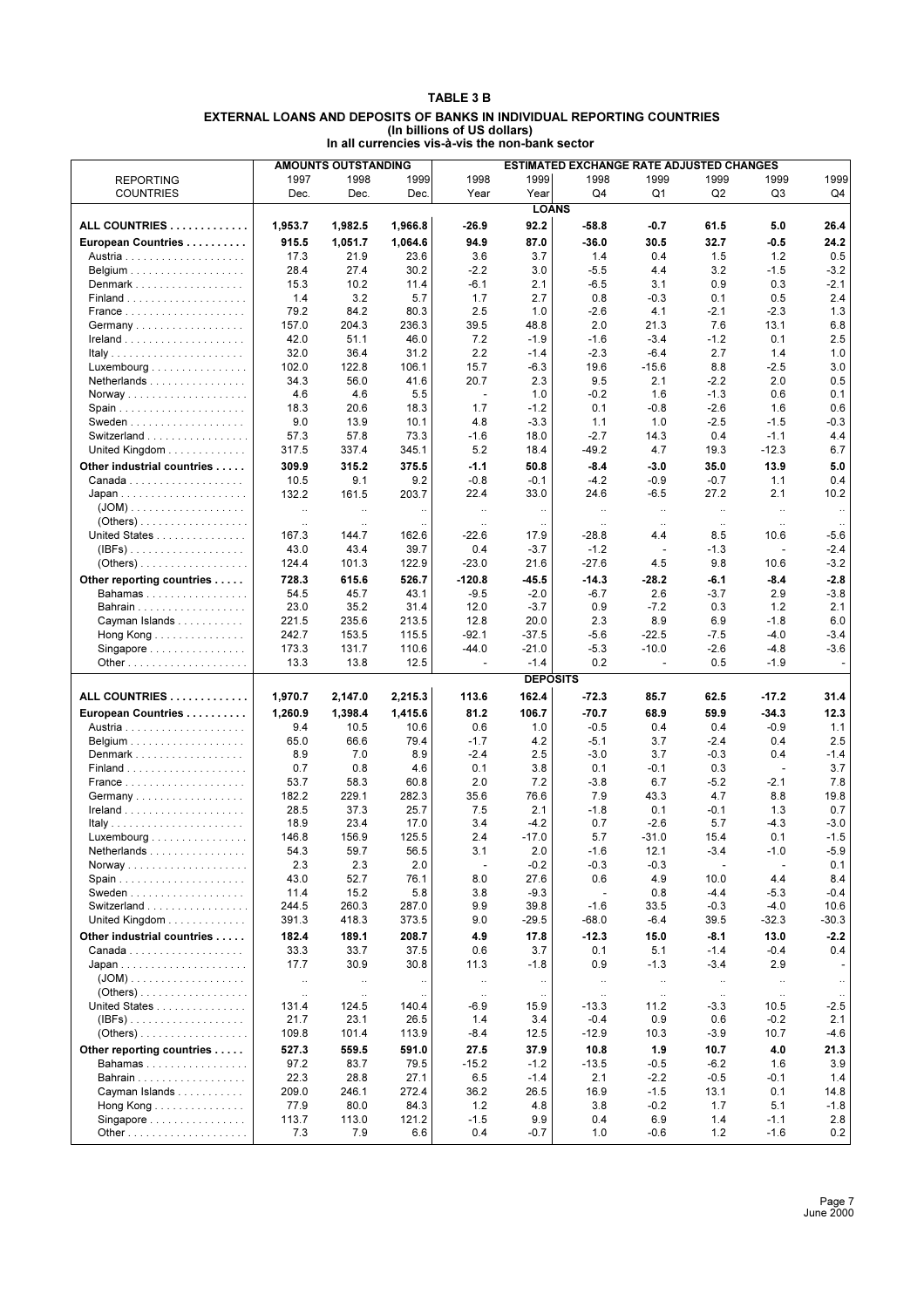#### **TABLE 4 A LOCAL POSITIONS IN FOREIGN CURRENCY OF BANKS IN INDIVIDUAL REPORTING COUNTRIES (In billions of US dollars) Vis-à-vis all sectors**

|                                                     |                      | <b>AMOUNTS OUTSTANDING</b><br><b>ESTIMATED EXCHANGE RATE ADJUSTED CHANGES</b> |                      |                      |                          |                          |                          |           |                          |           |
|-----------------------------------------------------|----------------------|-------------------------------------------------------------------------------|----------------------|----------------------|--------------------------|--------------------------|--------------------------|-----------|--------------------------|-----------|
|                                                     |                      |                                                                               |                      |                      |                          |                          |                          |           |                          |           |
| <b>REPORTING</b>                                    | 1997                 | 1998                                                                          | 1999                 | 1998                 | 1999                     | 1998                     | 1999                     | 1999      | 1999                     | 1999      |
| <b>COUNTRIES</b>                                    | Dec.                 | Dec.                                                                          | Dec.                 | Year                 | Year                     | Q <sub>4</sub>           | Q <sub>1</sub>           | Q2        | Q3                       | Q4        |
|                                                     |                      |                                                                               |                      |                      |                          |                          |                          |           |                          |           |
|                                                     |                      |                                                                               |                      |                      | <b>ASSETS</b>            |                          |                          |           |                          |           |
| ALL COUNTRIES                                       | 1,328.4              | 1,371.6                                                                       | 1,153.7              | $-9.9$               | 45.6                     | $-76.2$                  | 35.0                     | 9.9       | 27.3                     | $-26.7$   |
|                                                     |                      |                                                                               |                      |                      |                          |                          |                          |           |                          |           |
| European Countries                                  | 972.4                | 1,063.5                                                                       | 863.4                | 44.3                 | 64.0                     | $-71.4$                  | 34.8                     | 20.6      | 33.2                     | -24.6     |
|                                                     | 26.1                 | 51.3                                                                          | 42.7                 | 23.6                 | 7.0                      | 7.1                      | $-0.9$                   | 1.9       | 3.8                      | 2.3       |
|                                                     |                      |                                                                               |                      |                      |                          |                          |                          |           |                          |           |
|                                                     | 52.3                 | 54.2                                                                          | 24.1                 | $-1.0$               | $-7.4$                   | $-4.6$                   | $-4.2$                   | $-3.3$    | 1.0                      | $-0.9$    |
| Denmark                                             | 3.7                  | 5.6                                                                           | 6.2                  | 1.8                  | 0.9                      | 0.5                      | 0.8                      | $-0.3$    | 0.4                      |           |
|                                                     | 4.6                  | 3.2                                                                           | 2.6                  | $-1.6$               | 0.5                      | 0.2                      | 0.6                      | $-0.1$    | $-1.4$                   | 1.4       |
|                                                     |                      |                                                                               |                      |                      |                          |                          |                          |           |                          |           |
|                                                     | 98.2                 | 131.5                                                                         | 89.1                 | 29.1                 | 8.6                      | 1.9                      | 8.2                      | $-7.9$    | 2.8                      | 5.5       |
|                                                     | 40.7                 | 68.0                                                                          | 77.6                 | 25.2                 | 26.9                     | 6.3                      | 11.0                     | 3.6       | 9.9                      | 2.4       |
|                                                     |                      |                                                                               |                      |                      |                          |                          |                          |           |                          |           |
|                                                     | 26.8                 | 32.1                                                                          | 26.6                 | 4.4                  | 4.7                      | 0.4                      | 1.7                      | 0.1       | 1.4                      | 1.4       |
| Italy                                               | 71.8                 | 90.0                                                                          | 49.5                 | 14.2                 | $-0.2$                   | 1.3                      | $-2.8$                   | 2.2       | $-1.2$                   | 1.6       |
| Luxembourg $\ldots \ldots \ldots \ldots \ldots$     | 85.2                 | 91.7                                                                          | 31.9                 | 1.0                  | $\overline{\phantom{a}}$ | $-7.9$                   | 0.2                      | 0.2       | 1.8                      | $-2.2$    |
|                                                     |                      |                                                                               |                      |                      |                          |                          |                          |           |                          |           |
| Netherlands                                         | 41.0                 | 36.9                                                                          | 24.3                 | $-6.2$               | 0.3                      | $-10.2$                  | -0.1                     | $-0.3$    | 3.0                      | $-2.3$    |
|                                                     | 8.4                  | 5.1                                                                           | 5.9                  | $-3.4$               | 0.9                      | 0.2                      | 0.3                      | 0.3       | $-0.2$                   | 0.5       |
| Spain                                               | 30.0                 | 28.5                                                                          | 17.3                 | $-2.4$               | $-1.0$                   | $-0.7$                   | 0.7                      | 1.1       | $-1.5$                   | $-1.3$    |
|                                                     |                      |                                                                               |                      |                      |                          |                          |                          |           |                          |           |
|                                                     | 11.7                 | 15.1                                                                          | 16.1                 | 2.9                  | 1.8                      | $-0.7$                   | 1.7                      | 0.9       | $-2.0$                   | 1.2       |
| Switzerland                                         | 21.6                 | 20.7                                                                          | 26.6                 | $-2.1$               | 6.6                      | $-2.7$                   | 5.3                      | $-0.5$    | $-0.6$                   | 2.4       |
|                                                     |                      |                                                                               | 422.9                |                      |                          | $-62.5$                  |                          | 22.7      |                          |           |
| United Kingdom                                      | 450.2                | 429.8                                                                         |                      | $-41.3$              | 14.5                     |                          | 12.2                     |           | 16.1                     | $-36.6$   |
| Other industrial countries                          | 236.1                | 197.4                                                                         | 188.0                | $-39.9$              | $-7.2$                   | 3.1                      | $-1.0$                   | $-7.1$    | $-1.5$                   | 2.4       |
|                                                     |                      |                                                                               |                      |                      |                          |                          |                          |           |                          |           |
|                                                     | 24.3                 | 23.9                                                                          | 18.9                 | $-0.4$               | $-5.0$                   | $-2.3$                   | 0.3                      | $-2.1$    | $-0.6$                   | $-2.5$    |
|                                                     | 211.8                | 173.4                                                                         | 169.1                | $-39.5$              | $-2.2$                   | 5.4                      | $-1.3$                   | $-5.0$    | $-0.9$                   | 4.9       |
| $(JOM)$                                             | 34.0                 | 23.1                                                                          | 14.6                 | $-10.9$              | $-8.5$                   | $-1.3$                   | 1.7                      | $-0.8$    | -6.6                     | $-2.8$    |
|                                                     |                      |                                                                               |                      |                      |                          |                          |                          |           |                          |           |
| $( Others) \ldots \ldots \ldots \ldots \ldots$      | 177.8                | 150.3                                                                         | 154.5                | $-28.6$              | 6.3                      | 6.7                      | $-3.0$                   | $-4.2$    | 5.7                      | 7.7       |
| United States                                       | $\ddotsc$            | $\ddotsc$                                                                     | $\ddotsc$            | $\ldots$             | $\ddotsc$                | $\ldots$                 | $\ldots$                 | $\ddotsc$ | $\ddotsc$                | $\ddotsc$ |
| $(IBFs)$                                            |                      |                                                                               |                      |                      |                          |                          |                          |           |                          |           |
|                                                     | $\ddot{\phantom{0}}$ | $\ddot{\phantom{0}}$                                                          | $\ddotsc$            | $\ldots$             | $\ldots$                 | $\ldots$                 | $\ldots$                 | $\ddotsc$ | $\ldots$                 | $\ldots$  |
|                                                     | $\ddotsc$            | $\ldots$                                                                      |                      | $\ddot{\phantom{0}}$ | $\ddot{\phantom{0}}$     | $\cdot$ .                | $\ldots$                 | $\ldots$  | $\ldots$                 | $\ldots$  |
| Other reporting countries                           | 119.8                | 110.7                                                                         | 102.3                | -14.3                | $-11.2$                  | $-7.8$                   | 1.3                      | -3.6      | -4.4                     | $-4.5$    |
|                                                     |                      |                                                                               |                      |                      |                          |                          |                          |           |                          |           |
| <b>Bahamas</b>                                      | 11.6                 | 10.9                                                                          | 10.4                 | $-0.8$               | $-0.5$                   | $-0.6$                   | -0.1                     | $-0.2$    | $-0.2$                   | $-0.1$    |
|                                                     | 3.8                  | 9.5                                                                           | 11.1                 | 5.6                  | 1.6                      | 0.2                      | $\overline{\phantom{a}}$ | 0.6       | 0.2                      | 0.7       |
|                                                     |                      |                                                                               |                      |                      |                          |                          |                          |           |                          |           |
| Cayman Islands                                      | 23.9                 | 22.8                                                                          | 17.3                 | $-1.2$               | $-5.5$                   | $-0.4$                   | $-1.3$                   | $-1.4$    | $-1.5$                   | $-1.2$    |
| Hong Kong $\ldots \ldots \ldots \ldots$             | $\ddotsc$            | $\ddotsc$                                                                     | $\ddot{\phantom{a}}$ | $\ddotsc$            | $\ddotsc$                | $\ldots$                 | $\ddotsc$                | $\ddotsc$ | $\ddot{\phantom{a}}$     | $\ddotsc$ |
| Singapore $\ldots \ldots \ldots \ldots \ldots$      | 78.7                 | 66.6                                                                          | 61.5                 | $-16.9$              | $-8.0$                   | -6.4                     | 2.4                      | $-3.5$    | $-3.0$                   | $-3.9$    |
|                                                     |                      |                                                                               |                      |                      |                          |                          |                          |           |                          |           |
|                                                     | 1.8                  | 0.8                                                                           | 2.0                  | $-1.0$               | 1.2                      | $-0.7$                   | 0.3                      | 0.8       | 0.1                      |           |
|                                                     |                      |                                                                               |                      |                      | <b>LIABILITIES</b>       |                          |                          |           |                          |           |
|                                                     |                      |                                                                               |                      |                      |                          |                          |                          |           |                          |           |
| ALL COUNTRIES                                       | 1,311.4              | 1,396.2                                                                       | 1,205.1              | 39.5                 | 64.4                     | -49.1                    | 29.3                     | $-32.1$   | 75.4                     | $-8.2$    |
|                                                     |                      |                                                                               |                      |                      |                          |                          |                          |           |                          |           |
| European Countries                                  | 921.8                | 994.7                                                                         | 795.5                | 31.1                 | 51.8                     | $-69.7$                  | 27.4                     | $-3.7$    | 53.5                     | $-25.5$   |
|                                                     | 20.6                 | 36.5                                                                          | 19.2                 | 14.7                 | $-1.1$                   | 1.1                      | $-3.0$                   | $-0.3$    | 0.9                      | 1.3       |
|                                                     |                      |                                                                               |                      |                      |                          |                          |                          |           |                          |           |
|                                                     | 58.3                 | 56.7                                                                          | 21.7                 | $-4.8$               | $-8.2$                   | $-6.6$                   | $-8.2$                   | $-0.2$    | $-0.3$                   | 0.5       |
| Denmark                                             | 3.5                  | 4.2                                                                           | 4.0                  | 0.6                  |                          | $-0.5$                   | 0.3                      | $-0.5$    | 0.4                      | $-0.2$    |
|                                                     | 4.3                  | 2.8                                                                           | 1.7                  | $-1.6$               | $-0.8$                   | $-0.5$                   | $-0.4$                   | $-0.1$    | $-0.8$                   | 0.6       |
|                                                     |                      |                                                                               |                      |                      |                          |                          |                          |           |                          |           |
|                                                     | 112.4                | 139.0                                                                         | 81.4                 | 22.2                 | $-4.5$                   | 2.4                      | $-5.8$                   | $-5.0$    | 3.6                      | 2.6       |
| Germany                                             | 30.7                 | 48.1                                                                          | 47.1                 | 16.2                 | 11.8                     | 6.7                      | 0.4                      | 0.9       | 9.6                      | 0.9       |
|                                                     | 23.4                 | 27.6                                                                          | 23.5                 | 3.4                  | 4.3                      | $\mathbf{r}$             | 2.7                      | 1.3       | 1.1                      | $-0.7$    |
|                                                     |                      |                                                                               |                      |                      |                          |                          |                          |           |                          |           |
|                                                     | 45.6                 | 51.6                                                                          | 37.5                 | 3.7                  | 1.6                      | 0.8                      | $-2.0$                   | 1.0       | 0.3                      | 2.2       |
| Luxembourg                                          | 118.6                | 129.0                                                                         | 56.9                 | 2.9                  | 4.1                      | $-11.8$                  | 0.6                      | $-1.0$    | 5.0                      | $-0.5$    |
|                                                     |                      |                                                                               |                      |                      |                          |                          |                          |           |                          |           |
| $N$ etheriands $\ldots \ldots \ldots \ldots \ldots$ | 38.0                 | 35.8                                                                          | 21.8                 | $-3.7$               | $-2.6$                   | $-10.5$                  | $-3.8$                   | 0.4       | 2.2                      | $-1.4$    |
|                                                     | 4.4                  | 2.6                                                                           | 2.9                  | $-1.9$               | 0.4                      | $-0.3$                   | 0.4                      | $-0.2$    | $\overline{\phantom{a}}$ | 0.3       |
|                                                     | 19.2                 | 20.4                                                                          | 11.4                 | 0.7                  | -2.6                     | 0.2                      | -0.9                     | $-1.5$    | $-0.7$                   | 0.4       |
|                                                     |                      |                                                                               |                      |                      |                          |                          |                          |           |                          |           |
|                                                     | 6.5                  | 7.7                                                                           | 10.2                 | 1.1                  | 2.8                      | 0.3                      | 2.6                      | $-1.2$    | $-0.8$                   | 2.2       |
| Switzerland                                         | 76.5                 | 81.2                                                                          | 119.8                | 1.9                  | 43.7                     | $-4.4$                   | 16.9                     | 7.4       | 10.3                     | 9.2       |
| United Kingdom                                      | 359.9                | 351.5                                                                         | 336.4                | $-24.4$              | 3.0                      | -46.6                    | 27.6                     | $-4.5$    | 22.7                     | $-42.7$   |
|                                                     |                      |                                                                               |                      |                      |                          |                          |                          |           |                          |           |
| Other industrial countries                          | 252.8                | 284.5                                                                         | 298.1                | 30.4                 | 17.5                     | 26.7                     | $-0.5$                   | $-28.0$   | 22.3                     | 23.6      |
|                                                     | 26.8                 | 29.5                                                                          | 27.9                 | 2.6                  | $-1.4$                   | $-1.5$                   | $-2.0$                   | $-0.4$    | 3.0                      | $-2.0$    |
|                                                     |                      |                                                                               |                      |                      |                          |                          |                          |           |                          |           |
|                                                     | 226.0                | 255.0                                                                         | 270.2                | 27.8                 | 18.9                     | 28.3                     | 1.5                      | $-27.6$   | 19.3                     | 25.6      |
|                                                     | 33.9                 | 22.8                                                                          | 14.8                 | $-11.1$              | $-8.0$                   | $-1.6$                   | 2.1                      | $-0.9$    | $-6.3$                   | $-2.9$    |
|                                                     | 192.1                | 232.2                                                                         | 255.4                | 38.9                 | 26.9                     | 29.9                     | -0.6                     | $-26.7$   | 25.6                     | 28.5      |
|                                                     |                      |                                                                               |                      |                      |                          |                          |                          |           |                          |           |
| United States                                       | $\ldots$             | $\ldots$                                                                      |                      | $\ldots$             | $\ldots$                 | $\ddotsc$                | $\ldots$                 | $\ddotsc$ | $\ldots$                 | $\cdot$ . |
| $(IBFs)$                                            | $\ldots$             | $\ddotsc$                                                                     | $\ldots$             | $\ldots$             | $\ldots$                 | $\ddot{\phantom{1}}$     | $\ddotsc$                | $\ldots$  | $\ldots$                 | $\ldots$  |
|                                                     |                      |                                                                               |                      |                      |                          |                          |                          |           |                          |           |
|                                                     | $\ldots$             | $\ddotsc$                                                                     | $\cdot$ .            | $\ldots$             | $\cdot$ .                | $\cdot$ .                | $\ldots$                 | $\ddotsc$ | $\ldots$                 |           |
| Other reporting countries                           | 136.8                | 117.0                                                                         | 111.5                | -22.0                | -4.9                     | $-6.2$                   | 2.4                      | -0.5      | -0.4                     | $-6.3$    |
|                                                     |                      |                                                                               |                      |                      |                          |                          |                          |           |                          |           |
| Bahamas                                             | 6.7                  | 6.1                                                                           | 6.1                  | $-0.6$               |                          | $-0.4$                   | $-0.3$                   | $-0.3$    | 0.3                      | 0.3       |
| Bahrain                                             | 9.5                  | 13.3                                                                          | 14.6                 | 3.3                  | 1.5                      | $\overline{\phantom{a}}$ | 0.1                      | 0.2       | 0.2                      | 1.0       |
| Cayman Islands                                      | 35.6                 | 32.1                                                                          | 25.2                 | $-3.7$               | $-6.8$                   | $-1.0$                   | $-1.5$                   | $-1.6$    | $-1.8$                   | $-1.9$    |
|                                                     |                      |                                                                               |                      |                      |                          |                          |                          |           |                          |           |
| Hong Kong $\ldots \ldots \ldots \ldots$             | $\ldots$             | $\ldots$                                                                      |                      | $\ldots$             | $\ddotsc$                | $\cdot$ .                | $\ldots$                 | $\ldots$  | $\ldots$                 |           |
| Singapore                                           | 81.2                 | 61.4                                                                          | 62.9                 | $-21.2$              | 1.7                      | $-2.8$                   | 4.9                      | 0.9       | 1.6                      | $-5.7$    |
|                                                     |                      |                                                                               |                      |                      |                          |                          |                          |           |                          |           |
|                                                     | 3.7                  | 4.0                                                                           | 2.7                  | 0.1                  | $-1.3$                   | $-2.1$                   | $-0.9$                   | 0.3       | $-0.7$                   |           |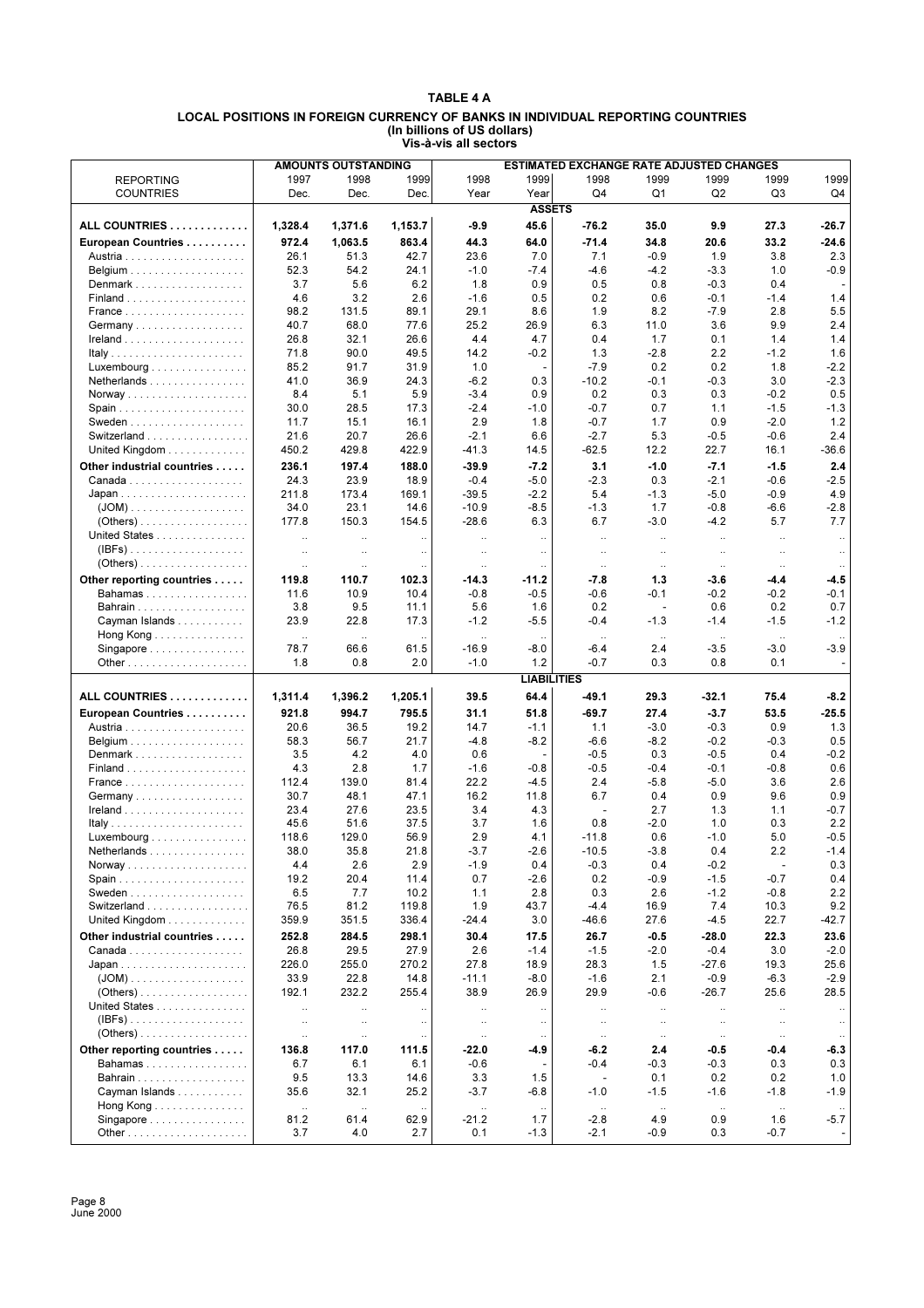#### **TABLE 4 B LOCAL POSITIONS IN FOREIGN CURRENCY OF BANKS IN INDIVIDUAL REPORTING COUNTRIES (In billions of US dollars) Vis-à-vis the non-bank sectors**

|                                                     |                      | <b>AMOUNTS OUTSTANDING</b> |                      |                      |                          | <b>ESTIMATED EXCHANGE RATE ADJUSTED CHANGES</b> |                          |                          |                          |           |
|-----------------------------------------------------|----------------------|----------------------------|----------------------|----------------------|--------------------------|-------------------------------------------------|--------------------------|--------------------------|--------------------------|-----------|
|                                                     | 1997                 | 1998                       | 1999                 | 1998                 | 1999                     | 1998                                            | 1999                     | 1999                     | 1999                     | 1999      |
| <b>REPORTING</b>                                    |                      |                            |                      |                      |                          |                                                 |                          |                          |                          |           |
| <b>COUNTRIES</b>                                    | Dec.                 | Dec.                       | Dec.                 | Year                 | Year                     | Q <sub>4</sub>                                  | Q1                       | Q <sub>2</sub>           | Q3                       | Q4        |
|                                                     |                      |                            |                      |                      | <b>ASSETS</b>            |                                                 |                          |                          |                          |           |
| ALL COUNTRIES                                       | 591.3                | 601.9                      | 536.5                | $-12.1$              | 24.6                     | $-21.6$                                         | 10.1                     | 21.6                     | 2.4                      | $-9.5$    |
| European Countries                                  | 469.1                | 489.2                      | 435.5                | $-1.9$               | 35.4                     | $-23.1$                                         | 13.0                     | 21.6                     | 7.6                      | $-6.8$    |
|                                                     | 12.3                 | 19.2                       | 18.9                 | 5.9                  | 5.9                      | 2.2                                             | 1.6                      | 1.7                      | 1.9                      | 0.7       |
|                                                     |                      |                            |                      |                      |                          |                                                 |                          |                          |                          |           |
|                                                     | 22.1                 | 27.6                       | 14.8                 | 4.3                  | 0.7                      | $-2.9$                                          | 1.7                      | $-1.4$                   | 1.3                      | $-0.9$    |
| Denmark                                             | 2.5                  | 4.0                        | 4.4                  | 1.5                  | 0.5                      | 0.2                                             | 0.2                      | ÷,                       | $\sim$                   | 0.3       |
|                                                     | 3.5                  | 2.5                        | 2.4                  | $-1.0$               | 0.9                      | 0.2                                             | 0.1                      | 0.5                      | $-1.1$                   | 1.4       |
|                                                     | 23.2                 | 30.4                       | 27.2                 | 6.2                  | 3.8                      | $-0.3$                                          | 1.3                      | 1.5                      | 1.5                      | $-0.5$    |
| Germany                                             | 23.6                 | 33.8                       | 43.6                 | 9.0                  | 13.9                     | 4.7                                             | 6.5                      | 3.2                      | 3.3                      | 0.9       |
|                                                     | 15.1                 | 18.5                       | 17.9                 | 3.0                  | 4.4                      | 1.1                                             | 1.5                      | $\overline{\phantom{a}}$ | 0.8                      | 2.1       |
| Italy                                               | 45.4                 | 55.3                       | 25.0                 | 7.1                  | $-2.5$                   | $-1.0$                                          | $-1.6$                   | 0.3                      | $-0.6$                   | $-0.6$    |
|                                                     |                      |                            |                      |                      |                          |                                                 |                          |                          |                          |           |
| $Luxembourg \ldots  \ldots $                        | 7.9                  | 9.4                        | 5.1                  | 1.0                  | 0.1                      | $-0.7$                                          | 0.3                      | 0.2                      | $-0.1$                   | $-0.2$    |
| Netherlands                                         | 35.3                 | 15.5                       | 16.5                 | $-20.0$              | 2.3                      | 8.5                                             | $-0.1$                   | 0.3                      | 2.8                      | $-0.8$    |
|                                                     | 4.3                  | 4.6                        | 4.7                  | 0.2                  | 0.3                      | 0.1                                             | 0.2                      | 0.1                      | $\blacksquare$           |           |
| Spain                                               | 14.1                 | 13.5                       | 9.3                  | $-1.0$               | 1.9                      | $-0.2$                                          | 0.8                      | 3.1                      | $-1.0$                   | -1.0      |
|                                                     | 11.0                 | 13.6                       | 14.5                 | 2.1                  | 1.6                      | $-0.6$                                          | 1.6                      | 0.8                      | $-1.5$                   | 0.8       |
| Switzerland                                         | 14.9                 | 15.3                       | 13.4                 | $-0.2$               | $-1.4$                   | $-1.5$                                          | 0.6                      | $-1.2$                   | $-0.4$                   | $-0.3$    |
| United Kingdom                                      | 233.8                | 226.1                      | 217.8                | $-20.1$              | 3.0                      | $-33.1$                                         | $-1.6$                   | 12.4                     | 0.8                      | $-8.6$    |
|                                                     |                      |                            |                      |                      |                          |                                                 |                          |                          |                          |           |
| Other industrial countries                          | 105.7                | 90.5                       | 76.8                 | $-15.6$              | $-12.9$                  | 1.1                                             | $-3.5$                   | $-0.4$                   | $-5.7$                   | $-3.3$    |
|                                                     | 21.0                 | 21.6                       | 17.2                 | 0.6                  | $-4.3$                   | $-0.6$                                          | 0.3                      | $-1.4$                   | $-1.3$                   | $-1.9$    |
|                                                     | 84.8                 | 68.9                       | 59.6                 | $-16.2$              | -8.6                     | 1.7                                             | $-3.8$                   | 1.0                      | $-4.4$                   | $-1.4$    |
|                                                     | v.                   | $\ddotsc$                  | $\ddotsc$            | $\ddotsc$            | $\ddotsc$                | $\ddotsc$                                       | $\ddotsc$                | $\ddotsc$                | $\ddot{\phantom{a}}$     | $\ldots$  |
|                                                     | $\ddotsc$            | $\ddotsc$                  | $\ddotsc$            | $\ddotsc$            | $\ldots$                 | $\ddotsc$                                       | $\ldots$                 | $\ddotsc$                |                          | $\ldots$  |
| United States                                       |                      |                            |                      |                      |                          |                                                 |                          |                          |                          |           |
|                                                     | $\ddotsc$            | $\ddotsc$                  | $\ddot{\phantom{0}}$ | $\ddotsc$            | $\ldots$                 | $\ddotsc$                                       | $\ldots$                 | $\ddotsc$                | $\ddotsc$                | $\ldots$  |
| $(IBFs)$                                            | $\ddotsc$            | $\ddotsc$                  | $\ddotsc$            | $\ddotsc$            | $\ldots$                 | $\ldots$                                        | $\ddotsc$                | $\ddotsc$                | $\ddotsc$                | $\ldots$  |
| $(Others)$                                          | $\ldots$             | $\ldots$                   | $\ddotsc$            | $\ldots$             | $\cdot$ .                | $\ldots$                                        | $\ldots$                 | $\ldots$                 | $\ldots$                 |           |
| Other reporting countries                           | 16.4                 | 22.2                       | 24.2                 | 5.5                  | 2.1                      | 0.5                                             | 0.7                      | 0.3                      | 0.5                      | 0.6       |
| Bahamas                                             | 10.1                 | 9.7                        | 9.4                  | $-0.6$               | -0.1                     | -0.4                                            | $\overline{\phantom{a}}$ | $-0.1$                   | $-0.1$                   |           |
|                                                     | 1.4                  | 4.8                        | 5.4                  | 3.4                  | 0.6                      | 0.5                                             | 0.1                      | 0.1                      | 0.3                      | 0.1       |
| Cayman Islands                                      | 4.0                  | 7.2                        | 8.9                  | 3.2                  | 1.6                      | 0.7                                             | 0.4                      | 0.4                      | 0.3                      | 0.4       |
|                                                     |                      |                            |                      |                      |                          |                                                 |                          |                          |                          |           |
| Hong Kong                                           | $\ddot{\phantom{a}}$ | $\ddotsc$                  | $\ddotsc$            | $\ddotsc$            | $\ddot{\phantom{a}}$     | $\ddot{\phantom{a}}$                            | $\ldots$                 | $\ldots$                 | $\ddot{\phantom{a}}$     | $\ddotsc$ |
| Singapore $\ldots \ldots \ldots \ldots \ldots$      | $\cdot$ .            | $\cdot$ .                  |                      | $\ldots$             | $\ddotsc$                | $\ddotsc$                                       | $\ldots$                 | $\ldots$                 | $\ddotsc$                | $\ldots$  |
|                                                     | 1.0                  | 0.5                        | 0.6                  | $-0.5$               |                          | $-0.2$                                          | 0.2                      | $-0.2$                   | $\overline{\phantom{a}}$ |           |
|                                                     |                      |                            |                      |                      | <b>LIABILITIES</b>       |                                                 |                          |                          |                          |           |
| ALL COUNTRIES                                       | 514.3                | 549.1                      | 518.8                | 18.1                 | 57.0                     | $-23.8$                                         | 16.0                     | $-10.5$                  | 42.4                     | 9.0       |
|                                                     |                      |                            |                      |                      |                          |                                                 |                          |                          |                          |           |
| European Countries                                  | 412.7                | 410.0                      | 366.6                | $-18.8$              | 42.1                     | $-34.9$                                         | 15.4                     | 10.7                     | 27.5                     | -11.5     |
|                                                     | 10.2                 | 11.7                       | 2.8                  | 0.7                  | $-0.8$                   | $-2.5$                                          | $-0.4$                   | $-0.1$                   | 0.2                      | $-0.4$    |
|                                                     | 25.0                 | 30.4                       | 11.0                 | 3.9                  | $-3.3$                   | $-1.9$                                          | $-4.2$                   | 1.1                      | 0.9                      | -1.0      |
| Denmark                                             | 2.5                  | 2.8                        | 3.0                  | 0.2                  | 0.3                      | $-0.4$                                          | $-0.4$                   | 0.1                      | $\overline{\phantom{a}}$ | 0.6       |
|                                                     | 3.3                  | 2.2                        | 1.5                  | $-1.2$               | -0.4                     | $-0.6$                                          | $-0.1$                   | 0.1                      | $-0.9$                   | 0.5       |
|                                                     | 20.3                 | 26.6                       | 14.4                 | 5.5                  | $-3.7$                   | $-0.2$                                          | $-3.0$                   | 0.5                      | 0.8                      | $-2.0$    |
|                                                     |                      |                            |                      |                      |                          |                                                 |                          |                          |                          |           |
| Germany                                             | 12.9                 | 16.6                       | 15.5                 | 3.3                  | 0.8                      | 0.8                                             | $\overline{\phantom{a}}$ | $-0.2$                   | 1.8                      | $-0.8$    |
|                                                     | 11.1                 | 14.1                       | 14.8                 | 2.7                  | 4.5                      | 0.5                                             | 2.2                      | 1.6                      | 0.3                      | 0.4       |
|                                                     | 18.9                 | 9.9                        | 5.4                  | -9.1                 | $-2.3$                   | $-0.5$                                          | $-1.1$                   | $-0.8$                   | ÷,                       | $-0.3$    |
| Luxembourg                                          | 50.5                 | 47.7                       | 22.9                 | $-5.3$               | 2.1                      | $-6.1$                                          | ÷                        | 0.2                      | 0.9                      | 1.1       |
| $N$ etheriands $\ldots \ldots \ldots \ldots \ldots$ | 31.5                 | 15.8                       | 13.1                 | $-15.7$              | -1.1                     | 8.2                                             | $-3.2$                   | 1.2                      | 1.2                      | $-0.4$    |
|                                                     | 3.4                  | 2.5                        | 2.6                  | $-0.9$               | 0.1                      | $-0.2$                                          | 0.3                      | $-0.3$                   | $\overline{\phantom{a}}$ | 0.2       |
|                                                     | 3.6                  | 5.7                        | 3.4                  | 2.1                  | 0.2                      | 0.8                                             | $-0.4$                   | 0.1                      | 0.1                      | 0.4       |
|                                                     | 5.8                  | 6.7                        | 9.3                  | 0.7                  | 2.9                      | 0.3                                             | $\overline{\phantom{a}}$ | 0.4                      | 0.2                      | 2.3       |
| Switzerland                                         | 63.7                 | 70.6                       | 104.6                | 4.9                  | 38.8                     | $-2.2$                                          | 14.0                     | 6.6                      | 10.9                     | 7.2       |
|                                                     |                      |                            |                      |                      |                          |                                                 |                          |                          |                          |           |
| United Kingdom                                      | 150.0                | 146.8                      | 142.1                | $-10.7$              | 4.0                      | $-30.9$                                         | 11.7                     | 0.3                      | 11.2                     | $-19.2$   |
| Other industrial countries                          | 22.5                 | 27.0                       | 25.6                 | 4.4                  | -1.2                     | -0.9                                            | $-1.7$                   | 0.2                      | 2.1                      | $-1.7$    |
|                                                     | 22.5                 | 27.0                       | 25.6                 | 4.4                  | $-1.2$                   | $-0.9$                                          | $-1.7$                   | 0.2                      | 2.1                      | $-1.7$    |
|                                                     | v.                   | $\ddotsc$                  |                      | $\ddot{\phantom{a}}$ | $\ddotsc$                | $\ddotsc$                                       | $\ddotsc$                | $\ddot{\phantom{1}}$     | $\ddot{\phantom{a}}$     |           |
|                                                     |                      | $\ddotsc$                  | $\ldots$             | $\ddotsc$            | $\ldots$                 | $\ddotsc$                                       | $\ldots$                 | $\ddotsc$                |                          | $\ldots$  |
|                                                     |                      |                            |                      |                      |                          |                                                 |                          |                          |                          |           |
|                                                     | $\ddot{\phantom{a}}$ | $\ddotsc$                  | $\ldots$             | $\ddotsc$            | $\ldots$                 | $\ddotsc$                                       | $\ddotsc$                | $\ddotsc$                | $\ddotsc$                | $\ldots$  |
| United States                                       | $\ddot{\phantom{a}}$ | $\ddotsc$                  | $\ddotsc$            | $\ddotsc$            | $\ldots$                 | $\ddotsc$                                       | $\ddotsc$                | $\ddotsc$                | $\ddotsc$                | $\ldots$  |
| $(IBFs)$                                            | $\ddot{\phantom{0}}$ | $\ddotsc$                  | $\ddotsc$            | $\ddotsc$            | $\ldots$                 | $\ddotsc$                                       | $\ddotsc$                | $\ddotsc$                | $\ddotsc$                | $\ddotsc$ |
| $(Others) \ldots \ldots \ldots \ldots \ldots$       | $\ddot{\phantom{0}}$ | $\ldots$                   | $\ldots$             | $\ldots$             | $\ldots$                 | $\ldots$                                        | $\ldots$                 | $\cdot$ .                | $\ldots$                 | $\cdot$ . |
| Other reporting countries                           | 25.6                 | 28.8                       | 27.0                 | 2.9                  | -1.3                     | $-1.1$                                          | $-1.0$                   | $-0.6$                   | -0.1                     | 0.5       |
| Bahamas                                             | 4.6                  | 4.1                        | 4.0                  | -0.5                 | $\overline{\phantom{a}}$ | 0.2                                             | $-0.1$                   | $-0.1$                   | $\overline{\phantom{a}}$ | 0.1       |
| Bahrain                                             | 6.1                  | 8.7                        | 9.0                  | 2.6                  | 0.3                      | 0.1                                             | $-0.3$                   | $-0.1$                   | $\overline{\phantom{a}}$ | 0.6       |
|                                                     |                      |                            |                      |                      |                          |                                                 |                          |                          |                          |           |
| Cayman Islands                                      | 12.4                 | 13.5                       | 12.7                 | 1.1                  | $-0.7$                   | 0.2                                             | $\overline{\phantom{a}}$ | -0.1                     | $-0.2$                   | -0.3      |
| Hong Kong $\ldots \ldots \ldots \ldots$             | $\ldots$             | $\ldots$                   | $\ldots$             | $\ldots$             | $\ldots$                 | $\ldots$                                        | $\cdot$ .                | $\ddotsc$                | $\ldots$                 | $\ldots$  |
| Singapore                                           | $\ldots$             | $\ldots$                   | $\ddotsc$            | $\ldots$             | $\ddotsc$                | $\ddotsc$                                       | $\ldots$                 | $\ldots$                 | $\ddotsc$                | $\ldots$  |
|                                                     | 2.5                  | 2.4                        | 1.3                  | $-0.2$               | $-0.9$                   | $-1.7$                                          | $-0.6$                   | $-0.3$                   | $\blacksquare$           |           |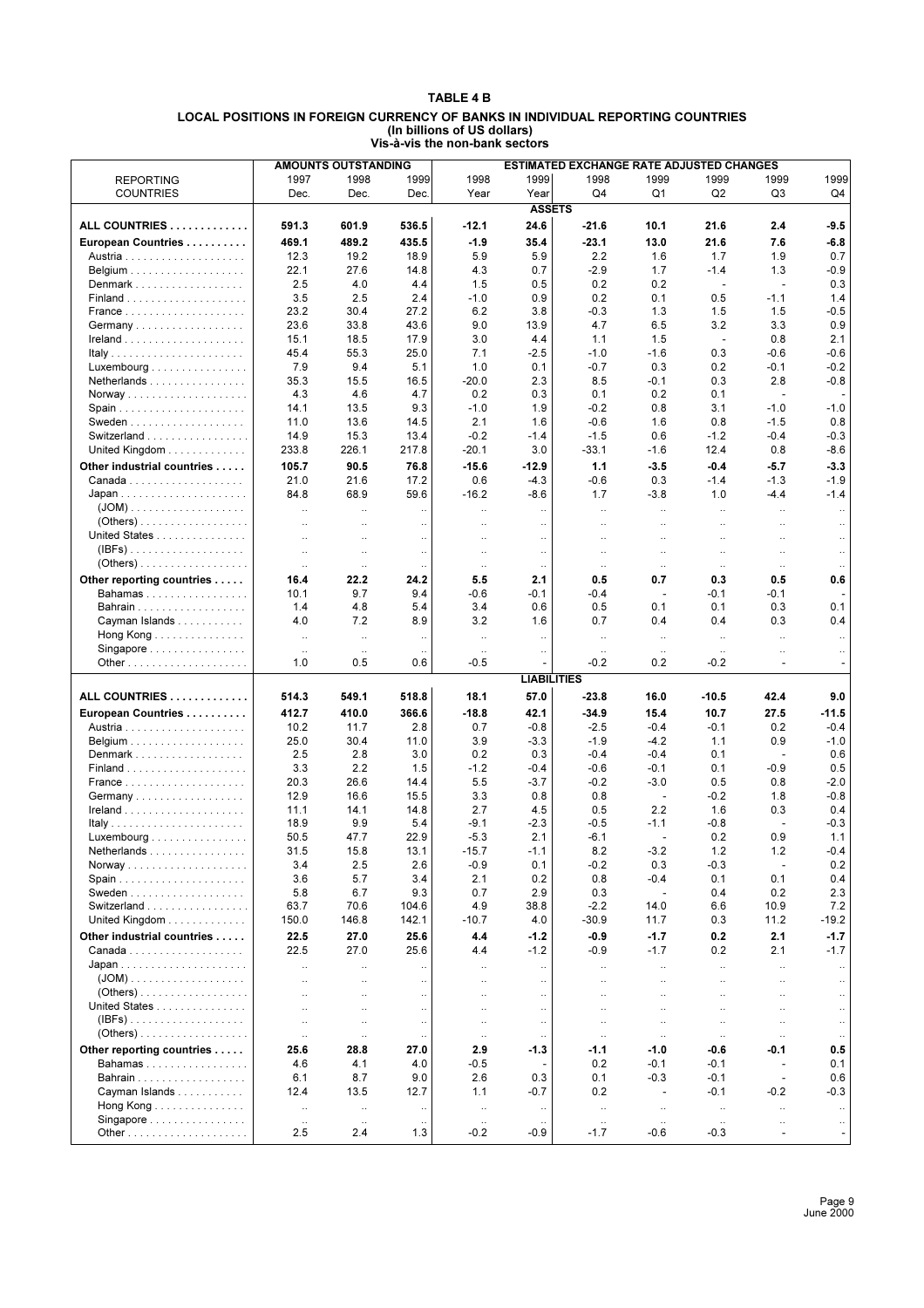#### **TABLE 5 A CURRENCY BREAKDOWN OF REPORTING BANKS' CROSS BORDER POSITIONS (In billions of US dollars) Vis-à-vis all sectors**

|                      |         | <b>AMOUNTS OUTSTANDING</b> |         |          |                    | <b>ESTIMATED EXCHANGE RATE ADJUSTED CHANGES</b> |                |         |                          |         |
|----------------------|---------|----------------------------|---------|----------|--------------------|-------------------------------------------------|----------------|---------|--------------------------|---------|
|                      | 1997    | 1998                       | 1999    | 1998     | 1999               | 1998                                            | 1999           | 1999    | 1999                     | 1999    |
| <b>CURRENCIES</b>    | Dec.    | Dec.                       | Dec.    | Year     | Year               | Q <sub>4</sub>                                  | Q <sub>1</sub> | Q2      | Q <sub>3</sub>           | Q4      |
|                      |         |                            |         |          | <b>ASSETS</b>      |                                                 |                |         |                          |         |
| ALL CURRENCIES       | 9,173.7 | 9,818.2                    | 9,823.5 | 272.4    | 253.1              | $-47.1$                                         | 13.0           | $-9.2$  | 119.5                    | 129.9   |
| A) Domestic currency | 2.400.0 | 2,495.0                    | 3,495.0 | $-27.7$  | 352.2              | $-71.2$                                         | 207.1          | 49.6    | 70.6                     | 25.0    |
| US dollar            | 709.7   | 734.8                      | 791.9   | 25.1     | 57.1               | $-22.6$                                         | $-40.2$        | 55.8    | 8.2                      | 33.3    |
| Euro area currencies | 737.1   | 829.4                      | 1,855.2 | 33.0     | 406.7              | $-34.7$                                         | 260.4          | 53.2    | 98.3                     | $-5.2$  |
|                      | 569.7   | 535.7                      | 485.6   | $-89.7$  | $-102.5$           | 13.5                                            | $-41.8$        | $-48.9$ | $-31.1$                  | 19.3    |
| Pound sterling       | 194.5   | 212.9                      | 191.4   | 17.6     | $-15.4$            | 4.2                                             | 5.6            | $-8.0$  | $-3.7$                   | $-9.3$  |
| Swiss franc          | 94.0    | 94.4                       | 87.8    | $-6.3$   | 7.2                | $-10.2$                                         | 11.5           | $-1.6$  | $-1.1$                   | $-1.6$  |
|                      | 94.9    | 87.8                       | 83.1    | $-7.3$   | $-0.9$             | $-21.6$                                         | 11.5           | $-1.0$  | $\overline{\phantom{a}}$ | $-11.5$ |
| B) Foreign currency  | 5,312.7 | 5,997.5                    | 5,034.7 | 498.0    | $-31.3$            | 68.1                                            | $-155.9$       | $-36.0$ | 81.1                     | 79.5    |
| US dollar            | 3,019.4 | 3,113.9                    | 3,090.5 | 94.5     | $-32.5$            | 79.0                                            | $-89.8$        | $-25.2$ | 18.3                     | 64.2    |
| Euro area currencies | 1,222.0 | 1,556.6                    | 856.9   | 228.8    | 227.0              | $-48.8$                                         | 144.2          | 7.6     | 58.2                     | 17.0    |
|                      | 344.4   | 458.5                      | 394.7   | 64.2     | $-103.7$           | 36.4                                            | $-90.9$        | $-25.8$ | 4.2                      | 8.7     |
| Pound sterling       | 176.3   | 201.9                      | 223.5   | 24.7     | 25.8               | 5.4                                             | 10.1           | 9.3     | 9.6                      | $-3.3$  |
| Swiss franc          | 139.4   | 159.0                      | 150.7   | 10.8     | 12.9               | 0.1                                             | 3.7            | 0.7     | 6.9                      | 1.5     |
|                      | 411.2   | 507.7                      | 318.5   | 75.0     | $-160.8$           | $-4.0$                                          | $-133.3$       | $-2.5$  | $-16.2$                  | $-8.7$  |
| C) Unallocated       | 1,460.9 | 1,325.7                    | 1,293.8 | $-197.9$ | $-67.8$            | $-44.0$                                         | $-38.2$        | $-22.8$ | $-32.2$                  | 25.4    |
|                      |         |                            |         |          | <b>LIABILITIES</b> |                                                 |                |         |                          |         |
| ALL CURRENCIES       | 8,922.5 | 9,503.3                    | 9,511.7 | 280.0    | 173.9              | $-154.2$                                        | $-57.8$        | 5.3     | 95.4                     | 131.0   |
| A) Domestic currency | 2.221.7 | 2.454.8                    | 3,450.9 | 143.3    | 307.9              | $-21.7$                                         | 98.7           | 42.3    | 75.7                     | 91.2    |
| US dollar            | 863.9   | 911.7                      | 1,006.2 | 47.8     | 94.5               | $-31.4$                                         | $-15.9$        | 41.7    | 13.9                     | 54.8    |
| Euro area currencies | 683.1   | 787.3                      | 1,732.2 | 49.6     | 261.1              | $-28.5$                                         | 150.1          | 15.1    | 76.8                     | 19.2    |
|                      | 266.9   | 323.1                      | 258.0   | 27.0     | $-91.1$            | 49.6                                            | $-59.7$        | $-27.4$ | $-15.5$                  | 11.5    |
| Pound sterling       | 233.3   | 263.8                      | 293.4   | 29.3     | 37.0               | 8.5                                             | 11.4           | 9.3     | 11.1                     | 5.2     |
| Swiss franc          | 78.1    | 82.3                       | 80.9    | $-1.3$   | 10.6               | $-10.0$                                         | 10.4           | 2.1     | $-3.5$                   | 1.6     |
|                      | 96.4    | 86.6                       | 80.2    | $-9.1$   | $-4.3$             | $-9.9$                                          | 2.4            | 1.5     | $-7.1$                   | $-1.0$  |
| B) Foreign currency  | 5,226.0 | 5,753.8                    | 4,853.4 | 347.1    | $-51.1$            | $-126.7$                                        | $-91.9$        | $-9.3$  | 20.9                     | 29.2    |
| US dollar            | 2.860.0 | 3,017.3                    | 3,120.6 | 157.2    | 83.9               | 51.8                                            | $-41.2$        | 36.4    | 27.4                     | 61.3    |
| Euro area currencies | 1,193.6 | 1,389.0                    | 588.0   | 98.9     | 74.7               | $-66.5$                                         | 105.7          | $-17.1$ | 2.4                      | $-16.3$ |
|                      | 323.3   | 369.8                      | 383.2   | $-1.3$   | $-28.1$            | $-34.6$                                         | $-35.6$        | $-32.3$ | 12.1                     | 27.7    |
| Pound sterling       | 214.9   | 275.9                      | 265.8   | 60.3     | $-5.0$             | 11.6                                            | 6.4            | 1.1     | $-1.0$                   | $-11.5$ |
| Swiss franc          | 169.5   | 182.7                      | 152.0   | 2.3      | $-9.0$             | $-13.7$                                         | 2.4            | $-8.1$  | $-0.3$                   | $-3.0$  |
|                      | 464.6   | 519.1                      | 343.7   | 29.6     | $-167.6$           | $-75.3$                                         | $-129.6$       | 10.7    | $-19.8$                  | $-29.0$ |
| C) Unallocated       | 1,474.8 | 1,294.7                    | 1,207.4 | $-210.4$ | $-82.9$            | $-5.8$                                          | $-64.6$        | $-27.7$ | $-1.2$                   | 10.6    |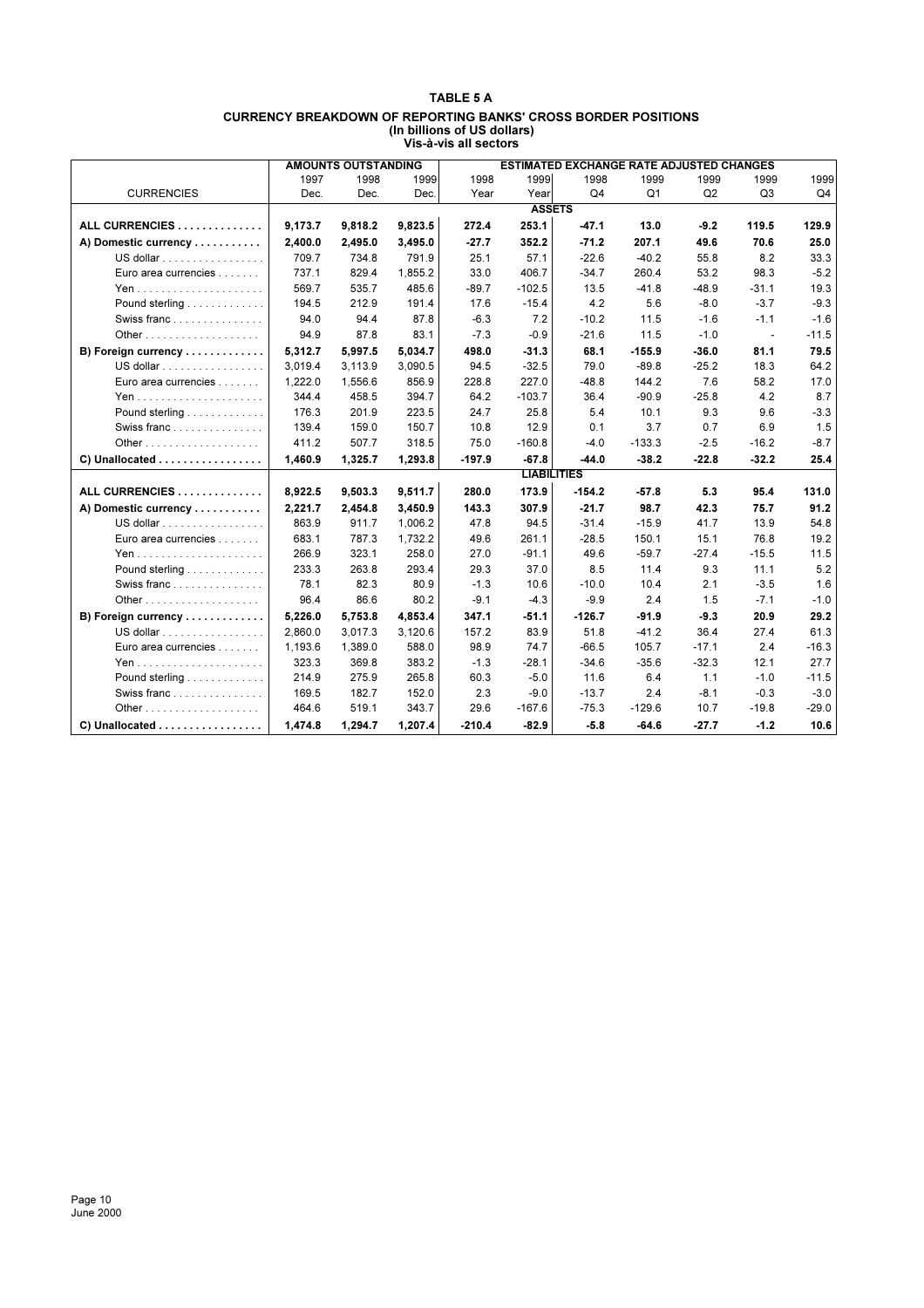#### **TABLE 5 B CURRENCY BREAKDOWN OF REPORTING BANKS' CROSS BORDER POSITIONS (In billions of US dollars) Vis-à-vis non-banks**

|                                                    |         | <b>AMOUNTS OUTSTANDING</b> |         |          |                    | <b>ESTIMATED EXCHANGE RATE ADJUSTED CHANGES</b> |         |         |         |         |
|----------------------------------------------------|---------|----------------------------|---------|----------|--------------------|-------------------------------------------------|---------|---------|---------|---------|
|                                                    | 1997    | 1998                       | 1999    | 1998     | 1999               | 1998                                            | 1999    | 1999    | 1999    | 1999    |
| <b>CURRENCIES</b>                                  | Dec.    | Dec.                       | Dec.    | Year     | Year               | Q <sub>4</sub>                                  | Q1      | Q2      | Q3      | Q4      |
|                                                    |         |                            |         |          | <b>ASSETS</b>      |                                                 |         |         |         |         |
| ALL CURRENCIES                                     | 2.875.9 | 3,113.3                    | 3,303.5 | 133.8    | 286.7              | $-5.4$                                          | 81.6    | 101.5   | 35.9    | 67.6    |
| A) Domestic currency                               | 546.1   | 605.4                      | 1,140.9 | 28.4     | 247.0              | $-13.7$                                         | 126.1   | 51.5    | 34.1    | 35.3    |
| US dollar                                          | 167.3   | 144.7                      | 162.6   | $-22.6$  | 17.9               | $-28.8$                                         | 4.4     | 8.5     | 10.6    | $-5.6$  |
| Euro area currencies                               | 199.6   | 260.6                      | 748.1   | 43.2     | 209.7              | 18.9                                            | 102.6   | 43.5    | 33.4    | 30.2    |
|                                                    | 82.1    | 112.8                      | 135.4   | 19.1     | 6.7                | 13.2                                            | 5.2     | 3.1     | $-10.0$ | 8.4     |
| Pound sterling                                     | 52.0    | 45.3                       | 47.5    | $-7.0$   | 3.5                | $-5.5$                                          | 4.5     | $-1.2$  | $-0.6$  | 0.8     |
| Swiss franc                                        | 18.9    | 20.7                       | 23.5    | 0.7      | 6.0                | $-1.0$                                          | 4.7     | $-2.2$  | 1.2     | 2.3     |
| Other $\ldots$                                     | 26.2    | 21.2                       | 23.8    | $-5.0$   | 3.2                | $-10.5$                                         | 4.6     | $-0.2$  | $-0.5$  | $-0.7$  |
| B) Foreign currency                                | 1,801.4 | 2,108.6                    | 1,831.3 | 241.5    | 106.3              | 27.5                                            | -5.7    | 64.4    | 8.2     | 39.3    |
| US dollar                                          | 988.0   | 1,074.4                    | 1,190.0 | 86.3     | 114.3              | 26.8                                            | 30.2    | 42.6    | 2.8     | 38.6    |
| Euro area currencies                               | 468.0   | 601.8                      | 281.4   | 93.8     | 57.3               | $-12.7$                                         | 33.9    | 17.3    | 2.5     | 3.6     |
|                                                    | 90.0    | 135.3                      | 126.9   | 30.7     | $-23.0$            | 11.7                                            | $-17.0$ | $-2.3$  | 3.4     | $-7.0$  |
| Pound sterling                                     | 56.6    | 67.7                       | 72.9    | 10.9     | 6.8                | 5.5                                             | 1.9     | 5.5     | $-0.8$  | 0.2     |
| Swiss franc                                        | 35.4    | 45.2                       | 47.5    | 7.3      | 8.8                | 3.4                                             | 0.5     | 1.8     | 4.5     | 1.9     |
|                                                    | 163.4   | 184.3                      | 112.5   | 12.4     | $-57.8$            | $-7.2$                                          | $-55.2$ | $-0.5$  | $-4.2$  | 2.0     |
| C) Unallocated                                     | 528.5   | 399.4                      | 331.3   | $-136.1$ | $-66.6$            | $-19.3$                                         | $-38.8$ | $-14.3$ | $-6.5$  | $-7.0$  |
|                                                    |         |                            |         |          | <b>LIABILITIES</b> |                                                 |         |         |         |         |
| ALL CURRENCIES                                     | 2,017.9 | 2,179.8                    | 2,264.1 | 98.5     | 163.4              | $-76.5$                                         | 124.8   | 33.8    | $-31.3$ | 36.0    |
| A) Domestic currency                               | 458.0   | 478.8                      | 742.5   | 2.6      | 109.7              | $-22.0$                                         | 82.2    | 1.0     | 10.7    | 15.7    |
| US dollar                                          | 131.4   | 124.5                      | 140.4   | $-7.0$   | 15.9               | $-13.3$                                         | 11.2    | $-3.3$  | 10.5    | $-2.5$  |
| Euro area currencies                               | 187.3   | 209.2                      | 456.1   | 8.1      | 87.7               | 0.7                                             | 59.4    | 3.1     | 2.6     | 22.6    |
|                                                    | 11.4    | 15.9                       | 19.3    | 2.6      | 1.3                | $-2.8$                                          | 2.4     | $-2.7$  | 2.1     | $-0.5$  |
| Pound sterling                                     | 75.5    | 74.4                       | 70.4    | $-1.6$   | $-2.0$             | $-2.4$                                          | 1.9     | 4.0     | $-3.3$  | $-4.6$  |
| Swiss franc                                        | 31.9    | 34.6                       | 32.5    | 0.6      | 2.9                | $-2.4$                                          | 5.5     | $-1.9$  | $-2.6$  | 1.9     |
| Other $\ldots$ $\ldots$ $\ldots$ $\ldots$ $\ldots$ | 20.5    | 20.2                       | 23.8    | $-0.2$   | 3.9                | $-1.8$                                          | 1.8     | 1.8     | 1.4     | $-1.1$  |
| B) Foreign currency                                | 1,248.2 | 1,394.7                    | 1,211.3 | 105.1    | 43.6               | $-48.4$                                         | 39.5    | 35.4    | -45.1   | 13.8    |
| US dollar                                          | 707.4   | 769.5                      | 849.9   | 62.1     | 81.3               | $-0.3$                                          | 52.9    | 4.8     | $-9.7$  | 33.4    |
| Euro area currencies                               | 310.3   | 354.2                      | 159.0   | 19.2     | 18.6               | $-21.6$                                         | 45.4    | $-1.5$  | $-8.6$  | $-16.6$ |
|                                                    | 58.7    | 65.0                       | 78.1    | $-2.4$   | 6.2                | $-10.7$                                         | 2.6     | $-3.8$  | 0.6     | 6.7     |
| Pound sterling                                     | 46.0    | 58.5                       | 68.8    | 12.3     | 12.0               | 4.5                                             | 6.2     | 0.9     | 2.8     | 2.1     |
| Swiss franc                                        | 23.5    | 28.0                       | 23.6    | 2.8      | $-0.5$             | 0.5                                             | 1.3     | $-3.7$  | $-0.4$  | 2.3     |
|                                                    | 102.4   | 119.5                      | 32.0    | 11.0     | $-73.9$            | $-20.8$                                         | $-69.0$ | 38.8    | $-29.8$ | $-13.9$ |
| C) Unallocated                                     | 311.7   | 306.3                      | 310.2   | $-9.2$   | 10.1               | $-6.1$                                          | 3.2     | $-2.7$  | 3.2     | 6.4     |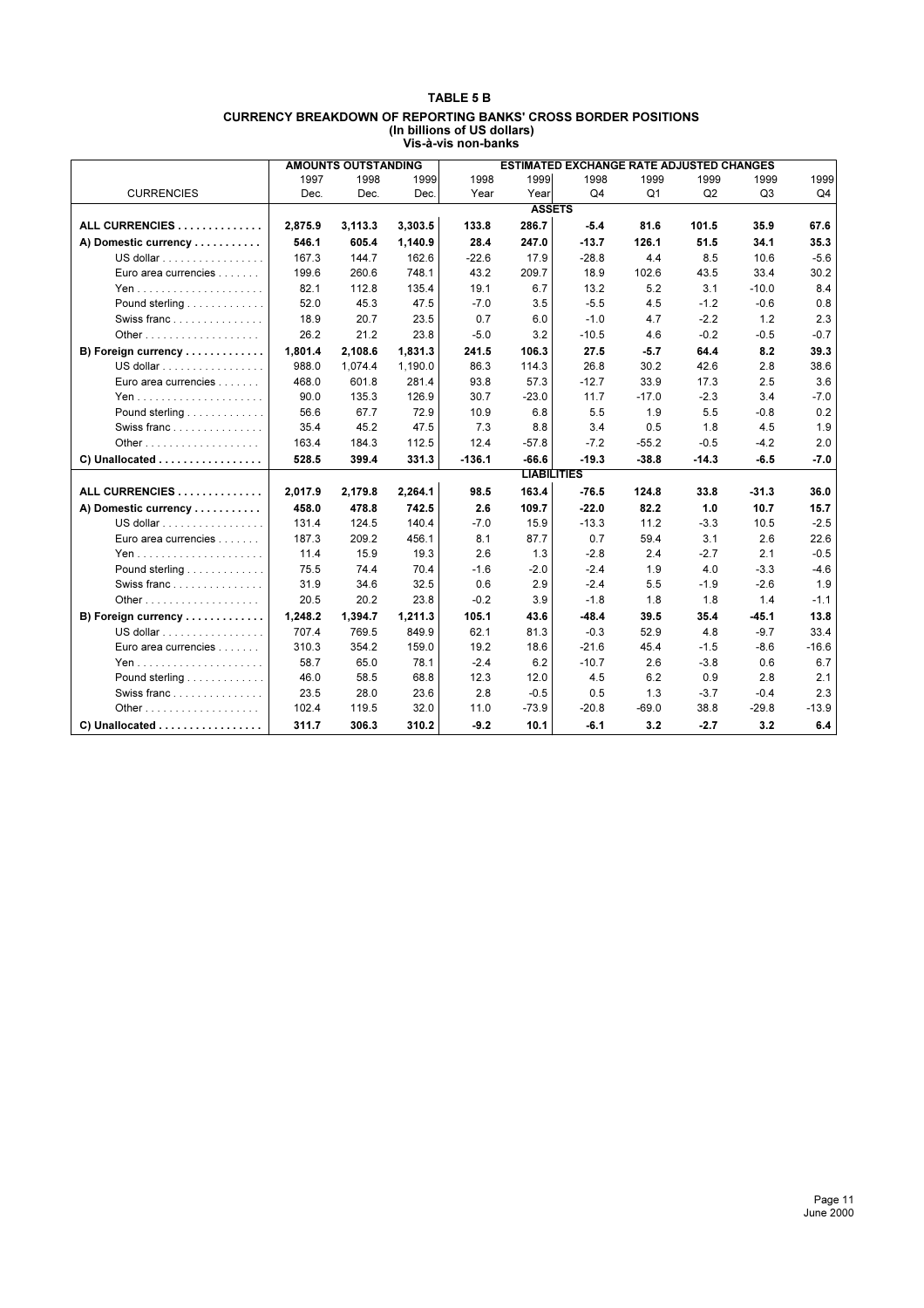#### **TABLE 5 C CURRENCY BREAKDOWN OF REPORTING BANKS' CROSS BORDER POSITIONS (In billions of US dollars) Vis-à-vis official monetary institutions**

|                                                |                | <b>AMOUNTS OUTSTANDING</b> |       |                |                    | <b>ESTIMATED EXCHANGE RATE ADJUSTED CHANGES</b> |                          |                |          |        |
|------------------------------------------------|----------------|----------------------------|-------|----------------|--------------------|-------------------------------------------------|--------------------------|----------------|----------|--------|
|                                                | 1997           | 1998                       | 1999  | 1998           | 1999               | 1998                                            | 1999                     | 1999           | 1999     | 1999   |
| <b>CURRENCIES</b>                              | Dec.           | Dec.                       | Dec.  | Year           | Year               | Q <sub>4</sub>                                  | Q1                       | Q2             | Q3       | Q4     |
|                                                |                |                            |       |                | <b>ASSETS</b>      |                                                 |                          |                |          |        |
| ALL CURRENCIES                                 | 21.6           | 23.5                       | 36.5  | 1.2            | 5.4                | 0.9                                             | $-1.5$                   | 5.5            | $-0.5$   | 2.0    |
| A) Domestic currency                           | 5.3            | 9.1                        | 14.2  | 3.6            | $-6.3$             | 1.2                                             | $-4.9$                   | 3.7            | $-0.1$   | $-5.0$ |
| US dollar                                      | $\ldots$       | $\ldots$                   |       |                |                    | $\ldots$                                        | $\ddotsc$                | $\ldots$       | $\ldots$ |        |
| Euro area currencies                           | 4.4            | 4.3                        | 12.7  | $-0.4$         | $-3.0$             | 0.5                                             | $-1.1$                   | 3.5            | 0.3      | $-5.7$ |
|                                                | 0.4            | 0.2                        | 0.3   | $-0.2$         | 0.1                |                                                 | $\blacksquare$           | 0.1            |          |        |
| Pound sterling                                 | $\sim$         | $\sim$                     | 0.3   | $\sim$         | 0.3                | $\sim$                                          | 0.1                      | 0.2            | $-0.1$   | 0.1    |
| Swiss franc                                    | 0.5            | 0.6                        | 0.9   | 0.1            | 0.3                | 0.2                                             | $\sim$                   | $-0.1$         | $-0.3$   | 0.7    |
|                                                | $\sim$         | 4.0                        |       | 4.1            | $-3.9$             | 0.5                                             | $-3.9$                   | $\blacksquare$ |          |        |
| B) Foreign currency                            | 16.2           | 14.3                       | 22.3  | $-2.4$         | 11.7               | -0.3                                            | 3.3                      | 1.8            | $-0.4$   | 7.0    |
| US dollar $\ldots \ldots \ldots \ldots \ldots$ | 8.5            | 7.2                        | 9.5   | $-1.3$         | 2.3                | $-0.1$                                          | 1.1                      | 0.6            | $-0.3$   | 0.9    |
| Euro area currencies                           | 2.6            | 4.1                        | 10.0  | 1.3            | 9.3                | $-0.3$                                          | 0.9                      | 0.5            | 1.7      | 6.1    |
|                                                | 0.3            | 0.5                        | 1.0   | 0.1            | 0.4                | $-0.1$                                          | 0.5                      | $-0.1$         | $-0.2$   | 0.2    |
| Pound sterling                                 | 0.7            | 0.1                        | 0.2   | $-0.5$         |                    | $-0.1$                                          | 0.3                      | 1.4            | $-1.5$   | $-0.1$ |
| Swiss franc                                    | 1.3            | 0.2                        | 0.1   | $-1.1$         | $-0.1$             | $-0.3$                                          | $\sim$                   |                | 0.1      | $-0.1$ |
|                                                | 2.9            | 2.1                        | 1.4   | $-0.9$         | $-0.2$             | 0.6                                             | 0.5                      | $-0.5$         | $-0.2$   | $-0.1$ |
| C) Unallocated                                 | $\sim$         | $\blacksquare$             |       | $\blacksquare$ |                    |                                                 | $\blacksquare$           |                |          |        |
|                                                |                |                            |       |                | <b>LIABILITIES</b> |                                                 |                          |                |          |        |
| ALL CURRENCIES                                 | 357.0          | 317.7                      | 378.2 | -47.9          | 59.8               | $-26.4$                                         | $-39.0$                  | 28.9           | 2.5      | 67.4   |
| A) Domestic currency                           | 139.8          | 120.5                      | 168.2 | $-21.2$        | 25.2               | $-7.8$                                          | $-11.0$                  | 1.9            | $-3.6$   | 38.0   |
| US dollar                                      | 103.0          | 85.9                       | 105.5 | $-17.1$        | 19.6               | $-6.1$                                          | $-2.2$                   | 0.1            | $-3.2$   | 24.9   |
| Euro area currencies                           | 19.1           | 17.3                       | 48.6  | $-3.0$         | 8.3                | $-2.3$                                          | $-6.2$                   | 2.1            | 1.3      | 11.1   |
|                                                | 3.3            | 4.1                        | 1.5   | 0.4            | $-2.6$             | 0.3                                             | $-1.8$                   | $-0.8$         | $-0.5$   | 0.5    |
| Pound sterling                                 | 12.5           | 12.0                       | 11.9  | $-0.6$         | 0.3                | 0.5                                             | $-1.0$                   | 0.3            | $-0.3$   | 1.2    |
| Swiss franc                                    | 1.6            | 0.6                        | 0.4   | $-1.0$         | $-0.2$             | $-0.2$                                          | 0.4                      | $-0.2$         | $-0.7$   | 0.3    |
|                                                | 0.3            | 0.5                        | 0.2   | 0.2            | $-0.2$             | 0.2                                             | $-0.2$                   | 0.3            | $-0.3$   | $-0.1$ |
| B) Foreign currency                            | 217.3          | 197.3                      | 209.9 | $-26.7$        | 34.6               | $-18.6$                                         | $-27.9$                  | 27.0           | 6.1      | 29.4   |
| US dollar                                      | 123.7          | 122.0                      | 139.0 | $-1.7$         | 16.4               | $-0.2$                                          | $-22.7$                  | 23.4           | 1.2      | 14.4   |
| Euro area currencies                           | 59.1           | 43.1                       | 36.1  | $-20.1$        | 15.7               | $-8.5$                                          | $-0.5$                   | 2.3            | 4.2      | 9.6    |
|                                                | 12.5           | 9.0                        | 9.8   | $-5.1$         | 0.2                | $-5.6$                                          | $-2.9$                   | $-0.3$         | $-0.3$   | 3.6    |
| Pound sterling                                 | 3.6            | 6.5                        | 6.3   | 2.9            | $-0.4$             | 0.2                                             | $-0.4$                   | 8.1            | $-8.6$   | 0.5    |
| Swiss franc                                    | 5.6            | 4.9                        | 4.1   | $-1.0$         | $-0.1$             | $-0.1$                                          | $-1.0$                   | 0.4            | $\sim$   | 0.5    |
|                                                | 12.8           | 11.8                       | 14.6  | $-1.7$         | 2.9                | $-4.4$                                          | $-0.5$                   | $-6.9$         | 9.6      | 0.8    |
| C) Unallocated                                 | $\blacksquare$ | $\blacksquare$             |       |                |                    |                                                 | $\overline{\phantom{a}}$ |                |          |        |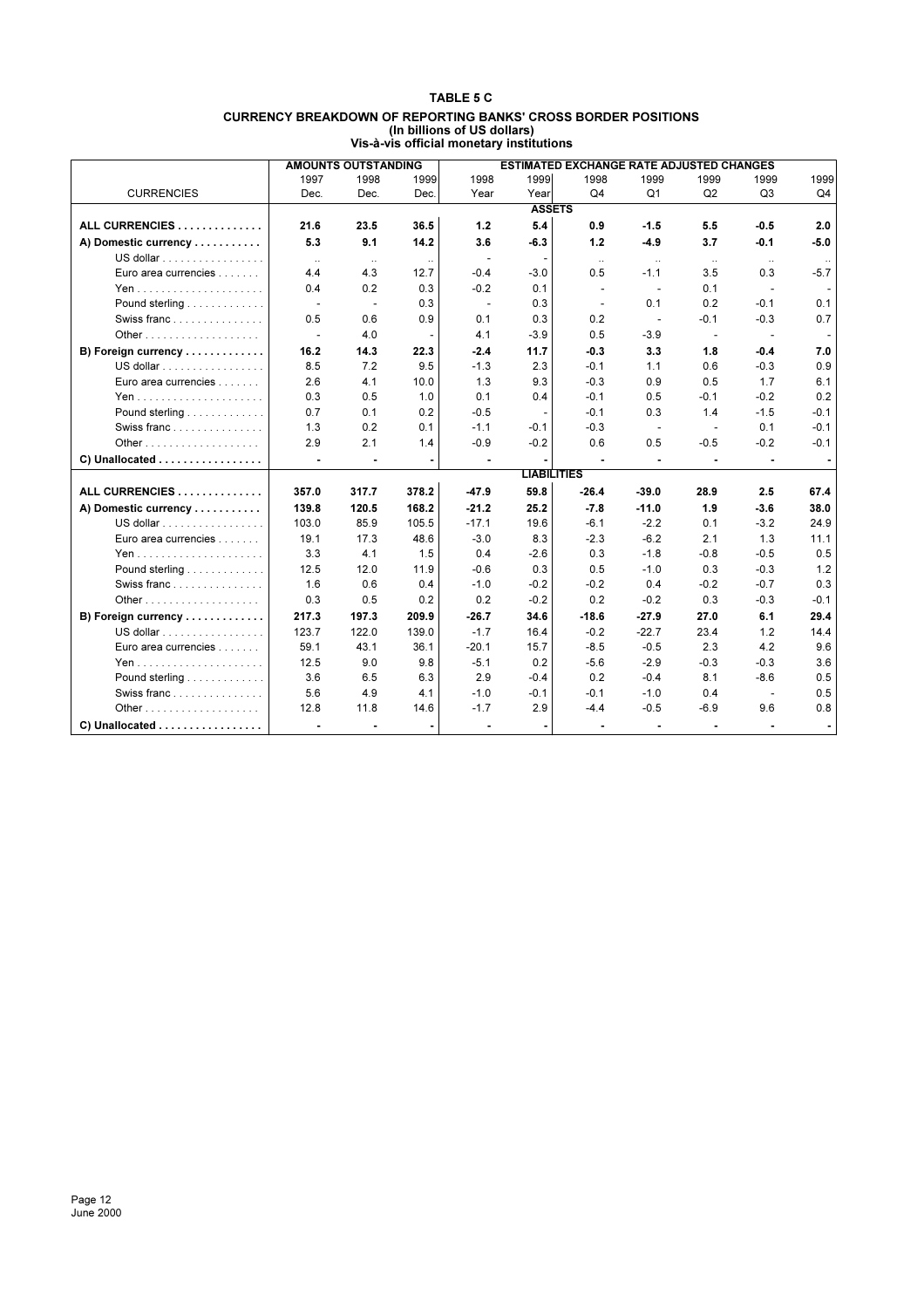#### **TABLE 5 D CURRENCY BREAKDOWN OF REPORTING BANKS' LOCAL POSITIONS IN FOREIGN CURRENCY (In billions of US dollars) Vis-à-vis all sectors**

|                                                     |         | <b>AMOUNTS OUTSTANDING</b> |         |                               |                    | ESTIMATED EXCHANGE RATE ADJUSTED CHANGES |         |         |                |         |
|-----------------------------------------------------|---------|----------------------------|---------|-------------------------------|--------------------|------------------------------------------|---------|---------|----------------|---------|
|                                                     | 1997    | 1998                       | 1999    | 1998                          | 1999               | 1998                                     | 1999    | 1999    | 1999           | 1999    |
| <b>CURRENCIES</b>                                   | Dec.    | Dec.                       | Dec.    | Year                          | Year               | Q <sub>4</sub>                           | Q1      | Q2      | Q <sub>3</sub> | Q4      |
|                                                     |         |                            |         |                               | <b>ASSETS</b>      |                                          |         |         |                |         |
| ALL CURRENCIES                                      | 1,328.4 | 1,371.6                    | 1,153.7 | $-9.9$                        | 45.6               | $-76.2$                                  | 35.0    | 9.9     | 27.3           | $-26.7$ |
|                                                     | 641.7   | 607.1                      | 609.6   | $-34.6$                       | 2.5                | $-4.1$                                   | 15.3    | $-13.4$ | 0.3            | 0.3     |
| Euro area currencies                                | 335.5   | 399.6                      | 165.3   | 34.5                          | 24.7               | $-34.8$                                  | 32.0    | $-0.2$  | 19.3           | $-26.4$ |
|                                                     | 74.9    | 72.5                       | 72.3    | $-12.6$                       | $-7.4$             | $-13.6$                                  | $-13.8$ | $-0.1$  | 2.4            | 4.1     |
| Pound sterling $\ldots \ldots \ldots \ldots \ldots$ | 37.6    | 44.7                       | 49.6    | 7.1                           | 6.1                | $-4.4$                                   | 8.0     | $-0.3$  | $-0.4$         | $-1.2$  |
| Swiss franc                                         | 53.8    | 76.8                       | 82.7    | 19.1                          | 17.8               | 6.1                                      | 7.3     | 0.8     | 9.3            | 0.4     |
|                                                     | 95.9    | 87.9                       | 84.9    | $-13.1$                       | $-5.7$             | $-7.4$                                   | 2.6     | $-2.3$  | $-2.8$         | $-3.2$  |
| Unallocated $\ldots \ldots \ldots \ldots \ldots$    | 88.9    | 82.9                       | 89.4    | $-10.2$                       | 7.6                | $-18.0$                                  | $-16.3$ | 25.2    | $-0.7$         | $-0.6$  |
|                                                     |         |                            |         |                               | <b>LIABILITIES</b> |                                          |         |         |                |         |
| ALL CURRENCIES                                      | 1,311.4 | 1,396.2                    | 1,205.1 | 39.5                          | 64.4               | $-49.1$                                  | 29.3    | $-32.1$ | 75.4           | $-8.2$  |
|                                                     | 657.8   | 683.9                      | 676.4   | 26.1                          | $-9.1$             | 15.1                                     | $-5.3$  | $-57.6$ | 46.2           | 7.6     |
| Euro area currencies                                | 329.8   | 394.6                      | 202.4   | 35.0                          | 62.6               | $-37.0$                                  | 55.5    | 0.1     | 18.2           | $-11.1$ |
|                                                     | 63.6    | 57.2                       | 62.2    | $-13.3$                       | $-1.2$             | $-8.3$                                   | $-5.6$  | $-1.6$  | 2.7            | 3.2     |
| Pound sterling                                      | 35.9    | 42.6                       | 44.3    | 6.6                           | 2.7                | $-4.8$                                   | 2.5     | 0.7     | $\sim$         | $-0.5$  |
| Swiss franc                                         | 40.9    | 45.0                       | 43.3    | 2.0                           | 4.5                | 4.0                                      | 0.8     | $-2.7$  | 6.2            | 0.3     |
|                                                     | 101.2   | 84.8                       | 86.2    | $-18.3$                       | 1.9                | $-5.2$                                   | 3.9     | 1.1     | 1.4            | $-4.4$  |
|                                                     | 82.3    | 88.0                       | 90.3    | 1.4                           | 3.1                | $-13.0$                                  | $-22.4$ | 28.0    | 0.8            | $-3.3$  |
|                                                     |         |                            |         | Vis-à-vis the non-bank sector |                    |                                          |         |         |                |         |
|                                                     |         |                            |         |                               | <b>ASSETS</b>      |                                          |         |         |                |         |
| ALL CURRENCIES                                      | 591.3   | 601.9                      | 536.5   | $-12.1$                       | 24.6               | $-21.6$                                  | 10.1    | 21.6    | 2.4            | $-9.5$  |
|                                                     | 293.6   | 273.2                      | 276.9   | $-20.4$                       | 3.7                | 5.6                                      | 6.0     | 2.2     | $-3.9$         | $-0.6$  |
| Euro area currencies                                | 151.6   | 163.2                      | 88.0    | 0.3                           | 11.2               | $-14.4$                                  | 18.8    | $-1.9$  | 8.1            | $-13.8$ |
|                                                     | 42.3    | 41.0                       | 38.7    | $-8.3$                        | $-6.3$             | $-14.0$                                  | $-10.3$ | 2.6     | 0.8            | 0.7     |
| Pound sterling                                      | 20.4    | 22.9                       | 25.0    | 2.3                           | 2.6                | 2.1                                      | 2.1     | 2.1     | $-0.7$         | $-0.9$  |
|                                                     | 29.7    | 42.0                       | 44.4    | 10.3                          | 8.8                | 3.8                                      | 4.4     | 1.1     | 1.9            | 1.3     |
|                                                     | 12.5    | 15.0                       | 15.3    | 2.3                           | 0.5                | $-0.2$                                   | 0.3     | $-0.1$  | 0.2            | 0.2     |
|                                                     | 41.2    | 44.6                       | 48.3    | 1.4                           | 4.2                | $-4.4$                                   | $-11.2$ | 15.8    | $-4.0$         | 3.6     |
|                                                     |         |                            |         |                               | <b>LIABILITIES</b> |                                          |         |         |                |         |
| ALL CURRENCIES                                      | 460.8   | 465.7                      | 419.1   | $-11.5$                       | 39.7               | $-37.0$                                  | 12.7    | 10.2    | 29.5           | $-12.7$ |
|                                                     | 221.2   | 214.1                      | 211.6   | $-7.1$                        | $-2.1$             | $-1.9$                                   | $-7.8$  | $-0.6$  | 12.8           | $-6.5$  |
| Euro area currencies                                | 140.6   | 153.6                      | 118.8   | 1.5                           | 50.6               | $-23.0$                                  | 31.3    | 4.5     | 19.2           | $-4.4$  |
|                                                     | 30.4    | 19.4                       | 22.4    | $-13.4$                       | 0.3                | $-6.2$                                   | $-0.6$  | 2.3     | 0.3            | $-1.7$  |
| Pound sterling $\ldots \ldots \ldots \ldots \ldots$ | 15.7    | 17.3                       | 19.4    | 1.6                           | 2.5                | 0.1                                      | 2.4     | 0.9     | $-0.3$         | $-0.5$  |
| Swiss franc                                         | 8.1     | 8.8                        | 8.3     | 0.1                           | 0.8                | - 11                                     | 2.1     | $-0.2$  | $-0.9$         | $-0.2$  |
|                                                     | 13.2    | 15.2                       | 14.3    | 1.9                           | $-0.6$             | $-1.4$                                   | $-0.9$  | $-0.5$  | 0.1            | 0.8     |
| Unallocated $\ldots \ldots \ldots \ldots \ldots$    | 31.5    | 37.3                       | 24.4    | 4.1                           | $-11.9$            | $-4.5$                                   | $-13.8$ | 3.8     | $-1.8$         | $-0.2$  |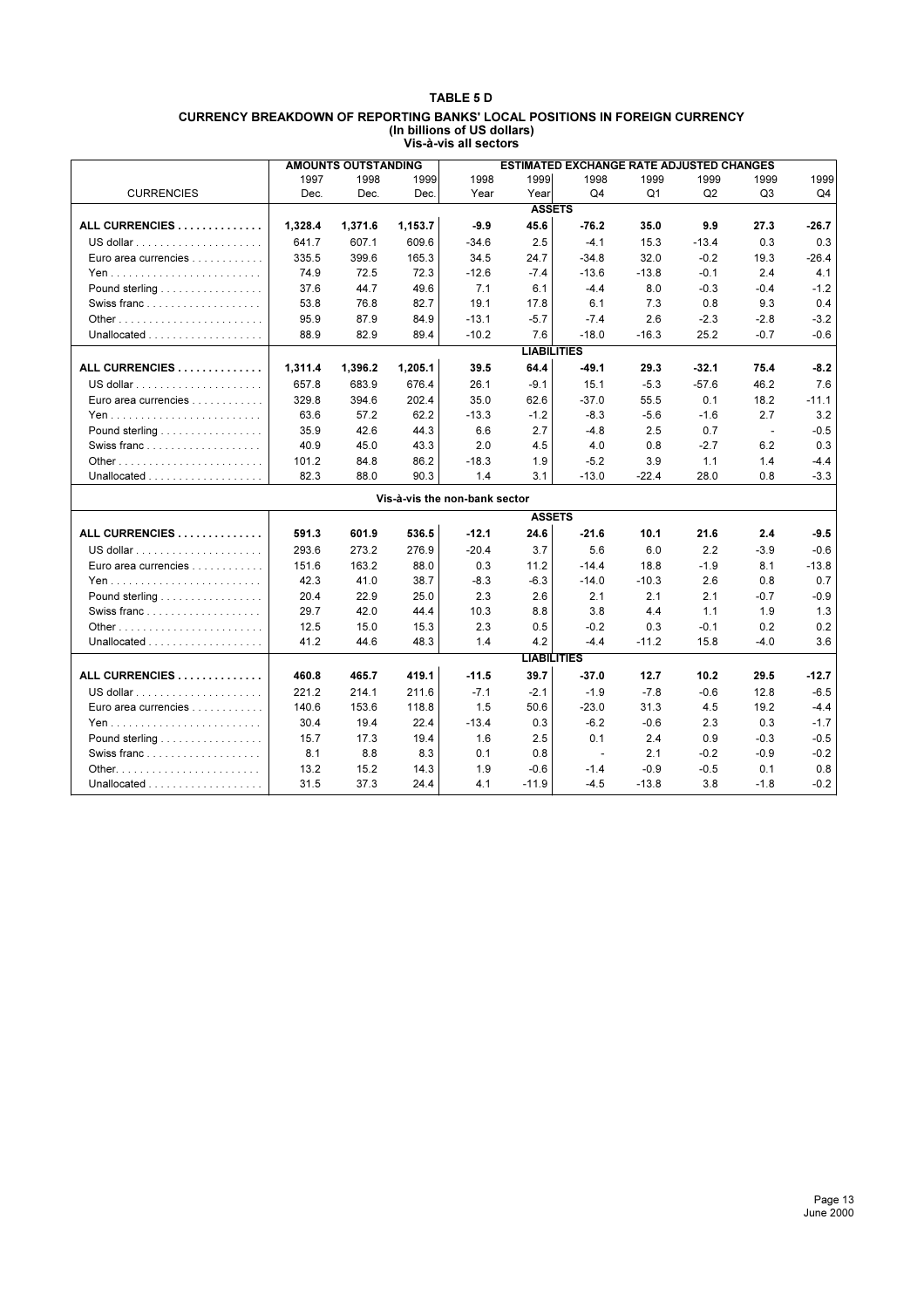|                                                      |                   | <b>AMOUNTS OUTSTANDING</b> |                     |                    |                    | <b>ESTIMATED EXCHANGE RATE ADJUSTED CHANGES</b> |                      |                       |                  |                  |
|------------------------------------------------------|-------------------|----------------------------|---------------------|--------------------|--------------------|-------------------------------------------------|----------------------|-----------------------|------------------|------------------|
| VIS-A-VIS                                            | 1997              | 1998                       | 1999                | 1998               | 1999               | 1998                                            | 1999                 | 1999                  | 1999             | 1999             |
| <b>COUNTRIES</b>                                     | Dec.              | Dec.                       | Dec.                | Year               | Year               | Q4                                              | Q <sub>1</sub>       | Q <sub>2</sub>        | Q3               | Q4               |
|                                                      |                   |                            |                     |                    | <b>ASSETS</b>      |                                                 |                      |                       |                  |                  |
| ALL COUNTRIES                                        | 9,173,662         | 9,818,241                  | 9,823,544           | 272,389            | 253,075            | -47,110                                         | 12,973               | $-9,235$              | 119,484          | 129,853          |
| <b>INSIDE AREA COUNTRIES</b>                         | 7,727,442         | 8,416,302                  | 8,479,426           | 362,105            | 292,843            | $-19,714$                                       | 15,706               | 497                   | 158,442          | 118,198          |
| European countries                                   | 3,705,820         | 4,513,943                  | 4,743,169           | 601,301            | 500,139            | 18,928                                          | 220,719              | 67,069                | 171,796          | 40,555           |
| Austria                                              | 60,706            | 75,468                     | 87,038              | 11,241             | 18,103             | $-5,524$                                        | 10,082               | 2,046                 | 9,483            | $-3,508$         |
| Belgium-Luxembourg                                   | 362,269           | 420,038                    | 469,632             | 39,163             | 30,352             | 3,631                                           | 23,964               | $-15,810$             | 29,824           | $-7,626$         |
| Denmark                                              | 53,802            | 71,685                     | 69,323              | 15,338             | 546                | 6,598                                           | 4,586                | 568                   | $-4,612$         | 4                |
| Finland                                              | 30,244            | 36,994                     | 35,905              | 5,070              | 1,366              | 1,439                                           | $-3,360$             | 2,183                 | 1,665            | 878              |
| France                                               | 382,519           | 467,037                    | 483,929             | 63,056             | 52,377             | 14,875                                          | 41,198               | $-3,726$              | 6,494            | 8,411            |
|                                                      |                   |                            |                     |                    |                    |                                                 |                      |                       |                  |                  |
| Germany                                              | 552,269           | 737,259                    | 757.940             | 144.379            | 101,272            | 55,904                                          | 62,591               | $-195$                | 12,840           | 26,036           |
| $I$ reland                                           | 88,097            | 127,794                    | 161.156             | 35,832             | 42,379             | 9,124                                           | 8,098                | 9,948                 | 16,163           | 8,170            |
|                                                      | 314,320           | 413,939                    | 450,800             | 77,792             | 82,706             | 7,076                                           | 15,697               | 39,961                | 27,971           | $-923$           |
| Netherlands                                          | 217,243           | 317,485                    | 323,226             | 85,701             | 32,467             | 8,583<br>946                                    | 23,803               | $-5,009$<br>122       | 15,252<br>472    | $-1,579$<br>408  |
| Norway                                               | 30,378            | 36,241                     | 38,876              | 4,684              | 3,629              |                                                 | 2,627                |                       |                  |                  |
|                                                      | 116,375           | 150,023                    | 154,261             | 28,217             | 15,880             | $-9,756$                                        | 17,299               | 3,718                 | $-2,762$         | $-2,375$         |
| Sweden                                               | 70,742            | 102,753                    | 94,635              | 28,641             | $-4,683$           | 8,629                                           | 259                  | $-2,041$              | 1,773            | $-4,674$         |
| Switzerland                                          | 220,417           | 243,873                    | 320,997             | 15,199             | 90,475             | $-7,800$                                        | 18,452               | 18,775                | 26,083           | 27,165           |
| (of which in $CHF$ )                                 | 56,899            | 66,572                     | 71,646              | 6,213              | 14,390             | 3,649                                           | 2,151                | 4,345                 | 2,536            | 5,358            |
| United Kingdom                                       | 1,206,439         | 1,313,354                  | 1,295,451           | 46,988             | 33,270             | -74,796                                         | $-4,576$             | 16,529                | 31,150           | $-9,833$         |
| (of which in GBP) $\ldots \ldots$                    | 128,569           | 149,502                    | 171,124             | 20,356             | 25,185             | 1,769                                           | 7,656                | 10,390                | 7,239            | $-100$           |
| Other industrial                                     |                   |                            |                     |                    |                    |                                                 |                      |                       |                  |                  |
| countries                                            | 2,603,711         | 2,612,020                  | 2,528,333           | $-61,198$          | -101,664           | 33,834                                          | $-136, 113$          | -21,597               | 13,054           | 42,992           |
| Canada                                               | 131,689           | 145,783                    | 132,400             | 9,707              | $-11,707$          | $-6,381$                                        | $-7,559$             | $-7,225$              | $-739$           | 3,816            |
| $Japan \dots \dots \dots \dots \dots \dots \dots$    | 911,049           | 850,602                    | 622,515             | -103,978           | $-249,530$         | 64,938                                          | $-164,234$           | $-62,592$             | $-25,607$        | 2,903            |
| (of which in JPY) $\dots \dots$                      | 370,131           | 428,088                    | 322,891             | 18,716             | $-139,471$         | 60,237                                          | $-97,547$            | $-18,377$             | $-24,468$        | 921              |
| United States                                        | 1,560,973         | 1,615,635                  | 1,773,418           | 33,073             | 159,573            | $-24,723$                                       | 35,680               | 48,220                | 39,400           | 36,273           |
| (of which in USD) $\ldots$                           | 1,307,341         | 1,351,348                  | 1,487,754           | 43,989             | 134,483            | 23,250                                          | $-2,929$             | 49,759                | 43,407           | 44,246           |
|                                                      |                   |                            |                     |                    | <b>LIABILITIES</b> |                                                 |                      |                       |                  |                  |
| ALL COUNTRIES                                        | 8,922,469         | 9,503,260                  | 9,511,692           | 279,966            | 173,881            | $-154,205$                                      | -57,804              | 5,275                 | 95,363           | 131,047          |
| <b>INSIDE AREA COUNTRIES</b>                         | 6,909,149         | 7,427,866                  | 7,383,339           | 275,800            | 166,993            | -88,586                                         | -22,517              | -8,391                | 94,986           | 102,915          |
| European countries                                   | 3,688,493         | 4,120,223                  | 3,930,937           | 258,743            | 19,122             | -130,679                                        | 15,022               | -47,787               | 84,859           | $-32,972$        |
| Austria                                              | 49,043            | 46,590                     | 43,643              | $-4,514$           | 744                | $-7,485$                                        | 6,051                | $-4,260$              | 7,719            | $-8,766$         |
| Belgium-Luxembourg                                   | 405,217           | 430,965                    | 465,202             | 4,761              | 8,639              | $-20,338$                                       | 20,591               | $-32,596$             | 7,830            | 12,814           |
| Denmark                                              | 42,248            | 51,337                     | 44,651              | 7,119              | $-4,504$           | $-3,365$                                        | 5,411                | $-1,633$              | $-1,451$         | $-6,831$         |
| $Finaland$                                           | 20,640            | 19,999                     | 20,310              | $-1,094$           | 1,373              | 127                                             | $-3,461$             | 2,726                 | 353              | 1,755            |
| France                                               | 320,432           | 374,068                    | 357,559             | 37,387             | 12,514             | $-10,221$                                       | 18,617               | $-16,547$             | 23,138           | $-12,694$        |
| Germany                                              | 460.496           | 535,141                    | 467,293             | 45,689             | -12,913            | 9,619                                           | 1,756                | 5,392                 | $-7,290$         | $-12,771$        |
| $I$ reland                                           | 53,838            | 69,438                     | 78,335              | 13,522             | 13,671             | $-1,940$                                        | 780                  | 2,884                 | 14,872           | $-4,865$         |
|                                                      | 205,828           | 202,541                    | 159,984             | $-13,701$          | $-25,210$          | $-6,921$                                        | $-11,054$            | 10.336                | $-15,050$        | $-9.442$         |
| Netherlands                                          | 251,832           | 311,686                    | 285,306             | 44,199             | 435                | $-26,258$                                       | 7,592                | -821                  | 6,688            | $-13,024$        |
| Norway                                               | 6,045             | 7,884                      | 12,851              | 1,550              | 5,237              | 327                                             | 3,917                | $-75$                 | $-1,310$         | 2,705            |
|                                                      |                   |                            |                     |                    |                    |                                                 |                      |                       |                  |                  |
|                                                      | 101,998           | 124,323                    | 91,054              | 17,070             | $-23,600$          | $-17,314$                                       | $-3,196$             | $-12,999$             | 888              | $-8,293$         |
| Sweden $\ldots$ , $\ldots$ , $\ldots$<br>Switzerland | 34,322            | 38,360                     | 40,856              | 2,778              | 3,811              | $-2,203$                                        | 122                  | 2,857                 | 2,486            | $-1,654$         |
| (of which in $CHF$ )                                 | 516,587<br>60,276 | 590,130                    | 601,100             | 52,632             | 34,241             | 16,953                                          | -30,375              | 10,997                | 6,758            | 46,861           |
| United Kingdom                                       | 1,219,967         | 55,514<br>1,317,761        | 43,205<br>1,262,793 | $-8,017$<br>51,345 | $-4,837$<br>4,685  | $-6,780$<br>$-61,660$                           | $-1,705$<br>$-1,730$ | $-3,146$<br>$-14,048$ | $-776$<br>39,229 | 790<br>$-18,766$ |
| (of which in GBP) $\ldots$                           | 134,981           | 158,999                    | 149,543             | 23,530             | $-7,955$           | $-271$                                          | 4,334                | -550                  | $-335$           | $-11,404$        |
|                                                      |                   |                            |                     |                    |                    |                                                 |                      |                       |                  |                  |
| Other industrial                                     |                   |                            |                     |                    |                    |                                                 |                      |                       |                  |                  |
| countries                                            | 1,949,670         | 1,961,182                  | 1,979,460           | $-30,205$          | 18,694             | 33,638                                          | -51,171              | -7,541                | $-5,996$         | 83,402           |
| Canada                                               | 61,875            | 69,214                     | 79,113              | 6,129              | 10,319             | 241                                             | $-510$               | 2,443                 | 1,911            | 6,475            |
| $Japan \dots \dots \dots \dots \dots \dots \dots$    | 719,052           | 730,720                    | 567,473             | $-17,705$          | $-174,028$         | 68,627                                          | $-100,549$           | $-90,255$             | $-10,829$        | 27,605           |
| (of which in JPY) $\dots \dots$                      | 240,780           | 238,010                    | 202,844             | $-28,151$          | $-54,402$          | 1,117                                           | -31,731              | $-28,400$             | $-1,889$         | 7,618            |
| United States                                        | 1,168,743         | 1,161,248                  | 1,332,874           | $-18,629$          | 182,403            | $-35,230$                                       | 49,888               | 80,271                | 2,922            | 49,322           |
| (of which in USD) $\ldots$                           | 969,279           | 959,213                    | 1,110,405           | $-10,066$          | 151,377            | $-22,451$                                       | 33,994               | 75,379                | $-1,545$         | 43,549           |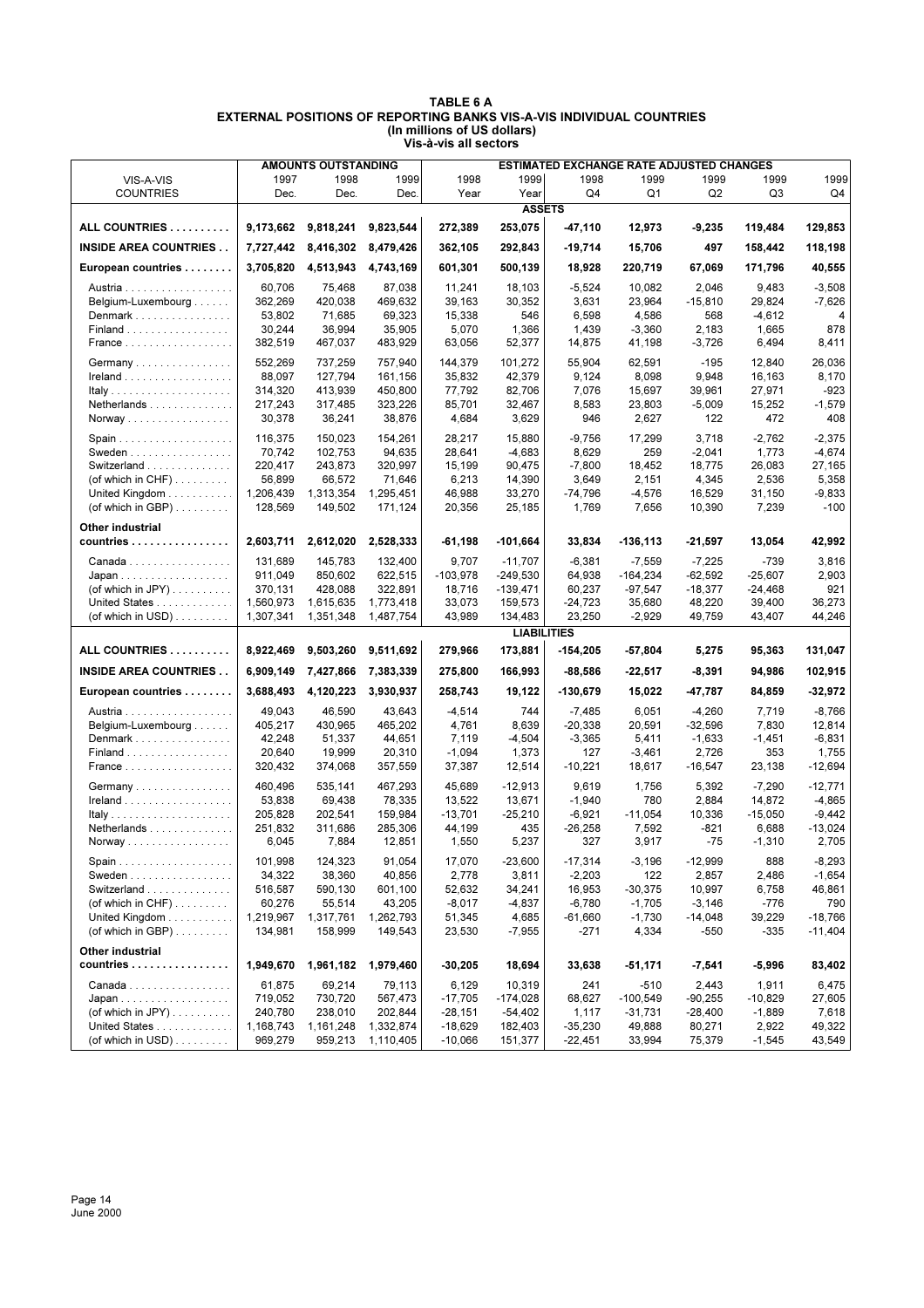|                                                       |                     | <b>AMOUNTS OUTSTANDING</b> |                     |                      |                     | ESTIMATED EXCHANGE RATE ADJUSTED CHANGES |                       |                    |                        |                    |
|-------------------------------------------------------|---------------------|----------------------------|---------------------|----------------------|---------------------|------------------------------------------|-----------------------|--------------------|------------------------|--------------------|
|                                                       | 1997                | 1998                       | 1999                | 1998                 | 1999                | 1998                                     | 1999                  | 1999               | 1999                   | 1999               |
|                                                       | Dec.                | Dec.                       | Dec.                | Year                 | Year                | Q4                                       | Q1                    | Q2                 | Q3                     | Q4                 |
|                                                       |                     |                            |                     |                      | <b>ASSETS</b>       |                                          |                       |                    |                        |                    |
| Reporting offshore centres                            | 1,304,846           | 1,179,424                  | 1,093,320           | $-173,197$           | $-108,339$          | -49,462                                  | $-71,245$             | $-46,646$          | -27,792                | 37,344             |
| Bahamas                                               | 128,371             | 143,614                    | 144,400             | 14.308               | 903                 | 9,459                                    | $-3,474$              | $-15,545$          | 20,114                 | $-192$             |
| Bahrain                                               | 18,221              | 23,114                     | 24,224              | 4,181                | 973                 | 931<br>$-28,074$                         | 1,712                 | $-374$             | 2,355                  | $-2,720$           |
| Cayman Islands<br>Hong Kong $\dots \dots \dots \dots$ | 340,114<br>472,120  | 386,731<br>320,680         | 412,215<br>255,274  | 35,081<br>$-169,465$ | 23,518<br>$-77,968$ | $-35,822$                                | $-6,033$<br>$-36,381$ | 5,128<br>$-21,053$ | $-21,073$<br>$-19,829$ | 45,496<br>$-705$   |
| Netherlands Antilles                                  | 50,289              | 39,025                     | 36,821              | $-12,988$            | $-1,598$            | $-2,287$                                 | -99                   | $-2,089$           | 8,423                  | $-7,833$           |
| Singapore                                             | 295,731             | 266,260                    | 220,386             | $-44,317$            | $-54,168$           | 6,330                                    | $-26,971$             | $-12,713$          | $-17,783$              | 3,299              |
|                                                       |                     |                            |                     |                      |                     |                                          |                       |                    |                        |                    |
| Non-reporting<br>offshore centres                     | 113,065             | 110,915                    | 114,604             | -4,801               | 2,708               | $-23,013$                                | 2,346                 | 1,672              | 1,383                  | -2,693             |
| Aruba                                                 | 193                 | 746                        | 812                 | 544                  | 72                  | 140                                      | 59                    | $-26$              | $-26$                  | 65                 |
| Barbados                                              | 9,183               | 8,936                      | 6,747               | $-190$               | $-2,313$            | $-2,217$                                 | -285                  | $-128$             | 439                    | $-2,339$           |
| Bermuda                                               | 28,871              | 24,895                     | 30,346              | $-4,640$             | 5,702               | $-18,328$                                | -201                  | 1,968              | 3,574                  | 361                |
| Lebanon                                               | 3,247               | 3,584                      | 3,716               | 239                  | 209                 | $-104$                                   | 177                   | 87                 | $-277$                 | 222                |
| Liberia                                               | 15,491              | 16,265                     | 17,273              | 516                  | 807                 | 556                                      | 950                   | -76                | $-155$                 | 88                 |
| Panama                                                | 35,651              | 36,779                     | 35,770              | 13                   | $-2,105$            | $-645$                                   | 401                   | $-640$             | -809                   | $-1,057$           |
| Vanuatu                                               | 1,195               | 1,053                      | 974                 | $-265$               | $-93$               | $-716$                                   | 567                   | $-263$             | $-57$                  | $-340$             |
| West Indies UK                                        | 19,234              | 18,657                     | 18,966              | $-1,018$             | 428                 | $-1,699$                                 | 678                   | 750                | $-1,307$               | 307                |
| <b>OUTSIDE AREA COUNTRIES</b>                         | 1,203,767           | 1,182,148                  | 1,148,555           | $-55,783$            | $-19,756$           | $-17,178$                                | 271                   | -9,396             | $-25,570$              | 14,939             |
| Developed countries                                   | 210,554             | 246,675                    | 291,420             | 27,208               | 51,456              | 8,459                                    | 9,627                 | 11,322             | 9,068                  | 21,439             |
| Andorra                                               | 475                 | 524                        | 419                 | 13                   | -60                 | $-112$                                   | 144                   | $-98$              | $-97$                  | -9                 |
| Australia                                             | 61,559              | 67,158                     | 79.676              | 3,444                | 11,427              | 5,518                                    | $-3,296$              | 9,616              | 273                    | 4,834              |
| Cyprus                                                | 6,688               | 7,303                      | 8,110               | 505                  | 921                 | 263                                      | 538                   | $-421$             | -98                    | 902                |
| Gibraltar                                             | 2,408               | 2,490                      | 4,798               | $-2$                 | 2,500               | 137                                      | 674                   | 108                | 61                     | 1,657              |
|                                                       | 37,959              | 42,026                     | 53,670              | 2,133                | 12,909              | -437                                     | 5,424                 | 3,110              | 3,274                  | 1,101              |
| $I$ celand                                            | 2,431               | 3,457                      | 4,150               | 878                  | 809                 | 231                                      | 216                   | 354                | 85                     | 154                |
| Liechtenstein                                         | 3,281               | 3,466                      | 4,242               | 61                   | 913                 | 134                                      | 377                   | 283                | $-104$                 | 357                |
| New Zealand                                           | 2,662<br>13,179     | 3,043<br>12,699            | 3,017<br>14,458     | 324<br>$-1,318$      | 64<br>1,310         | 212<br>$-824$                            | 329<br>629            | $-182$<br>-232     | -43<br>$-1,034$        | -40<br>1,947       |
|                                                       |                     |                            |                     |                      | <b>LIABILITIES</b>  |                                          |                       |                    |                        |                    |
|                                                       |                     |                            |                     |                      |                     |                                          |                       |                    |                        |                    |
| Reporting offshore centres                            | 1,132,510           | 1,206,481                  | 1,319,616           | 48,007               | 112,647             | 24,026                                   | 5,358                 | 41,321             | 14,977                 | 50,991             |
| Bahamas<br>Bahrain                                    | 153,137<br>19,342   | 151,985<br>28,153          | 202,318<br>23,640   | $-1,991$<br>8,244    | 51,884<br>$-4,127$  | 319<br>5,582                             | $-108$<br>$-1,918$    | 8,775<br>$-3,022$  | 21,966<br>3,269        | 21,251<br>$-2,456$ |
| Cayman Islands                                        | 371,619             | 413,744                    | 452,217             | 33,747               | 39,068              | 943                                      | 14,834                | 26,606             | $-10,335$              | 7,963              |
| Hong Kong $\dots \dots \dots \dots$                   | 296,539             | 285,808                    | 311,546             | $-18,056$            | 21,715              | -949                                     | $-5,030$              | 3,819              | 5,193                  | 17,733             |
| Netherlands Antilles                                  | 76,957              | 85,266                     | 87,626              | 4,520                | 3,073               | 1,672                                    | 4,477                 | 1,550              | $-2,854$               | $-100$             |
| Singapore $\ldots \ldots \ldots \ldots \ldots$        | 214,916             | 241,525                    | 242,269             | 21,544               | 1,032               | 16,459                                   | $-6,899$              | 3,593              | $-2,262$               | 6,600              |
| Non-reporting                                         |                     |                            |                     |                      |                     |                                          |                       |                    |                        |                    |
| offshore centres                                      | 138,476             | 139,980                    | 153,326             | -744                 | 16,530              | $-15,571$                                | 8,274                 | 5,617              | 1,146                  | 1,493              |
| Aruba                                                 | 739                 | 817                        | 729                 | 61                   | $-53$               | 94                                       | 87                    | $-92$              | -32                    | $-16$              |
| Barbados                                              | 10,421              | 9,565                      | 8,707               | $-874$               | $-844$              | $-236$                                   | $-654$                | $-158$             | 545                    | $-577$             |
| Bermuda                                               | 20,195              | 18,731                     | 20,724              | $-1,916$             | 2,285               | $-13,086$                                | -234                  | 3,988              | -822                   | -647               |
| Lebanon<br>Liberia                                    | 16,081<br>11,689    | 16,361<br>11,361           | 16,262<br>10,552    | 115<br>-440          | 197<br>-652         | 105<br>$-256$                            | 182<br>$-105$         | 34<br>$-119$       | 92<br>$-319$           | $-111$<br>-109     |
|                                                       |                     |                            |                     |                      |                     |                                          |                       |                    |                        |                    |
| Panama                                                | 38,463              | 36,907                     | 38,850              | $-2,194$             | 3,076               | $-1,866$                                 | 3,488                 | $-864$             | $-177$                 | 629                |
| Vanuatu                                               | 2,706               | 1,778                      | 2,828               | $-965$               | 1,096               | -66                                      | 778                   | 460                | 79                     | $-221$             |
| West Indies UK<br><b>OUTSIDE AREA COUNTRIES</b>       | 38,182<br>1,032,912 | 44,460<br>1,036,247        | 54,674<br>1,051,537 | 5,468<br>$-16,960$   | 11,427<br>34,813    | $-260$<br>-27,453                        | 4,733<br>$-11,349$    | 2,368<br>5,227     | 1,781<br>11,943        | 2,545<br>28,992    |
| Developed countries                                   | 189,042             | 187,806                    | 185,495             | $-7,237$             | 6,859               | $-8,827$                                 | 6,227                 | -3,799             | 1,016                  | 3,415              |
| Andorra                                               | 7,549               | 8,256                      | 6,661               | 503                  | $-1,078$            | 431                                      | $-522$                | $-241$             | $-173$                 | $-142$             |
| Australia                                             | 27,069              | 25,000                     | 28,972              | $-2,734$             | 4,437               | $-355$                                   | 1,844                 | 3,461              | $-1,590$               | 722                |
| Cyprus                                                | 7,310               | 6,968                      | 7,627               | -431                 | 879                 | $-129$                                   | $-328$                | 461                | 388                    | 358                |
| Gibraltar                                             | 6,750               | 6,322                      | 7,885               | $-527$               | 1,857               | $-194$                                   | $-103$                | 3                  | 826                    | 1,131              |
| Greece                                                | 33,915              | 35,229                     | 35,066              | 225                  | 1,641               | $-4,041$                                 | 5,067                 | $-1,800$           | 2,947                  | $-4,573$           |
|                                                       | 383                 | 432                        | 482                 | 37                   | 82                  | 91                                       | 103                   | 106                | 84                     | -211               |
| Liechtenstein                                         | 15,058              | 18,291                     | 18,551              | 2,713                | 1,549               | 905                                      | 476                   | $-250$             | 429                    | 894                |
|                                                       | 2,387               | 2,924                      | 2,602               | 421                  | $-111$              | $-286$                                   | $-135$                | 9                  | $-11$                  | 26                 |
| New Zealand                                           | 3,386               | 4,170                      | 5,007               | 663                  | 867                 | 81                                       | 864                   | 506                | $-839$                 | 336                |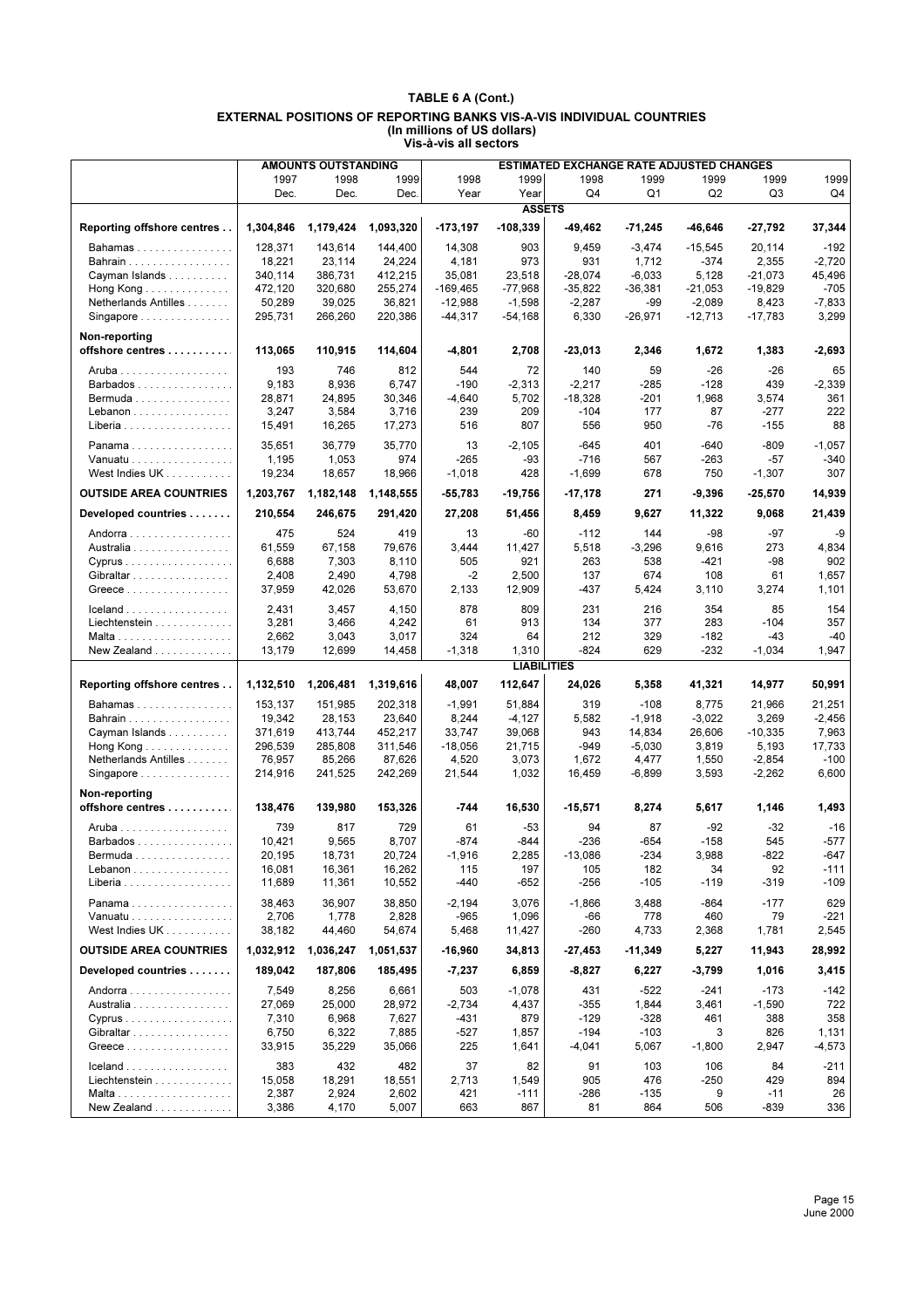|                       |                          | <b>AMOUNTS OUTSTANDING</b> |              |                 |                    | <b>ESTIMATED EXCHANGE RATE ADJUSTED CHANGES</b> |                |                   |                          |                |
|-----------------------|--------------------------|----------------------------|--------------|-----------------|--------------------|-------------------------------------------------|----------------|-------------------|--------------------------|----------------|
| VIS-A-VIS             | 1997                     | 1998                       | 1999         | 1998            | 1999               | 1998                                            | 1999           | 1999              | 1999                     | 1999           |
| <b>COUNTRIES</b>      | Dec.                     | Dec.                       | Dec.         | Year            | Year               | Q4                                              | Q1             | Q <sub>2</sub>    | Q3                       | Q4             |
|                       |                          |                            |              |                 | <b>ASSETS</b>      |                                                 |                |                   |                          |                |
|                       | 38,794                   | 57,586                     | 65,841       |                 | 12,421             |                                                 |                |                   |                          | 8,537          |
| Portugal              | 30,263                   | 33,987                     | 39.109       | 16,751<br>2,711 | 6,654              | 4,203<br>$-2,430$                               | 1,858<br>2,890 | $-1,676$<br>1,057 | 3,702<br>1,406           | 1,301          |
| Turkey<br>Vatican     | $\overline{\phantom{a}}$ | 774                        | 151          | 774             | $-590$             | 771                                             | $-730$         | 21                | 16                       | 103            |
|                       |                          |                            |              |                 |                    |                                                 |                |                   |                          |                |
| former Yugoslavia     | 6,072                    | 7,149                      | 7,577        | 727             | 1,014              | 369                                             | 915            | 227               | 267                      | $-395$         |
| Bosnia-Herzegovina    | 57                       | 52                         | 114          | -8              | 32                 | -9                                              | 8              | 39                | $-29$                    | 14             |
| Croatia               | 1,964                    | 2,466                      | 3,572        | 388             | 250                | 182                                             | 43             | 374               | 204                      | -371           |
| Macedonia             | 111                      | 76                         | 184          | $-35$           | 36                 | $-14$                                           | 17             | $-19$             | $\overline{\phantom{a}}$ | 38             |
| Slovenia              | 1,415                    | 1,712                      | 2,735        | 206             | 541                | $-37$                                           | 306            | 164               | 191                      | $-120$         |
| Residual former YU    | 2,525                    | 2,843                      | 972          | 178             | 157                | 248                                             | 543            | $-330$            | $-100$                   | 44             |
| Residual developed    | 4,783                    | 4,636                      | 6,200        | $-176$          | 1,553              | 8                                               | 89             | $-858$            | 1,347                    | 975            |
| Eastern Europe        | 105,596                  | 109,574                    | 99,265       | -41             | $-4,141$           | -456                                            | $-1,892$       | $-1,807$          | -921                     | 479            |
| Albania               | 134                      | 178                        | 171          | 43              | $-2$               | 35                                              | 208            | $-189$            | $-21$                    |                |
| Bulgaria              | 1,736                    | 1,247                      | 1,121        | $-524$          | $-54$              | 117                                             | $-31$          | $-30$             | 34                       | $-27$          |
| former Czechoslovakia | 15,643                   | 16,332                     | 13,965       | 55              | $-1,277$           | $-87$                                           | $-558$         | $-360$            | $-645$                   | 286            |
| Czech Republic        | 10,338                   | 10,587                     | 9,660        | $-155$          | $-155$             | 103                                             | 244            | $-148$            | $-728$                   | 477            |
| Slovakia              | 4,348                    | 4,773                      | 3,482        | 237             | -997               | $-145$                                          | $-748$         | $-182$            | 89                       | $-156$         |
| Residual former CS    | 957                      | 972                        | 823          | $-31$           | $-125$             | $-46$                                           | $-54$          | $-30$             | -6                       | $-35$          |
| Hungary               | 9,590                    | 12,526                     | 12,974       | 2,197           | 1,104              | $-4$                                            | 571            | $-90$             | 58                       | 565            |
| Poland                | 8,943                    | 12,743                     | 16,384       | 3,465           | 4,457              | 949                                             | 1,773          | 108               | 2,124                    | 452            |
| Romania               | 2,883                    | 2,982                      | 2,288        | $-2$            | $-512$             | $\mathbf{1}$                                    | $-194$         | $-214$            | $-134$                   | 30             |
|                       |                          |                            |              |                 |                    |                                                 |                |                   |                          |                |
| former Soviet Union   | 66,462                   | 63,533                     | 52,197       | $-5,102$        | $-7,992$           | $-1,466$                                        | $-3,684$       | $-1,025$          | $-2,338$                 | -945           |
| Armenia               | 37                       | 60                         | 43           | 23              | $-16$              | 30                                              | 5              | $-22$             | 4                        | $-3$           |
| Azerbaijan            | 25                       | 15                         | 82           | $-11$           | 65                 | -8                                              | 15             | 24                | 28                       | $-2$           |
| Belarus               | 287                      | 308                        | 416          | 4               | 143                | 22                                              | $-7$           | $-38$             | $-2$                     | 190            |
| Estonia               | 833                      | 1,197                      | 1,134        | 314             | 40                 | 101                                             | 55             | -49               | 28                       | 6              |
| Georgia               | 18                       | 94                         | 56           | 59              | -31                | -77                                             | $-11$          | $-30$             | 3                        | $\overline{7}$ |
| Kazakhstan            | 851                      | 864                        | 963          | $-23$           | 132                | -6                                              | 123            | $-37$             | $-48$                    | 94             |
| Kyrgystan             | 58                       | 88                         | 79           | 30              | $-7$               | 13                                              | $-17$          | $-1$              | 6                        | 5              |
|                       |                          |                            |              |                 | <b>LIABILITIES</b> |                                                 |                |                   |                          |                |
| Portugal              | 48,184                   | 47,367                     | 39,189       | $-2,689$        | $-5,488$           | $-2,853$                                        | $-2,159$       | $-3,596$          | $-2,258$                 | 2,525          |
| Turkey                | 22,928                   | 16,342                     | 18,889       | $-7,216$        | 3,030              | $-3,365$                                        | 1,670          | $-1,018$          | 434                      | 1,944          |
| Vatican               | 1,804                    | 1,838                      | 1,824        | $-51$           | 111                | -76                                             | 247            | $-139$            | 77                       | $-74$          |
| former Yugoslavia     | 9,800                    | 9,235                      | 8,507        | -999            | 209                | -863                                            | 840            | $-1,286$          | 438                      | 217            |
| Bosnia-Herzegovina    | 243                      | 338                        | 876          | 79              | 220                | 13                                              | 179            | 12                | $-36$                    | 65             |
| Croatia               | 3,329                    | 2,945                      | 3,867        | $-509$          | 436                | $-583$                                          | $-170$         | -66               | 645                      | 27             |
| Macedonia             | 233                      | 208                        | 395          | $-32$           | $-5$               | $-23$                                           | $-20$          | -6                | 25                       | $-4$           |
| Slovenia              | 2,958                    | 2,349                      | 2,108        | $-773$          | -453               | $-662$                                          | 480            | -863              | 66                       | $-136$         |
| Residual former YU    | 3,037                    | 3,395                      | 1,261        | 236             | 10                 | 392                                             | 370            | $-363$            | -263                     | 266            |
| Residual developed    | 2,399                    | 3,699                      | 4,175        | 1,234           | 463                | 103                                             | 28             | $-22$             | 257                      | 200            |
| Eastern Europe        | 55,748                   | 45,841                     | 58,929       | $-11,565$       | 15,336             | $-3,530$                                        | 4,610          | 2,706             | 4,170                    | 3,850          |
|                       |                          |                            |              |                 |                    |                                                 |                |                   |                          |                |
| Albania<br>Bulgaria   | 246<br>2,730             | 313<br>1,797               | 387<br>1,967 | 59<br>-992      | 94<br>306          | 8<br>-438                                       | 69<br>282      | $-34$<br>-66      | 66<br>151                | $-7$<br>-61    |
| former Czechoslovakia | 10.117                   | 9,292                      | 11,901       | $-1,183$        | 3,134              | $-789$                                          | $-124$         | 1,876             | 673                      | 709            |
| Czech Republic        | 8,299                    | 7,738                      | 10,910       | -830            | 3,599              | $-398$                                          | 449            | 1,516             | 614                      | 1,020          |
| Slovakia              | 1,777                    | 1,543                      | 973          | -323            | $-472$             | $-388$                                          | $-576$         | 365               | 53                       | $-314$         |
| Residual former CS    | 41                       | 11                         | 18           | $-30$           | 7                  | -3                                              | 3              | $-5$              | 6                        | 3              |
|                       |                          |                            |              |                 |                    |                                                 |                |                   |                          |                |
| Hungary               | 3,364                    | 4,444                      | 5,424        | 970             | 1,268              | 180                                             | 660            | $-142$            | -507                     | 1,257          |
| Poland                | 15,483                   | 10,794                     | 13,946       | $-5,282$        | 3,964              | $-2,678$                                        | 2,229          | $-864$            | 1,780                    | 819            |
| Romania               | 2,612                    | 1,693                      | 1,479        | -968            | $-152$             | -16                                             | -340           | 73                | 15                       | 100            |
| former Soviet Union   | 21,175                   | 17,503                     | 23,765       | $-4,152$        | 6,664              | 208                                             | 1,829          | 1,822             | 1,948                    | 1,065          |
| Armenia               | 63                       | 136                        | 183          | 73              | 52                 | 46                                              | $-10$          | 11                | 42                       | 9              |
| Azerbaijan            | 137                      | 185                        | 346          | 47              | 163                | 32                                              | -32            | 3                 | 65                       | 127            |
| Belarus               | 441                      | 308                        | 531          | $-140$          | 240                | $-2$                                            | 23             | 34                | -3                       | 186            |
| Estonia               | 524                      | 407                        | 640          | $-124$          | 265                | $-128$                                          | 222            | 80                | $-124$                   | 87             |
| Georgia               | 278                      | 149                        | 168          | $-135$          | 23                 | -22                                             | $-3$           | 4                 | 32                       | -10            |
| Kazakhstan            | 515                      | 450                        | 1,033        | $-72$           | 581                | $-323$                                          | 310            | 42                | 138                      | 91             |
| Kyrgystan             | 82                       | 86                         | 75           | 2               | -8                 | $-5$                                            | $-1$           | $-11$             | 22                       | -18            |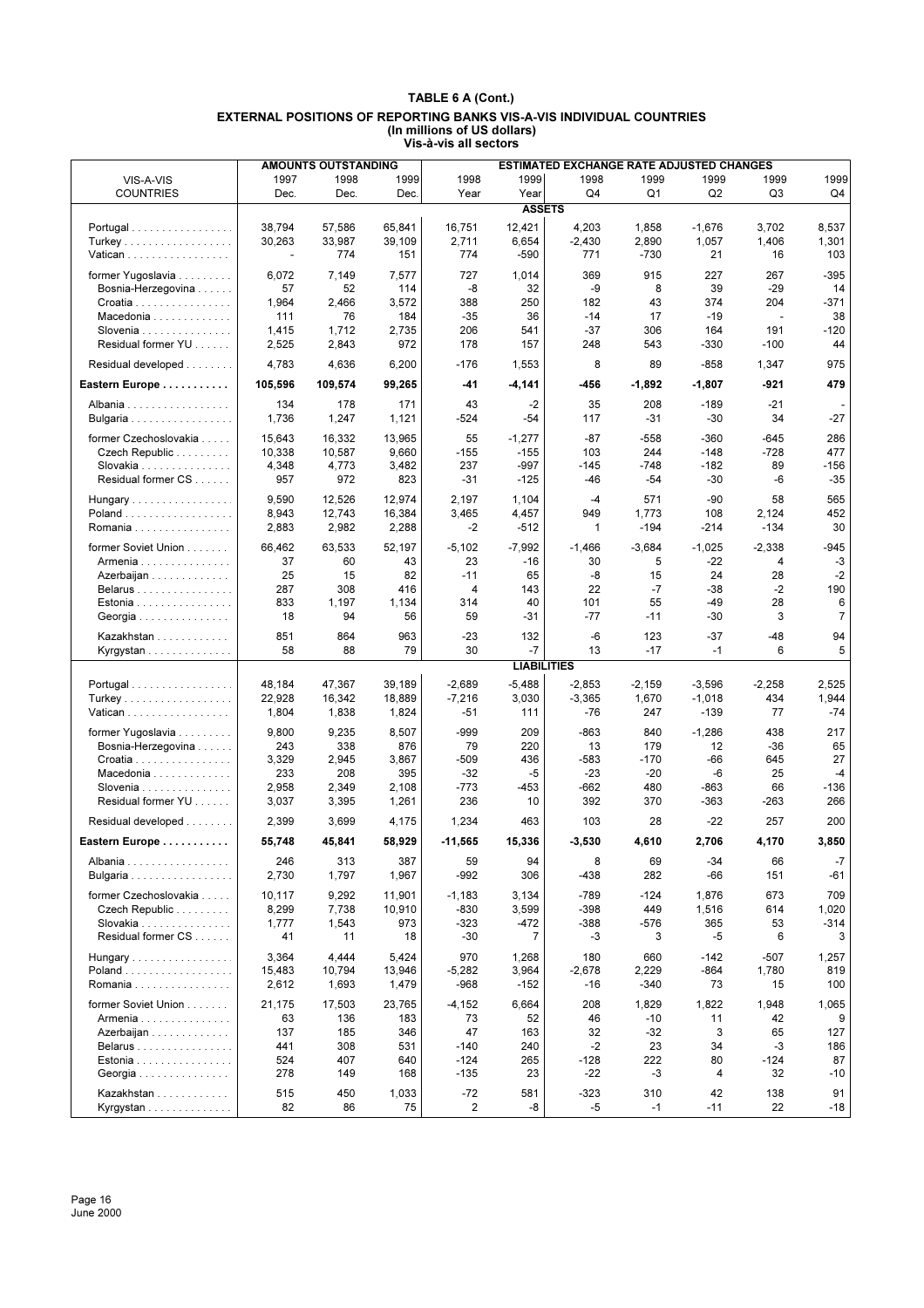| 1998<br>1999<br>1998<br>1999<br>1999<br>1999<br>1997<br>1998<br>1999<br>1999<br>VIS-A-VIS<br>Q2<br><b>COUNTRIES</b><br>Dec.<br>Q4<br>Q1<br>Q3<br>Q4<br>Dec.<br>Dec.<br>Year<br>Year<br><b>ASSETS</b><br>77<br>470<br>52<br>189<br>409<br>211<br>$\mathbf{1}$<br>35<br>52<br>$-62$<br>Latvia<br>937<br>422<br>145<br>5<br>Lithuania<br>508<br>1,099<br>184<br>$-15$<br>-29<br>223<br>34<br>58<br>$-14$<br>26<br>90<br>$-75$<br>$\mathbf{1}$<br>Moldova<br>46<br>$-14$<br>10<br>$-6,093$<br>$-1,360$<br>58,908<br>54,741<br>43,659<br>$-8,113$<br>$-1,654$<br>$-3,604$<br>$-1,477$<br>$-1,672$<br>Russia<br>91<br>62<br>Tajikistan<br>29<br>68<br>$-22$<br>10<br>-5<br>$-12$<br>$-1$<br>-4<br>127<br>99<br>$-20$<br>9<br>Turkmenistan<br>887<br>1,031<br>1,113<br>44<br>23<br>87<br>Ukraine<br>1,470<br>1,023<br>688<br>$-501$<br>$-260$<br>$-165$<br>-21<br>466<br>-593<br>$-112$<br>139<br>50<br>183<br>Uzbekistan<br>403<br>566<br>1,062<br>531<br>68<br>96<br>202<br>Residual former SU<br>$-238$<br>1,913<br>2,075<br>1,207<br>147<br>-841<br>22<br>-367<br>$-293$<br>57<br>$-173$<br>23<br>-6<br>118<br>Res. Eastern Europe<br>205<br>33<br>165<br>136<br>$-1$<br>1<br>$-6,979$<br>Developing countries<br>887,617<br>825,899<br>757,870<br>-82,951<br>$-67,071$<br>$-25,181$<br>-18,911<br>$-33,717$<br>-7,464<br>302,727<br>297,218<br>280,413<br>$-8,390$<br>$-16,282$<br>$-12,197$<br>$-2,447$<br>$-7,124$<br>4,431<br>A) Latin America<br>-11,142<br>682<br>973<br>46,871<br>48,176<br>48,178<br>472<br>$-2,170$<br>1,538<br>-41<br>$-1,998$<br>Argentina<br>117<br>150<br>18<br>$\overline{7}$<br>290<br>$-20$<br>-341<br>96<br>$-15$<br>56<br><b>Belize</b><br>575<br>84<br>609<br>1,191<br>1,353<br>185<br>161<br>46<br>$-13$<br>-9<br>Bolivia<br>3,799<br>103,304<br>93,540<br>85,425<br>$-10.613$<br>$-8,854$<br>$-8,405$<br>$-6, 114$<br>$-3,156$<br>$-3,383$<br>20,380<br>20,062<br>-443<br>$-1,664$<br>$-786$<br>354<br>-808<br>$-1,038$<br>$-172$<br>18,456<br>132<br>-686<br>$-89$<br>$-1,034$<br>$-1,026$<br>14,965<br>15,200<br>12,906<br>$-2,265$<br>$-116$<br>Colombia<br>$-108$<br>6<br>130<br>157<br>Costa Rica<br>2,533<br>2,433<br>2,787<br>359<br>-99<br>66<br>37<br>$-222$<br>76<br>290<br>-88<br>2,531<br>2,682<br>2,600<br>56<br>$\overline{\phantom{a}}$<br>250<br>45<br>75<br>$-125$<br>168<br>-186<br>41<br>$-25$<br>-20<br>$-16$<br>Dominica<br>936<br>197<br>39<br>23<br>Dominican Rep.<br>1,140<br>1,351<br>219<br>$-17$<br>116<br>41<br>4,294<br>3,008<br>172<br>33<br>$-278$<br>$-262$<br>-637<br>$-289$<br>4,485<br>$-1,466$<br>Ecuador<br>El Salvador<br>1,379<br>1,255<br>1,544<br>$-127$<br>296<br>-27<br>117<br>36<br>52<br>91<br>$\overline{7}$<br>9<br>$-7$<br>Falkland Islands<br>16<br>13<br>14<br>$-1$<br>-3<br>1<br>$\blacksquare$<br>$-7$<br>27<br>25<br>$-2$<br>2<br>-5<br>55<br>$-56$<br>17<br>$-1$<br>Grenada<br>5<br>67<br>1,764<br>$-75$<br>152<br>-257<br>20<br>60<br>Guatemala<br>1,690<br>1,832<br><b>LIABILITIES</b><br>625<br>753<br>143<br>3<br>584<br>31<br>41<br>12<br>35<br>93<br>Latvia<br>$-104$<br>$-114$<br>Lithuania<br>571<br>426<br>681<br>$-155$<br>262<br>6<br>206<br>164<br>$-18$<br>196<br>125<br>139<br>$-71$<br>19<br>6<br>$-22$<br>58<br>1<br>Moldova<br>14,803<br>12,795<br>16,236<br>$-2,343$<br>3,713<br>722<br>970<br>1,006<br>891<br>846<br>Russia<br>74<br>-8<br>42<br>57<br>32<br>$-18$<br>20<br>$-13$<br>3<br>Tajikistan<br>$\overline{\phantom{a}}$<br>263<br>169<br>928<br>$-95$<br>762<br>$-187$<br>186<br>447<br>123<br>Turkmenistan<br>6<br>$-1,027$<br>207<br>12<br>670<br>-795<br>Ukraine<br>1,884<br>933<br>783<br>$-117$<br>$-4$<br>382<br>711<br>$-23$<br>334<br>$-19$<br>147<br>3<br>290<br>Uzbekistan<br>400<br>$-106$<br>Residual former SU<br>392<br>253<br>501<br>$-153$<br>252<br>$-78$<br>31<br>37<br>168<br>16<br>5<br>Res. Eastern Europe<br>21<br>60<br>$-16$<br>59<br>$-4$<br>4<br>41<br>45<br>-31<br>Developing countries<br>788,122<br>802,600<br>807,113<br>1,843<br>12,618<br>$-15,096$<br>6,320<br>6,757<br>21,727<br>-22,186<br>244,920<br>243,227<br>13,230<br>4,934<br>231.406<br>$-15,234$<br>$-1,857$<br>$-4,657$<br>9,655<br>3,298<br>A) Latin America<br>36,611<br>37,853<br>37,811<br>1,146<br>115<br>693<br>$-2,117$<br>378<br>$-1,961$<br>3,815<br>Argentina<br>539<br>558<br>1,239<br>692<br>87<br>319<br>76<br>287<br>13<br>10<br>1,125<br>973<br>$-32$<br>$-57$<br>32<br>1,430<br>$-311$<br>$-141$<br>$-185$<br>-84<br>51,825<br>53,496<br>$-8,458$<br>2,211<br>$-1,652$<br>$-5,387$<br>3,474<br>$-2,031$<br>59,834<br>6,155<br>17,277<br>498<br>2,769<br>-298<br>2<br>1,398<br>291<br>1,078<br>14,105<br>14,747<br>9,042<br>8,545<br>$-536$<br>$-498$<br>964<br>Colombia<br>9,930<br>1,423<br>563<br>$-136$<br>32<br>$-467$<br>59<br>Costa Rica<br>3,461<br>3,009<br>3,249<br>266<br>$-149$<br>50<br>23<br>134<br>943<br>1,191<br>$-220$<br>270<br>$-100$<br>93<br>-80<br>76<br>181<br>1,153<br>$-117$<br>Dominica<br>99<br>296<br>102<br>187<br>$-174$<br>35<br>18<br>$-51$<br>$-24$<br>$\overline{7}$<br>Dominican Rep.<br>1,990<br>2,176<br>2,207<br>179<br>45<br>79<br>44<br>147<br>$-153$<br>$-768$<br>396<br>66<br>22<br>378<br>$-218$<br>214<br>3,952<br>3,213<br>3,586<br>Ecuador<br>1,393<br>$-353$<br>47<br>$-7$<br>El Salvador<br>1,697<br>1,345<br>53<br>-376<br>-3<br>16 |  | <b>AMOUNTS OUTSTANDING</b> |  | <b>ESTIMATED EXCHANGE RATE ADJUSTED CHANGES</b> |  |  |
|----------------------------------------------------------------------------------------------------------------------------------------------------------------------------------------------------------------------------------------------------------------------------------------------------------------------------------------------------------------------------------------------------------------------------------------------------------------------------------------------------------------------------------------------------------------------------------------------------------------------------------------------------------------------------------------------------------------------------------------------------------------------------------------------------------------------------------------------------------------------------------------------------------------------------------------------------------------------------------------------------------------------------------------------------------------------------------------------------------------------------------------------------------------------------------------------------------------------------------------------------------------------------------------------------------------------------------------------------------------------------------------------------------------------------------------------------------------------------------------------------------------------------------------------------------------------------------------------------------------------------------------------------------------------------------------------------------------------------------------------------------------------------------------------------------------------------------------------------------------------------------------------------------------------------------------------------------------------------------------------------------------------------------------------------------------------------------------------------------------------------------------------------------------------------------------------------------------------------------------------------------------------------------------------------------------------------------------------------------------------------------------------------------------------------------------------------------------------------------------------------------------------------------------------------------------------------------------------------------------------------------------------------------------------------------------------------------------------------------------------------------------------------------------------------------------------------------------------------------------------------------------------------------------------------------------------------------------------------------------------------------------------------------------------------------------------------------------------------------------------------------------------------------------------------------------------------------------------------------------------------------------------------------------------------------------------------------------------------------------------------------------------------------------------------------------------------------------------------------------------------------------------------------------------------------------------------------------------------------------------------------------------------------------------------------------------------------------------------------------------------------------------------------------------------------------------------------------------------------------------------------------------------------------------------------------------------------------------------------------------------------------------------------------------------------------------------------------------------------------------------------------------------------------------------------------------------------------------------------------------------------------------------------------------------------------------------------------------------------------------------------------------------------------------------------------------------------------------------------------------------------------------------------------------------------------------------------------------------------------------------------------------------------------------------------------------------------------------------------------------------------------------------------------------------------------------------------------------------------------------------------------------------------------------------------------------------------------------------------------------------------------------------------------------------------------------------------------------------------------------------------------------------------------------------------------------------------------------------------------------------------------------------------------------------------------------|--|----------------------------|--|-------------------------------------------------|--|--|
|                                                                                                                                                                                                                                                                                                                                                                                                                                                                                                                                                                                                                                                                                                                                                                                                                                                                                                                                                                                                                                                                                                                                                                                                                                                                                                                                                                                                                                                                                                                                                                                                                                                                                                                                                                                                                                                                                                                                                                                                                                                                                                                                                                                                                                                                                                                                                                                                                                                                                                                                                                                                                                                                                                                                                                                                                                                                                                                                                                                                                                                                                                                                                                                                                                                                                                                                                                                                                                                                                                                                                                                                                                                                                                                                                                                                                                                                                                                                                                                                                                                                                                                                                                                                                                                                                                                                                                                                                                                                                                                                                                                                                                                                                                                                                                                                                                                                                                                                                                                                                                                                                                                                                                                                                                                                                                                      |  |                            |  |                                                 |  |  |
|                                                                                                                                                                                                                                                                                                                                                                                                                                                                                                                                                                                                                                                                                                                                                                                                                                                                                                                                                                                                                                                                                                                                                                                                                                                                                                                                                                                                                                                                                                                                                                                                                                                                                                                                                                                                                                                                                                                                                                                                                                                                                                                                                                                                                                                                                                                                                                                                                                                                                                                                                                                                                                                                                                                                                                                                                                                                                                                                                                                                                                                                                                                                                                                                                                                                                                                                                                                                                                                                                                                                                                                                                                                                                                                                                                                                                                                                                                                                                                                                                                                                                                                                                                                                                                                                                                                                                                                                                                                                                                                                                                                                                                                                                                                                                                                                                                                                                                                                                                                                                                                                                                                                                                                                                                                                                                                      |  |                            |  |                                                 |  |  |
|                                                                                                                                                                                                                                                                                                                                                                                                                                                                                                                                                                                                                                                                                                                                                                                                                                                                                                                                                                                                                                                                                                                                                                                                                                                                                                                                                                                                                                                                                                                                                                                                                                                                                                                                                                                                                                                                                                                                                                                                                                                                                                                                                                                                                                                                                                                                                                                                                                                                                                                                                                                                                                                                                                                                                                                                                                                                                                                                                                                                                                                                                                                                                                                                                                                                                                                                                                                                                                                                                                                                                                                                                                                                                                                                                                                                                                                                                                                                                                                                                                                                                                                                                                                                                                                                                                                                                                                                                                                                                                                                                                                                                                                                                                                                                                                                                                                                                                                                                                                                                                                                                                                                                                                                                                                                                                                      |  |                            |  |                                                 |  |  |
|                                                                                                                                                                                                                                                                                                                                                                                                                                                                                                                                                                                                                                                                                                                                                                                                                                                                                                                                                                                                                                                                                                                                                                                                                                                                                                                                                                                                                                                                                                                                                                                                                                                                                                                                                                                                                                                                                                                                                                                                                                                                                                                                                                                                                                                                                                                                                                                                                                                                                                                                                                                                                                                                                                                                                                                                                                                                                                                                                                                                                                                                                                                                                                                                                                                                                                                                                                                                                                                                                                                                                                                                                                                                                                                                                                                                                                                                                                                                                                                                                                                                                                                                                                                                                                                                                                                                                                                                                                                                                                                                                                                                                                                                                                                                                                                                                                                                                                                                                                                                                                                                                                                                                                                                                                                                                                                      |  |                            |  |                                                 |  |  |
|                                                                                                                                                                                                                                                                                                                                                                                                                                                                                                                                                                                                                                                                                                                                                                                                                                                                                                                                                                                                                                                                                                                                                                                                                                                                                                                                                                                                                                                                                                                                                                                                                                                                                                                                                                                                                                                                                                                                                                                                                                                                                                                                                                                                                                                                                                                                                                                                                                                                                                                                                                                                                                                                                                                                                                                                                                                                                                                                                                                                                                                                                                                                                                                                                                                                                                                                                                                                                                                                                                                                                                                                                                                                                                                                                                                                                                                                                                                                                                                                                                                                                                                                                                                                                                                                                                                                                                                                                                                                                                                                                                                                                                                                                                                                                                                                                                                                                                                                                                                                                                                                                                                                                                                                                                                                                                                      |  |                            |  |                                                 |  |  |
|                                                                                                                                                                                                                                                                                                                                                                                                                                                                                                                                                                                                                                                                                                                                                                                                                                                                                                                                                                                                                                                                                                                                                                                                                                                                                                                                                                                                                                                                                                                                                                                                                                                                                                                                                                                                                                                                                                                                                                                                                                                                                                                                                                                                                                                                                                                                                                                                                                                                                                                                                                                                                                                                                                                                                                                                                                                                                                                                                                                                                                                                                                                                                                                                                                                                                                                                                                                                                                                                                                                                                                                                                                                                                                                                                                                                                                                                                                                                                                                                                                                                                                                                                                                                                                                                                                                                                                                                                                                                                                                                                                                                                                                                                                                                                                                                                                                                                                                                                                                                                                                                                                                                                                                                                                                                                                                      |  |                            |  |                                                 |  |  |
|                                                                                                                                                                                                                                                                                                                                                                                                                                                                                                                                                                                                                                                                                                                                                                                                                                                                                                                                                                                                                                                                                                                                                                                                                                                                                                                                                                                                                                                                                                                                                                                                                                                                                                                                                                                                                                                                                                                                                                                                                                                                                                                                                                                                                                                                                                                                                                                                                                                                                                                                                                                                                                                                                                                                                                                                                                                                                                                                                                                                                                                                                                                                                                                                                                                                                                                                                                                                                                                                                                                                                                                                                                                                                                                                                                                                                                                                                                                                                                                                                                                                                                                                                                                                                                                                                                                                                                                                                                                                                                                                                                                                                                                                                                                                                                                                                                                                                                                                                                                                                                                                                                                                                                                                                                                                                                                      |  |                            |  |                                                 |  |  |
|                                                                                                                                                                                                                                                                                                                                                                                                                                                                                                                                                                                                                                                                                                                                                                                                                                                                                                                                                                                                                                                                                                                                                                                                                                                                                                                                                                                                                                                                                                                                                                                                                                                                                                                                                                                                                                                                                                                                                                                                                                                                                                                                                                                                                                                                                                                                                                                                                                                                                                                                                                                                                                                                                                                                                                                                                                                                                                                                                                                                                                                                                                                                                                                                                                                                                                                                                                                                                                                                                                                                                                                                                                                                                                                                                                                                                                                                                                                                                                                                                                                                                                                                                                                                                                                                                                                                                                                                                                                                                                                                                                                                                                                                                                                                                                                                                                                                                                                                                                                                                                                                                                                                                                                                                                                                                                                      |  |                            |  |                                                 |  |  |
|                                                                                                                                                                                                                                                                                                                                                                                                                                                                                                                                                                                                                                                                                                                                                                                                                                                                                                                                                                                                                                                                                                                                                                                                                                                                                                                                                                                                                                                                                                                                                                                                                                                                                                                                                                                                                                                                                                                                                                                                                                                                                                                                                                                                                                                                                                                                                                                                                                                                                                                                                                                                                                                                                                                                                                                                                                                                                                                                                                                                                                                                                                                                                                                                                                                                                                                                                                                                                                                                                                                                                                                                                                                                                                                                                                                                                                                                                                                                                                                                                                                                                                                                                                                                                                                                                                                                                                                                                                                                                                                                                                                                                                                                                                                                                                                                                                                                                                                                                                                                                                                                                                                                                                                                                                                                                                                      |  |                            |  |                                                 |  |  |
|                                                                                                                                                                                                                                                                                                                                                                                                                                                                                                                                                                                                                                                                                                                                                                                                                                                                                                                                                                                                                                                                                                                                                                                                                                                                                                                                                                                                                                                                                                                                                                                                                                                                                                                                                                                                                                                                                                                                                                                                                                                                                                                                                                                                                                                                                                                                                                                                                                                                                                                                                                                                                                                                                                                                                                                                                                                                                                                                                                                                                                                                                                                                                                                                                                                                                                                                                                                                                                                                                                                                                                                                                                                                                                                                                                                                                                                                                                                                                                                                                                                                                                                                                                                                                                                                                                                                                                                                                                                                                                                                                                                                                                                                                                                                                                                                                                                                                                                                                                                                                                                                                                                                                                                                                                                                                                                      |  |                            |  |                                                 |  |  |
|                                                                                                                                                                                                                                                                                                                                                                                                                                                                                                                                                                                                                                                                                                                                                                                                                                                                                                                                                                                                                                                                                                                                                                                                                                                                                                                                                                                                                                                                                                                                                                                                                                                                                                                                                                                                                                                                                                                                                                                                                                                                                                                                                                                                                                                                                                                                                                                                                                                                                                                                                                                                                                                                                                                                                                                                                                                                                                                                                                                                                                                                                                                                                                                                                                                                                                                                                                                                                                                                                                                                                                                                                                                                                                                                                                                                                                                                                                                                                                                                                                                                                                                                                                                                                                                                                                                                                                                                                                                                                                                                                                                                                                                                                                                                                                                                                                                                                                                                                                                                                                                                                                                                                                                                                                                                                                                      |  |                            |  |                                                 |  |  |
|                                                                                                                                                                                                                                                                                                                                                                                                                                                                                                                                                                                                                                                                                                                                                                                                                                                                                                                                                                                                                                                                                                                                                                                                                                                                                                                                                                                                                                                                                                                                                                                                                                                                                                                                                                                                                                                                                                                                                                                                                                                                                                                                                                                                                                                                                                                                                                                                                                                                                                                                                                                                                                                                                                                                                                                                                                                                                                                                                                                                                                                                                                                                                                                                                                                                                                                                                                                                                                                                                                                                                                                                                                                                                                                                                                                                                                                                                                                                                                                                                                                                                                                                                                                                                                                                                                                                                                                                                                                                                                                                                                                                                                                                                                                                                                                                                                                                                                                                                                                                                                                                                                                                                                                                                                                                                                                      |  |                            |  |                                                 |  |  |
|                                                                                                                                                                                                                                                                                                                                                                                                                                                                                                                                                                                                                                                                                                                                                                                                                                                                                                                                                                                                                                                                                                                                                                                                                                                                                                                                                                                                                                                                                                                                                                                                                                                                                                                                                                                                                                                                                                                                                                                                                                                                                                                                                                                                                                                                                                                                                                                                                                                                                                                                                                                                                                                                                                                                                                                                                                                                                                                                                                                                                                                                                                                                                                                                                                                                                                                                                                                                                                                                                                                                                                                                                                                                                                                                                                                                                                                                                                                                                                                                                                                                                                                                                                                                                                                                                                                                                                                                                                                                                                                                                                                                                                                                                                                                                                                                                                                                                                                                                                                                                                                                                                                                                                                                                                                                                                                      |  |                            |  |                                                 |  |  |
|                                                                                                                                                                                                                                                                                                                                                                                                                                                                                                                                                                                                                                                                                                                                                                                                                                                                                                                                                                                                                                                                                                                                                                                                                                                                                                                                                                                                                                                                                                                                                                                                                                                                                                                                                                                                                                                                                                                                                                                                                                                                                                                                                                                                                                                                                                                                                                                                                                                                                                                                                                                                                                                                                                                                                                                                                                                                                                                                                                                                                                                                                                                                                                                                                                                                                                                                                                                                                                                                                                                                                                                                                                                                                                                                                                                                                                                                                                                                                                                                                                                                                                                                                                                                                                                                                                                                                                                                                                                                                                                                                                                                                                                                                                                                                                                                                                                                                                                                                                                                                                                                                                                                                                                                                                                                                                                      |  |                            |  |                                                 |  |  |
|                                                                                                                                                                                                                                                                                                                                                                                                                                                                                                                                                                                                                                                                                                                                                                                                                                                                                                                                                                                                                                                                                                                                                                                                                                                                                                                                                                                                                                                                                                                                                                                                                                                                                                                                                                                                                                                                                                                                                                                                                                                                                                                                                                                                                                                                                                                                                                                                                                                                                                                                                                                                                                                                                                                                                                                                                                                                                                                                                                                                                                                                                                                                                                                                                                                                                                                                                                                                                                                                                                                                                                                                                                                                                                                                                                                                                                                                                                                                                                                                                                                                                                                                                                                                                                                                                                                                                                                                                                                                                                                                                                                                                                                                                                                                                                                                                                                                                                                                                                                                                                                                                                                                                                                                                                                                                                                      |  |                            |  |                                                 |  |  |
|                                                                                                                                                                                                                                                                                                                                                                                                                                                                                                                                                                                                                                                                                                                                                                                                                                                                                                                                                                                                                                                                                                                                                                                                                                                                                                                                                                                                                                                                                                                                                                                                                                                                                                                                                                                                                                                                                                                                                                                                                                                                                                                                                                                                                                                                                                                                                                                                                                                                                                                                                                                                                                                                                                                                                                                                                                                                                                                                                                                                                                                                                                                                                                                                                                                                                                                                                                                                                                                                                                                                                                                                                                                                                                                                                                                                                                                                                                                                                                                                                                                                                                                                                                                                                                                                                                                                                                                                                                                                                                                                                                                                                                                                                                                                                                                                                                                                                                                                                                                                                                                                                                                                                                                                                                                                                                                      |  |                            |  |                                                 |  |  |
|                                                                                                                                                                                                                                                                                                                                                                                                                                                                                                                                                                                                                                                                                                                                                                                                                                                                                                                                                                                                                                                                                                                                                                                                                                                                                                                                                                                                                                                                                                                                                                                                                                                                                                                                                                                                                                                                                                                                                                                                                                                                                                                                                                                                                                                                                                                                                                                                                                                                                                                                                                                                                                                                                                                                                                                                                                                                                                                                                                                                                                                                                                                                                                                                                                                                                                                                                                                                                                                                                                                                                                                                                                                                                                                                                                                                                                                                                                                                                                                                                                                                                                                                                                                                                                                                                                                                                                                                                                                                                                                                                                                                                                                                                                                                                                                                                                                                                                                                                                                                                                                                                                                                                                                                                                                                                                                      |  |                            |  |                                                 |  |  |
|                                                                                                                                                                                                                                                                                                                                                                                                                                                                                                                                                                                                                                                                                                                                                                                                                                                                                                                                                                                                                                                                                                                                                                                                                                                                                                                                                                                                                                                                                                                                                                                                                                                                                                                                                                                                                                                                                                                                                                                                                                                                                                                                                                                                                                                                                                                                                                                                                                                                                                                                                                                                                                                                                                                                                                                                                                                                                                                                                                                                                                                                                                                                                                                                                                                                                                                                                                                                                                                                                                                                                                                                                                                                                                                                                                                                                                                                                                                                                                                                                                                                                                                                                                                                                                                                                                                                                                                                                                                                                                                                                                                                                                                                                                                                                                                                                                                                                                                                                                                                                                                                                                                                                                                                                                                                                                                      |  |                            |  |                                                 |  |  |
|                                                                                                                                                                                                                                                                                                                                                                                                                                                                                                                                                                                                                                                                                                                                                                                                                                                                                                                                                                                                                                                                                                                                                                                                                                                                                                                                                                                                                                                                                                                                                                                                                                                                                                                                                                                                                                                                                                                                                                                                                                                                                                                                                                                                                                                                                                                                                                                                                                                                                                                                                                                                                                                                                                                                                                                                                                                                                                                                                                                                                                                                                                                                                                                                                                                                                                                                                                                                                                                                                                                                                                                                                                                                                                                                                                                                                                                                                                                                                                                                                                                                                                                                                                                                                                                                                                                                                                                                                                                                                                                                                                                                                                                                                                                                                                                                                                                                                                                                                                                                                                                                                                                                                                                                                                                                                                                      |  |                            |  |                                                 |  |  |
|                                                                                                                                                                                                                                                                                                                                                                                                                                                                                                                                                                                                                                                                                                                                                                                                                                                                                                                                                                                                                                                                                                                                                                                                                                                                                                                                                                                                                                                                                                                                                                                                                                                                                                                                                                                                                                                                                                                                                                                                                                                                                                                                                                                                                                                                                                                                                                                                                                                                                                                                                                                                                                                                                                                                                                                                                                                                                                                                                                                                                                                                                                                                                                                                                                                                                                                                                                                                                                                                                                                                                                                                                                                                                                                                                                                                                                                                                                                                                                                                                                                                                                                                                                                                                                                                                                                                                                                                                                                                                                                                                                                                                                                                                                                                                                                                                                                                                                                                                                                                                                                                                                                                                                                                                                                                                                                      |  |                            |  |                                                 |  |  |
|                                                                                                                                                                                                                                                                                                                                                                                                                                                                                                                                                                                                                                                                                                                                                                                                                                                                                                                                                                                                                                                                                                                                                                                                                                                                                                                                                                                                                                                                                                                                                                                                                                                                                                                                                                                                                                                                                                                                                                                                                                                                                                                                                                                                                                                                                                                                                                                                                                                                                                                                                                                                                                                                                                                                                                                                                                                                                                                                                                                                                                                                                                                                                                                                                                                                                                                                                                                                                                                                                                                                                                                                                                                                                                                                                                                                                                                                                                                                                                                                                                                                                                                                                                                                                                                                                                                                                                                                                                                                                                                                                                                                                                                                                                                                                                                                                                                                                                                                                                                                                                                                                                                                                                                                                                                                                                                      |  |                            |  |                                                 |  |  |
|                                                                                                                                                                                                                                                                                                                                                                                                                                                                                                                                                                                                                                                                                                                                                                                                                                                                                                                                                                                                                                                                                                                                                                                                                                                                                                                                                                                                                                                                                                                                                                                                                                                                                                                                                                                                                                                                                                                                                                                                                                                                                                                                                                                                                                                                                                                                                                                                                                                                                                                                                                                                                                                                                                                                                                                                                                                                                                                                                                                                                                                                                                                                                                                                                                                                                                                                                                                                                                                                                                                                                                                                                                                                                                                                                                                                                                                                                                                                                                                                                                                                                                                                                                                                                                                                                                                                                                                                                                                                                                                                                                                                                                                                                                                                                                                                                                                                                                                                                                                                                                                                                                                                                                                                                                                                                                                      |  |                            |  |                                                 |  |  |
|                                                                                                                                                                                                                                                                                                                                                                                                                                                                                                                                                                                                                                                                                                                                                                                                                                                                                                                                                                                                                                                                                                                                                                                                                                                                                                                                                                                                                                                                                                                                                                                                                                                                                                                                                                                                                                                                                                                                                                                                                                                                                                                                                                                                                                                                                                                                                                                                                                                                                                                                                                                                                                                                                                                                                                                                                                                                                                                                                                                                                                                                                                                                                                                                                                                                                                                                                                                                                                                                                                                                                                                                                                                                                                                                                                                                                                                                                                                                                                                                                                                                                                                                                                                                                                                                                                                                                                                                                                                                                                                                                                                                                                                                                                                                                                                                                                                                                                                                                                                                                                                                                                                                                                                                                                                                                                                      |  |                            |  |                                                 |  |  |
|                                                                                                                                                                                                                                                                                                                                                                                                                                                                                                                                                                                                                                                                                                                                                                                                                                                                                                                                                                                                                                                                                                                                                                                                                                                                                                                                                                                                                                                                                                                                                                                                                                                                                                                                                                                                                                                                                                                                                                                                                                                                                                                                                                                                                                                                                                                                                                                                                                                                                                                                                                                                                                                                                                                                                                                                                                                                                                                                                                                                                                                                                                                                                                                                                                                                                                                                                                                                                                                                                                                                                                                                                                                                                                                                                                                                                                                                                                                                                                                                                                                                                                                                                                                                                                                                                                                                                                                                                                                                                                                                                                                                                                                                                                                                                                                                                                                                                                                                                                                                                                                                                                                                                                                                                                                                                                                      |  |                            |  |                                                 |  |  |
|                                                                                                                                                                                                                                                                                                                                                                                                                                                                                                                                                                                                                                                                                                                                                                                                                                                                                                                                                                                                                                                                                                                                                                                                                                                                                                                                                                                                                                                                                                                                                                                                                                                                                                                                                                                                                                                                                                                                                                                                                                                                                                                                                                                                                                                                                                                                                                                                                                                                                                                                                                                                                                                                                                                                                                                                                                                                                                                                                                                                                                                                                                                                                                                                                                                                                                                                                                                                                                                                                                                                                                                                                                                                                                                                                                                                                                                                                                                                                                                                                                                                                                                                                                                                                                                                                                                                                                                                                                                                                                                                                                                                                                                                                                                                                                                                                                                                                                                                                                                                                                                                                                                                                                                                                                                                                                                      |  |                            |  |                                                 |  |  |
|                                                                                                                                                                                                                                                                                                                                                                                                                                                                                                                                                                                                                                                                                                                                                                                                                                                                                                                                                                                                                                                                                                                                                                                                                                                                                                                                                                                                                                                                                                                                                                                                                                                                                                                                                                                                                                                                                                                                                                                                                                                                                                                                                                                                                                                                                                                                                                                                                                                                                                                                                                                                                                                                                                                                                                                                                                                                                                                                                                                                                                                                                                                                                                                                                                                                                                                                                                                                                                                                                                                                                                                                                                                                                                                                                                                                                                                                                                                                                                                                                                                                                                                                                                                                                                                                                                                                                                                                                                                                                                                                                                                                                                                                                                                                                                                                                                                                                                                                                                                                                                                                                                                                                                                                                                                                                                                      |  |                            |  |                                                 |  |  |
|                                                                                                                                                                                                                                                                                                                                                                                                                                                                                                                                                                                                                                                                                                                                                                                                                                                                                                                                                                                                                                                                                                                                                                                                                                                                                                                                                                                                                                                                                                                                                                                                                                                                                                                                                                                                                                                                                                                                                                                                                                                                                                                                                                                                                                                                                                                                                                                                                                                                                                                                                                                                                                                                                                                                                                                                                                                                                                                                                                                                                                                                                                                                                                                                                                                                                                                                                                                                                                                                                                                                                                                                                                                                                                                                                                                                                                                                                                                                                                                                                                                                                                                                                                                                                                                                                                                                                                                                                                                                                                                                                                                                                                                                                                                                                                                                                                                                                                                                                                                                                                                                                                                                                                                                                                                                                                                      |  |                            |  |                                                 |  |  |
|                                                                                                                                                                                                                                                                                                                                                                                                                                                                                                                                                                                                                                                                                                                                                                                                                                                                                                                                                                                                                                                                                                                                                                                                                                                                                                                                                                                                                                                                                                                                                                                                                                                                                                                                                                                                                                                                                                                                                                                                                                                                                                                                                                                                                                                                                                                                                                                                                                                                                                                                                                                                                                                                                                                                                                                                                                                                                                                                                                                                                                                                                                                                                                                                                                                                                                                                                                                                                                                                                                                                                                                                                                                                                                                                                                                                                                                                                                                                                                                                                                                                                                                                                                                                                                                                                                                                                                                                                                                                                                                                                                                                                                                                                                                                                                                                                                                                                                                                                                                                                                                                                                                                                                                                                                                                                                                      |  |                            |  |                                                 |  |  |
|                                                                                                                                                                                                                                                                                                                                                                                                                                                                                                                                                                                                                                                                                                                                                                                                                                                                                                                                                                                                                                                                                                                                                                                                                                                                                                                                                                                                                                                                                                                                                                                                                                                                                                                                                                                                                                                                                                                                                                                                                                                                                                                                                                                                                                                                                                                                                                                                                                                                                                                                                                                                                                                                                                                                                                                                                                                                                                                                                                                                                                                                                                                                                                                                                                                                                                                                                                                                                                                                                                                                                                                                                                                                                                                                                                                                                                                                                                                                                                                                                                                                                                                                                                                                                                                                                                                                                                                                                                                                                                                                                                                                                                                                                                                                                                                                                                                                                                                                                                                                                                                                                                                                                                                                                                                                                                                      |  |                            |  |                                                 |  |  |
|                                                                                                                                                                                                                                                                                                                                                                                                                                                                                                                                                                                                                                                                                                                                                                                                                                                                                                                                                                                                                                                                                                                                                                                                                                                                                                                                                                                                                                                                                                                                                                                                                                                                                                                                                                                                                                                                                                                                                                                                                                                                                                                                                                                                                                                                                                                                                                                                                                                                                                                                                                                                                                                                                                                                                                                                                                                                                                                                                                                                                                                                                                                                                                                                                                                                                                                                                                                                                                                                                                                                                                                                                                                                                                                                                                                                                                                                                                                                                                                                                                                                                                                                                                                                                                                                                                                                                                                                                                                                                                                                                                                                                                                                                                                                                                                                                                                                                                                                                                                                                                                                                                                                                                                                                                                                                                                      |  |                            |  |                                                 |  |  |
|                                                                                                                                                                                                                                                                                                                                                                                                                                                                                                                                                                                                                                                                                                                                                                                                                                                                                                                                                                                                                                                                                                                                                                                                                                                                                                                                                                                                                                                                                                                                                                                                                                                                                                                                                                                                                                                                                                                                                                                                                                                                                                                                                                                                                                                                                                                                                                                                                                                                                                                                                                                                                                                                                                                                                                                                                                                                                                                                                                                                                                                                                                                                                                                                                                                                                                                                                                                                                                                                                                                                                                                                                                                                                                                                                                                                                                                                                                                                                                                                                                                                                                                                                                                                                                                                                                                                                                                                                                                                                                                                                                                                                                                                                                                                                                                                                                                                                                                                                                                                                                                                                                                                                                                                                                                                                                                      |  |                            |  |                                                 |  |  |
|                                                                                                                                                                                                                                                                                                                                                                                                                                                                                                                                                                                                                                                                                                                                                                                                                                                                                                                                                                                                                                                                                                                                                                                                                                                                                                                                                                                                                                                                                                                                                                                                                                                                                                                                                                                                                                                                                                                                                                                                                                                                                                                                                                                                                                                                                                                                                                                                                                                                                                                                                                                                                                                                                                                                                                                                                                                                                                                                                                                                                                                                                                                                                                                                                                                                                                                                                                                                                                                                                                                                                                                                                                                                                                                                                                                                                                                                                                                                                                                                                                                                                                                                                                                                                                                                                                                                                                                                                                                                                                                                                                                                                                                                                                                                                                                                                                                                                                                                                                                                                                                                                                                                                                                                                                                                                                                      |  |                            |  |                                                 |  |  |
|                                                                                                                                                                                                                                                                                                                                                                                                                                                                                                                                                                                                                                                                                                                                                                                                                                                                                                                                                                                                                                                                                                                                                                                                                                                                                                                                                                                                                                                                                                                                                                                                                                                                                                                                                                                                                                                                                                                                                                                                                                                                                                                                                                                                                                                                                                                                                                                                                                                                                                                                                                                                                                                                                                                                                                                                                                                                                                                                                                                                                                                                                                                                                                                                                                                                                                                                                                                                                                                                                                                                                                                                                                                                                                                                                                                                                                                                                                                                                                                                                                                                                                                                                                                                                                                                                                                                                                                                                                                                                                                                                                                                                                                                                                                                                                                                                                                                                                                                                                                                                                                                                                                                                                                                                                                                                                                      |  |                            |  |                                                 |  |  |
|                                                                                                                                                                                                                                                                                                                                                                                                                                                                                                                                                                                                                                                                                                                                                                                                                                                                                                                                                                                                                                                                                                                                                                                                                                                                                                                                                                                                                                                                                                                                                                                                                                                                                                                                                                                                                                                                                                                                                                                                                                                                                                                                                                                                                                                                                                                                                                                                                                                                                                                                                                                                                                                                                                                                                                                                                                                                                                                                                                                                                                                                                                                                                                                                                                                                                                                                                                                                                                                                                                                                                                                                                                                                                                                                                                                                                                                                                                                                                                                                                                                                                                                                                                                                                                                                                                                                                                                                                                                                                                                                                                                                                                                                                                                                                                                                                                                                                                                                                                                                                                                                                                                                                                                                                                                                                                                      |  |                            |  |                                                 |  |  |
|                                                                                                                                                                                                                                                                                                                                                                                                                                                                                                                                                                                                                                                                                                                                                                                                                                                                                                                                                                                                                                                                                                                                                                                                                                                                                                                                                                                                                                                                                                                                                                                                                                                                                                                                                                                                                                                                                                                                                                                                                                                                                                                                                                                                                                                                                                                                                                                                                                                                                                                                                                                                                                                                                                                                                                                                                                                                                                                                                                                                                                                                                                                                                                                                                                                                                                                                                                                                                                                                                                                                                                                                                                                                                                                                                                                                                                                                                                                                                                                                                                                                                                                                                                                                                                                                                                                                                                                                                                                                                                                                                                                                                                                                                                                                                                                                                                                                                                                                                                                                                                                                                                                                                                                                                                                                                                                      |  |                            |  |                                                 |  |  |
|                                                                                                                                                                                                                                                                                                                                                                                                                                                                                                                                                                                                                                                                                                                                                                                                                                                                                                                                                                                                                                                                                                                                                                                                                                                                                                                                                                                                                                                                                                                                                                                                                                                                                                                                                                                                                                                                                                                                                                                                                                                                                                                                                                                                                                                                                                                                                                                                                                                                                                                                                                                                                                                                                                                                                                                                                                                                                                                                                                                                                                                                                                                                                                                                                                                                                                                                                                                                                                                                                                                                                                                                                                                                                                                                                                                                                                                                                                                                                                                                                                                                                                                                                                                                                                                                                                                                                                                                                                                                                                                                                                                                                                                                                                                                                                                                                                                                                                                                                                                                                                                                                                                                                                                                                                                                                                                      |  |                            |  |                                                 |  |  |
|                                                                                                                                                                                                                                                                                                                                                                                                                                                                                                                                                                                                                                                                                                                                                                                                                                                                                                                                                                                                                                                                                                                                                                                                                                                                                                                                                                                                                                                                                                                                                                                                                                                                                                                                                                                                                                                                                                                                                                                                                                                                                                                                                                                                                                                                                                                                                                                                                                                                                                                                                                                                                                                                                                                                                                                                                                                                                                                                                                                                                                                                                                                                                                                                                                                                                                                                                                                                                                                                                                                                                                                                                                                                                                                                                                                                                                                                                                                                                                                                                                                                                                                                                                                                                                                                                                                                                                                                                                                                                                                                                                                                                                                                                                                                                                                                                                                                                                                                                                                                                                                                                                                                                                                                                                                                                                                      |  |                            |  |                                                 |  |  |
|                                                                                                                                                                                                                                                                                                                                                                                                                                                                                                                                                                                                                                                                                                                                                                                                                                                                                                                                                                                                                                                                                                                                                                                                                                                                                                                                                                                                                                                                                                                                                                                                                                                                                                                                                                                                                                                                                                                                                                                                                                                                                                                                                                                                                                                                                                                                                                                                                                                                                                                                                                                                                                                                                                                                                                                                                                                                                                                                                                                                                                                                                                                                                                                                                                                                                                                                                                                                                                                                                                                                                                                                                                                                                                                                                                                                                                                                                                                                                                                                                                                                                                                                                                                                                                                                                                                                                                                                                                                                                                                                                                                                                                                                                                                                                                                                                                                                                                                                                                                                                                                                                                                                                                                                                                                                                                                      |  |                            |  |                                                 |  |  |
|                                                                                                                                                                                                                                                                                                                                                                                                                                                                                                                                                                                                                                                                                                                                                                                                                                                                                                                                                                                                                                                                                                                                                                                                                                                                                                                                                                                                                                                                                                                                                                                                                                                                                                                                                                                                                                                                                                                                                                                                                                                                                                                                                                                                                                                                                                                                                                                                                                                                                                                                                                                                                                                                                                                                                                                                                                                                                                                                                                                                                                                                                                                                                                                                                                                                                                                                                                                                                                                                                                                                                                                                                                                                                                                                                                                                                                                                                                                                                                                                                                                                                                                                                                                                                                                                                                                                                                                                                                                                                                                                                                                                                                                                                                                                                                                                                                                                                                                                                                                                                                                                                                                                                                                                                                                                                                                      |  |                            |  |                                                 |  |  |
|                                                                                                                                                                                                                                                                                                                                                                                                                                                                                                                                                                                                                                                                                                                                                                                                                                                                                                                                                                                                                                                                                                                                                                                                                                                                                                                                                                                                                                                                                                                                                                                                                                                                                                                                                                                                                                                                                                                                                                                                                                                                                                                                                                                                                                                                                                                                                                                                                                                                                                                                                                                                                                                                                                                                                                                                                                                                                                                                                                                                                                                                                                                                                                                                                                                                                                                                                                                                                                                                                                                                                                                                                                                                                                                                                                                                                                                                                                                                                                                                                                                                                                                                                                                                                                                                                                                                                                                                                                                                                                                                                                                                                                                                                                                                                                                                                                                                                                                                                                                                                                                                                                                                                                                                                                                                                                                      |  |                            |  |                                                 |  |  |
|                                                                                                                                                                                                                                                                                                                                                                                                                                                                                                                                                                                                                                                                                                                                                                                                                                                                                                                                                                                                                                                                                                                                                                                                                                                                                                                                                                                                                                                                                                                                                                                                                                                                                                                                                                                                                                                                                                                                                                                                                                                                                                                                                                                                                                                                                                                                                                                                                                                                                                                                                                                                                                                                                                                                                                                                                                                                                                                                                                                                                                                                                                                                                                                                                                                                                                                                                                                                                                                                                                                                                                                                                                                                                                                                                                                                                                                                                                                                                                                                                                                                                                                                                                                                                                                                                                                                                                                                                                                                                                                                                                                                                                                                                                                                                                                                                                                                                                                                                                                                                                                                                                                                                                                                                                                                                                                      |  |                            |  |                                                 |  |  |
|                                                                                                                                                                                                                                                                                                                                                                                                                                                                                                                                                                                                                                                                                                                                                                                                                                                                                                                                                                                                                                                                                                                                                                                                                                                                                                                                                                                                                                                                                                                                                                                                                                                                                                                                                                                                                                                                                                                                                                                                                                                                                                                                                                                                                                                                                                                                                                                                                                                                                                                                                                                                                                                                                                                                                                                                                                                                                                                                                                                                                                                                                                                                                                                                                                                                                                                                                                                                                                                                                                                                                                                                                                                                                                                                                                                                                                                                                                                                                                                                                                                                                                                                                                                                                                                                                                                                                                                                                                                                                                                                                                                                                                                                                                                                                                                                                                                                                                                                                                                                                                                                                                                                                                                                                                                                                                                      |  |                            |  |                                                 |  |  |
|                                                                                                                                                                                                                                                                                                                                                                                                                                                                                                                                                                                                                                                                                                                                                                                                                                                                                                                                                                                                                                                                                                                                                                                                                                                                                                                                                                                                                                                                                                                                                                                                                                                                                                                                                                                                                                                                                                                                                                                                                                                                                                                                                                                                                                                                                                                                                                                                                                                                                                                                                                                                                                                                                                                                                                                                                                                                                                                                                                                                                                                                                                                                                                                                                                                                                                                                                                                                                                                                                                                                                                                                                                                                                                                                                                                                                                                                                                                                                                                                                                                                                                                                                                                                                                                                                                                                                                                                                                                                                                                                                                                                                                                                                                                                                                                                                                                                                                                                                                                                                                                                                                                                                                                                                                                                                                                      |  |                            |  |                                                 |  |  |
|                                                                                                                                                                                                                                                                                                                                                                                                                                                                                                                                                                                                                                                                                                                                                                                                                                                                                                                                                                                                                                                                                                                                                                                                                                                                                                                                                                                                                                                                                                                                                                                                                                                                                                                                                                                                                                                                                                                                                                                                                                                                                                                                                                                                                                                                                                                                                                                                                                                                                                                                                                                                                                                                                                                                                                                                                                                                                                                                                                                                                                                                                                                                                                                                                                                                                                                                                                                                                                                                                                                                                                                                                                                                                                                                                                                                                                                                                                                                                                                                                                                                                                                                                                                                                                                                                                                                                                                                                                                                                                                                                                                                                                                                                                                                                                                                                                                                                                                                                                                                                                                                                                                                                                                                                                                                                                                      |  |                            |  |                                                 |  |  |
|                                                                                                                                                                                                                                                                                                                                                                                                                                                                                                                                                                                                                                                                                                                                                                                                                                                                                                                                                                                                                                                                                                                                                                                                                                                                                                                                                                                                                                                                                                                                                                                                                                                                                                                                                                                                                                                                                                                                                                                                                                                                                                                                                                                                                                                                                                                                                                                                                                                                                                                                                                                                                                                                                                                                                                                                                                                                                                                                                                                                                                                                                                                                                                                                                                                                                                                                                                                                                                                                                                                                                                                                                                                                                                                                                                                                                                                                                                                                                                                                                                                                                                                                                                                                                                                                                                                                                                                                                                                                                                                                                                                                                                                                                                                                                                                                                                                                                                                                                                                                                                                                                                                                                                                                                                                                                                                      |  |                            |  |                                                 |  |  |
|                                                                                                                                                                                                                                                                                                                                                                                                                                                                                                                                                                                                                                                                                                                                                                                                                                                                                                                                                                                                                                                                                                                                                                                                                                                                                                                                                                                                                                                                                                                                                                                                                                                                                                                                                                                                                                                                                                                                                                                                                                                                                                                                                                                                                                                                                                                                                                                                                                                                                                                                                                                                                                                                                                                                                                                                                                                                                                                                                                                                                                                                                                                                                                                                                                                                                                                                                                                                                                                                                                                                                                                                                                                                                                                                                                                                                                                                                                                                                                                                                                                                                                                                                                                                                                                                                                                                                                                                                                                                                                                                                                                                                                                                                                                                                                                                                                                                                                                                                                                                                                                                                                                                                                                                                                                                                                                      |  |                            |  |                                                 |  |  |
|                                                                                                                                                                                                                                                                                                                                                                                                                                                                                                                                                                                                                                                                                                                                                                                                                                                                                                                                                                                                                                                                                                                                                                                                                                                                                                                                                                                                                                                                                                                                                                                                                                                                                                                                                                                                                                                                                                                                                                                                                                                                                                                                                                                                                                                                                                                                                                                                                                                                                                                                                                                                                                                                                                                                                                                                                                                                                                                                                                                                                                                                                                                                                                                                                                                                                                                                                                                                                                                                                                                                                                                                                                                                                                                                                                                                                                                                                                                                                                                                                                                                                                                                                                                                                                                                                                                                                                                                                                                                                                                                                                                                                                                                                                                                                                                                                                                                                                                                                                                                                                                                                                                                                                                                                                                                                                                      |  |                            |  |                                                 |  |  |
|                                                                                                                                                                                                                                                                                                                                                                                                                                                                                                                                                                                                                                                                                                                                                                                                                                                                                                                                                                                                                                                                                                                                                                                                                                                                                                                                                                                                                                                                                                                                                                                                                                                                                                                                                                                                                                                                                                                                                                                                                                                                                                                                                                                                                                                                                                                                                                                                                                                                                                                                                                                                                                                                                                                                                                                                                                                                                                                                                                                                                                                                                                                                                                                                                                                                                                                                                                                                                                                                                                                                                                                                                                                                                                                                                                                                                                                                                                                                                                                                                                                                                                                                                                                                                                                                                                                                                                                                                                                                                                                                                                                                                                                                                                                                                                                                                                                                                                                                                                                                                                                                                                                                                                                                                                                                                                                      |  |                            |  |                                                 |  |  |
|                                                                                                                                                                                                                                                                                                                                                                                                                                                                                                                                                                                                                                                                                                                                                                                                                                                                                                                                                                                                                                                                                                                                                                                                                                                                                                                                                                                                                                                                                                                                                                                                                                                                                                                                                                                                                                                                                                                                                                                                                                                                                                                                                                                                                                                                                                                                                                                                                                                                                                                                                                                                                                                                                                                                                                                                                                                                                                                                                                                                                                                                                                                                                                                                                                                                                                                                                                                                                                                                                                                                                                                                                                                                                                                                                                                                                                                                                                                                                                                                                                                                                                                                                                                                                                                                                                                                                                                                                                                                                                                                                                                                                                                                                                                                                                                                                                                                                                                                                                                                                                                                                                                                                                                                                                                                                                                      |  |                            |  |                                                 |  |  |
|                                                                                                                                                                                                                                                                                                                                                                                                                                                                                                                                                                                                                                                                                                                                                                                                                                                                                                                                                                                                                                                                                                                                                                                                                                                                                                                                                                                                                                                                                                                                                                                                                                                                                                                                                                                                                                                                                                                                                                                                                                                                                                                                                                                                                                                                                                                                                                                                                                                                                                                                                                                                                                                                                                                                                                                                                                                                                                                                                                                                                                                                                                                                                                                                                                                                                                                                                                                                                                                                                                                                                                                                                                                                                                                                                                                                                                                                                                                                                                                                                                                                                                                                                                                                                                                                                                                                                                                                                                                                                                                                                                                                                                                                                                                                                                                                                                                                                                                                                                                                                                                                                                                                                                                                                                                                                                                      |  |                            |  |                                                 |  |  |
|                                                                                                                                                                                                                                                                                                                                                                                                                                                                                                                                                                                                                                                                                                                                                                                                                                                                                                                                                                                                                                                                                                                                                                                                                                                                                                                                                                                                                                                                                                                                                                                                                                                                                                                                                                                                                                                                                                                                                                                                                                                                                                                                                                                                                                                                                                                                                                                                                                                                                                                                                                                                                                                                                                                                                                                                                                                                                                                                                                                                                                                                                                                                                                                                                                                                                                                                                                                                                                                                                                                                                                                                                                                                                                                                                                                                                                                                                                                                                                                                                                                                                                                                                                                                                                                                                                                                                                                                                                                                                                                                                                                                                                                                                                                                                                                                                                                                                                                                                                                                                                                                                                                                                                                                                                                                                                                      |  |                            |  |                                                 |  |  |
|                                                                                                                                                                                                                                                                                                                                                                                                                                                                                                                                                                                                                                                                                                                                                                                                                                                                                                                                                                                                                                                                                                                                                                                                                                                                                                                                                                                                                                                                                                                                                                                                                                                                                                                                                                                                                                                                                                                                                                                                                                                                                                                                                                                                                                                                                                                                                                                                                                                                                                                                                                                                                                                                                                                                                                                                                                                                                                                                                                                                                                                                                                                                                                                                                                                                                                                                                                                                                                                                                                                                                                                                                                                                                                                                                                                                                                                                                                                                                                                                                                                                                                                                                                                                                                                                                                                                                                                                                                                                                                                                                                                                                                                                                                                                                                                                                                                                                                                                                                                                                                                                                                                                                                                                                                                                                                                      |  |                            |  |                                                 |  |  |
|                                                                                                                                                                                                                                                                                                                                                                                                                                                                                                                                                                                                                                                                                                                                                                                                                                                                                                                                                                                                                                                                                                                                                                                                                                                                                                                                                                                                                                                                                                                                                                                                                                                                                                                                                                                                                                                                                                                                                                                                                                                                                                                                                                                                                                                                                                                                                                                                                                                                                                                                                                                                                                                                                                                                                                                                                                                                                                                                                                                                                                                                                                                                                                                                                                                                                                                                                                                                                                                                                                                                                                                                                                                                                                                                                                                                                                                                                                                                                                                                                                                                                                                                                                                                                                                                                                                                                                                                                                                                                                                                                                                                                                                                                                                                                                                                                                                                                                                                                                                                                                                                                                                                                                                                                                                                                                                      |  |                            |  |                                                 |  |  |
|                                                                                                                                                                                                                                                                                                                                                                                                                                                                                                                                                                                                                                                                                                                                                                                                                                                                                                                                                                                                                                                                                                                                                                                                                                                                                                                                                                                                                                                                                                                                                                                                                                                                                                                                                                                                                                                                                                                                                                                                                                                                                                                                                                                                                                                                                                                                                                                                                                                                                                                                                                                                                                                                                                                                                                                                                                                                                                                                                                                                                                                                                                                                                                                                                                                                                                                                                                                                                                                                                                                                                                                                                                                                                                                                                                                                                                                                                                                                                                                                                                                                                                                                                                                                                                                                                                                                                                                                                                                                                                                                                                                                                                                                                                                                                                                                                                                                                                                                                                                                                                                                                                                                                                                                                                                                                                                      |  |                            |  |                                                 |  |  |
|                                                                                                                                                                                                                                                                                                                                                                                                                                                                                                                                                                                                                                                                                                                                                                                                                                                                                                                                                                                                                                                                                                                                                                                                                                                                                                                                                                                                                                                                                                                                                                                                                                                                                                                                                                                                                                                                                                                                                                                                                                                                                                                                                                                                                                                                                                                                                                                                                                                                                                                                                                                                                                                                                                                                                                                                                                                                                                                                                                                                                                                                                                                                                                                                                                                                                                                                                                                                                                                                                                                                                                                                                                                                                                                                                                                                                                                                                                                                                                                                                                                                                                                                                                                                                                                                                                                                                                                                                                                                                                                                                                                                                                                                                                                                                                                                                                                                                                                                                                                                                                                                                                                                                                                                                                                                                                                      |  |                            |  |                                                 |  |  |
|                                                                                                                                                                                                                                                                                                                                                                                                                                                                                                                                                                                                                                                                                                                                                                                                                                                                                                                                                                                                                                                                                                                                                                                                                                                                                                                                                                                                                                                                                                                                                                                                                                                                                                                                                                                                                                                                                                                                                                                                                                                                                                                                                                                                                                                                                                                                                                                                                                                                                                                                                                                                                                                                                                                                                                                                                                                                                                                                                                                                                                                                                                                                                                                                                                                                                                                                                                                                                                                                                                                                                                                                                                                                                                                                                                                                                                                                                                                                                                                                                                                                                                                                                                                                                                                                                                                                                                                                                                                                                                                                                                                                                                                                                                                                                                                                                                                                                                                                                                                                                                                                                                                                                                                                                                                                                                                      |  |                            |  |                                                 |  |  |
|                                                                                                                                                                                                                                                                                                                                                                                                                                                                                                                                                                                                                                                                                                                                                                                                                                                                                                                                                                                                                                                                                                                                                                                                                                                                                                                                                                                                                                                                                                                                                                                                                                                                                                                                                                                                                                                                                                                                                                                                                                                                                                                                                                                                                                                                                                                                                                                                                                                                                                                                                                                                                                                                                                                                                                                                                                                                                                                                                                                                                                                                                                                                                                                                                                                                                                                                                                                                                                                                                                                                                                                                                                                                                                                                                                                                                                                                                                                                                                                                                                                                                                                                                                                                                                                                                                                                                                                                                                                                                                                                                                                                                                                                                                                                                                                                                                                                                                                                                                                                                                                                                                                                                                                                                                                                                                                      |  |                            |  |                                                 |  |  |
| $-4$<br>9<br>$-5$<br>Falkland Islands<br>54<br>168<br>166<br>112<br>$-1$<br>-3<br>$-1$                                                                                                                                                                                                                                                                                                                                                                                                                                                                                                                                                                                                                                                                                                                                                                                                                                                                                                                                                                                                                                                                                                                                                                                                                                                                                                                                                                                                                                                                                                                                                                                                                                                                                                                                                                                                                                                                                                                                                                                                                                                                                                                                                                                                                                                                                                                                                                                                                                                                                                                                                                                                                                                                                                                                                                                                                                                                                                                                                                                                                                                                                                                                                                                                                                                                                                                                                                                                                                                                                                                                                                                                                                                                                                                                                                                                                                                                                                                                                                                                                                                                                                                                                                                                                                                                                                                                                                                                                                                                                                                                                                                                                                                                                                                                                                                                                                                                                                                                                                                                                                                                                                                                                                                                                               |  |                            |  |                                                 |  |  |
| $-33$<br>$-22$<br>43<br>167<br>60<br>123<br>$-105$<br>30<br>$-18$<br>-32<br>Grenada                                                                                                                                                                                                                                                                                                                                                                                                                                                                                                                                                                                                                                                                                                                                                                                                                                                                                                                                                                                                                                                                                                                                                                                                                                                                                                                                                                                                                                                                                                                                                                                                                                                                                                                                                                                                                                                                                                                                                                                                                                                                                                                                                                                                                                                                                                                                                                                                                                                                                                                                                                                                                                                                                                                                                                                                                                                                                                                                                                                                                                                                                                                                                                                                                                                                                                                                                                                                                                                                                                                                                                                                                                                                                                                                                                                                                                                                                                                                                                                                                                                                                                                                                                                                                                                                                                                                                                                                                                                                                                                                                                                                                                                                                                                                                                                                                                                                                                                                                                                                                                                                                                                                                                                                                                  |  |                            |  |                                                 |  |  |
| Guatemala<br>2,439<br>2,203<br>2,477<br>$-240$<br>285<br>20<br>143<br>-49<br>31<br>160                                                                                                                                                                                                                                                                                                                                                                                                                                                                                                                                                                                                                                                                                                                                                                                                                                                                                                                                                                                                                                                                                                                                                                                                                                                                                                                                                                                                                                                                                                                                                                                                                                                                                                                                                                                                                                                                                                                                                                                                                                                                                                                                                                                                                                                                                                                                                                                                                                                                                                                                                                                                                                                                                                                                                                                                                                                                                                                                                                                                                                                                                                                                                                                                                                                                                                                                                                                                                                                                                                                                                                                                                                                                                                                                                                                                                                                                                                                                                                                                                                                                                                                                                                                                                                                                                                                                                                                                                                                                                                                                                                                                                                                                                                                                                                                                                                                                                                                                                                                                                                                                                                                                                                                                                               |  |                            |  |                                                 |  |  |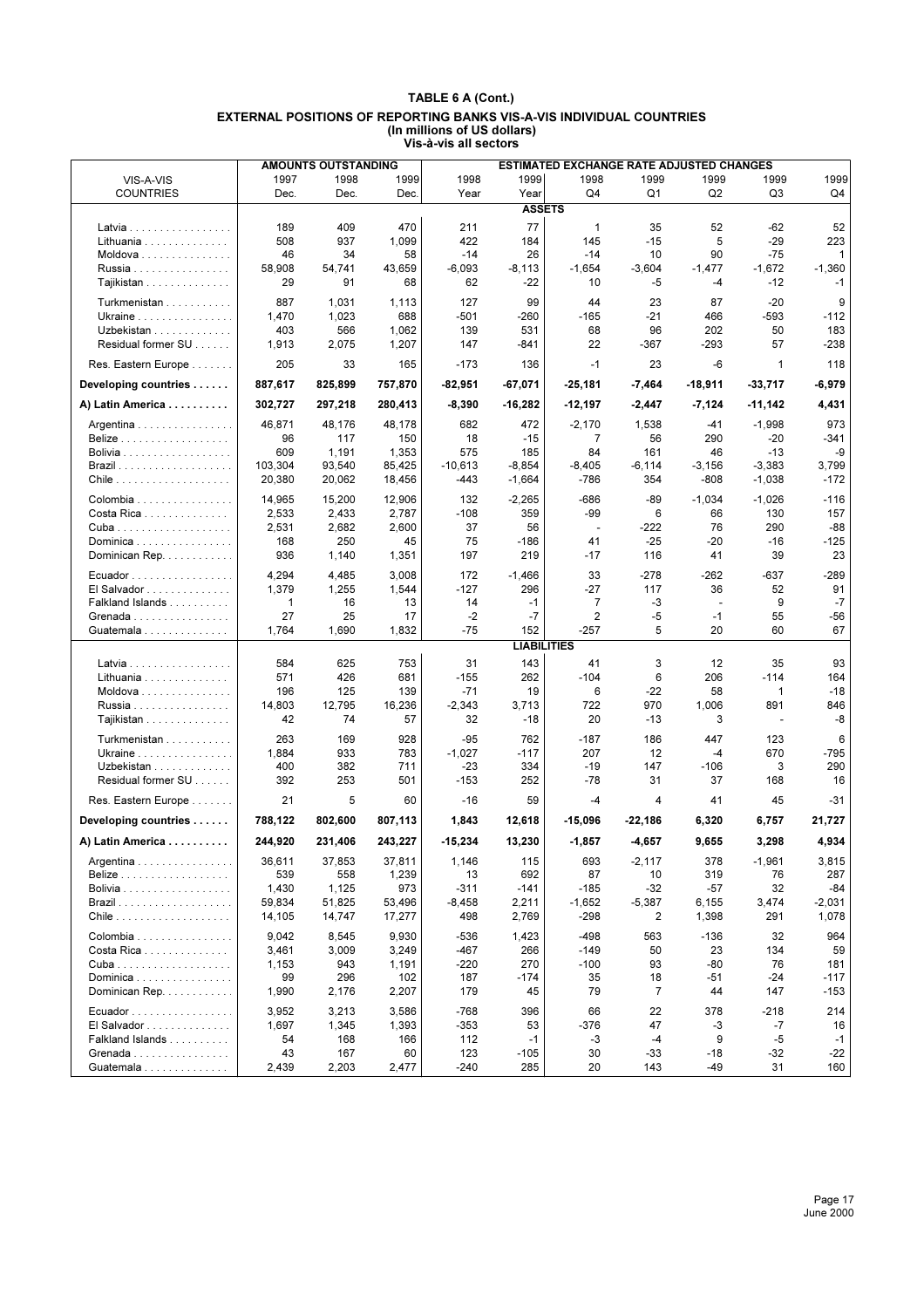|                                                    |         | <b>AMOUNTS OUTSTANDING</b> |         |              |                    | ESTIMATED EXCHANGE RATE ADJUSTED CHANGES |                |                |                |          |
|----------------------------------------------------|---------|----------------------------|---------|--------------|--------------------|------------------------------------------|----------------|----------------|----------------|----------|
| VIS-A-VIS                                          | 1997    | 1998                       | 1999    | 1998         | 1999               | 1998                                     | 1999           | 1999           | 1999           | 1999     |
| <b>COUNTRIES</b>                                   | Dec.    | Dec.                       | Dec.    | Year         | Year               | Q <sub>4</sub>                           | Q <sub>1</sub> | Q2             | Q <sub>3</sub> | Q4       |
|                                                    |         |                            |         |              | <b>ASSETS</b>      |                                          |                |                |                |          |
|                                                    |         |                            |         |              |                    |                                          |                |                |                |          |
| Guyana                                             | 68      | 30                         | 21      | $-38$        | $-7$               | -4                                       | 1              | $-5$           | $-2$           | $-1$     |
|                                                    | 85      | 90                         | 86      | $\mathbf{1}$ | 4                  | -3                                       | 2              | $-4$           | $\blacksquare$ | 6        |
| Honduras                                           | 517     | 704                        | 813     | 186          | 117                | 46                                       | 147            | $-35$          | 10             | $-5$     |
| Jamaica                                            | 717     | 599                        | 636     | $-123$       | 48                 | $-17$                                    | 94             | 12             | ÷,             | $-58$    |
| Mexico                                             | 64,934  | 65,735                     | 61,006  | 320          | $-4,228$           | -214                                     | 37             | $-1,484$       | $-1,727$       | $-1,054$ |
| Nicaragua                                          | 599     | 769                        | 477     | 153          | $-260$             | 189                                      | $-306$         | $\overline{7}$ | 21             | 18       |
| Paraguay                                           | 659     | 753                        | 699     | 77           | $-26$              | $-40$                                    | 68             | $-30$          | $-39$          | $-25$    |
|                                                    | 8,198   | 7,751                      | 6,852   | $-493$       | -838               | $-884$                                   | 478            | $-551$         | $-620$         | $-145$   |
| St.Lucia                                           | 47      | 43                         | 40      | $-4$         |                    | $\overline{\phantom{a}}$                 | 1              | $-3$           | 3              | $-1$     |
| $St.Vincent$                                       | 208     | 276                        | 444     | 58           | 183                | 45                                       | 128            | 67             | $-70$          | 58       |
|                                                    |         |                            |         |              |                    |                                          |                |                |                |          |
| Suriname                                           | 98      | 163                        | 133     | 64           | -30                | 37                                       | $-31$          | 7              | $\blacksquare$ | -6       |
| Trinidad/Tobago                                    | 1,547   | 1,487                      | 1,725   | $-65$        | 242                | $-129$                                   | 165            | 106            | 29             | $-58$    |
| Turks/Caicos                                       | 147     | 186                        | 233     | 23           | 41                 | 20                                       | $\overline{a}$ | 58             | -8             | -9       |
| Uruguay                                            | 4,161   | 5,587                      | 4,355   | 1,382        | $-1,230$           | 224                                      | $-601$         | 9              | -313           | $-325$   |
| Venezuela                                          | 11,649  | 12,710                     | 13,930  | 884          | 1,393              | 199                                      | 1,053          | 27             | -44            | 357      |
| Res. Latin America                                 | 9,235   | 8,073                      | 9,298   | $-1,352$     | 1,035              | 607                                      | 702            | $-555$         | -886           | 1,774    |
| B) Middle East                                     | 82,252  | 107,249                    | 106,497 | 23,276       | 1,547              | 9,800                                    | $-3,915$       | $-3,507$       | 2,815          | 6,154    |
|                                                    |         |                            |         |              |                    |                                          |                |                |                |          |
|                                                    | 3,561   | 4,822                      | 6,838   | 1,166        | 2,245              | 12                                       | 2,254          | 199            | $\overline{7}$ | $-215$   |
| $lran$                                             | 7,766   | 8,797                      | 8,226   | 816          | $-124$             | $-198$                                   | 492            | $-102$         | $-474$         | $-40$    |
| <b>Iraq</b>                                        | 4,815   | 4,987                      | 1,428   | $-136$       | $-3,208$           | $-193$                                   | $-3,178$       | 27             | 57             | $-114$   |
|                                                    | 6,794   | 6,854                      | 9,351   | $-103$       | 2,778              | -87                                      | 1,625          | 972            | $-1,420$       | 1,601    |
| Jordan                                             | 1,127   | 1,020                      | 1,257   | $-127$       | 271                | $-121$                                   | 281            | 218            | $-248$         | 20       |
|                                                    |         |                            |         |              |                    |                                          |                |                |                |          |
| Kuwait                                             | 7,018   | 8,152                      | 7,732   | 923          | $-294$             | $-924$                                   | 917            | $-511$         | $-16$          | -684     |
|                                                    | 340     | 234                        | 245     | $-113$       | 27                 | $-21$                                    | $-30$          | -5             | 101            | $-39$    |
|                                                    | 2,406   | 3,478                      | 3,953   | 1,046        | 490                | 462                                      | 497            | $-310$         | 167            | 136      |
|                                                    | 5,392   | 5,871                      | 6,605   | 446          | 780                | $-108$                                   | 623            | $-104$         | 217            | 44       |
| Saudi Arabia                                       | 18,111  | 24,890                     | 26,642  | 6,418        | 2,030              | 1,169                                    | -481           | $-378$         | 2,014          | 875      |
|                                                    | 411     | 693                        | 532     | 264          | $-112$             | 211                                      | $-112$         | $-7$           | $\overline{7}$ |          |
| United Arab Emirates                               | 12,712  | 17,038                     | 14,533  | 4,097        | $-2,377$           | 2,741                                    | $-1,320$       | $-708$         | $-1,380$       | 1,031    |
| Yemen                                              | 98      | 154                        | 355     | 52           | 203                | 26                                       | -14            | 28             | 1              | 188      |
| Residual Middle East                               | 11,701  | 20,259                     | 18,761  | 8,526        | $-1,199$           | 6,831                                    | $-5,485$       | $-2,862$       | 3,805          | 3,343    |
|                                                    |         |                            |         |              | <b>LIABILITIES</b> |                                          |                |                |                |          |
|                                                    |         |                            |         |              |                    |                                          |                |                |                |          |
| Guyana                                             | 120     | 101                        | 115     | $-25$        | 16                 | 17                                       | 10             | 4              | 3              | $-1$     |
|                                                    | 526     | 592                        | 609     | 65           | 20                 | 53                                       | 16             | $-10$          | 8              | 6        |
| Honduras                                           | 1,257   | 1,756                      | 2,051   | 497          | 298                | 48                                       | 86             | 66             | 76             | 70       |
| Jamaica                                            | 1,078   | 1,244                      | 1,135   | 163          | $-100$             | $-21$                                    | 155            | $-97$          | $-104$         | $-54$    |
| Mexico                                             | 43,263  | 43,875                     | 47,685  | 315          | 4,079              | $-248$                                   | 1,663          | 591            | 1,799          | 26       |
| Nicaragua                                          | 309     | 374                        | 394     | 63           | 22                 | 6                                        | 49             | $-45$          | 9              | 9        |
| Paraguay                                           | 1,248   | 1,564                      | 1,449   | 309          | $-105$             | 100                                      | $-20$          | $-64$          | 3              | $-24$    |
|                                                    | 7,200   | 6,652                      | 7,194   | $-591$       | 597                | $-783$                                   | 37             | 622            | 197            | $-259$   |
| St. Lucia                                          | 40      | 30                         | 18      | $-10$        | -9                 | -4                                       | 7              | $-10$          | ÷,             | $-6$     |
| St. Vincent                                        | 506     | 644                        | 880     | 117          | 282                | $\overline{7}$                           | 277            | $-11$          | $-30$          | 46       |
|                                                    |         |                            |         |              |                    |                                          |                |                |                |          |
| Suriname $\ldots \ldots \ldots \ldots \ldots$      | 452     | 514                        | 476     | 50           | -14                | 6                                        | -7             | -3             | -5             | 1        |
| $Trinidad/Topago \ldots $                          | 1,266   | 1,103                      | 1,265   | $-165$       | 169                | -91                                      | $-22$          | 49             | 107            | 35       |
| Turks/Caicos                                       | 467     | 580                        | 543     | 109          | $-28$              | $-39$                                    | 15             | 39             | $-28$          | $-54$    |
| Uruguay                                            | 9,482   | 8,016                      | 7,570   | $-1,524$     | -408               | $-106$                                   | $-393$         | $-233$         | -91            | 309      |
| Venezuela                                          | 23,592  | 26,289                     | 26,158  | 2,537        | 69                 | 1,249                                    | $-1,269$       | 804            | -304           | 838      |
| Res. Latin America                                 | 17,665  | 9,899                      | 10,528  | $-8,052$     | 241                | 201                                      | 1,358          | $-356$         | -386           | $-375$   |
| B) Middle East                                     | 210,944 | 230,237                    | 216,706 | 16,281       | $-9,950$           | -4,241                                   | $-18,751$      | $-6,483$       | $-1,364$       | 16,648   |
|                                                    |         |                            |         |              |                    |                                          |                |                |                |          |
|                                                    | 23.350  | 21,620                     | 19,833  | $-1,999$     | $-1,407$           | $-1,245$                                 | $-790$         | $-139$         | $-715$         | 237      |
|                                                    | 6,687   | 6,286                      | 8,118   | $-510$       | 2,059              | -471                                     | 241            | 429            | 152            | 1,237    |
|                                                    | 1,631   | 1,690                      | 1,565   | 23           | -83                | -48                                      | 69             | -39            | $-7$           | $-106$   |
| $Israel \ldots \ldots \ldots \ldots \ldots \ldots$ | 14,684  | 16,761                     | 22,282  | 1,855        | 5,946              | -696                                     | 2,673          | 1,317          | $-1,795$       | 3,751    |
|                                                    | 7,645   | 7,746                      | 8,546   | 26           | 900                | 105                                      | 316            | 379            | 353            | -148     |
| Kuwait                                             | 14,447  | 15,295                     | 15,418  | 467          | 505                | $-745$                                   | 1,286          | $-841$         | $-299$         | 359      |
|                                                    | 7,107   | 7,053                      | 6,800   | $-290$       | 199                | $-578$                                   | $-580$         | 151            | 314            | 314      |
|                                                    |         |                            |         |              |                    |                                          |                |                | $-52$          | $-149$   |
| Oman                                               | 3,566   | 2,499                      | 2,926   | $-1,103$     | 459<br>890         | 127<br>406                               | 22<br>$-107$   | 638<br>340     | 64             | 593      |
|                                                    | 2,846   | 2,590                      | 3,445   | $-292$       |                    |                                          |                |                |                |          |
| Saudi Arabia                                       | 54,268  | 68,464                     | 49,841  | 13,346       | -17,917            | $-3,568$                                 | $-16,371$      | $-3,941$       | 1,231          | 1,164    |
|                                                    | 10,316  | 11,920                     | 13,436  | 1,517        | 1,633              | 261                                      | 147            | 399            | 99             | 988      |
| United Arab Emirates                               | 48,036  | 50,919                     | 41,166  | 2,279        | $-9,207$           | 3,459                                    | $-6,438$       | $-3,925$       | $-540$         | 1,696    |
|                                                    | 2,210   | 2,012                      | 2,252   | $-220$       | 271                | -52                                      | 92             | 64             | $-151$         | 266      |
| Residual Middle East                               | 14,151  | 15,277                     | 20,379  | 1,076        | 5,209              | $-1,222$                                 | 117            | $-1,433$       | $-4$           | 6,529    |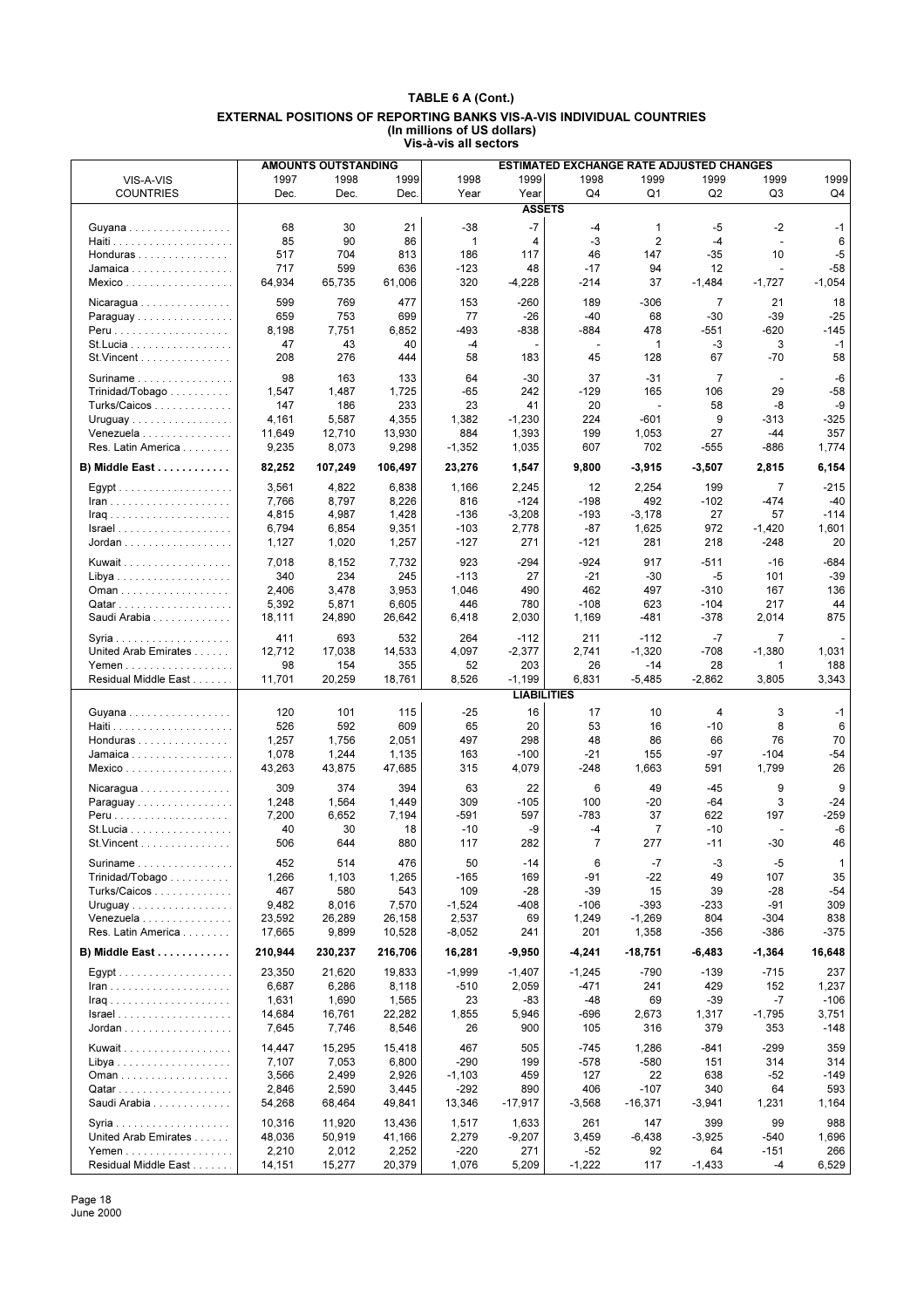|                                                     |        | <b>AMOUNTS OUTSTANDING</b> |        |                |                    | <b>ESTIMATED EXCHANGE RATE ADJUSTED CHANGES</b> |              |                |                          |                |
|-----------------------------------------------------|--------|----------------------------|--------|----------------|--------------------|-------------------------------------------------|--------------|----------------|--------------------------|----------------|
| VIS-A-VIS                                           | 1997   | 1998                       | 1999   | 1998           | 1999               | 1998                                            | 1999         | 1999           | 1999                     | 1999           |
| <b>COUNTRIES</b>                                    | Dec.   | Dec.                       | Dec.   | Year           | Year               | Q4                                              | Q1           | Q <sub>2</sub> | Q3                       | Q4             |
|                                                     |        |                            |        |                | <b>ASSETS</b>      |                                                 |              |                |                          |                |
| C) Africa                                           | 58,151 | 58,644                     | 55,896 | $-1,486$       | 343                | -424                                            | 2,002        | -151           | -918                     | -590           |
| Algeria                                             | 8,313  | 7,214                      | 5,496  | $-1,442$       | $-1,174$           | $-251$                                          | $-502$       | $-311$         | $-15$                    | -346           |
| Angola                                              | 2,204  | 2,310                      | 2,263  | 79             | 1                  | 21                                              | $-90$        | 39             | 72                       | $-20$          |
|                                                     | 120    | 80                         | 109    | -45            | 40                 | -8                                              | $\mathbf{1}$ | 12             | $-2$                     | 29             |
| Botswana                                            | 15     | 59                         | 18     | 40             | -40                | $-43$                                           | 14           | $-17$          | $-37$                    |                |
| Burkina Faso                                        | 54     | 58                         | 69     | $\mathbf{1}$   | 19                 | -14                                             | 71           | $-25$          | $-17$                    | $-10$          |
| Burundi                                             | 69     | 76                         | 75     | $\overline{2}$ | 9                  | $\mathbf{r}$                                    | 5            | $-4$           | 3                        | 5              |
| Cameroon                                            | 1,739  | 1,776                      | 1,904  | $-74$          | 382                | 236                                             | 264          | $-2$           | $-10$                    | 130            |
| Cape Verde                                          | 8      | 6                          | 25     | $-2$           | 20                 | $-1$                                            | 8            | -6             | 11                       | 7              |
| Central African Rep.                                | 15     | 14                         | 47     | $-2$           | 36                 | -5                                              | 15           | $-11$          | 34                       | $-2$           |
|                                                     | 34     | 49                         | 38     | 14             | -8                 | 16                                              | $-14$        | $\overline{a}$ |                          | 6              |
|                                                     |        |                            |        |                |                    |                                                 |              |                |                          |                |
| Comoros                                             | 8      | 6                          | 8      | -2             | 2                  | 1                                               | ÷            | 2              | $\blacksquare$           |                |
| $\mathsf{Congo}\dots\dots\dots\dots\dots\dots\dots$ | 1,220  | 1,255                      | 1,461  | -6             | 294                | -225                                            | 200          | 18             | -64                      | 140            |
| Congo, Dem. Rep.                                    |        | 704                        |        | 704            | -660               | 704                                             | -660         | ÷,             |                          |                |
| Côte d'Ivoire                                       | 2,893  | 2,409                      | 2,647  | $-615$         | 535                | 14                                              | 328          | 34             | 36                       | 137            |
| Djibouti                                            | 24     | 41                         | 41     | 15             | 5                  | 5                                               | $\mathbf 1$  | 3              | -2                       | 3              |
| Equatorial Guinea                                   | 26     | 24                         | 13     | $-3$           | -8                 | $-6$                                            | 4            | $-16$          | 3                        | 1              |
| Ethiopia                                            | 132    | 122                        | 64     | -16            | -49                | -8                                              | -33          | $-22$          | -6                       | 12             |
| Gabon                                               | 742    | 744                        | 718    | $-32$          | 58                 | $-11$                                           | 13           | 34             | 10                       | $\mathbf{1}$   |
| Gambia                                              | 54     | 65                         | 59     | 10             | $-2$               | 2                                               | 21           | $-19$          | $\overline{\phantom{a}}$ | -4             |
| Ghana                                               | 1,134  | 1,289                      | 1,314  | 130            | 81                 | 70                                              | 10           | $-36$          | $-112$                   | 219            |
| Guinea                                              | 374    | 348                        | 329    | -45            | 24                 | $-53$                                           | -9           | 3              | 4                        | 26             |
| Guinea-Bissau                                       | 4      | 3                          | 4      | $-1$           | 1                  | $\overline{\phantom{a}}$                        | $\mathbf{1}$ | $\mathbf{1}$   | $\mathbf{1}$             | $-2$           |
| Kenya                                               | 885    | 1,013                      | 1,139  | 104            | 175                | 71                                              | 103          | -58            | 92                       | 38             |
| Lesotho                                             | 379    | 310                        | 329    | $-89$          | 58                 | $\overline{7}$                                  | $-35$        | $-15$          | 84                       | 24             |
| Madagascar                                          | 167    | 160                        | 174    | -18            | 36                 | $-36$                                           | 27           | 2              | 3                        | 4              |
| Malawi                                              | 55     | 94                         | 57     | 37             | -33                | $-21$                                           | $-35$        | 9              | -8                       | $\mathbf 1$    |
|                                                     | 104    | 168                        | 231    | 55             | 80                 | $-44$                                           | 95           | 14             | -50                      | 21             |
| Mauritania                                          | 187    | 146                        | 158    | -49            | 31                 | 2                                               | 9            | 9              | 49                       | -36            |
| Mauritius                                           | 848    | 1,101                      | 1,305  | 206            | 231                | $\overline{2}$                                  | 121          | 121            | $-120$                   | 109            |
| Moreover                                            | 6,000  | 6,844                      | 7,163  | 565            | 868                | 160                                             | 529          | 487            | 259                      | $-407$         |
|                                                     |        |                            |        |                | <b>LIABILITIES</b> |                                                 |              |                |                          |                |
| $C)$ Africa                                         | 55,575 | 54,378                     | 54,595 | $-2,753$       | 2,864              | $-1,287$                                        | 1,183        | -887           | 2,135                    | 433            |
| Algeria                                             | 6,701  | 6,211                      | 4,767  | $-996$         | -962               | $-337$                                          | $-1,622$     | 335            | 86                       | 239            |
| Angola                                              | 1,440  | 755                        | 1,115  | $-688$         | 370                | $-27$                                           | 51           | 74             | 123                      | 122            |
|                                                     | 180    | 176                        | 188    | $-12$          | 30                 | $-1$                                            | 15           | 7              | $-11$                    | 19             |
| Botswana                                            | 650    | 381                        | 533    | $-274$         | 168                | $-91$                                           | 193          | 76             | $-71$                    | $-30$          |
| Burkina Faso                                        | 121    | 145                        | 124    | 16             | -4                 | $\mathbf 1$                                     | $-2$         | 19             | $-21$                    |                |
| Burundi                                             | 277    | 221                        | 197    | $-64$          | -9                 | $-24$                                           | 14           | -17            | $-4$                     | $-2$           |
| Cameroon                                            | 754    | 766                        | 907    | $-16$          | 203                | -24                                             | 165          | 33             | -21                      | 26             |
| Cape Verde                                          | 31     | 20                         | 17     | $-11$          | -1                 | 3                                               | 25           | $-19$          | $\mathbf{1}$             | -8             |
| Central African Rep.                                | 81     | 85                         | 62     | $-1$           | -15                | ĥ                                               | 3            | -14            | $\overline{2}$           | -6             |
|                                                     | 61     | 80                         | 68     | 14             | -6                 | -4                                              | 1            | $-18$          | ÷                        | 11             |
| Comoros                                             | 31     | 37                         | 39     | 5              | $\overline{7}$     | $\overline{2}$                                  | 3            | 5              | $-7$                     | 6              |
| $\mathsf{Congo}\dots\dots\dots\dots\dots\dots\dots$ | 271    | 301                        | 226    | 19             | $-49$              | 66                                              | $-22$        | 23             | -38                      | $-12$          |
| Congo, Dem. Rep.                                    | 10     | 888                        | 1      | 878            | -843               | 888                                             | -835         | 7              | $-2$                     | -13            |
| Côte d'Ivoire                                       | 1,537  | 1,785                      | 1,520  | 164            | -80                | -266                                            | 525          | -684           | 110                      | -31            |
| Djibouti                                            | 415    | 307                        | 288    | $-111$         | $-12$              | -4                                              | $-62$        | 32             | 1                        | 17             |
| Equatorial Guinea                                   | 33     | 37                         | 43     | 3              | 9                  | 1                                               |              | 2              | $-1$                     | 8              |
| Ethiopia                                            | 1,128  | 895                        | 606    | $-251$         | -253               | $-71$                                           | $-103$       | $-23$          | -45                      | -82            |
| Gabon                                               | 532    | 565                        | 448    | 5              | -59                | 2                                               | 27           | $-75$          | $-14$                    | 3              |
| Gambia                                              | 117    | 169                        | 116    | 49             | -45                | 32                                              | -49          | 4              | -3                       | 3              |
| Ghana                                               | 1,071  | 868                        | 825    | $-213$         | $-25$              | -58                                             | $\mathbf{1}$ | -105           | -3                       | 82             |
| Guinea                                              | 210    | 303                        | 297    | 86             | 9                  | 6                                               | 32           | -9             | -24                      | 10             |
| Guinea-Bissau                                       | 27     | 13                         | 13     | $-15$          | 2                  | $-2$                                            | $\mathbf{1}$ | $\blacksquare$ | 1                        |                |
| Kenya                                               | 3,213  | 3,203                      | 3,305  | $-35$          | 189                | -90                                             | 74           | 70             | 33                       | 12             |
| $Lesotho \ldots \ldots \ldots \ldots$               | 47     | 46                         | 92     | $-3$           | 51                 | -23                                             | 100          | $-109$         | 11                       | 49             |
| Madagascar                                          | 721    | 570                        | 593    | $-171$         | 80                 | $-28$                                           | 54           | 21             | 3                        | $\overline{2}$ |
| Malawi                                              | 176    | 263                        | 244    | 81             | -14                | 53                                              | -33          | 42             | -58                      | 35             |
| Mali                                                | 181    | 223                        | 216    | 34             | 8                  | -9                                              | 19           | -14            | 18                       | $-15$          |
| Mauritania                                          | 267    | 181                        | 225    | -89            | 54                 | $-1$                                            | $-21$        | 2              | 88                       | $-15$          |
| Mauritius                                           | 937    | 1,426                      | 1,777  | 464            | 382                | 157                                             | 190          | 252            | 75                       | $-135$         |
| Moreover                                            | 6,634  | 6,803                      | 5,992  | $-90$          | -266               | -60                                             | $-131$       | 304            | 183                      | -622           |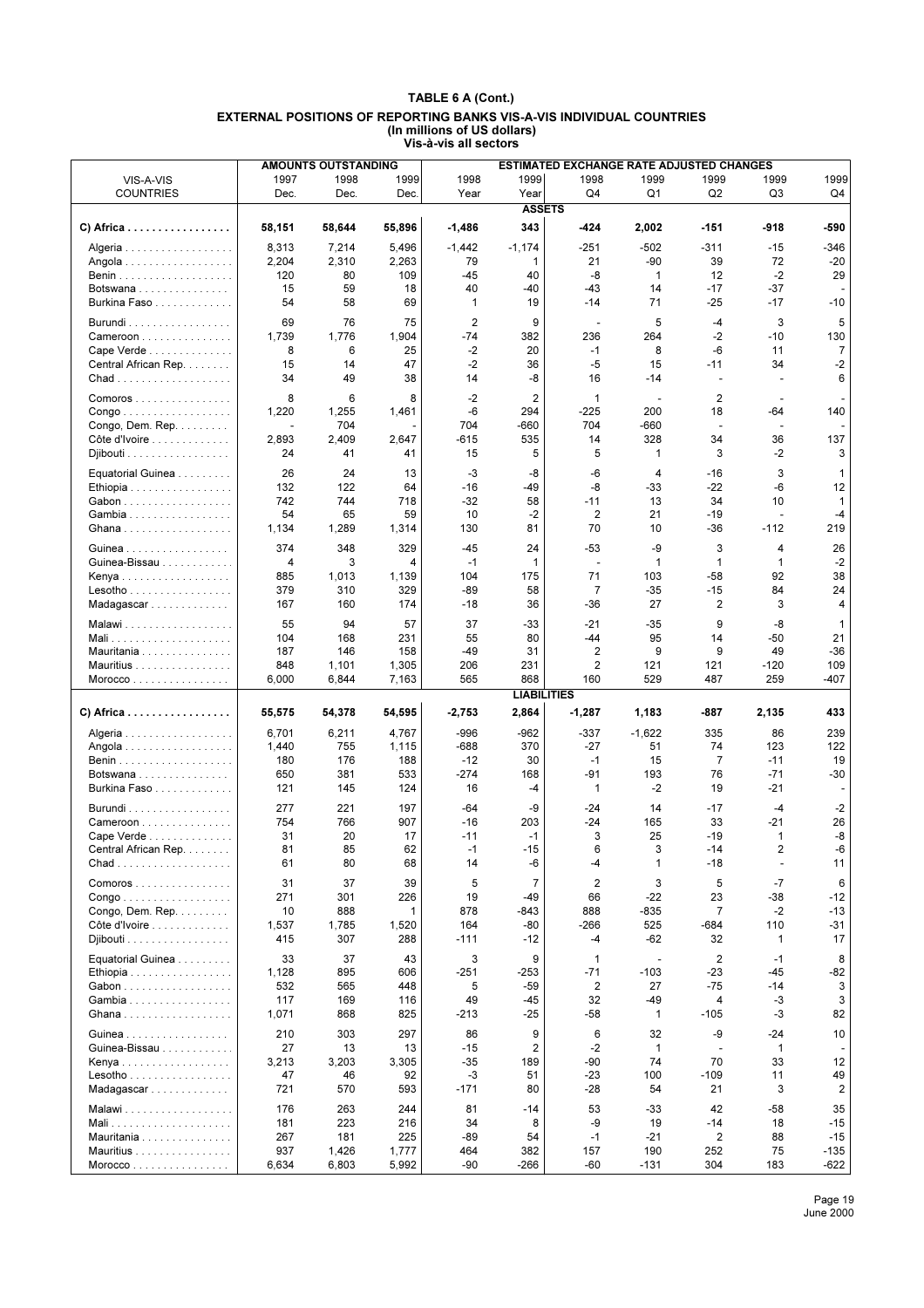|                         |                | <b>AMOUNTS OUTSTANDING</b> |            |                |                          | ESTIMATED EXCHANGE RATE ADJUSTED CHANGES |                         |             |                |             |
|-------------------------|----------------|----------------------------|------------|----------------|--------------------------|------------------------------------------|-------------------------|-------------|----------------|-------------|
| VIS-A-VIS               | 1997           | 1998                       | 1999       | 1998           | 1999                     | 1998                                     | 1999                    | 1999        | 1999           | 1999        |
| <b>COUNTRIES</b>        | Dec.           | Dec.                       | Dec.       | Year           | Year                     | Q4                                       | Q <sub>1</sub>          | Q2          | Q <sub>3</sub> | Q4          |
|                         |                |                            |            |                | <b>ASSETS</b>            |                                          |                         |             |                |             |
|                         |                |                            |            |                |                          |                                          |                         |             |                |             |
| Mozambique              | 522            | 446                        | 251        | -99            | $-158$                   | $-25$                                    | -203                    | 2           | $\overline{7}$ | 36          |
| Namibia                 | 65             | 28                         | 64         | $-37$          | 41                       | -8                                       | 26                      | 12          | 18             | $-15$       |
| Niger                   | 168            | 92                         | 36         | $-77$          | $-51$                    | $-43$                                    | $-63$                   | 14          | -9             | 7           |
| Nigeria                 | 1,952          | 2,385                      | 1,797      | 382            | -501                     | 540                                      | $-292$                  | $-208$      | 223            | -224        |
| Rwanda                  | 61             | 68                         | 43         | 3              | $-18$                    | $-1$                                     | -5                      | $-4$        | -3             | -6          |
|                         |                |                            |            | ÷,             |                          |                                          | $\overline{\mathbf{c}}$ | ÷,          | $-3$           |             |
| Sao Tomé/Principe       | 12             | 13                         | 14         |                | $\overline{\mathbf{c}}$  | $-1$                                     |                         |             |                | 3           |
| Senegal                 | 193            | 226                        | 335        | 25             | 142                      | $\overline{7}$                           | 87                      | $-10$       | $-37$          | 102         |
| Seychelles              | 82             | 112                        | 158        | 27             | 52                       | 10                                       | 9                       | -8          | 31             | 20          |
| Sierra Leone            | 30             | 12                         | 9          | $-22$          | $-2$                     | -5                                       | -4                      | $-1$        | 3              |             |
| Somalia                 | 23             | 29                         | 34         | 5              | 9                        | 2                                        | ÷.                      | ÷.          | $\overline{a}$ | 9           |
| South Africa            | 19,682         | 19,542                     | 18,271     | $-575$         | -982                     | -662                                     | 1,180                   | $-26$       | $-1,503$       | $-633$      |
| St. Helena              | $\blacksquare$ | 2                          |            | 2              | $-2$                     | 2                                        | 8                       | $-10$       |                |             |
| Sudan                   | 549            | 612                        | 404        | 38             | -151                     | 4                                        | $-12$                   | $-48$       | 41             | $-132$      |
| Swaziland               | 159            | 139                        | 53         | $-34$          | $-74$                    | $-10$                                    | $-23$                   | -60         | 23             | $-14$       |
| Tanzania                | 162            | 191                        | 181        | 27             | -8                       | 10                                       | $-7$                    | $-10$       | $-12$          | 21          |
|                         |                |                            |            |                |                          |                                          |                         |             |                |             |
|                         | 49             | 194                        | 121        | 136            | $-55$                    | 90                                       | $-123$                  | 9           | $-11$          | 70          |
| Tunisia                 | 2,922          | 3,203                      | 3,599      | 131            | 599                      | $-266$                                   | 392                     | 10          | 153            | 44          |
| Uganda                  | 74             | 105                        | 111        | 28             | 11                       | 15                                       | $-2$                    | 10          | $-1$           | 4           |
| Zambia                  | 146            | 161                        | 115        | 10             | -40                      | $-27$                                    | $-58$                   | 6           | 25             | $-13$       |
| Zimbabwe                | 1,195          | 1,082                      | 1,223      | $-126$         | 190                      | $-143$                                   | 121                     | 46          | 22             | 1           |
| Residual Africa         | 1,957          | 1,509                      | 1,081      | $-474$         | -436                     | 174                                      | $-298$                  | -68         | -76            | 6           |
|                         |                |                            |            |                |                          |                                          |                         |             |                |             |
| D) Asia                 | 444,487        | 362,788                    | 315,064    | $-96,351$      | $-52,681$                | $-22,360$                                | $-3,103$                | $-8,130$    | $-24,473$      | $-16,975$   |
| Afghanistan             | 42             | 40                         | 6          | $-5$           | -31                      | -9                                       | $-34$                   | 3           | $\mathbf 1$    | $-1$        |
| Bangladesh              | 321            | 298                        | 325        | $-32$          | 21                       | -27                                      | 28                      | 8           | -27            | 12          |
|                         | 50             | ÷,                         |            | $-50$          | $\overline{\phantom{a}}$ | $\overline{\phantom{a}}$                 | $\sim$                  |             | ÷.             |             |
|                         | 93             |                            |            |                |                          |                                          |                         |             | $-14$          | 26          |
| British Ov. Territories |                | 64                         | 107        | $-30$          | 47                       | 24                                       | 9                       | 26          |                |             |
| <b>Brunei</b>           | 1,121          | 444                        | 480        | -679           | 48                       | 29                                       | 398                     | -431        | 22             | 59          |
| Cambodia                | 33             | 37                         | 45         | $\overline{2}$ | $\overline{7}$           | $-2$                                     | 19                      | -6          | $-16$          | 10          |
|                         | 89,091         | 81,633                     | 67,511     | $-10,586$      | $-15,053$                | $-2,109$                                 | $-1,804$                | $-382$      | $-7,327$       | $-5,540$    |
|                         | 32             | 19                         | 17         | $-15$          | -2                       |                                          | -4                      | $\sim$      | -5             | 7           |
| French Polynesia        | 33             | 57                         | 58         | 21             | 2                        | 14                                       | $-20$                   | 11          | $-2$           | 13          |
|                         |                |                            |            |                | <b>LIABILITIES</b>       |                                          |                         |             |                |             |
|                         |                |                            |            |                |                          |                                          |                         |             |                |             |
| Mozambique              | 701            | 813                        | 696        | 109            | $-99$                    | 75                                       | $-50$                   | 48          | $-2$           | $-95$       |
| Namibia                 | 170            | 60                         | 116        | $-111$         | 64                       | $-21$                                    | 158                     | $-89$       | 28             | $-33$       |
| Niger                   | 172            | 147                        | 187        | $-29$          | 44                       | $-28$                                    | 49                      | 189         | $-284$         | 90          |
| Nigeria                 | 4,461          | 4,214                      | 4,786      | $-291$         | 668                      | $-83$                                    | 421                     | $-241$      |                | 265         |
| Rwanda                  | 347            | 366                        | 354        | 11             |                          |                                          |                         |             | 223            |             |
|                         |                |                            |            |                | 9                        | 13                                       | $-36$                   | 29          | 16             |             |
| Sao Tomé/Principe       | 6              |                            |            |                |                          |                                          |                         |             |                |             |
| Senegal                 |                | 4                          | 4          | $-2$           | $\overline{a}$           | $\mathbf{1}$                             | $\mathbf 1$             | 6           | $-4$           | -3          |
|                         | 756            | 756                        | 767        | $-33$          | 93                       | 22                                       | 36                      | 30          | $-52$          | 79          |
| Seychelles              | 146            | 144                        | 202        | -4             | 63                       | 21                                       | 31                      | $-1$        | 24             | 9           |
| Sierra Leone            | 108            | 103                        | 88         | $-7$           | $-13$                    | -5                                       | 3                       | $-11$       | $-7$           | 2           |
| Somalia                 | 70             | 72                         | 65         |                | $-2$                     | $-2$                                     | 5                       | ÷,          | $-6$           | $-1$        |
|                         |                |                            |            |                |                          |                                          |                         |             |                |             |
| South Africa            | 8,847          | 8,808                      | 10,619     | $-209$         | 2,079                    | $-553$                                   | 1,338                   | $-188$      | 1,088          | $-159$      |
| $St.Helena$             | 5              | 7                          | 6          | $\overline{2}$ | $-1$                     | $-1$                                     | 2                       | $-2$        | $-1$           |             |
|                         | 958            | 773                        | 666        | $-194$         | -91                      | 18                                       | 81                      | $-52$       | 13             | $-133$      |
| Swaziland               | 268            | 154                        | 465        | $-116$         | 316                      | $-16$                                    | 89                      | 79          | 70             | 78          |
| Tanzania                | 1,257          | 1,140                      | 1,232      | $-123$         | 116                      | 48                                       | -12                     | 27          | 91             | 10          |
|                         |                |                            |            |                |                          |                                          |                         |             | $\overline{a}$ |             |
|                         | 217            | 341                        | 209        | 117            | $-98$                    | 129                                      | 10                      | $-121$      |                | 13          |
| Tunisia                 | 2,522          | 2,918                      | 2,730      | 291            | $-7$                     | 218                                      | 132                     | $-307$      | 141            | 27          |
| Uganda                  | 688            | 888                        | 980        | 194            | 114                      | 54                                       | 32                      | 55          | 69             | $-42$       |
| Zambia                  | 409            | 533                        | 562        | 121            | 36                       | 49                                       | 2                       | $-16$       | -9             | 59          |
| Zimbabwe                | 718            | 713                        | 858        | $-15$          | 167                      | $-34$                                    | 59                      | 2           | 40             | 66          |
| Residual Africa         | 3,940          | 3,686                      | 3,196      | $-276$         | -471                     | $-396$                                   | $-763$                  | $-507$      | 298            | 501         |
| D) Asia                 | 276,683        | 286,579                    | 292,585    | 3,549          | 6,474                    | -7,711                                   | 39                      | 4,035       | 2,688          | $-288$      |
|                         |                |                            |            |                |                          |                                          |                         |             |                |             |
| Afghanistan             | 269            | 309                        | 264        | 38             | -39                      | 4                                        | $-35$                   | $-2$        | 34             | $-36$       |
| Bangladesh              | 971            | 1,120                      | 1,175      | 123            | 75                       | 97                                       | $-123$                  | 212         | -48            | 34          |
| Bhutan                  | 9              | 62                         | 68         | 53             | 5                        | 14                                       | $-20$                   | 39          | -16            | 2           |
| British Ov. Territories | 407            | 675                        | 280        | 259            | $-345$                   | 293                                      | 49                      | $-193$      | -41            | $-160$      |
|                         | 752            | 1,256                      | 1,178      | 480            | -56                      | $-172$                                   | 331                     | -301        | 8              | -94         |
|                         |                |                            |            |                |                          |                                          |                         |             |                |             |
| Cambodia                | 66             | 73                         | 91         | 3              | 22                       | $-29$                                    | 15                      | 3           | -27            | 31          |
|                         | 65,074         | 71,800                     | 67,809     | 5,384          | $-4,118$                 | $-1,541$                                 | $-8,205$                | $-1,240$    | 5,636          | -309        |
| French Polynesia        | 339<br>162     | 166<br>181                 | 163<br>165 | $-174$<br>15   | -6                       | 13<br>34                                 | 56<br>$-53$             | $-37$<br>14 | 18<br>16       | $-37$<br>17 |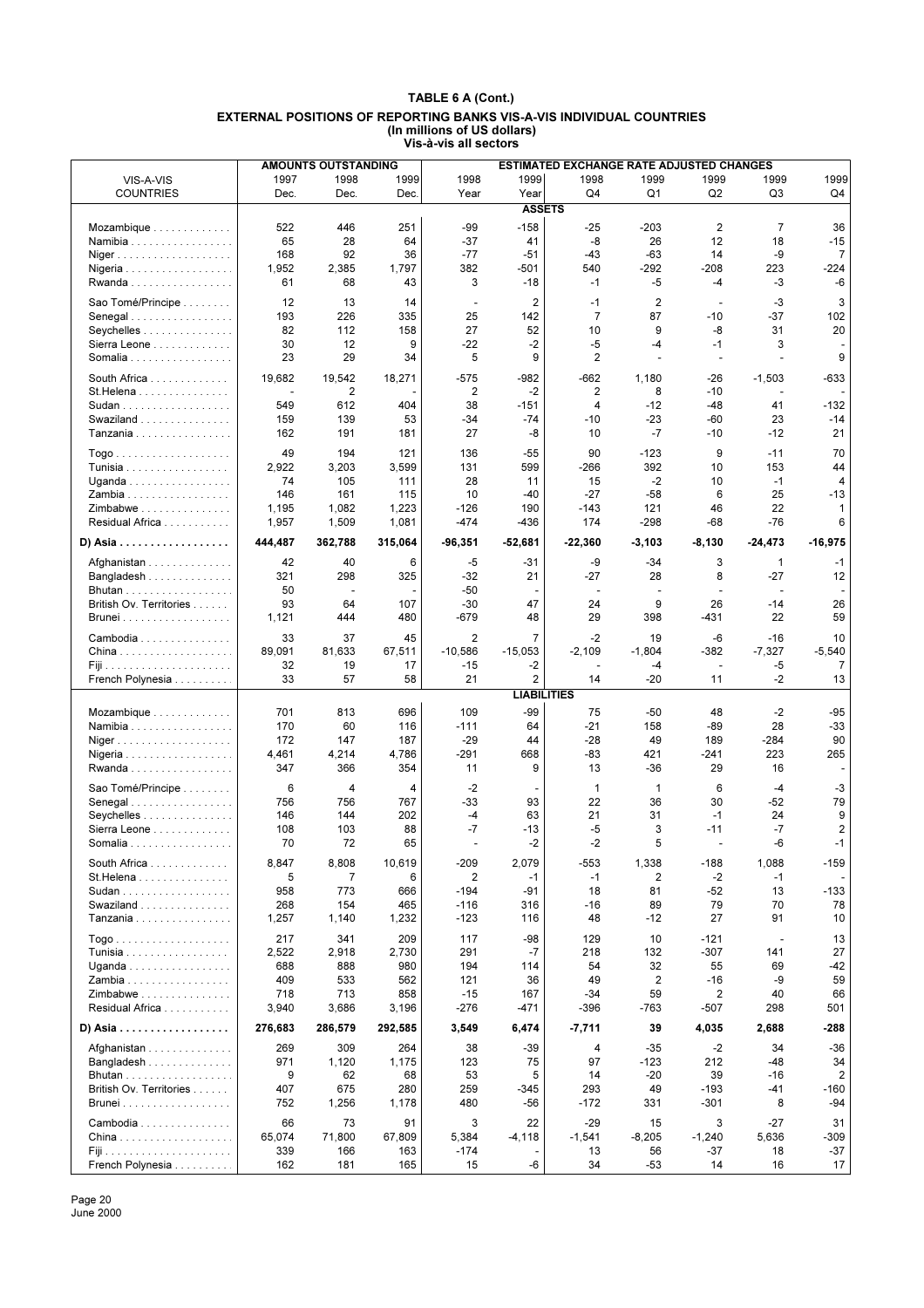|                                   |                          | <b>AMOUNTS OUTSTANDING</b> |                 |                                    |                      | <b>ESTIMATED EXCHANGE RATE ADJUSTED CHANGES</b> |                     |                    |                                |                  |
|-----------------------------------|--------------------------|----------------------------|-----------------|------------------------------------|----------------------|-------------------------------------------------|---------------------|--------------------|--------------------------------|------------------|
| VIS-A-VIS                         | 1997                     | 1998                       | 1999            | 1998                               | 1999                 | 1998                                            | 1999                | 1999               | 1999                           | 1999             |
| <b>COUNTRIES</b>                  | Dec.                     | Dec.                       | Dec.            | Year                               | Year                 | Q4                                              | Q <sub>1</sub>      | Q <sub>2</sub>     | Q3                             | Q4               |
|                                   |                          |                            |                 |                                    | <b>ASSETS</b>        |                                                 |                     |                    |                                |                  |
|                                   | 21,095                   | 21,623                     | 22,182          | $-228$                             | 791                  | 3                                               | 2,924               | $-703$             | $-1,032$                       | $-398$           |
| Indonesia                         | 64,270                   | 52,392                     | 46,400          | $-14,083$                          | $-6,267$             | $-3,795$                                        | 802                 | $-2,081$           | $-3,707$                       | $-1,281$         |
| Kiribati<br>Korea North           | $\overline{7}$<br>548    | $\overline{a}$<br>330      | 36<br>271       | $-7$<br>$-234$                     | 35<br>$-38$          | $-3$<br>$-25$                                   | 26<br>-84           | $-10$<br>11        | $-5$<br>43                     | 24<br>-8         |
| Korea South                       | 104,170                  | 73,513                     | 69,997          | $-32,859$                          | $-5,108$             | $-7,479$                                        | 2,033               | $-139$             | $-1,267$                       | $-5,735$         |
|                                   |                          |                            |                 |                                    |                      |                                                 |                     |                    |                                |                  |
| Lao P.D. Rep. $\dots \dots \dots$ | 81                       | 78                         | 88              | -8<br>855                          | 5                    | $-7$<br>129                                     | 11                  | 5                  | -6                             | $-5$<br>$-1,448$ |
| Macao<br>Malaysia                 | 5,445<br>29,033          | 6,547<br>23,540            | 876<br>20,235   | -6,597                             | $-5,543$<br>$-4,048$ | $-1,605$                                        | $-1,291$<br>$-235$  | $-1,263$<br>$-774$ | $-1,541$<br>$-1,549$           | $-1,490$         |
| Maldives                          | 30                       | 29                         | 32              | $-2$                               | 4                    | $-4$                                            | $-1$                | $\mathbf{1}$       | -3                             | 7                |
| Mongolia                          | 6                        | 12                         | 33              | 6                                  | 21                   | -6                                              | $\blacksquare$      | $-7$               | $-2$                           | 30               |
| Myanmar                           | 116                      | 294                        | 643             | 170                                | 395                  | 172                                             | 396                 | 16                 | $-26$                          | 9                |
| Nauru                             | 138                      | 24                         | 42              | $-115$                             | 18                   | $-56$                                           | 3                   | 5                  | 8                              | $\overline{2}$   |
| Nepal                             | 41                       | 32                         | 50              | $-17$                              | 19                   | $-42$                                           | 23                  | -9                 | 4                              | $\mathbf{1}$     |
| New Caledonia                     | 5                        | 41                         | 51              | 35                                 | 14                   | 6                                               | -9                  | $-21$              | $-2$                           | 46               |
| Pakistan                          | 5,359                    | 6,620                      | 7,451           | 1,020                              | 1,013                | $-1,016$                                        | 1,228               | 137                | 109                            | -461             |
| Papua New Guinea                  | 197                      | 257                        | 189             | 55                                 | $-66$                | 45                                              | $-19$               | $\overline{2}$     | $-21$                          | $-28$            |
| Philippines                       | 16,573                   | 16,248                     | 17,103          | $-835$<br>$\overline{\phantom{a}}$ | 496                  | 1,170                                           | 30                  | 1,016<br>$\sim$    | $-1,772$                       | 1,222            |
| Solomon Islands<br>Sri Lanka      | 3<br>702                 | 3<br>654                   | 3<br>1,301      | -68                                | 689                  | $\overline{\phantom{a}}$<br>14                  | $\mathbf{1}$<br>473 | 104                | $-1$<br>97                     | 15               |
| <b>Taiwan</b>                     | 22,377                   | 22,962                     | 20,176          | -467                               | $-3,363$             | 771                                             | $-2,377$            | $-1,026$           | $-661$                         | 701              |
|                                   |                          |                            |                 |                                    |                      |                                                 |                     |                    |                                |                  |
| Thailand<br>Tonga                 | 77,511<br>$\overline{2}$ | 51,689<br>3                | 36.434<br>3     | $-28,854$<br>$\mathbf{1}$          | $-16,407$            | $-8,651$<br>-2                                  | $-5,253$            | $-2,678$           | $-5,777$                       | $-2,699$         |
| Tuvalu                            | $\mathcal{L}$            | $\overline{a}$             |                 |                                    |                      | $\overline{\phantom{a}}$                        | $\sim$              | $\sim$             | $\sim$                         |                  |
| US Pacific Islands                | 71                       | 32                         | 67              | $-38$                              | 36                   | 8                                               | 13                  | 13                 | 62                             | $-52$            |
| Vietnam                           | 1,684                    | 1,586                      | 1,526           | $-157$                             | -38                  | 48                                              | 71                  | $-140$             | 70                             | $-39$            |
| Wallis/Futuna                     | $\blacksquare$           | $\overline{7}$             |                 | $\overline{7}$                     | -6                   | $\overline{7}$                                  | $-6$                | $\blacksquare$     | $\overline{\phantom{a}}$       |                  |
| Western Samoa                     | $\mathbf{1}$             | $\overline{2}$             | 5               | $\mathbf{1}$                       | 3                    | $\mathbf{1}$                                    | $-2$                | $\sim$             | 3                              | 2                |
| Residual Asia                     | 4,206                    | 1,678                      | 1,321           | $-2,560$                           | $-376$               | 38                                              | $-451$              | 182                | -129                           | 22               |
|                                   |                          |                            |                 |                                    |                      |                                                 |                     |                    |                                |                  |
|                                   |                          |                            |                 |                                    |                      |                                                 |                     |                    |                                |                  |
| <b>INT. INSTITUTIONS</b>          | 46,790                   | 51,846                     | 56,549          | 1,994                              | 7,097                | $-3,920$                                        | 6,558               | -1,499             | -350                           | 2,388            |
| UNALLOCATED                       | 195,663                  | 167,945                    | 139,014         | $-35,926$                          | $-27,111$            | $-6,298$                                        | -9,563              | 1,162              | $-13,038$                      | $-5,672$         |
|                                   |                          |                            |                 |                                    | <b>LIABILITIES</b>   |                                                 |                     |                    |                                |                  |
| $India$                           | 20,988                   | 25,500                     | 25,077          | 4,147                              | $-80$                | 1,019                                           | -552                | $-128$             | -6                             | 606              |
| Indonesia                         | 11,767                   | 14,220                     | 13,645          | 2,275                              | -611                 | $-877$                                          | -392                | 436                | $-1,407$                       | 752              |
|                                   | $\overline{7}$<br>169    | 7                          | 80              | $\blacksquare$<br>$-1$             | 73                   | 4                                               | 49<br>$-4$          | 6<br>8             | 2<br>$\overline{\phantom{a}}$  | 16<br>-46        |
| Korea North<br>Korea South        | 41,419                   | 172<br>33,894              | 128<br>30,177   | $-8,594$                           | -42<br>$-4,015$      | 15<br>$-3,843$                                  | $-1,360$            | 1,973              | $-3,030$                       | $-1.598$         |
|                                   |                          |                            |                 |                                    |                      |                                                 |                     |                    |                                |                  |
| Lao P.D. Rep.                     | 24                       | 46                         | 59              | 22                                 | 9                    | 24                                              | $\overline{7}$      | 11                 | $-15$                          | 6                |
| Macao<br>Malaysia                 | 4,722<br>13,064          | 5,302<br>12,993            | 5,624<br>11,749 | 531<br>$-733$                      | 317<br>-969          | 138<br>$-1,770$                                 | -359<br>675         | $-35$<br>263       | 479<br>$-714$                  | 232<br>$-1,193$  |
| Maldives                          | 24                       | 35                         | 45              | 10                                 | 9                    |                                                 | 4                   | $\overline{7}$     | -9                             | 7                |
| Mongolia                          | 60                       | 36                         | 36              | $-25$                              | $\overline{2}$       | $\mathbf{1}$                                    | $-4$                | 5                  | $\overline{2}$                 | $-1$             |
| Myanmar                           | 88                       | 79                         | 57              | -11                                | -21                  | 1                                               | 3                   | -18                | -6                             |                  |
| Nauru                             | 136                      | 73                         | 172             | $-65$                              | 102                  | -68                                             | 78                  | 21                 | 23                             | -20              |
| Nepal                             | 576                      | 467                        | 490             | $-118$                             | 32                   | 43                                              | 42                  | $-2$               | -40                            | 32               |
| New Caledonia                     | 46                       | 83                         | 79              | 35                                 | $-2$                 | 24                                              | $-14$               | 4                  | $-7$                           | 15               |
| Pakistan                          | 3,680                    | 4,740                      | 5,247           | 999                                | 564                  | $-418$                                          | 1,180               | 152                | -61                            | $-707$           |
| Papua New Guinea                  | 321                      | 249                        | 293             | $-74$                              | 46                   | 44                                              | -1                  | $\overline{7}$     | $-32$                          | 72               |
| Philippines                       | 9,705                    | 12,198                     | 14,484          | 2,265                              | 2,216                | 1,295                                           | 2,128               | $-653$             | 138                            | 603              |
| Solomon Islands                   | 33                       | 46                         | 43              | 11                                 | $-2$                 | $-15$                                           | $-2$                | 10                 | 3                              | $-13$            |
| Sri Lanka                         | 1,617                    | 1,535                      | 1,000           | $-119$                             | $-509$               | $-139$                                          | $-363$              | 78                 | -83                            | $-141$           |
| Taiwan                            | 36,401                   | 38,214                     | 45,317          | 1,033                              | 7,333                | $-177$                                          | 1,801               | -621               | 3,483                          | 2,670            |
| Thailand                          | 9,465                    | 12,030                     | 12,125          | 2,321                              | 4                    | 332                                             | 1,011               | 321                | $-1,605$                       | 277              |
|                                   | 7                        | 16                         | 8               | 9                                  | -8                   | -9                                              | -5<br>$\sim$        | 1<br>$\sim$        | -2                             | $-2$             |
| US Pacific Islands                | $\mathbf{1}$<br>95       | $\blacksquare$<br>165      | 133             | $-1$<br>69                         | -19                  | $\overline{\phantom{a}}$<br>67                  | 5                   | -36                | $\overline{\phantom{a}}$<br>29 | $-17$            |
| Vietnam                           | 1,349                    | 1,037                      | 1,519           | -344                               | 513                  | -14                                             | 134                 | $\blacksquare$     | 72                             | 307              |
|                                   |                          |                            |                 |                                    |                      |                                                 |                     |                    |                                |                  |
| Wallis/Futuna                     | $\mathbf{1}$             | $\mathbf{1}$               |                 | $\overline{\phantom{a}}$<br>$-16$  | 2                    | $\overline{\phantom{a}}$<br>4                   | $-3$                | $\sim$<br>14       | 60<br>-9                       | -58              |
| Western Samoa<br>Residual Asia    | 41<br>52,828             | 26<br>47,773               | 27<br>53,778    | $-6,263$                           | 2<br>5,989           | $-2,105$                                        | 3,965               | 3,714              | $-156$                         | $-1,534$         |
| INT. INSTITUTIONS                 | 80,753                   | 92,700                     | 99,483          | 8,081                              | 14,681               | 2,057                                           | 5,099               | 35                 | 4,772                          | 4,775            |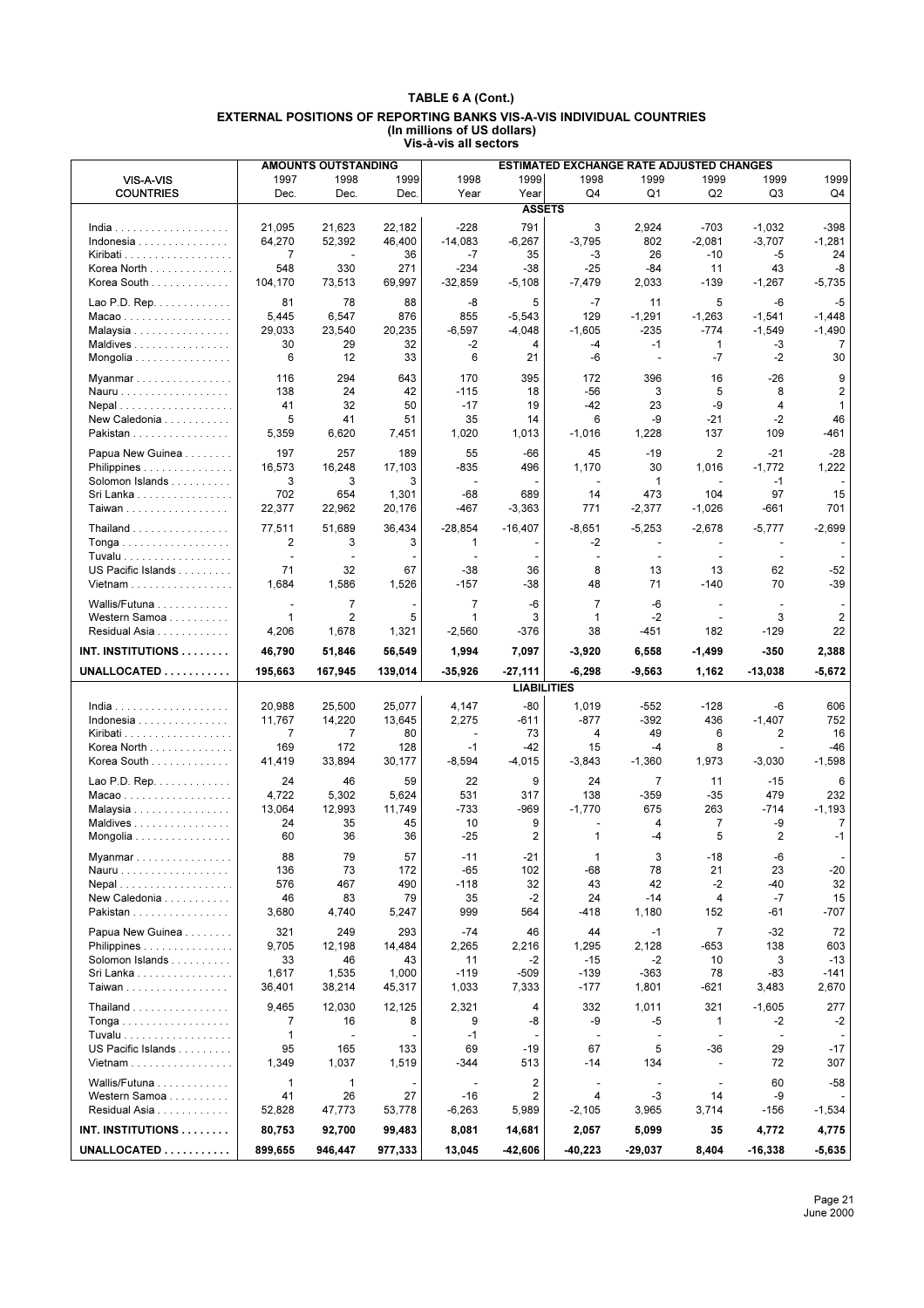|                                                |                  | <b>AMOUNTS OUTSTANDING</b> |                  |                |                    | ESTIMATED EXCHANGE RATE ADJUSTED CHANGES |                |                |                |                   |
|------------------------------------------------|------------------|----------------------------|------------------|----------------|--------------------|------------------------------------------|----------------|----------------|----------------|-------------------|
| VIS-A-VIS                                      | 1997             | 1998                       | 1999             | 1998           | 1999               | 1998                                     | 1999           | 1999           | 1999           | 1999              |
| <b>COUNTRIES</b>                               | Dec.             | Dec.                       | Dec.             | Year           | Year               | Q4                                       | Q1             | Q <sub>2</sub> | Q3             | Q4                |
|                                                |                  |                            |                  |                | <b>ASSETS</b>      |                                          |                |                |                |                   |
| ALL COUNTRIES                                  | 2,875,944        | 3,113,325                  | 3,303,467        | 133,761        | 286,662            | -5,447                                   | 81,632         | 101,534        | 35,885         | 67,611            |
| <b>INSIDE AREA COUNTRIES</b>                   | 2,212,890        | 2,451,272                  | 2,630,471        | 150,365        | 258,727            | 8,488                                    | 66,996         | 101,041        | 42,793         | 47,897            |
| European countries                             | 907,128          | 1,140,897                  | 1,289,530        | 176,855        | 233,146            | 39,899                                   | 79,101         | 63,025         | 41,727         | 49,293            |
| Austria(u).                                    | 13,572           | 21,054                     | 30,120           | 6,363          | 11,183             | 513                                      | 5,619          | 857            | 1,795          | 2,912             |
| Belgium-Luxembourg(u).                         | 48,310           | 59,507                     | 101,786          | 8,423          | 23,262             | 3,324                                    | 9,855          | 4,752          | 1,994          | 6,661             |
| $Dennark(u)$ .                                 | 24.363           | 27,606                     | 26,233           | 2,048          | $-218$             | 647                                      | $-1,572$       | 998            | $-1,109$       | 1,465             |
| $Findand(u), \ldots, \ldots, \ldots, \ldots$   | 18,304           | 22,310                     | 22,036           | 2,794          | 1,372              | 425                                      | $-854$         | 1,053          | 62             | 1,111             |
| $France(u)$ .                                  | 74,765           | 112,032                    | 111,769          | 31,903         | 12,645             | 17,959                                   | 211            | 4,855          | 3,415          | 4,164             |
| $Germany(u)$ .                                 | 206,326          | 230,490                    | 224.640          | 10,144         | 23,358             | 7,365                                    | 17,910         | $-1,410$       | $-5,355$       | 12,213            |
| $Ireland(u)$ .                                 | 30,531           | 42.382                     | 50,898           | 10,599         | 11,238             | 2,229                                    | 2,533          | 679            | 4,860          | 3,166             |
| $ltaky(u)$ .                                   | 126,419          | 199,547                    | 249,882          | 61,322         | 77,726             | 16,160                                   | 15,282         | 40,222         | 9,977          | 12,245            |
| $Netherlands(u)$ .                             | 74,594           | 94,889                     | 112,693          | 15,563         | 26,552             | 6,200                                    | 10,566         | 1,377          | 9,137          | 5,472             |
| $\text{Norway}(u)$ .                           | 12,031           | 14,476                     | 14,052           | 2,061          | $-161$             | 1,291                                    | $-102$         | 743            | 170            | $-972$            |
|                                                |                  |                            |                  |                |                    |                                          |                |                |                |                   |
| $Span(u)$ .<br>Sweden                          | 43,487<br>33,284 | 56,014<br>39,777           | 62,921<br>40,795 | 9,540<br>4,747 | 11,842<br>2,482    | $-1,921$<br>1,573                        | 4,756<br>1,002 | 1,159<br>742   | 2,853<br>3,392 | 3,074<br>$-2,654$ |
| Switzerland(u). $\ldots$ .                     | 30,666           | 35,839                     | 47,075           | 3,651          | 14,890             | $-1,204$                                 | 5,722          | 1,979          | 5,070          | 2,119             |
| (of which in $CHF$ )                           | 11,179           | 15,904                     | 22,696           | 3,999          | 9,329              | 1,240                                    | 650            | 1,254          | 4,740          | 2,685             |
| United Kingdom $(u)$ .                         | 170,476          | 184,974                    | 194,630          | 7,696          | 16,976             | $-14,662$                                | 8,174          | 5,020          | 5,466          | -1,684            |
| (of which in GBP) $\ldots \ldots$              | 44,116           | 52,831                     | 57,198           | 8,495          | 5,743              | 2,377                                    | 2,836          | 3,642          | $-917$         | 182               |
|                                                |                  |                            |                  |                |                    |                                          |                |                |                |                   |
| Other industrial                               |                  |                            |                  |                |                    |                                          |                |                |                |                   |
| countries                                      | 1,027,118        | 1,036,486                  | 1,041,874        | $-10,854$      | 4,799              | 17,761                                   | -18,221        | 33,598         | -11,691        | 1,113             |
| $Canada(u) \ldots \ldots \ldots \ldots$        | 54,521           | 57.606                     | 49,268           | 435            | $-7,465$           | $-7,123$                                 | $-8,580$       | 1,277          | $-1,652$       | 1,490             |
| $Japan(u) \ldots \ldots \ldots \ldots \ldots$  | 317,332          | 258,826                    | 198,445          | $-66,702$      | $-63,383$          | 35.349                                   | $-40,958$      | $-12,996$      | 2,416          | $-11,845$         |
| (of which in JPY) $\ldots \ldots \ldots$       | 50,815           | 91,328                     | 73,884           | 34,137         | $-25,261$          | 28,073                                   | $-22,666$      | $-3,207$       | 9,790          | $-9,178$          |
| United States                                  | 655,265          | 720,054                    | 794,161          | 55,413         | 75,647             | $-10,465$                                | 31,317         | 45,317         | $-12,455$      | 11,468            |
| (of which in USD) $\ldots$                     | 569,068          | 610,602                    | 693,089          | 41,518         | 82,957             | 11,279                                   | 19,713         | 45,743         | 4,535          | 12,966            |
|                                                |                  |                            |                  |                | <b>LIABILITIES</b> |                                          |                |                |                |                   |
| ALL COUNTRIES                                  | 2,017,891        | 2,179,772                  | 2,264,084        | 98,483         | 163,367            | $-76,510$                                | 124,846        | 33,799         | -31,264        | 35,986            |
| <b>INSIDE AREA COUNTRIES</b>                   | 1,504,973        | 1,645,781                  | 1,758,098        | 85,447         | 178,189            | -79,017                                  | 121,970        | 18,828         | 1,521          | 35,870            |
| European countries                             | 686,070          | 767,162                    | 773,172          | 44,565         | 57,816             | $-34,241$                                | 70,296         | $-12,023$      | 8,960          | $-9,417$          |
| Austria(u).                                    | 6,119            | 7,468                      | 7,759            | 1,016          | 995                | $-161$                                   | 467            | 936            | $-460$         | 52                |
| Belgium-Luxembourg(u).                         | 41,391           | 41,578                     | 84,518           | $-1,898$       | 16,556             | $-2,700$                                 | 13,178         | 927            | $-1,628$       | 4,079             |
| $Dennark(u)$ .                                 | 3,075            | 4,326                      | 4,697            | 1,131          | 580                | $-36$                                    | $-799$         | 276            | 565            | 538               |
| $Findand(u), \ldots, \ldots, \ldots, \ldots$   | 2,338            | 1,516                      | 2,373            | $-881$         | 988                | $-142$                                   | 28             | 382            | 30             | 548               |
| $France(u)$ .                                  | 56,280           | 59,134                     | 56,317           | 593            | 3,203              | 635                                      | 9,557          | $-5,969$       | $-218$         | $-167$            |
| $Germany(u)$ .                                 | 158.155          | 171,411                    | 124,711          | 1,165          | $-23,430$          | $-17,515$                                | $-8,453$       | $-3,766$       | $-3,065$       | -8,146            |
| $Ireland(u)$ .                                 | 19,783           | 24,169                     | 27,937           | 3,705          | 5,626              | -483                                     | 986            | 1,593          | 5,792          | $-2,745$          |
| Italy(u). $\ldots \ldots \ldots \ldots \ldots$ | 51,354           | 50,450                     | 44,144           | $-3,064$       | $-1,141$           | $-576$                                   | 6,480          | -99            | $-6, 112$      | $-1,410$          |
| $Netherlands(u)$ .                             | 117,586          | 139,635                    | 143,962          | 15,128         | 18,698             | 331                                      | 18,031         | 784            | $-509$         | 392               |
| $Norway(u)$ .                                  | 2,434            | 2,656                      | 3,382            | 162            | 812                | $-170$                                   | 593            | 3              | $-92$          | 308               |
| $Span(u)$ .                                    | 37,994           | 53,532                     | 38,535           | 13,040         | $-10,355$          | $-7,846$                                 | 2,879          | $-6,099$       | $-2,037$       | $-5,098$          |
| Sweden                                         | 4,937            | 5,931                      | 6,144            | 747            | 563                | $-965$                                   | 1,571          | $-390$         | 633            | $-1,251$          |
| Switzerland(u). $\ldots$ .                     | 59,970           | 69,285                     | 74,054           | 6,908          | 10,033             | 1,046                                    | 6,649          | 2,530          | $-3,102$       | 3,956             |
| (of which in $CHF$ )                           | 7,388            | 10,062                     | 7,216            | 2,111          | $-1,493$           | 1,744                                    | $-144$         | $-1,967$       | 300            | 318               |
| United Kingdom(u).                             | 124,654          | 136,071                    | 154,639          | 6,813          | 34,691             | $-5,660$                                 | 19,130         | $-3,130$       | 19,164         | -473              |
| (of which in GBP) $\ldots$                     | 17,462           | 22,062                     | 23,541           | 4,542          | 2,416              | 1,173                                    | 1,649          | $-598$         | 871            | 494               |
| Other industrial                               |                  |                            |                  |                |                    |                                          |                |                |                |                   |
| countries                                      | 466,025          | 534,610                    | 610,900          | 58,190         | 82,669             | -6,659                                   | 36,679         | 10,707         | -983           | 36,266            |
| $Canada(u) \ldots \ldots \ldots \ldots$        | 16,425           | 18,762                     | 24,894           | 1,945          | 6,083              | $-411$                                   | 1,370          | 1,865          | 1,415          | 1,433             |
| $Japan(u) \dots \dots \dots \dots \dots \dots$ | 37,510           | 50,766                     | 49,227           | 9,201          | $-3,050$           | 3,345                                    | 1,543          | $-7,329$       | 2,089          | 647               |
| (of which in JPY) $\dots \dots$                | 27,282           | 33,702                     | 34,331           | 2,483          | $-1,487$           | $-576$                                   | 1,598          | -8,801         | 893            | 4,823             |
| United States                                  | 412,090          | 465,082                    | 536,779          | 47,044         | 79,636             | $-9,593$                                 | 33,766         | 16,171         | $-4,487$       | 34,186            |
| (of which in USD) $\ldots \ldots$              | 322,338          | 354,651                    | 399,692          | 32,313         | 45,270             | 3,065                                    | 24,748         | 14,560         | $-20,349$      | 26,311            |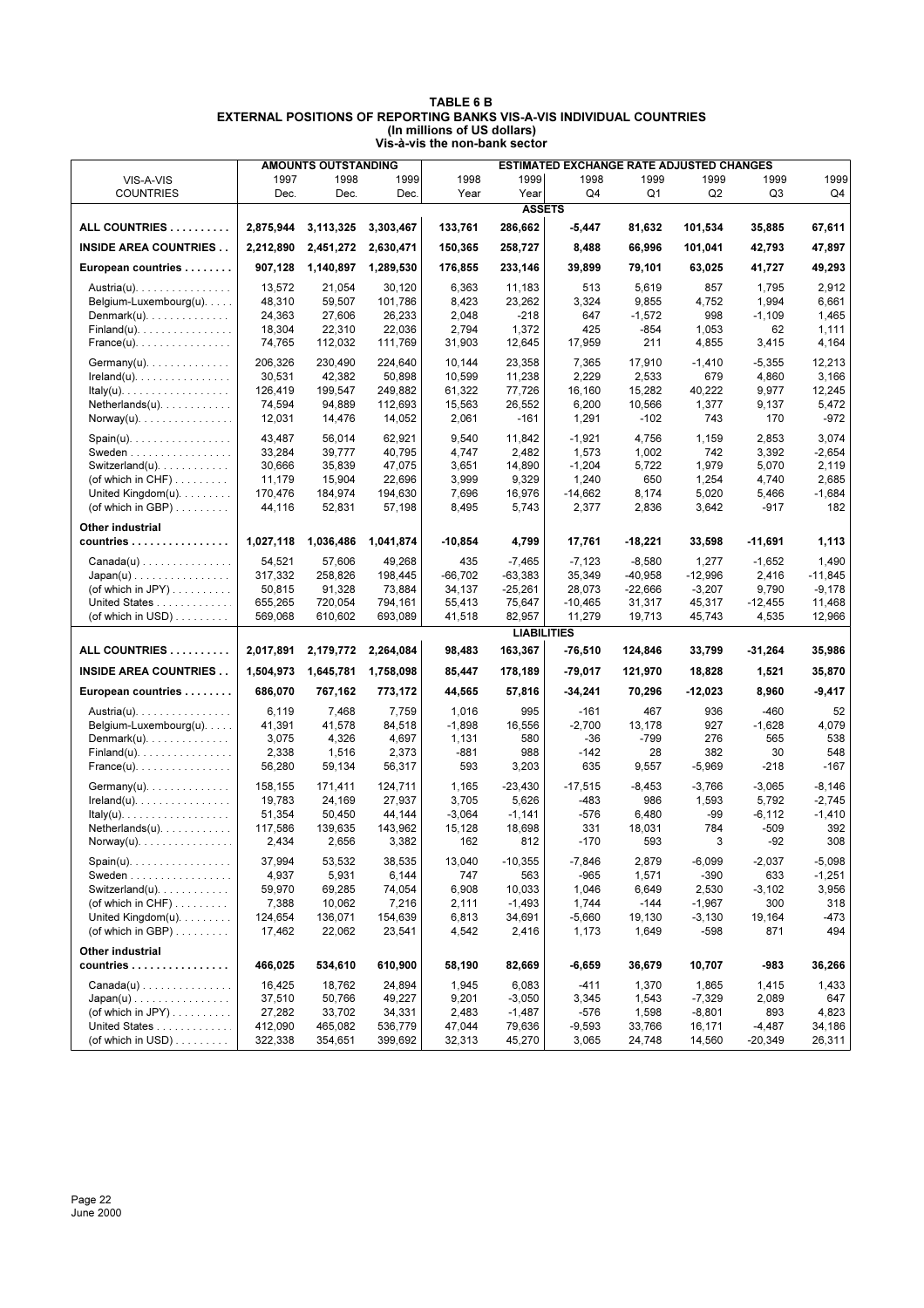|                                                    |                   | <b>AMOUNTS OUTSTANDING</b> |                   |                  |                    | ESTIMATED EXCHANGE RATE ADJUSTED CHANGES |                 |                |                |                |
|----------------------------------------------------|-------------------|----------------------------|-------------------|------------------|--------------------|------------------------------------------|-----------------|----------------|----------------|----------------|
| VIS-A-VIS                                          | 1997              | 1998                       | 1999              | 1998             | 1999               | 1998                                     | 1999            | 1999           | 1999           | 1999           |
| <b>COUNTRIES</b>                                   | Dec.              | Dec.                       | Dec.              | Year             | Year               | Q4                                       | Q1              | Q <sub>2</sub> | Q3             | Q4             |
|                                                    |                   |                            |                   |                  | <b>ASSETS</b>      |                                          |                 |                |                |                |
| Reporting offshore centres                         | 194,087           | 190,893                    | 209,973           | $-12,152$        | 15,156             | $-31,320$                                | 3,038           | 3,584          | 11,433         | -2,899         |
| $Bahamas(u)$                                       | 13,811            | 11.722                     | 9,997             | $-2,244$         | $-1,578$           | $-6,637$                                 | $-2,204$        | $-1,717$       | 4,039          | $-1,696$       |
| $Bahrain(u)$                                       | 1,278             | 1,182                      | 1,218             | $-101$           | 37                 | 46                                       | 56              | $-79$          | 19             | 41             |
| Cayman Islands $(u)$                               | 120,590           | 130,814                    | 154,355           | 2,771            | 19,643             | $-19,349$                                | 3,823           | 7,623          | -991           | 9,188          |
| Hong $Kong(u)$                                     | 20,781            | 22,137                     | 20,224            | 967              | $-2,069$           | $-2,441$                                 | 151             | 193            | $-565$         | $-1,848$       |
| Netherlands Antilles(u)                            | 29,617            | 17,420                     | 14,688            | $-13,036$        | $-2,676$           | $-3,800$                                 | 1,121           | $-2,257$       | 7,760          | $-9,300$       |
| $Singapore(u)$                                     | 8,010             | 7,618                      | 9,491             | $-507$           | 1,799              | 861                                      | 91              | $-178$         | 1,170          | 716            |
| Non-reporting<br>offshore centres                  | 84,557            | 82,996                     | 89,094            | $-3,484$         | 5,629              | $-17,852$                                | 3,078           | 835            | 1,326          | 390            |
| Aruba                                              | 164               | 709                        | 738               | 537              | 33                 | 133                                      | 40              | $-37$          | $-34$          | 64             |
| Barbados                                           | 160               | 345                        | 393               | 185              | 51                 | 26                                       | 162             | $-97$          | $-48$          | 34             |
| $Bernuda(u) \dots \dots \dots \dots \dots$         | 25,541            | 21,216                     | 24,097            | $-4,794$         | 3,231              | $-17,012$                                | $-1,127$        | 507            | 4,156          | $-305$         |
| $Lebanon(u)$                                       | 2,393             | 2,083                      | 2,262             | $-366$           | 231                | 26                                       | 160             | 160            | $-190$         | 101            |
| $Liberia(u)$                                       | 14,863            | 15,691                     | 17,215            | 659              | 1,427              | 603                                      | 1,341           | -44            | $-108$         | 238            |
| $Panama(u)$                                        | 27,519            | 28,506                     | 28,739            | 66               | $-711$             | $-166$                                   | 754             | -67            | $-1,493$       | 95             |
| Vanuatu                                            | 146               | 21                         | 45                | $-126$           | 26                 | $-7$                                     | ÷               | $\mathbf{1}$   | 1              | 24             |
| West Indies $UK(u)$                                | 13,771            | 14,425                     | 15,605            | 356              | 1,341              | $-1,454$                                 | 1,748           | 413            | -959           | 139            |
| <b>OUTSIDE AREA COUNTRIES</b>                      | 593,720           | 603,218                    | 599,605           | $-3,247$         | 9,288              | $-10,346$                                | 9,821           | 1,377          | $-7,253$       | 5,343          |
| Developed countries                                | 100,637           | 119,296                    | 140,165           | 14,425           | 25,189             | 6,231                                    | 7,293           | 4,643          | 8,579          | 4,674          |
| Andorra                                            | 166               | 222                        | 188               | 40               | -6                 | 13                                       | 15              | $-52$          | 31             |                |
| $A$ ustralia $(u)$                                 | 22,440            | 22,525                     | 25,592            | -664             | 2,808              | 1,728                                    | 40              | 1,059          | 2,256          | -547           |
| Cyprus                                             | 4,287             | 4,779                      | 5,305             | 424              | 620                | 52                                       | 472             | 38             | $-113$         | 223            |
| Gibraltar                                          | 1,330             | 1,256                      | 1,605             | -94              | 387                | -33                                      | 288             | 91             | 6              | 2              |
| $Greeze(u) \ldots \ldots \ldots \ldots \ldots$     | 20,953            | 27,721                     | 39,316            | 5,536            | 12,658             | 1,604                                    | 4,443           | 2,967          | 2,318          | 2,930          |
| Iceland                                            | 1,498             | 1,633                      | 1,636             | 49               | 51                 | $-28$                                    | $-6$            | 108            | $-94$          | 43             |
| Liechtenstein                                      | 3,036             | 3,129                      | 3,525             | $-13$            | 545                | 335                                      | 308             | 211            | $-101$         | 127            |
|                                                    | 2,001             | 2,232                      | 2,016             | 207              | $-183$             | 198                                      | $\overline{7}$  | $-103$         | 75             | $-162$         |
| New Zealand                                        | 5,402             | 5,458                      | 3,579             | -92              | $-1,842$           | 95                                       | -679            | $-846$         | $-613$         | 296            |
|                                                    |                   |                            |                   |                  | <b>LIABILITIES</b> |                                          |                 |                |                |                |
| Reporting offshore centres                         | 257,586           | 244,478                    | 260,366           | $-19,733$        | 20,658             | $-24,452$                                | 5,526           | 13,805         | $-5,349$       | 6,676          |
| $Bahamas(u)$                                       | 14,159            | 13,631                     | 23,586            | -722             | 10,558             | $-1,274$                                 | 1,708           | 341            | 6,770          | 1,739          |
| $Bahrain(u)$                                       | 2,091             | 2,333                      | 2,645             | 230              | 335                | 169                                      | 270             | $-26$          | $-57$          | 148            |
| Cayman Islands $(u)$                               | 117,203           | 121,298                    | 137,480           | $-116$           | 17,246             | $-10, 135$                               | 9,352           | 12,154         | $-5,123$       | 863            |
| Hong $Kong(u)$                                     | 66,417            | 48,304                     | 39,151            | $-18,801$        | $-8,543$           | $-8,853$                                 | $-7,639$        | $-1,399$       | $-160$         | 655            |
| Netherlands Antilles(u)                            | 43,910            | 42,157                     | 38,985            | $-3,088$         | -896               | $-4,414$                                 | 804             | 720            | $-5,453$       | 3,033          |
| $Singapore(u)$                                     | 13,806            | 16,755                     | 18,519            | 2,763            | 1,958              | 55                                       | 1,031           | 2,015          | $-1,326$       | 238            |
| Non-reporting                                      |                   |                            |                   |                  |                    |                                          |                 |                |                |                |
| offshore centres                                   | 95,292            | 99,531                     | 113,660           | 2,424            | 17,044             | $-13,666$                                | 9,469           | 6,339          | $-1,108$       | 2,344          |
| Aruba                                              | 522               | 534                        | 424               | -3               | $-73$              | 48                                       | 56              | -87            | $-18$          | $-24$          |
| Barbados                                           | 3,818             | 4,450                      | 3,572             | 619              | -864               | 953                                      | $-1,005$        | 136            | $-224$         | 229            |
| $Bernuda(u) \dots \dots \dots \dots \dots$         | 14,656            | 14,056                     | 16,751            | $-1,000$         | 2,981              | $-12,132$                                | 1,081           | 3,690          | -477           | -1,313         |
| $Lebanon(u)$<br>$Liberia(u)$                       | 5,477<br>11,101   | 5,350<br>10,808            | 5,492<br>10,483   | $-193$<br>$-393$ | 279<br>$-159$      | $-132$<br>$-368$                         | 294<br>350      | 117<br>$-211$  | $-154$<br>-398 | 22<br>100      |
|                                                    |                   |                            |                   |                  |                    |                                          |                 |                |                |                |
| $Panama(u)$                                        | 30,047            | 29,686                     | 30,976            | $-958$           | 2,390              | $-1,900$                                 | 2,042           | 397            | $-1,139$       | 1,090          |
| Vanuatu                                            | 389               | 177                        | 219               | $-215$           | 45                 | $-21$                                    | 39              | 5              | $-73$          | 74             |
| West Indies UK(u)<br><b>OUTSIDE AREA COUNTRIES</b> | 29,282<br>389,399 | 34,470<br>417,842          | 45,743<br>449,500 | 4,567            | 12,444<br>40,497   | $-113$<br>$-1,270$                       | 6,612<br>27,144 | 2,292<br>2,448 | 1,374<br>2,486 | 2,166<br>8,419 |
| Developed countries                                | 58,235            | 62,126                     | 63,780            | 23,229           | 4,266              | $-1,247$                                 | 3,482           | $-1,655$       | 159            | 2,280          |
| Andorra                                            | 532               | 593                        | 481               | 2,227<br>36      | $-59$              | 31                                       | $-60$           | $-37$          | 46             | -8             |
| $A$ ustralia $(u)$                                 | 9,455             | 9,899                      | 11,231            | 188              | 1,547              | $-848$                                   | 1,298           | $-416$         | 157            | 508            |
| Cyprus                                             | 2,996             | 3,104                      | 3,293             | 73               | 277                | 98                                       | 172             | 302            | $-106$         | $-91$          |
| Gibraltar                                          | 1,697             | 2,039                      | 1,917             | 306              | -32                | 345                                      | 27              | $-224$         | 118            | 47             |
| $Greeze(u) \ldots \ldots \ldots \ldots \ldots$     | 12,215            | 12,537                     | 13,600            | $-146$           | 1,588              | $-1,613$                                 | 1,244           | 213            | 598            | -467           |
|                                                    |                   |                            |                   |                  |                    |                                          |                 |                |                |                |
| $lceland$<br>Liechtenstein                         | 149<br>5,414      | 206<br>5,388               | 110<br>4,951      | 55<br>$-214$     | -85<br>-94         | 63<br>$-812$                             | $-3$<br>147     | 3<br>$-350$    | $-26$<br>-84   | -59<br>193     |
|                                                    | 1,029             | 1,044                      | 989               | 3                | $-20$              | 41                                       | -53             | -6             | -8             | 47             |
| New Zealand                                        | 1,452             | 2,177                      | 2,367             | 691              | 264                | 204                                      | 430             | $-223$         | $-76$          | 133            |
|                                                    |                   |                            |                   |                  |                    |                                          |                 |                |                |                |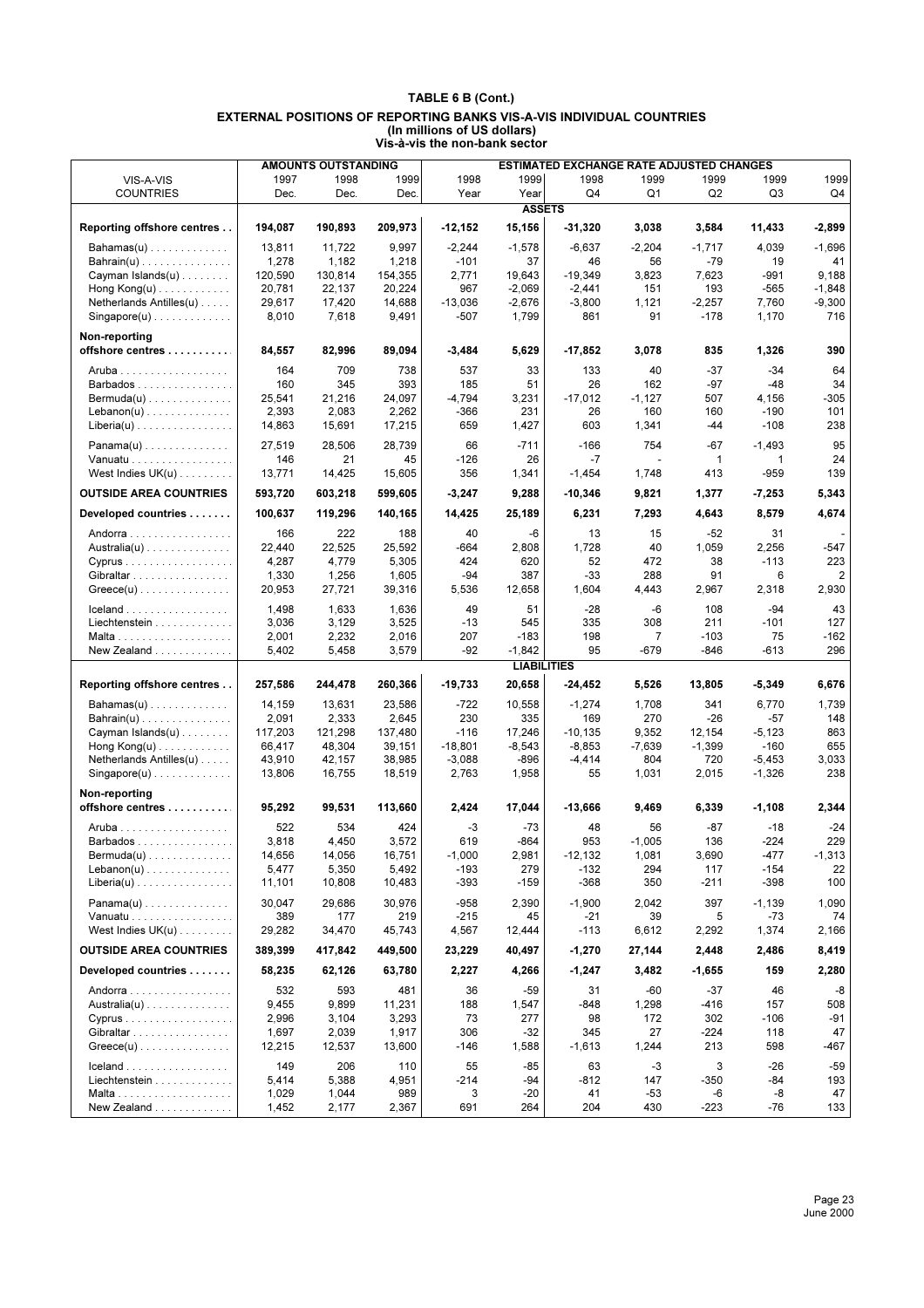| <b>ESTIMATED EXCHANGE RATE ADJUSTED CHANGES</b><br>1997<br>1998<br>1999<br>1998<br>1999<br>1998<br>1999<br>1999<br>1999<br>1999<br>VIS-A-VIS<br>Q <sub>1</sub><br>Q2<br><b>COUNTRIES</b><br>Dec.<br>Dec.<br>Dec.<br>Year<br>Year<br>Q4<br>Q3<br>Q4<br><b>ASSETS</b><br>22,789<br>4,583<br>13,513<br>19,799<br>5,329<br>1,558<br>1,031<br>560<br>1,558<br>1,434<br>$Portugal(u) \ldots \ldots \ldots \ldots$<br>19,170<br>24,752<br>1,887<br>4,222<br>$-407$<br>2,288<br>673<br>21,705<br>$-52$<br>1,313<br>$Turkey(u)$<br>774<br>774<br>771<br>$-733$<br>17<br>22<br>104<br>Vatican<br>151<br>-590<br>$\sim$<br>$-217$<br>4,093<br>4,676<br>596<br>820<br>241<br>442<br>529<br>former Yugoslavia $(u)$<br>3,328<br>66<br>37<br>12<br>6<br>11<br>$-5$<br>29<br>$-23$<br>5<br>Bosnia-Herzegovina<br>23<br>44<br>1,207<br>274<br>133<br>36<br>249<br>223<br>$-375$<br>1,536<br>2,261<br>133<br>Croatia<br>20<br>Macedonia<br>72<br>55<br>100<br>$-18$<br>19<br>-8<br>6<br>$-12$<br>5<br>883<br>1,066<br>397<br>$-7$<br>172<br>103<br>Slovenia<br>1,807<br>132<br>108<br>14<br>Residual former YU<br>30<br>1,143<br>1,399<br>464<br>196<br>267<br>111<br>234<br>155<br>$-152$<br>Residual developed(u)<br>247<br>1,291<br>$-95$<br>$-448$<br>117<br>1,855<br>$-233$<br>3,513<br>3,771<br>5,035<br>498<br>395<br>1,752<br>Eastern Europe<br>39,286<br>40,990<br>39,324<br>370<br>$-1,690$<br>98<br>$-1,875$<br>97<br>98<br>87<br>3<br>$\mathbf{1}$<br>$-13$<br>$-1$<br>$-10$<br>Albania<br>$\overline{\phantom{a}}$<br>$\overline{\phantom{a}}$<br>773<br>880<br>$-37$<br>$-30$<br>18<br>$-17$<br>Bulgaria(u)<br>817<br>91<br>175<br>-8<br>5,851<br>6,212<br>5,916<br>94<br>241<br>$-601$<br>445<br>$-229$<br>152<br>$-127$<br>former Czechoslovakia(u)<br>2,998<br>3,151<br>3,226<br>9<br>387<br>-431<br>197<br>$-97$<br>Czech Republic<br>304<br>$-17$<br>2,804<br>3,019<br>2,659<br>$-209$<br>$-43$<br>Slovakia<br>96<br>$-134$<br>$-166$<br>152<br>$-34$<br>Residual former CS<br>49<br>42<br>31<br>$-12$<br>$-13$<br>-4<br>$-11$<br>-4<br>-2<br>4<br>3,513<br>4,166<br>447<br>1,552<br>$-35$<br>430<br>481<br>209<br>432<br>5,342<br>$Hungary(u)$<br>5,980<br>675<br>377<br>855<br>$-657$<br>62<br>415<br>$Poland(u)$<br>7,329<br>7,621<br>1,199<br>97<br>262<br>$-48$<br>Romania(u)<br>1,729<br>2,049<br>1,700<br>$-218$<br>110<br>$-186$<br>-81<br>former Soviet Union(u)<br>21,235<br>17,707<br>$-1,503$<br>$-1,952$<br>32<br>835<br>20,238<br>$-1.708$<br>$-1.452$<br>$-1,367$<br>$-1$<br>3<br>2<br>1<br>$-1$<br>$-1$<br>Armenia<br>$\overline{\phantom{a}}$<br>3<br>6<br>3<br>3<br>21<br>31<br>$\mathbf{1}$<br>69<br>61<br>8<br>Azerbaijan<br>3<br>2<br>$\overline{7}$<br>51<br>55<br>175<br>1<br>127<br>$-1$<br>119<br>Belarus<br>$-17$<br>$-10$<br>16<br>-8<br>19<br>398<br>384<br>356<br>$-38$<br>17<br>Estonia<br>9<br>2<br>-6<br>8<br>37<br>35<br>25<br>-4<br>$-14$<br>12<br>Georgia<br>228<br>267<br>593<br>35<br>325<br>55<br>205<br>$-25$<br>$-17$<br>162<br>Kazakhstan<br>74<br>25<br>-8<br>19<br>5<br>Kyrgystan<br>58<br>83<br>$-17$<br>4<br>$\blacksquare$<br><b>LIABILITIES</b><br>952<br>10,686<br>$-546$<br>10,482<br>10,285<br>-247<br>-363<br>$-75$<br>-764<br>2,154<br>$Portugal(u) \dots \dots \dots \dots \dots$<br>8,905<br>10,052<br>1,004<br>676<br>959<br>$-816$<br>350<br>$-202$<br>$Turkey(u)$<br>10,022<br>291<br>516<br>$-70$<br>353<br>458<br>141<br>$-2$<br>73<br>122<br>40<br>-94<br>Vatican<br>67<br>2,629<br>55<br>272<br>28<br>200<br>36<br>$-31$<br>former Yugoslavia(u)<br>2,455<br>2,620<br>60<br>105<br>174<br>41<br>8<br>10<br>35<br>2<br>$-29$<br>Bosnia-Herzegovina<br>÷,<br>804<br>858<br>-33<br>93<br>$-18$<br>73<br>1,241<br>20<br>164<br>16<br>$C$ roatia $\ldots \ldots \ldots \ldots \ldots$<br>56<br>99<br>13<br>8<br>$-5$<br>2<br>Macedonia<br>43<br>14<br>11<br>6<br>495<br>447<br>$-67$<br>-3<br>8<br>14<br>Slovenia<br>505<br>19<br>-4<br>$\mathbf{1}$<br>Residual former YU<br>20<br>1,053<br>1,154<br>610<br>51<br>66<br>47<br>53<br>63<br>$-70$<br>79<br>34<br>Residual developed(u)<br>1,030<br>912<br>1,016<br>$-132$<br>109<br>-54<br>99<br>$-103$<br>10,949<br>12,828<br>504<br>2,346<br>-932<br>$-51$<br>62<br>651<br>Eastern Europe<br>10.249<br>1,684<br>67<br>45<br>39<br>-6<br>30<br>3<br>12<br>3<br>4<br>11<br>Albania<br>359<br>29<br>38<br>-38<br>34<br>10<br>-6<br>Bulgaria(u)<br>303<br>341<br>former Czechoslovakia(u)<br>899<br>1,237<br>1,294<br>291<br>159<br>27<br>225<br>$-11$<br>$-50$<br>$-5$<br>931<br>1,017<br>226<br>162<br>$-4$<br>213<br>16<br>$-54$<br>$-13$<br>Czech Republic<br>668<br>219<br>300<br>274<br>69<br>32<br>15<br>$-25$<br>2<br>8<br>Slovakia<br>Residual former CS<br>6<br>-6<br>$-3$<br>$-2$<br>-3<br>$-2$<br>2<br>12<br>3<br>654<br>723<br>$-13$<br>104<br>67<br>$-21$<br>$-28$<br>$Hungary(u)$<br>775<br>36<br>122<br>$-541$<br>33<br>$Poland(u) \dots \dots \dots \dots \dots$<br>1,413<br>1,100<br>1,168<br>$-345$<br>142<br>503<br>$-185$<br>-209<br>48<br>248<br>299<br>43<br>31<br>-5<br>-3<br>363<br>81<br>41<br>former Soviet Union(u)<br>6,637<br>7,177<br>8,795<br>473<br>1,799<br>$-390$<br>796<br>69<br>336<br>598<br>20<br>29<br>9<br>3<br>1<br>5<br>Armenia<br>20<br>3<br>$\overline{\phantom{a}}$<br>÷,<br>52<br>47<br>12<br>8<br>Azerbaijan<br>100<br>139<br>40<br>10<br>16<br>4<br>6<br>13<br>139<br>Belarus<br>50<br>65<br>232<br>14<br>170<br>1<br>12<br>$-64$<br>2<br>$-16$<br>Estonia<br>123<br>161<br>155<br>34<br>3<br>11<br>$-15$<br>68<br>101<br>$-54$<br>36<br>$-1$<br>3<br>11<br>23<br>Georgia<br>119<br>347<br>230<br>672<br>381<br>73<br>$-29$<br>Kazakhstan<br>$-118$<br>446<br>-340<br>21<br>8<br>$-2$<br>3<br>$\mathbf{1}$<br>$-2$<br>4<br>10<br>11<br>Kyrgystan<br>$\blacksquare$ |  | <b>AMOUNTS OUTSTANDING</b> |  |  |  |  |
|----------------------------------------------------------------------------------------------------------------------------------------------------------------------------------------------------------------------------------------------------------------------------------------------------------------------------------------------------------------------------------------------------------------------------------------------------------------------------------------------------------------------------------------------------------------------------------------------------------------------------------------------------------------------------------------------------------------------------------------------------------------------------------------------------------------------------------------------------------------------------------------------------------------------------------------------------------------------------------------------------------------------------------------------------------------------------------------------------------------------------------------------------------------------------------------------------------------------------------------------------------------------------------------------------------------------------------------------------------------------------------------------------------------------------------------------------------------------------------------------------------------------------------------------------------------------------------------------------------------------------------------------------------------------------------------------------------------------------------------------------------------------------------------------------------------------------------------------------------------------------------------------------------------------------------------------------------------------------------------------------------------------------------------------------------------------------------------------------------------------------------------------------------------------------------------------------------------------------------------------------------------------------------------------------------------------------------------------------------------------------------------------------------------------------------------------------------------------------------------------------------------------------------------------------------------------------------------------------------------------------------------------------------------------------------------------------------------------------------------------------------------------------------------------------------------------------------------------------------------------------------------------------------------------------------------------------------------------------------------------------------------------------------------------------------------------------------------------------------------------------------------------------------------------------------------------------------------------------------------------------------------------------------------------------------------------------------------------------------------------------------------------------------------------------------------------------------------------------------------------------------------------------------------------------------------------------------------------------------------------------------------------------------------------------------------------------------------------------------------------------------------------------------------------------------------------------------------------------------------------------------------------------------------------------------------------------------------------------------------------------------------------------------------------------------------------------------------------------------------------------------------------------------------------------------------------------------------------------------------------------------------------------------------------------------------------------------------------------------------------------------------------------------------------------------------------------------------------------------------------------------------------------------------------------------------------------------------------------------------------------------------------------------------------------------------------------------------------------------------------------------------------------------------------------------------------------------------------------------------------------------------------------------------------------------------------------------------------------------------------------------------------------------------------------------------------------------------------------------------------------------------------------------------------------------------------------------------------------------------------------------------------------------------------------------------------------------------------------------------------------------------------------------------------------------------------------------------------------------------------------------------------------------------------------------------------------------------------------------------------------------------------------------------------------------------------------------------------------|--|----------------------------|--|--|--|--|
|                                                                                                                                                                                                                                                                                                                                                                                                                                                                                                                                                                                                                                                                                                                                                                                                                                                                                                                                                                                                                                                                                                                                                                                                                                                                                                                                                                                                                                                                                                                                                                                                                                                                                                                                                                                                                                                                                                                                                                                                                                                                                                                                                                                                                                                                                                                                                                                                                                                                                                                                                                                                                                                                                                                                                                                                                                                                                                                                                                                                                                                                                                                                                                                                                                                                                                                                                                                                                                                                                                                                                                                                                                                                                                                                                                                                                                                                                                                                                                                                                                                                                                                                                                                                                                                                                                                                                                                                                                                                                                                                                                                                                                                                                                                                                                                                                                                                                                                                                                                                                                                                                                                                                                                                                                                                                                                                                                                                                                                                                                                                                                                                                                                                                                                            |  |                            |  |  |  |  |
|                                                                                                                                                                                                                                                                                                                                                                                                                                                                                                                                                                                                                                                                                                                                                                                                                                                                                                                                                                                                                                                                                                                                                                                                                                                                                                                                                                                                                                                                                                                                                                                                                                                                                                                                                                                                                                                                                                                                                                                                                                                                                                                                                                                                                                                                                                                                                                                                                                                                                                                                                                                                                                                                                                                                                                                                                                                                                                                                                                                                                                                                                                                                                                                                                                                                                                                                                                                                                                                                                                                                                                                                                                                                                                                                                                                                                                                                                                                                                                                                                                                                                                                                                                                                                                                                                                                                                                                                                                                                                                                                                                                                                                                                                                                                                                                                                                                                                                                                                                                                                                                                                                                                                                                                                                                                                                                                                                                                                                                                                                                                                                                                                                                                                                                            |  |                            |  |  |  |  |
|                                                                                                                                                                                                                                                                                                                                                                                                                                                                                                                                                                                                                                                                                                                                                                                                                                                                                                                                                                                                                                                                                                                                                                                                                                                                                                                                                                                                                                                                                                                                                                                                                                                                                                                                                                                                                                                                                                                                                                                                                                                                                                                                                                                                                                                                                                                                                                                                                                                                                                                                                                                                                                                                                                                                                                                                                                                                                                                                                                                                                                                                                                                                                                                                                                                                                                                                                                                                                                                                                                                                                                                                                                                                                                                                                                                                                                                                                                                                                                                                                                                                                                                                                                                                                                                                                                                                                                                                                                                                                                                                                                                                                                                                                                                                                                                                                                                                                                                                                                                                                                                                                                                                                                                                                                                                                                                                                                                                                                                                                                                                                                                                                                                                                                                            |  |                            |  |  |  |  |
|                                                                                                                                                                                                                                                                                                                                                                                                                                                                                                                                                                                                                                                                                                                                                                                                                                                                                                                                                                                                                                                                                                                                                                                                                                                                                                                                                                                                                                                                                                                                                                                                                                                                                                                                                                                                                                                                                                                                                                                                                                                                                                                                                                                                                                                                                                                                                                                                                                                                                                                                                                                                                                                                                                                                                                                                                                                                                                                                                                                                                                                                                                                                                                                                                                                                                                                                                                                                                                                                                                                                                                                                                                                                                                                                                                                                                                                                                                                                                                                                                                                                                                                                                                                                                                                                                                                                                                                                                                                                                                                                                                                                                                                                                                                                                                                                                                                                                                                                                                                                                                                                                                                                                                                                                                                                                                                                                                                                                                                                                                                                                                                                                                                                                                                            |  |                            |  |  |  |  |
|                                                                                                                                                                                                                                                                                                                                                                                                                                                                                                                                                                                                                                                                                                                                                                                                                                                                                                                                                                                                                                                                                                                                                                                                                                                                                                                                                                                                                                                                                                                                                                                                                                                                                                                                                                                                                                                                                                                                                                                                                                                                                                                                                                                                                                                                                                                                                                                                                                                                                                                                                                                                                                                                                                                                                                                                                                                                                                                                                                                                                                                                                                                                                                                                                                                                                                                                                                                                                                                                                                                                                                                                                                                                                                                                                                                                                                                                                                                                                                                                                                                                                                                                                                                                                                                                                                                                                                                                                                                                                                                                                                                                                                                                                                                                                                                                                                                                                                                                                                                                                                                                                                                                                                                                                                                                                                                                                                                                                                                                                                                                                                                                                                                                                                                            |  |                            |  |  |  |  |
|                                                                                                                                                                                                                                                                                                                                                                                                                                                                                                                                                                                                                                                                                                                                                                                                                                                                                                                                                                                                                                                                                                                                                                                                                                                                                                                                                                                                                                                                                                                                                                                                                                                                                                                                                                                                                                                                                                                                                                                                                                                                                                                                                                                                                                                                                                                                                                                                                                                                                                                                                                                                                                                                                                                                                                                                                                                                                                                                                                                                                                                                                                                                                                                                                                                                                                                                                                                                                                                                                                                                                                                                                                                                                                                                                                                                                                                                                                                                                                                                                                                                                                                                                                                                                                                                                                                                                                                                                                                                                                                                                                                                                                                                                                                                                                                                                                                                                                                                                                                                                                                                                                                                                                                                                                                                                                                                                                                                                                                                                                                                                                                                                                                                                                                            |  |                            |  |  |  |  |
|                                                                                                                                                                                                                                                                                                                                                                                                                                                                                                                                                                                                                                                                                                                                                                                                                                                                                                                                                                                                                                                                                                                                                                                                                                                                                                                                                                                                                                                                                                                                                                                                                                                                                                                                                                                                                                                                                                                                                                                                                                                                                                                                                                                                                                                                                                                                                                                                                                                                                                                                                                                                                                                                                                                                                                                                                                                                                                                                                                                                                                                                                                                                                                                                                                                                                                                                                                                                                                                                                                                                                                                                                                                                                                                                                                                                                                                                                                                                                                                                                                                                                                                                                                                                                                                                                                                                                                                                                                                                                                                                                                                                                                                                                                                                                                                                                                                                                                                                                                                                                                                                                                                                                                                                                                                                                                                                                                                                                                                                                                                                                                                                                                                                                                                            |  |                            |  |  |  |  |
|                                                                                                                                                                                                                                                                                                                                                                                                                                                                                                                                                                                                                                                                                                                                                                                                                                                                                                                                                                                                                                                                                                                                                                                                                                                                                                                                                                                                                                                                                                                                                                                                                                                                                                                                                                                                                                                                                                                                                                                                                                                                                                                                                                                                                                                                                                                                                                                                                                                                                                                                                                                                                                                                                                                                                                                                                                                                                                                                                                                                                                                                                                                                                                                                                                                                                                                                                                                                                                                                                                                                                                                                                                                                                                                                                                                                                                                                                                                                                                                                                                                                                                                                                                                                                                                                                                                                                                                                                                                                                                                                                                                                                                                                                                                                                                                                                                                                                                                                                                                                                                                                                                                                                                                                                                                                                                                                                                                                                                                                                                                                                                                                                                                                                                                            |  |                            |  |  |  |  |
|                                                                                                                                                                                                                                                                                                                                                                                                                                                                                                                                                                                                                                                                                                                                                                                                                                                                                                                                                                                                                                                                                                                                                                                                                                                                                                                                                                                                                                                                                                                                                                                                                                                                                                                                                                                                                                                                                                                                                                                                                                                                                                                                                                                                                                                                                                                                                                                                                                                                                                                                                                                                                                                                                                                                                                                                                                                                                                                                                                                                                                                                                                                                                                                                                                                                                                                                                                                                                                                                                                                                                                                                                                                                                                                                                                                                                                                                                                                                                                                                                                                                                                                                                                                                                                                                                                                                                                                                                                                                                                                                                                                                                                                                                                                                                                                                                                                                                                                                                                                                                                                                                                                                                                                                                                                                                                                                                                                                                                                                                                                                                                                                                                                                                                                            |  |                            |  |  |  |  |
|                                                                                                                                                                                                                                                                                                                                                                                                                                                                                                                                                                                                                                                                                                                                                                                                                                                                                                                                                                                                                                                                                                                                                                                                                                                                                                                                                                                                                                                                                                                                                                                                                                                                                                                                                                                                                                                                                                                                                                                                                                                                                                                                                                                                                                                                                                                                                                                                                                                                                                                                                                                                                                                                                                                                                                                                                                                                                                                                                                                                                                                                                                                                                                                                                                                                                                                                                                                                                                                                                                                                                                                                                                                                                                                                                                                                                                                                                                                                                                                                                                                                                                                                                                                                                                                                                                                                                                                                                                                                                                                                                                                                                                                                                                                                                                                                                                                                                                                                                                                                                                                                                                                                                                                                                                                                                                                                                                                                                                                                                                                                                                                                                                                                                                                            |  |                            |  |  |  |  |
|                                                                                                                                                                                                                                                                                                                                                                                                                                                                                                                                                                                                                                                                                                                                                                                                                                                                                                                                                                                                                                                                                                                                                                                                                                                                                                                                                                                                                                                                                                                                                                                                                                                                                                                                                                                                                                                                                                                                                                                                                                                                                                                                                                                                                                                                                                                                                                                                                                                                                                                                                                                                                                                                                                                                                                                                                                                                                                                                                                                                                                                                                                                                                                                                                                                                                                                                                                                                                                                                                                                                                                                                                                                                                                                                                                                                                                                                                                                                                                                                                                                                                                                                                                                                                                                                                                                                                                                                                                                                                                                                                                                                                                                                                                                                                                                                                                                                                                                                                                                                                                                                                                                                                                                                                                                                                                                                                                                                                                                                                                                                                                                                                                                                                                                            |  |                            |  |  |  |  |
|                                                                                                                                                                                                                                                                                                                                                                                                                                                                                                                                                                                                                                                                                                                                                                                                                                                                                                                                                                                                                                                                                                                                                                                                                                                                                                                                                                                                                                                                                                                                                                                                                                                                                                                                                                                                                                                                                                                                                                                                                                                                                                                                                                                                                                                                                                                                                                                                                                                                                                                                                                                                                                                                                                                                                                                                                                                                                                                                                                                                                                                                                                                                                                                                                                                                                                                                                                                                                                                                                                                                                                                                                                                                                                                                                                                                                                                                                                                                                                                                                                                                                                                                                                                                                                                                                                                                                                                                                                                                                                                                                                                                                                                                                                                                                                                                                                                                                                                                                                                                                                                                                                                                                                                                                                                                                                                                                                                                                                                                                                                                                                                                                                                                                                                            |  |                            |  |  |  |  |
|                                                                                                                                                                                                                                                                                                                                                                                                                                                                                                                                                                                                                                                                                                                                                                                                                                                                                                                                                                                                                                                                                                                                                                                                                                                                                                                                                                                                                                                                                                                                                                                                                                                                                                                                                                                                                                                                                                                                                                                                                                                                                                                                                                                                                                                                                                                                                                                                                                                                                                                                                                                                                                                                                                                                                                                                                                                                                                                                                                                                                                                                                                                                                                                                                                                                                                                                                                                                                                                                                                                                                                                                                                                                                                                                                                                                                                                                                                                                                                                                                                                                                                                                                                                                                                                                                                                                                                                                                                                                                                                                                                                                                                                                                                                                                                                                                                                                                                                                                                                                                                                                                                                                                                                                                                                                                                                                                                                                                                                                                                                                                                                                                                                                                                                            |  |                            |  |  |  |  |
|                                                                                                                                                                                                                                                                                                                                                                                                                                                                                                                                                                                                                                                                                                                                                                                                                                                                                                                                                                                                                                                                                                                                                                                                                                                                                                                                                                                                                                                                                                                                                                                                                                                                                                                                                                                                                                                                                                                                                                                                                                                                                                                                                                                                                                                                                                                                                                                                                                                                                                                                                                                                                                                                                                                                                                                                                                                                                                                                                                                                                                                                                                                                                                                                                                                                                                                                                                                                                                                                                                                                                                                                                                                                                                                                                                                                                                                                                                                                                                                                                                                                                                                                                                                                                                                                                                                                                                                                                                                                                                                                                                                                                                                                                                                                                                                                                                                                                                                                                                                                                                                                                                                                                                                                                                                                                                                                                                                                                                                                                                                                                                                                                                                                                                                            |  |                            |  |  |  |  |
|                                                                                                                                                                                                                                                                                                                                                                                                                                                                                                                                                                                                                                                                                                                                                                                                                                                                                                                                                                                                                                                                                                                                                                                                                                                                                                                                                                                                                                                                                                                                                                                                                                                                                                                                                                                                                                                                                                                                                                                                                                                                                                                                                                                                                                                                                                                                                                                                                                                                                                                                                                                                                                                                                                                                                                                                                                                                                                                                                                                                                                                                                                                                                                                                                                                                                                                                                                                                                                                                                                                                                                                                                                                                                                                                                                                                                                                                                                                                                                                                                                                                                                                                                                                                                                                                                                                                                                                                                                                                                                                                                                                                                                                                                                                                                                                                                                                                                                                                                                                                                                                                                                                                                                                                                                                                                                                                                                                                                                                                                                                                                                                                                                                                                                                            |  |                            |  |  |  |  |
|                                                                                                                                                                                                                                                                                                                                                                                                                                                                                                                                                                                                                                                                                                                                                                                                                                                                                                                                                                                                                                                                                                                                                                                                                                                                                                                                                                                                                                                                                                                                                                                                                                                                                                                                                                                                                                                                                                                                                                                                                                                                                                                                                                                                                                                                                                                                                                                                                                                                                                                                                                                                                                                                                                                                                                                                                                                                                                                                                                                                                                                                                                                                                                                                                                                                                                                                                                                                                                                                                                                                                                                                                                                                                                                                                                                                                                                                                                                                                                                                                                                                                                                                                                                                                                                                                                                                                                                                                                                                                                                                                                                                                                                                                                                                                                                                                                                                                                                                                                                                                                                                                                                                                                                                                                                                                                                                                                                                                                                                                                                                                                                                                                                                                                                            |  |                            |  |  |  |  |
|                                                                                                                                                                                                                                                                                                                                                                                                                                                                                                                                                                                                                                                                                                                                                                                                                                                                                                                                                                                                                                                                                                                                                                                                                                                                                                                                                                                                                                                                                                                                                                                                                                                                                                                                                                                                                                                                                                                                                                                                                                                                                                                                                                                                                                                                                                                                                                                                                                                                                                                                                                                                                                                                                                                                                                                                                                                                                                                                                                                                                                                                                                                                                                                                                                                                                                                                                                                                                                                                                                                                                                                                                                                                                                                                                                                                                                                                                                                                                                                                                                                                                                                                                                                                                                                                                                                                                                                                                                                                                                                                                                                                                                                                                                                                                                                                                                                                                                                                                                                                                                                                                                                                                                                                                                                                                                                                                                                                                                                                                                                                                                                                                                                                                                                            |  |                            |  |  |  |  |
|                                                                                                                                                                                                                                                                                                                                                                                                                                                                                                                                                                                                                                                                                                                                                                                                                                                                                                                                                                                                                                                                                                                                                                                                                                                                                                                                                                                                                                                                                                                                                                                                                                                                                                                                                                                                                                                                                                                                                                                                                                                                                                                                                                                                                                                                                                                                                                                                                                                                                                                                                                                                                                                                                                                                                                                                                                                                                                                                                                                                                                                                                                                                                                                                                                                                                                                                                                                                                                                                                                                                                                                                                                                                                                                                                                                                                                                                                                                                                                                                                                                                                                                                                                                                                                                                                                                                                                                                                                                                                                                                                                                                                                                                                                                                                                                                                                                                                                                                                                                                                                                                                                                                                                                                                                                                                                                                                                                                                                                                                                                                                                                                                                                                                                                            |  |                            |  |  |  |  |
|                                                                                                                                                                                                                                                                                                                                                                                                                                                                                                                                                                                                                                                                                                                                                                                                                                                                                                                                                                                                                                                                                                                                                                                                                                                                                                                                                                                                                                                                                                                                                                                                                                                                                                                                                                                                                                                                                                                                                                                                                                                                                                                                                                                                                                                                                                                                                                                                                                                                                                                                                                                                                                                                                                                                                                                                                                                                                                                                                                                                                                                                                                                                                                                                                                                                                                                                                                                                                                                                                                                                                                                                                                                                                                                                                                                                                                                                                                                                                                                                                                                                                                                                                                                                                                                                                                                                                                                                                                                                                                                                                                                                                                                                                                                                                                                                                                                                                                                                                                                                                                                                                                                                                                                                                                                                                                                                                                                                                                                                                                                                                                                                                                                                                                                            |  |                            |  |  |  |  |
|                                                                                                                                                                                                                                                                                                                                                                                                                                                                                                                                                                                                                                                                                                                                                                                                                                                                                                                                                                                                                                                                                                                                                                                                                                                                                                                                                                                                                                                                                                                                                                                                                                                                                                                                                                                                                                                                                                                                                                                                                                                                                                                                                                                                                                                                                                                                                                                                                                                                                                                                                                                                                                                                                                                                                                                                                                                                                                                                                                                                                                                                                                                                                                                                                                                                                                                                                                                                                                                                                                                                                                                                                                                                                                                                                                                                                                                                                                                                                                                                                                                                                                                                                                                                                                                                                                                                                                                                                                                                                                                                                                                                                                                                                                                                                                                                                                                                                                                                                                                                                                                                                                                                                                                                                                                                                                                                                                                                                                                                                                                                                                                                                                                                                                                            |  |                            |  |  |  |  |
|                                                                                                                                                                                                                                                                                                                                                                                                                                                                                                                                                                                                                                                                                                                                                                                                                                                                                                                                                                                                                                                                                                                                                                                                                                                                                                                                                                                                                                                                                                                                                                                                                                                                                                                                                                                                                                                                                                                                                                                                                                                                                                                                                                                                                                                                                                                                                                                                                                                                                                                                                                                                                                                                                                                                                                                                                                                                                                                                                                                                                                                                                                                                                                                                                                                                                                                                                                                                                                                                                                                                                                                                                                                                                                                                                                                                                                                                                                                                                                                                                                                                                                                                                                                                                                                                                                                                                                                                                                                                                                                                                                                                                                                                                                                                                                                                                                                                                                                                                                                                                                                                                                                                                                                                                                                                                                                                                                                                                                                                                                                                                                                                                                                                                                                            |  |                            |  |  |  |  |
|                                                                                                                                                                                                                                                                                                                                                                                                                                                                                                                                                                                                                                                                                                                                                                                                                                                                                                                                                                                                                                                                                                                                                                                                                                                                                                                                                                                                                                                                                                                                                                                                                                                                                                                                                                                                                                                                                                                                                                                                                                                                                                                                                                                                                                                                                                                                                                                                                                                                                                                                                                                                                                                                                                                                                                                                                                                                                                                                                                                                                                                                                                                                                                                                                                                                                                                                                                                                                                                                                                                                                                                                                                                                                                                                                                                                                                                                                                                                                                                                                                                                                                                                                                                                                                                                                                                                                                                                                                                                                                                                                                                                                                                                                                                                                                                                                                                                                                                                                                                                                                                                                                                                                                                                                                                                                                                                                                                                                                                                                                                                                                                                                                                                                                                            |  |                            |  |  |  |  |
|                                                                                                                                                                                                                                                                                                                                                                                                                                                                                                                                                                                                                                                                                                                                                                                                                                                                                                                                                                                                                                                                                                                                                                                                                                                                                                                                                                                                                                                                                                                                                                                                                                                                                                                                                                                                                                                                                                                                                                                                                                                                                                                                                                                                                                                                                                                                                                                                                                                                                                                                                                                                                                                                                                                                                                                                                                                                                                                                                                                                                                                                                                                                                                                                                                                                                                                                                                                                                                                                                                                                                                                                                                                                                                                                                                                                                                                                                                                                                                                                                                                                                                                                                                                                                                                                                                                                                                                                                                                                                                                                                                                                                                                                                                                                                                                                                                                                                                                                                                                                                                                                                                                                                                                                                                                                                                                                                                                                                                                                                                                                                                                                                                                                                                                            |  |                            |  |  |  |  |
|                                                                                                                                                                                                                                                                                                                                                                                                                                                                                                                                                                                                                                                                                                                                                                                                                                                                                                                                                                                                                                                                                                                                                                                                                                                                                                                                                                                                                                                                                                                                                                                                                                                                                                                                                                                                                                                                                                                                                                                                                                                                                                                                                                                                                                                                                                                                                                                                                                                                                                                                                                                                                                                                                                                                                                                                                                                                                                                                                                                                                                                                                                                                                                                                                                                                                                                                                                                                                                                                                                                                                                                                                                                                                                                                                                                                                                                                                                                                                                                                                                                                                                                                                                                                                                                                                                                                                                                                                                                                                                                                                                                                                                                                                                                                                                                                                                                                                                                                                                                                                                                                                                                                                                                                                                                                                                                                                                                                                                                                                                                                                                                                                                                                                                                            |  |                            |  |  |  |  |
|                                                                                                                                                                                                                                                                                                                                                                                                                                                                                                                                                                                                                                                                                                                                                                                                                                                                                                                                                                                                                                                                                                                                                                                                                                                                                                                                                                                                                                                                                                                                                                                                                                                                                                                                                                                                                                                                                                                                                                                                                                                                                                                                                                                                                                                                                                                                                                                                                                                                                                                                                                                                                                                                                                                                                                                                                                                                                                                                                                                                                                                                                                                                                                                                                                                                                                                                                                                                                                                                                                                                                                                                                                                                                                                                                                                                                                                                                                                                                                                                                                                                                                                                                                                                                                                                                                                                                                                                                                                                                                                                                                                                                                                                                                                                                                                                                                                                                                                                                                                                                                                                                                                                                                                                                                                                                                                                                                                                                                                                                                                                                                                                                                                                                                                            |  |                            |  |  |  |  |
|                                                                                                                                                                                                                                                                                                                                                                                                                                                                                                                                                                                                                                                                                                                                                                                                                                                                                                                                                                                                                                                                                                                                                                                                                                                                                                                                                                                                                                                                                                                                                                                                                                                                                                                                                                                                                                                                                                                                                                                                                                                                                                                                                                                                                                                                                                                                                                                                                                                                                                                                                                                                                                                                                                                                                                                                                                                                                                                                                                                                                                                                                                                                                                                                                                                                                                                                                                                                                                                                                                                                                                                                                                                                                                                                                                                                                                                                                                                                                                                                                                                                                                                                                                                                                                                                                                                                                                                                                                                                                                                                                                                                                                                                                                                                                                                                                                                                                                                                                                                                                                                                                                                                                                                                                                                                                                                                                                                                                                                                                                                                                                                                                                                                                                                            |  |                            |  |  |  |  |
|                                                                                                                                                                                                                                                                                                                                                                                                                                                                                                                                                                                                                                                                                                                                                                                                                                                                                                                                                                                                                                                                                                                                                                                                                                                                                                                                                                                                                                                                                                                                                                                                                                                                                                                                                                                                                                                                                                                                                                                                                                                                                                                                                                                                                                                                                                                                                                                                                                                                                                                                                                                                                                                                                                                                                                                                                                                                                                                                                                                                                                                                                                                                                                                                                                                                                                                                                                                                                                                                                                                                                                                                                                                                                                                                                                                                                                                                                                                                                                                                                                                                                                                                                                                                                                                                                                                                                                                                                                                                                                                                                                                                                                                                                                                                                                                                                                                                                                                                                                                                                                                                                                                                                                                                                                                                                                                                                                                                                                                                                                                                                                                                                                                                                                                            |  |                            |  |  |  |  |
|                                                                                                                                                                                                                                                                                                                                                                                                                                                                                                                                                                                                                                                                                                                                                                                                                                                                                                                                                                                                                                                                                                                                                                                                                                                                                                                                                                                                                                                                                                                                                                                                                                                                                                                                                                                                                                                                                                                                                                                                                                                                                                                                                                                                                                                                                                                                                                                                                                                                                                                                                                                                                                                                                                                                                                                                                                                                                                                                                                                                                                                                                                                                                                                                                                                                                                                                                                                                                                                                                                                                                                                                                                                                                                                                                                                                                                                                                                                                                                                                                                                                                                                                                                                                                                                                                                                                                                                                                                                                                                                                                                                                                                                                                                                                                                                                                                                                                                                                                                                                                                                                                                                                                                                                                                                                                                                                                                                                                                                                                                                                                                                                                                                                                                                            |  |                            |  |  |  |  |
|                                                                                                                                                                                                                                                                                                                                                                                                                                                                                                                                                                                                                                                                                                                                                                                                                                                                                                                                                                                                                                                                                                                                                                                                                                                                                                                                                                                                                                                                                                                                                                                                                                                                                                                                                                                                                                                                                                                                                                                                                                                                                                                                                                                                                                                                                                                                                                                                                                                                                                                                                                                                                                                                                                                                                                                                                                                                                                                                                                                                                                                                                                                                                                                                                                                                                                                                                                                                                                                                                                                                                                                                                                                                                                                                                                                                                                                                                                                                                                                                                                                                                                                                                                                                                                                                                                                                                                                                                                                                                                                                                                                                                                                                                                                                                                                                                                                                                                                                                                                                                                                                                                                                                                                                                                                                                                                                                                                                                                                                                                                                                                                                                                                                                                                            |  |                            |  |  |  |  |
|                                                                                                                                                                                                                                                                                                                                                                                                                                                                                                                                                                                                                                                                                                                                                                                                                                                                                                                                                                                                                                                                                                                                                                                                                                                                                                                                                                                                                                                                                                                                                                                                                                                                                                                                                                                                                                                                                                                                                                                                                                                                                                                                                                                                                                                                                                                                                                                                                                                                                                                                                                                                                                                                                                                                                                                                                                                                                                                                                                                                                                                                                                                                                                                                                                                                                                                                                                                                                                                                                                                                                                                                                                                                                                                                                                                                                                                                                                                                                                                                                                                                                                                                                                                                                                                                                                                                                                                                                                                                                                                                                                                                                                                                                                                                                                                                                                                                                                                                                                                                                                                                                                                                                                                                                                                                                                                                                                                                                                                                                                                                                                                                                                                                                                                            |  |                            |  |  |  |  |
|                                                                                                                                                                                                                                                                                                                                                                                                                                                                                                                                                                                                                                                                                                                                                                                                                                                                                                                                                                                                                                                                                                                                                                                                                                                                                                                                                                                                                                                                                                                                                                                                                                                                                                                                                                                                                                                                                                                                                                                                                                                                                                                                                                                                                                                                                                                                                                                                                                                                                                                                                                                                                                                                                                                                                                                                                                                                                                                                                                                                                                                                                                                                                                                                                                                                                                                                                                                                                                                                                                                                                                                                                                                                                                                                                                                                                                                                                                                                                                                                                                                                                                                                                                                                                                                                                                                                                                                                                                                                                                                                                                                                                                                                                                                                                                                                                                                                                                                                                                                                                                                                                                                                                                                                                                                                                                                                                                                                                                                                                                                                                                                                                                                                                                                            |  |                            |  |  |  |  |
|                                                                                                                                                                                                                                                                                                                                                                                                                                                                                                                                                                                                                                                                                                                                                                                                                                                                                                                                                                                                                                                                                                                                                                                                                                                                                                                                                                                                                                                                                                                                                                                                                                                                                                                                                                                                                                                                                                                                                                                                                                                                                                                                                                                                                                                                                                                                                                                                                                                                                                                                                                                                                                                                                                                                                                                                                                                                                                                                                                                                                                                                                                                                                                                                                                                                                                                                                                                                                                                                                                                                                                                                                                                                                                                                                                                                                                                                                                                                                                                                                                                                                                                                                                                                                                                                                                                                                                                                                                                                                                                                                                                                                                                                                                                                                                                                                                                                                                                                                                                                                                                                                                                                                                                                                                                                                                                                                                                                                                                                                                                                                                                                                                                                                                                            |  |                            |  |  |  |  |
|                                                                                                                                                                                                                                                                                                                                                                                                                                                                                                                                                                                                                                                                                                                                                                                                                                                                                                                                                                                                                                                                                                                                                                                                                                                                                                                                                                                                                                                                                                                                                                                                                                                                                                                                                                                                                                                                                                                                                                                                                                                                                                                                                                                                                                                                                                                                                                                                                                                                                                                                                                                                                                                                                                                                                                                                                                                                                                                                                                                                                                                                                                                                                                                                                                                                                                                                                                                                                                                                                                                                                                                                                                                                                                                                                                                                                                                                                                                                                                                                                                                                                                                                                                                                                                                                                                                                                                                                                                                                                                                                                                                                                                                                                                                                                                                                                                                                                                                                                                                                                                                                                                                                                                                                                                                                                                                                                                                                                                                                                                                                                                                                                                                                                                                            |  |                            |  |  |  |  |
|                                                                                                                                                                                                                                                                                                                                                                                                                                                                                                                                                                                                                                                                                                                                                                                                                                                                                                                                                                                                                                                                                                                                                                                                                                                                                                                                                                                                                                                                                                                                                                                                                                                                                                                                                                                                                                                                                                                                                                                                                                                                                                                                                                                                                                                                                                                                                                                                                                                                                                                                                                                                                                                                                                                                                                                                                                                                                                                                                                                                                                                                                                                                                                                                                                                                                                                                                                                                                                                                                                                                                                                                                                                                                                                                                                                                                                                                                                                                                                                                                                                                                                                                                                                                                                                                                                                                                                                                                                                                                                                                                                                                                                                                                                                                                                                                                                                                                                                                                                                                                                                                                                                                                                                                                                                                                                                                                                                                                                                                                                                                                                                                                                                                                                                            |  |                            |  |  |  |  |
|                                                                                                                                                                                                                                                                                                                                                                                                                                                                                                                                                                                                                                                                                                                                                                                                                                                                                                                                                                                                                                                                                                                                                                                                                                                                                                                                                                                                                                                                                                                                                                                                                                                                                                                                                                                                                                                                                                                                                                                                                                                                                                                                                                                                                                                                                                                                                                                                                                                                                                                                                                                                                                                                                                                                                                                                                                                                                                                                                                                                                                                                                                                                                                                                                                                                                                                                                                                                                                                                                                                                                                                                                                                                                                                                                                                                                                                                                                                                                                                                                                                                                                                                                                                                                                                                                                                                                                                                                                                                                                                                                                                                                                                                                                                                                                                                                                                                                                                                                                                                                                                                                                                                                                                                                                                                                                                                                                                                                                                                                                                                                                                                                                                                                                                            |  |                            |  |  |  |  |
|                                                                                                                                                                                                                                                                                                                                                                                                                                                                                                                                                                                                                                                                                                                                                                                                                                                                                                                                                                                                                                                                                                                                                                                                                                                                                                                                                                                                                                                                                                                                                                                                                                                                                                                                                                                                                                                                                                                                                                                                                                                                                                                                                                                                                                                                                                                                                                                                                                                                                                                                                                                                                                                                                                                                                                                                                                                                                                                                                                                                                                                                                                                                                                                                                                                                                                                                                                                                                                                                                                                                                                                                                                                                                                                                                                                                                                                                                                                                                                                                                                                                                                                                                                                                                                                                                                                                                                                                                                                                                                                                                                                                                                                                                                                                                                                                                                                                                                                                                                                                                                                                                                                                                                                                                                                                                                                                                                                                                                                                                                                                                                                                                                                                                                                            |  |                            |  |  |  |  |
|                                                                                                                                                                                                                                                                                                                                                                                                                                                                                                                                                                                                                                                                                                                                                                                                                                                                                                                                                                                                                                                                                                                                                                                                                                                                                                                                                                                                                                                                                                                                                                                                                                                                                                                                                                                                                                                                                                                                                                                                                                                                                                                                                                                                                                                                                                                                                                                                                                                                                                                                                                                                                                                                                                                                                                                                                                                                                                                                                                                                                                                                                                                                                                                                                                                                                                                                                                                                                                                                                                                                                                                                                                                                                                                                                                                                                                                                                                                                                                                                                                                                                                                                                                                                                                                                                                                                                                                                                                                                                                                                                                                                                                                                                                                                                                                                                                                                                                                                                                                                                                                                                                                                                                                                                                                                                                                                                                                                                                                                                                                                                                                                                                                                                                                            |  |                            |  |  |  |  |
|                                                                                                                                                                                                                                                                                                                                                                                                                                                                                                                                                                                                                                                                                                                                                                                                                                                                                                                                                                                                                                                                                                                                                                                                                                                                                                                                                                                                                                                                                                                                                                                                                                                                                                                                                                                                                                                                                                                                                                                                                                                                                                                                                                                                                                                                                                                                                                                                                                                                                                                                                                                                                                                                                                                                                                                                                                                                                                                                                                                                                                                                                                                                                                                                                                                                                                                                                                                                                                                                                                                                                                                                                                                                                                                                                                                                                                                                                                                                                                                                                                                                                                                                                                                                                                                                                                                                                                                                                                                                                                                                                                                                                                                                                                                                                                                                                                                                                                                                                                                                                                                                                                                                                                                                                                                                                                                                                                                                                                                                                                                                                                                                                                                                                                                            |  |                            |  |  |  |  |
|                                                                                                                                                                                                                                                                                                                                                                                                                                                                                                                                                                                                                                                                                                                                                                                                                                                                                                                                                                                                                                                                                                                                                                                                                                                                                                                                                                                                                                                                                                                                                                                                                                                                                                                                                                                                                                                                                                                                                                                                                                                                                                                                                                                                                                                                                                                                                                                                                                                                                                                                                                                                                                                                                                                                                                                                                                                                                                                                                                                                                                                                                                                                                                                                                                                                                                                                                                                                                                                                                                                                                                                                                                                                                                                                                                                                                                                                                                                                                                                                                                                                                                                                                                                                                                                                                                                                                                                                                                                                                                                                                                                                                                                                                                                                                                                                                                                                                                                                                                                                                                                                                                                                                                                                                                                                                                                                                                                                                                                                                                                                                                                                                                                                                                                            |  |                            |  |  |  |  |
|                                                                                                                                                                                                                                                                                                                                                                                                                                                                                                                                                                                                                                                                                                                                                                                                                                                                                                                                                                                                                                                                                                                                                                                                                                                                                                                                                                                                                                                                                                                                                                                                                                                                                                                                                                                                                                                                                                                                                                                                                                                                                                                                                                                                                                                                                                                                                                                                                                                                                                                                                                                                                                                                                                                                                                                                                                                                                                                                                                                                                                                                                                                                                                                                                                                                                                                                                                                                                                                                                                                                                                                                                                                                                                                                                                                                                                                                                                                                                                                                                                                                                                                                                                                                                                                                                                                                                                                                                                                                                                                                                                                                                                                                                                                                                                                                                                                                                                                                                                                                                                                                                                                                                                                                                                                                                                                                                                                                                                                                                                                                                                                                                                                                                                                            |  |                            |  |  |  |  |
|                                                                                                                                                                                                                                                                                                                                                                                                                                                                                                                                                                                                                                                                                                                                                                                                                                                                                                                                                                                                                                                                                                                                                                                                                                                                                                                                                                                                                                                                                                                                                                                                                                                                                                                                                                                                                                                                                                                                                                                                                                                                                                                                                                                                                                                                                                                                                                                                                                                                                                                                                                                                                                                                                                                                                                                                                                                                                                                                                                                                                                                                                                                                                                                                                                                                                                                                                                                                                                                                                                                                                                                                                                                                                                                                                                                                                                                                                                                                                                                                                                                                                                                                                                                                                                                                                                                                                                                                                                                                                                                                                                                                                                                                                                                                                                                                                                                                                                                                                                                                                                                                                                                                                                                                                                                                                                                                                                                                                                                                                                                                                                                                                                                                                                                            |  |                            |  |  |  |  |
|                                                                                                                                                                                                                                                                                                                                                                                                                                                                                                                                                                                                                                                                                                                                                                                                                                                                                                                                                                                                                                                                                                                                                                                                                                                                                                                                                                                                                                                                                                                                                                                                                                                                                                                                                                                                                                                                                                                                                                                                                                                                                                                                                                                                                                                                                                                                                                                                                                                                                                                                                                                                                                                                                                                                                                                                                                                                                                                                                                                                                                                                                                                                                                                                                                                                                                                                                                                                                                                                                                                                                                                                                                                                                                                                                                                                                                                                                                                                                                                                                                                                                                                                                                                                                                                                                                                                                                                                                                                                                                                                                                                                                                                                                                                                                                                                                                                                                                                                                                                                                                                                                                                                                                                                                                                                                                                                                                                                                                                                                                                                                                                                                                                                                                                            |  |                            |  |  |  |  |
|                                                                                                                                                                                                                                                                                                                                                                                                                                                                                                                                                                                                                                                                                                                                                                                                                                                                                                                                                                                                                                                                                                                                                                                                                                                                                                                                                                                                                                                                                                                                                                                                                                                                                                                                                                                                                                                                                                                                                                                                                                                                                                                                                                                                                                                                                                                                                                                                                                                                                                                                                                                                                                                                                                                                                                                                                                                                                                                                                                                                                                                                                                                                                                                                                                                                                                                                                                                                                                                                                                                                                                                                                                                                                                                                                                                                                                                                                                                                                                                                                                                                                                                                                                                                                                                                                                                                                                                                                                                                                                                                                                                                                                                                                                                                                                                                                                                                                                                                                                                                                                                                                                                                                                                                                                                                                                                                                                                                                                                                                                                                                                                                                                                                                                                            |  |                            |  |  |  |  |
|                                                                                                                                                                                                                                                                                                                                                                                                                                                                                                                                                                                                                                                                                                                                                                                                                                                                                                                                                                                                                                                                                                                                                                                                                                                                                                                                                                                                                                                                                                                                                                                                                                                                                                                                                                                                                                                                                                                                                                                                                                                                                                                                                                                                                                                                                                                                                                                                                                                                                                                                                                                                                                                                                                                                                                                                                                                                                                                                                                                                                                                                                                                                                                                                                                                                                                                                                                                                                                                                                                                                                                                                                                                                                                                                                                                                                                                                                                                                                                                                                                                                                                                                                                                                                                                                                                                                                                                                                                                                                                                                                                                                                                                                                                                                                                                                                                                                                                                                                                                                                                                                                                                                                                                                                                                                                                                                                                                                                                                                                                                                                                                                                                                                                                                            |  |                            |  |  |  |  |
|                                                                                                                                                                                                                                                                                                                                                                                                                                                                                                                                                                                                                                                                                                                                                                                                                                                                                                                                                                                                                                                                                                                                                                                                                                                                                                                                                                                                                                                                                                                                                                                                                                                                                                                                                                                                                                                                                                                                                                                                                                                                                                                                                                                                                                                                                                                                                                                                                                                                                                                                                                                                                                                                                                                                                                                                                                                                                                                                                                                                                                                                                                                                                                                                                                                                                                                                                                                                                                                                                                                                                                                                                                                                                                                                                                                                                                                                                                                                                                                                                                                                                                                                                                                                                                                                                                                                                                                                                                                                                                                                                                                                                                                                                                                                                                                                                                                                                                                                                                                                                                                                                                                                                                                                                                                                                                                                                                                                                                                                                                                                                                                                                                                                                                                            |  |                            |  |  |  |  |
|                                                                                                                                                                                                                                                                                                                                                                                                                                                                                                                                                                                                                                                                                                                                                                                                                                                                                                                                                                                                                                                                                                                                                                                                                                                                                                                                                                                                                                                                                                                                                                                                                                                                                                                                                                                                                                                                                                                                                                                                                                                                                                                                                                                                                                                                                                                                                                                                                                                                                                                                                                                                                                                                                                                                                                                                                                                                                                                                                                                                                                                                                                                                                                                                                                                                                                                                                                                                                                                                                                                                                                                                                                                                                                                                                                                                                                                                                                                                                                                                                                                                                                                                                                                                                                                                                                                                                                                                                                                                                                                                                                                                                                                                                                                                                                                                                                                                                                                                                                                                                                                                                                                                                                                                                                                                                                                                                                                                                                                                                                                                                                                                                                                                                                                            |  |                            |  |  |  |  |
|                                                                                                                                                                                                                                                                                                                                                                                                                                                                                                                                                                                                                                                                                                                                                                                                                                                                                                                                                                                                                                                                                                                                                                                                                                                                                                                                                                                                                                                                                                                                                                                                                                                                                                                                                                                                                                                                                                                                                                                                                                                                                                                                                                                                                                                                                                                                                                                                                                                                                                                                                                                                                                                                                                                                                                                                                                                                                                                                                                                                                                                                                                                                                                                                                                                                                                                                                                                                                                                                                                                                                                                                                                                                                                                                                                                                                                                                                                                                                                                                                                                                                                                                                                                                                                                                                                                                                                                                                                                                                                                                                                                                                                                                                                                                                                                                                                                                                                                                                                                                                                                                                                                                                                                                                                                                                                                                                                                                                                                                                                                                                                                                                                                                                                                            |  |                            |  |  |  |  |
|                                                                                                                                                                                                                                                                                                                                                                                                                                                                                                                                                                                                                                                                                                                                                                                                                                                                                                                                                                                                                                                                                                                                                                                                                                                                                                                                                                                                                                                                                                                                                                                                                                                                                                                                                                                                                                                                                                                                                                                                                                                                                                                                                                                                                                                                                                                                                                                                                                                                                                                                                                                                                                                                                                                                                                                                                                                                                                                                                                                                                                                                                                                                                                                                                                                                                                                                                                                                                                                                                                                                                                                                                                                                                                                                                                                                                                                                                                                                                                                                                                                                                                                                                                                                                                                                                                                                                                                                                                                                                                                                                                                                                                                                                                                                                                                                                                                                                                                                                                                                                                                                                                                                                                                                                                                                                                                                                                                                                                                                                                                                                                                                                                                                                                                            |  |                            |  |  |  |  |
|                                                                                                                                                                                                                                                                                                                                                                                                                                                                                                                                                                                                                                                                                                                                                                                                                                                                                                                                                                                                                                                                                                                                                                                                                                                                                                                                                                                                                                                                                                                                                                                                                                                                                                                                                                                                                                                                                                                                                                                                                                                                                                                                                                                                                                                                                                                                                                                                                                                                                                                                                                                                                                                                                                                                                                                                                                                                                                                                                                                                                                                                                                                                                                                                                                                                                                                                                                                                                                                                                                                                                                                                                                                                                                                                                                                                                                                                                                                                                                                                                                                                                                                                                                                                                                                                                                                                                                                                                                                                                                                                                                                                                                                                                                                                                                                                                                                                                                                                                                                                                                                                                                                                                                                                                                                                                                                                                                                                                                                                                                                                                                                                                                                                                                                            |  |                            |  |  |  |  |
|                                                                                                                                                                                                                                                                                                                                                                                                                                                                                                                                                                                                                                                                                                                                                                                                                                                                                                                                                                                                                                                                                                                                                                                                                                                                                                                                                                                                                                                                                                                                                                                                                                                                                                                                                                                                                                                                                                                                                                                                                                                                                                                                                                                                                                                                                                                                                                                                                                                                                                                                                                                                                                                                                                                                                                                                                                                                                                                                                                                                                                                                                                                                                                                                                                                                                                                                                                                                                                                                                                                                                                                                                                                                                                                                                                                                                                                                                                                                                                                                                                                                                                                                                                                                                                                                                                                                                                                                                                                                                                                                                                                                                                                                                                                                                                                                                                                                                                                                                                                                                                                                                                                                                                                                                                                                                                                                                                                                                                                                                                                                                                                                                                                                                                                            |  |                            |  |  |  |  |
|                                                                                                                                                                                                                                                                                                                                                                                                                                                                                                                                                                                                                                                                                                                                                                                                                                                                                                                                                                                                                                                                                                                                                                                                                                                                                                                                                                                                                                                                                                                                                                                                                                                                                                                                                                                                                                                                                                                                                                                                                                                                                                                                                                                                                                                                                                                                                                                                                                                                                                                                                                                                                                                                                                                                                                                                                                                                                                                                                                                                                                                                                                                                                                                                                                                                                                                                                                                                                                                                                                                                                                                                                                                                                                                                                                                                                                                                                                                                                                                                                                                                                                                                                                                                                                                                                                                                                                                                                                                                                                                                                                                                                                                                                                                                                                                                                                                                                                                                                                                                                                                                                                                                                                                                                                                                                                                                                                                                                                                                                                                                                                                                                                                                                                                            |  |                            |  |  |  |  |
|                                                                                                                                                                                                                                                                                                                                                                                                                                                                                                                                                                                                                                                                                                                                                                                                                                                                                                                                                                                                                                                                                                                                                                                                                                                                                                                                                                                                                                                                                                                                                                                                                                                                                                                                                                                                                                                                                                                                                                                                                                                                                                                                                                                                                                                                                                                                                                                                                                                                                                                                                                                                                                                                                                                                                                                                                                                                                                                                                                                                                                                                                                                                                                                                                                                                                                                                                                                                                                                                                                                                                                                                                                                                                                                                                                                                                                                                                                                                                                                                                                                                                                                                                                                                                                                                                                                                                                                                                                                                                                                                                                                                                                                                                                                                                                                                                                                                                                                                                                                                                                                                                                                                                                                                                                                                                                                                                                                                                                                                                                                                                                                                                                                                                                                            |  |                            |  |  |  |  |
|                                                                                                                                                                                                                                                                                                                                                                                                                                                                                                                                                                                                                                                                                                                                                                                                                                                                                                                                                                                                                                                                                                                                                                                                                                                                                                                                                                                                                                                                                                                                                                                                                                                                                                                                                                                                                                                                                                                                                                                                                                                                                                                                                                                                                                                                                                                                                                                                                                                                                                                                                                                                                                                                                                                                                                                                                                                                                                                                                                                                                                                                                                                                                                                                                                                                                                                                                                                                                                                                                                                                                                                                                                                                                                                                                                                                                                                                                                                                                                                                                                                                                                                                                                                                                                                                                                                                                                                                                                                                                                                                                                                                                                                                                                                                                                                                                                                                                                                                                                                                                                                                                                                                                                                                                                                                                                                                                                                                                                                                                                                                                                                                                                                                                                                            |  |                            |  |  |  |  |
|                                                                                                                                                                                                                                                                                                                                                                                                                                                                                                                                                                                                                                                                                                                                                                                                                                                                                                                                                                                                                                                                                                                                                                                                                                                                                                                                                                                                                                                                                                                                                                                                                                                                                                                                                                                                                                                                                                                                                                                                                                                                                                                                                                                                                                                                                                                                                                                                                                                                                                                                                                                                                                                                                                                                                                                                                                                                                                                                                                                                                                                                                                                                                                                                                                                                                                                                                                                                                                                                                                                                                                                                                                                                                                                                                                                                                                                                                                                                                                                                                                                                                                                                                                                                                                                                                                                                                                                                                                                                                                                                                                                                                                                                                                                                                                                                                                                                                                                                                                                                                                                                                                                                                                                                                                                                                                                                                                                                                                                                                                                                                                                                                                                                                                                            |  |                            |  |  |  |  |
|                                                                                                                                                                                                                                                                                                                                                                                                                                                                                                                                                                                                                                                                                                                                                                                                                                                                                                                                                                                                                                                                                                                                                                                                                                                                                                                                                                                                                                                                                                                                                                                                                                                                                                                                                                                                                                                                                                                                                                                                                                                                                                                                                                                                                                                                                                                                                                                                                                                                                                                                                                                                                                                                                                                                                                                                                                                                                                                                                                                                                                                                                                                                                                                                                                                                                                                                                                                                                                                                                                                                                                                                                                                                                                                                                                                                                                                                                                                                                                                                                                                                                                                                                                                                                                                                                                                                                                                                                                                                                                                                                                                                                                                                                                                                                                                                                                                                                                                                                                                                                                                                                                                                                                                                                                                                                                                                                                                                                                                                                                                                                                                                                                                                                                                            |  |                            |  |  |  |  |
|                                                                                                                                                                                                                                                                                                                                                                                                                                                                                                                                                                                                                                                                                                                                                                                                                                                                                                                                                                                                                                                                                                                                                                                                                                                                                                                                                                                                                                                                                                                                                                                                                                                                                                                                                                                                                                                                                                                                                                                                                                                                                                                                                                                                                                                                                                                                                                                                                                                                                                                                                                                                                                                                                                                                                                                                                                                                                                                                                                                                                                                                                                                                                                                                                                                                                                                                                                                                                                                                                                                                                                                                                                                                                                                                                                                                                                                                                                                                                                                                                                                                                                                                                                                                                                                                                                                                                                                                                                                                                                                                                                                                                                                                                                                                                                                                                                                                                                                                                                                                                                                                                                                                                                                                                                                                                                                                                                                                                                                                                                                                                                                                                                                                                                                            |  |                            |  |  |  |  |
|                                                                                                                                                                                                                                                                                                                                                                                                                                                                                                                                                                                                                                                                                                                                                                                                                                                                                                                                                                                                                                                                                                                                                                                                                                                                                                                                                                                                                                                                                                                                                                                                                                                                                                                                                                                                                                                                                                                                                                                                                                                                                                                                                                                                                                                                                                                                                                                                                                                                                                                                                                                                                                                                                                                                                                                                                                                                                                                                                                                                                                                                                                                                                                                                                                                                                                                                                                                                                                                                                                                                                                                                                                                                                                                                                                                                                                                                                                                                                                                                                                                                                                                                                                                                                                                                                                                                                                                                                                                                                                                                                                                                                                                                                                                                                                                                                                                                                                                                                                                                                                                                                                                                                                                                                                                                                                                                                                                                                                                                                                                                                                                                                                                                                                                            |  |                            |  |  |  |  |
|                                                                                                                                                                                                                                                                                                                                                                                                                                                                                                                                                                                                                                                                                                                                                                                                                                                                                                                                                                                                                                                                                                                                                                                                                                                                                                                                                                                                                                                                                                                                                                                                                                                                                                                                                                                                                                                                                                                                                                                                                                                                                                                                                                                                                                                                                                                                                                                                                                                                                                                                                                                                                                                                                                                                                                                                                                                                                                                                                                                                                                                                                                                                                                                                                                                                                                                                                                                                                                                                                                                                                                                                                                                                                                                                                                                                                                                                                                                                                                                                                                                                                                                                                                                                                                                                                                                                                                                                                                                                                                                                                                                                                                                                                                                                                                                                                                                                                                                                                                                                                                                                                                                                                                                                                                                                                                                                                                                                                                                                                                                                                                                                                                                                                                                            |  |                            |  |  |  |  |
|                                                                                                                                                                                                                                                                                                                                                                                                                                                                                                                                                                                                                                                                                                                                                                                                                                                                                                                                                                                                                                                                                                                                                                                                                                                                                                                                                                                                                                                                                                                                                                                                                                                                                                                                                                                                                                                                                                                                                                                                                                                                                                                                                                                                                                                                                                                                                                                                                                                                                                                                                                                                                                                                                                                                                                                                                                                                                                                                                                                                                                                                                                                                                                                                                                                                                                                                                                                                                                                                                                                                                                                                                                                                                                                                                                                                                                                                                                                                                                                                                                                                                                                                                                                                                                                                                                                                                                                                                                                                                                                                                                                                                                                                                                                                                                                                                                                                                                                                                                                                                                                                                                                                                                                                                                                                                                                                                                                                                                                                                                                                                                                                                                                                                                                            |  |                            |  |  |  |  |
|                                                                                                                                                                                                                                                                                                                                                                                                                                                                                                                                                                                                                                                                                                                                                                                                                                                                                                                                                                                                                                                                                                                                                                                                                                                                                                                                                                                                                                                                                                                                                                                                                                                                                                                                                                                                                                                                                                                                                                                                                                                                                                                                                                                                                                                                                                                                                                                                                                                                                                                                                                                                                                                                                                                                                                                                                                                                                                                                                                                                                                                                                                                                                                                                                                                                                                                                                                                                                                                                                                                                                                                                                                                                                                                                                                                                                                                                                                                                                                                                                                                                                                                                                                                                                                                                                                                                                                                                                                                                                                                                                                                                                                                                                                                                                                                                                                                                                                                                                                                                                                                                                                                                                                                                                                                                                                                                                                                                                                                                                                                                                                                                                                                                                                                            |  |                            |  |  |  |  |
|                                                                                                                                                                                                                                                                                                                                                                                                                                                                                                                                                                                                                                                                                                                                                                                                                                                                                                                                                                                                                                                                                                                                                                                                                                                                                                                                                                                                                                                                                                                                                                                                                                                                                                                                                                                                                                                                                                                                                                                                                                                                                                                                                                                                                                                                                                                                                                                                                                                                                                                                                                                                                                                                                                                                                                                                                                                                                                                                                                                                                                                                                                                                                                                                                                                                                                                                                                                                                                                                                                                                                                                                                                                                                                                                                                                                                                                                                                                                                                                                                                                                                                                                                                                                                                                                                                                                                                                                                                                                                                                                                                                                                                                                                                                                                                                                                                                                                                                                                                                                                                                                                                                                                                                                                                                                                                                                                                                                                                                                                                                                                                                                                                                                                                                            |  |                            |  |  |  |  |
|                                                                                                                                                                                                                                                                                                                                                                                                                                                                                                                                                                                                                                                                                                                                                                                                                                                                                                                                                                                                                                                                                                                                                                                                                                                                                                                                                                                                                                                                                                                                                                                                                                                                                                                                                                                                                                                                                                                                                                                                                                                                                                                                                                                                                                                                                                                                                                                                                                                                                                                                                                                                                                                                                                                                                                                                                                                                                                                                                                                                                                                                                                                                                                                                                                                                                                                                                                                                                                                                                                                                                                                                                                                                                                                                                                                                                                                                                                                                                                                                                                                                                                                                                                                                                                                                                                                                                                                                                                                                                                                                                                                                                                                                                                                                                                                                                                                                                                                                                                                                                                                                                                                                                                                                                                                                                                                                                                                                                                                                                                                                                                                                                                                                                                                            |  |                            |  |  |  |  |
|                                                                                                                                                                                                                                                                                                                                                                                                                                                                                                                                                                                                                                                                                                                                                                                                                                                                                                                                                                                                                                                                                                                                                                                                                                                                                                                                                                                                                                                                                                                                                                                                                                                                                                                                                                                                                                                                                                                                                                                                                                                                                                                                                                                                                                                                                                                                                                                                                                                                                                                                                                                                                                                                                                                                                                                                                                                                                                                                                                                                                                                                                                                                                                                                                                                                                                                                                                                                                                                                                                                                                                                                                                                                                                                                                                                                                                                                                                                                                                                                                                                                                                                                                                                                                                                                                                                                                                                                                                                                                                                                                                                                                                                                                                                                                                                                                                                                                                                                                                                                                                                                                                                                                                                                                                                                                                                                                                                                                                                                                                                                                                                                                                                                                                                            |  |                            |  |  |  |  |
|                                                                                                                                                                                                                                                                                                                                                                                                                                                                                                                                                                                                                                                                                                                                                                                                                                                                                                                                                                                                                                                                                                                                                                                                                                                                                                                                                                                                                                                                                                                                                                                                                                                                                                                                                                                                                                                                                                                                                                                                                                                                                                                                                                                                                                                                                                                                                                                                                                                                                                                                                                                                                                                                                                                                                                                                                                                                                                                                                                                                                                                                                                                                                                                                                                                                                                                                                                                                                                                                                                                                                                                                                                                                                                                                                                                                                                                                                                                                                                                                                                                                                                                                                                                                                                                                                                                                                                                                                                                                                                                                                                                                                                                                                                                                                                                                                                                                                                                                                                                                                                                                                                                                                                                                                                                                                                                                                                                                                                                                                                                                                                                                                                                                                                                            |  |                            |  |  |  |  |
|                                                                                                                                                                                                                                                                                                                                                                                                                                                                                                                                                                                                                                                                                                                                                                                                                                                                                                                                                                                                                                                                                                                                                                                                                                                                                                                                                                                                                                                                                                                                                                                                                                                                                                                                                                                                                                                                                                                                                                                                                                                                                                                                                                                                                                                                                                                                                                                                                                                                                                                                                                                                                                                                                                                                                                                                                                                                                                                                                                                                                                                                                                                                                                                                                                                                                                                                                                                                                                                                                                                                                                                                                                                                                                                                                                                                                                                                                                                                                                                                                                                                                                                                                                                                                                                                                                                                                                                                                                                                                                                                                                                                                                                                                                                                                                                                                                                                                                                                                                                                                                                                                                                                                                                                                                                                                                                                                                                                                                                                                                                                                                                                                                                                                                                            |  |                            |  |  |  |  |
|                                                                                                                                                                                                                                                                                                                                                                                                                                                                                                                                                                                                                                                                                                                                                                                                                                                                                                                                                                                                                                                                                                                                                                                                                                                                                                                                                                                                                                                                                                                                                                                                                                                                                                                                                                                                                                                                                                                                                                                                                                                                                                                                                                                                                                                                                                                                                                                                                                                                                                                                                                                                                                                                                                                                                                                                                                                                                                                                                                                                                                                                                                                                                                                                                                                                                                                                                                                                                                                                                                                                                                                                                                                                                                                                                                                                                                                                                                                                                                                                                                                                                                                                                                                                                                                                                                                                                                                                                                                                                                                                                                                                                                                                                                                                                                                                                                                                                                                                                                                                                                                                                                                                                                                                                                                                                                                                                                                                                                                                                                                                                                                                                                                                                                                            |  |                            |  |  |  |  |
|                                                                                                                                                                                                                                                                                                                                                                                                                                                                                                                                                                                                                                                                                                                                                                                                                                                                                                                                                                                                                                                                                                                                                                                                                                                                                                                                                                                                                                                                                                                                                                                                                                                                                                                                                                                                                                                                                                                                                                                                                                                                                                                                                                                                                                                                                                                                                                                                                                                                                                                                                                                                                                                                                                                                                                                                                                                                                                                                                                                                                                                                                                                                                                                                                                                                                                                                                                                                                                                                                                                                                                                                                                                                                                                                                                                                                                                                                                                                                                                                                                                                                                                                                                                                                                                                                                                                                                                                                                                                                                                                                                                                                                                                                                                                                                                                                                                                                                                                                                                                                                                                                                                                                                                                                                                                                                                                                                                                                                                                                                                                                                                                                                                                                                                            |  |                            |  |  |  |  |
|                                                                                                                                                                                                                                                                                                                                                                                                                                                                                                                                                                                                                                                                                                                                                                                                                                                                                                                                                                                                                                                                                                                                                                                                                                                                                                                                                                                                                                                                                                                                                                                                                                                                                                                                                                                                                                                                                                                                                                                                                                                                                                                                                                                                                                                                                                                                                                                                                                                                                                                                                                                                                                                                                                                                                                                                                                                                                                                                                                                                                                                                                                                                                                                                                                                                                                                                                                                                                                                                                                                                                                                                                                                                                                                                                                                                                                                                                                                                                                                                                                                                                                                                                                                                                                                                                                                                                                                                                                                                                                                                                                                                                                                                                                                                                                                                                                                                                                                                                                                                                                                                                                                                                                                                                                                                                                                                                                                                                                                                                                                                                                                                                                                                                                                            |  |                            |  |  |  |  |
|                                                                                                                                                                                                                                                                                                                                                                                                                                                                                                                                                                                                                                                                                                                                                                                                                                                                                                                                                                                                                                                                                                                                                                                                                                                                                                                                                                                                                                                                                                                                                                                                                                                                                                                                                                                                                                                                                                                                                                                                                                                                                                                                                                                                                                                                                                                                                                                                                                                                                                                                                                                                                                                                                                                                                                                                                                                                                                                                                                                                                                                                                                                                                                                                                                                                                                                                                                                                                                                                                                                                                                                                                                                                                                                                                                                                                                                                                                                                                                                                                                                                                                                                                                                                                                                                                                                                                                                                                                                                                                                                                                                                                                                                                                                                                                                                                                                                                                                                                                                                                                                                                                                                                                                                                                                                                                                                                                                                                                                                                                                                                                                                                                                                                                                            |  |                            |  |  |  |  |
|                                                                                                                                                                                                                                                                                                                                                                                                                                                                                                                                                                                                                                                                                                                                                                                                                                                                                                                                                                                                                                                                                                                                                                                                                                                                                                                                                                                                                                                                                                                                                                                                                                                                                                                                                                                                                                                                                                                                                                                                                                                                                                                                                                                                                                                                                                                                                                                                                                                                                                                                                                                                                                                                                                                                                                                                                                                                                                                                                                                                                                                                                                                                                                                                                                                                                                                                                                                                                                                                                                                                                                                                                                                                                                                                                                                                                                                                                                                                                                                                                                                                                                                                                                                                                                                                                                                                                                                                                                                                                                                                                                                                                                                                                                                                                                                                                                                                                                                                                                                                                                                                                                                                                                                                                                                                                                                                                                                                                                                                                                                                                                                                                                                                                                                            |  |                            |  |  |  |  |
|                                                                                                                                                                                                                                                                                                                                                                                                                                                                                                                                                                                                                                                                                                                                                                                                                                                                                                                                                                                                                                                                                                                                                                                                                                                                                                                                                                                                                                                                                                                                                                                                                                                                                                                                                                                                                                                                                                                                                                                                                                                                                                                                                                                                                                                                                                                                                                                                                                                                                                                                                                                                                                                                                                                                                                                                                                                                                                                                                                                                                                                                                                                                                                                                                                                                                                                                                                                                                                                                                                                                                                                                                                                                                                                                                                                                                                                                                                                                                                                                                                                                                                                                                                                                                                                                                                                                                                                                                                                                                                                                                                                                                                                                                                                                                                                                                                                                                                                                                                                                                                                                                                                                                                                                                                                                                                                                                                                                                                                                                                                                                                                                                                                                                                                            |  |                            |  |  |  |  |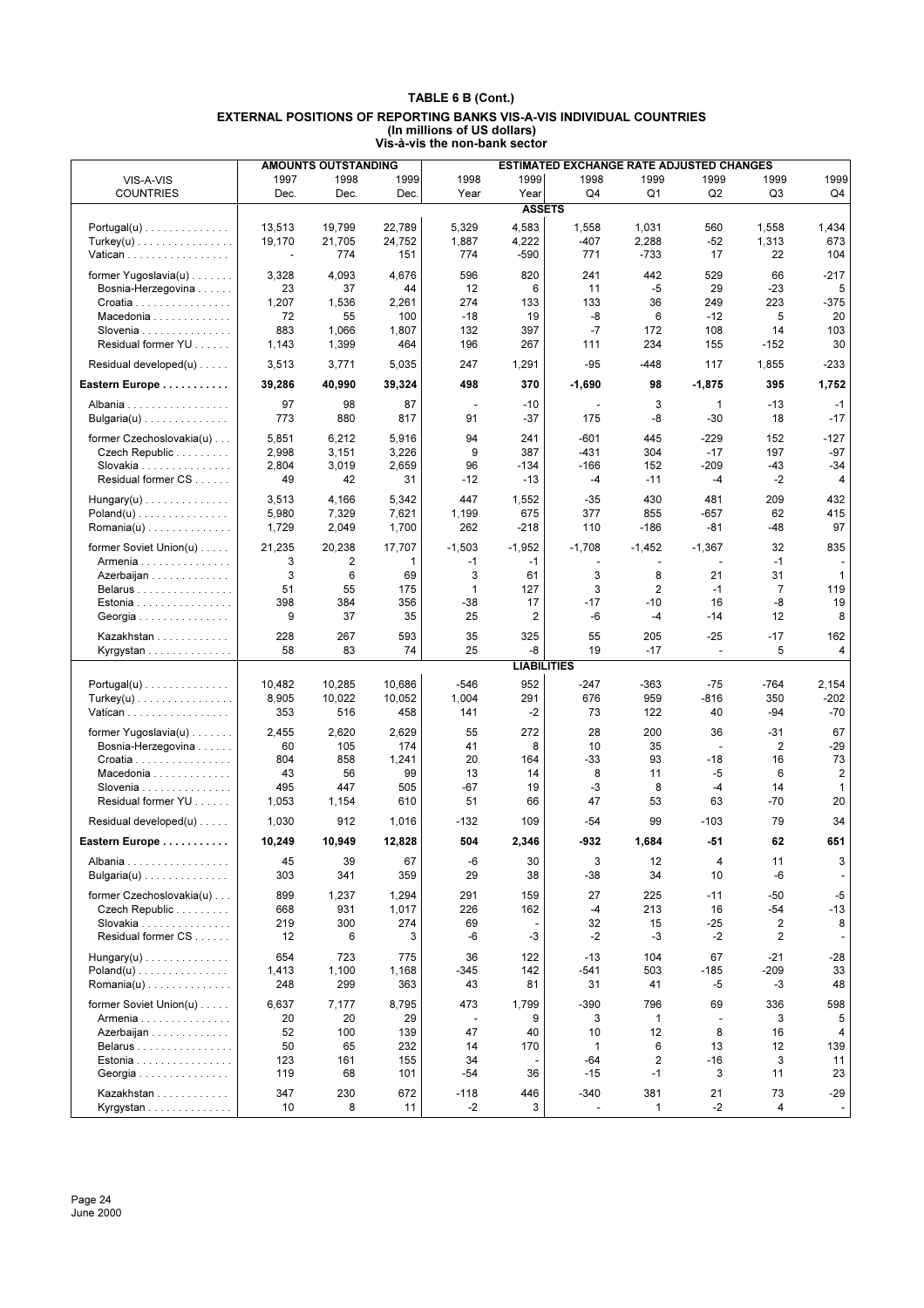|                                            |              | <b>AMOUNTS OUTSTANDING</b> |              |                |                    | ESTIMATED EXCHANGE RATE ADJUSTED CHANGES |                |                          |           |                |
|--------------------------------------------|--------------|----------------------------|--------------|----------------|--------------------|------------------------------------------|----------------|--------------------------|-----------|----------------|
| VIS-A-VIS                                  | 1997         | 1998                       | 1999         | 1998           | 1999               | 1998                                     | 1999           | 1999                     | 1999      | 1999           |
| <b>COUNTRIES</b>                           | Dec.         | Dec.                       | Dec.         | Year           | Year               | Q4                                       | Q1             | Q <sub>2</sub>           | Q3        | Q4             |
|                                            |              |                            |              |                | <b>ASSETS</b>      |                                          |                |                          |           |                |
| Latvia                                     | 113          | 181                        | 222          | 62             | 52                 | $-2$                                     | $-3$           | 65                       | -28       | 18             |
| Lithuania                                  | 416          | 643                        | 777          | 224            | 147                | 65                                       | $-27$          | 3                        | $-55$     | 226            |
| Moldova                                    | 27           | 20                         | 42           | -8             | 22                 | $-10$                                    | 10             | 86                       | $-71$     | $-3$           |
| Russia                                     | 18,511       | 16,881                     | 14,166       | $-2,051$       | $-2,241$           | $-1,763$                                 | $-1,361$       | $-1,326$                 | 74        | 372            |
| Tajikistan                                 | 2            | 1                          | 10           | $-1$           | 9                  | 1                                        | $-1$           | $\overline{\phantom{a}}$ | ÷,        | 10             |
|                                            |              |                            |              |                |                    |                                          |                |                          |           |                |
| Turkmenistan                               | 10           | 35                         | 107          | 21             | 64                 | $\overline{2}$                           | 8              | 31                       | 9         | 16             |
| Ukraine                                    | 671          | 356                        | 274          | $-334$         | $-55$              | $-124$                                   | 54             | $-75$                    | -20       | -14            |
| Uzbekistan<br>Residual former SU           | 108          | 126                        | 388          | 15<br>519      | 248                | 19<br>47                                 | 29             | 70                       | 33<br>63  | 116<br>$-219$  |
|                                            | 627          | 1,161                      | 418          |                | -720               |                                          | $-345$         | $-219$                   |           |                |
| Res. Eastern Europe                        | 108          | 18                         | 134          | $-91$          | 119                | -8                                       | 10             | $\overline{7}$           | $-16$     | 118            |
| Developing countries                       | 453,797      | 442,932                    | 420,116      | -18,170        | -16,271            | $-14,887$                                | 2,430          | -1,391                   | -16,228   | $-1,082$       |
| A) Latin America                           | 188,002      | 194,634                    | 185,124      | 4,651          | -8,141             | $-2,831$                                 | 472            | $-3,276$                 | -6,970    | 1,633          |
| $Argentina(u) \ldots \ldots \ldots \ldots$ | 31,924       | 34,099                     | 32,561       | 1,682          | $-1,116$           | 58                                       | 826            | 884                      | $-2,569$  | $-257$         |
|                                            | 68           | 90                         | 105          | 20             | $-34$              | 11                                       | 25             | 311                      | $-25$     | -345           |
| Bolivia                                    | 216          | 184                        | 389          | $-35$          | 221                | $-18$                                    | 200            | 28                       | 8         | $-15$          |
| $\textsf{Brazil}(u)$                       | 46,938       | 46,519                     | 40,483       | -880           | $-5,701$           | $-3,600$                                 | $-1,493$       | $-2,167$                 | $-2,739$  | 698            |
| $Chile(u)$                                 | 15,985       | 16,122                     | 15,683       | 45             | $-524$             | $-529$                                   | 582            | -285                     | $-952$    | 131            |
|                                            | 10,836       | 11,468                     | 10,390       | 545            | $-1,026$           | $-40$                                    | 216            | $-600$                   | $-592$    | $-50$          |
| Costa Rica                                 | 1,759        | 1,303                      | 1,600        | -465           | 306                | $-126$                                   | 17             | 34                       | 121       | 134            |
| $Cuba(u)$                                  | 1,143        | 1,187                      | 1,144        | 6              | $-11$              | 11                                       | $-50$          | $-19$                    | 76        | $-18$          |
| Dominica                                   | 103          | 24                         | 28           | $-77$          | 6                  | -6                                       | -6             | 8                        | 20        | $-16$          |
| Dominican Rep.                             | 316          | 409                        | 546          | 87             | 145                | 25                                       | 86             | 20                       | 12        | 27             |
| $Ecuador(u) \ldots \ldots \ldots \ldots$   | 2,177        | 2,658                      | 2,050        | 470            | $-601$             | 173                                      | 80             | $-163$                   | -346      | $-172$         |
| El Salvador                                | 506          | 287                        | 466          | -222           | 185                | $-63$                                    | 97             | 5                        | 38        | 45             |
| Falkland Islands                           | 1            | 16                         | 13           | 14             | $-1$               | $\overline{7}$                           | -3             | $\overline{\phantom{a}}$ | 9         | $-7$           |
| Grenada                                    | 13           | 12                         | 11           | $-1$           | $-1$               | 2                                        | $-4$           | $-1$                     | 3         | 1              |
| $Guatemala(u) \ldots \ldots \ldots \ldots$ | 1,072        | 1,060                      | 1,229        | $-13$          | 179                | $-259$                                   | 39             | 68                       | 26        | 46             |
|                                            |              |                            |              |                | <b>LIABILITIES</b> |                                          |                |                          |           |                |
| Latvia                                     | 230          | 280                        | 328          | 49             | 56                 | $-10$                                    | 28             | 10                       | 18        |                |
| Lithuania                                  | 208          | 151                        | 339          | -60            | 192                | $-28$                                    | 2              | 27                       | 21        | 142            |
| Moldova                                    | 30           | 42                         | 50           | 12             | 8                  | 6                                        | $\mathbf{r}$   | 4                        | -2        | 6              |
| Russia                                     | 4,624        | 5,414                      | 6,062        | 744            | 787                | 94                                       | 316            | 34                       | 162       | 275            |
| Tajikistan                                 | 2            | 3                          | 4            | $\mathbf 1$    | 1                  | $\overline{a}$                           | 4              | $-1$                     | 2         | $-4$           |
| Turkmenistan                               | 110          | 4                          | 20           | $-106$         | 16                 | $-2$                                     | $\mathbf{1}$   | 4                        | $-2$      | 13             |
| Ukraine                                    | 543          | 474                        | 490          | $-73$          | 27                 | $\overline{7}$                           | 31             | $-16$                    | 10        | 2              |
| Uzbekistan                                 | 55           | 61                         | 90           | 5              | 31                 | 4                                        | $\overline{2}$ | 13                       | 4         | 12             |
| Residual former SU                         | 114          | 96                         | 73           | $-18$          | $-22$              | $-55$                                    | 10             | $-33$                    | 2         | $-1$           |
| Res. Eastern Europe                        | 50           | 33                         | 7            | $-17$          | $-26$              | $-10$                                    | $-31$          |                          | 2         | 3              |
| Developing countries                       | 320,915      | 344,767                    | 372,892      | 20,498         | 33,885             | 909                                      | 21,978         | 4,154                    | 2,266     | 5,487          |
| A) Latin America                           | 119,144      | 118,763                    | 122,339      | $-1,101$       | 4,939              | $-146$                                   | $-1,718$       | 544                      | 2,737     | 3,376          |
| $Argentina(u) \ldots \ldots \ldots \ldots$ | 16,580       | 17,025                     | 17,923       | 354            | 1,081              | $-290$                                   | 474            | $-15$                    | $-203$    | 825            |
| <b>Belize</b>                              | 338          | 463                        | 1,111        | 119            | 660                | 90                                       | ÷,             | 289                      | 77        | 294            |
|                                            | 160          | 171                        | 143          | $\overline{7}$ | $-20$              | 16                                       | 37             | $-26$                    | $-3$      | -28            |
| $\textsf{Brazil}(u)$                       | 16,629       | 16,956                     | 19,129       | 214            | 2,434              | $-324$                                   | 2,081          | $-529$                   | 791       | 91             |
| $Chile(u)$                                 | 3,724        | 5,189                      | 5,863        | 1,430          | 731                | $-152$                                   | 50             | $-82$                    | 592       | 171            |
| $Colombia(u)$                              | 4,638        | 5,619                      | 6,196        | 955            | 629                | $-32$                                    | 227            | $-37$                    | 243       | 196            |
|                                            |              |                            |              |                |                    |                                          |                |                          |           |                |
| Costa Rica<br>$Cuba(u)$                    | 1,753<br>148 | 1,402<br>142               | 1,665<br>244 | $-367$<br>-7   | 296<br>113         | $-67$<br>-85                             | 70<br>41       | 29<br>$-17$              | 108<br>91 | 89<br>$-2$     |
| Dominica                                   | 54           | 61                         | 46           | 6              | -10                | $-7$                                     | 23             | $-20$                    | $-2$      | $-11$          |
| Dominican Rep.                             | 468          | 551                        | 642          | 78             | 104                | -21                                      | 30             | 32                       | -3        | 45             |
| $Ecuador(u) \ldots \ldots \ldots \ldots$   | 2,093        | 2,124                      | 2,557        | 16             | 461                | 121                                      | 141            | 72                       | 45        | 203            |
| El Salvador                                | 452          | 253                        | 257          | $-200$         | $\overline{7}$     | $-67$                                    | $\overline{7}$ | 13                       | -20       | 7              |
| Falkland Islands                           | 12           | 125                        | 122          | 112            | $-3$               | $\mathbf{1}$                             | $-5$           | 2                        | $-2$      | $\overline{2}$ |
| Grenada                                    | 37           | 164                        | 56           | 126            | $-106$             | 31                                       | -34            | $-21$                    | -31       | -20            |
| $Guatemala(u)$                             | 1,664        | 1,646                      | 1,971        | $-26$          | 342                | $-17$                                    | 183            | 22                       | 59        | 78             |
|                                            |              |                            |              |                |                    |                                          |                |                          |           |                |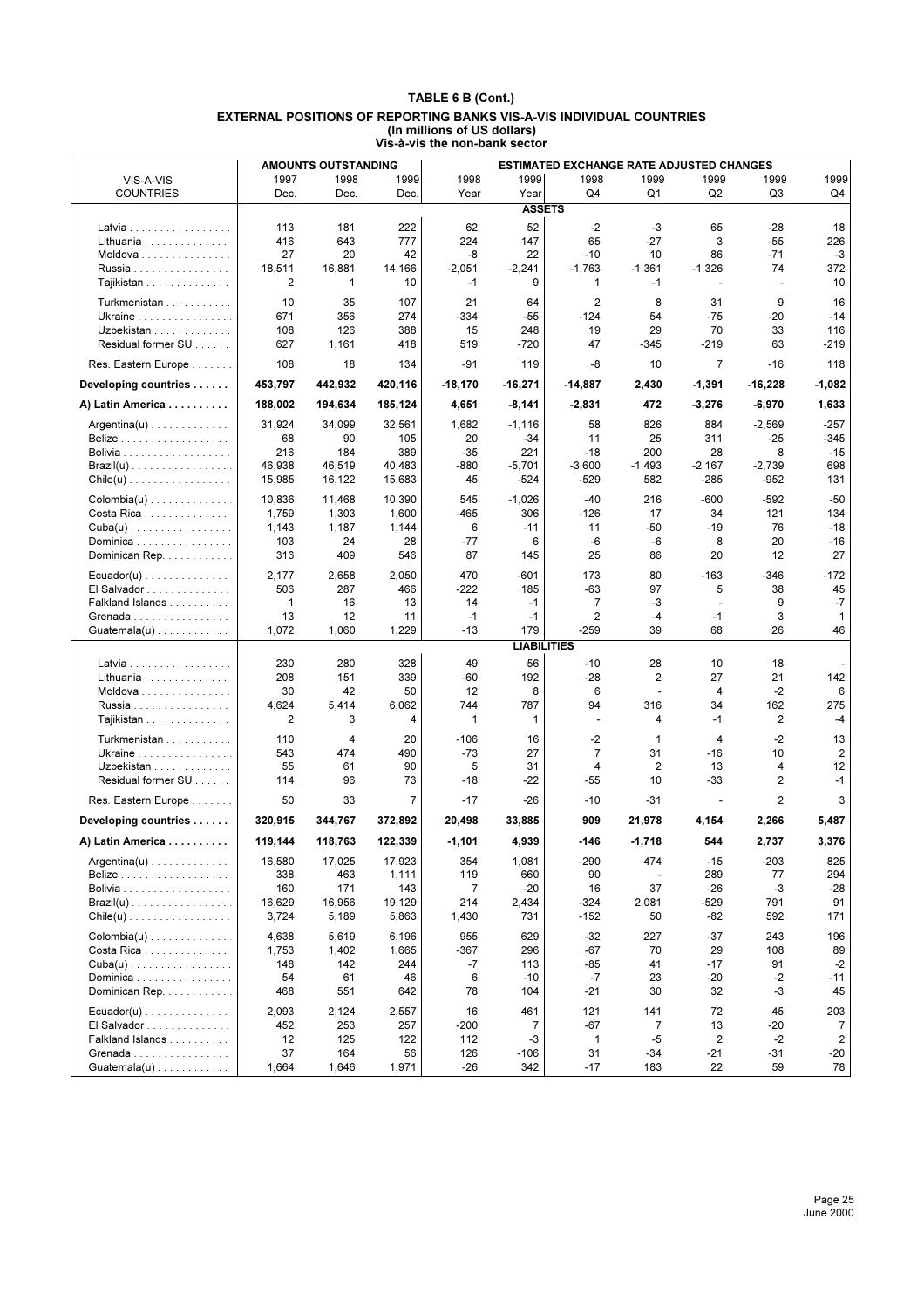|                                                            |              | <b>AMOUNTS OUTSTANDING</b> |              |                |                    | <b>ESTIMATED EXCHANGE RATE ADJUSTED CHANGES</b> |                |          |                |                |
|------------------------------------------------------------|--------------|----------------------------|--------------|----------------|--------------------|-------------------------------------------------|----------------|----------|----------------|----------------|
| VIS-A-VIS                                                  | 1997         | 1998                       | 1999         | 1998           | 1999               | 1998                                            | 1999           | 1999     | 1999           | 1999           |
| <b>COUNTRIES</b>                                           | Dec.         | Dec.                       | Dec.         | Year           | Year               | Q4                                              | Q <sub>1</sub> | Q2       | Q <sub>3</sub> | Q4             |
|                                                            |              |                            |              |                | <b>ASSETS</b>      |                                                 |                |          |                |                |
| Guyana                                                     | 40           | 20                         | 13           | $-21$          | $-4$               | $\mathbf{1}$                                    | 1              | $-5$     |                |                |
|                                                            | 55           | 63                         | 54           | 4              | $-1$               | ÷,                                              | $\mathbf{1}$   | $-4$     | $\overline{a}$ | $\overline{2}$ |
| Honduras                                                   | 182          | 184                        | 288          | 2              | 110                | 6                                               | 131            | $-16$    | 2              | $-7$           |
| $Jamaica(u)$                                               | 583          | 389                        | 482          | $-197$         | 103                | -67                                             | 150            | 5        | -3             | $-49$          |
| $Mexico(u)$                                                | 46,366       | 48,730                     | 47,449       | 1,960          | -874               | 1,102                                           | -67            | -999     | 616            | $-424$         |
|                                                            | 205          | 367                        | 322          | 161            |                    | 153                                             | -84            | 12       | 17             | 19             |
| Nicaragua<br>Paraguay                                      | 350          | 439                        | 453          | 76             | $-36$<br>40        | 1                                               | 34             | $-1$     | 18             | $-11$          |
| $Peru(u)$                                                  | 4,338        | 4,043                      | 4,344        | $-337$         | 359                | $-400$                                          | 611            | $-411$   | $-5$           | 164            |
| St.Lucia                                                   | 31           | 32                         | 28           | 1              | $-1$               | $\overline{\phantom{a}}$                        | 2              | -3       | 1              | $-1$           |
| St. Vincent                                                | 207          | 275                        | 444          | 58             | 184                | 45                                              | 128            | 68       | -70            | 58             |
|                                                            |              |                            |              |                |                    |                                                 |                |          |                |                |
| Suriname                                                   | 15           | 72                         | 36           | 56             | $-36$              | 12                                              | $-34$          | 5        |                | $-7$           |
| $Trivialad/Tobago(u) \ldots \ldots$                        | 1,385<br>114 | 1,323<br>174               | 1,426<br>231 | $-67$<br>48    | 104<br>52          | $-117$<br>20                                    | 186<br>9       | 55<br>50 | $-48$<br>$-15$ | $-89$<br>8     |
| Turks/Caicos                                               | 1,711        | 2,062                      | 1,954        | 332            | $-118$             | $-28$                                           | $-89$          | 96       | $-183$         | 58             |
| $Uruguay(u) \ldots \ldots \ldots \ldots$<br>$Venezuela(u)$ | 8,788        | 10,261                     | 11,963       | 1,349          | 1,841              | 372                                             | 1,018          | $-18$    | 339            | 502            |
| Res. Latin America(u)                                      | 10,575       | 10,762                     | 8,939        | 52             | $-1,892$           | 425                                             | $-2,137$       | -233     | $-728$         | 1,206          |
|                                                            |              |                            |              |                |                    |                                                 |                |          |                |                |
| B) Middle East                                             | 35,821       | 50,334                     | 48,196       | 13,788         | $-1,147$           | 599                                             | $-4,682$       | 1,067    | -581           | 3,049          |
| $Esypt(u)$                                                 | 1,171        | 1,422                      | 3,774        | 211            | 2,531              | $-183$                                          | 2,157          | 29       | 51             | 294            |
|                                                            | 1,524        | 2,510                      | 2,552        | 951            | 121                | $-154$                                          | 717            | $-494$   | $-111$         | 9              |
|                                                            | 2,785        | 3,058                      | 146          | 73             | $-2,675$           | 8                                               | $-2,611$       | 8        | $-32$          | $-40$          |
| $Israel(u)$                                                | 4,482        | 4,523                      | 6,161        | $-89$          | 1,869              | $-275$                                          | 1,411          | 901      | $-1,110$       | 667            |
| Jordan                                                     | 798          | 738                        | 936          | $-74$          | 231                | $-72$                                           | 247            | 31       | $-76$          | 29             |
| Kuwait                                                     | 3,038        | 3,863                      | 3,555        | 746            | -249               | $-107$                                          | 132            | 140      | $-276$         | -245           |
|                                                            | 188          | 104                        | 99           | $-88$          | $-1$               | $-49$                                           | 8              | -6       | 3              | -6             |
| Oman                                                       | 1,483        | 2,311                      | 2,833        | 817            | 528                | 281                                             | 420            | $-247$   | 253            | 102            |
|                                                            | 4,345        | 4,792                      | 5,408        | 438            | 624                | 164                                             | 390            | 161      | 32             | 41             |
| Saudi Arabia                                               | 8,060        | 19,878                     | 15,306       | 11,685         | $-4,479$           | 1,948                                           | $-7,020$       | 417      | 857            | 1,267          |
| $Syria(u)$                                                 | 202          | 385                        | 522          | 177            | 172                | 104                                             | 136            | 14       | 21             | $\mathbf{1}$   |
| United Arab Emirates                                       | 4,415        | 3,608                      | 3,521        | $-851$         | $-70$              | $-403$                                          | $-89$          | 51       | $-97$          | 65             |
| Yemen                                                      | 80           | 116                        | 300          | 32             | 183                | 8                                               | -5             | 8        | -6             | 186            |
| Residual Middle East(u)                                    | 3,250        | 3,026                      | 3,045        | $-242$         | 34                 | $-672$                                          | -586           | 45       | -96            | 671            |
|                                                            |              |                            |              |                | <b>LIABILITIES</b> |                                                 |                |          |                |                |
| Guyana                                                     | 56           | 73                         | 87           | 16             | 15                 | 3                                               | 12             | 6        | $-1$           | $-2$           |
|                                                            | 124          | 65                         | 88           | $-60$          | 26                 | $-12$                                           | 23             | $-5$     | 8              |                |
| Honduras                                                   | 205          | 213                        | 354          | 6              | 144                | $-12$                                           | 19             | 30       | 64             | 31             |
| $Jamaica(u) \ldots \ldots \ldots \ldots$                   | 486          | 620                        | 603          | 132            | $-10$              | 5                                               | 8              | 4        | $-55$          | 33             |
| $Mexico(u)$                                                | 23,509       | 23,123                     | 26,083       | $-479$         | 3,108              | 200                                             | 995            | $-150$   | 1,366          | 897            |
| Nicaragua                                                  | 132          | 209                        | 220          | 76             | 13                 | 12                                              | 21             | $-14$    | 6              |                |
| Paraguay                                                   | 477          | 477                        | 509          | $-6$           | 44                 | -5                                              | 34             | $-46$    | 44             | 12             |
| $Peru(u)$                                                  | 2,564        | 2,536                      | 2,310        | $-45$          | $-188$             | 21                                              | $-139$         | 97       | $-131$         | $-15$          |
| St. Lucia                                                  | 38           | 30                         | 17           | -8             | $-10$              | $-2$                                            | 4              | -9       | 1              | -6             |
| St. Vincent                                                | 504          | 631                        | 875          | 106            | 289                | 6                                               | 284            | $-18$    | $-28$          | 51             |
| Suriname                                                   | 193          | 278                        | 246          | 77             | $-11$              | 5                                               | $-26$          | 10       | 3              | 2              |
| $Trivialad/Tobago(u) \ldots \ldots$                        | 679          | 621                        | 690          | $-58$          | 73                 | -25                                             | 50             | $-29$    | 33             | 19             |
| Turks/Caicos                                               | 397          | 524                        | 483          | 122            | -31                | $-26$                                           | 20             | 22       | -23            | $-50$          |
| $Uruguay(u) \ldots \ldots \ldots \ldots$                   | 3,087        | 3,024                      | 3,191        | -90            | 205                | -221                                            | -63            | $-148$   | 199            | 217            |
| $Venezuela(u)$                                             | 17,474       | 20,250                     | 21,034       | 2,660          | 1,019              | 885                                             | 660            | 177      | -231           | 413            |
| Res. Latin America(u)                                      | 20,469       | 14,198                     | 7,624        | $-6,365$       | $-6,461$           | $-176$                                          | $-6,944$       | 907      | $-260$         | $-164$         |
| B) Middle East                                             | 84,536       | 90,629                     | 91,969       | 5,312          | 2,864              | 65                                              | -272           | -727     | 1,827          | 2,036          |
|                                                            |              |                            |              |                |                    |                                                 |                |          |                |                |
| $Egypt(u)$                                                 | 5,929        | 5,992                      | 6,237        | $\overline{7}$ | 390                | -86                                             | 103            | 58       | 2              | 227            |
| $lran$                                                     | 4,089        | 4,153                      | 4,294        | -6             | 295                | -21                                             | 126            | -50      | 45             | 174            |
|                                                            | 687          | 728                        | 667          | 33             | -40                | $-15$                                           | 18             | -34      | -14            | $-10$          |
| $Israel(u)$                                                | 6,627        | 7,333                      | 10,592       | 639            | 3,417              | $-174$                                          | 1,620          | 400      | 123            | 1,274          |
|                                                            | 2,504        | 2,595                      | 2,756        | 65             | 212                | 42                                              | 254            | -47      | -46            | 51             |
| Kuwait                                                     | 7,492        | 8,903                      | 8,572        | 1,261          | $-114$             | -737                                            | 1,149          | $-396$   | $-252$         | $-615$         |
|                                                            | 1,064        | 1,771                      | 1,762        | 679            | 47                 | $-67$                                           | -25            | 59       | $-17$          | 30             |
|                                                            | 1,128        | 1,003                      | 1,525        | $-132$         | 540                | $-59$                                           | 250            | 314      | 48             | $-72$          |
| Qatar                                                      | 1,091        | 1,184                      | 1,609        | 87             | 438                | $-38$                                           | 225            | $-37$    | 281            | -31            |
| Saudi Arabia                                               | 25,699       | 28,340                     | 28,127       | 2,444          | 158                | 892                                             | -413           | $-754$   | 1,618          | -293           |
| $Syria(u)$                                                 | 1,756        | 1,970                      | 1,903        | 189            | $-16$              | 119                                             | 5              | $-58$    | $-37$          | 74             |
| United Arab Emirates                                       | 21,373       | 22,002                     | 20,644       | 521            | $-1,131$           | 241                                             | -830           | $-320$   | 131            | $-112$         |
| Yemen                                                      | 877          | 927                        | 1,175        | 43             | 251                | $-54$                                           | 93             | $-1$     | $-10$          | 169            |
| Residual Middle East(u)                                    | 4,220        | 3,725                      | 2,037        | $-520$         | $-1,652$           | 21                                              | $-2,920$       | 148      | -44            | 1,164          |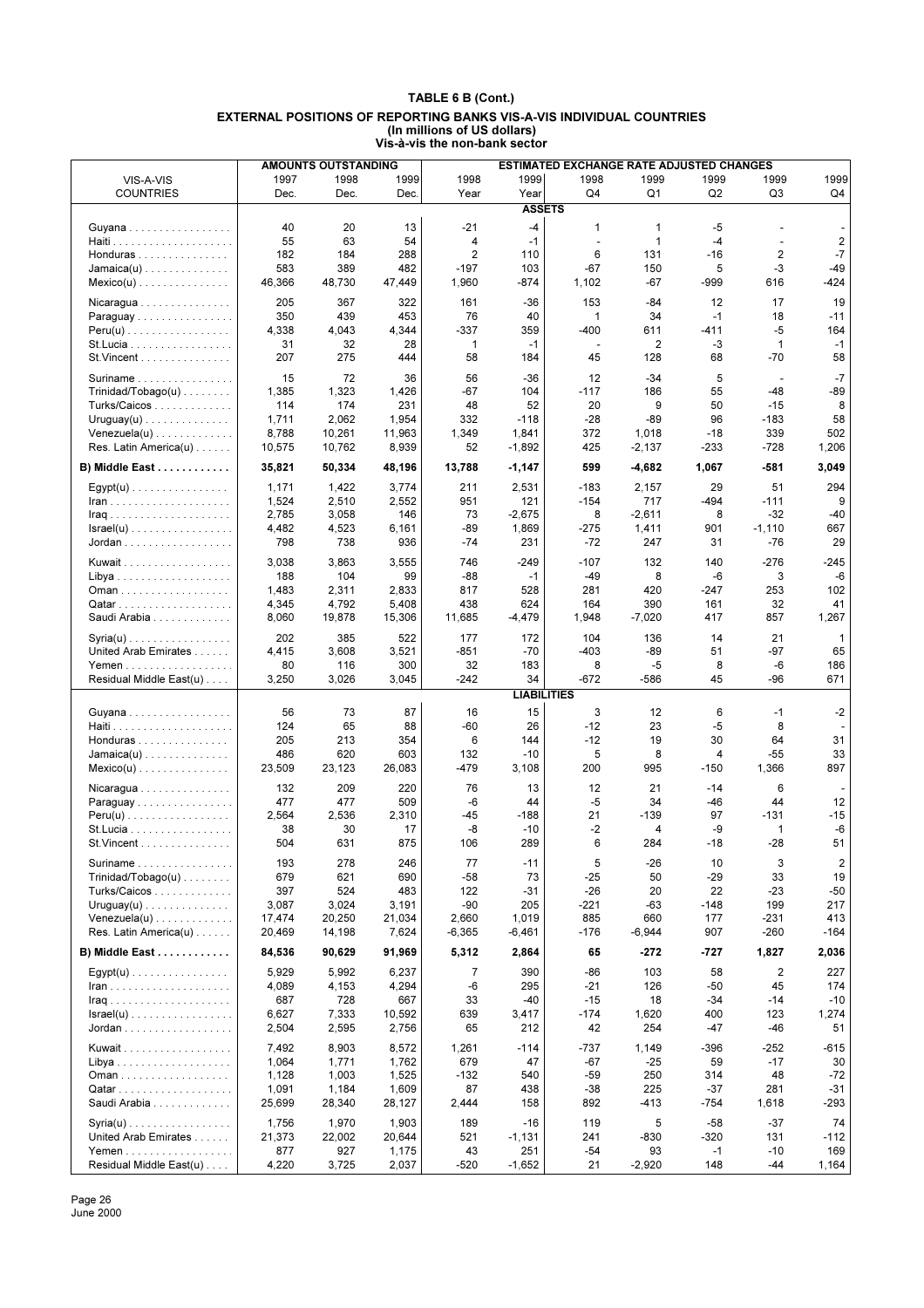|                                                     |                          | <b>AMOUNTS OUTSTANDING</b> |             |                                  |                    | <b>ESTIMATED EXCHANGE RATE ADJUSTED CHANGES</b> |                          |                |                                |                |
|-----------------------------------------------------|--------------------------|----------------------------|-------------|----------------------------------|--------------------|-------------------------------------------------|--------------------------|----------------|--------------------------------|----------------|
| VIS-A-VIS                                           | 1997                     | 1998                       | 1999        | 1998                             | 1999               | 1998                                            | 1999                     | 1999           | 1999                           | 1999           |
| <b>COUNTRIES</b>                                    | Dec.                     | Dec.                       | Dec.        | Year                             | Year               | Q4                                              | Q <sub>1</sub>           | Q2             | Q <sub>3</sub>                 | Q4             |
|                                                     |                          |                            |             |                                  | <b>ASSETS</b>      |                                                 |                          |                |                                |                |
| C) Africa                                           | 35,520                   | 37,359                     | 38,570      | 404                              | 3,758              | -658                                            | 3,209                    | 323            | -387                           | 613            |
| Algeria                                             | 4,339                    | 3,794                      | 3,310       | $-743$                           | $-183$             | $-134$                                          | -69                      | $-148$         | 86                             | $-52$          |
| Angola                                              | 1,584                    | 1,712                      | 1,925       | 115                              | 241                | 5                                               | 140                      | 48             | 131                            | $-78$          |
|                                                     | 78                       | 66                         | 92          | $-17$                            | 35                 | -3                                              | 5                        | 3              | $-2$                           | 29             |
| Botswana                                            | 13                       | 53                         | 15          | 38                               | $-38$              | $-20$                                           | $-17$                    | 6              | $-26$                          | $-1$           |
| Burkina Faso                                        | 27                       | 36                         | 56          | $\overline{7}$                   | 27                 | -5                                              | 39                       | 11             | -14                            | -9             |
| Burundi                                             | 60                       | 67                         | 64          | 3                                | 5                  | 1                                               | $\blacksquare$           | $\blacksquare$ | 3                              | 2              |
| Cameroon                                            | 1,713                    | 1,742                      | 1,859       | -80                              | 367                | 220                                             | 255                      | 13             | $-31$                          | 130            |
| Cape Verde                                          | 6                        | 5                          | 13          | $-1$                             | 8                  | ٠                                               | 4                        | $-2$           | 3                              | 3              |
| Central African Rep.                                | 14                       | 14                         | 31          | $-1$                             | 20                 | $\overline{2}$                                  | 14                       | $-11$          | $\overline{\phantom{a}}$       | 17             |
|                                                     | 33                       | 33                         | 37          | $-2$                             | $\overline{7}$     | $-1$                                            | $\blacksquare$           | 2              | $-2$                           | $\overline{7}$ |
|                                                     |                          |                            |             |                                  |                    |                                                 |                          |                |                                |                |
| Comoros                                             | $\overline{7}$           | 6                          | 8           | $-1$                             | 2                  | $\mathbf{1}$                                    | ÷                        | 1              | 1                              |                |
| $\mathsf{Congo}\dots\dots\dots\dots\dots\dots\dots$ | 1,133                    | 1,181                      | 1,430       | 13                               | 327                | $-224$                                          | 199                      | $\overline{7}$ | $-54$                          | 175            |
| Congo, Dem. Rep. $(u)$                              |                          | 660                        |             | 660                              | $-617$             | 660                                             | -617                     | ÷              | $\overline{a}$                 |                |
| Côte d'Ivoire                                       | 2,107<br>18              | 2,272<br>25                | 2,471       | 25<br>6                          | 494<br>7           | -6<br>٠                                         | 305<br>3                 | 16<br>3        | 41<br>$\overline{\phantom{a}}$ | 132            |
| Djibouti                                            |                          |                            | 29          |                                  |                    |                                                 |                          |                |                                | 1              |
| Equatorial Guinea                                   | 26                       | 23                         | 7           | $-4$                             | -14                | -4                                              | 4                        | $-17$          | 1                              | $-2$           |
| Ethiopia                                            | 104                      | 115                        | 59          | 4                                | $-49$              | $-2$                                            | $-32$                    | $-20$          | $-7$                           | 10             |
| Gabon                                               | 730                      | 688                        | 683         | $-75$                            | 73                 | -34                                             | 23                       | 25             | 22                             | 3              |
| Gambia                                              | 40                       | 43                         | 40          | 2                                | $\overline{2}$     | $\mathbf{1}$                                    | 14                       | $-13$          | $\mathbf{1}$                   |                |
| Ghana(u)                                            | 942                      | 1,131                      | 1,137       | 171                              | 50                 | 164                                             | $-29$                    | $-84$          | $-119$                         | 282            |
| Guinea                                              | 346                      | 323                        | 304         | $-41$                            | 21                 | $-54$                                           | -6                       | 2              | $-2$                           | 27             |
| Guinea-Bissau                                       | 4                        | 3                          | 4           | $-1$                             | 1                  | ÷,                                              | 1                        | $\mathbf{1}$   | $\overline{\phantom{a}}$       | $-1$           |
| Kenya                                               | 664                      | 800                        | 751         | 118                              | $-3$               | 97                                              | 23                       | $-18$          | 23                             | -31            |
| $Lesotho \ldots \ldots \ldots \ldots$               | 379                      | 310                        | 329         | -89                              | 57                 | $\overline{7}$                                  | $-35$                    | $-15$          | 62                             | 45             |
| Madagascar                                          | 133                      | 121                        | 129         | $-20$                            | 24                 | -36                                             | 25                       | $\mathbf{1}$   | $\overline{2}$                 | -4             |
| Malawi                                              | 45                       | 62                         | 53          | 14                               | $-4$               | 3                                               | $-4$                     | 10             | -9                             | $-1$           |
| Mali                                                | 96                       | 150                        | 184         | 46                               | 49                 | $-49$                                           | 91                       | 19             | $-69$                          | 8              |
| Mauritania                                          | 146                      | 116                        | 119         | $-37$                            | 18                 | 3                                               | 2                        | 8              | 44                             | $-36$          |
| Mauritius                                           | 632                      | 656                        | 883         | -3                               | 258                | $-50$                                           | 172                      | 103            | $-70$                          | 53             |
| $Moreover(u) \dots \dots \dots \dots \dots$         | 4,576                    | 5,461                      | 5,745       | 655                              | 798                | 215                                             | 265                      | 362            | 343                            | $-172$         |
|                                                     |                          |                            |             |                                  | <b>LIABILITIES</b> |                                                 |                          |                |                                |                |
| C) Africa                                           | 25,559                   | 25,556                     | 25,673      | -681                             | 1,617              | -386                                            | 2,459                    | -1,440         | 386                            | 212            |
| Algeria                                             | 1,624                    | 1,686                      | 1,529       | $-21$                            | 32                 | 3                                               | -3                       | $-20$          | $-5$                           | 60             |
| Angola                                              | 597                      | 244                        | 488         | $-356$                           | 251                | ÷,                                              | 64                       | 31             | 85                             | 71             |
|                                                     | 115                      | 120                        | 142         | $\blacksquare$                   | 33                 | -1                                              | 10                       | 1              | $-2$                           | 24             |
| Botswana                                            | 210                      | 187                        | 278         | $-24$                            | 96                 | $\mathbf{1}$                                    | 24                       | 7              | 38                             | 27             |
| Burkina Faso                                        | 99                       | 110                        | 90          | 5                                | -8                 | -4                                              | $-3$                     | 11             | -9                             | $-7$           |
| $Burundi$                                           | 139                      | 141                        | 133         | $-2$                             |                    | -3                                              | $\overline{7}$           | $-16$          | $\mathbf{1}$                   | 8              |
| Cameroon                                            | 601                      | 586                        | 658         | $-38$                            | 120                | $-32$                                           | 91                       | 59             | -46                            | 16             |
| Cape Verde                                          | 11                       | 8                          | 6           | -3                               |                    | $\blacksquare$                                  | 25                       | -21            | -3                             | $-1$           |
| Central African Rep.                                | 78                       | 82                         | 60          |                                  | $-14$              | 6                                               | $-15$                    | 4              | 1                              | $-4$           |
|                                                     | 42                       | 47                         | 32          | 1                                | -10                | $-19$                                           | -2                       | -4             | -2                             | -2             |
|                                                     |                          |                            |             |                                  |                    |                                                 |                          |                |                                |                |
| Comoros                                             | 24                       | 32                         | 31          | $\overline{7}$                   | 2                  | 3                                               | 3                        | 3              | -8                             | 4              |
| $Congo \ldots \ldots \ldots \ldots \ldots$          | 236                      | 261                        | 184         | 15                               | $-52$              | 49                                              | $-27$                    | -8             | 4                              | -21            |
| Congo, Dem. Rep. $(u)$                              | $\overline{\phantom{a}}$ | 859                        | 1           | 859                              | -815               | 859                                             | -814                     | $\sim$         | $\overline{2}$                 | $-3$           |
| Côte d'Ivoire                                       | 971                      | 1,339                      | 1,110       | 305                              | $-80$              | $-24$                                           | 124                      | $-330$         | $-34$                          | 160            |
| Djibouti                                            | 199                      | 196                        | 213         | $-5$                             | 21                 | -2                                              | -49                      | 60             | 1                              | 9              |
| Equatorial Guinea                                   | 30                       | 30                         | 31          | $-1$                             | 3                  | $-1$                                            | $\overline{2}$           | $\blacksquare$ | $\overline{\phantom{a}}$       | $\mathbf{1}$   |
| Ethiopia                                            | 267                      | 203                        | 169         | -69                              | -29                | -42                                             | -6                       | 5              | -29                            | 1              |
| Gabon                                               | 484                      | 500                        | 410         | -8                               | -39                | 20                                              | 27                       | -63            | -6                             | 3              |
| Gambia                                              | 101                      | 101                        | 89          | $-2$                             | -6                 | 4                                               | $-1$                     | $\mathbf{1}$   | $-10$                          | 4              |
| $Ghana(u)$                                          | 488                      | 398                        | 474         | -96                              | 86                 | -58                                             | 62                       | $-28$          | 19                             | 33             |
| Guinea                                              | 128                      | 123                        | 117         | $-10$                            | 5                  | -31                                             | 10                       | 5              | -11                            | $\mathbf{1}$   |
| Guinea-Bissau                                       | 21                       | 12                         | 13          | $-10$                            | 3                  | $-2$<br>$-51$                                   | $\blacksquare$<br>123    | 1              | 2<br>$-24$                     | $-58$          |
| Kenya                                               | 2,196<br>36              | 2,216<br>38                | 2,319<br>29 | $\overline{\phantom{a}}$<br>$-1$ | 168<br>$-5$        | -8                                              | 95                       | 127<br>$-105$  | 3                              | 2              |
| Lesotho<br>Madagascar                               | 415                      | 400                        | 404         | $-29$                            | 49                 | $\mathbf{1}$                                    | 24                       | 20             | 11                             | -6             |
|                                                     |                          |                            |             |                                  |                    |                                                 |                          |                |                                |                |
| Malawi                                              | 85                       | 90                         | 115         | 3                                | 29                 | 8                                               | 10                       | 12             | $\overline{7}$                 |                |
|                                                     | 144                      | 175                        | 164         | 25                               |                    | $-10$                                           | 15                       | $-34$          | 29                             | $-10$          |
| Mauritania                                          | 156                      | 102                        | 160         | $-57$                            | 67                 | 8                                               | $\overline{\phantom{a}}$ | 5              | 58                             |                |
| Mauritius                                           | 404                      | 635                        | 841         | 219                              | 235                | 133                                             | $-4$                     | 71             | 169                            | -1             |
| $Moreover(u) \ldots \ldots \ldots \ldots$           | 2,855                    | 2,296                      | 2,093       | -649                             | -9                 | $-143$                                          | 180                      | -191           | $\mathbf{1}$                   | $\mathbf{1}$   |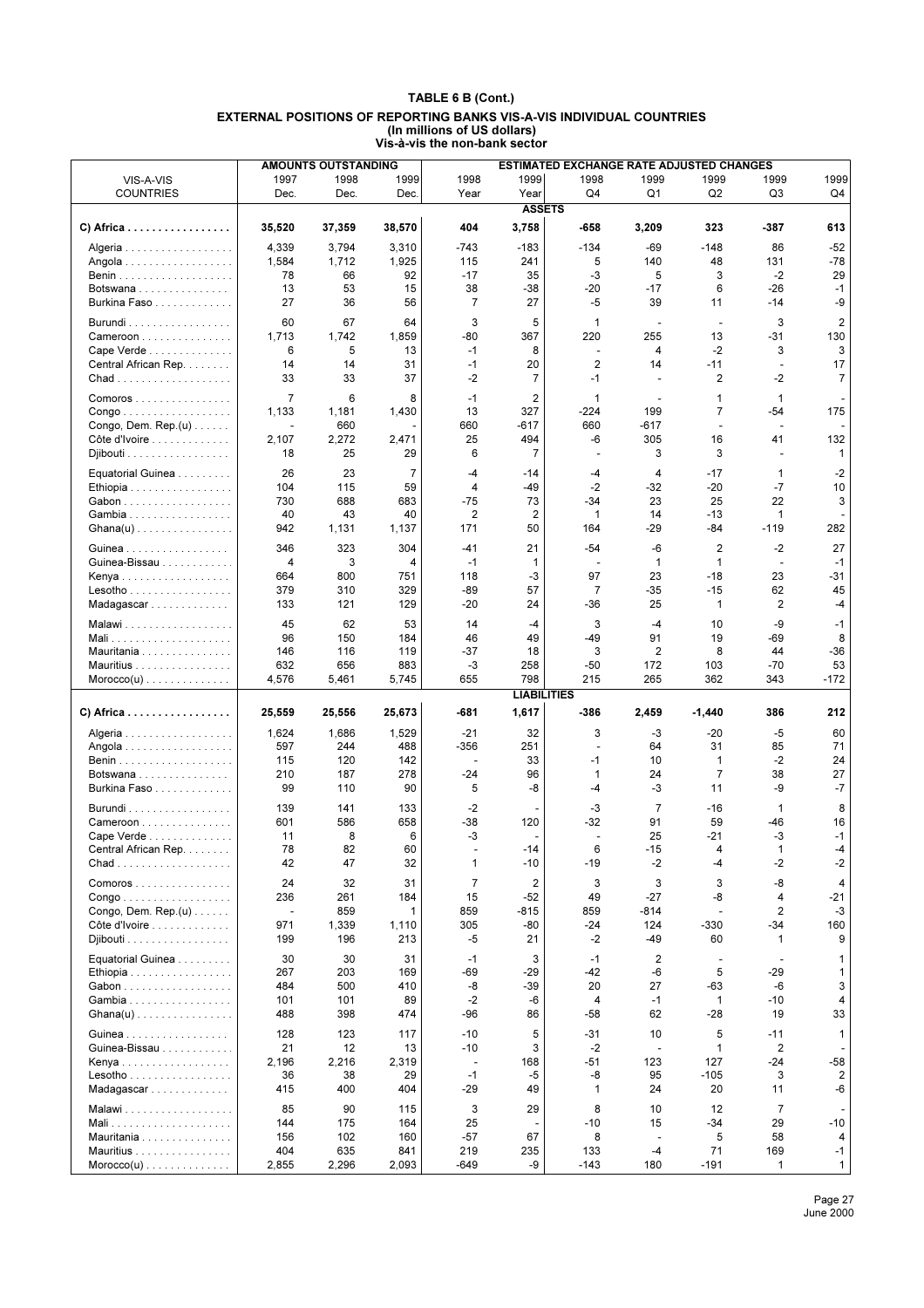|                                               |         | <b>AMOUNTS OUTSTANDING</b> |         |                          |                    | <b>ESTIMATED EXCHANGE RATE ADJUSTED CHANGES</b> |                          |                          |                          |                |
|-----------------------------------------------|---------|----------------------------|---------|--------------------------|--------------------|-------------------------------------------------|--------------------------|--------------------------|--------------------------|----------------|
| VIS-A-VIS                                     | 1997    | 1998                       | 1999    | 1998                     | 1999               | 1998                                            | 1999                     | 1999                     | 1999                     | 1999           |
| <b>COUNTRIES</b>                              | Dec.    | Dec.                       | Dec.    | Year                     | Year               | Q4                                              | Q1                       | Q <sub>2</sub>           | Q <sub>3</sub>           | Q4             |
|                                               |         |                            |         |                          | <b>ASSETS</b>      |                                                 |                          |                          |                          |                |
|                                               | 202     | 229                        | 241     | 18                       | 32                 | $\mathbf{1}$                                    | $-15$                    | 9                        | $\overline{2}$           | 36             |
| Mozambique                                    | 28      | 7                          | 36      | $-22$                    | 32                 | $-5$                                            | 22                       | 15                       | 14                       | $-19$          |
| Namibia                                       |         |                            |         |                          |                    |                                                 |                          |                          |                          |                |
| Niger                                         | 81      | 27                         | 24      | $-55$                    | $\mathbf{1}$       | $-11$                                           | $-3$                     | 16                       | -9                       | $-3$           |
|                                               | 1,783   | 1,586                      | 1,440   | $-244$                   | $-64$              | 39                                              | $-127$                   | $-113$                   | 67                       | 109            |
| Rwanda                                        | 58      | 66                         | 36      | $\overline{4}$           | $-23$              | $\overline{\phantom{a}}$                        | $-11$                    | 3                        | $-5$                     | $-10$          |
| Sao Tomé/Principe                             | 12      | 13                         | 14      | $\overline{\phantom{a}}$ | $\overline{2}$     | -1                                              | $\mathbf{1}$             | 1                        | -3                       | 3              |
| Senegal                                       | 140     | 177                        | 254     | 30                       | 105                | -2                                              | 54                       | 4                        | 5                        | 42             |
| Seychelles                                    | 40      | 63                         | 110     | 21                       | 49                 | 12                                              | $\overline{7}$           | $-5$                     | 33                       | 14             |
| Sierra Leone                                  | 28      | 11                         | 9       | $-17$                    | $-1$               | -6                                              | -3                       | $-1$                     | 3                        |                |
| Somalia                                       | 23      | 29                         | 34      | 5                        | 9                  | $\overline{2}$                                  | ÷,                       | ÷,                       | $\overline{\phantom{a}}$ | 9              |
|                                               | 9,412   | 9,765                      | 9,586   | 84                       | $-30$              | $-738$                                          | 836                      | 258                      | $-958$                   | $-166$         |
| South Africa                                  |         |                            |         | $\overline{2}$           |                    | 2                                               | 8                        | $-10$                    |                          |                |
| St.Helena<br>Sudan                            | 444     | 2<br>410                   | 272     | -53                      | $-2$<br>-90        | -6                                              | $-54$                    | 33                       | $-5$                     | -64            |
|                                               |         | 5                          |         | $-23$                    | 26                 | -5                                              |                          | $-1$                     | 29                       |                |
| Swaziland                                     | 26      |                            | 29      |                          |                    |                                                 | $\overline{\phantom{a}}$ |                          |                          | $-2$           |
| Tanzania                                      | 114     | 157                        | 163     | 41                       | 9                  | 11                                              | -9                       | 8                        | -16                      | 26             |
|                                               | 29      | 42                         | 102     | 6                        | 65                 | $-42$                                           | $-1$                     | $\mathbf{1}$             | -3                       | 68             |
| Tunisia                                       | 1,776   | 1,844                      | 2,106   | $-12$                    | 470                | $-16$                                           | 395                      | $-62$                    | 99                       | 38             |
| Uganda                                        | 22      | 61                         | 74      | 37                       | 13                 | 13                                              | 1                        | $\overline{7}$           | $\mathbf{1}$             | $\overline{4}$ |
| Zambia                                        | 122     | 130                        | 95      | 3                        | $-29$              | $-32$                                           | $-56$                    | 2                        | 40                       | $-15$          |
| $Zim$ babwe                                   | 433     | 570                        | 855     | 126                      | 331                | $-19$                                           | 259                      | 67                       | 22                       | $-17$          |
| Residual Africa(u)                            | 518     | 492                        | 644     | -41                      | 159                | $\overline{7}$                                  | 369                      | $-166$                   | -43                      | $-1$           |
| D) Asia                                       | 194,454 | 160,605                    | 148,226 | $-37,014$                | $-10,742$          | $-11,998$                                       | 3,430                    | 494                      | $-8,289$                 | $-6,377$       |
|                                               |         |                            |         |                          |                    |                                                 |                          |                          |                          |                |
| Afghanistan                                   | 8       | 40                         | 6       | 31                       | -31                | 28                                              | $-33$                    | $\overline{2}$           | 1                        | $-1$           |
| Bangladesh                                    | 163     | 163                        | 154     | $\sim$                   | $-10$              | $-15$                                           | 10                       | $-17$                    | $\overline{7}$           | $-10$          |
|                                               | 18      | $\overline{a}$             |         | $-18$                    |                    | $\overline{\phantom{a}}$                        | $\overline{\phantom{a}}$ | $\overline{\phantom{a}}$ | $\overline{a}$           |                |
| British Ov. Territories                       | 93      | 52                         | 105     | $-41$                    | 56                 | 24                                              | 20                       | 27                       | $-17$                    | 26             |
| <b>Brunei</b>                                 | 299     | 396                        | 451     | 101                      | 63                 | 64                                              | $-72$                    | 62                       | 15                       | 58             |
| Cambodia                                      | 5       | 3                          | 4       | $-2$                     | $\mathbf 1$        | 2                                               | 3                        | 2                        | $-4$                     |                |
| $China(u)$                                    | 18,330  | 16,794                     | 17,546  | $-1,852$                 | 922                | $-111$                                          | 3,847                    | -567                     | $-2,539$                 | 181            |
|                                               | 10      | 10                         | 7       |                          | -3                 | $\overline{\phantom{a}}$                        | $-1$                     | $\mathbf{1}$             | -4                       | 1              |
| French Polynesia                              | 30      | 24                         | 44      | -6                       | 21                 | 2                                               | $-1$                     | 14                       | $-5$                     | 13             |
|                                               |         |                            |         |                          | <b>LIABILITIES</b> |                                                 |                          |                          |                          |                |
|                                               |         |                            |         |                          |                    |                                                 |                          |                          |                          |                |
| Mozambique                                    | 96      | 123                        | 152     | 24                       | 34                 | 10                                              | 25                       | 37                       | -19                      | -9             |
| Namibia                                       | 142     | 52                         | 99      | -91                      | 53                 | -3                                              | 107                      | -82                      | 14                       | 14             |
| Niger                                         | 142     | 127                        | 165     | $-18$                    | 44                 | $-10$                                           | 6                        | 32                       | $-83$                    | 89             |
|                                               | 2,720   | 2,692                      | 2,738   | $-51$                    | 103                | $-20$                                           | 124                      | -387                     | 149                      | 217            |
| Rwanda                                        | 195     | 202                        | 177     | $\blacksquare$           | -9                 | $-7$                                            | -4                       | -5                       | $\overline{7}$           | $-7$           |
| Sao Tomé/Principe                             | 5       | 4                          | 2       | $-1$                     | $-2$               | $\mathbf{1}$                                    |                          | $\overline{7}$           | $-5$                     | $-4$           |
| Senegal                                       | 623     | 616                        | 577     | $-35$                    | 28                 | 33                                              | $-25$                    | 36                       | $-17$                    | 34             |
| Seychelles                                    | 124     | 121                        | 178     | -4                       | 61                 | 22                                              | 34                       | $-7$                     | 10                       | 24             |
| Sierra Leone                                  | 77      | 74                         | 63      | -3                       | -8                 | -11                                             | 9                        | -5                       | $-4$                     | -8             |
| Somalia                                       | 28      | 30                         | 24      | $\mathbf{1}$             | $-5$               | $-1$                                            | 4                        | ÷,                       | -9                       | $\overline{a}$ |
| South Africa                                  | 4,337   | 4,729                      | 4,721   | 281                      | 192                | $-177$                                          | 805                      | $-108$                   | -98                      | $-407$         |
| St. Helena                                    | 5       | 7                          | 6       | $\overline{2}$           | $-1$               | $-1$                                            | 2                        | $-2$                     | $-1$                     |                |
| Sudan                                         | 371     | 400                        | 331     | 24                       | -60                | 20                                              | $-1$                     | -14                      | 25                       | $-70$          |
| Swaziland                                     | 125     | 48                         | 19      | -78                      | $-27$              | -14                                             | $-2$                     | -6                       | $\blacksquare$           | $-19$          |
| Tanzania                                      | 456     | 490                        | 460     | 28                       | -17                | $-11$                                           | -4                       | 8                        | -15                      | -6             |
|                                               |         |                            |         |                          |                    |                                                 |                          |                          |                          |                |
|                                               | 175     | 171                        | 169     | $-11$                    | 20                 | -6                                              | 130                      | -121                     | $\mathbf{1}$             | 10             |
| <b>Tunisia</b>                                | 630     | 693                        | 636     | 35                       | 7                  | 14                                              | 283                      | $-273$                   | 31                       | -34            |
| Uganda                                        | 306     | 318                        | 269     | 6                        | -31                | 3                                               | $-11$                    | $-13$                    | 61                       | -68            |
| Zambia                                        | 298     | 327                        | 314     | 26                       | -8                 | 16                                              | $-4$                     | $-1$                     | -37                      | 34             |
| Zimbabwe                                      | 355     | 366                        | 418     | 6                        | 69                 | -44                                             | 35                       | 1                        | $-2$                     | 35             |
| Residual Africa(u)                            | 672     | 732                        | 891     | 49                       | 163                | $-15$                                           | 41                       | $-105$                   | 165                      | 62             |
| D) Asia                                       | 91,676  | 109,819                    | 132,911 | 16,969                   | 24,466             | 1,376                                           | 21,509                   | 5,777                    | $-2,684$                 | $-136$         |
|                                               |         |                            |         |                          |                    |                                                 |                          |                          |                          |                |
| Afghanistan                                   | 86      | 113                        | 84      | 26                       | $-26$              | 15                                              | $-23$                    | $-2$                     | 33                       | $-34$          |
| Bangladesh                                    | 147     | 149                        | 158     |                          | 13                 | -8                                              | 48                       | $-26$                    | $-10$                    | 1              |
| Bhutan                                        | 5       | 26                         | 31      | 21                       | 6                  | 14                                              | $-23$                    | $\mathbf{1}$             | 26                       | 2              |
| British Ov. Territories                       | 333     | 673                        | 258     | 331                      | -365               | 294                                             | 26                       | -201                     | $-109$                   | -81            |
| Brunei                                        | 316     | 461                        | 429     | 140                      | -23                | -96                                             | 197                      | $-193$                   | 64                       | -91            |
| Cambodia                                      | 29      | 38                         | 43      | 8                        | $\overline{7}$     | 2                                               | 12                       | $\mathbf{1}$             | $-5$                     | $-1$           |
| $China(u) \ldots \ldots \ldots \ldots \ldots$ | 3,802   | 4,445                      | 6,411   | 569                      | 2,005              | -498                                            | 1,193                    | 534                      | 98                       | 180            |
| Fiji da da da da da da da da da da da         | 15      | 14                         | 17      | $-1$                     | 3                  | -5                                              | 8                        | 41                       | -38                      | -8             |
| French Polynesia                              | 82      | 64                         | 87      | $-20$                    | 28                 | 3                                               | 3                        | 15                       | $-14$                    | 24             |

Page 28 June 2000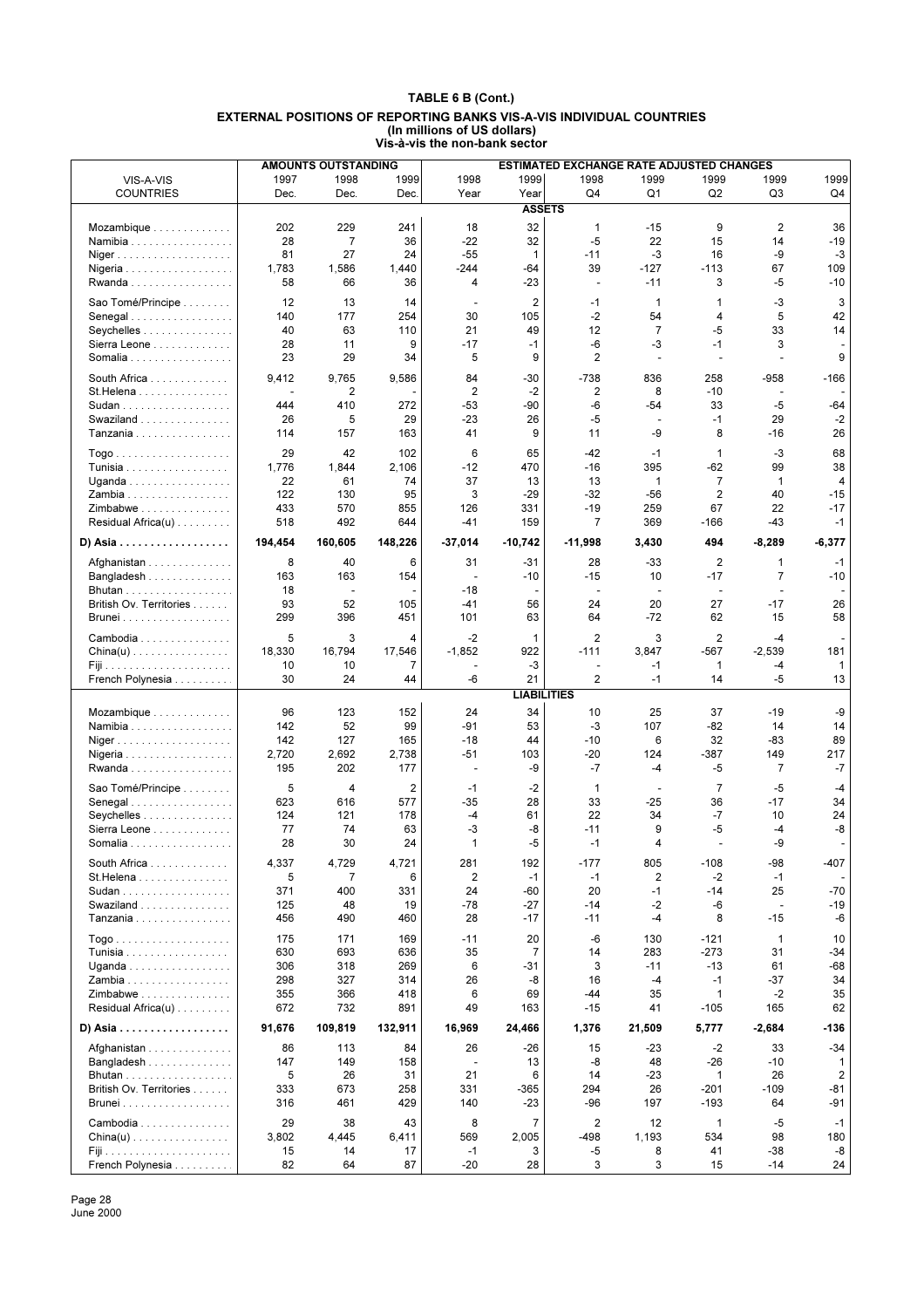|                                                                   |                  | <b>AMOUNTS OUTSTANDING</b> |                  |                          |                              | ESTIMATED EXCHANGE RATE ADJUSTED CHANGES |                          |                          |                          |                    |
|-------------------------------------------------------------------|------------------|----------------------------|------------------|--------------------------|------------------------------|------------------------------------------|--------------------------|--------------------------|--------------------------|--------------------|
| VIS-A-VIS                                                         | 1997             | 1998                       | 1999             | 1998                     | 1999                         | 1998                                     | 1999                     | 1999                     | 1999                     | 1999               |
| <b>COUNTRIES</b>                                                  | Dec.             | Dec.                       | Dec.             | Year                     | Year                         | Q4                                       | Q <sub>1</sub>           | Q2                       | Q <sub>3</sub>           | Q4                 |
|                                                                   |                  |                            |                  |                          | <b>ASSETS</b>                |                                          |                          |                          |                          |                    |
| $India(u) \ldots \ldots \ldots \ldots \ldots$                     | 10,912           | 12,259                     | 14,118           | 1,131                    | 2,245                        | 312                                      | 2,535                    | 50                       | $-451$                   | 111                |
| $Indonesia(u)$                                                    | 38.232           | 34.552                     | 30,451           | $-4,326$                 | $-3,341$                     | $-2,237$                                 | 1,428                    | $-1,743$                 | $-1,854$                 | $-1,172$           |
|                                                                   | $\mathbf{1}$     | $\sim$                     | 36               | $-1$                     | 35                           | $-1$                                     | 26                       | $-10$                    | $-4$                     | 23                 |
| Korea North                                                       | 102              | 93                         | 48               | $-13$                    | $-39$                        | $-17$                                    | $-36$                    | $\overline{7}$           | 40                       | $-50$              |
| Korea South $(u)$                                                 | 25,170           | 17,737                     | 15,534           | $-7,729$                 | $-2,313$                     | $-2,675$                                 | 732                      | 1,436                    | -867                     | $-3,614$           |
| Lao P.D. Rep. $\dots \dots \dots$                                 | 71               | 63                         | 70               | $-10$                    | $\overline{7}$               | $-5$                                     | 10                       | 3                        | $-5$                     | $-1$               |
| Macao                                                             | 689              | 621                        | 482              | $-74$                    | $-138$                       | $-15$                                    | $-32$                    | $-37$                    | $-43$                    | $-26$              |
| $Malaysia(u) \ldots \ldots \ldots \ldots$                         | 6,461            | 5,395                      | 4,291            | $-1,164$                 | $-1,180$                     | $-338$                                   | $-329$                   | $-358$                   | $-250$                   | $-243$             |
| Maldives                                                          | 12               | 26                         | 26               | 14                       | 2                            | 4                                        | 1                        | $\overline{\phantom{a}}$ | -3                       | 4                  |
| Mongolia                                                          | $\mathbf{1}$     | 9                          | 5                | 8                        | -4                           | -3                                       | $-4$                     | ÷.                       | $-2$                     | 2                  |
| Myanmar                                                           | 12               | 18                         | 22               | 6                        | 6                            | 10                                       | $\overline{7}$           | 2                        | $-4$                     | 1                  |
| Nauru                                                             | $\overline{7}$   | 11                         | 5                | 3                        | -6                           | 5                                        | -6                       | $\blacksquare$           | $-2$                     | $\overline{2}$     |
| Nepal                                                             | 27               | 22                         | 34               | $-12$                    | 14                           | $-43$                                    | $\overline{2}$           | $\overline{2}$           | $\mathbf{1}$             | 9                  |
| New Caledonia                                                     | $\overline{2}$   | 5                          | 7                | 3                        | 2                            | 1                                        | $-1$                     | 3                        | $-2$                     | $\overline{2}$     |
| Pakistan(u)                                                       | 3,379            | 4,095                      | 5,021            | 581                      | 1,104                        | -209                                     | 1,016                    | 43                       | $-43$                    | 88                 |
| Papua New Guinea                                                  | 131              | 141                        | 88               | 10                       | $-49$                        | 11                                       | 1                        | $-5$                     | $-5$                     | $-40$              |
| $Philippines(u) \ldots \ldots \ldots \ldots$                      | 6,367            | 6,462                      | 7,989            | $-16$                    | 1,522                        | 146                                      | 640                      | $-59$                    | 146                      | 795                |
| Solomon Islands                                                   | 3                | 3                          | 3                | $\overline{\phantom{a}}$ |                              | $\overline{\phantom{a}}$                 | 1                        | $\sim$                   | $-1$                     |                    |
| Sri Lanka                                                         | 295              | 318                        | 673              | 18                       | 386                          | $-10$                                    | 403                      | $-23$                    | $-16$                    | 22                 |
| $Taiwan(u)$                                                       | 3,282            | 3,046                      | 4,082            | $-310$                   | 1,016                        | $-157$                                   | 482                      | 64                       | 69                       | 401                |
| $\mathsf{Thailand}(u) \dots \dots \dots \dots \dots$              | 11,770           | 10,462                     | 10,132           | $-1,533$                 | $-124$                       | 17                                       | 371                      | $-178$                   | $-780$                   | 463                |
| Tonga                                                             | $\blacksquare$   | $\overline{\phantom{a}}$   |                  |                          |                              | ÷,                                       | $\sim$                   | $\blacksquare$           | $\overline{\phantom{a}}$ |                    |
|                                                                   | $\blacksquare$   | $\overline{\phantom{a}}$   |                  |                          |                              | $\overline{\phantom{a}}$                 | $\overline{\phantom{a}}$ | $\blacksquare$           | $\overline{\phantom{a}}$ |                    |
| US Pacific Islands                                                | 49               | 31                         | 65               | $-18$                    | 35                           | 8                                        | 12                       | 11                       | 30                       | $-18$              |
| Vietnam $\ldots \ldots \ldots \ldots \ldots$                      | 486              | 666                        | 818              | 168                      | 187                          | 70                                       | 147                      | -90                      | 31                       | 99                 |
| Wallis/Futuna                                                     | $\sim$           | $\overline{a}$             |                  | $\blacksquare$           |                              | $\overline{\phantom{a}}$                 | $\sim$                   | $\overline{\phantom{a}}$ | $\overline{\phantom{a}}$ |                    |
| Western Samoa                                                     | $\mathbf{1}$     | $\overline{c}$             | 5                | $\mathbf{1}$             | 3                            | $\mathbf 1$                              | $-1$                     | $-1$                     | 4                        | 1                  |
| Residual Asia(u)                                                  | 68,036           | 47,086                     | 35,904           | $-21,963$                | $-11,132$                    | $-6,865$                                 | $-7,750$                 | 1,852                    | $-1,730$                 | $-3,504$           |
| INT. INSTITUTIONS(u) $\dots$                                      | 17,307           | 20,609                     | 27,549           | 2,230                    | 8,219                        | $-4,024$                                 | 9,043                    | $-558$                   | $-1,438$                 | 1,172              |
|                                                                   |                  |                            |                  |                          |                              |                                          |                          |                          |                          |                    |
|                                                                   |                  |                            |                  |                          |                              |                                          |                          |                          |                          |                    |
| $UNALLOCATED(u) \ldots \ldots$                                    | 52,027           | 38,226                     | 45,842           | $-15,588$                | 10,428                       | 434                                      | $-4,227$                 | $-327$                   | 1,783                    | 13,199             |
|                                                                   |                  |                            |                  |                          | <b>LIABILITIES</b>           |                                          |                          |                          |                          |                    |
| $India(u) \ldots \ldots \ldots \ldots \ldots$                     | 4,136            | 5,577                      | 5,980            | 1,395                    | 483                          | 549                                      | 509                      | $-151$                   | 49                       | 76                 |
| $Indonesia(u)$                                                    | 3,590            | 3,943                      | 3,828            | 291                      | $-108$                       | 31                                       | 183                      | 308                      | $-584$                   | $-15$              |
|                                                                   | $\mathbf{1}$     | $\overline{2}$             | 68               | $\mathbf{1}$             | 66                           | $\mathbf{1}$                             | 46                       | 3                        | $\overline{\phantom{a}}$ | 17                 |
| Korea North                                                       | 62<br>2,312      | 47<br>1,983                | 50<br>2,495      | $-17$<br>$-352$          | 3<br>527                     | -9<br>$-115$                             | 11<br>368                | $-27$<br>984             | 13<br>$-563$             | 6<br>$-262$        |
| Korea South(u)                                                    |                  |                            |                  |                          |                              |                                          |                          |                          |                          |                    |
| Lao P.D. Rep.                                                     | 17               | 22                         | 37               | 5                        | 11                           | 16                                       | 15                       | 6                        | $-10$                    |                    |
| Macao                                                             | 1,191            | 1,258                      | 1,208            | 65                       | -42                          | -81                                      | 129                      | $-204$                   | 109                      | $-76$              |
| $Malaysia(u) \dots \dots \dots \dots \dots$                       | 3,463            | 3,093                      | 3,673            | $-432$                   | 572                          | $-272$                                   | 113                      | $-14$                    | 813                      | $-340$             |
| Maldives<br>Mongolia                                              | 9<br>3           | 8<br>$\overline{2}$        | 13<br>2          | $-1$<br>$-1$             | 5                            | $-1$                                     | 2<br>1                   | 8                        | -8                       | 3<br>$-1$          |
|                                                                   |                  |                            |                  |                          |                              |                                          |                          |                          |                          |                    |
| Myanmar                                                           | 66               | 42                         | 25               | $-26$                    | $-17$                        | $-14$                                    | $-10$                    | -6                       | $-2$                     | 1                  |
| Nauru                                                             | 91<br>79         | 51<br>64                   | 158<br>138       | $-42$<br>$-16$           | 110<br>77                    | -66<br>-6                                | 94<br>17                 | 16<br>$-15$              | 17<br>2                  | $-17$<br>73        |
| Nepal<br>New Caledonia                                            | 20               | 24                         | 18               | 3                        | -5                           | 3                                        | -3                       | $-1$                     | $-2$                     | $\mathbf{1}$       |
| Pakistan(u)                                                       | 2,371            | 2,909                      | 3,136            | 515                      | 271                          | $-241$                                   | 328                      | $-148$                   | 41                       | 50                 |
|                                                                   |                  |                            |                  |                          |                              |                                          |                          |                          |                          |                    |
| Papua New Guinea                                                  | 46               | 46                         | 57               | $-1$                     | 13                           | $-5$                                     | 11                       | $-7$                     | 8                        | 1                  |
| $Philippines(u) \ldots \ldots \ldots \ldots$<br>Solomon Islands   | 3,191<br>27      | 3,614<br>5                 | 3,943<br>6       | 378<br>-22               | 349<br>2                     | 129<br>-3                                | 142<br>3                 | 114<br>12                | $-72$<br>$-11$           | 165<br>$-2$        |
| Sri Lanka                                                         | 227              | 202                        | 220              | $-27$                    | 18                           | -4                                       | 44                       | 58                       | -66                      | $-18$              |
| $Taiwan(u)$                                                       | 9,087            | 9,809                      | 15,094           | 629                      | 5,351                        | 66                                       | 4,741                    | $-416$                   | 666                      | 360                |
|                                                                   |                  |                            |                  |                          |                              |                                          |                          | 4                        |                          |                    |
| $\text{Thailand}(u) \ldots \ldots \ldots \ldots \ldots$           | 2,020<br>4       | 2,305<br>4                 | 2,700<br>3       | 248<br>٠                 | 440<br>$-1$                  | 86<br>$\overline{\phantom{a}}$           | 207<br>$-1$              | $\mathbf{1}$             | 105<br>$-1$              | 124                |
|                                                                   | $\blacksquare$   | $\overline{\phantom{a}}$   |                  | $\blacksquare$           |                              | $\blacksquare$                           | $\overline{\phantom{a}}$ | $\blacksquare$           | $\overline{\phantom{a}}$ |                    |
| US Pacific Islands                                                | 61               | 130                        | 133              | 68                       | 16                           | 46                                       | 40                       | $-40$                    | 28                       | $-12$              |
| Vietnam                                                           | 109              | 308                        | 115              | 196                      | -191                         | 21                                       | $-34$                    | $-23$                    | -74                      | -60                |
|                                                                   | $\mathbf{1}$     | $\mathbf{1}$               |                  | $\overline{a}$           |                              | $\overline{\phantom{a}}$                 | $\sim$                   | $\blacksquare$           | 60                       | $-58$              |
| Wallis/Futuna<br>Western Samoa                                    | 22               | 22                         | 22               | $-1$                     | $\overline{\mathbf{c}}$<br>1 | 3                                        | $-4$                     | 13                       | -8                       |                    |
| Residual Asia $(u)$                                               | 54,655           | 68,365                     | 82,271           | 13,039                   | 14,863                       | 1,519                                    | 13,114                   | 5,130                    | $-3,238$                 | -143               |
|                                                                   |                  |                            |                  |                          |                              |                                          |                          |                          |                          |                    |
| INT. INSTITUTIONS(u) $\ldots$ .<br>$UNALLOCATED(u) \ldots \ldots$ | 14,765<br>72,646 | 12,160<br>83,885           | 35,260<br>21,125 | $-3,181$<br>9,077        | 25,019<br>$-60,410$          | -566<br>6,825                            | 19,239<br>$-24,453$      | $-159$<br>13,368         | 1,873<br>-37,058         | 4,066<br>$-12,267$ |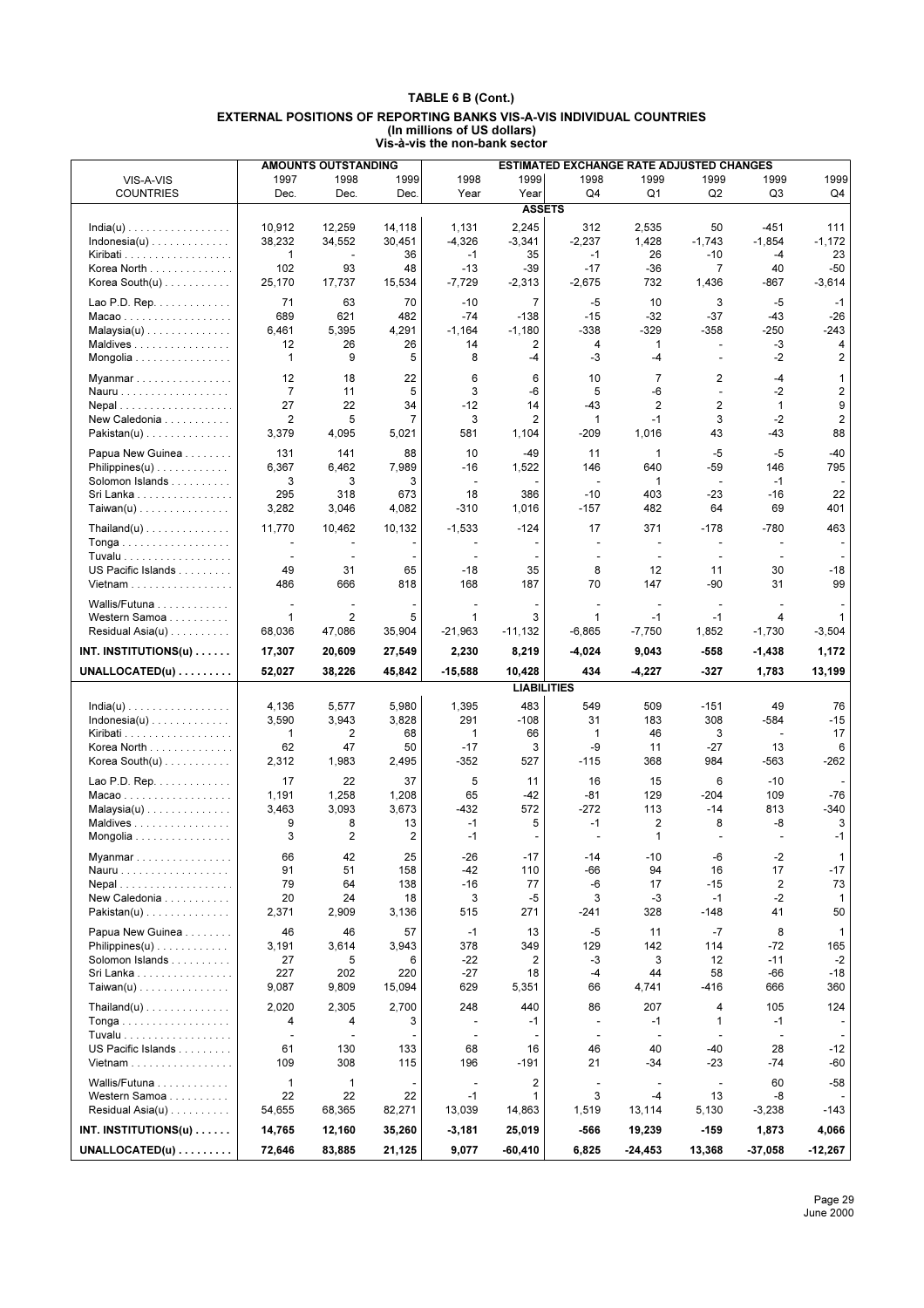|                                                            |                      | AMOUNTS OUTSTANDING |                      |                     |                         | <b>ESTIMATED EXCHANGE RATE ADJUSTED CHANGES</b> |                         |                        |                    |                        |
|------------------------------------------------------------|----------------------|---------------------|----------------------|---------------------|-------------------------|-------------------------------------------------|-------------------------|------------------------|--------------------|------------------------|
| VIS-A-VIS                                                  | 1997                 | 1998                | 1999                 | 1998                | 1999                    | 1998                                            | 1999                    | 1999                   | 1999               | 1999                   |
| <b>COUNTRIES</b>                                           | Dec.                 | Dec.                | Dec.                 | Year                | Year                    | Q <sub>4</sub>                                  | Q <sub>1</sub>          | Q2                     | Q3                 | Q4                     |
|                                                            |                      |                     |                      |                     | <b>LOANS</b>            |                                                 |                         |                        |                    |                        |
| ALL COUNTRIES                                              | 7,845,472            | 8,148,567           | 7,650,807            | 1,209               | $-127,617$              | $-114,199$                                      | $-111,899$              | $-91,925$              | 39,727             | 36,480                 |
| <b>INSIDE AREA COUNTRIES</b>                               | 6,594,969            | 6,956,556           | 6,606,508            | 97,061              | $-28,043$               | $-83,825$                                       | -84,427                 | $-72,726$              | 88,109             | 41,001                 |
| European countries                                         | 3,088,295            | 3,673,942           | 3,634,505            | 427,174             | 204,580                 | $-19,155$                                       | 115,695                 | $-3,570$               | 125,019            | -32,564                |
| Austria                                                    | 45,688               | 52,660              | 53,717               | 4,827               | 6,224                   | $-5,165$                                        | 4,376                   | 448                    | 7,516              | $-6, 116$              |
| Belgium-Luxembourg                                         | 329,589              | 373,022             | 384,223              | 27,334              | 29,596                  | $-1,011$                                        | 19,629                  | $-6,554$               | 30,895             | $-14,374$              |
| Denmark                                                    | 43,508               | 58,568              | 54,945               | 13,223              | -257                    | 6,142                                           | 2,885                   | 37                     | $-4,203$           | 1,024                  |
| Finland                                                    | 18,760               | 22,489              | 20,134               | 3,127               | -577                    | 2,036                                           | $-2,559$                | 1,399                  | 1,005              | -422                   |
| <b>France</b>                                              | 323,352              | 395,116             | 382,525              | 54,391              | 21,345                  | 9,379                                           | 32,258                  | $-15,500$              | 4,627              | -40                    |
| Germany                                                    | 369,790              | 504,207             | 511,661              | 108,250             | 51,309                  | 33,968                                          | 40,242                  | $-6,062$               | 9,090              | 8,039                  |
| Ireland                                                    | 73.236               | 107,034             | 128,789              | 30,875              | 30,228                  | 8,834                                           | 7,125                   | 6,912                  | 12,896             | 3,295                  |
|                                                            | 209,013              | 238,327             | 201,530              | 18,213              | $-10,769$               | $-942$                                          | $-5,818$                | $-3,123$               | 14,975             | $-16,803$              |
| Netherlands                                                | 170,944<br>23,025    | 250,539<br>26,763   | 224,314<br>28,322    | 69,552<br>3,021     | $-6,722$<br>2,473       | 7,340<br>1,028                                  | 3,666<br>2,947          | $-8,340$<br>$-1,384$   | 2,523<br>122       | $-4,571$<br>788        |
| Norway                                                     |                      |                     |                      |                     |                         |                                                 |                         |                        |                    |                        |
|                                                            | 82,342               | 105,459             | 97,269               | 20,149              | 358                     | $-5,616$                                        | 8,173                   | 5,050                  | $-6,736$           | $-6, 129$              |
| Sweden $\ldots \ldots \ldots \ldots \ldots$<br>Switzerland | 48,711               | 74,966              | 66,988               | 24,149              | $-4,634$                | 6,688                                           | $-1,204$                | $-1,368$               | 1,805              | $-3,867$               |
| (of which in $CHF$ )                                       | 210,806<br>50,200    | 230,905<br>58,741   | 298,958<br>58,163    | 12,623<br>5,611     | 82,471<br>8,319         | $-8,374$<br>4,441                               | 17,364<br>1,735         | 18,935<br>3,688        | 23,884<br>-63      | 22,288<br>2,959        |
| United Kingdom                                             | 1,139,531            | 1,233,887           | 1,181,130            | 37,440              | 3,532                   | $-73,461$                                       | $-13,390$               | 5,980                  | 26,618             | $-15,676$              |
| (of which in GBP) $\ldots \ldots$                          | 99,686               | 112,790             | 141,342              | 12,726              | 31,961                  | $-4,262$                                        | 16,013                  | 6,861                  | 8,700              | 387                    |
|                                                            |                      |                     |                      |                     |                         |                                                 |                         |                        |                    |                        |
| Other industrial<br>countries                              | 2,153,975            | 2,082,770           | 1,888,793            | -131,066            | -99,590                 | 10,032                                          | $-125, 128$             | $-18,245$              | $-1,878$           | 45,661                 |
|                                                            |                      |                     |                      |                     |                         |                                                 |                         |                        |                    |                        |
| Canada<br>Japan                                            | 102,904<br>839.178   | 114,872<br>758,150  | 90,082<br>543,630    | 9,241<br>$-119,961$ | $-16,041$<br>$-219.945$ | $-3,246$<br>40,939                              | $-9,669$<br>$-146, 151$ | $-10,099$<br>$-50,286$ | 880<br>$-28,639$   | 2,847<br>5,131         |
| (of which in JPY) $\dots \dots$                            | 337,098              | 368,073             | 285,078              | $-4,231$            | $-113,059$              | 37,338                                          | $-82,187$               | $-9,663$               | $-27,200$          | 5,991                  |
| United States                                              | 1,211,893            | 1,209,748           | 1,255,081            | $-20,346$           | 136,396                 | $-27,661$                                       | 30,692                  | 42,140                 | 25,881             | 37,683                 |
| (of which in USD) $\ldots \ldots$                          | 983,797              | 982,738             | 1,031,169            | $-1,059$            | 134,308                 | 16,497                                          | 15,177                  | 36,537                 | 35,930             | 46,664                 |
|                                                            |                      |                     |                      |                     | <b>DEPOSITS</b>         |                                                 |                         |                        |                    |                        |
| ALL COUNTRIES                                              | 8,343,850            | 8,836,332           | 8,733,108            | 216,582             | 179,609                 | -170,872                                        | -57,672                 | 37,466                 | 91,501             | 108,314                |
| <b>INSIDE AREA COUNTRIES</b>                               | 6,896,267            | 7,401,281           | 7,304,491            | 262,879             | 160,547                 | $-97,543$                                       | -51,710                 | 21,936                 | 89,276             | 101,045                |
| European countries                                         | 3,680,122            | 4,097,798           | 3,876,610            | 245,359             | 33,113                  | -139,644                                        | 3,843                   | $-13,114$              | 80,871             | $-38,487$              |
| Austria                                                    | 49,003               | 46,499              | 43,591               | $-4,563$            | 774                     | $-7,516$                                        | 6,044                   | $-4,237$               | 7,731              | $-8,764$               |
| Belgium-Luxembourg                                         | 405,160              | 430,871             | 442,191              | 4,734               | 18,529                  | $-20,369$                                       | 2,307                   | 1,180                  | 6,491              | 8,551                  |
| Denmark                                                    | 42,155               | 51,019              | 44,279               | 6,904               | $-4,586$                | $-3,440$                                        | 5,449                   | $-1,720$               | $-1,759$           | $-6,556$               |
| Finland                                                    | 20,595               | 19,988              | 19,722               | $-1,060$            | 794                     | 130                                             | $-3,555$                | 2,738                  | 323                | 1,288                  |
| France                                                     | 319,051              | 373,579             | 352,781              | 38,380              | 8,305                   | $-8,974$                                        | 16,634                  | $-16,922$              | 22,891             | $-14,298$              |
| Germany                                                    | 459,100              | 531,455             | 463.807              | 43,481              | $-11.117$               | 8,409                                           | 3,318                   | 5,802                  | $-8,151$           | $-12.086$              |
| Ireland                                                    | 53,755               | 69,385              | 77,704               | 13,554              | 13,104                  | $-1,900$                                        | 708                     | 2,790                  | 14,432             | $-4,826$               |
| Italy                                                      | 205,367              | 199,534             | 157,949              | $-16,219$           | $-23,732$               | $-9,363$                                        | $-8,933$                | 9,894                  | $-15,450$          | -9,243                 |
| Netherlands                                                | 250,490              | 310,573             | 284,267              | 44,478              | 418                     | $-25,776$                                       | 5,742                   | 1,140                  | 6,664              | $-13,128$              |
| Norway                                                     | 6,027                | 7,878               | 12,778               | 1,562               | 5,177                   | 326                                             | 3,910                   | $-390$                 | $-1,324$           | 2,981                  |
|                                                            | 101,925              | 124,081             | 90,930               | 16,909              | $-23,504$               | $-17,279$                                       | $-3,121$                | $-13,022$              | 909                | $-8,270$               |
| Sweden                                                     | 34,311               | 38,241              | 40,721               | 2,672               | 3,792                   | $-2,239$                                        | 185                     | 2,787                  | 2,460              | $-1,640$               |
| Switzerland                                                | 516,338              | 589,751             | 600,644              | 52,522              | 34,723                  | 16,759                                          | $-30,265$               | 10,937                 | 7,107              | 46,944                 |
| (of which in $CHF$ )<br>United Kingdom                     | 60,228               | 55,445<br>1,304,944 | 43,142               | $-8,027$            | $-4,832$                | $-6,807$                                        | $-1,698$                | $-3,181$               | $-768$             | 815                    |
| (of which in GBP) $\ldots \ldots$                          | 1,216,845<br>134,740 | 151,588             | 1,245,246<br>145,506 | 42,002<br>16,356    | 10,432<br>$-1,532$      | $-68,412$<br>$-7,121$                           | 5,420<br>11,096         | $-14,092$<br>$-543$    | 38,546<br>-489     | $-19,442$<br>$-11,596$ |
|                                                            |                      |                     |                      |                     |                         |                                                 |                         |                        |                    |                        |
| <b>Other industrial</b><br>countries                       | 1,945,874            | 1,958,230           | 1,956,043            | $-29,273$           | $-1,859$                | 34,060                                          | -68,924                 | $-11,656$              | -7,038             | 85,759                 |
|                                                            |                      |                     |                      |                     |                         |                                                 |                         |                        |                    |                        |
| Canada                                                     | 61,839<br>717,662    | 69,178<br>729,372   | 78,073<br>565,980    | 6,132<br>$-17,609$  | 9,310<br>$-174,200$     | 271<br>68,687                                   | $-2,193$<br>$-100,575$  | 1,735<br>$-90,286$     | 2,403<br>$-10,855$ | 7,365<br>27,516        |
| Japan<br>(of which in JPY)                                 | 240,712              | 237,927             | 202,730              | $-28,158$           | $-54,406$               | 1,127                                           | $-31,705$               | $-28,405$              | $-1,899$           | 7,603                  |
| United States                                              | 1,166,373            | 1,159,680           | 1,311,990            | $-17,796$           | 163,031                 | $-34,898$                                       | 33,844                  | 76,895                 | 1,414              | 50,878                 |
| (of which in USD) $\ldots$                                 | 967,262              | 958,371             | 1,091,266            | $-8,891$            | 133,124                 | $-21,952$                                       | 17,943                  | 71,891                 | $-2,606$           | 45,896                 |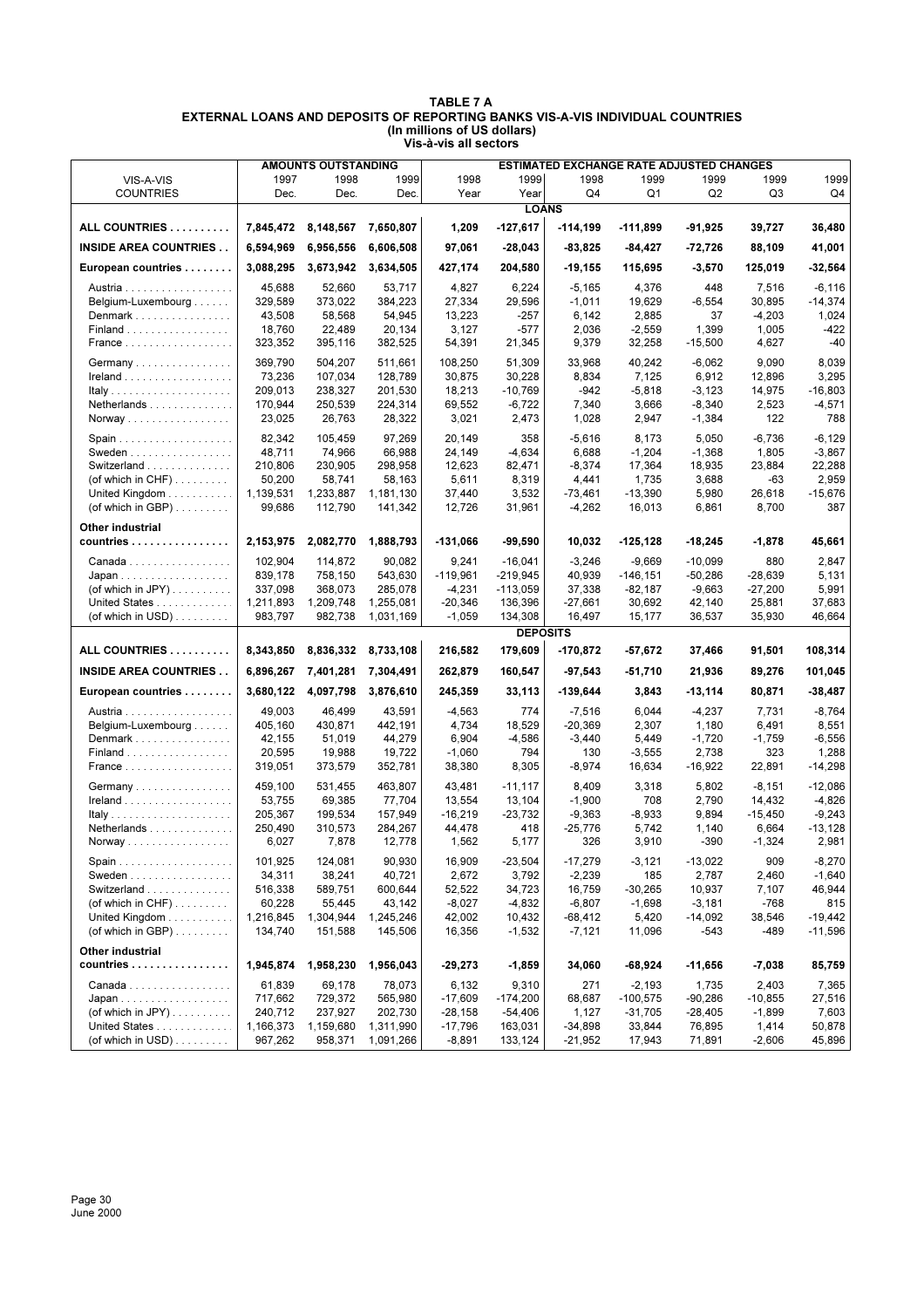| 1999<br>1997<br>1998<br>1999<br>1998<br>1999<br>1998<br>1999<br>1999<br>1999<br>VIS-A-VIS<br>Q <sub>1</sub><br>Q2<br>Dec.<br>Dec.<br>Dec.<br>Year<br>Year<br>Q4<br>Q3<br>Q4<br><b>COUNTRIES</b><br><b>LOANS</b><br>976,044<br>$-193,449$<br>$-135,679$<br>Reporting offshore centres<br>1,245,283<br>1,095,451<br>$-51,754$<br>$-52,878$<br>$-35,586$<br>30,262<br>-77,477<br>127,496<br>143,033<br>143,438<br>14,606<br>1,127<br>9,639<br>$-3,425$<br>$-15,468$<br>20,240<br>$-220$<br>Bahamas<br>$-2,484$<br>Bahrain<br>18,078<br>22,808<br>23.442<br>4,019<br>819<br>925<br>1,656<br>$-295$<br>1,942<br>$-711$<br>40,302<br>Cayman Islands<br>305,713<br>333,034<br>336,186<br>18,897<br>2,641<br>$-28,733$<br>$-11,536$<br>$-25,414$<br>463,442<br>311,843<br>239,765<br>$-169,481$<br>$-81,507$<br>$-36,259$<br>$-36,367$<br>$-21,833$<br>$-21,231$<br>$-2,076$<br>Hong Kong $\ldots \ldots \ldots \ldots$<br>$-784$<br>$-7,854$<br>Netherlands Antilles<br>39,990<br>25,501<br>21,587<br>$-15,372$<br>$-3,152$<br>$-3,269$<br>$-2,597$<br>8,083<br>$-27,022$<br>2,594<br>290,564<br>259,232<br>211,626<br>$-46, 122$<br>$-55,606$<br>5,942<br>$-11,973$<br>$-19,205$<br>Singapore<br>Non-reporting<br>offshore centres<br>107,416<br>104,393<br>107,166<br>$-5,598$<br>2,644<br>$-22,948$<br>2,483<br>1,965<br>554<br>-2,358<br>192<br>787<br>$-26$<br>744<br>543<br>48<br>140<br>59<br>$-26$<br>41<br>8,922<br>$-2,227$<br>$-73$<br>419<br>$-2,361$<br>9,180<br>6,701<br>$-201$<br>$-2,347$<br>-332<br>Barbados<br>20,759<br>$-18,574$<br>1,046<br>25,167<br>26,492<br>$-5,064$<br>6,228<br>181<br>2,072<br>2,929<br>$Bernuda$<br>435<br>$-256$<br>254<br>2,940<br>3,468<br>3,604<br>195<br>15<br>179<br>18<br>Lebanon<br>493<br>638<br>534<br>904<br>$-39$<br>15,341<br>16,091<br>16,892<br>-80<br>$-147$<br>Liberia<br>$-974$<br>34,730<br>50<br>$-260$<br>$-1,198$<br>35,860<br>34,349<br>$-2,332$<br>391<br>$-551$<br>Panama<br>977<br>$-649$<br>$-236$<br>$-57$<br>$-315$<br>Vanuatu<br>1,104<br>931<br>$-251$<br>$-55$<br>553<br>214<br>West Indies UK<br>18,762<br>17,572<br>$-1,603$<br>267<br>$-1,926$<br>546<br>842<br>$-1,335$<br>17,410<br><b>OUTSIDE AREA COUNTRIES</b><br>6,046<br>1,061,586<br>1,031,347<br>942,661<br>$-59,415$<br>-47,780<br>-14,202<br>$-7,983$<br>-16,940<br>$-28,903$<br>Developed countries<br>168,792<br>192,076<br>212,340<br>16,807<br>28,337<br>6,562<br>864<br>6,343<br>5,805<br>15,325<br>382<br>29<br>$-97$<br>-99<br>$-15$<br>442<br>346<br>$-62$<br>$-113$<br>149<br>Andorra<br>46,011<br>49,340<br>50,130<br>1,759<br>1,748<br>5,445<br>$-6,415$<br>6,493<br>-539<br>2,209<br>Australia<br>6,766<br>7,530<br>91<br>$-53$<br>815<br>6,565<br>786<br>222<br>665<br>-641<br>Cyprus<br>$\overline{2}$<br>80<br>1,647<br>2,400<br>2,481<br>4,777<br>2,489<br>150<br>667<br>95<br>Gibraltar<br>583<br>23,953<br>24,207<br>$-764$<br>6,728<br>-868<br>575<br>2,653<br>2,917<br>Greece<br>29,521<br>2,621<br>3,011<br>801<br>533<br>288<br>124<br>195<br>76<br>138<br>1,720<br>Liechtenstein<br>3,269<br>3,464<br>4,059<br>71<br>766<br>134<br>224<br>285<br>$-111$<br>368<br>$-55$<br>2,630<br>3,019<br>2,990<br>333<br>59<br>221<br>335<br>$-176$<br>$-45$<br>New Zealand<br>12,270<br>10,962<br>$-2,088$<br>1,466<br>$-1,077$<br>668<br>$-407$<br>-985<br>2,190<br>12,439<br><b>DEPOSITS</b><br>1,318,811<br>112,508<br>Reporting offshore centres<br>1,131,803<br>1,205,787<br>48,043<br>24,102<br>52,285<br>4,686<br>41,091<br>14,446<br>202,258<br>$-2,013$<br>$-392$<br>153,129<br>151,955<br>51,856<br>305<br>8,983<br>21,997<br>21,268<br>Bahamas<br>19,315<br>28,153<br>23,640<br>8,271<br>$-4,127$<br>5,583<br>$-2,043$<br>$-2,973$<br>2,809<br>$-1,920$<br>Bahrain<br>Cayman Islands<br>371,389<br>413,488<br>451,839<br>33,731<br>38,933<br>998<br>14,641<br>26,690<br>$-10,319$<br>7,921<br>296,501<br>285,786<br>311,463<br>$-18,040$<br>21,656<br>$-947$<br>$-5,082$<br>3,670<br>5,290<br>17,778<br>Hong Kong $\ldots \ldots \ldots \ldots$<br>76,781<br>85,058<br>4,499<br>3,130<br>1,659<br>4,466<br>1,512<br>$-17$<br>Netherlands Antilles<br>87,499<br>$-2,831$<br>1,058<br>16,503<br>$-6,905$<br>3,208<br>7,254<br>Singapore<br>214,688<br>241,347<br>242,112<br>21,594<br>$-2,499$<br>Non-reporting<br>offshore centres<br>138,468<br>139,466<br>153,027<br>$-1,250$<br>16,785<br>-16,061<br>8,685<br>5,614<br>998<br>1,488<br>816<br>$-92$<br>$-16$<br>739<br>729<br>60<br>$-52$<br>93<br>88<br>-32<br>$-577$<br>10,418<br>9,560<br>8,705<br>$-876$<br>-841<br>$-235$<br>-654<br>$-156$<br>546<br>Barbados<br>Bermuda<br>20,192<br>18,283<br>20,528<br>-2,361<br>2,539<br>-13,529<br>196<br>3,965<br>-961<br>-661<br>$-112$<br>16,081<br>16,360<br>16,260<br>114<br>196<br>91<br>Lebanon<br>104<br>182<br>35<br>11,688<br>11,353<br>10,544<br>-447<br>-645<br>-264<br>-96<br>$-123$<br>$-109$<br>Liberia<br>-317<br>38,462<br>38,807<br>3,047<br>$-848$<br>$-173$<br>643<br>Panama<br>36,898<br>$-2,202$<br>$-1,871$<br>3,425<br>$-965$<br>460<br>$-221$<br>Vanuatu<br>2,706<br>1,778<br>2,828<br>1,096<br>-66<br>778<br>79<br>West Indies UK<br>38,182<br>44,418<br>54,626<br>5,426<br>11,446<br>-293<br>4,767<br>2,373<br>1,765<br>2,541<br><b>OUTSIDE AREA COUNTRIES</b><br>1,031,974<br>1,033,393<br>1,049,992<br>$-18,845$<br>36,223<br>-29,469<br>$-10,184$<br>5,318<br>12,054<br>29,035<br>188,944<br>Developed countries<br>185,654<br>185,198<br>$-9,280$<br>8,829<br>$-10,832$<br>8,064<br>$-3,673$<br>1,079<br>3,359<br>7,549<br>8,252<br>6,659<br>499<br>$-1,076$<br>430<br>$-520$<br>$-240$<br>$-175$<br>-141<br>Andorra<br>27,046<br>24,964<br>28,945<br>$-2,745$<br>4,444<br>$-358$<br>1,848<br>3,453<br>$-1,577$<br>720<br>Australia<br>7,308<br>6,967<br>7,625<br>-430<br>878<br>$-130$<br>$-339$<br>456<br>396<br>365<br>Cyprus<br>6,750<br>7,876<br>$-528$<br>1,851<br>$-195$<br>$-102$<br>825<br>1,124<br>Gibraltar<br>6,321<br>4<br>Greece<br>219<br>1,635<br>$-4,580$<br>33,909<br>35,217<br>35,047<br>$-4,042$<br>5,059<br>$-1,796$<br>2,952<br>383<br>431<br>36<br>91<br>104<br>84<br>$-211$<br>482<br>83<br>106<br>Liechtenstein<br>15,056<br>18,254<br>18,522<br>2,678<br>1,577<br>872<br>503<br>$-245$<br>431<br>888<br>2,387<br>2,924<br>2,602<br>421<br>$-111$<br>$-286$<br>$-135$<br>9<br>$-11$<br>26<br>867<br>New Zealand<br>3,386<br>4,168<br>5,006<br>661<br>84<br>864<br>505<br>$-839$<br>337 |  | <b>AMOUNTS OUTSTANDING</b> |  | <b>ESTIMATED EXCHANGE RATE ADJUSTED CHANGES</b> |  |  |
|-------------------------------------------------------------------------------------------------------------------------------------------------------------------------------------------------------------------------------------------------------------------------------------------------------------------------------------------------------------------------------------------------------------------------------------------------------------------------------------------------------------------------------------------------------------------------------------------------------------------------------------------------------------------------------------------------------------------------------------------------------------------------------------------------------------------------------------------------------------------------------------------------------------------------------------------------------------------------------------------------------------------------------------------------------------------------------------------------------------------------------------------------------------------------------------------------------------------------------------------------------------------------------------------------------------------------------------------------------------------------------------------------------------------------------------------------------------------------------------------------------------------------------------------------------------------------------------------------------------------------------------------------------------------------------------------------------------------------------------------------------------------------------------------------------------------------------------------------------------------------------------------------------------------------------------------------------------------------------------------------------------------------------------------------------------------------------------------------------------------------------------------------------------------------------------------------------------------------------------------------------------------------------------------------------------------------------------------------------------------------------------------------------------------------------------------------------------------------------------------------------------------------------------------------------------------------------------------------------------------------------------------------------------------------------------------------------------------------------------------------------------------------------------------------------------------------------------------------------------------------------------------------------------------------------------------------------------------------------------------------------------------------------------------------------------------------------------------------------------------------------------------------------------------------------------------------------------------------------------------------------------------------------------------------------------------------------------------------------------------------------------------------------------------------------------------------------------------------------------------------------------------------------------------------------------------------------------------------------------------------------------------------------------------------------------------------------------------------------------------------------------------------------------------------------------------------------------------------------------------------------------------------------------------------------------------------------------------------------------------------------------------------------------------------------------------------------------------------------------------------------------------------------------------------------------------------------------------------------------------------------------------------------------------------------------------------------------------------------------------------------------------------------------------------------------------------------------------------------------------------------------------------------------------------------------------------------------------------------------------------------------------------------------------------------------------------------------------------------------------------------------------------------------------------------------------------------------------------------------------------------------------------------------------------------------------------------------------------------------------------------------------------------------------------------------------------------------------------------------------------------------------------------------------------------------------------------------------------------------------------------------------------------------------------------------------------------------------------------------------------------------------------------------------------------------------------------------------------------------------------------------------------------------------------------------------------------------------------------------------------------------------------------------------------------------------------------------------------------------------------------------------------------------------------------------------------------------------------------------------------------------------------------------------------------------------------------------------------------------------------------------------------------------------------------------------------------------------------------------------------------------------------------------------------------------------------------------------------------------------------------------------------------------------------------------------------------------------------------------------------------------------------------|--|----------------------------|--|-------------------------------------------------|--|--|
|                                                                                                                                                                                                                                                                                                                                                                                                                                                                                                                                                                                                                                                                                                                                                                                                                                                                                                                                                                                                                                                                                                                                                                                                                                                                                                                                                                                                                                                                                                                                                                                                                                                                                                                                                                                                                                                                                                                                                                                                                                                                                                                                                                                                                                                                                                                                                                                                                                                                                                                                                                                                                                                                                                                                                                                                                                                                                                                                                                                                                                                                                                                                                                                                                                                                                                                                                                                                                                                                                                                                                                                                                                                                                                                                                                                                                                                                                                                                                                                                                                                                                                                                                                                                                                                                                                                                                                                                                                                                                                                                                                                                                                                                                                                                                                                                                                                                                                                                                                                                                                                                                                                                                                                                                                                                                                                                                                                                                                                                                                                                                                                                                                                                                                                                                                                                                                                                                                                                                                                                                                                                                                                                                                                                                                                                                                                                                                                                       |  |                            |  |                                                 |  |  |
|                                                                                                                                                                                                                                                                                                                                                                                                                                                                                                                                                                                                                                                                                                                                                                                                                                                                                                                                                                                                                                                                                                                                                                                                                                                                                                                                                                                                                                                                                                                                                                                                                                                                                                                                                                                                                                                                                                                                                                                                                                                                                                                                                                                                                                                                                                                                                                                                                                                                                                                                                                                                                                                                                                                                                                                                                                                                                                                                                                                                                                                                                                                                                                                                                                                                                                                                                                                                                                                                                                                                                                                                                                                                                                                                                                                                                                                                                                                                                                                                                                                                                                                                                                                                                                                                                                                                                                                                                                                                                                                                                                                                                                                                                                                                                                                                                                                                                                                                                                                                                                                                                                                                                                                                                                                                                                                                                                                                                                                                                                                                                                                                                                                                                                                                                                                                                                                                                                                                                                                                                                                                                                                                                                                                                                                                                                                                                                                                       |  |                            |  |                                                 |  |  |
|                                                                                                                                                                                                                                                                                                                                                                                                                                                                                                                                                                                                                                                                                                                                                                                                                                                                                                                                                                                                                                                                                                                                                                                                                                                                                                                                                                                                                                                                                                                                                                                                                                                                                                                                                                                                                                                                                                                                                                                                                                                                                                                                                                                                                                                                                                                                                                                                                                                                                                                                                                                                                                                                                                                                                                                                                                                                                                                                                                                                                                                                                                                                                                                                                                                                                                                                                                                                                                                                                                                                                                                                                                                                                                                                                                                                                                                                                                                                                                                                                                                                                                                                                                                                                                                                                                                                                                                                                                                                                                                                                                                                                                                                                                                                                                                                                                                                                                                                                                                                                                                                                                                                                                                                                                                                                                                                                                                                                                                                                                                                                                                                                                                                                                                                                                                                                                                                                                                                                                                                                                                                                                                                                                                                                                                                                                                                                                                                       |  |                            |  |                                                 |  |  |
|                                                                                                                                                                                                                                                                                                                                                                                                                                                                                                                                                                                                                                                                                                                                                                                                                                                                                                                                                                                                                                                                                                                                                                                                                                                                                                                                                                                                                                                                                                                                                                                                                                                                                                                                                                                                                                                                                                                                                                                                                                                                                                                                                                                                                                                                                                                                                                                                                                                                                                                                                                                                                                                                                                                                                                                                                                                                                                                                                                                                                                                                                                                                                                                                                                                                                                                                                                                                                                                                                                                                                                                                                                                                                                                                                                                                                                                                                                                                                                                                                                                                                                                                                                                                                                                                                                                                                                                                                                                                                                                                                                                                                                                                                                                                                                                                                                                                                                                                                                                                                                                                                                                                                                                                                                                                                                                                                                                                                                                                                                                                                                                                                                                                                                                                                                                                                                                                                                                                                                                                                                                                                                                                                                                                                                                                                                                                                                                                       |  |                            |  |                                                 |  |  |
|                                                                                                                                                                                                                                                                                                                                                                                                                                                                                                                                                                                                                                                                                                                                                                                                                                                                                                                                                                                                                                                                                                                                                                                                                                                                                                                                                                                                                                                                                                                                                                                                                                                                                                                                                                                                                                                                                                                                                                                                                                                                                                                                                                                                                                                                                                                                                                                                                                                                                                                                                                                                                                                                                                                                                                                                                                                                                                                                                                                                                                                                                                                                                                                                                                                                                                                                                                                                                                                                                                                                                                                                                                                                                                                                                                                                                                                                                                                                                                                                                                                                                                                                                                                                                                                                                                                                                                                                                                                                                                                                                                                                                                                                                                                                                                                                                                                                                                                                                                                                                                                                                                                                                                                                                                                                                                                                                                                                                                                                                                                                                                                                                                                                                                                                                                                                                                                                                                                                                                                                                                                                                                                                                                                                                                                                                                                                                                                                       |  |                            |  |                                                 |  |  |
|                                                                                                                                                                                                                                                                                                                                                                                                                                                                                                                                                                                                                                                                                                                                                                                                                                                                                                                                                                                                                                                                                                                                                                                                                                                                                                                                                                                                                                                                                                                                                                                                                                                                                                                                                                                                                                                                                                                                                                                                                                                                                                                                                                                                                                                                                                                                                                                                                                                                                                                                                                                                                                                                                                                                                                                                                                                                                                                                                                                                                                                                                                                                                                                                                                                                                                                                                                                                                                                                                                                                                                                                                                                                                                                                                                                                                                                                                                                                                                                                                                                                                                                                                                                                                                                                                                                                                                                                                                                                                                                                                                                                                                                                                                                                                                                                                                                                                                                                                                                                                                                                                                                                                                                                                                                                                                                                                                                                                                                                                                                                                                                                                                                                                                                                                                                                                                                                                                                                                                                                                                                                                                                                                                                                                                                                                                                                                                                                       |  |                            |  |                                                 |  |  |
|                                                                                                                                                                                                                                                                                                                                                                                                                                                                                                                                                                                                                                                                                                                                                                                                                                                                                                                                                                                                                                                                                                                                                                                                                                                                                                                                                                                                                                                                                                                                                                                                                                                                                                                                                                                                                                                                                                                                                                                                                                                                                                                                                                                                                                                                                                                                                                                                                                                                                                                                                                                                                                                                                                                                                                                                                                                                                                                                                                                                                                                                                                                                                                                                                                                                                                                                                                                                                                                                                                                                                                                                                                                                                                                                                                                                                                                                                                                                                                                                                                                                                                                                                                                                                                                                                                                                                                                                                                                                                                                                                                                                                                                                                                                                                                                                                                                                                                                                                                                                                                                                                                                                                                                                                                                                                                                                                                                                                                                                                                                                                                                                                                                                                                                                                                                                                                                                                                                                                                                                                                                                                                                                                                                                                                                                                                                                                                                                       |  |                            |  |                                                 |  |  |
|                                                                                                                                                                                                                                                                                                                                                                                                                                                                                                                                                                                                                                                                                                                                                                                                                                                                                                                                                                                                                                                                                                                                                                                                                                                                                                                                                                                                                                                                                                                                                                                                                                                                                                                                                                                                                                                                                                                                                                                                                                                                                                                                                                                                                                                                                                                                                                                                                                                                                                                                                                                                                                                                                                                                                                                                                                                                                                                                                                                                                                                                                                                                                                                                                                                                                                                                                                                                                                                                                                                                                                                                                                                                                                                                                                                                                                                                                                                                                                                                                                                                                                                                                                                                                                                                                                                                                                                                                                                                                                                                                                                                                                                                                                                                                                                                                                                                                                                                                                                                                                                                                                                                                                                                                                                                                                                                                                                                                                                                                                                                                                                                                                                                                                                                                                                                                                                                                                                                                                                                                                                                                                                                                                                                                                                                                                                                                                                                       |  |                            |  |                                                 |  |  |
|                                                                                                                                                                                                                                                                                                                                                                                                                                                                                                                                                                                                                                                                                                                                                                                                                                                                                                                                                                                                                                                                                                                                                                                                                                                                                                                                                                                                                                                                                                                                                                                                                                                                                                                                                                                                                                                                                                                                                                                                                                                                                                                                                                                                                                                                                                                                                                                                                                                                                                                                                                                                                                                                                                                                                                                                                                                                                                                                                                                                                                                                                                                                                                                                                                                                                                                                                                                                                                                                                                                                                                                                                                                                                                                                                                                                                                                                                                                                                                                                                                                                                                                                                                                                                                                                                                                                                                                                                                                                                                                                                                                                                                                                                                                                                                                                                                                                                                                                                                                                                                                                                                                                                                                                                                                                                                                                                                                                                                                                                                                                                                                                                                                                                                                                                                                                                                                                                                                                                                                                                                                                                                                                                                                                                                                                                                                                                                                                       |  |                            |  |                                                 |  |  |
|                                                                                                                                                                                                                                                                                                                                                                                                                                                                                                                                                                                                                                                                                                                                                                                                                                                                                                                                                                                                                                                                                                                                                                                                                                                                                                                                                                                                                                                                                                                                                                                                                                                                                                                                                                                                                                                                                                                                                                                                                                                                                                                                                                                                                                                                                                                                                                                                                                                                                                                                                                                                                                                                                                                                                                                                                                                                                                                                                                                                                                                                                                                                                                                                                                                                                                                                                                                                                                                                                                                                                                                                                                                                                                                                                                                                                                                                                                                                                                                                                                                                                                                                                                                                                                                                                                                                                                                                                                                                                                                                                                                                                                                                                                                                                                                                                                                                                                                                                                                                                                                                                                                                                                                                                                                                                                                                                                                                                                                                                                                                                                                                                                                                                                                                                                                                                                                                                                                                                                                                                                                                                                                                                                                                                                                                                                                                                                                                       |  |                            |  |                                                 |  |  |
|                                                                                                                                                                                                                                                                                                                                                                                                                                                                                                                                                                                                                                                                                                                                                                                                                                                                                                                                                                                                                                                                                                                                                                                                                                                                                                                                                                                                                                                                                                                                                                                                                                                                                                                                                                                                                                                                                                                                                                                                                                                                                                                                                                                                                                                                                                                                                                                                                                                                                                                                                                                                                                                                                                                                                                                                                                                                                                                                                                                                                                                                                                                                                                                                                                                                                                                                                                                                                                                                                                                                                                                                                                                                                                                                                                                                                                                                                                                                                                                                                                                                                                                                                                                                                                                                                                                                                                                                                                                                                                                                                                                                                                                                                                                                                                                                                                                                                                                                                                                                                                                                                                                                                                                                                                                                                                                                                                                                                                                                                                                                                                                                                                                                                                                                                                                                                                                                                                                                                                                                                                                                                                                                                                                                                                                                                                                                                                                                       |  |                            |  |                                                 |  |  |
|                                                                                                                                                                                                                                                                                                                                                                                                                                                                                                                                                                                                                                                                                                                                                                                                                                                                                                                                                                                                                                                                                                                                                                                                                                                                                                                                                                                                                                                                                                                                                                                                                                                                                                                                                                                                                                                                                                                                                                                                                                                                                                                                                                                                                                                                                                                                                                                                                                                                                                                                                                                                                                                                                                                                                                                                                                                                                                                                                                                                                                                                                                                                                                                                                                                                                                                                                                                                                                                                                                                                                                                                                                                                                                                                                                                                                                                                                                                                                                                                                                                                                                                                                                                                                                                                                                                                                                                                                                                                                                                                                                                                                                                                                                                                                                                                                                                                                                                                                                                                                                                                                                                                                                                                                                                                                                                                                                                                                                                                                                                                                                                                                                                                                                                                                                                                                                                                                                                                                                                                                                                                                                                                                                                                                                                                                                                                                                                                       |  |                            |  |                                                 |  |  |
|                                                                                                                                                                                                                                                                                                                                                                                                                                                                                                                                                                                                                                                                                                                                                                                                                                                                                                                                                                                                                                                                                                                                                                                                                                                                                                                                                                                                                                                                                                                                                                                                                                                                                                                                                                                                                                                                                                                                                                                                                                                                                                                                                                                                                                                                                                                                                                                                                                                                                                                                                                                                                                                                                                                                                                                                                                                                                                                                                                                                                                                                                                                                                                                                                                                                                                                                                                                                                                                                                                                                                                                                                                                                                                                                                                                                                                                                                                                                                                                                                                                                                                                                                                                                                                                                                                                                                                                                                                                                                                                                                                                                                                                                                                                                                                                                                                                                                                                                                                                                                                                                                                                                                                                                                                                                                                                                                                                                                                                                                                                                                                                                                                                                                                                                                                                                                                                                                                                                                                                                                                                                                                                                                                                                                                                                                                                                                                                                       |  |                            |  |                                                 |  |  |
|                                                                                                                                                                                                                                                                                                                                                                                                                                                                                                                                                                                                                                                                                                                                                                                                                                                                                                                                                                                                                                                                                                                                                                                                                                                                                                                                                                                                                                                                                                                                                                                                                                                                                                                                                                                                                                                                                                                                                                                                                                                                                                                                                                                                                                                                                                                                                                                                                                                                                                                                                                                                                                                                                                                                                                                                                                                                                                                                                                                                                                                                                                                                                                                                                                                                                                                                                                                                                                                                                                                                                                                                                                                                                                                                                                                                                                                                                                                                                                                                                                                                                                                                                                                                                                                                                                                                                                                                                                                                                                                                                                                                                                                                                                                                                                                                                                                                                                                                                                                                                                                                                                                                                                                                                                                                                                                                                                                                                                                                                                                                                                                                                                                                                                                                                                                                                                                                                                                                                                                                                                                                                                                                                                                                                                                                                                                                                                                                       |  |                            |  |                                                 |  |  |
|                                                                                                                                                                                                                                                                                                                                                                                                                                                                                                                                                                                                                                                                                                                                                                                                                                                                                                                                                                                                                                                                                                                                                                                                                                                                                                                                                                                                                                                                                                                                                                                                                                                                                                                                                                                                                                                                                                                                                                                                                                                                                                                                                                                                                                                                                                                                                                                                                                                                                                                                                                                                                                                                                                                                                                                                                                                                                                                                                                                                                                                                                                                                                                                                                                                                                                                                                                                                                                                                                                                                                                                                                                                                                                                                                                                                                                                                                                                                                                                                                                                                                                                                                                                                                                                                                                                                                                                                                                                                                                                                                                                                                                                                                                                                                                                                                                                                                                                                                                                                                                                                                                                                                                                                                                                                                                                                                                                                                                                                                                                                                                                                                                                                                                                                                                                                                                                                                                                                                                                                                                                                                                                                                                                                                                                                                                                                                                                                       |  |                            |  |                                                 |  |  |
|                                                                                                                                                                                                                                                                                                                                                                                                                                                                                                                                                                                                                                                                                                                                                                                                                                                                                                                                                                                                                                                                                                                                                                                                                                                                                                                                                                                                                                                                                                                                                                                                                                                                                                                                                                                                                                                                                                                                                                                                                                                                                                                                                                                                                                                                                                                                                                                                                                                                                                                                                                                                                                                                                                                                                                                                                                                                                                                                                                                                                                                                                                                                                                                                                                                                                                                                                                                                                                                                                                                                                                                                                                                                                                                                                                                                                                                                                                                                                                                                                                                                                                                                                                                                                                                                                                                                                                                                                                                                                                                                                                                                                                                                                                                                                                                                                                                                                                                                                                                                                                                                                                                                                                                                                                                                                                                                                                                                                                                                                                                                                                                                                                                                                                                                                                                                                                                                                                                                                                                                                                                                                                                                                                                                                                                                                                                                                                                                       |  |                            |  |                                                 |  |  |
|                                                                                                                                                                                                                                                                                                                                                                                                                                                                                                                                                                                                                                                                                                                                                                                                                                                                                                                                                                                                                                                                                                                                                                                                                                                                                                                                                                                                                                                                                                                                                                                                                                                                                                                                                                                                                                                                                                                                                                                                                                                                                                                                                                                                                                                                                                                                                                                                                                                                                                                                                                                                                                                                                                                                                                                                                                                                                                                                                                                                                                                                                                                                                                                                                                                                                                                                                                                                                                                                                                                                                                                                                                                                                                                                                                                                                                                                                                                                                                                                                                                                                                                                                                                                                                                                                                                                                                                                                                                                                                                                                                                                                                                                                                                                                                                                                                                                                                                                                                                                                                                                                                                                                                                                                                                                                                                                                                                                                                                                                                                                                                                                                                                                                                                                                                                                                                                                                                                                                                                                                                                                                                                                                                                                                                                                                                                                                                                                       |  |                            |  |                                                 |  |  |
|                                                                                                                                                                                                                                                                                                                                                                                                                                                                                                                                                                                                                                                                                                                                                                                                                                                                                                                                                                                                                                                                                                                                                                                                                                                                                                                                                                                                                                                                                                                                                                                                                                                                                                                                                                                                                                                                                                                                                                                                                                                                                                                                                                                                                                                                                                                                                                                                                                                                                                                                                                                                                                                                                                                                                                                                                                                                                                                                                                                                                                                                                                                                                                                                                                                                                                                                                                                                                                                                                                                                                                                                                                                                                                                                                                                                                                                                                                                                                                                                                                                                                                                                                                                                                                                                                                                                                                                                                                                                                                                                                                                                                                                                                                                                                                                                                                                                                                                                                                                                                                                                                                                                                                                                                                                                                                                                                                                                                                                                                                                                                                                                                                                                                                                                                                                                                                                                                                                                                                                                                                                                                                                                                                                                                                                                                                                                                                                                       |  |                            |  |                                                 |  |  |
|                                                                                                                                                                                                                                                                                                                                                                                                                                                                                                                                                                                                                                                                                                                                                                                                                                                                                                                                                                                                                                                                                                                                                                                                                                                                                                                                                                                                                                                                                                                                                                                                                                                                                                                                                                                                                                                                                                                                                                                                                                                                                                                                                                                                                                                                                                                                                                                                                                                                                                                                                                                                                                                                                                                                                                                                                                                                                                                                                                                                                                                                                                                                                                                                                                                                                                                                                                                                                                                                                                                                                                                                                                                                                                                                                                                                                                                                                                                                                                                                                                                                                                                                                                                                                                                                                                                                                                                                                                                                                                                                                                                                                                                                                                                                                                                                                                                                                                                                                                                                                                                                                                                                                                                                                                                                                                                                                                                                                                                                                                                                                                                                                                                                                                                                                                                                                                                                                                                                                                                                                                                                                                                                                                                                                                                                                                                                                                                                       |  |                            |  |                                                 |  |  |
|                                                                                                                                                                                                                                                                                                                                                                                                                                                                                                                                                                                                                                                                                                                                                                                                                                                                                                                                                                                                                                                                                                                                                                                                                                                                                                                                                                                                                                                                                                                                                                                                                                                                                                                                                                                                                                                                                                                                                                                                                                                                                                                                                                                                                                                                                                                                                                                                                                                                                                                                                                                                                                                                                                                                                                                                                                                                                                                                                                                                                                                                                                                                                                                                                                                                                                                                                                                                                                                                                                                                                                                                                                                                                                                                                                                                                                                                                                                                                                                                                                                                                                                                                                                                                                                                                                                                                                                                                                                                                                                                                                                                                                                                                                                                                                                                                                                                                                                                                                                                                                                                                                                                                                                                                                                                                                                                                                                                                                                                                                                                                                                                                                                                                                                                                                                                                                                                                                                                                                                                                                                                                                                                                                                                                                                                                                                                                                                                       |  |                            |  |                                                 |  |  |
|                                                                                                                                                                                                                                                                                                                                                                                                                                                                                                                                                                                                                                                                                                                                                                                                                                                                                                                                                                                                                                                                                                                                                                                                                                                                                                                                                                                                                                                                                                                                                                                                                                                                                                                                                                                                                                                                                                                                                                                                                                                                                                                                                                                                                                                                                                                                                                                                                                                                                                                                                                                                                                                                                                                                                                                                                                                                                                                                                                                                                                                                                                                                                                                                                                                                                                                                                                                                                                                                                                                                                                                                                                                                                                                                                                                                                                                                                                                                                                                                                                                                                                                                                                                                                                                                                                                                                                                                                                                                                                                                                                                                                                                                                                                                                                                                                                                                                                                                                                                                                                                                                                                                                                                                                                                                                                                                                                                                                                                                                                                                                                                                                                                                                                                                                                                                                                                                                                                                                                                                                                                                                                                                                                                                                                                                                                                                                                                                       |  |                            |  |                                                 |  |  |
|                                                                                                                                                                                                                                                                                                                                                                                                                                                                                                                                                                                                                                                                                                                                                                                                                                                                                                                                                                                                                                                                                                                                                                                                                                                                                                                                                                                                                                                                                                                                                                                                                                                                                                                                                                                                                                                                                                                                                                                                                                                                                                                                                                                                                                                                                                                                                                                                                                                                                                                                                                                                                                                                                                                                                                                                                                                                                                                                                                                                                                                                                                                                                                                                                                                                                                                                                                                                                                                                                                                                                                                                                                                                                                                                                                                                                                                                                                                                                                                                                                                                                                                                                                                                                                                                                                                                                                                                                                                                                                                                                                                                                                                                                                                                                                                                                                                                                                                                                                                                                                                                                                                                                                                                                                                                                                                                                                                                                                                                                                                                                                                                                                                                                                                                                                                                                                                                                                                                                                                                                                                                                                                                                                                                                                                                                                                                                                                                       |  |                            |  |                                                 |  |  |
|                                                                                                                                                                                                                                                                                                                                                                                                                                                                                                                                                                                                                                                                                                                                                                                                                                                                                                                                                                                                                                                                                                                                                                                                                                                                                                                                                                                                                                                                                                                                                                                                                                                                                                                                                                                                                                                                                                                                                                                                                                                                                                                                                                                                                                                                                                                                                                                                                                                                                                                                                                                                                                                                                                                                                                                                                                                                                                                                                                                                                                                                                                                                                                                                                                                                                                                                                                                                                                                                                                                                                                                                                                                                                                                                                                                                                                                                                                                                                                                                                                                                                                                                                                                                                                                                                                                                                                                                                                                                                                                                                                                                                                                                                                                                                                                                                                                                                                                                                                                                                                                                                                                                                                                                                                                                                                                                                                                                                                                                                                                                                                                                                                                                                                                                                                                                                                                                                                                                                                                                                                                                                                                                                                                                                                                                                                                                                                                                       |  |                            |  |                                                 |  |  |
|                                                                                                                                                                                                                                                                                                                                                                                                                                                                                                                                                                                                                                                                                                                                                                                                                                                                                                                                                                                                                                                                                                                                                                                                                                                                                                                                                                                                                                                                                                                                                                                                                                                                                                                                                                                                                                                                                                                                                                                                                                                                                                                                                                                                                                                                                                                                                                                                                                                                                                                                                                                                                                                                                                                                                                                                                                                                                                                                                                                                                                                                                                                                                                                                                                                                                                                                                                                                                                                                                                                                                                                                                                                                                                                                                                                                                                                                                                                                                                                                                                                                                                                                                                                                                                                                                                                                                                                                                                                                                                                                                                                                                                                                                                                                                                                                                                                                                                                                                                                                                                                                                                                                                                                                                                                                                                                                                                                                                                                                                                                                                                                                                                                                                                                                                                                                                                                                                                                                                                                                                                                                                                                                                                                                                                                                                                                                                                                                       |  |                            |  |                                                 |  |  |
|                                                                                                                                                                                                                                                                                                                                                                                                                                                                                                                                                                                                                                                                                                                                                                                                                                                                                                                                                                                                                                                                                                                                                                                                                                                                                                                                                                                                                                                                                                                                                                                                                                                                                                                                                                                                                                                                                                                                                                                                                                                                                                                                                                                                                                                                                                                                                                                                                                                                                                                                                                                                                                                                                                                                                                                                                                                                                                                                                                                                                                                                                                                                                                                                                                                                                                                                                                                                                                                                                                                                                                                                                                                                                                                                                                                                                                                                                                                                                                                                                                                                                                                                                                                                                                                                                                                                                                                                                                                                                                                                                                                                                                                                                                                                                                                                                                                                                                                                                                                                                                                                                                                                                                                                                                                                                                                                                                                                                                                                                                                                                                                                                                                                                                                                                                                                                                                                                                                                                                                                                                                                                                                                                                                                                                                                                                                                                                                                       |  |                            |  |                                                 |  |  |
|                                                                                                                                                                                                                                                                                                                                                                                                                                                                                                                                                                                                                                                                                                                                                                                                                                                                                                                                                                                                                                                                                                                                                                                                                                                                                                                                                                                                                                                                                                                                                                                                                                                                                                                                                                                                                                                                                                                                                                                                                                                                                                                                                                                                                                                                                                                                                                                                                                                                                                                                                                                                                                                                                                                                                                                                                                                                                                                                                                                                                                                                                                                                                                                                                                                                                                                                                                                                                                                                                                                                                                                                                                                                                                                                                                                                                                                                                                                                                                                                                                                                                                                                                                                                                                                                                                                                                                                                                                                                                                                                                                                                                                                                                                                                                                                                                                                                                                                                                                                                                                                                                                                                                                                                                                                                                                                                                                                                                                                                                                                                                                                                                                                                                                                                                                                                                                                                                                                                                                                                                                                                                                                                                                                                                                                                                                                                                                                                       |  |                            |  |                                                 |  |  |
|                                                                                                                                                                                                                                                                                                                                                                                                                                                                                                                                                                                                                                                                                                                                                                                                                                                                                                                                                                                                                                                                                                                                                                                                                                                                                                                                                                                                                                                                                                                                                                                                                                                                                                                                                                                                                                                                                                                                                                                                                                                                                                                                                                                                                                                                                                                                                                                                                                                                                                                                                                                                                                                                                                                                                                                                                                                                                                                                                                                                                                                                                                                                                                                                                                                                                                                                                                                                                                                                                                                                                                                                                                                                                                                                                                                                                                                                                                                                                                                                                                                                                                                                                                                                                                                                                                                                                                                                                                                                                                                                                                                                                                                                                                                                                                                                                                                                                                                                                                                                                                                                                                                                                                                                                                                                                                                                                                                                                                                                                                                                                                                                                                                                                                                                                                                                                                                                                                                                                                                                                                                                                                                                                                                                                                                                                                                                                                                                       |  |                            |  |                                                 |  |  |
|                                                                                                                                                                                                                                                                                                                                                                                                                                                                                                                                                                                                                                                                                                                                                                                                                                                                                                                                                                                                                                                                                                                                                                                                                                                                                                                                                                                                                                                                                                                                                                                                                                                                                                                                                                                                                                                                                                                                                                                                                                                                                                                                                                                                                                                                                                                                                                                                                                                                                                                                                                                                                                                                                                                                                                                                                                                                                                                                                                                                                                                                                                                                                                                                                                                                                                                                                                                                                                                                                                                                                                                                                                                                                                                                                                                                                                                                                                                                                                                                                                                                                                                                                                                                                                                                                                                                                                                                                                                                                                                                                                                                                                                                                                                                                                                                                                                                                                                                                                                                                                                                                                                                                                                                                                                                                                                                                                                                                                                                                                                                                                                                                                                                                                                                                                                                                                                                                                                                                                                                                                                                                                                                                                                                                                                                                                                                                                                                       |  |                            |  |                                                 |  |  |
|                                                                                                                                                                                                                                                                                                                                                                                                                                                                                                                                                                                                                                                                                                                                                                                                                                                                                                                                                                                                                                                                                                                                                                                                                                                                                                                                                                                                                                                                                                                                                                                                                                                                                                                                                                                                                                                                                                                                                                                                                                                                                                                                                                                                                                                                                                                                                                                                                                                                                                                                                                                                                                                                                                                                                                                                                                                                                                                                                                                                                                                                                                                                                                                                                                                                                                                                                                                                                                                                                                                                                                                                                                                                                                                                                                                                                                                                                                                                                                                                                                                                                                                                                                                                                                                                                                                                                                                                                                                                                                                                                                                                                                                                                                                                                                                                                                                                                                                                                                                                                                                                                                                                                                                                                                                                                                                                                                                                                                                                                                                                                                                                                                                                                                                                                                                                                                                                                                                                                                                                                                                                                                                                                                                                                                                                                                                                                                                                       |  |                            |  |                                                 |  |  |
|                                                                                                                                                                                                                                                                                                                                                                                                                                                                                                                                                                                                                                                                                                                                                                                                                                                                                                                                                                                                                                                                                                                                                                                                                                                                                                                                                                                                                                                                                                                                                                                                                                                                                                                                                                                                                                                                                                                                                                                                                                                                                                                                                                                                                                                                                                                                                                                                                                                                                                                                                                                                                                                                                                                                                                                                                                                                                                                                                                                                                                                                                                                                                                                                                                                                                                                                                                                                                                                                                                                                                                                                                                                                                                                                                                                                                                                                                                                                                                                                                                                                                                                                                                                                                                                                                                                                                                                                                                                                                                                                                                                                                                                                                                                                                                                                                                                                                                                                                                                                                                                                                                                                                                                                                                                                                                                                                                                                                                                                                                                                                                                                                                                                                                                                                                                                                                                                                                                                                                                                                                                                                                                                                                                                                                                                                                                                                                                                       |  |                            |  |                                                 |  |  |
|                                                                                                                                                                                                                                                                                                                                                                                                                                                                                                                                                                                                                                                                                                                                                                                                                                                                                                                                                                                                                                                                                                                                                                                                                                                                                                                                                                                                                                                                                                                                                                                                                                                                                                                                                                                                                                                                                                                                                                                                                                                                                                                                                                                                                                                                                                                                                                                                                                                                                                                                                                                                                                                                                                                                                                                                                                                                                                                                                                                                                                                                                                                                                                                                                                                                                                                                                                                                                                                                                                                                                                                                                                                                                                                                                                                                                                                                                                                                                                                                                                                                                                                                                                                                                                                                                                                                                                                                                                                                                                                                                                                                                                                                                                                                                                                                                                                                                                                                                                                                                                                                                                                                                                                                                                                                                                                                                                                                                                                                                                                                                                                                                                                                                                                                                                                                                                                                                                                                                                                                                                                                                                                                                                                                                                                                                                                                                                                                       |  |                            |  |                                                 |  |  |
|                                                                                                                                                                                                                                                                                                                                                                                                                                                                                                                                                                                                                                                                                                                                                                                                                                                                                                                                                                                                                                                                                                                                                                                                                                                                                                                                                                                                                                                                                                                                                                                                                                                                                                                                                                                                                                                                                                                                                                                                                                                                                                                                                                                                                                                                                                                                                                                                                                                                                                                                                                                                                                                                                                                                                                                                                                                                                                                                                                                                                                                                                                                                                                                                                                                                                                                                                                                                                                                                                                                                                                                                                                                                                                                                                                                                                                                                                                                                                                                                                                                                                                                                                                                                                                                                                                                                                                                                                                                                                                                                                                                                                                                                                                                                                                                                                                                                                                                                                                                                                                                                                                                                                                                                                                                                                                                                                                                                                                                                                                                                                                                                                                                                                                                                                                                                                                                                                                                                                                                                                                                                                                                                                                                                                                                                                                                                                                                                       |  |                            |  |                                                 |  |  |
|                                                                                                                                                                                                                                                                                                                                                                                                                                                                                                                                                                                                                                                                                                                                                                                                                                                                                                                                                                                                                                                                                                                                                                                                                                                                                                                                                                                                                                                                                                                                                                                                                                                                                                                                                                                                                                                                                                                                                                                                                                                                                                                                                                                                                                                                                                                                                                                                                                                                                                                                                                                                                                                                                                                                                                                                                                                                                                                                                                                                                                                                                                                                                                                                                                                                                                                                                                                                                                                                                                                                                                                                                                                                                                                                                                                                                                                                                                                                                                                                                                                                                                                                                                                                                                                                                                                                                                                                                                                                                                                                                                                                                                                                                                                                                                                                                                                                                                                                                                                                                                                                                                                                                                                                                                                                                                                                                                                                                                                                                                                                                                                                                                                                                                                                                                                                                                                                                                                                                                                                                                                                                                                                                                                                                                                                                                                                                                                                       |  |                            |  |                                                 |  |  |
|                                                                                                                                                                                                                                                                                                                                                                                                                                                                                                                                                                                                                                                                                                                                                                                                                                                                                                                                                                                                                                                                                                                                                                                                                                                                                                                                                                                                                                                                                                                                                                                                                                                                                                                                                                                                                                                                                                                                                                                                                                                                                                                                                                                                                                                                                                                                                                                                                                                                                                                                                                                                                                                                                                                                                                                                                                                                                                                                                                                                                                                                                                                                                                                                                                                                                                                                                                                                                                                                                                                                                                                                                                                                                                                                                                                                                                                                                                                                                                                                                                                                                                                                                                                                                                                                                                                                                                                                                                                                                                                                                                                                                                                                                                                                                                                                                                                                                                                                                                                                                                                                                                                                                                                                                                                                                                                                                                                                                                                                                                                                                                                                                                                                                                                                                                                                                                                                                                                                                                                                                                                                                                                                                                                                                                                                                                                                                                                                       |  |                            |  |                                                 |  |  |
|                                                                                                                                                                                                                                                                                                                                                                                                                                                                                                                                                                                                                                                                                                                                                                                                                                                                                                                                                                                                                                                                                                                                                                                                                                                                                                                                                                                                                                                                                                                                                                                                                                                                                                                                                                                                                                                                                                                                                                                                                                                                                                                                                                                                                                                                                                                                                                                                                                                                                                                                                                                                                                                                                                                                                                                                                                                                                                                                                                                                                                                                                                                                                                                                                                                                                                                                                                                                                                                                                                                                                                                                                                                                                                                                                                                                                                                                                                                                                                                                                                                                                                                                                                                                                                                                                                                                                                                                                                                                                                                                                                                                                                                                                                                                                                                                                                                                                                                                                                                                                                                                                                                                                                                                                                                                                                                                                                                                                                                                                                                                                                                                                                                                                                                                                                                                                                                                                                                                                                                                                                                                                                                                                                                                                                                                                                                                                                                                       |  |                            |  |                                                 |  |  |
|                                                                                                                                                                                                                                                                                                                                                                                                                                                                                                                                                                                                                                                                                                                                                                                                                                                                                                                                                                                                                                                                                                                                                                                                                                                                                                                                                                                                                                                                                                                                                                                                                                                                                                                                                                                                                                                                                                                                                                                                                                                                                                                                                                                                                                                                                                                                                                                                                                                                                                                                                                                                                                                                                                                                                                                                                                                                                                                                                                                                                                                                                                                                                                                                                                                                                                                                                                                                                                                                                                                                                                                                                                                                                                                                                                                                                                                                                                                                                                                                                                                                                                                                                                                                                                                                                                                                                                                                                                                                                                                                                                                                                                                                                                                                                                                                                                                                                                                                                                                                                                                                                                                                                                                                                                                                                                                                                                                                                                                                                                                                                                                                                                                                                                                                                                                                                                                                                                                                                                                                                                                                                                                                                                                                                                                                                                                                                                                                       |  |                            |  |                                                 |  |  |
|                                                                                                                                                                                                                                                                                                                                                                                                                                                                                                                                                                                                                                                                                                                                                                                                                                                                                                                                                                                                                                                                                                                                                                                                                                                                                                                                                                                                                                                                                                                                                                                                                                                                                                                                                                                                                                                                                                                                                                                                                                                                                                                                                                                                                                                                                                                                                                                                                                                                                                                                                                                                                                                                                                                                                                                                                                                                                                                                                                                                                                                                                                                                                                                                                                                                                                                                                                                                                                                                                                                                                                                                                                                                                                                                                                                                                                                                                                                                                                                                                                                                                                                                                                                                                                                                                                                                                                                                                                                                                                                                                                                                                                                                                                                                                                                                                                                                                                                                                                                                                                                                                                                                                                                                                                                                                                                                                                                                                                                                                                                                                                                                                                                                                                                                                                                                                                                                                                                                                                                                                                                                                                                                                                                                                                                                                                                                                                                                       |  |                            |  |                                                 |  |  |
|                                                                                                                                                                                                                                                                                                                                                                                                                                                                                                                                                                                                                                                                                                                                                                                                                                                                                                                                                                                                                                                                                                                                                                                                                                                                                                                                                                                                                                                                                                                                                                                                                                                                                                                                                                                                                                                                                                                                                                                                                                                                                                                                                                                                                                                                                                                                                                                                                                                                                                                                                                                                                                                                                                                                                                                                                                                                                                                                                                                                                                                                                                                                                                                                                                                                                                                                                                                                                                                                                                                                                                                                                                                                                                                                                                                                                                                                                                                                                                                                                                                                                                                                                                                                                                                                                                                                                                                                                                                                                                                                                                                                                                                                                                                                                                                                                                                                                                                                                                                                                                                                                                                                                                                                                                                                                                                                                                                                                                                                                                                                                                                                                                                                                                                                                                                                                                                                                                                                                                                                                                                                                                                                                                                                                                                                                                                                                                                                       |  |                            |  |                                                 |  |  |
|                                                                                                                                                                                                                                                                                                                                                                                                                                                                                                                                                                                                                                                                                                                                                                                                                                                                                                                                                                                                                                                                                                                                                                                                                                                                                                                                                                                                                                                                                                                                                                                                                                                                                                                                                                                                                                                                                                                                                                                                                                                                                                                                                                                                                                                                                                                                                                                                                                                                                                                                                                                                                                                                                                                                                                                                                                                                                                                                                                                                                                                                                                                                                                                                                                                                                                                                                                                                                                                                                                                                                                                                                                                                                                                                                                                                                                                                                                                                                                                                                                                                                                                                                                                                                                                                                                                                                                                                                                                                                                                                                                                                                                                                                                                                                                                                                                                                                                                                                                                                                                                                                                                                                                                                                                                                                                                                                                                                                                                                                                                                                                                                                                                                                                                                                                                                                                                                                                                                                                                                                                                                                                                                                                                                                                                                                                                                                                                                       |  |                            |  |                                                 |  |  |
|                                                                                                                                                                                                                                                                                                                                                                                                                                                                                                                                                                                                                                                                                                                                                                                                                                                                                                                                                                                                                                                                                                                                                                                                                                                                                                                                                                                                                                                                                                                                                                                                                                                                                                                                                                                                                                                                                                                                                                                                                                                                                                                                                                                                                                                                                                                                                                                                                                                                                                                                                                                                                                                                                                                                                                                                                                                                                                                                                                                                                                                                                                                                                                                                                                                                                                                                                                                                                                                                                                                                                                                                                                                                                                                                                                                                                                                                                                                                                                                                                                                                                                                                                                                                                                                                                                                                                                                                                                                                                                                                                                                                                                                                                                                                                                                                                                                                                                                                                                                                                                                                                                                                                                                                                                                                                                                                                                                                                                                                                                                                                                                                                                                                                                                                                                                                                                                                                                                                                                                                                                                                                                                                                                                                                                                                                                                                                                                                       |  |                            |  |                                                 |  |  |
|                                                                                                                                                                                                                                                                                                                                                                                                                                                                                                                                                                                                                                                                                                                                                                                                                                                                                                                                                                                                                                                                                                                                                                                                                                                                                                                                                                                                                                                                                                                                                                                                                                                                                                                                                                                                                                                                                                                                                                                                                                                                                                                                                                                                                                                                                                                                                                                                                                                                                                                                                                                                                                                                                                                                                                                                                                                                                                                                                                                                                                                                                                                                                                                                                                                                                                                                                                                                                                                                                                                                                                                                                                                                                                                                                                                                                                                                                                                                                                                                                                                                                                                                                                                                                                                                                                                                                                                                                                                                                                                                                                                                                                                                                                                                                                                                                                                                                                                                                                                                                                                                                                                                                                                                                                                                                                                                                                                                                                                                                                                                                                                                                                                                                                                                                                                                                                                                                                                                                                                                                                                                                                                                                                                                                                                                                                                                                                                                       |  |                            |  |                                                 |  |  |
|                                                                                                                                                                                                                                                                                                                                                                                                                                                                                                                                                                                                                                                                                                                                                                                                                                                                                                                                                                                                                                                                                                                                                                                                                                                                                                                                                                                                                                                                                                                                                                                                                                                                                                                                                                                                                                                                                                                                                                                                                                                                                                                                                                                                                                                                                                                                                                                                                                                                                                                                                                                                                                                                                                                                                                                                                                                                                                                                                                                                                                                                                                                                                                                                                                                                                                                                                                                                                                                                                                                                                                                                                                                                                                                                                                                                                                                                                                                                                                                                                                                                                                                                                                                                                                                                                                                                                                                                                                                                                                                                                                                                                                                                                                                                                                                                                                                                                                                                                                                                                                                                                                                                                                                                                                                                                                                                                                                                                                                                                                                                                                                                                                                                                                                                                                                                                                                                                                                                                                                                                                                                                                                                                                                                                                                                                                                                                                                                       |  |                            |  |                                                 |  |  |
|                                                                                                                                                                                                                                                                                                                                                                                                                                                                                                                                                                                                                                                                                                                                                                                                                                                                                                                                                                                                                                                                                                                                                                                                                                                                                                                                                                                                                                                                                                                                                                                                                                                                                                                                                                                                                                                                                                                                                                                                                                                                                                                                                                                                                                                                                                                                                                                                                                                                                                                                                                                                                                                                                                                                                                                                                                                                                                                                                                                                                                                                                                                                                                                                                                                                                                                                                                                                                                                                                                                                                                                                                                                                                                                                                                                                                                                                                                                                                                                                                                                                                                                                                                                                                                                                                                                                                                                                                                                                                                                                                                                                                                                                                                                                                                                                                                                                                                                                                                                                                                                                                                                                                                                                                                                                                                                                                                                                                                                                                                                                                                                                                                                                                                                                                                                                                                                                                                                                                                                                                                                                                                                                                                                                                                                                                                                                                                                                       |  |                            |  |                                                 |  |  |
|                                                                                                                                                                                                                                                                                                                                                                                                                                                                                                                                                                                                                                                                                                                                                                                                                                                                                                                                                                                                                                                                                                                                                                                                                                                                                                                                                                                                                                                                                                                                                                                                                                                                                                                                                                                                                                                                                                                                                                                                                                                                                                                                                                                                                                                                                                                                                                                                                                                                                                                                                                                                                                                                                                                                                                                                                                                                                                                                                                                                                                                                                                                                                                                                                                                                                                                                                                                                                                                                                                                                                                                                                                                                                                                                                                                                                                                                                                                                                                                                                                                                                                                                                                                                                                                                                                                                                                                                                                                                                                                                                                                                                                                                                                                                                                                                                                                                                                                                                                                                                                                                                                                                                                                                                                                                                                                                                                                                                                                                                                                                                                                                                                                                                                                                                                                                                                                                                                                                                                                                                                                                                                                                                                                                                                                                                                                                                                                                       |  |                            |  |                                                 |  |  |
|                                                                                                                                                                                                                                                                                                                                                                                                                                                                                                                                                                                                                                                                                                                                                                                                                                                                                                                                                                                                                                                                                                                                                                                                                                                                                                                                                                                                                                                                                                                                                                                                                                                                                                                                                                                                                                                                                                                                                                                                                                                                                                                                                                                                                                                                                                                                                                                                                                                                                                                                                                                                                                                                                                                                                                                                                                                                                                                                                                                                                                                                                                                                                                                                                                                                                                                                                                                                                                                                                                                                                                                                                                                                                                                                                                                                                                                                                                                                                                                                                                                                                                                                                                                                                                                                                                                                                                                                                                                                                                                                                                                                                                                                                                                                                                                                                                                                                                                                                                                                                                                                                                                                                                                                                                                                                                                                                                                                                                                                                                                                                                                                                                                                                                                                                                                                                                                                                                                                                                                                                                                                                                                                                                                                                                                                                                                                                                                                       |  |                            |  |                                                 |  |  |
|                                                                                                                                                                                                                                                                                                                                                                                                                                                                                                                                                                                                                                                                                                                                                                                                                                                                                                                                                                                                                                                                                                                                                                                                                                                                                                                                                                                                                                                                                                                                                                                                                                                                                                                                                                                                                                                                                                                                                                                                                                                                                                                                                                                                                                                                                                                                                                                                                                                                                                                                                                                                                                                                                                                                                                                                                                                                                                                                                                                                                                                                                                                                                                                                                                                                                                                                                                                                                                                                                                                                                                                                                                                                                                                                                                                                                                                                                                                                                                                                                                                                                                                                                                                                                                                                                                                                                                                                                                                                                                                                                                                                                                                                                                                                                                                                                                                                                                                                                                                                                                                                                                                                                                                                                                                                                                                                                                                                                                                                                                                                                                                                                                                                                                                                                                                                                                                                                                                                                                                                                                                                                                                                                                                                                                                                                                                                                                                                       |  |                            |  |                                                 |  |  |
|                                                                                                                                                                                                                                                                                                                                                                                                                                                                                                                                                                                                                                                                                                                                                                                                                                                                                                                                                                                                                                                                                                                                                                                                                                                                                                                                                                                                                                                                                                                                                                                                                                                                                                                                                                                                                                                                                                                                                                                                                                                                                                                                                                                                                                                                                                                                                                                                                                                                                                                                                                                                                                                                                                                                                                                                                                                                                                                                                                                                                                                                                                                                                                                                                                                                                                                                                                                                                                                                                                                                                                                                                                                                                                                                                                                                                                                                                                                                                                                                                                                                                                                                                                                                                                                                                                                                                                                                                                                                                                                                                                                                                                                                                                                                                                                                                                                                                                                                                                                                                                                                                                                                                                                                                                                                                                                                                                                                                                                                                                                                                                                                                                                                                                                                                                                                                                                                                                                                                                                                                                                                                                                                                                                                                                                                                                                                                                                                       |  |                            |  |                                                 |  |  |
|                                                                                                                                                                                                                                                                                                                                                                                                                                                                                                                                                                                                                                                                                                                                                                                                                                                                                                                                                                                                                                                                                                                                                                                                                                                                                                                                                                                                                                                                                                                                                                                                                                                                                                                                                                                                                                                                                                                                                                                                                                                                                                                                                                                                                                                                                                                                                                                                                                                                                                                                                                                                                                                                                                                                                                                                                                                                                                                                                                                                                                                                                                                                                                                                                                                                                                                                                                                                                                                                                                                                                                                                                                                                                                                                                                                                                                                                                                                                                                                                                                                                                                                                                                                                                                                                                                                                                                                                                                                                                                                                                                                                                                                                                                                                                                                                                                                                                                                                                                                                                                                                                                                                                                                                                                                                                                                                                                                                                                                                                                                                                                                                                                                                                                                                                                                                                                                                                                                                                                                                                                                                                                                                                                                                                                                                                                                                                                                                       |  |                            |  |                                                 |  |  |
|                                                                                                                                                                                                                                                                                                                                                                                                                                                                                                                                                                                                                                                                                                                                                                                                                                                                                                                                                                                                                                                                                                                                                                                                                                                                                                                                                                                                                                                                                                                                                                                                                                                                                                                                                                                                                                                                                                                                                                                                                                                                                                                                                                                                                                                                                                                                                                                                                                                                                                                                                                                                                                                                                                                                                                                                                                                                                                                                                                                                                                                                                                                                                                                                                                                                                                                                                                                                                                                                                                                                                                                                                                                                                                                                                                                                                                                                                                                                                                                                                                                                                                                                                                                                                                                                                                                                                                                                                                                                                                                                                                                                                                                                                                                                                                                                                                                                                                                                                                                                                                                                                                                                                                                                                                                                                                                                                                                                                                                                                                                                                                                                                                                                                                                                                                                                                                                                                                                                                                                                                                                                                                                                                                                                                                                                                                                                                                                                       |  |                            |  |                                                 |  |  |
|                                                                                                                                                                                                                                                                                                                                                                                                                                                                                                                                                                                                                                                                                                                                                                                                                                                                                                                                                                                                                                                                                                                                                                                                                                                                                                                                                                                                                                                                                                                                                                                                                                                                                                                                                                                                                                                                                                                                                                                                                                                                                                                                                                                                                                                                                                                                                                                                                                                                                                                                                                                                                                                                                                                                                                                                                                                                                                                                                                                                                                                                                                                                                                                                                                                                                                                                                                                                                                                                                                                                                                                                                                                                                                                                                                                                                                                                                                                                                                                                                                                                                                                                                                                                                                                                                                                                                                                                                                                                                                                                                                                                                                                                                                                                                                                                                                                                                                                                                                                                                                                                                                                                                                                                                                                                                                                                                                                                                                                                                                                                                                                                                                                                                                                                                                                                                                                                                                                                                                                                                                                                                                                                                                                                                                                                                                                                                                                                       |  |                            |  |                                                 |  |  |
|                                                                                                                                                                                                                                                                                                                                                                                                                                                                                                                                                                                                                                                                                                                                                                                                                                                                                                                                                                                                                                                                                                                                                                                                                                                                                                                                                                                                                                                                                                                                                                                                                                                                                                                                                                                                                                                                                                                                                                                                                                                                                                                                                                                                                                                                                                                                                                                                                                                                                                                                                                                                                                                                                                                                                                                                                                                                                                                                                                                                                                                                                                                                                                                                                                                                                                                                                                                                                                                                                                                                                                                                                                                                                                                                                                                                                                                                                                                                                                                                                                                                                                                                                                                                                                                                                                                                                                                                                                                                                                                                                                                                                                                                                                                                                                                                                                                                                                                                                                                                                                                                                                                                                                                                                                                                                                                                                                                                                                                                                                                                                                                                                                                                                                                                                                                                                                                                                                                                                                                                                                                                                                                                                                                                                                                                                                                                                                                                       |  |                            |  |                                                 |  |  |
|                                                                                                                                                                                                                                                                                                                                                                                                                                                                                                                                                                                                                                                                                                                                                                                                                                                                                                                                                                                                                                                                                                                                                                                                                                                                                                                                                                                                                                                                                                                                                                                                                                                                                                                                                                                                                                                                                                                                                                                                                                                                                                                                                                                                                                                                                                                                                                                                                                                                                                                                                                                                                                                                                                                                                                                                                                                                                                                                                                                                                                                                                                                                                                                                                                                                                                                                                                                                                                                                                                                                                                                                                                                                                                                                                                                                                                                                                                                                                                                                                                                                                                                                                                                                                                                                                                                                                                                                                                                                                                                                                                                                                                                                                                                                                                                                                                                                                                                                                                                                                                                                                                                                                                                                                                                                                                                                                                                                                                                                                                                                                                                                                                                                                                                                                                                                                                                                                                                                                                                                                                                                                                                                                                                                                                                                                                                                                                                                       |  |                            |  |                                                 |  |  |
|                                                                                                                                                                                                                                                                                                                                                                                                                                                                                                                                                                                                                                                                                                                                                                                                                                                                                                                                                                                                                                                                                                                                                                                                                                                                                                                                                                                                                                                                                                                                                                                                                                                                                                                                                                                                                                                                                                                                                                                                                                                                                                                                                                                                                                                                                                                                                                                                                                                                                                                                                                                                                                                                                                                                                                                                                                                                                                                                                                                                                                                                                                                                                                                                                                                                                                                                                                                                                                                                                                                                                                                                                                                                                                                                                                                                                                                                                                                                                                                                                                                                                                                                                                                                                                                                                                                                                                                                                                                                                                                                                                                                                                                                                                                                                                                                                                                                                                                                                                                                                                                                                                                                                                                                                                                                                                                                                                                                                                                                                                                                                                                                                                                                                                                                                                                                                                                                                                                                                                                                                                                                                                                                                                                                                                                                                                                                                                                                       |  |                            |  |                                                 |  |  |
|                                                                                                                                                                                                                                                                                                                                                                                                                                                                                                                                                                                                                                                                                                                                                                                                                                                                                                                                                                                                                                                                                                                                                                                                                                                                                                                                                                                                                                                                                                                                                                                                                                                                                                                                                                                                                                                                                                                                                                                                                                                                                                                                                                                                                                                                                                                                                                                                                                                                                                                                                                                                                                                                                                                                                                                                                                                                                                                                                                                                                                                                                                                                                                                                                                                                                                                                                                                                                                                                                                                                                                                                                                                                                                                                                                                                                                                                                                                                                                                                                                                                                                                                                                                                                                                                                                                                                                                                                                                                                                                                                                                                                                                                                                                                                                                                                                                                                                                                                                                                                                                                                                                                                                                                                                                                                                                                                                                                                                                                                                                                                                                                                                                                                                                                                                                                                                                                                                                                                                                                                                                                                                                                                                                                                                                                                                                                                                                                       |  |                            |  |                                                 |  |  |
|                                                                                                                                                                                                                                                                                                                                                                                                                                                                                                                                                                                                                                                                                                                                                                                                                                                                                                                                                                                                                                                                                                                                                                                                                                                                                                                                                                                                                                                                                                                                                                                                                                                                                                                                                                                                                                                                                                                                                                                                                                                                                                                                                                                                                                                                                                                                                                                                                                                                                                                                                                                                                                                                                                                                                                                                                                                                                                                                                                                                                                                                                                                                                                                                                                                                                                                                                                                                                                                                                                                                                                                                                                                                                                                                                                                                                                                                                                                                                                                                                                                                                                                                                                                                                                                                                                                                                                                                                                                                                                                                                                                                                                                                                                                                                                                                                                                                                                                                                                                                                                                                                                                                                                                                                                                                                                                                                                                                                                                                                                                                                                                                                                                                                                                                                                                                                                                                                                                                                                                                                                                                                                                                                                                                                                                                                                                                                                                                       |  |                            |  |                                                 |  |  |
|                                                                                                                                                                                                                                                                                                                                                                                                                                                                                                                                                                                                                                                                                                                                                                                                                                                                                                                                                                                                                                                                                                                                                                                                                                                                                                                                                                                                                                                                                                                                                                                                                                                                                                                                                                                                                                                                                                                                                                                                                                                                                                                                                                                                                                                                                                                                                                                                                                                                                                                                                                                                                                                                                                                                                                                                                                                                                                                                                                                                                                                                                                                                                                                                                                                                                                                                                                                                                                                                                                                                                                                                                                                                                                                                                                                                                                                                                                                                                                                                                                                                                                                                                                                                                                                                                                                                                                                                                                                                                                                                                                                                                                                                                                                                                                                                                                                                                                                                                                                                                                                                                                                                                                                                                                                                                                                                                                                                                                                                                                                                                                                                                                                                                                                                                                                                                                                                                                                                                                                                                                                                                                                                                                                                                                                                                                                                                                                                       |  |                            |  |                                                 |  |  |
|                                                                                                                                                                                                                                                                                                                                                                                                                                                                                                                                                                                                                                                                                                                                                                                                                                                                                                                                                                                                                                                                                                                                                                                                                                                                                                                                                                                                                                                                                                                                                                                                                                                                                                                                                                                                                                                                                                                                                                                                                                                                                                                                                                                                                                                                                                                                                                                                                                                                                                                                                                                                                                                                                                                                                                                                                                                                                                                                                                                                                                                                                                                                                                                                                                                                                                                                                                                                                                                                                                                                                                                                                                                                                                                                                                                                                                                                                                                                                                                                                                                                                                                                                                                                                                                                                                                                                                                                                                                                                                                                                                                                                                                                                                                                                                                                                                                                                                                                                                                                                                                                                                                                                                                                                                                                                                                                                                                                                                                                                                                                                                                                                                                                                                                                                                                                                                                                                                                                                                                                                                                                                                                                                                                                                                                                                                                                                                                                       |  |                            |  |                                                 |  |  |
|                                                                                                                                                                                                                                                                                                                                                                                                                                                                                                                                                                                                                                                                                                                                                                                                                                                                                                                                                                                                                                                                                                                                                                                                                                                                                                                                                                                                                                                                                                                                                                                                                                                                                                                                                                                                                                                                                                                                                                                                                                                                                                                                                                                                                                                                                                                                                                                                                                                                                                                                                                                                                                                                                                                                                                                                                                                                                                                                                                                                                                                                                                                                                                                                                                                                                                                                                                                                                                                                                                                                                                                                                                                                                                                                                                                                                                                                                                                                                                                                                                                                                                                                                                                                                                                                                                                                                                                                                                                                                                                                                                                                                                                                                                                                                                                                                                                                                                                                                                                                                                                                                                                                                                                                                                                                                                                                                                                                                                                                                                                                                                                                                                                                                                                                                                                                                                                                                                                                                                                                                                                                                                                                                                                                                                                                                                                                                                                                       |  |                            |  |                                                 |  |  |
|                                                                                                                                                                                                                                                                                                                                                                                                                                                                                                                                                                                                                                                                                                                                                                                                                                                                                                                                                                                                                                                                                                                                                                                                                                                                                                                                                                                                                                                                                                                                                                                                                                                                                                                                                                                                                                                                                                                                                                                                                                                                                                                                                                                                                                                                                                                                                                                                                                                                                                                                                                                                                                                                                                                                                                                                                                                                                                                                                                                                                                                                                                                                                                                                                                                                                                                                                                                                                                                                                                                                                                                                                                                                                                                                                                                                                                                                                                                                                                                                                                                                                                                                                                                                                                                                                                                                                                                                                                                                                                                                                                                                                                                                                                                                                                                                                                                                                                                                                                                                                                                                                                                                                                                                                                                                                                                                                                                                                                                                                                                                                                                                                                                                                                                                                                                                                                                                                                                                                                                                                                                                                                                                                                                                                                                                                                                                                                                                       |  |                            |  |                                                 |  |  |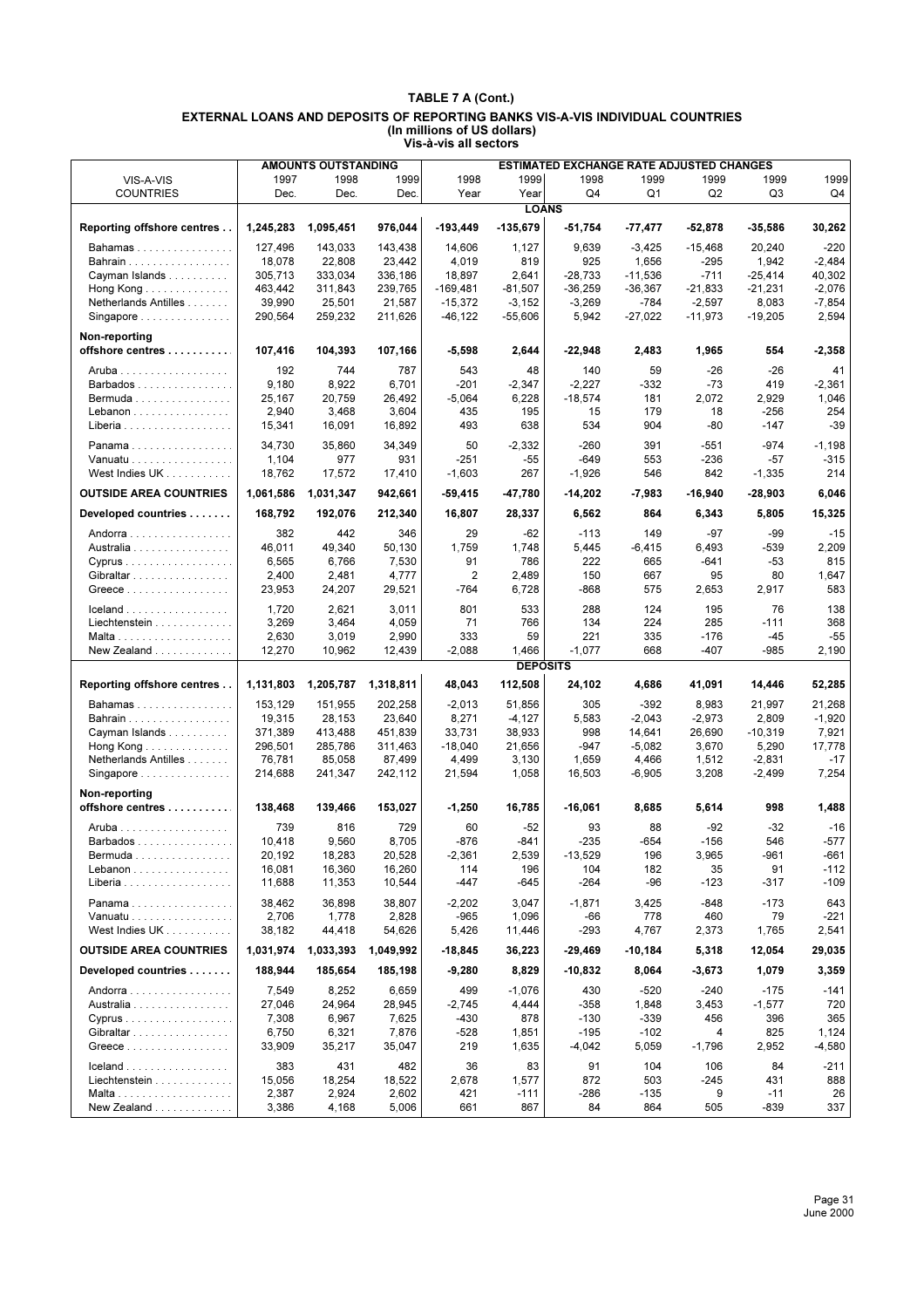|                                           |                  | <b>AMOUNTS OUTSTANDING</b> |                  |                 |                 | <b>ESTIMATED EXCHANGE RATE ADJUSTED CHANGES</b> |                |                |                |              |
|-------------------------------------------|------------------|----------------------------|------------------|-----------------|-----------------|-------------------------------------------------|----------------|----------------|----------------|--------------|
| VIS-A-VIS                                 | 1997             | 1998                       | 1999             | 1998            | 1999            | 1998                                            | 1999           | 1999           | 1999           | 1999         |
| <b>COUNTRIES</b>                          | Dec.             | Dec.                       | Dec.             | Year            | Year            | Q4                                              | Q1             | Q <sub>2</sub> | Q <sub>3</sub> | Q4           |
|                                           |                  |                            |                  |                 | <b>LOANS</b>    |                                                 |                |                |                |              |
|                                           |                  |                            |                  |                 |                 |                                                 |                |                |                |              |
| Portugal                                  | 32,067<br>27,999 | 45,805<br>31,646           | 49,022<br>36,253 | 12,283<br>2,827 | 6,314<br>5,818  | 2,883<br>$-1,802$                               | 1,419<br>2,538 | $-2,536$       | 1,551<br>1,265 | 5,880<br>661 |
| Turkey<br>Vatican                         | ÷,               | 774                        | 151              | 774             | $-353$          | 771                                             | $-496$         | 1,354<br>24    | 16             | 103          |
|                                           |                  |                            |                  |                 |                 |                                                 |                |                |                |              |
| former Yugoslavia                         | 4,892            | 6,086                      | 6,222            | 879             | 735             | 353                                             | 723            | $-145$         | 322            | $-165$       |
| Bosnia-Herzegovina                        | 36               | 32                         | 86               | -6              | 28              | $-10$                                           | 4              | 14             | -3             | 13           |
| Croatia                                   | 1,548            | 2,104                      | 3,010            | 451             | 201             | 162                                             | 54             | 142            | 92             | $-87$        |
| Macedonia                                 | 53               | 61                         | 133              | 8               | 4               | $-10$                                           | 12             | $-12$          | $-2$           | 6            |
| Slovenia<br>Residual former YU            | 1,084            | 1,353                      | 2,157            | 191             | 390             | $-18$                                           | 173            | 188            | 171            | -142         |
| Residual developed                        | 2,171<br>4,634   | 2,536<br>4,519             | 836<br>5,887     | 235<br>$-137$   | 112<br>1,327    | 229<br>$-28$                                    | 481<br>$-254$  | -476<br>$-765$ | 63<br>1,396    | 44<br>950    |
| Eastern Europe                            | 89,683           | 93,201                     | 80,684           | 199             | $-5,949$        | $-1,331$                                        | $-1,149$       | $-1,794$       | $-2,233$       | $-773$       |
|                                           |                  |                            |                  |                 |                 |                                                 |                |                |                |              |
| Albania                                   | 48               | 73                         | 55               | 24              | $-13$           | 16                                              | 190            | $-194$         | -8             | $-1$         |
| Bulgaria                                  | 1,241            | 822                        | 615              | -448            | -48             | 140                                             | 27             | $-42$          | 28             | -61          |
| former Czechoslovakia                     | 13,759           | 14,438                     | 11,963           | 127             | $-1,441$        | 86                                              | $-655$         | $-315$         | $-681$         | 210          |
| Czech Republic                            | 8,798            | 9,122                      | 8,277            | $-21$           | $-106$          | 270                                             | 206            | $-82$          | -673           | 443          |
| Slovakia                                  | 4,040            | 4,344                      | 2,863            | 141             | $-1,210$        | $-139$                                          | $-808$         | $-202$         | $-2$           | $-198$       |
| Residual former CS                        | 921              | 972                        | 823              | 5               | $-125$          | $-45$                                           | -54            | $-30$          | -6             | $-35$        |
| Hungary                                   | 6,041            | 7,155                      | 6,581            | 730             | 174             | $-357$                                          | 540            | $-843$         | 337            | 140          |
| Poland                                    | 6,597            | 9,595                      | 10,973           | 2,726           | 2,428           | 696                                             | 1,052          | 307            | 840            | 229          |
| Romania                                   | 2,640            | 2,643                      | 2,172            | -83             | $-288$          | 10                                              | $-130$         | -66            | $-134$         | 42           |
| former Soviet Union                       | 59,263           | 58.535                     | 48,160           | $-2,722$        | $-6,986$        | $-1,929$                                        | $-2.147$       | $-741$         | $-2,648$       | $-1,450$     |
| Armenia                                   | 37               | 60                         | 43               | 23              | $-16$           | 30                                              | 5              | $-22$          | 4              | -3           |
| Azerbaijan                                | 25               | 15                         | 82               | $-11$           | 65              | -8                                              | 15             | 24             | 28             | $-2$         |
| Belarus                                   | 287              | 308                        | 261              | 4               | $-12$           | 22                                              | $-7$           | $-38$          | $-2$           | 35           |
| Estonia                                   | 687              | 992                        | 620              | 260             | -285            | 88                                              | 91             | $-19$          | $-353$         | $-4$         |
| Georgia                                   | 18               | 94                         | $-4$             | 60              | $-37$           | $-77$                                           | $-23$          | $-23$          | 4              | 5            |
|                                           |                  |                            |                  |                 |                 |                                                 |                |                |                |              |
| Kazakhstan                                | 776              | 827                        | 889              | 15              | 115             | 3                                               | 123            | $-19$          | $-61$          | 72           |
| Kyrgystan                                 | 58               | 88                         | 79               | 30              | $-7$            | 14                                              | $-17$          | $-1$           | 6              | 5            |
|                                           |                  |                            |                  |                 | <b>DEPOSITS</b> |                                                 |                |                |                |              |
| Portugal                                  | 48,180           | 47,355                     | 39,174           | $-2,697$        | $-5,484$        | $-2,851$                                        | $-2,162$       | $-3,606$       | $-2,249$       | 2,533        |
| Turkey                                    | 22,875           | 16,041                     | 18,766           | $-7,457$        | 3,313           | $-3,595$                                        | 1,839          | $-1,020$       | 554            | 1,940        |
| Vatican                                   | 1,804            | 1,753                      | 1,758            | $-136$          | 190             | $-159$                                          | 329            | $-139$         | 121            | $-121$       |
| former Yugoslavia                         | 9,792            | 9,234                      | 8,503            | $-991$          | 216             | $-862$                                          | 841            | $-1,411$       | 569            | 217          |
| Bosnia-Herzegovina                        | 243              | 338                        | 876              | 79              | 220             | 13                                              | 179            | 12             | $-36$          | 65           |
| Croatia                                   | 3,329            | 2,945                      | 3,867            | $-509$          | 436             | $-583$                                          | $-170$         | -66            | 644            | 28           |
| Macedonia                                 | 233              | 208                        | 395              | $-32$           | $-5$            | $-23$                                           | $-20$          | -6             | 25             | $-4$         |
| Slovenia $\ldots$ , $\ldots$ , $\ldots$ , | 2,950            | 2,348                      | 2,104            | $-766$          | -451            | -661                                            | 481            | -863           | 69             | $-138$       |
| Residual former YU                        | 3,037            | 3,395                      | 1,261            | 236             | 14              | 392                                             | 370            | -488           | $-134$         | 266          |
| Residual developed                        | 2,399            | 3,699                      | 4,175            | 1,234           | 463             | 103                                             | 28             | $-22$          | 257            | 200          |
| Eastern Europe                            | 55.743           | 45,837                     | 58,915           | $-11,564$       | 15,332          | $-3,532$                                        | 4.558          | 2.753          | 4.175          | 3,846        |
| Albania                                   | 246              | 313                        | 387              | 59              | 94              | 8                                               | 69             | $-34$          | 66             | $-7$         |
| Bulgaria                                  | 2,730            | 1,797                      | 1,966            | $-992$          | 305             | -438                                            | 282            | -66            | 151            | -62          |
| former Czechoslovakia                     | 10,115           | 9,292                      | 11,901           | $-1,181$        | 3,135           | $-789$                                          | $-124$         | 1,877          | 672            | 710          |
| Czech Republic                            | 8,297            | 7,738                      | 10,910           | $-828$          | 3,599           | $-398$                                          | 448            | 1,517          | 613            | 1,021        |
| Slovakia                                  | 1,777            | 1,543                      | 973              | $-323$          | $-472$          | $-388$                                          | $-576$         | 365            | 53             | $-314$       |
| Residual former CS                        | 41               | 11                         | 18               | $-30$           | 7               | -3                                              | 3              | -5             | 6              | 3            |
| Hungary                                   | 3,364            | 4,437                      | 5,417            | 963             | 1,272           | 174                                             | 615            | -91            | -507           | 1,255        |
| Poland                                    | 15,480           | 10,794                     | 13,941           | $-5,279$        | 3,959           | $-2,678$                                        | 2,227          | $-862$         | 1,778          | 816          |
| Romania                                   | 2,612            | 1,696                      | 1,479            | -965            | $-155$          | -13                                             | -343           | 65             | 23             | 100          |
| former Soviet Union                       |                  |                            |                  |                 |                 |                                                 |                |                |                |              |
|                                           | 21,175<br>63     | 17,503<br>136              | 23,764<br>183    | $-4,152$<br>73  | 6,663           | 209<br>46                                       | 1,828<br>-10   | 1,823<br>11    | 1,947<br>42    | 1,065<br>9   |
| Armenia<br>Azerbaijan                     | 137              | 185                        | 346              | 47              | 52<br>163       | 32                                              | $-32$          | 3              | 65             | 127          |
| Belarus                                   | 441              | 308                        | 531              | $-140$          | 240             | $-2$                                            | 23             | 34             | -3             | 186          |
| Estonia                                   | 524              | 407                        | 640              | $-124$          | 265             | $-128$                                          | 222            | 80             | $-124$         | 87           |
| Georgia                                   | 278              | 149                        | 168              | $-135$          | 23              | -22                                             | $-3$           | 4              | 32             | $-10$        |
|                                           |                  |                            |                  |                 |                 |                                                 |                |                |                |              |
| Kazakhstan                                | 515              | 450                        | 1,033            | $-72$           | 581             | $-323$                                          | 310            | 42             | 138            | 91           |
| Kyrgystan                                 | 82               | 86                         | 75               | $\overline{c}$  | -8              | -5                                              | $-1$           | $-11$          | 22             | $-18$        |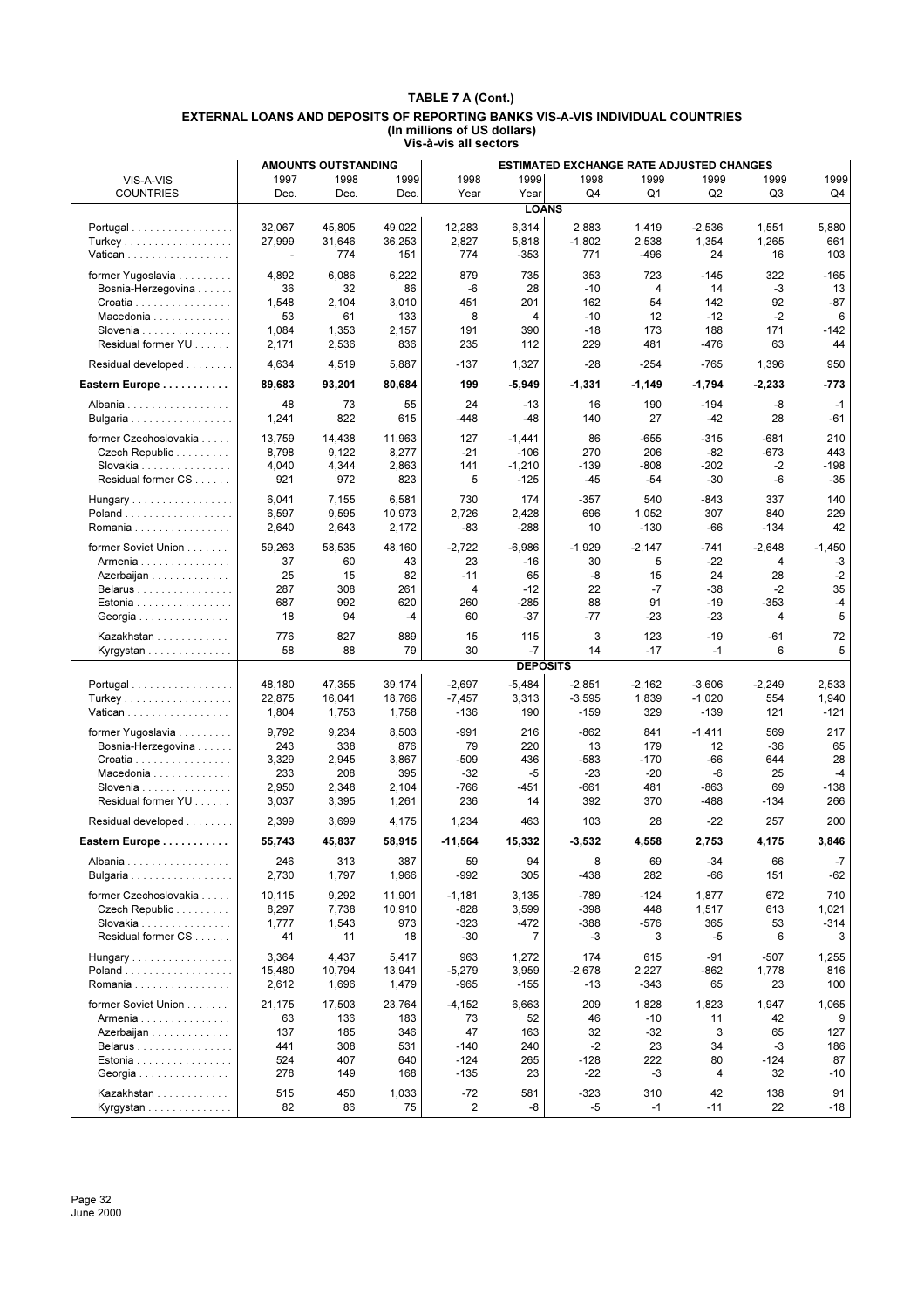|                                             |                | <b>AMOUNTS OUTSTANDING</b> |                | <b>ESTIMATED EXCHANGE RATE ADJUSTED CHANGES</b> |                 |             |                |            |                          |           |
|---------------------------------------------|----------------|----------------------------|----------------|-------------------------------------------------|-----------------|-------------|----------------|------------|--------------------------|-----------|
| VIS-A-VIS                                   | 1997           | 1998                       | 1999           | 1998                                            | 1999            | 1998        | 1999           | 1999       | 1999                     | 1999      |
| <b>COUNTRIES</b>                            | Dec.           | Dec.                       | Dec.           | Year                                            | Year            | Q4          | Q1             | Q2         | Q3                       | Q4        |
|                                             |                |                            |                |                                                 | <b>LOANS</b>    |             |                |            |                          |           |
|                                             |                |                            |                |                                                 |                 |             |                |            |                          |           |
| Latvia                                      | 166            | 374                        | 338            | 199                                             | $-22$           | 3           | 42             | 18         | -98                      | 16        |
| Lithuania                                   | 438            | 871                        | 888            | 426                                             | 36              | 139         | $-53$          | 4          | $-112$                   | 197       |
| Moldova                                     | 38             | 34                         | 56             | $-6$                                            | 26              | -6          | 10             | 16         | $\mathbf{1}$             | $-1$      |
| Russia                                      | 52,460         | 50,918                     | 41,103         | $-3,309$                                        | $-6,867$        | $-2.158$    | $-2,577$       | $-1,186$   | $-1,574$                 | $-1,530$  |
| Tajikistan                                  | 29             | 90                         | 67             | 61                                              | $-22$           | 9           | $-4$           | -4         | $-12$                    | $-2$      |
| Turkmenistan                                | 887            | 1,031                      | 1,084          | 127                                             | 70              | 44          | 22             | 87         | -21                      | -18       |
| Ukraine                                     | 1,096          | 920                        | 663            | $-224$                                          | -181            | $-115$      | 18             | 483        | -565                     | $-117$    |
| Uzbekistan                                  | 399            | 564                        | 931            | 140                                             | 404             | 69          | 97             | 201        | 50                       | 56        |
| Residual former SU                          | 1,862          | 1,349                      | 1,060          | $-519$                                          | -253            | 12          | 110            | -262       | 57                       | $-158$    |
|                                             |                |                            |                |                                                 |                 |             |                |            |                          |           |
| Res. Eastern Europe                         | 94             | -60                        | 165            | $-154$                                          | 226             | 8           | $-26$          | 101        | 33                       | 118       |
| Developing countries                        | 803,111        | 746,070                    | 649,637        | -76,421                                         | $-70,167$       | $-19,433$   | $-7,698$       | $-21,489$  | -32,474                  | -8,506    |
| A) Latin America                            | 261,525        | 257,473                    | 223,919        | $-6,078$                                        | $-15,747$       | $-8,303$    | $-2,144$       | $-7,532$   | $-10,359$                | 4,288     |
|                                             |                |                            |                |                                                 |                 |             |                |            |                          |           |
| Argentina                                   | 37,328         | 39,110                     | 36,138         | 1,457                                           | 270             | -245        | 1,380          | $-227$     | $-1,292$                 | 409       |
| Belize                                      | 96             | 117                        | 133            | 18                                              | $-17$           | 7           | 55             | 290        | -20                      | $-342$    |
| <b>Bolivia</b>                              | 599            | 1,007                      | 1,154          | 406                                             | 171             | 98          | 157            | 64         | $-11$                    | $-39$     |
|                                             | 92,622         | 80,854                     | 64,221         | $-12,473$                                       | $-6,699$        | $-8,588$    | $-5,105$       | $-2,282$   | $-3,279$                 | 3,967     |
|                                             | 19,705         | 19,202                     | 17,243         | $-600$                                          | $-1,865$        | $-796$      | 321            | -882       | $-1,049$                 | $-255$    |
| Colombia                                    | 14,170         | 14,750                     | 12,287         | 524                                             | $-2,313$        | $-60$       | $-172$         | $-1,014$   | $-1,066$                 | $-61$     |
| Costa Rica                                  | 2,519          | 2,416                      | 2,653          | $-111$                                          | 293             | $-99$       | $-7$           | 52         | 119                      | 129       |
|                                             | 2,500          | 2,638                      | 2,582          | 27                                              | 89              | $-1$        | $-190$         | 78         | 289                      | $-88$     |
| Dominica                                    | 159            | 250                        | $-123$         | 84                                              | $-201$          | 41          | $-35$          | $-24$      | $-26$                    | $-116$    |
| Dominican Rep.                              | 907            | 1,118                      | 1,274          | 203                                             | 174             | $-15$       | 105            | 35         | 22                       | 12        |
|                                             |                | 3,812                      |                | 113                                             | $-1,041$        | $-3$        | -267           | $-140$     | $-504$                   | -130      |
| Ecuador                                     | 3,680<br>1,379 | 1,250                      | 2,240<br>1,522 | $-132$                                          | 289             | -32         | 114            | 37         | 50                       | 88        |
| El Salvador                                 |                |                            |                | 14                                              | $-1$            | 7           | -3             | $-6$       | 9                        | $-1$      |
| Falkland Islands                            | 1              | 16                         | 13             |                                                 |                 |             |                |            |                          |           |
| Grenada                                     | 26<br>1,763    | 24<br>1,688                | 17<br>1,800    | $-2$<br>$-79$                                   | $-7$<br>124     | 2<br>$-107$ | $-5$<br>$-5$   | $-1$<br>-5 | 55<br>77                 | -56<br>57 |
| Guatemala                                   |                |                            |                |                                                 |                 |             |                |            |                          |           |
|                                             |                |                            |                |                                                 | <b>DEPOSITS</b> |             |                |            |                          |           |
| Latvia                                      | 584            | 625                        | 753            | 31                                              | 143             | 41          | 3              | 12         | 35                       | 93        |
| Lithuania                                   | 571            | 426                        | 681            | $-155$                                          | 262             | $-104$      | 6              | 206        | $-114$                   | 164       |
| Moldova                                     | 196            | 125                        | 139            | $-71$                                           | 19              | 6           | -22            | 58         | $\mathbf{1}$             | $-18$     |
| Russia                                      | 14,803         | 12,795                     | 16,235         | $-2,343$                                        | 3,712           | 723         | 969            | 1,007      | 890                      | 846       |
| Tajikistan                                  | 42             | 74                         | 57             | 32                                              | $-18$           | 20          | $-13$          | 3          | $\overline{\phantom{a}}$ | -8        |
| Turkmenistan                                | 263            | 169                        | 928            | $-95$                                           | 762             | $-187$      | 186            | 447        | 123                      | 6         |
| Ukraine                                     | 1,884          | 933                        | 783            | $-1,027$                                        | $-117$          | 207         | 12             | $-4$       | 670                      | -795      |
| Uzbekistan                                  | 400            | 382                        | 711            | $-23$                                           | 334             | $-19$       | 147            | $-106$     | 3                        | 290       |
| Residual former SU                          | 392            | 253                        | 501            | $-153$                                          | 252             | -78         | 31             | 37         | 168                      | 16        |
|                                             |                |                            |                |                                                 |                 |             |                |            |                          |           |
| Res. Eastern Europe                         | 21             | 5                          | 60             | $-16$                                           | 59              | -4          | 4              | 41         | 45                       | $-31$     |
| Developing countries                        | 787,287        | 801,902                    | 805,879        | 1,998                                           | 12,061          | $-15,106$   | $-22,805$      | 6,237      | 6,800                    | 21,829    |
| A) Latin America                            | 244,824        | 231,283                    | 242,739        | $-15,254$                                       | 12,848          | $-1,867$    | $-5,049$       | 9,611      | 3,319                    | 4,967     |
| Argentina                                   | 36,610         | 37,843                     | 37,618         | 1,137                                           | $-70$           | 694         | $-2,309$       | 376        | $-1,957$                 | 3,820     |
| <b>Belize</b>                               | 539            | 558                        | 1,239          | 13                                              | 692             | 87          | 10             | 319        | 76                       | 287       |
| Bolivia                                     | 1,430          | 1,124                      | 973            | $-312$                                          | $-140$          | $-185$      | $-31$          | $-57$      | 32                       | -84       |
|                                             | 59,747         | 51,730                     | 53,427         | $-8,459$                                        | 2,223           | $-1,659$    | $-5,437$       | 6,159      | 3,505                    | $-2,004$  |
|                                             | 14,098         | 14,734                     | 17,264         | 492                                             | 2,769           | $-302$      | 6              | 1,400      | 288                      | 1,075     |
|                                             |                |                            |                |                                                 |                 |             |                |            |                          |           |
| Colombia                                    | 9,042          | 8,545                      | 9,920          | $-536$                                          | 1,413           | -498        | 558            | $-136$     | 29                       | 962       |
| Costa Rica                                  | 3,461          | 3,009                      | 3,137          | -467                                            | 154             | $-149$      | -44            | 23         | 125                      | 50        |
|                                             | 1,153          | 943                        | 1,191          | $-220$                                          | 270             | $-100$      | 93             | -80        | 76                       | 181       |
| Dominica                                    | 99             | 296                        | 102            | 187                                             | -174            | 35          | 18             | $-51$      | $-24$                    | $-117$    |
| Dominican Rep.                              | 1,990          | 2,176                      | 2,207          | 179                                             | 45              | 79          | $\overline{7}$ | 44         | 147                      | $-153$    |
| Ecuador                                     | 3,952          | 3,213                      | 3,525          | $-768$                                          | 335             | 66          | -9             | 348        | $-218$                   | 214       |
| $El$ Salvador $\ldots \ldots \ldots \ldots$ | 1,697          | 1,345                      | 1,392          | $-353$                                          | 52              | $-376$      | 47             | -3         | -7                       | 15        |
| Falkland Islands                            | 54             | 168                        | 166            | 112                                             | $-1$            | -3          | -4             | 9          | -5                       | $-1$      |
| Grenada                                     | 43             | 167                        | 60             | 123                                             | $-105$          | 30          | -33            | -18        | -32                      | -22       |
| Guatemala                                   | 2,439          | 2,203                      | 2,477          | $-240$                                          | 285             | 21          | 143            | -49        | 31                       | 160       |
|                                             |                |                            |                |                                                 |                 |             |                |            |                          |           |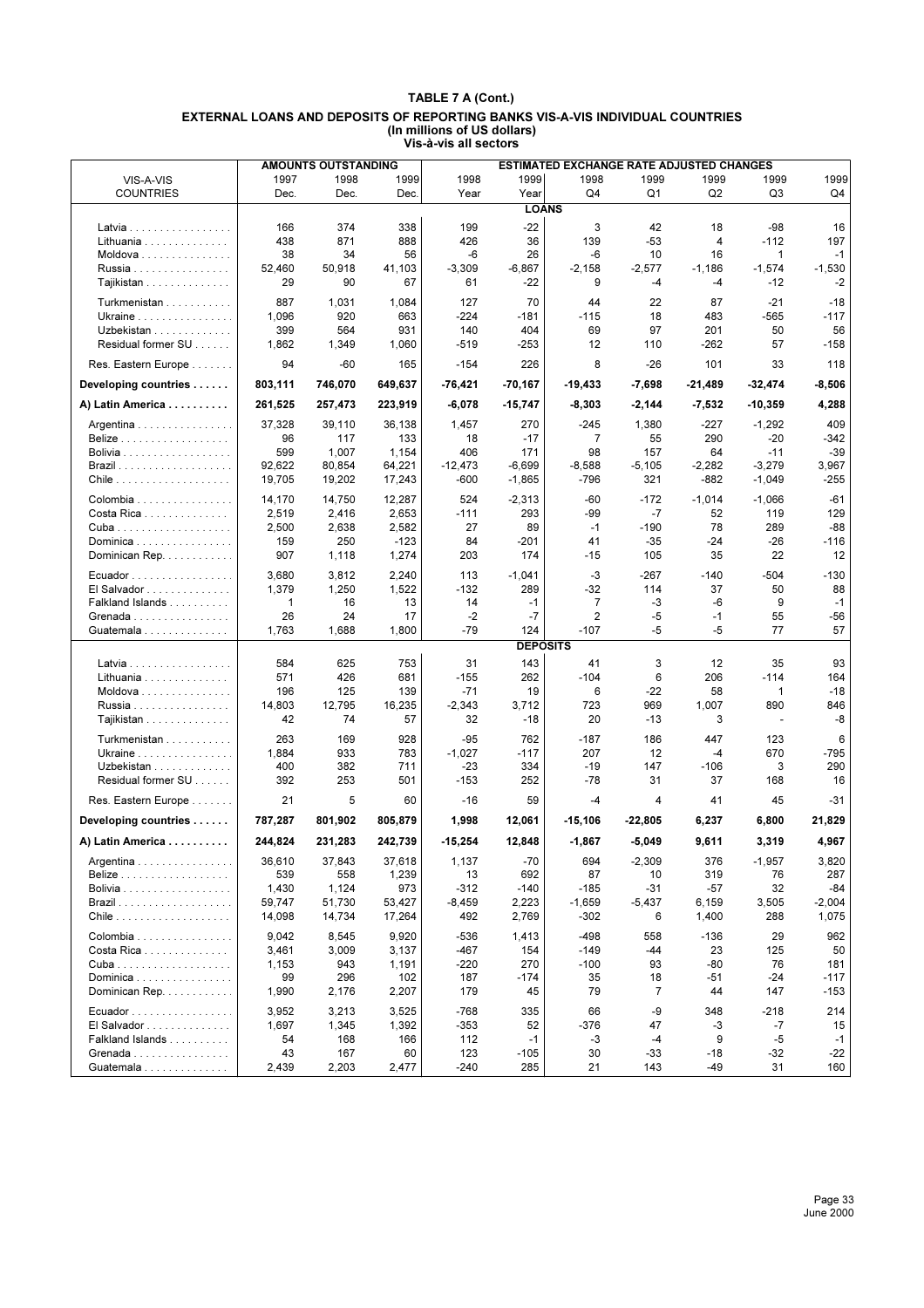| 1997<br>1998<br>1999<br>1998<br>1999<br>1998<br>1999<br>1999<br>1999<br>1999<br>VIS-A-VIS<br>Dec.<br>Dec.<br>Year<br>Year<br>Q4<br>Q1<br>Q2<br>Q3<br>Q4<br><b>COUNTRIES</b><br>Dec.<br><b>LOANS</b><br>21<br>$-7$<br>$-5$<br>$-2$<br>66<br>30<br>-36<br>-4<br>$\mathbf 1$<br>$-1$<br>Guyana<br>85<br>90<br>$\mathbf{1}$<br>-3<br>$\overline{2}$<br>$-5$<br>$\mathbf{1}$<br>6<br>86<br>4<br>704<br>813<br>185<br>47<br>142<br>$-1$<br>6<br>518<br>116<br>$-31$<br>Honduras<br>593<br>622<br>$\overline{7}$<br>$-56$<br>706<br>$-118$<br>58<br>$-16$<br>97<br>10<br>Jamaica<br>$-743$<br>52,394<br>55,184<br>46,490<br>2,558<br>$-5,876$<br>-850<br>$-394$<br>$-2,708$<br>$-2,031$<br>Mexico<br>592<br>766<br>452<br>159<br>-278<br>190<br>$-310$<br>2<br>16<br>14<br>Nicaragua<br>633<br>727<br>657<br>79<br>$-35$<br>$-42$<br>$-33$<br>64<br>$-43$<br>$-28$<br>Paraguay<br>6,335<br>$-530$<br>$-660$<br>-90<br>7,797<br>7,306<br>-857<br>$-833$<br>415<br>$-522$<br>3<br>47<br>43<br>40<br>$-4$<br>1<br>-3<br>$-1$<br>St. Lucia<br>$\overline{\phantom{a}}$<br>$-183$<br>67<br>$-70$<br>58<br>St. Vincent<br>206<br>33<br>444<br>183<br>$-188$<br>128<br>$-7$<br>88<br>74<br>37<br>$\overline{7}$<br>163<br>132<br>-31<br>$-31$<br>Suriname<br>$\overline{\phantom{a}}$<br>$-65$<br>23<br>1,547<br>1,487<br>1,640<br>225<br>$-128$<br>140<br>103<br>-41<br>$Trivialad/Tobago \ldots $<br>40<br>130<br>186<br>231<br>39<br>20<br>$-2$<br>60<br>$-10$<br>-9<br>Turks/Caicos<br>$-353$<br>3,942<br>5,388<br>3,926<br>1,410<br>$-1,243$<br>243<br>-591<br>$-50$<br>$-249$<br>Uruguay<br>438<br>Venezuela<br>8,127<br>9,400<br>10,646<br>1,158<br>1,734<br>449<br>1,194<br>76<br>26<br>Res. Latin America<br>7,193<br>8,230<br>$-257$<br>969<br>658<br>1,523<br>7,121<br>2,556<br>-471<br>-741<br>81,256<br>6,141<br>B) Middle East<br>105,433<br>103,892<br>22,506<br>1,021<br>9,696<br>-4,105<br>$-3,766$<br>2,751<br>6,782<br>3,534<br>4,766<br>1,138<br>2,251<br>$-2$<br>2,224<br>251<br>$-2$<br>$-222$<br>794<br>5<br>7,745<br>8,753<br>8,120<br>$-189$<br>$-213$<br>498<br>$-101$<br>$-591$<br>$lran$<br>4,812<br>4,986<br>1,427<br>$-134$<br>$-3,208$<br>$-193$<br>$-3,179$<br>28<br>57<br>$-114$<br>6,604<br>6,434<br>8,629<br>-325<br>2,584<br>-98<br>1,615<br>886<br>$-1,418$<br>1,501<br>$Israel \ldots \ldots \ldots \ldots \ldots \ldots$<br>270<br>986<br>926<br>1,167<br>$-79$<br>273<br>229<br>-252<br>26<br>Jordan<br>-104<br>6,784<br>7,934<br>943<br>$-934$<br>883<br>$\overline{2}$<br>$-640$<br>7,327<br>-435<br>$-680$<br>Kuwait<br>339<br>234<br>245<br>$-112$<br>27<br>$-20$<br>$-30$<br>-5<br>101<br>$-39$<br>3,428<br>462<br>126<br>2,367<br>3,873<br>1,035<br>460<br>488<br>$-310$<br>156<br>414<br>60<br>5,387<br>5,834<br>6,335<br>546<br>$-130$<br>527<br>$-282$<br>241<br>Qatar<br>872<br>Saudi Arabia<br>17,850<br>24,057<br>25,837<br>5,882<br>2,139<br>1,121<br>$-483$<br>$-289$<br>2,039<br>276<br>397<br>692<br>532<br>$-112$<br>210<br>$-112$<br>$-7$<br>7<br>2,756<br>12,652<br>16,992<br>14,464<br>4,111<br>$-2,366$<br>$-1,329$<br>$-1,370$<br>1,027<br>United Arab Emirates<br>-694<br>98<br>43<br>Yemen<br>145<br>355<br>211<br>17<br>-6<br>28<br>188<br>1<br>11,701<br>6,824<br>Residual Middle East<br>20,252<br>18,760<br>8,519<br>$-1,193$<br>$-5,486$<br>$-2,855$<br>3,805<br>3,343<br><b>DEPOSITS</b><br>16<br>120<br>101<br>115<br>$-25$<br>17<br>10<br>4<br>3<br>$-1$<br>Guyana<br>526<br>592<br>609<br>65<br>20<br>53<br>8<br>6<br>16<br>$-10$<br>1,257<br>1,756<br>2,051<br>497<br>48<br>79<br>70<br>298<br>86<br>63<br>Honduras<br>$-53$<br>1,078<br>1,244<br>1,135<br>163<br>$-100$<br>-21<br>155<br>-97<br>$-105$<br>Jamaica<br>43,875<br>32<br>43,263<br>47,685<br>315<br>4,079<br>-247<br>1,663<br>591<br>1,793<br>Mexico<br>309<br>374<br>394<br>22<br>6<br>11<br>63<br>46<br>$-45$<br>10<br>Nicaragua<br>$-20$<br>1,564<br>1,449<br>309<br>$-105$<br>100<br>-64<br>3<br>$-24$<br>Paraguay<br>1,248<br>7,200<br>6,651<br>7,194<br>-592<br>598<br>$-783$<br>38<br>622<br>196<br>-258<br>-6<br>40<br>30<br>18<br>$-10$<br>-9<br>-4<br>7<br>$-10$<br>St. Lucia<br>÷,<br>$\overline{7}$<br>46<br>506<br>644<br>880<br>117<br>282<br>277<br>$-11$<br>$-30$<br>$St.Vincent$<br>49<br>5<br>-6<br>$-5$<br>Suriname<br>452<br>513<br>476<br>-13<br>-3<br>$\mathbf{1}$<br>169<br>$-91$<br>$-22$<br>107<br>35<br>Trinidad/Tobago<br>1,266<br>1,103<br>1,265<br>$-165$<br>49<br>109<br>$-28$<br>$-39$<br>Turks/Caicos<br>467<br>580<br>543<br>15<br>39<br>-28<br>$-54$<br>9,481<br>8,014<br>7,569<br>$-1,525$<br>-407<br>$-107$<br>-395<br>$-233$<br>$-90$<br>311<br>Uruguay<br>Venezuela<br>26,289<br>26,151<br>2,537<br>61<br>1,249<br>$-1,277$<br>804<br>-304<br>838<br>23,592<br>Res. Latin America<br>9,899<br>10,507<br>$-8,052$<br>220<br>201<br>1,343<br>$-371$<br>-382<br>-370<br>17,665<br>B) Middle East<br>210,882<br>16,286<br>$-10,109$<br>$-4,239$<br>$-18,917$<br>$-1,352$<br>16,663<br>230,176<br>216,477<br>-6,503<br>23,347<br>21,618<br>19,827<br>$-1,998$<br>$-792$<br>$-140$<br>$-714$<br>236<br>$-1,410$<br>$-1,245$<br>6,643<br>6,246<br>8,081<br>$-503$<br>2,057<br>$-471$<br>239<br>431<br>152<br>1,235<br>1,627<br>1,684<br>1,560<br>20<br>$-47$<br>70<br>$-39$<br>$-7$<br>$-107$<br>-83<br>14,682<br>16,758<br>22,281<br>1,854<br>5,945<br>-695<br>2,666<br>1,316<br>$-1,792$<br>3,755<br>7,746<br>8,546<br>27<br>900<br>316<br>379<br>353<br>$-148$<br>7,644<br>105<br>$-279$<br>358<br>14,446<br>15,294<br>15,267<br>467<br>356<br>$-744$<br>1,173<br>$-896$<br>Kuwait<br>7,107<br>6,784<br>-290<br>183<br>$-578$<br>$-580$<br>311<br>301<br>7,053<br>151<br>3,566<br>2,925<br>458<br>22<br>638<br>$-52$<br>$-150$<br>2,499<br>$-1,103$<br>127<br>2,590<br>3,435<br>$-292$<br>881<br>406<br>$-124$<br>338<br>54<br>613<br>2,846<br>1,174<br>Saudi Arabia<br>49,840<br>13,346<br>$-17,911$<br>$-16,372$<br>1,231<br>54,264<br>68,459<br>$-3,569$<br>$-3,944$<br>99<br>10,316<br>11,920<br>13,436<br>1,517<br>1,633<br>261<br>147<br>399<br>988<br>United Arab Emirates<br>$-6,422$<br>-539<br>1,696<br>48,033<br>50,915<br>41,165<br>2,279<br>$-9,190$<br>3,459<br>$-3,925$<br>2,252<br>$-220$<br>271<br>$-52$<br>$-151$<br>266<br>Yemen<br>2,210<br>2,012<br>92<br>64<br>Residual Middle East<br>20,379<br>1,076<br>5,209<br>$-1,222$<br>76<br>$-1,392$<br>$-4$<br>6,529<br>14,151 | <b>AMOUNTS OUTSTANDING</b> |        |  | ESTIMATED EXCHANGE RATE ADJUSTED CHANGES |  |  |  |  |  |  |  |
|-----------------------------------------------------------------------------------------------------------------------------------------------------------------------------------------------------------------------------------------------------------------------------------------------------------------------------------------------------------------------------------------------------------------------------------------------------------------------------------------------------------------------------------------------------------------------------------------------------------------------------------------------------------------------------------------------------------------------------------------------------------------------------------------------------------------------------------------------------------------------------------------------------------------------------------------------------------------------------------------------------------------------------------------------------------------------------------------------------------------------------------------------------------------------------------------------------------------------------------------------------------------------------------------------------------------------------------------------------------------------------------------------------------------------------------------------------------------------------------------------------------------------------------------------------------------------------------------------------------------------------------------------------------------------------------------------------------------------------------------------------------------------------------------------------------------------------------------------------------------------------------------------------------------------------------------------------------------------------------------------------------------------------------------------------------------------------------------------------------------------------------------------------------------------------------------------------------------------------------------------------------------------------------------------------------------------------------------------------------------------------------------------------------------------------------------------------------------------------------------------------------------------------------------------------------------------------------------------------------------------------------------------------------------------------------------------------------------------------------------------------------------------------------------------------------------------------------------------------------------------------------------------------------------------------------------------------------------------------------------------------------------------------------------------------------------------------------------------------------------------------------------------------------------------------------------------------------------------------------------------------------------------------------------------------------------------------------------------------------------------------------------------------------------------------------------------------------------------------------------------------------------------------------------------------------------------------------------------------------------------------------------------------------------------------------------------------------------------------------------------------------------------------------------------------------------------------------------------------------------------------------------------------------------------------------------------------------------------------------------------------------------------------------------------------------------------------------------------------------------------------------------------------------------------------------------------------------------------------------------------------------------------------------------------------------------------------------------------------------------------------------------------------------------------------------------------------------------------------------------------------------------------------------------------------------------------------------------------------------------------------------------------------------------------------------------------------------------------------------------------------------------------------------------------------------------------------------------------------------------------------------------------------------------------------------------------------------------------------------------------------------------------------------------------------------------------------------------------------------------------------------------------------------------------------------------------------------------------------------------------------------------------------------------------------------------------------------------------------------------------------------------------------------------------------------------------------------------------------------------------------------------------------------------------------------------------------------------------------------------------------------------------------------------------------------------------------------------------------------------------------------------------------------------------------------------------------------------------------------------------------------------------------------------------------------------------------------------------------------------------------------------------------------------------------------------------------------------------------------------------------------------------------------------------------------------------------------------------------------------------------------------------------------------------------------------------------------------------------------|----------------------------|--------|--|------------------------------------------|--|--|--|--|--|--|--|
|                                                                                                                                                                                                                                                                                                                                                                                                                                                                                                                                                                                                                                                                                                                                                                                                                                                                                                                                                                                                                                                                                                                                                                                                                                                                                                                                                                                                                                                                                                                                                                                                                                                                                                                                                                                                                                                                                                                                                                                                                                                                                                                                                                                                                                                                                                                                                                                                                                                                                                                                                                                                                                                                                                                                                                                                                                                                                                                                                                                                                                                                                                                                                                                                                                                                                                                                                                                                                                                                                                                                                                                                                                                                                                                                                                                                                                                                                                                                                                                                                                                                                                                                                                                                                                                                                                                                                                                                                                                                                                                                                                                                                                                                                                                                                                                                                                                                                                                                                                                                                                                                                                                                                                                                                                                                                                                                                                                                                                                                                                                                                                                                                                                                                                                                                                                                                                                                                                                                                                                                                                                                                                                                                                                                                                                                                                                                                           |                            |        |  |                                          |  |  |  |  |  |  |  |
|                                                                                                                                                                                                                                                                                                                                                                                                                                                                                                                                                                                                                                                                                                                                                                                                                                                                                                                                                                                                                                                                                                                                                                                                                                                                                                                                                                                                                                                                                                                                                                                                                                                                                                                                                                                                                                                                                                                                                                                                                                                                                                                                                                                                                                                                                                                                                                                                                                                                                                                                                                                                                                                                                                                                                                                                                                                                                                                                                                                                                                                                                                                                                                                                                                                                                                                                                                                                                                                                                                                                                                                                                                                                                                                                                                                                                                                                                                                                                                                                                                                                                                                                                                                                                                                                                                                                                                                                                                                                                                                                                                                                                                                                                                                                                                                                                                                                                                                                                                                                                                                                                                                                                                                                                                                                                                                                                                                                                                                                                                                                                                                                                                                                                                                                                                                                                                                                                                                                                                                                                                                                                                                                                                                                                                                                                                                                                           |                            |        |  |                                          |  |  |  |  |  |  |  |
|                                                                                                                                                                                                                                                                                                                                                                                                                                                                                                                                                                                                                                                                                                                                                                                                                                                                                                                                                                                                                                                                                                                                                                                                                                                                                                                                                                                                                                                                                                                                                                                                                                                                                                                                                                                                                                                                                                                                                                                                                                                                                                                                                                                                                                                                                                                                                                                                                                                                                                                                                                                                                                                                                                                                                                                                                                                                                                                                                                                                                                                                                                                                                                                                                                                                                                                                                                                                                                                                                                                                                                                                                                                                                                                                                                                                                                                                                                                                                                                                                                                                                                                                                                                                                                                                                                                                                                                                                                                                                                                                                                                                                                                                                                                                                                                                                                                                                                                                                                                                                                                                                                                                                                                                                                                                                                                                                                                                                                                                                                                                                                                                                                                                                                                                                                                                                                                                                                                                                                                                                                                                                                                                                                                                                                                                                                                                                           |                            |        |  |                                          |  |  |  |  |  |  |  |
|                                                                                                                                                                                                                                                                                                                                                                                                                                                                                                                                                                                                                                                                                                                                                                                                                                                                                                                                                                                                                                                                                                                                                                                                                                                                                                                                                                                                                                                                                                                                                                                                                                                                                                                                                                                                                                                                                                                                                                                                                                                                                                                                                                                                                                                                                                                                                                                                                                                                                                                                                                                                                                                                                                                                                                                                                                                                                                                                                                                                                                                                                                                                                                                                                                                                                                                                                                                                                                                                                                                                                                                                                                                                                                                                                                                                                                                                                                                                                                                                                                                                                                                                                                                                                                                                                                                                                                                                                                                                                                                                                                                                                                                                                                                                                                                                                                                                                                                                                                                                                                                                                                                                                                                                                                                                                                                                                                                                                                                                                                                                                                                                                                                                                                                                                                                                                                                                                                                                                                                                                                                                                                                                                                                                                                                                                                                                                           |                            |        |  |                                          |  |  |  |  |  |  |  |
|                                                                                                                                                                                                                                                                                                                                                                                                                                                                                                                                                                                                                                                                                                                                                                                                                                                                                                                                                                                                                                                                                                                                                                                                                                                                                                                                                                                                                                                                                                                                                                                                                                                                                                                                                                                                                                                                                                                                                                                                                                                                                                                                                                                                                                                                                                                                                                                                                                                                                                                                                                                                                                                                                                                                                                                                                                                                                                                                                                                                                                                                                                                                                                                                                                                                                                                                                                                                                                                                                                                                                                                                                                                                                                                                                                                                                                                                                                                                                                                                                                                                                                                                                                                                                                                                                                                                                                                                                                                                                                                                                                                                                                                                                                                                                                                                                                                                                                                                                                                                                                                                                                                                                                                                                                                                                                                                                                                                                                                                                                                                                                                                                                                                                                                                                                                                                                                                                                                                                                                                                                                                                                                                                                                                                                                                                                                                                           |                            |        |  |                                          |  |  |  |  |  |  |  |
|                                                                                                                                                                                                                                                                                                                                                                                                                                                                                                                                                                                                                                                                                                                                                                                                                                                                                                                                                                                                                                                                                                                                                                                                                                                                                                                                                                                                                                                                                                                                                                                                                                                                                                                                                                                                                                                                                                                                                                                                                                                                                                                                                                                                                                                                                                                                                                                                                                                                                                                                                                                                                                                                                                                                                                                                                                                                                                                                                                                                                                                                                                                                                                                                                                                                                                                                                                                                                                                                                                                                                                                                                                                                                                                                                                                                                                                                                                                                                                                                                                                                                                                                                                                                                                                                                                                                                                                                                                                                                                                                                                                                                                                                                                                                                                                                                                                                                                                                                                                                                                                                                                                                                                                                                                                                                                                                                                                                                                                                                                                                                                                                                                                                                                                                                                                                                                                                                                                                                                                                                                                                                                                                                                                                                                                                                                                                                           |                            |        |  |                                          |  |  |  |  |  |  |  |
|                                                                                                                                                                                                                                                                                                                                                                                                                                                                                                                                                                                                                                                                                                                                                                                                                                                                                                                                                                                                                                                                                                                                                                                                                                                                                                                                                                                                                                                                                                                                                                                                                                                                                                                                                                                                                                                                                                                                                                                                                                                                                                                                                                                                                                                                                                                                                                                                                                                                                                                                                                                                                                                                                                                                                                                                                                                                                                                                                                                                                                                                                                                                                                                                                                                                                                                                                                                                                                                                                                                                                                                                                                                                                                                                                                                                                                                                                                                                                                                                                                                                                                                                                                                                                                                                                                                                                                                                                                                                                                                                                                                                                                                                                                                                                                                                                                                                                                                                                                                                                                                                                                                                                                                                                                                                                                                                                                                                                                                                                                                                                                                                                                                                                                                                                                                                                                                                                                                                                                                                                                                                                                                                                                                                                                                                                                                                                           |                            |        |  |                                          |  |  |  |  |  |  |  |
|                                                                                                                                                                                                                                                                                                                                                                                                                                                                                                                                                                                                                                                                                                                                                                                                                                                                                                                                                                                                                                                                                                                                                                                                                                                                                                                                                                                                                                                                                                                                                                                                                                                                                                                                                                                                                                                                                                                                                                                                                                                                                                                                                                                                                                                                                                                                                                                                                                                                                                                                                                                                                                                                                                                                                                                                                                                                                                                                                                                                                                                                                                                                                                                                                                                                                                                                                                                                                                                                                                                                                                                                                                                                                                                                                                                                                                                                                                                                                                                                                                                                                                                                                                                                                                                                                                                                                                                                                                                                                                                                                                                                                                                                                                                                                                                                                                                                                                                                                                                                                                                                                                                                                                                                                                                                                                                                                                                                                                                                                                                                                                                                                                                                                                                                                                                                                                                                                                                                                                                                                                                                                                                                                                                                                                                                                                                                                           |                            |        |  |                                          |  |  |  |  |  |  |  |
|                                                                                                                                                                                                                                                                                                                                                                                                                                                                                                                                                                                                                                                                                                                                                                                                                                                                                                                                                                                                                                                                                                                                                                                                                                                                                                                                                                                                                                                                                                                                                                                                                                                                                                                                                                                                                                                                                                                                                                                                                                                                                                                                                                                                                                                                                                                                                                                                                                                                                                                                                                                                                                                                                                                                                                                                                                                                                                                                                                                                                                                                                                                                                                                                                                                                                                                                                                                                                                                                                                                                                                                                                                                                                                                                                                                                                                                                                                                                                                                                                                                                                                                                                                                                                                                                                                                                                                                                                                                                                                                                                                                                                                                                                                                                                                                                                                                                                                                                                                                                                                                                                                                                                                                                                                                                                                                                                                                                                                                                                                                                                                                                                                                                                                                                                                                                                                                                                                                                                                                                                                                                                                                                                                                                                                                                                                                                                           |                            |        |  |                                          |  |  |  |  |  |  |  |
|                                                                                                                                                                                                                                                                                                                                                                                                                                                                                                                                                                                                                                                                                                                                                                                                                                                                                                                                                                                                                                                                                                                                                                                                                                                                                                                                                                                                                                                                                                                                                                                                                                                                                                                                                                                                                                                                                                                                                                                                                                                                                                                                                                                                                                                                                                                                                                                                                                                                                                                                                                                                                                                                                                                                                                                                                                                                                                                                                                                                                                                                                                                                                                                                                                                                                                                                                                                                                                                                                                                                                                                                                                                                                                                                                                                                                                                                                                                                                                                                                                                                                                                                                                                                                                                                                                                                                                                                                                                                                                                                                                                                                                                                                                                                                                                                                                                                                                                                                                                                                                                                                                                                                                                                                                                                                                                                                                                                                                                                                                                                                                                                                                                                                                                                                                                                                                                                                                                                                                                                                                                                                                                                                                                                                                                                                                                                                           |                            |        |  |                                          |  |  |  |  |  |  |  |
|                                                                                                                                                                                                                                                                                                                                                                                                                                                                                                                                                                                                                                                                                                                                                                                                                                                                                                                                                                                                                                                                                                                                                                                                                                                                                                                                                                                                                                                                                                                                                                                                                                                                                                                                                                                                                                                                                                                                                                                                                                                                                                                                                                                                                                                                                                                                                                                                                                                                                                                                                                                                                                                                                                                                                                                                                                                                                                                                                                                                                                                                                                                                                                                                                                                                                                                                                                                                                                                                                                                                                                                                                                                                                                                                                                                                                                                                                                                                                                                                                                                                                                                                                                                                                                                                                                                                                                                                                                                                                                                                                                                                                                                                                                                                                                                                                                                                                                                                                                                                                                                                                                                                                                                                                                                                                                                                                                                                                                                                                                                                                                                                                                                                                                                                                                                                                                                                                                                                                                                                                                                                                                                                                                                                                                                                                                                                                           |                            |        |  |                                          |  |  |  |  |  |  |  |
|                                                                                                                                                                                                                                                                                                                                                                                                                                                                                                                                                                                                                                                                                                                                                                                                                                                                                                                                                                                                                                                                                                                                                                                                                                                                                                                                                                                                                                                                                                                                                                                                                                                                                                                                                                                                                                                                                                                                                                                                                                                                                                                                                                                                                                                                                                                                                                                                                                                                                                                                                                                                                                                                                                                                                                                                                                                                                                                                                                                                                                                                                                                                                                                                                                                                                                                                                                                                                                                                                                                                                                                                                                                                                                                                                                                                                                                                                                                                                                                                                                                                                                                                                                                                                                                                                                                                                                                                                                                                                                                                                                                                                                                                                                                                                                                                                                                                                                                                                                                                                                                                                                                                                                                                                                                                                                                                                                                                                                                                                                                                                                                                                                                                                                                                                                                                                                                                                                                                                                                                                                                                                                                                                                                                                                                                                                                                                           |                            |        |  |                                          |  |  |  |  |  |  |  |
|                                                                                                                                                                                                                                                                                                                                                                                                                                                                                                                                                                                                                                                                                                                                                                                                                                                                                                                                                                                                                                                                                                                                                                                                                                                                                                                                                                                                                                                                                                                                                                                                                                                                                                                                                                                                                                                                                                                                                                                                                                                                                                                                                                                                                                                                                                                                                                                                                                                                                                                                                                                                                                                                                                                                                                                                                                                                                                                                                                                                                                                                                                                                                                                                                                                                                                                                                                                                                                                                                                                                                                                                                                                                                                                                                                                                                                                                                                                                                                                                                                                                                                                                                                                                                                                                                                                                                                                                                                                                                                                                                                                                                                                                                                                                                                                                                                                                                                                                                                                                                                                                                                                                                                                                                                                                                                                                                                                                                                                                                                                                                                                                                                                                                                                                                                                                                                                                                                                                                                                                                                                                                                                                                                                                                                                                                                                                                           |                            |        |  |                                          |  |  |  |  |  |  |  |
|                                                                                                                                                                                                                                                                                                                                                                                                                                                                                                                                                                                                                                                                                                                                                                                                                                                                                                                                                                                                                                                                                                                                                                                                                                                                                                                                                                                                                                                                                                                                                                                                                                                                                                                                                                                                                                                                                                                                                                                                                                                                                                                                                                                                                                                                                                                                                                                                                                                                                                                                                                                                                                                                                                                                                                                                                                                                                                                                                                                                                                                                                                                                                                                                                                                                                                                                                                                                                                                                                                                                                                                                                                                                                                                                                                                                                                                                                                                                                                                                                                                                                                                                                                                                                                                                                                                                                                                                                                                                                                                                                                                                                                                                                                                                                                                                                                                                                                                                                                                                                                                                                                                                                                                                                                                                                                                                                                                                                                                                                                                                                                                                                                                                                                                                                                                                                                                                                                                                                                                                                                                                                                                                                                                                                                                                                                                                                           |                            |        |  |                                          |  |  |  |  |  |  |  |
|                                                                                                                                                                                                                                                                                                                                                                                                                                                                                                                                                                                                                                                                                                                                                                                                                                                                                                                                                                                                                                                                                                                                                                                                                                                                                                                                                                                                                                                                                                                                                                                                                                                                                                                                                                                                                                                                                                                                                                                                                                                                                                                                                                                                                                                                                                                                                                                                                                                                                                                                                                                                                                                                                                                                                                                                                                                                                                                                                                                                                                                                                                                                                                                                                                                                                                                                                                                                                                                                                                                                                                                                                                                                                                                                                                                                                                                                                                                                                                                                                                                                                                                                                                                                                                                                                                                                                                                                                                                                                                                                                                                                                                                                                                                                                                                                                                                                                                                                                                                                                                                                                                                                                                                                                                                                                                                                                                                                                                                                                                                                                                                                                                                                                                                                                                                                                                                                                                                                                                                                                                                                                                                                                                                                                                                                                                                                                           |                            |        |  |                                          |  |  |  |  |  |  |  |
|                                                                                                                                                                                                                                                                                                                                                                                                                                                                                                                                                                                                                                                                                                                                                                                                                                                                                                                                                                                                                                                                                                                                                                                                                                                                                                                                                                                                                                                                                                                                                                                                                                                                                                                                                                                                                                                                                                                                                                                                                                                                                                                                                                                                                                                                                                                                                                                                                                                                                                                                                                                                                                                                                                                                                                                                                                                                                                                                                                                                                                                                                                                                                                                                                                                                                                                                                                                                                                                                                                                                                                                                                                                                                                                                                                                                                                                                                                                                                                                                                                                                                                                                                                                                                                                                                                                                                                                                                                                                                                                                                                                                                                                                                                                                                                                                                                                                                                                                                                                                                                                                                                                                                                                                                                                                                                                                                                                                                                                                                                                                                                                                                                                                                                                                                                                                                                                                                                                                                                                                                                                                                                                                                                                                                                                                                                                                                           |                            |        |  |                                          |  |  |  |  |  |  |  |
|                                                                                                                                                                                                                                                                                                                                                                                                                                                                                                                                                                                                                                                                                                                                                                                                                                                                                                                                                                                                                                                                                                                                                                                                                                                                                                                                                                                                                                                                                                                                                                                                                                                                                                                                                                                                                                                                                                                                                                                                                                                                                                                                                                                                                                                                                                                                                                                                                                                                                                                                                                                                                                                                                                                                                                                                                                                                                                                                                                                                                                                                                                                                                                                                                                                                                                                                                                                                                                                                                                                                                                                                                                                                                                                                                                                                                                                                                                                                                                                                                                                                                                                                                                                                                                                                                                                                                                                                                                                                                                                                                                                                                                                                                                                                                                                                                                                                                                                                                                                                                                                                                                                                                                                                                                                                                                                                                                                                                                                                                                                                                                                                                                                                                                                                                                                                                                                                                                                                                                                                                                                                                                                                                                                                                                                                                                                                                           |                            |        |  |                                          |  |  |  |  |  |  |  |
|                                                                                                                                                                                                                                                                                                                                                                                                                                                                                                                                                                                                                                                                                                                                                                                                                                                                                                                                                                                                                                                                                                                                                                                                                                                                                                                                                                                                                                                                                                                                                                                                                                                                                                                                                                                                                                                                                                                                                                                                                                                                                                                                                                                                                                                                                                                                                                                                                                                                                                                                                                                                                                                                                                                                                                                                                                                                                                                                                                                                                                                                                                                                                                                                                                                                                                                                                                                                                                                                                                                                                                                                                                                                                                                                                                                                                                                                                                                                                                                                                                                                                                                                                                                                                                                                                                                                                                                                                                                                                                                                                                                                                                                                                                                                                                                                                                                                                                                                                                                                                                                                                                                                                                                                                                                                                                                                                                                                                                                                                                                                                                                                                                                                                                                                                                                                                                                                                                                                                                                                                                                                                                                                                                                                                                                                                                                                                           |                            |        |  |                                          |  |  |  |  |  |  |  |
|                                                                                                                                                                                                                                                                                                                                                                                                                                                                                                                                                                                                                                                                                                                                                                                                                                                                                                                                                                                                                                                                                                                                                                                                                                                                                                                                                                                                                                                                                                                                                                                                                                                                                                                                                                                                                                                                                                                                                                                                                                                                                                                                                                                                                                                                                                                                                                                                                                                                                                                                                                                                                                                                                                                                                                                                                                                                                                                                                                                                                                                                                                                                                                                                                                                                                                                                                                                                                                                                                                                                                                                                                                                                                                                                                                                                                                                                                                                                                                                                                                                                                                                                                                                                                                                                                                                                                                                                                                                                                                                                                                                                                                                                                                                                                                                                                                                                                                                                                                                                                                                                                                                                                                                                                                                                                                                                                                                                                                                                                                                                                                                                                                                                                                                                                                                                                                                                                                                                                                                                                                                                                                                                                                                                                                                                                                                                                           |                            |        |  |                                          |  |  |  |  |  |  |  |
|                                                                                                                                                                                                                                                                                                                                                                                                                                                                                                                                                                                                                                                                                                                                                                                                                                                                                                                                                                                                                                                                                                                                                                                                                                                                                                                                                                                                                                                                                                                                                                                                                                                                                                                                                                                                                                                                                                                                                                                                                                                                                                                                                                                                                                                                                                                                                                                                                                                                                                                                                                                                                                                                                                                                                                                                                                                                                                                                                                                                                                                                                                                                                                                                                                                                                                                                                                                                                                                                                                                                                                                                                                                                                                                                                                                                                                                                                                                                                                                                                                                                                                                                                                                                                                                                                                                                                                                                                                                                                                                                                                                                                                                                                                                                                                                                                                                                                                                                                                                                                                                                                                                                                                                                                                                                                                                                                                                                                                                                                                                                                                                                                                                                                                                                                                                                                                                                                                                                                                                                                                                                                                                                                                                                                                                                                                                                                           |                            |        |  |                                          |  |  |  |  |  |  |  |
|                                                                                                                                                                                                                                                                                                                                                                                                                                                                                                                                                                                                                                                                                                                                                                                                                                                                                                                                                                                                                                                                                                                                                                                                                                                                                                                                                                                                                                                                                                                                                                                                                                                                                                                                                                                                                                                                                                                                                                                                                                                                                                                                                                                                                                                                                                                                                                                                                                                                                                                                                                                                                                                                                                                                                                                                                                                                                                                                                                                                                                                                                                                                                                                                                                                                                                                                                                                                                                                                                                                                                                                                                                                                                                                                                                                                                                                                                                                                                                                                                                                                                                                                                                                                                                                                                                                                                                                                                                                                                                                                                                                                                                                                                                                                                                                                                                                                                                                                                                                                                                                                                                                                                                                                                                                                                                                                                                                                                                                                                                                                                                                                                                                                                                                                                                                                                                                                                                                                                                                                                                                                                                                                                                                                                                                                                                                                                           |                            |        |  |                                          |  |  |  |  |  |  |  |
|                                                                                                                                                                                                                                                                                                                                                                                                                                                                                                                                                                                                                                                                                                                                                                                                                                                                                                                                                                                                                                                                                                                                                                                                                                                                                                                                                                                                                                                                                                                                                                                                                                                                                                                                                                                                                                                                                                                                                                                                                                                                                                                                                                                                                                                                                                                                                                                                                                                                                                                                                                                                                                                                                                                                                                                                                                                                                                                                                                                                                                                                                                                                                                                                                                                                                                                                                                                                                                                                                                                                                                                                                                                                                                                                                                                                                                                                                                                                                                                                                                                                                                                                                                                                                                                                                                                                                                                                                                                                                                                                                                                                                                                                                                                                                                                                                                                                                                                                                                                                                                                                                                                                                                                                                                                                                                                                                                                                                                                                                                                                                                                                                                                                                                                                                                                                                                                                                                                                                                                                                                                                                                                                                                                                                                                                                                                                                           |                            |        |  |                                          |  |  |  |  |  |  |  |
|                                                                                                                                                                                                                                                                                                                                                                                                                                                                                                                                                                                                                                                                                                                                                                                                                                                                                                                                                                                                                                                                                                                                                                                                                                                                                                                                                                                                                                                                                                                                                                                                                                                                                                                                                                                                                                                                                                                                                                                                                                                                                                                                                                                                                                                                                                                                                                                                                                                                                                                                                                                                                                                                                                                                                                                                                                                                                                                                                                                                                                                                                                                                                                                                                                                                                                                                                                                                                                                                                                                                                                                                                                                                                                                                                                                                                                                                                                                                                                                                                                                                                                                                                                                                                                                                                                                                                                                                                                                                                                                                                                                                                                                                                                                                                                                                                                                                                                                                                                                                                                                                                                                                                                                                                                                                                                                                                                                                                                                                                                                                                                                                                                                                                                                                                                                                                                                                                                                                                                                                                                                                                                                                                                                                                                                                                                                                                           |                            |        |  |                                          |  |  |  |  |  |  |  |
|                                                                                                                                                                                                                                                                                                                                                                                                                                                                                                                                                                                                                                                                                                                                                                                                                                                                                                                                                                                                                                                                                                                                                                                                                                                                                                                                                                                                                                                                                                                                                                                                                                                                                                                                                                                                                                                                                                                                                                                                                                                                                                                                                                                                                                                                                                                                                                                                                                                                                                                                                                                                                                                                                                                                                                                                                                                                                                                                                                                                                                                                                                                                                                                                                                                                                                                                                                                                                                                                                                                                                                                                                                                                                                                                                                                                                                                                                                                                                                                                                                                                                                                                                                                                                                                                                                                                                                                                                                                                                                                                                                                                                                                                                                                                                                                                                                                                                                                                                                                                                                                                                                                                                                                                                                                                                                                                                                                                                                                                                                                                                                                                                                                                                                                                                                                                                                                                                                                                                                                                                                                                                                                                                                                                                                                                                                                                                           |                            |        |  |                                          |  |  |  |  |  |  |  |
|                                                                                                                                                                                                                                                                                                                                                                                                                                                                                                                                                                                                                                                                                                                                                                                                                                                                                                                                                                                                                                                                                                                                                                                                                                                                                                                                                                                                                                                                                                                                                                                                                                                                                                                                                                                                                                                                                                                                                                                                                                                                                                                                                                                                                                                                                                                                                                                                                                                                                                                                                                                                                                                                                                                                                                                                                                                                                                                                                                                                                                                                                                                                                                                                                                                                                                                                                                                                                                                                                                                                                                                                                                                                                                                                                                                                                                                                                                                                                                                                                                                                                                                                                                                                                                                                                                                                                                                                                                                                                                                                                                                                                                                                                                                                                                                                                                                                                                                                                                                                                                                                                                                                                                                                                                                                                                                                                                                                                                                                                                                                                                                                                                                                                                                                                                                                                                                                                                                                                                                                                                                                                                                                                                                                                                                                                                                                                           |                            |        |  |                                          |  |  |  |  |  |  |  |
|                                                                                                                                                                                                                                                                                                                                                                                                                                                                                                                                                                                                                                                                                                                                                                                                                                                                                                                                                                                                                                                                                                                                                                                                                                                                                                                                                                                                                                                                                                                                                                                                                                                                                                                                                                                                                                                                                                                                                                                                                                                                                                                                                                                                                                                                                                                                                                                                                                                                                                                                                                                                                                                                                                                                                                                                                                                                                                                                                                                                                                                                                                                                                                                                                                                                                                                                                                                                                                                                                                                                                                                                                                                                                                                                                                                                                                                                                                                                                                                                                                                                                                                                                                                                                                                                                                                                                                                                                                                                                                                                                                                                                                                                                                                                                                                                                                                                                                                                                                                                                                                                                                                                                                                                                                                                                                                                                                                                                                                                                                                                                                                                                                                                                                                                                                                                                                                                                                                                                                                                                                                                                                                                                                                                                                                                                                                                                           |                            |        |  |                                          |  |  |  |  |  |  |  |
|                                                                                                                                                                                                                                                                                                                                                                                                                                                                                                                                                                                                                                                                                                                                                                                                                                                                                                                                                                                                                                                                                                                                                                                                                                                                                                                                                                                                                                                                                                                                                                                                                                                                                                                                                                                                                                                                                                                                                                                                                                                                                                                                                                                                                                                                                                                                                                                                                                                                                                                                                                                                                                                                                                                                                                                                                                                                                                                                                                                                                                                                                                                                                                                                                                                                                                                                                                                                                                                                                                                                                                                                                                                                                                                                                                                                                                                                                                                                                                                                                                                                                                                                                                                                                                                                                                                                                                                                                                                                                                                                                                                                                                                                                                                                                                                                                                                                                                                                                                                                                                                                                                                                                                                                                                                                                                                                                                                                                                                                                                                                                                                                                                                                                                                                                                                                                                                                                                                                                                                                                                                                                                                                                                                                                                                                                                                                                           |                            |        |  |                                          |  |  |  |  |  |  |  |
|                                                                                                                                                                                                                                                                                                                                                                                                                                                                                                                                                                                                                                                                                                                                                                                                                                                                                                                                                                                                                                                                                                                                                                                                                                                                                                                                                                                                                                                                                                                                                                                                                                                                                                                                                                                                                                                                                                                                                                                                                                                                                                                                                                                                                                                                                                                                                                                                                                                                                                                                                                                                                                                                                                                                                                                                                                                                                                                                                                                                                                                                                                                                                                                                                                                                                                                                                                                                                                                                                                                                                                                                                                                                                                                                                                                                                                                                                                                                                                                                                                                                                                                                                                                                                                                                                                                                                                                                                                                                                                                                                                                                                                                                                                                                                                                                                                                                                                                                                                                                                                                                                                                                                                                                                                                                                                                                                                                                                                                                                                                                                                                                                                                                                                                                                                                                                                                                                                                                                                                                                                                                                                                                                                                                                                                                                                                                                           |                            |        |  |                                          |  |  |  |  |  |  |  |
|                                                                                                                                                                                                                                                                                                                                                                                                                                                                                                                                                                                                                                                                                                                                                                                                                                                                                                                                                                                                                                                                                                                                                                                                                                                                                                                                                                                                                                                                                                                                                                                                                                                                                                                                                                                                                                                                                                                                                                                                                                                                                                                                                                                                                                                                                                                                                                                                                                                                                                                                                                                                                                                                                                                                                                                                                                                                                                                                                                                                                                                                                                                                                                                                                                                                                                                                                                                                                                                                                                                                                                                                                                                                                                                                                                                                                                                                                                                                                                                                                                                                                                                                                                                                                                                                                                                                                                                                                                                                                                                                                                                                                                                                                                                                                                                                                                                                                                                                                                                                                                                                                                                                                                                                                                                                                                                                                                                                                                                                                                                                                                                                                                                                                                                                                                                                                                                                                                                                                                                                                                                                                                                                                                                                                                                                                                                                                           |                            |        |  |                                          |  |  |  |  |  |  |  |
|                                                                                                                                                                                                                                                                                                                                                                                                                                                                                                                                                                                                                                                                                                                                                                                                                                                                                                                                                                                                                                                                                                                                                                                                                                                                                                                                                                                                                                                                                                                                                                                                                                                                                                                                                                                                                                                                                                                                                                                                                                                                                                                                                                                                                                                                                                                                                                                                                                                                                                                                                                                                                                                                                                                                                                                                                                                                                                                                                                                                                                                                                                                                                                                                                                                                                                                                                                                                                                                                                                                                                                                                                                                                                                                                                                                                                                                                                                                                                                                                                                                                                                                                                                                                                                                                                                                                                                                                                                                                                                                                                                                                                                                                                                                                                                                                                                                                                                                                                                                                                                                                                                                                                                                                                                                                                                                                                                                                                                                                                                                                                                                                                                                                                                                                                                                                                                                                                                                                                                                                                                                                                                                                                                                                                                                                                                                                                           |                            |        |  |                                          |  |  |  |  |  |  |  |
|                                                                                                                                                                                                                                                                                                                                                                                                                                                                                                                                                                                                                                                                                                                                                                                                                                                                                                                                                                                                                                                                                                                                                                                                                                                                                                                                                                                                                                                                                                                                                                                                                                                                                                                                                                                                                                                                                                                                                                                                                                                                                                                                                                                                                                                                                                                                                                                                                                                                                                                                                                                                                                                                                                                                                                                                                                                                                                                                                                                                                                                                                                                                                                                                                                                                                                                                                                                                                                                                                                                                                                                                                                                                                                                                                                                                                                                                                                                                                                                                                                                                                                                                                                                                                                                                                                                                                                                                                                                                                                                                                                                                                                                                                                                                                                                                                                                                                                                                                                                                                                                                                                                                                                                                                                                                                                                                                                                                                                                                                                                                                                                                                                                                                                                                                                                                                                                                                                                                                                                                                                                                                                                                                                                                                                                                                                                                                           |                            |        |  |                                          |  |  |  |  |  |  |  |
|                                                                                                                                                                                                                                                                                                                                                                                                                                                                                                                                                                                                                                                                                                                                                                                                                                                                                                                                                                                                                                                                                                                                                                                                                                                                                                                                                                                                                                                                                                                                                                                                                                                                                                                                                                                                                                                                                                                                                                                                                                                                                                                                                                                                                                                                                                                                                                                                                                                                                                                                                                                                                                                                                                                                                                                                                                                                                                                                                                                                                                                                                                                                                                                                                                                                                                                                                                                                                                                                                                                                                                                                                                                                                                                                                                                                                                                                                                                                                                                                                                                                                                                                                                                                                                                                                                                                                                                                                                                                                                                                                                                                                                                                                                                                                                                                                                                                                                                                                                                                                                                                                                                                                                                                                                                                                                                                                                                                                                                                                                                                                                                                                                                                                                                                                                                                                                                                                                                                                                                                                                                                                                                                                                                                                                                                                                                                                           |                            |        |  |                                          |  |  |  |  |  |  |  |
|                                                                                                                                                                                                                                                                                                                                                                                                                                                                                                                                                                                                                                                                                                                                                                                                                                                                                                                                                                                                                                                                                                                                                                                                                                                                                                                                                                                                                                                                                                                                                                                                                                                                                                                                                                                                                                                                                                                                                                                                                                                                                                                                                                                                                                                                                                                                                                                                                                                                                                                                                                                                                                                                                                                                                                                                                                                                                                                                                                                                                                                                                                                                                                                                                                                                                                                                                                                                                                                                                                                                                                                                                                                                                                                                                                                                                                                                                                                                                                                                                                                                                                                                                                                                                                                                                                                                                                                                                                                                                                                                                                                                                                                                                                                                                                                                                                                                                                                                                                                                                                                                                                                                                                                                                                                                                                                                                                                                                                                                                                                                                                                                                                                                                                                                                                                                                                                                                                                                                                                                                                                                                                                                                                                                                                                                                                                                                           |                            |        |  |                                          |  |  |  |  |  |  |  |
|                                                                                                                                                                                                                                                                                                                                                                                                                                                                                                                                                                                                                                                                                                                                                                                                                                                                                                                                                                                                                                                                                                                                                                                                                                                                                                                                                                                                                                                                                                                                                                                                                                                                                                                                                                                                                                                                                                                                                                                                                                                                                                                                                                                                                                                                                                                                                                                                                                                                                                                                                                                                                                                                                                                                                                                                                                                                                                                                                                                                                                                                                                                                                                                                                                                                                                                                                                                                                                                                                                                                                                                                                                                                                                                                                                                                                                                                                                                                                                                                                                                                                                                                                                                                                                                                                                                                                                                                                                                                                                                                                                                                                                                                                                                                                                                                                                                                                                                                                                                                                                                                                                                                                                                                                                                                                                                                                                                                                                                                                                                                                                                                                                                                                                                                                                                                                                                                                                                                                                                                                                                                                                                                                                                                                                                                                                                                                           |                            |        |  |                                          |  |  |  |  |  |  |  |
|                                                                                                                                                                                                                                                                                                                                                                                                                                                                                                                                                                                                                                                                                                                                                                                                                                                                                                                                                                                                                                                                                                                                                                                                                                                                                                                                                                                                                                                                                                                                                                                                                                                                                                                                                                                                                                                                                                                                                                                                                                                                                                                                                                                                                                                                                                                                                                                                                                                                                                                                                                                                                                                                                                                                                                                                                                                                                                                                                                                                                                                                                                                                                                                                                                                                                                                                                                                                                                                                                                                                                                                                                                                                                                                                                                                                                                                                                                                                                                                                                                                                                                                                                                                                                                                                                                                                                                                                                                                                                                                                                                                                                                                                                                                                                                                                                                                                                                                                                                                                                                                                                                                                                                                                                                                                                                                                                                                                                                                                                                                                                                                                                                                                                                                                                                                                                                                                                                                                                                                                                                                                                                                                                                                                                                                                                                                                                           |                            |        |  |                                          |  |  |  |  |  |  |  |
|                                                                                                                                                                                                                                                                                                                                                                                                                                                                                                                                                                                                                                                                                                                                                                                                                                                                                                                                                                                                                                                                                                                                                                                                                                                                                                                                                                                                                                                                                                                                                                                                                                                                                                                                                                                                                                                                                                                                                                                                                                                                                                                                                                                                                                                                                                                                                                                                                                                                                                                                                                                                                                                                                                                                                                                                                                                                                                                                                                                                                                                                                                                                                                                                                                                                                                                                                                                                                                                                                                                                                                                                                                                                                                                                                                                                                                                                                                                                                                                                                                                                                                                                                                                                                                                                                                                                                                                                                                                                                                                                                                                                                                                                                                                                                                                                                                                                                                                                                                                                                                                                                                                                                                                                                                                                                                                                                                                                                                                                                                                                                                                                                                                                                                                                                                                                                                                                                                                                                                                                                                                                                                                                                                                                                                                                                                                                                           |                            |        |  |                                          |  |  |  |  |  |  |  |
|                                                                                                                                                                                                                                                                                                                                                                                                                                                                                                                                                                                                                                                                                                                                                                                                                                                                                                                                                                                                                                                                                                                                                                                                                                                                                                                                                                                                                                                                                                                                                                                                                                                                                                                                                                                                                                                                                                                                                                                                                                                                                                                                                                                                                                                                                                                                                                                                                                                                                                                                                                                                                                                                                                                                                                                                                                                                                                                                                                                                                                                                                                                                                                                                                                                                                                                                                                                                                                                                                                                                                                                                                                                                                                                                                                                                                                                                                                                                                                                                                                                                                                                                                                                                                                                                                                                                                                                                                                                                                                                                                                                                                                                                                                                                                                                                                                                                                                                                                                                                                                                                                                                                                                                                                                                                                                                                                                                                                                                                                                                                                                                                                                                                                                                                                                                                                                                                                                                                                                                                                                                                                                                                                                                                                                                                                                                                                           |                            |        |  |                                          |  |  |  |  |  |  |  |
|                                                                                                                                                                                                                                                                                                                                                                                                                                                                                                                                                                                                                                                                                                                                                                                                                                                                                                                                                                                                                                                                                                                                                                                                                                                                                                                                                                                                                                                                                                                                                                                                                                                                                                                                                                                                                                                                                                                                                                                                                                                                                                                                                                                                                                                                                                                                                                                                                                                                                                                                                                                                                                                                                                                                                                                                                                                                                                                                                                                                                                                                                                                                                                                                                                                                                                                                                                                                                                                                                                                                                                                                                                                                                                                                                                                                                                                                                                                                                                                                                                                                                                                                                                                                                                                                                                                                                                                                                                                                                                                                                                                                                                                                                                                                                                                                                                                                                                                                                                                                                                                                                                                                                                                                                                                                                                                                                                                                                                                                                                                                                                                                                                                                                                                                                                                                                                                                                                                                                                                                                                                                                                                                                                                                                                                                                                                                                           |                            |        |  |                                          |  |  |  |  |  |  |  |
|                                                                                                                                                                                                                                                                                                                                                                                                                                                                                                                                                                                                                                                                                                                                                                                                                                                                                                                                                                                                                                                                                                                                                                                                                                                                                                                                                                                                                                                                                                                                                                                                                                                                                                                                                                                                                                                                                                                                                                                                                                                                                                                                                                                                                                                                                                                                                                                                                                                                                                                                                                                                                                                                                                                                                                                                                                                                                                                                                                                                                                                                                                                                                                                                                                                                                                                                                                                                                                                                                                                                                                                                                                                                                                                                                                                                                                                                                                                                                                                                                                                                                                                                                                                                                                                                                                                                                                                                                                                                                                                                                                                                                                                                                                                                                                                                                                                                                                                                                                                                                                                                                                                                                                                                                                                                                                                                                                                                                                                                                                                                                                                                                                                                                                                                                                                                                                                                                                                                                                                                                                                                                                                                                                                                                                                                                                                                                           |                            |        |  |                                          |  |  |  |  |  |  |  |
|                                                                                                                                                                                                                                                                                                                                                                                                                                                                                                                                                                                                                                                                                                                                                                                                                                                                                                                                                                                                                                                                                                                                                                                                                                                                                                                                                                                                                                                                                                                                                                                                                                                                                                                                                                                                                                                                                                                                                                                                                                                                                                                                                                                                                                                                                                                                                                                                                                                                                                                                                                                                                                                                                                                                                                                                                                                                                                                                                                                                                                                                                                                                                                                                                                                                                                                                                                                                                                                                                                                                                                                                                                                                                                                                                                                                                                                                                                                                                                                                                                                                                                                                                                                                                                                                                                                                                                                                                                                                                                                                                                                                                                                                                                                                                                                                                                                                                                                                                                                                                                                                                                                                                                                                                                                                                                                                                                                                                                                                                                                                                                                                                                                                                                                                                                                                                                                                                                                                                                                                                                                                                                                                                                                                                                                                                                                                                           |                            |        |  |                                          |  |  |  |  |  |  |  |
|                                                                                                                                                                                                                                                                                                                                                                                                                                                                                                                                                                                                                                                                                                                                                                                                                                                                                                                                                                                                                                                                                                                                                                                                                                                                                                                                                                                                                                                                                                                                                                                                                                                                                                                                                                                                                                                                                                                                                                                                                                                                                                                                                                                                                                                                                                                                                                                                                                                                                                                                                                                                                                                                                                                                                                                                                                                                                                                                                                                                                                                                                                                                                                                                                                                                                                                                                                                                                                                                                                                                                                                                                                                                                                                                                                                                                                                                                                                                                                                                                                                                                                                                                                                                                                                                                                                                                                                                                                                                                                                                                                                                                                                                                                                                                                                                                                                                                                                                                                                                                                                                                                                                                                                                                                                                                                                                                                                                                                                                                                                                                                                                                                                                                                                                                                                                                                                                                                                                                                                                                                                                                                                                                                                                                                                                                                                                                           |                            |        |  |                                          |  |  |  |  |  |  |  |
|                                                                                                                                                                                                                                                                                                                                                                                                                                                                                                                                                                                                                                                                                                                                                                                                                                                                                                                                                                                                                                                                                                                                                                                                                                                                                                                                                                                                                                                                                                                                                                                                                                                                                                                                                                                                                                                                                                                                                                                                                                                                                                                                                                                                                                                                                                                                                                                                                                                                                                                                                                                                                                                                                                                                                                                                                                                                                                                                                                                                                                                                                                                                                                                                                                                                                                                                                                                                                                                                                                                                                                                                                                                                                                                                                                                                                                                                                                                                                                                                                                                                                                                                                                                                                                                                                                                                                                                                                                                                                                                                                                                                                                                                                                                                                                                                                                                                                                                                                                                                                                                                                                                                                                                                                                                                                                                                                                                                                                                                                                                                                                                                                                                                                                                                                                                                                                                                                                                                                                                                                                                                                                                                                                                                                                                                                                                                                           |                            |        |  |                                          |  |  |  |  |  |  |  |
|                                                                                                                                                                                                                                                                                                                                                                                                                                                                                                                                                                                                                                                                                                                                                                                                                                                                                                                                                                                                                                                                                                                                                                                                                                                                                                                                                                                                                                                                                                                                                                                                                                                                                                                                                                                                                                                                                                                                                                                                                                                                                                                                                                                                                                                                                                                                                                                                                                                                                                                                                                                                                                                                                                                                                                                                                                                                                                                                                                                                                                                                                                                                                                                                                                                                                                                                                                                                                                                                                                                                                                                                                                                                                                                                                                                                                                                                                                                                                                                                                                                                                                                                                                                                                                                                                                                                                                                                                                                                                                                                                                                                                                                                                                                                                                                                                                                                                                                                                                                                                                                                                                                                                                                                                                                                                                                                                                                                                                                                                                                                                                                                                                                                                                                                                                                                                                                                                                                                                                                                                                                                                                                                                                                                                                                                                                                                                           |                            |        |  |                                          |  |  |  |  |  |  |  |
|                                                                                                                                                                                                                                                                                                                                                                                                                                                                                                                                                                                                                                                                                                                                                                                                                                                                                                                                                                                                                                                                                                                                                                                                                                                                                                                                                                                                                                                                                                                                                                                                                                                                                                                                                                                                                                                                                                                                                                                                                                                                                                                                                                                                                                                                                                                                                                                                                                                                                                                                                                                                                                                                                                                                                                                                                                                                                                                                                                                                                                                                                                                                                                                                                                                                                                                                                                                                                                                                                                                                                                                                                                                                                                                                                                                                                                                                                                                                                                                                                                                                                                                                                                                                                                                                                                                                                                                                                                                                                                                                                                                                                                                                                                                                                                                                                                                                                                                                                                                                                                                                                                                                                                                                                                                                                                                                                                                                                                                                                                                                                                                                                                                                                                                                                                                                                                                                                                                                                                                                                                                                                                                                                                                                                                                                                                                                                           |                            |        |  |                                          |  |  |  |  |  |  |  |
|                                                                                                                                                                                                                                                                                                                                                                                                                                                                                                                                                                                                                                                                                                                                                                                                                                                                                                                                                                                                                                                                                                                                                                                                                                                                                                                                                                                                                                                                                                                                                                                                                                                                                                                                                                                                                                                                                                                                                                                                                                                                                                                                                                                                                                                                                                                                                                                                                                                                                                                                                                                                                                                                                                                                                                                                                                                                                                                                                                                                                                                                                                                                                                                                                                                                                                                                                                                                                                                                                                                                                                                                                                                                                                                                                                                                                                                                                                                                                                                                                                                                                                                                                                                                                                                                                                                                                                                                                                                                                                                                                                                                                                                                                                                                                                                                                                                                                                                                                                                                                                                                                                                                                                                                                                                                                                                                                                                                                                                                                                                                                                                                                                                                                                                                                                                                                                                                                                                                                                                                                                                                                                                                                                                                                                                                                                                                                           |                            |        |  |                                          |  |  |  |  |  |  |  |
|                                                                                                                                                                                                                                                                                                                                                                                                                                                                                                                                                                                                                                                                                                                                                                                                                                                                                                                                                                                                                                                                                                                                                                                                                                                                                                                                                                                                                                                                                                                                                                                                                                                                                                                                                                                                                                                                                                                                                                                                                                                                                                                                                                                                                                                                                                                                                                                                                                                                                                                                                                                                                                                                                                                                                                                                                                                                                                                                                                                                                                                                                                                                                                                                                                                                                                                                                                                                                                                                                                                                                                                                                                                                                                                                                                                                                                                                                                                                                                                                                                                                                                                                                                                                                                                                                                                                                                                                                                                                                                                                                                                                                                                                                                                                                                                                                                                                                                                                                                                                                                                                                                                                                                                                                                                                                                                                                                                                                                                                                                                                                                                                                                                                                                                                                                                                                                                                                                                                                                                                                                                                                                                                                                                                                                                                                                                                                           |                            |        |  |                                          |  |  |  |  |  |  |  |
|                                                                                                                                                                                                                                                                                                                                                                                                                                                                                                                                                                                                                                                                                                                                                                                                                                                                                                                                                                                                                                                                                                                                                                                                                                                                                                                                                                                                                                                                                                                                                                                                                                                                                                                                                                                                                                                                                                                                                                                                                                                                                                                                                                                                                                                                                                                                                                                                                                                                                                                                                                                                                                                                                                                                                                                                                                                                                                                                                                                                                                                                                                                                                                                                                                                                                                                                                                                                                                                                                                                                                                                                                                                                                                                                                                                                                                                                                                                                                                                                                                                                                                                                                                                                                                                                                                                                                                                                                                                                                                                                                                                                                                                                                                                                                                                                                                                                                                                                                                                                                                                                                                                                                                                                                                                                                                                                                                                                                                                                                                                                                                                                                                                                                                                                                                                                                                                                                                                                                                                                                                                                                                                                                                                                                                                                                                                                                           |                            |        |  |                                          |  |  |  |  |  |  |  |
|                                                                                                                                                                                                                                                                                                                                                                                                                                                                                                                                                                                                                                                                                                                                                                                                                                                                                                                                                                                                                                                                                                                                                                                                                                                                                                                                                                                                                                                                                                                                                                                                                                                                                                                                                                                                                                                                                                                                                                                                                                                                                                                                                                                                                                                                                                                                                                                                                                                                                                                                                                                                                                                                                                                                                                                                                                                                                                                                                                                                                                                                                                                                                                                                                                                                                                                                                                                                                                                                                                                                                                                                                                                                                                                                                                                                                                                                                                                                                                                                                                                                                                                                                                                                                                                                                                                                                                                                                                                                                                                                                                                                                                                                                                                                                                                                                                                                                                                                                                                                                                                                                                                                                                                                                                                                                                                                                                                                                                                                                                                                                                                                                                                                                                                                                                                                                                                                                                                                                                                                                                                                                                                                                                                                                                                                                                                                                           |                            |        |  |                                          |  |  |  |  |  |  |  |
|                                                                                                                                                                                                                                                                                                                                                                                                                                                                                                                                                                                                                                                                                                                                                                                                                                                                                                                                                                                                                                                                                                                                                                                                                                                                                                                                                                                                                                                                                                                                                                                                                                                                                                                                                                                                                                                                                                                                                                                                                                                                                                                                                                                                                                                                                                                                                                                                                                                                                                                                                                                                                                                                                                                                                                                                                                                                                                                                                                                                                                                                                                                                                                                                                                                                                                                                                                                                                                                                                                                                                                                                                                                                                                                                                                                                                                                                                                                                                                                                                                                                                                                                                                                                                                                                                                                                                                                                                                                                                                                                                                                                                                                                                                                                                                                                                                                                                                                                                                                                                                                                                                                                                                                                                                                                                                                                                                                                                                                                                                                                                                                                                                                                                                                                                                                                                                                                                                                                                                                                                                                                                                                                                                                                                                                                                                                                                           |                            |        |  |                                          |  |  |  |  |  |  |  |
|                                                                                                                                                                                                                                                                                                                                                                                                                                                                                                                                                                                                                                                                                                                                                                                                                                                                                                                                                                                                                                                                                                                                                                                                                                                                                                                                                                                                                                                                                                                                                                                                                                                                                                                                                                                                                                                                                                                                                                                                                                                                                                                                                                                                                                                                                                                                                                                                                                                                                                                                                                                                                                                                                                                                                                                                                                                                                                                                                                                                                                                                                                                                                                                                                                                                                                                                                                                                                                                                                                                                                                                                                                                                                                                                                                                                                                                                                                                                                                                                                                                                                                                                                                                                                                                                                                                                                                                                                                                                                                                                                                                                                                                                                                                                                                                                                                                                                                                                                                                                                                                                                                                                                                                                                                                                                                                                                                                                                                                                                                                                                                                                                                                                                                                                                                                                                                                                                                                                                                                                                                                                                                                                                                                                                                                                                                                                                           |                            |        |  |                                          |  |  |  |  |  |  |  |
|                                                                                                                                                                                                                                                                                                                                                                                                                                                                                                                                                                                                                                                                                                                                                                                                                                                                                                                                                                                                                                                                                                                                                                                                                                                                                                                                                                                                                                                                                                                                                                                                                                                                                                                                                                                                                                                                                                                                                                                                                                                                                                                                                                                                                                                                                                                                                                                                                                                                                                                                                                                                                                                                                                                                                                                                                                                                                                                                                                                                                                                                                                                                                                                                                                                                                                                                                                                                                                                                                                                                                                                                                                                                                                                                                                                                                                                                                                                                                                                                                                                                                                                                                                                                                                                                                                                                                                                                                                                                                                                                                                                                                                                                                                                                                                                                                                                                                                                                                                                                                                                                                                                                                                                                                                                                                                                                                                                                                                                                                                                                                                                                                                                                                                                                                                                                                                                                                                                                                                                                                                                                                                                                                                                                                                                                                                                                                           |                            |        |  |                                          |  |  |  |  |  |  |  |
|                                                                                                                                                                                                                                                                                                                                                                                                                                                                                                                                                                                                                                                                                                                                                                                                                                                                                                                                                                                                                                                                                                                                                                                                                                                                                                                                                                                                                                                                                                                                                                                                                                                                                                                                                                                                                                                                                                                                                                                                                                                                                                                                                                                                                                                                                                                                                                                                                                                                                                                                                                                                                                                                                                                                                                                                                                                                                                                                                                                                                                                                                                                                                                                                                                                                                                                                                                                                                                                                                                                                                                                                                                                                                                                                                                                                                                                                                                                                                                                                                                                                                                                                                                                                                                                                                                                                                                                                                                                                                                                                                                                                                                                                                                                                                                                                                                                                                                                                                                                                                                                                                                                                                                                                                                                                                                                                                                                                                                                                                                                                                                                                                                                                                                                                                                                                                                                                                                                                                                                                                                                                                                                                                                                                                                                                                                                                                           |                            |        |  |                                          |  |  |  |  |  |  |  |
|                                                                                                                                                                                                                                                                                                                                                                                                                                                                                                                                                                                                                                                                                                                                                                                                                                                                                                                                                                                                                                                                                                                                                                                                                                                                                                                                                                                                                                                                                                                                                                                                                                                                                                                                                                                                                                                                                                                                                                                                                                                                                                                                                                                                                                                                                                                                                                                                                                                                                                                                                                                                                                                                                                                                                                                                                                                                                                                                                                                                                                                                                                                                                                                                                                                                                                                                                                                                                                                                                                                                                                                                                                                                                                                                                                                                                                                                                                                                                                                                                                                                                                                                                                                                                                                                                                                                                                                                                                                                                                                                                                                                                                                                                                                                                                                                                                                                                                                                                                                                                                                                                                                                                                                                                                                                                                                                                                                                                                                                                                                                                                                                                                                                                                                                                                                                                                                                                                                                                                                                                                                                                                                                                                                                                                                                                                                                                           |                            |        |  |                                          |  |  |  |  |  |  |  |
|                                                                                                                                                                                                                                                                                                                                                                                                                                                                                                                                                                                                                                                                                                                                                                                                                                                                                                                                                                                                                                                                                                                                                                                                                                                                                                                                                                                                                                                                                                                                                                                                                                                                                                                                                                                                                                                                                                                                                                                                                                                                                                                                                                                                                                                                                                                                                                                                                                                                                                                                                                                                                                                                                                                                                                                                                                                                                                                                                                                                                                                                                                                                                                                                                                                                                                                                                                                                                                                                                                                                                                                                                                                                                                                                                                                                                                                                                                                                                                                                                                                                                                                                                                                                                                                                                                                                                                                                                                                                                                                                                                                                                                                                                                                                                                                                                                                                                                                                                                                                                                                                                                                                                                                                                                                                                                                                                                                                                                                                                                                                                                                                                                                                                                                                                                                                                                                                                                                                                                                                                                                                                                                                                                                                                                                                                                                                                           |                            |        |  |                                          |  |  |  |  |  |  |  |
|                                                                                                                                                                                                                                                                                                                                                                                                                                                                                                                                                                                                                                                                                                                                                                                                                                                                                                                                                                                                                                                                                                                                                                                                                                                                                                                                                                                                                                                                                                                                                                                                                                                                                                                                                                                                                                                                                                                                                                                                                                                                                                                                                                                                                                                                                                                                                                                                                                                                                                                                                                                                                                                                                                                                                                                                                                                                                                                                                                                                                                                                                                                                                                                                                                                                                                                                                                                                                                                                                                                                                                                                                                                                                                                                                                                                                                                                                                                                                                                                                                                                                                                                                                                                                                                                                                                                                                                                                                                                                                                                                                                                                                                                                                                                                                                                                                                                                                                                                                                                                                                                                                                                                                                                                                                                                                                                                                                                                                                                                                                                                                                                                                                                                                                                                                                                                                                                                                                                                                                                                                                                                                                                                                                                                                                                                                                                                           |                            |        |  |                                          |  |  |  |  |  |  |  |
|                                                                                                                                                                                                                                                                                                                                                                                                                                                                                                                                                                                                                                                                                                                                                                                                                                                                                                                                                                                                                                                                                                                                                                                                                                                                                                                                                                                                                                                                                                                                                                                                                                                                                                                                                                                                                                                                                                                                                                                                                                                                                                                                                                                                                                                                                                                                                                                                                                                                                                                                                                                                                                                                                                                                                                                                                                                                                                                                                                                                                                                                                                                                                                                                                                                                                                                                                                                                                                                                                                                                                                                                                                                                                                                                                                                                                                                                                                                                                                                                                                                                                                                                                                                                                                                                                                                                                                                                                                                                                                                                                                                                                                                                                                                                                                                                                                                                                                                                                                                                                                                                                                                                                                                                                                                                                                                                                                                                                                                                                                                                                                                                                                                                                                                                                                                                                                                                                                                                                                                                                                                                                                                                                                                                                                                                                                                                                           |                            |        |  |                                          |  |  |  |  |  |  |  |
|                                                                                                                                                                                                                                                                                                                                                                                                                                                                                                                                                                                                                                                                                                                                                                                                                                                                                                                                                                                                                                                                                                                                                                                                                                                                                                                                                                                                                                                                                                                                                                                                                                                                                                                                                                                                                                                                                                                                                                                                                                                                                                                                                                                                                                                                                                                                                                                                                                                                                                                                                                                                                                                                                                                                                                                                                                                                                                                                                                                                                                                                                                                                                                                                                                                                                                                                                                                                                                                                                                                                                                                                                                                                                                                                                                                                                                                                                                                                                                                                                                                                                                                                                                                                                                                                                                                                                                                                                                                                                                                                                                                                                                                                                                                                                                                                                                                                                                                                                                                                                                                                                                                                                                                                                                                                                                                                                                                                                                                                                                                                                                                                                                                                                                                                                                                                                                                                                                                                                                                                                                                                                                                                                                                                                                                                                                                                                           |                            |        |  |                                          |  |  |  |  |  |  |  |
|                                                                                                                                                                                                                                                                                                                                                                                                                                                                                                                                                                                                                                                                                                                                                                                                                                                                                                                                                                                                                                                                                                                                                                                                                                                                                                                                                                                                                                                                                                                                                                                                                                                                                                                                                                                                                                                                                                                                                                                                                                                                                                                                                                                                                                                                                                                                                                                                                                                                                                                                                                                                                                                                                                                                                                                                                                                                                                                                                                                                                                                                                                                                                                                                                                                                                                                                                                                                                                                                                                                                                                                                                                                                                                                                                                                                                                                                                                                                                                                                                                                                                                                                                                                                                                                                                                                                                                                                                                                                                                                                                                                                                                                                                                                                                                                                                                                                                                                                                                                                                                                                                                                                                                                                                                                                                                                                                                                                                                                                                                                                                                                                                                                                                                                                                                                                                                                                                                                                                                                                                                                                                                                                                                                                                                                                                                                                                           |                            |        |  |                                          |  |  |  |  |  |  |  |
|                                                                                                                                                                                                                                                                                                                                                                                                                                                                                                                                                                                                                                                                                                                                                                                                                                                                                                                                                                                                                                                                                                                                                                                                                                                                                                                                                                                                                                                                                                                                                                                                                                                                                                                                                                                                                                                                                                                                                                                                                                                                                                                                                                                                                                                                                                                                                                                                                                                                                                                                                                                                                                                                                                                                                                                                                                                                                                                                                                                                                                                                                                                                                                                                                                                                                                                                                                                                                                                                                                                                                                                                                                                                                                                                                                                                                                                                                                                                                                                                                                                                                                                                                                                                                                                                                                                                                                                                                                                                                                                                                                                                                                                                                                                                                                                                                                                                                                                                                                                                                                                                                                                                                                                                                                                                                                                                                                                                                                                                                                                                                                                                                                                                                                                                                                                                                                                                                                                                                                                                                                                                                                                                                                                                                                                                                                                                                           |                            |        |  |                                          |  |  |  |  |  |  |  |
|                                                                                                                                                                                                                                                                                                                                                                                                                                                                                                                                                                                                                                                                                                                                                                                                                                                                                                                                                                                                                                                                                                                                                                                                                                                                                                                                                                                                                                                                                                                                                                                                                                                                                                                                                                                                                                                                                                                                                                                                                                                                                                                                                                                                                                                                                                                                                                                                                                                                                                                                                                                                                                                                                                                                                                                                                                                                                                                                                                                                                                                                                                                                                                                                                                                                                                                                                                                                                                                                                                                                                                                                                                                                                                                                                                                                                                                                                                                                                                                                                                                                                                                                                                                                                                                                                                                                                                                                                                                                                                                                                                                                                                                                                                                                                                                                                                                                                                                                                                                                                                                                                                                                                                                                                                                                                                                                                                                                                                                                                                                                                                                                                                                                                                                                                                                                                                                                                                                                                                                                                                                                                                                                                                                                                                                                                                                                                           |                            |        |  |                                          |  |  |  |  |  |  |  |
|                                                                                                                                                                                                                                                                                                                                                                                                                                                                                                                                                                                                                                                                                                                                                                                                                                                                                                                                                                                                                                                                                                                                                                                                                                                                                                                                                                                                                                                                                                                                                                                                                                                                                                                                                                                                                                                                                                                                                                                                                                                                                                                                                                                                                                                                                                                                                                                                                                                                                                                                                                                                                                                                                                                                                                                                                                                                                                                                                                                                                                                                                                                                                                                                                                                                                                                                                                                                                                                                                                                                                                                                                                                                                                                                                                                                                                                                                                                                                                                                                                                                                                                                                                                                                                                                                                                                                                                                                                                                                                                                                                                                                                                                                                                                                                                                                                                                                                                                                                                                                                                                                                                                                                                                                                                                                                                                                                                                                                                                                                                                                                                                                                                                                                                                                                                                                                                                                                                                                                                                                                                                                                                                                                                                                                                                                                                                                           |                            |        |  |                                          |  |  |  |  |  |  |  |
|                                                                                                                                                                                                                                                                                                                                                                                                                                                                                                                                                                                                                                                                                                                                                                                                                                                                                                                                                                                                                                                                                                                                                                                                                                                                                                                                                                                                                                                                                                                                                                                                                                                                                                                                                                                                                                                                                                                                                                                                                                                                                                                                                                                                                                                                                                                                                                                                                                                                                                                                                                                                                                                                                                                                                                                                                                                                                                                                                                                                                                                                                                                                                                                                                                                                                                                                                                                                                                                                                                                                                                                                                                                                                                                                                                                                                                                                                                                                                                                                                                                                                                                                                                                                                                                                                                                                                                                                                                                                                                                                                                                                                                                                                                                                                                                                                                                                                                                                                                                                                                                                                                                                                                                                                                                                                                                                                                                                                                                                                                                                                                                                                                                                                                                                                                                                                                                                                                                                                                                                                                                                                                                                                                                                                                                                                                                                                           |                            |        |  |                                          |  |  |  |  |  |  |  |
|                                                                                                                                                                                                                                                                                                                                                                                                                                                                                                                                                                                                                                                                                                                                                                                                                                                                                                                                                                                                                                                                                                                                                                                                                                                                                                                                                                                                                                                                                                                                                                                                                                                                                                                                                                                                                                                                                                                                                                                                                                                                                                                                                                                                                                                                                                                                                                                                                                                                                                                                                                                                                                                                                                                                                                                                                                                                                                                                                                                                                                                                                                                                                                                                                                                                                                                                                                                                                                                                                                                                                                                                                                                                                                                                                                                                                                                                                                                                                                                                                                                                                                                                                                                                                                                                                                                                                                                                                                                                                                                                                                                                                                                                                                                                                                                                                                                                                                                                                                                                                                                                                                                                                                                                                                                                                                                                                                                                                                                                                                                                                                                                                                                                                                                                                                                                                                                                                                                                                                                                                                                                                                                                                                                                                                                                                                                                                           |                            |        |  |                                          |  |  |  |  |  |  |  |
|                                                                                                                                                                                                                                                                                                                                                                                                                                                                                                                                                                                                                                                                                                                                                                                                                                                                                                                                                                                                                                                                                                                                                                                                                                                                                                                                                                                                                                                                                                                                                                                                                                                                                                                                                                                                                                                                                                                                                                                                                                                                                                                                                                                                                                                                                                                                                                                                                                                                                                                                                                                                                                                                                                                                                                                                                                                                                                                                                                                                                                                                                                                                                                                                                                                                                                                                                                                                                                                                                                                                                                                                                                                                                                                                                                                                                                                                                                                                                                                                                                                                                                                                                                                                                                                                                                                                                                                                                                                                                                                                                                                                                                                                                                                                                                                                                                                                                                                                                                                                                                                                                                                                                                                                                                                                                                                                                                                                                                                                                                                                                                                                                                                                                                                                                                                                                                                                                                                                                                                                                                                                                                                                                                                                                                                                                                                                                           |                            |        |  |                                          |  |  |  |  |  |  |  |
|                                                                                                                                                                                                                                                                                                                                                                                                                                                                                                                                                                                                                                                                                                                                                                                                                                                                                                                                                                                                                                                                                                                                                                                                                                                                                                                                                                                                                                                                                                                                                                                                                                                                                                                                                                                                                                                                                                                                                                                                                                                                                                                                                                                                                                                                                                                                                                                                                                                                                                                                                                                                                                                                                                                                                                                                                                                                                                                                                                                                                                                                                                                                                                                                                                                                                                                                                                                                                                                                                                                                                                                                                                                                                                                                                                                                                                                                                                                                                                                                                                                                                                                                                                                                                                                                                                                                                                                                                                                                                                                                                                                                                                                                                                                                                                                                                                                                                                                                                                                                                                                                                                                                                                                                                                                                                                                                                                                                                                                                                                                                                                                                                                                                                                                                                                                                                                                                                                                                                                                                                                                                                                                                                                                                                                                                                                                                                           |                            |        |  |                                          |  |  |  |  |  |  |  |
|                                                                                                                                                                                                                                                                                                                                                                                                                                                                                                                                                                                                                                                                                                                                                                                                                                                                                                                                                                                                                                                                                                                                                                                                                                                                                                                                                                                                                                                                                                                                                                                                                                                                                                                                                                                                                                                                                                                                                                                                                                                                                                                                                                                                                                                                                                                                                                                                                                                                                                                                                                                                                                                                                                                                                                                                                                                                                                                                                                                                                                                                                                                                                                                                                                                                                                                                                                                                                                                                                                                                                                                                                                                                                                                                                                                                                                                                                                                                                                                                                                                                                                                                                                                                                                                                                                                                                                                                                                                                                                                                                                                                                                                                                                                                                                                                                                                                                                                                                                                                                                                                                                                                                                                                                                                                                                                                                                                                                                                                                                                                                                                                                                                                                                                                                                                                                                                                                                                                                                                                                                                                                                                                                                                                                                                                                                                                                           |                            |        |  |                                          |  |  |  |  |  |  |  |
|                                                                                                                                                                                                                                                                                                                                                                                                                                                                                                                                                                                                                                                                                                                                                                                                                                                                                                                                                                                                                                                                                                                                                                                                                                                                                                                                                                                                                                                                                                                                                                                                                                                                                                                                                                                                                                                                                                                                                                                                                                                                                                                                                                                                                                                                                                                                                                                                                                                                                                                                                                                                                                                                                                                                                                                                                                                                                                                                                                                                                                                                                                                                                                                                                                                                                                                                                                                                                                                                                                                                                                                                                                                                                                                                                                                                                                                                                                                                                                                                                                                                                                                                                                                                                                                                                                                                                                                                                                                                                                                                                                                                                                                                                                                                                                                                                                                                                                                                                                                                                                                                                                                                                                                                                                                                                                                                                                                                                                                                                                                                                                                                                                                                                                                                                                                                                                                                                                                                                                                                                                                                                                                                                                                                                                                                                                                                                           |                            |        |  |                                          |  |  |  |  |  |  |  |
|                                                                                                                                                                                                                                                                                                                                                                                                                                                                                                                                                                                                                                                                                                                                                                                                                                                                                                                                                                                                                                                                                                                                                                                                                                                                                                                                                                                                                                                                                                                                                                                                                                                                                                                                                                                                                                                                                                                                                                                                                                                                                                                                                                                                                                                                                                                                                                                                                                                                                                                                                                                                                                                                                                                                                                                                                                                                                                                                                                                                                                                                                                                                                                                                                                                                                                                                                                                                                                                                                                                                                                                                                                                                                                                                                                                                                                                                                                                                                                                                                                                                                                                                                                                                                                                                                                                                                                                                                                                                                                                                                                                                                                                                                                                                                                                                                                                                                                                                                                                                                                                                                                                                                                                                                                                                                                                                                                                                                                                                                                                                                                                                                                                                                                                                                                                                                                                                                                                                                                                                                                                                                                                                                                                                                                                                                                                                                           |                            | 15,277 |  |                                          |  |  |  |  |  |  |  |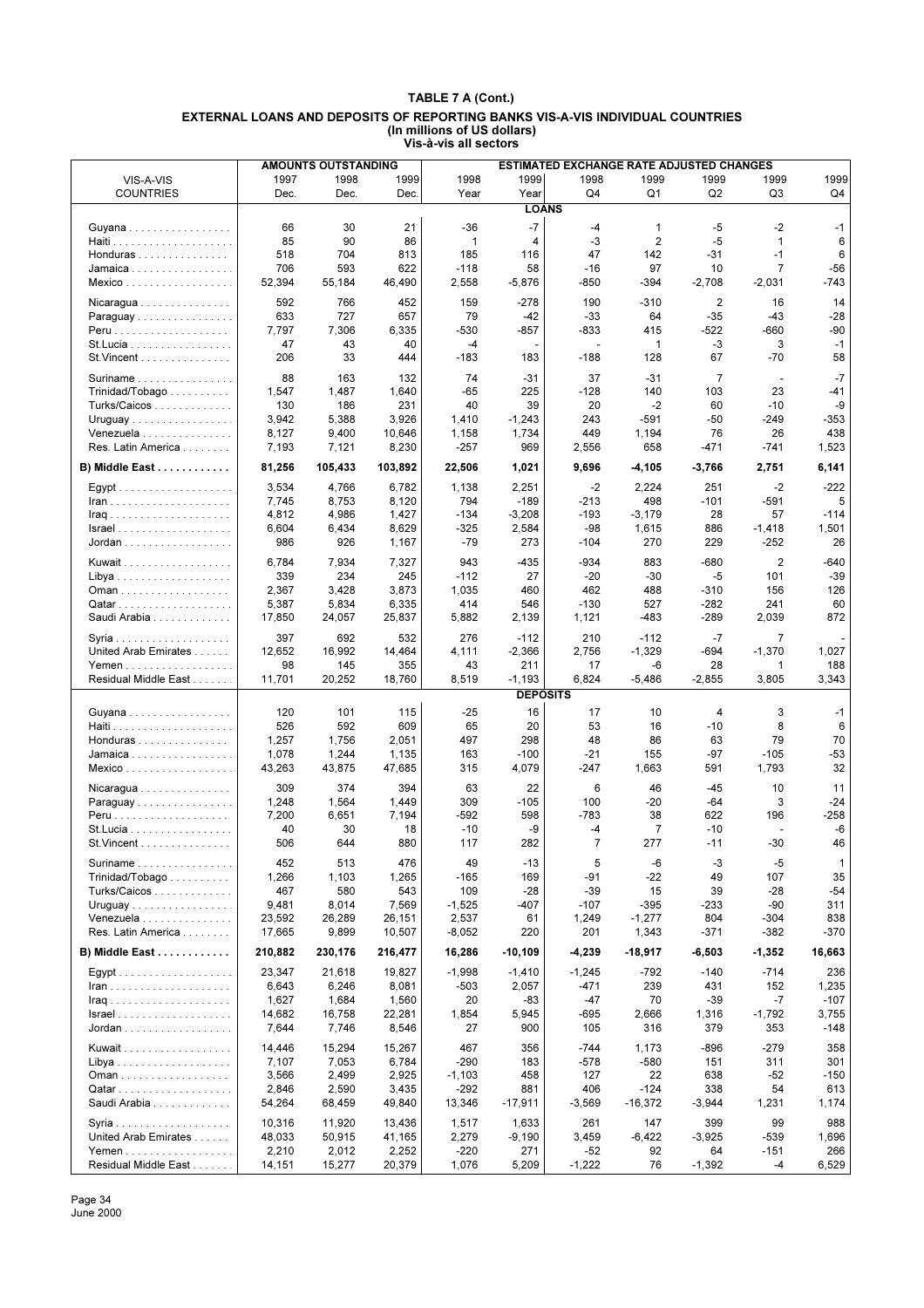|                                                                                  |           | <b>AMOUNTS OUTSTANDING</b> |          |                |                 | <b>ESTIMATED EXCHANGE RATE ADJUSTED CHANGES</b> |                          |                |                          |                |
|----------------------------------------------------------------------------------|-----------|----------------------------|----------|----------------|-----------------|-------------------------------------------------|--------------------------|----------------|--------------------------|----------------|
| VIS-A-VIS                                                                        | 1997      | 1998                       | 1999     | 1998           | 1999            | 1998                                            | 1999                     | 1999           | 1999                     | 1999           |
| <b>COUNTRIES</b>                                                                 | Dec.      | Dec.                       | Dec.     | Year           | Year            | Q4                                              | Q1                       | Q <sub>2</sub> | Q3                       | Q4             |
|                                                                                  |           |                            |          |                | <b>LOANS</b>    |                                                 |                          |                |                          |                |
|                                                                                  |           |                            |          |                |                 |                                                 |                          |                |                          |                |
| C) Africa                                                                        | 53,617    | 53,324                     | 50,302   | -1,976         | 85              | -167                                            | 1,597                    | $-378$         | -816                     | -318           |
| Algeria                                                                          | 8,225     | 7,104                      | 5,411    | $-1,452$       | $-1,150$        | $-244$                                          | $-524$                   | -202           | -86                      | -338           |
| Angola                                                                           | 2,193     | 2,301                      | 2,262    | 80             | 8               | 22                                              | -88                      | 44             | 72                       | -20            |
|                                                                                  | 118       | 77                         | 109      | -46            | 43              | -9                                              | 4                        | 12             | $-2$                     | 29             |
| Botswana                                                                         | 15        | 59                         | 17       | 40             | -41             | $-43$                                           | 14                       | $-17$          | $-37$                    | $-1$           |
| Burkina Faso                                                                     | 54        | 58                         | 54       | 1              | 19              | $-14$                                           | 70                       | -24            | $-17$                    | $-10$          |
|                                                                                  |           |                            |          |                |                 |                                                 |                          |                |                          |                |
| $Burundi$                                                                        | 69        | 76                         | 75       | $\overline{2}$ | 9               | $\sim$                                          | 5                        | $-4$           | 3                        | 5              |
| Cameroon                                                                         | 1,738     | 1,775                      | 1,901    | $-74$          | 380             | 236                                             | 264                      | -3             | -9                       | 128            |
| Cape Verde                                                                       | 8         | 6                          | 25       | $-2$           | 20              | $-1$                                            | 8                        | -6             | 11                       | $\overline{7}$ |
| Central African Rep.                                                             | 15        | 14                         | 47       | $-2$           | 36              | -5                                              | $\overline{2}$           | $\overline{c}$ | 34                       | $-2$           |
|                                                                                  | 34        | 49                         | 38       | 14             | -8              | 16                                              | $-15$                    | 1              | ٠                        | 6              |
| Comoros                                                                          | 8         | 6                          | 8        | $-2$           | $\overline{2}$  | $\mathbf{1}$                                    | ÷,                       | $\overline{2}$ |                          |                |
| Congo                                                                            | 1,217     | 1,253                      | 1,456    | $-4$           | 291             | $-221$                                          | 198                      | 17             | -64                      | 140            |
| Congo, Dem. Rep.                                                                 |           | 2                          |          | $\overline{2}$ | -6              | 2                                               | -6                       | $\sim$         | $\overline{a}$           |                |
| Côte d'Ivoire                                                                    | 2,754     | 1,905                      | 2,024    | $-948$         | 394             | $-4$                                            | 309                      | $-33$          | $-33$                    | 151            |
| Djibouti                                                                         | 24        | 41                         | 41       | 15             | 5               | 5                                               | $\overline{a}$           | 4              | -2                       | 3              |
|                                                                                  |           |                            |          |                |                 |                                                 |                          |                |                          |                |
| Equatorial Guinea                                                                | 26        | 23                         | 13       | $-4$           | -8              | -6                                              | 4                        | $-17$          | 4                        | $\mathbf{1}$   |
| Ethiopia                                                                         | 131       | 121                        | 63       | $-16$          | -50             | -9                                              | -34                      | $-21$          | -7                       | 12             |
| Gabon                                                                            | 732       | 731                        | 706      | $-35$          | 56              | $-10$                                           | 15                       | 32             | 10                       | $-1$           |
| Gambia                                                                           | 53        | 63                         | 57       | 9              | $-2$            | 3                                               | -4                       | 5              | $\mathbf{1}$             | -4             |
| Ghana                                                                            | 1,124     | 1,286                      | 1,307    | 138            | 77              | 77                                              | 8                        | $-58$          | -92                      | 219            |
| Guinea                                                                           | 374       | 348                        | 329      | $-45$          | 24              | $-53$                                           | -9                       | 3              | 4                        | 26             |
| Guinea-Bissau                                                                    | 4         | 3                          | 4        | $-1$           | 1               | $\overline{\phantom{a}}$                        | $\mathbf{1}$             | $\mathbf{1}$   | $\mathbf{1}$             | $-2$           |
| Kenya                                                                            | 855       | 988                        | 1,122    | 108            | 183             | 79                                              | 104                      | $-58$          | 93                       | 44             |
| Lesotho                                                                          | 379       | 310                        | 329      | -89            | 58              | 7                                               | $-35$                    | $-15$          | 84                       | 24             |
| Madagascar                                                                       | 166       | 160                        | 174      | $-17$          | 36              | $-35$                                           | 27                       | 2              | 3                        | 4              |
|                                                                                  |           |                            |          |                |                 |                                                 |                          |                |                          |                |
| Malawi                                                                           | 55        | 94                         | 57       | 37             | $-33$           | $-21$                                           | $-35$                    | 9              | -9                       | $\overline{2}$ |
|                                                                                  | 104       | 168                        | 231      | 55             | 81              | $-44$                                           | 95                       | $-28$          | $-7$                     | 21             |
| Mauritania                                                                       | 187       | 145                        | 158      | $-50$          | 32              | 2                                               | 10                       | 9              | 48                       | $-35$          |
| Mauritius                                                                        | 757       | 1,012                      | 1,186    | 211            | 206             | 24                                              | 117                      | 126            | $-165$                   | 128            |
| Moreover                                                                         | 5,720     | 6,544                      | 6,604    | 558            | 610             | 168                                             | 518                      | 314            | 320                      | -542           |
|                                                                                  |           |                            |          |                | <b>DEPOSITS</b> |                                                 |                          |                |                          |                |
| C) Africa                                                                        | 55,574    | 54,376                     | 54,591   | $-2,754$       | 2,862           | $-1,287$                                        | 1,194                    | -901           | 2,126                    | 443            |
|                                                                                  |           |                            |          |                |                 |                                                 |                          |                |                          |                |
| Algeria                                                                          | 6,701     | 6,211                      | 4,766    | $-996$         | $-963$          | $-337$                                          | $-1,622$                 | 334            | 87                       | 238            |
| Angola                                                                           | 1,440     | 755                        | 1,115    | $-688$         | 370             | $-27$                                           | 51                       | 74             | 123                      | 122            |
|                                                                                  | 180       | 176                        | 188      | $-12$          | 30              | $-1$                                            | 15                       | $\overline{7}$ | $-11$                    | 19             |
| Botswana                                                                         | 650       | 381                        | 533      | $-274$         | 168             | -91                                             | 193                      | 76             | $-71$                    | -30            |
| Burkina Faso                                                                     | 121       | 145                        | 124      | 16             | -4              | 1                                               | -2                       | 19             | -21                      |                |
| Burundi                                                                          | 277       | 220                        | 197      | $-65$          | -8              | $-25$                                           | 15                       | $-17$          | $-4$                     | $-2$           |
| Cameroon                                                                         | 754       | 766                        | 907      | $-16$          | 203             | $-24$                                           | 165                      | 33             | -21                      | 26             |
| Cape Verde                                                                       | 31        | 20                         | 17       | $-11$          | -1              | 3                                               | 25                       | $-19$          | $\mathbf{1}$             | -8             |
| Central African Rep.                                                             | 81        | 85                         | 62       | $-1$           | $-15$           | 6                                               | 3                        | $-14$          | $\overline{2}$           | $-6$           |
|                                                                                  | 61        | 80                         | 68       | 14             | -6              | -4                                              | 1                        | $-18$          | $\overline{\phantom{a}}$ | 11             |
|                                                                                  |           |                            |          |                |                 |                                                 |                          |                |                          |                |
| Comoros                                                                          | 31        | 37                         | 39       | 5              | $\overline{7}$  | 2                                               | 3                        | 5              | $-7$                     | 6              |
| $\mathsf{Congo}\dots\dots\dots\dots\dots\dots\dots$<br>Congo, Dem. Rep. $\ldots$ | 271<br>10 | 301                        | 226<br>1 | 19<br>÷,       | -49<br>-66      | 66<br>10                                        | -22<br>$-58$             | 23<br>7        | -38<br>-2                | -12<br>-13     |
|                                                                                  |           | 10                         |          |                |                 |                                                 |                          |                |                          | -30            |
| Côte d'Ivoire                                                                    | 1,537     | 1,785                      | 1,520    | 164            | -80             | -266                                            | 525                      | -684           | 109                      |                |
| Djibouti                                                                         | 415       | 307                        | 286      | $-111$         | $-14$           | -4                                              | $-64$                    | 32             | 1                        | 17             |
| Equatorial Guinea                                                                | 33        | 37                         | 43       | 3              | 9               | 1                                               | $\overline{\phantom{a}}$ | 2              | $-1$                     | 8              |
| Ethiopia                                                                         | 1,128     | 895                        | 606      | $-251$         | -253            | $-71$                                           | $-103$                   | -23            | -45                      | -82            |
| Gabon                                                                            | 532       | 565                        | 448      | 5              | $-59$           | 2                                               | 27                       | $-75$          | $-14$                    | 3              |
| Gambia                                                                           | 117       | 169                        | 116      | 49             | -45             | 32                                              | -49                      | 4              | -3                       | 3              |
| Ghana                                                                            | 1,071     | 868                        | 825      | $-213$         | -25             | $-58$                                           | 1                        | $-105$         | -3                       | 82             |
| Guinea                                                                           | 210       | 303                        | 297      | 86             | 9               | 6                                               | 32                       | -9             | -24                      | 10             |
| Guinea-Bissau                                                                    | 27        | 13                         | 13       | $-15$          | $\overline{2}$  | $-2$                                            | $\mathbf{1}$             |                | $\mathbf{1}$             |                |
| Kenya                                                                            | 3,213     | 3,203                      | 3,305    | $-35$          | 190             | -90                                             | 75                       | 70             | 33                       | 12             |
| $Lesotho \ldots \ldots \ldots \ldots$                                            | 47        | 46                         | 92       | $-3$           | 51              | $-23$                                           | 100                      | $-109$         | 11                       | 49             |
| Madagascar                                                                       | 721       | 570                        | 593      | $-171$         | 80              | $-28$                                           | 54                       | 21             | 3                        | 2              |
|                                                                                  |           |                            |          |                |                 |                                                 |                          |                |                          |                |
| Malawi                                                                           | 176       | 263                        | 244      | 81             | -14             | 53                                              | -33                      | 42             | -58                      | 35             |
| Mali                                                                             | 181       | 223                        | 216      | 34             | 8               | -9                                              | 19                       | -14            | 18                       | $-15$          |
| Mauritania                                                                       | 267       | 181                        | 225      | -89            | 54              | $-1$                                            | -21                      | $\overline{2}$ | 88                       | $-15$          |
| Mauritius                                                                        | 937       | 1,426                      | 1,777    | 464            | 382             | 157                                             | 190                      | 252            | 75                       | $-135$         |
| Morocco                                                                          | 6,634     | 6,801                      | 5,992    | $-92$          | $-264$          | $-62$                                           | $-130$                   | 304            | 183                      | -621           |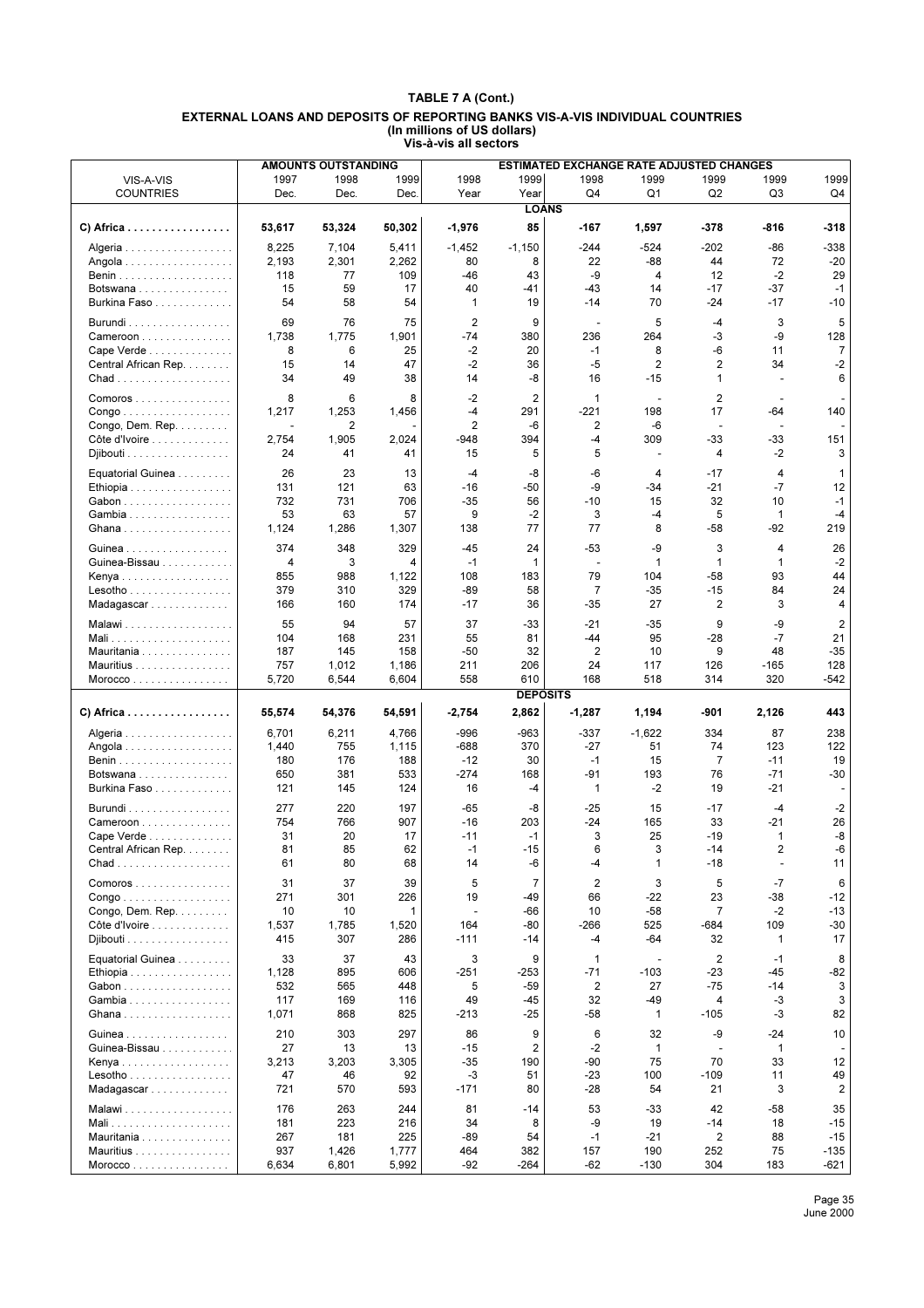|                                       |            | <b>AMOUNTS OUTSTANDING</b> |           |             |                 | ESTIMATED EXCHANGE RATE ADJUSTED CHANGES |                |                          |                          |                         |
|---------------------------------------|------------|----------------------------|-----------|-------------|-----------------|------------------------------------------|----------------|--------------------------|--------------------------|-------------------------|
| VIS-A-VIS                             | 1997       | 1998                       | 1999      | 1998        | 1999            | 1998                                     | 1999           | 1999                     | 1999                     | 1999                    |
| <b>COUNTRIES</b>                      | Dec.       | Dec.                       | Dec.      | Year        | Year            | Q <sub>4</sub>                           | Q <sub>1</sub> | Q <sub>2</sub>           | Q <sub>3</sub>           | Q4                      |
|                                       |            |                            |           |             | <b>LOANS</b>    |                                          |                |                          |                          |                         |
| Mozambique                            | 521        | 446                        | 250       | -97         | $-159$          | $-25$                                    | $-203$         | 2                        | $\overline{7}$           | 35                      |
| Namibia                               | 48         | 22                         | 43        | $-26$       | 25              | $-7$                                     | 27             | 13                       | $-1$                     | -14                     |
| Niger                                 | 168        | 81                         | 35        | -88         | $-41$           | -44                                      | $-52$          | 14                       | $-10$                    | 7                       |
| Nigeria                               | 1,756      | 1,927                      | 1,625     | 121         | $-214$          | 254                                      | $-250$         | $-210$                   | 234                      | 12                      |
| Rwanda                                | 60         | 66                         | 51        | 2           | -8              | $-2$                                     | $-4$           | -4                       | $-4$                     | 4                       |
| Sao Tomé/Principe                     | 12         | 13                         | 14        |             | $\overline{2}$  | $-1$                                     | $\overline{2}$ |                          | -3                       | 3                       |
| Senegal                               | 190        | 222                        | 334       | 25          | 145             | 6                                        | 90             | -9                       | -37                      | 101                     |
| Seychelles                            | 82         | 112                        | 158       | 27          | 52              | 10                                       | 9              | -8                       | 31                       | 20                      |
| Sierra Leone                          | 15         | 12                         | 8         | -3          | $-3$            | 4                                        | -4             | $-1$                     | 3                        | $-1$                    |
| Somalia                               | 23         | 29                         | 34        | 5           | 9               | 2                                        |                | ÷.                       | ÷.                       | 9                       |
|                                       |            |                            |           |             |                 |                                          |                |                          |                          |                         |
| South Africa                          | 16,437     | 16,090                     | 14,704    | -589        | -1,119          | $-283$                                   | 821            | $-104$                   | $-1,361$                 | $-475$                  |
| St.Helena                             | 548        | $\overline{c}$<br>611      |           | 2<br>38     | $-2$<br>$-151$  | 2                                        | 8              | $-10$<br>$-53$           | 46                       |                         |
| Sudan                                 |            | 139                        | 403<br>28 | $-34$       | $-101$          | 4<br>$-10$                               | $-12$<br>$-23$ | $-71$                    | $-6$                     | -132<br>$-1$            |
| Swaziland<br>Tanzania                 | 159<br>159 | 190                        | 179       | 29          | $-4$            | 10                                       | -3             | $-22$                    | ÷,                       | 21                      |
|                                       |            |                            |           |             |                 |                                          |                |                          |                          |                         |
|                                       | 49         | 194                        | 121       | 136         | $-55$           | 90                                       | $-123$         | 9                        | $-11$                    | 70                      |
| Tunisia                               | 2,712      | 2,898                      | 3,259     | 73          | 606             | $-246$                                   | 407            | 6                        | 191                      | 2                       |
| Uganda                                | 74         | 104                        | 110       | 27          | 10              | 14                                       | $-2$           | 10                       | $-2$                     | 4                       |
| Zambia                                | 145        | 161                        | 114       | 11          | -41             | $-27$                                    | $-59$          | 6                        | 25                       | $-13$                   |
| Zimbabwe                              | 1,194      | 1,076                      | 1,222     | $-131$      | 195             | $-148$                                   | 125            | 46                       | 23                       | 1                       |
| Residual Africa                       | 1,859      | 1,509                      | 1,069     | $-375$      | -449            | 275                                      | $-323$         | -44                      | -76                      | $-6$                    |
| D) Asia                               | 406,713    | 329,840                    | 271,524   | $-90,873$   | $-55,527$       | $-20.659$                                | $-3,047$       | -9,813                   | -24,051                  | $-18,616$               |
| Afghanistan                           | 42         | 39                         | 4         | -6          | -33             | -8                                       | $-34$          | $\blacksquare$           | $\mathbf{1}$             |                         |
| Bangladesh                            | 313        | 292                        | 313       | $-30$       | 17              | $-27$                                    | 28             | 5                        | -26                      | 10                      |
|                                       | 35         | ÷,                         |           | $-35$       |                 | $\blacksquare$                           | ÷,             |                          | ÷,                       |                         |
| British Ov. Territories               | 93         | 41                         | 96        | $-52$       | 57              | 13                                       | 20             | 28                       | $-15$                    | 24                      |
| Brunei                                | 1,120      | 444                        | 477       | $-678$      | 47              | 32                                       | 398            | $-431$                   | 20                       | 60                      |
|                                       |            |                            |           |             |                 |                                          |                |                          |                          |                         |
| Cambodia                              | 33         | 37                         | 42        | 2           | $\overline{7}$  | $-2$                                     | 14             | $-5$                     | $-11$                    | 9                       |
|                                       | 82,418     | 76,283                     | 55,099    | $-9,159$    | $-21,297$       | $-1,060$                                 | $-1,876$       | $-5,361$                 | $-7,153$                 | $-6,907$                |
| French Polynesia                      | 32<br>33   | 17<br>57                   | 16<br>56  | $-17$<br>21 | $-1$<br>3       | -2<br>14                                 | -2<br>$-17$    | 11                       | -5<br>$-4$               | 6<br>13                 |
|                                       |            |                            |           |             | <b>DEPOSITS</b> |                                          |                |                          |                          |                         |
|                                       |            |                            |           |             |                 |                                          |                |                          |                          |                         |
| Mozambique                            | 701        | 813                        | 696       | 109         | -99             | 75                                       | $-50$          | 48                       | $-2$                     | $-95$                   |
| Namibia                               | 170        | 60                         | 116       | $-111$      | 64              | $-21$                                    | 158            | -89                      | 28                       | -33                     |
| Niger                                 | 172        | 147                        | 187       | $-29$       | 44              | $-28$                                    | 49             | 189                      | $-284$                   | 90                      |
| Nigeria                               | 4,461      | 4,214                      | 4,786     | $-291$      | 668<br>9        | $-83$                                    | 421            | $-241$                   | 223                      | 265                     |
| Rwanda                                | 347        | 366                        | 354       | 11          |                 | 12                                       | -36            | 29                       | 16                       |                         |
| Sao Tomé/Principe                     | 6          | 4                          | 4         | $-2$        |                 | 1                                        | 1              | 6                        | $-4$                     | $-3$                    |
| Senegal                               | 756        | 756                        | 767       | $-33$       | 93              | 22                                       | 36             | 30                       | $-52$                    | 79                      |
| Seychelles                            | 146        | 144                        | 202       | $-4$        | 63              | 21                                       | 31             | $-1$                     | 24                       | 9                       |
| Sierra Leone                          | 108        | 103                        | 88        | $-7$        | $-13$           | -5                                       | 3              | $-11$                    | $-7$                     | $\overline{\mathbf{c}}$ |
| Somalia                               | 70         | 72                         | 65        |             | $-2$            | $-2$                                     | 5              | $\overline{\phantom{a}}$ | -6                       | $-1$                    |
| South Africa                          | 8,847      | 8,806                      | 10,618    | $-211$      | 2,080           | -554                                     | 1,338          | $-186$                   | 1,087                    | $-159$                  |
| St. Helena                            | 5          | 7                          | 6         | 2           | $-1$            | $-1$                                     | 2              | $-2$                     | -1                       |                         |
| Sudan                                 | 958        | 773                        | 666       | -194        | -91             | 18                                       | 81             | $-52$                    | 5                        | -125                    |
| Swaziland                             | 268        | 154                        | 465       | $-116$      | 316             | $-16$                                    | 89             | 79                       | 70                       | 78                      |
| Tanzania                              | 1,256      | 1,139                      | 1,232     | $-123$      | 117             | 48                                       | $-11$          | 27                       | 91                       | 10                      |
|                                       | 217        | 341                        | 209       | 117         | $-98$           | 129                                      | 10             | $-121$                   | $\overline{\phantom{a}}$ | 13                      |
| <b>Tunisia</b>                        | 2,522      | 2,917                      | 2,730     | 290         | -5              | 217                                      | 134            | $-308$                   | 142                      | 27                      |
| Uganda                                | 688        | 888                        | 980       | 194         | 114             | 54                                       | 32             | 55                       | 69                       | -42                     |
| Zambia                                | 409        | 533                        | 562       | 121         | 36              | 49                                       | $\overline{2}$ | $-16$                    | -9                       | 59                      |
| Zimbabwe                              | 718        | 713                        | 858       | $-15$       | 167             | $-34$                                    | 59             | 2                        | 40                       | 66                      |
| Residual Africa                       | 3,940      | 3,686                      | 3,196     | $-276$      | -470            | $-396$                                   | $-745$         | $-524$                   | 298                      | 501                     |
| D) Asia                               | 276,007    | 286,067                    | 292,072   | 3,720       | 6,461           | $-7,713$                                 | -33            | 4,030                    | 2,707                    | -243                    |
|                                       |            |                            |           |             |                 |                                          |                |                          |                          |                         |
| Afghanistan                           | 269        | 309                        | 264       | 38          | -39             | 4                                        | $-35$          | $-2$                     | 34                       | -36                     |
| Bangladesh                            | 971        | 1,120                      | 1,175     | 123         | 75              | 97                                       | $-123$         | 212                      | -48                      | 34                      |
| Bhutan                                | 9          | 62                         | 68        | 53          | 5               | 14                                       | $-20$          | 39                       | $-16$                    | $\overline{2}$          |
| British Ov. Territories               | 406        | 675                        | 280       | 260         | -345            | 293                                      | 48             | $-192$                   | -41                      | $-160$                  |
| <b>Brunei</b>                         | 752        | 1,256                      | 1,178     | 480         | -56             | $-172$                                   | 331            | -301                     | 8                        | -94                     |
| Cambodia                              | 66         | 73                         | 91        | 3           | 22              | $-29$                                    | 15             | 3                        | -27                      | 31                      |
|                                       | 64,487     | 71,418                     | 67,451    | 5,590       | $-4,102$        | $-1,513$                                 | $-8,294$       | $-1,248$                 | 5,658                    | -218                    |
| Fiji da da da da da da da da da da da | 339        | 166                        | 163       | $-174$      |                 | 13                                       | 56             | $-37$                    | 18                       | -37                     |
| French Polynesia                      | 162        | 181                        | 165       | 15          | -6              | 34                                       | $-53$          | 14                       | 16                       | 17                      |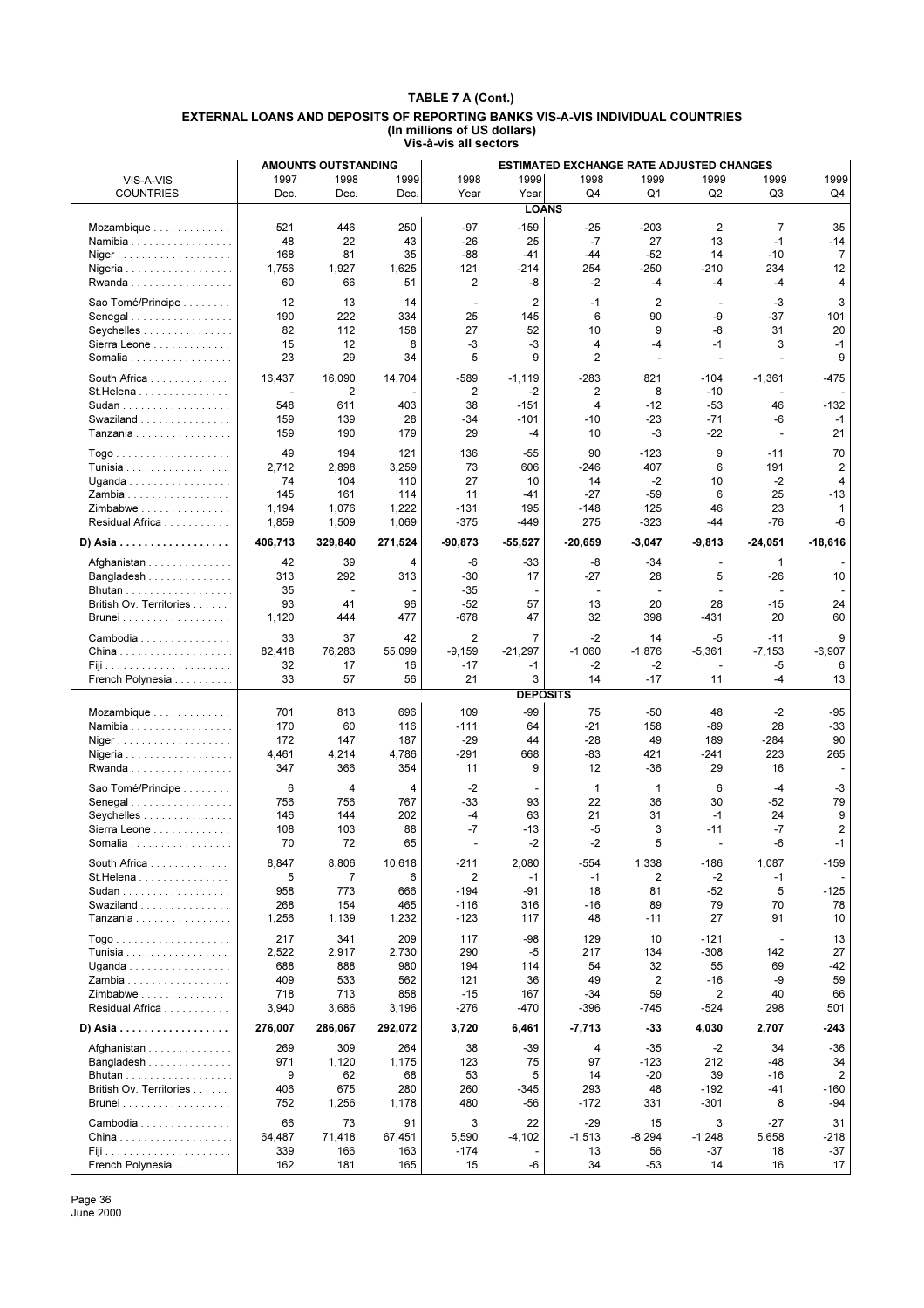| 1999<br>1997<br>1998<br>1999<br>1998<br>1999<br>1998<br>1999<br>1999<br>1999<br>VIS-A-VIS<br>Dec.<br>Dec.<br>Dec.<br>Year<br>Year<br>Q4<br>Q1<br>Q2<br>Q3<br>Q4<br><b>COUNTRIES</b><br><b>LOANS</b><br>20,428<br>$-290$<br>927<br>$-363$<br>19,656<br>20,083<br>198<br>2,791<br>$-424$<br>$-1,077$<br>62,023<br>51,127<br>42,751<br>$-13,088$<br>$-6,593$<br>903<br>$-1,625$<br>$-3,743$<br>$-2,120$<br>$-3,751$<br>Indonesia<br>$\overline{7}$<br>28<br>$-7$<br>$-10$<br>$-5$<br>16<br>27<br>$-3$<br>26<br>$\overline{\phantom{a}}$<br>231<br>252<br>$-224$<br>$-29$<br>$-29$<br>63<br>Korea North<br>442<br>44<br>13<br>-3<br>Korea South<br>$-4,779$<br>88,331<br>59,380<br>58,074<br>$-30,838$<br>$-2,152$<br>$-6,836$<br>1,684<br>2,355<br>$-1,412$<br>76<br>73<br>-8<br>$-5$<br>Lao P.D. Rep. $\ldots$<br>79<br>$\mathbf{1}$<br>11<br>4<br>-6<br>-8<br>6,405<br>$-1,484$<br>5,343<br>714<br>815<br>$-5,563$<br>93<br>$-1,285$<br>$-1,294$<br>$-1,500$<br>Macao<br>$-344$<br>$-394$<br>$-1,174$<br>25,112<br>20,947<br>16,654<br>$-5,211$<br>$-3,904$<br>$-728$<br>$-1,992$<br>Malaysia<br>Maldives<br>29<br>3<br>-4<br>$-1$<br>-3<br>6<br>20<br>31<br>$-10$<br>1<br>6<br>12<br>6<br>21<br>-6<br>$-7$<br>$-2$<br>30<br>33<br>Mongolia<br>$\blacksquare$<br>292<br>171<br>8<br>114<br>632<br>393<br>172<br>395<br>17<br>-27<br>Myanmar<br>$-116$<br>5<br>10<br>2<br>134<br>20<br>42<br>21<br>$-57$<br>4<br>Nauru<br>-9<br>3<br>30<br>32<br>49<br>18<br>$\mathbf{1}$<br>23<br>$\mathbf{1}$<br>Nepal<br>$\overline{\phantom{a}}$<br>5<br>$-2$<br>$-1$<br>New Caledonia<br>41<br>4<br>35<br>$-33$<br>6<br>-9<br>$-21$<br>Pakistan<br>5,283<br>6,581<br>7,378<br>1,057<br>1,008<br>-996<br>1,260<br>134<br>62<br>-448<br>$-32$<br>192<br>256<br>179<br>59<br>$-70$<br>44<br>$-17$<br>$-21$<br>Papua New Guinea<br>$\blacksquare$<br>14,507<br>13,070<br>14,528<br>$-1,935$<br>1,438<br>$-401$<br>677<br>834<br>1,174<br>$-1,247$<br>Philippines<br>3<br>3<br>2<br>$\mathbf{1}$<br>$-1$<br>$-1$<br>Solomon Islands<br>$-1$<br>$\overline{\phantom{a}}$<br>92<br>Sri Lanka<br>670<br>617<br>1,253<br>$-74$<br>684<br>469<br>112<br>11<br>÷<br>Taiwan<br>20,634<br>17,273<br>$-509$<br>$-3,833$<br>680<br>$-2,284$<br>$-1,208$<br>-498<br>157<br>21,146<br>$-3,224$<br>74,121<br>49,079<br>32,258<br>$-28,007$<br>$-16,380$<br>$-8,112$<br>$-5,415$<br>$-2,187$<br>$-5,554$<br>Thailand $\ldots \ldots \ldots \ldots$<br>2<br>3<br>3<br>-2<br>1<br>Tuvalu<br>$\blacksquare$<br>$\overline{\phantom{a}}$<br>$\overline{\phantom{a}}$<br>$\overline{\phantom{a}}$<br>$\overline{\phantom{a}}$<br>US Pacific Islands<br>44<br>8<br>62<br>$-52$<br>31<br>67<br>$-13$<br>37<br>14<br>13<br>1,625<br>$-175$<br>$-29$<br>55<br>$-46$<br>63<br>$-50$<br>Vietnam<br>1,509<br>1,417<br>4<br>$\overline{7}$<br>$-6$<br>Wallis/Futuna<br>$\overline{7}$<br>$\overline{7}$<br>-6<br>$\sim$<br>$\sim$<br>÷.<br>$\overline{2}$<br>5<br>3<br>$-2$<br>3<br>$\overline{2}$<br>Western Samoa<br>$\mathbf{1}$<br>1<br>$\mathbf 1$<br>$\overline{\phantom{a}}$<br>Residual Asia<br>4,204<br>1,663<br>1,287<br>$-2,573$<br>$-395$<br>36<br>$-450$<br>171<br>$-120$<br>INT. INSTITUTIONS<br>24,644<br>$-1,943$<br>2,970<br>4,268<br>$-715$<br>1,836<br>23,269<br>22,480<br>$-5,148$<br>-2,419<br>UNALLOCATED<br>76,994<br>$-54,765$<br>$-12,404$<br>165,648<br>138,184<br>$-34,494$<br>$-11,024$<br>$-23,757$<br>161<br>$-18,765$<br><b>DEPOSITS</b><br>$-77$<br>25,014<br>20,945<br>25,424<br>4,117<br>990<br>$-549$<br>$-128$<br>604<br>$India$<br>-4<br>$-876$<br>$-1,407$<br>752<br>Indonesia<br>11,767<br>14,220<br>13,645<br>2,275<br>-611<br>-392<br>436<br>2<br>16<br>Kiribati<br>$\overline{7}$<br>7<br>80<br>73<br>4<br>49<br>6<br>$\blacksquare$<br>172<br>$-1$<br>8<br>Korea North<br>169<br>128<br>-42<br>15<br>$-4$<br>$-46$<br>$-1.598$<br>Korea South<br>41,413<br>33,877<br>30,166<br>$-8,604$<br>$-3,999$<br>$-3,853$<br>$-1,348$<br>1,977<br>$-3,030$<br>24<br>46<br>59<br>22<br>9<br>24<br>Lao P.D. Rep.<br>$\overline{7}$<br>11<br>$-15$<br>6<br>531<br>474<br>237<br>Macao<br>4,722<br>5,302<br>5,625<br>318<br>138<br>-358<br>$-35$<br>$-733$<br>$-1,769$<br>675<br>263<br>$-1,194$<br>13,064<br>12,993<br>11,748<br>-970<br>-714<br>Malaysia<br>10<br>-9<br>Maldives<br>24<br>35<br>45<br>9<br>4<br>$\overline{7}$<br>7<br>5<br>60<br>36<br>36<br>$-25$<br>2<br>1<br>$-4$<br>2<br>$-1$<br>Mongolia<br>Myanmar<br>88<br>79<br>57<br>-11<br>-21<br>1<br>3<br>-18<br>-6 |
|--------------------------------------------------------------------------------------------------------------------------------------------------------------------------------------------------------------------------------------------------------------------------------------------------------------------------------------------------------------------------------------------------------------------------------------------------------------------------------------------------------------------------------------------------------------------------------------------------------------------------------------------------------------------------------------------------------------------------------------------------------------------------------------------------------------------------------------------------------------------------------------------------------------------------------------------------------------------------------------------------------------------------------------------------------------------------------------------------------------------------------------------------------------------------------------------------------------------------------------------------------------------------------------------------------------------------------------------------------------------------------------------------------------------------------------------------------------------------------------------------------------------------------------------------------------------------------------------------------------------------------------------------------------------------------------------------------------------------------------------------------------------------------------------------------------------------------------------------------------------------------------------------------------------------------------------------------------------------------------------------------------------------------------------------------------------------------------------------------------------------------------------------------------------------------------------------------------------------------------------------------------------------------------------------------------------------------------------------------------------------------------------------------------------------------------------------------------------------------------------------------------------------------------------------------------------------------------------------------------------------------------------------------------------------------------------------------------------------------------------------------------------------------------------------------------------------------------------------------------------------------------------------------------------------------------------------------------------------------------------------------------------------------------------------------------------------------------------------------------------------------------------------------------------------------------------------------------------------------------------------------------------------------------------------------------------------------------------------------------------------------------------------------------------------------------------------------------------------------------------------------------------------------------------------------------------------------------------------------------------------------------------------------------------------------------------------------------------------------------------------------------------------------------------------------------------------------------------------------------------------------------------------------------------------------------------------------------------------------------------------------------------------------------------------------------------------------------------------------------------------------------------------------------------------------------------------------------------------------------------------------------------------------------------------------------------------------------------------------------------------------------------------------------------------------------------------------------------|
|                                                                                                                                                                                                                                                                                                                                                                                                                                                                                                                                                                                                                                                                                                                                                                                                                                                                                                                                                                                                                                                                                                                                                                                                                                                                                                                                                                                                                                                                                                                                                                                                                                                                                                                                                                                                                                                                                                                                                                                                                                                                                                                                                                                                                                                                                                                                                                                                                                                                                                                                                                                                                                                                                                                                                                                                                                                                                                                                                                                                                                                                                                                                                                                                                                                                                                                                                                                                                                                                                                                                                                                                                                                                                                                                                                                                                                                                                                                                                                                                                                                                                                                                                                                                                                                                                                                                                                                                                                                                    |
|                                                                                                                                                                                                                                                                                                                                                                                                                                                                                                                                                                                                                                                                                                                                                                                                                                                                                                                                                                                                                                                                                                                                                                                                                                                                                                                                                                                                                                                                                                                                                                                                                                                                                                                                                                                                                                                                                                                                                                                                                                                                                                                                                                                                                                                                                                                                                                                                                                                                                                                                                                                                                                                                                                                                                                                                                                                                                                                                                                                                                                                                                                                                                                                                                                                                                                                                                                                                                                                                                                                                                                                                                                                                                                                                                                                                                                                                                                                                                                                                                                                                                                                                                                                                                                                                                                                                                                                                                                                                    |
|                                                                                                                                                                                                                                                                                                                                                                                                                                                                                                                                                                                                                                                                                                                                                                                                                                                                                                                                                                                                                                                                                                                                                                                                                                                                                                                                                                                                                                                                                                                                                                                                                                                                                                                                                                                                                                                                                                                                                                                                                                                                                                                                                                                                                                                                                                                                                                                                                                                                                                                                                                                                                                                                                                                                                                                                                                                                                                                                                                                                                                                                                                                                                                                                                                                                                                                                                                                                                                                                                                                                                                                                                                                                                                                                                                                                                                                                                                                                                                                                                                                                                                                                                                                                                                                                                                                                                                                                                                                                    |
|                                                                                                                                                                                                                                                                                                                                                                                                                                                                                                                                                                                                                                                                                                                                                                                                                                                                                                                                                                                                                                                                                                                                                                                                                                                                                                                                                                                                                                                                                                                                                                                                                                                                                                                                                                                                                                                                                                                                                                                                                                                                                                                                                                                                                                                                                                                                                                                                                                                                                                                                                                                                                                                                                                                                                                                                                                                                                                                                                                                                                                                                                                                                                                                                                                                                                                                                                                                                                                                                                                                                                                                                                                                                                                                                                                                                                                                                                                                                                                                                                                                                                                                                                                                                                                                                                                                                                                                                                                                                    |
|                                                                                                                                                                                                                                                                                                                                                                                                                                                                                                                                                                                                                                                                                                                                                                                                                                                                                                                                                                                                                                                                                                                                                                                                                                                                                                                                                                                                                                                                                                                                                                                                                                                                                                                                                                                                                                                                                                                                                                                                                                                                                                                                                                                                                                                                                                                                                                                                                                                                                                                                                                                                                                                                                                                                                                                                                                                                                                                                                                                                                                                                                                                                                                                                                                                                                                                                                                                                                                                                                                                                                                                                                                                                                                                                                                                                                                                                                                                                                                                                                                                                                                                                                                                                                                                                                                                                                                                                                                                                    |
|                                                                                                                                                                                                                                                                                                                                                                                                                                                                                                                                                                                                                                                                                                                                                                                                                                                                                                                                                                                                                                                                                                                                                                                                                                                                                                                                                                                                                                                                                                                                                                                                                                                                                                                                                                                                                                                                                                                                                                                                                                                                                                                                                                                                                                                                                                                                                                                                                                                                                                                                                                                                                                                                                                                                                                                                                                                                                                                                                                                                                                                                                                                                                                                                                                                                                                                                                                                                                                                                                                                                                                                                                                                                                                                                                                                                                                                                                                                                                                                                                                                                                                                                                                                                                                                                                                                                                                                                                                                                    |
|                                                                                                                                                                                                                                                                                                                                                                                                                                                                                                                                                                                                                                                                                                                                                                                                                                                                                                                                                                                                                                                                                                                                                                                                                                                                                                                                                                                                                                                                                                                                                                                                                                                                                                                                                                                                                                                                                                                                                                                                                                                                                                                                                                                                                                                                                                                                                                                                                                                                                                                                                                                                                                                                                                                                                                                                                                                                                                                                                                                                                                                                                                                                                                                                                                                                                                                                                                                                                                                                                                                                                                                                                                                                                                                                                                                                                                                                                                                                                                                                                                                                                                                                                                                                                                                                                                                                                                                                                                                                    |
|                                                                                                                                                                                                                                                                                                                                                                                                                                                                                                                                                                                                                                                                                                                                                                                                                                                                                                                                                                                                                                                                                                                                                                                                                                                                                                                                                                                                                                                                                                                                                                                                                                                                                                                                                                                                                                                                                                                                                                                                                                                                                                                                                                                                                                                                                                                                                                                                                                                                                                                                                                                                                                                                                                                                                                                                                                                                                                                                                                                                                                                                                                                                                                                                                                                                                                                                                                                                                                                                                                                                                                                                                                                                                                                                                                                                                                                                                                                                                                                                                                                                                                                                                                                                                                                                                                                                                                                                                                                                    |
|                                                                                                                                                                                                                                                                                                                                                                                                                                                                                                                                                                                                                                                                                                                                                                                                                                                                                                                                                                                                                                                                                                                                                                                                                                                                                                                                                                                                                                                                                                                                                                                                                                                                                                                                                                                                                                                                                                                                                                                                                                                                                                                                                                                                                                                                                                                                                                                                                                                                                                                                                                                                                                                                                                                                                                                                                                                                                                                                                                                                                                                                                                                                                                                                                                                                                                                                                                                                                                                                                                                                                                                                                                                                                                                                                                                                                                                                                                                                                                                                                                                                                                                                                                                                                                                                                                                                                                                                                                                                    |
|                                                                                                                                                                                                                                                                                                                                                                                                                                                                                                                                                                                                                                                                                                                                                                                                                                                                                                                                                                                                                                                                                                                                                                                                                                                                                                                                                                                                                                                                                                                                                                                                                                                                                                                                                                                                                                                                                                                                                                                                                                                                                                                                                                                                                                                                                                                                                                                                                                                                                                                                                                                                                                                                                                                                                                                                                                                                                                                                                                                                                                                                                                                                                                                                                                                                                                                                                                                                                                                                                                                                                                                                                                                                                                                                                                                                                                                                                                                                                                                                                                                                                                                                                                                                                                                                                                                                                                                                                                                                    |
|                                                                                                                                                                                                                                                                                                                                                                                                                                                                                                                                                                                                                                                                                                                                                                                                                                                                                                                                                                                                                                                                                                                                                                                                                                                                                                                                                                                                                                                                                                                                                                                                                                                                                                                                                                                                                                                                                                                                                                                                                                                                                                                                                                                                                                                                                                                                                                                                                                                                                                                                                                                                                                                                                                                                                                                                                                                                                                                                                                                                                                                                                                                                                                                                                                                                                                                                                                                                                                                                                                                                                                                                                                                                                                                                                                                                                                                                                                                                                                                                                                                                                                                                                                                                                                                                                                                                                                                                                                                                    |
|                                                                                                                                                                                                                                                                                                                                                                                                                                                                                                                                                                                                                                                                                                                                                                                                                                                                                                                                                                                                                                                                                                                                                                                                                                                                                                                                                                                                                                                                                                                                                                                                                                                                                                                                                                                                                                                                                                                                                                                                                                                                                                                                                                                                                                                                                                                                                                                                                                                                                                                                                                                                                                                                                                                                                                                                                                                                                                                                                                                                                                                                                                                                                                                                                                                                                                                                                                                                                                                                                                                                                                                                                                                                                                                                                                                                                                                                                                                                                                                                                                                                                                                                                                                                                                                                                                                                                                                                                                                                    |
|                                                                                                                                                                                                                                                                                                                                                                                                                                                                                                                                                                                                                                                                                                                                                                                                                                                                                                                                                                                                                                                                                                                                                                                                                                                                                                                                                                                                                                                                                                                                                                                                                                                                                                                                                                                                                                                                                                                                                                                                                                                                                                                                                                                                                                                                                                                                                                                                                                                                                                                                                                                                                                                                                                                                                                                                                                                                                                                                                                                                                                                                                                                                                                                                                                                                                                                                                                                                                                                                                                                                                                                                                                                                                                                                                                                                                                                                                                                                                                                                                                                                                                                                                                                                                                                                                                                                                                                                                                                                    |
|                                                                                                                                                                                                                                                                                                                                                                                                                                                                                                                                                                                                                                                                                                                                                                                                                                                                                                                                                                                                                                                                                                                                                                                                                                                                                                                                                                                                                                                                                                                                                                                                                                                                                                                                                                                                                                                                                                                                                                                                                                                                                                                                                                                                                                                                                                                                                                                                                                                                                                                                                                                                                                                                                                                                                                                                                                                                                                                                                                                                                                                                                                                                                                                                                                                                                                                                                                                                                                                                                                                                                                                                                                                                                                                                                                                                                                                                                                                                                                                                                                                                                                                                                                                                                                                                                                                                                                                                                                                                    |
|                                                                                                                                                                                                                                                                                                                                                                                                                                                                                                                                                                                                                                                                                                                                                                                                                                                                                                                                                                                                                                                                                                                                                                                                                                                                                                                                                                                                                                                                                                                                                                                                                                                                                                                                                                                                                                                                                                                                                                                                                                                                                                                                                                                                                                                                                                                                                                                                                                                                                                                                                                                                                                                                                                                                                                                                                                                                                                                                                                                                                                                                                                                                                                                                                                                                                                                                                                                                                                                                                                                                                                                                                                                                                                                                                                                                                                                                                                                                                                                                                                                                                                                                                                                                                                                                                                                                                                                                                                                                    |
|                                                                                                                                                                                                                                                                                                                                                                                                                                                                                                                                                                                                                                                                                                                                                                                                                                                                                                                                                                                                                                                                                                                                                                                                                                                                                                                                                                                                                                                                                                                                                                                                                                                                                                                                                                                                                                                                                                                                                                                                                                                                                                                                                                                                                                                                                                                                                                                                                                                                                                                                                                                                                                                                                                                                                                                                                                                                                                                                                                                                                                                                                                                                                                                                                                                                                                                                                                                                                                                                                                                                                                                                                                                                                                                                                                                                                                                                                                                                                                                                                                                                                                                                                                                                                                                                                                                                                                                                                                                                    |
|                                                                                                                                                                                                                                                                                                                                                                                                                                                                                                                                                                                                                                                                                                                                                                                                                                                                                                                                                                                                                                                                                                                                                                                                                                                                                                                                                                                                                                                                                                                                                                                                                                                                                                                                                                                                                                                                                                                                                                                                                                                                                                                                                                                                                                                                                                                                                                                                                                                                                                                                                                                                                                                                                                                                                                                                                                                                                                                                                                                                                                                                                                                                                                                                                                                                                                                                                                                                                                                                                                                                                                                                                                                                                                                                                                                                                                                                                                                                                                                                                                                                                                                                                                                                                                                                                                                                                                                                                                                                    |
|                                                                                                                                                                                                                                                                                                                                                                                                                                                                                                                                                                                                                                                                                                                                                                                                                                                                                                                                                                                                                                                                                                                                                                                                                                                                                                                                                                                                                                                                                                                                                                                                                                                                                                                                                                                                                                                                                                                                                                                                                                                                                                                                                                                                                                                                                                                                                                                                                                                                                                                                                                                                                                                                                                                                                                                                                                                                                                                                                                                                                                                                                                                                                                                                                                                                                                                                                                                                                                                                                                                                                                                                                                                                                                                                                                                                                                                                                                                                                                                                                                                                                                                                                                                                                                                                                                                                                                                                                                                                    |
|                                                                                                                                                                                                                                                                                                                                                                                                                                                                                                                                                                                                                                                                                                                                                                                                                                                                                                                                                                                                                                                                                                                                                                                                                                                                                                                                                                                                                                                                                                                                                                                                                                                                                                                                                                                                                                                                                                                                                                                                                                                                                                                                                                                                                                                                                                                                                                                                                                                                                                                                                                                                                                                                                                                                                                                                                                                                                                                                                                                                                                                                                                                                                                                                                                                                                                                                                                                                                                                                                                                                                                                                                                                                                                                                                                                                                                                                                                                                                                                                                                                                                                                                                                                                                                                                                                                                                                                                                                                                    |
|                                                                                                                                                                                                                                                                                                                                                                                                                                                                                                                                                                                                                                                                                                                                                                                                                                                                                                                                                                                                                                                                                                                                                                                                                                                                                                                                                                                                                                                                                                                                                                                                                                                                                                                                                                                                                                                                                                                                                                                                                                                                                                                                                                                                                                                                                                                                                                                                                                                                                                                                                                                                                                                                                                                                                                                                                                                                                                                                                                                                                                                                                                                                                                                                                                                                                                                                                                                                                                                                                                                                                                                                                                                                                                                                                                                                                                                                                                                                                                                                                                                                                                                                                                                                                                                                                                                                                                                                                                                                    |
|                                                                                                                                                                                                                                                                                                                                                                                                                                                                                                                                                                                                                                                                                                                                                                                                                                                                                                                                                                                                                                                                                                                                                                                                                                                                                                                                                                                                                                                                                                                                                                                                                                                                                                                                                                                                                                                                                                                                                                                                                                                                                                                                                                                                                                                                                                                                                                                                                                                                                                                                                                                                                                                                                                                                                                                                                                                                                                                                                                                                                                                                                                                                                                                                                                                                                                                                                                                                                                                                                                                                                                                                                                                                                                                                                                                                                                                                                                                                                                                                                                                                                                                                                                                                                                                                                                                                                                                                                                                                    |
|                                                                                                                                                                                                                                                                                                                                                                                                                                                                                                                                                                                                                                                                                                                                                                                                                                                                                                                                                                                                                                                                                                                                                                                                                                                                                                                                                                                                                                                                                                                                                                                                                                                                                                                                                                                                                                                                                                                                                                                                                                                                                                                                                                                                                                                                                                                                                                                                                                                                                                                                                                                                                                                                                                                                                                                                                                                                                                                                                                                                                                                                                                                                                                                                                                                                                                                                                                                                                                                                                                                                                                                                                                                                                                                                                                                                                                                                                                                                                                                                                                                                                                                                                                                                                                                                                                                                                                                                                                                                    |
|                                                                                                                                                                                                                                                                                                                                                                                                                                                                                                                                                                                                                                                                                                                                                                                                                                                                                                                                                                                                                                                                                                                                                                                                                                                                                                                                                                                                                                                                                                                                                                                                                                                                                                                                                                                                                                                                                                                                                                                                                                                                                                                                                                                                                                                                                                                                                                                                                                                                                                                                                                                                                                                                                                                                                                                                                                                                                                                                                                                                                                                                                                                                                                                                                                                                                                                                                                                                                                                                                                                                                                                                                                                                                                                                                                                                                                                                                                                                                                                                                                                                                                                                                                                                                                                                                                                                                                                                                                                                    |
|                                                                                                                                                                                                                                                                                                                                                                                                                                                                                                                                                                                                                                                                                                                                                                                                                                                                                                                                                                                                                                                                                                                                                                                                                                                                                                                                                                                                                                                                                                                                                                                                                                                                                                                                                                                                                                                                                                                                                                                                                                                                                                                                                                                                                                                                                                                                                                                                                                                                                                                                                                                                                                                                                                                                                                                                                                                                                                                                                                                                                                                                                                                                                                                                                                                                                                                                                                                                                                                                                                                                                                                                                                                                                                                                                                                                                                                                                                                                                                                                                                                                                                                                                                                                                                                                                                                                                                                                                                                                    |
|                                                                                                                                                                                                                                                                                                                                                                                                                                                                                                                                                                                                                                                                                                                                                                                                                                                                                                                                                                                                                                                                                                                                                                                                                                                                                                                                                                                                                                                                                                                                                                                                                                                                                                                                                                                                                                                                                                                                                                                                                                                                                                                                                                                                                                                                                                                                                                                                                                                                                                                                                                                                                                                                                                                                                                                                                                                                                                                                                                                                                                                                                                                                                                                                                                                                                                                                                                                                                                                                                                                                                                                                                                                                                                                                                                                                                                                                                                                                                                                                                                                                                                                                                                                                                                                                                                                                                                                                                                                                    |
|                                                                                                                                                                                                                                                                                                                                                                                                                                                                                                                                                                                                                                                                                                                                                                                                                                                                                                                                                                                                                                                                                                                                                                                                                                                                                                                                                                                                                                                                                                                                                                                                                                                                                                                                                                                                                                                                                                                                                                                                                                                                                                                                                                                                                                                                                                                                                                                                                                                                                                                                                                                                                                                                                                                                                                                                                                                                                                                                                                                                                                                                                                                                                                                                                                                                                                                                                                                                                                                                                                                                                                                                                                                                                                                                                                                                                                                                                                                                                                                                                                                                                                                                                                                                                                                                                                                                                                                                                                                                    |
|                                                                                                                                                                                                                                                                                                                                                                                                                                                                                                                                                                                                                                                                                                                                                                                                                                                                                                                                                                                                                                                                                                                                                                                                                                                                                                                                                                                                                                                                                                                                                                                                                                                                                                                                                                                                                                                                                                                                                                                                                                                                                                                                                                                                                                                                                                                                                                                                                                                                                                                                                                                                                                                                                                                                                                                                                                                                                                                                                                                                                                                                                                                                                                                                                                                                                                                                                                                                                                                                                                                                                                                                                                                                                                                                                                                                                                                                                                                                                                                                                                                                                                                                                                                                                                                                                                                                                                                                                                                                    |
|                                                                                                                                                                                                                                                                                                                                                                                                                                                                                                                                                                                                                                                                                                                                                                                                                                                                                                                                                                                                                                                                                                                                                                                                                                                                                                                                                                                                                                                                                                                                                                                                                                                                                                                                                                                                                                                                                                                                                                                                                                                                                                                                                                                                                                                                                                                                                                                                                                                                                                                                                                                                                                                                                                                                                                                                                                                                                                                                                                                                                                                                                                                                                                                                                                                                                                                                                                                                                                                                                                                                                                                                                                                                                                                                                                                                                                                                                                                                                                                                                                                                                                                                                                                                                                                                                                                                                                                                                                                                    |
|                                                                                                                                                                                                                                                                                                                                                                                                                                                                                                                                                                                                                                                                                                                                                                                                                                                                                                                                                                                                                                                                                                                                                                                                                                                                                                                                                                                                                                                                                                                                                                                                                                                                                                                                                                                                                                                                                                                                                                                                                                                                                                                                                                                                                                                                                                                                                                                                                                                                                                                                                                                                                                                                                                                                                                                                                                                                                                                                                                                                                                                                                                                                                                                                                                                                                                                                                                                                                                                                                                                                                                                                                                                                                                                                                                                                                                                                                                                                                                                                                                                                                                                                                                                                                                                                                                                                                                                                                                                                    |
|                                                                                                                                                                                                                                                                                                                                                                                                                                                                                                                                                                                                                                                                                                                                                                                                                                                                                                                                                                                                                                                                                                                                                                                                                                                                                                                                                                                                                                                                                                                                                                                                                                                                                                                                                                                                                                                                                                                                                                                                                                                                                                                                                                                                                                                                                                                                                                                                                                                                                                                                                                                                                                                                                                                                                                                                                                                                                                                                                                                                                                                                                                                                                                                                                                                                                                                                                                                                                                                                                                                                                                                                                                                                                                                                                                                                                                                                                                                                                                                                                                                                                                                                                                                                                                                                                                                                                                                                                                                                    |
|                                                                                                                                                                                                                                                                                                                                                                                                                                                                                                                                                                                                                                                                                                                                                                                                                                                                                                                                                                                                                                                                                                                                                                                                                                                                                                                                                                                                                                                                                                                                                                                                                                                                                                                                                                                                                                                                                                                                                                                                                                                                                                                                                                                                                                                                                                                                                                                                                                                                                                                                                                                                                                                                                                                                                                                                                                                                                                                                                                                                                                                                                                                                                                                                                                                                                                                                                                                                                                                                                                                                                                                                                                                                                                                                                                                                                                                                                                                                                                                                                                                                                                                                                                                                                                                                                                                                                                                                                                                                    |
|                                                                                                                                                                                                                                                                                                                                                                                                                                                                                                                                                                                                                                                                                                                                                                                                                                                                                                                                                                                                                                                                                                                                                                                                                                                                                                                                                                                                                                                                                                                                                                                                                                                                                                                                                                                                                                                                                                                                                                                                                                                                                                                                                                                                                                                                                                                                                                                                                                                                                                                                                                                                                                                                                                                                                                                                                                                                                                                                                                                                                                                                                                                                                                                                                                                                                                                                                                                                                                                                                                                                                                                                                                                                                                                                                                                                                                                                                                                                                                                                                                                                                                                                                                                                                                                                                                                                                                                                                                                                    |
|                                                                                                                                                                                                                                                                                                                                                                                                                                                                                                                                                                                                                                                                                                                                                                                                                                                                                                                                                                                                                                                                                                                                                                                                                                                                                                                                                                                                                                                                                                                                                                                                                                                                                                                                                                                                                                                                                                                                                                                                                                                                                                                                                                                                                                                                                                                                                                                                                                                                                                                                                                                                                                                                                                                                                                                                                                                                                                                                                                                                                                                                                                                                                                                                                                                                                                                                                                                                                                                                                                                                                                                                                                                                                                                                                                                                                                                                                                                                                                                                                                                                                                                                                                                                                                                                                                                                                                                                                                                                    |
|                                                                                                                                                                                                                                                                                                                                                                                                                                                                                                                                                                                                                                                                                                                                                                                                                                                                                                                                                                                                                                                                                                                                                                                                                                                                                                                                                                                                                                                                                                                                                                                                                                                                                                                                                                                                                                                                                                                                                                                                                                                                                                                                                                                                                                                                                                                                                                                                                                                                                                                                                                                                                                                                                                                                                                                                                                                                                                                                                                                                                                                                                                                                                                                                                                                                                                                                                                                                                                                                                                                                                                                                                                                                                                                                                                                                                                                                                                                                                                                                                                                                                                                                                                                                                                                                                                                                                                                                                                                                    |
|                                                                                                                                                                                                                                                                                                                                                                                                                                                                                                                                                                                                                                                                                                                                                                                                                                                                                                                                                                                                                                                                                                                                                                                                                                                                                                                                                                                                                                                                                                                                                                                                                                                                                                                                                                                                                                                                                                                                                                                                                                                                                                                                                                                                                                                                                                                                                                                                                                                                                                                                                                                                                                                                                                                                                                                                                                                                                                                                                                                                                                                                                                                                                                                                                                                                                                                                                                                                                                                                                                                                                                                                                                                                                                                                                                                                                                                                                                                                                                                                                                                                                                                                                                                                                                                                                                                                                                                                                                                                    |
|                                                                                                                                                                                                                                                                                                                                                                                                                                                                                                                                                                                                                                                                                                                                                                                                                                                                                                                                                                                                                                                                                                                                                                                                                                                                                                                                                                                                                                                                                                                                                                                                                                                                                                                                                                                                                                                                                                                                                                                                                                                                                                                                                                                                                                                                                                                                                                                                                                                                                                                                                                                                                                                                                                                                                                                                                                                                                                                                                                                                                                                                                                                                                                                                                                                                                                                                                                                                                                                                                                                                                                                                                                                                                                                                                                                                                                                                                                                                                                                                                                                                                                                                                                                                                                                                                                                                                                                                                                                                    |
|                                                                                                                                                                                                                                                                                                                                                                                                                                                                                                                                                                                                                                                                                                                                                                                                                                                                                                                                                                                                                                                                                                                                                                                                                                                                                                                                                                                                                                                                                                                                                                                                                                                                                                                                                                                                                                                                                                                                                                                                                                                                                                                                                                                                                                                                                                                                                                                                                                                                                                                                                                                                                                                                                                                                                                                                                                                                                                                                                                                                                                                                                                                                                                                                                                                                                                                                                                                                                                                                                                                                                                                                                                                                                                                                                                                                                                                                                                                                                                                                                                                                                                                                                                                                                                                                                                                                                                                                                                                                    |
|                                                                                                                                                                                                                                                                                                                                                                                                                                                                                                                                                                                                                                                                                                                                                                                                                                                                                                                                                                                                                                                                                                                                                                                                                                                                                                                                                                                                                                                                                                                                                                                                                                                                                                                                                                                                                                                                                                                                                                                                                                                                                                                                                                                                                                                                                                                                                                                                                                                                                                                                                                                                                                                                                                                                                                                                                                                                                                                                                                                                                                                                                                                                                                                                                                                                                                                                                                                                                                                                                                                                                                                                                                                                                                                                                                                                                                                                                                                                                                                                                                                                                                                                                                                                                                                                                                                                                                                                                                                                    |
|                                                                                                                                                                                                                                                                                                                                                                                                                                                                                                                                                                                                                                                                                                                                                                                                                                                                                                                                                                                                                                                                                                                                                                                                                                                                                                                                                                                                                                                                                                                                                                                                                                                                                                                                                                                                                                                                                                                                                                                                                                                                                                                                                                                                                                                                                                                                                                                                                                                                                                                                                                                                                                                                                                                                                                                                                                                                                                                                                                                                                                                                                                                                                                                                                                                                                                                                                                                                                                                                                                                                                                                                                                                                                                                                                                                                                                                                                                                                                                                                                                                                                                                                                                                                                                                                                                                                                                                                                                                                    |
|                                                                                                                                                                                                                                                                                                                                                                                                                                                                                                                                                                                                                                                                                                                                                                                                                                                                                                                                                                                                                                                                                                                                                                                                                                                                                                                                                                                                                                                                                                                                                                                                                                                                                                                                                                                                                                                                                                                                                                                                                                                                                                                                                                                                                                                                                                                                                                                                                                                                                                                                                                                                                                                                                                                                                                                                                                                                                                                                                                                                                                                                                                                                                                                                                                                                                                                                                                                                                                                                                                                                                                                                                                                                                                                                                                                                                                                                                                                                                                                                                                                                                                                                                                                                                                                                                                                                                                                                                                                                    |
|                                                                                                                                                                                                                                                                                                                                                                                                                                                                                                                                                                                                                                                                                                                                                                                                                                                                                                                                                                                                                                                                                                                                                                                                                                                                                                                                                                                                                                                                                                                                                                                                                                                                                                                                                                                                                                                                                                                                                                                                                                                                                                                                                                                                                                                                                                                                                                                                                                                                                                                                                                                                                                                                                                                                                                                                                                                                                                                                                                                                                                                                                                                                                                                                                                                                                                                                                                                                                                                                                                                                                                                                                                                                                                                                                                                                                                                                                                                                                                                                                                                                                                                                                                                                                                                                                                                                                                                                                                                                    |
|                                                                                                                                                                                                                                                                                                                                                                                                                                                                                                                                                                                                                                                                                                                                                                                                                                                                                                                                                                                                                                                                                                                                                                                                                                                                                                                                                                                                                                                                                                                                                                                                                                                                                                                                                                                                                                                                                                                                                                                                                                                                                                                                                                                                                                                                                                                                                                                                                                                                                                                                                                                                                                                                                                                                                                                                                                                                                                                                                                                                                                                                                                                                                                                                                                                                                                                                                                                                                                                                                                                                                                                                                                                                                                                                                                                                                                                                                                                                                                                                                                                                                                                                                                                                                                                                                                                                                                                                                                                                    |
|                                                                                                                                                                                                                                                                                                                                                                                                                                                                                                                                                                                                                                                                                                                                                                                                                                                                                                                                                                                                                                                                                                                                                                                                                                                                                                                                                                                                                                                                                                                                                                                                                                                                                                                                                                                                                                                                                                                                                                                                                                                                                                                                                                                                                                                                                                                                                                                                                                                                                                                                                                                                                                                                                                                                                                                                                                                                                                                                                                                                                                                                                                                                                                                                                                                                                                                                                                                                                                                                                                                                                                                                                                                                                                                                                                                                                                                                                                                                                                                                                                                                                                                                                                                                                                                                                                                                                                                                                                                                    |
|                                                                                                                                                                                                                                                                                                                                                                                                                                                                                                                                                                                                                                                                                                                                                                                                                                                                                                                                                                                                                                                                                                                                                                                                                                                                                                                                                                                                                                                                                                                                                                                                                                                                                                                                                                                                                                                                                                                                                                                                                                                                                                                                                                                                                                                                                                                                                                                                                                                                                                                                                                                                                                                                                                                                                                                                                                                                                                                                                                                                                                                                                                                                                                                                                                                                                                                                                                                                                                                                                                                                                                                                                                                                                                                                                                                                                                                                                                                                                                                                                                                                                                                                                                                                                                                                                                                                                                                                                                                                    |
|                                                                                                                                                                                                                                                                                                                                                                                                                                                                                                                                                                                                                                                                                                                                                                                                                                                                                                                                                                                                                                                                                                                                                                                                                                                                                                                                                                                                                                                                                                                                                                                                                                                                                                                                                                                                                                                                                                                                                                                                                                                                                                                                                                                                                                                                                                                                                                                                                                                                                                                                                                                                                                                                                                                                                                                                                                                                                                                                                                                                                                                                                                                                                                                                                                                                                                                                                                                                                                                                                                                                                                                                                                                                                                                                                                                                                                                                                                                                                                                                                                                                                                                                                                                                                                                                                                                                                                                                                                                                    |
|                                                                                                                                                                                                                                                                                                                                                                                                                                                                                                                                                                                                                                                                                                                                                                                                                                                                                                                                                                                                                                                                                                                                                                                                                                                                                                                                                                                                                                                                                                                                                                                                                                                                                                                                                                                                                                                                                                                                                                                                                                                                                                                                                                                                                                                                                                                                                                                                                                                                                                                                                                                                                                                                                                                                                                                                                                                                                                                                                                                                                                                                                                                                                                                                                                                                                                                                                                                                                                                                                                                                                                                                                                                                                                                                                                                                                                                                                                                                                                                                                                                                                                                                                                                                                                                                                                                                                                                                                                                                    |
|                                                                                                                                                                                                                                                                                                                                                                                                                                                                                                                                                                                                                                                                                                                                                                                                                                                                                                                                                                                                                                                                                                                                                                                                                                                                                                                                                                                                                                                                                                                                                                                                                                                                                                                                                                                                                                                                                                                                                                                                                                                                                                                                                                                                                                                                                                                                                                                                                                                                                                                                                                                                                                                                                                                                                                                                                                                                                                                                                                                                                                                                                                                                                                                                                                                                                                                                                                                                                                                                                                                                                                                                                                                                                                                                                                                                                                                                                                                                                                                                                                                                                                                                                                                                                                                                                                                                                                                                                                                                    |
|                                                                                                                                                                                                                                                                                                                                                                                                                                                                                                                                                                                                                                                                                                                                                                                                                                                                                                                                                                                                                                                                                                                                                                                                                                                                                                                                                                                                                                                                                                                                                                                                                                                                                                                                                                                                                                                                                                                                                                                                                                                                                                                                                                                                                                                                                                                                                                                                                                                                                                                                                                                                                                                                                                                                                                                                                                                                                                                                                                                                                                                                                                                                                                                                                                                                                                                                                                                                                                                                                                                                                                                                                                                                                                                                                                                                                                                                                                                                                                                                                                                                                                                                                                                                                                                                                                                                                                                                                                                                    |
| 136<br>73<br>172<br>$-65$<br>102<br>-68<br>78<br>21<br>23<br>-20<br>Nauru                                                                                                                                                                                                                                                                                                                                                                                                                                                                                                                                                                                                                                                                                                                                                                                                                                                                                                                                                                                                                                                                                                                                                                                                                                                                                                                                                                                                                                                                                                                                                                                                                                                                                                                                                                                                                                                                                                                                                                                                                                                                                                                                                                                                                                                                                                                                                                                                                                                                                                                                                                                                                                                                                                                                                                                                                                                                                                                                                                                                                                                                                                                                                                                                                                                                                                                                                                                                                                                                                                                                                                                                                                                                                                                                                                                                                                                                                                                                                                                                                                                                                                                                                                                                                                                                                                                                                                                          |
| 467<br>32<br>42<br>$-2$<br>576<br>490<br>$-118$<br>43<br>-40<br>32<br>Nepal                                                                                                                                                                                                                                                                                                                                                                                                                                                                                                                                                                                                                                                                                                                                                                                                                                                                                                                                                                                                                                                                                                                                                                                                                                                                                                                                                                                                                                                                                                                                                                                                                                                                                                                                                                                                                                                                                                                                                                                                                                                                                                                                                                                                                                                                                                                                                                                                                                                                                                                                                                                                                                                                                                                                                                                                                                                                                                                                                                                                                                                                                                                                                                                                                                                                                                                                                                                                                                                                                                                                                                                                                                                                                                                                                                                                                                                                                                                                                                                                                                                                                                                                                                                                                                                                                                                                                                                        |
| 79<br>35<br>$-2$<br>$\overline{4}$<br>$-7$<br>15<br>New Caledonia<br>46<br>83<br>24<br>-14                                                                                                                                                                                                                                                                                                                                                                                                                                                                                                                                                                                                                                                                                                                                                                                                                                                                                                                                                                                                                                                                                                                                                                                                                                                                                                                                                                                                                                                                                                                                                                                                                                                                                                                                                                                                                                                                                                                                                                                                                                                                                                                                                                                                                                                                                                                                                                                                                                                                                                                                                                                                                                                                                                                                                                                                                                                                                                                                                                                                                                                                                                                                                                                                                                                                                                                                                                                                                                                                                                                                                                                                                                                                                                                                                                                                                                                                                                                                                                                                                                                                                                                                                                                                                                                                                                                                                                         |
| $-707$<br>4,728<br>5,237<br>998<br>$-418$<br>1,180<br>152<br>$-62$<br>Pakistan<br>3,669<br>563                                                                                                                                                                                                                                                                                                                                                                                                                                                                                                                                                                                                                                                                                                                                                                                                                                                                                                                                                                                                                                                                                                                                                                                                                                                                                                                                                                                                                                                                                                                                                                                                                                                                                                                                                                                                                                                                                                                                                                                                                                                                                                                                                                                                                                                                                                                                                                                                                                                                                                                                                                                                                                                                                                                                                                                                                                                                                                                                                                                                                                                                                                                                                                                                                                                                                                                                                                                                                                                                                                                                                                                                                                                                                                                                                                                                                                                                                                                                                                                                                                                                                                                                                                                                                                                                                                                                                                     |
| $\overline{7}$<br>72<br>321<br>249<br>293<br>$-74$<br>46<br>44<br>-32                                                                                                                                                                                                                                                                                                                                                                                                                                                                                                                                                                                                                                                                                                                                                                                                                                                                                                                                                                                                                                                                                                                                                                                                                                                                                                                                                                                                                                                                                                                                                                                                                                                                                                                                                                                                                                                                                                                                                                                                                                                                                                                                                                                                                                                                                                                                                                                                                                                                                                                                                                                                                                                                                                                                                                                                                                                                                                                                                                                                                                                                                                                                                                                                                                                                                                                                                                                                                                                                                                                                                                                                                                                                                                                                                                                                                                                                                                                                                                                                                                                                                                                                                                                                                                                                                                                                                                                              |
| Papua New Guinea<br>-1<br>9,705<br>12,197<br>14,483<br>2,264<br>2,216<br>1,300<br>2,129<br>-653<br>138<br>602                                                                                                                                                                                                                                                                                                                                                                                                                                                                                                                                                                                                                                                                                                                                                                                                                                                                                                                                                                                                                                                                                                                                                                                                                                                                                                                                                                                                                                                                                                                                                                                                                                                                                                                                                                                                                                                                                                                                                                                                                                                                                                                                                                                                                                                                                                                                                                                                                                                                                                                                                                                                                                                                                                                                                                                                                                                                                                                                                                                                                                                                                                                                                                                                                                                                                                                                                                                                                                                                                                                                                                                                                                                                                                                                                                                                                                                                                                                                                                                                                                                                                                                                                                                                                                                                                                                                                      |
| Philippines<br>Solomon Islands<br>$-13$<br>33<br>46<br>43<br>11<br>$-2$<br>$-15$<br>$-2$<br>10<br>3                                                                                                                                                                                                                                                                                                                                                                                                                                                                                                                                                                                                                                                                                                                                                                                                                                                                                                                                                                                                                                                                                                                                                                                                                                                                                                                                                                                                                                                                                                                                                                                                                                                                                                                                                                                                                                                                                                                                                                                                                                                                                                                                                                                                                                                                                                                                                                                                                                                                                                                                                                                                                                                                                                                                                                                                                                                                                                                                                                                                                                                                                                                                                                                                                                                                                                                                                                                                                                                                                                                                                                                                                                                                                                                                                                                                                                                                                                                                                                                                                                                                                                                                                                                                                                                                                                                                                                |
| 1,617<br>1,535<br>1,000<br>$-119$<br>$-509$<br>78<br>-83<br>-141<br>Sri Lanka<br>-139<br>-363                                                                                                                                                                                                                                                                                                                                                                                                                                                                                                                                                                                                                                                                                                                                                                                                                                                                                                                                                                                                                                                                                                                                                                                                                                                                                                                                                                                                                                                                                                                                                                                                                                                                                                                                                                                                                                                                                                                                                                                                                                                                                                                                                                                                                                                                                                                                                                                                                                                                                                                                                                                                                                                                                                                                                                                                                                                                                                                                                                                                                                                                                                                                                                                                                                                                                                                                                                                                                                                                                                                                                                                                                                                                                                                                                                                                                                                                                                                                                                                                                                                                                                                                                                                                                                                                                                                                                                      |
| 45,295<br>1,802<br>2,669<br>Taiwan<br>36,379<br>38,190<br>1,033<br>7,331<br>$-175$<br>-623<br>3,483                                                                                                                                                                                                                                                                                                                                                                                                                                                                                                                                                                                                                                                                                                                                                                                                                                                                                                                                                                                                                                                                                                                                                                                                                                                                                                                                                                                                                                                                                                                                                                                                                                                                                                                                                                                                                                                                                                                                                                                                                                                                                                                                                                                                                                                                                                                                                                                                                                                                                                                                                                                                                                                                                                                                                                                                                                                                                                                                                                                                                                                                                                                                                                                                                                                                                                                                                                                                                                                                                                                                                                                                                                                                                                                                                                                                                                                                                                                                                                                                                                                                                                                                                                                                                                                                                                                                                                |
|                                                                                                                                                                                                                                                                                                                                                                                                                                                                                                                                                                                                                                                                                                                                                                                                                                                                                                                                                                                                                                                                                                                                                                                                                                                                                                                                                                                                                                                                                                                                                                                                                                                                                                                                                                                                                                                                                                                                                                                                                                                                                                                                                                                                                                                                                                                                                                                                                                                                                                                                                                                                                                                                                                                                                                                                                                                                                                                                                                                                                                                                                                                                                                                                                                                                                                                                                                                                                                                                                                                                                                                                                                                                                                                                                                                                                                                                                                                                                                                                                                                                                                                                                                                                                                                                                                                                                                                                                                                                    |
| 2,327<br>1,011<br>321<br>230<br>9,459<br>12,030<br>12,077<br>-44<br>332<br>$-1,606$<br>Thailand                                                                                                                                                                                                                                                                                                                                                                                                                                                                                                                                                                                                                                                                                                                                                                                                                                                                                                                                                                                                                                                                                                                                                                                                                                                                                                                                                                                                                                                                                                                                                                                                                                                                                                                                                                                                                                                                                                                                                                                                                                                                                                                                                                                                                                                                                                                                                                                                                                                                                                                                                                                                                                                                                                                                                                                                                                                                                                                                                                                                                                                                                                                                                                                                                                                                                                                                                                                                                                                                                                                                                                                                                                                                                                                                                                                                                                                                                                                                                                                                                                                                                                                                                                                                                                                                                                                                                                    |
| 7<br>16<br>8<br>9<br>-8<br>-9<br>-5<br>$\mathbf{1}$<br>-2<br>$-2$                                                                                                                                                                                                                                                                                                                                                                                                                                                                                                                                                                                                                                                                                                                                                                                                                                                                                                                                                                                                                                                                                                                                                                                                                                                                                                                                                                                                                                                                                                                                                                                                                                                                                                                                                                                                                                                                                                                                                                                                                                                                                                                                                                                                                                                                                                                                                                                                                                                                                                                                                                                                                                                                                                                                                                                                                                                                                                                                                                                                                                                                                                                                                                                                                                                                                                                                                                                                                                                                                                                                                                                                                                                                                                                                                                                                                                                                                                                                                                                                                                                                                                                                                                                                                                                                                                                                                                                                  |
| Tuvalu<br>1<br>$-1$<br>$\overline{\phantom{a}}$<br>$\overline{\phantom{a}}$<br>$\overline{\phantom{a}}$<br>$\blacksquare$<br>$\overline{\phantom{a}}$                                                                                                                                                                                                                                                                                                                                                                                                                                                                                                                                                                                                                                                                                                                                                                                                                                                                                                                                                                                                                                                                                                                                                                                                                                                                                                                                                                                                                                                                                                                                                                                                                                                                                                                                                                                                                                                                                                                                                                                                                                                                                                                                                                                                                                                                                                                                                                                                                                                                                                                                                                                                                                                                                                                                                                                                                                                                                                                                                                                                                                                                                                                                                                                                                                                                                                                                                                                                                                                                                                                                                                                                                                                                                                                                                                                                                                                                                                                                                                                                                                                                                                                                                                                                                                                                                                              |
| 5<br>29<br>US Pacific Islands<br>95<br>165<br>133<br>69<br>-19<br>67<br>-36<br>$-17$<br>$\overline{\phantom{a}}$                                                                                                                                                                                                                                                                                                                                                                                                                                                                                                                                                                                                                                                                                                                                                                                                                                                                                                                                                                                                                                                                                                                                                                                                                                                                                                                                                                                                                                                                                                                                                                                                                                                                                                                                                                                                                                                                                                                                                                                                                                                                                                                                                                                                                                                                                                                                                                                                                                                                                                                                                                                                                                                                                                                                                                                                                                                                                                                                                                                                                                                                                                                                                                                                                                                                                                                                                                                                                                                                                                                                                                                                                                                                                                                                                                                                                                                                                                                                                                                                                                                                                                                                                                                                                                                                                                                                                   |
| 1,037<br>1,519<br>513<br>-14<br>134<br>72<br>307<br>Vietnam<br>1,349<br>-344                                                                                                                                                                                                                                                                                                                                                                                                                                                                                                                                                                                                                                                                                                                                                                                                                                                                                                                                                                                                                                                                                                                                                                                                                                                                                                                                                                                                                                                                                                                                                                                                                                                                                                                                                                                                                                                                                                                                                                                                                                                                                                                                                                                                                                                                                                                                                                                                                                                                                                                                                                                                                                                                                                                                                                                                                                                                                                                                                                                                                                                                                                                                                                                                                                                                                                                                                                                                                                                                                                                                                                                                                                                                                                                                                                                                                                                                                                                                                                                                                                                                                                                                                                                                                                                                                                                                                                                       |
| 2<br>Wallis/Futuna<br>60<br>$-58$<br>1<br>1<br>$\overline{\phantom{a}}$<br>$\overline{\phantom{a}}$<br>$\overline{a}$<br>$\overline{\phantom{a}}$                                                                                                                                                                                                                                                                                                                                                                                                                                                                                                                                                                                                                                                                                                                                                                                                                                                                                                                                                                                                                                                                                                                                                                                                                                                                                                                                                                                                                                                                                                                                                                                                                                                                                                                                                                                                                                                                                                                                                                                                                                                                                                                                                                                                                                                                                                                                                                                                                                                                                                                                                                                                                                                                                                                                                                                                                                                                                                                                                                                                                                                                                                                                                                                                                                                                                                                                                                                                                                                                                                                                                                                                                                                                                                                                                                                                                                                                                                                                                                                                                                                                                                                                                                                                                                                                                                                  |
| $\overline{\mathbf{c}}$<br>26<br>27<br>$-3$<br>14<br>-9<br>Western Samoa<br>41<br>$-16$<br>4                                                                                                                                                                                                                                                                                                                                                                                                                                                                                                                                                                                                                                                                                                                                                                                                                                                                                                                                                                                                                                                                                                                                                                                                                                                                                                                                                                                                                                                                                                                                                                                                                                                                                                                                                                                                                                                                                                                                                                                                                                                                                                                                                                                                                                                                                                                                                                                                                                                                                                                                                                                                                                                                                                                                                                                                                                                                                                                                                                                                                                                                                                                                                                                                                                                                                                                                                                                                                                                                                                                                                                                                                                                                                                                                                                                                                                                                                                                                                                                                                                                                                                                                                                                                                                                                                                                                                                       |
| Residual Asia<br>52,828<br>$-6,263$<br>5,989<br>3,965<br>3,714<br>$-1,534$<br>47,773<br>53,778<br>$-2,105$<br>-156                                                                                                                                                                                                                                                                                                                                                                                                                                                                                                                                                                                                                                                                                                                                                                                                                                                                                                                                                                                                                                                                                                                                                                                                                                                                                                                                                                                                                                                                                                                                                                                                                                                                                                                                                                                                                                                                                                                                                                                                                                                                                                                                                                                                                                                                                                                                                                                                                                                                                                                                                                                                                                                                                                                                                                                                                                                                                                                                                                                                                                                                                                                                                                                                                                                                                                                                                                                                                                                                                                                                                                                                                                                                                                                                                                                                                                                                                                                                                                                                                                                                                                                                                                                                                                                                                                                                                 |
| INT. INSTITUTIONS<br>80,669<br>92,474<br>99,456<br>7,944<br>14,856<br>2,226<br>5,148<br>159<br>4,750<br>4,799                                                                                                                                                                                                                                                                                                                                                                                                                                                                                                                                                                                                                                                                                                                                                                                                                                                                                                                                                                                                                                                                                                                                                                                                                                                                                                                                                                                                                                                                                                                                                                                                                                                                                                                                                                                                                                                                                                                                                                                                                                                                                                                                                                                                                                                                                                                                                                                                                                                                                                                                                                                                                                                                                                                                                                                                                                                                                                                                                                                                                                                                                                                                                                                                                                                                                                                                                                                                                                                                                                                                                                                                                                                                                                                                                                                                                                                                                                                                                                                                                                                                                                                                                                                                                                                                                                                                                      |
| 334,940<br>279,169<br>2,739<br>$-7,952$<br>$-26,564$<br>UNALLOCATED<br>347,318<br>$-34,165$<br>13,367<br>2,584<br>$-23,552$                                                                                                                                                                                                                                                                                                                                                                                                                                                                                                                                                                                                                                                                                                                                                                                                                                                                                                                                                                                                                                                                                                                                                                                                                                                                                                                                                                                                                                                                                                                                                                                                                                                                                                                                                                                                                                                                                                                                                                                                                                                                                                                                                                                                                                                                                                                                                                                                                                                                                                                                                                                                                                                                                                                                                                                                                                                                                                                                                                                                                                                                                                                                                                                                                                                                                                                                                                                                                                                                                                                                                                                                                                                                                                                                                                                                                                                                                                                                                                                                                                                                                                                                                                                                                                                                                                                                        |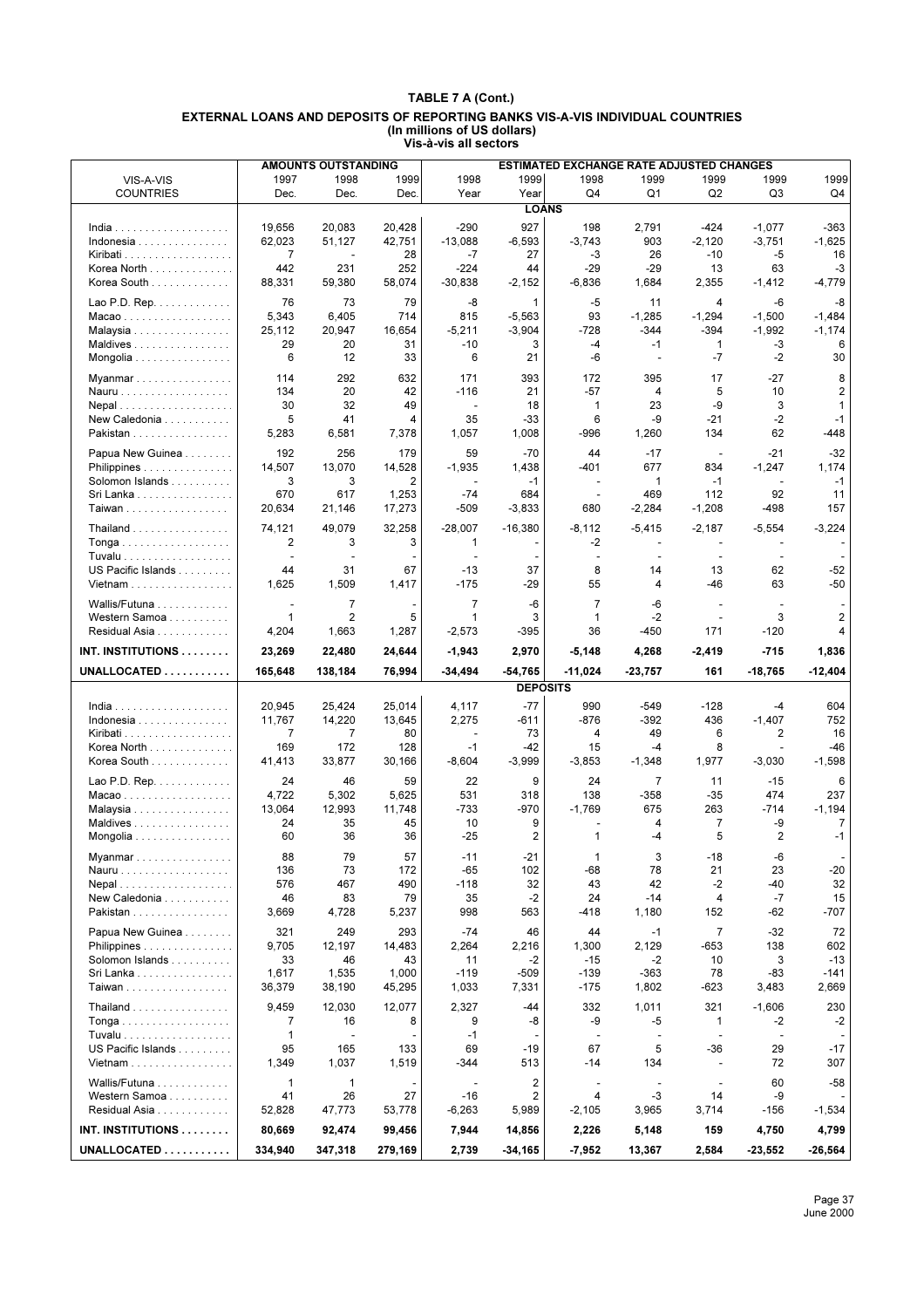|                                                |           | <b>AMOUNTS OUTSTANDING</b> |           |           |                 | <b>ESTIMATED EXCHANGE RATE ADJUSTED CHANGES</b> |           |                |           |           |
|------------------------------------------------|-----------|----------------------------|-----------|-----------|-----------------|-------------------------------------------------|-----------|----------------|-----------|-----------|
| VIS-A-VIS                                      | 1997      | 1998                       | 1999      | 1998      | 1999            | 1998                                            | 1999      | 1999           | 1999      | 1999      |
| <b>COUNTRIES</b>                               | Dec.      | Dec.                       | Dec.      | Year      | Year            | Q4                                              | Q1        | Q <sub>2</sub> | Q3        | Q4        |
|                                                |           |                            |           |           | <b>LOANS</b>    |                                                 |           |                |           |           |
| ALL COUNTRIES                                  | 1,953,722 | 1,982,463                  | 1,966,765 | $-26,913$ | 92,245          | $-58,796$                                       | -678      | 61,538         | 5,005     | 26,380    |
| <b>INSIDE AREA COUNTRIES</b>                   | 1,408,260 | 1,443,274                  | 1,454,974 | $-9,755$  | 99,089          | $-40,342$                                       | 6,691     | 66,371         | 12,128    | 13,899    |
| European countries                             | 496,303   | 588,896                    | 613,834   | 68,526    | 78,641          | 18,607                                          | 13,523    | 43,024         | 23,203    | -1,109    |
| Austria(u).                                    | 4,645     | 5,877                      | 8,458     | 992       | 4,105           | 307                                             | 1,542     | 805            | 725       | 1,033     |
| Belgium-Luxembourg $(u)$                       | 30,075    | 30,838                     | 46,725    | $-584$    | 18,861          | $-1,493$                                        | 6,798     | 5,819          | 2,799     | 3,445     |
| Denmark $(u)$ .                                | 15,790    | 18,500                     | 18,559    | 2,084     | 1,264           | 789                                             | $-2,243$  | 779            | 325       | 2,403     |
| $Finland(u)$ .                                 | 9,039     | 10,692                     | 8,946     | 1,290     | $-692$          | 1,021                                           | $-420$    | 372            | $-524$    | $-120$    |
| $France(u)$ .                                  | 47,369    | 74,058                     | 65,775    | 23,368    | 3,372           | 11,875                                          | $-3,723$  | 6,682          | 1,670     | $-1,257$  |
| $Germany(u)$ .                                 | 97,664    | 106,177                    | 112,002   | 2,197     | 9,038           | $-4,871$                                        | 7,048     | 2,068          | 2,196     | $-2,274$  |
| $Ireland(u)$ .                                 | 22,054    | 31,417                     | 35,251    | 8,596     | 6,297           | 3,240                                           | 1,708     | 972            | 3,279     | 338       |
| $ltaky(u)$ .                                   | 33,508    | 41,839                     | 29,626    | 6,397     | $-1,682$        | 9,890                                           | $-4,097$  | 3,984          | $-625$    | $-944$    |
| $Netherlands(u)$ .                             | 40,201    | 52,108                     | 52,768    | 10,298    | 4,174           | 7,586                                           | $-1,640$  | 1,445          | 1,236     | 3,133     |
| Norway(u).                                     | 8,495     | 11,459                     | 11,037    | 2,777     | $-121$          | 1,417                                           | 94        | 517            | 73        | $-805$    |
| $Span(u)$ .                                    | 13,584    | 18,424                     | 16,326    | 4,182     | 546             | 1,568                                           | $-2,084$  | 3,190          | $-221$    | $-339$    |
| Sweden                                         | 16,782    | 19,778                     | 22,604    | 2,255     | 3,910           | $-107$                                          | -39       | 2,887          | 3,100     | $-2,038$  |
| Switzerland(u). $\ldots$ .                     | 26.566    | 30,861                     | 36.646    | 3,035     | 9,474           | $-694$                                          | 4,771     | 2,315          | 2,764     | $-376$    |
| (of which in $CHF$ )                           | 8,575     | 11,849                     | 13,604    | 2,680     | 3,802           | 884                                             | 190       | 2,248          | 1,856     | $-492$    |
| United Kingdom $(u)$ .                         | 130,531   | 136,868                    | 149,111   | 1,642     | 20,093          | $-11,920$                                       | 5,808     | 11,188         | 6,405     | $-3,308$  |
| (of which in GBP) $\ldots \ldots$              | 21,536    | 29,425                     | 37,777    | 7,834     | 9,770           | 3,938                                           | 1,276     | 10,470         | $-1,605$  | $-371$    |
| Other industrial                               |           |                            |           |           |                 |                                                 |           |                |           |           |
| countries                                      | 677,222   | 638,481                    | 616,377   | $-51,189$ | 14,174          | -8,418                                          | $-8,888$  | 22,495         | -23,769   | 24,336    |
| $Canada(u) \ldots \ldots \ldots \ldots \ldots$ | 30,504    | 34,034                     | 21,314    | 2,216     | $-9,994$        | $-4,554$                                        | $-8,513$  | $-260$         | 247       | $-1,468$  |
| $Japan(u) \ldots \ldots \ldots \ldots \ldots$  | 254,674   | 174,580                    | 140.320   | $-83,992$ | $-33,652$       | 14,857                                          | $-25,371$ | $-1,247$       | 765       | $-7,799$  |
| (of which in JPY) $\dots \dots$                | 20,021    | 34,315                     | 40,064    | 11,803    | 1,590           | 6,749                                           | $-7,627$  | 5,736          | 7,891     | $-4,410$  |
| United States                                  | 392,044   | 429,867                    | 454,743   | 30,587    | 57,820          | $-18,721$                                       | 24,996    | 24,002         | $-24,781$ | 33,603    |
| (of which in USD) $\ldots$                     | 320,995   | 342,381                    | 383,777   | 21,386    | 73,346          | 991                                             | 16,211    | 25,997         | $-6,169$  | 37,307    |
|                                                |           |                            |           |           | <b>DEPOSITS</b> |                                                 |           |                |           |           |
| ALL COUNTRIES                                  | 1,970,728 | 2,147,039                  | 2,215,302 | 113,620   | 162,373         | $-72,268$                                       | 85,749    | 62,489         | -17,234   | 31,369    |
| <b>INSIDE AREA COUNTRIES</b>                   | 1,496,576 | 1,635,276                  | 1,731,420 | 83,820    | 177,371         | $-76,379$                                       | 103,322   | 38,049         | 2,522     | 33,478    |
| European countries                             | 679,630   | 758,687                    | 751,620   | 42,954    | 60,195          | $-32,032$                                       | 61,029    | 6,171          | 5,632     | $-12,637$ |
| Austria(u).                                    | 6,099     | 7,414                      | 7,743     | 983       | 1,028           | $-163$                                          | 458       | 962            | $-447$    | 55        |
| Belgium-Luxembourg $(u)$                       | 41,391    | 41,578                     | 76,143    | $-1,898$  | 24,852          | $-2,700$                                        | 6,902     | 17,887         | $-2,420$  | 2,483     |
| Denmark $(u)$ .                                | 3,042     | 4,060                      | 4,472     | 905       | 611             | $-111$                                          | $-760$    | 265            | 538       | 568       |
| $Findand(u), \ldots, \ldots, \ldots, \ldots$   | 2,332     | 1,504                      | 1,936     | $-887$    | 560             | $-136$                                          | 25        | 393            | 8         | 134       |
| $France(u)$ .                                  | 55,104    | 58,384                     | 52,021    | 1,102     | $-563$          | 1,349                                           | 8,289     | $-6, 157$      | -818      | $-1,877$  |
| $Germany(u)$ .                                 | 156,853   | 169,183                    | 123,224   | 322       | -22,999         | $-17,268$                                       | $-8,296$  | $-3,356$       | $-3,610$  | -7,737    |
| $Ireland(u)$ .                                 | 19,725    | 24,132                     | 27,408    | 3,726     | 5,100           | $-432$                                          | 1,004     | 1,594          | 5,251     | $-2.749$  |
| $ltaky(u)$ .                                   | 51,020    | 50,948                     | 43,832    | $-2,210$  | $-1,951$        | 428                                             | 5,462     | $-552$         | $-5,546$  | $-1,315$  |
| $Netherlands(u)$ .                             | 116,312   | 138,655                    | 143,112   | 15,463    | 18,632          | 842                                             | 16,139    | 2,743          | $-592$    | 342       |
| $Norway(u)$ .                                  | 2,433     | 2,651                      | 3,352     | 158       | 795             | $-169$                                          | 585       | $-293$         | $-110$    | 613       |
| $Span(u)$ .                                    | 37,965    | 53,323                     | 38,430    | 12,867    | $-10,270$       | $-7,797$                                        | 2,942     | $-6, 123$      | $-2,014$  | -5,075    |
| Sweden                                         | 4,930     | 5,813                      | 6,010     | 638       | 544             | $-1,002$                                        | 1,634     | $-460$         | 608       | $-1,238$  |
| Switzerland(u). $\ldots$ .                     | 59,785    | 69,014                     | 73,725    | 6,837     | 9,952           | 957                                             | 6,718     | 2,465          | $-3,289$  | 4,058     |
| (of which in $CHF$ )                           | 7,339     | 9,993                      | 7,162     | 2,102     | $-1,487$        | 1,716                                           | $-136$    | $-2,005$       | 309       | 345       |
| United Kingdom $(u)$ .                         | 122,639   | 132,028                    | 150,212   | 4,947     | 33,906          | $-5,832$                                        | 19,927    | $-3,196$       | 18,073    | $-898$    |
| (of which in GBP) $\ldots$                     | 17,233    | 18,118                     | 22,921    | 824       | 5,614           | $-2,210$                                        | 5,053     | $-595$         | 655       | 501       |
| Other industrial                               |           |                            |           |           |                 |                                                 |           |                |           |           |
| countries                                      | 464,422   | 533,034                    | 606,096   | 58,251    | 79,373          | -6,267                                          | 27,370    | 11,828         | 3,187     | 36,988    |
| $Canada(u) \ldots \ldots \ldots \ldots \ldots$ | 16,407    | 18,727                     | 24,846    | 1,929     | 6,068           | $-377$                                          | 1,336     | 1,847          | 1,443     | 1,442     |
| $Japan(u) \dots \dots \dots \dots \dots \dots$ | 37,449    | 50,705                     | 49,110    | 9,207     | $-3,096$        | 3,363                                           | 1,533     | $-7,325$       | 2,063     | 633       |
|                                                |           |                            |           |           |                 |                                                 |           |                | 865       | 4,807     |
| (of which in JPY) $\dots$                      | 27,236    | 33,656                     | 34,216    | 2,486     | $-1,546$        | $-570$                                          | 1,589     | $-8,807$       |           |           |
| United States<br>(of which in USD)             | 410,566   | 463,602                    | 532,140   | 47,115    | 76,401          | $-9,253$                                        | 24,501    | 17,306         | -319      | 34,913    |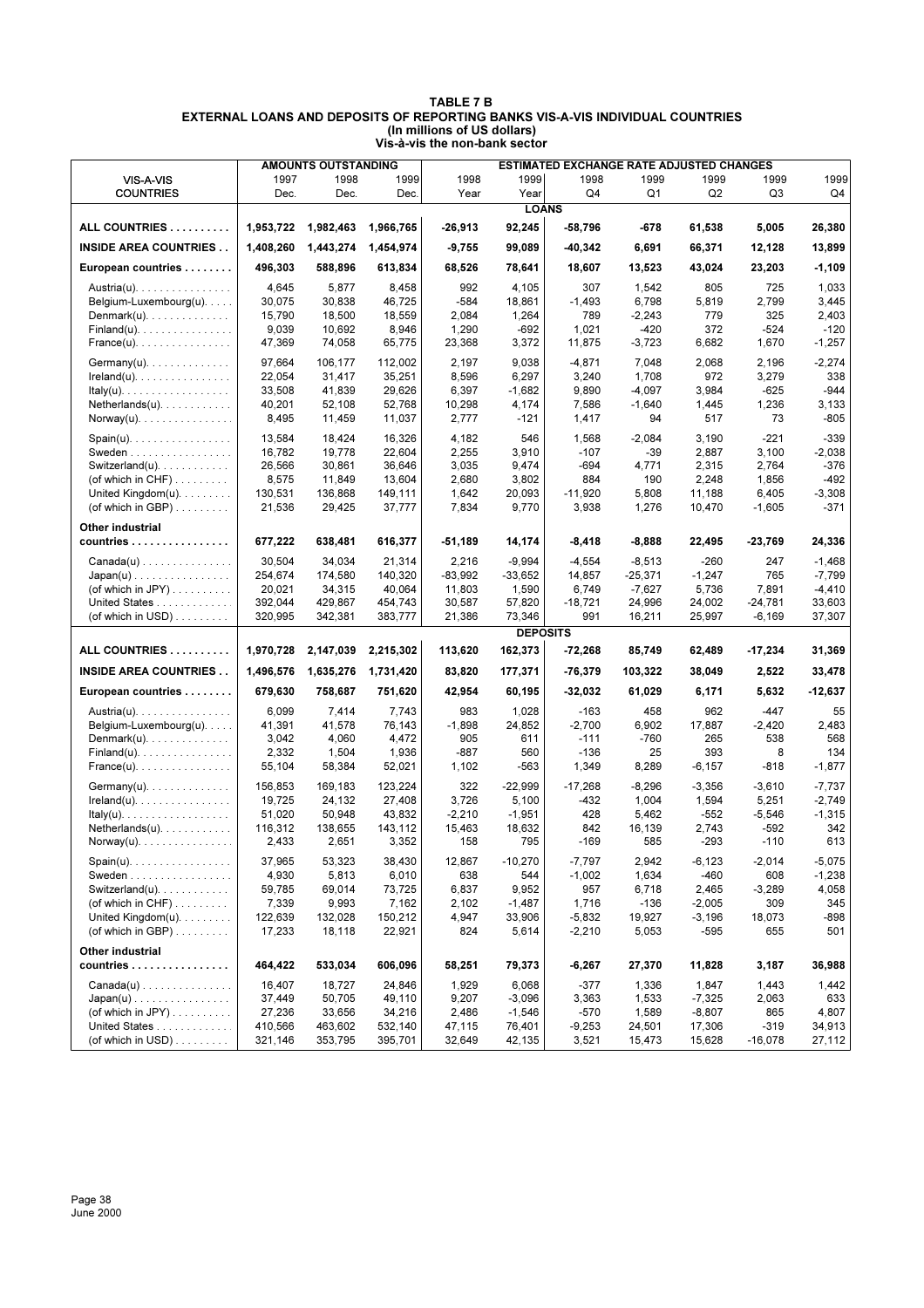|                                            |                  | <b>AMOUNTS OUTSTANDING</b> |                  |                   |                    | <b>ESTIMATED EXCHANGE RATE ADJUSTED CHANGES</b> |                 |                 |                      |              |
|--------------------------------------------|------------------|----------------------------|------------------|-------------------|--------------------|-------------------------------------------------|-----------------|-----------------|----------------------|--------------|
| VIS-A-VIS                                  | 1997             | 1998                       | 1999             | 1998              | 1999               | 1998                                            | 1999            | 1999            | 1999                 | 1999         |
| <b>COUNTRIES</b>                           | Dec.             | Dec.                       | Dec.             | Year              | Year               | Q4                                              | Q1              | Q <sub>2</sub>  | Q3                   | Q4           |
|                                            |                  |                            |                  |                   | <b>LOANS</b>       |                                                 |                 |                 |                      |              |
| Reporting offshore centres                 | 154,565          | 138,068                    | 141,029          | $-22,868$         | 571                | $-32,272$                                       | $-1,288$        | -91             | 11,647               | -9,697       |
| $Bahamas(u)$                               | 13,668           | 11,629                     | 9,870            | $-2,192$          | $-1,601$           | $-6,526$                                        | $-2,210$        | $-1,745$        | 4,051                | -1,697       |
| $Bahrain(u)$                               | 1,273            | 1,178                      | 1,214            | $-100$            | 37                 | 48                                              | 56              | $-79$           | 15                   | 45           |
| Cayman Islands(u)                          | 91,984           | 90,719                     | 95,788           | $-6,559$          | 2,301              | $-19,321$                                       | -284            | 206             | 437                  | 1,942        |
| Hong $Kong(u)$                             | 15,462           | 16,829                     | 17,986           | 1,041             | 1,158              | $-2,907$                                        | 185             | 2,986           | $-821$               | $-1,192$     |
| Netherlands Antilles(u)                    | 25,513           | 11,819                     | 8,205            | $-14,174$         | $-3,473$           | $-4,118$                                        | 1,049           | $-2,405$        | 7,220                | $-9,337$     |
| $Singapore(u)$                             | 6,665            | 5,894                      | 7,966            | $-880$            | 2,153              | 553                                             | -83             | 948             | 745                  | 543          |
| Non-reporting<br>offshore centres          | 80,170           | 77,829                     | 83,734           | $-4,225$          | 5,701              | $-18,260$                                       | 3,343           | 944             | 1,046                | 368          |
|                                            |                  |                            |                  |                   |                    |                                                 |                 |                 |                      |              |
| Aruba                                      | 163              | 707                        | 713              | 536               | 10                 | 133                                             | 41              | $-37$           | $-34$                | 40           |
| Barbados                                   | 157              | 342                        | 382              | 185               | 43                 | 26                                              | 161             | $-100$          | $-49$                | 31           |
| $Bernuda(u) \dots \dots \dots \dots \dots$ | 22,785           | 18,071                     | 21,380           | $-5,173$          | 3,734              | $-17,292$                                       | -601            | 518             | 3,804                | 13           |
| $Lebanon(u)$                               | 2,161            | 2,011                      | 2,182            | $-201$            | 207                | 137                                             | 161             | 77              | $-149$               | 118          |
| $Liberia(u)$                               | 14,713           | 15,520                     | 16,893           | 638               | 1,276              | 583                                             | 1,295           | -47             | $-95$                | 123          |
| $Panama(u)$                                | 26,759           | 27,789                     | 27,787           | 124               | $-874$             | $-175$                                          | 688             | 19              | $-1,480$             | $-101$       |
| Vanuatu                                    | 126              | 21                         | 45               | $-106$            | 26                 | $-7$                                            |                 | $\mathbf{1}$    | 1                    | 24           |
| West Indies $UK(u)$                        | 13,306           | 13,368                     | 14,352           | $-225$            | 1,278              | $-1,664$                                        | 1,597           | 513             | $-953$               | 121          |
| <b>OUTSIDE AREA COUNTRIES</b>              | 498,334          | 502,242                    | 478,637          | $-5,472$          | $-3,975$           | $-8,367$                                        | 4,639           | $-2,301$        | $-6,410$             | 97           |
| Developed countries                        | 72,393           | 81,640                     | 88,775           | 6,886             | 10,576             | 3,865                                           | 2,235           | 1,260           | 5,981                | 1,100        |
| Andorra                                    | 151              | 221                        | 180              | 55                | $-13$              | 13                                              | 14              | $-52$           | 29                   | $-4$         |
| $A$ ustralia $(u)$                         | 13,756           | 14,402                     | 13,372           | 223               | $-852$             | 1,289                                           | -894            | $-252$          | 1,157                | $-863$       |
| Cyprus                                     | 4,168            | 4,348                      | 4,836            | 112               | 514                | 97                                              | 592             | $-97$           | $-95$                | 114          |
| Gibraltar                                  | 1,330            | 1,254                      | 1,596            | $-94$             | 381                | $-23$                                           | 288             | 72              | 27                   | $-6$         |
| $Greeze(u)$                                | 11,039           | 13,580                     | 19,777           | 2,047             | 7,058              | 907                                             | 970             | 2,490           | 1,921                | 1,677        |
|                                            | 815              | 901                        | 911              | 48                | 21                 | 37                                              | $-105$          | 54              | 38                   | 34           |
| Liechtenstein                              | 3,034            | 3,127                      | 3,511            | $-13$             | 538                | 335                                             | 301             | 214             | $-110$               | 133          |
|                                            | 1,972            | 2,211                      | 1,996            | 215               | $-183$             | 207                                             | 12              | -96             | 74                   | $-173$       |
| New Zealand                                | 4,937            | 4,296                      | 2,992            | $-736$            | $-1,236$           | -88                                             | $-551$          | $-975$          | $-369$               | 659          |
|                                            |                  |                            |                  |                   | <b>DEPOSITS</b>    |                                                 |                 |                 |                      |              |
| Reporting offshore centres                 | 257,240          | 244,041                    | 260,068          | $-19,802$         | 20,761             | -24,424                                         | 5,467           | 13,705          | $-5,186$             | 6,775        |
| $Bahamas(u) \ldots \ldots \ldots \ldots$   | 14,152           | 13,602                     | 23,549           | $-744$            | 10,553             | $-1,290$                                        | 1,673           | 343             | 6,800                | 1,737        |
| $Bahrain(u)$                               | 2,090            | 2,333                      | 2,645            | 231               | 335                | 171                                             | 270             | $-26$           | $-57$                | 148          |
| Cayman Islands(u)                          | 117,097          | 121,133                    | 137,410          | $-165$            | 17,329             | $-10,091$                                       | 9,348           | 12,228          | $-5,107$             | 860          |
| Hong $Kong(u)$                             | 66,383           | 48,286                     | 39,128           | $-18,785$         | $-8,551$<br>$-838$ | $-8,846$                                        | $-7,645$<br>792 | $-1,549$<br>686 | $-60$                | 703          |
| Netherlands Antilles(u)<br>$Singapore(u)$  | 43,733<br>13,785 | 41,950<br>16,737           | 38,859<br>18,477 | $-3,106$<br>2,767 | 1,933              | $-4,427$<br>59                                  | 1,030           | 2,023           | $-5,430$<br>$-1,333$ | 3,114<br>213 |
|                                            |                  |                            |                  |                   |                    |                                                 |                 |                 |                      |              |
| Non-reporting<br>offshore centres          | 95,284           | 99,514                     | 113,636          | 2,415             | 17,040             | $-13,656$                                       | 9,456           | 6,344           | $-1,112$             | 2,352        |
| Aruba                                      | 522              | 533                        | 424              | $-4$              | $-72$              | 47                                              | 57              | $-87$           | $-19$                | $-23$        |
| Barbados                                   | 3,816            | 4,445                      | 3,571            | 616               | -860               | 954                                             | $-1,005$        | 139             | $-222$               | 228          |
| $Bernuda(u) \dots \dots \dots \dots \dots$ | 14,653           | 14,054                     | 16,751           | -999              | 2,985              | $-12,129$                                       | 1,081           | 3,689           | -482                 | $-1,303$     |
| $Lebanon(u)$                               | 5,476            | 5,349                      | 5,491            | $-193$            | 279                | $-132$                                          | 295             | 117             | $-154$               | 21           |
| $Liberia(u)$                               | 11,100           | 10,808                     | 10,479           | $-392$            | $-162$             | $-368$                                          | 351             | $-215$          | $-398$               | 100          |
| $Panama(u)$                                | 30,046           | 29,684                     | 30,970           | $-959$            | 2,386              | $-1,897$                                        | 2,028           | 399             | $-1,138$             | 1,097        |
| Vanuatu                                    | 389              | 177                        | 219              | $-215$            | 44                 | $-21$                                           | 38              | 5               | -73                  | 74           |
| West Indies $UK(u)$                        | 29,282           | 34,464                     | 45,731           | 4,561             | 12,438             | $-109$                                          | 6,610           | 2,297           | 1,373                | 2,158        |
| <b>OUTSIDE AREA COUNTRIES</b>              | 389,345          | 416,939                    | 449,404          | 22,384            | 41,272             | -2,060                                          | 27,891          | 2,314           | 2,636                | 8,431        |
| Developed countries                        | 58,219           | 61,298                     | 63,742           | 1,416             | 5,014              | -2,033                                          | 4,215           | $-1,766$        | 293                  | 2,272        |
| Andorra                                    | 532              | 588                        | 481              | 31                | $-55$              | 28                                              | $-58$           | $-38$           | 48                   | $-7$         |
| $A$ ustralia $(u)$                         | 9,453            | 9,886                      | 11,225           | 177               | 1,552              | $-852$                                          | 1,302           | $-414$          | 157                  | 507          |
| $Cyprus$                                   | 2,996            | 3,104                      | 3,291            | 73                | 275                | 99                                              | 169             | 304             | $-106$               | $-92$        |
| Gibraltar                                  | 1,697            | 2,038                      | 1,917            | 305               | -30                | 344                                             | 29              | $-225$          | 119                  | 47           |
| $Greeze(u)$                                | 12,209           | 12,527                     | 13,586           | $-150$            | 1,584              | $-1,615$                                        | 1,235           | 218             | 599                  | -468         |
| Iceland                                    | 149              | 205                        | 110              | 54                | -84                | 63                                              | $-2$            | 3               | $-26$                | $-59$        |
| Liechtenstein                              | 5,410            | 5,385                      | 4,948            | $-213$            | -94                | $-812$                                          | 143             | $-345$          | -82                  | 190          |
|                                            | 1,029            | 1,044                      | 989              | 3                 | $-20$              | 41                                              | $-53$           | -6              | -8                   | 47           |
| New Zealand                                | 1,452            | 2,175                      | 2,366            | 689               | 264                | 206                                             | 428             | $-222$          | -76                  | 134          |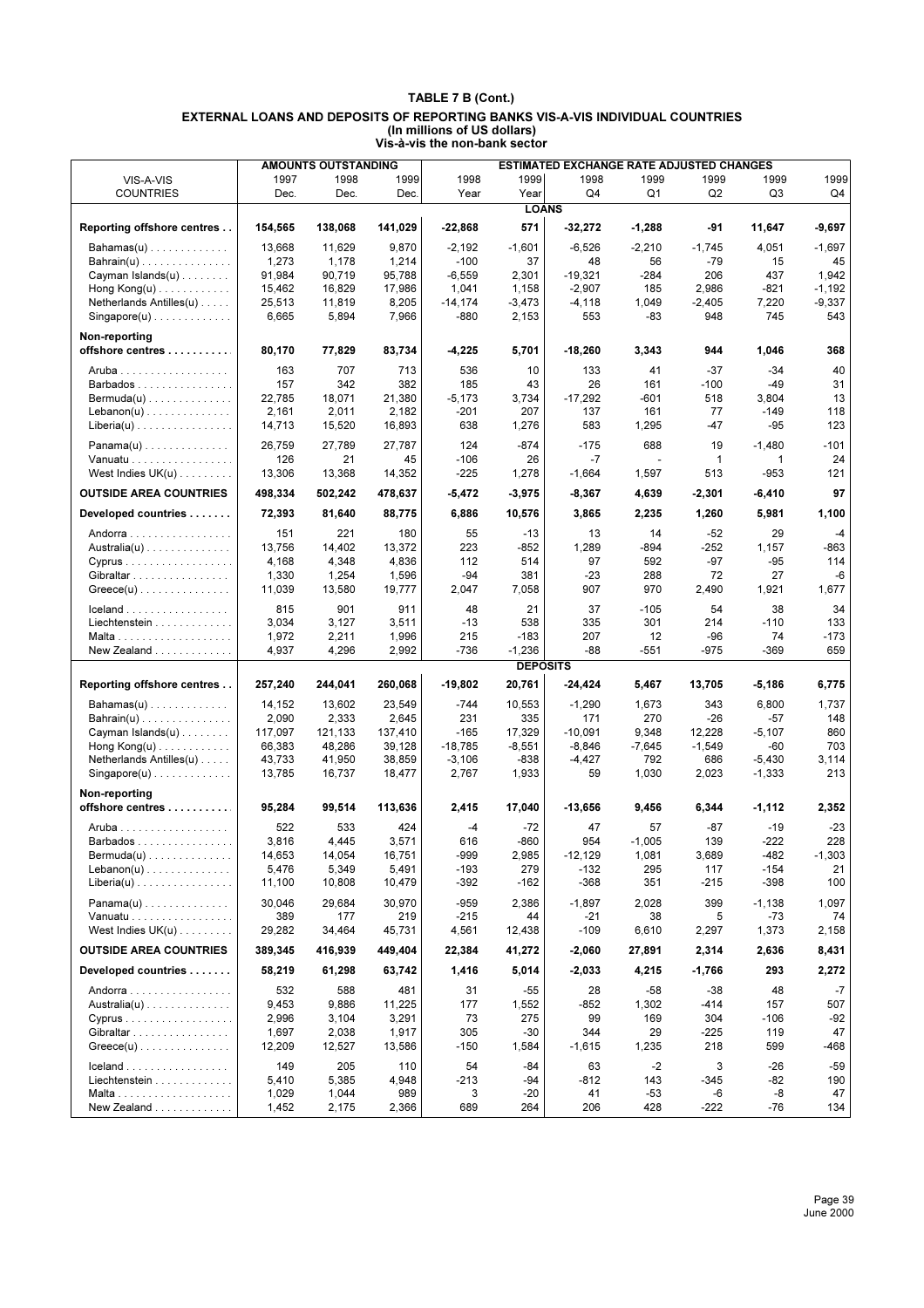| 1997<br>1998<br>1999<br>1998<br>1998<br>1999<br>1999<br>1999<br>1999<br>1999<br>VIS-A-VIS<br>Q <sub>1</sub><br>Q <sub>2</sub><br><b>COUNTRIES</b><br>Dec.<br>Dec.<br>Dec.<br>Year<br>Year<br>Q4<br>Q3<br>Q4<br><b>LOANS</b><br>9,087<br>-482<br>8,474<br>10,102<br>1,172<br>$-344$<br>68<br>531<br>-477<br>84<br>$Portugal(u) \ldots \ldots \ldots \ldots$<br>2,057<br>3,455<br>2,118<br>17,094<br>19,620<br>22,197<br>146<br>62<br>1,164<br>111<br>$Turkey(u)$<br>774<br>774<br>$-353$<br>771<br>20<br>22<br>104<br>Vatican<br>151<br>-499<br>$\blacksquare$<br>739<br>585<br>221<br>251<br>146<br>135<br>53<br>former Yugoslavia $(u)$<br>2,219<br>3,098<br>3,445<br>9<br>8<br>9<br>5<br>8<br>$-2$<br>Bosnia-Herzegovina<br>18<br>23<br>$-1$<br>4<br>821<br>1,232<br>360<br>122<br>31<br>12<br>122<br>-89<br>1,774<br>76<br>Croatia<br>3<br>$-7$<br>3<br>$-2$<br>Macedonia<br>23<br>40<br>59<br>16<br>-3<br>$-4$<br>$\overline{7}$<br>91<br>713<br>40<br>133<br>Slovenia<br>573<br>1,252<br>102<br>263<br>$-1$<br>Residual former YU<br>253<br>92<br>49<br>793<br>1,095<br>337<br>242<br>179<br>14<br>$\blacksquare$<br>Residual developed(u)<br>3,404<br>3,728<br>311<br>1,005<br>$-92$<br>$-794$<br>1,905<br>$-257$<br>4,724<br>151<br>3,094<br>763<br>752<br>Eastern Europe<br>29,518<br>33,514<br>31,326<br>$-134$<br>$-1,459$<br>633<br>$-2,282$<br>$\overline{7}$<br>3<br>$\mathbf 2$<br>15<br>19<br>-6<br>$-1$<br>$-11$<br>$-4$<br>Albania<br>307<br>475<br>326<br>155<br>167<br>11<br>$-43$<br>Bulgaria(u)<br>-40<br>36<br>$-44$<br>4,845<br>5,309<br>4,961<br>237<br>$-311$<br>403<br>$-238$<br>133<br>$-161$<br>former Czechoslovakia(u)<br>137<br>230<br>$-109$<br>$-123$<br>Czech Republic<br>2,266<br>2,614<br>2,671<br>346<br>307<br>19<br>143<br>2,555<br>2,259<br>$-5$<br>$-199$<br>$-43$<br>Slovakia<br>2,653<br>-197<br>107<br>-253<br>-8<br>24<br>42<br>-3<br>$-2$<br>Residual former CS<br>31<br>13<br>$-13$<br>$-11$<br>-4<br>4<br>2,852<br>3,114<br>3,192<br>451<br>$-141$<br>175<br>$-187$<br>326<br>137<br>111<br>$Hungary(u)$<br>4,133<br>888<br>$-405$<br>264<br>$Poland(u)$<br>5,145<br>5,508<br>779<br>166<br>801<br>119<br>229<br>$-46$<br>97<br>Romania(u)<br>1,589<br>1,868<br>1,617<br>$-137$<br>108<br>$-139$<br>-49<br>former Soviet Union(u)<br>15,731<br>15,581<br>1,512<br>$-586$<br>$-1,439$<br>236<br>342<br>17,581<br>$-1,447$<br>$-1,463$<br>3<br>2<br>1<br>$-1$<br>$-1$<br>$-1$<br>Armenia<br>÷<br>$\sim$<br>÷<br>3<br>6<br>3<br>3<br>8<br>21<br>31<br>$\mathbf{1}$<br>69<br>61<br>Azerbaijan<br>3<br>2<br>$\overline{7}$<br>9<br>51<br>55<br>65<br>$\mathbf{1}$<br>17<br>$-1$<br>Belarus<br>$-2$<br>$-23$<br>17<br>4<br>373<br>340<br>318<br>$-54$<br>18<br>$-1$<br>Estonia<br>$\overline{7}$<br>9<br>$-1$<br>-6<br>12<br>37<br>20<br>26<br>$-14$<br>-6<br>Georgia<br>162<br>233<br>538<br>67<br>305<br>61<br>202<br>$-7$<br>$-33$<br>143<br>Kazakhstan<br>83<br>25<br>-8<br>19<br>5<br>58<br>74<br>$-17$<br>4<br>Kyrgystan<br>$\overline{\phantom{a}}$<br><b>DEPOSITS</b><br>953<br>10,678<br>$-552$<br>10,478<br>10,275<br>$-246$<br>-359<br>$-75$<br>-766<br>2,153<br>$Portugal(u) \dots \dots \dots \dots \dots$<br>10,048<br>1,004<br>676<br>$-206$<br>$Turkey(u)$<br>8,905<br>10,022<br>287<br>958<br>-816<br>351<br>516<br>$-2$<br>$-70$<br>353<br>458<br>141<br>73<br>122<br>40<br>-94<br>Vatican<br>2,629<br>277<br>29<br>200<br>$-88$<br>97<br>68<br>former Yugoslavia(u)<br>2,455<br>2,619<br>54<br>60<br>105<br>174<br>41<br>8<br>10<br>35<br>$\overline{2}$<br>$-29$<br>Bosnia-Herzegovina<br>$\overline{\phantom{a}}$<br>804<br>858<br>$-33$<br>92<br>$-17$<br>15<br>74<br>1,241<br>20<br>164<br>Croatia<br>56<br>99<br>13<br>8<br>$-5$<br>$\overline{2}$<br>Macedonia<br>43<br>14<br>11<br>6<br>495<br>446<br>505<br>$-68$<br>20<br>$-2$<br>9<br>$-4$<br>14<br>Slovenia<br>$\mathbf{1}$<br>Residual former YU<br>20<br>1,053<br>1,154<br>610<br>51<br>71<br>47<br>53<br>$-62$<br>60<br>79<br>34<br>Residual developed(u)<br>1,030<br>912<br>1,016<br>$-132$<br>109<br>-54<br>99<br>$-103$<br>10,950<br>12,823<br>507<br>2,340<br>-930<br>$-59$<br>68<br>650<br>Eastern Europe<br>10,247<br>1,681<br>67<br>45<br>39<br>-6<br>3<br>12<br>11<br>3<br>30<br>4<br>Albania<br>359<br>29<br>38<br>34<br>-6<br>Bulgaria(u)<br>303<br>341<br>-38<br>10<br>former Czechoslovakia(u)<br>899<br>1,237<br>1,294<br>291<br>159<br>27<br>225<br>$-11$<br>$-51$<br>$-4$<br>931<br>1,017<br>226<br>162<br>$-4$<br>213<br>$-55$<br>$-12$<br>Czech Republic<br>668<br>16<br>219<br>300<br>274<br>69<br>32<br>15<br>$-25$<br>2<br>8<br>Slovakia<br>Residual former CS<br>12<br>6<br>-6<br>-3<br>$-2$<br>$-3$<br>2<br>3<br>$-2$<br>654<br>723<br>774<br>$-12$<br>104<br>67<br>$-21$<br>$Hungary(u)$<br>36<br>121<br>-29<br>$-541$<br>31<br>$Poland(u) \dots \dots \dots \dots \dots$<br>1,411<br>1,100<br>1,164<br>-343<br>139<br>502<br>$-185$<br>$-209$<br>79<br>34<br>38<br>$-13$<br>6<br>48<br>248<br>302<br>363<br>46<br>former Soviet Union(u)<br>6,637<br>7,175<br>8,795<br>471<br>1,801<br>$-392$<br>797<br>69<br>336<br>599<br>20<br>20<br>29<br>9<br>3<br>$\mathbf{1}$<br>5<br>Armenia<br>3<br>$\overline{\phantom{a}}$<br>$\overline{\phantom{a}}$<br>52<br>47<br>12<br>8<br>Azerbaijan<br>100<br>139<br>40<br>10<br>16<br>4<br>14<br>6<br>13<br>12<br>Belarus<br>50<br>65<br>232<br>170<br>$\mathbf{1}$<br>139<br>$-64$<br>2<br>$-16$<br>Estonia<br>123<br>161<br>155<br>34<br>3<br>11<br>119<br>68<br>101<br>-54<br>36<br>$-15$<br>$-1$<br>3<br>11<br>23<br>Georgia<br>347<br>230<br>381<br>73<br>-29<br>Kazakhstan<br>672<br>$-118$<br>446<br>$-340$<br>21 |           |    | <b>AMOUNTS OUTSTANDING</b> |    | <b>ESTIMATED EXCHANGE RATE ADJUSTED CHANGES</b> |   |                |              |      |   |  |  |
|-----------------------------------------------------------------------------------------------------------------------------------------------------------------------------------------------------------------------------------------------------------------------------------------------------------------------------------------------------------------------------------------------------------------------------------------------------------------------------------------------------------------------------------------------------------------------------------------------------------------------------------------------------------------------------------------------------------------------------------------------------------------------------------------------------------------------------------------------------------------------------------------------------------------------------------------------------------------------------------------------------------------------------------------------------------------------------------------------------------------------------------------------------------------------------------------------------------------------------------------------------------------------------------------------------------------------------------------------------------------------------------------------------------------------------------------------------------------------------------------------------------------------------------------------------------------------------------------------------------------------------------------------------------------------------------------------------------------------------------------------------------------------------------------------------------------------------------------------------------------------------------------------------------------------------------------------------------------------------------------------------------------------------------------------------------------------------------------------------------------------------------------------------------------------------------------------------------------------------------------------------------------------------------------------------------------------------------------------------------------------------------------------------------------------------------------------------------------------------------------------------------------------------------------------------------------------------------------------------------------------------------------------------------------------------------------------------------------------------------------------------------------------------------------------------------------------------------------------------------------------------------------------------------------------------------------------------------------------------------------------------------------------------------------------------------------------------------------------------------------------------------------------------------------------------------------------------------------------------------------------------------------------------------------------------------------------------------------------------------------------------------------------------------------------------------------------------------------------------------------------------------------------------------------------------------------------------------------------------------------------------------------------------------------------------------------------------------------------------------------------------------------------------------------------------------------------------------------------------------------------------------------------------------------------------------------------------------------------------------------------------------------------------------------------------------------------------------------------------------------------------------------------------------------------------------------------------------------------------------------------------------------------------------------------------------------------------------------------------------------------------------------------------------------------------------------------------------------------------------------------------------------------------------------------------------------------------------------------------------------------------------------------------------------------------------------------------------------------------------------------------------------------------------------------------------------------------------------------------------------------------------------------------------------------------------------------------------------------------------------------------------------------------------------------------------------------------------------------------------------------------------------------------------------------------------------------------------------------------------------------------------------------------------------------------------------------------------------------------------------------------------------------------------------------------------------------------------------------------------------------------------------------------------------------------------------------------------------------------------------|-----------|----|----------------------------|----|-------------------------------------------------|---|----------------|--------------|------|---|--|--|
|                                                                                                                                                                                                                                                                                                                                                                                                                                                                                                                                                                                                                                                                                                                                                                                                                                                                                                                                                                                                                                                                                                                                                                                                                                                                                                                                                                                                                                                                                                                                                                                                                                                                                                                                                                                                                                                                                                                                                                                                                                                                                                                                                                                                                                                                                                                                                                                                                                                                                                                                                                                                                                                                                                                                                                                                                                                                                                                                                                                                                                                                                                                                                                                                                                                                                                                                                                                                                                                                                                                                                                                                                                                                                                                                                                                                                                                                                                                                                                                                                                                                                                                                                                                                                                                                                                                                                                                                                                                                                                                                                                                                                                                                                                                                                                                                                                                                                                                                                                                                                                                                                                                                                                                                                                                                                                                                                                                                                                                                                                                                                                                                                 |           |    |                            |    |                                                 |   |                |              |      |   |  |  |
|                                                                                                                                                                                                                                                                                                                                                                                                                                                                                                                                                                                                                                                                                                                                                                                                                                                                                                                                                                                                                                                                                                                                                                                                                                                                                                                                                                                                                                                                                                                                                                                                                                                                                                                                                                                                                                                                                                                                                                                                                                                                                                                                                                                                                                                                                                                                                                                                                                                                                                                                                                                                                                                                                                                                                                                                                                                                                                                                                                                                                                                                                                                                                                                                                                                                                                                                                                                                                                                                                                                                                                                                                                                                                                                                                                                                                                                                                                                                                                                                                                                                                                                                                                                                                                                                                                                                                                                                                                                                                                                                                                                                                                                                                                                                                                                                                                                                                                                                                                                                                                                                                                                                                                                                                                                                                                                                                                                                                                                                                                                                                                                                                 |           |    |                            |    |                                                 |   |                |              |      |   |  |  |
|                                                                                                                                                                                                                                                                                                                                                                                                                                                                                                                                                                                                                                                                                                                                                                                                                                                                                                                                                                                                                                                                                                                                                                                                                                                                                                                                                                                                                                                                                                                                                                                                                                                                                                                                                                                                                                                                                                                                                                                                                                                                                                                                                                                                                                                                                                                                                                                                                                                                                                                                                                                                                                                                                                                                                                                                                                                                                                                                                                                                                                                                                                                                                                                                                                                                                                                                                                                                                                                                                                                                                                                                                                                                                                                                                                                                                                                                                                                                                                                                                                                                                                                                                                                                                                                                                                                                                                                                                                                                                                                                                                                                                                                                                                                                                                                                                                                                                                                                                                                                                                                                                                                                                                                                                                                                                                                                                                                                                                                                                                                                                                                                                 |           |    |                            |    |                                                 |   |                |              |      |   |  |  |
|                                                                                                                                                                                                                                                                                                                                                                                                                                                                                                                                                                                                                                                                                                                                                                                                                                                                                                                                                                                                                                                                                                                                                                                                                                                                                                                                                                                                                                                                                                                                                                                                                                                                                                                                                                                                                                                                                                                                                                                                                                                                                                                                                                                                                                                                                                                                                                                                                                                                                                                                                                                                                                                                                                                                                                                                                                                                                                                                                                                                                                                                                                                                                                                                                                                                                                                                                                                                                                                                                                                                                                                                                                                                                                                                                                                                                                                                                                                                                                                                                                                                                                                                                                                                                                                                                                                                                                                                                                                                                                                                                                                                                                                                                                                                                                                                                                                                                                                                                                                                                                                                                                                                                                                                                                                                                                                                                                                                                                                                                                                                                                                                                 |           |    |                            |    |                                                 |   |                |              |      |   |  |  |
|                                                                                                                                                                                                                                                                                                                                                                                                                                                                                                                                                                                                                                                                                                                                                                                                                                                                                                                                                                                                                                                                                                                                                                                                                                                                                                                                                                                                                                                                                                                                                                                                                                                                                                                                                                                                                                                                                                                                                                                                                                                                                                                                                                                                                                                                                                                                                                                                                                                                                                                                                                                                                                                                                                                                                                                                                                                                                                                                                                                                                                                                                                                                                                                                                                                                                                                                                                                                                                                                                                                                                                                                                                                                                                                                                                                                                                                                                                                                                                                                                                                                                                                                                                                                                                                                                                                                                                                                                                                                                                                                                                                                                                                                                                                                                                                                                                                                                                                                                                                                                                                                                                                                                                                                                                                                                                                                                                                                                                                                                                                                                                                                                 |           |    |                            |    |                                                 |   |                |              |      |   |  |  |
|                                                                                                                                                                                                                                                                                                                                                                                                                                                                                                                                                                                                                                                                                                                                                                                                                                                                                                                                                                                                                                                                                                                                                                                                                                                                                                                                                                                                                                                                                                                                                                                                                                                                                                                                                                                                                                                                                                                                                                                                                                                                                                                                                                                                                                                                                                                                                                                                                                                                                                                                                                                                                                                                                                                                                                                                                                                                                                                                                                                                                                                                                                                                                                                                                                                                                                                                                                                                                                                                                                                                                                                                                                                                                                                                                                                                                                                                                                                                                                                                                                                                                                                                                                                                                                                                                                                                                                                                                                                                                                                                                                                                                                                                                                                                                                                                                                                                                                                                                                                                                                                                                                                                                                                                                                                                                                                                                                                                                                                                                                                                                                                                                 |           |    |                            |    |                                                 |   |                |              |      |   |  |  |
|                                                                                                                                                                                                                                                                                                                                                                                                                                                                                                                                                                                                                                                                                                                                                                                                                                                                                                                                                                                                                                                                                                                                                                                                                                                                                                                                                                                                                                                                                                                                                                                                                                                                                                                                                                                                                                                                                                                                                                                                                                                                                                                                                                                                                                                                                                                                                                                                                                                                                                                                                                                                                                                                                                                                                                                                                                                                                                                                                                                                                                                                                                                                                                                                                                                                                                                                                                                                                                                                                                                                                                                                                                                                                                                                                                                                                                                                                                                                                                                                                                                                                                                                                                                                                                                                                                                                                                                                                                                                                                                                                                                                                                                                                                                                                                                                                                                                                                                                                                                                                                                                                                                                                                                                                                                                                                                                                                                                                                                                                                                                                                                                                 |           |    |                            |    |                                                 |   |                |              |      |   |  |  |
|                                                                                                                                                                                                                                                                                                                                                                                                                                                                                                                                                                                                                                                                                                                                                                                                                                                                                                                                                                                                                                                                                                                                                                                                                                                                                                                                                                                                                                                                                                                                                                                                                                                                                                                                                                                                                                                                                                                                                                                                                                                                                                                                                                                                                                                                                                                                                                                                                                                                                                                                                                                                                                                                                                                                                                                                                                                                                                                                                                                                                                                                                                                                                                                                                                                                                                                                                                                                                                                                                                                                                                                                                                                                                                                                                                                                                                                                                                                                                                                                                                                                                                                                                                                                                                                                                                                                                                                                                                                                                                                                                                                                                                                                                                                                                                                                                                                                                                                                                                                                                                                                                                                                                                                                                                                                                                                                                                                                                                                                                                                                                                                                                 |           |    |                            |    |                                                 |   |                |              |      |   |  |  |
|                                                                                                                                                                                                                                                                                                                                                                                                                                                                                                                                                                                                                                                                                                                                                                                                                                                                                                                                                                                                                                                                                                                                                                                                                                                                                                                                                                                                                                                                                                                                                                                                                                                                                                                                                                                                                                                                                                                                                                                                                                                                                                                                                                                                                                                                                                                                                                                                                                                                                                                                                                                                                                                                                                                                                                                                                                                                                                                                                                                                                                                                                                                                                                                                                                                                                                                                                                                                                                                                                                                                                                                                                                                                                                                                                                                                                                                                                                                                                                                                                                                                                                                                                                                                                                                                                                                                                                                                                                                                                                                                                                                                                                                                                                                                                                                                                                                                                                                                                                                                                                                                                                                                                                                                                                                                                                                                                                                                                                                                                                                                                                                                                 |           |    |                            |    |                                                 |   |                |              |      |   |  |  |
|                                                                                                                                                                                                                                                                                                                                                                                                                                                                                                                                                                                                                                                                                                                                                                                                                                                                                                                                                                                                                                                                                                                                                                                                                                                                                                                                                                                                                                                                                                                                                                                                                                                                                                                                                                                                                                                                                                                                                                                                                                                                                                                                                                                                                                                                                                                                                                                                                                                                                                                                                                                                                                                                                                                                                                                                                                                                                                                                                                                                                                                                                                                                                                                                                                                                                                                                                                                                                                                                                                                                                                                                                                                                                                                                                                                                                                                                                                                                                                                                                                                                                                                                                                                                                                                                                                                                                                                                                                                                                                                                                                                                                                                                                                                                                                                                                                                                                                                                                                                                                                                                                                                                                                                                                                                                                                                                                                                                                                                                                                                                                                                                                 |           |    |                            |    |                                                 |   |                |              |      |   |  |  |
|                                                                                                                                                                                                                                                                                                                                                                                                                                                                                                                                                                                                                                                                                                                                                                                                                                                                                                                                                                                                                                                                                                                                                                                                                                                                                                                                                                                                                                                                                                                                                                                                                                                                                                                                                                                                                                                                                                                                                                                                                                                                                                                                                                                                                                                                                                                                                                                                                                                                                                                                                                                                                                                                                                                                                                                                                                                                                                                                                                                                                                                                                                                                                                                                                                                                                                                                                                                                                                                                                                                                                                                                                                                                                                                                                                                                                                                                                                                                                                                                                                                                                                                                                                                                                                                                                                                                                                                                                                                                                                                                                                                                                                                                                                                                                                                                                                                                                                                                                                                                                                                                                                                                                                                                                                                                                                                                                                                                                                                                                                                                                                                                                 |           |    |                            |    |                                                 |   |                |              |      |   |  |  |
|                                                                                                                                                                                                                                                                                                                                                                                                                                                                                                                                                                                                                                                                                                                                                                                                                                                                                                                                                                                                                                                                                                                                                                                                                                                                                                                                                                                                                                                                                                                                                                                                                                                                                                                                                                                                                                                                                                                                                                                                                                                                                                                                                                                                                                                                                                                                                                                                                                                                                                                                                                                                                                                                                                                                                                                                                                                                                                                                                                                                                                                                                                                                                                                                                                                                                                                                                                                                                                                                                                                                                                                                                                                                                                                                                                                                                                                                                                                                                                                                                                                                                                                                                                                                                                                                                                                                                                                                                                                                                                                                                                                                                                                                                                                                                                                                                                                                                                                                                                                                                                                                                                                                                                                                                                                                                                                                                                                                                                                                                                                                                                                                                 |           |    |                            |    |                                                 |   |                |              |      |   |  |  |
|                                                                                                                                                                                                                                                                                                                                                                                                                                                                                                                                                                                                                                                                                                                                                                                                                                                                                                                                                                                                                                                                                                                                                                                                                                                                                                                                                                                                                                                                                                                                                                                                                                                                                                                                                                                                                                                                                                                                                                                                                                                                                                                                                                                                                                                                                                                                                                                                                                                                                                                                                                                                                                                                                                                                                                                                                                                                                                                                                                                                                                                                                                                                                                                                                                                                                                                                                                                                                                                                                                                                                                                                                                                                                                                                                                                                                                                                                                                                                                                                                                                                                                                                                                                                                                                                                                                                                                                                                                                                                                                                                                                                                                                                                                                                                                                                                                                                                                                                                                                                                                                                                                                                                                                                                                                                                                                                                                                                                                                                                                                                                                                                                 |           |    |                            |    |                                                 |   |                |              |      |   |  |  |
|                                                                                                                                                                                                                                                                                                                                                                                                                                                                                                                                                                                                                                                                                                                                                                                                                                                                                                                                                                                                                                                                                                                                                                                                                                                                                                                                                                                                                                                                                                                                                                                                                                                                                                                                                                                                                                                                                                                                                                                                                                                                                                                                                                                                                                                                                                                                                                                                                                                                                                                                                                                                                                                                                                                                                                                                                                                                                                                                                                                                                                                                                                                                                                                                                                                                                                                                                                                                                                                                                                                                                                                                                                                                                                                                                                                                                                                                                                                                                                                                                                                                                                                                                                                                                                                                                                                                                                                                                                                                                                                                                                                                                                                                                                                                                                                                                                                                                                                                                                                                                                                                                                                                                                                                                                                                                                                                                                                                                                                                                                                                                                                                                 |           |    |                            |    |                                                 |   |                |              |      |   |  |  |
|                                                                                                                                                                                                                                                                                                                                                                                                                                                                                                                                                                                                                                                                                                                                                                                                                                                                                                                                                                                                                                                                                                                                                                                                                                                                                                                                                                                                                                                                                                                                                                                                                                                                                                                                                                                                                                                                                                                                                                                                                                                                                                                                                                                                                                                                                                                                                                                                                                                                                                                                                                                                                                                                                                                                                                                                                                                                                                                                                                                                                                                                                                                                                                                                                                                                                                                                                                                                                                                                                                                                                                                                                                                                                                                                                                                                                                                                                                                                                                                                                                                                                                                                                                                                                                                                                                                                                                                                                                                                                                                                                                                                                                                                                                                                                                                                                                                                                                                                                                                                                                                                                                                                                                                                                                                                                                                                                                                                                                                                                                                                                                                                                 |           |    |                            |    |                                                 |   |                |              |      |   |  |  |
|                                                                                                                                                                                                                                                                                                                                                                                                                                                                                                                                                                                                                                                                                                                                                                                                                                                                                                                                                                                                                                                                                                                                                                                                                                                                                                                                                                                                                                                                                                                                                                                                                                                                                                                                                                                                                                                                                                                                                                                                                                                                                                                                                                                                                                                                                                                                                                                                                                                                                                                                                                                                                                                                                                                                                                                                                                                                                                                                                                                                                                                                                                                                                                                                                                                                                                                                                                                                                                                                                                                                                                                                                                                                                                                                                                                                                                                                                                                                                                                                                                                                                                                                                                                                                                                                                                                                                                                                                                                                                                                                                                                                                                                                                                                                                                                                                                                                                                                                                                                                                                                                                                                                                                                                                                                                                                                                                                                                                                                                                                                                                                                                                 |           |    |                            |    |                                                 |   |                |              |      |   |  |  |
|                                                                                                                                                                                                                                                                                                                                                                                                                                                                                                                                                                                                                                                                                                                                                                                                                                                                                                                                                                                                                                                                                                                                                                                                                                                                                                                                                                                                                                                                                                                                                                                                                                                                                                                                                                                                                                                                                                                                                                                                                                                                                                                                                                                                                                                                                                                                                                                                                                                                                                                                                                                                                                                                                                                                                                                                                                                                                                                                                                                                                                                                                                                                                                                                                                                                                                                                                                                                                                                                                                                                                                                                                                                                                                                                                                                                                                                                                                                                                                                                                                                                                                                                                                                                                                                                                                                                                                                                                                                                                                                                                                                                                                                                                                                                                                                                                                                                                                                                                                                                                                                                                                                                                                                                                                                                                                                                                                                                                                                                                                                                                                                                                 |           |    |                            |    |                                                 |   |                |              |      |   |  |  |
|                                                                                                                                                                                                                                                                                                                                                                                                                                                                                                                                                                                                                                                                                                                                                                                                                                                                                                                                                                                                                                                                                                                                                                                                                                                                                                                                                                                                                                                                                                                                                                                                                                                                                                                                                                                                                                                                                                                                                                                                                                                                                                                                                                                                                                                                                                                                                                                                                                                                                                                                                                                                                                                                                                                                                                                                                                                                                                                                                                                                                                                                                                                                                                                                                                                                                                                                                                                                                                                                                                                                                                                                                                                                                                                                                                                                                                                                                                                                                                                                                                                                                                                                                                                                                                                                                                                                                                                                                                                                                                                                                                                                                                                                                                                                                                                                                                                                                                                                                                                                                                                                                                                                                                                                                                                                                                                                                                                                                                                                                                                                                                                                                 |           |    |                            |    |                                                 |   |                |              |      |   |  |  |
|                                                                                                                                                                                                                                                                                                                                                                                                                                                                                                                                                                                                                                                                                                                                                                                                                                                                                                                                                                                                                                                                                                                                                                                                                                                                                                                                                                                                                                                                                                                                                                                                                                                                                                                                                                                                                                                                                                                                                                                                                                                                                                                                                                                                                                                                                                                                                                                                                                                                                                                                                                                                                                                                                                                                                                                                                                                                                                                                                                                                                                                                                                                                                                                                                                                                                                                                                                                                                                                                                                                                                                                                                                                                                                                                                                                                                                                                                                                                                                                                                                                                                                                                                                                                                                                                                                                                                                                                                                                                                                                                                                                                                                                                                                                                                                                                                                                                                                                                                                                                                                                                                                                                                                                                                                                                                                                                                                                                                                                                                                                                                                                                                 |           |    |                            |    |                                                 |   |                |              |      |   |  |  |
|                                                                                                                                                                                                                                                                                                                                                                                                                                                                                                                                                                                                                                                                                                                                                                                                                                                                                                                                                                                                                                                                                                                                                                                                                                                                                                                                                                                                                                                                                                                                                                                                                                                                                                                                                                                                                                                                                                                                                                                                                                                                                                                                                                                                                                                                                                                                                                                                                                                                                                                                                                                                                                                                                                                                                                                                                                                                                                                                                                                                                                                                                                                                                                                                                                                                                                                                                                                                                                                                                                                                                                                                                                                                                                                                                                                                                                                                                                                                                                                                                                                                                                                                                                                                                                                                                                                                                                                                                                                                                                                                                                                                                                                                                                                                                                                                                                                                                                                                                                                                                                                                                                                                                                                                                                                                                                                                                                                                                                                                                                                                                                                                                 |           |    |                            |    |                                                 |   |                |              |      |   |  |  |
|                                                                                                                                                                                                                                                                                                                                                                                                                                                                                                                                                                                                                                                                                                                                                                                                                                                                                                                                                                                                                                                                                                                                                                                                                                                                                                                                                                                                                                                                                                                                                                                                                                                                                                                                                                                                                                                                                                                                                                                                                                                                                                                                                                                                                                                                                                                                                                                                                                                                                                                                                                                                                                                                                                                                                                                                                                                                                                                                                                                                                                                                                                                                                                                                                                                                                                                                                                                                                                                                                                                                                                                                                                                                                                                                                                                                                                                                                                                                                                                                                                                                                                                                                                                                                                                                                                                                                                                                                                                                                                                                                                                                                                                                                                                                                                                                                                                                                                                                                                                                                                                                                                                                                                                                                                                                                                                                                                                                                                                                                                                                                                                                                 |           |    |                            |    |                                                 |   |                |              |      |   |  |  |
|                                                                                                                                                                                                                                                                                                                                                                                                                                                                                                                                                                                                                                                                                                                                                                                                                                                                                                                                                                                                                                                                                                                                                                                                                                                                                                                                                                                                                                                                                                                                                                                                                                                                                                                                                                                                                                                                                                                                                                                                                                                                                                                                                                                                                                                                                                                                                                                                                                                                                                                                                                                                                                                                                                                                                                                                                                                                                                                                                                                                                                                                                                                                                                                                                                                                                                                                                                                                                                                                                                                                                                                                                                                                                                                                                                                                                                                                                                                                                                                                                                                                                                                                                                                                                                                                                                                                                                                                                                                                                                                                                                                                                                                                                                                                                                                                                                                                                                                                                                                                                                                                                                                                                                                                                                                                                                                                                                                                                                                                                                                                                                                                                 |           |    |                            |    |                                                 |   |                |              |      |   |  |  |
|                                                                                                                                                                                                                                                                                                                                                                                                                                                                                                                                                                                                                                                                                                                                                                                                                                                                                                                                                                                                                                                                                                                                                                                                                                                                                                                                                                                                                                                                                                                                                                                                                                                                                                                                                                                                                                                                                                                                                                                                                                                                                                                                                                                                                                                                                                                                                                                                                                                                                                                                                                                                                                                                                                                                                                                                                                                                                                                                                                                                                                                                                                                                                                                                                                                                                                                                                                                                                                                                                                                                                                                                                                                                                                                                                                                                                                                                                                                                                                                                                                                                                                                                                                                                                                                                                                                                                                                                                                                                                                                                                                                                                                                                                                                                                                                                                                                                                                                                                                                                                                                                                                                                                                                                                                                                                                                                                                                                                                                                                                                                                                                                                 |           |    |                            |    |                                                 |   |                |              |      |   |  |  |
|                                                                                                                                                                                                                                                                                                                                                                                                                                                                                                                                                                                                                                                                                                                                                                                                                                                                                                                                                                                                                                                                                                                                                                                                                                                                                                                                                                                                                                                                                                                                                                                                                                                                                                                                                                                                                                                                                                                                                                                                                                                                                                                                                                                                                                                                                                                                                                                                                                                                                                                                                                                                                                                                                                                                                                                                                                                                                                                                                                                                                                                                                                                                                                                                                                                                                                                                                                                                                                                                                                                                                                                                                                                                                                                                                                                                                                                                                                                                                                                                                                                                                                                                                                                                                                                                                                                                                                                                                                                                                                                                                                                                                                                                                                                                                                                                                                                                                                                                                                                                                                                                                                                                                                                                                                                                                                                                                                                                                                                                                                                                                                                                                 |           |    |                            |    |                                                 |   |                |              |      |   |  |  |
|                                                                                                                                                                                                                                                                                                                                                                                                                                                                                                                                                                                                                                                                                                                                                                                                                                                                                                                                                                                                                                                                                                                                                                                                                                                                                                                                                                                                                                                                                                                                                                                                                                                                                                                                                                                                                                                                                                                                                                                                                                                                                                                                                                                                                                                                                                                                                                                                                                                                                                                                                                                                                                                                                                                                                                                                                                                                                                                                                                                                                                                                                                                                                                                                                                                                                                                                                                                                                                                                                                                                                                                                                                                                                                                                                                                                                                                                                                                                                                                                                                                                                                                                                                                                                                                                                                                                                                                                                                                                                                                                                                                                                                                                                                                                                                                                                                                                                                                                                                                                                                                                                                                                                                                                                                                                                                                                                                                                                                                                                                                                                                                                                 |           |    |                            |    |                                                 |   |                |              |      |   |  |  |
|                                                                                                                                                                                                                                                                                                                                                                                                                                                                                                                                                                                                                                                                                                                                                                                                                                                                                                                                                                                                                                                                                                                                                                                                                                                                                                                                                                                                                                                                                                                                                                                                                                                                                                                                                                                                                                                                                                                                                                                                                                                                                                                                                                                                                                                                                                                                                                                                                                                                                                                                                                                                                                                                                                                                                                                                                                                                                                                                                                                                                                                                                                                                                                                                                                                                                                                                                                                                                                                                                                                                                                                                                                                                                                                                                                                                                                                                                                                                                                                                                                                                                                                                                                                                                                                                                                                                                                                                                                                                                                                                                                                                                                                                                                                                                                                                                                                                                                                                                                                                                                                                                                                                                                                                                                                                                                                                                                                                                                                                                                                                                                                                                 |           |    |                            |    |                                                 |   |                |              |      |   |  |  |
|                                                                                                                                                                                                                                                                                                                                                                                                                                                                                                                                                                                                                                                                                                                                                                                                                                                                                                                                                                                                                                                                                                                                                                                                                                                                                                                                                                                                                                                                                                                                                                                                                                                                                                                                                                                                                                                                                                                                                                                                                                                                                                                                                                                                                                                                                                                                                                                                                                                                                                                                                                                                                                                                                                                                                                                                                                                                                                                                                                                                                                                                                                                                                                                                                                                                                                                                                                                                                                                                                                                                                                                                                                                                                                                                                                                                                                                                                                                                                                                                                                                                                                                                                                                                                                                                                                                                                                                                                                                                                                                                                                                                                                                                                                                                                                                                                                                                                                                                                                                                                                                                                                                                                                                                                                                                                                                                                                                                                                                                                                                                                                                                                 |           |    |                            |    |                                                 |   |                |              |      |   |  |  |
|                                                                                                                                                                                                                                                                                                                                                                                                                                                                                                                                                                                                                                                                                                                                                                                                                                                                                                                                                                                                                                                                                                                                                                                                                                                                                                                                                                                                                                                                                                                                                                                                                                                                                                                                                                                                                                                                                                                                                                                                                                                                                                                                                                                                                                                                                                                                                                                                                                                                                                                                                                                                                                                                                                                                                                                                                                                                                                                                                                                                                                                                                                                                                                                                                                                                                                                                                                                                                                                                                                                                                                                                                                                                                                                                                                                                                                                                                                                                                                                                                                                                                                                                                                                                                                                                                                                                                                                                                                                                                                                                                                                                                                                                                                                                                                                                                                                                                                                                                                                                                                                                                                                                                                                                                                                                                                                                                                                                                                                                                                                                                                                                                 |           |    |                            |    |                                                 |   |                |              |      |   |  |  |
|                                                                                                                                                                                                                                                                                                                                                                                                                                                                                                                                                                                                                                                                                                                                                                                                                                                                                                                                                                                                                                                                                                                                                                                                                                                                                                                                                                                                                                                                                                                                                                                                                                                                                                                                                                                                                                                                                                                                                                                                                                                                                                                                                                                                                                                                                                                                                                                                                                                                                                                                                                                                                                                                                                                                                                                                                                                                                                                                                                                                                                                                                                                                                                                                                                                                                                                                                                                                                                                                                                                                                                                                                                                                                                                                                                                                                                                                                                                                                                                                                                                                                                                                                                                                                                                                                                                                                                                                                                                                                                                                                                                                                                                                                                                                                                                                                                                                                                                                                                                                                                                                                                                                                                                                                                                                                                                                                                                                                                                                                                                                                                                                                 |           |    |                            |    |                                                 |   |                |              |      |   |  |  |
|                                                                                                                                                                                                                                                                                                                                                                                                                                                                                                                                                                                                                                                                                                                                                                                                                                                                                                                                                                                                                                                                                                                                                                                                                                                                                                                                                                                                                                                                                                                                                                                                                                                                                                                                                                                                                                                                                                                                                                                                                                                                                                                                                                                                                                                                                                                                                                                                                                                                                                                                                                                                                                                                                                                                                                                                                                                                                                                                                                                                                                                                                                                                                                                                                                                                                                                                                                                                                                                                                                                                                                                                                                                                                                                                                                                                                                                                                                                                                                                                                                                                                                                                                                                                                                                                                                                                                                                                                                                                                                                                                                                                                                                                                                                                                                                                                                                                                                                                                                                                                                                                                                                                                                                                                                                                                                                                                                                                                                                                                                                                                                                                                 |           |    |                            |    |                                                 |   |                |              |      |   |  |  |
|                                                                                                                                                                                                                                                                                                                                                                                                                                                                                                                                                                                                                                                                                                                                                                                                                                                                                                                                                                                                                                                                                                                                                                                                                                                                                                                                                                                                                                                                                                                                                                                                                                                                                                                                                                                                                                                                                                                                                                                                                                                                                                                                                                                                                                                                                                                                                                                                                                                                                                                                                                                                                                                                                                                                                                                                                                                                                                                                                                                                                                                                                                                                                                                                                                                                                                                                                                                                                                                                                                                                                                                                                                                                                                                                                                                                                                                                                                                                                                                                                                                                                                                                                                                                                                                                                                                                                                                                                                                                                                                                                                                                                                                                                                                                                                                                                                                                                                                                                                                                                                                                                                                                                                                                                                                                                                                                                                                                                                                                                                                                                                                                                 |           |    |                            |    |                                                 |   |                |              |      |   |  |  |
|                                                                                                                                                                                                                                                                                                                                                                                                                                                                                                                                                                                                                                                                                                                                                                                                                                                                                                                                                                                                                                                                                                                                                                                                                                                                                                                                                                                                                                                                                                                                                                                                                                                                                                                                                                                                                                                                                                                                                                                                                                                                                                                                                                                                                                                                                                                                                                                                                                                                                                                                                                                                                                                                                                                                                                                                                                                                                                                                                                                                                                                                                                                                                                                                                                                                                                                                                                                                                                                                                                                                                                                                                                                                                                                                                                                                                                                                                                                                                                                                                                                                                                                                                                                                                                                                                                                                                                                                                                                                                                                                                                                                                                                                                                                                                                                                                                                                                                                                                                                                                                                                                                                                                                                                                                                                                                                                                                                                                                                                                                                                                                                                                 |           |    |                            |    |                                                 |   |                |              |      |   |  |  |
|                                                                                                                                                                                                                                                                                                                                                                                                                                                                                                                                                                                                                                                                                                                                                                                                                                                                                                                                                                                                                                                                                                                                                                                                                                                                                                                                                                                                                                                                                                                                                                                                                                                                                                                                                                                                                                                                                                                                                                                                                                                                                                                                                                                                                                                                                                                                                                                                                                                                                                                                                                                                                                                                                                                                                                                                                                                                                                                                                                                                                                                                                                                                                                                                                                                                                                                                                                                                                                                                                                                                                                                                                                                                                                                                                                                                                                                                                                                                                                                                                                                                                                                                                                                                                                                                                                                                                                                                                                                                                                                                                                                                                                                                                                                                                                                                                                                                                                                                                                                                                                                                                                                                                                                                                                                                                                                                                                                                                                                                                                                                                                                                                 |           |    |                            |    |                                                 |   |                |              |      |   |  |  |
|                                                                                                                                                                                                                                                                                                                                                                                                                                                                                                                                                                                                                                                                                                                                                                                                                                                                                                                                                                                                                                                                                                                                                                                                                                                                                                                                                                                                                                                                                                                                                                                                                                                                                                                                                                                                                                                                                                                                                                                                                                                                                                                                                                                                                                                                                                                                                                                                                                                                                                                                                                                                                                                                                                                                                                                                                                                                                                                                                                                                                                                                                                                                                                                                                                                                                                                                                                                                                                                                                                                                                                                                                                                                                                                                                                                                                                                                                                                                                                                                                                                                                                                                                                                                                                                                                                                                                                                                                                                                                                                                                                                                                                                                                                                                                                                                                                                                                                                                                                                                                                                                                                                                                                                                                                                                                                                                                                                                                                                                                                                                                                                                                 |           |    |                            |    |                                                 |   |                |              |      |   |  |  |
|                                                                                                                                                                                                                                                                                                                                                                                                                                                                                                                                                                                                                                                                                                                                                                                                                                                                                                                                                                                                                                                                                                                                                                                                                                                                                                                                                                                                                                                                                                                                                                                                                                                                                                                                                                                                                                                                                                                                                                                                                                                                                                                                                                                                                                                                                                                                                                                                                                                                                                                                                                                                                                                                                                                                                                                                                                                                                                                                                                                                                                                                                                                                                                                                                                                                                                                                                                                                                                                                                                                                                                                                                                                                                                                                                                                                                                                                                                                                                                                                                                                                                                                                                                                                                                                                                                                                                                                                                                                                                                                                                                                                                                                                                                                                                                                                                                                                                                                                                                                                                                                                                                                                                                                                                                                                                                                                                                                                                                                                                                                                                                                                                 |           |    |                            |    |                                                 |   |                |              |      |   |  |  |
|                                                                                                                                                                                                                                                                                                                                                                                                                                                                                                                                                                                                                                                                                                                                                                                                                                                                                                                                                                                                                                                                                                                                                                                                                                                                                                                                                                                                                                                                                                                                                                                                                                                                                                                                                                                                                                                                                                                                                                                                                                                                                                                                                                                                                                                                                                                                                                                                                                                                                                                                                                                                                                                                                                                                                                                                                                                                                                                                                                                                                                                                                                                                                                                                                                                                                                                                                                                                                                                                                                                                                                                                                                                                                                                                                                                                                                                                                                                                                                                                                                                                                                                                                                                                                                                                                                                                                                                                                                                                                                                                                                                                                                                                                                                                                                                                                                                                                                                                                                                                                                                                                                                                                                                                                                                                                                                                                                                                                                                                                                                                                                                                                 |           |    |                            |    |                                                 |   |                |              |      |   |  |  |
|                                                                                                                                                                                                                                                                                                                                                                                                                                                                                                                                                                                                                                                                                                                                                                                                                                                                                                                                                                                                                                                                                                                                                                                                                                                                                                                                                                                                                                                                                                                                                                                                                                                                                                                                                                                                                                                                                                                                                                                                                                                                                                                                                                                                                                                                                                                                                                                                                                                                                                                                                                                                                                                                                                                                                                                                                                                                                                                                                                                                                                                                                                                                                                                                                                                                                                                                                                                                                                                                                                                                                                                                                                                                                                                                                                                                                                                                                                                                                                                                                                                                                                                                                                                                                                                                                                                                                                                                                                                                                                                                                                                                                                                                                                                                                                                                                                                                                                                                                                                                                                                                                                                                                                                                                                                                                                                                                                                                                                                                                                                                                                                                                 |           |    |                            |    |                                                 |   |                |              |      |   |  |  |
|                                                                                                                                                                                                                                                                                                                                                                                                                                                                                                                                                                                                                                                                                                                                                                                                                                                                                                                                                                                                                                                                                                                                                                                                                                                                                                                                                                                                                                                                                                                                                                                                                                                                                                                                                                                                                                                                                                                                                                                                                                                                                                                                                                                                                                                                                                                                                                                                                                                                                                                                                                                                                                                                                                                                                                                                                                                                                                                                                                                                                                                                                                                                                                                                                                                                                                                                                                                                                                                                                                                                                                                                                                                                                                                                                                                                                                                                                                                                                                                                                                                                                                                                                                                                                                                                                                                                                                                                                                                                                                                                                                                                                                                                                                                                                                                                                                                                                                                                                                                                                                                                                                                                                                                                                                                                                                                                                                                                                                                                                                                                                                                                                 |           |    |                            |    |                                                 |   |                |              |      |   |  |  |
|                                                                                                                                                                                                                                                                                                                                                                                                                                                                                                                                                                                                                                                                                                                                                                                                                                                                                                                                                                                                                                                                                                                                                                                                                                                                                                                                                                                                                                                                                                                                                                                                                                                                                                                                                                                                                                                                                                                                                                                                                                                                                                                                                                                                                                                                                                                                                                                                                                                                                                                                                                                                                                                                                                                                                                                                                                                                                                                                                                                                                                                                                                                                                                                                                                                                                                                                                                                                                                                                                                                                                                                                                                                                                                                                                                                                                                                                                                                                                                                                                                                                                                                                                                                                                                                                                                                                                                                                                                                                                                                                                                                                                                                                                                                                                                                                                                                                                                                                                                                                                                                                                                                                                                                                                                                                                                                                                                                                                                                                                                                                                                                                                 |           |    |                            |    |                                                 |   |                |              |      |   |  |  |
|                                                                                                                                                                                                                                                                                                                                                                                                                                                                                                                                                                                                                                                                                                                                                                                                                                                                                                                                                                                                                                                                                                                                                                                                                                                                                                                                                                                                                                                                                                                                                                                                                                                                                                                                                                                                                                                                                                                                                                                                                                                                                                                                                                                                                                                                                                                                                                                                                                                                                                                                                                                                                                                                                                                                                                                                                                                                                                                                                                                                                                                                                                                                                                                                                                                                                                                                                                                                                                                                                                                                                                                                                                                                                                                                                                                                                                                                                                                                                                                                                                                                                                                                                                                                                                                                                                                                                                                                                                                                                                                                                                                                                                                                                                                                                                                                                                                                                                                                                                                                                                                                                                                                                                                                                                                                                                                                                                                                                                                                                                                                                                                                                 |           |    |                            |    |                                                 |   |                |              |      |   |  |  |
|                                                                                                                                                                                                                                                                                                                                                                                                                                                                                                                                                                                                                                                                                                                                                                                                                                                                                                                                                                                                                                                                                                                                                                                                                                                                                                                                                                                                                                                                                                                                                                                                                                                                                                                                                                                                                                                                                                                                                                                                                                                                                                                                                                                                                                                                                                                                                                                                                                                                                                                                                                                                                                                                                                                                                                                                                                                                                                                                                                                                                                                                                                                                                                                                                                                                                                                                                                                                                                                                                                                                                                                                                                                                                                                                                                                                                                                                                                                                                                                                                                                                                                                                                                                                                                                                                                                                                                                                                                                                                                                                                                                                                                                                                                                                                                                                                                                                                                                                                                                                                                                                                                                                                                                                                                                                                                                                                                                                                                                                                                                                                                                                                 |           |    |                            |    |                                                 |   |                |              |      |   |  |  |
|                                                                                                                                                                                                                                                                                                                                                                                                                                                                                                                                                                                                                                                                                                                                                                                                                                                                                                                                                                                                                                                                                                                                                                                                                                                                                                                                                                                                                                                                                                                                                                                                                                                                                                                                                                                                                                                                                                                                                                                                                                                                                                                                                                                                                                                                                                                                                                                                                                                                                                                                                                                                                                                                                                                                                                                                                                                                                                                                                                                                                                                                                                                                                                                                                                                                                                                                                                                                                                                                                                                                                                                                                                                                                                                                                                                                                                                                                                                                                                                                                                                                                                                                                                                                                                                                                                                                                                                                                                                                                                                                                                                                                                                                                                                                                                                                                                                                                                                                                                                                                                                                                                                                                                                                                                                                                                                                                                                                                                                                                                                                                                                                                 |           |    |                            |    |                                                 |   |                |              |      |   |  |  |
|                                                                                                                                                                                                                                                                                                                                                                                                                                                                                                                                                                                                                                                                                                                                                                                                                                                                                                                                                                                                                                                                                                                                                                                                                                                                                                                                                                                                                                                                                                                                                                                                                                                                                                                                                                                                                                                                                                                                                                                                                                                                                                                                                                                                                                                                                                                                                                                                                                                                                                                                                                                                                                                                                                                                                                                                                                                                                                                                                                                                                                                                                                                                                                                                                                                                                                                                                                                                                                                                                                                                                                                                                                                                                                                                                                                                                                                                                                                                                                                                                                                                                                                                                                                                                                                                                                                                                                                                                                                                                                                                                                                                                                                                                                                                                                                                                                                                                                                                                                                                                                                                                                                                                                                                                                                                                                                                                                                                                                                                                                                                                                                                                 |           |    |                            |    |                                                 |   |                |              |      |   |  |  |
|                                                                                                                                                                                                                                                                                                                                                                                                                                                                                                                                                                                                                                                                                                                                                                                                                                                                                                                                                                                                                                                                                                                                                                                                                                                                                                                                                                                                                                                                                                                                                                                                                                                                                                                                                                                                                                                                                                                                                                                                                                                                                                                                                                                                                                                                                                                                                                                                                                                                                                                                                                                                                                                                                                                                                                                                                                                                                                                                                                                                                                                                                                                                                                                                                                                                                                                                                                                                                                                                                                                                                                                                                                                                                                                                                                                                                                                                                                                                                                                                                                                                                                                                                                                                                                                                                                                                                                                                                                                                                                                                                                                                                                                                                                                                                                                                                                                                                                                                                                                                                                                                                                                                                                                                                                                                                                                                                                                                                                                                                                                                                                                                                 |           |    |                            |    |                                                 |   |                |              |      |   |  |  |
|                                                                                                                                                                                                                                                                                                                                                                                                                                                                                                                                                                                                                                                                                                                                                                                                                                                                                                                                                                                                                                                                                                                                                                                                                                                                                                                                                                                                                                                                                                                                                                                                                                                                                                                                                                                                                                                                                                                                                                                                                                                                                                                                                                                                                                                                                                                                                                                                                                                                                                                                                                                                                                                                                                                                                                                                                                                                                                                                                                                                                                                                                                                                                                                                                                                                                                                                                                                                                                                                                                                                                                                                                                                                                                                                                                                                                                                                                                                                                                                                                                                                                                                                                                                                                                                                                                                                                                                                                                                                                                                                                                                                                                                                                                                                                                                                                                                                                                                                                                                                                                                                                                                                                                                                                                                                                                                                                                                                                                                                                                                                                                                                                 |           |    |                            |    |                                                 |   |                |              |      |   |  |  |
|                                                                                                                                                                                                                                                                                                                                                                                                                                                                                                                                                                                                                                                                                                                                                                                                                                                                                                                                                                                                                                                                                                                                                                                                                                                                                                                                                                                                                                                                                                                                                                                                                                                                                                                                                                                                                                                                                                                                                                                                                                                                                                                                                                                                                                                                                                                                                                                                                                                                                                                                                                                                                                                                                                                                                                                                                                                                                                                                                                                                                                                                                                                                                                                                                                                                                                                                                                                                                                                                                                                                                                                                                                                                                                                                                                                                                                                                                                                                                                                                                                                                                                                                                                                                                                                                                                                                                                                                                                                                                                                                                                                                                                                                                                                                                                                                                                                                                                                                                                                                                                                                                                                                                                                                                                                                                                                                                                                                                                                                                                                                                                                                                 |           |    |                            |    |                                                 |   |                |              |      |   |  |  |
|                                                                                                                                                                                                                                                                                                                                                                                                                                                                                                                                                                                                                                                                                                                                                                                                                                                                                                                                                                                                                                                                                                                                                                                                                                                                                                                                                                                                                                                                                                                                                                                                                                                                                                                                                                                                                                                                                                                                                                                                                                                                                                                                                                                                                                                                                                                                                                                                                                                                                                                                                                                                                                                                                                                                                                                                                                                                                                                                                                                                                                                                                                                                                                                                                                                                                                                                                                                                                                                                                                                                                                                                                                                                                                                                                                                                                                                                                                                                                                                                                                                                                                                                                                                                                                                                                                                                                                                                                                                                                                                                                                                                                                                                                                                                                                                                                                                                                                                                                                                                                                                                                                                                                                                                                                                                                                                                                                                                                                                                                                                                                                                                                 |           |    |                            |    |                                                 |   |                |              |      |   |  |  |
|                                                                                                                                                                                                                                                                                                                                                                                                                                                                                                                                                                                                                                                                                                                                                                                                                                                                                                                                                                                                                                                                                                                                                                                                                                                                                                                                                                                                                                                                                                                                                                                                                                                                                                                                                                                                                                                                                                                                                                                                                                                                                                                                                                                                                                                                                                                                                                                                                                                                                                                                                                                                                                                                                                                                                                                                                                                                                                                                                                                                                                                                                                                                                                                                                                                                                                                                                                                                                                                                                                                                                                                                                                                                                                                                                                                                                                                                                                                                                                                                                                                                                                                                                                                                                                                                                                                                                                                                                                                                                                                                                                                                                                                                                                                                                                                                                                                                                                                                                                                                                                                                                                                                                                                                                                                                                                                                                                                                                                                                                                                                                                                                                 |           |    |                            |    |                                                 |   |                |              |      |   |  |  |
|                                                                                                                                                                                                                                                                                                                                                                                                                                                                                                                                                                                                                                                                                                                                                                                                                                                                                                                                                                                                                                                                                                                                                                                                                                                                                                                                                                                                                                                                                                                                                                                                                                                                                                                                                                                                                                                                                                                                                                                                                                                                                                                                                                                                                                                                                                                                                                                                                                                                                                                                                                                                                                                                                                                                                                                                                                                                                                                                                                                                                                                                                                                                                                                                                                                                                                                                                                                                                                                                                                                                                                                                                                                                                                                                                                                                                                                                                                                                                                                                                                                                                                                                                                                                                                                                                                                                                                                                                                                                                                                                                                                                                                                                                                                                                                                                                                                                                                                                                                                                                                                                                                                                                                                                                                                                                                                                                                                                                                                                                                                                                                                                                 |           |    |                            |    |                                                 |   |                |              |      |   |  |  |
|                                                                                                                                                                                                                                                                                                                                                                                                                                                                                                                                                                                                                                                                                                                                                                                                                                                                                                                                                                                                                                                                                                                                                                                                                                                                                                                                                                                                                                                                                                                                                                                                                                                                                                                                                                                                                                                                                                                                                                                                                                                                                                                                                                                                                                                                                                                                                                                                                                                                                                                                                                                                                                                                                                                                                                                                                                                                                                                                                                                                                                                                                                                                                                                                                                                                                                                                                                                                                                                                                                                                                                                                                                                                                                                                                                                                                                                                                                                                                                                                                                                                                                                                                                                                                                                                                                                                                                                                                                                                                                                                                                                                                                                                                                                                                                                                                                                                                                                                                                                                                                                                                                                                                                                                                                                                                                                                                                                                                                                                                                                                                                                                                 |           |    |                            |    |                                                 |   |                |              |      |   |  |  |
|                                                                                                                                                                                                                                                                                                                                                                                                                                                                                                                                                                                                                                                                                                                                                                                                                                                                                                                                                                                                                                                                                                                                                                                                                                                                                                                                                                                                                                                                                                                                                                                                                                                                                                                                                                                                                                                                                                                                                                                                                                                                                                                                                                                                                                                                                                                                                                                                                                                                                                                                                                                                                                                                                                                                                                                                                                                                                                                                                                                                                                                                                                                                                                                                                                                                                                                                                                                                                                                                                                                                                                                                                                                                                                                                                                                                                                                                                                                                                                                                                                                                                                                                                                                                                                                                                                                                                                                                                                                                                                                                                                                                                                                                                                                                                                                                                                                                                                                                                                                                                                                                                                                                                                                                                                                                                                                                                                                                                                                                                                                                                                                                                 |           |    |                            |    |                                                 |   |                |              |      |   |  |  |
|                                                                                                                                                                                                                                                                                                                                                                                                                                                                                                                                                                                                                                                                                                                                                                                                                                                                                                                                                                                                                                                                                                                                                                                                                                                                                                                                                                                                                                                                                                                                                                                                                                                                                                                                                                                                                                                                                                                                                                                                                                                                                                                                                                                                                                                                                                                                                                                                                                                                                                                                                                                                                                                                                                                                                                                                                                                                                                                                                                                                                                                                                                                                                                                                                                                                                                                                                                                                                                                                                                                                                                                                                                                                                                                                                                                                                                                                                                                                                                                                                                                                                                                                                                                                                                                                                                                                                                                                                                                                                                                                                                                                                                                                                                                                                                                                                                                                                                                                                                                                                                                                                                                                                                                                                                                                                                                                                                                                                                                                                                                                                                                                                 |           |    |                            |    |                                                 |   |                |              |      |   |  |  |
|                                                                                                                                                                                                                                                                                                                                                                                                                                                                                                                                                                                                                                                                                                                                                                                                                                                                                                                                                                                                                                                                                                                                                                                                                                                                                                                                                                                                                                                                                                                                                                                                                                                                                                                                                                                                                                                                                                                                                                                                                                                                                                                                                                                                                                                                                                                                                                                                                                                                                                                                                                                                                                                                                                                                                                                                                                                                                                                                                                                                                                                                                                                                                                                                                                                                                                                                                                                                                                                                                                                                                                                                                                                                                                                                                                                                                                                                                                                                                                                                                                                                                                                                                                                                                                                                                                                                                                                                                                                                                                                                                                                                                                                                                                                                                                                                                                                                                                                                                                                                                                                                                                                                                                                                                                                                                                                                                                                                                                                                                                                                                                                                                 |           |    |                            |    |                                                 |   |                |              |      |   |  |  |
|                                                                                                                                                                                                                                                                                                                                                                                                                                                                                                                                                                                                                                                                                                                                                                                                                                                                                                                                                                                                                                                                                                                                                                                                                                                                                                                                                                                                                                                                                                                                                                                                                                                                                                                                                                                                                                                                                                                                                                                                                                                                                                                                                                                                                                                                                                                                                                                                                                                                                                                                                                                                                                                                                                                                                                                                                                                                                                                                                                                                                                                                                                                                                                                                                                                                                                                                                                                                                                                                                                                                                                                                                                                                                                                                                                                                                                                                                                                                                                                                                                                                                                                                                                                                                                                                                                                                                                                                                                                                                                                                                                                                                                                                                                                                                                                                                                                                                                                                                                                                                                                                                                                                                                                                                                                                                                                                                                                                                                                                                                                                                                                                                 |           |    |                            |    |                                                 |   |                |              |      |   |  |  |
|                                                                                                                                                                                                                                                                                                                                                                                                                                                                                                                                                                                                                                                                                                                                                                                                                                                                                                                                                                                                                                                                                                                                                                                                                                                                                                                                                                                                                                                                                                                                                                                                                                                                                                                                                                                                                                                                                                                                                                                                                                                                                                                                                                                                                                                                                                                                                                                                                                                                                                                                                                                                                                                                                                                                                                                                                                                                                                                                                                                                                                                                                                                                                                                                                                                                                                                                                                                                                                                                                                                                                                                                                                                                                                                                                                                                                                                                                                                                                                                                                                                                                                                                                                                                                                                                                                                                                                                                                                                                                                                                                                                                                                                                                                                                                                                                                                                                                                                                                                                                                                                                                                                                                                                                                                                                                                                                                                                                                                                                                                                                                                                                                 |           |    |                            |    |                                                 |   |                |              |      |   |  |  |
|                                                                                                                                                                                                                                                                                                                                                                                                                                                                                                                                                                                                                                                                                                                                                                                                                                                                                                                                                                                                                                                                                                                                                                                                                                                                                                                                                                                                                                                                                                                                                                                                                                                                                                                                                                                                                                                                                                                                                                                                                                                                                                                                                                                                                                                                                                                                                                                                                                                                                                                                                                                                                                                                                                                                                                                                                                                                                                                                                                                                                                                                                                                                                                                                                                                                                                                                                                                                                                                                                                                                                                                                                                                                                                                                                                                                                                                                                                                                                                                                                                                                                                                                                                                                                                                                                                                                                                                                                                                                                                                                                                                                                                                                                                                                                                                                                                                                                                                                                                                                                                                                                                                                                                                                                                                                                                                                                                                                                                                                                                                                                                                                                 |           |    |                            |    |                                                 |   |                |              |      |   |  |  |
|                                                                                                                                                                                                                                                                                                                                                                                                                                                                                                                                                                                                                                                                                                                                                                                                                                                                                                                                                                                                                                                                                                                                                                                                                                                                                                                                                                                                                                                                                                                                                                                                                                                                                                                                                                                                                                                                                                                                                                                                                                                                                                                                                                                                                                                                                                                                                                                                                                                                                                                                                                                                                                                                                                                                                                                                                                                                                                                                                                                                                                                                                                                                                                                                                                                                                                                                                                                                                                                                                                                                                                                                                                                                                                                                                                                                                                                                                                                                                                                                                                                                                                                                                                                                                                                                                                                                                                                                                                                                                                                                                                                                                                                                                                                                                                                                                                                                                                                                                                                                                                                                                                                                                                                                                                                                                                                                                                                                                                                                                                                                                                                                                 |           |    |                            |    |                                                 |   |                |              |      |   |  |  |
|                                                                                                                                                                                                                                                                                                                                                                                                                                                                                                                                                                                                                                                                                                                                                                                                                                                                                                                                                                                                                                                                                                                                                                                                                                                                                                                                                                                                                                                                                                                                                                                                                                                                                                                                                                                                                                                                                                                                                                                                                                                                                                                                                                                                                                                                                                                                                                                                                                                                                                                                                                                                                                                                                                                                                                                                                                                                                                                                                                                                                                                                                                                                                                                                                                                                                                                                                                                                                                                                                                                                                                                                                                                                                                                                                                                                                                                                                                                                                                                                                                                                                                                                                                                                                                                                                                                                                                                                                                                                                                                                                                                                                                                                                                                                                                                                                                                                                                                                                                                                                                                                                                                                                                                                                                                                                                                                                                                                                                                                                                                                                                                                                 |           |    |                            |    |                                                 |   |                |              |      |   |  |  |
|                                                                                                                                                                                                                                                                                                                                                                                                                                                                                                                                                                                                                                                                                                                                                                                                                                                                                                                                                                                                                                                                                                                                                                                                                                                                                                                                                                                                                                                                                                                                                                                                                                                                                                                                                                                                                                                                                                                                                                                                                                                                                                                                                                                                                                                                                                                                                                                                                                                                                                                                                                                                                                                                                                                                                                                                                                                                                                                                                                                                                                                                                                                                                                                                                                                                                                                                                                                                                                                                                                                                                                                                                                                                                                                                                                                                                                                                                                                                                                                                                                                                                                                                                                                                                                                                                                                                                                                                                                                                                                                                                                                                                                                                                                                                                                                                                                                                                                                                                                                                                                                                                                                                                                                                                                                                                                                                                                                                                                                                                                                                                                                                                 |           |    |                            |    |                                                 |   |                |              |      |   |  |  |
|                                                                                                                                                                                                                                                                                                                                                                                                                                                                                                                                                                                                                                                                                                                                                                                                                                                                                                                                                                                                                                                                                                                                                                                                                                                                                                                                                                                                                                                                                                                                                                                                                                                                                                                                                                                                                                                                                                                                                                                                                                                                                                                                                                                                                                                                                                                                                                                                                                                                                                                                                                                                                                                                                                                                                                                                                                                                                                                                                                                                                                                                                                                                                                                                                                                                                                                                                                                                                                                                                                                                                                                                                                                                                                                                                                                                                                                                                                                                                                                                                                                                                                                                                                                                                                                                                                                                                                                                                                                                                                                                                                                                                                                                                                                                                                                                                                                                                                                                                                                                                                                                                                                                                                                                                                                                                                                                                                                                                                                                                                                                                                                                                 |           |    |                            |    |                                                 |   |                |              |      |   |  |  |
|                                                                                                                                                                                                                                                                                                                                                                                                                                                                                                                                                                                                                                                                                                                                                                                                                                                                                                                                                                                                                                                                                                                                                                                                                                                                                                                                                                                                                                                                                                                                                                                                                                                                                                                                                                                                                                                                                                                                                                                                                                                                                                                                                                                                                                                                                                                                                                                                                                                                                                                                                                                                                                                                                                                                                                                                                                                                                                                                                                                                                                                                                                                                                                                                                                                                                                                                                                                                                                                                                                                                                                                                                                                                                                                                                                                                                                                                                                                                                                                                                                                                                                                                                                                                                                                                                                                                                                                                                                                                                                                                                                                                                                                                                                                                                                                                                                                                                                                                                                                                                                                                                                                                                                                                                                                                                                                                                                                                                                                                                                                                                                                                                 |           |    |                            |    |                                                 |   |                |              |      |   |  |  |
|                                                                                                                                                                                                                                                                                                                                                                                                                                                                                                                                                                                                                                                                                                                                                                                                                                                                                                                                                                                                                                                                                                                                                                                                                                                                                                                                                                                                                                                                                                                                                                                                                                                                                                                                                                                                                                                                                                                                                                                                                                                                                                                                                                                                                                                                                                                                                                                                                                                                                                                                                                                                                                                                                                                                                                                                                                                                                                                                                                                                                                                                                                                                                                                                                                                                                                                                                                                                                                                                                                                                                                                                                                                                                                                                                                                                                                                                                                                                                                                                                                                                                                                                                                                                                                                                                                                                                                                                                                                                                                                                                                                                                                                                                                                                                                                                                                                                                                                                                                                                                                                                                                                                                                                                                                                                                                                                                                                                                                                                                                                                                                                                                 |           |    |                            |    |                                                 |   |                |              |      |   |  |  |
|                                                                                                                                                                                                                                                                                                                                                                                                                                                                                                                                                                                                                                                                                                                                                                                                                                                                                                                                                                                                                                                                                                                                                                                                                                                                                                                                                                                                                                                                                                                                                                                                                                                                                                                                                                                                                                                                                                                                                                                                                                                                                                                                                                                                                                                                                                                                                                                                                                                                                                                                                                                                                                                                                                                                                                                                                                                                                                                                                                                                                                                                                                                                                                                                                                                                                                                                                                                                                                                                                                                                                                                                                                                                                                                                                                                                                                                                                                                                                                                                                                                                                                                                                                                                                                                                                                                                                                                                                                                                                                                                                                                                                                                                                                                                                                                                                                                                                                                                                                                                                                                                                                                                                                                                                                                                                                                                                                                                                                                                                                                                                                                                                 |           |    |                            |    |                                                 |   |                |              |      |   |  |  |
|                                                                                                                                                                                                                                                                                                                                                                                                                                                                                                                                                                                                                                                                                                                                                                                                                                                                                                                                                                                                                                                                                                                                                                                                                                                                                                                                                                                                                                                                                                                                                                                                                                                                                                                                                                                                                                                                                                                                                                                                                                                                                                                                                                                                                                                                                                                                                                                                                                                                                                                                                                                                                                                                                                                                                                                                                                                                                                                                                                                                                                                                                                                                                                                                                                                                                                                                                                                                                                                                                                                                                                                                                                                                                                                                                                                                                                                                                                                                                                                                                                                                                                                                                                                                                                                                                                                                                                                                                                                                                                                                                                                                                                                                                                                                                                                                                                                                                                                                                                                                                                                                                                                                                                                                                                                                                                                                                                                                                                                                                                                                                                                                                 | Kyrgystan | 10 | 8                          | 11 | $-2$                                            | 3 | $\overline{a}$ | $\mathbf{1}$ | $-2$ | 4 |  |  |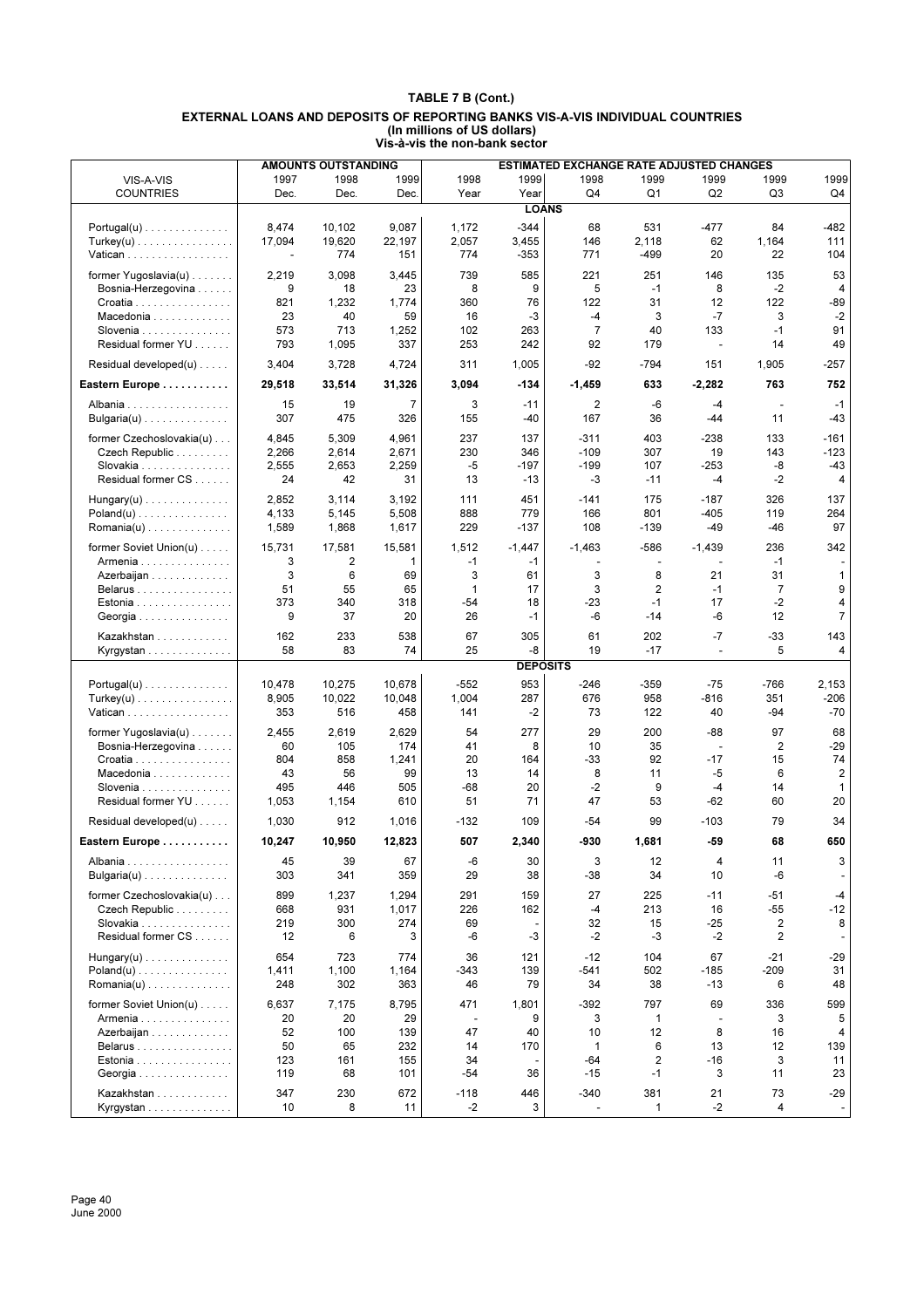|                                                  | <b>AMOUNTS OUTSTANDING</b><br>ESTIMATED EXCHANGE RATE ADJUSTED CHANGES |            |           |                          |                 |                          |                          |                |                         |                       |
|--------------------------------------------------|------------------------------------------------------------------------|------------|-----------|--------------------------|-----------------|--------------------------|--------------------------|----------------|-------------------------|-----------------------|
| VIS-A-VIS                                        | 1997                                                                   | 1998       | 1999      | 1998                     | 1999            | 1998                     | 1999                     | 1999           | 1999                    | 1999                  |
| <b>COUNTRIES</b>                                 | Dec.                                                                   | Dec.       | Dec.      | Year                     | Year            | Q4                       | Q1                       | Q <sub>2</sub> | Q3                      | Q4                    |
|                                                  |                                                                        |            |           |                          | <b>LOANS</b>    |                          |                          |                |                         |                       |
| Latvia                                           | 113                                                                    | 172        | 178       | 53                       | 16              | -6                       | $-2$                     | 23             | $-25$                   | 20                    |
| Lithuania                                        | 346                                                                    | 577        | 645       | 228                      | 76              | 60                       | $-49$                    | 10             | $-82$                   | 197                   |
| Moldova                                          | 19                                                                     | 20         | 40        |                          | 23              | $-2$                     | 10                       | 12             | 6                       | $-5$                  |
| Russia                                           | 13,547                                                                 | 15,128     | 12,544    | 1,310                    | $-2,139$        | $-1,557$                 | -992                     | $-1,334$       | 207                     | $-20$                 |
| Tajikistan                                       | 2                                                                      | ÷,         | 9         | -2                       | 9               | $\overline{\phantom{a}}$ | $\blacksquare$           | $\sim$         | $\overline{a}$          | 9                     |
|                                                  |                                                                        |            |           |                          |                 |                          |                          |                |                         |                       |
| Turkmenistan                                     | 10                                                                     | 35         | 105       | 21                       | 62              | $\overline{2}$           | 8                        | 31             | 9                       | 14                    |
| Ukraine                                          | 302                                                                    | 257        | 254       | $-58$                    | 26              | -76                      | 95                       | $-57$          | $\overline{7}$          | $-19$                 |
| Uzbekistan                                       | 106                                                                    | 125        | 386       | 15                       | 250             | 20                       | 30                       | 70             | 33                      | 117                   |
| Residual former SU                               | 627                                                                    | 511        | 335       | $-122$                   | $-162$          | 39                       | 133                      | $-219$         | 64                      | $-140$                |
| Res. Eastern Europe                              | 46                                                                     | 3          | 134       | $-42$                    | 133             | 12                       | $-51$                    | 82             | $-16$                   | 118                   |
| Developing countries                             | 396,423                                                                | 387,088    | 358,536   | -15,452                  | $-14,416$       | $-10,772$                | 1,772                    | $-1,278$       | $-13,154$               | -1,756                |
| A) Latin America                                 | 154,378                                                                | 161,443    | 145,700   | 5,716                    | $-7,186$        | $-59$                    | 389                      | $-3,363$       | $-6,509$                | 2,297                 |
| Argentina(u)                                     | 23,886                                                                 | 26,050     | 22,104    | 1,907                    | $-1,531$        | 1,084                    | 661                      | 461            | $-1,855$                | $-798$                |
|                                                  | 68                                                                     | 90         | 105       | 20                       | $-34$           | 11                       | 25                       | 311            | $-25$                   | $-345$                |
| <b>Bolivia</b>                                   | 207                                                                    | 173        | 373       | $-37$                    | 224             | $-12$                    | 200                      | 30             | 5                       | $-11$                 |
| $\textsf{Brazil}(u)$                             | 38,932                                                                 | 36,837     | 32,151    | $-2,477$                 | $-2,585$        | $-3,287$                 | -717                     | -545           | $-2,858$                | 1,535                 |
| $Chile(u)$                                       | 15,373                                                                 | 15,620     | 14,759    | 173                      | $-804$          | -638                     | 558                      | $-377$         | $-1,006$                | 21                    |
| $\text{Colombia}(u) \ldots \ldots \ldots \ldots$ | 10,430                                                                 | 11,077     | 9,878     | 585                      | $-1,071$        | 28                       | 151                      | $-600$         | $-639$                  | 17                    |
| Costa Rica                                       | 1,758                                                                  | 1,298      | 1,526     | $-469$                   | 263             | $-125$                   | 9                        | 22             | 116                     | 116                   |
| $Cuba(u)$                                        | 1,136                                                                  | 1,174      | 1,139     | $\overline{\phantom{a}}$ | -3              | 10                       | $-43$                    | $-19$          | 77                      | $-18$                 |
| Dominica                                         | 103                                                                    | 24         | 26        | $-77$                    | 6               | -6                       | -5                       | 8              | 4                       | $-1$                  |
| Dominican Rep.                                   | 298                                                                    | 398        | 516       | 94                       | 134             | 26                       | 80                       | 20             | 10                      | 24                    |
|                                                  |                                                                        |            |           |                          |                 |                          |                          |                |                         |                       |
| $Ecuador(u) \ldots \ldots \ldots \ldots$         | 1,595                                                                  | 2,025      | 1,361     | 419                      | $-303$          | 162                      | 23                       | -46            | -242                    | $-38$                 |
| El Salvador                                      | 505                                                                    | 282        | 447       | $-226$                   | 175             | $-68$                    | 93                       | 5              | 36                      | 41                    |
| Falkland Islands                                 | 1                                                                      | 16         | 13        | 14                       | $-1$            | $\overline{7}$           | -3                       | -6             | 9                       | $-1$                  |
| Grenada                                          | 12                                                                     | 11         | 11        | $-1$                     | $-1$            | $\overline{2}$           | $-4$<br>37               | $-1$<br>42     | 3<br>45                 | 1<br>39               |
| $Guatemala(u) \ldots \ldots \ldots \ldots$       | 1,071                                                                  | 1,058      | 1,199     | $-17$                    | 163             | $-111$                   |                          |                |                         |                       |
|                                                  |                                                                        |            |           |                          | <b>DEPOSITS</b> |                          |                          |                |                         |                       |
| Latvia                                           | 230                                                                    | 280        | 328       | 49                       | 56              | $-10$                    | 28                       | 10             | 18                      |                       |
| Lithuania                                        | 208                                                                    | 151        | 339       | -60                      | 192             | -28                      | $\overline{\mathbf{c}}$  | 27             | 21                      | 142                   |
| Moldova                                          | 30                                                                     | 42         | 50        | 12                       | 8               | 6                        | $\overline{\phantom{a}}$ | 4              | $-2$                    | 6                     |
| Russia                                           | 4,624                                                                  | 5,412      | 6,062     | 742                      | 789             | 92                       | 317                      | 34             | 162                     | 276                   |
| Tajikistan                                       | 2                                                                      | 3          | 4         | $\mathbf{1}$             | 1               | ÷,                       | 4                        | $-1$           | $\overline{\mathbf{c}}$ | $-4$                  |
| Turkmenistan                                     | 110                                                                    | 4          | 20        | $-106$                   | 16              | $-2$                     | 1                        | 4              | $-2$                    | 13                    |
| Ukraine                                          | 543                                                                    | 474        | 490       | $-73$                    | 27              | $\overline{7}$           | 31                       | $-16$          | 10                      | 2                     |
| Uzbekistan                                       | 55                                                                     | 61         | 90        | 5                        | 31              | 4                        | 2                        | 13             | 4                       | 12                    |
| Residual former SU                               | 114                                                                    | 96         | 73        | $-18$                    | $-22$           | $-55$                    | 10                       | $-33$          | 2                       | $-1$                  |
| Res. Eastern Europe                              | 50                                                                     | 33         | 7         | $-17$                    | -26             | $-10$                    | $-31$                    |                | 2                       | 3                     |
| Developing countries                             | 320.879                                                                | 344,691    | 372,839   | 20,460                   | 33,918          | 903                      | 21,995                   | 4,139          | 2,275                   | 5,509                 |
| A) Latin America                                 | 119,131                                                                | 118,714    | 122,299   | $-1,135$                 | 4,940           | $-155$                   | $-1,736$                 | 551            | 2,729                   | 3,396                 |
| $Argentina(u) \ldots \ldots \ldots \ldots$       | 16,580                                                                 | 17,014     | 17,915    | 344                      | 1,082           | -290                     | 474                      | $-17$          | $-200$                  | 825                   |
|                                                  | 338                                                                    | 463        | 1,111     | 119                      | 660             | 90                       | $\overline{\phantom{a}}$ | 289            | 77                      | 294                   |
|                                                  | 160                                                                    | 170        | 143       | 6                        | $-19$           | 16                       | 38                       | $-26$          | -3                      | $-28$                 |
| $\textsf{Brazil}(u)$                             | 16,627                                                                 | 16,936     | 19,109    | 196                      | 2,429           | -330                     | 2,056                    | $-520$         | 786                     | 107                   |
| $Chile(u)$                                       | 3,714                                                                  | 5,177      | 5,852     | 1,428                    | 732             | $-154$                   | 54                       | -80            | 590                     | 168                   |
| Colombia(u)                                      | 4,638                                                                  | 5,619      | 6,196     | 955                      | 629             | $-32$                    | 227                      | $-37$          | 243                     | 196                   |
| Costa Rica                                       | 1,753                                                                  | 1,402      | 1,665     | $-367$                   | 296             | $-67$                    | 70                       | 29             | 108                     | 89                    |
| $Cuba(u) \ldots \ldots \ldots \ldots \ldots$     | 148                                                                    | 142        | 244       | -7                       | 113             | $-85$                    | 41                       | $-17$          | 91                      | $-2$                  |
| Dominica                                         | 54                                                                     | 61         | 46        | 6                        | $-10$           | $-7$                     | 23                       | $-20$          | $-2$                    | $-11$                 |
| Dominican Rep.                                   | 468                                                                    | 551        | 642       | 78                       | 104             | $-21$                    | 30                       | 32             | $-3$                    | 45                    |
|                                                  |                                                                        |            |           |                          |                 |                          |                          |                |                         |                       |
| $Ecuador(u) \ldots \ldots \ldots \ldots$         | 2,093                                                                  | 2,124      | 2,557     | 16                       | 461             | 121                      | 141                      | 72             | 45                      | 203                   |
| El Salvador                                      | 452                                                                    | 253        | 257       | $-200$                   | $\overline{7}$  | -67                      | $\overline{7}$           | 13             | -20                     | 7                     |
| Falkland Islands<br>Grenada                      | 12<br>37                                                               | 125<br>164 | 122<br>56 | 112<br>126               | -3<br>-106      | 1<br>31                  | $-5$<br>-34              | 2<br>-21       | -2<br>-31               | $\overline{2}$<br>-20 |
|                                                  |                                                                        |            |           | $-26$                    | 342             | $-16$                    | 183                      | 22             | 59                      | 78                    |
| Guatemala(u)                                     | 1,664                                                                  | 1,646      | 1,971     |                          |                 |                          |                          |                |                         |                       |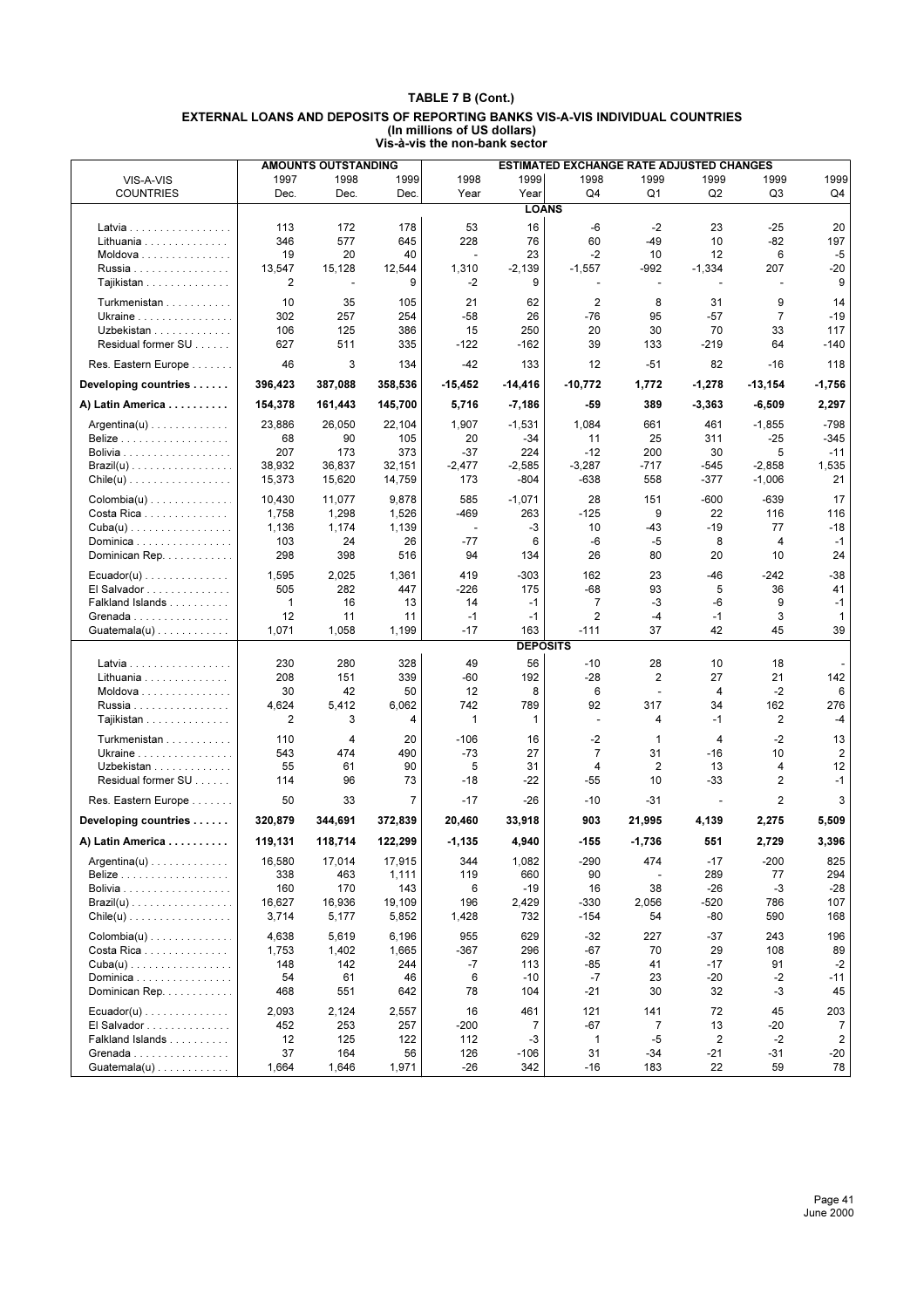|                                            |             | <b>AMOUNTS OUTSTANDING</b> |                |              |                       | ESTIMATED EXCHANGE RATE ADJUSTED CHANGES |                |                |                       |                          |
|--------------------------------------------|-------------|----------------------------|----------------|--------------|-----------------------|------------------------------------------|----------------|----------------|-----------------------|--------------------------|
| VIS-A-VIS                                  | 1997        | 1998                       | 1999           | 1998         | 1999                  | 1998                                     | 1999           | 1999           | 1999                  | 1999                     |
| <b>COUNTRIES</b>                           | Dec.        | Dec.                       | Dec.           | Year         | Year                  | Q4                                       | Q <sub>1</sub> | Q <sub>2</sub> | Q3                    | Q4                       |
|                                            |             |                            |                |              | <b>LOANS</b>          |                                          |                |                |                       |                          |
| Guyana                                     | 38          | 20                         | 13             | $-19$        | $-4$                  | 1                                        | 1              | $-5$           |                       |                          |
|                                            | 55          | 63                         | 54             | 4            | $-1$                  | $\overline{a}$                           | 1              | $-4$           | $\overline{a}$        | $\overline{2}$           |
| Honduras                                   | 182         | 184                        | 286            | 2            | 110                   | 6                                        | 126            | $-13$          | -8                    | 5                        |
| $Jamaica(u)$                               | 572         | 383                        | 475            | $-192$       | 102                   | -66                                      | 150            | 1              | 1                     | $-50$                    |
| $Mexico(u)$                                | 35,668      | 38,962                     | 33,391         | 3,119        | $-2,753$              | 487                                      | -636           | $-2,356$       | 318                   | $-79$                    |
| Nicaragua                                  | 197         | 364                        | 299            | 166          | $-54$                 | 154                                      | -88            | $\overline{7}$ | 13                    | 14                       |
| Paraguay                                   | 350         | 439                        | 453            | 76           | 40                    | $\mathbf{1}$                             | 34             | $-1$           | 18                    | $-11$                    |
| $Peru(u)$                                  | 3,952       | 3,632                      | 3,911          | $-354$       | 373                   | $-354$                                   | 557            | $-383$         | $-28$                 | 227                      |
| St. Lucia                                  | 31          | 32                         | 28             | $\mathbf{1}$ | $-1$                  | $\blacksquare$                           | 2              | $-3$           | $\mathbf{1}$          | $-1$                     |
| St. Vincent                                | 206         | 74                         | 444            | $-142$       | 184                   | $-147$                                   | 128            | 68             | $-70$                 | 58                       |
| Suriname                                   | 5           | 72                         | 36             | 66           | -36                   | 12                                       | $-34$          | 5              | $\overline{a}$        | $-7$                     |
| $Trivialad/Tobago(u) \ldots \ldots$        | 1,385       | 1,323                      | 1,344          | $-67$        | 89                    | $-116$                                   | 162            | 52             | $-54$                 | $-71$                    |
| Turks/Caicos                               | 97          | 174                        | 231            | 65           | 52                    | 20                                       | 9              | 50             | $-15$                 | 8                        |
| $Uruguay(u)$                               | 1,593       | 1,966                      | 1,660          | 355          | $-150$                | $-48$                                    | $-78$          | 38             | $-144$                | 34                       |
| $Venezuela(u)$                             | 6,021       | 7,755                      | 9,515          | 1,639        | 2,223                 | 599                                      | 1,150          | 54             | 416                   | 603                      |
| Res. Latin America(u)                      | 8,651       | 9,867                      | 7,952          | 1,087        | $-1,991$              | 2,309                                    | $-2,160$       | $-177$         | -636                  | 982                      |
| B) Middle East                             | 34,923      | 48,894                     | 46,213         | 13,280       | $-1,611$              | 466                                      | $-4,875$       | 758            | $-559$                | 3,065                    |
| $Egypt(u)$                                 | 1,146       | 1,372                      | 3,750          | 187          | 2,552                 | $-192$                                   | 2,135          | 79             | 53                    | 285                      |
| $lran$                                     | 1,504       | 2,471                      | 2,516          | 933          | 123                   | $-172$                                   | 730            | -499           | $-156$                | 48                       |
| <b>Iraq</b>                                | 2,783       | 3,058                      | 146            | 75           | $-2,675$              | 8                                        | $-2,612$       | 9              | $-32$                 | $-40$                    |
| $Israel(u)$                                | 4,322       | 4,119                      | 5,550          | -325         | 1,752                 | $-335$                                   | 1,422          | 823            | $-1,091$              | 598                      |
| Jordan                                     | 660         | 647                        | 849            | $-26$        | 234                   | $-54$                                    | 238            | 39             | $-79$                 | 36                       |
| Kuwait                                     | 2,805       | 3,661                      | 3,195          | 782          | $-385$                | $-104$                                   | 89             | $-13$          | $-256$                | $-205$                   |
|                                            | 187         | 104                        | 99             | $-87$        | $-1$                  | $-49$                                    | 8              | -6             | 3                     | -6                       |
| Oman                                       | 1,444       | 2,261                      | 2,757          | 806          | 502                   | 281                                      | 413            | -246           | 243                   | 92                       |
|                                            | 4,340       | 4,755                      | 5,139          | 406          | 390                   | 142                                      | 295            | $-19$          | 56                    | 58                       |
| Saudi Arabia                               | 7,819       | 19,326                     | 14,799         | 11,394       | $-4,462$              | 1,895                                    | $-7,062$       | 457            | 874                   | 1,269                    |
| $Syria(u)$                                 | 202         | 384                        | 522            | 176          | 173                   | 103                                      | 137            | 14             | 21                    | $\mathbf{1}$             |
| United Arab Emirates                       | 4,381       | 3,599                      | 3,508          | $-826$       | $-68$                 | $-388$                                   | $-89$          | 53             | $-98$                 | 66                       |
|                                            | 80          | 116                        | 300            | 32           | 183                   | 8                                        | $-5$           | 8              | -6                    | 186                      |
| Residual Middle East(u)                    | 3,250       | 3,021                      | 3,045          | $-247$       | 39<br><b>DEPOSITS</b> | $-677$                                   | $-586$         | 50             | $-96$                 | 671                      |
|                                            |             |                            |                |              |                       |                                          |                |                |                       |                          |
| Guyana                                     | 56          | 73                         | 87             | 16           | 15                    | 3                                        | 12             | 6              | $-1$                  | $-2$                     |
|                                            | 124<br>205  | 65                         | 88             | $-60$<br>6   | 26                    | $-12$                                    | 23<br>19       | $-5$<br>28     | 8<br>66               | 31                       |
| Honduras                                   | 486         | 213<br>620                 | 354<br>603     | 132          | 144<br>$-10$          | $-12$<br>5                               | 8              | $\overline{4}$ | $-55$                 | 33                       |
| $Jamaica(u)$<br>$Mexico(u)$                | 23,508      | 23,122                     | 26,083         | $-479$       | 3,109                 | 199                                      | 996            | $-151$         | 1,362                 | 902                      |
|                                            |             |                            |                |              |                       |                                          |                |                |                       |                          |
| $Nicaragua \ldots \ldots \ldots \ldots$    | 132         | 209                        | 220            | 76           | 13                    | 12                                       | 21             | $-14$          | 6                     | $\overline{\phantom{a}}$ |
| Paraguay                                   | 477         | 477                        | 509            | $-6$         | 44                    | -5                                       | 34             | $-46$          | 44                    | 12                       |
| $Peru(u)$<br>St.Lucia                      | 2,564<br>38 | 2,535<br>30                | 2,310<br>17    | -46<br>-8    | $-187$<br>$-10$       | 21<br>-2                                 | -138<br>4      | 97<br>-9       | $-132$<br>$\mathbf 1$ | -14<br>$-6$              |
| St. Vincent                                | 504         | 631                        | 875            | 106          | 289                   | 6                                        | 284            | $-18$          | $-28$                 | 51                       |
|                                            |             |                            |                |              |                       |                                          |                |                |                       |                          |
| Suriname                                   | 193<br>679  | 277                        | 246<br>690     | 76<br>$-58$  | -11<br>73             | 4<br>$-25$                               | $-26$          | 10<br>$-29$    | 3                     | $\overline{c}$           |
| Trinidad/Tobago(u)<br>Turks/Caicos         | 397         | 621<br>524                 | 483            | 122          | -31                   | $-26$                                    | 50<br>20       | 22             | 33<br>$-23$           | 19<br>$-50$              |
| $Uruguay(u) \ldots \ldots \ldots \ldots$   | 3,087       | 3,022                      | 3,190          | $-92$        | 205                   | $-221$                                   | -63            | $-149$         | 198                   | 219                      |
| $Venezuela(u) \ldots \ldots \ldots \ldots$ | 17,474      | 20,250                     | 21,034         | 2,660        | 1,018                 | 885                                      | 659            | 177            | -231                  | 413                      |
| Res. Latin America(u)                      | 20,469      | 14,198                     | 7,624          | $-6,365$     | $-6,461$              | $-176$                                   | $-6,944$       | 907            | $-260$                | $-164$                   |
| B) Middle East                             | 84,519      | 90,611                     | 91,959         | 5,312        | 2,888                 | 68                                       | -256           | -731           | 1,838                 | 2,037                    |
|                                            | 5,927       | 5,989                      |                | 6            | 393                   | -86                                      | 106            | 57             | 4                     | 226                      |
| $Egypt(u)$                                 | 4,089       | 4,153                      | 6,236<br>4,294 | -6           | 295                   | $-20$                                    | 126            | -50            | 44                    | 175                      |
|                                            | 683         | 723                        | 662            | 32           | -40                   | $-15$                                    | 18             | $-34$          | $-14$                 | $-10$                    |
| $\textsf{Israel}(u)$                       | 6,625       | 7,330                      | 10,591         | 638          | 3,417                 | $-175$                                   | 1,619          | 400            | 123                   | 1,275                    |
| Jordan                                     | 2,504       | 2,595                      | 2,756          | 65           | 213                   | 42                                       | 255            | -47            | -46                   | 51                       |
| Kuwait                                     | 7,492       | 8,902                      | 8,571          | 1,260        | $-113$                | -737                                     | 1,151          | $-396$         | -253                  | $-615$                   |
|                                            | 1,063       | 1,771                      | 1,762          | 680          | 47                    | -67                                      | -25            | 59             | $-17$                 | 30                       |
| Oman                                       | 1,128       | 1,003                      | 1,525          | $-132$       | 540                   | -59                                      | 250            | 314            | 48                    | $-72$                    |
|                                            | 1,091       | 1,184                      | 1,609          | 87           | 438                   | $-38$                                    | 225            | $-37$          | 281                   | $-31$                    |
| Saudi Arabia                               | 25,695      | 28,335                     | 28,126         | 2,443        | 164                   | 892                                      | -413           | $-757$         | 1,628                 | $-294$                   |
| $Syria(u)$                                 | 1,756       | 1,970                      | 1,903          | 189          | $-16$                 | 119                                      | 5              | $-58$          | $-37$                 | 74                       |
| United Arab Emirates                       | 21,369      | 22,001                     | 20,643         | 524          | $-1,116$              | 244                                      | $-816$         | $-320$         | 131                   | $-111$                   |
| Yemen                                      | 877         | 927                        | 1,175          | 43           | 251                   | $-54$                                    | 93             | $-1$           | $-10$                 | 169                      |
| Residual Middle East(u)                    | 4,220       | 3,725                      | 2,037          | $-520$       | $-1,652$              | 21                                       | $-2,920$       | 148            | -44                   | 1,164                    |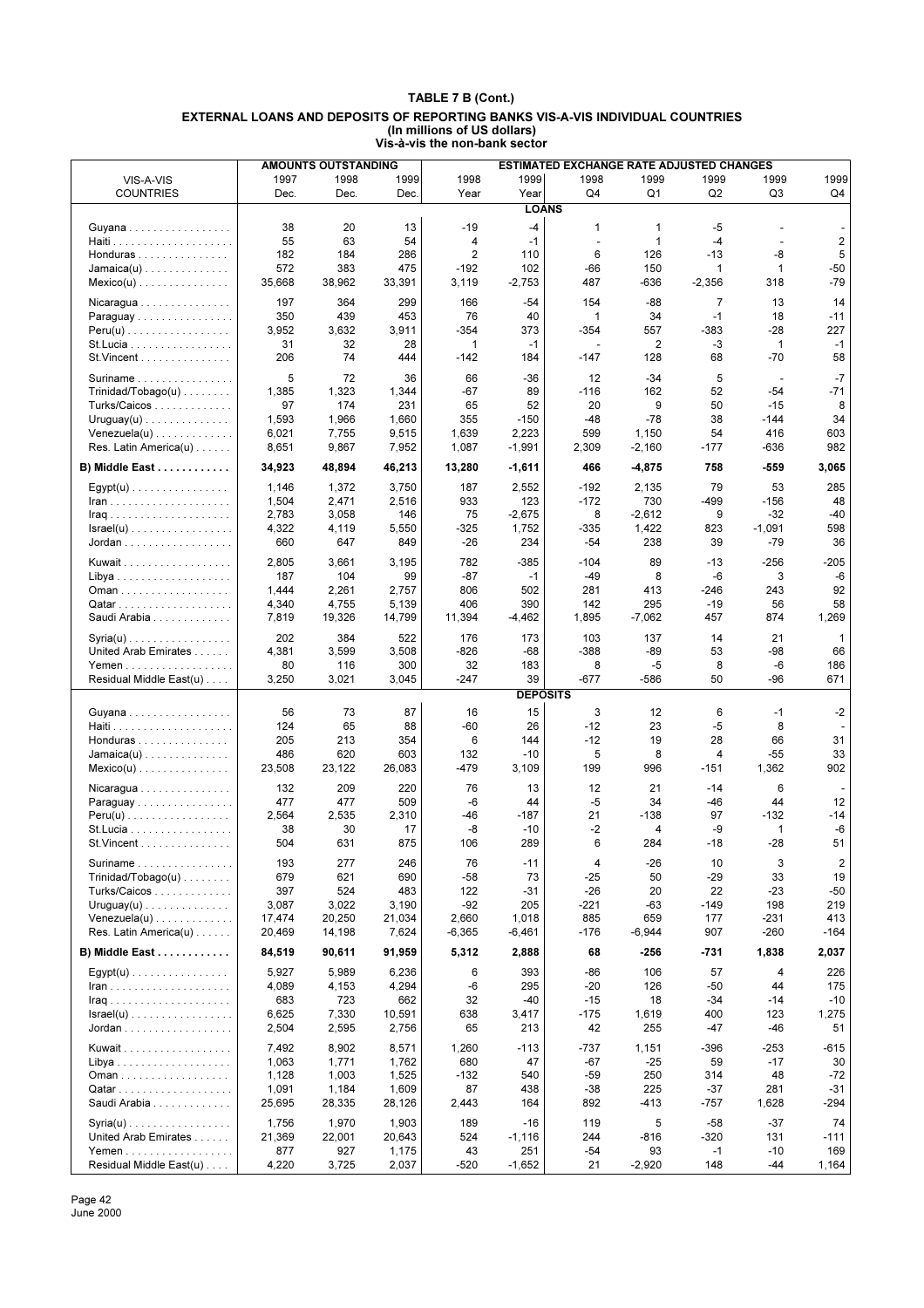|                                                     |                          | <b>AMOUNTS OUTSTANDING</b> |                |                         |                 | ESTIMATED EXCHANGE RATE ADJUSTED CHANGES |                          |                    |                          |                |
|-----------------------------------------------------|--------------------------|----------------------------|----------------|-------------------------|-----------------|------------------------------------------|--------------------------|--------------------|--------------------------|----------------|
| VIS-A-VIS                                           | 1997                     | 1998                       | 1999           | 1998                    | 1999            | 1998                                     | 1999                     | 1999               | 1999                     | 1999           |
| <b>COUNTRIES</b>                                    | Dec.                     | Dec.                       | Dec.           | Year                    | Year            | Q4                                       | Q1                       | Q <sub>2</sub>     | Q3                       | Q4             |
|                                                     |                          |                            |                |                         | <b>LOANS</b>    |                                          |                          |                    |                          |                |
| C) Africa $\ldots \ldots \ldots \ldots \ldots$      | 32,002                   | 33,653                     | 34,304         | 429                     | 3,118           | -62                                      | 2,992                    | $-264$             | -360                     | 750            |
| Algeria                                             | 4,297                    | 3,767                      | 3,298          | -725                    | $-169$          | $-132$                                   | -93                      | $-117$             | 84                       | -43            |
| Angola                                              | 1,576                    | 1,703                      | 1,923          | 115                     | 247             | 5                                        | 142                      | 52                 | 132                      | $-79$          |
|                                                     | 76                       | 63                         | 92             | $-17$                   | 38              | $-4$                                     | 8                        | 3                  | $-2$                     | 29             |
| Botswana                                            | 13                       | 53                         | 14             | 38                      | -39             | $-20$                                    | $-17$                    | 6                  | -26                      | $-2$           |
| Burkina Faso                                        | 27                       | 36                         | 56             | 7                       | 27              | $-5$                                     | 38                       | 12                 | -14                      | -9             |
| Burundi                                             | 60                       | 67                         | 64             | 3                       | 5               | $\mathbf{1}$                             |                          | $\blacksquare$     | 3                        | $\overline{2}$ |
| Cameroon                                            | 1,712                    | 1,741                      | 1,856          | $-80$                   | 365             | 220                                      | 254                      | 13                 | -30                      | 128            |
| Cape Verde                                          | 6                        | 5                          | 13             | $-1$                    | 8               | $\overline{a}$                           | 4                        | $-2$               | 3                        | 3              |
| Central African Rep.                                | 14                       | 14                         | 31             | $-1$                    | 19              | $\overline{2}$                           | 1                        | 1                  | $\overline{\phantom{a}}$ | 17             |
|                                                     | 33                       | 33                         | 37             | $-2$                    | 7               | $-1$                                     | ÷                        | $\overline{2}$     | $-2$                     | $\overline{7}$ |
| Comoros                                             | $\overline{7}$           | 6                          | 8              | $-1$                    | $\overline{2}$  | 1                                        | $\overline{\phantom{a}}$ | 1                  | 1                        |                |
| Congo                                               | 1,130                    | 1,179                      | 1,427          | 14                      | 326             | -221                                     | 197                      | $\overline{7}$     | -54                      | 176            |
| Congo, Dem. $Rep.(u) \ldots \ldots$                 |                          | 3                          |                | 3                       | -5              | 3                                        | $-5$                     |                    |                          |                |
| Côte d'Ivoire                                       | 2,015                    | 1,829                      | 1,950          | $-298$                  | 375             | $-17$                                    | 292                      | $-29$              | -30                      | 142            |
| Djibouti                                            | 18                       | 25                         | 29             | 6                       | $\overline{7}$  | $\overline{\phantom{a}}$                 | 3                        | 3                  | ÷,                       | $\mathbf{1}$   |
| Equatorial Guinea                                   | 26                       | 23                         | $\overline{7}$ | $-4$                    | $-14$           | $-4$                                     | 4                        | $-17$              | $\mathbf 1$              | $-2$           |
| Ethiopia                                            | 103                      | 114                        | 58             | 4                       | -49             | -3                                       | -32                      | $-19$              | -8                       | 10             |
| Gabon                                               | 720                      | 675                        | 672            | $-78$                   | 73              | $-34$                                    | 24                       | 25                 | 22                       | $\overline{2}$ |
| Gambia                                              | 39                       | 41                         | 38             | 1                       | ٠               | 1                                        | $-2$                     | 1                  | $\mathbf{1}$             |                |
| $Ghana(u)$                                          | 932                      | 1,128                      | 1,132          | 178                     | 49              | 169                                      | -30                      | $-102$             | $-100$                   | 281            |
| Guinea                                              | 346                      | 323                        | 304            | $-41$                   | 21              | $-54$                                    | -6                       | $\overline{2}$     | $-2$                     | 27             |
| Guinea-Bissau                                       | 4                        | 3                          | 4              | $-1$                    | 1               | ÷,                                       | $\mathbf{1}$             | $\mathbf{1}$       | $\overline{\phantom{a}}$ | $-1$           |
| Kenya                                               | 647                      | 776                        | 735            | 111                     | 5               | 101                                      | 22                       | $-17$              | 25                       | $-25$          |
| Lesotho                                             | 379                      | 310                        | 329            | $-89$                   | 57              | 7                                        | -35                      | $-15$              | 62                       | 45             |
| Madagascar                                          | 132                      | 121                        | 129            | $-19$                   | 24              | $-35$                                    | 25                       | 1                  | 2                        | $-4$           |
| Malawi                                              | 45                       | 62                         | 53             | 14                      | $-4$            | 3                                        | $-4$                     | 10                 | $-10$                    |                |
|                                                     | 96                       | 150                        | 184            | 46                      | 51              | $-49$                                    | 91                       | $-23$              | $-25$                    | 8              |
| Mauritania                                          | 146                      | 116                        | 119            | $-37$                   | 18              | 3                                        | $\overline{2}$           | 8                  | 44                       | $-36$          |
| Mauritius                                           | 551<br>4,382             | 590<br>5,248               | 801<br>5,330   | 13<br>647               | 240<br>568      | $-49$<br>219                             | 167<br>248               | 103<br>190         | $-107$<br>346            | 77<br>$-216$   |
| $Moreover(u) \dots \dots \dots \dots \dots$         |                          |                            |                |                         | <b>DEPOSITS</b> |                                          |                          |                    |                          |                |
| C) Africa                                           | 25,557                   | 25,552                     | 25,672         | -682                    | 1,620           | $-385$                                   | 2,474                    | $-1,455$           | 388                      | 213            |
| Algeria                                             | 1,624                    | 1,686                      | 1,529          | $-21$                   | 32              | 3                                        | -3                       | $-20$              | -5                       | 60             |
| Angola                                              | 597                      | 244                        | 488            | $-356$                  | 251             | $\blacksquare$                           | 64                       | 31                 | 85                       | 71             |
|                                                     | 115                      | 120                        | 142            |                         | 33              | $-1$                                     | 10                       | $\mathbf 1$        | $-2$                     | 24             |
| Botswana                                            | 210                      | 187                        | 278            | $-24$                   | 96              | $\mathbf{1}$                             | 24                       | $\overline{7}$     | 38                       | 27             |
| Burkina Faso                                        | 99                       | 110                        | 90             | 5                       | -8              | $-4$                                     | -3                       | 11                 | -9                       | $-7$           |
| Burundi                                             | 138                      | 141                        | 133            | $-1$                    |                 | -3                                       | $\overline{7}$           | $-17$              | 2                        | 8              |
| Cameroon                                            | 601                      | 586                        | 658            | -38                     | 120             | $-32$                                    | 91                       | 59                 | -46                      | 16             |
| Cape Verde                                          | 11                       | 8                          | 6              | -3                      |                 |                                          | 25                       | $-21$              | -3                       | $-1$           |
| Central African Rep.                                | 78                       | 82                         | 60             |                         | $-14$           | 6                                        | $-15$                    | 4                  | 1                        | -4             |
|                                                     | 42                       | 47                         | 32             | 1                       | $-10$           | $-19$                                    | $-2$                     | $-4$               | -2                       | $-2$           |
| Comoros                                             | 24                       | 32                         | 31             | 7                       | 2               | 3                                        | 3                        | 3                  | -8                       | 4              |
| $\mathsf{Congo}\dots\dots\dots\dots\dots\dots\dots$ | 236                      | 261                        | 184            | 15                      | $-52$           | 49                                       | $-27$                    | -8                 | 4                        | -21            |
| Congo, Dem. $Rep.(u) \ldots \ldots$                 | $\overline{\phantom{a}}$ | 8                          | 1              | 8                       | -63             | 8                                        | -62                      | ÷,                 | 2                        | $-3$           |
| Côte d'Ivoire                                       | 971                      | 1,339                      | 1,110          | 305                     | -80             | $-24$                                    | 124                      | -330               | -34                      | 160            |
| Djibouti                                            | 199                      | 196                        | 213            | -5                      | 21              | $-2$                                     | -49                      | 60                 | 1                        | 9              |
| Equatorial Guinea                                   | 30                       | 30                         | 31             | $-1$                    | 3               | $-1$                                     | 2                        |                    |                          | 1              |
| Ethiopia                                            | 267                      | 203                        | 169            | -69                     | $-29$           | $-42$                                    | -6                       | 5                  | $-29$                    | 1              |
| Gabon                                               | 484                      | 500                        | 410            | -8                      | $-39$           | 20                                       | 27                       | $-63$              | -6                       | 3              |
| Gambia                                              | 101                      | 101                        | 89             | $-2$                    | -6              | 4                                        | $-1$                     | 1                  | $-10$                    | 4              |
| Ghana(u)                                            | 488                      | 398                        | 474            | -96                     | 86              | -58                                      | 62                       | $-28$              | 19                       | 33             |
| Guinea                                              | 128                      | 123                        | 117            | $-10$                   | 5               | -31                                      | 10                       | 5                  | $-11$                    | $\mathbf{1}$   |
| Guinea-Bissau                                       | 21                       | 12                         | 13             | $-10$<br>$\blacksquare$ | 3<br>168        | $-2$<br>$-50$                            | $\overline{a}$<br>123    | $\mathbf 1$<br>127 | $\overline{2}$<br>-24    | -58            |
| Kenya<br>Lesotho                                    | 2,196<br>36              | 2,216<br>38                | 2,319<br>29    | $-1$                    | $-5$            | -8                                       | 95                       | $-105$             | 3                        | $\overline{2}$ |
| Madagascar                                          | 415                      | 400                        | 404            | $-29$                   | 49              | 1                                        | 24                       | 20                 | 11                       | -6             |
|                                                     |                          |                            |                |                         |                 |                                          |                          |                    |                          |                |
| Malawi                                              | 85                       | 90                         | 115            | 3<br>25                 | 29              | 8                                        | 10                       | 12                 | 7<br>29                  |                |
| Mauritania                                          | 144<br>156               | 175<br>102                 | 164<br>160     | $-57$                   | 67              | -10<br>8                                 | 15<br>$\sim$             | $-34$<br>5         | 58                       | -10<br>4       |
| Mauritius                                           | 404                      | 635                        | 841            | 219                     | 235             | 133                                      | $-4$                     | 71                 | 169                      | $-1$           |
| $Moreover(u) \ldots \ldots \ldots \ldots$           | 2,855                    | 2,296                      | 2,092          | $-649$                  | $-10$           | $-143$                                   | 180                      | $-191$             | $\mathbf{1}$             |                |
|                                                     |                          |                            |                |                         |                 |                                          |                          |                    |                          |                |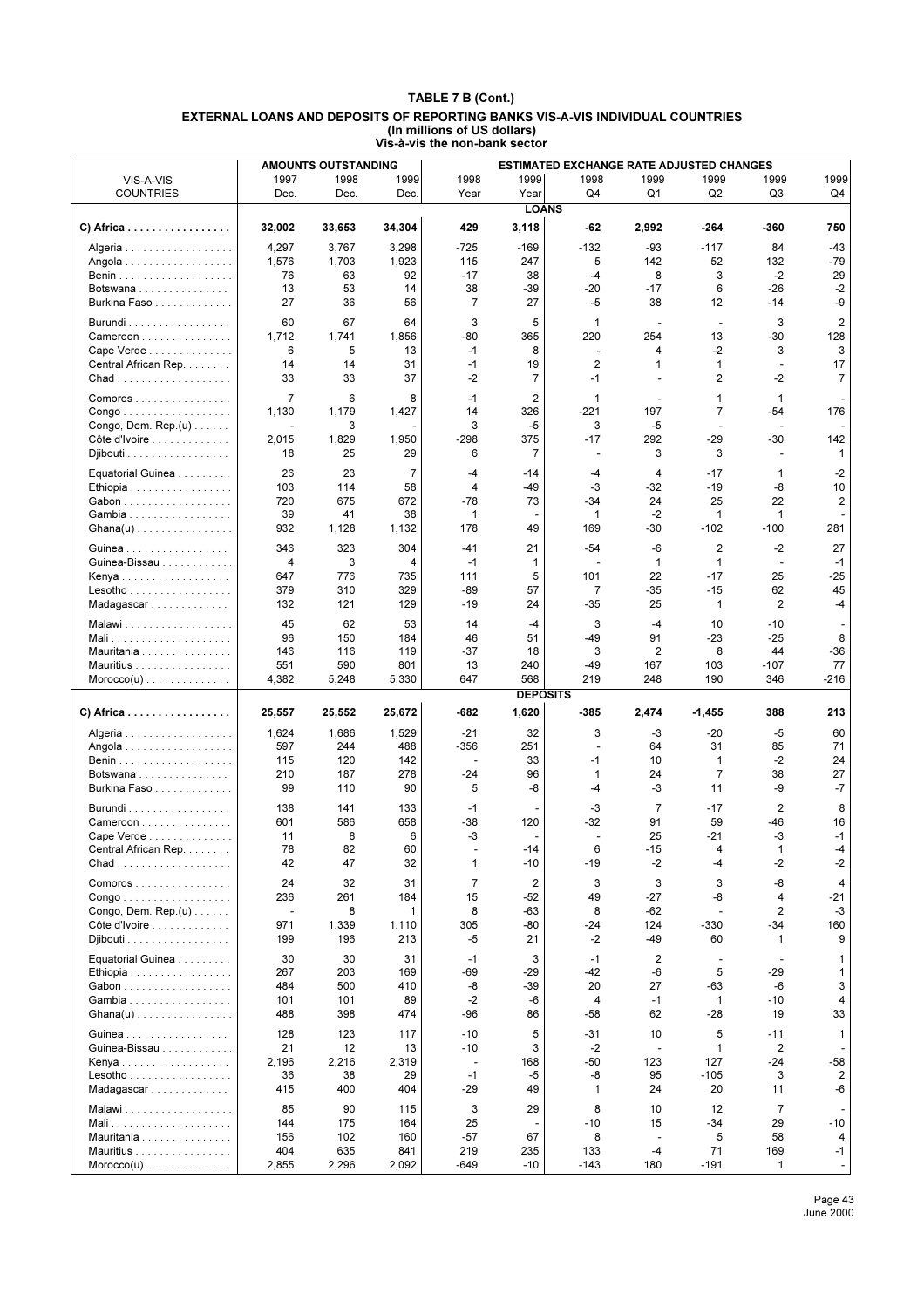|                                               |         | <b>AMOUNTS OUTSTANDING</b> |                |                          |                 | ESTIMATED EXCHANGE RATE ADJUSTED CHANGES |                          |                          |                          |              |
|-----------------------------------------------|---------|----------------------------|----------------|--------------------------|-----------------|------------------------------------------|--------------------------|--------------------------|--------------------------|--------------|
| VIS-A-VIS                                     | 1997    | 1998                       | 1999           | 1998                     | 1999            | 1998                                     | 1999                     | 1999                     | 1999                     | 1999         |
| <b>COUNTRIES</b>                              | Dec.    | Dec.                       | Dec.           | Year                     | Year            | Q4                                       | Q <sub>1</sub>           | Q2                       | Q <sub>3</sub>           | Q4           |
|                                               |         |                            |                |                          | <b>LOANS</b>    |                                          |                          |                          |                          |              |
|                                               |         |                            |                |                          |                 |                                          |                          |                          |                          |              |
| Mozambique                                    | 202     | 229                        | 241            | 18                       | 32              | $\mathbf{1}$                             | -15                      | 9                        | 2                        | 36           |
| Namibia                                       | 18      | 7                          | 17             | $-12$                    | 12              | -5                                       | 22                       | 13                       | $-4$                     | $-19$        |
| Niger                                         | 81      | 27                         | 23             | $-55$                    | $\overline{a}$  | $-11$                                    | -3                       | 16                       | $-10$                    | $-3$         |
| Nigeria                                       | 1,684   | 1,516                      | 1,374          | $-214$                   | -60             | 41                                       | $-119$                   | $-115$                   | 62                       | 112          |
| Rwanda                                        | 57      | 64                         | 45             | 3                        | $-12$           | $-1$                                     | $-10$                    | 3                        | $-5$                     |              |
| Sao Tomé/Principe                             | 12      | 13                         | 14             | $\overline{\phantom{a}}$ | $\overline{2}$  | $-1$                                     | $\mathbf 1$              | $\mathbf{1}$             | $-3$                     | 3            |
| Senegal                                       | 137     | 173                        | 254            | 29                       | 109             | -3                                       | 57                       | 5                        | 5                        | 42           |
| Seychelles                                    | 40      | 63                         | 110            | 21                       | 49              | 12                                       | $\overline{7}$           | $-5$                     | 33                       | 14           |
|                                               | 13      | 11                         | 8              | $-2$                     | $-2$            | 3                                        | -3                       | $-1$                     | 3                        | $-1$         |
| Sierra Leone                                  | 23      | 29                         |                | 5                        | 9               | $\overline{2}$                           | $\overline{\phantom{a}}$ | $\overline{\phantom{a}}$ | $\overline{\phantom{a}}$ | 9            |
| Somalia                                       |         |                            | 34             |                          |                 |                                          |                          |                          |                          |              |
| South Africa                                  | 6,581   | 6,965                      | 6,558          | 280                      | $-268$          | $-205$                                   | 701                      | $-115$                   | $-821$                   | $-33$        |
| St.Helena                                     |         | 2                          |                | 2                        | $-2$            | 2                                        | 8                        | $-10$                    | ÷.                       |              |
| Sudan                                         | 443     | 409                        | 271            | $-53$                    | -90             | -6                                       | $-54$                    | 28                       |                          | -64          |
| Swaziland                                     | 26      | 5                          | 4              | $-23$                    | $-1$            | -5                                       | $\overline{\phantom{a}}$ | $-1$                     | ÷,                       |              |
| Tanzania                                      | 111     | 156                        | 161            | 43                       | 12              | 11                                       | $-6$                     | -3                       | $-5$                     | 26           |
|                                               |         |                            |                |                          |                 |                                          |                          |                          |                          |              |
|                                               | 29      | 42                         | 102            | 6                        | 65              | $-42$                                    | $-1$                     | $\mathbf{1}$             | $-3$                     | 68           |
| Tunisia                                       | 1,756   | 1,836                      | 2,067          | $\overline{2}$           | 438             | $-14$                                    | 396                      | $-60$                    | 65                       | 37           |
| Uganda                                        | 22      | 61                         | 73             | 37                       | 12              | 13                                       | $\mathbf 1$              | $\overline{7}$           | 1                        | 3            |
| Zambia                                        | 121     | 130                        | 94             | 4                        | $-30$           | $-32$                                    | $-57$                    | 2                        | 40                       | $-15$        |
| Zimbabwe                                      | 433     | 564                        | 854            | 120                      | 336             | $-24$                                    | 263                      | 67                       | 23                       | $-17$        |
| Residual Africa(u)                            | 475     | 492                        | 632            | 4                        | 147             | 50                                       | 362                      | $-159$                   | -43                      | $-13$        |
|                                               |         |                            |                |                          |                 |                                          |                          |                          |                          |              |
| D) Asia $\ldots \ldots \ldots \ldots \ldots$  | 175,120 | 143,098                    | 132,319        | $-34,875$                | $-8,736$        | $-11,117$                                | 3,266                    | 1,592                    | $-5,726$                 | $-7,868$     |
| Afghanistan                                   | 8       | 39                         | 4              | 30                       | -33             | 29                                       | $-33$                    | $-1$                     | 1                        |              |
| Bangladesh                                    | 162     | 162                        | 153            | $\blacksquare$           | -10             | $-15$                                    | 9                        | $-16$                    | $\overline{7}$           | $-10$        |
|                                               | 3       | $\overline{a}$             |                | -3                       | $\overline{a}$  | $\sim$                                   |                          | $\overline{\phantom{a}}$ |                          |              |
| British Ov. Territories                       | 93      | 41                         | 96             | $-52$                    | 57              | 13                                       | 20                       | 29                       | $-17$                    | 25           |
| <b>Brunei</b>                                 | 299     | 396                        | 451            | 101                      | 63              | 64                                       | -72                      | 62                       | 14                       | 59           |
|                                               |         |                            |                |                          |                 |                                          |                          |                          |                          |              |
| Cambodia                                      | 5       | 3                          | 4              | $-2$                     | 1               | 2                                        | $-2$                     | $\overline{2}$           | 1                        |              |
| $China(u) \ldots \ldots \ldots \ldots \ldots$ | 15,778  | 13,917                     | 13,448         | $-2,117$                 | $-151$          | $-147$                                   | 3,896                    | $-3,041$                 | $-1,304$                 | 298          |
|                                               | 10      | 10                         | $\overline{7}$ |                          | -3              | $\overline{a}$                           | -1                       | 1                        | -4                       | $\mathbf{1}$ |
| French Polynesia                              | 30      | 24                         | 44             | -6                       | 21              | $\overline{2}$                           | $-1$                     | 14                       | $-5$                     | 13           |
|                                               |         |                            |                |                          | <b>DEPOSITS</b> |                                          |                          |                          |                          |              |
|                                               |         |                            |                |                          |                 |                                          |                          |                          |                          |              |
| Mozambique                                    | 96      | 123                        | 152            | 24                       | 34              | 10                                       | 25                       | 37                       | -19                      | -9           |
| Namibia                                       | 142     | 52                         | 99             | $-91$                    | 53              | -3                                       | 107                      | $-82$                    | 14                       | 14           |
| Niger                                         | 142     | 127                        | 165            | $-18$                    | 44              | $-10$                                    | 6                        | 32                       | $-83$                    | 89           |
| Nigeria                                       | 2,720   | 2,692                      | 2,738          | $-51$                    | 103             | $-20$                                    | 124                      | $-387$                   | 149                      | 217          |
| Rwanda                                        | 195     | 202                        | 177            | $\overline{\phantom{a}}$ | -9              | $-7$                                     | $-5$                     | -4                       | $\overline{7}$           | $-7$         |
| Sao Tomé/Principe                             | 5       | 4                          | $\overline{c}$ | $-1$                     | $-2$            | $\mathbf{1}$                             | $\blacksquare$           | $\overline{7}$           | $-5$                     | $-4$         |
| Senegal                                       | 623     | 616                        | 577            | $-35$                    | 28              | 33                                       | $-25$                    | 36                       | $-17$                    | 34           |
| Seychelles                                    | 124     | 121                        | 178            | $-4$                     | 61              | 22                                       | 34                       | $-7$                     | 10                       | 24           |
|                                               | 77      | 74                         | 63             | -3                       | -8              | $-11$                                    | 9                        | $-5$                     | $-4$                     | -8           |
| Sierra Leone                                  |         |                            |                |                          |                 |                                          |                          |                          |                          |              |
| Somalia                                       | 28      | 30                         | 24             | $\mathbf{1}$             | $-5$            | $-1$                                     | 4                        |                          | $-9$                     | ÷,           |
| South Africa                                  | 4,337   | 4,727                      | 4,721          | 279                      | 194             | $-178$                                   | 805                      | $-107$                   | -98                      | -406         |
| $St.Helena$                                   | 5       | 7                          | 6              | $\overline{2}$           | $-1$            | $-1$                                     | 2                        | $-2$                     | $-1$                     |              |
| Sudan                                         | 371     | 400                        | 331            | 24                       | -60             | 20                                       | $-1$                     | $-14$                    | 25                       | $-70$        |
| Swaziland                                     | 125     | 48                         | 19             | $-78$                    | -27             | $-14$                                    | -2                       | -6                       | $\overline{\phantom{a}}$ | -19          |
| Tanzania                                      | 455     | 489                        | 460            | 28                       | -16             | $-11$                                    | -3                       | 8                        | $-15$                    | -6           |
|                                               |         |                            |                |                          |                 |                                          |                          |                          |                          |              |
|                                               | 175     | 171                        | 169            | $-11$                    | 20              | -6                                       | 130                      | -121                     | 1                        | 10           |
| Tunisia                                       | 630     | 692                        | 636            | 34                       | 8               | 13                                       | 284                      | $-274$                   | 32                       | -34          |
| Uganda                                        | 306     | 318                        | 269            | 6                        | -31             | 3                                        | $-11$                    | $-13$                    | 61                       | $-68$        |
| Zambia                                        | 298     | 327                        | 314            | 26                       | -8              | 16                                       | $-4$                     | $-1$                     | $-37$                    | 34           |
| Zimbabwe                                      | 355     | 366                        | 418            | 6                        | 69              | -44                                      | 35                       | 1                        | $-2$                     | 35           |
| Residual Africa(u)                            | 672     | 732                        | 891            | 49                       | 164             | $-15$                                    | 59                       | $-122$                   | 165                      | 62           |
|                                               |         |                            |                |                          |                 |                                          |                          |                          |                          |              |
| D) Asia                                       | 91,672  | 109,814                    | 132,909        | 16,968                   | 24,470          | 1,376                                    | 21,512                   | 5,775                    | $-2,680$                 | -137         |
| Afghanistan                                   | 86      | 113                        | 84             | 26                       | -26             | 15                                       | -23                      | $-2$                     | 33                       | $-34$        |
| Bangladesh                                    | 147     | 149                        | 158            |                          | 13              | -8                                       | 48                       | $-26$                    | -10                      | 1            |
| Bhutan                                        | 5       | 26                         | 31             | 21                       | 6               | 14                                       | $-23$                    | $\mathbf{1}$             | 26                       | 2            |
| British Ov. Territories                       | 332     | 673                        | 258            | 332                      | -365            | 294                                      | 25                       | -200                     | $-109$                   | -81          |
|                                               | 316     | 461                        | 429            | 140                      | -23             | -96                                      | 197                      | $-193$                   | 64                       | -91          |
|                                               |         |                            |                |                          |                 |                                          |                          |                          |                          |              |
| Cambodia                                      | 29      | 38                         | 43             | 8                        | $\overline{7}$  | 2                                        | 12                       | $\mathbf{1}$             | -5                       | $-1$         |
| $China(u) \ldots \ldots \ldots \ldots \ldots$ | 3,802   | 4,445                      | 6,411          | 569                      | 2,005           | -498                                     | 1,193                    | 534                      | 98                       | 180          |
|                                               | 15      | 14                         | 17             | $-1$                     | 3               | -5                                       | 8                        | 41                       | -38                      | -8           |
| French Polynesia                              | 82      | 64                         | 87             | $-20$                    | 28              | 3                                        | 3                        | 15                       | $-14$                    | 24           |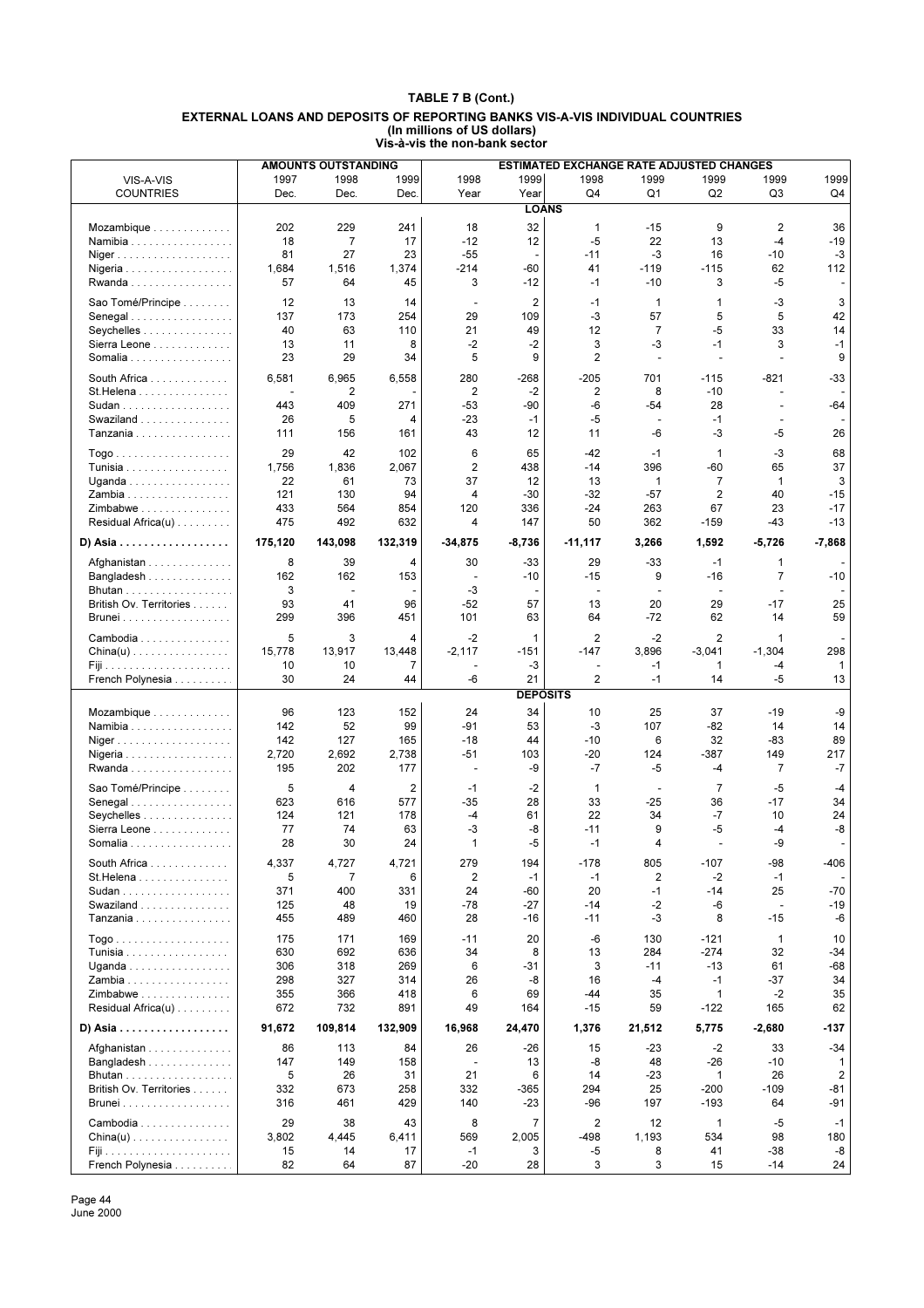|                                                                 |                          | <b>AMOUNTS OUTSTANDING</b> |             |                          |                 | <b>ESTIMATED EXCHANGE RATE ADJUSTED CHANGES</b> |                          |                          |                          |                |
|-----------------------------------------------------------------|--------------------------|----------------------------|-------------|--------------------------|-----------------|-------------------------------------------------|--------------------------|--------------------------|--------------------------|----------------|
| VIS-A-VIS                                                       | 1997                     | 1998                       | 1999        | 1998                     | 1999            | 1998                                            | 1999                     | 1999                     | 1999                     | 1999           |
| <b>COUNTRIES</b>                                                | Dec.                     | Dec.                       | Dec.        | Year                     | Year            | Q4                                              | Q <sub>1</sub>           | Q <sub>2</sub>           | Q3                       | Q4             |
|                                                                 |                          |                            |             |                          | <b>LOANS</b>    |                                                 |                          |                          |                          |                |
| $India(u) \ldots \ldots \ldots \ldots \ldots$                   | 9,828                    | 11,117                     | 13,097      | 1,095                    | 2,365           | 399                                             | 2,523                    | 240                      | $-475$                   | 77             |
| $Indonesia(u) \ldots \ldots \ldots \ldots$                      | 36,682                   | 33,728                     | 29,742      | $-3,593$                 | $-2,953$        | $-2,182$                                        | 1,569                    | $-1,657$                 | $-1,535$                 | $-1,330$       |
|                                                                 | $\mathbf{1}$             | $\overline{\phantom{a}}$   | 28          | $-1$                     | 27              | $-1$                                            | 26                       | $-10$                    | $-4$                     | 15             |
| Korea North                                                     | 83                       | 63                         | 44          | $-21$                    | $-13$           | 35                                              | $-19$                    | $\overline{2}$           | 34                       | $-30$          |
| Korea South $(u)$                                               | 18,238                   | 11,327                     | 11,371      | $-7,124$                 | -114            | $-2,443$                                        | 404                      | 4,037                    | -280                     | $-4,275$       |
| Lao P.D. Rep. $\dots \dots \dots$                               | 66                       | 58                         | 60          | $-10$                    | 2               | $-3$                                            | 9                        | 3                        | $-5$                     | $-5$           |
| $Macao$                                                         | 623                      | 484                        | 326         | $-145$                   | $-159$          | $-54$                                           | $-23$                    | $-73$                    | $-2$                     | -61            |
| $Malaysia(u) \ldots \ldots \ldots \ldots$                       | 3,664                    | 3,495                      | 3,074       | $-222$                   | -391            | 122                                             | $-191$                   | 156                      | -330                     | $-26$          |
| Maldives                                                        | 12                       | 20                         | 26          | 8                        | 2               | 4                                               | 1                        | $\sim$                   | -3                       | 4              |
| Mongolia                                                        | $\mathbf{1}$             | 9                          | 5           | 8                        | -4              | -3                                              | $-4$                     |                          | $-2$                     | 2              |
| Myanmar                                                         | 10                       | 16                         | 22          | 6                        | 8               | 9                                               | 8                        | 3                        | $-4$                     | 1              |
| Nauru                                                           | 3                        | $\overline{7}$             | 5           | 4                        | -3              | 5                                               | $-5$                     | $\overline{a}$           | $\overline{a}$           | $\overline{2}$ |
| $Nepal$                                                         | 22                       | 22                         | 34          | $-1$                     | 14              | ÷,                                              | 2                        | 2                        | 1                        | 9              |
| New Caledonia                                                   | $\overline{2}$           | 5                          | 4           | 3                        | $-1$            | 1                                               | $-1$                     | 3                        | $-2$                     | $-1$           |
| $Pakistan(u) \ldots \ldots \ldots \ldots$                       | 3,304                    | 4,055                      | 4,997       | 616                      | 1,120           | $-190$                                          | 1,049                    | 44                       | $-87$                    | 114            |
|                                                                 |                          |                            |             |                          |                 |                                                 |                          |                          |                          |                |
| Papua New Guinea                                                | 126<br>5,239             | 140<br>5,268               | 86<br>6,611 | 13<br>$-75$              | $-50$<br>1,436  | 10<br>34                                        | 2<br>557                 | $-5$<br>$\overline{2}$   | $-5$<br>71               | $-42$<br>806   |
| $Philippines(u) \ldots \ldots \ldots \ldots$<br>Solomon Islands | 3                        | 3                          | 2           | $\overline{\phantom{a}}$ | $-1$            | $\overline{\phantom{a}}$                        | 1                        | $-1$                     | $\overline{\phantom{a}}$ | $-1$           |
| Sri Lanka                                                       | 274                      | 294                        | 659         | 15                       | 396             | $-13$                                           | 405                      | $-15$                    | $-16$                    | 22             |
| $Taiwan(u)$                                                     | 2,075                    | 1,777                      | 2,292       | $-341$                   | 557             | $-226$                                          | 480                      | $-142$                   | 222                      | -3             |
|                                                                 |                          |                            |             |                          |                 |                                                 |                          |                          |                          |                |
| $\mathsf{Thailand}(u) \dots \dots \dots \dots \dots \dots$      | 9,933                    | 8,899                      | 8,901       | $-1,211$                 | -8              | 218                                             | 320                      | 108                      | -336                     | $-100$         |
| Tonga                                                           |                          |                            |             |                          |                 |                                                 | $\overline{\phantom{a}}$ | $\overline{\phantom{a}}$ |                          |                |
| Tuvalu                                                          | $\sim$                   | ÷,                         |             |                          |                 | ÷,                                              | $\mathbf{r}$             | $\overline{\phantom{a}}$ | ÷.                       |                |
| US Pacific Islands                                              | 44                       | 30                         | 65          | $-14$                    | 36              | $\overline{7}$                                  | 13                       | 11                       | 30                       | $-18$          |
| Vietnam                                                         | 464                      | 614                        | 786         | 139                      | 200             | 73                                              | 75                       | -6                       | 26                       | 105            |
| Wallis/Futuna                                                   | $\overline{a}$           | $\overline{a}$             |             |                          |                 |                                                 | $\overline{\phantom{a}}$ |                          |                          |                |
| Western Samoa                                                   | $\mathbf{1}$             | $\overline{2}$             | 5           | $\mathbf{1}$             | 3               | $\mathbf{1}$                                    | $-1$                     | $-1$                     | 4                        | 1              |
| Residual Asia $(u)$                                             | 68,034                   | 47,073                     | 35,870      | $-21,974$                | $-11,154$       | $-6,865$                                        | $-7,752$                 | 1,841                    | $-1,721$                 | $-3,522$       |
| INT. INSTITUTIONS(u) $\dots$                                    | 7,829                    | 3,891                      | 13,207      | $-4,175$                 | 8,570           | $-9,712$                                        | 9,542                    | $-1,558$                 | $-1,235$                 | 1,821          |
|                                                                 |                          |                            |             |                          |                 |                                                 |                          |                          |                          |                |
|                                                                 |                          |                            |             |                          |                 |                                                 |                          |                          |                          |                |
| $UNALLOCATED(u) \ldots \ldots$                                  | 39,299                   | 33,056                     | 19,947      | $-7,511$                 | $-11,439$       | $-375$                                          | $-21,550$                | $-974$                   | 522                      | 10,563         |
|                                                                 |                          |                            |             |                          | <b>DEPOSITS</b> |                                                 |                          |                          |                          |                |
| $India(u) \ldots \ldots \ldots \ldots \ldots$                   | 4,134                    | 5,573                      | 5,979       | 1,393                    | 487             | 546                                             | 513                      | $-152$                   | 51                       | 75             |
| $Indonesia(u)$                                                  | 3,589                    | 3,943                      | 3,828       | 292                      | $-108$          | 32                                              | 183                      | 307                      | $-583$                   | $-15$          |
| Kiribati                                                        | $\mathbf{1}$             | 2                          | 68          | $\mathbf{1}$             | 66              | 1                                               | 46                       | 3                        | $\overline{\phantom{a}}$ | 17             |
| Korea North                                                     | 62                       | 47                         | 50          | $-17$                    | 3               | -9                                              | 11                       | $-27$                    | 13                       | 6              |
| Korea South $(u)$                                               | 2,312                    | 1,983                      | 2,494       | $-352$                   | 526             | $-114$                                          | 367                      | 984                      | -563                     | -262           |
| Lao P.D. Rep.                                                   | 17                       | 22                         | 37          | 5                        | 11              | 16                                              | 15                       | 6                        | $-10$                    |                |
| Macao                                                           | 1,191                    | 1,258                      | 1,209       | 65                       | -41             | $-81$                                           | 130                      | $-204$                   | 109                      | $-76$          |
| $Malaysia(u) \ldots \ldots \ldots \ldots$                       | 3,463                    | 3,093                      | 3,673       | $-432$                   | 572             | $-272$                                          | 113                      | $-14$                    | 812                      | -339           |
| Maldives                                                        | 9                        | 8                          | 13          | $-1$                     | 5               | $-1$                                            | $\overline{2}$           | 8                        | -8                       | 3              |
| Mongolia                                                        | 3                        | $\overline{2}$             | 2           | $-1$                     |                 |                                                 | 1                        |                          |                          | $-1$           |
| Myanmar                                                         | 66                       | 42                         | 25          | $-26$                    | $-17$           | -14                                             | $-10$                    | -6                       | -2                       | 1              |
| Nauru                                                           | 91                       | 51                         | 158         | $-42$                    | 109             | -66                                             | 93                       | 16                       | 17                       | $-17$          |
| Nepal                                                           | 79                       | 64                         | 138         | $-16$                    | 77              | -6                                              | 17                       | $-15$                    | 2                        | 73             |
| New Caledonia                                                   | 20                       | 24                         | 18          | 3                        | $-5$            | 3                                               | $-3$                     | $-1$                     | $-2$                     | $\mathbf{1}$   |
| $Pakistan(u)$                                                   | 2,371                    | 2,909                      | 3,136       | 515                      | 270             | $-241$                                          | 328                      | $-149$                   | 41                       | 50             |
|                                                                 |                          |                            |             |                          |                 |                                                 |                          |                          |                          |                |
| Papua New Guinea                                                | 46                       | 46                         | 57          | $-1$                     | 13              | -5                                              | 11                       | $-7$                     | 8                        | $\mathbf{1}$   |
| $\mathsf{Philippines}(u) \dots \dots \dots \dots$               | 3,191                    | 3,613                      | 3,943       | 377                      | 350             | 128                                             | 143                      | 114                      | $-72$                    | 165            |
| Solomon Islands                                                 | 27<br>227                | 5<br>202                   | 6<br>220    | $-22$<br>$-27$           | 2<br>18         | -3<br>-4                                        | 3<br>44                  | 12<br>58                 | $-11$<br>-66             | $-2$<br>$-18$  |
| Sri Lanka<br>$Taiwan(u)$                                        | 9,087                    | 9,809                      | 15,093      | 629                      | 5,350           | 68                                              | 4,741                    | $-418$                   | 668                      | 359            |
|                                                                 |                          |                            |             |                          |                 |                                                 |                          |                          |                          |                |
| $\text{Thailand}(u) \ldots \ldots \ldots \ldots \ldots$         | 2,020                    | 2,305                      | 2,700       | 248                      | 440             | 86                                              | 206                      | 5                        | 105                      | 124            |
| Tonga                                                           | 4                        | 4                          | 3           |                          | $-1$            | ÷,                                              | $-1$                     | $\mathbf{1}$             | $-1$                     |                |
|                                                                 | $\overline{\phantom{a}}$ |                            |             |                          |                 | $\overline{\phantom{a}}$                        | $\overline{\phantom{a}}$ |                          | $\overline{\phantom{a}}$ |                |
| US Pacific Islands                                              | 61                       | 130                        | 133         | 68                       | 16              | 46                                              | 40                       | $-40$                    | 28                       | $-12$          |
| Vietnam                                                         | 109                      | 308                        | 115         | 196                      | -191            | 21                                              | $-34$                    | $-23$                    | -74                      | -60            |
| Wallis/Futuna                                                   | $\mathbf{1}$             | $\mathbf{1}$               |             | $\overline{\phantom{a}}$ | 2               | $\overline{\phantom{a}}$                        | ÷.                       | $\mathbf{r}$             | 60                       | $-58$          |
| Western Samoa                                                   | 22                       | 22                         | 22          | $-1$                     | 1               | 3                                               | $-4$                     | 13                       | -8                       |                |
| Residual Asia $(u)$                                             | 54,655                   | 68,365                     | 82,271      | 13,039                   | 14,863          | 1,519                                           | 13,114                   | 5,130                    | $-3,238$                 | -143           |
| INT. INSTITUTIONS $(u)$                                         | 14,682                   | 11,932                     | 35,239      | $-3,320$                 | 25,204          | $-395$                                          | 19,294                   | $-35$                    | 1,859                    | 4,086          |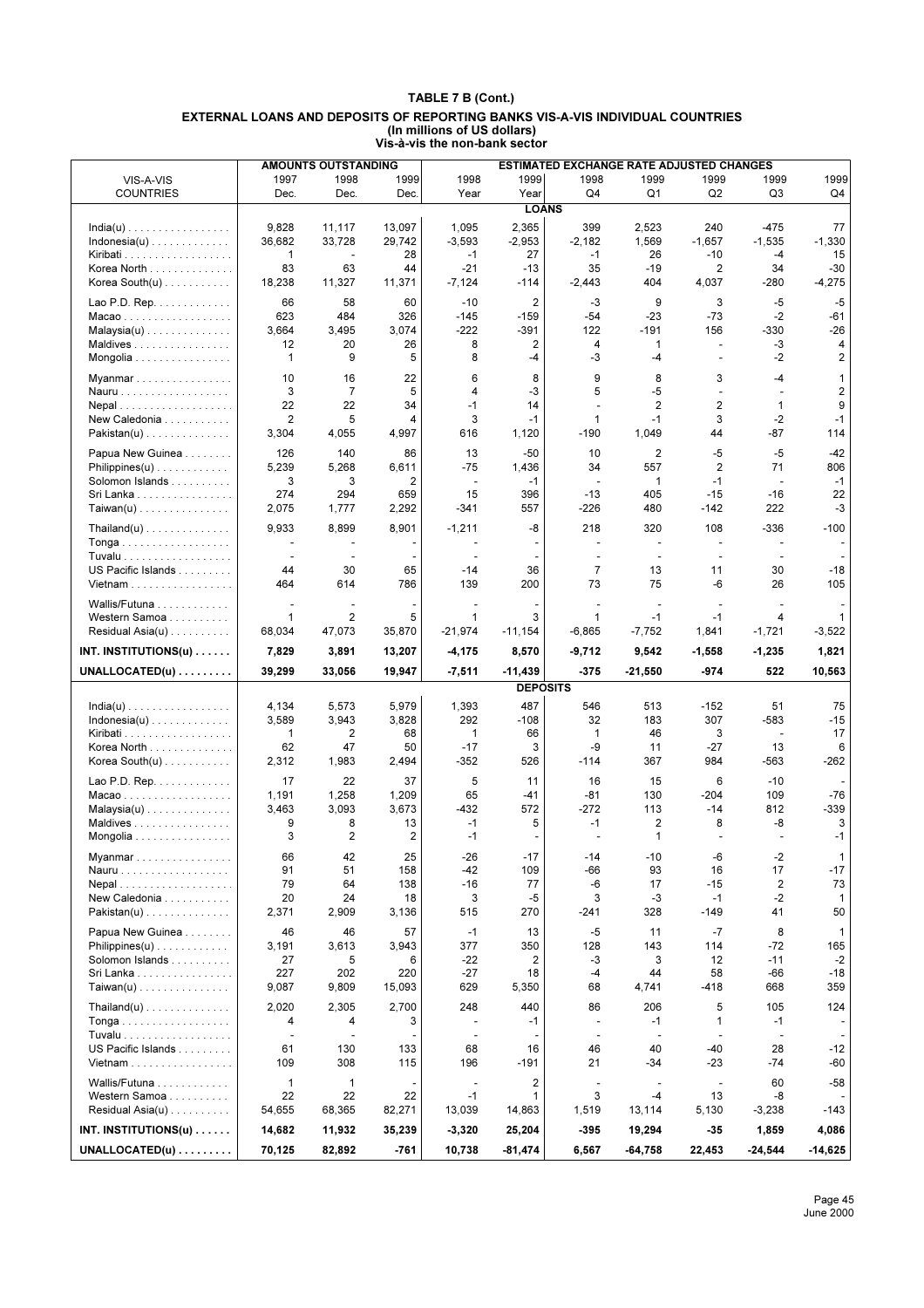## **TABLE 8 A INTERNATIONAL POSITIONS BY NATIONALITY OF OWNERSHIP OF REPORTING BANKS (In billions of US dollars) Amounts outstanding**

| PARENT COUNTRY                           | <b>Total positions</b> |                  | related offices |               | other banks    |                  | of which: vis-à-vis<br>non-banks |                | official monetary               |              | CDs+other    |
|------------------------------------------|------------------------|------------------|-----------------|---------------|----------------|------------------|----------------------------------|----------------|---------------------------------|--------------|--------------|
| OF BANK                                  |                        |                  |                 |               |                |                  |                                  |                | institutions                    |              | securities   |
|                                          | Assets                 | Liab.            | Assets          | Liab.         | Assets         | Liab.<br>1999 Q4 | Assets                           | Liab.          | Assets                          | Liab.        | Liab.        |
| ALL COUNTRIES                            | 9.812.6                | 9,340.9          | 3,334.1         | 3,214.2       | 3,043.3        | 2,710.2          | 3,371.8                          | 2,249.7        | 63.4                            | 358.4        | 808.3        |
| <b>Reporting countries</b>               | 9,444.7                | 8,971.9          | 3,224.2         | 3,068.4       | 2,912.3        | 2,615.5          | 3,247.6                          | 2,198.1        | 60.5                            | 336.5        | 753.4        |
| Austria                                  | 143.2                  | 135.6            | 12.3            | 8.1           | 77.0           | 79.2             | 53.0                             | 13.9           | 0.9                             | 2.7          | 31.7         |
| Belgium $\ldots \ldots \ldots$<br>Canada | 383.6<br>232.7         | 379.3            | 25.8            | 21.9<br>98.1  | 171.4<br>39.9  | 174.9            | 182.1<br>58.0                    | 122.7          | 4.3<br>0.3                      | 17.1<br>15.4 | 42.6         |
| Denmark                                  | 84.4                   | 241.8<br>81.3    | 134.5<br>32.3   | 22.0          | 18.7           | 47.1<br>36.8     | 33.4                             | 68.8<br>6.2    | $\overline{a}$                  | 5.7          | 12.4<br>10.6 |
| Finland                                  | 33.2                   | 27.4             | 6.2             | 6.3           | 15.0           | 14.4             | 12.0                             | $-3.6$         | $\overline{\phantom{a}}$        | 0.1          | 10.2         |
| France                                   | 953.1                  | 943.2            | 230.1           | 257.9         | 388.1          | 375.3            | 329.8                            | 146.1          | 5.2                             | 36.6         | 127.3        |
| Germany                                  | 1,822.7                | 1,625.8          | 533.0           | 526.3         | 551.0          | 417.3            | 729.9                            | 457.7          | 8.8                             | 69.6         | 154.9        |
| $I$ reland $\ldots \ldots \ldots$        | 52.3                   | 55.9             | 16.1            | 15.6          | 13.3           | 16.3             | 22.7                             | 20.3           | $\blacksquare$                  | 1.2          | 2.5          |
| Italy                                    | 386.1                  | 404.0            | 79.9            | 74.2          | 170.8          | 243.5            | 134.6                            | 52.4           | 0.8                             | 5.9          | 28.0         |
| Japan                                    | 1,615.7                | 1,095.9          | 529.6           | 505.0         | 397.2          | 385.8            | 686.2                            | 184.9          | 2.7                             | 5.2          | 14.9         |
| Luxembourg                               | 28.5                   | 20.8             | 0.5             | 0.3           | 15.7           | 4.8              | 12.1                             | 6.5            | 0.2                             | 0.1          | 9.2          |
| Netherlands                              | 515.1<br>19.0          | 510.5<br>28.0    | 163.1<br>2.4    | 151.4<br>1.2  | 155.4<br>4.8   | 188.6<br>21.7    | 194.5<br>11.8                    | 59.9<br>$-5.7$ | 2.0<br>$\overline{\phantom{a}}$ | 17.9         | 92.8<br>10.8 |
| Norway<br>Spain                          | 176.3                  | 232.1            | 38.8            | 40.9          | 81.2           | 82.4             | 56.1                             | 91.9           | 0.2                             | 8.3          | 8.6          |
| Sweden                                   | 100.7                  | 111.0            | 19.6            | 14.0          | 43.7           | 56.1             | 37.5                             | 23.8           | 0.1                             | 2.0          | 15.1         |
| Switzerland                              | 1,032.8                | 1,031.3          | 552.0           | 556.7         | 282.0          | 110.9            | 192.1                            | 330.3          | 6.7                             | 13.3         | 20.2         |
| United Kingdom                           | 683.0                  | 722.3            | 131.2           | 153.0         | 284.0          | 186.5            | 258.5                            | 204.8          | 9.3                             | 57.6         | 120.4        |
| United States                            | 1,127.8                | 1,273.5          | 694.1           | 601.2         | 185.7          | 161.7            | 229.1                            | 398.3          | 19.0                            | 77.8         | 34.5         |
| Other $\ldots$                           | 54.6                   | 52.3             | 22.9            | 14.5          | 17.6           | 12.1             | 14.2                             | 19.0           | $\overline{\phantom{a}}$        | 0.1          | 6.7          |
| Other developed                          | 83.9                   | 80.6             | 26.5            | 30.7          | 31.5           | 28.2             | 25.5                             | 13.4           | 0.4                             | 4.3          | 4.1          |
| Eastern Europe                           | 0.2                    | 0.2              |                 |               | 0.2            | 0.1              | $\blacksquare$                   | 0.1            | $\blacksquare$                  |              |              |
| Latin America.                           | 16.3                   | 18.0             | 4.0             | 5.7           | 6.9            | 3.4              | 4.7                              | 6.9            | 0.8                             | 1.3          | 0.7          |
| <b>Middle East &amp; Africa</b>          | 35.7                   | 42.5             | 5.6             | 9.1           | 21.4           | 8.5              | 8.2                              | 22.5           | 0.6                             | 2.3          | 0.2          |
| <b>Consortium Banks.</b><br>Others       | 15.6<br>208.8          | 13.8<br>167.0    | 0.5<br>71.0     | 0.2<br>99.5   | 10.4<br>56.5   | 8.2<br>33.7      | 4.6<br>80.2                      | 3.1<br>$-26.2$ | 0.1<br>1.0                      | 1.9<br>12.0  | 0.4<br>48.1  |
| Unallocated                              | 7.5                    | 46.8             | 2.3             | 0.7           | 4.3            | 12.7             | 0.9                              | 32.0           |                                 |              | 1.5          |
|                                          |                        |                  |                 |               |                | 1999 Q3          |                                  |                |                                 |              |              |
| ALL COUNTRIES                            | 9,835.9                | 9,341.4          | 3,002.6         | 2,888.9       | 3,379.7        | 3,063.8          | 3,430.7                          | 2,295.8        | 22.9                            | 301.9        | 791.0        |
| <b>Reporting countries</b>               | 9,472.5                | 8,987.9          | 2,897.4         | 2,749.1       | 3,240.2        | 2,973.8          | 3,313.3                          | 2,232.8        | 21.6                            | 284.1        | 748.1        |
| Austria                                  | 151.0                  | 142.6            | 10.7            | 6.9           | 86.8           | 86.8             | 52.6                             | 14.1           | 0.9                             | 2.9          | 32.1         |
| Belgium $\ldots \ldots \ldots$           | 388.2                  | 353.4            | 23.9            | 17.8          | 169.9          | 191.7            | 193.4                            | 126.5          | 0.9                             | 12.0         | 5.3          |
| Canada                                   | 224.9                  | 229.2            | 123.5           | 86.2          | 41.7           | 42.8             | 59.7                             | 72.4           | $\overline{\phantom{a}}$        | 15.1         | 12.7         |
| Denmark                                  | 92.8                   | 84.4             | 29.9            | 20.1          | 26.3           | 42.1             | 36.6                             | 5.9            | $\overline{\phantom{a}}$        | 4.9          | 11.4         |
| Finland                                  | 26.4                   | 22.3             | 6.1             | 5.9           | 13.5           | 13.9             | 6.8                              | $-0.4$         | $\overline{\phantom{a}}$        | 0.1          | 2.8          |
| France                                   | 1,034.9                | 1,046.0          | 237.9           | 262.8         | 440.4          | 427.9            | 352.9                            | 153.2          | 3.7                             | 40.1         | 162.0        |
| Germany                                  | 1,859.6                | 1,693.1          | 523.5           | 514.7         | 583.7          | 492.0            | 742.0                            | 467.7          | 10.4                            | 61.8         | 156.8        |
| $I$ reland $\ldots \ldots \ldots$        | 49.8                   | 56.0             | 13.9            | 14.8          | 13.6           | 19.8             | 22.2                             | 18.3           | ÷,                              | 0.8          | 2.3          |
| Italy<br>Japan                           | 394.2<br>1,563.1       | 414.2<br>1,050.8 | 73.1<br>496.9   | 74.0<br>467.4 | 184.1<br>396.1 | 243.2<br>392.3   | 136.5<br>668.7                   | 62.0<br>173.4  | 0.6<br>1.3                      | 6.4<br>4.4   | 28.6<br>13.3 |
| Luxembourg                               | 30.9                   | 23.1             | 0.3             | 0.3           | 18.5           | 8.8              | 12.0                             | 6.5            | 0.1                             | 0.3          | 7.2          |
| Netherlands                              | 543.4                  | 541.2            | 150.2           | 140.9         | 195.2          | 218.9            | 196.8                            | 67.4           | 1.2                             | 19.3         | 94.6         |
| Norway                                   | 20.5                   | 28.9             | 2.4             | 1.2           | 5.8            | 9.5              | 12.2                             | 6.5            | $\overline{\phantom{a}}$        |              | 11.7         |
| Spain                                    | 182.3                  | 240.9            | 38.5            | 41.4          | 84.5           | 92.6             | 59.3                             | 93.1           | 0.1                             | 5.7          | 8.1          |
| Sweden                                   | 96.8                   | 107.5            | 19.1            | 13.5          | 41.7           | 53.8             | 35.8                             | 22.2           | 0.2                             | 2.2          | 15.7         |
| Switzerland                              | 1,004.0                | 992.8            | 366.1           | 352.9         | 437.2          | 273.5            | 199.7                            | 330.7          | 1.0                             | 15.1         | 20.6         |
| United Kingdom                           | 667.6                  | 705.8            | 121.2           | 140.1         | 297.0          | 187.9            | 248.4                            | 212.9          | 1.1                             | 39.5         | 125.4        |
| United States<br>Other                   | 1,080.3<br>61.8        | 1,200.1<br>55.7  | 635.2<br>24.9   | 572.6<br>15.5 | 186.2<br>17.9  | 162.7<br>13.6    | 258.8<br>18.9                    | 380.1<br>20.3  | 0.1<br>$\overline{\phantom{a}}$ | 53.4<br>0.1  | 31.1<br>6.3  |
| Other developed                          | 75.5                   | 72.7             | 21.1            | 27.0          | 28.8           | 28.5             | 25.4                             | 12.3           | 0.2                             | 3.1          | 1.8          |
| Eastern Europe                           | 1.4                    | 1.0              |                 |               | 0.7            | 0.5              | 0.7                              | 0.2            | ٠                               | 0.3          |              |
| Latin America.                           | 17.7                   | 19.3             | 4.4             | 7.2           | 7.8            | 3.8              | 5.5                              | 6.7            | $\blacksquare$                  | 0.9          | 0.7          |
| Middle East & Africa                     | 36.0                   | 41.4             | 4.6             | 8.7           | 21.7           | 10.0             | 9.2                              | 21.9           | 0.5                             | 0.8          | 0.1          |
| <b>Consortium Banks.</b>                 | 15.8                   | 14.5             | 0.5             | 0.2<br>96.1   | 10.3           | 10.1<br>28.9     | 4.9<br>71.1                      | 3.2            | 0.1                             | 0.7          | 0.4<br>38.0  |
| Others<br>Unallocated                    | 210.7<br>6.3           | 167.6<br>36.9    | 72.2<br>2.3     | 0.6           | 66.9<br>3.2    | 8.2              | 0.7                              | -7.4<br>26.2   | 0.5                             | 12.0         | 1.9          |
|                                          |                        |                  |                 |               |                |                  |                                  |                |                                 |              |              |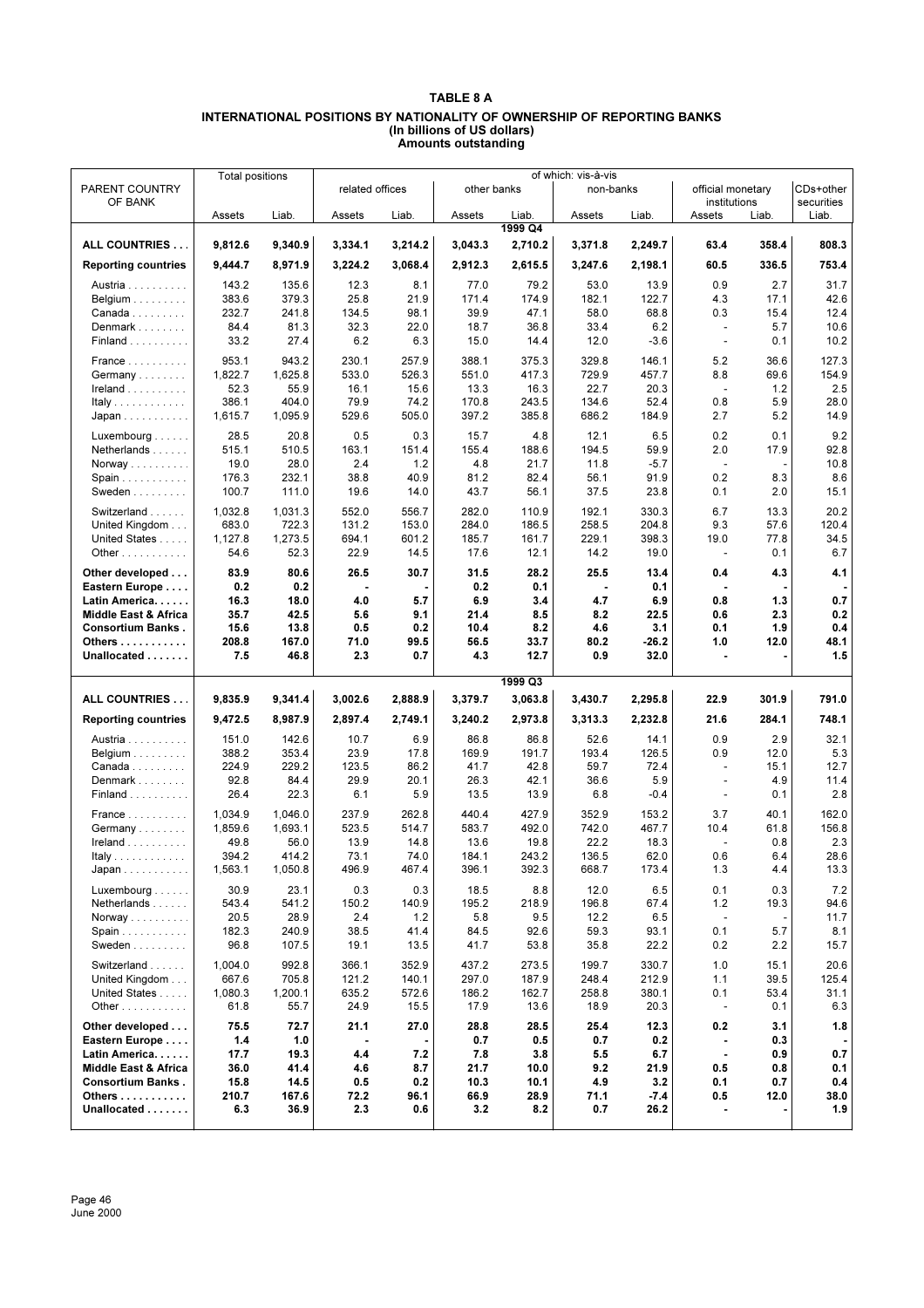## **TABLE 8 B INTERNATIONAL POSITIONS BY NATIONALITY OF OWNERSHIP OF REPORTING BANKS (In billions of US dollars) Estimated exchange rate adjusted changes**

|                                          | <b>Total positions</b> |                    | of which: vis-à-vis      |                |                          |                    |                       |                |                                                      |                          |                     |
|------------------------------------------|------------------------|--------------------|--------------------------|----------------|--------------------------|--------------------|-----------------------|----------------|------------------------------------------------------|--------------------------|---------------------|
| PARENT COUNTRY                           |                        |                    | related offices          |                | other banks              |                    | non-banks             |                | official monetary                                    |                          | CDs+other           |
| OF BANK                                  | Assets                 | Liab.              | Assets                   | Liab.          | Assets                   | Liab.              | Assets                | Liab.          | institutions<br>Assets                               | Liab.                    | securities<br>Liab. |
|                                          |                        |                    |                          |                |                          | 1999 Q4            |                       |                |                                                      |                          |                     |
| ALL COUNTRIES                            | 138.2                  | 145.4              | 365.3                    | 362.0          | $-261.3$                 | $-298.9$           | $-6.8$                | $-7.5$         | 41.1                                                 | 59.8                     | 30.1                |
| <b>Reporting countries</b>               | 130.1                  | 128.7              | 359.4                    | 354.5          | $-254.4$                 | $-305.1$           | $-14.4$               | 6.0            | 39.5                                                 | 55.7                     | 17.7                |
|                                          |                        |                    |                          |                |                          |                    |                       |                |                                                      |                          |                     |
| Austria                                  | $-5.0$                 | $-4.7$             | 1.7                      | 1.3            | $-7.9$                   | $-6.4$             | 1.3                   | 0.2            | $\blacksquare$                                       | $-0.1$                   | 0.4                 |
| Belgium $\ldots \ldots \ldots$<br>Canada | 9.1<br>8.6             | 37.7<br>13.3       | 2.5<br>11.2              | 4.5<br>12.0    | 8.0<br>$-1.1$            | $-9.9$<br>4.5      | $-4.9$<br>$-1.7$      | 0.2<br>$-3.4$  | 3.4<br>0.3                                           | 5.3<br>0.6               | 37.5<br>$-0.3$      |
| Denmark                                  | $-5.9$                 | $-1.3$             | 3.0                      | 2.3            | $-6.6$                   | $-4.4$             | $-2.3$                | 0.6            | $\blacksquare$                                       | 0.8                      | $-0.6$              |
| Finland                                  | 7.4                    | 5.5                | 0.1                      | 0.4            | 1.9                      | 0.8                | 5.4                   | $-3.2$         | $\overline{\phantom{a}}$                             |                          | 7.4                 |
|                                          |                        |                    |                          |                |                          |                    |                       |                |                                                      |                          |                     |
| France                                   | $-56.2$<br>19.2        | $-80.6$<br>$-23.5$ | $-2.1$<br>26.7           | 1.1<br>27.9    | $-41.4$<br>$-14.5$       | $-44.0$<br>$-65.6$ | $-14.2$<br>8.3        | $-4.1$<br>5.7  | 1.5<br>$-1.3$                                        | $-2.7$<br>8.6            | $-30.8$<br>$-0.1$   |
| Germany<br>Ireland                       | 3.5                    | 1.2                | 2.5                      | 1.1            | $\sim$                   | $-3.0$             | 0.9                   | 2.5            | $\sim$                                               | 0.4                      | 0.2                 |
| Italy                                    | 2.8                    | 0.3                | 8.8                      | 2.4            | $-7.4$                   | 6.3                | 1.2                   | $-7.8$         | 0.2                                                  | $-0.4$                   | $-0.2$              |
| Japan                                    | 44.5                   | 43.2               | 26.7                     | 37.1           | $-0.3$                   | $-6.5$             | 16.7                  | 10.2           | 1.4                                                  | 0.7                      | 1.7                 |
|                                          |                        |                    |                          |                |                          |                    |                       |                |                                                      |                          |                     |
| Luxembourg $\ldots$<br>Netherlands       | $-1.4$<br>$-14.7$      | $-1.8$<br>$-18.1$  | 0.1<br>16.0              | 13.3           | $-2.3$<br>-33.4          | $-3.8$<br>$-24.5$  | 0.6<br>1.8            | 0.2<br>$-5.8$  | 0.1<br>0.9                                           | $-0.2$<br>$-1.2$         | 2.0<br>0.1          |
| Norway                                   | $-1.2$                 | $-0.6$             | $\overline{\phantom{a}}$ |                | $-0.9$                   | 12.3               | $-0.3$                | $-12.1$        | $\overline{\phantom{a}}$                             | $\overline{\phantom{a}}$ | $-0.8$              |
| Spain                                    | $-1.0$                 | $-1.7$             | 1.3                      | 0.5            | $-0.4$                   | $-7.4$             | $-2.0$                | 1.7            | 0.1                                                  | 2.8                      | 0.7                 |
| Sweden                                   | 5.8                    | 5.3                | 0.6                      | 0.6            | 3.0                      | 3.3                | 2.3                   | 1.9            | $-0.1$                                               | $-0.2$                   | $-0.3$              |
| Switzerland                              | 43.0                   | 53.0               | 189.7                    | 206.6          | $-146.6$                 | $-158.1$           | $-5.9$                | 6.4            | 5.8                                                  | $-1.7$                   | $-0.2$              |
| United Kingdom                           | 23.9                   | 24.9               | 11.5                     | 14.4           | $-7.4$                   | 1.4                | 11.4                  | $-6.4$         | 8.3                                                  | 18.7                     | $-3.2$              |
| United States                            | 53.4                   | 79.1               | 60.5                     | 29.7           | 2.8                      | 1.1                | $-28.8$               | 20.3           | 18.9                                                 | 24.4                     | 3.5                 |
| Other $\ldots$                           | $-5.8$                 | $-2.6$             | $-1.5$                   | $-0.8$         | $\overline{\phantom{a}}$ | $-1.2$             | $-4.4$                | $-1.1$         | $\overline{\phantom{a}}$                             |                          | 0.5                 |
| Other developed                          | 9.2                    | 8.7                | 5.5                      | 3.8            | 3.1                      | 0.2                | 0.4                   | 1.3            | 0.2                                                  | 1.2                      | 2.3                 |
| Eastern Europe                           | $-1.2$                 | $-0.8$             |                          |                | $-0.6$                   | -0.4               | $-0.6$                | -0.1           | ä,                                                   | $-0.3$                   |                     |
| Latin America.                           | $-1.4$                 | $-1.3$             | -0.4                     | $-1.6$         | $-1.0$                   | -0.4               | $-0.8$                | 0.2            | 0.8                                                  | 0.4                      | 0.1                 |
| <b>Middle East &amp; Africa</b>          | ÷,                     | 1.3                | 1.0                      | 0.5            | $-0.2$                   | $-1.4$             | $-0.9$                | 0.7            | 0.1                                                  | 1.5                      | 0.1                 |
| <b>Consortium Banks.</b>                 | 0.1                    | $-0.5$             |                          |                | 0.3                      | -1.7               | -0.3                  | -0.1           | $\blacksquare$                                       | 1.3                      |                     |
| Others                                   | 0.2                    | 1.0                | $-0.3$                   | 4.7            | $-9.6$                   | 5.1                | 9.6                   | $-19.3$        | 0.5                                                  |                          | 10.4                |
| Unallocated                              | 1.3                    | 8.4                | $-0.1$                   | 0.1            | 1.1                      | 4.8                | 0.2                   | 3.8            |                                                      |                          | $-0.4$              |
|                                          |                        |                    |                          |                |                          | 1999 Q3            |                       |                |                                                      |                          |                     |
| ALL COUNTRIES                            | 247.8                  | 218.0              | $-117.3$                 | $-160.9$       | 297.7                    | 292.9              | 68.3                  | 25.8           |                                                      | 2.7                      |                     |
|                                          |                        |                    |                          |                |                          |                    |                       |                | -0.9                                                 |                          | 57.5                |
| <b>Reporting countries</b>               | 237.3                  | 218.9              | -121.8                   | $-168.6$       | 296.4                    | 287.1              | 63.4                  | 43.8           | -0.7                                                 | 3.5                      | 53.2                |
| Austria                                  | 14.1                   | 39.0               | 1.1                      | $-0.9$         | 9.2                      | 14.7               | 4.0                   | 0.3            | $-0.2$                                               | $-2.2$                   | 27.1                |
| Belgium $\ldots \ldots \ldots$           | 44.3                   | 32.1               | 2.4                      | $-0.5$         | 25.4                     | 30.8               | 16.6                  | 1.2            | $-0.1$                                               | 2.8                      | $-2.2$              |
| $Canada \ldots \ldots \ldots$            | 7.8                    | 8.7                | 10.8                     | 5.6            | $-2.0$                   | $-2.5$             | $-1.0$                | 3.8            | $\blacksquare$                                       | 2.0                      | $-0.1$              |
| Denmark<br>Finland                       | 0.7<br>2.3             | 0.1<br>4.3         | $-0.3$<br>1.4            | $-5.2$<br>1.8  | $\blacksquare$<br>0.9    | 4.5<br>2.8         | 1.0<br>$\blacksquare$ | $-1.9$<br>0.2  | $\overline{\phantom{a}}$<br>$\overline{\phantom{a}}$ | 0.5<br>0.1               | 2.2<br>$-0.5$       |
|                                          |                        |                    |                          |                |                          |                    |                       |                |                                                      |                          |                     |
| France                                   | 30.3                   | 13.5               | $-5.4$                   | $-7.8$         | 36.7                     | 19.7               | $-0.3$                | 5.3            | $-0.7$                                               | $-0.3$                   | $-3.4$              |
| Germany                                  | 47.8<br>6.9            | 27.6<br>6.0        | $-9.0$<br>1.9            | $-47.5$<br>0.7 | 29.6<br>2.2              | 54.3<br>5.0        | 26.2<br>2.8           | 10.7<br>0.2    | 1.1                                                  | 4.0<br>0.2               | $6.2\,$             |
| $I$ reland $\ldots \ldots \ldots$        | $-18.6$                | 7.6                | 2.0                      | 6.1            | $-19.0$                  | 4.6                | $-1.6$                | $-4.3$         |                                                      | 0.4                      | 0.7                 |
| Italy<br>Japan                           | $-27.1$                | 7.1                | $-39.1$                  | $-7.5$         | 9.6                      | $-10.9$            | 2.6                   | 25.3           | $-0.1$                                               | -0.6                     | 0.7                 |
|                                          |                        |                    |                          |                |                          |                    |                       |                |                                                      |                          |                     |
| Luxembourg $\ldots$                      | $-0.3$<br>$-4.1$       | 0.9<br>$-7.1$      | 0.2<br>$-1.3$            | 0.3<br>3.9     | 0.7<br>5.1               | $-0.8$<br>0.6      | $-1.3$                |                | $\sim$<br>$-0.4$                                     | 0.1<br>$-2.5$            | 1.2<br>6.1          |
| Netherlands<br>Norway                    | $-0.6$                 | $-0.1$             | $-0.6$                   | $-0.7$         | $-0.5$                   | 0.8                | $-7.5$<br>0.5         | $-15.2$<br>0.4 | $\overline{\phantom{a}}$                             |                          | $-0.5$              |
| Spain                                    | 5.7                    | $-2.9$             | $-1.3$                   | $-1.7$         | 7.0                      | $-3.1$             | $\blacksquare$        | 1.4            | $\blacksquare$                                       | 0.8                      | $-0.3$              |
| Sweden                                   | $-4.0$                 | $-7.7$             | $-3.8$                   | $-3.0$         | 1.1                      | $-0.4$             | $-1.3$                | $-3.3$         | $\overline{\phantom{a}}$                             | $-1.5$                   | 0.5                 |
| Switzerland                              | 44.6                   | 16.3               | $-149.7$                 | $-157.7$       | 173.7                    | 163.0              | 20.5                  | 11.1           |                                                      | $-0.6$                   | 0.4                 |
| United Kingdom                           | 37.1                   | 30.3               | 13.7                     | 4.1            | 19.6                     | 15.1               | 4.0                   | $-6.1$         | $\overline{\phantom{a}}$<br>$-0.2$                   | 1.5                      | 15.7                |
| United States                            | 48.1                   | 45.9               | 55.3                     | 43.0           | $-2.7$                   | $-10.8$            | $-4.5$                | 15.8           | $\overline{\phantom{a}}$                             | $-1.2$                   | $-0.8$              |
| Other $\ldots$                           | 2.5                    | $-2.6$             | 0.1                      | $-1.4$         | $-0.3$                   | $-0.5$             | 2.7                   | $-1.0$         | $\overline{\phantom{a}}$                             |                          | 0.3                 |
| Other developed                          | 1.1                    | 1.6                | 1.1                      | 2.2            | -0.5                     | 0.7                | 0.5                   | $-1.0$         | ٠                                                    | 0.1                      | $-0.3$              |
| Eastern Europe                           | -0.1                   |                    | ä,                       |                | -0.1                     |                    | $\blacksquare$        |                | ۰                                                    |                          |                     |
| Latin America.                           | 0.8                    | $-0.8$             | 0.6                      | $-1.2$         | 0.5                      | 0.1                | $-0.2$                | 0.3            | $\blacksquare$                                       |                          | 0.1                 |
| <b>Middle East &amp; Africa</b>          | 0.3                    | 0.3                | -0.1                     | 0.4            | $-0.1$                   | -0.1               | 0.5                   |                | -0.1                                                 |                          |                     |
| <b>Consortium Banks.</b>                 | $-0.4$                 | $-1.2$             | 0.2                      | 0.1            | $-0.7$                   | -1.3               | ä,                    | $-0.2$         |                                                      |                          | 0.2                 |
| Others                                   | 9.3                    | $-4.5$             | 2.6                      | 6.5            | 2.9                      | 3.3                | 4.1                   | $-15.9$        | $-0.2$                                               | -0.8                     | 2.5                 |
| Unallocated                              | -0.6                   | 3.8                | 0.1                      | $-0.2$         | $-0.7$                   | 3.4                | 0.1                   | $-1.3$         | ۰                                                    |                          | 1.9                 |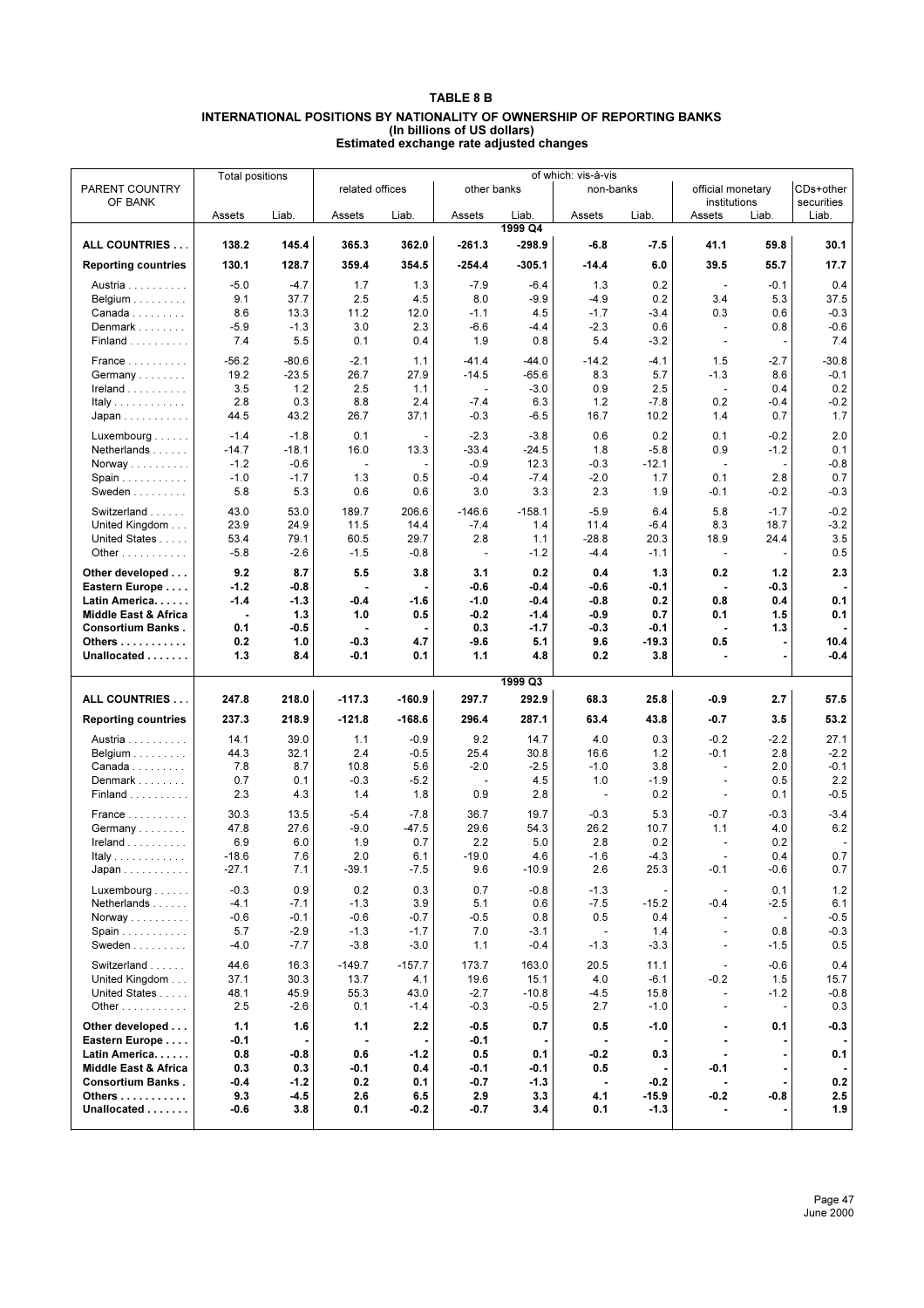#### **CONSOLIDATED INTERNATIONAL CLAIMS OF BIS REPORTING BANKS ON INDIVIDUAL COUNTRIES (In millions of US dollars) By maturity and sector**

**End-December 1999**

|                                          | Consolidated cross-border claims in all currencies and local claims in non-local currencies |                            |                                  |                |              |               |                      |
|------------------------------------------|---------------------------------------------------------------------------------------------|----------------------------|----------------------------------|----------------|--------------|---------------|----------------------|
|                                          |                                                                                             |                            | <b>Maturities</b>                |                |              | Sectors       |                      |
| Claims vis-à-vis                         | Total                                                                                       | Up to and<br>including one | Over one year<br>up to two years | Over two years | Unallocated  | Banks         | <b>Public Sector</b> |
|                                          | Α                                                                                           | year<br>В                  | С                                | D              | E            | F             | G                    |
| ALL COUNTRIES                            | 6.856.504                                                                                   | 3,904,215                  | 286,645                          | 1,684,514      | 981,118      | 3,228,123     | 871,005              |
| REPORTING COUNTRIES                      | 5,164,586                                                                                   | 3,069,668                  | 158,724                          | 1,140,923      | 795,259      | 2,680,479     | 666,260              |
| Austria                                  | 87,548                                                                                      | 47,146                     | 1,713                            | 15,343         | 23,346       | 51,183        | 21,207               |
| Belgium                                  | 200,382                                                                                     | 146,841                    | 2,175                            | 33,119         | 18,247       | 124,511       | 37,800               |
| Canada                                   | 137,294                                                                                     | 79,468                     | 4,505                            | 26,934         | 26,387       | 72,964        | 20,873               |
| Denmark                                  | 65,841                                                                                      | 38,092                     | 1,502                            | 17,948         | 8,289        | 36,438        | 7,565                |
| Finland                                  | 35,420                                                                                      | 14,419                     | 1,480                            | 9,566          | 9,955        | 11,227        | 10,130               |
|                                          |                                                                                             |                            | 7,035                            | 90,905         | 48,992       | 240,613       | 43,344               |
| France                                   | 394,405                                                                                     | 247,473                    |                                  |                |              |               |                      |
| Germany                                  | 601,421                                                                                     | 341,852                    | 21,985                           | 179,891        | 57,693       | 355,825       | 92,050               |
| Ireland                                  | 108,641                                                                                     | 66,931                     | 1,840                            | 25,159         | 14,711       | 64,695        | 4,475                |
|                                          | 401,195                                                                                     | 184,778                    | 10,517                           | 77,713         | 128,185      | 153,037       | 163,657              |
| Japan                                    | 264,210                                                                                     | 195,322                    | 6,690                            | 36,942         | 25,256       | 152,631       | 27,812               |
| Luxembourg $\ldots \ldots \ldots \ldots$ | 185,480                                                                                     | 138,351                    | 2,976                            | 24,914         | 19,239       | 143,348       | 1,240                |
| Netherlands                              | 240,438                                                                                     | 113,662                    | 5,884                            | 60,805         | 60,087       | 100,067       | 16,946               |
| Norway                                   | 40,255                                                                                      | 19.583                     | 1,458                            | 13,061         | 6,153        | 22,774        | 2,190                |
|                                          | 135,824                                                                                     | 61,808                     | 3,291                            | 32,822         | 37,903       | 64,566        | 33,592               |
| Sweden                                   | 89,410                                                                                      | 45,881                     | 3,212                            | 20,904         | 19,413       | 42,283        | 17,488               |
| Switzerland                              | 303,629                                                                                     | 233,475                    | 7,465                            | 42.447         | 20,242       | 238,150       | 6,674                |
| United Kingdom                           | 843,455                                                                                     | 624,015                    | 23,598                           | 127,089        | 68,753       | 482,871       | 12,850               |
| United States                            | 1.029.738                                                                                   | 470,571                    | 51,398                           | 305,361        | 202,408      | 323,296       | 146,367              |
| <b>OTHER</b><br>DEVELOPED COUNTRIES      |                                                                                             |                            |                                  |                |              |               |                      |
| Andorra                                  | 265,519<br>624                                                                              | 131,138<br>462             | 11,116<br>30                     | 69,509<br>50   | 53,756<br>82 | 96,227<br>150 | 55,243               |
| Australia                                | 78.725                                                                                      | 42,924                     | 2,331                            | 15.478         | 17,992       | 34,171        | 5,005                |
|                                          |                                                                                             | 2,790                      | 459                              |                | 602          | 897           | 372                  |
| Cyprus                                   | 7,220                                                                                       |                            |                                  | 3,369          |              |               |                      |
| Gibraltar                                | 4,846                                                                                       | 3,746                      | 276                              | 755            | 69           | 2,872         | $\overline{2}$       |
| Greece                                   | 53,773                                                                                      | 18,373                     | 2,152                            | 18,198         | 15,050       | 9,005         | 24,040               |
| Iceland                                  | 4,789                                                                                       | 1,804                      | 212                              | 1,956          | 817          | 2,720         | 971                  |
| Liechtenstein                            | 4,557                                                                                       | 3,022                      | 215                              | 1,065          | 255          | 775           | $\overline{2}$       |
|                                          | 3,695                                                                                       | 1,633                      | 217                              | 1,794          | 51           | 974           | 11                   |
| New Zealand                              | 10,754                                                                                      | 6,446                      | 401                              | 2,909          | 998          | 4,662         | 1,167                |
| Portugal                                 | 48,913                                                                                      | 24,806                     | 981                              | 9,173          | 13,953       | 25,601        | 11,885               |
| Turkey                                   | 37,759                                                                                      | 21,494                     | 3,102                            | 10,519         | 2,644        | 11,108        | 9,601                |
| Vatican                                  | 152                                                                                         | 149                        |                                  | 3              |              |               | 4                    |
| former Yugoslavia                        | 8,222                                                                                       | 2,551                      | 740                              | 4,097          | 834          | 3,062         | 1,980                |
| Bosnia-Herzegovina                       | 118                                                                                         | 32                         |                                  | 60             | 26           | 49            | 27                   |
| Croatia                                  | 4,248                                                                                       | 1,368                      | 460                              | 2,045          | 375          | 1,473         | 934                  |
| Macedonia                                | 191                                                                                         | 81                         |                                  | 81             | 29           | 66            | 61                   |
| Slovenia                                 | 2,989                                                                                       | 577                        | 272                              | 1,777          | 363          | 1,013         | 863                  |
| Residual former YU                       | 676                                                                                         | 493                        | 8                                | 134            | 41           | 461           | 95                   |
| Residual                                 | 1,490                                                                                       | 938                        |                                  | 143            | 409          | 230           | 203                  |
| <b>OFFSHORE</b>                          |                                                                                             |                            |                                  |                |              |               |                      |
| BANKING CENTRES                          | 571,055                                                                                     | 304,280                    | 52,894                           | 161,845        | 52,036       | 208,634       | 5,490                |
|                                          | 403                                                                                         | 177                        | 70                               | 135            | 21           | 40            | 3                    |
|                                          | 18,711                                                                                      | 14,118                     | 658                              | 3,593          | 342          | 7,505         | 298                  |
| Bahamas                                  |                                                                                             |                            |                                  |                |              |               |                      |
| Bahrain                                  | 9,390                                                                                       | 7,597                      | 443                              | 1,267          | 83           | 7,757         | 285                  |
| Barbados                                 | 1,989                                                                                       | 1,476                      | 73                               | 362            | 78           | 295           | 73                   |
| Bermuda                                  | 32,401                                                                                      | 17,383                     | 831                              | 12,783         | 1,404        | 5,236         | 136                  |
| Cayman Islands                           | 196,945                                                                                     | 69,722                     | 36,333                           | 63,423         | 27,467       | 49,554        | 1,613                |
| Hong Kong $\ldots \ldots \ldots \ldots$  | 112,388                                                                                     | 74,026                     | 5,804                            | 24,575         | 7,983        | 56,493        | 886                  |
| Lebanon                                  | 4,559                                                                                       | 2,743                      | 274                              | 1,274          | 268          | 955           | 594                  |
| Liberia                                  | 15,222                                                                                      | 4,833                      | 1,083                            | 9,196          | 110          | 302           | 74                   |
| Netherlands Antilles                     | 25,932                                                                                      | 8,848                      | 1,073                            | 5,970          | 10,041       | 10,380        | 430                  |
| Panama                                   | 32,486                                                                                      | 10,947                     | 1,802                            | 19,228         | 509          | 2,293         | 519                  |
| Singapore $\ldots \ldots \ldots \ldots$  | 98,315                                                                                      | 77,530                     | 2,417                            | 15,445         | 2,923        | 65,664        | 473                  |
| Vanuatu                                  | 30                                                                                          | 29                         |                                  | 1              |              | 1             | 1                    |
| West Indies UK                           | 22,284                                                                                      | 14,851                     | 2,033                            | 4,593          | 807          | 2,159         | 105                  |
| Residual                                 |                                                                                             |                            |                                  | $\ddotsc$      |              |               | $\ldots$             |
| EASTERN EUROPE                           | 111,088                                                                                     | 35,576                     | 9,238                            | 56,422         | 9,852        | 56,149        | 12,528               |
| Albania                                  | 166                                                                                         | 28                         |                                  | 88             | 50           | 82            | 66                   |
| Bulgaria                                 | 1,287                                                                                       | 364                        | 43                               | 710            | 170          | 295           | 521                  |

Page 48 June 2000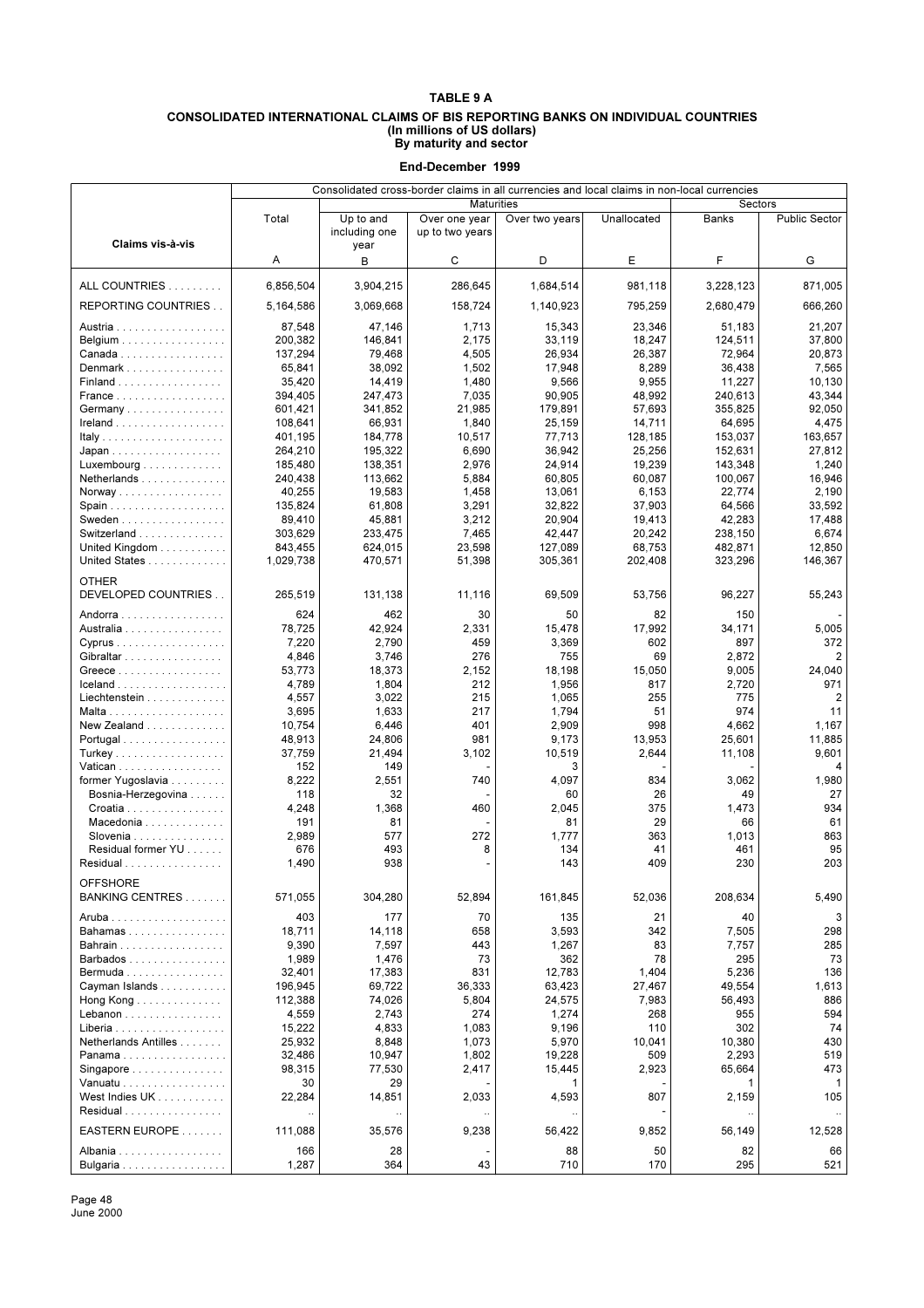#### **CONSOLIDATED INTERNATIONAL CLAIMS OF BIS REPORTING BANKS ON INDIVIDUAL COUNTRIES (In millions of US dollars) By maturity and sector**

|                |                |                 | Undisbursed |           | Local currency positions of     | Memorandum     |                                      |
|----------------|----------------|-----------------|-------------|-----------|---------------------------------|----------------|--------------------------------------|
| Sectors        |                | Banks with head | credit      |           | reporting banks' foreign        | item: net      |                                      |
| Non-bank       | Unallocated    | offices outside | commitments |           | affiliates with local residents | transfer to    |                                      |
| private sector |                | the country of  | and backup  | Claims    | Liabilities                     | ultimate risk  |                                      |
|                |                | residence       | facilities  |           |                                 |                | Claims vis-à-vis                     |
| н              |                | J               | Κ           | L         | М                               | Q              |                                      |
|                |                |                 |             |           |                                 |                |                                      |
| 2,655,121      | 102,202        | 511,792         | 1,088,162   | 2,578,916 | 2,117,014                       | $-245,669$     | ALL COUNTRIES                        |
| 1,743,207      | 74,587         | 304,215         | 842,933     | 1,980,373 | 1,511,507                       | $-23,315$      | REPORTING COUNTRIES                  |
|                |                |                 |             |           |                                 |                |                                      |
| 14,990         | 168            | 275             | 1,422       | 2,723     | 2,249                           | 3,699          | Austria                              |
| 37,674         | 397            | 9,800           | 13,776      | 13,468    | 16,399                          | $-6,411$       | Belgium                              |
| 43,096         | 361            | 1,551           | 26,591      | 37,901    | 22,643                          | 15,431         | Canada                               |
| 21.782         | 46             | 2,153           | 4,419       | 3,493     | 3,716                           | 4,031          | Denmark                              |
| 13,981         | 82             | 456             | 7,471       | 4,816     | 1,840                           | 2,446          | Finland                              |
| 98,382         | 12,066         | 22,027          | 37,431      | 50,376    | 25,310                          | 1,974          |                                      |
| 140,618        | 12,928         | 14,285          | 43,125      | 94,761    | 56,208                          | 91,895         | Germany                              |
| 37,828         | 1,643          | 7,976           | 9,163       | 11,195    | 16,523                          | $-3,015$       |                                      |
| 81,458         | 3,043          | 3,583           | 5,777       | 44,880    | 20,383                          | 33,528         |                                      |
| 82,929         | 838            | 10,229          | 13,351      | 226,625   | 156,748                         | 28,666         |                                      |
| 39,946         | 946            | 13,227          | 13,922      | 41,110    | 43,961                          | $-9,794$       | Luxembourg $\dots \dots \dots \dots$ |
|                | 6,171          |                 |             |           |                                 | 11,394         | Netherlands                          |
| 117,254        |                | 8,241           | 41,764      | 63,535    | 7,331                           |                |                                      |
| 15,287         | 4              | 323             | 6,371       | 6,384     | 3,469                           | 507            | Norway                               |
| 36.081         | 1,585          | 6,146           | 10,250      | 34,365    | 17,055                          | 5,255          |                                      |
| 28,094         | 1,545          | 147             | 13,510      | 3,166     | 1,610                           | 4,484          | Sweden                               |
| 45,310         | 13.495         | 4,277           | 15,844      | 6,503     | 4,592                           | 26,407         | Switzerland                          |
| 340,213        | 7,478          | 129,625         | 126,991     | 363,739   | 475,597                         | $-211,204$     | United Kingdom                       |
| 548,284        | 11,791         | 69,894          | 451,755     | 971,333   | 635,873                         | $-22,608$      | United States                        |
|                |                |                 |             |           |                                 |                |                                      |
|                |                |                 |             |           |                                 |                | <b>OTHER</b>                         |
| 113,507        | 542            | 10,707          | 36,494      | 117,599   | 79,180                          | $-9,730$       | DEVELOPED COUNTRIES                  |
| 474            |                | 28              | 76          | 864       | 3,947                           | $-12$          | Andorra                              |
| 39,459         | 90             | 4,618           | 15,508      | 73,292    | 48,942                          | $-640$         | Australia                            |
| 5,926          | 25             | 141             | 798         | 112       | 42                              | $-792$         | Cyprus                               |
|                |                | 63              | 186         | 187       | 222                             | $-109$         |                                      |
| 1,972          |                |                 |             |           |                                 |                | Gibraltar                            |
| 20,644         | 84             | 1,586           | 5,158       | 6,170     | 4,938                           | $-2,136$       |                                      |
| 1,090          | 8              | 14              | 462         |           |                                 | $-239$         | Iceland                              |
| 3,776          | 4              | 19              | 604         | 4         | 1                               | 346            | Liechtenstein                        |
| 2,710          |                | 77              | 476         | 2,599     | 2,197                           | $-515$         |                                      |
| 4,835          | 90             | 2,248           | 1,858       | 20,167    | 12,139                          | $-2,547$       | New Zealand                          |
| 11,300         | 127            | 964             | 3,921       | 11,723    | 5,367                           | 1,427          | Portugal                             |
| 16,937         | 113            | 655             | 5,749       | 2,470     | 1,371                           | $-3,684$       |                                      |
| 148            |                |                 | 4           |           |                                 | $-144$         | Vatican                              |
| 3,179          | 1              | 104             | 1,352       | 11        | 14                              | -494           | former Yugoslavia                    |
| 42             |                | 1               | 4           |           |                                 | $\overline{2}$ | Bosnia-Herzegovina                   |
| 1,840          | 1              | 75              | 1,028       | 1         | 1                               | $-328$         | Croatia                              |
| 64             |                |                 | 10          |           |                                 | $-11$          | Macedonia                            |
|                |                | 28              | 281         | 10        | 13                              | $-87$          | Slovenia                             |
| 1,113          |                |                 |             |           |                                 |                |                                      |
| 120            |                |                 | 29          |           |                                 | $-70$          | Residual former YU                   |
| 1,057          |                | 190             | 342         |           |                                 | $-191$         | Residual                             |
|                |                |                 |             |           |                                 |                | OFFSHORE                             |
| 354,709        | 2,222          | 174,273         | 81,725      | 178,506   | 268,105                         | $-141,890$     | BANKING CENTRES                      |
|                |                |                 |             |           |                                 |                |                                      |
| 360            |                |                 | 55          | 136       | 138                             | -43            |                                      |
| 10,869         | 39             | 3,022           | 1,662       | 4,418     | 29,559                          | $-6,769$       | Bahamas                              |
| 1,348          |                | 1,560           | 497         | 1,026     | 1,744                           | $-2,116$       | Bahrain                              |
| 1,621          |                | 146             | 675         | 963       | 1,109                           | $-1,130$       | Barbados                             |
| 26,624         | 405            | 406             | 12,978      | 10        | 37                              | $-4,112$       | Bermuda                              |
| 145,038        | 740            | 72,562          | 22,597      | 2,390     | 24,840                          | $-29,799$      | Cayman Islands                       |
| 54,640         | 369            | 41,175          | 21,923      | 134,683   | 161,217                         | $-37,068$      | Hong Kong                            |
| 3,010          |                | $\overline{7}$  | 628         | 1,753     | 516                             | $-281$         | Lebanon                              |
| 14,654         | 192            | 1               | 1,207       |           |                                 | $-2,632$       |                                      |
| 15,011         | 111            | 2,003           | 5,417       | 559       | 336                             | $-6,760$       | Netherlands Antilles                 |
| 29,647         | 27             | 430             | 2,256       | 2,847     | 2,913                           | $-6,729$       | Panama                               |
| 31,880         | 298            | 52,912          | 8,645       | 29,010    | 44,560                          | $-41,100$      | Singapore                            |
|                |                |                 |             |           |                                 |                |                                      |
| 28             |                |                 | 8           | 30        | 77                              | -6             | Vanuatu                              |
| 19,979         | 41             | 49              | 3,177       | 681       | 1,059                           | $-3,345$       | West Indies UK                       |
|                |                |                 |             |           |                                 |                | Residual                             |
| 41,406         | 1,005          | 3,522           | 16,550      | 32,684    | 24,162                          | $-8,756$       | EASTERN EUROPE<br>1.1.1.1            |
|                |                |                 |             |           |                                 |                |                                      |
| 18             |                |                 | 3           |           |                                 | $-12$          | Albania                              |
| 464            | $\overline{7}$ | 6               | 116         | 36        | 33                              | -40            | Bulgaria                             |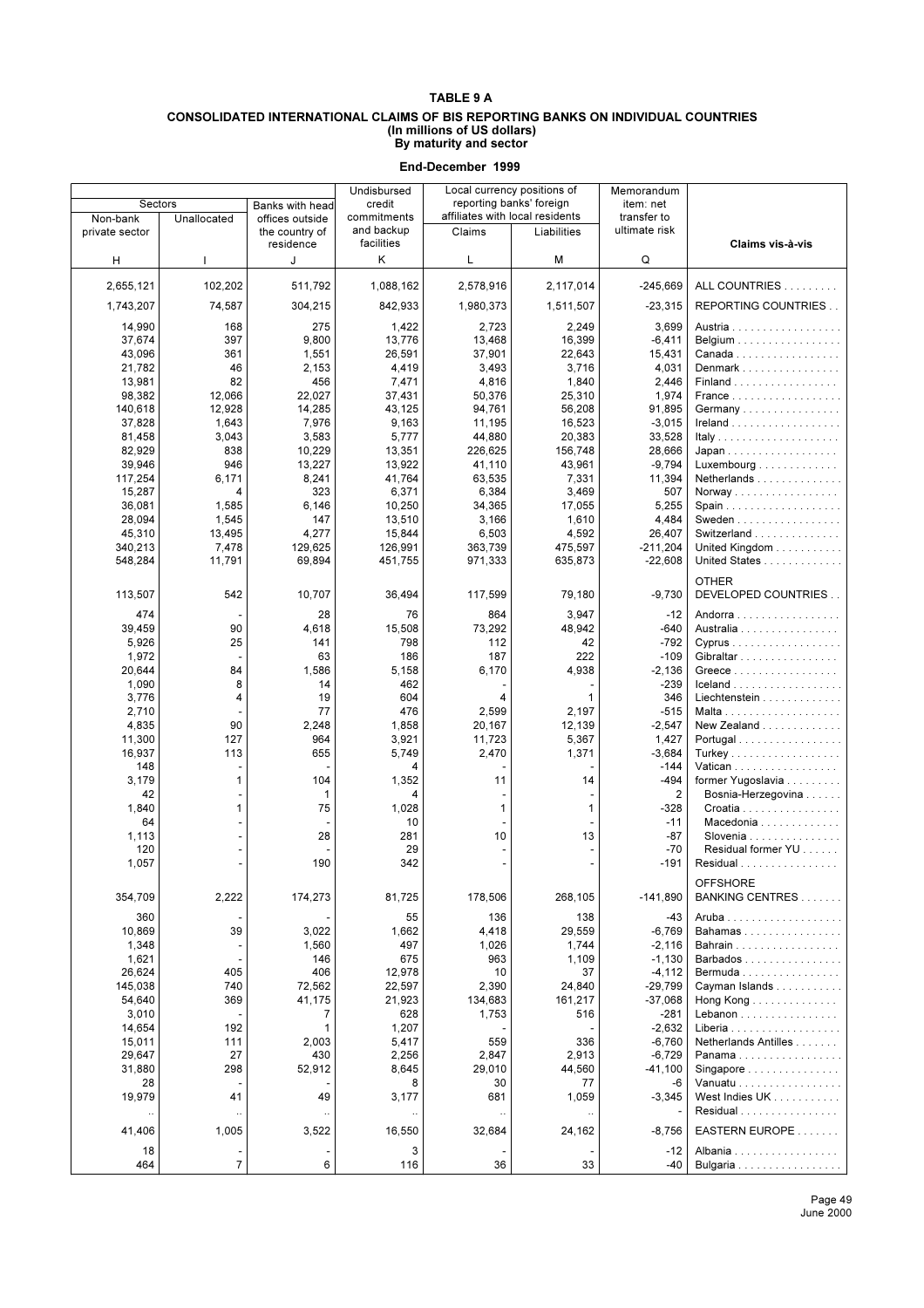#### **CONSOLIDATED INTERNATIONAL CLAIMS OF BIS REPORTING BANKS ON INDIVIDUAL COUNTRIES (In millions of US dollars) By maturity and sector**

**End-December 1999**

|                                                    | Consolidated cross-border claims in all currencies and local claims in non-local currencies |                            |                                  |                |                         |                |                         |
|----------------------------------------------------|---------------------------------------------------------------------------------------------|----------------------------|----------------------------------|----------------|-------------------------|----------------|-------------------------|
|                                                    |                                                                                             |                            | <b>Maturities</b>                |                |                         | Sectors        |                         |
|                                                    | Total                                                                                       | Up to and<br>including one | Over one year<br>up to two years | Over two years | Unallocated             | <b>Banks</b>   | <b>Public Sector</b>    |
| Claims vis-à-vis                                   |                                                                                             | year                       |                                  |                |                         |                |                         |
|                                                    | Α                                                                                           | B                          | С                                | D              | Е                       | F              | G                       |
| former Czechoslovakia                              | 14,799                                                                                      | 7,148                      | 1,141                            | 5,289          | 1,221                   | 5,961          | 1,475                   |
| Czech Republic                                     | 9,793                                                                                       | 5,261                      | 710                              | 3,000          | 822                     | 4,546          | 621                     |
| Slovakia                                           | 4,181                                                                                       | 1,883                      | 431                              | 1,468          | 399                     | 619            | 840                     |
| Residual former CS                                 | 825                                                                                         | 4                          |                                  | 821            |                         | 796            | 14                      |
| Hungary                                            | 16,307                                                                                      | 4,819                      | 1,419                            | 5,727          | 4,342                   | 7,318          | 3,659                   |
| Poland                                             | 16,579                                                                                      | 6,609                      | 1,110                            | 7,253          | 1,607                   | 6,063          | 2,244                   |
| Romania $\ldots \ldots \ldots \ldots \ldots$       | 2,905                                                                                       | 1,159                      | 275                              | 1,409          | 62                      | 732            | 180                     |
| former Soviet Union                                | 59,035                                                                                      | 15,439                     | 5,250                            | 35,946         | 2,400                   | 35,688         | 4,383                   |
| Armenia                                            | 53                                                                                          | 53                         |                                  |                |                         | 47             |                         |
| Azerbaijan                                         | 124                                                                                         | 29                         | 8                                | 77             | 10                      | 15             | 30                      |
| Belarus<br>Estonia                                 | 278<br>2,135                                                                                | 110<br>1,207               | 51<br>189                        | 117<br>555     | 184                     | 210<br>863     | 16<br>71                |
| Georgia                                            | 89                                                                                          | 37                         | 9                                | 43             |                         | 22             |                         |
| Kazakhstan                                         | 971                                                                                         | 472                        | 143                              | 245            | 111                     | 414            | 142                     |
| Kyrgyzstan                                         | 88                                                                                          | 50                         | 2                                | 30             | 6                       | 4              | 6                       |
| Latvia                                             | 787                                                                                         | 242                        | 115                              | 202            | 228                     | 253            | 242                     |
| Lithuania                                          | 1,252                                                                                       | 607                        | 138                              | 363            | 144                     | 359            | 295                     |
| Moldova                                            | 78                                                                                          | 25                         | 8                                | 41             | 4                       | 29             | 13                      |
| Russia                                             | 48,094                                                                                      | 10,919                     | 4,019                            | 31,502         | 1,654                   | 29,667         | 3,194                   |
| Tajikistan                                         | 83                                                                                          | 63                         | 2                                | 17             | 1                       | 59             | 1                       |
| Turkmenistan                                       | 1,422                                                                                       | 357                        | 245                              | 820            |                         | 1,238          | 162                     |
| Ukraine                                            | 1,026                                                                                       | 412                        | 189                              | 401            | 24                      | 652            | 74                      |
| Uzbekistan                                         | 1,740                                                                                       | 667                        | 129                              | 910            | 34                      | 1,251          | 106                     |
| Residual former SU                                 | 815                                                                                         | 189                        | 3                                | 623            |                         | 605            | 31                      |
| Residual                                           | 10                                                                                          | 10                         |                                  |                |                         | 10             |                         |
| DEVELOPING COUNTRIES.                              | 672,583                                                                                     | 342,532                    | 52,452                           | 231,738        | 45,861                  | 173,136        | 116,785                 |
| A) LATIN AMERICA                                   | 275,188                                                                                     | 134,018                    | 19,942                           | 99,018         | 22,210                  | 50,752         | 56,495                  |
| Argentina                                          | 67,004                                                                                      | 35,280                     | 5,884                            | 19,801         | 6,039                   | 11,655         | 14,690                  |
| <b>Belize</b>                                      | 1,363                                                                                       | 1,341                      | 2                                | 18             | 2                       | 1              | 14                      |
|                                                    | 2,302                                                                                       | 1,528                      | 107                              | 556            | 111                     | 479            | 406                     |
|                                                    | 61,844                                                                                      | 33,927                     | 4,053                            | 19,024         | 4,840                   | 16,448         | 11,540                  |
|                                                    | 20,683                                                                                      | 6,819                      | 3,185                            | 10,265         | 414                     | 1,848          | 1,413                   |
| Colombia<br>Costa Rica                             | 13,688<br>1,180                                                                             | 4,955<br>758               | 1,543<br>45                      | 6,975<br>319   | 215<br>58               | 2,365<br>219   | 3,061<br>133            |
|                                                    | 2,646                                                                                       | 2,240                      | 58                               | 327            | 21                      | 1,292          | 673                     |
| Dominica                                           | 71                                                                                          | 60                         | 4                                | 8              | $-1$                    | 7              | 3                       |
| Dominican Rep.                                     | 1,463                                                                                       | 844                        | 42                               | 449            | 128                     | 449            | 157                     |
| Ecuador                                            | 2,281                                                                                       | 1,095                      | 67                               | 796            | 323                     | 377            | 871                     |
| El Salvador                                        | 1,537                                                                                       | 1,072                      | 27                               | 404            | 34                      | 414            | 190                     |
| Falkland Islands                                   | 12                                                                                          | 10                         | 1                                | 1              |                         |                |                         |
| Grenada                                            | 50                                                                                          | 18                         |                                  | 11             | 21                      | 6              | 14                      |
| Guatemala                                          | 1,581                                                                                       | 1,265                      | 83                               | 221            | 12                      | 334            | 185                     |
| Guvana                                             | 83                                                                                          | 63                         |                                  | 20             |                         | 14             | 11                      |
|                                                    | 90                                                                                          | 74                         | 4                                | 12             |                         | 13             | $\mathbf{1}$            |
| Honduras                                           | 621                                                                                         | 418                        | 12                               | 183            | 8                       | 166            | 121                     |
| Jamaica                                            | 1,224                                                                                       | 749                        | 56                               | 364            | 55                      | 358            | 396                     |
| Mexico<br>Nicaragua                                | 61,177<br>223                                                                               | 23,473<br>125              | 2,718<br>8                       | 26,533<br>88   | 8,453<br>2              | 8,901<br>37    | 16,226<br>74            |
| Paraguay                                           | 959                                                                                         | 744                        | 42                               | 142            | 31                      | 120            | 133                     |
|                                                    | 10,250                                                                                      | 6,417                      | 679                              | 2,842          | 312                     | 2,707          | 911                     |
| St. Lucia                                          | 100                                                                                         | 68                         |                                  | 17             | 15                      | 14             | $\overline{\mathbf{c}}$ |
| St. Vincent                                        | 603                                                                                         | 519                        | 5                                | 77             | $\overline{\mathbf{c}}$ | 4              | $\overline{2}$          |
| Suriname                                           | 130                                                                                         | 54                         | $\overline{2}$                   | 65             | 9                       | $\overline{2}$ | 108                     |
| Trinidad/Tobago                                    | 1,817                                                                                       | 852                        | 68                               | 871            | 26                      | 123            | 66                      |
| Turks/Caicos                                       | 413                                                                                         | 381                        |                                  | 24             | 8                       | $\overline{7}$ | 1                       |
| Uruguay                                            | 5,367                                                                                       | 3,545                      | 297                              | 1,399          | 126                     | 1,517          | 878                     |
| Venezuela                                          | 13,685                                                                                      | 4,681                      | 950                              | 7,108          | 946                     | 757            | 4,209                   |
| Residual                                           | 741                                                                                         | 643                        |                                  | 98             |                         | 118            | 6                       |
| B) MIDDLE EAST                                     | 67,842                                                                                      | 39,962                     | 4,494                            | 21,202         | 2,184                   | 25,021         | 13,208                  |
|                                                    | 7,106                                                                                       | 3,998                      | 443                              | 2,643          | 22                      | 2,758          | 2,316                   |
|                                                    | 8,847                                                                                       | 5,792                      | 1,099                            | 1,891          | 65                      | 5,787          | 401                     |
| <b>Iraq</b>                                        | 1,386                                                                                       | 1,139                      | 2                                | 227            | 18                      | 1,138          | 130                     |
| $Israel \ldots \ldots \ldots \ldots \ldots \ldots$ | 8,164                                                                                       | 3,579                      | 1,221                            | 3,004          | 360                     | 1,762          | 2,423                   |

Page 50 June 2000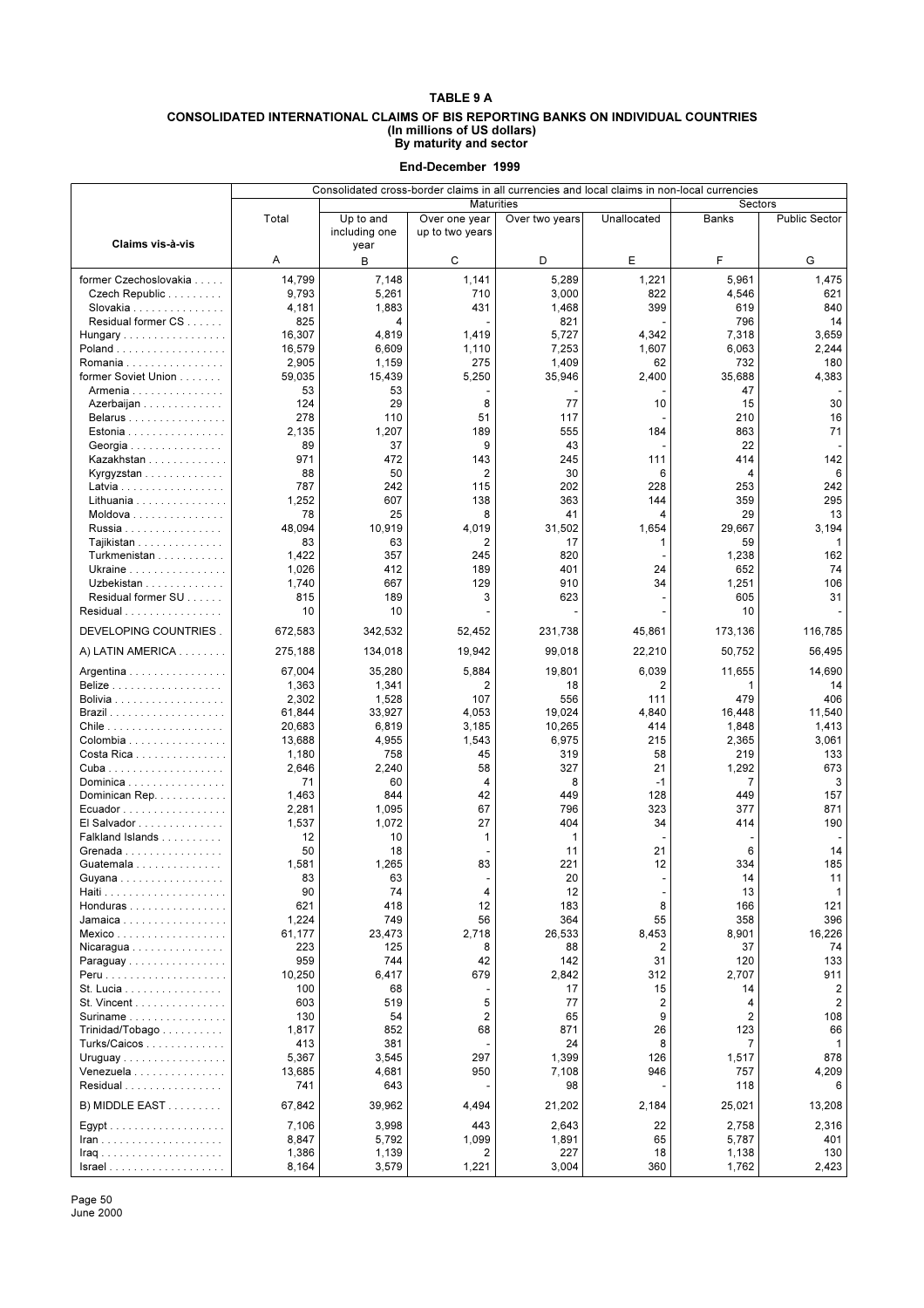#### **CONSOLIDATED INTERNATIONAL CLAIMS OF BIS REPORTING BANKS ON INDIVIDUAL COUNTRIES (In millions of US dollars) By maturity and sector**

|                            |                          |                                                | Undisbursed                             |                 | Local currency positions of                                 | Memorandum                   |                                                                  |
|----------------------------|--------------------------|------------------------------------------------|-----------------------------------------|-----------------|-------------------------------------------------------------|------------------------------|------------------------------------------------------------------|
| Sectors                    |                          | Banks with head                                | credit                                  |                 | reporting banks' foreign<br>affiliates with local residents | item: net                    |                                                                  |
| Non-bank<br>private sector | Unallocated              | offices outside<br>the country of<br>residence | commitments<br>and backup<br>facilities | Claims          | Liabilities                                                 | transfer to<br>ultimate risk | Claims vis-à-vis                                                 |
| н                          | I.                       | J                                              | Κ                                       | L               | M                                                           | Q                            |                                                                  |
| 7,160                      | 203                      | 1,009                                          | 4,290                                   | 13,331          | 5,440                                                       | $-1,228$                     | former Czechoslovakia                                            |
| 4,439                      | 187                      | 984                                            | 3,847                                   | 11,397          | 4,780                                                       | 124                          | Czech Republic                                                   |
| 2,706                      | 16                       | 25                                             | 443                                     | 1,934           | 660                                                         | -557                         | Slovakia                                                         |
| 15                         |                          |                                                |                                         |                 |                                                             | $-795$                       | Residual former CS                                               |
| 5,217                      | 113                      | 589                                            | 3,589                                   | 5,347           | 4,590                                                       | $-510$                       | Hungary                                                          |
| 7,806                      | 466                      | 635                                            | 3,250                                   | 12,357          | 12,513                                                      | $-3,952$                     |                                                                  |
| 1,990                      | 3                        | 6                                              | 577                                     | 270             | 277                                                         | $-274$                       | Romania                                                          |
| 18,751                     | 213                      | 1,277                                          | 4,725                                   | 1,343           | 1,309                                                       | $-2,740$                     | former Soviet Union                                              |
| 6                          |                          |                                                | 2                                       | 8               | $\overline{\mathbf{c}}$                                     | $-2$                         | Armenia                                                          |
| 79<br>52                   |                          | 5                                              | 69<br>37                                | 2               | $\overline{2}$                                              | $-26$<br>-23                 | Azerbaijan<br>Belarus                                            |
| 1,062                      | 139                      | 25                                             | 152                                     | 67              | 68                                                          | $-12$                        | Estonia                                                          |
| 67                         |                          |                                                | 9                                       |                 |                                                             | -45                          | Georgia                                                          |
| 415                        |                          | $\overline{7}$                                 | 160                                     | 46              | 54                                                          | 3                            | Kazakhstan                                                       |
| 72                         | 6                        |                                                |                                         |                 |                                                             | $-25$                        | Kyrgyzstan                                                       |
| 290                        | 2                        | 18                                             | 63                                      | 292             | 248                                                         | $-65$                        | Latvia                                                           |
| 596                        | $\overline{2}$           | 6                                              | 71                                      |                 |                                                             | $-196$                       | Lithuania $\ldots \ldots \ldots \ldots$                          |
| 36                         |                          |                                                | 9                                       |                 |                                                             | 1                            | Moldova                                                          |
| 15,170                     | 63                       | 679                                            | 3,350                                   | 877             | 889                                                         | $-1,889$                     | Russia                                                           |
| 23                         |                          |                                                | 7                                       |                 |                                                             | 12                           | Taiikistan                                                       |
| 22                         |                          | 8                                              | 216                                     |                 |                                                             | -84                          | Turkmenistan                                                     |
| 299                        | 1                        | 25                                             | 134                                     | 31              | 20<br>26                                                    | 32                           | Ukraine                                                          |
| 383<br>179                 |                          | 504                                            | 444<br>2                                | 20              |                                                             | $-427$<br>6                  | Uzbekistan<br>Residual former SU                                 |
|                            |                          |                                                |                                         |                 |                                                             |                              | Residual                                                         |
|                            |                          |                                                |                                         |                 |                                                             |                              |                                                                  |
| 378,584                    | 4,078                    | 18,268                                         | 97,571                                  | 266,198         | 227,386                                                     | $-51,617$                    | DEVELOPING COUNTRIES.                                            |
| 167,451                    | 490                      | 4,976                                          | 31,335                                  | 149,264         | 129,453                                                     | $-29,472$                    | A) LATIN AMERICA                                                 |
| 40,636                     | 23                       | 966                                            | 7,779                                   | 24,425          | 21,522                                                      | $-5,213$                     | Argentina                                                        |
| 1,347                      | 1                        |                                                | 340                                     | 149             | 153                                                         | 181                          |                                                                  |
| 1,306                      | 111                      | 135                                            | 226                                     | 334             | 247                                                         | $-141$                       |                                                                  |
| 33,784                     | 72<br>÷,                 | 2,332<br>62                                    | 6,876                                   | 53,693          | 37,159                                                      | $-7,107$<br>$-443$           |                                                                  |
| 17,422<br>8,262            |                          | 116                                            | 1,542<br>790                            | 23,148<br>5,376 | 22,344<br>5,002                                             | $-1,542$                     | Colombia                                                         |
| 764                        | 64                       | 3                                              | 217                                     | 155             | 178                                                         | $-343$                       | Costa Rica                                                       |
| 680                        | $\mathbf{1}$             |                                                | 71                                      |                 | $\overline{2}$                                              | $-95$                        |                                                                  |
| 61                         |                          |                                                | $\overline{2}$                          | 81              | 95                                                          | $-10$                        | Dominica                                                         |
| 758                        | 99                       | 32                                             | 214                                     | 419             | 442                                                         | $-416$                       | Dominican Rep.                                                   |
| 1,032                      | $\mathbf{1}$             | 59                                             | 97                                      | 96              | 173                                                         | $-614$                       | Ecuador                                                          |
| 900                        | 33                       | 68                                             | 212                                     | 435             | 486                                                         | $-467$                       | El Salvador                                                      |
| 12                         | $\blacksquare$           |                                                | 3                                       |                 |                                                             | $-2$                         | Falkland Islands                                                 |
| 30                         |                          |                                                | 3                                       | 97              | 130                                                         | $-24$                        | Grenada                                                          |
| 1,062<br>58                |                          | 25<br>$\overline{2}$                           | 228<br>23                               | 92<br>32        | 198<br>44                                                   | -602<br>$-35$                | Guatemala<br>Guyana                                              |
| 75                         | 1                        | 5                                              | 86                                      | 105             | 129                                                         | $-21$                        | .                                                                |
| 326                        | 8                        | 16                                             | 183                                     | 47              | 57                                                          | $-189$                       | Honduras                                                         |
| 469                        | $\mathbf{1}$             | 11                                             | 101                                     | 1,786           | 1,435                                                       | $-256$                       | Jamaica                                                          |
| 36,005                     | 45                       | 907                                            | 8,284                                   | 26,722          | 27,025                                                      | $-6,168$                     | Mexico                                                           |
| 111                        | $\mathbf{1}$             | 1                                              | 11                                      |                 |                                                             | $-29$                        | Nicaragua                                                        |
| 692                        | 14                       | 16                                             | 100                                     | 829             | 822                                                         | $-171$                       | Paraguay                                                         |
| 6,630                      | $\overline{2}$           | 102                                            | 1,244                                   | 1,688           | 1,857                                                       | $-1,307$                     |                                                                  |
| 85                         | $-1$                     |                                                | 3                                       | 297             | 298                                                         | -1                           | St. Lucia                                                        |
| 598                        | $-1$                     |                                                | 8                                       | 110             | 126                                                         | -332                         | St. Vincent                                                      |
| 15<br>1,629                | 5<br>$-1$                | 12                                             | 17<br>165                               | 14<br>854       | 7<br>754                                                    | $-52$<br>-363                | Suriname $\ldots \ldots \ldots \ldots \ldots$<br>Trinidad/Tobago |
| 405                        |                          |                                                | 25                                      | 147             | 327                                                         | -30                          | Turks/Caicos                                                     |
| 2,971                      | $\mathbf{1}$             | 54                                             | 233                                     | 1,381           | 1,144                                                       | $-1,065$                     | Uruguay                                                          |
| 8,709                      | 10                       | 19                                             | 2,140                                   | 6,682           | 6,681                                                       | $-2,213$                     | Venezuela                                                        |
| 617                        |                          | 33                                             | 112                                     | 70              | 616                                                         | -402                         | Residual                                                         |
| 29,591                     | 22                       | 1,813                                          | 18,084                                  | 10,087          | 8,872                                                       | $-3,600$                     | B) MIDDLE EAST                                                   |
| 2,030                      | $\overline{2}$           | 386                                            | 2,667                                   | 2,129           | 2,213                                                       | -631                         |                                                                  |
| 2,658                      | $\mathbf{1}$             | 843                                            | 2,906                                   | 1               |                                                             | $-1,360$                     |                                                                  |
| 118                        | $\overline{\phantom{a}}$ | -35                                            | 1,376                                   |                 |                                                             | 30                           | $\text{Iraq}$                                                    |
| 3,977                      | $\overline{c}$           | 45                                             | 567                                     |                 |                                                             | 304                          |                                                                  |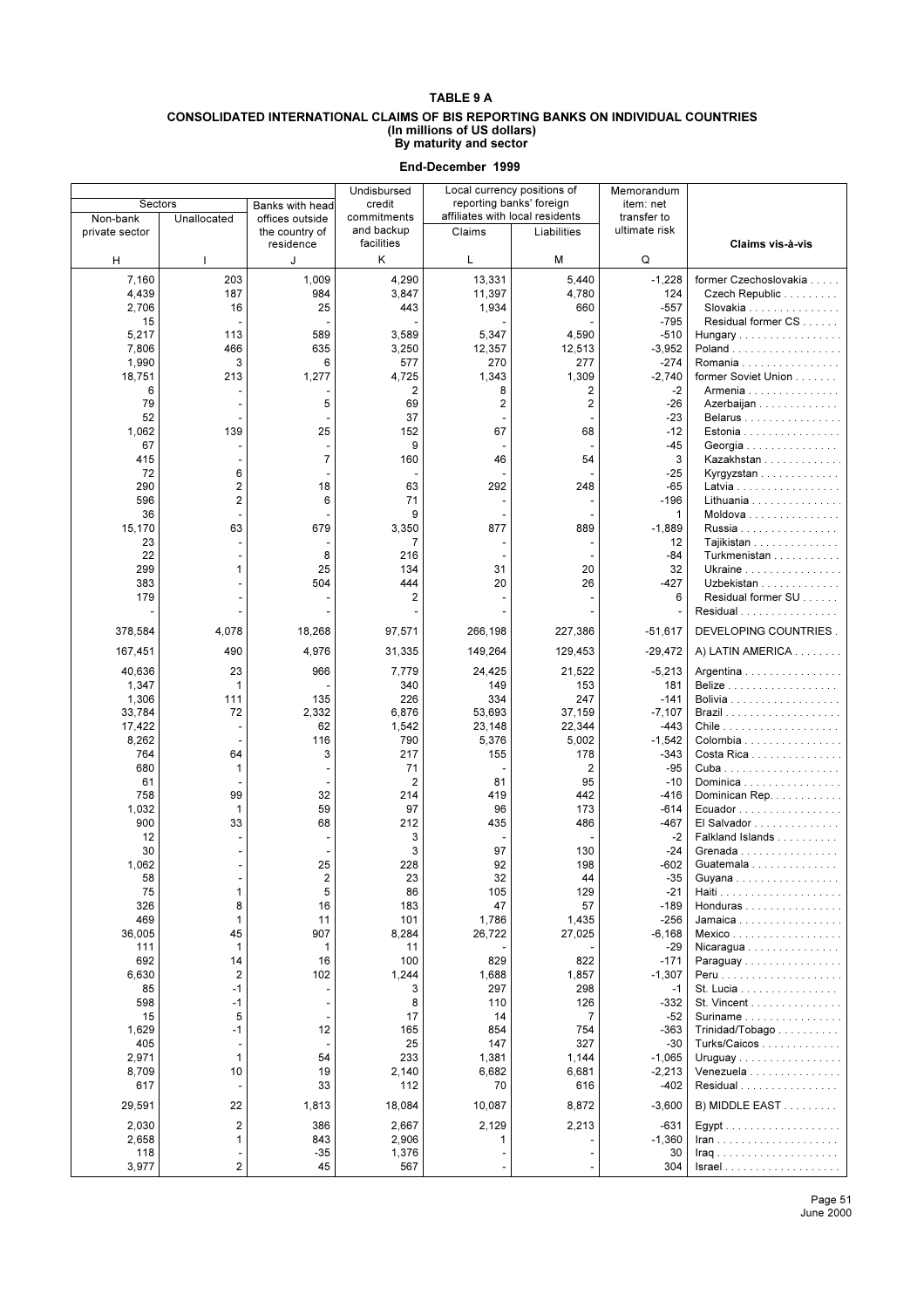#### **CONSOLIDATED INTERNATIONAL CLAIMS OF BIS REPORTING BANKS ON INDIVIDUAL COUNTRIES (In millions of US dollars) By maturity and sector**

**End-December 1999**

|                                                     | Consolidated cross-border claims in all currencies and local claims in non-local currencies |                            |                                  |                |                         |              |                |
|-----------------------------------------------------|---------------------------------------------------------------------------------------------|----------------------------|----------------------------------|----------------|-------------------------|--------------|----------------|
|                                                     |                                                                                             |                            | <b>Maturities</b>                |                |                         | Sectors      |                |
| Claims vis-à-vis                                    | Total                                                                                       | Up to and<br>including one | Over one year<br>up to two years | Over two years | Unallocated             | <b>Banks</b> | Public Sector  |
|                                                     | Α                                                                                           | year<br>B                  | С                                | D              | E                       | F            | G              |
| Jordan                                              | 1,189                                                                                       | 742                        | 130                              | 199            | 118                     | 286          | 365            |
| Kuwait                                              | 6,062                                                                                       | 4,789                      | 309                              | 720            | 244                     | 3,822        | 491            |
|                                                     | 201                                                                                         | 192                        | $\overline{2}$                   | 4              | 3                       | 90           | 5              |
| Oman                                                | 3,598                                                                                       | 1,712                      | 167                              | 1,672          | 47                      | 925          | 950            |
| Palestinian Autonomy                                | 4                                                                                           | 3                          | 1                                |                |                         | 2            |                |
|                                                     | 6,294                                                                                       | 2,622                      | 522                              | 2,880          | 270                     | 949          | 2,354          |
| Saudi Arabia                                        | 18,133                                                                                      | 10,603                     | 327                              | 6,320          | 883                     | 5,024        | 3,388          |
|                                                     | 705                                                                                         | 410                        | 2                                | 288            | 5                       | 146          | 251            |
| United Arab Emirates                                | 5,744                                                                                       | 4,000                      | 269                              | 1,326          | 149                     | 2,302        | 126            |
| Yemen                                               | 409                                                                                         | 381                        |                                  | 28             |                         | 30           | 8              |
| Residual                                            | $\ddot{\phantom{0}}$                                                                        |                            | $\ddot{\phantom{0}}$             |                |                         |              |                |
| $C)$ AFRICA                                         | 58,694                                                                                      | 30,527                     | 4,715                            | 20,884         | 2,568                   | 15,178       | 10,475         |
| Algeria                                             | 5,807                                                                                       | 1,748                      | 920                              | 3,116          | 23                      | 2,422        | 1,083          |
| Angola                                              | 2,341                                                                                       | 1,057                      | 245                              | 979            | 60                      | 290          | 177            |
|                                                     | 110                                                                                         | 99                         | 4                                | 7              |                         | 24           | 8              |
| Botswana                                            | 18                                                                                          | 13                         |                                  |                | 5                       | $\mathbf{1}$ |                |
| Burkina Faso                                        | 84                                                                                          | 73                         | 4                                | 4              | 3                       | 13           | 3              |
| Burundi                                             | 71                                                                                          | 54                         | 4                                | 10             | 3                       | 10           |                |
| Cameroon                                            | 1,926                                                                                       | 1,201                      | 305                              | 413            | $\overline{7}$          | 48           | 505            |
| Capo Verde<br>Central African Rep.                  | 36<br>34                                                                                    | 15<br>33                   | 1                                | 20             | 1                       | 12<br>3      | 14             |
|                                                     | 21                                                                                          | 15                         | 1                                | 3              | 2                       |              |                |
| $Comoros \ldots $                                   | 9                                                                                           | 7                          |                                  | 2              | $\overline{a}$          | 1            |                |
| $\mathsf{Congo}\dots\dots\dots\dots\dots\dots\dots$ | 1,278                                                                                       | 630                        | 173                              | 472            | 3                       | 29           | 43             |
| Congo, Dem. Rep.                                    | 726                                                                                         | 376                        | 22                               | 249            | 79                      | 37           | 146            |
| Côte d'Ivoire                                       | 2,731                                                                                       | 1,178                      | 123                              | 1,022          | 408                     | 163          | 397            |
| $Djibouti$                                          | 68                                                                                          | 64                         |                                  | 4              |                         | 3            |                |
| Equatorial Guinea                                   | 40                                                                                          | 18                         |                                  | 22             |                         | 7            | 21             |
| Eritrea                                             |                                                                                             |                            |                                  |                |                         |              |                |
| Ethiopia                                            | 60                                                                                          | 17                         | 11                               | 30             | $\overline{2}$          | 4            | 5              |
| Gabon                                               | 724<br>50                                                                                   | 510<br>27                  | 42<br>$\mathbf{1}$               | 161            | 11<br>6                 | 31<br>8      | 74             |
| Gambia<br>Ghana                                     | 1,365                                                                                       | 768                        | 96                               | 16<br>472      | 29                      | 164          | 14<br>494      |
|                                                     | 331                                                                                         | 257                        | 27                               | 46             | 1                       | 33           | $\mathbf{1}$   |
| Guinea-Bissau                                       | 3                                                                                           | 3                          |                                  |                |                         |              | $\overline{2}$ |
| Kenya                                               | 1,117                                                                                       | 673                        | 101                              | 280            | 63                      | 97           | 221            |
| Lesotho                                             | 304                                                                                         | 140                        | 13                               | 151            |                         | 7            | 52             |
| Madagascar                                          | 261                                                                                         | 175                        | 1                                | 82             | 3                       | 81           | 25             |
| Malawi                                              | 58                                                                                          | 37                         |                                  | 21             |                         | 2            | 3              |
| Mali                                                | 215                                                                                         | 117                        | 50                               | 47             | 1                       | 29           | 1              |
| Mauritania                                          | 164                                                                                         | 139<br>754                 | 5<br>128                         | 3              | 17                      | 42<br>505    | 3<br>109       |
| Mauritius<br>Morocco                                | 1,531<br>7,066                                                                              | 2,095                      | 585                              | 535<br>4,028   | 114<br>358              | 1,273        | 1,848          |
| Mozambique                                          | 245                                                                                         | 233                        | 2                                | 10             |                         | 13           |                |
| Namibia                                             | 128                                                                                         | 54                         | $\overline{\phantom{a}}$         | 71             | 3                       | 43           | 52             |
| Niger                                               | 54                                                                                          | 26                         |                                  | 20             | 8                       | 14           | 13             |
| Nigeria                                             | 1,748                                                                                       | 873                        | 43                               | 564            | 268                     | 200          | 389            |
| Rwanda                                              | 64                                                                                          | 38                         | $\overline{2}$                   | 10             | 14                      | 4            | 8              |
| Sao Tomé/Principe                                   | 14                                                                                          | 12                         |                                  | $\overline{2}$ |                         |              |                |
| Senegal                                             | 878                                                                                         | 234                        | 85                               | 558            | 1                       | 383          | 60             |
| Seychelles                                          | 665                                                                                         | 504                        | 5                                | 153            | 3                       | 20           | 37             |
| Sierra Leone                                        | 37                                                                                          | 5                          | 2                                | 30             |                         | 28           |                |
| Somalia                                             | 33                                                                                          | 20                         | $\overline{2}$                   | 11             |                         |              |                |
| South Africa<br>St. Helena                          | 20,661<br>4                                                                                 | 13,458<br>4                | 1,203                            | 5,256          | 744                     | 7,811        | 3,284          |
| Sudan                                               | 343                                                                                         | 300                        | 3                                | 33             | $\overline{7}$          | 33           | 130            |
| Swaziland                                           | 86                                                                                          | 51                         |                                  | 33             | $\overline{\mathbf{c}}$ | 24           | 32             |
| Tanzania                                            | 264                                                                                         | 144                        | 19                               | 50             | 51                      | 22           | 37             |
|                                                     | 130                                                                                         | 111                        | 3                                | 6              | 10                      | 24           | $\overline{c}$ |
|                                                     | 3,282                                                                                       | 1,203                      | 328                              | 1,513          | 238                     | 912          | 714            |
| Uganda $\ldots \ldots \ldots \ldots \ldots$         | 120                                                                                         | 65                         |                                  | 45             | 10                      | 40           |                |
| Zambia                                              | 94                                                                                          | 84                         | 4                                | 2              | 4                       | $\mathbf{1}$ | 12             |
| Zimbabwe                                            | 1,248                                                                                       | 768                        | 152                              | 322            | 6                       | 250          | 437            |
| Residual                                            | 47                                                                                          | 47                         | $\overline{\phantom{a}}$         |                |                         | 17           | 19             |

Page 52 June 2000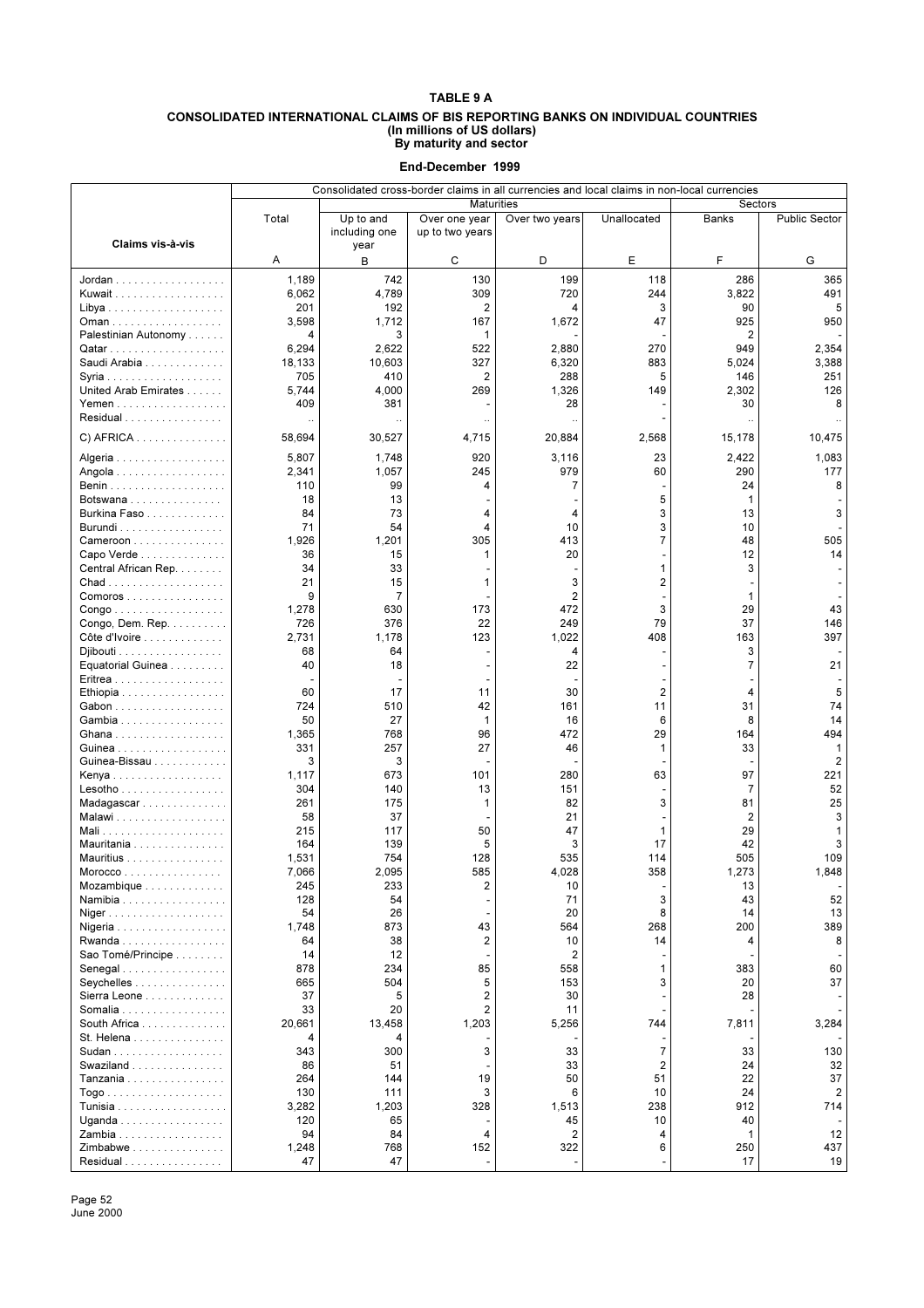#### **CONSOLIDATED INTERNATIONAL CLAIMS OF BIS REPORTING BANKS ON INDIVIDUAL COUNTRIES (In millions of US dollars) By maturity and sector**

|                |                         |                 | Undisbursed    |           | Local currency positions of     | Memorandum    |                                                     |
|----------------|-------------------------|-----------------|----------------|-----------|---------------------------------|---------------|-----------------------------------------------------|
| Sectors        |                         | Banks with head | credit         |           | reporting banks' foreign        | item: net     |                                                     |
| Non-bank       | Unallocated             | offices outside | commitments    |           | affiliates with local residents | transfer to   |                                                     |
| private sector |                         | the country of  | and backup     | Claims    | Liabilities                     | ultimate risk |                                                     |
|                |                         | residence       | facilities     |           |                                 |               | Claims vis-à-vis                                    |
| н              | т                       | J               | Κ              | L         | М                               | Q             |                                                     |
| 532            | 6                       | 34              | 208            | 330       | 316                             | 977           |                                                     |
| 1,748          | 1                       | 117             | 362            |           |                                 | $-1,525$      | Kuwait                                              |
| 106            |                         |                 | 60             |           |                                 | 116           |                                                     |
| 1,722          | 1                       | 3               | 972            | 595       | 528                             | $-338$        |                                                     |
| $\overline{c}$ |                         |                 | 19             |           |                                 | $-1$          | Palestinian Autonomy                                |
| 2,986          | 5                       | 4               | 1,801          | 587       | 605                             | $-358$        | Qatar                                               |
| 9,721          | ÷.                      | 232             | 2,697          | 17        |                                 | $-1,174$      | Saudi Arabia                                        |
| 308            |                         |                 | 59             |           |                                 | 159           |                                                     |
| 3,313          | 3                       | 183             | 4,209          | 6,380     | 5,194                           | 230           | United Arab Emirates                                |
| 370            | 1                       | 1               | 181            | 48        | 16                              | $-29$         | Yemen                                               |
|                | $\ddot{\phantom{0}}$    |                 |                |           |                                 |               | Residual                                            |
| 33,007         | 34                      | 753             | 10,760         | 11,940    | 10,032                          | $-4,577$      | C) AFRICA                                           |
| 2,302          | $\overline{a}$          | 219             | 853            | 136       | 120                             | $-1,054$      | Algeria                                             |
| 1,873          | 1                       | 8               | 741            |           |                                 | $-402$        | Angola                                              |
| 78             |                         |                 | 20             |           |                                 | $-15$         |                                                     |
| 17             |                         |                 | 28             | 782       | 656                             | $-1$          | Botswana                                            |
| 65             | 3                       |                 | 21             |           |                                 | 6             | Burkina Faso                                        |
| 61             |                         |                 | 3              |           |                                 |               | Burundi                                             |
| 1,372          | 1                       |                 | 173            | 388       | 381                             | -36           | Cameroon                                            |
| 10             |                         |                 |                |           |                                 | -3            | Capo Verde                                          |
| 30             | 1                       |                 |                | 3         |                                 | $-1$          | Central African Rep.                                |
| 21             |                         |                 | $\overline{2}$ |           |                                 | $-2$          |                                                     |
| 8              |                         |                 | 3              |           |                                 |               | Comoros                                             |
| 1,205          | 1                       |                 | 408            |           |                                 | -48           | $\mathsf{Congo}\dots\dots\dots\dots\dots\dots\dots$ |
| 543            |                         |                 | 70             | 8         | 19                              | $-19$         | Congo, Dem. Rep.                                    |
| 2,171          |                         |                 | 476            | 490       | 377                             | $-152$        | Côte d'Ivoire                                       |
| 65             |                         |                 | 34             | 83        |                                 | 6             | Djibouti                                            |
| 12             |                         |                 | $\overline{2}$ |           |                                 | 1             | Equatorial Guinea                                   |
|                |                         |                 |                |           |                                 | 1             |                                                     |
| 51             |                         |                 | 62             |           |                                 | -3            | Ethiopia                                            |
| 618            | 1                       |                 | 103            | 194       | 162                             | $-38$         |                                                     |
| 28             |                         | 7               | 12             | 61        | 47                              | $-3$          | Gambia                                              |
| 705<br>297     | $\overline{2}$          | 4               | 316<br>27      | 476<br>21 | 416<br>13                       | 37<br>12      | Ghana<br>Guinea                                     |
| 1              |                         |                 |                |           |                                 |               | Guinea-Bissau                                       |
| 798            | 1                       | 8               | 257            | 1,179     | 881                             | $-161$        |                                                     |
| 245            |                         |                 | 77             |           |                                 | 27            | Lesotho $\ldots \ldots \ldots \ldots \ldots$        |
| 155            |                         |                 | 92             | 158       | 129                             | 5             | Madagascar                                          |
| 53             |                         |                 | 18             |           |                                 | $-10$         | Malawi                                              |
| 185            |                         |                 | 101            |           |                                 | $-7$          | Mali                                                |
| 118            | 1                       |                 | 20             |           |                                 | -6            | Mauritania                                          |
| 917            |                         | 16              | 145            | 313       | 342                             | $-229$        | Mauritius                                           |
| 3,944          | 1                       | 11              | 1,365          | 1,807     | 1,576                           | $-513$        | Morocco                                             |
| 232            |                         | 3               | 71             |           |                                 | -7            | Mozambique                                          |
| 33             |                         |                 | 53             |           |                                 | -16           | Namibia                                             |
| 25             | $\overline{\mathbf{c}}$ | 2               |                |           |                                 | 29            | Niger                                               |
| 1,154          | 5                       | $\mathbf{1}$    | 299            | 225       | 237                             | $-177$        | Nigeria                                             |
| 51             | 1                       |                 | 12             |           |                                 | -4            | Rwanda                                              |
| 14             |                         |                 |                |           |                                 |               | Sao Tomé/Principe                                   |
| 434            | 1                       | 1               | 144            | 178       | 195                             | -24           | Senegal                                             |
| 608            |                         |                 | 37             | 31        | 150                             | -15           | Seychelles                                          |
| 9              |                         |                 | 3              | 16        | $\overline{\phantom{a}}$        | $-2$          | Sierra Leone                                        |
| 33             | 6                       | 441             | 2              |           |                                 | -6            | Somalia<br>South Africa                             |
| 9,560<br>4     |                         |                 | 3,555          | 4,028     | 2,971                           | $-1,340$      | St. Helena                                          |
| 180            |                         | $-13$           | 65             | 5         |                                 | 52            |                                                     |
| 30             |                         |                 |                |           |                                 | 3             | Swaziland                                           |
| 201            | 4                       | 15              | 70             | 140       | 225                             | -68           | Tanzania                                            |
| 102            | $\overline{2}$          |                 | 5              |           |                                 | -5            |                                                     |
| 1,656          |                         | 30              | 304            | 349       | 142                             | $-240$        | Tunisia                                             |
| 80             |                         |                 | 27             | 163       | 193                             | $-20$         | Uganda                                              |
| 81             |                         |                 | 102            | 163       | 208                             | $-5$          | Zambia                                              |
| 561            |                         |                 | 572            | 543       | 592                             | $-125$        | Zimbabwe                                            |
| 11             |                         |                 | 10             |           |                                 | $\mathbf{1}$  | Residual                                            |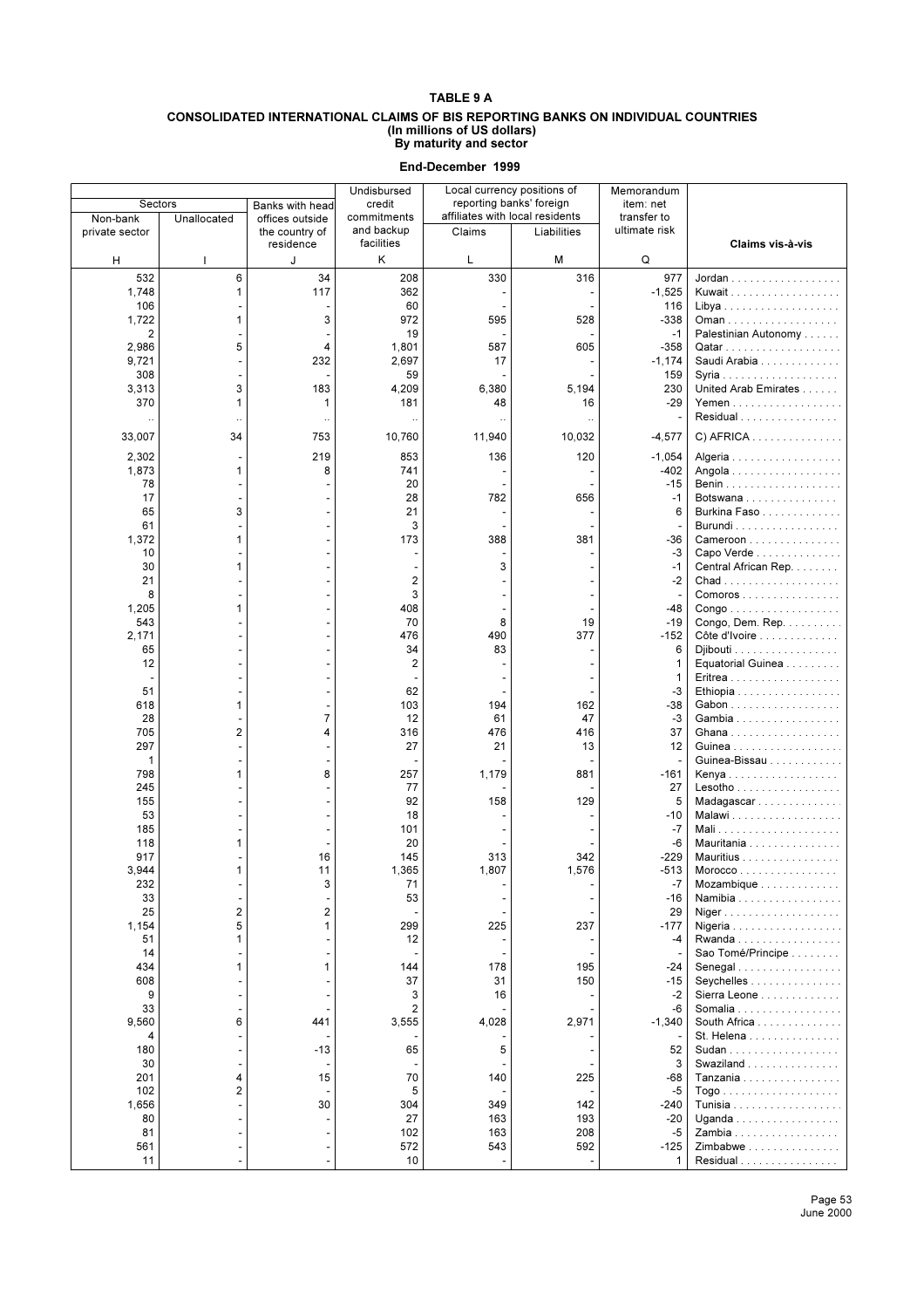#### **CONSOLIDATED INTERNATIONAL CLAIMS OF BIS REPORTING BANKS ON INDIVIDUAL COUNTRIES (In millions of US dollars) By maturity and sector**

|                                   | Consolidated cross-border claims in all currencies and local claims in non-local currencies |                |                   |                |                |                |                      |  |  |  |
|-----------------------------------|---------------------------------------------------------------------------------------------|----------------|-------------------|----------------|----------------|----------------|----------------------|--|--|--|
|                                   |                                                                                             |                | <b>Maturities</b> |                |                | Sectors        |                      |  |  |  |
|                                   | Total                                                                                       | Up to and      | Over one year     | Over two years | Unallocated    | Banks          | <b>Public Sector</b> |  |  |  |
|                                   |                                                                                             | including one  | up to two years   |                |                |                |                      |  |  |  |
| Claims vis-à-vis                  |                                                                                             | year           |                   |                |                |                |                      |  |  |  |
|                                   | Α                                                                                           | в              | C                 | D              | E              | F              | G                    |  |  |  |
| D) ASIA                           | 270,859                                                                                     | 138,025        | 23,301            | 90,634         | 18,899         | 82,185         | 36,607               |  |  |  |
| Afghanistan                       | 19                                                                                          | 5              |                   | 14             |                | 9              |                      |  |  |  |
| Bangladesh                        | 302                                                                                         | 218            | 26                | 54             | 4              | 82             | 32                   |  |  |  |
| Bhutan                            | $\overline{2}$                                                                              | $\overline{2}$ |                   |                |                | $\overline{2}$ |                      |  |  |  |
| British Ov. Terr.                 | 802                                                                                         | 595            | 39                | 149            | 19             | $\overline{7}$ | 23                   |  |  |  |
|                                   | 460                                                                                         | 439            | 2                 | 17             | $\overline{2}$ | 6              | 352                  |  |  |  |
| Cambodia                          | 54                                                                                          | 41             |                   | $\overline{2}$ | 11             | 3              | 10                   |  |  |  |
|                                   | 46,610                                                                                      | 18,923         | 4,342             | 21,070         | 2,275          | 15,777         | 6.413                |  |  |  |
|                                   | 15                                                                                          | 10             |                   | 5              |                |                |                      |  |  |  |
| French Polynesia                  | 24                                                                                          | 22             | 1                 | 1              |                | 1              |                      |  |  |  |
| $India$                           | 22,037                                                                                      | 8,705          | 2,184             | 9,845          | 1,303          | 3,334          | 4.991                |  |  |  |
| Indonesia                         | 40,694                                                                                      | 19,125         | 3,038             | 17,029         | 1,502          | 4,210          | 8,458                |  |  |  |
| Kiribati                          | 30                                                                                          | 8              |                   | 22             |                |                |                      |  |  |  |
| Korea North                       | 198                                                                                         | 122            | 8                 | 31             | 37             | 140            | 17                   |  |  |  |
| Korea South                       | 60,657                                                                                      | 35,116         | 6,743             | 11,022         | 7,776          | 35,041         | 5,204                |  |  |  |
| Lao P.D. Republic                 | 18                                                                                          | 2              |                   | 12             | 4              | 1              | 10                   |  |  |  |
| Macao                             | 3.921                                                                                       | 3.719          | 9                 | 55             | 138            | 188            |                      |  |  |  |
| Malaysia                          | 18,113                                                                                      | 7,780          | 1,289             | 7,269          | 1,775          | 3,875          | 2,585                |  |  |  |
| Maldives                          | 39                                                                                          | 25             | 1                 | 12             | 1              | 4              | 11                   |  |  |  |
| Mongolia                          | 50                                                                                          | 11             | $\overline{2}$    | 37             |                | 9              | 21                   |  |  |  |
| Myanmar                           | 637                                                                                         | 157            | 10                | 467            | 3              | 530            | 18                   |  |  |  |
| Nauru                             | 3                                                                                           | 3              |                   |                |                |                |                      |  |  |  |
| Nepal                             | 55                                                                                          | 39             | $\overline{7}$    | 9              |                | 6              | $\overline{7}$       |  |  |  |
| New Caledonia $\ldots$ , $\ldots$ | 883                                                                                         | 883            |                   |                |                |                | 16                   |  |  |  |
| Pakistan                          | 5,134                                                                                       | 1,912          | 329               | 2,794          | 99             | 533            | 1,365                |  |  |  |
| Papua New Guinea                  | 285                                                                                         | 85             | 36                | 164            |                | $\overline{7}$ | 26                   |  |  |  |
| Philippines                       | 16,727                                                                                      | 7,703          | 1,507             | 6,380          | 1,137          | 5,122          | 2,969                |  |  |  |
| Solomon Islands                   | 2                                                                                           | $\overline{2}$ |                   |                |                |                |                      |  |  |  |
| Sri Lanka                         | 1,350                                                                                       | 808            | 86                | 427            | 29             | 521            | 430                  |  |  |  |
| Taiwan                            | 20,120                                                                                      | 15,396         | 872               | 2,791          | 1,061          | 8,640          | 1,192                |  |  |  |
| Thailand                          | 28,405                                                                                      | 14,223         | 2,628             | 9.996          | 1,558          | 3,557          | 2,009                |  |  |  |
| Tonga                             | 16                                                                                          | 1              |                   | 14             | 1              | 6              | 9                    |  |  |  |
| Tuvalu                            |                                                                                             |                |                   |                |                |                |                      |  |  |  |
| US Pacific Islands                | 172                                                                                         | 26             | 5                 | 141            |                | 9              |                      |  |  |  |
| Vietnam                           | 1,709                                                                                       | 716            | 137               | 787            | 69             | 249            | 147                  |  |  |  |
| Wallis/Futuna                     |                                                                                             |                |                   | ٠              |                |                |                      |  |  |  |
| Western Samoa                     | 36                                                                                          | 35             |                   | 1              |                | 1              |                      |  |  |  |
| Residual                          | 1,280                                                                                       | 1,168          |                   | 17             | 95             | 315            | 291                  |  |  |  |
| INT. INSTITUTIONS                 | 40,761                                                                                      | 6,034          | 1,859             | 11,045         | 21,823         | 11,758         | 14,513               |  |  |  |
| UNALLOCATED                       | 30,912                                                                                      | 14,987         | 362               | 13,032         | 2,531          | 1,740          | 186                  |  |  |  |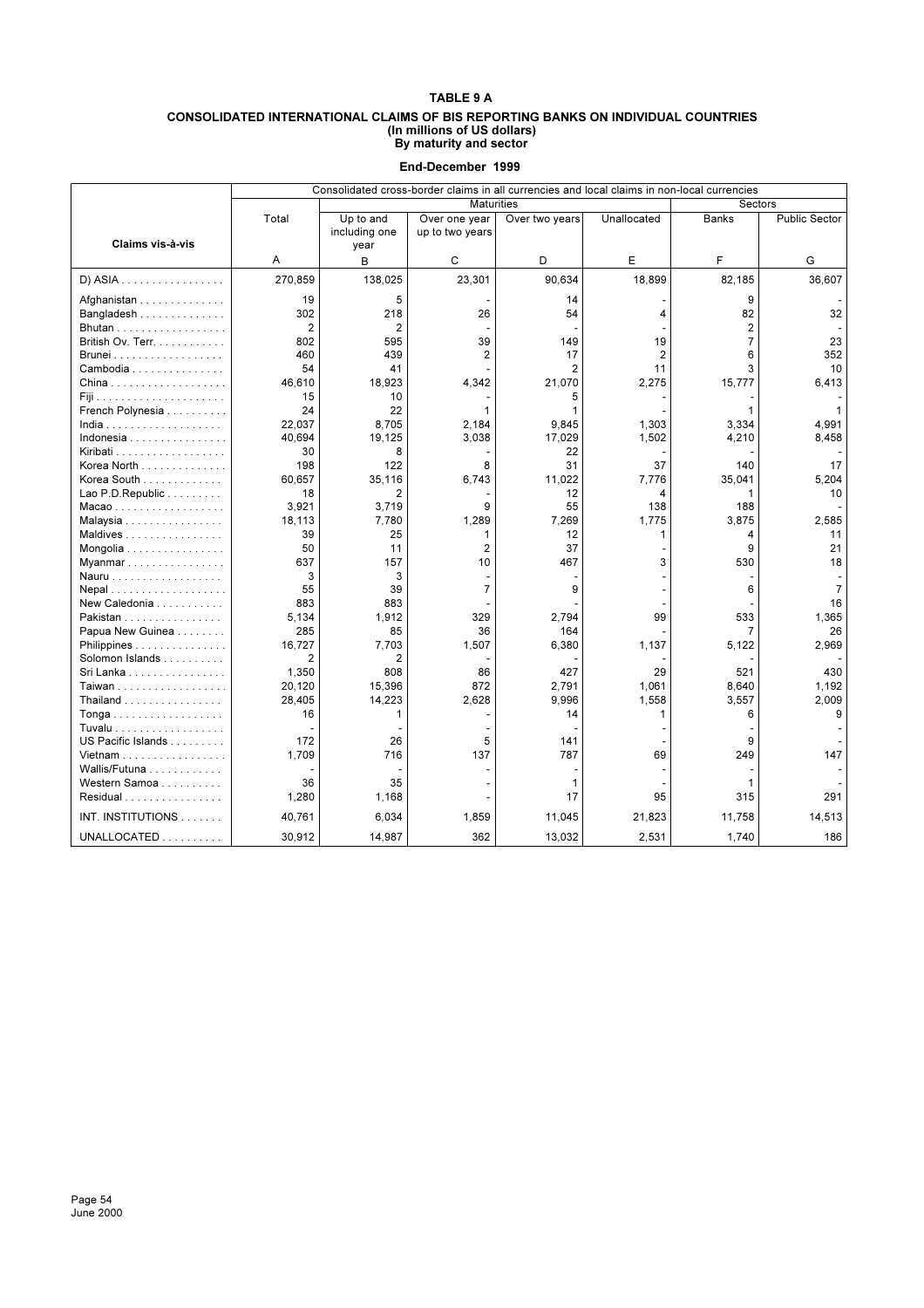#### **CONSOLIDATED INTERNATIONAL CLAIMS OF BIS REPORTING BANKS ON INDIVIDUAL COUNTRIES (In millions of US dollars) By maturity and sector**

| Sectors               |                | Banks with head | Undisbursed<br>credit    | Local currency positions of<br>reporting banks' foreign |             | Memorandum<br>item: net |                                        |
|-----------------------|----------------|-----------------|--------------------------|---------------------------------------------------------|-------------|-------------------------|----------------------------------------|
| Non-bank              | Unallocated    | offices outside | commitments              | affiliates with local residents                         |             | transfer to             |                                        |
| private sector        |                | the country of  | and backup<br>facilities | Claims                                                  | Liabilities | ultimate risk           |                                        |
|                       |                | residence<br>J  | K                        | L                                                       | М           | Q                       | Claims vis-à-vis                       |
| H                     |                |                 |                          |                                                         |             |                         |                                        |
| 148,535               | 3,532          | 10,726          | 37,392                   | 94.907                                                  | 79,029      | $-13,968$               | $D)$ ASIA                              |
| 10                    |                |                 |                          |                                                         |             | -5                      | Afghanistan                            |
| 187                   | 1              | 13              | 270                      | 301                                                     | 377         | $-51$                   | Bangladesh                             |
|                       |                |                 |                          |                                                         |             |                         | Bhutan                                 |
| 760                   | 12             |                 | 19                       |                                                         | 4           | $-55$                   | British Ov. Terr.                      |
| 102                   |                | $\overline{c}$  | 364                      | 968                                                     | 2,795       | 90                      |                                        |
| 32<br>24,411          | 9<br>9         | 2,542           | 11<br>10,280             | 1,535                                                   | 1,285       | $-15$<br>$-4.538$       | Cambodia                               |
| 15                    |                |                 | 4                        | 96                                                      | 97          | -9                      |                                        |
| 22                    |                |                 | 3                        | 461                                                     | 658         | $-6$                    | French Polynesia                       |
| 13,708                | 4              | 384             | 3,585                    | 11,984                                                  | 10,418      | $-2,749$                |                                        |
| 28,015                | 11             | 434             | 3,976                    | 5,170                                                   | 4,643       | $-2,928$                | Indonesia                              |
| 22                    | 8              |                 |                          |                                                         |             | $-11$                   |                                        |
| 33                    | 8              | 15              | 10                       |                                                         |             | $-35$                   | Korea North                            |
| 20,285                | 127            | 2,577           | 3,954                    | 15,232                                                  | 6,900       | 1,677                   | Korea South                            |
| $\overline{7}$<br>594 | 3.139          | 26              | 12<br>178                | 169                                                     | 227         | $-24$                   | Lao P.D. Republic                      |
| 11,635                | 18             | 1.674           | 2,317                    | 18.860                                                  | 15.710      | $-578$                  | Macao<br>Malaysia                      |
| 20                    | 4              | 3               | 5                        |                                                         |             | $-15$                   | Maldives                               |
| 20                    |                |                 |                          |                                                         |             | $-4$                    | Mongolia                               |
| 89                    |                |                 | 8                        |                                                         |             | 258                     | Myanmar                                |
| 3                     |                |                 |                          |                                                         |             | -3                      |                                        |
| 42                    |                |                 | 39                       | 27                                                      | 25          | $-10$                   | Nepal                                  |
| 867                   |                |                 |                          | 397                                                     | 459         | $-19$                   | New Caledonia                          |
| 3,234                 | $\overline{2}$ | 90              | 385                      | 2.714                                                   | 2,261       | $-963$                  | Pakistan                               |
| 252<br>8,631          | 5              | 882             | 105<br>2,491             | 55<br>4.449                                             | 47<br>4,509 | $-34$<br>$-3,344$       | Papua New Guinea<br>Philippines        |
| $\overline{2}$        |                |                 |                          |                                                         |             |                         | Solomon Islands                        |
| 398                   | 1              | 71              | 397                      | 414                                                     | 380         | $-329$                  | Sri Lanka                              |
| 10,284                | 4              | 1,220           | 5,501                    | 16,933                                                  | 15,275      | 1,947                   | Taiwan                                 |
| 22,787                | 52             | 772             | 3,029                    | 14,556                                                  | 12,010      | $-1,906$                | Thailand $\ldots \ldots \ldots \ldots$ |
|                       | 1              |                 |                          |                                                         |             |                         | Tonga                                  |
|                       |                |                 |                          |                                                         |             |                         | Tuvalu                                 |
| 163                   |                |                 | 36                       | 90                                                      | 347         | 33                      | US Pacific Islands                     |
| 1,291                 | 22             | 21              | 393<br>$\mathbf{1}$      | 496                                                     | 602         | $-340$                  | Vietnam<br>Wallis/Futuna               |
| 35                    |                |                 | $\overline{2}$           |                                                         |             | -4                      | Western Samoa                          |
| 579                   | 95             |                 | 17                       |                                                         |             | 2                       | Residual                               |
|                       |                |                 |                          |                                                         |             |                         |                                        |
| 14,225                | 265            | 125             | 442                      |                                                         |             | $-8,246$                | INT. INSTITUTIONS                      |
| 9,483                 | 19,503         | 682             | 12,447                   | 3,556                                                   | 6,674       | $-2,115$                | UNALLOCATED                            |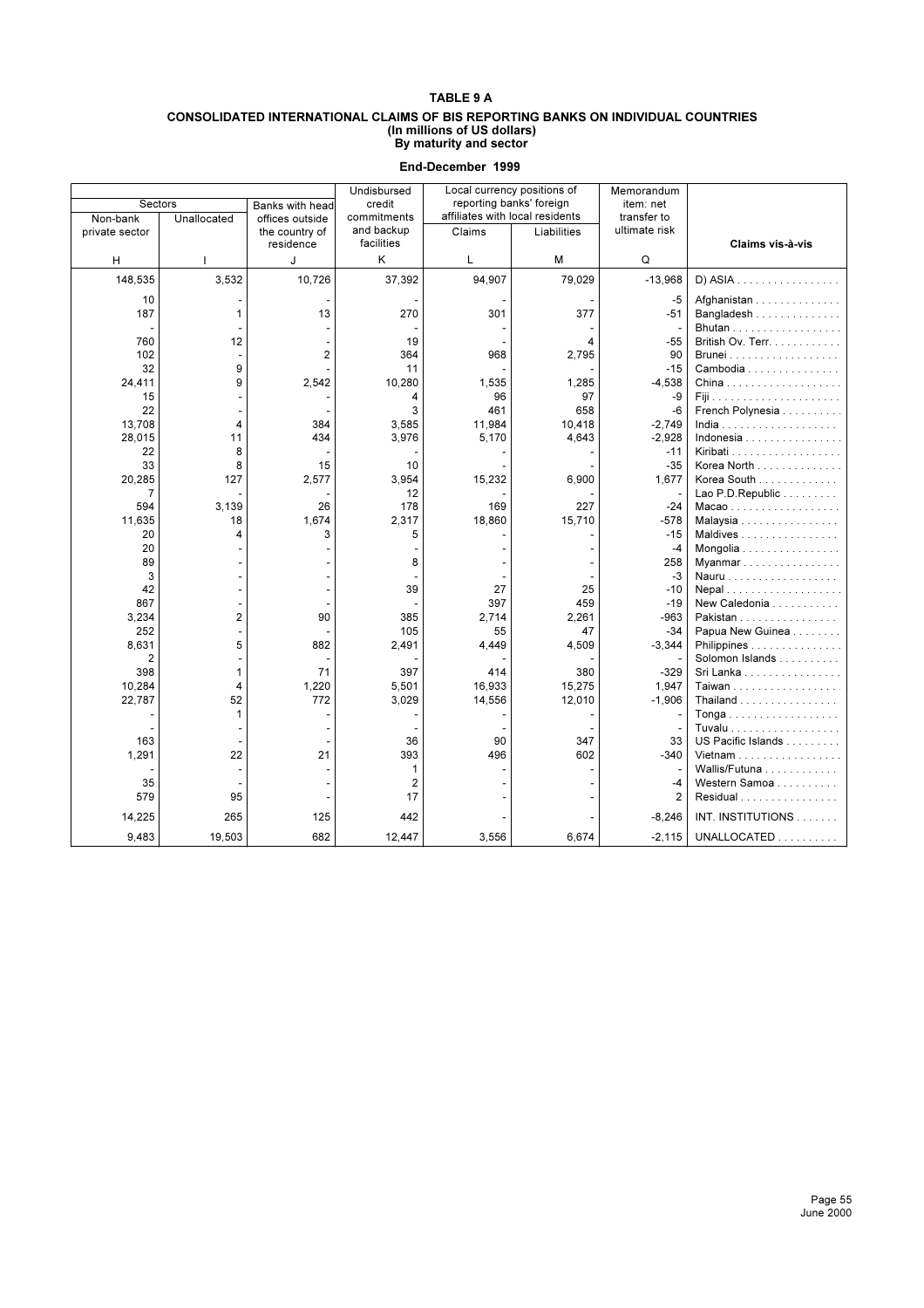## **TABLE 9 B CONSOLIDATED INTERNATIONAL CLAIMS OF BIS REPORTING BANKS ON INDIVIDUAL COUNTRIES (In millions of US dollars) By nationality of reporting banks**

| Claims vis-à-vis                         | Grand<br>Total     | Austria         | Belgium              | Canada               | Denmark                           | Finland                               | France          | Germany      | Ireland              |
|------------------------------------------|--------------------|-----------------|----------------------|----------------------|-----------------------------------|---------------------------------------|-----------------|--------------|----------------------|
| ALL COUNTRIES                            | 6,856,504          | 101,457         | 288,642              | 146,874              | 50,003                            | 29,500                                | 634,054         | 1,275,010    | 36,778               |
| <b>REPORTING COUNTRIES</b>               | 5,164,586          | 66,627          | 256,264              | 106,661              | 40.758                            | 23.961                                | 464,509         | 967,710      | 33,714               |
| Austria                                  | 87,548             |                 | 4,708                | 1,302                | 130                               | 345                                   | 7,584           | 35,467       | 460                  |
| Belgium                                  | 200,382            | 1,679           |                      | 2,137                | 823                               | 702                                   | 31,897          | 28,832       | 245                  |
| Canada                                   | 137,294            | 1,210           | 2,808                |                      | 196                               | 342                                   | 11,060          | 18,178       | 343                  |
| Denmark                                  | 65,841             | 833             | 4,064                | 472                  |                                   | 836                                   | 2,482           | 14,023       | 617                  |
| Finland                                  | 35,420             | 350             | 1,235                | 269                  | 1,349                             |                                       | 2,787           | 10,979       | 123                  |
| France                                   | 394,405            | 3,139<br>13,984 | 30,106<br>34,845     | 3,758<br>5,628       | 858<br>4,851                      | 561<br>3,358                          |                 | 78,809       | 925<br>2,794         |
| Germany                                  | 601,421<br>108,641 | 2,047           | 11,125               | 2,595                | 3,053                             | 403                                   | 68,477<br>5,765 | 33,540       |                      |
| $I$ reland                               | 401,195            | 5,225           | 27,349               | 5,410                | 1,346                             | 966                                   | 66,194          | 101,770      | 1,056                |
| Japan                                    | 264,210            | 1,012           | 3,464                | 7,361                | $-25$                             | 99                                    | 28,882          | 37,564       | 313                  |
| Luxembourg $\ldots \ldots \ldots \ldots$ | 185,480            | 2,087           | 18,454               | 917                  | 6,695                             | 383                                   | 16,785          | 85,461       | 224                  |
| Netherlands                              | 240,438            | 3,127           | 21,069               | 2,616                | 713                               | 807                                   | 23,214          | 60,231       | 883                  |
| Norway                                   | 40,255             | 432             | 1,628                | 726                  | 1,981                             | 914                                   | 1,720           | 10,373       | 122                  |
|                                          | 135,824            | 995             | 6,416                | 908                  | 155                               | 185                                   | 20,443          | 40,748       | 524                  |
| Sweden                                   | 89,410             | 787             | 2,732                | 1,303                | 6,529                             | 7,664                                 | 4,429           | 19,975       | 581                  |
| Switzerland                              | 303,629            | 2,870           | 5,236                | 967                  | 890                               | 149                                   | 16,858          | 35,207       | 146                  |
| United Kingdom                           | 843,455            | 10,254          | 51,988               | 19,850               | 8,074                             | 2,944                                 | 79,741          | 183,320      | 19,041               |
| United States                            | 1,029,738          | 16,596          | 29,037               | 50,442               | 3,140                             | 3,303                                 | 76,191          | 173,233      | 5,317                |
| <b>OTHER</b><br>DEVELOPED COUNTRIES      | 265,519            | 6,646           | 7,579                | 5,480                | 1,654                             | 640                                   | 21,215          | 59,973       | 901                  |
| Andorra                                  | 624                |                 | 93                   |                      | $\ddot{\phantom{0}}$              |                                       | 4               | 24           |                      |
| Australia                                | 78,725             | 814             | 2,680                | 2,826                |                                   | 169                                   | 3,944           | 12,054       |                      |
| Cyprus                                   | 7,220              | 93              | 138                  |                      | $\ddot{\phantom{0}}$              | 1                                     | 867             | 3,167        |                      |
| Gibraltar                                | 4,846              | 97              | 55                   | $\ddotsc$            | $\ddotsc$                         |                                       | 145             | 529          |                      |
| Greece                                   | 53,773             | 818             | 822                  | $\ddotsc$            | $\ddot{\phantom{0}}$              | 181                                   | 6,672           | 10,634       |                      |
| Iceland                                  | 4,789              | 112             | 235                  | $\ddotsc$            | $\ddot{\phantom{0}}$              | 40                                    | 139             | 2,045        |                      |
| Liechtenstein                            | 4,557              | 1,062           | 64                   |                      | $\ddot{\phantom{0}}$              | 1                                     | 384             | 1,339        |                      |
|                                          | 3,695              | 708             | 64                   | $\ddotsc$            | $\ddot{\phantom{0}}$              |                                       | 226             | 1,125        | $\ddotsc$            |
| New Zealand                              | 10,754             | 43              | 178                  |                      | $\ddot{\phantom{0}}$              | 19                                    | 222             | 2,314        | $\ddot{\phantom{a}}$ |
| Portugal                                 | 48,913             | 530             | 2,552                | 379                  | $\ddot{\phantom{a}}$              | 108                                   | 3,936           | 12,874       | $\ddot{\phantom{a}}$ |
| Turkey                                   | 37,759             | 642             | 513                  | 300                  | $\ddot{\phantom{a}}$              | 111                                   | 3,852           | 10,869       | $\ddot{\phantom{a}}$ |
| Vatican                                  | 152                |                 | 185                  | $\ddotsc$            | $\ddot{\phantom{a}}$              | $\ddot{\phantom{a}}$<br>10            | 399             | 145<br>2,827 | $\ddotsc$            |
| former Yugoslavia<br>Bosnia-Herzegovina  | 8,222<br>118       | 1,727<br>7      |                      | $\ddotsc$            | $\ddot{\phantom{0}}$              |                                       | 18              | 31           | $\ddotsc$            |
| Croatia                                  | 4,248              | 810             | 53                   | $\ddotsc$            | $\ddot{\phantom{a}}$              | $\ddotsc$<br>10                       | 155             | 1,680        | $\ddotsc$            |
| Macedonia                                | 191                | 11              |                      | $\ldots$<br>$\ldots$ | <br>$\ddot{\phantom{0}}$          | $\ddotsc$                             | 3               | 35           |                      |
| Slovenia                                 | 2,989              | 891             | 132                  | $\ldots$             | $\ddot{\phantom{0}}$              |                                       | 123             | 787          |                      |
| Residual former YU                       | 676                | 8               | $\ddotsc$            | $\cdot$ .            | $\ddot{\phantom{0}}$              |                                       | 100             | 294          |                      |
| Residual                                 | 1,490              |                 | $\ddot{\phantom{0}}$ | $\ddot{\phantom{0}}$ |                                   | $\ddot{\phantom{0}}$                  | 425             | 27           |                      |
| <b>OFFSHORE</b>                          |                    |                 |                      |                      |                                   |                                       |                 |              |                      |
| BANKING CENTRES                          | 571,055<br>403     | 9,666           | 11,253               | 12,876               | 6,947                             | 1,079                                 | 50,075          | 80,635       | 1,162                |
| Bahamas                                  | 18,711             | 360             | 21<br>344            | 2,928                |                                   | 77                                    | 17<br>767       | 19<br>1,434  |                      |
| Bahrain                                  | 9,390              | 149             | 399                  |                      |                                   |                                       | 2,154           | 735          |                      |
| Barbados                                 | 1,989              | 2               | 1                    | 195                  | .,                                | $\ddotsc$                             | 108             | 937          |                      |
| Bermuda                                  | 32,401             | 325             | 416                  | 1,428                | $\ddot{\phantom{0}}$<br>$\ddotsc$ | $\ddotsc$<br>33                       | 1,213           | 6,701        |                      |
| Cayman Islands                           | 196,945            | 3,114           | 3,949                | 2,738                | $\ddot{\phantom{a}}$              | 531                                   | 14,107          | 26,358       | $\ddot{\phantom{a}}$ |
| Hong Kong                                | 112,388            | 3,078           | 1,634                | 1,789                | $\ddot{\phantom{a}}$              | 75                                    | 8,555           | 14,446       | $\ddot{\phantom{a}}$ |
| Lebanon                                  | 4,559              | 9               | 23                   |                      | $\ddot{\phantom{a}}$              |                                       | 1,860           | 256          | $\ddot{\phantom{a}}$ |
| Liberia                                  | 15,222             | 16              | 457                  | $\ddotsc$            | $\ddotsc$                         | 49                                    | 1,585           | 4,543        | $\ddotsc$            |
| Netherlands Antilles                     | 25,932             | 275             | 1,225                | $\ddotsc$            | $\ddot{\phantom{0}}$              | 38                                    | 6,628           | 3,685        | $\ddotsc$            |
| Panama                                   | 32,486             | 26              | 611                  |                      | $\ddotsc$                         | 24                                    | 1,949           | 3,243        | $\ddotsc$            |
| Singapore                                | 98,315             | 1,927           | 1,350                | 2,454                | $\ddotsc$                         | 249                                   | 8,832           | 15,779       | $\ddotsc$            |
| Vanuatu                                  | 30                 |                 |                      |                      | $\ddot{\phantom{0}}$              | $\ddotsc$                             | 14              |              | $\ddotsc$            |
| West Indies UK                           | 22,284             | 385             | 823                  | 759                  | $\ddot{\phantom{0}}$              | 3                                     | 2,286           | 2,499        | $\ddotsc$            |
| Residual                                 | $\ddotsc$          | $\ddotsc$       | $\ldots$             | $\ldots$             | $\ddot{\phantom{0}}$              | $\ddotsc$                             | $\ddotsc$       | $\ldots$     |                      |
| EASTERN EUROPE                           | 111,088            | 9,234           | 3,399                | 367                  | 217                               | 537                                   | 8,952           | 48,260       | 722                  |
| Albania<br>Bulgaria                      | 166<br>1,287       | 3<br>153        | 12<br>31             | $\cdot\cdot$         | $\cdot$ .                         | $\cdot$ .<br>$\overline{\phantom{a}}$ | 47<br>106       | 24<br>338    | $\cdot$ .            |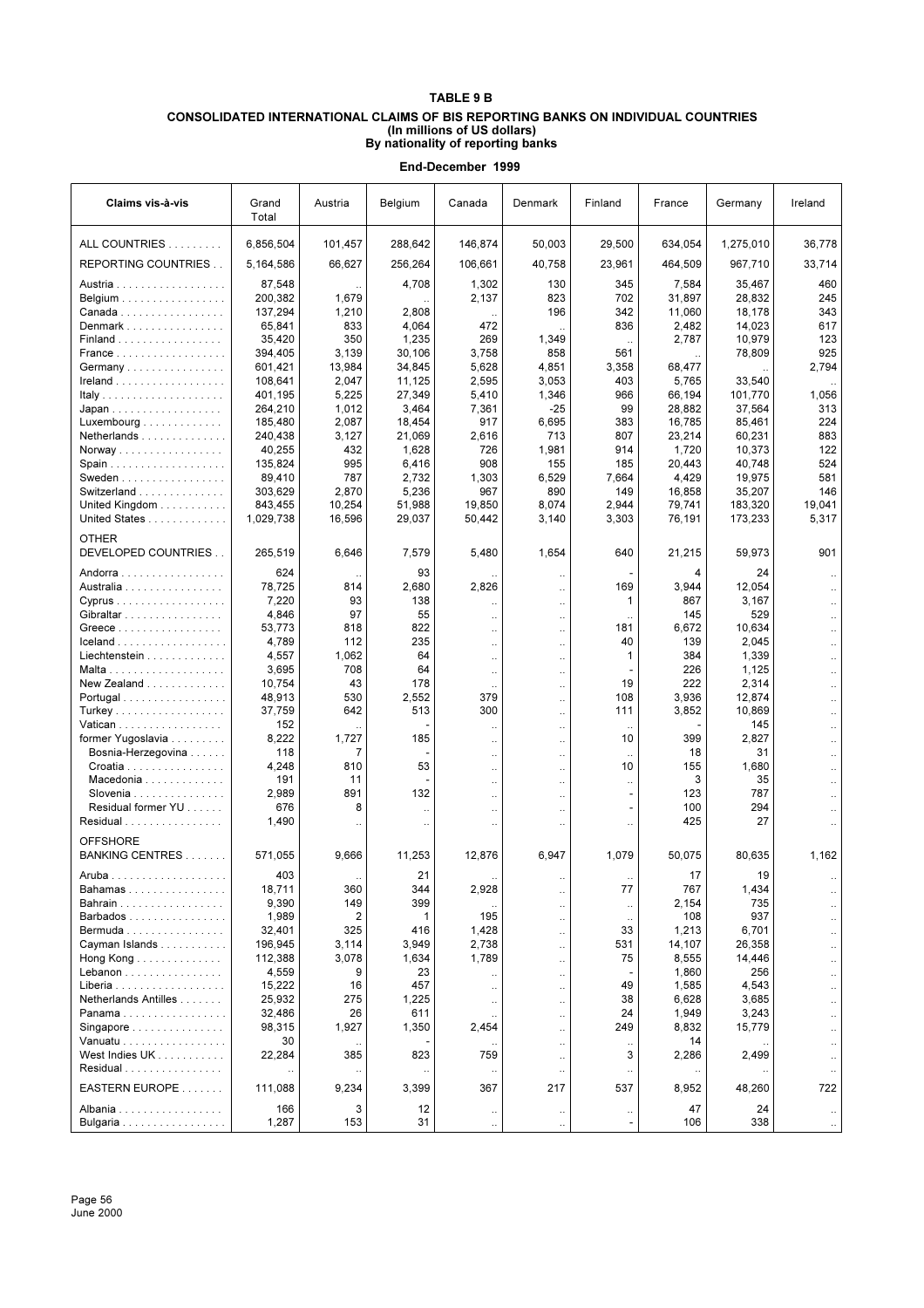## **TABLE 9 B**

#### **CONSOLIDATED INTERNATIONAL CLAIMS OF BIS REPORTING BANKS ON INDIVIDUAL COUNTRIES (In millions of US dollars) By nationality of reporting banks**

| Italy                | Japan                | Nether-<br>lands | Norway                 | Spain                     | Sweden         | United<br>Kingdom             | United<br><b>States</b> | Grand<br>Total     | Claims vis-à-vis                    |
|----------------------|----------------------|------------------|------------------------|---------------------------|----------------|-------------------------------|-------------------------|--------------------|-------------------------------------|
| 208,092              | 792,676              | 351,757          | 3,395                  | 146,951                   | 67,658         | 472,616                       | 397,250                 | 6,856,504          | ALL COUNTRIES                       |
| 151,297              | 528,335              | 271,609          | 142                    | 89,501                    | 58,284         | 299,961                       | 239,033                 | 5,164,586          | REPORTING COUNTRIES                 |
| 3,076                | 3,395                | 5,770            | $\ddotsc$              | 1,226                     | 595            | 5,981                         | 2,733                   | 87,548             | Austria                             |
| 7,384                | 5,470                | 27,135           | $\ddotsc$              | 2,995                     | 1,172          | 15,297                        | 10,835                  | 200,382            | Belgium                             |
| 848                  | 12,410               | 3,050            | $\ddotsc$              | 821                       | 400            | 15,145                        | 15,178                  | 137,294            | Canada                              |
| 807                  | 2,813                | 4,302            | $\ddotsc$              | 661                       | 4,703          | 4,129                         | 4,984                   | 65,841             | Denmark                             |
| 297                  | 2,073                | 2,280            | $\ddotsc$              | 442                       | 4,600          | 1,291                         | 1,565                   | 35,420             | Finland                             |
| 20,300               | 32,114               | 19,605           | $\ddotsc$              | 12,174                    | 1,925          | 28,987                        | 22,193                  | 394,405            | France                              |
| 14,569               | 57,759               | 36,657           | $\ddot{\phantom{0}}$   | 16,492                    | 2,535          | 29,772                        | 31,849                  | 601,421            | Germany                             |
| 5,179                | 8,637                | 4,242            | $\ddotsc$              | 2,158                     | 500            | 9.175                         | 2,965                   | 108,641            |                                     |
|                      | 13,378               | 27,929           | $\ddot{\phantom{a}}$   | 12,239                    | 1,566          | 26,474                        | 21,477                  | 401,195            |                                     |
| 3,327                |                      | 14,803           | $\ddotsc$              | 485                       | 505            | 21,318                        | 21,696                  | 264,210            | Japan                               |
| 16,928               | 9,172                | 4,621            | $\ddot{\phantom{a}}$   | 2,830<br>4,250            | 1,084<br>1,809 | 3,566<br>16,893               | 3,855                   | 185,480<br>240,438 | Luxembourg                          |
| 8,619<br>585         | 17,247<br>894        | 2,799            | $\ddotsc$              | 358                       | 5,684          | 2,944                         | 22,055<br>2,699         | 40,255             | Netherlands<br>Norway               |
| 4,042                | 6,213                | 7,331            | $\ddotsc$<br>$\ddotsc$ |                           | 263            | 8,424                         | 4,945                   | 135,824            |                                     |
| 1,284                | 5,320                | 5,944            | u.                     | 747                       |                | 7,664                         | 4,681                   | 89,410             | Sweden                              |
| 3,485                | 5,919                | 5,346            | $\ddotsc$              | 1,516                     | 1,180          | 7,693                         | 8,511                   | 303,629            | Switzerland                         |
| 40,191               | 80,385               | 47,604           | $\ddotsc$              | 15,454                    | 18,815         |                               | 56,812                  | 843,455            | United Kingdom                      |
| 20,376               | 265,136              | 52,191           | $\ddotsc$              | 14,653                    | 10,948         | 95,208                        | $\ddotsc$               | 1,029,738          | United States                       |
| 12,042               | 17,301               | 12,332           | 539                    | 5,573                     | 1,118          | 31,332                        | 16,824                  | 265,519            | <b>OTHER</b><br>DEVELOPED COUNTRIES |
| 20                   |                      | 4                | $\ddotsc$              | 394                       |                | 18                            |                         | 624                | Andorra                             |
| 521                  | 11,973               | 2,617            | $\ddotsc$              | 76                        | 160            | 17,383                        | 7,063                   | 78,725             | Australia                           |
| 47                   |                      | 418              | $\ddotsc$              | 12                        | 19             | 679                           | 110                     | 7,220              | Cyprus                              |
| 46                   |                      | 51               | $\ddotsc$              | 81                        | 33             | 281                           | 3                       | 4,846              | Gibraltar                           |
| 2,836                | 1,233                | 3,261            | $\ddot{\phantom{a}}$   | 1,423                     | 180            | 5,033                         | 2,623                   | 53,773             | Greece                              |
| 119                  | 167                  | 200              | $\ddotsc$              | 12                        | 176            | 152                           | 84                      | 4,789              | Iceland                             |
| 47                   |                      | 245              | $\ddot{\phantom{0}}$   | 27                        | 20             | 605                           |                         | 4,557              | Liechtenstein                       |
| 161                  |                      | 194              | $\ddotsc$              | 67                        | 15             | 637                           | 85                      | 3,695              |                                     |
| 34                   | 1,276                | 278              | $\ddotsc$              | 3                         | 26             | 2,062                         | 797                     | 10,754             | New Zealand                         |
| 7,158<br>704         | 864<br>1,617         | 2,648            | $\ddotsc$              | 2,998                     | 175<br>288     | 2,375                         | 746<br>4,088            | 48,913             | Portugal                            |
| 4                    |                      | 2,179            | $\ddot{\phantom{a}}$   | 411<br>3                  |                | 1,881                         |                         | 37,759<br>152      | Vatican                             |
| 345                  | $\cdot$ .<br>171     | 237              | $\ddotsc$<br>$\ddotsc$ | 66                        | 26             | 226                           | 198                     | 8,222              | former Yugoslavia                   |
| 3                    |                      | 4                | $\ddotsc$              | $\ddotsc$                 | 13             | 6                             | 1                       | 118                | Bosnia-Herzegovina                  |
| 223                  | 90                   | 135              |                        | 40                        | 11             | 105                           | 175                     | 4,248              | Croatia                             |
| 4                    | $\sim$               | 31               | $\ddotsc$              | $\ldots$                  |                | 15                            | 20                      | 191                | Macedonia                           |
| 85                   | 59                   | 56               | Ω.                     | 25                        | $\mathbf{1}$   | 68                            | $\overline{2}$          | 2,989              | Slovenia                            |
| 30                   | 22                   | 11               |                        | 1                         | 1              | 32                            |                         | 676                | Residual former YU                  |
|                      |                      | $\ddotsc$        |                        |                           |                | $\ddotsc$                     | 1,027                   | 1,490              | Residual                            |
| 11,358               | 161,528              | 20,715           | 2,072                  | 6,971                     | 4,035          | 64,496                        | 43,775                  | 571,055            | <b>OFFSHORE</b><br>BANKING CENTRES  |
|                      |                      | 192              |                        | 3                         |                | 8                             |                         | 403                |                                     |
| 1,872                | 702                  | 1,111            |                        | 492                       | 47             | 1,258                         | 3,297                   | 18,711             | Bahamas                             |
| 108                  | 692                  | 439              |                        | 51                        | 13             | 709                           | 926                     | 9,390              | Bahrain                             |
| $\ddot{\phantom{a}}$ | ÷.                   | 113              | u.                     | $\ddot{\phantom{a}}$      |                | 45                            | 454                     | 1,989              | Barbados                            |
| 336                  | 3,418                | 1,510            |                        | 128                       | 1,329          | 1,578                         | 5,918                   | 32,401             | Bermuda                             |
| 4,291                | 75,177               | 3,269            | $\ddotsc$              | 5,090                     | 365            | 9,709                         | 16,788                  | 196,945            | Cayman Islands                      |
| 1,326<br>190         | 36,328               | 4,537            | $\ddot{\phantom{a}}$   | 208                       | 347            | 24,983                        | 4,882                   | 112,388            | Hong Kong                           |
| 59                   | 25<br>3,293          | 556<br>969       | $\ldots$<br>$\ddotsc$  | 1<br>59                   | 1<br>315       | 480<br>1,062                  | 139<br>730              | 4,559<br>15,222    | Lebanon                             |
| 586                  | 2,672                | 1,844            | $\ddotsc$              | 227                       | 56             | 998                           | 4,340                   | 25,932             | Netherlands Antilles                |
| 194                  | 18,192               | 1,102            | $\ddotsc$              | 379                       | 131            | 1,264                         | 1,244                   | 32,486             | Panama                              |
| 2,198                | 21,029               | 4,139            | $\ldots$               | 111                       | 1,404          | 19,674                        | 2,055                   | 98,315             | Singapore                           |
|                      |                      |                  | $\ldots$               | 2                         |                |                               | 1                       | 30                 | Vanuatu                             |
| 198                  | $\ddot{\phantom{0}}$ | 934              | $\ldots$               | 220                       | 27             | 2,728                         | 3,001                   | 22,284             | West Indies UK                      |
| $\ddotsc$            | $\ldots$             | $\ldots$         | $\ddotsc$              | $\ldots$                  | $\ddotsc$      | $\ddotsc$                     | $\ddot{\phantom{0}}$    | $\ddotsc$          | Residual                            |
| 6,272                | 2,848                | 6,088            | 154                    | 831                       | 2,146          | 2,456                         | 5,153                   | 111,088            | EASTERN EUROPE                      |
| 77<br>130            | $\overline{2}$<br>70 | 1<br>204         | $\ldots$               | $\ddot{\phantom{0}}$<br>9 | $\mathbf{1}$   | $\overline{\phantom{a}}$<br>6 | $\cdot$ .<br>114        | 166<br>1,287       | Albania<br>Bulgaria                 |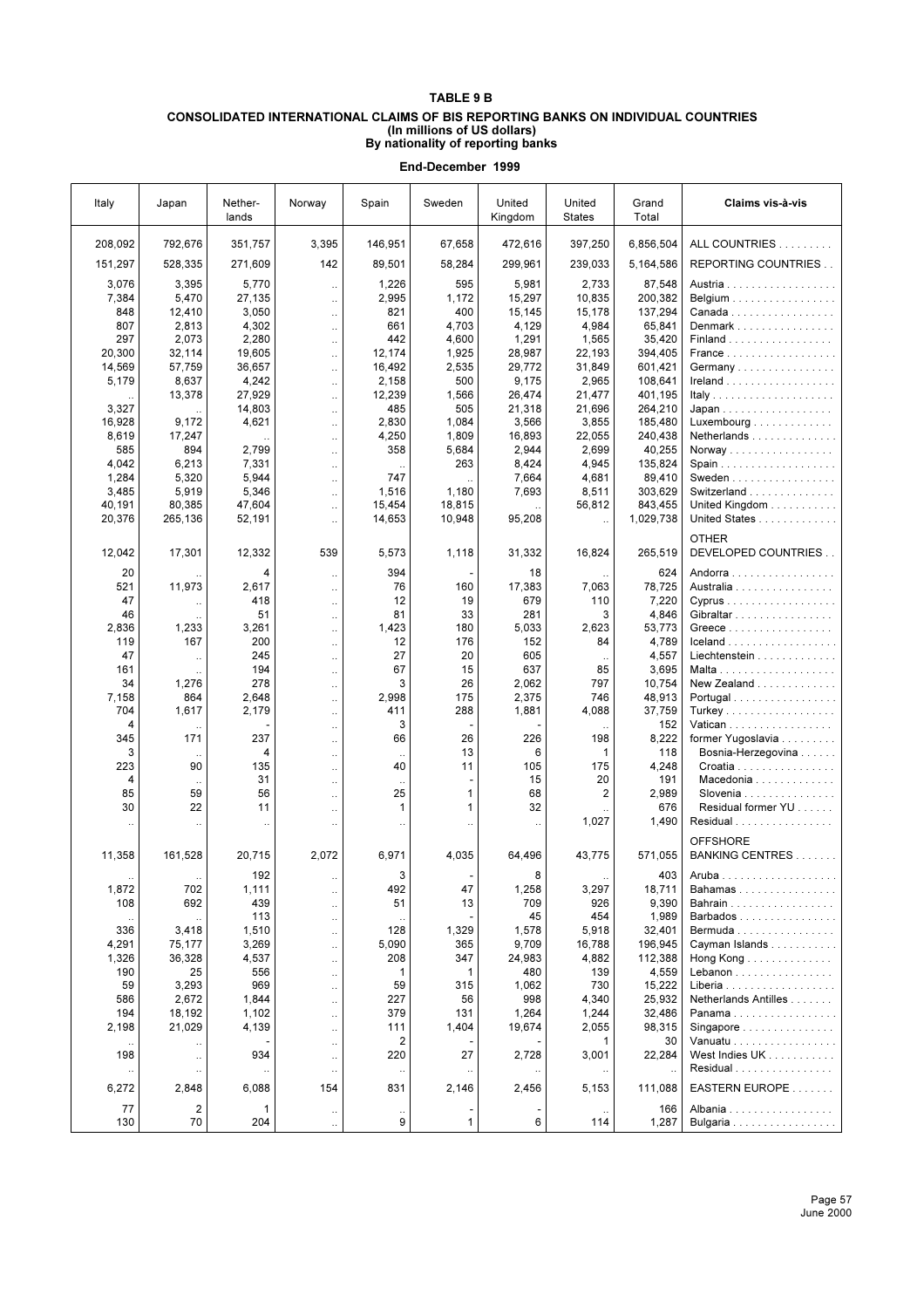## **TABLE 9 B CONSOLIDATED INTERNATIONAL CLAIMS OF BIS REPORTING BANKS ON INDIVIDUAL COUNTRIES (In millions of US dollars) By nationality of reporting banks**

| Claims vis-à-vis                  | Grand<br>Total  | Austria              | Belgium                 | Canada                                       | Denmark                                      | Finland                       | France         | Germany      | Ireland              |
|-----------------------------------|-----------------|----------------------|-------------------------|----------------------------------------------|----------------------------------------------|-------------------------------|----------------|--------------|----------------------|
| former Czechoslovakia             | 14,799          | 1,846                | 1,119                   | $\ldots$                                     | $\ddotsc$                                    | 14                            | 1,380          | 5,931        |                      |
| Czech Republic                    | 9,793           | 1,336                | 897                     | $\ldots$                                     | .,                                           | 5                             | 911            | 3,878        |                      |
| Slovakia                          | 4,181           | 510                  | 222                     | $\ddot{\phantom{0}}$                         | $\ddot{\phantom{a}}$                         | 9                             | 469            | 1,253        |                      |
| Residual former CS                | 825             |                      | $\ddotsc$               | $\ddotsc$                                    | $\ddot{\phantom{a}}$                         | $\ddot{\phantom{0}}$          |                | 800          |                      |
| Hungary                           | 16,307          | 1,955                | 962                     | $\ddot{\phantom{0}}$                         | $\ddot{\phantom{a}}$                         | 23                            | 594            | 7,176        |                      |
| Poland<br>Romania                 | 16,579<br>2,905 | 1,861<br>176         | 908<br>49               | $\ddotsc$                                    | $\ddotsc$                                    | 56<br>24                      | 1,210<br>511   | 4,875<br>704 |                      |
| former Soviet Union               | 59,035          | 3,240                | 318                     | <br>$\ddotsc$                                | $\ddot{\phantom{0}}$<br>.,                   | 420                           | 5,104          | 29,212       |                      |
| Armenia                           | 53              |                      |                         | $\ddotsc$                                    | $\ddot{\phantom{a}}$                         | $\ddotsc$                     |                | 24           |                      |
| Azerbaijan                        | 124             | 3                    |                         |                                              | $\ddot{\phantom{a}}$                         | $\ddotsc$                     |                | 32           |                      |
| Belarus                           | 278             | 24                   | 3                       | $\ddot{\phantom{0}}$                         | .,                                           |                               | 4              | 225          |                      |
| Estonia                           | 2,135           | 60                   | 27                      | $\ddotsc$                                    | .,                                           | 172                           | 11             | 336          |                      |
| Georgia                           | 89              | 7                    | 3                       | $\ddot{\phantom{a}}$                         | $\ddot{\phantom{a}}$                         | $\ddotsc$                     |                | 41           |                      |
| Kazakhstan                        | 971             | 91                   | 13                      | $\ddot{\phantom{0}}$                         | $\ddot{\phantom{a}}$                         | 35                            | 100            | 365          |                      |
| Kyrgyzstan<br>Latvia              | 88<br>787       | 8                    | 8                       | $\ddot{\phantom{0}}$                         | $\ddot{\phantom{0}}$                         | $\ddotsc$<br>98               | 26             | 10<br>220    |                      |
| Lithuania                         | 1,252           | 66                   | 5                       | $\ddot{\phantom{a}}$<br>$\ddotsc$            | $\ddot{\phantom{a}}$<br>$\ddotsc$            | 52                            | 47             | 404          |                      |
| Moldova                           | 78              |                      |                         | $\ddot{\phantom{0}}$                         | $\ddot{\phantom{a}}$                         | $\ddotsc$                     | 14             | 41           |                      |
| Russia                            | 48,094          | 2,951                | 234                     | $\ddot{\phantom{a}}$                         | $\ddot{\phantom{a}}$                         | 63                            | 4,214          | 25,606       |                      |
| Tajikistan                        | 83              |                      | 10                      | $\ddotsc$                                    | $\ddotsc$                                    | $\ddotsc$                     | 11             | 14           |                      |
| Turkmenistan                      | 1,422           |                      | $\ddotsc$               | $\ddot{\phantom{0}}$                         | $\ddot{\phantom{0}}$                         | $\ddot{\phantom{0}}$          | 158            | 896          |                      |
| Ukraine                           | 1,026           | 29                   | 14                      | $\ddotsc$                                    | $\ddot{\phantom{a}}$                         | $\ddotsc$                     | 261            | 452          |                      |
| Uzbekistan                        | 1,740           | 1                    | 1                       |                                              | .,                                           | $\ddotsc$                     | 258            | 546          |                      |
| Residual former SU                | 815<br>10       |                      | $\ddot{\phantom{0}}$    | $\ddotsc$                                    | $\ddot{\phantom{0}}$                         | $\ddotsc$                     |                | $\ddotsc$    |                      |
| Residual<br>DEVELOPING COUNTRIES. | 672,583         | 9,253                | $\ddotsc$<br>8,792      | 20,615                                       | $\ddot{\phantom{0}}$<br>427                  | $\ddot{\phantom{0}}$<br>1,855 | 81,964         | 105,770      | 231                  |
| A) LATIN AMERICA                  | 275,188         | 1,628                | 2,268                   | 11,704                                       | 102                                          | 356                           | 23,547         | 39,151       | 121                  |
|                                   |                 |                      |                         |                                              |                                              |                               |                |              |                      |
| Argentina<br><b>Belize</b>        | 67,004<br>1,363 | 353                  | 402<br>2                | 2,856                                        | $\ddot{\phantom{0}}$                         | 21                            | 4,099<br>615   | 9,499<br>3   |                      |
|                                   | 2,302           | $\ddotsc$            | 3                       | $\ddotsc$                                    | $\ddotsc$<br>$\ddot{\phantom{0}}$            | $\ddotsc$                     | 4              | 334          |                      |
|                                   | 61,844          | 330                  | 504                     | 1,587                                        | $\ddotsc$                                    | $\ddot{\phantom{0}}$<br>145   | 5,345          | 9,213        |                      |
|                                   | 20,683          | 151                  | 324                     | 1,055                                        | $\ddotsc$                                    | 70                            | 2,253          | 3,598        |                      |
| Colombia                          | 13,688          | 81                   | 75                      | 453                                          | $\ddot{\phantom{a}}$                         | 28                            | 1,399          | 2,196        |                      |
| Costa Rica                        | 1,180           |                      | 11                      | $\ddot{\phantom{0}}$                         | $\ddot{\phantom{0}}$                         | $\ddotsc$                     | 47             | 152          |                      |
|                                   | 2,646           | 20                   | 1                       | $\ddotsc$                                    | $\ddot{\phantom{a}}$                         | $\overline{\phantom{a}}$      | 537            | 1,133        |                      |
| Dominica                          | 71              |                      | $\overline{\mathbf{c}}$ | $\ddot{\phantom{0}}$                         | $\ddot{\phantom{0}}$                         | $\ddotsc$                     | 16             | 9            |                      |
| Dominican Rep.<br>Ecuador         | 1,463<br>2,281  | 2<br>$\overline{c}$  | 1                       | $\ddot{\phantom{0}}$                         | μ.                                           | $\ddot{\phantom{0}}$          | 51<br>24       | 163<br>282   |                      |
| El Salvador                       | 1,537           | 9                    | 8                       | $\ddot{\phantom{0}}$<br>$\ddot{\phantom{0}}$ | .,<br>.,                                     | $\ddotsc$<br>$\ddotsc$        | 33             | 294          |                      |
| Falkland Islands                  | 12              |                      |                         | $\ddot{\phantom{0}}$                         | $\ddot{\phantom{0}}$                         | $\ddotsc$                     | 1              |              |                      |
| Grenada                           | 50              | $\ddot{\phantom{a}}$ |                         | $\ddot{\phantom{a}}$                         | $\ddot{\phantom{a}}$                         | $\ddot{\phantom{a}}$          | 5              | 21           |                      |
| Guatemala                         | 1,581           | 1                    |                         | $\ddot{\phantom{0}}$                         | $\ddot{\phantom{0}}$                         | 1                             | 13             | 296          |                      |
| Guyana                            | 83              | $\ddotsc$            |                         | $\ddot{\phantom{0}}$                         | $\ddot{\phantom{a}}$                         | $\ddotsc$                     | 1              | 10           |                      |
|                                   | 90              | $\ddot{\phantom{0}}$ |                         | $\ddot{\phantom{0}}$                         | $\ddot{\phantom{0}}$                         | $\ddotsc$                     | 58             |              |                      |
| Honduras                          | 621             | $\ddotsc$<br>R.      | 6                       | $\ddot{\phantom{0}}$                         | μ.                                           | $\overline{2}$<br>g           | 14<br>17       | 133          |                      |
| Jamaica<br>Mexico                 | 1,224<br>61,177 | 400                  | 557                     | 2,916                                        |                                              | 40                            | 6,933          | 120<br>7,113 |                      |
| Nicaragua                         | 223             |                      |                         |                                              | $\ddotsc$<br>$\ddot{\phantom{a}}$            | $\ddot{\phantom{0}}$          | $\overline{7}$ | 80           |                      |
| Paraguay                          | 959             | $\ddotsc$            |                         |                                              | $\ddot{\phantom{0}}$                         | $\ddotsc$                     | 20             | 102          |                      |
|                                   | 10,250          | 90                   | 16                      | 207                                          | $\ddot{\phantom{0}}$                         | 9                             | 217            | 935          |                      |
| St. Lucia                         | 100             |                      |                         |                                              | $\ddotsc$                                    | $\ddotsc$                     | 28             |              |                      |
| St. Vincent                       | 603             | 6                    | 4                       | $\ddot{\phantom{0}}$                         | $\ddot{\phantom{0}}$                         | $\ddot{\phantom{0}}$          | 64             | 63           |                      |
| Suriname                          | 130             |                      |                         | $\ddot{\phantom{0}}$                         | $\ddot{\phantom{0}}$                         | $\ddotsc$                     |                |              |                      |
| Trinidad/Tobago                   | 1,817           | 2                    |                         | $\ddot{\phantom{0}}$                         | ä.                                           | $\ddot{\phantom{0}}$          | 122            | 546          |                      |
| Turks/Caicos<br>Uruguay           | 413<br>5,367    | 99                   | $\overline{2}$<br>51    | $\ldots$                                     | $\ddot{\phantom{0}}$                         | $\cdot$ .                     | 3<br>176       | 11<br>824    | $\ddotsc$            |
| Venezuela                         | 13,685          | 76                   | 295                     | $\ldots$<br>$\ddotsc$                        | $\ddot{\phantom{0}}$<br>$\ddot{\phantom{a}}$ | $\cdot$ .<br>31               | 1,445          | 2,021        |                      |
| Residual                          | 741             |                      |                         | $\ddotsc$                                    | $\ddotsc$                                    | $\ddotsc$                     |                |              |                      |
| B) MIDDLE EAST                    | 67,842          | 1,469                | 1,223                   | 882                                          | 56                                           | $\overline{7}$                | 7,706          | 14,162       | 23                   |
|                                   | 7,106           | 108                  | 58                      | 53                                           | $\ddot{\phantom{0}}$                         | 1                             | 902            | 2,626        |                      |
|                                   | 8,847           | 314                  | 707                     | $\ddot{\phantom{0}}$                         | $\ddot{\phantom{0}}$                         | 1                             | 1,359          | 2,371        | $\ddot{\phantom{a}}$ |
|                                   | 1,386           | 97                   | 19                      | $\cdot$ .                                    | $\ddotsc$                                    |                               | 403            | 237          | $\ddotsc$            |
|                                   | 8,164           | 218                  | 116                     | $\ddotsc$                                    | $\ddot{\phantom{a}}$                         | $\overline{a}$                | 311            | 3,091        | $\ldots$             |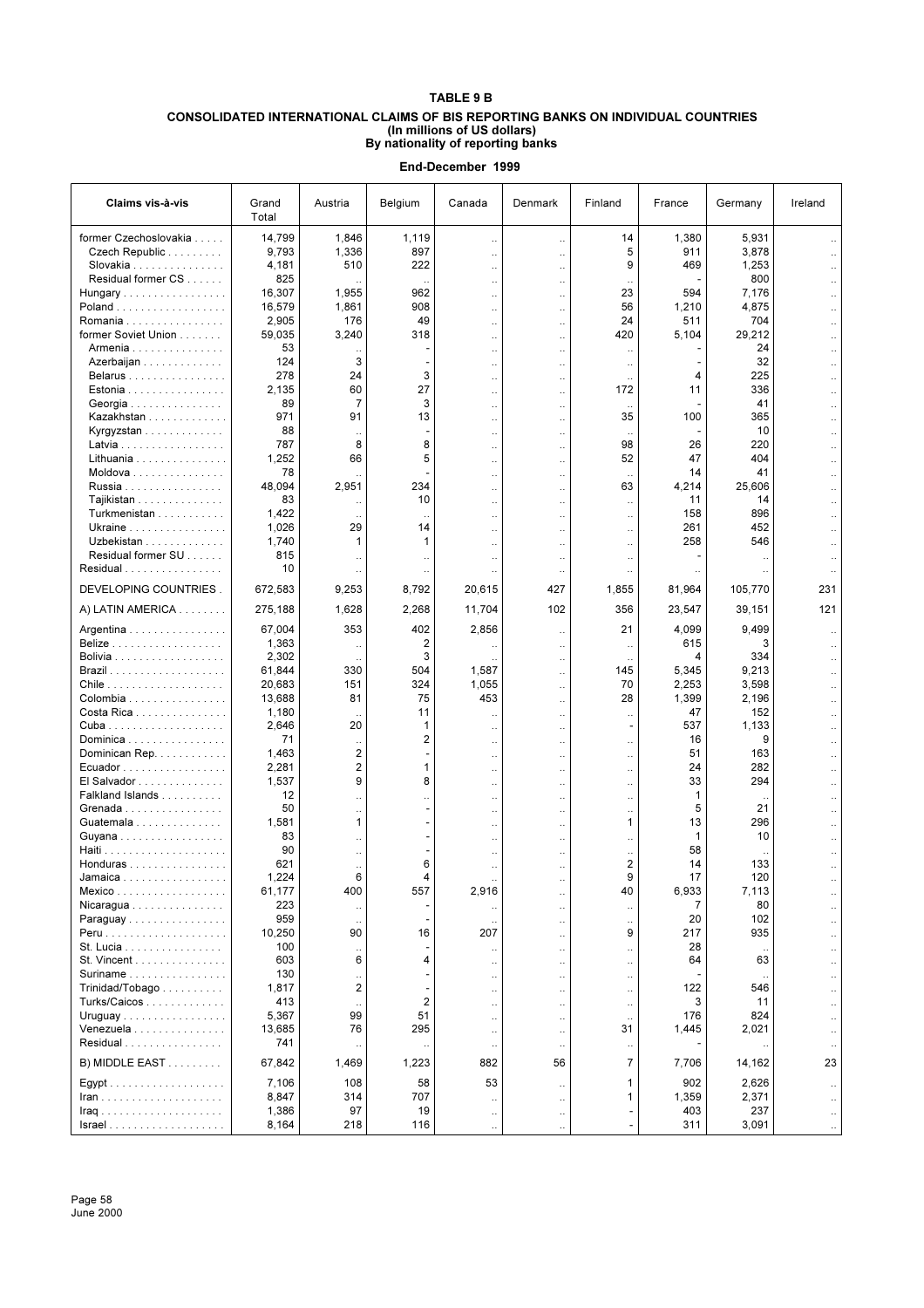## **TABLE 9 B**

#### **CONSOLIDATED INTERNATIONAL CLAIMS OF BIS REPORTING BANKS ON INDIVIDUAL COUNTRIES (In millions of US dollars) By nationality of reporting banks**

| Italy            | Japan                             | Nether-<br>lands | Norway                            | Spain                     | Sweden                   | United<br>Kingdom | United<br><b>States</b>              | Grand<br>Total     | Claims vis-à-vis                                   |
|------------------|-----------------------------------|------------------|-----------------------------------|---------------------------|--------------------------|-------------------|--------------------------------------|--------------------|----------------------------------------------------|
| 311              | 922                               | 651              | $\ddotsc$                         | 53                        | 108                      | 200               | 443                                  | 14,799             | former Czechoslovakia                              |
| 202              | 348                               | 418              | $\ddotsc$                         | 45                        | $\overline{2}$           | 177               | 250                                  | 9,793              | Czech Republic                                     |
| 109              | 566                               | 233              | ä.                                | 8                         | 106                      | 23                | 193                                  | 4,181              | Slovakia                                           |
|                  | 8<br>568                          | 712              | $\ddotsc$                         | 230                       | 11                       | 584               |                                      | 825                | Residual former CS                                 |
| 1,161<br>640     | 209                               | 1,551            | .,                                | 66                        | 163                      | 724               | 620<br>1,377                         | 16,307<br>16,579   | Hungary<br>Poland                                  |
| 166              | 10                                | 755              | $\ddotsc$<br>$\ddot{\phantom{a}}$ | 23                        | 3                        | 48                | 109                                  | 2,905              | Romania                                            |
| 3,777            | 1,067                             | 2,214            | ä.                                | 450                       | 1,860                    | 894               | 2,490                                | 59,035             | former Soviet Union                                |
|                  |                                   |                  | $\ddot{\phantom{0}}$              |                           |                          | 3                 |                                      | 53                 | Armenia                                            |
| $\ddotsc$        | 28                                | 10               | $\ddot{\phantom{a}}$              | $\ddot{\phantom{0}}$      |                          | 23                | 20                                   | 124                | Azerbaijan                                         |
| $\ddotsc$        |                                   | 12               | $\ddot{\phantom{a}}$              | $\ddot{\phantom{a}}$      |                          |                   | $\ddotsc$                            | 278                | Belarus                                            |
| 17               | 11                                | 19<br>3          | ä.                                | $\ddot{\phantom{0}}$<br>1 | 1,315                    | 8                 | 36                                   | 2,135              | Estonia                                            |
| $\ldots$         | 47                                | 126              | $\ddot{\phantom{a}}$              | 5                         |                          | 29                | 17<br>74                             | 89<br>971          | Georgia<br>Kazakhstan                              |
| $\ddotsc$<br>11  |                                   |                  | $\ddot{\phantom{a}}$<br>$\ddotsc$ | $\ddot{\phantom{a}}$      |                          | 15                | 3                                    | 88                 | Kyrgyzstan                                         |
| 9                | 8                                 | 10               | ä.                                | 5                         | 252                      | 6                 | 18                                   | 787                | Latvia                                             |
| 31               | 100                               | 57               | $\ddotsc$                         | $\ddot{\phantom{a}}$      | 129                      | 24                | 39                                   | 1,252              | Lithuania                                          |
|                  |                                   | 12               | $\ldots$                          | 6                         |                          |                   | 1                                    | 78                 | Moldova                                            |
| 3,642            | 549                               | 1,601            | $\ddotsc$                         | 424                       | 161                      | 667               | 1,683                                | 48,094             | Russia                                             |
| $\ddotsc$        |                                   | 10               |                                   | $\ddotsc$                 |                          |                   | 1                                    | 83                 | Tajikistan                                         |
| $\ddotsc$        | 162                               | 98               |                                   | $\ddotsc$                 |                          |                   | 8                                    | 1,422              | Turkmenistan                                       |
| 59               |                                   | 59               |                                   | 4                         | 3                        | 3                 | 76                                   | 1,026              | Ukraine                                            |
| $\ddotsc$        | 162                               | 197              | $\ddotsc$                         | 5                         | L,                       | 26<br>90          | 514                                  | 1,740<br>815       | Uzbekistan<br>Residual former SU                   |
| 10               |                                   | $\ddotsc$        | $\ddotsc$                         | $\ddot{\phantom{a}}$      | $\ddot{\phantom{a}}$     |                   | $\ldots$                             | 10                 | Residual                                           |
|                  | $\ddotsc$                         | $\ddotsc$        | $\ldots$                          | $\ddot{\phantom{a}}$      | $\ddotsc$                |                   | $\ddotsc$                            |                    |                                                    |
| 21,482<br>14,917 | 82,664<br>11,400                  | 38,655<br>16,403 | 488<br>82                         | 43,174<br>39,694          | 1,957<br>916             | 59,438<br>22,067  | 92,465<br>60,254                     | 672,583<br>275,188 | DEVELOPING COUNTRIES.<br>A) LATIN AMERICA          |
|                  |                                   |                  |                                   |                           |                          |                   |                                      |                    |                                                    |
| 4,699            | 1,688                             | 3,447            | $\ddotsc$                         | 16,866                    | 129                      | 6,444             | 10,995                               | 67,004             | Argentina                                          |
| 4                |                                   | 19               | $\ddotsc$                         | 6                         |                          | 23                | 3                                    | 1,363              |                                                    |
| 4,430            | 2<br>3,423                        | 49<br>3,794      | $\ddotsc$                         | 1,283<br>3,504            | 356                      | 69<br>4,577       | 388<br>14,467                        | 2,302<br>61,844    |                                                    |
| 483              | 1,195                             | 1,610            | $\ddotsc$<br>$\ddotsc$            | 3,337                     | 41                       | 906               | 3,895                                | 20,683             |                                                    |
| 253              | 1,374                             | 703              | $\ddotsc$                         | 1,814                     | 31                       | 1,179             | 3,045                                | 13,688             | Colombia                                           |
| 3                | 29                                | 40               | $\ddotsc$                         | 108                       |                          | 56                | 346                                  | 1,180              | Costa Rica                                         |
| 82               | 58                                | 291              | $\ddotsc$                         | 138                       |                          | 34                | $\ddotsc$                            | 2,646              |                                                    |
| $\ddotsc$        | $\ddotsc$                         |                  | $\ddotsc$                         |                           |                          |                   |                                      | 71                 | Dominica                                           |
| $\ddotsc$        |                                   | 36               | $\ddot{\phantom{0}}$              | 317                       | 1                        | 92                | 391                                  | 1,463              | Dominican Rep.                                     |
| 72               | 75                                | 370              | $\ddotsc$                         | 120                       | $\overline{\phantom{0}}$ | 493               | 652                                  | 2,281              | Ecuador                                            |
| $\ddotsc$        | $\ddot{\phantom{a}}$              | 71               | $\ddot{\phantom{a}}$              | 33<br>8                   | ä,<br>÷,                 | 206               | 631                                  | 1,537<br>12        | El Salvador<br>Falkland Islands                    |
| $\ddotsc$        | $\ddotsc$                         | $\overline{2}$   | $\ddotsc$                         |                           |                          |                   | $\ddot{\phantom{0}}$<br>$\mathbf{1}$ | 50                 | Grenada                                            |
| $\ddotsc$<br>2   | $\ddotsc$<br>$\ddot{\phantom{a}}$ | 28               | $\ddot{\phantom{a}}$<br>$\ddotsc$ | $\ddotsc$<br>74           | ä,                       | 148               | 821                                  | 1,581              | Guatemala                                          |
| $\ddotsc$        | $\ddotsc$                         | ٠                | $\ddotsc$                         | $\ddot{\phantom{a}}$      |                          |                   | 46                                   | 83                 | Guyana                                             |
| $\ddotsc$        | $\ddotsc$                         |                  | $\ddotsc$                         | 1                         |                          |                   | 23                                   | 90                 |                                                    |
| Ω.               | $\ddotsc$                         | 68               | $\ddotsc$                         | 52                        |                          | 58                | 224                                  | 621                | Honduras                                           |
|                  | 8                                 | 34               |                                   |                           |                          | 40                | 239                                  | 1,224              | Jamaica                                            |
| 2,173            | 2,752                             | 3,229            |                                   | 5,862                     | 228                      | 5,303             | 17,183                               | 61,177             | Mexico                                             |
| 7<br>143         | 25                                | 1<br>278         | $\ldots$                          | 24<br>122                 |                          | 24<br>47          | 38<br>70                             | 223<br>959         | Nicaragua                                          |
| 1,223            | 161                               | 213              | $\ldots$                          | 4,226                     | 64                       | 595               | 1,754                                | 10,250             | Paraguay                                           |
|                  |                                   |                  | $\ddotsc$                         |                           |                          | 5                 |                                      | 100                | St. Lucia                                          |
| <br>$\ddotsc$    | $\ddot{\phantom{0}}$<br>$\cdot$   | 5                | $\ddotsc$<br>$\ldots$             | $\ddot{\phantom{0}}$<br>1 |                          | 8                 | $\ldots$                             | 603                | St. Vincent                                        |
| $\ddotsc$        | $\ddot{\phantom{a}}$              | 41               | $\ldots$                          | 35                        | ÷                        |                   | 32                                   | 130                | Suriname $\ldots \ldots \ldots \ldots$             |
| $\cdot$ .        | 44                                | 84               | $\ddotsc$                         | 28                        | $\overline{\phantom{a}}$ | 181               | 234                                  | 1,817              | Trinidad/Tobago                                    |
| 3                | $\ldots$                          | 6                | $\ddotsc$                         | $\ddotsc$                 |                          | 13                | $\ddotsc$                            | 413                | Turks/Caicos                                       |
| 418              | 16                                | 1,099            | $\ddotsc$                         | 888                       | 19                       | 234               | 951                                  | 5,367              | Uruguay                                            |
| 918              | 550                               | 885              | $\ddotsc$                         | 847                       | 47                       | 1,332             | 3,100                                | 13,685             | Venezuela                                          |
|                  |                                   |                  | $\ldots$                          |                           | $\ddot{\phantom{0}}$     |                   | 725                                  | 741                | Residual                                           |
| 2,315            | 4,296                             | 2,240            | 10                                | 676                       | 160                      | 8,069             | 5,789                                | 67,842             | B) MIDDLE EAST                                     |
| 75<br>629        | 145<br>69                         | 202<br>332       | $\ddotsc$<br>$\ddotsc$            | 115<br>375                | 13<br>36                 | 690<br>310        | 362<br>8                             | 7,106<br>8,847     | $lran$                                             |
| 76               | 61                                | 26               | $\ldots$                          | 1                         | 3                        | 42                | 50                                   | 1,386              |                                                    |
| 325              | 252                               | 266              | $\ddotsc$                         | 17                        | 17                       | 408               | 950                                  | 8,164              | $Israel \ldots \ldots \ldots \ldots \ldots \ldots$ |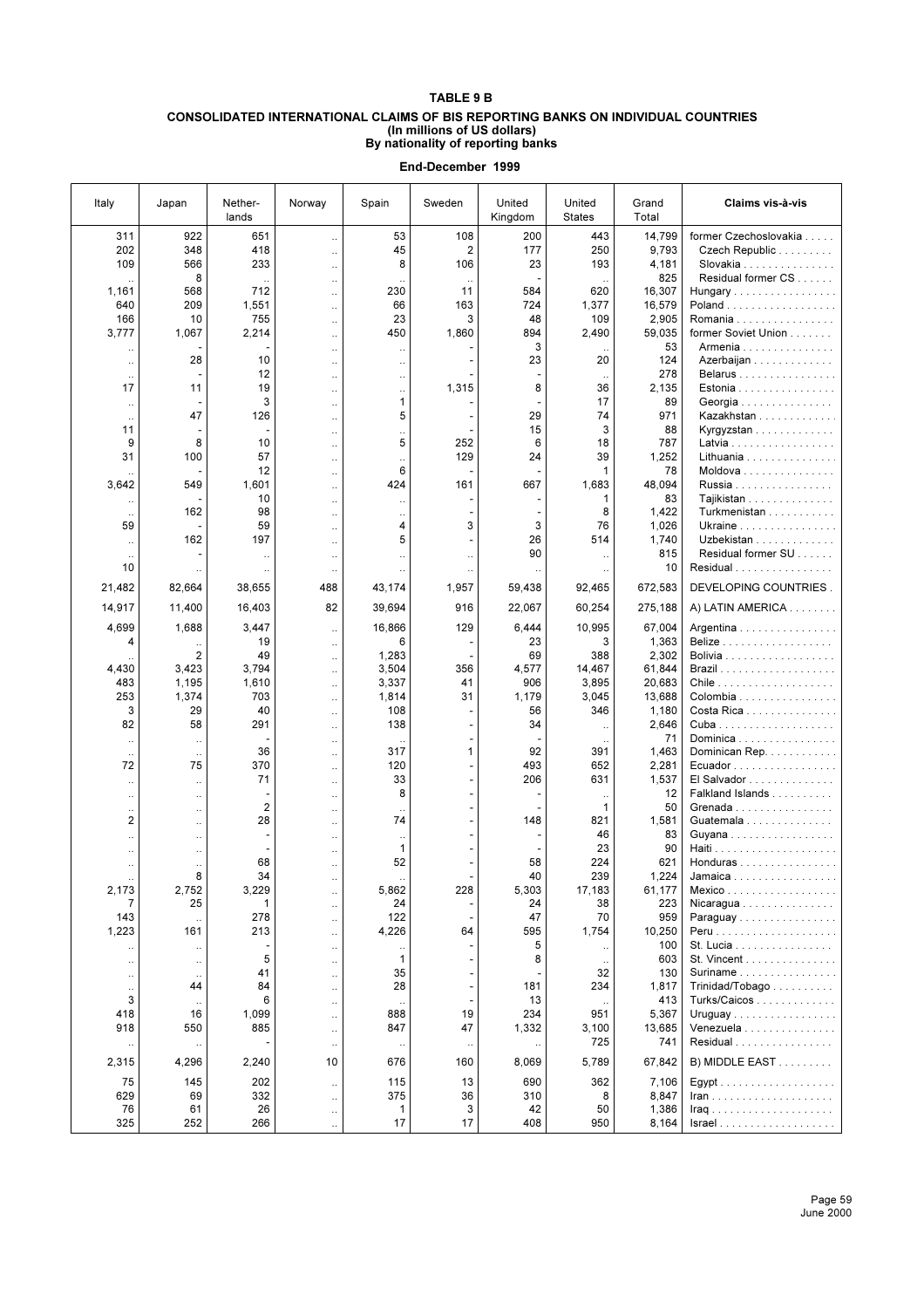## **TABLE 9 B CONSOLIDATED INTERNATIONAL CLAIMS OF BIS REPORTING BANKS ON INDIVIDUAL COUNTRIES (In millions of US dollars) By nationality of reporting banks**

| Claims vis-à-vis                             | Grand<br>Total | Austria                           | Belgium               | Canada                            | Denmark                                      | Finland                                          | France         | Germany      | Ireland                           |
|----------------------------------------------|----------------|-----------------------------------|-----------------------|-----------------------------------|----------------------------------------------|--------------------------------------------------|----------------|--------------|-----------------------------------|
| Jordan                                       | 1,189          | 48                                | $\overline{7}$        | $\ddotsc$                         | $\ddot{\phantom{0}}$                         | Ĭ.                                               | 223            | 301          |                                   |
| Kuwait                                       | 6,062          | 93                                | 63                    | $\ldots$                          | $\ddot{\phantom{0}}$                         | 2                                                | 451            | 877          |                                   |
|                                              | 201            |                                   | 1                     | $\ddot{\phantom{0}}$              | $\ddot{\phantom{a}}$                         | $\ddotsc$                                        | $\overline{7}$ | 10           |                                   |
| Oman                                         | 3,598          | 85                                | 33                    | $\ddotsc$                         | $\ddot{\phantom{a}}$                         | $\ddotsc$                                        | 447            | 895          |                                   |
| Palestinian Autonomy                         | 4              |                                   | $\ldots$              | $\ldots$                          | $\ddot{\phantom{a}}$                         | $\ddot{\phantom{0}}$                             |                | 1            |                                   |
|                                              | 6,294          | 96                                | 44                    | $\ddotsc$                         | $\ddot{\phantom{a}}$                         | $\ddotsc$                                        | 1,107          | 1,117        |                                   |
| Saudi Arabia                                 | 18,133<br>705  | 346<br>2                          | 132<br>$\overline{a}$ | 318                               | $\ddot{\phantom{a}}$                         | 2                                                | 1,486<br>81    | 1,879<br>261 |                                   |
| United Arab Emirates                         | 5,744          | 62                                | 43                    | $\ddotsc$                         | $\ddot{\phantom{a}}$                         | $\mathbf{1}$                                     | 837            | 484          |                                   |
| Yemen                                        | 409            |                                   |                       | $\ddotsc$<br>$\ddot{\phantom{0}}$ | $\ddot{\phantom{0}}$<br>$\ddot{\phantom{0}}$ | $\ddot{\phantom{a}}$                             | 92             | 12           |                                   |
| Residual                                     |                |                                   | $\ddot{\phantom{0}}$  |                                   | $\ddot{\phantom{0}}$                         | $\ddot{\phantom{0}}$                             |                |              |                                   |
| C) AFRICA                                    | 58,694         | 1,632                             | 1,563                 | 2,915                             | 16                                           | 98                                               | 18,638         | 10,124       | 48                                |
|                                              |                |                                   |                       |                                   |                                              |                                                  |                |              |                                   |
| Algeria                                      | 5,807          | 805                               | 230                   | $\ddot{\phantom{0}}$              | $\ddot{\phantom{0}}$                         |                                                  | 1,873          | 445          |                                   |
| Angola                                       | 2,341          | 37                                | 153                   | $\ddotsc$                         | $\ddot{\phantom{a}}$                         |                                                  | 1,106          | 157          |                                   |
| Botswana                                     | 110<br>18      |                                   | 10                    | $\ddotsc$                         | $\ddot{\phantom{0}}$                         | $\ddotsc$                                        | 78<br>4        | 1            |                                   |
| Burkina Faso                                 | 84             | $\ddotsc$<br>3                    | 9                     | $\ddot{\phantom{0}}$<br>$\ddotsc$ | $\ddot{\phantom{0}}$<br>$\ddot{\phantom{0}}$ | $\ddotsc$<br>$\ddot{\phantom{0}}$                | 61             | 1            |                                   |
| Burundi                                      | 71             |                                   | $\overline{2}$        | $\ddotsc$                         | $\ddot{\phantom{0}}$                         | $\ddotsc$                                        | 63             |              |                                   |
| $Cameron$                                    | 1,926          | 34                                | 21                    | $\ddotsc$                         | $\ddot{\phantom{0}}$                         | $\ldots$                                         | 1,337          | 411          |                                   |
| Capo Verde                                   | 36             | $\ddot{\phantom{a}}$              |                       | $\ddotsc$                         |                                              | $\ddotsc$                                        | 4              | 13           |                                   |
| Central African Rep.                         | 34             | $\ddotsc$                         | 1                     | $\ddot{\phantom{0}}$              | $\ddot{\phantom{0}}$                         | $\ddot{\phantom{0}}$                             | 30             |              |                                   |
|                                              | 21<br>9        | $\ddot{\phantom{a}}$              | $\overline{2}$        | $\ddotsc$                         | $\ddot{\phantom{a}}$                         | $\ddotsc$                                        | 16             | 1            |                                   |
| Comoros                                      | 1,278          | $\ddotsc$                         | ٠<br>1                | $\ddot{\phantom{0}}$              | $\ddot{\phantom{a}}$                         | $\ddot{\phantom{0}}$                             | 8<br>1,152     | 40           |                                   |
| Congo<br>Congo, Dem. Rep.                    | 726            | $\ddotsc$<br>Ω.                   | 148                   | $\ddotsc$                         | $\ddot{\phantom{a}}$                         | $\ddot{\phantom{a}}$                             | 382            | 152          |                                   |
| Côte d'Ivoire                                | 2,731          | $\ddotsc$                         | 178                   | $\ddotsc$<br>$\ddotsc$            | $\ddot{\phantom{0}}$<br>$\ddot{\phantom{a}}$ | $\ddot{\phantom{0}}$<br>$\overline{\phantom{a}}$ | 1,935          | 271          |                                   |
| Djibouti                                     | 68             | $\ddotsc$                         | ٠                     | $\ddotsc$                         | $\ddot{\phantom{a}}$                         | $\ddot{\phantom{0}}$                             | 59             |              |                                   |
| Equatorial Guinea                            | 40             |                                   |                       | $\ddotsc$                         | .,                                           | $\ddotsc$                                        | 15             |              |                                   |
|                                              |                |                                   |                       | $\ddot{\phantom{0}}$              | $\ddot{\phantom{0}}$                         | $\ddot{\phantom{0}}$                             |                |              |                                   |
| Ethiopia                                     | 60             | 3                                 | 1                     | $\ddot{\phantom{0}}$              | .,                                           | $\overline{2}$                                   | 2              | 6            |                                   |
| Gabon                                        | 724            | 13                                | 4                     | . .                               | $\ddot{\phantom{0}}$                         | $\ddot{\phantom{0}}$                             | 586            | 46           |                                   |
| Gambia                                       | 50             | 11                                | $\overline{a}$        | $\ddotsc$                         | $\ddot{\phantom{a}}$                         | ÷,                                               | 10             |              |                                   |
| Ghana<br>Guinea                              | 1,365<br>331   | 30                                | 62<br>5               | $\ddot{\phantom{0}}$              | $\ddot{\phantom{0}}$                         | 11                                               | 245<br>317     | 290<br>1     |                                   |
| Guinea-Bissau                                | 3              | $\ddot{\phantom{a}}$<br>$\ddotsc$ |                       | $\ddot{\phantom{a}}$<br>$\ddotsc$ | $\ddot{\phantom{a}}$<br>$\ddot{\phantom{a}}$ | $\ddot{\phantom{a}}$<br>$\ddot{\phantom{0}}$     | 1              |              |                                   |
| Kenya                                        | 1,117          | 26                                | 89                    | $\ddotsc$                         | $\ddot{\phantom{a}}$                         | 3                                                | 196            | 169          |                                   |
| $Lesotho \ldots \ldots \ldots \ldots \ldots$ | 304            | $\ddotsc$                         |                       | $\ddotsc$                         | $\ddot{\phantom{a}}$                         | $\ddot{\phantom{a}}$                             | 143            | 68           |                                   |
| Madagascar                                   | 261            | $\ddotsc$                         | $\overline{c}$        | $\ddotsc$                         | $\ddot{\phantom{a}}$                         | $\ddotsc$                                        | 210            | 20           |                                   |
| Malawi                                       | 58             | 20                                |                       | $\ddot{\phantom{0}}$              | $\ddot{\phantom{0}}$                         | $\ddotsc$                                        |                | 1            |                                   |
| Mali                                         | 215            | $\ddotsc$                         | 3                     | $\ddotsc$                         | $\ddot{\phantom{0}}$                         | $\ddotsc$                                        | 175            | 18           |                                   |
| Mauritania<br>Mauritius                      | 164<br>1,531   | 3<br>5                            | 18<br>14              |                                   | .,                                           | $\ddotsc$<br>$\overline{2}$                      | 124<br>473     | 345          |                                   |
| Morocco                                      | 7,066          | 131                               | 95                    | <br>$\ddot{\phantom{0}}$          | $\ddot{\phantom{0}}$<br>.,                   | 15                                               | 3,037          | 1,224        |                                   |
| Mozambique                                   | 245            | $\ddot{\phantom{a}}$              | 8                     | $\ddot{\phantom{0}}$              | $\ddot{\phantom{0}}$                         | $\ddotsc$                                        | 146            | 7            |                                   |
| Namibia                                      | 128            | $\ddotsc$                         |                       | Ω.                                | $\ddot{\phantom{a}}$                         | $\ddot{\phantom{a}}$                             | 15             | 89           |                                   |
| Niger                                        | 54             |                                   | 8                     | $\ddot{\phantom{a}}$              | $\ddot{\phantom{a}}$                         | $\ddot{\phantom{0}}$                             | 28             |              |                                   |
| <b>Nigeria</b>                               | 1,748          | 45                                | 25                    | $\ddot{\phantom{0}}$              | $\ddot{\phantom{0}}$                         | Ĭ.                                               | 501            | 206          |                                   |
| Rwanda                                       | 64             | 8                                 | 4                     | $\ddotsc$                         | $\ddot{\phantom{a}}$                         | $\ddotsc$                                        | 36             | 4            | $\ddotsc$                         |
| Sao Tomé/Principe                            | 14             |                                   | 3                     | $\ddotsc$                         | $\ddot{\phantom{a}}$                         | $\ddotsc$                                        | 8              |              | $\ddotsc$                         |
| Senegal<br>Seychelles                        | 878<br>665     | $\ddotsc$                         | 3                     | $\ddotsc$                         | $\ddot{\phantom{0}}$<br>$\ddot{\phantom{a}}$ | $\ddotsc$                                        | 212<br>34      | 45<br>27     | $\ddotsc$                         |
| Sierra Leone                                 | 37             | 29                                | $\overline{2}$        | $\ddotsc$<br>$\ddotsc$            | $\ddot{\phantom{0}}$                         | $\ddotsc$<br>$\cdot$ .                           |                |              |                                   |
| Somalia                                      | 33             |                                   | $\ldots$              | $\ddot{\phantom{0}}$              | $\ddot{\phantom{0}}$                         | $\overline{\phantom{a}}$                         | 27             | 6            |                                   |
| South Africa                                 | 20,661         | 312                               | 190                   | $\ddotsc$                         | $\ddot{\phantom{0}}$                         | 39                                               | 2,010          | 4,802        |                                   |
| St. Helena                                   | 4              |                                   |                       | $\ddotsc$                         | $\ddot{\phantom{0}}$                         | $\ddot{\phantom{0}}$                             |                |              |                                   |
| Sudan                                        | 343            |                                   |                       | $\ddotsc$                         | $\ddot{\phantom{0}}$                         | $\ddotsc$                                        | 160            | 1            |                                   |
| Swaziland                                    | 86             | $\ddotsc$                         | ÷,                    | $\ddot{\phantom{0}}$              | $\ddot{\phantom{0}}$                         | $\ddotsc$                                        |                | 58           | $\ddotsc$                         |
| Tanzania                                     | 264<br>130     | $\ddot{\phantom{a}}$              | 6<br>17               | $\ddot{\phantom{a}}$              | $\ddot{\phantom{0}}$                         |                                                  | 19<br>101      | 33           |                                   |
| Tunisia                                      | 3,282          | $\ddotsc$<br>85                   | 87                    | $\ddotsc$<br>$\ddotsc$            | $\ddot{\phantom{a}}$<br>$\ddot{\phantom{0}}$ | $\ddot{\phantom{a}}$<br>1                        | 1,563          | 679          | $\ddot{\phantom{a}}$<br>$\ddotsc$ |
| Uganda                                       | 120            | 24                                | 2                     | $\ldots$                          | $\ddotsc$                                    | $\ddotsc$                                        | 19             |              | $\ddotsc$                         |
| Zambia                                       | 94             | $\ddotsc$                         | 36                    | $\ddotsc$                         | $\ddotsc$                                    | $\ddotsc$                                        | 3              | 13           | $\ddotsc$                         |
| Zimbabwe                                     | 1,248          | 8                                 | 124                   | $\ldots$                          | $\ddotsc$                                    | 25                                               | 114            | 474          | $\ldots$                          |
| Residual                                     | 47             |                                   | $\ldots$              | $\ddotsc$                         |                                              |                                                  |                |              |                                   |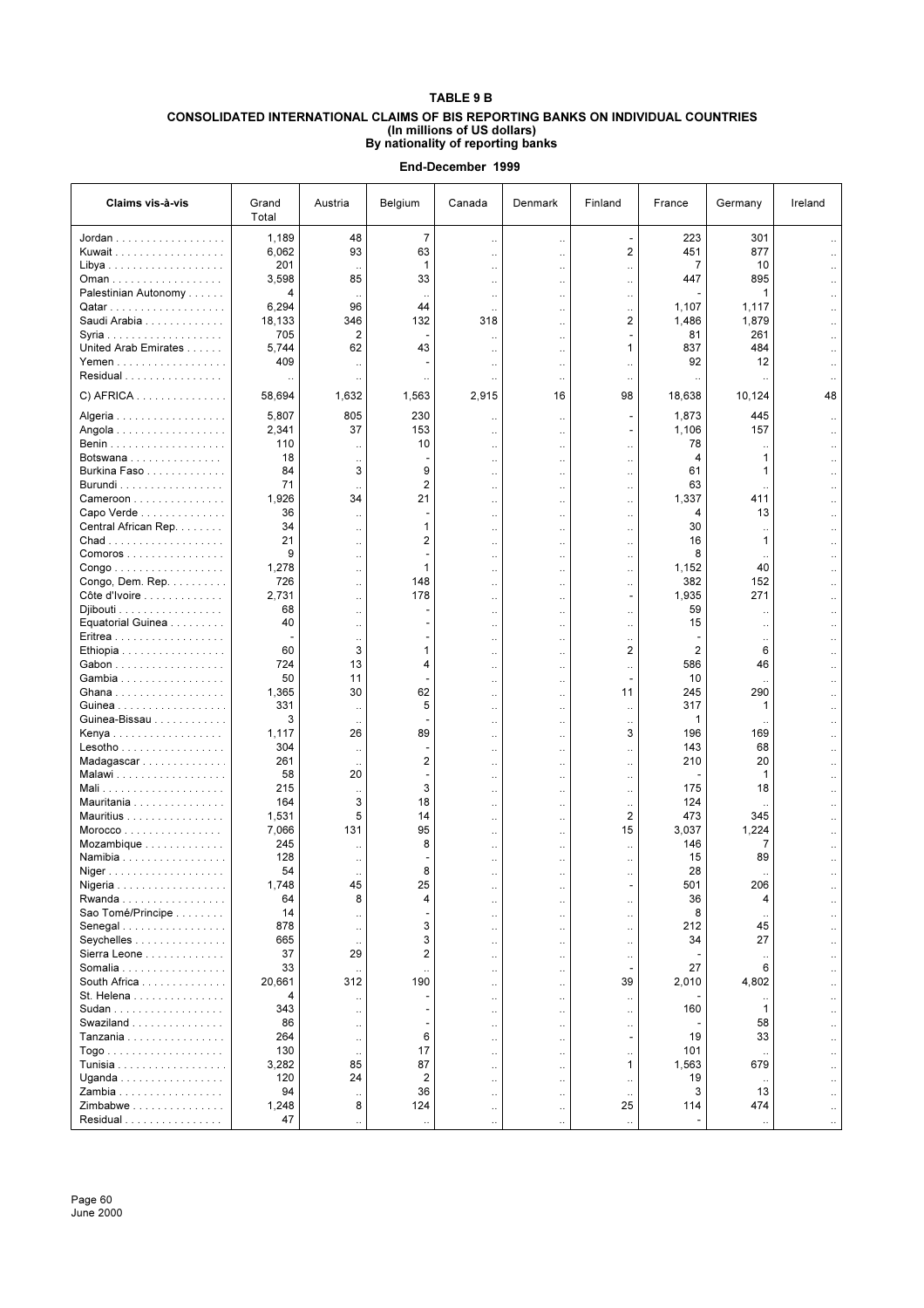## **TABLE 9 B**

#### **CONSOLIDATED INTERNATIONAL CLAIMS OF BIS REPORTING BANKS ON INDIVIDUAL COUNTRIES (In millions of US dollars) By nationality of reporting banks**

| Italy                                  | Japan                                        | Nether-<br>lands                           | Norway                                                    | Spain                                | Sweden                           | United<br>Kingdom          | United<br><b>States</b>                         | Grand<br>Total    | Claims vis-à-vis                                               |
|----------------------------------------|----------------------------------------------|--------------------------------------------|-----------------------------------------------------------|--------------------------------------|----------------------------------|----------------------------|-------------------------------------------------|-------------------|----------------------------------------------------------------|
| 3<br>94                                | 12<br>177                                    | 11<br>170                                  | $\ddot{\phantom{a}}$<br>$\ddot{\phantom{a}}$              | 5<br>11                              | 28                               | 205<br>621                 | 62<br>615                                       | 1,189<br>6,062    | $Jordan        $<br>Kuwait                                     |
| $\ddot{\phantom{0}}$<br>67             | 417                                          | 2<br>195                                   | $\ddot{\phantom{a}}$<br>$\ddot{\phantom{a}}$<br>$\ddotsc$ | $\ddotsc$<br>11<br>5                 |                                  | 2<br>658                   | $\ddot{\phantom{0}}$<br>207                     | 201<br>3,598<br>4 | Oman<br>Palestinian Autonomy                                   |
| 510<br>378                             | 805<br>2,011                                 | 235<br>475                                 | $\ddotsc$<br>$\ddotsc$                                    | 22<br>105                            | 12<br>47                         | 888<br>2,331               | 248<br>2,969                                    | 6,294<br>18,133   | Saudi Arabia                                                   |
| 153                                    | 346                                          | 3<br>322                                   | $\ddotsc$                                                 | $\ddot{\phantom{0}}$<br>4            | 2<br>2                           | 2<br>1,889                 | 316                                             | 705<br>5,744      | United Arab Emirates                                           |
| 4                                      | 1<br>$\ddotsc$                               | 1                                          | $\ddotsc$<br>$\ddot{\phantom{a}}$                         | 5                                    |                                  | 23<br>$\ddot{\phantom{0}}$ | $\overline{\mathbf{c}}$<br>$\ddot{\phantom{a}}$ | 409<br>$\ddotsc$  | Yemen<br>Residual                                              |
| 1,636                                  | 1,918                                        | 2,907                                      | 14                                                        | 1,264                                | 87                               | 3,274                      | 4,743                                           | 58,694            | $C)$ AFRICA                                                    |
| 709<br>61                              | 389<br>$\ddot{\phantom{a}}$                  | 123<br>212                                 | $\ddotsc$<br>$\ddotsc$                                    | 414<br>172                           | 4                                | 3<br>94                    | 238<br>6                                        | 5,807<br>2,341    | Algeria<br>Angola                                              |
| $\ddot{\phantom{0}}$<br>$\ddotsc$      | $\cdot$<br>$\ddot{\phantom{0}}$              | 1<br>6                                     | $\ddotsc$<br>$\ddot{\phantom{a}}$                         | $\ddotsc$<br>$\ddot{\phantom{0}}$    |                                  | 2<br>5                     | 1                                               | 110<br>18         | Botswana                                                       |
| $\ddot{\phantom{0}}$                   | $\ddot{\phantom{0}}$                         | $\ddot{\phantom{0}}$<br>6                  |                                                           | 5                                    |                                  | 3                          |                                                 | 84<br>71          | Burkina Faso<br>Burundi                                        |
| $\ddotsc$<br>14                        | $\ddot{\phantom{0}}$<br>$\ddot{\phantom{0}}$ | 37                                         | $\ddot{\phantom{0}}$                                      | $\ddotsc$<br>23                      |                                  | 11                         | $\ddotsc$                                       | 1,926             | Cameroon                                                       |
| $\cdot$<br>$\ddot{\phantom{0}}$        | $\ddot{\phantom{0}}$<br>$\ddot{\phantom{0}}$ | ÷.<br>$\overline{2}$                       | $\ddotsc$<br>$\ddot{\phantom{a}}$                         | $\ldots$<br>$\ddot{\phantom{0}}$     | ٠                                | 5                          | $\ddot{\phantom{0}}$<br>$\overline{a}$          | 36<br>34          | Capo Verde<br>Central African Rep.                             |
| $\overline{2}$                         | $\ddot{\phantom{0}}$                         | ÷                                          | $\ddotsc$                                                 | $\ldots$                             | ٠                                |                            | $\ddot{\phantom{0}}$<br>1                       | 21<br>9           | Chad                                                           |
| $\ddot{\phantom{0}}$<br>$\ddotsc$      | $\ddot{\phantom{0}}$<br>$\ddot{\phantom{0}}$ | 21                                         | $\ddot{\phantom{a}}$<br>$\ddotsc$                         | $\ddotsc$<br>1                       | ۰                                | 6                          | 25                                              | 1,278             | Comoros<br>$\mathsf{Congo}\dots\dots\dots\dots\dots\dots\dots$ |
| $\ddot{\phantom{0}}$<br>5              | $\overline{\phantom{a}}$<br>3                | 19<br>29                                   | $\ddotsc$<br>$\ddotsc$                                    | $\ddotsc$<br>23                      | ۰<br>11                          | 13<br>116                  | 31                                              | 726<br>2,731      | Congo, Dem. Rep.<br>Côte d'Ivoire                              |
| $\ddot{\phantom{a}}$                   | $\ddot{\phantom{0}}$                         |                                            | $\ddot{\phantom{a}}$                                      | 3                                    |                                  | 3                          |                                                 | 68                | Djibouti                                                       |
| <br>$\ddot{\phantom{a}}$               | $\ddotsc$<br>$\ddot{\phantom{0}}$            |                                            | $\ddot{\phantom{0}}$<br>$\ddot{\phantom{a}}$              | 1                                    |                                  |                            | 21                                              | 40                | Equatorial Guinea                                              |
| $\overline{7}$<br>$\ddot{\phantom{0}}$ | 1<br>$\overline{a}$                          | 20<br>9                                    |                                                           | 32                                   |                                  | 13<br>3                    | $\overline{\mathbf{c}}$<br>4                    | 60<br>724         | Ethiopia                                                       |
|                                        |                                              | $\overline{2}$                             |                                                           | $\mathbf{1}$                         |                                  | 11                         |                                                 | 50                | Gambia                                                         |
| 4<br>$\ddot{\phantom{a}}$              | $\ddot{\phantom{0}}$<br>$\ddot{\phantom{0}}$ | 132<br>3                                   | $\ddot{\phantom{a}}$<br>$\ddot{\phantom{a}}$              | 16<br>1                              | 3                                | 384                        | 80                                              | 1,365<br>331      | Ghana<br>Guinea                                                |
| $\ddot{\phantom{0}}$<br>12             | $\ddotsc$<br>12                              | 94                                         | $\ddot{\phantom{a}}$<br>$\ddotsc$                         | $\ddot{\phantom{0}}$<br>6            | ÷.                               | 226                        | 129                                             | 3<br>1,117        | Guinea-Bissau<br>Kenya                                         |
| 3                                      | $\ddot{\phantom{a}}$                         | 71                                         | $\ddotsc$                                                 | $\ddotsc$                            | ۰                                | 18                         | $\ddotsc$                                       | 304               | Lesotho                                                        |
| $\ddot{\phantom{0}}$<br>$\overline{7}$ | $\ddot{\phantom{0}}$<br>$\ddot{\phantom{0}}$ | $\overline{2}$                             | $\ddotsc$<br>$\ddotsc$                                    | 1<br>1                               | $\overline{a}$                   | 2<br>24                    | 4                                               | 261<br>58         | Madagascar<br>Malawi                                           |
| $\ddot{\phantom{a}}$                   | $\ddot{\phantom{0}}$                         | $\mathbf 2$                                | $\ddotsc$                                                 | 9                                    |                                  | 10                         | 1                                               | 215<br>164        | Mauritania                                                     |
| $\ddot{\phantom{0}}$<br>4              | $\ddot{\phantom{0}}$<br>$\ddot{\phantom{0}}$ | 36                                         | $\ddotsc$<br>$\ddotsc$                                    | 5                                    | 12                               | 185                        | 13                                              | 1,531             | Mauritius                                                      |
| 327                                    | 195                                          | 243<br>55                                  |                                                           | 429<br>1                             | 19                               | 171<br>18                  | 263<br>4                                        | 7,066<br>245      | Morocco<br>Mozambique                                          |
|                                        |                                              | 1                                          |                                                           | 4                                    | 1                                | 3<br>5                     | 10<br>11                                        | 128<br>54         | Namibia                                                        |
| $\ddot{\phantom{0}}$<br>68             | 34                                           | 132                                        | $\ddot{\phantom{0}}$<br>$\ddotsc$                         |                                      |                                  | 135                        | 227                                             | 1,748             | Niger<br>Nigeria                                               |
| $\ddot{\phantom{0}}$<br>$\ddotsc$      | $\ddot{\phantom{0}}$<br>$\ddot{\phantom{0}}$ | 5                                          | $\ddotsc$<br>$\ddotsc$                                    | $\ddot{\phantom{0}}$<br>$\ddotsc$    | $\qquad \qquad \blacksquare$     |                            | $\ddot{\phantom{0}}$<br>$\ddotsc$               | 64<br>14          | $Rwanda$<br>Sao Tomé/Principe                                  |
| 3                                      | 1                                            | ۰<br>53                                    | $\ddotsc$                                                 | $\overline{2}$                       | $\blacksquare$<br>$\blacksquare$ | 21                         | 35<br>1                                         | 878<br>665        | Senegal                                                        |
| $\ddot{\phantom{0}}$<br>$\ddotsc$      | $\ddot{\phantom{0}}$<br>$\ddot{\phantom{0}}$ | 1                                          | $\ddotsc$<br>$\ddotsc$                                    | $\ddotsc$<br>$\ddot{\phantom{a}}$    | $\overline{\phantom{a}}$         | 2                          |                                                 | 37                | Seychelles<br>Sierra Leone                                     |
| 230                                    | 1,282                                        | 1,369                                      | $\ddotsc$<br>$\ddotsc$                                    | $\ddotsc$<br>50                      | $\blacksquare$<br>22             | 1,258                      | 3,444                                           | 33<br>20,661      | Somalia<br>South Africa                                        |
| 19                                     |                                              |                                            | $\ddotsc$                                                 | $\ddotsc$                            |                                  |                            | 1                                               | 4<br>343          | St. Helena                                                     |
|                                        |                                              | $\mathbf{1}$<br>26                         |                                                           | $\ddot{\phantom{0}}$                 |                                  | 29<br>$\overline{2}$       |                                                 | 86                | Swaziland                                                      |
| 33<br>$\ddot{\phantom{0}}$             | 1<br>$\ddot{\phantom{0}}$                    | 10<br>$\mathbf{1}$                         | $\ddot{\phantom{a}}$                                      | $\ddot{\phantom{0}}$<br>$\mathbf{1}$ |                                  | 126                        | 3                                               | 264<br>130        | Tanzania                                                       |
| 97                                     | $\ddot{\phantom{a}}$                         | 56                                         | $\ddot{\phantom{a}}$                                      | 49                                   | 15                               | 32                         | 175                                             | 3,282             |                                                                |
| 12<br>$\ddotsc$                        | $\ddot{\phantom{0}}$                         | $\overline{\phantom{a}}$<br>$\overline{7}$ | $\ddot{\phantom{a}}$<br>$\ddotsc$                         | $\ddotsc$<br>5                       | $\qquad \qquad \blacksquare$     | 39<br>24                   | $\mathbf{1}$<br>$\mathbf{1}$                    | 120<br>94         | Uganda<br>Zambia                                               |
| 8                                      | $\ddotsc$<br>$\ddot{\phantom{0}}$            | 120                                        | $\ddotsc$<br>$\ldots$                                     | 8<br>$\ddotsc$                       | $\ddotsc$                        | 272                        | 1<br>10                                         | 1,248<br>47       | Zimbabwe<br>Residual                                           |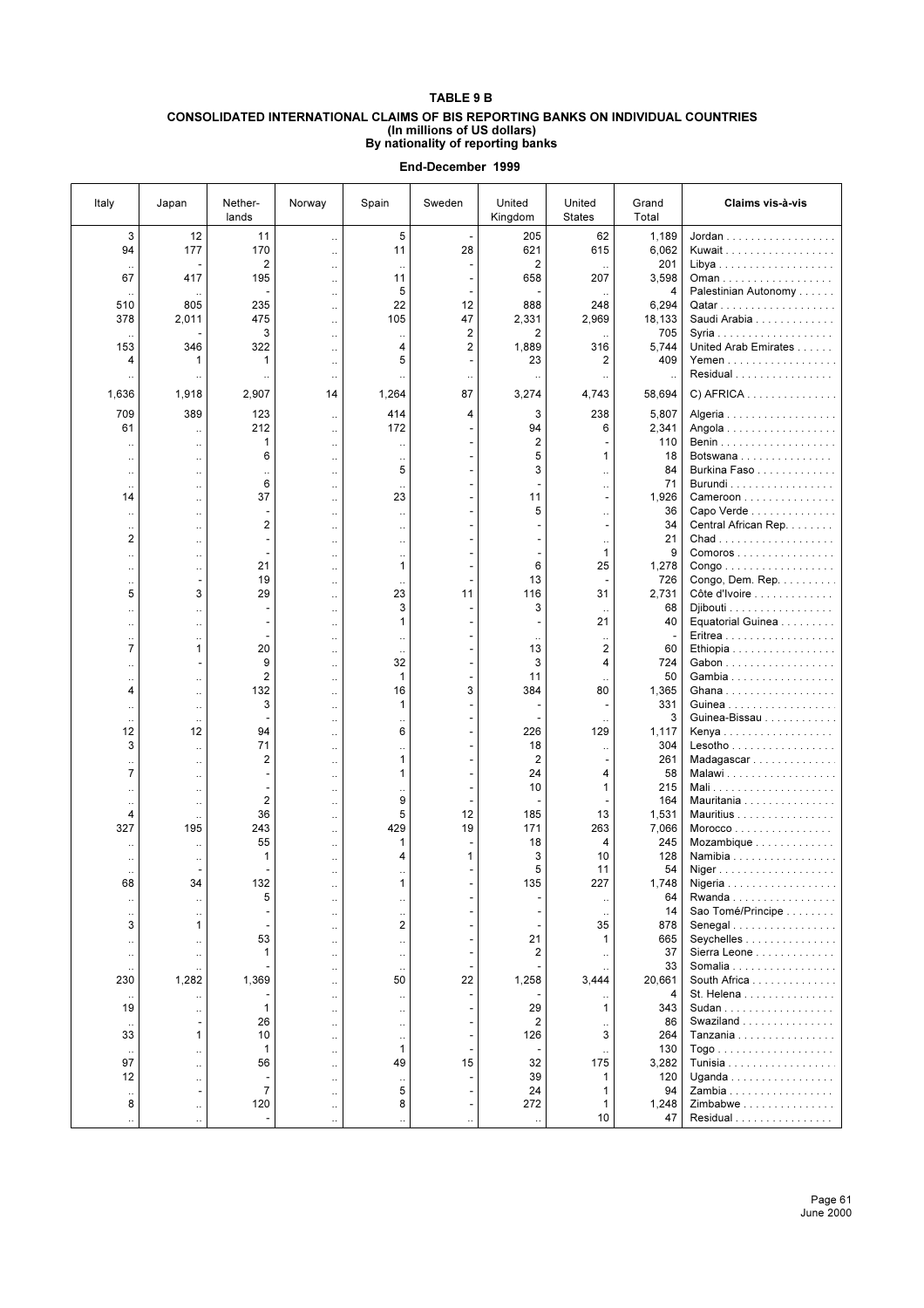## **TABLE 9 B CONSOLIDATED INTERNATIONAL CLAIMS OF BIS REPORTING BANKS ON INDIVIDUAL COUNTRIES (In millions of US dollars) By nationality of reporting banks**

| Claims vis-à-vis                     | Grand<br>Total | Austria              | Belgium              | Canada               | Denmark              | Finland              | France | Germany              | Ireland |
|--------------------------------------|----------------|----------------------|----------------------|----------------------|----------------------|----------------------|--------|----------------------|---------|
| D) ASIA                              | 270,859        | 4,524                | 3.738                | 5,114                | 253                  | 1,394                | 32,073 | 42,333               | 39      |
| Afghanistan                          | 19             |                      |                      | $\ddotsc$            | $\ddot{\phantom{0}}$ |                      |        | 3                    |         |
| Bangladesh                           | 302            | $\ddotsc$            | 5                    | $\ddot{\phantom{a}}$ | $\ddot{\phantom{a}}$ | 19                   | 18     | 44                   |         |
| Bhutan                               | $\overline{2}$ | $\ddot{\phantom{a}}$ | $\ddot{\phantom{a}}$ | $\ddotsc$            | $\ddot{\phantom{a}}$ | $\ddot{\phantom{a}}$ |        |                      |         |
| British Ov. Terr.                    | 802            | $\ddotsc$            | 3                    | $\ddotsc$            | $\ddotsc$            | $\ddotsc$            | 26     | 8                    |         |
|                                      | 460            | $\ddotsc$            |                      | $\ddotsc$            | $\ddot{\phantom{a}}$ | $\ddot{\phantom{a}}$ |        | $\overline{2}$       |         |
| Cambodia                             | 54             |                      |                      | $\ddotsc$            | $\ddot{\phantom{0}}$ | $\ddotsc$            | 4      | $\overline{2}$       |         |
|                                      | 46,610         | 1,125                | 784                  | 359                  | $\ddot{\phantom{a}}$ | 301                  | 7,073  | 7,126                |         |
|                                      | 15             |                      |                      |                      | $\ddot{\phantom{a}}$ |                      | 2      |                      |         |
| French Polynesia                     | 24             |                      | 1                    | $\cdot$              | $\ddot{\phantom{a}}$ | $\ddotsc$            |        | 3                    |         |
|                                      | 22,037         | 493                  | 349                  | 307                  | $\ddot{\phantom{a}}$ | 31                   | 1,478  | 4,997                |         |
| Indonesia                            | 40,694         | 1,451                | 440                  | 642                  | $\ddot{\phantom{a}}$ | 208                  | 3,618  | 7,818                |         |
| Kiribati                             | 30             |                      | $\ddotsc$            | $\ddotsc$            | $\ddot{\phantom{a}}$ | $\ddot{\phantom{a}}$ |        | 11                   |         |
| Korea North                          | 198            | 3                    |                      |                      | $\ddot{\phantom{a}}$ |                      | 26     | 54                   |         |
| Korea South                          | 60.657         | 578                  | 629                  | 1.849                | $\ddot{\phantom{a}}$ | 13                   | 7,873  | 7,214                |         |
| Lao P.D. Republic                    | 18             | $\ddotsc$            |                      | Ω.                   | $\ddot{\phantom{0}}$ | $\ddotsc$            |        | 7                    |         |
| Macao                                | 3,921          | $\overline{2}$       | 30                   | Ω.                   | $\ddotsc$            | $\overline{2}$       | 124    | 52                   |         |
| Malaysia                             | 18,113         | 156                  | 193                  | $\ddotsc$            | $\ddot{\phantom{0}}$ | 20                   | 2,466  | 2,515                |         |
| Maldives                             | 39             | 1                    |                      | $\ddotsc$            | $\ddot{\phantom{a}}$ | $\overline{2}$       | 5      | 3                    |         |
| Mongolia                             | 50             | $\ddot{\phantom{a}}$ | ٠                    | $\ddot{\phantom{a}}$ | $\ddot{\phantom{a}}$ | 3                    |        | 35                   |         |
| Myanmar                              | 637            | $\ddot{\phantom{a}}$ |                      | $\ddot{\phantom{a}}$ | $\ddot{\phantom{a}}$ |                      | 5      | 535                  |         |
| Nauru                                | 3              | $\ddotsc$            | $\ddotsc$            | $\ddotsc$            | $\ddot{\phantom{0}}$ | $\ddot{\phantom{0}}$ |        |                      |         |
| Nepal                                | 55             | $\ddot{\phantom{a}}$ | ٠                    | $\ddotsc$            | $\ddot{\phantom{a}}$ | $\overline{7}$       | 1      | 17                   |         |
| New Caledonia                        | 883            |                      | ٠                    | $\ddotsc$            | $\ddot{\phantom{a}}$ |                      |        |                      |         |
| Pakistan                             | 5,134          | 43                   | 42                   | $\ddotsc$            | $\ddotsc$            | 14                   | 1.027  | 1,342                |         |
| Papua New Guinea                     | 285            |                      | 3                    | $\ddot{\phantom{a}}$ | $\ddot{\phantom{a}}$ | $\ddot{\phantom{a}}$ | 50     | 101                  |         |
| Philippines                          | 16.727         | 285                  | 371                  | $\ddot{\phantom{a}}$ | $\ddot{\phantom{a}}$ | 70                   | 2,377  | 2,944                |         |
| Solomon Islands                      | $\overline{2}$ | $\ddotsc$            |                      | $\ddotsc$            | $\ddot{\phantom{0}}$ | $\ddot{\phantom{a}}$ | 2      |                      |         |
| Sri Lanka                            | 1,350          | 6                    | 18                   | $\ddotsc$            | $\ddot{\phantom{0}}$ | 15                   | 106    | 661                  |         |
| Taiwan                               | 20,120         | 84                   | 409                  | 610                  | $\ddot{\phantom{a}}$ | 10                   | 2,324  | 2,096                |         |
| Thailand                             | 28,405         | 296                  | 415                  | $\ddotsc$            | $\ddotsc$            | 668                  | 2,876  | 4,425                |         |
| Tonga                                | 16             |                      |                      | $\ddot{\phantom{a}}$ | $\ddot{\phantom{a}}$ | $\ddot{\phantom{a}}$ | 1      | 9                    |         |
| Tuvalu                               |                | $\ddot{\phantom{a}}$ | $\ddotsc$            | $\ddotsc$            | $\ddot{\phantom{a}}$ | $\ddotsc$            |        |                      |         |
| US Pacific Islands                   | 172            | $\ddotsc$            | 22                   | $\ddotsc$            | $\ddotsc$            | $\ldots$             | 20     | 103                  |         |
| Vietnam                              | 1.709          | 1                    | 24                   |                      | $\ddotsc$            | 11                   | 570    | 206                  |         |
| Wallis/Futuna $\ldots \ldots \ldots$ |                | $\sim$               |                      | $\ddot{\phantom{a}}$ | $\ddot{\phantom{a}}$ | $\ddot{\phantom{a}}$ |        |                      |         |
| Western Samoa                        | 36             | $\ddot{\phantom{a}}$ |                      | $\ddotsc$            | $\ddotsc$            | $\ddotsc$            | 1      | $\ddot{\phantom{a}}$ |         |
| Residual                             | 1,280          |                      | $\ddot{\phantom{a}}$ | Ω.                   | $\ddot{\phantom{a}}$ |                      |        |                      |         |
| INT. INSTITUTIONS                    | 40,761         | $\ddotsc$            | 1,355                | $\ddot{\phantom{a}}$ | $\ddot{\phantom{a}}$ | 72                   | 7,339  | 12,662               | 48      |
| UNALLOCATED                          | 30,912         | 31                   |                      |                      |                      | 1,356                |        |                      |         |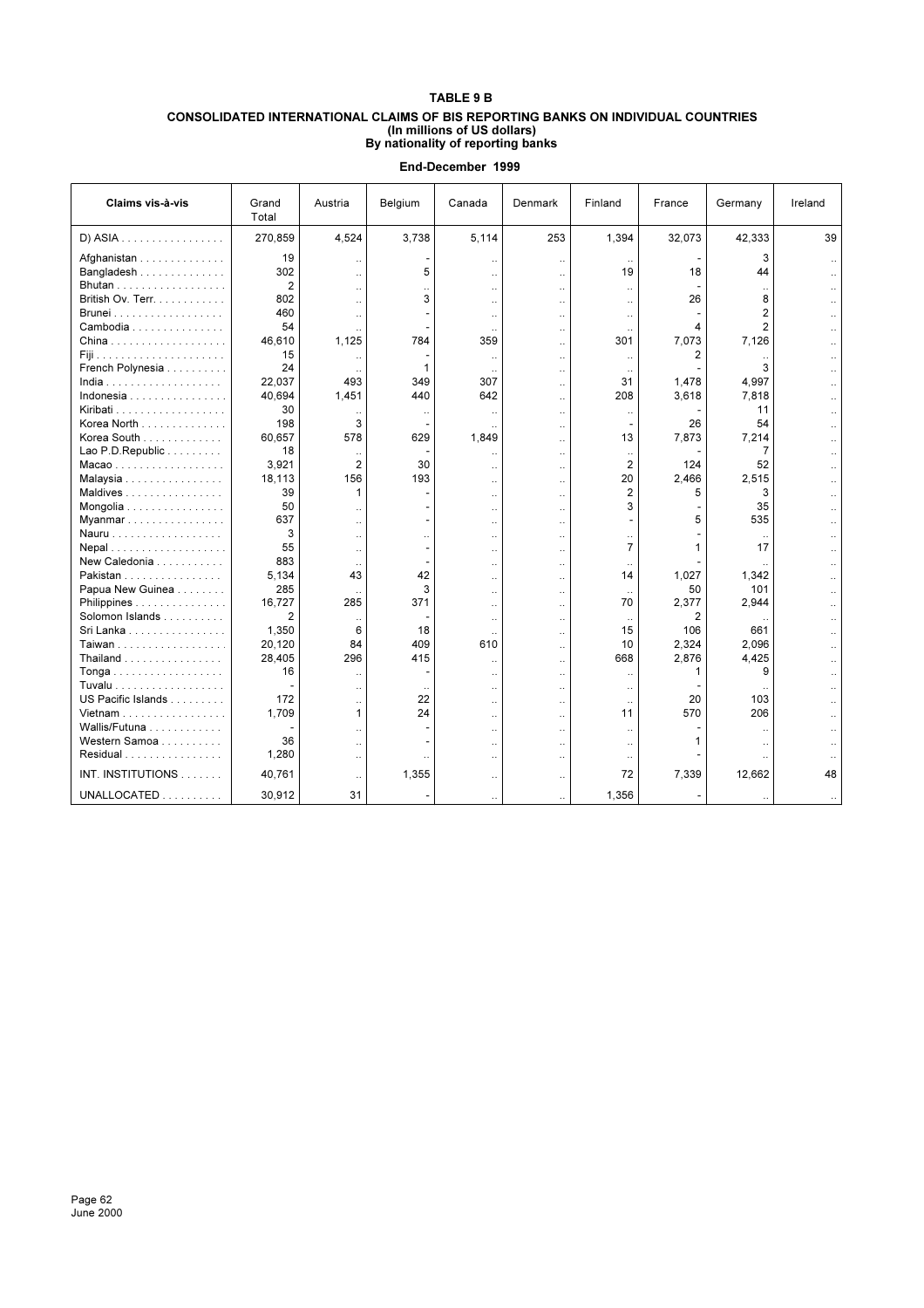## **TABLE 9 B**

#### **CONSOLIDATED INTERNATIONAL CLAIMS OF BIS REPORTING BANKS ON INDIVIDUAL COUNTRIES (In millions of US dollars) By nationality of reporting banks**

| Italy                | Japan                | Nether-<br>lands     | Norway               | Spain                | Sweden               | United<br>Kingdom    | United<br><b>States</b> | Grand<br>Total | Claims vis-à-vis   |
|----------------------|----------------------|----------------------|----------------------|----------------------|----------------------|----------------------|-------------------------|----------------|--------------------|
| 2,614                | 65,050               | 17,105               | 382                  | 1,540                | 794                  | 26,028               | 21,679                  | 270,859        | D) ASIA            |
| 13                   | $\ddot{\phantom{a}}$ |                      | $\ddot{\phantom{a}}$ | $\ddotsc$            |                      |                      |                         | 19             | Afghanistan        |
| Ω.                   | $\ddot{\phantom{a}}$ | 12                   | <b>A</b>             | $\ddot{\phantom{a}}$ | $\overline{a}$       | 129                  | 46                      | 302            | Bangladesh         |
| $\cdot$ .            | $\ddotsc$            |                      | $\ddot{\phantom{a}}$ | $\cdot$ .            |                      | $\overline{2}$       | $\ddotsc$               | $\overline{2}$ |                    |
| 2                    | $\ddot{\phantom{a}}$ | 508                  | $\ddot{\phantom{a}}$ | 68                   | 17                   |                      | $\ddot{\phantom{a}}$    | 802            | British Ov. Terr.  |
| $\ddotsc$            | $\ddot{\phantom{0}}$ | 2                    | $\ddot{\phantom{a}}$ | $\ddotsc$            |                      | 451                  | 5                       | 460            |                    |
| $\ddotsc$            | $\ddot{\phantom{0}}$ | $\overline{7}$       | $\ddotsc$            | $\ddotsc$            |                      | 31                   |                         | 54             | Cambodia           |
| 897                  | 11,789               | 1.969                | $\ddot{\phantom{a}}$ | 780                  | 216                  | 5,322                | 1.480                   | 46.610         |                    |
| $\ddot{\phantom{0}}$ |                      |                      | $\ddot{\phantom{a}}$ | $\ddot{\phantom{a}}$ |                      | 2                    | 8                       | 15             |                    |
|                      |                      |                      | $\ddot{\phantom{a}}$ | $\ddotsc$            |                      |                      | 3                       | 24             | French Polynesia   |
| 239                  | 2,481                | 1,120                | $\ddot{\phantom{a}}$ | 21                   | 33                   | 2,085                | 1.794                   | 22,037         |                    |
| 160                  | 12,491               | 3,538                | $\ddot{\phantom{a}}$ | 131                  | 33                   | 3,203                | 3,454                   | 40.694         | Indonesia          |
|                      |                      |                      | $\ddot{\phantom{a}}$ | $\ldots$             |                      |                      |                         | 30             |                    |
| 28                   |                      | 14                   | $\ddot{\phantom{a}}$ | $\ddot{\phantom{a}}$ |                      | 16                   |                         | 198            | Korea North        |
| 366                  | 12,592               | 2,246                | $\ddot{\phantom{a}}$ | 267                  | 157                  | 5.106                | 6,980                   | 60.657         | Korea South        |
| $\ddotsc$            |                      |                      | $\ddot{\phantom{a}}$ | $\ldots$             |                      |                      |                         | 18             | Lao P.D. Republic  |
| 9                    |                      | 37                   | $\ddot{\phantom{a}}$ | $\ddot{\phantom{a}}$ |                      | 382                  | 35                      | 3,921          | Macao              |
| 73                   | 6,029                | 831                  | $\ddot{\phantom{a}}$ | 135                  | 19                   | 1,867                | 1,419                   | 18,113         | Malaysia           |
| $\ddot{\phantom{a}}$ |                      | 6                    | $\ddot{\phantom{a}}$ | $\ddot{\phantom{a}}$ | 3                    | 11                   | $\ddot{\phantom{a}}$    | 39             | Maldives           |
| Ω.                   | $\ddot{\phantom{a}}$ |                      | $\ddot{\phantom{a}}$ | $\ddot{\phantom{a}}$ |                      |                      | $\ddot{\phantom{a}}$    | 50             | Mongolia           |
| $\ddot{\phantom{a}}$ | 46                   | 1                    | $\ddot{\phantom{a}}$ | $\ddot{\phantom{a}}$ |                      | 50                   |                         | 637            | Myanmar            |
| $\ddotsc$            | $\ddotsc$            |                      | $\ddot{\phantom{a}}$ | $\ddotsc$            |                      |                      | $\mathbf{1}$            | 3              |                    |
| 22                   | $\mathbf{1}$         | 1                    | $\ddot{\phantom{a}}$ | $\ddot{\phantom{a}}$ |                      | 3                    | 1                       | 55             |                    |
|                      |                      |                      | $\ddot{\phantom{a}}$ | $\ddot{\phantom{a}}$ | $\overline{a}$       |                      | 16                      | 883            | New Caledonia      |
| 208                  | 523                  | 479                  |                      | 3                    | $\overline{2}$       | 311                  | 314                     | 5.134          | Pakistan           |
| $\ddot{\phantom{a}}$ | 17                   | 50                   | $\ddot{\phantom{a}}$ | $\overline{7}$       |                      | 13                   | 25                      | 285            | Papua New Guinea   |
| 115                  | 2,921                | 1,034                | $\ddot{\phantom{a}}$ | 82                   | 67                   | 1,490                | 3,003                   | 16,727         | Philippines        |
| $\ddotsc$            | $\ddotsc$            |                      | $\ddot{\phantom{a}}$ | $\ldots$             |                      |                      |                         | $\overline{2}$ | Solomon Islands    |
| 10                   | 83                   | 233                  | $\ddot{\phantom{a}}$ | $\cdot$ .            |                      | 142                  | 35                      | 1,350          | Sri Lanka          |
| 227                  | 2,652                | 3,448                | $\ddot{\phantom{a}}$ | 2                    | 18                   | 3,814                | 1,295                   | 20,120         | Taiwan             |
| 231                  | 13,075               | 1,348                | $\ddot{\phantom{a}}$ | 37                   | 229                  | 1,404                | 826                     | 28,405         | Thailand           |
| $\ddotsc$            | ÷.                   |                      | $\ddot{\phantom{a}}$ | $\ddotsc$            |                      |                      | 5                       | 16             |                    |
| $\ddot{\phantom{a}}$ | $\ddot{\phantom{a}}$ | $\ddot{\phantom{a}}$ | $\ddotsc$            | $\ddotsc$            |                      |                      |                         |                |                    |
| $\ddotsc$            | $\ddot{\phantom{a}}$ | 6                    |                      | 3                    |                      | $\overline{2}$       | 6                       | 172            | US Pacific Islands |
| Ω.                   | 350                  | 190                  | $\ddot{\phantom{a}}$ | 4                    |                      | 190                  | 64                      | 1,709          | Vietnam            |
| Ω.                   | $\ddotsc$            |                      | $\ddotsc$            | Ω.                   |                      |                      | $\ddotsc$               |                | Wallis/Futuna      |
| $\ddot{\phantom{a}}$ | $\ddot{\phantom{a}}$ | 25                   | $\ddot{\phantom{a}}$ | $\ddotsc$            |                      | $\overline{2}$       | 1<br>863                | 36             | Western Samoa      |
| $\ddot{\phantom{0}}$ | $\ddotsc$            |                      | $\ddot{\phantom{a}}$ | $\cdot$ .            | $\ddot{\phantom{a}}$ | $\ddot{\phantom{a}}$ |                         | 1,280          | Residual           |
| 5,641                | $\ddot{\phantom{a}}$ | 2,358                | $\ddot{\phantom{a}}$ | 851                  | 6                    | 8,811                | $\ddot{\phantom{a}}$    | 40,761         | INT. INSTITUTIONS  |
|                      | $\ddot{\phantom{a}}$ |                      | $\ddot{\phantom{a}}$ | 50                   | 112                  | 6,122                |                         | 30,912         | UNALLOCATED        |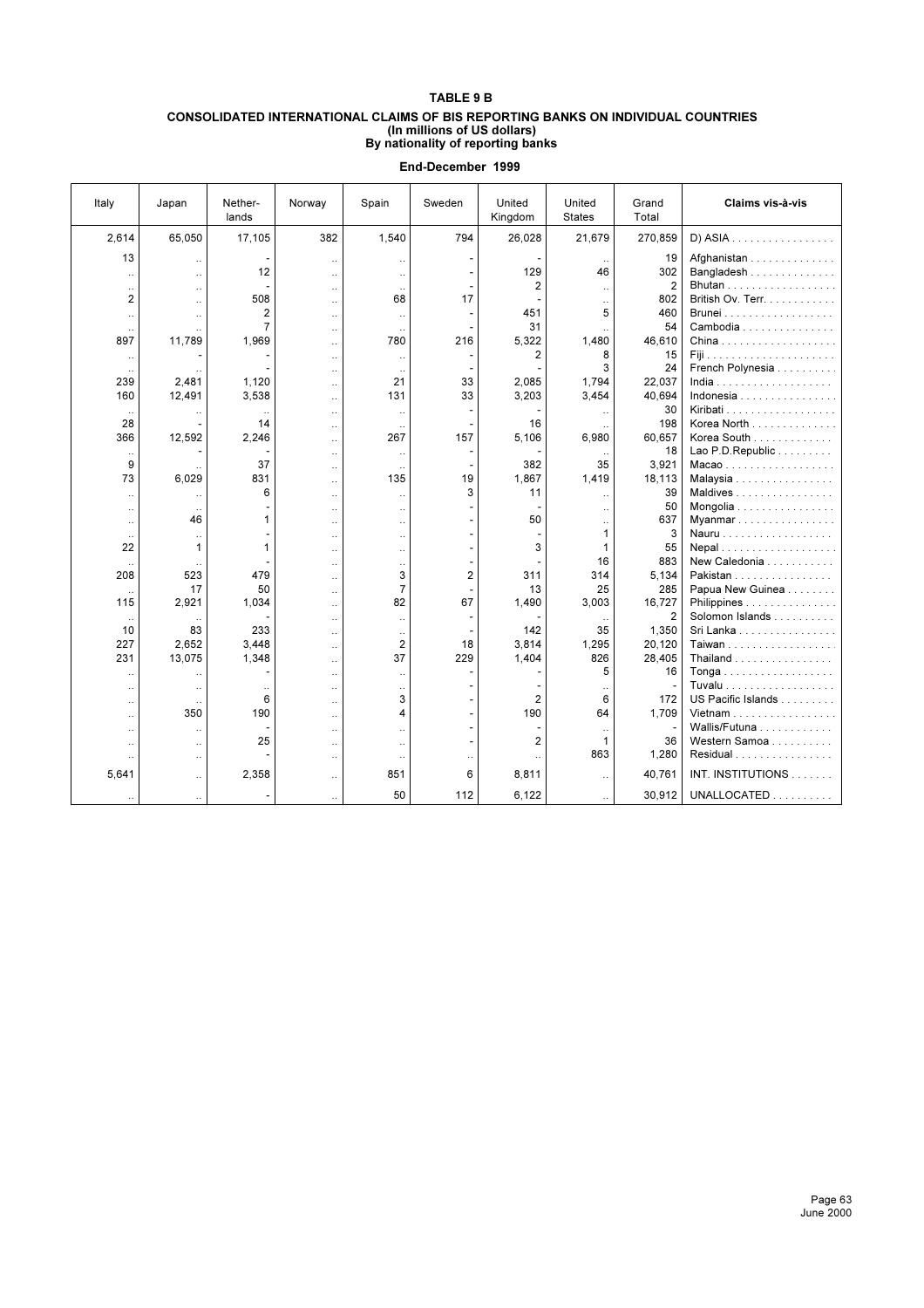## **TABLE 10 ANNOUNCED INTERNATIONAL SYNDICATED CREDIT FACILITIES BY NATIONALITY OF BORROWER (In billions of US dollars)**

| <b>COUNTRIES</b>                                         | 1997<br>Year     | 1998<br>Year             | 1999<br>Year   | 1998<br>Q1                      | 1998<br>Q2                      | 1998<br>Q3                      | 1998<br>Q4                      | 1999<br>Q1                       | 1999<br>Q2                      | 1999<br>Q3                                 | 1999<br>Q4                      | 2000<br>Q1     |
|----------------------------------------------------------|------------------|--------------------------|----------------|---------------------------------|---------------------------------|---------------------------------|---------------------------------|----------------------------------|---------------------------------|--------------------------------------------|---------------------------------|----------------|
| ALL COUNTRIES<br>DEVELOPED COUNTRIES                     | 1,136.3<br>978.6 | 902.0<br>828.4           | 957.1<br>900.1 | 198.6<br>186.3                  | 253.7<br>229.5                  | 229.9<br>207.6                  | 219.8<br>205.0                  | 172.5<br>163.4                   | 271.1<br>252.2                  | 264.3<br>251.6                             | 249.2<br>233.0                  | 239.0<br>227.3 |
|                                                          | 12.9<br>0.4      | 9.9<br>0.7               | 12.4           | 4.4                             | 0.9<br>$\sim$                   | 3.4<br>0.7                      | 1.2<br>L,                       | 2.9<br>÷,                        | 2.8                             | 2.8<br>ä,                                  | 4.0                             | 1.4            |
|                                                          | 1.7              | 3.4                      | 0.9            | $\sim$                          | 0.8                             | 0.6                             | 2.0                             | 0.6                              | $\sim$                          |                                            | 0.2                             | 0.1            |
|                                                          | 45.2             | 41.1                     | 23.6           | 5.5                             | 12.8                            | 8.9                             | 13.9                            | 5.0                              | 6.9                             | 6.8                                        | 4.9                             | 5.0            |
|                                                          | 0.9              | 0.3                      | 0.8            | $\overline{\phantom{a}}$        | 0.2                             | 0.1                             | 0.1                             | $\overline{\phantom{a}}$         | 0.5                             | 0.2                                        | 0.1                             |                |
| Denmark                                                  | 0.9              | 1.2                      | 2.9            | 0.2                             | 0.4                             | $\overline{\phantom{a}}$        | 0.7                             | $\blacksquare$                   | 1.5                             | $\blacksquare$                             | 1.5                             |                |
|                                                          | 6.4              | 2.8                      | 2.7            | 0.6                             | 1.0                             | 0.5                             | 0.6                             | 0.3                              | 0.2                             | 0.2                                        | 2.0                             |                |
|                                                          | 38.6             | 16.2                     | 38.5           | 3.6                             | 0.6                             | 3.5                             | 8.4                             | 6.7                              | 6.6                             | 11.0                                       | 14.3                            | 13.4           |
|                                                          | 13.2             | 12.3                     | 48.3           | 1.2                             | 6.5                             | 1.4                             | 3.3                             | 1.3                              | 3.1                             | 26.3                                       | 17.6                            | 2.0            |
| $lceland$                                                | 3.5<br>0.8       | 4.3<br>0.9               | 5.6<br>0.3     | 1.1<br>$\overline{\phantom{a}}$ | 0.9<br>0.2                      | 0.6<br>0.5                      | 1.8<br>0.1                      | 1.5<br>$\blacksquare$            | 2.0<br>0.1                      | 0.9<br>0.2                                 | 1.3                             | 1.9            |
|                                                          | 0.6              | 1.3                      | 5.0            | $\overline{\phantom{a}}$        | 0.4                             | 0.4                             | 0.5                             | 0.8                              | 0.2                             | 2.1                                        | 2.0                             | 0.2            |
|                                                          | 11.4             | 6.3                      | 15.4           | 0.3                             | 1.3                             | 1.6                             | 3.1                             | 0.8                              | 5.9                             | 0.8                                        | 7.9                             | 1.3            |
|                                                          | 5.9              | 11.9                     | 14.8           | 1.7                             | 0.6                             | 6.3                             | 3.3                             | 4.8                              | 6.0                             | 2.6                                        | 1.4                             | 7.7            |
| Luxembourg                                               | 1.7              | 1.2                      | 2.3            | $\sim$                          | 1.0                             | ÷,                              | 0.2                             | 0.2                              | 1.3                             | 0.3                                        | 0.5                             |                |
| Netherlands                                              | 4.5              | 13.2                     | 19.8           | 2.0                             | 2.0                             | 5.5                             | 3.7                             | 2.0                              | 5.0                             | 1.5                                        | 11.3                            | 14.7           |
| New Zealand                                              | 0.9              | 1.1                      | 3.0            | 0.1                             | 0.1                             | ÷,                              | 0.9                             | 0.7                              | $\overline{\phantom{a}}$        | 2.1                                        | 0.2                             | 0.6            |
|                                                          | 6.6<br>1.7       | 5.5<br>2.0               | 3.6<br>3.8     | 0.7<br>$\overline{\phantom{a}}$ | 1.7<br>$\overline{\phantom{a}}$ | 0.9<br>0.5                      | 2.2<br>1.5                      | 0.5<br>$\overline{\phantom{a}}$  | 1.6<br>$\overline{\phantom{a}}$ | 0.9<br>0.5                                 | 0.6<br>3.3                      | 0.7<br>0.1     |
| Portugal                                                 | 13.7             | 6.3                      | 11.2           | 1.0                             | 1.8                             | 2.2                             | 1.3                             | 2.1                              | 3.4                             | 1.3                                        | 4.4                             | 0.6            |
|                                                          | 12.6             | 5.8                      | 8.8            | 2.9                             | 1.2                             | 0.4                             | 1.4                             | 0.2                              | 2.6                             | 3.2                                        | 2.9                             | 1.0            |
| Switzerland                                              | 9.3              | 7.5                      | 12.4           | 1.3                             | 3.7                             | 0.1                             | 2.5                             | 1.9                              | 4.9                             | 2.2                                        | 3.4                             | 1.4            |
|                                                          | 4.7              | 4.6                      | 6.2            | 0.9                             | 1.1                             | 1.6                             | 1.0                             | 0.8                              | 1.6                             | 1.3                                        | 2.5                             | 0.4            |
| United Kingdom $\ldots \ldots \ldots \ldots$             | 104.0            | 75.7                     | 81.8           | 19.2                            | 21.4                            | 15.7                            | 19.4                            | 17.1                             | 15.2                            | 24.6                                       | 24.9                            | 49.7           |
| United States                                            | 676.2            | 592.3                    | 575.6          | 139.7                           | 168.9                           | 151.8                           | 131.8                           | 113.1                            | 180.7                           | 160.0                                      | 121.8                           | 125.0          |
| OFFSHORE CENTRES                                         | 33.0             | 7.3                      | 9.1            | 1.0                             | 2.0                             | 1.8                             | 2.4                             | 1.1                              | 1.4                             | 3.6                                        | 3.0                             | 3.6            |
| Bahamas                                                  | 1.2              | 0.9                      | 0.6<br>0.8     | $\overline{\phantom{a}}$        | 0.3                             | 0.5                             | 0.1                             | $\overline{\phantom{a}}$         | 0.5                             | $\overline{\phantom{a}}$                   | 0.6<br>0.3                      | 0.1            |
| Bermuda                                                  | 0.4              | 0.5                      |                | $\overline{\phantom{a}}$        | 0.5                             | $\overline{a}$                  | $\overline{a}$                  |                                  | $\overline{\phantom{a}}$        |                                            |                                 |                |
| Hong Kong $\ldots \ldots \ldots \ldots \ldots$           | 27.1             | 4.6                      | 6.0            | 0.5                             | 0.9                             | 1.3                             | 2.0                             | 1.0                              | 0.9                             | 2.8                                        | 1.4                             | 3.2            |
| Singapore                                                | 4.0              | 0.6                      | 1.4            | 0.3                             | 0.1                             | 0.1                             | 0.2                             | $\overline{\phantom{a}}$         | 0.1                             | 0.8                                        | 0.5                             | 0.1            |
| EASTERN EUROPE                                           | 18.3             | 6.7                      | 3.5            | 0.8                             | 2.2                             | 1.9                             | 1.7                             | 0.5                              | 1.5                             | 0.8                                        | 0.7                             | 0.5            |
| Czech Republic                                           | 3.2              | 1.5                      | 0.3            | 0.3                             | 0.2                             | 0.4                             | 0.6                             | $\blacksquare$                   | 0.3                             | ÷,                                         |                                 | 0.1            |
| Hungary                                                  | 1.5              | 1.2                      | 0.7            | 0.1                             | 0.1                             | 0.7                             | 0.4                             | $\blacksquare$                   | $\overline{\phantom{a}}$        | 0.5                                        | 0.2                             | 0.1            |
|                                                          | 1.8              | 1.2                      | 1.3            | $\overline{\phantom{a}}$        | 0.6                             | 0.2                             | 0.3                             | 0.2                              | 0.6                             | 0.3                                        | 0.2                             | 0.1            |
|                                                          | 0.8<br>8.9       | 0.3<br>1.5               | 0.3<br>0.2     | $\blacksquare$<br>0.2           | 0.2<br>0.8                      | $\overline{a}$<br>0.5           | 0.1<br>$\overline{\phantom{a}}$ | 0.1<br>$\overline{\phantom{a}}$  | 0.1<br>0.2                      | $\overline{\phantom{a}}$<br>$\overline{a}$ | 0.1                             | 0.1<br>0.1     |
|                                                          | 1.6              | 0.3                      | 0.1            | $\blacksquare$                  | 0.2                             | $\overline{\phantom{a}}$        | 0.1                             | 0.1                              | $\overline{\phantom{a}}$        | $\blacksquare$                             |                                 |                |
| DEVELOPING COUNTRIES                                     | 106.0            | 59.4                     | 44.3           | 10.4                            | 19.9                            | 18.5                            | 10.6                            | 7.5                              | 16.0                            | 8.3                                        | 12.5                            | 7.7            |
| Latin America                                            | 30.2             | 27.9                     | 16.7           | 6.1                             | 10.0                            | 8.4                             | 3.5                             | 3.0                              | 7.7                             | 3.0                                        | 3.1                             | 3.3            |
| Argentina                                                | 6.0              | 6.3                      | 2.5            | 2.9                             | 2.0                             | 0.8                             | 0.5                             | 0.7                              | 0.8                             | 0.4                                        | 0.6                             | 0.4            |
|                                                          | 4.8              | 4.8                      | 4.4            | 0.5                             | 2.2                             | 1.4                             | 0.7                             | 0.1                              | 2.0                             | 0.9                                        | 1.4                             | 0.4            |
| Chile $\ldots \ldots \ldots \ldots \ldots \ldots \ldots$ | 3.8              | 3.4                      | 2.0            | 0.3                             | 0.8                             | 1.5                             | 0.9                             | $\blacksquare$                   | 1.4                             | 0.5                                        | 0.1                             | 0.6            |
| Colombia                                                 | 3.5              | 0.4                      | 0.5            | 0.3                             | 0.1                             | $\overline{\phantom{a}}$        | 0.1                             | 0.1                              | 0.3                             | 0.1                                        | 0.1                             |                |
|                                                          | 10.3             | 8.3                      | 6.3            | 1.7                             | 3.2                             | 3.0                             | 0.4                             | 2.1                              | 2.4                             | 1.0                                        | 0.8                             | 0.6            |
| Venezuela                                                | 0.9<br>0.8       | 0.7<br>4.0               | 0.7<br>0.3     | $\blacksquare$<br>0.4           | 0.3<br>1.5                      | $\overline{\phantom{a}}$<br>1.7 | 0.4<br>0.5                      | $\blacksquare$<br>$\blacksquare$ | 0.7<br>0.1                      | $\blacksquare$<br>0.1                      | $\overline{\phantom{a}}$<br>0.1 | 1.3            |
| Middle East                                              | 10.9             | 7.4                      | 3.8            | $\blacksquare$                  | 3.1                             | 3.3                             | 1.0                             | 0.5                              | 1.3                             | 0.3                                        | 1.7                             |                |
|                                                          | 0.5              | $\overline{\phantom{a}}$ |                | $\overline{\phantom{a}}$        | $\overline{\phantom{a}}$        |                                 | $\overline{\phantom{a}}$        | $\overline{\phantom{a}}$         | $\blacksquare$                  | $\overline{\phantom{a}}$                   | $\overline{a}$                  |                |
|                                                          | 1.2              | 0.6                      | 0.4            | $\blacksquare$                  | 0.2                             | $\blacksquare$                  | 0.4                             | $\sim$                           | $\sim$                          | 0.3                                        | 0.1                             |                |
|                                                          | 2.2              | 0.1                      | 0.4            | $\overline{\phantom{a}}$        | $\blacksquare$                  | $\overline{a}$                  | 0.1                             | 0.4                              | $\blacksquare$                  |                                            | $\overline{\phantom{a}}$        |                |
|                                                          | 1.0              | 0.7                      | 1.5            | $\blacksquare$                  | 0.2                             | $\overline{\phantom{a}}$        | 0.5                             | $\blacksquare$                   | 1.0                             | $\overline{\phantom{a}}$                   | 0.5                             |                |
| Saudi Arabia                                             | 6.0              | 6.1                      | 1.5            | $\overline{\phantom{a}}$        | 2.8                             | 3.3                             | $\overline{\phantom{a}}$        | 0.1                              | 0.3                             | $\overline{\phantom{a}}$                   | 1.0                             |                |
|                                                          | 7.3<br>1.3       | 1.0<br>0.2               | 3.6<br>0.5     | 0.2<br>0.2                      | 0.3<br>$\overline{\phantom{a}}$ | 0.3                             | 0.2                             | 0.4                              | 0.5<br>0.2                      | 0.8                                        | 1.9<br>0.3                      | 0.2            |
| South Africa                                             | 6.0              | 0.8                      | 3.1            | $\blacksquare$                  | 0.3                             | 0.3                             | 0.2                             | $\overline{\phantom{a}}$<br>0.4  | 0.3                             | $\overline{\phantom{a}}$<br>0.8            | 1.5                             | 0.2            |
|                                                          | 54.0             | 19.8                     | 16.3           | 3.4                             | 5.5                             | 5.7                             | 5.2                             | 3.4                              | 4.6                             | 3.2                                        | 5.0                             | 3.8            |
|                                                          | 10.7             | 5.5                      | 1.5            | 0.5                             | 0.8                             | 3.2                             | 0.9                             | $\sim$                           | 0.6                             | 0.1                                        | 0.8                             | 0.5            |
|                                                          | 4.1              | 0.9                      | 1.1            | 0.4                             | 0.2                             | 0.2                             | 0.1                             | 0.9                              | 0.1                             | 0.1                                        | $\overline{a}$                  | 0.1            |
| Indonesia                                                | 11.5             | 0.1                      | 0.5            | $\sim$                          | $\overline{\phantom{a}}$        | $\overline{\phantom{a}}$        | $\sim$                          | $\blacksquare$                   | 0.3                             | 0.2                                        | $\overline{\phantom{a}}$        | 0.4            |
| Korea South                                              | 10.2             | 0.4                      | 2.5            | $\overline{\phantom{a}}$        | 0.1                             | $\overline{\phantom{a}}$        | 0.3                             | 0.4                              | 0.3                             | 0.8                                        | 1.0                             | 1.7            |
|                                                          | 3.5              | 2.9                      | 3.7            | 0.4                             | 0.8                             | 0.1                             | 1.6                             | 1.1                              | 0.6                             | 0.5                                        | 1.6                             | 0.2            |
| Philippines                                              | 0.6<br>2.7       | 0.4<br>2.2               | 1.7            | 0.3<br>0.2                      | 0.1<br>1.1                      | 0.7                             | $\overline{\phantom{a}}$<br>0.3 | 0.1                              | 0.6                             | $\overline{\phantom{a}}$                   | $\overline{\phantom{a}}$<br>1.0 | 0.1            |
|                                                          | 5.3              | 4.7                      | 4.7            | 1.2                             | 1.1                             | 0.5                             | 1.9                             | 0.8                              | 2.0                             | 1.4                                        | 0.4                             | 0.9            |
| Thailand                                                 | 5.3              | 2.6                      | 0.6            | 0.3                             | 1.4                             | 0.9                             | 0.1                             | 0.2                              | 0.1                             | $\overline{\phantom{a}}$                   | 0.2                             |                |
| Unallocated                                              | 3.6              | 3.3                      | 4.1            | 0.7                             | 1.0                             | 0.8                             | 0.8                             | 0.2                              | 1.9                             | 1.1                                        | 0.9                             | 0.3            |
| <b>INTERNATIONAL INSTITUTIONS</b>                        | 0.3              | 0.2                      |                | $\blacksquare$                  |                                 | 0.1                             | 0.1                             | ٠                                |                                 |                                            |                                 |                |

Page 64 June 2000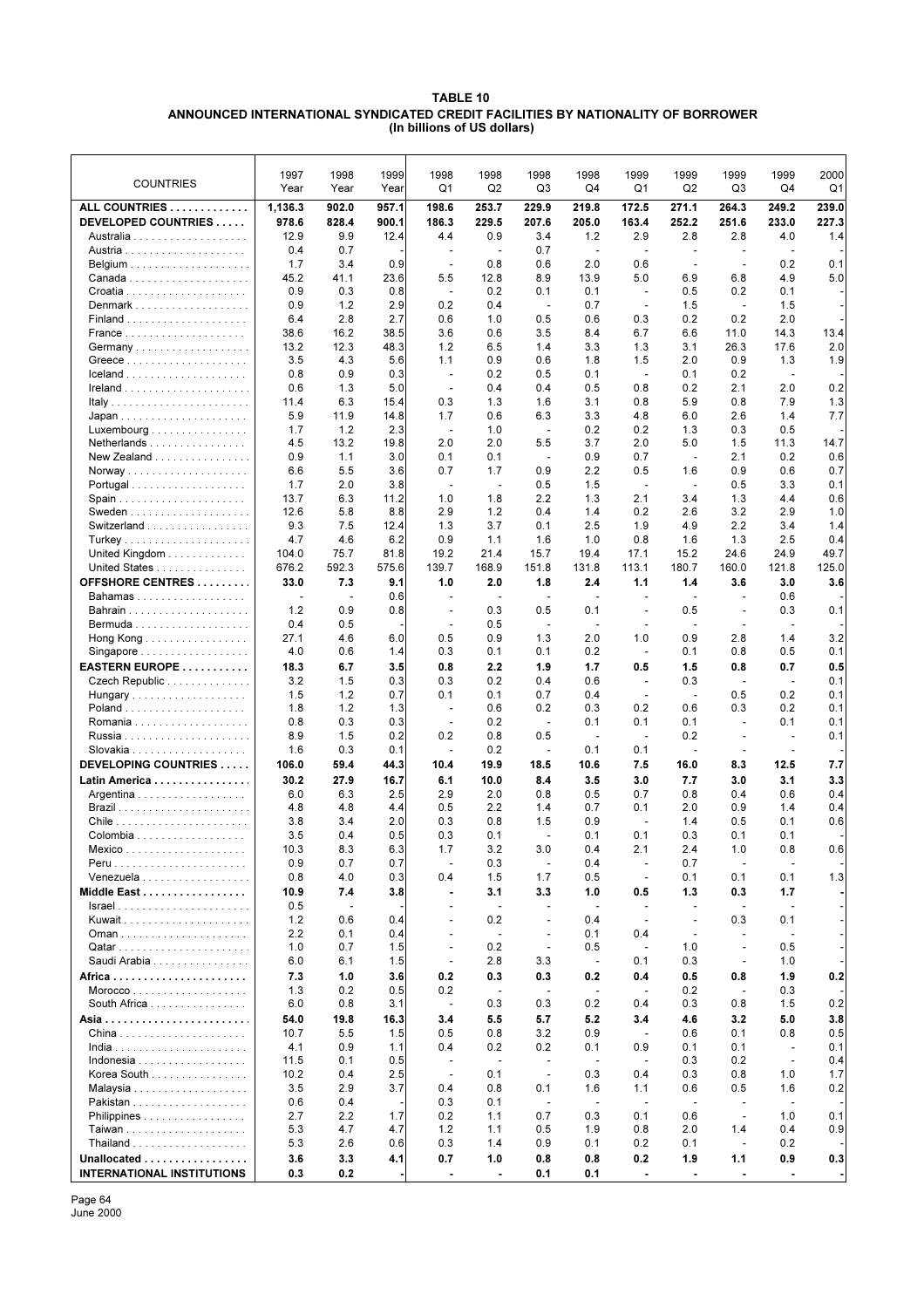| <b>TABLE 11</b>                                              |
|--------------------------------------------------------------|
| <b>INTERNATIONAL DEBT SECURITIES BY COUNTRY OF RESIDENCE</b> |
| (In billions of US dollars)                                  |
| All issuers                                                  |

|                                                |               |               | <b>AMOUNTS OUTSTANDING</b> |               |                          | <b>NET ISSUES</b> |                          |                                 |                                    |                |
|------------------------------------------------|---------------|---------------|----------------------------|---------------|--------------------------|-------------------|--------------------------|---------------------------------|------------------------------------|----------------|
|                                                | 1997          | 1998          | 1999                       | 2000          | 1998                     | 1999              | 1999                     | 1999                            | 1999                               | 2000           |
| <b>COUNTRIES</b>                               | Dec.          | Dec.          | Dec.                       | March         | Year                     | Year              | Q2                       | Q3                              | Q4                                 | Q1             |
| ALL COUNTRIES                                  | 3,495.3       | 4,297.7       | 5,365.5                    | 5,580.0       | 681.5                    | 1.225.2           | 363.1                    | 342.0                           | 212.2                              | 266.0          |
|                                                |               |               |                            |               |                          |                   |                          |                                 |                                    |                |
| DEVELOPED COUNTRIES                            | 2,577.5       | 3,191.7       | 4,152.4                    | 4,335.1       | 528.2                    | 1,095.4           | 316.0                    | 312.8                           | 192.9                              | 222.1          |
|                                                | 100.3<br>62.4 | 105.9<br>73.6 | 122.3<br>78.4              | 124.0<br>82.1 | 5.4<br>7.6               | 15.0<br>11.2      | $-3.3$<br>4.4            | 8.9<br>0.9                      | 2.5<br>1.3                         | 3.6<br>5.4     |
|                                                | 28.6          | 22.8          | 33.5                       | 32.5          | $-7.1$                   | 13.1              | 2.3                      | 4.2                             | 0.7                                | $-0.6$         |
|                                                | 186.1         | 205.7         |                            |               | 18.6                     |                   | 7.5                      |                                 |                                    | 0.4            |
|                                                | 2.0           | 2.1           | 216.0<br>2.6               | 215.0<br>3.1  | 0.1                      | 10.6<br>0.6       | $\blacksquare$           | 1.0<br>$\overline{\phantom{a}}$ | 1.8<br>0.2                         | 0.5            |
| Denmark                                        | 30.3          | 30.5          | 31.3                       | 30.7          | $-1.1$                   | 2.5               | 0.3                      | 2.5                             | $-1.0$                             | $-0.1$         |
|                                                | 45.7          | 42.9          | 40.6                       | 37.9          | $-4.7$                   | $-0.3$            | 1.6                      | 0.6                             | $-0.9$                             | $-2.1$         |
|                                                | 196.8         | 238.8         | 278.6                      | 288.3         | 32.0                     | 64.2              | 17.8                     | 9.9                             | 19.2                               | 14.4           |
| Germany                                        | 166.5         | 233.8         | 363.4                      | 405.0         | 57.5                     | 152.4             | 45.0                     | 49.8                            | 24.5                               | 46.2           |
|                                                | 20.8          | 24.6          | 24.5                       | 24.5          | 2.1                      | 0.5               | $-0.5$                   | 0.3                             | $-0.7$                             | 0.4            |
| $lceland$                                      | 1.9           | 2.0           | 2.8                        | 3.1           | $\overline{\phantom{a}}$ | 1.0               | 0.3                      | 0.4                             | 0.2                                | 0.3            |
|                                                | 39.9          | 50.6          | 62.6                       | 64.5          | 8.9                      | 15.0              | 2.0                      | 2.6                             | 5.8                                | 2.7            |
|                                                | 66.5          | 78.7          | 94.8                       | 104.6         | 8.9                      | 19.5              | 9.7                      | 0.5                             | 12.0                               | 10.6           |
|                                                | 156.3         | 134.1         | 125.4                      | 116.1         | $-28.8$                  | $-10.1$           | $-0.6$                   | -0.9                            | $-6.7$                             | $-8.1$         |
| Luxembourg                                     | 40.5          | 49.0          | 58.4                       | 56.9          | 6.6                      | 13.4              | 2.8                      | 6.5                             | 2.9                                | $-1.1$         |
| Netherlands                                    | 263.5         | 342.2         | 424.2                      | 429.1         | 63.0                     | 113.9             | 37.4                     | 32.9                            | 15.0                               | 12.6           |
| New Zealand                                    | 8.5           | 8.2           | 7.9                        | 8.1           | $-0.4$                   | $-0.3$            | $-0.6$                   | 0.5                             | $-0.1$                             | 0.2            |
|                                                | 22.5          | 30.0          | 33.0                       | 35.4          | 6.8                      | 3.6               | 1.4                      | 0.4                             | $-0.6$                             | 2.7            |
|                                                | 13.1          | 15.1          | 16.3                       | 16.2          | 1.1                      | 2.3               | 0.1                      | $-0.3$                          | 2.3                                | 0.2            |
|                                                | 29.0          | 38.5          | 53.6                       | 53.2          | 7.5                      | 18.3              | 6.5                      | 4.4                             | 5.2                                | 0.4            |
|                                                | 97.5          | 95.1          | 95.6                       | 98.1          | $-5.9$                   | 2.4               | 4.2                      | 1.4                             | 0.1                                | 3.5            |
| Switzerland                                    | 7.4           | 13.3          | 16.2                       | 14.8          | 5.4                      | 4.1               | 0.9                      | 2.2                             | $-1.5$                             | $-1.1$         |
|                                                | 13.0          | 13.2          | 16.7                       | 18.5          | $-0.6$                   | 4.1               | 0.3                      | ÷,                              | 2.8                                | 2.0            |
| United Kingdom $\ldots \ldots \ldots \ldots$   | 367.7         | 442.6         | 579.3                      | 616.8         | 66.7                     | 150.6             | 39.6                     | 44.4                            | 24.8                               | 42.6           |
| United States                                  | 608.8         | 895.4         | 1,368.4                    | 1,448.4       | 277.3                    | 484.4             | 136.3                    | 137.9                           | 82.2                               | 84.4           |
| OFFSHORE CENTRES                               | 317.2         | 392.0         | 466.9                      | 484.2         | 59.7                     | 74.5              | 20.0                     | 23.0                            | 12.7                               | 21.1           |
|                                                | 12.9          | 15.6          | 20.2                       | 20.0          | 1.1                      | 2.6               | 0.8                      | 1.8                             | $-0.1$                             | $-0.1$         |
| Bahamas                                        | 4.8           | 4.4           | 3.4                        | 3.7           | $-0.5$                   | $-0.9$            | 0.3                      | $-0.5$                          | $-0.3$                             | 0.3            |
|                                                | 8.7           | 15.5          | 17.6                       | 17.5          | 6.3                      | 1.7               | $-0.2$                   | 0.5                             | 1.3                                | 0.1            |
| Cayman Islands                                 | 168.3<br>31.9 | 224.5<br>31.8 | 273.6<br>40.0              | 293.6         | 47.4<br>$-0.3$           | 50.3<br>7.9       | 16.1<br>$-0.3$           | 11.1<br>3.1                     | 11.4<br>2.0                        | 22.4<br>$-2.0$ |
| Hong Kong $\ldots \ldots \ldots \ldots \ldots$ | 2.1           | 3.6           | 4.7                        | 37.9<br>4.7   | 1.5                      | 1.2               | 0.1                      | $\overline{\phantom{a}}$        | 0.6                                |                |
| Netherlands Antilles                           | 77.2          | 81.5          | 89.1                       | 89.5          | 0.5                      | 8.2               | 3.0                      | 6.2                             | $-2.8$                             | 1.5            |
|                                                | 1.5           | 1.8           | 2.2                        | 2.2           | 0.2                      | 0.5               | $\sim$                   | $\sim$                          | $\sim$                             |                |
| Singapore                                      | 3.2           | 4.9           | 7.2                        | 7.1           | 1.7                      | 2.3               | 0.3                      | 0.7                             | 0.3                                | $-0.1$         |
| West Indies UK                                 | 5.8           | 8.0           | 8.6                        | 7.6           | 2.0                      | 0.7               | $\overline{\phantom{a}}$ | 0.1                             | 0.4                                | $-0.9$         |
| EASTERN EUROPE                                 | 23.6          | 39.5          | 39.3                       | 38.4          | 14.5                     | 1.0               | 0.7                      | -0.4                            | 0.4                                | $-0.5$         |
| Czech Republic                                 | 0.6           | 0.8           | 0.7                        | 0.7           | 0.2                      |                   | $\overline{\phantom{a}}$ | $\overline{\phantom{a}}$        | $\overline{\phantom{a}}$           |                |
| Hungary                                        | 11.5          | 12.5          | 12.6                       | 11.7          | 0.1                      | 0.5               | 1.2                      | $-0.7$                          | 0.1                                | $-0.7$         |
|                                                | 1.3           | 1.3           | 1.3                        | 1.9           | ÷,                       | 0.1               | $-0.2$                   |                                 | $-0.1$                             | 0.6            |
|                                                | 1.5           | 1.6           | 1.0                        | 0.9           | $\overline{\phantom{a}}$ | $-0.6$            | $-0.7$                   |                                 | $\overline{\phantom{a}}$           | $-0.1$         |
|                                                | 6.1           | 18.5          | 17.8                       | 17.7          | 12.2                     | $-0.3$            | $-0.1$                   | $\sim$                          | $-0.2$                             |                |
|                                                | 0.4           | 1.6           | 2.3                        | 2.2           | 1.1                      | 0.7               | 0.4                      | 0.2                             | 0.2                                |                |
|                                                | 0.4           | 1.3           | 1.3                        | 0.8           | 0.8                      | 0.1               | $-0.2$                   | 0.3                             | $\overline{\phantom{a}}$           | $-0.5$         |
| DEVELOPING COUNTRIES                           | 271.9         | 300.4         | 327.0                      | 344.5         | 23.2                     | 29.6              | 19.6                     | $1.1$                           | 7.5                                | 19.2           |
| Latin America                                  | 142.1         | 167.6         | 189.8                      | 202.3         | 22.5                     | 26.4              | 14.3                     | 3.9                             | 8.0                                | 13.7           |
| Argentina                                      | 41.5          | 54.8          | 63.4                       | 67.9          | 11.8                     | 11.1              | 4.5                      | 1.7                             | 2.6                                | 5.1            |
|                                                | 35.9          | 41.4          | 44.2                       | 48.1          | 4.9                      | 3.8               | 1.9                      | 1.2                             | 3.6                                | 4.1            |
|                                                | 4.8           | 5.7           | 7.4                        | 7.4           | 0.9                      | 1.7               | 1.2                      | 0.3                             | $\blacksquare$                     |                |
| Colombia                                       | 4.8           | 6.2           | 7.5                        | 8.2           | 1.4                      | 1.2               | 0.5                      | -0.1                            | 0.5                                | 0.8            |
|                                                | 45.9          | 48.9          | 55.7                       | 58.5          | 2.3                      | 7.4               | 5.6                      | 0.3                             | 1.4                                | 3.0            |
| Venezuela                                      | 5.8           | 6.5           | 6.4                        | 6.9           | 0.6                      |                   | $\overline{a}$           |                                 | $\overline{\phantom{a}}$           | 0.5            |
| Middle East                                    | 4.7           | 5.6           | 8.6                        | 9.3           | 0.9                      | 3.0               | 1.8                      |                                 | 0.7                                | 0.7            |
|                                                | 3.0           | 3.9           | 5.8                        | 6.5           | 0.9                      | 1.9               | 0.6                      | ÷,                              | 0.8                                | 0.7            |
|                                                | 1.2           | 1.2<br>10.3   | 2.2                        | 2.2           | $\overline{a}$           | 1.0<br>1.3        | 1.0                      | ٠                               | $\overline{\phantom{a}}$<br>$-0.7$ |                |
|                                                | 9.6<br>3.5    | 3.4           | 11.6<br>3.6                | 12.0<br>3.6   | 0.5<br>$-0.2$            | 0.2               | 1.4<br>0.2               | 0.4<br>0.2                      | -0.1                               | 0.5            |
| South Africa                                   | 4.0           | 4.8           | 5.5                        | 6.1           | 0.7                      | 0.8               | 1.0                      | 0.1                             | $-0.6$                             | 0.7            |
|                                                | 1.2           | 1.4           | 1.6                        | 1.3           | $\sim$                   | 0.1               | $\blacksquare$           | 0.1                             | ÷,                                 | $-0.2$         |
|                                                | 115.6         | 117.0         | 117.1                      | 121.0         | $-0.7$                   | -1.1              | 2.1                      | -3.2                            | -0.4                               | 4.3            |
|                                                | 14.9          | 14.6          | 14.2                       | 14.3          | $-0.8$                   | $-0.7$            | 0.2                      | $-0.4$                          | $-0.1$                             | 0.1            |
|                                                | 6.0           | 5.7           | 4.7                        | 4.7           | $-0.3$                   | $-1.0$            | $-0.4$                   | $-0.2$                          | $-0.4$                             |                |
|                                                | 6.4           | 5.5           | 3.3                        | 4.0           | $-0.8$                   | $-2.2$            | $\overline{a}$           | $-1.7$                          | $-0.4$                             | 0.7            |
| Korea South                                    | 49.2          | 50.5          | 47.3                       | 48.8          | 0.1                      | $-3.4$            | $-1.3$                   | $-1.7$                          | 0.4                                | 1.7            |
|                                                | 12.7          | 12.2          | 14.3                       | 14.3          | $-0.6$                   | 1.8               | 0.9                      | 0.6                             | -0.1                               |                |
| Philippines                                    | 8.0           | 8.9           | 12.5                       | 14.2          | 0.8                      | 3.5               | 0.8                      | 0.8                             | 0.6                                | 1.7            |
|                                                | 5.5           | 6.5           | 6.3                        | 6.9           | 0.9                      | $-0.2$            | 0.1                      | ÷,                              | $-0.3$                             | 0.6            |
|                                                | 11.9          | 11.9          | 13.3                       | 13.1          | $-0.1$                   | 1.2               | 1.7                      | $-0.5$                          | $\blacksquare$                     | $-0.2$         |
| <b>INTERNATIONAL INSTITUTIONS</b>              | 305.1         | 374.0         | 379.8                      | 377.8         | 56.0                     | 24.7              | 6.7                      | 5.7                             | $-1.3$                             | 4.2            |
|                                                |               |               |                            |               |                          |                   |                          |                                 |                                    | Page 65        |

June 2000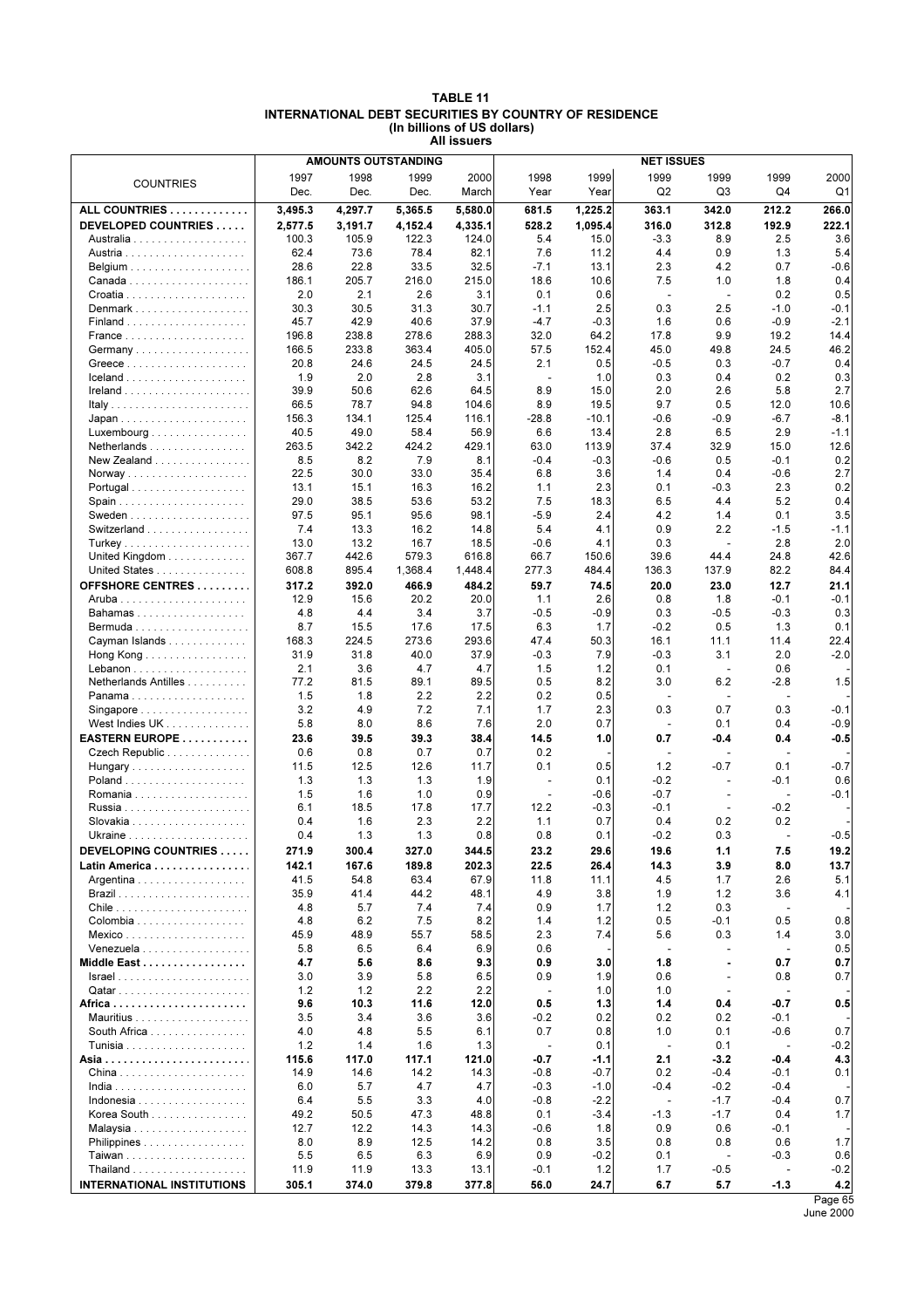### **TABLE 12 A INTERNATIONAL DEBT SECURITIES BY NATIONALITY OF ISSUER (In billions of US dollars) All issuers**

|                                   |                |                | <b>AMOUNTS OUTSTANDING</b> | <b>NET ISSUES</b> |                          |               |                          |                          |                          |              |  |
|-----------------------------------|----------------|----------------|----------------------------|-------------------|--------------------------|---------------|--------------------------|--------------------------|--------------------------|--------------|--|
|                                   | 1997           | 1998           | 1999                       | 2000              | 1998                     | 1999          | 1999                     | 1999                     | 1999                     | 2000         |  |
| <b>COUNTRIES</b>                  | Dec.           | Dec.           | Dec.                       | March             | Year                     | Year          | Q <sub>2</sub>           | Q3                       | Q4                       | Q1           |  |
| ALL COUNTRIES                     | 3,495.3        | 4,297.7        | 5,365.5                    | 5,580.0           | 681.5                    | 1,225.2       | 363.1                    | 342.0                    | 212.2                    | 266.0        |  |
| DEVELOPED COUNTRIES               | 2,812.4        | 3,488.0        | 4,503.0                    | 4,701.1           | 575.3                    | 1,149.3       | 333.9                    | 331.3                    | 199.9                    | 241.1        |  |
|                                   |                |                |                            |                   |                          |               |                          |                          |                          | 4.3          |  |
|                                   | 85.3           | 90.6           | 103.0                      | 105.7             | 5.0                      | 11.2          | 0.1                      | 6.3                      | 1.3                      |              |  |
|                                   | 63.8           | 75.0           | 80.1                       | 84.0              | 7.6                      | 11.6          | 4.5                      | 1.0                      | 1.6                      | 5.5          |  |
|                                   | 52.8           | 47.9           | 67.0                       | 69.3              | $-7.5$                   | 24.7          | 6.2                      | 6.3                      | 5.4                      | 3.0          |  |
|                                   | 183.1          | 209.3          | 222.2                      | 218.9             | 25.2                     | 13.2          | 7.5                      | 3.1                      | 1.0                      | $-2.1$       |  |
|                                   | 2.0            | 2.1            | 2.6                        | 3.1               | 0.1                      | 0.6           | ÷,                       | $\overline{\phantom{a}}$ | 0.2                      | 0.5          |  |
| Denmark                           | 30.1           | 30.2           | 31.0                       | 30.2              | $-1.1$<br>$-4.2$         | 2.5           | 0.2                      | 2.4                      | $-0.8$                   | $-0.3$       |  |
|                                   | 47.5           | 45.3           | 43.5                       | 40.8              |                          | 0.5           | 1.8                      | 0.9                      | $-0.9$                   | $-2.0$       |  |
|                                   | 217.8<br>385.2 | 264.1<br>501.4 | 308.4<br>683.9             | 319.6<br>737.0    | 35.7<br>95.0             | 69.2<br>226.7 | 18.1<br>58.4             | 14.0<br>75.4             | 17.1<br>34.4             | 16.2<br>63.4 |  |
|                                   | 21.0           | 24.9           | 25.8                       | 25.8              | 2.3                      | 1.4           | 0.4                      | 0.3                      | $-0.7$                   | 0.4          |  |
|                                   | 1.9            | 2.0            | 2.8                        | 3.1               | $\blacksquare$           | 1.0           | 0.3                      | 0.4                      | 0.2                      | 0.3          |  |
|                                   | 20.1           | 23.9           | 29.1                       | 31.8              | 3.2                      | 6.2           | 0.7                      | 0.7                      | 3.0                      | 2.9          |  |
|                                   | 96.5           | 114.0          | 155.8                      | 170.3             | 13.0                     | 49.4          | 22.9                     | 10.3                     | 14.8                     | 15.9         |  |
|                                   | 317.1          | 318.5          | 338.3                      | 322.3             | $-17.4$                  | 4.1           | 2.4                      | 7.0                      | $-5.3$                   | $-13.2$      |  |
| Luxembourg                        | 13.7           | 17.3           | 18.3                       | 16.3              | 3.0                      | 1.9           | 0.3                      | 1.0                      | 1.2                      | $-1.9$       |  |
| Netherlands                       | 134.6          | 182.0          | 219.8                      | 223.8             | 40.2                     | 54.0          | 10.5                     | 20.1                     | 7.3                      | 8.2          |  |
| New Zealand                       | 10.5           | 10.3           | 10.6                       | 10.8              | $-0.4$                   | 0.3           | $-0.7$                   | 0.9                      | $-0.1$                   | 0.3          |  |
|                                   | 22.5           | 30.0           | 33.3                       | 35.6              | 6.8                      | 3.8           | 1.6                      | 0.4                      | $-0.6$                   | 2.7          |  |
| Portugal                          | 14.3           | 16.8           | 23.5                       | 24.9              | 1.7                      | 8.1           | 2.8                      | 0.9                      | 3.4                      | 1.7          |  |
|                                   | 55.3           | 82.0           | 117.2                      | 122.9             | 23.5                     | 41.5          | 17.5                     | 6.7                      | 9.1                      | 7.0          |  |
|                                   | 99.8           | 97.6           | 98.1                       | 100.8             | $-5.8$                   | 2.4           | 3.3                      | 1.7                      | 0.5                      | 3.7          |  |
| Switzerland                       | 62.7           | 80.1           | 85.3                       | 83.2              | 15.2                     | 9.2           | 1.9                      | 4.7                      | $-0.9$                   | $-1.1$       |  |
|                                   | 13.8           | 14.6           | 18.2                       | 20.0              | $\ddot{\phantom{a}}$     | 4.2           | 0.3                      | ÷,                       | 2.9                      | 2.1          |  |
| United Kingdom                    | 308.2          | 365.7          | 470.3                      | 502.0             | 52.7                     | 115.9         | 31.4                     | 35.2                     | 23.3                     | 35.4         |  |
| United States                     | 550.4          | 839.0          | 1,310.8                    | 1,394.5           | 280.4                    | 484.5         | 141.1                    | 131.5                    | 82.1                     | 88.1         |  |
| OFFSHORE CENTRES                  | 48.2           | 58.9           | 74.7                       | 75.3              | 10.0                     | 15.7          | 0.9                      | 3.0                      | 4.5                      | 0.7          |  |
|                                   |                | $\overline{a}$ |                            |                   |                          |               | $\overline{\phantom{a}}$ | $\overline{\phantom{a}}$ | $\overline{\phantom{a}}$ |              |  |
| Bahamas                           | 0.6            | 0.5            | 0.4                        | 0.4               | $-0.1$                   | $-0.1$        | $\blacksquare$           | $\overline{\phantom{a}}$ | ÷,                       |              |  |
|                                   | 0.1            | 4.2            | 6.1                        | 6.4               | 4.1                      | 2.0           | 0.2                      | 0.4                      | 1.3                      | 0.3          |  |
| Cayman Islands                    | 5.0            | 9.5            | 13.3                       | 13.8              | 4.2                      | 3.6           | 0.3                      | 0.4                      | 1.0                      | 0.6          |  |
| Hong Kong                         | 32.8           | 31.6           | 37.8                       | 38.0              | $-1.4$                   | 6.2           | 0.5                      | 1.5                      | 1.2                      | 0.2          |  |
|                                   | 2.3            | 4.0            | 5.2                        | 5.1               | 1.7                      | 1.2           | 0.1                      |                          | 0.6                      |              |  |
| Netherlands Antilles              |                | $\overline{a}$ | $\blacksquare$             |                   | $\overline{\phantom{a}}$ |               | $\overline{\phantom{a}}$ |                          | ÷,                       |              |  |
| Panama                            | 1.3            | 1.6            | 2.1                        | 2.1               | 0.3                      | 0.5           | $\overline{\phantom{a}}$ | $\blacksquare$           | $\sim$                   |              |  |
| Singapore                         | 4.6            | 5.5            | 6.7                        | 6.8               | 0.9                      | 1.3           | $-0.3$                   | 0.8                      | $-0.1$                   |              |  |
| West Indies UK                    | 1.0            | 1.5            | 2.4                        | 1.9               | 0.5                      | 0.9           | $-0.1$                   | $-0.0$                   | 0.5                      | $-0.6$       |  |
| EASTERN EUROPE                    | 27.7           | 45.0           | 45.7                       | 45.4              | 15.8                     | 2.0           | 0.8                      | $\blacksquare$           | 1.2                      | 0.1          |  |
| Czech Republic                    | 1.3            | 2.2            | 2.0                        | 1.9               | 0.8                      | $-0.1$        | $\overline{a}$           | $\overline{\phantom{a}}$ | $-0.1$                   |              |  |
| Hungary                           | 11.5           | 12.4           | 12.7                       | 11.8              | 0.1                      | 0.6           | 1.2                      | -0.6                     | 0.1                      | $-0.7$       |  |
|                                   | 2.3            | 3.4            | 4.8                        | 5.9               | 1.1                      | 1.4           | 0.1                      | 0.5                      | 0.9                      | 1.1          |  |
|                                   | 1.5            | 1.6            | 1.0                        | 0.9               | $\overline{\phantom{a}}$ | $-0.6$        | $-0.7$                   | $\overline{a}$           | $\overline{a}$           | -0.1         |  |
|                                   | 8.4            | 20.4           | 19.3                       | 19.0              | 11.8                     | $-0.7$        | $-0.2$                   | $-0.2$                   | $-0.3$                   | $-0.1$       |  |
|                                   | 0.4            | 1.6            | 2.3                        | 2.4               | 1.1                      | 0.7           | 0.4                      | 0.2                      | 0.2                      | 0.2          |  |
|                                   | 0.4            | 1.3            | 1.3                        | 0.8               | 0.8                      | 0.1           | $-0.2$                   | 0.3                      | $\overline{\phantom{a}}$ | $-0.5$       |  |
| <b>DEVELOPING COUNTRIES</b>       | 301.9          | 331.8          | 362.3                      | 380.4             | 24.3                     | 33.5          | 20.8                     | 2.1                      | 7.9                      | 19.9         |  |
| Latin America                     | 152.0          | 177.1          | 205.0                      | 219.4             | 22.1                     | 32.2          | 16.0                     | 5.2                      | 8.9                      | 15.6         |  |
| Argentina                         | 41.7           | 54.4           | 63.0                       | 67.5              | 11.2                     | 11.2          | 4.4                      | 1.8                      | 2.5                      | 5.1          |  |
|                                   | 38.0           | 41.5           | 46.2                       | 51.2              | 3.0                      | 5.7           | 2.5                      | 1.6                      | 4.5                      | 5.2          |  |
|                                   | 4.8            | 5.5            | 7.4                        | 7.4               | 0.7                      | 1.8           | 1.2                      | 0.3                      | $\overline{a}$           |              |  |
|                                   | 4.9            | 7.1            | 8.5                        | 9.3               | 2.0                      | 1.5           | 0.7                      | $-0.3$                   | 0.7                      | 0.8          |  |
|                                   | 51.1           | 53.6           | 63.0                       | 66.5              | 1.9                      | 10.0          | 5.4                      | 1.5                      | 1.3                      | 3.8          |  |
| Venezuela                         | 8.5            | 10.9           | 12.0                       | 12.5              | 2.4                      | 1.2           | 1.2                      | $\overline{\phantom{a}}$ | $\blacksquare$           | 0.5          |  |
| Middle East                       | 5.2            | 6.4            | 9.9                        | 10.6              | 1.2                      | 3.4           | 1.8                      | $\blacksquare$           | 0.8                      | 0.7          |  |
|                                   | 3.4            | 4.8            | 7.1                        | 7.7               | 1.3                      | 2.3           | 0.6                      | 0.1                      | 0.8                      | 0.7          |  |
|                                   | 1.2            | 1.2            | 2.2                        | 2.2               | $\blacksquare$           | 1.0           | 1.0                      |                          | ÷,                       |              |  |
|                                   | 7.0            | 7.9            | 8.9                        | 9.2               | 0.6                      | 0.9           | 1.2                      | 0.2                      | $-0.6$                   | 0.5          |  |
|                                   | 0.2            | 0.2            | 0.2                        | 0.2               |                          |               | $\overline{\phantom{a}}$ | $\overline{\phantom{a}}$ |                          |              |  |
| South Africa                      | 4.5            | 5.2            | 5.9                        | 6.5               | 0.6                      | 0.7           | 1.0                      | 0.1                      | $-0.6$                   | 0.7          |  |
|                                   | 1.2            | 1.4            | 1.6                        | 1.3               |                          | 0.1           | $\overline{a}$           | 0.1                      | $\overline{\phantom{a}}$ | $-0.2$       |  |
|                                   | 137.7          | 140.4          | 138.5                      | 141.2             | 0.4                      | $-3.2$        | 1.8                      | $-3.4$                   | $-1.2$                   | 3.1          |  |
|                                   | 17.4           | 17.6           | 17.9                       | 17.6              | $-0.3$                   |               | 0.2                      | $-0.2$                   | 0.4                      | $-0.3$       |  |
|                                   | 6.2            | 5.9            | 5.0                        | 4.7               | $-0.3$                   | $-1.0$        | $-0.4$                   | $-0.2$                   | $-0.4$                   | $-0.3$       |  |
|                                   | 17.8           | 17.4           | 13.0                       | 13.5              | $-0.4$                   | -4.5          | $-0.1$                   | $-2.4$                   | $-1.4$                   | 0.5          |  |
| Korea South                       | 51.2           | 53.1           | 49.7                       | 51.1              | 0.6                      | $-3.7$        | $-1.4$                   | $-1.8$                   | 0.3                      | 1.6          |  |
|                                   | 13.2           | 12.7           | 14.9                       | 14.7              | $-0.6$                   | 1.8           | 0.9                      | 0.7                      | -0.1                     | $-0.1$       |  |
| Philippines                       | 9.9            | 10.6           | 14.4                       | 16.1              | 0.6                      | 3.8           | 0.8                      | 1.1                      | 0.6                      | 1.7          |  |
|                                   | 6.3            | 7.4            | 7.3                        | 8.0               | 1.1                      | -0.1          | 0.3                      | $\overline{a}$           | $-0.4$                   | 0.6          |  |
|                                   | 14.5           | 14.4           | 15.2                       | 15.0              | $-0.3$                   | 0.7           | 1.5                      | $-0.5$                   | $-0.1$                   | $-0.2$       |  |
| <b>INTERNATIONAL INSTITUTIONS</b> | 305.1          | 374.0          | 379.8                      | 377.8             | 56.0                     | 24.7          | 6.7                      | 5.7                      | $-1.3$                   | 4.2          |  |
| Page 66                           |                |                |                            |                   |                          |               |                          |                          |                          |              |  |

June 2000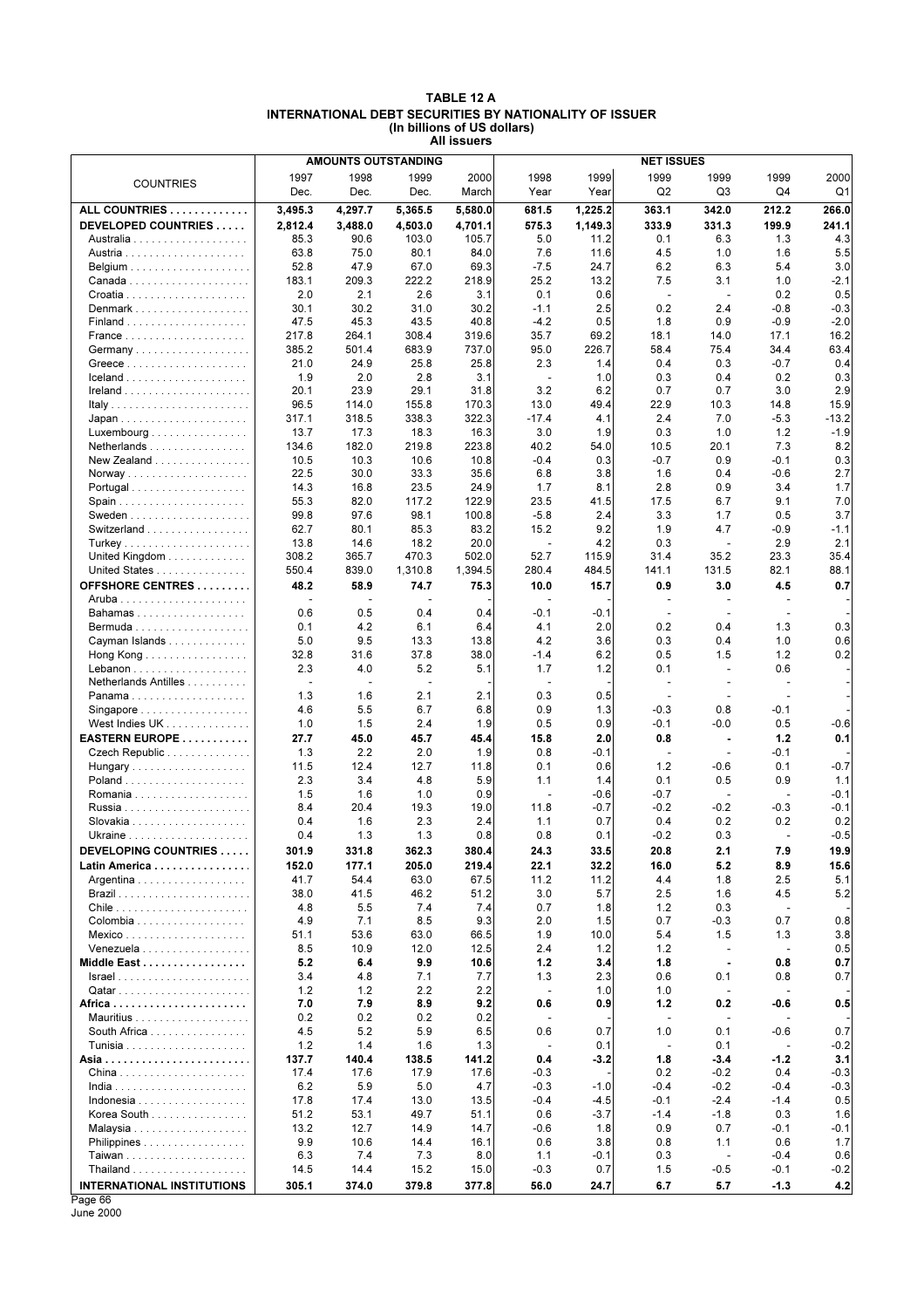### **TABLE 12 B INTERNATIONAL DEBT SECURITIES BY NATIONALITY OF ISSUER (In billions of US dollars) Financial institutions**

|                                                 | <b>AMOUNTS OUTSTANDING</b><br><b>NET ISSUES</b> |                |                          |             |                                                      |               |                          |                                  |                          |                  |
|-------------------------------------------------|-------------------------------------------------|----------------|--------------------------|-------------|------------------------------------------------------|---------------|--------------------------|----------------------------------|--------------------------|------------------|
| <b>COUNTRIES</b>                                | 1997                                            | 1998           | 1999                     | 2000        | 1998                                                 | 1999          | 1999                     | 1999                             | 1999                     | 2000             |
|                                                 | Dec.                                            | Dec.           | Dec.                     | March       | Year                                                 | Year          | Q2                       | Q3                               | Q4                       | Q1               |
| ALL COUNTRIES                                   | 1.582.3                                         | 2,011.5        | 2,581.4                  | 2,717.1     | 370.0                                                | 658.9         | 168.3                    | 196.3                            | 122.5                    | 162.4            |
| DEVELOPED COUNTRIES                             | 1,499.3                                         | 1,922.4        | 2,489.8                  | 2,623.2     | 365.0                                                | 656.2         | 167.0                    | 198.2                            | 120.3                    | 159.8            |
|                                                 | 38.8                                            | 44.1           | 60.5                     | 64.7        | 5.4                                                  | 16.2          | 0.9                      | 7.4                              | 3.9                      | 5.0              |
|                                                 | 29.2                                            | 33.6           | 39.7                     | 42.4        | 2.9                                                  | 8.7           | 2.9                      | 3.5                              | 2.4                      | 3.5              |
|                                                 | 28.4                                            | 31.3           | 43.4                     | 46.7        | 1.4                                                  | 15.8          | 4.3                      | 3.7                              | 7.0                      | 3.8              |
|                                                 | 24.4                                            | 30.0           | 39.7                     | 39.8        | 5.5                                                  | 9.9           | 2.6                      | 2.4                              | $-0.2$                   | 0.3              |
|                                                 | 0.1                                             | 0.1            | 0.1                      |             | $\overline{\phantom{a}}$                             |               | ÷,                       | $\overline{\phantom{a}}$         | ÷,                       |                  |
| Denmark                                         | 5.4                                             | 6.7            | 8.8                      | 8.7         | 1.1                                                  | 2.3           | 0.4                      | 1.8                              | $-0.2$                   | 0.1              |
|                                                 | 5.9                                             | 5.5            | 7.5                      | 7.6         | $-0.5$                                               | 2.3           | 0.4                      | 1.9                              | $-0.5$                   | 0.1              |
|                                                 | 136.4                                           | 156.8          | 174.3                    | 183.3       | 13.8                                                 | 30.0          | 7.6                      | 4.4                              | 8.0                      | 11.8             |
| Germany                                         | 348.5                                           | 453.3          | 606.7                    | 652.0       | 85.7                                                 | 192.5         | 49.2                     | 59.8                             | 27.9                     | 54.6             |
|                                                 | 0.4                                             | 0.4            | 1.5                      | 1.5         | $\overline{\phantom{a}}$                             | 1.1           | 0.8                      | 0.2                              | 0.2                      |                  |
| $lceland$                                       |                                                 | 0.1            | 0.9                      | 1.1         | 0.1                                                  | 0.8           | 0.1                      | 0.3                              | 0.2                      | 0.2              |
|                                                 | 11.5                                            | 14.1           | 19.1                     | 21.8        | 2.4                                                  | 5.6           | 1.1                      | 1.5                              | 2.0                      | 2.8              |
|                                                 | 34.9                                            | 41.7           | 60.6                     | 67.7        | 5.4                                                  | 23.0          | 7.7                      | 3.4                              | 10.2                     | 7.9              |
|                                                 | 110.7                                           | 133.1          | 158.2                    | 157.7       | 13.7                                                 | 14.6          | 2.6                      | 3.7                              | 5.4                      | 0.6              |
| Luxembourg $\ldots \ldots \ldots \ldots \ldots$ | 11.6                                            | 14.9           | 15.8                     | 13.8        | 2.7                                                  | 1.7           | 0.4                      | 1.0                              | 1.1                      | $-1.9$           |
| Netherlands                                     | 115.7                                           | 156.1          | 190.0                    | 192.5       | 34.1                                                 | 47.9          | 5.8                      | 17.8                             | 7.8                      | 6.2              |
| New Zealand $\ldots$ , $\ldots$ , $\ldots$      | 2.6<br>12.7                                     | 2.5<br>18.3    | 3.2<br>19.0              | 3.5<br>21.1 | $-0.1$<br>4.9                                        | 0.8<br>1.0    | $-0.5$<br>1.0            | 0.8<br>0.1                       | $\sim$<br>$-1.1$         | 0.3<br>2.3       |
|                                                 | 2.0                                             | 2.9            | 7.9                      | 10.1        | 0.8                                                  | 5.3           | 1.2                      | 1.4                              | 1.7                      | 2.2              |
| Portugal<br>Spain                               | 25.2                                            | 41.5           | 60.7                     | 67.2        | 15.1                                                 | 22.6          | 6.6                      | 5.7                              | 5.4                      | 7.1              |
|                                                 | 18.2                                            | 18.8           | 21.6                     | 24.1        | 0.3                                                  | 3.3           | 1.8                      | 1.3                              | 0.1                      | 2.6              |
| Switzerland                                     | 48.3                                            | 60.1           | 62.6                     | 60.1        | 10.1                                                 | 5.1           | 0.9                      | 3.4                              | $-0.6$                   | $-1.9$           |
|                                                 | 1.7                                             | 1.9            | 2.2                      | 2.6         | 0.2                                                  | 0.4           | L,                       | ÷,                               | 0.4                      | 0.4              |
| United Kingdom                                  | 198.3                                           | 223.5          | 278.5                    | 302.8       | 21.5                                                 | 62.3          | 13.3                     | 21.4                             | 11.3                     | 26.8             |
| United States                                   | 287.7                                           | 430.5          | 606.7                    | 629.8       | 138.5                                                | 182.8         | 55.9                     | 51.1                             | 27.6                     | 25.3             |
| OFFSHORE CENTRES                                | 16.5                                            | 24.2           | 31.8                     | 30.9        | 7.2                                                  | 7.4           | 0.5                      | 0.7                              | 2.8                      | $-0.8$           |
|                                                 |                                                 | ٠              |                          |             | $\blacksquare$                                       |               | $\blacksquare$           | $\blacksquare$                   | ٠                        |                  |
| Bahamas                                         | 0.3                                             | 0.1            | 0.1                      | 0.1         | $-0.2$                                               |               | $\overline{\phantom{a}}$ | $\overline{\phantom{a}}$         | $\overline{\phantom{a}}$ |                  |
|                                                 |                                                 | 1.6            | 1.9                      | 2.0         | 1.6                                                  | 0.3           | $\sim$                   | 0.1                              | 0.2                      | 0.1              |
| Cayman Islands                                  | 4.9                                             | 8.7            | 12.7                     | 13.3        | 3.5                                                  | 3.8           | 0.8                      | 0.1                              | 1.5                      | 0.6              |
| Hong Kong                                       | 8.4                                             | 9.0            | 9.6                      | 8.5         | 0.6                                                  | 0.6           | $-0.4$                   | $-0.2$                           | 0.6                      | $-1.1$           |
|                                                 | 1.2                                             | 1.4            | 1.5                      | 1.5         | 0.2                                                  |               | 0.1                      |                                  | $-0.1$                   |                  |
| Netherlands Antilles                            |                                                 | $\overline{a}$ | $\overline{\phantom{a}}$ |             |                                                      |               | $\overline{a}$           |                                  |                          |                  |
| Panama                                          | 0.1                                             | 0.1            | 0.1                      | 0.1         | $\overline{\phantom{a}}$                             |               | ÷,                       |                                  |                          |                  |
| Singapore                                       | 0.4                                             | 1.4            | 2.9                      | 2.9         | 1.0                                                  | 1.6           | $-0.1$                   | 0.8                              |                          |                  |
| West Indies UK                                  | 0.9                                             | 1.5            | 2.4                      | 1.9         | 0.5                                                  | 0.9           | $-0.1$                   | $-0.0$                           | 0.5                      | $-0.6$           |
| EASTERN EUROPE                                  | 3.6                                             | 3.8            | 2.9                      | 2.6         | 0.1                                                  | $-0.9$        | -0.3                     | $-0.2$                           | $-0.3$                   | $-0.2$           |
| Czech Republic                                  | 0.7                                             | 0.9            | 0.7                      | 0.7         | 0.2                                                  | $-0.2$        | $\sim$                   |                                  | $-0.2$                   |                  |
| Hungary                                         | 0.1                                             | 0.3            | 0.2                      | 0.2         | 0.1                                                  |               |                          |                                  | $\overline{\phantom{a}}$ |                  |
|                                                 | 0.5                                             | 0.5            | 0.3                      | 0.3         | L,                                                   | $-0.2$        | $-0.2$                   |                                  | ÷,                       |                  |
|                                                 | 0.1<br>1.8                                      | 0.1<br>1.5     | 0.1<br>1.0               | 0.9         | $-0.4$                                               | $-0.4$        | $-0.1$                   | $-0.2$                           | $-0.1$                   | $-0.1$<br>$-0.1$ |
|                                                 | 0.2                                             | 0.2            | 0.2                      | 0.2         |                                                      |               |                          |                                  |                          |                  |
|                                                 | $\blacksquare$                                  | ÷,             | $\overline{\phantom{a}}$ |             |                                                      |               |                          |                                  |                          |                  |
| DEVELOPING COUNTRIES                            | 62.8                                            | 61.2           | 56.9                     | 60.3        |                                                      |               | 1.2                      |                                  | $-0.2$                   | 3.6              |
|                                                 |                                                 |                |                          | 29.1        | -2.4                                                 | -3.9          |                          | -2.4                             |                          |                  |
| Latin America                                   | 27.8<br>5.2                                     | 28.2<br>5.3    | 27.9<br>5.0              | 5.2         | $\overline{\phantom{a}}$<br>$\overline{\phantom{a}}$ | 0.2<br>$-0.3$ | 1.0<br>$-0.2$            | -0.6<br>$\overline{\phantom{a}}$ | 1.4<br>0.1               | 1.4<br>0.2       |
| Argentina                                       | 16.3                                            | 16.3           | 16.1                     | 17.2        | $-0.3$                                               | 0.2           | 1.0                      | 0.1                              | 0.8                      | 1.2              |
|                                                 | 0.4                                             | 0.4            | 0.4                      | 0.4         | $\overline{\phantom{a}}$                             |               | $\overline{\phantom{a}}$ | $\overline{\phantom{a}}$         | $\overline{\phantom{a}}$ |                  |
|                                                 | 0.5                                             | 1.1            | 1.2                      | 1.3         | 0.6                                                  | 0.2           | 0.2                      | $-0.3$                           | 0.3                      | 0.1              |
|                                                 | 4.7                                             | 3.7            | 3.9                      | 3.7         | $-1.0$                                               | 0.2           | 0.1                      | $-0.4$                           | 0.2                      | $-0.1$           |
| Venezuela                                       | 0.2                                             | 0.8            | 0.8                      | 0.8         | 0.6                                                  |               | $\sim$                   | $\overline{\phantom{a}}$         | $\sim$                   |                  |
| Middle East                                     | 0.5                                             | 0.9            | 1.2                      | 1.4         | 0.4                                                  | 0.4           | $\overline{\phantom{a}}$ | 0.1                              | $\blacksquare$           | 0.2              |
|                                                 | 0.5                                             | 0.9            | 1.2                      | 1.4         | 0.4                                                  | 0.4           | $\overline{\phantom{a}}$ | 0.1                              | $\overline{\phantom{a}}$ | 0.2              |
|                                                 |                                                 | ÷,             | $\blacksquare$           |             |                                                      |               |                          |                                  |                          |                  |
|                                                 | 0.8                                             | 0.8            | 0.7                      | 0.7         |                                                      | -0.1          |                          |                                  |                          |                  |
|                                                 |                                                 | $\overline{a}$ |                          |             |                                                      |               |                          |                                  |                          |                  |
| South Africa                                    | 0.7                                             | 0.7            | 0.6                      | 0.6         | $\overline{\phantom{a}}$                             | $-0.1$        | ÷,                       |                                  | $\overline{a}$           |                  |
|                                                 |                                                 | $\overline{a}$ | $\overline{\phantom{a}}$ |             |                                                      |               |                          |                                  | $\overline{a}$           |                  |
|                                                 | 33.6                                            | 31.2           | 27.1                     | 29.0        | $-2.8$                                               | -4.3          | 0.1                      | $-1.8$                           | $-1.6$                   | 2.0              |
|                                                 | 4.4                                             | 3.4            | 3.3                      | 3.2         | $-1.1$                                               | $-0.2$        | 0.4                      | $-0.2$                           | $\overline{\phantom{a}}$ | $-0.1$           |
|                                                 | 1.7                                             | 1.7            | 1.6                      | 1.6         | $\overline{\phantom{a}}$                             | $-0.2$        |                          | $\overline{\phantom{a}}$         | $-0.3$                   |                  |
| Indonesia                                       | 3.9                                             | 3.7            | 2.9                      | 2.8         | $-0.2$                                               | $-0.9$        | ÷.                       | $-0.4$                           | $-0.3$                   |                  |
| Korea South                                     | 12.8                                            | 11.9           | 8.2                      | 10.5        | $-1.0$                                               | -3.8          | $-1.5$                   | $-1.1$                           | $-0.8$                   | 2.3              |
|                                                 | 0.6                                             | 0.6            | 0.6                      | 0.5         | $\overline{\phantom{a}}$                             |               | ÷.                       | ÷                                | ÷,                       | $-0.2$           |
| Philippines                                     | 2.7<br>0.5                                      | 2.3            | 2.1<br>0.7               | 2.1<br>0.7  | $-0.5$<br>0.3                                        | $-0.2$        |                          |                                  | $-0.1$                   |                  |
|                                                 | 6.8                                             | 0.8<br>6.5     | 7.4                      | 7.3         | $-0.4$                                               | 0.9           | 1.3                      | $-0.2$                           | $-0.1$                   |                  |
|                                                 |                                                 |                |                          |             |                                                      |               |                          |                                  |                          |                  |

Page 67 June 2000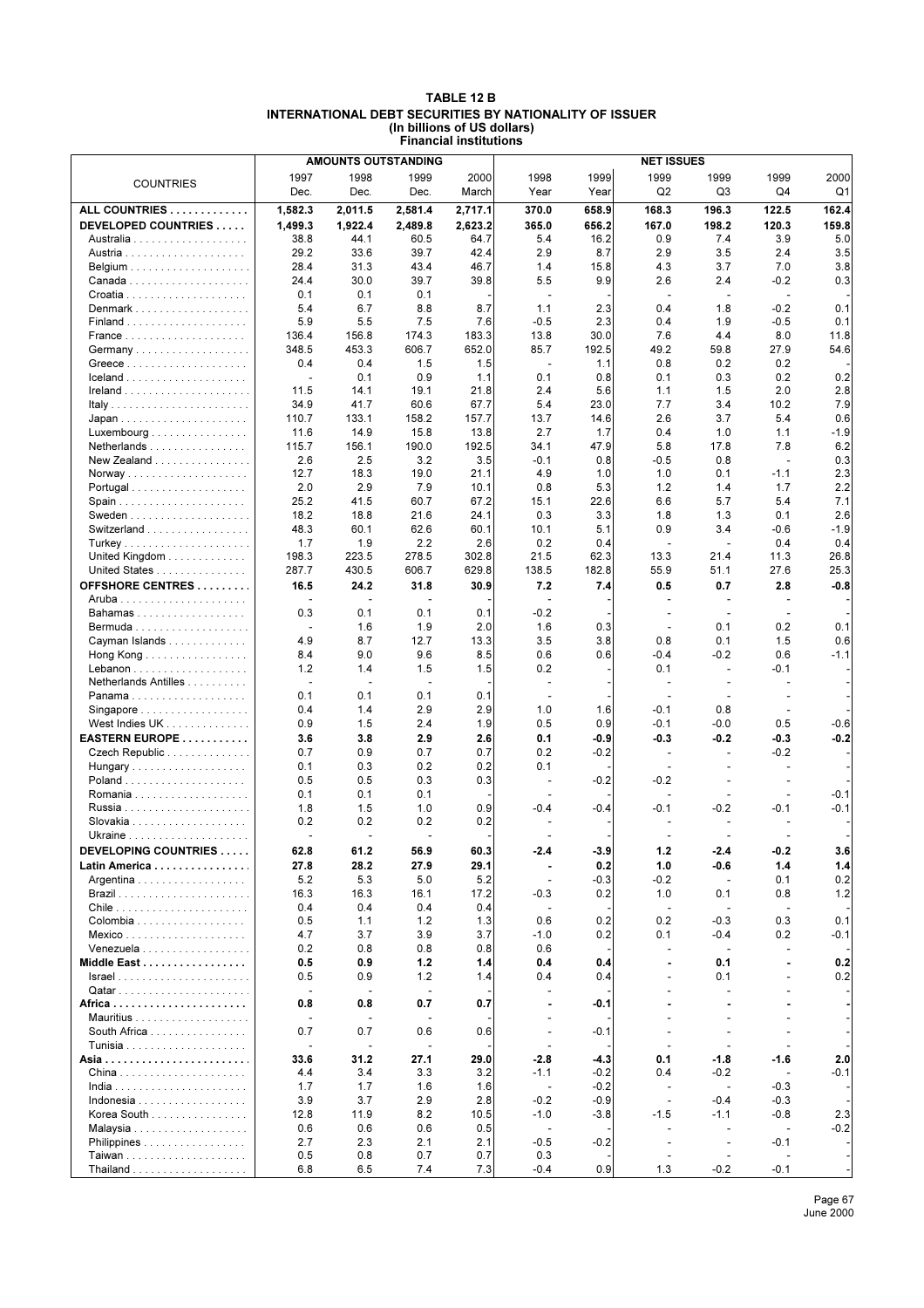### **TABLE 12 C INTERNATIONAL DEBT SECURITIES BY NATIONALITY OF ISSUER (In billions of US dollars) Governments and state agencies**

|                                              | <b>AMOUNTS OUTSTANDING</b> |                |                          |         | <b>NET ISSUES</b>        |        |                          |                          |                          |        |
|----------------------------------------------|----------------------------|----------------|--------------------------|---------|--------------------------|--------|--------------------------|--------------------------|--------------------------|--------|
|                                              | 1997                       | 1998           | 1999                     | 2000    | 1998                     | 1999   | 1999                     | 1999                     | 1999                     | 2000   |
| <b>COUNTRIES</b>                             | Dec.                       | Dec.           | Dec.                     | March   | Year                     | Year   | Q <sub>2</sub>           | Q3                       | Q4                       | Q1     |
| ALL COUNTRIES                                | 742.7                      | 890.9          | 1,056.5                  |         | 122.3                    | 188.8  | 78.0                     | 26.2                     | 32.6                     | 60.8   |
|                                              |                            |                |                          | 1,107.8 |                          |        |                          |                          |                          |        |
| DEVELOPED COUNTRIES                          | 596.1                      | 709.0          | 842.5                    | 883.4   | 92.2                     | 152.9  | 61.9                     | 23.6                     | 21.5                     | 48.8   |
|                                              | 32.2                       | 29.2           | 25.0                     | 23.8    | $-3.3$                   | $-5.4$ | $-0.8$                   | $-1.5$                   | $-2.3$                   | $-0.4$ |
|                                              | 27.8                       | 34.6           | 34.6                     | 36.0    | 5.0                      | 3.4    | 1.7                      | $-2.4$                   | $-0.6$                   | 2.2    |
|                                              | 21.6                       | 12.9           | 19.7                     | 19.0    | $-9.6$                   | 8.4    | 1.7                      | 2.7                      | $-1.6$                   | $-0.5$ |
|                                              | 127.5                      | 137.5          | 133.9                    | 131.0   | 9.1                      | $-3.7$ | 1.4                      | $-2.5$                   | 1.1                      | $-1.9$ |
|                                              | 1.9                        | 2.0            | 2.5                      | 3.0     | 0.1                      | 0.6    | $\overline{\phantom{a}}$ | $\overline{\phantom{a}}$ | 0.2                      | 0.5    |
| Denmark                                      | 20.9                       | 19.1           | 17.7                     | 16.8    | $-2.6$                   |        | $-0.2$                   | 0.7                      | $-0.8$                   | $-0.7$ |
|                                              | 38.0                       | 36.3           | 32.4                     | 30.0    | $-3.5$                   | $-2.0$ | 1.4                      | -0.7                     | $-0.6$                   | $-1.8$ |
|                                              | 18.8                       | 29.3           | 30.0                     | 31.3    | 9.9                      | 3.3    | 0.6                      | 0.5                      | 3.1                      | 1.6    |
| Germany                                      | 7.5                        | 11.5           | 13.7                     | 16.2    | 3.2                      | 4.0    | 2.6                      | 1.8                      | $-0.8$                   | 2.8    |
|                                              | 18.9                       | 22.7           | 22.4                     | 22.4    | 2.3                      | 0.2    | $\blacksquare$           | 0.3                      | $-0.7$                   | 0.3    |
|                                              | 1.5                        | 1.4            | 1.4                      | 1.4     | $-0.1$                   |        | $\sim$                   | 0.1                      | $\blacksquare$           |        |
|                                              | 6.8                        | 6.7            | 6.4                      | 6.4     | $-0.5$                   | $-0.1$ | $-0.5$                   | $-0.9$                   | 0.8                      | 0.1    |
|                                              | 54.8                       | 60.8           | 57.8                     | 62.9    | 3.5                      | $-2.2$ | 3.6                      | $-2.2$                   | 0.2                      | 5.5    |
|                                              | 23.6                       | 25.1           | 23.6                     | 22.4    | 0.6                      | $-1.1$ | 0.3                      | $-0.2$                   | $-2.2$                   | $-1.0$ |
| Luxembourg                                   | 0.1                        | 0.1            | 0.1                      | 0.1     | $\overline{\phantom{a}}$ |        | $\blacksquare$           | $\blacksquare$           | $\overline{\phantom{a}}$ |        |
| Netherlands                                  | 0.5                        | 0.4            | 0.5                      | 0.5     | $-0.1$                   | 0.1    | $\overline{\phantom{a}}$ | $\overline{\phantom{a}}$ | 0.1                      | 0.1    |
| New Zealand $\ldots$ , $\ldots$ , $\ldots$   | 4.8                        | 4.4            | 3.9                      | 4.1     | $-0.5$                   | $-0.4$ | $-0.1$                   | 0.2                      | $-0.2$                   | 0.2    |
|                                              | 4.5                        | 2.8            | 3.2                      | 3.5     | $-1.7$                   | 0.6    | 0.1                      | 0.3                      | $-0.2$                   | 0.3    |
| Portugal                                     | 12.0                       | 13.7           | 12.9                     | 12.1    | 0.8                      | 0.3    | $\sim$                   | $-0.4$                   | 0.7                      | $-0.5$ |
| Spain                                        | 24.6                       | 32.6           | 33.7                     | 32.8    | 6.4                      | 3.1    | 3.2                      | $-0.7$                   | 1.2                      | $-0.2$ |
|                                              | 74.0                       | 68.7           | 61.0                     | 58.7    | -8.2                     | $-6.7$ | $-0.8$                   | $-1.1$                   | $-1.0$                   | $-1.5$ |
| Switzerland                                  | 0.3                        | 0.6            | 0.7                      | 0.9     | 0.2                      | 0.3    | 0.1                      | 0.1                      | $\blacksquare$           | 0.2    |
|                                              | 12.1                       | 12.3           | 15.3                     | 16.7    | $-0.5$                   | 3.5    | 0.3                      | $\overline{a}$           | 2.1                      | 1.6    |
| United Kingdom $\ldots \ldots \ldots \ldots$ | 12.8                       | 13.9           | 13.2                     | 13.3    | 0.8                      |        | L,                       |                          | $\overline{a}$           | 0.1    |
| United States                                | 47.2                       | 128.1          | 274.0                    | 315.2   | 80.3                     | 146.0  | 47.2                     | 29.5                     | 23.2                     | 41.6   |
|                                              |                            |                |                          |         |                          |        |                          |                          |                          |        |
| <b>OFFSHORE CENTRES</b>                      | 10.8                       | 11.8           | 15.0                     | 14.8    | 1.0                      | 3.3    | 0.5                      | 0.2                      | 1.4                      | $-0.2$ |
|                                              |                            |                |                          |         | $\sim$                   |        | ÷.                       |                          | ÷                        |        |
| Bahamas                                      |                            |                |                          |         |                          |        | $\blacksquare$           |                          |                          |        |
|                                              |                            |                |                          |         |                          |        |                          |                          |                          |        |
| Cayman Islands                               |                            | ÷,             | $\blacksquare$           |         |                          |        | ÷,                       |                          | ٠                        |        |
| Hong Kong                                    | 8.5                        | 7.7            | 9.3                      | 9.1     | $-0.8$                   | 1.6    | 0.5                      | 0.2                      | 0.8                      | $-0.2$ |
|                                              | 1.0                        | 2.5            | 3.6                      | 3.6     | 1.5                      | 1.2    | L,                       |                          | 0.7                      |        |
| Netherlands Antilles                         |                            | $\overline{a}$ | $\overline{\phantom{a}}$ |         |                          |        |                          |                          |                          |        |
| Panama                                       | 1.2                        | 1.5            | 2.0                      | 2.0     | 0.3                      | 0.5    |                          |                          |                          |        |
| Singapore                                    | $\blacksquare$             | 0.1            | 0.1                      | 0.1     | 0.1                      |        |                          |                          |                          |        |
| West Indies UK                               | $\blacksquare$             |                |                          |         |                          |        | $\overline{a}$           |                          |                          |        |
| EASTERN EUROPE                               | 21.6                       | 36.6           | 36.5                     | 35.7    | 13.6                     | 1.0    | 1.0                      | -0.4                     | 0.4                      | -0.4   |
| Czech Republic                               | 0.6                        | 0.6            | 0.6                      | 0.6     |                          |        | ÷,                       |                          | 0.1                      |        |
| Hungary                                      | 11.4                       | 12.1           | 12.3                     | 11.3    | $-0.1$                   | 0.5    | 1.2                      | -0.7                     | 0.1                      | $-0.7$ |
|                                              | 0.8                        | 0.9            | 0.8                      | 1.4     | $\overline{\phantom{a}}$ | $-0.1$ | $\overline{a}$           |                          | $-0.1$                   | 0.6    |
|                                              | 1.3                        | 1.4            | 0.7                      | 0.6     |                          | $-0.7$ | $-0.7$                   |                          | $\overline{a}$           |        |
|                                              | 5.4                        | 17.4           | 16.8                     | 16.7    | 11.8                     | $-0.2$ | $\overline{\phantom{a}}$ |                          | $-0.2$                   |        |
|                                              | 0.3                        | 1.5            | 1.9                      | 1.9     | 1.1                      | 0.6    | 0.4                      | 0.2                      |                          |        |
|                                              | 0.4                        | 1.3            | 1.3                      | 0.8     | 0.8                      | 0.1    | $-0.2$                   | 0.3                      | ÷,                       | $-0.5$ |
|                                              |                            |                |                          |         |                          |        |                          |                          |                          |        |
| DEVELOPING COUNTRIES                         | 114.2                      | 133.5          | 162.4                    | 173.8   | 15.6                     | 31.6   | 14.5                     | 2.9                      | 9.3                      | 12.6   |
| Latin America                                | 72.4                       | 87.5           | 109.8                    | 120.4   | 12.6                     | 25.7   | 10.0                     | 3.8                      | 8.0                      | 11.7   |
| Argentina                                    | 26.2                       | 36.5           | 44.8                     | 48.8    | 8.9                      | 10.7   | 3.6                      | 1.5                      | 3.0                      | 4.5    |
|                                              | 7.0                        | 9.5            | 15.4                     | 18.6    | 2.3                      | 6.4    | 1.8                      | 1.2                      | 3.4                      | 3.4    |
|                                              | $\blacksquare$             | $\overline{a}$ | 0.5                      | 0.5     | $\blacksquare$           | 0.5    | 0.5                      | $\blacksquare$           | $\overline{\phantom{a}}$ |        |
| Colombia                                     | 3.7                        | 5.4            | 6.7                      | 7.5     | 1.6                      | 1.4    | 0.5                      | $\overline{\phantom{a}}$ | 0.5                      | 0.8    |
|                                              | 28.1                       | 27.7           | 33.1                     | 35.1    | $-1.0$                   | 5.9    | 3.0                      | 0.7                      | 1.2                      | 2.3    |
| Venezuela                                    | 5.5                        | 5.7            | 5.6                      | 6.0     | 0.1                      |        | $\overline{\phantom{a}}$ | $\overline{\phantom{a}}$ | $\overline{\phantom{a}}$ | 0.5    |
| Middle East                                  | 1.9                        | 2.0            | 3.6                      | 4.2     | 0.1                      | 1.7    | 1.6                      |                          | 0.1                      | 0.5    |
|                                              | 1.5                        | 1.7            | 2.3                      | 2.8     | 0.2                      | 0.6    | 0.4                      | $\overline{\phantom{a}}$ | 0.2                      | 0.5    |
|                                              |                            | ÷,             | 1.0                      | 1.0     | $\sim$                   | 1.0    | 1.0                      |                          | $\overline{\phantom{a}}$ |        |
|                                              | 4.8                        | 5.0            | 5.9                      | 6.3     | ä,                       | 0.8    | $1.2$                    | 0.1                      | -0.4                     | 0.5    |
|                                              | 0.2                        | 0.2            | 0.2                      | 0.2     | $\overline{\phantom{a}}$ |        | $\overline{\phantom{a}}$ |                          |                          |        |
| South Africa                                 | 2.6                        | 2.7            | 3.2                      | 3.9     | $\overline{\phantom{a}}$ | 0.5    | 1.0                      | $\overline{\phantom{a}}$ | $-0.4$                   | 0.8    |
|                                              | 1.2                        | 1.4            | 1.6                      | 1.3     | $\overline{\phantom{a}}$ | 0.1    | $\blacksquare$           | 0.1                      | $\blacksquare$           | $-0.2$ |
|                                              | 35.1                       | 39.0           | 43.1                     | 42.9    | 2.8                      | 3.4    | 1.7                      | -1.0                     | 1.7                      | $-0.1$ |
|                                              | 8.8                        | 9.1            | 8.9                      | 8.8     | 0.1                      | $-0.5$ | $-0.1$                   | $-0.3$                   | $-0.1$                   | $-0.1$ |
|                                              | ÷,                         | ÷,             | L,                       |         | ÷.                       |        | $\overline{\phantom{a}}$ |                          | ÷,                       |        |
| Indonesia                                    | 0.7                        | 0.7            | 0.7                      | 0.7     | $\overline{\phantom{a}}$ |        | $\overline{\phantom{a}}$ | $\overline{\phantom{a}}$ | $\blacksquare$           |        |
| Korea South                                  | 19.7                       | 22.9           | 23.3                     | 22.5    | 2.5                      | 0.1    | 0.1                      | -0.7                     | 1.0                      | $-0.7$ |
|                                              | 1.5                        | 1.0            | 2.0                      | 2.0     | $-0.5$                   | 1.0    | 1.0                      |                          | $\overline{a}$           |        |
| Philippines                                  | 1.5                        | 2.3            | 5.5                      | 6.8     | 0.8                      | 3.2    | 0.6                      | 0.3                      | 1.0                      | 1.3    |
|                                              | $\overline{\phantom{a}}$   | ÷,             | $\sim$                   |         | $\sim$                   |        | $\sim$                   |                          | ÷.                       |        |
|                                              |                            |                |                          |         |                          |        |                          |                          |                          |        |
|                                              | 2.1                        | 2.2            | 2.1                      | 1.9     | $\sim$                   | $-0.2$ | $\overline{\phantom{a}}$ | $-0.2$                   | $\overline{\phantom{a}}$ | $-0.2$ |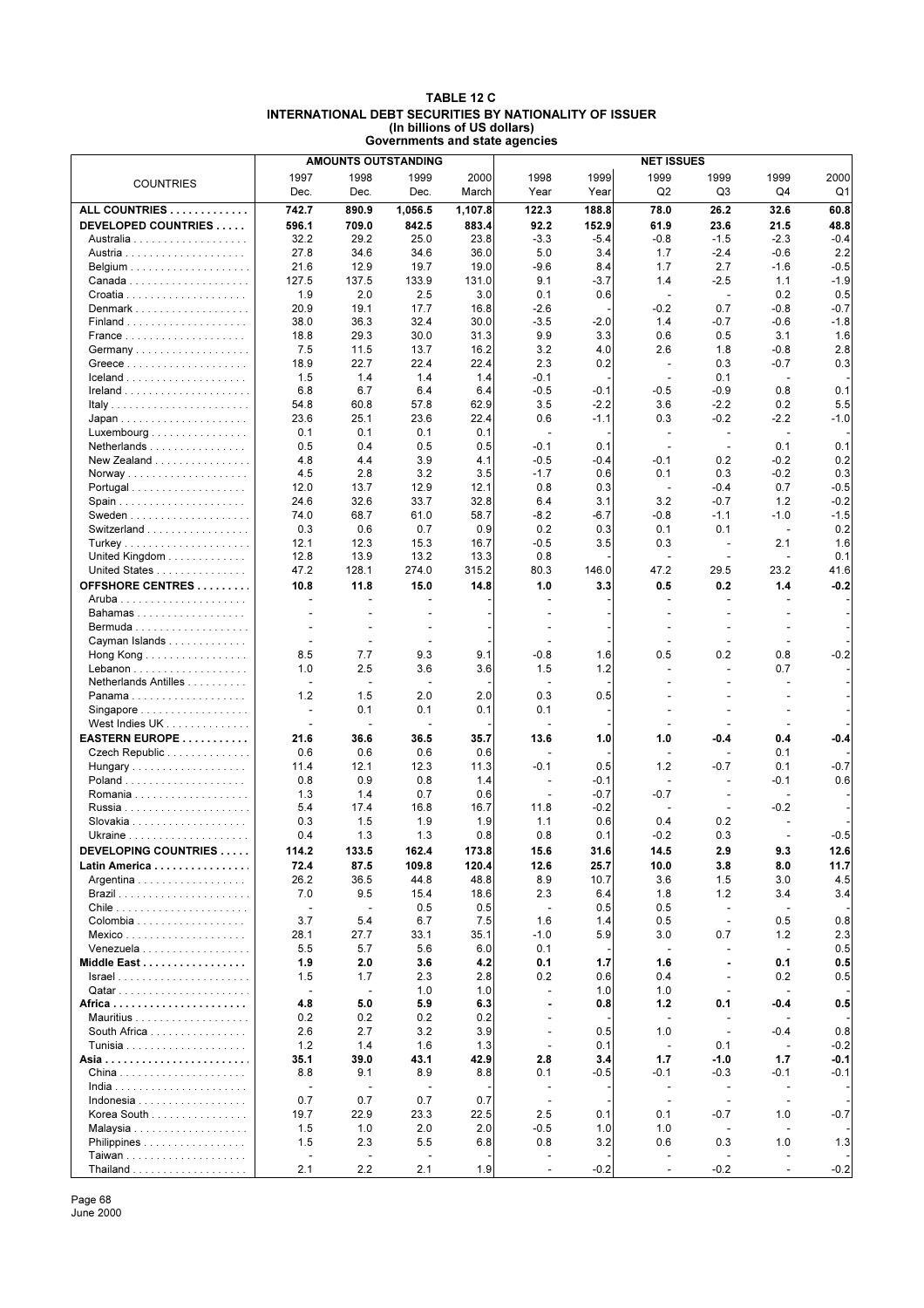### **TABLE 12 D INTERNATIONAL DEBT SECURITIES BY NATIONALITY OF ISSUER (In billions of US dollars) Corporate issuers**

|                                                   |                          | <b>AMOUNTS OUTSTANDING</b>       |                          | <b>NET ISSUES</b> |                          |                |                                 |                                 |                                 |                |
|---------------------------------------------------|--------------------------|----------------------------------|--------------------------|-------------------|--------------------------|----------------|---------------------------------|---------------------------------|---------------------------------|----------------|
| <b>COUNTRIES</b>                                  | 1997<br>Dec.             | 1998<br>Dec.                     | 1999<br>Dec.             | 2000<br>March     | 1998<br>Year             | 1999<br>Year   | 1999<br>Q <sub>2</sub>          | 1999<br>Q3                      | 1999<br>Q4                      | 2000<br>Q1     |
|                                                   |                          |                                  |                          |                   |                          |                |                                 |                                 |                                 |                |
| ALL COUNTRIES                                     | 865.2                    | 1,021.3                          | 1.347.8                  | 1.377.4           | 133.2                    | 352.7          | 110.1                           | 113.8                           | 58.3                            | 38.6           |
| DEVELOPED COUNTRIES                               | 717.0<br>14.3            | 856.6<br>17.3                    | 1,170.7<br>17.6          | 1,194.5<br>17.2   | 118.0<br>2.9             | 340.1<br>0.4   | 105.0<br>0.1                    | 109.5<br>0.3                    | 58.2<br>$-0.3$                  | 32.4<br>$-0.3$ |
|                                                   | 6.7                      | 6.8                              | 5.8                      | 5.5               | $-0.4$                   | $-0.4$         | $-0.1$                          | $-0.1$                          | $-0.2$                          | $-0.1$         |
|                                                   | 2.8                      | 3.7                              | 4.0                      | 3.6               | 0.7                      | 0.5            | 0.3                             | $-0.1$                          | 0.1                             | $-0.4$         |
|                                                   | 31.2                     | 41.8                             | 48.6                     | 48.1              | 10.6                     | 7.0            | 3.4                             | 3.2                             | 0.1                             | $-0.4$         |
|                                                   | $\overline{\phantom{a}}$ | $\overline{\phantom{a}}$         | 0.0                      | 0.1               | $\overline{\phantom{a}}$ |                |                                 | $\overline{\phantom{a}}$        | ÷,                              |                |
| Denmark                                           | 3.8                      | 4.4                              | 4.5                      | 4.7               | 0.4                      | 0.2            | ÷,                              | $-0.1$                          | 0.3                             | 0.3            |
| $Finaland$                                        | 3.6                      | 3.4                              | 3.6                      | 3.3               | $-0.2$                   | 0.2            | $\overline{\phantom{a}}$        | $-0.2$                          | 0.2                             | $-0.3$         |
|                                                   | 62.6                     | 78.0                             | 104.1                    | 105.1             | 12.0                     | 35.9           | 9.9                             | 9.1                             | 6.0                             | 2.8            |
| Germany                                           | 29.2                     | 36.6                             | 63.5                     | 68.8              | 6.1                      | 30.3           | 6.7                             | 13.7                            | 7.3                             | 6.0            |
|                                                   | 1.7                      | 1.9                              | 1.9                      | 2.0               | $\sim$                   |                | $-0.3$                          | $-0.2$                          | $-0.2$                          | 0.1            |
|                                                   | 0.3                      | 0.4                              | 0.5                      | 0.6               | 0.1                      | 0.1            | 0.2                             | $\overline{\phantom{a}}$        | $\overline{\phantom{a}}$        | 0.1            |
|                                                   | 1.8                      | 3.0                              | 3.7                      | 3.6               | 1.2<br>4.1               | 0.7            | 0.2                             | 0.2                             | 0.2                             |                |
| Italy                                             | 6.8<br>182.8             | 11.5<br>160.3                    | 37.4<br>156.5            | 39.8<br>142.3     | $-31.6$                  | 28.6<br>$-9.4$ | 11.5<br>$-0.4$                  | 9.1<br>3.5                      | 4.4<br>$-8.5$                   | 2.6<br>$-12.7$ |
| Luxembourg                                        | 1.9                      | 2.3                              | 2.4                      | 2.5               | 0.3                      | 0.3            | $-0.1$                          | $\blacksquare$                  | 0.1                             |                |
| Netherlands                                       | 18.4                     | 25.4                             | 29.3                     | 30.7              | 6.2                      | 6.1            | 4.7                             | 2.3                             | $-0.6$                          | 1.9            |
| New Zealand                                       | 3.1                      | 3.4                              | 3.4                      | 3.2               | 0.3                      |                | -0.1                            | $-0.1$                          | 0.1                             | $-0.2$         |
|                                                   | 5.3                      | 9.0                              | 11.0                     | 11.0              | 3.6                      | 2.2            | 0.5                             | $\overline{\phantom{a}}$        | 0.7                             | 0.1            |
| Portugal                                          | 0.2                      | 0.3                              | 2.7                      | 2.7               | $\overline{\phantom{a}}$ | 2.5            | 1.6                             | $-0.1$                          | 1.0                             |                |
|                                                   | 5.6                      | 7.9                              | 22.7                     | 22.8              | 2.0                      | 15.8           | 7.7                             | 1.8                             | 2.5                             | 0.1            |
|                                                   | 7.6                      | 10.0                             | 15.5                     | 18.0              | 2.1                      | 5.8            | 2.3                             | 1.5                             | 1.4                             | 2.6            |
| Switzerland                                       | 14.1                     | 19.4                             | 22.0                     | 22.3              | 4.9                      | 3.8            | 0.8                             | 1.1                             | $-0.3$                          | 0.7            |
| Turkey                                            |                          | 0.3                              | 0.7                      | 0.7               | 0.3                      | 0.4            | $\sim$                          | $\overline{\phantom{a}}$        | 0.4                             |                |
| United Kingdom                                    | 97.2                     | 128.3                            | 178.6                    | 185.9             | 30.4                     | 53.6           | 18.1                            | 13.7                            | 12.0                            | 8.5            |
| United States                                     | 215.5                    | 280.4                            | 430.1                    | 449.5             | 61.6                     | 155.6          | 38.0                            | 50.9                            | 31.4                            | 21.2           |
| OFFSHORE CENTRES                                  | 20.9<br>÷                | 22.9<br>$\overline{\phantom{a}}$ | 27.9<br>$\overline{a}$   | 29.6              | 1.9<br>$\blacksquare$    | 5.0            | -0.1<br>$\blacksquare$          | 2.1<br>$\overline{a}$           | 0.3<br>$\overline{\phantom{a}}$ | 1.7            |
| Bahamas                                           | 0.3                      | 0.4                              | 0.3                      | 0.3               | 0.1                      | $-0.1$         | $\overline{\phantom{a}}$        | $\overline{\phantom{a}}$        |                                 |                |
| Bermuda                                           | 0.1                      | 2.5                              | 4.2                      | 4.4               | 2.4                      | 1.6            | 0.2                             | 0.3                             | 1.1                             | 0.2            |
| Cayman Islands                                    | ÷,                       | 0.8                              | 0.6                      | 0.5               | 0.8                      | $-0.2$         | $-0.5$                          | 0.3                             | $-0.5$                          | $-0.1$         |
| Hong Kong                                         | 16.0                     | 14.9                             | 18.9                     | 20.4              | $-1.2$                   | 4.1            | 0.4                             | 1.5                             | $-0.2$                          | 1.5            |
|                                                   | 0.1                      | 0.1                              | 0.1                      |                   | $\overline{\phantom{a}}$ |                | ÷.                              |                                 | $\blacksquare$                  |                |
| Netherlands Antilles                              |                          | $\overline{\phantom{a}}$         | $\blacksquare$           |                   |                          |                |                                 |                                 |                                 |                |
| Panama                                            |                          | $\overline{\phantom{a}}$         | $\blacksquare$           |                   |                          |                |                                 |                                 |                                 |                |
| Singapore                                         | 4.2                      | 4.0                              | 3.7                      | 3.8               | $-0.2$                   | $-0.3$         | -0.1                            |                                 | -0.1                            |                |
| West Indies UK                                    |                          | $\overline{a}$                   |                          |                   |                          |                |                                 |                                 |                                 |                |
| EASTERN EUROPE<br>Czech Republic                  | 2.4<br>÷                 | 4.6<br>0.7                       | 6.3<br>0.6               | 7.0<br>0.6        | 2.1<br>0.6               | 1.8            | 0.1<br>$\blacksquare$           | 0.6                             | 1.1<br>$\blacksquare$           | 0.7            |
| Hungary                                           |                          | 0.1                              | 0.2                      | 0.2               | 0.1                      | 0.1            | $\overline{\phantom{a}}$        | 0.1                             | $\blacksquare$                  |                |
|                                                   | 1.0                      | 2.1                              | 3.6                      | 4.2               | 1.1                      | 1.6            | 0.2                             | 0.5                             | 1.0                             | 0.6            |
|                                                   | 0.2                      | 0.2                              | 0.2                      | 0.2               |                          |                |                                 |                                 | $\blacksquare$                  |                |
|                                                   | 1.2                      | 1.6                              | 1.4                      | 1.4               | 0.3                      | $-0.1$         | $-0.1$                          |                                 | $\overline{\phantom{a}}$        |                |
|                                                   |                          |                                  | 0.2                      | 0.3               |                          | 0.2            |                                 |                                 | 0.2                             | 0.2            |
|                                                   | ÷,                       | $\overline{\phantom{a}}$         | $\overline{\phantom{a}}$ |                   |                          |                |                                 |                                 | $\overline{a}$                  |                |
| DEVELOPING COUNTRIES                              | 124.9                    | 137.1                            | 142.9                    | 146.3             | 11.2                     | 5.7            | 5.2                             | 1.6                             | $-1.2$                          | 3.7            |
| Latin America                                     | 51.7                     | 61.4                             | 67.3                     | 69.8              | 9.5                      | 6.3            | 5.0                             | 2.1                             | $-0.5$                          | 2.6            |
| Argentina                                         | 10.3                     | 12.6                             | 13.2                     | 13.5              | 2.2                      | 0.8            | 1.0                             | 0.4                             | $-0.6$                          | 0.4            |
|                                                   | 14.7                     | 15.8                             | 14.8                     | 15.4              | 1.0                      | $-0.8$         | $-0.3$                          | 0.2                             | 0.3                             | 0.6            |
| Chile $\ldots \ldots \ldots \ldots \ldots \ldots$ | 4.4                      | 5.1                              | 6.5                      | 6.5               | 0.7                      | 1.3            | 0.7                             | 0.3                             | $\overline{a}$                  |                |
|                                                   | 0.8<br>18.3              | 0.6<br>22.2                      | 0.6<br>26.1              | 0.6<br>27.7       | $-0.2$<br>3.9            | $-0.1$<br>4.0  | $\overline{\phantom{a}}$<br>2.3 | $\overline{\phantom{a}}$<br>1.3 | $-0.1$<br>$-0.1$                | 1.6            |
| Venezuela $\ldots \ldots \ldots \ldots \ldots$    | 2.8                      | 4.5                              | 5.7                      | 5.7               | 1.7                      | 1.2            | 1.2                             | $\overline{\phantom{a}}$        | $\overline{\phantom{a}}$        |                |
| Middle East                                       | 2.8                      | 3.6                              | 5.0                      | 5.0               | 0.8                      | 1.4            | 0.2                             | $\blacksquare$                  | 0.7                             |                |
|                                                   | 1.5                      | 2.2                              | 3.6                      | 3.6               | 0.8                      | 1.3            | 0.2                             | $\overline{\phantom{a}}$        | 0.6                             |                |
| Qatar                                             | 1.2                      | 1.2                              | 1.2                      | 1.2               | $\overline{\phantom{a}}$ |                | $\sim$                          | $\blacksquare$                  | $\blacksquare$                  |                |
|                                                   | 1.4                      | 2.1                              | 2.3                      | 2.2               | 0.6                      | 0.2            | ä,                              | 0.1                             | -0.1                            |                |
|                                                   |                          | $\overline{\phantom{a}}$         | $\blacksquare$           |                   |                          |                |                                 | $\overline{\phantom{a}}$        |                                 |                |
| South Africa                                      | 1.2                      | 1.8                              | 2.0                      | 1.9               | 0.6                      | 0.2            | $\overline{\phantom{a}}$        | 0.1                             | $-0.1$                          |                |
|                                                   |                          | $\overline{a}$                   | $\overline{\phantom{a}}$ |                   |                          |                |                                 |                                 | $\overline{\phantom{a}}$        |                |
|                                                   | 69.0                     | 70.1                             | 68.3                     | 69.3              | 0.4                      | $-2.3$         | -0.1                            | -0.6                            | $-1.3$                          | $1.2$          |
|                                                   | 4.3                      | 5.0                              | 5.7                      | 5.6               | 0.7                      | 0.6            | $-0.1$                          | 0.2                             | 0.5                             | $-0.1$         |
|                                                   | 4.4                      | 4.2                              | 3.4                      | 3.0               | $-0.3$                   | $-0.8$         | $-0.4$                          | $-0.2$                          | $-0.1$                          | $-0.3$         |
| Indonesia<br>Korea South                          | 13.2<br>18.7             | 12.9<br>18.2                     | 9.4<br>18.2              | 9.9<br>18.1       | $-0.2$<br>$-0.9$         | $-3.6$         | $-0.1$<br>$\blacksquare$        | $-1.9$<br>$\blacksquare$        | $-1.1$<br>0.2                   | 0.5            |
|                                                   | 11.1                     | 11.1                             | 12.2                     | 12.2              | $-0.1$                   | 0.8            | $-0.1$                          | 0.7                             | $-0.1$                          |                |
| Philippines                                       | 5.7                      | 6.0                              | 6.8                      | 7.2               | 0.3                      | 0.8            | 0.2                             | 0.8                             | $-0.2$                          | 0.4            |
|                                                   | 5.9                      | 6.6                              | 6.6                      | 7.2               | 0.8                      |                | 0.3                             | $\overline{\phantom{a}}$        | $-0.4$                          | 0.6            |
| Thailand                                          | 5.6                      | 5.8                              | 5.8                      | 5.7               | 0.1                      | $-0.1$         | 0.2                             | $-0.1$                          | $\blacksquare$                  |                |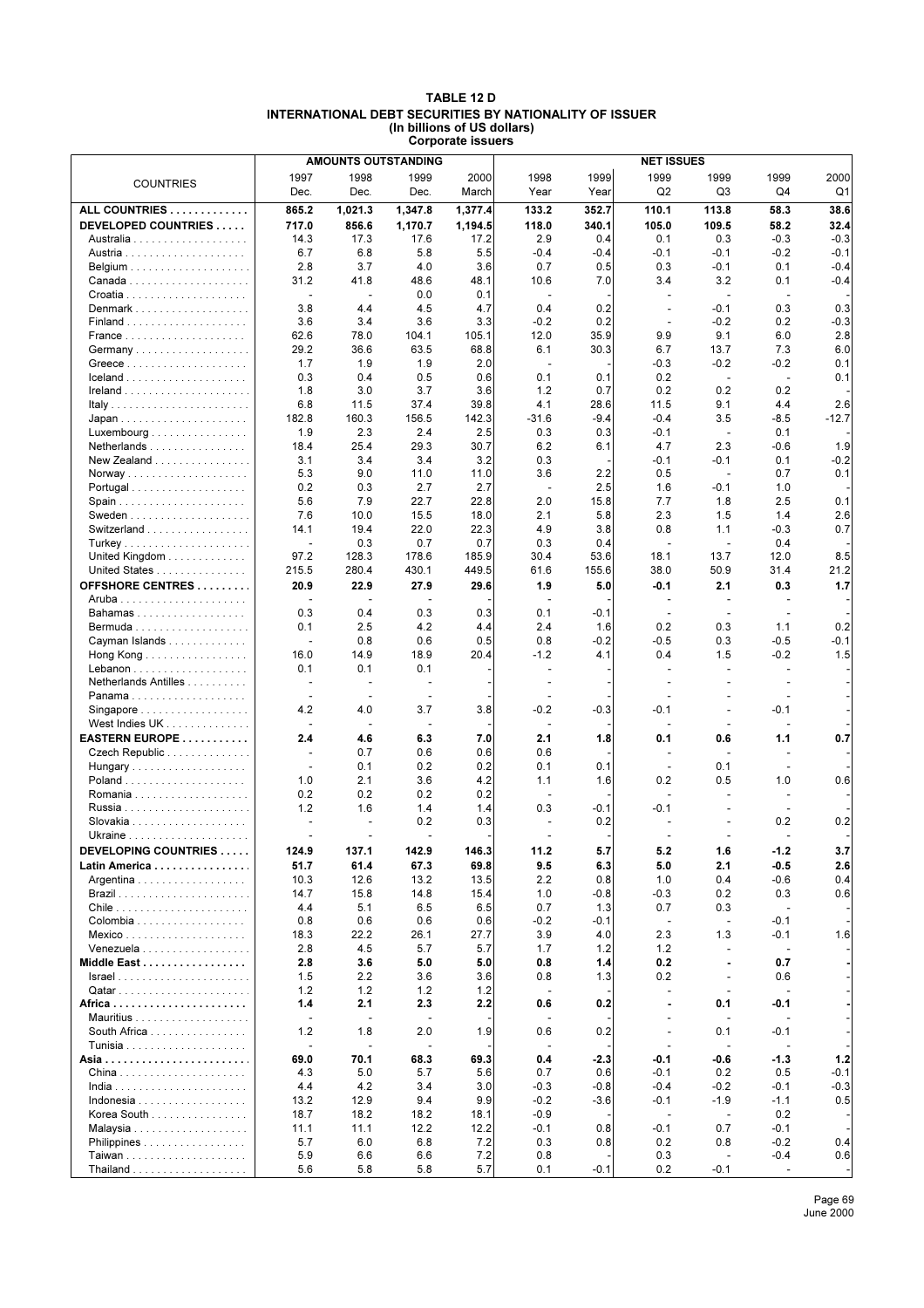| TABLE 13 A                                    |  |
|-----------------------------------------------|--|
| <b>INTERNATIONAL MONEY MARKET INSTRUMENTS</b> |  |
| (In billions of US dollars)                   |  |
| By type, sector and currency                  |  |
|                                               |  |

|                                                                               | <b>AMOUNTS OUTSTANDING</b> |                          |                      | <b>GROSS ISSUANCE</b>           |             | <b>NET ISSUES</b>        |              |                |                |                      |
|-------------------------------------------------------------------------------|----------------------------|--------------------------|----------------------|---------------------------------|-------------|--------------------------|--------------|----------------|----------------|----------------------|
| TYPE, SECTOR AND CURRENCY                                                     | 1998<br>Dec.               | 1999<br>Dec.             | 2000<br>March        | 1999<br>Q4                      | 2000<br>Q1  | 1998<br>Year             | 1999<br>Year | 1999<br>Q3     | 1999<br>Q4     | 2000<br>Q1           |
| <b>TOTAL ISSUES</b>                                                           | 194.3                      | 260.0                    | 263.0                | 160.5                           | 203.1       | 9.8                      | 68.6         | 22.8           | 18.7           | 3.4                  |
| <b>COMMERCIAL PAPER</b>                                                       | 132.7                      | 175.2                    | 177.0                | 111.4                           | 147.0       | 22.2                     | 44.3         | 17.8           | 5.7            | 1.9                  |
|                                                                               | 77.8                       | 82.8                     | 78.4                 | 52.7                            | 62.0        | 11.4                     | 5.0          | 2.8            | $-1.6$         | $-4.4$               |
| Euro area currencies                                                          | 24.1                       | 54.3                     | 56.1                 | 33.0                            | 49.8        | 9.1                      | 31.9         | 11.6           | 3.3            | 1.8                  |
| Japanese yen                                                                  | 3.5                        | 4.0                      | 4.7                  | 2.4                             | 3.2         | $-1.6$                   | 0.3          | 0.1            | 1.5            | 0.7                  |
| Other currencies                                                              | 27.3                       | 34.1                     | 37.8                 | 23.4                            | 31.9        | 3.4                      | 7.1          | 3.4            | 2.6            | 3.8                  |
| Financial institutions                                                        | 75.8                       | 111.8                    | 110.3                | 68.3                            | 90.5        | 15.3                     | 37.1         | 16.6           | 5.6            | $-1.4$               |
| Governments and state agencies                                                | 18.6                       | 13.2                     | 17.9                 | 7.9                             | 13.8        | $-1.8$                   | $-5.2$       | $-1.6$         | $-0.2$         | 4.7                  |
| International institutions                                                    | 3.2                        | 4.7                      | 4.7                  | 3.9                             | 4.1         | 0.5                      | 1.5          | 0.3            | $-0.4$         | 0.1                  |
| Corporate issuers                                                             | 35.0                       | 45.5                     | 44.0                 | 31.3                            | 38.6        | 8.2                      | 11.0         | 2.5            | 0.7            | $-1.4$               |
| <b>OTHER SHORT-TERM PAPER</b>                                                 | 61.6                       | 84.8                     | 86.1                 | 49.1                            | 56.1        | $-12.4$                  | 24.3         | 5.0            | 13.0           | 1.4                  |
|                                                                               | 33.6                       | 30.0                     | 34.4                 | 17.6                            | 24.1        | $-5.2$                   | $-3.6$       | $-3.3$         | $-0.6$         | 4.4                  |
| Euro area currencies                                                          | 11.7                       | 32.1                     | 29.4                 | 18.2                            | 19.2        | $-6.8$                   | 21.5         | 6.4            | 10.2           | $-2.7$               |
| Japanese yen                                                                  | 1.2                        | 2.2                      | 2.1                  | 0.7                             | 0.8         | $-0.5$                   | 0.8          | $\overline{a}$ | 0.6            | $-0.1$               |
| Other currencies                                                              | 15.0                       | 20.5                     | 20.2                 | 12.6                            | 12.0        | 0.1                      | 5.6          | 1.8            | 2.8            | $-0.2$               |
| Financial institutions                                                        | 49.9                       | 72.4                     | 73.8                 | 40.4                            | 47.4        | $-4.5$                   | 23.6         | 5.3            | 12.2           | 1.5                  |
| Governments and state agencies                                                | 8.8                        | 11.2                     | 10.4                 | 8.3                             | 7.5         | $-7.2$                   | 2.3          | 1.0            | 0.7            | $-0.8$               |
| International institutions                                                    |                            |                          |                      |                                 |             | $-0.9$                   |              |                |                |                      |
| Corporate issuers                                                             | 2.9                        | 1.2                      | 1.9                  | 0.4                             | 1.2         | 0.1                      | $-1.6$       | $-1.3$         | 0.1            | 0.7                  |
| <b>CURRENCY OF ISSUE</b><br>Argentine peso                                    | $\blacksquare$             | $\blacksquare$           |                      |                                 |             | $\overline{\phantom{a}}$ |              |                | ٠              |                      |
| Australian dollar                                                             | 6.3                        | 6.1                      | 6.9                  | 4.2                             | 5.8         | 1.4                      | $-0.2$       | 0.7            | 0.6            | 0.9                  |
| Austrian schilling                                                            |                            |                          |                      |                                 |             |                          |              |                |                |                      |
| Belgian franc                                                                 | 0.4                        |                          |                      |                                 |             | -6.4                     |              |                |                |                      |
| Canadian dollar                                                               | 0.9                        | 1.3                      | 1.1                  | 0.6                             | 0.5         | 0.3                      | 0.3          |                | 0.3            | $-0.2$               |
| Danish krone                                                                  | 0.1                        |                          |                      |                                 |             | 0.1                      | $-0.1$       |                |                |                      |
| Deutsche mark                                                                 | 15.0                       |                          |                      |                                 |             | 2.7                      |              |                |                |                      |
| Dutch guilder                                                                 | 6.0                        |                          |                      |                                 |             | 1.1                      |              |                |                |                      |
|                                                                               | 5.2                        |                          |                      |                                 |             | 2.1                      |              |                |                |                      |
| Euro area currencies                                                          |                            | 86.4                     | 85.4                 | 51.2                            | 69.0        |                          | 53.4         | 18.1           | 13.5           | $-0.9$               |
| Finnish markka                                                                |                            |                          |                      |                                 |             |                          |              |                |                |                      |
| French franc                                                                  | 3.0                        |                          |                      |                                 |             | 3.0                      |              |                |                |                      |
| Greek drachma                                                                 | 10.4                       | 16.0                     | 0.1<br>16.2          | $\overline{\phantom{a}}$<br>9.8 | 0.1<br>10.4 | $\blacksquare$<br>0.4    | 5.6          | 0.1<br>1.7     | $-0.2$<br>2.3  | 0.3                  |
| Hong Kong dollar<br>Irish pound                                               |                            |                          |                      |                                 |             |                          |              |                |                |                      |
|                                                                               | 6.0                        |                          |                      |                                 |             | $-0.2$                   |              |                |                |                      |
| Japanese yen                                                                  | 4.7                        | 6.2                      | 6.7                  | 3.0                             | 4.0         | $-2.1$                   | 1.1          | 0.1            | 2.1            | 0.6                  |
| Luxembourg franc                                                              |                            |                          |                      |                                 |             | L,                       |              |                |                |                      |
| New Taiwan dollar                                                             | ÷,                         | $\overline{\phantom{a}}$ |                      |                                 |             | ÷,                       |              |                |                |                      |
| New Zealand dollar                                                            | 0.5                        | 0.5                      | 0.6                  | 0.2                             | 0.3         | L.                       | $-0.1$       | 0.2            | $-0.2$         | 0.1                  |
| Norwegian krone                                                               | ÷,                         | 0.2                      | 0.1                  | 0.2                             | 0.1         | $\overline{a}$           | 0.2          | 0.1            | 0.1            | $-0.1$               |
| Philippine peso                                                               |                            | $\overline{a}$           |                      |                                 |             |                          |              |                |                |                      |
| Polish zloty                                                                  | ÷,                         | ÷,                       | 0.1                  |                                 | 0.1         |                          |              |                | $\overline{a}$ | 0.1                  |
| Portuguese escudo                                                             | 0.2                        |                          |                      |                                 |             | 0.1                      |              |                |                |                      |
| Pound sterling                                                                | 15.5                       | 23.9                     | 25.4                 | 17.5                            | 21.6        | 2.4                      | 8.6          | 1.8            | 3.6            | 1.5                  |
| Russian ruble<br>South African rand                                           |                            |                          |                      |                                 |             | $\blacksquare$           |              |                |                |                      |
| Spanish peseta                                                                |                            |                          |                      |                                 |             |                          |              |                |                |                      |
| Swedish krona                                                                 |                            | 0.5                      | 0.5                  | $\overline{\phantom{a}}$        |             | $-0.2$                   | 0.5          | 0.5            | $\sim$         |                      |
| Swiss franc                                                                   | 8.4                        | 6.0                      | 6.9                  | 3.4                             | 4.9         | $-0.9$                   | $-2.1$       | 0.2            | $-1.1$         | 0.9                  |
|                                                                               | 111.4                      | 112.8                    | 112.9                | 70.3                            | 86.1        | 6.1                      | 1.4          | $-0.5$         | $-2.2$         | 0.1                  |
| <b>MEMORANDUM ITEM:</b><br><b>DOMESTIC MONEY</b><br><b>MARKET INSTRUMENTS</b> |                            |                          |                      |                                 |             |                          |              |                |                |                      |
| TOTAL ISSUES                                                                  | 5,159.6                    | 5,719.6                  | $\ddot{\phantom{0}}$ | $\ddot{\phantom{1}}$            | ٠.          | 403.7                    | 650.8        | 96.3           | 412.7          | $\ddot{\phantom{0}}$ |
| Commercial paper                                                              | 1,473.3                    | 1,733.3                  | $\ddot{\phantom{0}}$ |                                 |             | 254.0                    | 257.4        | 60.6           | 127.9          |                      |
| Treasury bills                                                                | 1,826.2                    | 1,982.2                  | $\ddotsc$            | $\ddot{\phantom{a}}$            |             | 4.3                      | 185.6        | $-23.3$        | 95.0           |                      |
| Other short-term paper                                                        | 1,860.1                    | 2,004.2                  | $\ddotsc$            | $\ldots$                        |             | 145.3                    | 207.8        | 59.0           | 189.8          |                      |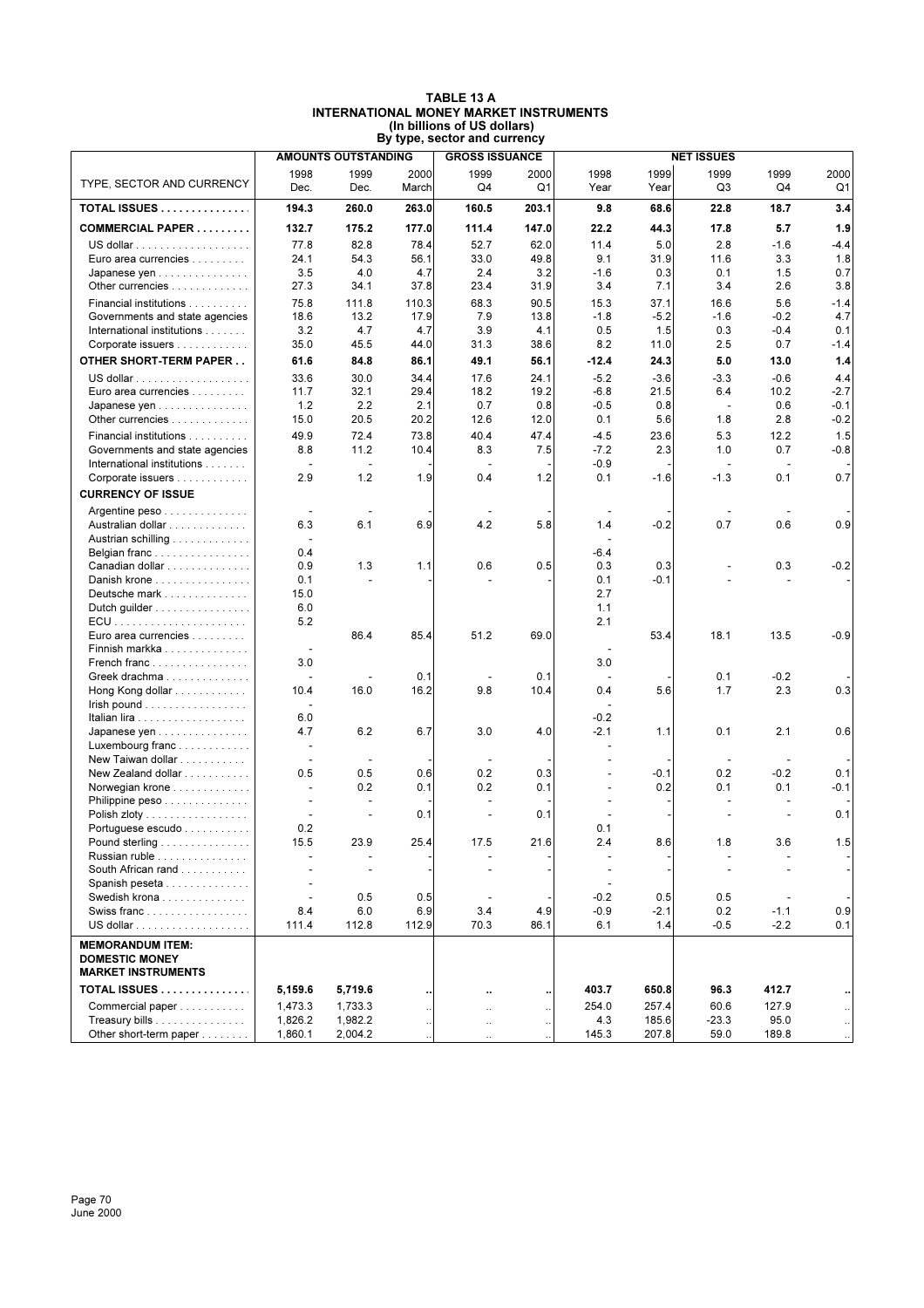#### **TABLE 13 B INTERNATIONAL BONDS AND NOTES (In billions of US dollars) By type, sector and currency**

|                                                     |                   | <b>AMOUNTS OUTSTANDING</b> |                      | <b>ANNOUNCED ISSUES</b>         |                      | <b>NET ISSUES</b> |                 |                          |                                 |               |  |
|-----------------------------------------------------|-------------------|----------------------------|----------------------|---------------------------------|----------------------|-------------------|-----------------|--------------------------|---------------------------------|---------------|--|
|                                                     | 1998              | 1999                       | 2000                 | 1999                            | 2000                 | 1998              | 1999            | 1999                     | 1999                            | 2000          |  |
| TYPE, SECTOR AND CURRENCY                           | Dec.              | Dec.                       | March                | Q4                              | Q1                   | Year              | Year            | Q3                       | Q4                              | Q1            |  |
| TOTAL ISSUES                                        | 4,103.4           | 5.105.5                    | 5,317.0              | 358.0                           | 485.0                | 671.7             | 1,156.5         | 319.2                    | 193.5                           | 262.7         |  |
| <b>FLOATING RATE </b>                               | 925.1             | 1,235.8                    | 1,306.9              | 106.7                           | 131.8                | 173.2             | 337.7           | 83.1                     | 76.1                            | 78.9          |  |
|                                                     | 549.5             | 657.5                      | 685.9                | 34.4                            | 47.5                 | 112.0             | 108.0           | 23.8                     | 14.8                            | 28.4          |  |
| Euro area currencies                                | 186.9             | 358.6                      | 400.3                | 58.4                            | 66.1                 | 44.1              | 206.5           | 54.4                     | 54.3                            | 46.9          |  |
| Japanese yen                                        | 86.8              | 100.8                      | 100.7                | 4.0                             | 7.5                  | 7.8               | 2.7             | $-0.5$                   | 0.9                             | 0.7           |  |
| Other currencies                                    | 101.9             | 118.9                      | 120.0                | 9.9                             | 10.6                 | 9.3               | 20.4            | 5.5                      | 6.1                             | 2.9           |  |
| Financial institutions                              | 711.0             | 956.2                      | 1,024.7              | 84.9                            | 106.9                | 157.4             | 263.7           | 65.2                     | 63.4                            | 74.1          |  |
| Governments and state agencies                      | 81.5              | 92.9                       | 92.7                 | 9.3                             | 8.6                  | 3.7               | 15.0            | $-4.6$                   | 5.3                             | 0.5           |  |
| International institutions                          | 26.1              | 24.4                       | 23.5                 | 0.1                             | 0.2                  | $-1.6$            |                 | 1.6                      | $-1.1$                          | $-0.4$        |  |
| Corporate issuers                                   | 106.4             | 162.2                      | 165.9                | 12.3                            | 16.1                 | 13.7              | 58.9            | 20.9                     | 8.5                             | 4.7           |  |
| <b>STRAIGHT FIXED RATE </b>                         | 2,967.6           | 3,633.6                    | 3,776.0              | 238.7                           | 341.8                | 482.5             | 785.5           | 229.0                    | 110.0                           | 183.7         |  |
|                                                     | 1,181.1           | 1,611.5                    | 1,708.6              | 91.8                            | 141.7                | 287.8             | 430.5           | 117.2                    | 60.4                            | 97.0          |  |
| Euro area currencies                                | 905.8             | 1,056.7                    | 1,101.5              | 79.7                            | 112.4                | 162.1             | 291.4           | 87.6                     | 46.4                            | 70.4          |  |
| Japanese yen                                        | 377.6             | 409.8                      | 404.9                | 32.6                            | 42.0                 | $-31.7$           | $-11.8$         | 8.1                      | $-4.1$                          | $-2.0$        |  |
| Other currencies                                    | 503.0             | 555.5                      | 561.1                | 34.6                            | 45.8                 | 64.3              | 75.4            | 16.1                     | 7.3                             | 18.3          |  |
| Financial institutions                              | 1,109.7           | 1,369.4                    | 1,433.9              | 105.8                           | 156.8                | 181.2             | 325.7           | 106.5                    | 41.6                            | 84.6          |  |
| Governments and state agencies                      | 774.1             | 932.0                      | 979.8                | 47.5                            | 87.6                 | 126.3             | 176.7           | 31.4                     | 26.7                            | 56.5          |  |
| International institutions                          | 344.4             | 350.5                      | 349.4                | 14.8                            | 20.7                 | 57.8              | 23.2            | 3.8                      | 0.3                             | 4.6           |  |
| Corporate issuers                                   | 739.3             | 981.7                      | 1,012.9              | 70.6                            | 76.8                 | 117.1             | 259.9           | 87.3                     | 41.5                            | 38.1          |  |
| EQUITY RELATED $\ldots \ldots \ldots$               | 210.8             | 236.1                      | 234.1                | 12.6                            | 11.4                 | 16.0              | 33.4            | 7.1                      | 7.4                             | 0.1           |  |
|                                                     | 124.0             | 130.3                      | 126.9                | 6.1                             | 2.1                  | 4.5               | 6.3             | 1.6                      | 1.7                             | $-3.4$        |  |
| Euro area currencies                                | 42.2              | 59.4                       | 63.2                 | 6.3                             | 8.6                  | 15.7              | 24.7            | 4.7                      | 6.0                             | 5.0           |  |
| Japanese yen                                        | 15.5              | 19.9                       | 19.3                 | 0.1                             | 0.2                  | $-0.9$            | 2.2             | 0.4                      | 1.0                             | $-0.5$        |  |
| Other currencies                                    | 29.0              | 26.4                       | 24.7                 | 0.1                             | 0.6                  | $-3.4$            | 0.2             | 0.3                      | $-1.4$                          | $-1.0$        |  |
| Financial institutions                              | 65.1              | 71.6                       | 74.4                 | 0.2                             | 4.9                  | 20.5              | 8.8             | 2.8                      | $-0.3$                          | 3.6           |  |
| Governments and state agencies                      | 7.8               | 7.2                        | 6.9                  | $\overline{\phantom{a}}$        |                      | 1.2               |                 | $\sim$                   | $\overline{\phantom{a}}$        | $-0.1$        |  |
| International institutions                          | 0.2               | 0.2                        | 0.2                  | $\overline{\phantom{a}}$        |                      | 0.2               |                 |                          | $\overline{\phantom{a}}$        |               |  |
| Corporate issuers                                   | 137.7             | 157.1                      | 152.5                | 12.4                            | 6.5                  | $-5.9$            | 24.6            | 4.3                      | 7.6                             | $-3.4$        |  |
| Convertibles                                        | 187.7<br>23.0     | 218.3<br>17.8              | 219.0<br>15.2        | 12.4<br>0.2                     | 10.4<br>1.0          | 31.3<br>$-15.3$   | 37.2<br>$-3.8$  | 8.0<br>$-0.9$            | 9.7<br>$-2.4$                   | 2.4<br>$-2.3$ |  |
| <b>CURRENCY OF ISSUE</b>                            |                   |                            |                      |                                 |                      |                   |                 |                          |                                 |               |  |
|                                                     | 1.4               | 1.4                        | 1.3                  | $\overline{\phantom{a}}$        |                      | 0.1               |                 | $\blacksquare$           | $\overline{\phantom{a}}$        | $-0.2$        |  |
| Argentine peso<br>Australian dollar                 | 33.6              | 36.8                       | 33.9                 | 2.3                             | 3.1                  | $-4.5$            | 1.0             | $-0.3$                   | $-0.7$                          | $-0.2$        |  |
| Austrian schilling                                  | 3.4               |                            |                      |                                 |                      | $-0.6$            |                 |                          |                                 |               |  |
| Belgian franc                                       | 9.5               |                            |                      |                                 |                      | 2.4               |                 |                          |                                 |               |  |
| Canadian dollar                                     | 55.1              | 56.0                       | 56.0                 | 1.5                             | 1.3                  | $-7.8$            | $-2.3$          | $-1.3$                   | $-2.1$                          | 0.3           |  |
| Danish krone                                        | 12.1              | 10.6                       | 10.5                 | 0.3                             | 0.4                  | 0.2               | 0.1             | 0.2                      | $-0.3$                          | 0.4           |  |
| Deutsche mark                                       | 421.8             |                            |                      |                                 |                      | 68.6              |                 |                          |                                 |               |  |
| Dutch guilder                                       | 114.6             |                            |                      |                                 |                      | 18.6              |                 |                          |                                 |               |  |
|                                                     | 153.6             |                            |                      |                                 |                      | 84.9              |                 |                          |                                 |               |  |
| Euro area currencies                                |                   | 1,474.8                    | 1.565.0              | 144.4                           | 187.1                |                   | 522.6           | 146.7                    | 106.8                           | 122.3         |  |
| Finnish markka                                      | 3.4               |                            |                      |                                 |                      | 0.8               |                 |                          |                                 |               |  |
| French franc                                        | 216.3<br>6.1      | 7.3                        | 6.4                  |                                 |                      | 26.3<br>3.3       | 2.2             |                          | $-0.2$                          | $-0.4$        |  |
| Greek drachma<br>Hong Kong dollar                   | 14.8              | 19.1                       | 22.1                 | 3.3                             | 6.2                  | 6.9               | 4.3             | 0.8                      | 1.5                             | 3.1           |  |
| $l$ rish pound $\ldots \ldots \ldots \ldots \ldots$ | 2.2               |                            |                      |                                 |                      | 0.4               |                 |                          |                                 |               |  |
|                                                     | 131.2             |                            |                      |                                 |                      | 17.6              |                 |                          |                                 |               |  |
| Japanese yen                                        | 479.9             | 530.6                      | 524.9                | 36.7                            | 49.7                 | $-24.7$           | $-6.9$          | 8.0                      | $-2.3$                          | $-1.8$        |  |
| Luxembourg franc                                    | 39.9              |                            |                      |                                 |                      | $-1.4$            |                 |                          |                                 |               |  |
| New Taiwan dollar                                   | 1.6               | 2.6                        | 2.7                  | 0.5                             |                      | 1.0               | 1.0             | $\overline{\phantom{a}}$ | 0.5                             |               |  |
| New Zealand dollar                                  | 10.3              | 10.2                       | 9.7                  | 0.3                             | 0.9                  | 2.7               |                 | $-0.2$                   | -0.3                            |               |  |
| Norwegian krone                                     | 1.6               | 3.0                        | 2.8                  | 0.2                             | 0.1                  | 0.8               | 1.4             | 0.2                      | 0.2                             |               |  |
| Philippine peso                                     | 0.2<br>1.2        | 0.2<br>1.9                 | 0.2<br>3.3           | $\overline{\phantom{a}}$<br>0.6 | 1.5                  | $-0.1$<br>0.9     | 0.9             | $\sim$<br>0.1            | $\overline{\phantom{a}}$<br>0.5 | 1.4           |  |
| Polish zloty<br>Portuguese escudo                   | 13.2              |                            |                      |                                 |                      | 1.3               |                 |                          |                                 |               |  |
| Pound sterling                                      | 324.2             | 394.3                      | 404.9                | 29.4                            | 33.1                 | 55.3              | 79.1            | 20.9                     | 13.9                            | 15.4          |  |
| Russian ruble                                       | 0.2               | 0.2                        | 0.2                  |                                 |                      | 0.2               | 0.1             | 0.1                      |                                 |               |  |
| South African rand                                  | 6.2               | 6.7                        | 6.1                  | 0.4                             | 0.3                  | 1.2               | 0.8             | 0.3                      | 0.1                             | $-0.1$        |  |
| Spanish peseta                                      | 23.6              |                            |                      |                                 |                      | 1.0               |                 |                          |                                 |               |  |
| Swedish krona                                       | 7.6               | 7.4                        | 8.0                  | 0.8                             | 1.0                  | 3.5               | 0.2             | 0.3                      | 0.5                             | 0.7           |  |
| Swiss franc                                         | 154.2             | 136.8                      | 130.7                | 4.5                             | 7.7                  | 7.0               | 4.0             | 0.1                      | $-2.1$                          | $-0.9$        |  |
|                                                     | 1,854.6           | 2,399.4                    | 2,521.4              | 132.3                           | 191.2                | 404.3             | 544.8           | 142.6                    | 76.9                            | 122.0         |  |
| <b>MEMORANDUM ITEM:</b>                             |                   |                            |                      |                                 |                      |                   |                 |                          |                                 |               |  |
| <b>DOMESTIC BONDS AND NOTES</b>                     |                   |                            |                      |                                 |                      |                   |                 |                          |                                 |               |  |
| TOTAL ISSUES                                        | 23,826.6          | 25,226.2                   |                      | Ω.                              | ٠.                   | 1,694.1           | 1,706.0         | 395.3                    | 223.4                           |               |  |
| Medium-term notes                                   | 857.3<br>22,969.3 | 851.7<br>24,374.5          | $\ddot{\phantom{0}}$ | $\ddotsc$                       | $\ddot{\phantom{0}}$ | 101.7<br>1,592.4  | 79.0<br>1,627.0 | 31.0<br>364.2            | $-5.9$<br>229.3                 |               |  |
|                                                     |                   |                            |                      |                                 |                      |                   |                 |                          |                                 |               |  |

Page 71 June 2000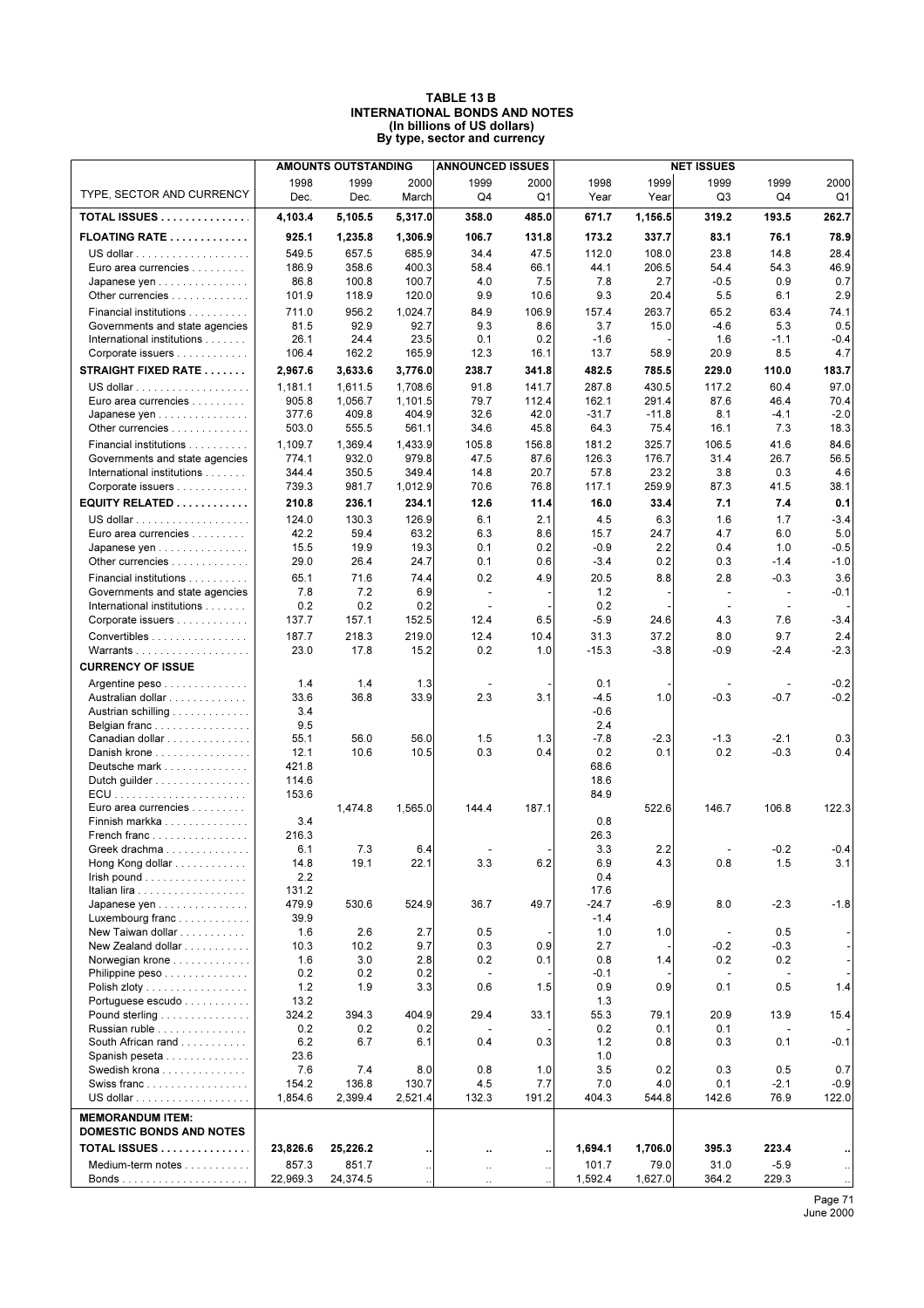#### **TABLE 14 A INTERNATIONAL MONEY MARKET INSTRUMENTS BY COUNTRY OF RESIDENCE (In billions of US dollars) All issuers**

|                                                  |                                                      | <b>AMOUNTS OUTSTANDING</b> |             | <b>GROSS ISSUANCE</b>          |             | <b>NET ISSUES</b>                                    |               |                       |                          |                  |  |  |
|--------------------------------------------------|------------------------------------------------------|----------------------------|-------------|--------------------------------|-------------|------------------------------------------------------|---------------|-----------------------|--------------------------|------------------|--|--|
| <b>COUNTRIES</b>                                 | 1998                                                 | 1999                       | 2000        | 1999                           | 2000        | 1998                                                 | 1999          | 1999                  | 1999                     | 2000             |  |  |
|                                                  | Dec.                                                 | Dec.                       | March       | Q4                             | Q1          | Year                                                 | Year          | Q3                    | Q4                       | Q1               |  |  |
| ALL COUNTRIES                                    | 194.3                                                | 260.0                      | 263.0       | 160.5                          | 203.1       | 9.8                                                  | 68.6          | 22.8                  | 18.7                     | 3.4              |  |  |
| DEVELOPED COUNTRIES                              | 156.3                                                | 214.0                      | 215.4       | 134.4                          | 171.9       | 8.0                                                  | 60.3          | 22.0                  | 16.3                     | 1.7              |  |  |
|                                                  | 24.0                                                 | 28.6                       | 27.3        | 19.4                           | 21.2        | 2.4                                                  | 4.6           | 3.9                   | 0.8                      | $-1.2$           |  |  |
|                                                  | 1.0                                                  | 3.6                        | 6.4         | 2.4                            | 5.9         | $-1.0$                                               | 2.6           | 1.4                   | 0.3                      | 2.7              |  |  |
|                                                  | 0.5                                                  | 3.4                        | 2.6         | 2.9                            | 2.2         | $-6.3$                                               | 3.0           | 1.1                   | 2.1                      | $-0.8$           |  |  |
|                                                  | 4.2                                                  | 3.4                        | 3.2         | 1.4                            | 2.0         | 0.9                                                  | $-0.8$        | $-1.3$                | 0.3                      | $-0.2$           |  |  |
|                                                  | $\blacksquare$                                       |                            |             | $\sim$                         |             |                                                      |               | ÷,                    | $\overline{a}$           |                  |  |  |
| Denmark                                          | 1.0                                                  | 1.8                        | 1.2         | 1.2                            | 1.1         | $\overline{\phantom{a}}$                             | 0.8           | 1.1                   | $-0.8$                   | $-0.6$           |  |  |
|                                                  | 1.0                                                  | 1.8                        | 0.9         | 1.1                            | 0.6         | $-0.8$                                               | 0.8           | $-0.1$                | $-0.1$                   | $-1.0$           |  |  |
|                                                  | 10.5                                                 | 4.4                        | 5.0         | 2.8                            | 3.8         | 3.0                                                  | $-6.1$        | $-0.4$                | $-0.7$                   | 0.7              |  |  |
|                                                  | 11.2                                                 | 38.0                       | 39.3        | 22.6                           | 26.4        | 2.6                                                  | 27.7          | 5.8                   | 10.7                     | 1.4              |  |  |
|                                                  | ÷,                                                   |                            |             | ÷,                             |             | $\overline{\phantom{a}}$                             |               | ÷,                    | $\overline{\phantom{a}}$ |                  |  |  |
|                                                  | 0.2                                                  | 0.3                        | 0.2         | 0.2                            | 0.2         | $\blacksquare$                                       | 0.2           | 0.1                   | $-0.1$                   | $-0.1$           |  |  |
|                                                  | 10.3                                                 | 16.2<br>0.8                | 16.0<br>0.7 | 10.1<br>0.3                    | 14.1<br>0.6 | 5.1<br>$-0.4$                                        | 6.1           | $-0.2$<br>$-0.2$      | 1.9<br>$-0.7$            | $-0.3$<br>$-0.1$ |  |  |
|                                                  | $\overline{\phantom{a}}$<br>0.1                      | $\overline{\phantom{a}}$   |             | ÷,                             |             | $-0.1$                                               | 0.8<br>-0.1   | $-0.1$                | $\overline{\phantom{a}}$ |                  |  |  |
| $Luxembourg \dots \dots \dots \dots \dots \dots$ | 9.7                                                  | 9.4                        | 7.8         | 5.6                            | 6.5         | 0.6                                                  | $-0.2$        | 0.6                   | 0.3                      | $-1.5$           |  |  |
| Netherlands                                      | 13.8                                                 | 20.3                       | 16.6        | 10.2                           | 12.5        | 5.6                                                  | 7.0           | 1.6                   | $-0.1$                   | $-3.7$           |  |  |
| New Zealand                                      | 1.5                                                  | 1.4                        | 1.7         | 0.7                            | 1.5         | $-0.5$                                               | -0.1          | 0.5                   | $\sim$                   | 0.3              |  |  |
|                                                  | 0.6                                                  | 0.8                        | 1.7         | 0.4                            | 1.6         | 0.4                                                  | 0.2           | 0.1                   | $-1.0$                   | 1.0              |  |  |
| Portugal                                         | 0.3                                                  | 1.5                        | 2.1         | 1.2                            | 0.8         | $\overline{\phantom{a}}$                             | 1.3           | $\blacksquare$        | 0.9                      | 0.5              |  |  |
| Spain                                            | 0.6                                                  | 2.0                        | 1.0         | 1.7                            | 0.9         | $\sim$                                               | 1.4           | 0.6                   | 0.9                      | $-1.0$           |  |  |
|                                                  | 6.1                                                  | 4.1                        | 4.3         | 1.4                            | 3.3         | $-0.7$                                               | $-1.9$        | 0.8                   | $-1.5$                   | 0.2              |  |  |
| Switzerland                                      | 0.9                                                  | 1.0                        | 1.0         | 0.3                            | 0.8         | 0.6                                                  | 0.2           | 0.2                   | $\overline{\phantom{a}}$ |                  |  |  |
|                                                  |                                                      |                            |             |                                |             |                                                      |               |                       |                          |                  |  |  |
| United Kingdom                                   | 51.9                                                 | 58.8                       | 62.6        | 38.6                           | 53.7        | 2.1                                                  | 7.5           | 7.4                   | $-0.8$                   | 3.8              |  |  |
| United States                                    | 6.7                                                  | 11.6                       | 12.7        | 9.3                            | 11.5        | $-5.5$                                               | 4.9           | $-1.4$                | 4.2                      | 1.1              |  |  |
| OFFSHORE CENTRES                                 | 29.6                                                 | 37.2                       | 38.1        | 20.5                           | 24.9        | 3.5                                                  | 7.9           | 1.9                   | 2.8                      | 0.9              |  |  |
|                                                  |                                                      | $\overline{\phantom{a}}$   |             |                                |             | $\overline{\phantom{a}}$                             |               |                       | ٠                        |                  |  |  |
| Bahamas                                          | 2.1                                                  | 1.3                        | 1.6         | 0.8                            | 0.9         | $-0.4$                                               | $-0.8$        | $-0.4$                | $-0.2$                   | 0.3              |  |  |
|                                                  | 13.9                                                 | 16.2                       | 18.3        | 7.6                            | 13.4        | $-0.1$<br>3.5                                        | 2.6           | $\overline{a}$<br>1.5 | 0.6                      | 2.1              |  |  |
| Cayman Islands<br>Hong Kong                      | 11.6                                                 | 15.7                       | 14.6        | 9.8                            | 9.0         | 0.1                                                  | 4.1           | 0.5                   | 2.0                      | $-1.1$           |  |  |
|                                                  | 0.4                                                  | 0.4                        | 0.4         | $\blacksquare$                 |             | $\sim$                                               | 0.1           | 0.1                   | $-0.1$                   |                  |  |  |
| Netherlands Antilles                             | 1.0                                                  | 1.4                        | 1.9         | 0.8                            | 1.5         | 0.6                                                  | 0.4           | $-0.2$                | $-0.4$                   | 0.5              |  |  |
| Panama                                           | $\overline{\phantom{a}}$                             | $\overline{\phantom{a}}$   |             | $\blacksquare$                 |             | ÷,                                                   |               | $\blacksquare$        | $\overline{\phantom{a}}$ |                  |  |  |
| Singapore                                        |                                                      | 0.3                        |             | 0.3                            |             |                                                      | 0.3           | 0.1                   | 0.1                      | $-0.3$           |  |  |
| West Indies UK                                   | 0.6                                                  | 1.8                        | 1.2         | 1.3                            | 0.1         | $-0.2$                                               | 1.2           | 0.1                   | 0.6                      | $-0.6$           |  |  |
| EASTERN EUROPE                                   |                                                      |                            |             |                                |             |                                                      |               |                       |                          |                  |  |  |
| Czech Republic                                   |                                                      |                            |             |                                |             |                                                      |               |                       |                          |                  |  |  |
| Hungary                                          |                                                      |                            |             |                                |             |                                                      |               |                       |                          |                  |  |  |
|                                                  |                                                      |                            |             |                                |             |                                                      |               |                       |                          |                  |  |  |
|                                                  |                                                      |                            |             |                                |             |                                                      |               |                       |                          |                  |  |  |
|                                                  |                                                      |                            |             |                                |             |                                                      |               |                       |                          |                  |  |  |
|                                                  |                                                      |                            |             |                                |             |                                                      |               |                       |                          |                  |  |  |
|                                                  |                                                      |                            |             |                                |             |                                                      |               |                       |                          |                  |  |  |
| DEVELOPING COUNTRIES                             | 5.2                                                  | 4.2                        | 4.9         | 1.7                            | 2.2         | -1.3                                                 | -1.0          | -1.3                  | U. 1                     | υ. /             |  |  |
| Latin America                                    | 2.9                                                  | 3.3                        | 3.2         | 1.5                            | 1.1         | $-1.1$                                               | 0.4           | 0.2                   | 0.2                      |                  |  |  |
| Argentina                                        | 0.2<br>2.2                                           | $\blacksquare$<br>2.3      | 0.1<br>2.3  | $\blacksquare$<br>1.0          | 0.1<br>0.5  | $-0.1$<br>$-0.8$                                     | $-0.1$<br>0.1 | 0.1                   | $\overline{a}$<br>0.1    |                  |  |  |
|                                                  | $\overline{\phantom{a}}$                             | $\overline{\phantom{a}}$   |             | $\overline{\phantom{a}}$       |             |                                                      |               |                       | $\overline{\phantom{a}}$ |                  |  |  |
|                                                  | $\sim$                                               | $\overline{\phantom{a}}$   |             | $\sim$                         |             |                                                      |               |                       | $\overline{\phantom{a}}$ |                  |  |  |
| Mexico                                           | 0.4                                                  | 0.5                        | 0.5         | 0.2                            | 0.3         |                                                      | 0.2           |                       | 0.1                      |                  |  |  |
| Venezuela                                        |                                                      | $\overline{\phantom{a}}$   |             | $\overline{\phantom{a}}$       |             |                                                      |               |                       | $\blacksquare$           |                  |  |  |
| Middle East                                      | 0.1                                                  | 0.1                        | 0.2         | 0.1                            | 0.2         | -0.1                                                 | 0.1           |                       | -0.1                     |                  |  |  |
|                                                  |                                                      |                            |             |                                |             |                                                      |               |                       |                          |                  |  |  |
|                                                  |                                                      |                            |             |                                |             |                                                      |               |                       |                          |                  |  |  |
|                                                  |                                                      |                            |             |                                |             |                                                      |               |                       |                          |                  |  |  |
|                                                  |                                                      |                            |             |                                |             |                                                      |               |                       |                          |                  |  |  |
| South Africa                                     |                                                      |                            |             |                                |             |                                                      |               |                       |                          |                  |  |  |
|                                                  |                                                      |                            |             |                                |             |                                                      |               |                       |                          |                  |  |  |
|                                                  | 2.2                                                  | 0.8                        | 1.4         | 0.1                            | 0.9         | -0.1                                                 | $-1.5$        | $-1.5$                |                          | 0.7              |  |  |
| China                                            | $\overline{\phantom{a}}$<br>$\overline{\phantom{a}}$ |                            |             | $\blacksquare$                 |             | $\overline{\phantom{a}}$<br>$\overline{\phantom{a}}$ |               |                       |                          |                  |  |  |
| Indonesia                                        | 1.1                                                  | $\sim$                     | 0.8         | $\overline{\phantom{a}}$<br>÷. | 0.8         | $-0.2$                                               | $-1.1$        | $-1.3$                |                          | 0.8              |  |  |
| Korea South                                      | 0.6                                                  | 0.4                        | 0.2         | 0.1                            | 0.1         | 0.2                                                  | $-0.3$        | $-0.2$                |                          | $-0.1$           |  |  |
|                                                  |                                                      |                            |             |                                |             |                                                      |               |                       |                          |                  |  |  |
| Philippines                                      | 0.5                                                  | 0.3                        | 0.3         |                                |             | $\overline{\phantom{a}}$                             | $-0.1$        |                       | -0.1                     |                  |  |  |
|                                                  |                                                      |                            |             |                                |             |                                                      |               |                       |                          |                  |  |  |
|                                                  | 0.1                                                  | 0.1                        | 0.1         |                                |             | $-0.1$                                               |               |                       | $\overline{\phantom{a}}$ |                  |  |  |
| <b>INTERNATIONAL INSTITUTIONS</b>                | 3.2                                                  | 4.7                        | 4.7         | 3.9                            | 4.1         | $-0.4$                                               | 1.5           | 0.3                   | $-0.4$                   | 0.1              |  |  |

Page 72 June 2000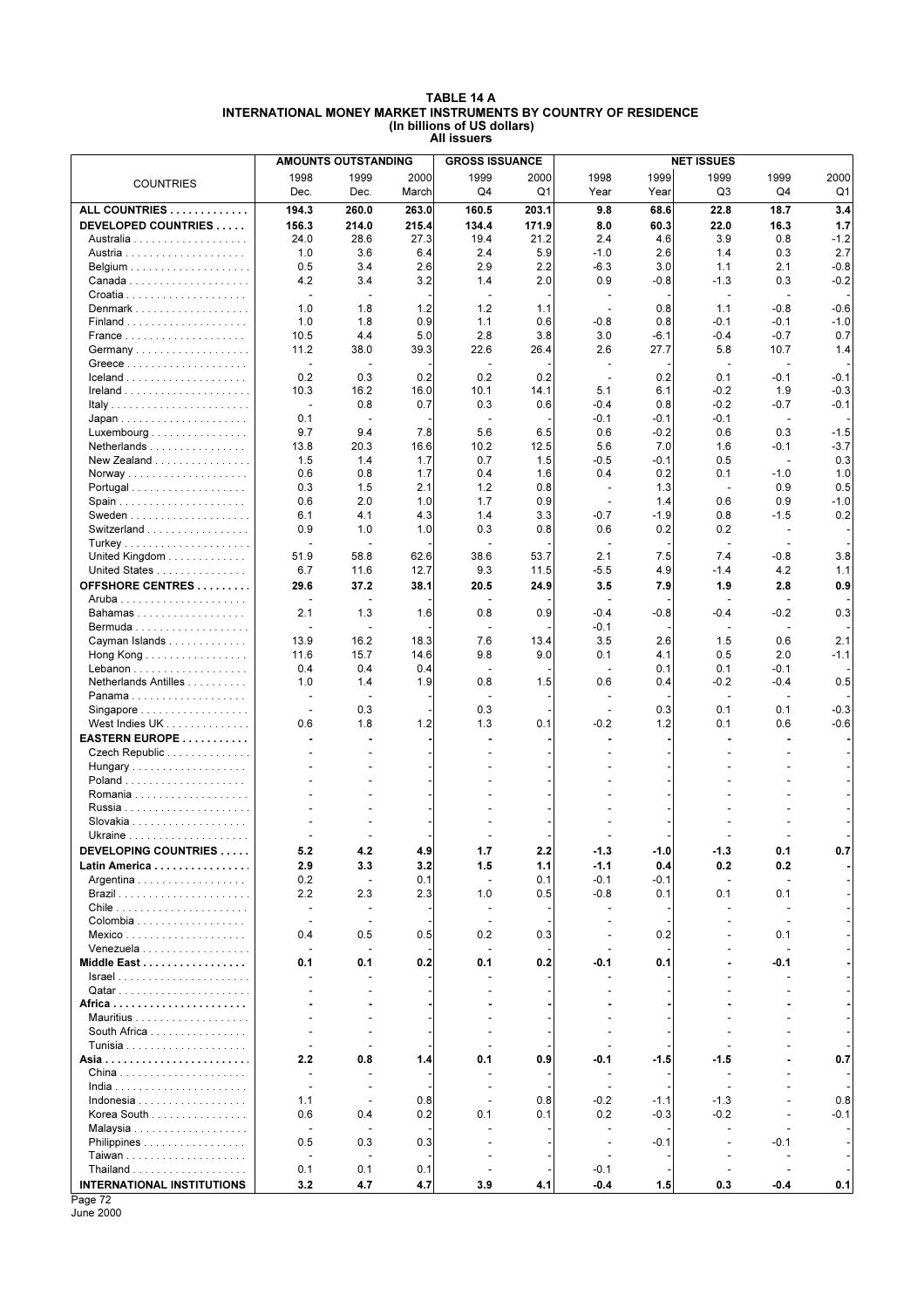| TABLE 14 B                                            |
|-------------------------------------------------------|
| INTERNATIONAL BONDS AND NOTES BY COUNTRY OF RESIDENCE |
| (In billions of US dollars)                           |
| All issuers                                           |

|                                                         | <b>AMOUNTS OUTSTANDING</b> |         |         | <b>ANNOUNCED ISSUES</b>  |             |                          |         | <b>NET ISSUES</b>        |                          |         |
|---------------------------------------------------------|----------------------------|---------|---------|--------------------------|-------------|--------------------------|---------|--------------------------|--------------------------|---------|
| <b>COUNTRIES</b>                                        | 1998                       | 1999    | 2000    | 1999                     | 2000        | 1998                     | 1999    | 1999                     | 1999                     | 2000    |
|                                                         | Dec.                       | Dec.    | March   | Q4                       | Q1          | Year                     | Year    | Q3                       | Q4                       | Q1      |
| ALL COUNTRIES                                           | 4,103.4                    | 5,105.5 | 5,317.0 | 358.0                    | 485.0       | 671.7                    | 1,156.5 | 319.2                    | 193.5                    | 262.7   |
| DEVELOPED COUNTRIES                                     | 3,035.4                    | 3,938.4 | 4,119.7 | 296.0                    | 391.3       | 520.2                    | 1,035.1 | 290.7                    | 176.6                    | 220.4   |
|                                                         | 81.8                       | 93.7    | 96.7    | 6.8                      | 11.3        | 3.0                      | 10.5    | 5.0                      | 1.6                      | 4.8     |
|                                                         | 72.5                       | 74.7    | 75.8    | 2.5                      | 6.7         | 8.7                      | 8.5     | $-0.5$                   | 0.9                      | 2.7     |
|                                                         | 22.3                       | 30.1    | 29.9    | 0.5                      | 1.6         | $-0.9$                   | 10.2    | 3.1                      | $-1.4$                   | 0.1     |
|                                                         | 201.6                      | 212.6   | 211.8   | 7.0                      | 6.8         | 17.7                     | 11.4    | 2.3                      | 1.5                      | 0.6     |
|                                                         | 2.1                        | 2.6     | 3.1     | 0.2                      | 0.5         | 0.1                      | 0.6     | $\overline{\phantom{a}}$ | 0.2                      | 0.5     |
| Denmark                                                 | 29.5                       | 29.5    | 29.5    | 2.2                      | 2.2         | $-1.1$                   | 1.7     | 1.4                      | $-0.2$                   | 0.5     |
|                                                         | 41.9                       | 38.7    | 37.0    | 0.5                      | 2.3         | $-3.8$                   | $-1.1$  | 0.7                      | $-0.7$                   | $-1.1$  |
|                                                         | 228.3                      | 274.2   | 283.2   | 28.3                     | 29.2        | 28.9                     | 70.3    | 10.4                     | 19.9                     | 13.7    |
|                                                         | 222.7                      | 325.4   | 365.7   | 36.7                     | 62.2        | 54.9                     | 124.7   | 44.1                     | 13.8                     | 44.8    |
|                                                         | 24.6                       | 24.5    | 24.5    | 0.2                      | 1.4         | 2.1                      | 0.5     | 0.3                      | $-0.7$                   | 0.4     |
|                                                         | 1.8                        | 2.5     | 2.8     | 0.3                      | 0.6         | $\blacksquare$           | 0.8     | 0.3                      | 0.2                      | 0.4     |
|                                                         | 40.2                       | 46.4    | 48.5    | 3.7                      | 4.6         | 3.8                      | 8.9     | 2.8                      | 4.0                      | 2.9     |
|                                                         | 78.7                       | 94.0    | 103.9   | 11.3                     | 14.0        | 9.3                      | 18.8    | 0.6                      | 12.7                     | 10.7    |
| $Japan \dots \dots \dots \dots \dots \dots \dots \dots$ | 134.0                      | 125.4   | 116.1   | 3.6                      | 4.5         | $-28.8$                  | $-10.0$ | -0.8                     | $-6.7$                   | $-8.1$  |
| Luxembourg                                              | 39.3                       | 49.0    | 49.0    | 4.2                      | 3.2         | 6.0                      | 13.6    | 5.9                      | 2.6                      | 0.5     |
| Netherlands                                             | 328.4                      | 403.9   | 412.5   | 31.7                     | 37.4        | 57.4                     | 106.9   | 31.3                     | 15.1                     | 16.2    |
| New Zealand                                             | 6.7                        | 6.5     | 6.3     |                          |             | 0.1                      | $-0.2$  |                          | $-0.1$                   | $-0.1$  |
|                                                         | 29.4                       | 32.3    | 33.7    | 1.8                      | 3.0         | 6.4                      | 3.4     | 0.3                      | 0.4                      | 1.8     |
| Portugal                                                | 14.8                       | 14.7    | 14.1    | 1.6                      | 0.2         | 1.1                      | 1.0     | $-0.3$                   | 1.4                      | $-0.3$  |
|                                                         | 37.9                       | 51.6    | 52.2    | 3.3                      | 3.5         | 7.5                      | 17.0    | 3.8                      | 4.3                      | 1.3     |
|                                                         | 89.0                       | 91.4    | 93.8    | 6.3                      | 9.5         | $-5.2$                   | 4.3     | 0.6                      | 1.7                      | 3.3     |
| Switzerland                                             | 12.4                       | 15.2    | 13.8    | 0.7                      | 0.3         | 4.8                      | 4.0     | 2.1                      | $-1.4$                   | $-1.1$  |
| Turkey                                                  | 13.2                       | 16.7    | 18.5    | 2.8                      | 3.9         | $-0.6$                   | 4.1     | ÷,                       | 2.8                      | 2.0     |
| United Kingdom $\ldots \ldots \ldots \ldots$            | 390.7                      | 520.4   | 554.2   | 41.9                     | 59.1        | 64.6                     | 143.1   | 37.0                     | 25.6                     | 38.9    |
| United States                                           | 888.7                      | 1,356.8 | 1,435.8 | 97.0                     | 121.1       | 282.8                    | 479.5   | 139.3                    | 78.1                     | 83.3    |
| OFFSHORE CENTRES                                        | 362.5                      | 429.8   | 446.1   | 29.7                     | 45.9        | 56.2                     | 66.6    | 21.1                     | 9.9                      | 20.2    |
|                                                         | 15.6                       | 20.2    | 20.0    | 0.2                      | 0.2         | 1.1                      | 2.6     | 1.8                      | $-0.1$                   | $-0.1$  |
| Bahamas                                                 | 2.2                        | 2.1     | 2.1     | 0.6                      | 0.4         | $-0.1$                   | $-0.1$  | $-0.1$                   | $-0.1$                   | 0.1     |
|                                                         | 15.5                       | 17.6    | 17.5    | 1.3                      | 0.6         | 6.4                      | 1.7     | 0.5                      | 1.3                      | 0.1     |
| Cayman Islands                                          | 210.7                      | 257.4   | 275.2   | 20.3                     | 37.9        | 44.0                     | 47.7    | 9.6                      | 10.8                     | 20.3    |
| Hong Kong                                               | 20.2                       | 24.3    | 23.3    | 1.6                      | 1.1         | $-0.5$                   | 3.8     | 2.6                      | $\overline{\phantom{a}}$ | $-1.0$  |
|                                                         | 3.2                        | 4.3     | 4.2     | 0.7                      |             | 1.5                      | 1.1     | -0.1                     | 0.7                      |         |
| Netherlands Antilles                                    | 80.5                       | 87.6    | 87.5    | 4.6                      | 5.3         | $-0.1$                   | 7.8     | 6.3                      | $-2.5$                   | 1.0     |
| Panama                                                  | 1.8                        | 2.2     | 2.2     | $\sim$                   |             | 0.2                      | 0.5     | $\sim$                   | $\overline{\phantom{a}}$ |         |
| Singapore $\ldots \ldots \ldots \ldots \ldots \ldots$   | 4.9                        | 6.9     | 7.0     | 0.4                      | 0.2         | 1.6                      | 2.0     | 0.7                      | 0.2                      | 0.2     |
| West Indies UK                                          | 7.4                        | 6.8     | 6.5     | 0.1                      | 0.1         | 2.2                      | -0.5    |                          | $-0.3$                   | $-0.3$  |
| EASTERN EUROPE                                          | 39.5                       | 39.3    | 38.4    | 0.9                      | 1.7         | 14.5                     | 1.0     | -0.4                     | 0.4                      | $-0.5$  |
| Czech Republic                                          | 0.8                        | 0.7     | 0.7     | $\overline{\phantom{a}}$ |             | 0.2                      |         |                          | $\overline{\phantom{m}}$ |         |
| Hungary                                                 | 12.5                       | 12.6    | 11.7    | 0.5                      | 0.2         | 0.1                      | 0.5     | $-0.7$                   | 0.1                      | $-0.7$  |
|                                                         | 1.3                        | 1.3     | 1.9     |                          | 0.6         | $\sim$                   | 0.1     |                          | $-0.1$                   | 0.6     |
|                                                         | 1.6                        | 1.0     | 0.9     |                          |             | $\blacksquare$           | $-0.6$  |                          | $\overline{\phantom{a}}$ | $-0.1$  |
|                                                         | 18.5                       | 17.8    | 17.7    |                          |             | 12.2                     | $-0.3$  | $\sim$                   | $-0.2$                   |         |
|                                                         | 1.6                        | 2.3     | 2.2     | 0.2                      | 0.5         | 1.1                      | 0.7     | 0.2                      | 0.2                      |         |
|                                                         | 1.3                        | 1.3     | 0.8     |                          |             | 0.8                      | 0.1     | 0.3                      |                          | $-0.5$  |
| DEVELOPING COUNTRIES                                    | 295.2                      | 322.9   | 339.6   | 16.5                     | 25.3        | 24.5                     | 30.6    | 2.4                      | 7.5                      | 18.5    |
|                                                         | 164.7                      | 186.6   | 199.0   | 11.7                     |             | 23.6                     | 26.0    |                          | 7.8                      | 13.7    |
| Latin America<br>Argentina                              | 54.7                       | 63.4    | 67.8    | 4.3                      | 16.5<br>6.6 | 12.0                     | 11.2    | 3.6<br>1.7               | 2.6                      | 5.1     |
|                                                         | 39.2                       | 41.9    | 45.8    | 4.4                      | 4.3         | 5.7                      | 3.6     | 1.1                      | 3.5                      | 4.1     |
|                                                         | 5.7                        | 7.4     | 7.4     |                          |             | 0.9                      | 1.7     | 0.3                      | $\overline{\phantom{a}}$ |         |
| Colombia                                                | 6.2                        | 7.5     | 8.2     | 0.5                      | 0.8         | 1.4                      | 1.2     | -0.1                     | 0.5                      | 0.8     |
|                                                         | 48.5                       | 55.2    | 57.9    | 2.5                      | 4.1         | 2.3                      | 7.3     | 0.3                      | 1.3                      | 3.1     |
| Venezuela                                               | 6.5                        | 6.4     | 6.9     | $\blacksquare$           | 0.5         | 0.6                      |         |                          | $\overline{\phantom{a}}$ | 0.5     |
| Middle East                                             | 5.5                        | 8.4     | 9.1     | 0.8                      | 0.7         | 0.9                      | 2.9     |                          | 0.8                      | 0.7     |
|                                                         | 3.9                        | 5.8     | 6.5     | 0.8                      | 0.7         | 0.9                      | 1.9     | $\blacksquare$           | 0.8                      | 0.7     |
|                                                         | 1.2                        | 2.2     | 2.2     | $\overline{a}$           |             | $\overline{\phantom{a}}$ | 1.0     |                          | $\blacksquare$           |         |
|                                                         | 10.3                       | 11.6    | 12.0    | 0.5                      | 1.3         | 0.5                      | 1.3     | 0.4                      | $-0.7$                   | 0.5     |
|                                                         | 3.4                        | 3.6     | 3.6     |                          |             | $-0.2$                   | 0.2     | 0.2                      | $-0.1$                   |         |
| South Africa                                            | 4.8                        | 5.5     | 6.1     | 0.5                      | 1.2         | 0.7                      | 0.8     | 0.1                      | $-0.6$                   | 0.7     |
|                                                         | 1.4                        | 1.6     | 1.3     | $\overline{\phantom{a}}$ |             | ÷,                       | 0.1     | 0.1                      | $\overline{\phantom{a}}$ | $-0.2$  |
|                                                         | 114.8                      | 116.3   | 119.6   | 3.6                      | 6.9         | $-0.6$                   | 0.4     | $-1.7$                   | $-0.4$                   | 3.6     |
|                                                         | 14.6                       | 14.2    | 14.3    | 0.3                      | 0.4         | $-0.8$                   | $-0.7$  | $-0.4$                   | $-0.1$                   | 0.1     |
|                                                         | 5.7                        | 4.7     | 4.7     |                          |             | -0.3                     | $-1.0$  | $-0.2$                   | $-0.4$                   |         |
|                                                         | 4.4                        | 3.3     | 3.2     | $\overline{\phantom{a}}$ |             | $-0.6$                   | $-1.1$  | $-0.4$                   | $-0.4$                   | $-0.1$  |
| Korea South                                             | 49.8                       | 47.0    | 48.6    | 2.1                      | 3.7         | -0.1                     | $-3.2$  | $-1.5$                   | 0.4                      | 1.8     |
|                                                         | 12.2                       | 14.3    | 14.3    | $\overline{\phantom{a}}$ |             | $-0.6$                   | 1.8     | 0.6                      | -0.1                     |         |
| Philippines                                             | 8.5                        | 12.1    | 13.9    | 1.0                      | 1.8         | 0.8                      | 3.6     | 0.8                      | 0.7                      | 1.7     |
|                                                         | 6.5                        | 6.3     | 6.9     | 0.1                      | 1.0         | 0.9                      | $-0.2$  | $\overline{a}$           | $-0.3$                   | 0.6     |
|                                                         | 11.9                       | 13.2    | 13.0    | 0.1                      |             | $\sim$                   | 1.2     | $-0.5$                   | $\overline{\phantom{a}}$ | $-0.2$  |
| <b>INTERNATIONAL INSTITUTIONS</b>                       | 370.8                      | 375.2   | 373.1   | 14.9                     | 20.9        | 56.4                     | 23.2    | 5.4                      | -0.8                     | 4.1     |
|                                                         |                            |         |         |                          |             |                          |         |                          |                          | Page 73 |

June 2000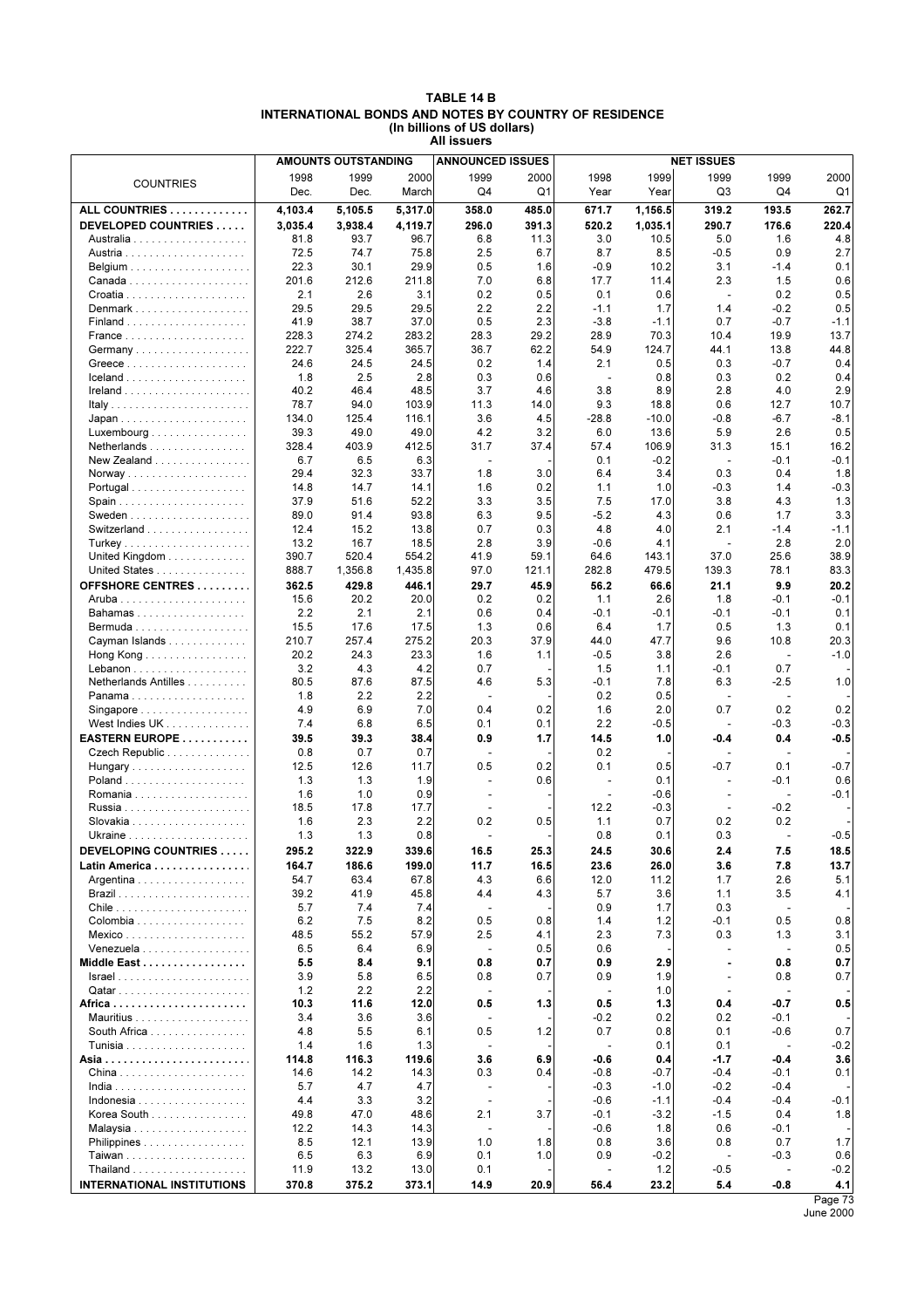#### **TABLE 15 A INTERNATIONAL MONEY MARKET INSTRUMENTS BY NATIONALITY OF ISSUER (In billions of US dollars) All issuers**

|                                                   |                          | <b>AMOUNTS OUTSTANDING</b>      |       | <b>GROSS ISSUANCE</b>    |       | <b>NET ISSUES</b>        |        |                |                          |        |  |  |
|---------------------------------------------------|--------------------------|---------------------------------|-------|--------------------------|-------|--------------------------|--------|----------------|--------------------------|--------|--|--|
|                                                   | 1998                     | 1999                            | 2000  | 1999                     | 2000  | 1998                     | 1999   | 1999           | 1999                     | 2000   |  |  |
| <b>COUNTRIES</b>                                  | Dec.                     | Dec.                            | March | Q4                       | Q1    | Year                     | Year   | Q3             | Q4                       | Q1     |  |  |
| ALL COUNTRIES                                     | 194.3                    | 260.0                           | 263.0 | 160.5                    | 203.1 | 9.8                      | 68.6   | 22.8           | 18.7                     | 3.4    |  |  |
| DEVELOPED COUNTRIES                               | 169.2                    | 230.5                           | 233.4 | 142.4                    | 185.6 | 11.5                     | 64.2   | 23.4           | 16.9                     | 3.3    |  |  |
|                                                   | 11.2                     | 13.1                            | 13.5  | 8.0                      | 9.6   | 0.4                      | 1.9    | 2.2            | 0.7                      | 0.5    |  |  |
|                                                   |                          |                                 | 7.3   | 3.0                      | 6.5   |                          |        |                |                          |        |  |  |
|                                                   | 1.5                      | 4.5                             |       |                          |       | $-1.3$                   | 3.1    | 1.4            | 0.7                      | 2.8    |  |  |
|                                                   | 1.2                      | 5.6                             | 5.2   | 4.8                      | 4.4   | $-7.5$                   | 4.4    | 1.0            | 2.7                      | $-0.4$ |  |  |
|                                                   | 5.2                      | 5.1                             | 4.3   | 2.3                      | 3.0   | 1.0                      |        | 0.5            | 0.2                      | $-0.8$ |  |  |
|                                                   | $\sim$                   | $\overline{\phantom{a}}$        |       | $\overline{\phantom{a}}$ |       | $\overline{\phantom{a}}$ |        |                | $\overline{\phantom{a}}$ |        |  |  |
|                                                   | 1.0                      | 1.8                             | 1.3   | 1.2                      | 1.2   | $\overline{\phantom{a}}$ | 0.8    | 1.1            | $-0.8$                   | $-0.4$ |  |  |
|                                                   | 1.4                      | 2.2                             | 1.3   | 1.3                      | 0.9   | $-0.8$                   | 0.8    | $-0.3$         | $-0.1$                   | $-0.9$ |  |  |
|                                                   | 15.0                     | 10.4                            | 11.7  | 7.0                      | 9.4   | 1.0                      | $-4.5$ | 0.4            | $-1.3$                   | 1.4    |  |  |
|                                                   | 28.2                     | 60.1                            | 60.2  | 36.1                     | 44.0  | 4.4                      | 33.1   | 7.2            | 14.1                     | 0.1    |  |  |
|                                                   | $\blacksquare$           | Ĭ.                              |       | $\overline{\phantom{a}}$ |       | $\sim$                   |        | ÷.             | $\blacksquare$           |        |  |  |
|                                                   | 0.2                      | 0.3                             | 0.2   | 0.2                      | 0.2   | $\sim$                   | 0.2    | 0.1            | $-0.1$                   | $-0.1$ |  |  |
|                                                   | 0.4                      | 2.9                             | 3.6   | 2.2                      | 3.5   | 0.3                      | 2.5    | $-0.5$         | 0.9                      | 0.7    |  |  |
|                                                   | 5.5                      | 7.9                             | 7.4   | 5.0                      | 6.5   | $-1.0$                   | 2.5    | 1.2            | 0.2                      | $-0.4$ |  |  |
|                                                   | 6.6                      | 6.0                             | 5.0   | 4.2                      | 4.6   | $-5.6$                   | $-0.6$ | $-0.4$         | 1.1                      | $-1.0$ |  |  |
| $Luxembourg \dots \dots \dots \dots \dots \dots$  | 5.1                      | 4.4                             | 2.7   | 2.5                      | 2.1   | 1.7                      | $-0.7$ | 0.2            | 0.1                      | $-1.7$ |  |  |
| Netherlands                                       | 15.4                     | 23.5                            | 20.9  | 12.2                     | 15.5  | 5.3                      | 8.6    | 3.1            | 0.9                      | $-2.6$ |  |  |
| New Zealand                                       | 2.7                      | 3.5                             | 3.6   | 1.9                      | 2.7   | $-0.2$                   | 0.8    | 1.3            | $\overline{\phantom{a}}$ | 0.1    |  |  |
|                                                   | 0.6                      | 0.8                             | 1.8   | 0.4                      | 1.6   | 0.4                      | 0.3    | 0.1            | $-1.0$                   | 0.9    |  |  |
| Portugal                                          | 0.3                      | 1.8                             | 2.1   | 1.5                      | 0.8   | $\sim$                   | 1.5    | $\sim$         | 1.2                      | 0.3    |  |  |
|                                                   | 5.8                      | 9.4                             | 10.5  | 6.7                      | 8.6   | 1.5                      | 3.8    | 0.1            | 0.3                      | 1.0    |  |  |
| Sweden $\ldots \ldots \ldots \ldots \ldots$       | 6.9                      | 4.7                             | 5.1   | 1.8                      | 4.0   | $-0.5$                   | -2.1   | 0.7            | $-1.5$                   | 0.4    |  |  |
| Switzerland                                       | 5.3                      | 4.4                             | 5.2   | 2.6                      | 4.6   | 0.6                      | $-0.8$ | 0.3            | $-1.3$                   | 0.7    |  |  |
|                                                   |                          |                                 |       |                          |       |                          |        |                | $\overline{\phantom{a}}$ |        |  |  |
| United Kingdom                                    | 26.1                     | 33.6                            | 36.7  | 22.0                     | 31.1  | 8.4                      | 7.8    | 6.8            | $-2.6$                   | 3.1    |  |  |
| United States                                     | 23.3                     | 24.1                            | 23.7  | 15.2                     | 20.5  | 3.5                      | 0.9    | $-3.3$         | 2.3                      | $-0.4$ |  |  |
|                                                   |                          |                                 |       |                          |       |                          |        |                |                          |        |  |  |
| OFFSHORE CENTRES                                  | 13.7                     | 17.8                            | 16.7  | 11.3                     | 9.7   | 1.9                      | 4.1    | 0.5            | 2.1                      | $-1.0$ |  |  |
|                                                   |                          |                                 |       |                          |       |                          |        |                |                          |        |  |  |
| Bahamas                                           | 0.2                      | 0.1                             | 0.1   | 0.1                      |       | $-0.1$                   | $-0.1$ | ÷.             | ٠                        |        |  |  |
|                                                   | ٠                        |                                 |       |                          |       |                          |        |                |                          |        |  |  |
| Cayman Islands                                    | 2.4                      | 3.3                             | 3.6   | 1.6                      | 2.1   | 1.3                      | 0.9    | 0.2            | $-0.1$                   | 0.4    |  |  |
| Hong Kong                                         | 10.0                     | 12.3                            | 11.5  | 8.4                      | 7.5   | 0.3                      | 2.3    | 0.2            | 1.7                      | $-0.8$ |  |  |
|                                                   | 0.4                      | 0.4                             | 0.4   |                          |       |                          | 0.1    | 0.1            | $-0.1$                   |        |  |  |
| Netherlands Antilles                              |                          |                                 |       |                          |       |                          |        |                |                          |        |  |  |
| Panama                                            | ä,                       |                                 |       |                          |       |                          |        |                |                          |        |  |  |
| Singapore                                         |                          |                                 |       |                          |       |                          |        |                |                          |        |  |  |
| West Indies UK                                    | 0.8                      | 1.7                             | 1.1   | 1.2                      | 0.1   | 0.5                      | 0.9    | $-0.1$         | 0.5                      | $-0.6$ |  |  |
| EASTERN EUROPE                                    |                          |                                 |       |                          |       | $-0.2$                   |        |                |                          |        |  |  |
| Czech Republic                                    |                          |                                 |       |                          |       |                          |        |                |                          |        |  |  |
| Hungary                                           |                          |                                 |       |                          |       |                          |        |                |                          |        |  |  |
|                                                   |                          |                                 |       |                          |       |                          |        |                |                          |        |  |  |
|                                                   |                          |                                 |       |                          |       |                          |        |                |                          |        |  |  |
|                                                   |                          |                                 |       |                          |       | $-0.2$                   |        |                |                          |        |  |  |
|                                                   |                          |                                 |       |                          |       |                          |        |                |                          |        |  |  |
|                                                   |                          |                                 |       |                          |       |                          |        |                |                          |        |  |  |
|                                                   |                          |                                 |       |                          |       |                          |        |                |                          |        |  |  |
| DEVELOPING COUNTRIES                              | 8.1                      | 7.1                             | 8.1   | 2.9                      | 3.7   | $-3.1$                   | -1.1   | -1.3           | U. 1                     | 1.1    |  |  |
| Latin America                                     | 5.5                      | 5.6                             | 6.0   | 2.6                      | 2.4   | $-2.9$                   | 0.2    | 0.3            | 0.2                      | 0.4    |  |  |
| Argentina                                         | 0.6                      | 0.4                             | 0.5   | 0.2                      | 0.2   | $-0.2$                   | $-0.2$ | $\sim$         | 0.1                      |        |  |  |
|                                                   | 3.8                      | 3.4                             | 4.0   | 1.6                      | 1.6   | $-2.1$                   | $-0.5$ | 0.2            | $\overline{\phantom{a}}$ | 0.6    |  |  |
| Chile $\ldots \ldots \ldots \ldots \ldots \ldots$ | $\blacksquare$           | $\overline{\phantom{a}}$        |       | $\overline{\phantom{a}}$ |       | $\overline{\phantom{a}}$ |        | $\blacksquare$ | $\overline{\phantom{a}}$ |        |  |  |
|                                                   | $\overline{\phantom{a}}$ | $\overline{\phantom{a}}$        |       | $\blacksquare$           |       | $\overline{\phantom{a}}$ |        | $\overline{a}$ | $\blacksquare$           |        |  |  |
| $Mexico$                                          | 0.9                      | 1.8                             | 1.5   | 0.8                      | 0.6   | $-0.6$                   | 0.9    | 0.1            | 0.1                      | $-0.3$ |  |  |
| Venezuela                                         | $\blacksquare$           | $\overline{\phantom{a}}$        |       | $\overline{\phantom{a}}$ |       | $\overline{\phantom{a}}$ |        |                | $\overline{\phantom{a}}$ |        |  |  |
| Middle East                                       | 0.1                      | 0.1                             | 0.2   | 0.1                      | 0.2   | $-0.1$                   | 0.1    |                | -0.1                     |        |  |  |
|                                                   |                          |                                 |       |                          |       |                          |        |                |                          |        |  |  |
|                                                   |                          |                                 |       |                          |       |                          |        |                |                          |        |  |  |
|                                                   |                          |                                 |       |                          |       |                          |        |                |                          |        |  |  |
|                                                   |                          |                                 |       |                          |       |                          |        |                |                          |        |  |  |
| South Africa                                      | ä,                       | $\overline{a}$                  |       |                          |       |                          |        |                |                          |        |  |  |
|                                                   | ä,                       | $\overline{\phantom{a}}$        |       |                          |       |                          |        |                |                          |        |  |  |
|                                                   | 2.6                      | 1.3                             | 1.9   | 0.2                      | 1.1   | -0.1                     | $-1.4$ | $-1.6$         |                          | 0.7    |  |  |
|                                                   | $\blacksquare$           | $\blacksquare$                  |       | ÷                        |       | $\blacksquare$           |        |                |                          |        |  |  |
|                                                   | $\blacksquare$           | $\overline{\phantom{a}}$        |       | $\overline{\phantom{a}}$ |       | $\blacksquare$           |        |                |                          |        |  |  |
| Indonesia                                         | 1.3                      | 0.2                             | 0.9   | $\overline{\phantom{a}}$ | 0.8   | $-0.2$                   | $-1.1$ | $-1.3$         | $\overline{a}$           | 0.8    |  |  |
| Korea South                                       | 0.7                      | 0.7                             | 0.5   | 0.2                      | 0.3   | 0.3                      |        | $-0.1$         | 0.1                      | $-0.2$ |  |  |
|                                                   | $\blacksquare$           |                                 |       |                          |       |                          |        |                |                          |        |  |  |
|                                                   |                          |                                 |       |                          |       |                          |        |                |                          |        |  |  |
| Philippines                                       | 0.6<br>ä,                | 0.3<br>$\overline{\phantom{a}}$ | 0.3   |                          |       | $-0.1$                   | -0.2   | -0.1           | -0.1                     |        |  |  |
|                                                   |                          |                                 |       |                          |       |                          |        |                |                          |        |  |  |
|                                                   | 0.1                      | 0.1                             | 0.1   |                          |       | $-0.1$                   |        |                |                          |        |  |  |
| <b>INTERNATIONAL INSTITUTIONS</b>                 | 3.2                      | 4.7                             | 4.7   | 3.9                      | 4.1   | $-0.4$                   | 1.5    | 0.3            | -0.4                     | 0.1    |  |  |

Page 74 June 2000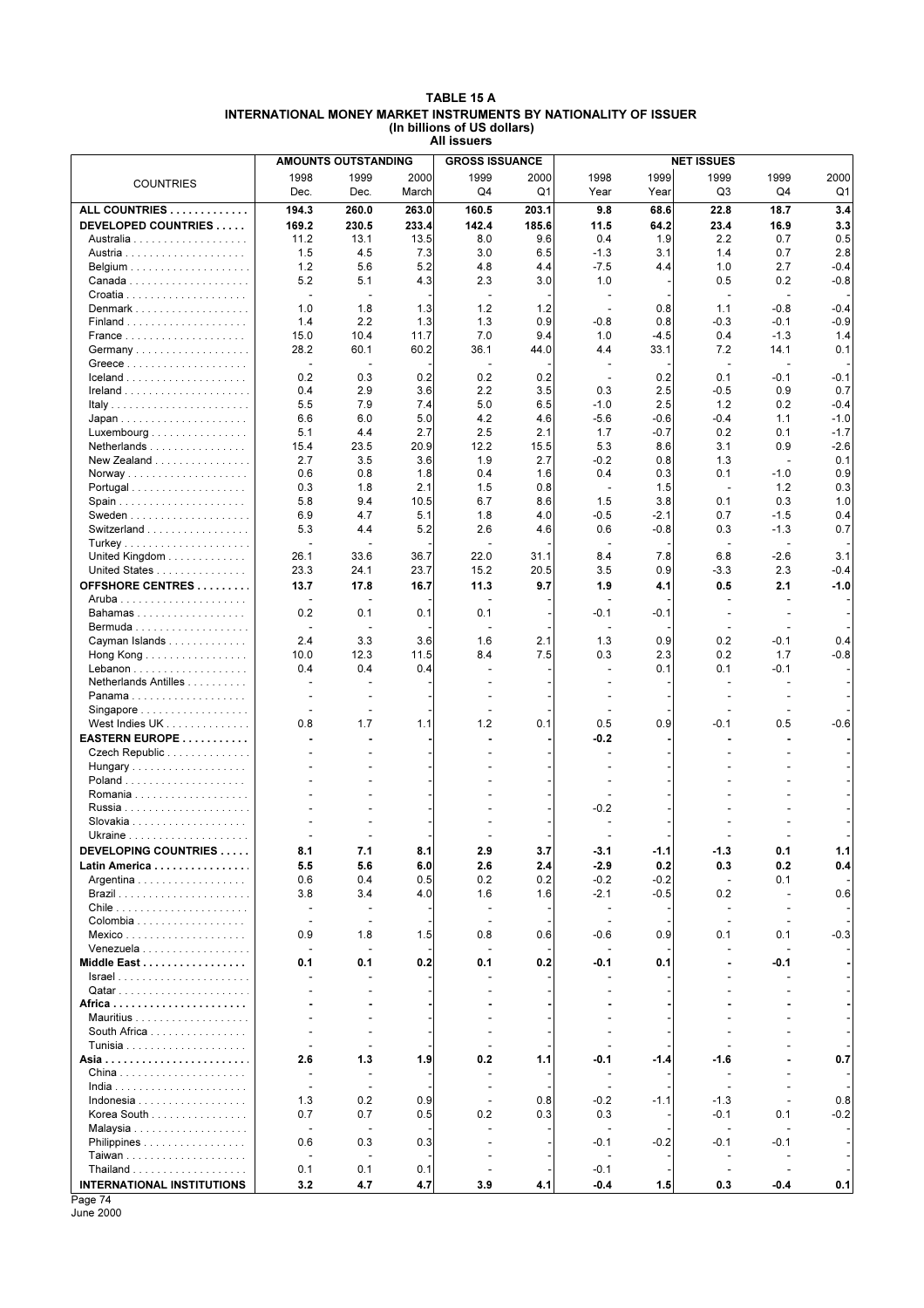| TABLE 15 B                                   |
|----------------------------------------------|
| INTERNATIONAL BONDS AND NOTES BY NATIONALITY |
| (In billions of US dollars)                  |
| All issuers                                  |

|                                                | <b>AMOUNTS OUTSTANDING</b> |              |              | <b>ANNOUNCED ISSUES</b>  |            |                          |                  | <b>NET ISSUES</b>        |                          |               |
|------------------------------------------------|----------------------------|--------------|--------------|--------------------------|------------|--------------------------|------------------|--------------------------|--------------------------|---------------|
| <b>COUNTRIES</b>                               | 1998                       | 1999         | 2000         | 1999                     | 2000       | 1998                     | 1999             | 1999                     | 1999                     | 2000          |
|                                                | Dec.                       | Dec.         | March        | Q4                       | Q1         | Year                     | Year             | Q3                       | Q4                       | Q1            |
| ALL COUNTRIES                                  | 4,103.4                    | 5,105.5      | 5,317.0      | 358.0                    | 485.0      | 671.7                    | 1,156.5          | 319.2                    | 193.5                    | 262.7         |
| DEVELOPED COUNTRIES                            | 3,318.8                    | 4,272.6      | 4,467.7      | 318.2                    | 430.8      | 563.8                    | 1,085.1          | 308.0                    | 183.0                    | 237.9         |
|                                                | 79.4                       | 90.0         | 92.2         | 5.1                      | 9.1        | 4.6                      | 9.3              | 4.1                      | 0.6                      | 3.7           |
|                                                | 73.5                       | 75.6         | 76.7         | 2.6                      | 6.7        | 8.9                      | 8.5              | $-0.4$                   | 0.9                      | 2.7           |
|                                                | 46.7                       | 61.5         | 64.1         | 5.5                      | 5.3        | $\blacksquare$           | 20.3             | 5.3                      | 2.7                      | 3.4           |
|                                                | 204.2                      | 217.1        | 214.6        | 6.2                      | 5.4        | 24.2                     | 13.2             | 2.6                      | 0.8                      | $-1.2$        |
|                                                | 2.1                        | 2.6          | 3.1          | 0.2                      | 0.5        | 0.1                      | 0.6              | $\overline{\phantom{a}}$ | 0.2                      | 0.5           |
| Denmark                                        | 29.2                       | 29.2         | 28.8         | 2.4                      | 1.8        | $-1.1$                   | 1.7              | 1.3                      | $\blacksquare$           | 0.1           |
|                                                | 43.9                       | 41.3         | 39.5         | 0.5                      | 2.3        | $-3.4$                   | $-0.3$           | 1.3                      | $-0.8$                   | $-1.1$        |
|                                                | 249.1                      | 298.0        | 307.9        | 28.2                     | 32.7       | 34.7                     | 73.7             | 13.6                     | 18.3                     | 14.8          |
| Germany                                        | 473.1                      | 623.7        | 676.9        | 60.8                     | 96.1       | 90.6                     | 193.6            | 68.2                     | 20.4                     | 63.3          |
|                                                | 24.9                       | 25.8         | 25.8         | 0.2                      | 1.5        | 2.3                      | 1.4              | 0.3                      | $-0.7$                   | 0.4           |
| $lceland$                                      | 1.8                        | 2.5          | 2.8          | 0.3                      | 0.6        | $\sim$                   | 0.8              | 0.3                      | 0.2                      | 0.4           |
|                                                | 23.4                       | 26.3         | 28.2         | 2.2                      | 2.7        | 2.8                      | 3.7              | 1.2                      | 2.1                      | 2.2           |
|                                                | 108.5                      | 147.9        | 162.8        | 14.8                     | 20.2       | 14.0                     | 46.9             | 9.1                      | 14.6                     | 16.3          |
|                                                | 311.9                      | 332.3        | 317.4        | 13.0                     | 11.8       | $-11.8$                  | 4.7              | 7.3                      | $-6.4$                   | $-12.2$       |
| Luxembourg                                     | 12.1                       | 13.9         | 13.7         | 1.8                      | 1.0        | 1.3                      | 2.6              | 0.8                      | 1.1                      | $-0.1$        |
| Netherlands                                    | 166.6                      | 196.3        | 202.8        | 15.4                     | 19.9       | 34.9                     | 45.5             | 17.0                     | 6.4                      | 10.8          |
| New Zealand                                    | 7.6                        | 7.1          | 7.3          | $\blacksquare$           | 0.5        | $-0.2$                   | $-0.5$           | $-0.4$                   | $-0.1$                   | 0.2           |
|                                                | 29.4                       | 32.4         | 33.9         | 1.8                      | 3.0        | 6.4                      | 3.5              | 0.3                      | 0.4                      | 1.8           |
| Portugal                                       | 16.5                       | 21.6         | 22.8         | 2.4                      | 2.0        | 1.7                      | 6.6              | 0.9                      | 2.2                      | 1.4           |
| Spain                                          | 76.2                       | 107.7        | 112.4        | 9.1                      | 11.0       | 21.9                     | 37.8             | 6.7                      | 8.8                      | 5.9           |
|                                                | 90.7                       | 93.4         | 95.7         | 6.6                      | 9.5        | $-5.3$                   | 4.5              | 1.0                      | 2.0                      | 3.3           |
| Switzerland                                    | 74.8                       | 80.9         | 78.0         | 5.0                      | 6.8        | 14.6                     | 10.0             | 4.4                      | 0.4                      | $-1.8$        |
|                                                | 14.6                       | 18.2         | 20.0         | 2.9                      | 4.0        | ÷,                       | 4.2              |                          | 2.9                      | 2.1           |
| United Kingdom                                 | 339.6                      | 436.7        | 465.2        | 35.8                     | 50.4       | 44.3                     | 108.1            | 28.3                     | 25.9                     | 32.3          |
| United States                                  | 815.7                      | 1,286.7      | 1,370.8      | 95.3                     | 125.6      | 276.9                    | 483.6            | 134.7                    | 79.8                     | 88.5          |
| OFFSHORE CENTRES                               | 45.1                       | 56.9         | 58.6         | 4.5                      | 4.2        | 8.1                      | 11.6             | 2.5                      | 2.4                      | 1.8           |
|                                                |                            |              |              |                          |            | $\overline{a}$           |                  |                          |                          |               |
| Bahamas                                        | 0.3                        | 0.3          | 0.3          | $\sim$                   |            | $\sim$                   |                  | ÷.                       | $\sim$                   |               |
|                                                | 4.2                        | 6.1          | 6.4          | 1.3                      | 0.3        | 4.1                      | 2.0              | 0.4                      | 1.3                      | 0.3           |
| Cayman Islands                                 | 7.2                        | 10.1         | 10.2         | 1.7                      | 1.6        | 3.0                      | 2.6              | 0.2                      | 1.0                      | 0.2           |
| Hong Kong $\ldots \ldots \ldots \ldots \ldots$ | 21.6                       | 25.5         | 26.5         | 0.6                      | 2.1        | $-1.6$                   | 3.9              | 1.2                      | $-0.5$                   | 1.0           |
|                                                | 3.6                        | 4.7          | 4.7          | 0.8                      |            | 1.7                      | 1.1              | -0.1                     | 0.7                      |               |
| Netherlands Antilles                           |                            | ÷,           |              | $\overline{a}$           |            | ч.                       |                  |                          | $\sim$                   |               |
| Panama                                         | 1.6                        | 2.1          | 2.1          |                          |            | 0.3                      | 0.5              |                          | $\overline{\phantom{a}}$ |               |
| Singapore                                      | 5.5                        | 6.7          | 6.8          | 0.1                      |            | 0.9                      | 1.3              | 0.8                      | $-0.1$                   |               |
| West Indies UK                                 | 0.8                        | 0.8          | 0.8          | $\sim$                   |            | ÷,                       |                  |                          | $\overline{\phantom{a}}$ |               |
| EASTERN EUROPE                                 | 45.0                       | 45.7         | 45.4         | 2.1                      | 2.4        | 16.1                     | 2.0              | $\blacksquare$           | 1.2                      | 0.1           |
| Czech Republic                                 | 2.2                        | 2.0          | 1.9          | 0.2                      |            | 0.8                      | -0.1             |                          | $-0.1$                   |               |
| Hungary                                        | 12.4                       | 12.7         | 11.8         | 0.5                      | 0.2        | 0.1                      | 0.6              | $-0.6$                   | 0.1                      | $-0.7$        |
|                                                | 3.4                        | 4.8          | 5.9          | 1.0                      | 1.2        | 1.1                      | 1.4              | 0.5                      | 0.9                      | 1.1           |
|                                                | 1.6                        | 1.0          | 0.9          | $\overline{a}$           |            | $\overline{\phantom{a}}$ | $-0.6$           |                          | $\overline{\phantom{a}}$ | $-0.1$        |
|                                                | 20.4                       | 19.3         | 19.0         |                          |            | 12.0                     | $-0.7$           | $-0.2$                   | $-0.3$                   | $-0.1$        |
|                                                | 1.6                        | 2.3          | 2.4          | 0.2                      | 0.7        | 1.1                      | 0.7              | 0.2                      | 0.2                      | 0.2           |
|                                                | 1.3                        | 1.3          | 0.8          | ä,                       |            | 0.8                      | 0.1              | 0.3                      | $\overline{\phantom{a}}$ | $-0.5$        |
| <b>DEVELOPING COUNTRIES</b>                    | 323.7                      | 355.2        | 372.3        | 18.3                     | 26.7       | 27.4                     | 34.6             | 3.4                      | 7.8                      | 18.8          |
| Latin America                                  | 171.7                      | 199.4        | 213.3        | 12.8                     | 17.9       | 25.0                     | 32.1             | 4.9                      | 8.7                      | 15.2          |
| Argentina                                      | 53.8                       | 62.6         | 67.0         | 4.2                      | 6.3        | 11.4                     | 11.3             | 1.8                      | 2.5                      | 5.1           |
|                                                | 37.7                       | 42.9         | 47.2         | 5.1                      | 4.9        | 5.1                      | 6.2              | 1.3                      | 4.5                      | 4.6           |
|                                                | 5.5                        | 7.4          | 7.4          | ÷,                       |            | 0.7                      | 1.8              | 0.3                      | $\blacksquare$           |               |
| Colombia                                       | 7.1                        | 8.5          | 9.3          | 0.8                      | 0.8        | 2.0                      | 1.5              | -0.3                     | 0.7                      | 0.8           |
|                                                | 52.7                       | 61.2         | 65.0         | 2.7                      | 5.1        | 2.5                      | 9.2              | 1.4                      | 1.2                      | 4.1           |
| Venezuela                                      | 10.9                       | 12.0         | 12.5         | $\blacksquare$           | 0.5        | 2.4                      | 1.2              | $\overline{a}$           | $\overline{\phantom{a}}$ | 0.5           |
| Middle East                                    | 6.4                        | 9.7          | 10.4         | 0.9                      | 0.7        | 1.3                      | 3.4              | 0.1                      | 0.9                      | 0.7           |
|                                                | 4.8                        | 7.1          | 7.7          | 0.8                      | 0.7        | 1.3                      | 2.3              | 0.1                      | 0.8                      | 0.7           |
|                                                | 1.2                        | 2.2          | 2.2          | $\overline{\phantom{a}}$ |            | $\blacksquare$           | 1.0              |                          | $\overline{\phantom{a}}$ |               |
|                                                | 7.9                        | 8.9          | 9.2          | 0.5                      | 1.2        | 0.6                      | 0.9              | 0.2                      | -0.6                     | 0.5           |
|                                                | 0.2                        | 0.2          | 0.2          |                          |            |                          |                  |                          |                          |               |
| South Africa                                   | 5.2                        | 5.9          | 6.5          | 0.5                      | 1.2        | 0.6                      | 0.7              | 0.1                      | -0.6                     | 0.7           |
|                                                | 1.4                        | 1.6          | 1.3          |                          |            | ÷,                       | 0.1              | 0.1                      | $\blacksquare$           | $-0.2$        |
|                                                | 137.7                      | 137.2        | 139.3        | 4.2                      | 6.9        | 0.4                      | -1.8             | -1.9                     | $-1.2$                   | 2.4           |
|                                                | 17.6                       | 17.9         | 17.6         | 0.9<br>÷,                |            | $-0.3$                   |                  | $-0.2$                   | 0.4                      | $-0.3$        |
|                                                | 5.9                        | 5.0          | 4.7          |                          |            | $-0.3$<br>$-0.3$         | $-1.0$           | $-0.2$                   | $-0.4$                   | $-0.3$        |
| Korea South                                    | 16.1<br>52.3               | 12.8<br>49.0 | 12.5<br>50.5 | $\blacksquare$<br>2.1    | 0.4<br>3.7 | 0.4                      | $-3.4$<br>$-3.7$ | $-1.1$<br>$-1.6$         | $-1.4$<br>0.2            | $-0.3$<br>1.8 |
|                                                | 12.7                       | 14.8         | 14.7         |                          |            | $-0.6$                   | 1.8              | 0.6                      | $-0.1$                   | $-0.1$        |
|                                                | 10.0                       | 14.1         | 15.8         | 1.0                      | 1.8        | 0.7                      | 4.0              | 1.2                      | 0.7                      | 1.7           |
| Philippines                                    | 7.4                        | 7.3          | 8.0          | 0.1                      | 1.0        | 1.1                      | $-0.1$           | ÷,                       | $-0.4$                   | 0.6           |
|                                                | 14.4                       | 15.2         | 14.9         | 0.1                      |            | $-0.2$                   | 0.7              | $-0.5$                   | $-0.1$                   | $-0.2$        |
| <b>INTERNATIONAL INSTITUTIONS</b>              | 370.8                      | 375.2        | 373.1        | 14.9                     | 20.9       | 56.4                     | 23.2             | 5.4                      | $-0.8$                   | 4.1           |
|                                                |                            |              |              |                          |            |                          |                  |                          |                          | Page 75       |
|                                                |                            |              |              |                          |            |                          |                  |                          |                          |               |

June 2000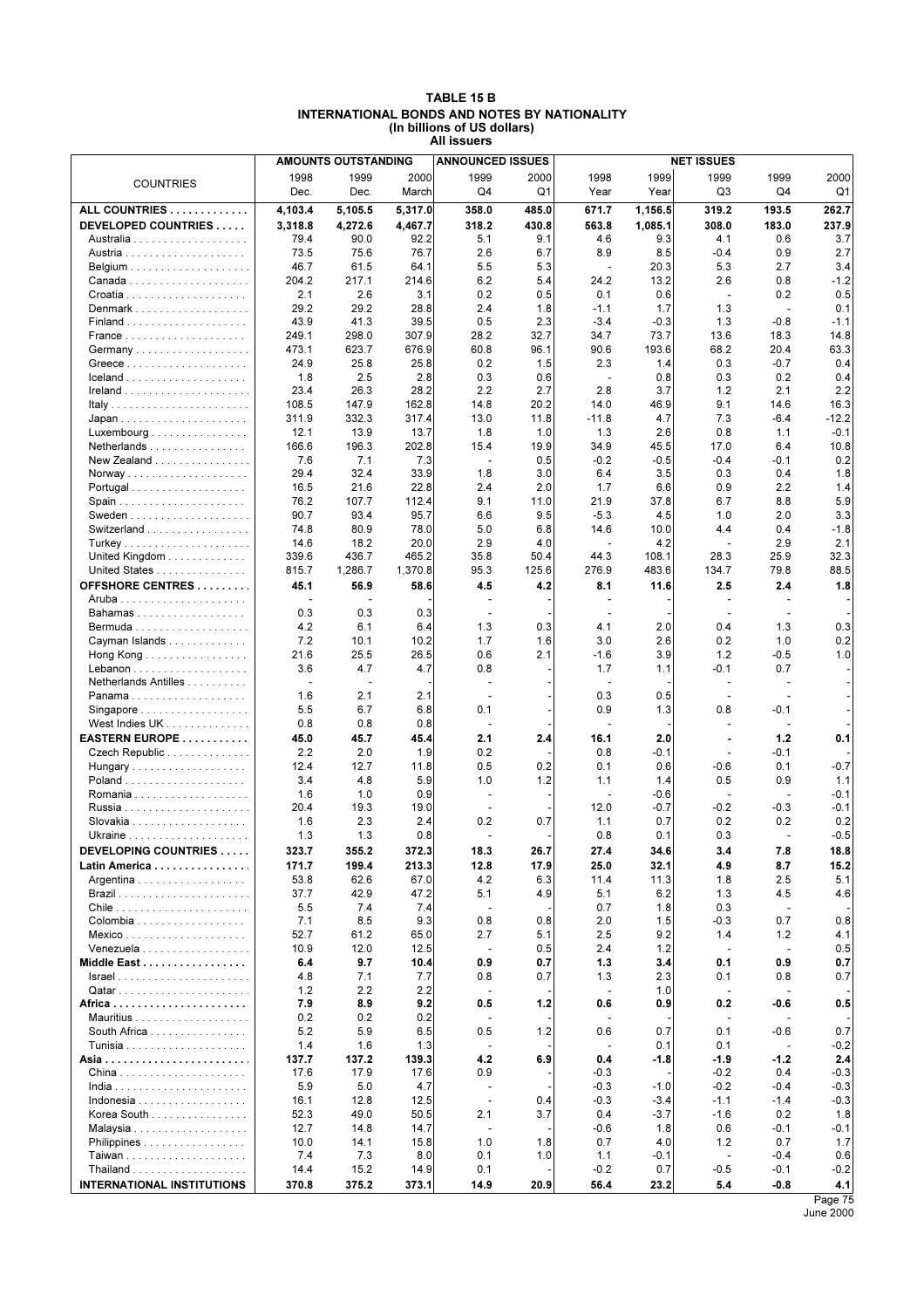#### **TABLE 16 A DOMESTIC DEBT SECURITIES (in billions of US dollars) All issuers**

|                                                                   | <b>AMOUNTS OUTSTANDING</b> |               |               |               |               | <b>CHANGES IN STOCKS</b> |                |               |               |                  |  |  |  |
|-------------------------------------------------------------------|----------------------------|---------------|---------------|---------------|---------------|--------------------------|----------------|---------------|---------------|------------------|--|--|--|
| <b>COUNTRIES AND MATURITIES</b>                                   | 1997<br>Dec.               | 1998<br>Dec.  | 1999<br>Sept. | 1999<br>Dec.  | 1998<br>Year  | 1999<br>Year             | 1999<br>Q1     | 1999<br>Q2    | 1999<br>Q3    | 1999<br>Q4       |  |  |  |
|                                                                   | 26,005.2                   | 28,986.2      | 30,429.3      | 30,945.8      | 2,097.7       | 2,356.9                  | 744.1          | 485.1         | 491.6         | 636.1            |  |  |  |
|                                                                   | 70.1                       | 72.4          | 77.0          | 76.6          | 2.3           | 4.2                      | 3.4            | 0.1           | 1.1           | $-0.4$           |  |  |  |
|                                                                   | 172.9                      | 170.3         | 203.7         | 203.4         | 7.4           | 22.6                     | 7.9            | 6.5           | 7.8           | 0.5              |  |  |  |
|                                                                   | 136.8                      | 151.7         | 142.2         | 137.3         | 3.9           | 7.3                      | $-5.0$         | 4.6           | 4.4           | 3.3              |  |  |  |
|                                                                   | 354.0                      | 376.2         | 343.9         | 323.9         | $-2.0$        | 0.0                      | 0.0            | 0.0           | 0.0           | 0.0              |  |  |  |
|                                                                   | 344.5                      | 387.4         | 270.4         | 273.0         | 71.5          | 31.3                     | 9.2            | 11.6          | 7.9           | 2.6              |  |  |  |
|                                                                   | 510.9                      | 482.7         | 514.0         | 528.2         | 6.0           | 19.8                     | 8.8            | 0.0           | 2.4           | 8.5              |  |  |  |
|                                                                   | 146.5                      | 194.2         | 196.5         | 196.4         | 47.6          | 2.3                      | 2.2            | 0.1           | 0.0           | 0.0              |  |  |  |
| Czech Republic                                                    | 12.5<br>262.6              | 22.4<br>293.7 | 20.1<br>275.8 | 25.0<br>257.5 | 7.7<br>11.6   | 6.4<br>4.8               | $-0.7$<br>10.1 | 0.5<br>0.9    | 0.5<br>$-4.5$ | 6.1<br>$-1.7$    |  |  |  |
|                                                                   | 74.9                       | 86.9          | 81.1          | 77.0          | 7.1           | 2.2                      | 4.6            | $-0.4$        | $-2.6$        | 0.6              |  |  |  |
|                                                                   | 1,102.5                    | 1,209.9       | 1,163.3       | 1,107.7       | 33.8          | 69.7                     | 29.1           | $-3.0$        | 31.6          | 11.9             |  |  |  |
| Germany                                                           | 1,739.7                    | 2,005.9       | 1,922.4       | 1,827.2       | 136.3         | 108.5                    | 38.1           | 19.8          | 34.2          | 16.4             |  |  |  |
|                                                                   | 94.8                       | 100.5         | 99.3          | 89.7          | 5.4           | 3.8                      | 4.3            | 1.4           | 1.5           | $-3.4$           |  |  |  |
|                                                                   | 28.5                       | 28.5          | 29.8          | 29.1          | 0.0           | 0.7                      | 1.1            | $-0.2$        | 0.6           | $-0.7$           |  |  |  |
| Hungary                                                           | 13.8                       | 15.6          | 16.8          | 16.2          | 2.9           | 2.9                      | 1.1            | 0.8           | 0.7           | 0.2              |  |  |  |
| $lceland \ldots \ldots \ldots \ldots \ldots \ldots \ldots \ldots$ | 4.9<br>103.6               | 6.5<br>112.4  | 6.7<br>124.9  | 6.6<br>128.4  | 1.4<br>16.8   | 0.4<br>18.7              | 0.2<br>0.9     | 0.2<br>10.2   | 0.0<br>4.4    | 0.0<br>3.2       |  |  |  |
|                                                                   | 29.5                       | 31.0          | 32.9          | 31.6          | 0.3           | 5.2                      | 1.3            | 4.5           | $-1.2$        | 0.7              |  |  |  |
|                                                                   | 1,472.8                    | 1,580.5       | 1,484.5       | 1,377.9       | 11.7          | 24.4                     | 20.4           | 22.6          | 1.8           | $-20.4$          |  |  |  |
|                                                                   | 4,433.6                    | 5,211.5       | 5,945.1       | 6,325.7       | 210.6         | 388.5                    | 124.3          | 122.0         | 28.4          | 113.7            |  |  |  |
| Korea South                                                       | 130.3                      | 240.1         | 244.6         | 268.4         | 51.7          | 13.0                     | 4.9            | 10.7          | $-8.1$        | 5.5              |  |  |  |
|                                                                   | 57.0                       | 61.9          | 62.5          | 62.5          | 3.6           | 0.5                      | $-1.2$         | $-4.3$        | 6.1           | 0.0              |  |  |  |
|                                                                   | 37.6                       | 37.0          | 49.2          | 54.1          | 7.0           | 15.7                     | 3.6            | 4.7           | 1.9           | 5.6              |  |  |  |
| Netherlands<br>New Zealand                                        | 227.0<br>17.4              | 243.6<br>16.6 | 241.5<br>16.5 | 229.4<br>16.5 | 0.5<br>0.7    | 20.6<br>0.2              | 8.0<br>0.2     | 6.6<br>0.0    | 4.2<br>0.1    | 1.9<br>0.0       |  |  |  |
|                                                                   | 64.9                       | 64.0          | 62.0          | 61.4          | 1.5           | 0.9                      | $-0.3$         | $-1.8$        | 1.5           | 1.5              |  |  |  |
|                                                                   | 25.0                       | 29.0          | 26.9          | 27.4          | 3.9           | 2.9                      | 2.6            | 0.1           | $-0.4$        | 0.6              |  |  |  |
| Portugal                                                          | 55.9                       | 63.9          | 67.3          | 61.5          | 4.1           | 6.9                      | 2.4            | 2.0           | 4.5           | $-1.9$           |  |  |  |
|                                                                   | 64.6                       | 7.7           | 9.7           | 9.7           | $-5.8$        | 3.5                      | 2.0            | 1.5           | 0.0           | 0.0              |  |  |  |
|                                                                   | 15.2<br>315.7              | 19.3<br>349.3 | 18.9<br>347.5 | 19.3<br>340.0 | 4.1<br>11.7   | 0.0<br>40.9              | 0.0<br>17.3    | 0.0<br>2.9    | 0.0<br>8.0    | 0.0<br>12.7      |  |  |  |
|                                                                   | 240.8                      | 249.8         | 245.9         | 236.3         | 14.7          | 0.1                      | 0.9            | -2.0          | 1.3           | $-0.1$           |  |  |  |
|                                                                   | 180.0                      | 193.3         | 179.1         | 169.7         | 2.7           | 3.1                      | $-4.1$         | 3.7           | 1.6           | 1.8              |  |  |  |
|                                                                   | 29.7                       | 37.5          | 44.1          | 43.0          | 20.7          | 26.0                     | 7.2            | 6.4           | 6.7           | 5.6              |  |  |  |
| United Kingdom                                                    | 777.7                      | 852.8         | 907.5         | 923.4         | 71.1          | 94.4                     | 9.4            | 34.1          | 18.2          | 32.7             |  |  |  |
| United States                                                     | 12,656.9                   | 13,980.2      | 14,955.8      | 15,384.8      | 1,323.3       | 1,404.6                  | 430.4          | 218.3         | 326.9         | 429.0            |  |  |  |
| <b>MATURITIES UP TO ONE YEAR</b>                                  | 6,011.4                    | 6,593.0       | 6,753.2       | 7,163.8       | 441.1         | 727.1                    | 154.0          | 27.5          | 109.5         | 436.2            |  |  |  |
|                                                                   | 46.9<br>64.4               | 50.7<br>67.5  | 54.5<br>87.6  | 52.0<br>87.7  | 3.8<br>6.8    | 1.3                      | 3.1<br>3.8     | $-0.1$<br>4.5 | 0.7<br>7.4    | $-2.4$<br>0.3    |  |  |  |
|                                                                   | 17.2                       | 19.1          | 18.0          | 17.5          | 0.5           | 16.0<br>1.1              | $-0.7$         | 0.6           | 0.6           | 0.5              |  |  |  |
|                                                                   | 54.3                       | 54.7          | 50.0          | 47.1          | -3.7          | 0.0                      | 0.0            | 0.0           | 0.0           | 0.0              |  |  |  |
|                                                                   | 228.4                      | 280.0         | 178.4         | 168.2         | 70.8          | $-7.8$                   | 0.5            | 0.2           | 1.7           | $-10.2$          |  |  |  |
|                                                                   | 107.4                      | 88.5          | 96.4          | 97.2          | $-11.8$       | 3.8                      | 5.3            | -8.0          | 6.8           | $-0.3$           |  |  |  |
|                                                                   | 0.0                        | 0.0           | 0.0           | 0.0           | 0.0           | 0.0                      | 0.0            | 0.0           | 0.0           | 0.0              |  |  |  |
| Czech Republic<br>Denmark                                         | 7.3<br>22.4                | 16.2<br>21.8  | 13.3<br>17.8  | 18.5<br>18.7  | 7.5<br>$-1.8$ | 5.1<br>$-0.2$            | $-1.4$<br>0.5  | 0.4<br>0.1    | 0.1<br>$-2.9$ | 6.0<br>2.0       |  |  |  |
|                                                                   | 26.0                       | 29.7          | 28.0          | 26.7          | 2.2           | 1.2                      | 2.3            | 0.4           | $-1.9$        | 0.3              |  |  |  |
|                                                                   | 349.2                      | 379.6         | 375.7         | 363.2         | 6.6           | 38.3                     | 18.5           | $-2.5$        | 13.0          | 9.3              |  |  |  |
| Germany                                                           | 281.1                      | 340.0         | 382.3         | 432.9         | 37.4          | 144.1                    | $-3.7$         | 25.6          | 49.4          | 72.8             |  |  |  |
|                                                                   | 24.1                       | 18.8          | 11.6          | 9.4           | $-5.2$        | $-7.1$                   | $-1.7$         | $-1.8$        | $-2.1$        | $-1.5$           |  |  |  |
|                                                                   | 24.2                       | 22.9          | 23.1          | 21.5          | $-1.4$        | $-1.3$                   | 0.5            | $-0.7$        | 0.5           | $-1.6$           |  |  |  |
| Hungary                                                           | 4.5                        | 4.4           | 5.5           | 5.2           | 0.2           | 1.5                      | 0.9            | 0.3           | 0.4           | $-0.1$           |  |  |  |
| $lceland \ldots \ldots \ldots \ldots \ldots \ldots \ldots \ldots$ | 0.4<br>8.5                 | 0.4<br>5.0    | 0.3<br>6.6    | 0.3<br>6.4    | 0.0<br>$-2.8$ | 0.0<br>1.5               | 0.0<br>$-0.2$  | 0.0<br>1.6    | 0.0<br>0.3    | 0.0<br>$-0.2$    |  |  |  |
|                                                                   | 7.2                        | 9.1           | 9.2           | 10.7          | 1.4           | 2.9                      | 1.0            | 2.3           | -2.4          | 2.0              |  |  |  |
|                                                                   | 378.4                      | 342.1         | 306.3         | 277.8         | $-57.4$       | $-15.9$                  | 1.2            | $-1.3$        | $-5.1$        | $-10.8$          |  |  |  |
|                                                                   | 849.4                      | 1,076.2       | 1,236.1       | 1,342.6       | 122.3         | 113.0                    | 17.0           | 56.9          | $-11.8$       | 51.0             |  |  |  |
| Korea South                                                       | 60.7                       | 102.9         | 97.8          | 119.0         | 15.8          | 10.1                     | 0.4            | 4.6           | $-8.9$        | 13.9             |  |  |  |
|                                                                   | 22.5                       | 20.5          | 10.5          | 10.5          | -2.4          | $-10.0$                  | $-1.6$         | $-5.7$        | $-2.7$        | 0.0              |  |  |  |
|                                                                   | 23.3                       | 20.1          | 21.8          | 24.9          | 1.6           | 4.0                      | $-1.3$         | 0.7           | 1.3           | 3.3              |  |  |  |
| Netherlands<br>New Zealand $\ldots$ , $\ldots$ , $\ldots$         | 28.2<br>4.8                | 28.5<br>4.5   | 30.2<br>5.6   | 26.6<br>5.5   | $-1.9$<br>0.1 | 2.3<br>1.1               | 4.0<br>0.5     | 2.0<br>$-0.1$ | $-1.8$<br>0.8 | $-1.9$<br>$-0.1$ |  |  |  |
|                                                                   | 16.1                       | 13.3          | 14.2          | 14.5          | -2.3          | 2.0                      | $-0.4$         | 0.4           | 1.2           | 0.8              |  |  |  |
|                                                                   | 9.2                        | 8.3           | 6.2           | 6.5           | $-1.0$        | $-0.5$                   | 0.6            | $-0.4$        | $-1.0$        | 0.3              |  |  |  |
| Portugal                                                          | 9.4                        | 6.2           | 5.8           | 4.9           | $-3.8$        | $-0.4$                   | $-0.6$         | $-0.2$        | 1.0           | $-0.5$           |  |  |  |
|                                                                   | 45.7                       | 0.2           | 0.0           | 0.0           | $-12.9$       | $-0.2$                   | 0.0            | $-0.2$        | 0.0           | 0.0              |  |  |  |
| Singapore $\ldots \ldots \ldots \ldots \ldots \ldots$             | 4.1                        | 5.1           | 5.0           | 5.1           | 1.0           | 0.0                      | 0.0            | 0.0           | 0.0           | 0.0              |  |  |  |
|                                                                   | 93.4                       | 83.4          | 73.2          | 64.0          | $-16.9$       | $-8.1$                   | 0.0            | 2.2           | $-5.3$        | -4.9             |  |  |  |
|                                                                   | 44.0<br>32.5               | 45.8<br>33.4  | 53.6<br>31.7  | 52.3<br>31.3  | 2.9<br>$-1.0$ | 9.0<br>2.6               | 5.8<br>$-1.0$  | 7.6<br>0.7    | -5.1<br>1.3   | 0.7<br>1.6       |  |  |  |
|                                                                   | 19.4                       | 26.8          | 10.3          | 7.1           | 16.3          | $-10.8$                  | $-4.2$         | $-3.0$        | $-1.9$        | $-1.7$           |  |  |  |
| United Kingdom $\ldots \ldots \ldots \ldots \ldots$               | 248.0                      | 286.4         | 309.8         | 322.7         | 37.4          | 44.3                     | 13.5           | 7.9           | 4.3           | 18.6             |  |  |  |
| United States                                                     | 2,848.7                    | 3,081.2       | 3,176.7       | 3,465.5       | 232.5         | 384.3                    | 91.3           | $-67.6$       | 71.8          | 288.8            |  |  |  |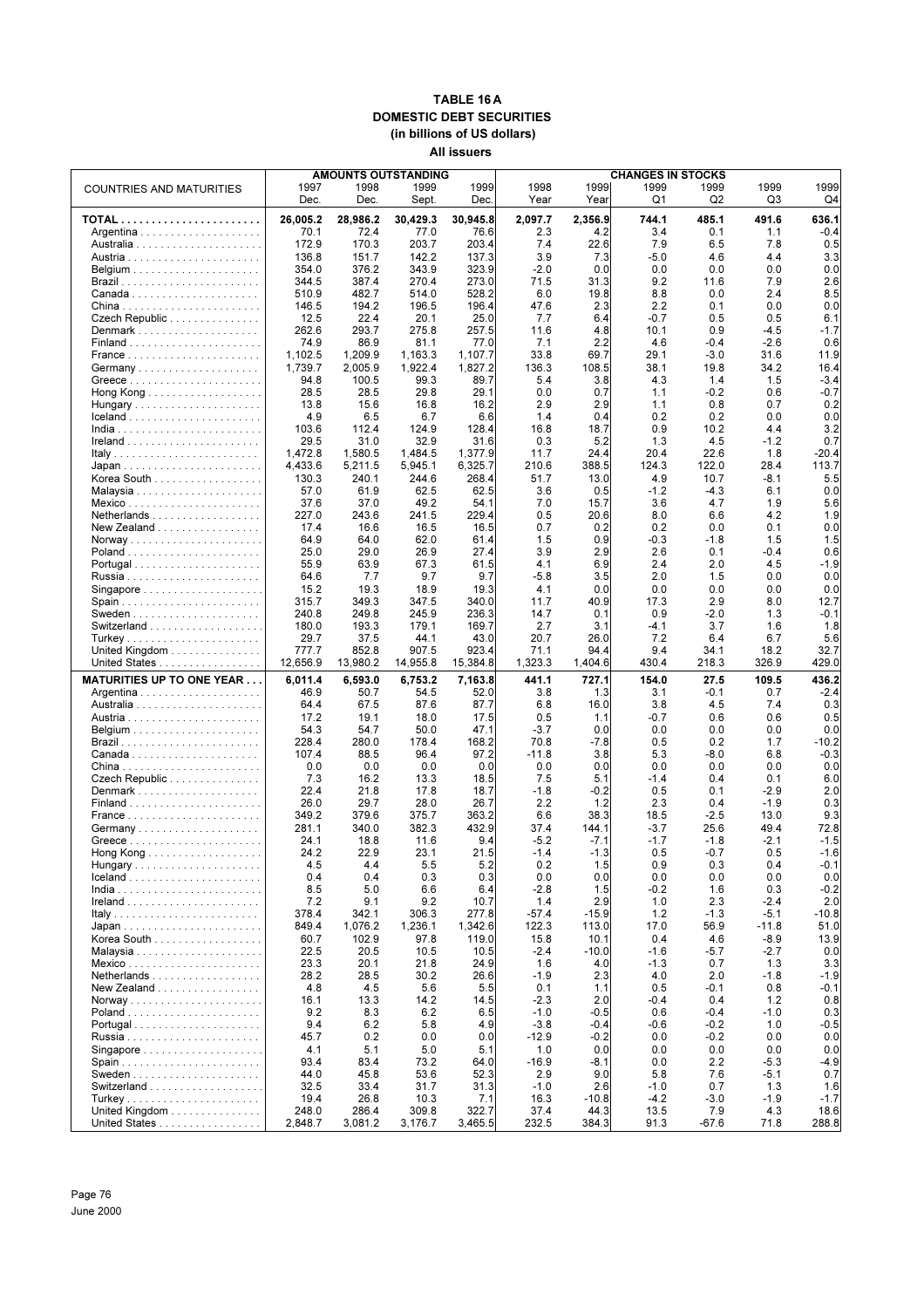#### **TABLE 16 B DOMESTIC DEBT SECURITIES (in billions of US dollars) Financial institutions**

|                                                     |         | <b>AMOUNTS OUTSTANDING</b> | <b>CHANGES IN STOCKS</b> |         |         |         |         |                |        |        |
|-----------------------------------------------------|---------|----------------------------|--------------------------|---------|---------|---------|---------|----------------|--------|--------|
| <b>COUNTRIES AND MATURITIES</b>                     | 1997    | 1998                       | 1999                     | 1999    | 1998    | 1999    | 1999    | 1999           | 1999   | 1999   |
|                                                     | Dec.    | Dec.                       | Sept.                    | Dec.    | Year    | Year    | Q1      | Q <sub>2</sub> | Q3     | Q4     |
|                                                     |         |                            |                          |         |         |         |         |                |        |        |
|                                                     | 6,900.0 | 7,861.7                    | 8,065.9                  | 8,248.7 | 715.6   | 674.4   | 236.5   | 18.8           | 135.6  | 283.4  |
|                                                     | 41.8    | 48.7                       | 52.7                     | 51.4    | 6.9     | 2.7     | 3.1     | 0.1            | 0.8    | $-1.3$ |
|                                                     | 35.1    | 44.7                       | 66.4                     | 67.4    | 11.5    | 19.9    | 5.0     | 9.3            | 4.4    | 1.2    |
|                                                     | 62.1    | 66.1                       | 61.4                     | 59.0    | $-0.8$  | 2.3     | 0.8     | 0.5            | $-0.1$ | 1.1    |
|                                                     | 86.6    | 84.7                       | 77.4                     | 72.9    | $-7.3$  | 0.0     | 0.0     | 0.0            | 0.0    | 0.0    |
|                                                     | 75.8    | 102.1                      | 48.9                     | 49.2    | 32.7    | $-16.6$ | $-15.0$ | $-0.5$         | $-1.4$ | 0.2    |
|                                                     | 31.9    | 34.6                       | 40.3                     | 40.8    | 4.9     | 4.3     | 1.8     | 1.5            | 0.9    | 0.1    |
|                                                     | 42.7    | 62.9                       | 65.1                     | 65.1    | 20.2    | 2.2     | 2.2     | 0.0            | 0.0    | 0.0    |
| Czech Republic                                      | 2.3     | 2.7                        | 2.9                      | 2.5     | 0.0     | 0.3     | 0.2     | 0.1            | 0.1    | $-0.2$ |
|                                                     | 148.4   | 172.0                      | 160.5                    | 153.9   | 12.1    | 5.9     | 9.1     | $-0.8$         | $-5.4$ | 3.0    |
|                                                     | 23.2    | 28.6                       | 24.7                     | 23.6    | 3.9     | -1.1    | $-1.4$  | $-0.1$         | 0.0    | 0.3    |
|                                                     | 404.2   | 395.2                      | 368.8                    | 355.4   | $-33.9$ | 15.9    | 8.4     | $-8.9$         | 8.4    | 8.0    |
| Germany                                             | 954.9   | 1,131.1                    | 1,094.3                  | 1,035.4 | 104.0   | 66.7    | 25.3    | 18.3           | 18.5   | 4.6    |
|                                                     | 0.9     | 1.0                        | 0.5                      | 0.4     | 0.2     | $-0.5$  | $-0.3$  | $-0.1$         | $-0.1$ | 0.0    |
|                                                     | 22.2    | 21.1                       | 21.9                     | 21.1    | -1.1    | 0.0     | 0.6     | $-0.3$         | 0.6    | $-0.9$ |
| Hungary                                             | 0.1     | 0.0                        | 0.0                      | 0.0     | 0.0     | 0.0     | 0.0     | 0.0            | 0.0    | 0.0    |
|                                                     | 2.2     | 2.7                        | 2.9                      | 2.9     | 0.5     | 0.3     | 0.2     | 0.1            | 0.0    | 0.0    |
|                                                     | 1.7     | 1.0                        | 0.4                      | 0.4     | $-0.4$  | $-0.5$  | -0.1    | $-0.3$         | $-0.1$ | 0.0    |
|                                                     | 0.0     | 0.0                        | 0.0                      | 0.0     | 0.0     | 0.0     | 0.0     | 0.0            | 0.0    | 0.0    |
|                                                     | 343.4   | 358.4                      | 335.1                    | 317.5   | $-6.6$  | 10.4    | 3.1     | 6.2            | $-0.7$ | 1.8    |
|                                                     | 814.1   | 830.9                      | 834.6                    | 902.1   | -68.1   | -26.5   | 37.5    | $-93.9$        | -0.3   | 30.0   |
| Korea South                                         | 51.7    | 86.9                       | 79.1                     | 89.6    | 12.6    | $-2.1$  | $-3.7$  | 3.4            | $-6.5$ | 4.6    |
|                                                     | 16.8    | 14.8                       | 4.7                      | 4.7     | $-2.4$  | -10.1   | $-1.6$  | $-5.6$         | -2.9   | 0.0    |
| Mexico                                              | 2.7     | 2.7                        | 2.9                      | 2.8     | 0.5     | 0.0     | 0.0     | 0.0            | 0.0    | 0.0    |
| Netherlands                                         | 40.4    | 32.7                       | 35.3                     | 36.9    | $-9.7$  | 9.0     | 2.7     | 0.5            | 2.2    | 3.6    |
| New Zealand $\ldots \ldots \ldots \ldots \ldots$    | 0.0     | 0.0                        | 0.0                      | 0.0     | 0.0     | 0.0     | 0.0     | 0.0            | 0.0    | 0.0    |
| Norway                                              | 24.6    | 26.5                       | 24.7                     | 24.3    | 2.8     | $-0.7$  | 1.3     | $-3.0$         | 0.6    | 0.4    |
|                                                     | 0.0     | 0.0                        | 0.0                      | 0.0     | 0.0     | 0.0     | 0.0     | 0.0            | 0.0    | 0.0    |
| Portugal                                            | 10.2    | 14.0                       | 15.5                     | 14.8    | 2.9     | 2.9     | 1.0     | 0.6            | 1.1    | 0.2    |
|                                                     | 0.0     | 0.0                        | 0.0                      | 0.0     | 0.0     | 0.0     | 0.0     | 0.0            | 0.0    | 0.0    |
|                                                     | 0.0     | 0.0                        | 0.0                      | 0.0     | 0.0     | 0.0     | 0.0     | 0.0            | 0.0    | 0.0    |
|                                                     | 24.2    | 27.5                       | 30.9                     | 32.5    | 1.5     | 9.1     | 2.7     | 0.9            | 2.2    | 3.3    |
|                                                     | 106.1   | 103.4                      | 101.0                    | 95.1    | $-0.2$  | $-2.7$  | $-2.2$  | 0.4            | 1.1    | $-2.0$ |
|                                                     | 94.4    | 96.3                       | 87.0                     | 79.7    | $-3.2$  | $-3.4$  | $-2.7$  | 0.9            | 0.2    | $-1.8$ |
|                                                     | 0.0     | 0.0                        | 0.0                      | 0.0     | 0.0     | 0.0     | 0.0     | 0.0            | 0.0    | 0.0    |
| United Kingdom $\ldots \ldots \ldots \ldots \ldots$ | 235.5   | 273.1                      | 291.2                    | 313.0   | 36.6    | 47.6    | 9.1     | 5.3            | 6.1    | 27.2   |
| United States                                       | 3,199.6 | 3,795.3                    | 4,134.5                  | 4,334.3 | 595.7   | 539.0   | 149.1   | 84.3           | 105.8  | 199.8  |
| <b>MATURITIES UP TO ONE YEAR</b>                    | 2,729.3 | 3,117.6                    | 3,155.3                  | 3,487.1 | 315.5   | 461.6   | 55.5    | -54.1          | 104.3  | 356.0  |
|                                                     | 41.8    | 48.7                       | 52.7                     | 51.4    | 6.9     | 2.7     | 3.1     | 0.1            | 0.8    | $-1.3$ |
|                                                     | 30.8    | 38.2                       | 54.3                     | 54.9    | 9.1     | 14.4    | 2.9     | 7.3            | 3.5    | 0.8    |
|                                                     | 7.5     | 7.9                        | 7.4                      | 7.2     | -0.1    | 0.4     | 0.1     | 0.1            | 0.0    | 0.2    |
|                                                     | 2.4     | 2.9                        | 2.7                      | 2.5     | 0.3     | 0.0     | 0.0     | 0.0            | 0.0    | 0.0    |
|                                                     | 75.8    | 102.1                      | 48.9                     | 49.2    | 32.7    | $-16.6$ | $-15.0$ | $-0.5$         | $-1.4$ | 0.2    |
|                                                     | 8.1     | 7.1                        | 7.3                      | 7.4     | $-0.5$  | 0.0     | 0.0     | 0.0            | 0.0    | 0.0    |
|                                                     | 0.0     | 0.0                        | 0.0                      | 0.0     | 0.0     | 0.0     | 0.0     | 0.0            | 0.0    | 0.0    |
| Czech Republic                                      | 0.3     | 0.3                        | 0.5                      | 0.2     | 0.0     | $-0.1$  | 0.0     | 0.0            | 0.1    | $-0.2$ |
|                                                     | 0.0     | 0.0                        | 0.0                      | 0.0     | 0.0     | 0.0     | 0.0     | 0.0            | 0.0    | 0.0    |
|                                                     | 15.7    | 20.3                       | 18.6                     | 17.8    | 3.8     | 0.3     | 0.0     | 0.0            | 0.0    | 0.3    |
|                                                     | 191.7   | 194.4                      | 194.6                    | 195.0   | $-9.3$  | 28.8    | 12.2    | $-5.6$         | 10.6   | 11.6   |
|                                                     | 195.6   | 245.5                      | 271.9                    | 314.3   | 34.9    | 105.1   | $-18.0$ | 25.7           | 39.3   | 58.1   |
|                                                     | 0.0     | 0.0                        | 0.0                      | 0.0     | 0.0     | 0.0     | 0.0     | 0.0            | 0.0    | 0.0    |
| Hong Kong                                           | 22.2    | 21.1                       | 21.9                     | 21.1    | $-1.1$  | 0.0     | 0.6     | $-0.3$         | 0.6    | $-0.9$ |
|                                                     | 0.0     | 0.0                        | 0.0                      | 0.0     | 0.0     | 0.0     | 0.0     | 0.0            | 0.0    | 0.0    |
|                                                     | 0.2     | 0.1                        | 0.1                      | 0.1     | -0.1    | 0.0     | 0.0     | 0.0            | 0.0    | 0.0    |
|                                                     | 1.7     | 1.0                        | 0.4                      | 0.4     | $-0.4$  | $-0.5$  | $-0.1$  | $-0.3$         | $-0.1$ | 0.0    |
|                                                     | 0.0     | 0.0                        | 0.0                      | 0.0     | 0.0     | 0.0     | 0.0     | 0.0            | 0.0    | 0.0    |
|                                                     | 128.7   | 94.6                       | 86.1                     | 81.1    | -40.0   | 0.0     | 0.0     | 0.0            | 0.0    | 0.0    |
|                                                     | 296.7   | 338.6                      | 297.5                    | 343.2   | 10.7    | $-28.2$ | 32.3    | $-93.5$        | 0.7    | 32.3   |
| Korea South                                         | 32.8    | 48.9                       | 43.9                     | 53.6    | 2.2     | 2.1     | $-1.9$  | 2.6            | $-5.1$ | 6.5    |
|                                                     | 16.8    | 14.8                       | 4.7                      | 4.7     | -2.4    | -10.1   | $-1.6$  | $-5.6$         | -2.9   | 0.0    |
| Mexico                                              | 0.0     | 0.0                        | 0.0                      | 0.0     | 0.0     | 0.0     | 0.0     | 0.0            | 0.0    | 0.0    |
| Netherlands                                         | 7.0     | 4.4                        | 5.3                      | 5.0     | $-3.0$  | 1.3     | 1.1     | 0.1            | 0.1    | 0.0    |
| New Zealand $\ldots \ldots \ldots \ldots \ldots$    | 0.0     | 0.0                        | 0.0                      | 0.0     | 0.0     | 0.0     | 0.0     | 0.0            | 0.0    | 0.0    |
|                                                     | 7.0     | 6.4                        | 7.3                      | 7.4     | $-0.3$  | 1.4     | 0.2     | $-0.1$         | 0.9    | 0.4    |
|                                                     | 0.0     | 0.0                        | 0.0                      | 0.0     | 0.0     | 0.0     | 0.0     | 0.0            | 0.0    | 0.0    |
| Portugal                                            | 0.8     | 0.9                        | 0.7                      | 0.6     | 0.0     | $-0.2$  | 0.0     | $-0.1$         | 0.0    | -0.1   |
|                                                     | 0.0     | 0.0                        | 0.0                      | 0.0     | 0.0     | 0.0     | 0.0     | 0.0            | 0.0    | 0.0    |
|                                                     | 0.0     | 0.0                        | 0.0                      | 0.0     | 0.0     | 0.0     | 0.0     | 0.0            | 0.0    | 0.0    |
|                                                     | 0.7     | 0.9                        | 0.6                      | 0.6     | 0.2     | $-0.2$  | $-0.1$  | $-0.3$         | 0.2    | 0.0    |
|                                                     | 20.8    | 11.3                       | 15.9                     | 16.1    | -9.1    | 5.5     | 3.0     | 4.2            | $-2.5$ | 0.8    |
|                                                     | 16.7    | 17.0                       | 15.4                     | 14.2    | -0.6    | $-0.5$  | $-0.5$  | 0.2            | 0.1    | -0.2   |
|                                                     | 0.0     | 0.0                        | 0.0                      | 0.0     | 0.0     | 0.0     | 0.0     | 0.0            | 0.0    | 0.0    |
| United Kingdom                                      | 208.2   | 242.6                      | 252.1                    | 272.8   | 33.6    | 37.1    | 7.2     | 1.9            | 2.7    | 25.4   |
| United States                                       | 1,399.4 | 1,647.5                    | 1,744.2                  | 1,966.2 | 248.1   | 318.7   | 29.8    | 10.0           | 56.8   | 222.0  |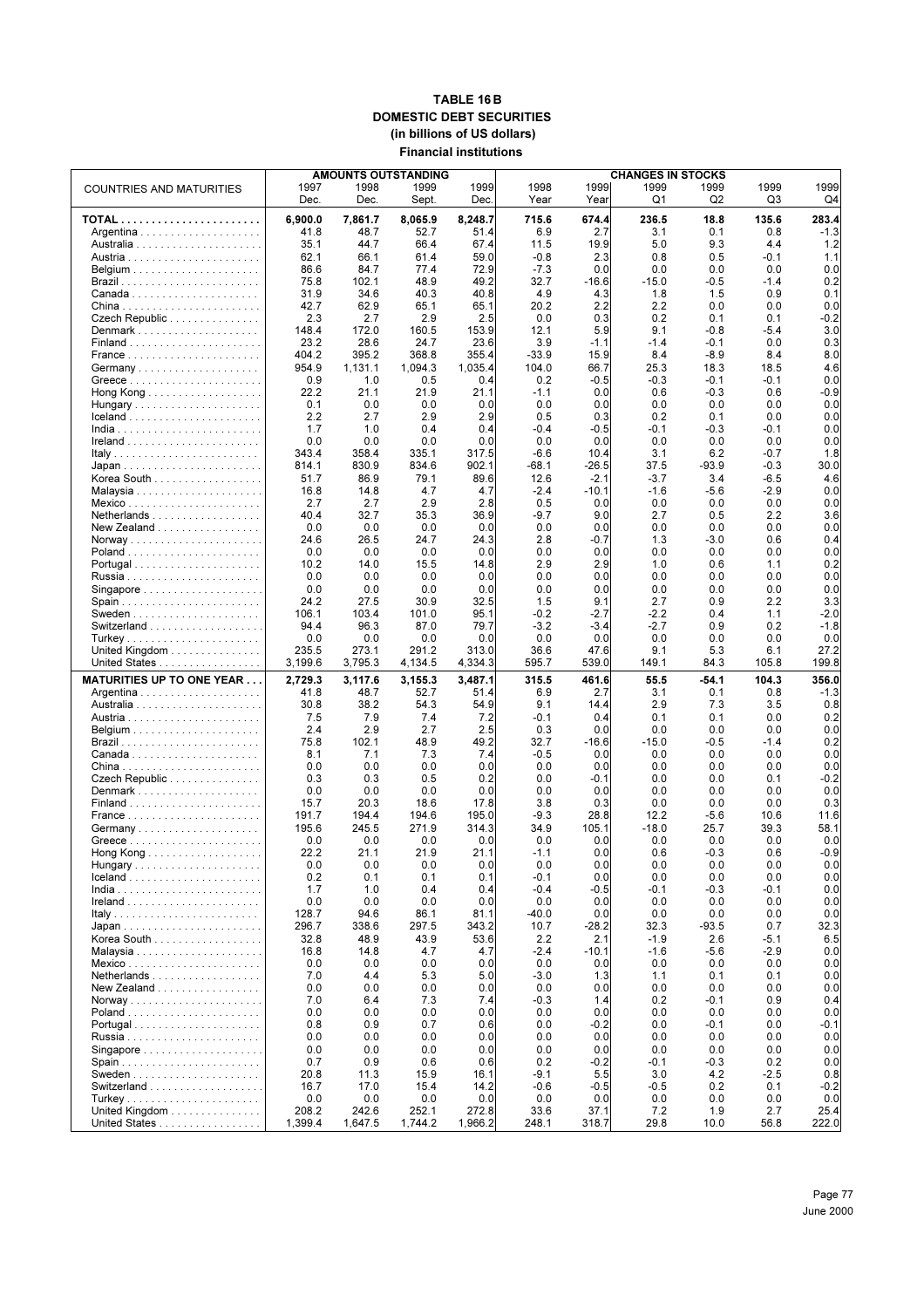### **TABLE 16 C DOMESTIC DEBT SECURITIES (in billions of US dollars) Public sector**

|                                                                   |                 |                 | <b>AMOUNTS OUTSTANDING</b> |                 | <b>CHANGES IN STOCKS</b> |                |                  |                |                |                |  |
|-------------------------------------------------------------------|-----------------|-----------------|----------------------------|-----------------|--------------------------|----------------|------------------|----------------|----------------|----------------|--|
| <b>COUNTRIES AND MATURITIES</b>                                   | 1997<br>Dec.    | 1998<br>Dec.    | 1999<br>Sept.              | 1999<br>Dec.    | 1998<br>Year             | 1999<br>Year   | 1999<br>Q1       | 1999<br>Q2     | 1999<br>Q3     | 1999<br>Q4     |  |
|                                                                   | 15,974.1        | 17,415.1        | 18,287.7                   | 18,548.5        | 908.3                    | 1,295.4        | 402.2            | 359.0          | 233.8          | 300.3          |  |
|                                                                   | 28.3            | 23.7            | 24.3                       | 25.2            | $-4.6$                   | 1.5            | 0.2              | 0.1            | 0.3            | 0.9            |  |
|                                                                   | 100.6           | 89.8            | 92.9                       | 90.2            | $-5.0$                   | $-5.2$         | 1.4              | $-5.4$         | 1.2            | $-2.4$         |  |
|                                                                   | 71.0            | 81.2            | 76.6                       | 74.6            | 4.3                      | 5.0            | $-5.9$           | 4.1            | 4.3            | 2.5            |  |
|                                                                   | 243.5           | 260.9           | 238.5                      | 224.6           | 0.5                      | 0.0            | 0.0              | 0.0            | 0.0            | 0.0            |  |
|                                                                   | 264.2<br>434.7  | 282.9<br>400.9  | 220.0<br>420.5             | 222.3<br>432.0  | 40.5<br>$-5.0$           | 47.9<br>9.9    | 24.1<br>5.4      | 12.1<br>$-1.9$ | 9.3<br>$-0.6$  | 2.3<br>6.9     |  |
|                                                                   | 99.5            | 127.6           | 127.7                      | 127.6           | 28.1                     | 0.1            | 0.0              | 0.1            | 0.0            | 0.0            |  |
| Czech Republic                                                    | 8.4             | 17.8            | 14.6                       | 20.0            | 7.7                      | 5.2            | $-1.4$           | 0.6            | $-0.3$         | 6.3            |  |
|                                                                   | 97.7            | 102.8           | 97.6                       | 87.6            | $-1.7$                   | $-0.9$         | 1.3              | 1.0            | 0.9            | $-4.2$         |  |
|                                                                   | 46.2            | 51.9            | 48.9                       | 46.1            | 2.6                      | 1.6            | 4.7              | $-0.6$         | $-2.5$         | 0.0            |  |
|                                                                   | 628.6           | 731.3           | 693.6                      | 650.3           | 59.3                     | 22.0           | 6.8              | 3.3            | 14.9           | $-3.1$         |  |
| Germany                                                           | 777.5<br>93.9   | 865.9<br>99.4   | 813.9<br>98.8              | 777.4<br>89.3   | 31.4<br>5.3              | 34.7<br>4.3    | 10.1<br>4.6      | 0.7<br>1.5     | 13.2<br>1.6    | 10.7<br>$-3.3$ |  |
|                                                                   | 4.8             | 5.4             | 5.6                        | 5.8             | 0.5                      | 0.5            | 0.4              | $-0.2$         | 0.0            | 0.2            |  |
| Hungary                                                           | 13.0            | 15.1            | 16.2                       | 15.7            | 3.0                      | 2.8            | 1.1              | 0.8            | 0.7            | 0.2            |  |
| $lceland \ldots \ldots \ldots \ldots \ldots \ldots \ldots \ldots$ | 2.1             | 2.4             | 2.3                        | 2.3             | 0.2                      | 0.0            | 0.0              | 0.0            | 0.0            | 0.0            |  |
|                                                                   | 72.4            | 83.5            | 96.6                       | 100.0           | 16.5                     | 18.5           | 1.0              | 9.9            | 4.5            | 3.2            |  |
|                                                                   | 25.7<br>1,123.9 | 25.7<br>1,215.6 | 26.1<br>1,143.0            | 25.0<br>1,054.1 | $-1.1$<br>17.7           | 3.1<br>13.1    | 0.8<br>17.1      | 2.1<br>16.4    | $-0.3$<br>2.3  | 0.5<br>$-22.6$ |  |
|                                                                   | 3,117.0         | 3,700.5         | 4,399.5                    | 4,680.6         | 175.2                    | 435.4          | 117.6            | 220.0          | 14.0           | 83.7           |  |
| Korea South                                                       | 25.4            | 51.2            | 62.9                       | 73.1            | 14.2                     | 17.9           | 6.0              | 5.3            | 1.0            | 5.5            |  |
|                                                                   | 19.4            | 22.7            | 23.9                       | 23.9            | 2.8                      | 1.2            | 0.2              | 0.8            | 0.2            | 0.0            |  |
|                                                                   | 30.8            | 29.1            | 40.8                       | 45.8            | 4.6                      | 15.6           | 3.5              | 4.7            | 1.8            | 5.6            |  |
| Netherlands                                                       | 177.5           | 199.4           | 192.9                      | 180.1           | 8.7                      | 8.9            | 5.0              | 4.3            | 1.3            | -1.6           |  |
| New Zealand                                                       | 17.4<br>36.8    | 16.6<br>34.4    | 16.5<br>33.5               | 16.5<br>33.6    | 0.7<br>$-1.1$            | 0.2<br>1.1     | 0.2<br>$-2.2$    | 0.0<br>1.1     | 0.1<br>0.9     | 0.0<br>1.3     |  |
|                                                                   | 25.0            | 29.0            | 26.9                       | 27.4            | 3.9                      | 2.9            | 2.6              | 0.1            | $-0.4$         | 0.6            |  |
| Portugal                                                          | 36.5            | 38.6            | 39.7                       | 35.9            | $-0.4$                   | 2.8            | 0.9              | 1.3            | 2.1            | $-1.5$         |  |
|                                                                   | 64.6            | 7.7             | 9.7                        | 9.7             | $-5.8$                   | 3.5            | 2.0              | 1.5            | 0.0            | 0.0            |  |
|                                                                   | 13.1            | 17.2            | 16.8                       | 17.2            | 4.1                      | 0.0            | 0.0              | 0.0            | 0.0            | 0.0            |  |
|                                                                   | 276.4<br>122.3  | 302.0<br>130.5  | 291.2<br>128.1             | 282.7<br>124.4  | 6.5<br>11.1              | 23.6<br>1.0    | 11.9<br>1.7      | 1.1<br>$-1.7$  | 2.2<br>-0.2    | 8.4<br>1.2     |  |
|                                                                   | 54.6            | 62.8            | 59.7                       | 60.1            | 4.6                      | 6.0            | $-1.4$           | 2.1            | 1.2            | 4.1            |  |
|                                                                   | 29.6            | 37.5            | 44.0                       | 43.0            | 20.7                     | 26.0           | 7.2              | 6.5            | 6.7            | 5.7            |  |
| United Kingdom                                                    | 465.4           | 464.3           | 474.6                      | 461.8           | $-3.8$                   | 10.4           | $-3.2$           | 16.6           | 1.0            | -4.0           |  |
| United States                                                     | 7,326.0         | 7,788.0         | 8,169.5                    | 8,362.6         | 462.0                    | 574.6          | 178.3            | 51.0           | 152.2          | 193.1          |  |
| <b>MATURITIES UP TO ONE YEAR</b>                                  | 2,839.3         | 2,907.9         | 2,963.3                    | 3,030.9         | 28.7                     | 191.6          | 62.7             | 80.8           | $-23.4$        | 71.5           |  |
|                                                                   | 5.1             | 2.0             | 1.8                        | 0.6             | $-3.0$                   | $-1.4$         | $-0.1$           | $-0.1$         | $-0.1$         | $-1.1$         |  |
|                                                                   | 11.4<br>9.3     | 9.1<br>10.7     | 9.3<br>10.1                | 9.0<br>9.8      | $-1.7$<br>0.6            | $-0.7$<br>0.7  | 0.9<br>$-0.8$    | -4.0<br>0.5    | 2.7<br>0.6     | $-0.3$<br>0.3  |  |
|                                                                   | 48.1            | 44.8            | 41.0                       | 38.6            | $-6.8$                   | 0.0            | 0.0              | 0.0            | 0.0            | 0.0            |  |
|                                                                   | 148.1           | 175.5           | 127.9                      | 117.5           | 39.8                     | 8.9            | 15.5             | 0.6            | 3.1            | $-10.4$        |  |
|                                                                   | 87.7            | 68.3            | 75.3                       | 75.9            | $-13.8$                  | 3.8            | 5.3              | $-8.0$         | 6.8            | $-0.3$         |  |
|                                                                   | 0.0             | 0.0             | 0.0                        | 0.0             | 0.0                      | 0.0            | 0.0              | 0.0            | 0.0            | 0.0            |  |
| Czech Republic<br>Denmark                                         | 6.9<br>18.7     | 15.7<br>17.7    | 12.6<br>13.9               | 18.1<br>15.0    | 7.5<br>-2.1              | 5.1<br>$-0.3$  | $-1.5$<br>0.6    | 0.4<br>-0.1    | -0.1<br>$-2.9$ | 6.2<br>2.0     |  |
|                                                                   | 9.1             | 7.2             | 5.7                        | 5.2             | $-2.3$                   | $-1.1$         | 0.7              | 0.3            | $-1.9$         | $-0.1$         |  |
|                                                                   | 112.3           | 131.4           | 116.1                      | 101.0           | 10.8                     | $-12.6$        | $-4.8$           | 3.1            | $-2.6$         | $-8.4$         |  |
|                                                                   | 80.8            | 90.0            | 101.5                      | 110.3           | 3.2                      | 34.2           | 11.6             | $-0.4$         | 8.2            | 14.7           |  |
|                                                                   | 24.1            | 18.8            | 11.6                       | 9.4             | $-5.2$                   | $-7.1$         | $-1.7$           | $-1.8$         | $-2.1$         | $-1.5$         |  |
| Hungary                                                           | 2.0<br>4.5      | 1.7<br>4.4      | 1.2<br>5.5                 | 0.5<br>5.2      | $-0.2$<br>0.2            | $-1.3$<br>1.5  | $-0.1$<br>0.9    | $-0.4$<br>0.3  | $-0.1$<br>0.4  | $-0.7$<br>-0.1 |  |
| $lceland \ldots \ldots \ldots \ldots \ldots \ldots \ldots \ldots$ | 0.2             | 0.2             | 0.2                        | 0.2             | 0.0                      | 0.0            | 0.0              | 0.0            | 0.0            | 0.0            |  |
|                                                                   | 5.6             | 2.7             | 4.4                        | 4.2             | $-2.6$                   | 1.5            | 0.1              | 1.3            | 0.4            | $-0.3$         |  |
|                                                                   | 3.5             | 3.7             | 2.4                        | 4.0             | 0.1                      | 0.8            | 0.5              | $-0.1$         | $-1.5$         | 1.8            |  |
|                                                                   | 249.7           | 247.5           | 220.2                      | 196.6           | $-17.4$                  | $-15.9$        | 1.2              | $-1.3$         | $-5.1$         | $-10.8$        |  |
| Korea South                                                       | 460.2<br>5.5    | 580.1<br>11.0   | 792.9<br>13.5              | 847.2<br>15.7   | 62.3<br>3.1              | 162.0<br>3.8   | 0.1<br>1.3       | 164.7<br>1.1   | $-21.5$<br>0.2 | 18.7<br>$1.2$  |  |
|                                                                   | 1.1             | 1.1             | 1.1                        | 1.1             | 0.0                      | 0.0            | 0.0              | 0.0            | 0.0            | 0.0            |  |
|                                                                   | 19.2            | 15.0            | 16.3                       | 19.5            | $-0.2$                   | 3.9            | $-1.4$           | 0.7            | 1.2            | 3.4            |  |
| Netherlands                                                       | 20.2            | 23.3            | 24.1                       | 20.9            | 1.5                      | 1.0            | 3.0              | 1.8            | $-2.1$         | $-1.8$         |  |
| New Zealand                                                       | 4.8             | 4.5             | 5.6                        | 5.5             | 0.1                      | 1.1            | 0.5              | $-0.1$         | 0.8            | $-0.1$         |  |
|                                                                   | 8.3<br>9.2      | 6.6<br>8.3      | 6.0<br>6.2                 | 6.6<br>6.5      | $-1.4$<br>$-1.0$         | 0.3<br>$-0.5$  | $-1.0$<br>0.6    | 0.2<br>$-0.4$  | 0.3<br>$-1.0$  | 0.8<br>0.3     |  |
| Portugal                                                          | 5.9             | 2.2             | 0.2                        | 0.0             | $-4.0$                   | $-2.0$         | $-1.1$           | $-0.3$         | $-0.4$         | $-0.2$         |  |
|                                                                   | 45.7            | 0.2             | 0.0                        | 0.0             | $-12.9$                  | $-0.2$         | 0.0              | $-0.2$         | 0.0            | 0.0            |  |
| Singapore $\ldots \ldots \ldots \ldots \ldots \ldots$             | 4.1             | 5.1             | 5.0                        | 5.1             | 1.0                      | 0.0            | 0.0              | 0.0            | 0.0            | 0.0            |  |
|                                                                   | 86.4            | 75.5            | 65.4                       | 56.1            | $-17.4$                  | $-9.2$         | $-0.7$           | 2.8            | $-5.8$         | $-5.5$         |  |
|                                                                   | 19.5            | 29.2            | 32.0                       | 30.0            | 10.3                     | 2.4            | 1.4              | 4.0            | $-2.3$         | $-0.8$         |  |
|                                                                   | 13.4<br>19.4    | 13.7<br>26.8    | 13.8<br>10.3               | 14.8<br>7.1     | $-0.5$<br>16.3           | 3.0<br>$-10.8$ | $-0.5$<br>$-4.2$ | 0.4<br>$-3.0$  | 1.2<br>$-1.9$  | 1.8<br>$-1.7$  |  |
| United Kingdom                                                    | 28.6            | 31.5            | 41.1                       | 31.5            | 2.8                      | 0.8            | 5.6              | 3.4            | 0.6            | $-8.8$         |  |
| United States                                                     | 1,260.7         | 1,222.3         | 1,169.1                    | 1,242.3         | $-38.4$                  | 20.0           | 30.4             | $-84.7$        | 1.2            | 73.1           |  |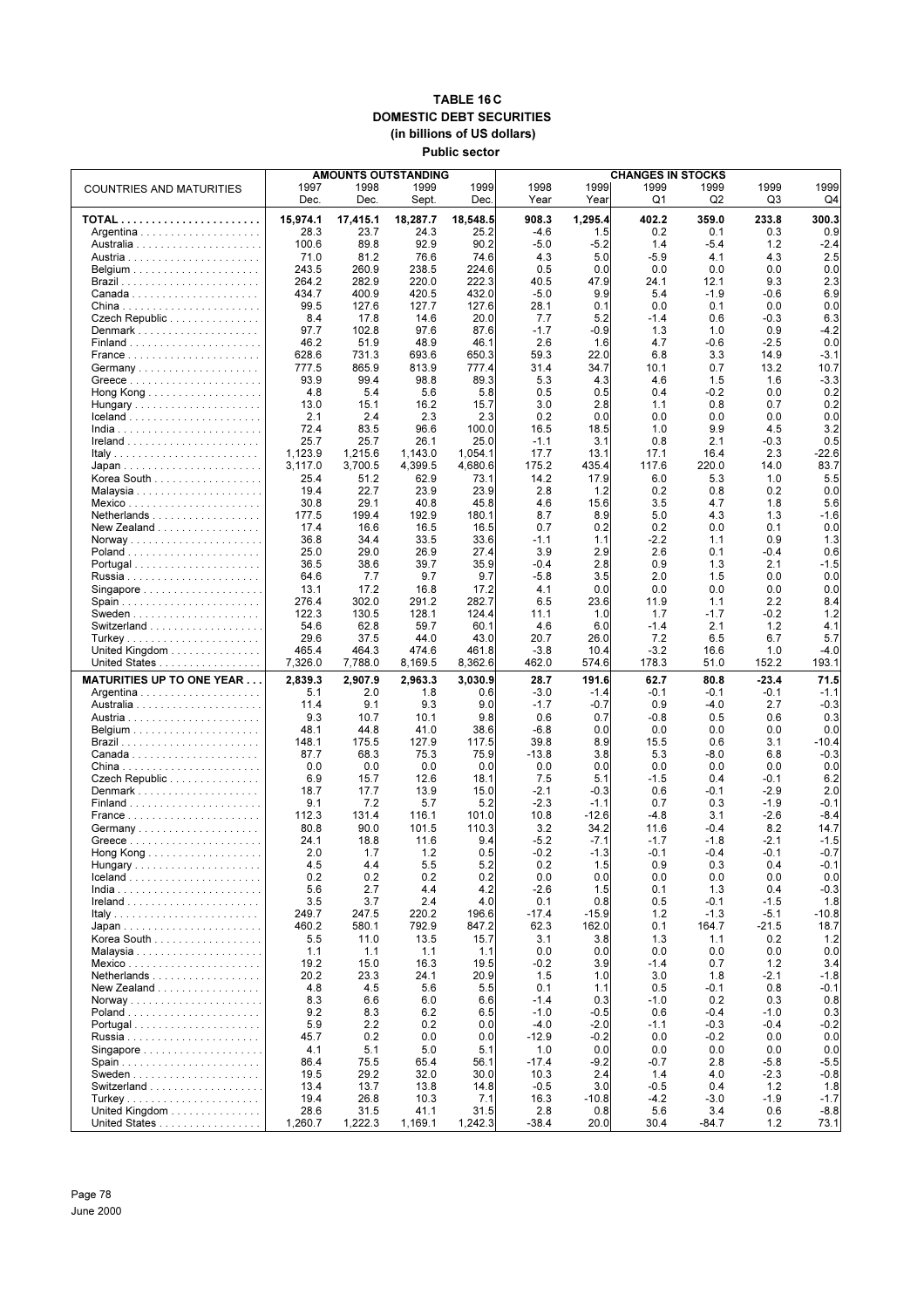#### **TABLE 16 D DOMESTIC DEBT SECURITIES (in billions of US dollars) Corporate issuers**

|                                  | <b>AMOUNTS OUTSTANDING</b> | <b>CHANGES IN STOCKS</b> |               |               |               |             |               |                |               |                |
|----------------------------------|----------------------------|--------------------------|---------------|---------------|---------------|-------------|---------------|----------------|---------------|----------------|
| <b>COUNTRIES AND MATURITIES</b>  | 1997                       | 1998                     | 1999          | 1999          | 1998          | 1999        | 1999          | 1999           | 1999          | 1999           |
|                                  | Dec.                       | Dec.                     | Sept.         | Dec.          | Year          | Year        | Q1            | Q <sub>2</sub> | Q3            | Q4             |
|                                  | 3,131.1                    | 3.709.4                  | 4,075.6       | 4,148.6       | 473.9         | 387.1       | 105.4         | 107.2          | 122.2         | 52.4           |
|                                  | 0.0                        | 0.0                      | 0.0           | 0.0           | 0.0           | 0.0         | 0.0           | 0.0            | 0.0           | 0.0            |
|                                  | 37.2<br>3.7                | 35.8<br>4.4              | 44.4<br>4.2   | 45.9<br>3.7   | 0.9<br>0.4    | 7.8<br>0.0  | 1.4<br>0.1    | 2.6<br>0.0     | 2.2<br>0.2    | 1.6<br>$-0.3$  |
|                                  | 24.0                       | 30.7                     | 28.0          | 26.4          | 4.9           | 0.0         | 0.0           | 0.0            | 0.0           | 0.0            |
|                                  | 4.5                        | 2.4                      | 1.5           | 1.5           | $-1.7$        | 0.0         | 0.0           | 0.0            | 0.0           | 0.0            |
|                                  | 44.4                       | 47.1                     | 53.3          | 55.3          | 6.0           | 5.6         | 1.6           | 0.3            | 2.2           | 1.4            |
|                                  | 4.3                        | 3.7                      | 3.7           | 3.7           | $-0.6$        | 0.0         | 0.0           | 0.0            | 0.0           | 0.0            |
| Czech Republic                   | 1.7                        | 2.0                      | 2.6           | 2.5           | 0.0           | 0.8         | 0.4           | -0.3           | 0.7           | 0.0            |
| Denmark                          | 16.5                       | 18.9                     | 17.7          | 16.0          | 1.2           | $-0.3$      | $-0.3$        | 0.7            | 0.0           | $-0.6$         |
|                                  | 5.5                        | 6.5                      | 7.5           | 7.3           | 0.6           | 1.8         | 1.3           | 0.3            | $-0.1$        | 0.3            |
|                                  | 69.7                       | 83.3                     | 101.0         | 102.1         | 8.4           | 31.8        | 13.9          | 2.6            | 8.3           | 7.0            |
| Germany                          | 7.2                        | 8.8                      | 14.1          | 14.4          | 0.9           | 7.1         | 2.8           | 0.8            | 2.5           | 1.1            |
|                                  | 0.1<br>1.4                 | 0.0<br>2.0               | 0.0<br>2.3    | 0.0<br>2.2    | 0.0<br>0.6    | 0.0<br>0.3  | 0.0<br>0.1    | 0.0<br>0.3     | 0.0<br>$-0.1$ | 0.0<br>$-0.1$  |
| Hungary                          | 0.7                        | 0.5                      | 0.6           | 0.6           | -0.1          | 0.1         | 0.0           | 0.0            | 0.0           | 0.0            |
|                                  | 0.6                        | 1.3                      | 1.4           | 1.4           | 0.7           | 0.1         | 0.0           | 0.1            | 0.0           | 0.0            |
|                                  | 29.5                       | 28.0                     | 27.9          | 28.0          | 0.7           | 0.7         | 0.0           | 0.7            | 0.0           | 0.0            |
|                                  | 3.8                        | 5.4                      | 6.8           | 6.6           | 1.3           | 2.1         | 0.5           | 2.4            | $-1.0$        | 0.2            |
|                                  | 5.5                        | 6.5                      | 6.4           | 6.4           | 0.6           | 0.8         | 0.2           | 0.1            | 0.2           | 0.4            |
|                                  | 502.4                      | 680.1                    | 711.0         | 742.9         | 103.5         | -20.4       | $-30.9$       | -4.1           | 14.6          | 0.0            |
| Korea South                      | 53.2                       | 101.9                    | 102.6         | 105.7         | 24.9          | $-2.8$      | 2.5           | 1.9            | $-2.6$        | -4.6           |
|                                  | 20.8                       | 24.4                     | 33.8          | 33.8          | 3.2           | 9.4         | 0.1           | 0.5            | 8.8           | 0.0            |
| Mexico<br>Netherlands            | 4.1<br>9.2                 | 5.1<br>11.4              | 5.6<br>13.3   | 5.4<br>12.4   | 1.8<br>1.6    | 0.1<br>2.7  | 0.0<br>0.2    | 0.0<br>1.9     | 0.1<br>0.7    | -0.1<br>$-0.1$ |
| New Zealand                      | 0.0                        | 0.0                      | 0.0           | 0.0           | 0.0           | 0.0         | 0.0           | 0.0            | 0.0           | 0.0            |
|                                  | 3.5                        | 3.2                      | 3.7           | 3.4           | $-0.2$        | 0.5         | 0.5           | 0.1            | 0.0           | $-0.2$         |
|                                  | 0.0                        | 0.0                      | 0.0           | 0.0           | 0.0           | 0.0         | 0.0           | 0.0            | 0.0           | 0.0            |
| Portugal                         | 9.1                        | 11.3                     | 12.2          | 10.8          | 1.5           | 1.2         | 0.5           | 0.0            | 1.3           | $-0.6$         |
|                                  | 0.0                        | 0.0                      | 0.0           | 0.0           | 0.0           | 0.0         | 0.0           | 0.0            | 0.0           | 0.0            |
|                                  | 2.1                        | 2.1                      | 2.1           | 2.1           | 0.0           | 0.0         | 0.0           | 0.0            | 0.0           | 0.0            |
|                                  | 15.1                       | 19.8                     | 25.4          | 24.9          | 3.8           | 8.2         | 2.7           | 0.9            | 3.7           | 0.9            |
|                                  | 12.5                       | 15.9                     | 16.7          | 16.8          | 3.8           | 1.7         | 1.4           | -0.7           | 0.4           | 0.7            |
|                                  | 31.0<br>0.1                | 34.2<br>0.0              | 32.4<br>0.0   | 29.9<br>0.0   | 1.2<br>0.0    | 0.5<br>0.0  | $-0.1$<br>0.0 | 0.7<br>0.0     | 0.2<br>0.0    | $-0.4$<br>0.0  |
| Turkey<br>United Kingdom         | 76.7                       | 115.4                    | 141.7         | 148.5         | 38.4          | 36.3        | 3.5           | 12.2           | 11.1          | 9.5            |
| United States                    | 2,131.2                    | 2,396.8                  | 2,651.7       | 2,687.8       | 265.6         | 291.0       | 103.0         | 83.0           | 68.9          | 36.1           |
| <b>MATURITIES UP TO ONE YEAR</b> | 442.8                      | 567.6                    | 634.7         | 645.8         | 96.8          | 73.9        | 35.8          | 0.8            | 28.6          | 8.6            |
|                                  | 0.0                        | 0.0                      | 0.0           | 0.0           | 0.0           | 0.0         | 0.0           | 0.0            | 0.0           | 0.0            |
|                                  | 22.3                       | 20.2                     | 24.0          | 23.8          | $-0.7$        | 2.3         | 0.0           | 1.3            | 1.2           | $-0.1$         |
|                                  | 0.4                        | 0.5                      | 0.5           | 0.5           | 0.0           | 0.0         | 0.0           | 0.0            | 0.0           | 0.0            |
|                                  | 3.7                        | 6.9                      | 6.3           | 6.0           | 2.8           | 0.0         | 0.0           | 0.0            | 0.0           | 0.0            |
|                                  | 4.5                        | 2.4                      | 1.5           | 1.5           | $-1.7$        | 0.0         | 0.0           | 0.0            | 0.0           | 0.0            |
|                                  | 11.6                       | 13.2                     | 13.7          | 13.9          | 2.5           | 0.0         | 0.0           | 0.0            | 0.0           | 0.0            |
| Czech Republic                   | 0.0<br>0.1                 | 0.0<br>0.2               | 0.0<br>0.2    | 0.0<br>0.2    | 0.0<br>0.0    | 0.0<br>0.1  | 0.0<br>0.0    | 0.0<br>0.0     | 0.0<br>0.1    | 0.0<br>0.0     |
| Denmark                          | 3.6                        | 4.1                      | 3.9           | 3.7           | 0.3           | 0.1         | $-0.1$        | 0.1            | 0.0           | 0.1            |
|                                  | 1.2                        | 2.2                      | 3.7           | 3.7           | 0.8           | 1.9         | 1.6           | 0.2            | 0.0           | 0.1            |
|                                  | 45.2                       | 53.7                     | 65.0          | 67.3          | 5.1           | 22.1        | 11.1          | 0.0            | 5.0           | 6.1            |
| Germany                          | 4.7                        | 4.4                      | 8.9           | 8.3           | $-0.8$        | 4.8         | 2.7           | 0.3            | 1.9           | -0.1           |
|                                  | 0.0                        | 0.0                      | 0.0           | 0.0           | 0.0           | 0.0         | 0.0           | 0.0            | 0.0           | 0.0            |
|                                  | 0.0                        | 0.0                      | 0.0           | 0.0           | 0.0           | 0.0         | 0.0           | 0.0            | 0.0           | 0.0            |
| Hungary                          | U.U                        | 0.0                      | υ.υ           | U.U           | U.U           | 0.0         | U.U           | U.U            | U.U           | 0.0            |
|                                  | 0.0<br>1.2                 | 0.0<br>1.3               | 0.0<br>1.8    | 0.0<br>1.8    | 0.0<br>0.2    | 0.0<br>0.5  | 0.0<br>$-0.2$ | 0.0<br>0.7     | 0.0<br>0.0    | 0.0<br>0.0     |
|                                  | 3.8                        | 5.4                      | 6.8           | 6.6           | 1.3           | 2.1         | 0.5           | 2.4            | $-1.0$        | 0.2            |
|                                  | 0.0                        | 0.0                      | 0.0           | 0.0           | 0.0           | 0.0         | 0.0           | 0.0            | 0.0           | 0.0            |
|                                  | 92.6                       | 157.5                    | 145.7         | 152.2         | 49.3          | -20.8       | $-15.4$       | $-14.3$        | 8.9           | 0.0            |
| Korea South                      | 22.4                       | 43.0                     | 40.4          | 49.7          | 10.5          | 4.1         | 1.1           | 0.8            | $-4.0$        | 6.3            |
|                                  | 4.5                        | 4.6                      | 4.6           | 4.6           | 0.0           | 0.0         | 0.0           | $-0.1$         | 0.1           | 0.0            |
| Mexico                           | 4.1                        | 5.1                      | 5.6           | 5.4           | 1.8           | 0.1         | 0.0           | 0.0            | 0.1           | -0.1           |
| Netherlands                      | 1.1                        | 0.8                      | 0.8           | 0.7           | -0.3          | 0.0         | -0.1          | 0.0            | 0.2           | $-0.1$         |
| New Zealand                      | 0.0<br>0.9                 | 0.0<br>0.3               | 0.0<br>0.9    | 0.0<br>0.5    | 0.0<br>$-0.6$ | 0.0<br>0.3  | 0.0<br>0.3    | 0.0<br>0.3     | 0.0<br>0.0    | 0.0<br>$-0.4$  |
|                                  | 0.0                        | 0.0                      | 0.0           | 0.0           | 0.0           | 0.0         | 0.0           | 0.0            | 0.0           | 0.0            |
| Portugal                         | 2.6                        | 3.0                      | 4.8           | 4.3           | 0.2           | 1.8         | 0.4           | 0.2            | 1.4           | $-0.2$         |
|                                  | 0.0                        | 0.0                      | 0.0           | 0.0           | 0.0           | 0.0         | 0.0           | 0.0            | 0.0           | 0.0            |
|                                  | 0.0                        | 0.0                      | 0.0           | 0.0           | 0.0           | 0.0         | 0.0           | 0.0            | 0.0           | 0.0            |
|                                  | 6.3                        | 7.1                      | 7.2           | 7.4           | 0.4           | 1.3         | 0.7           | $-0.3$         | 0.3           | 0.6            |
|                                  | 3.8                        | 5.4                      | 5.7           | 6.2           | 1.7           | 1.1         | 1.3           | $-0.6$         | $-0.3$        | 0.7            |
|                                  | 2.4                        | 2.7                      | 2.5           | 2.3           | 0.1           | 0.0         | 0.0           | 0.1            | 0.0           | 0.0            |
|                                  | 0.0                        | 0.0                      | 0.0           | 0.0           | 0.0           | 0.0         | 0.0           | 0.0            | 0.0           | 0.0            |
| United Kingdom<br>United States  | 11.1<br>188.6              | 12.2<br>211.4            | 16.6<br>263.4 | 18.3<br>257.0 | 1.0<br>22.8   | 6.4<br>45.6 | 0.7<br>31.1   | 2.7<br>7.1     | 1.0<br>13.8   | 2.0<br>$-6.4$  |
|                                  |                            |                          |               |               |               |             |               |                |               |                |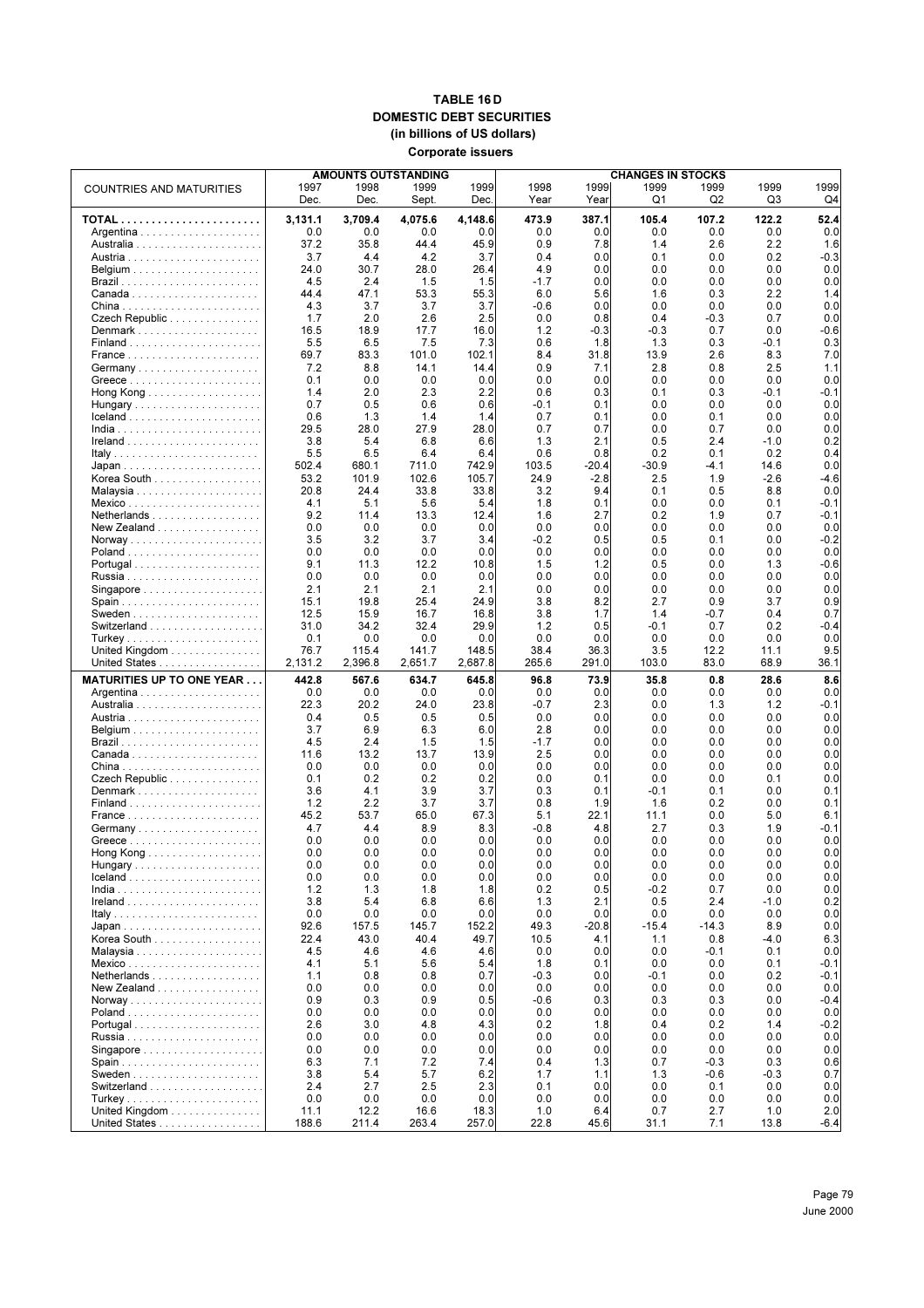#### **TABLE 17 ANNOUNCED INTERNATIONAL EQUITY ISSUES BY NATIONALITY OF ISSUER (In billions of US dollars)**

| <b>COUNTRIES</b>                                 | 1997<br>Year             | 1998<br>Year             | 1999<br>Year | 1998<br>Q1               | 1998<br>Q <sub>2</sub>   | 1998<br>Q <sub>3</sub>   | 1998<br>Q4               | 1999<br>Q <sub>1</sub>   | 1999<br>Q2               | 1999<br>Q3               | 1999<br>Q4               | 2000<br>Q <sub>1</sub> |
|--------------------------------------------------|--------------------------|--------------------------|--------------|--------------------------|--------------------------|--------------------------|--------------------------|--------------------------|--------------------------|--------------------------|--------------------------|------------------------|
| ALL COUNTRIES                                    | 118.4                    | 125.7                    | 215.6        | 26.2                     | 51.4                     | 17.0                     | 31.1                     | 34.9                     | 62.2                     | 43.9                     | 74.6                     | 93.8                   |
| DEVELOPED COUNTRIES                              | 87.1                     | 112.3                    | 179.9        | 22.1                     | 46.9                     | 16.1                     | 27.2                     | 31.4                     | 51.8                     | 34.3                     | 62.5                     | 77.9                   |
|                                                  | 3.3                      | 2.5                      | 2.3          | 0.3                      | 1.7                      | $\blacksquare$           | 0.5                      | 0.1                      | 0.1                      | 0.1                      | 1.9                      | 0.4                    |
|                                                  | 1.1                      | 0.5                      | 0.9          | 0.3                      | 0.2                      | $\overline{\phantom{a}}$ | $\sim$                   | 0.1                      | 0.4                      | 0.1                      | 0.2                      | 0.1                    |
|                                                  | 1.4                      | 0.5                      | 4.7          | $\overline{\phantom{a}}$ | 0.1                      | 0.1                      | 0.3                      | 1.2                      | 2.2                      | 1.3                      |                          | 0.5                    |
|                                                  | 4.1                      | 0.9                      | 5.5          | 0.1                      | 0.7                      | ٠                        | $\overline{\phantom{a}}$ | 0.2                      | 3.3                      | 1.3                      | 0.7                      | 2.2                    |
| Denmark                                          | 0.3                      | 0.5                      | 1.3          | ÷,                       | 0.4                      |                          | 0.1                      | 0.1                      | 0.9                      | $\blacksquare$           | 0.2                      |                        |
|                                                  | 1.5                      | 1.9                      | 4.3          | 0.1                      | 0.5                      | 0.1                      | 1.3                      | 0.2                      | 0.4                      | 0.2                      | 3.6                      | 2.7                    |
|                                                  | 12.6                     | 17.3                     | 13.8         | 2.6                      | 8.4                      | 3.4                      | 3.0                      | 1.3                      | 6.8                      | 2.5                      | 3.2                      | 5.5                    |
| Germany                                          | 6.7                      | 7.5                      | 26.0         | 0.7                      | 5.2                      | 0.9                      | 0.8                      | 2.7                      | 15.6                     | 1.8                      | 5.9                      | 9.2                    |
|                                                  | 0.9                      | 2.4                      | 1.4          | ÷,                       | 1.5                      | 0.1                      | 0.8                      | 0.1                      | 0.1                      | 1.1                      | 0.1                      |                        |
|                                                  | 0.5                      | 0.6                      | 2.4          | $\overline{\phantom{a}}$ | 0.3                      | 0.2                      | 0.2                      | $\overline{\phantom{a}}$ | 0.3                      | 2.0                      | 0.1                      | 0.3                    |
|                                                  | 8.5                      | 7.6                      | 10.4         | 3.5                      | 2.4                      | 0.7                      | 1.0                      | 0.2                      | 2.2                      | 0.5                      | 7.4                      | 1.5                    |
|                                                  | 1.9                      | 10.1                     | 11.2         | 1.4                      | 0.9                      | 0.2                      | 7.6                      | 0.6                      | 0.7                      | 4.2                      | 5.7                      | 1.6                    |
| $Luxembourg \dots \dots \dots \dots \dots \dots$ | 0.7                      | 1.0                      |              | 0.2                      | $\overline{\phantom{a}}$ | 0.8                      | $\overline{\phantom{a}}$ | $\overline{\phantom{a}}$ | ÷,                       | $\blacksquare$           | $\overline{\phantom{a}}$ | 1.1                    |
| Netherlands                                      | 6.5                      | 7.6                      | 15.2         | 3.2                      | 0.7                      | 3.0                      | 0.6                      | 3.8                      | 2.8                      | 0.9                      | 7.6                      | 5.7                    |
| New Zealand                                      | 0.2                      | 1.8                      | 0.9          | ÷,                       | 1.7                      | 0.1                      | ÷,                       | 0.1                      | 0.6                      | 0.2                      |                          |                        |
|                                                  | 0.9                      | 0.2                      | 0.9          | 0.1                      | $\sim$                   | ÷.                       | 0.1                      | 0.3                      | $\sim$                   | 0.3                      | 0.3                      | 0.4                    |
| Portugal                                         | 2.1                      | 1.5                      | 1.8          | ÷,                       | 0.7                      | 0.4                      | 0.4                      | $\sim$                   | 0.2                      | 1.1                      | 0.4                      | 0.2                    |
|                                                  | 6.0                      | 7.6                      | 6.0          | 2.0                      | 4.9                      | 0.2                      | 0.5                      | 1.0                      | 1.2                      | 2.2                      | 1.6                      | 0.1                    |
|                                                  | 3.4                      | 1.0                      | 1.2          | 0.3                      | 0.4                      | $\overline{\phantom{a}}$ | 0.3                      | 0.2                      | 0.7                      | $\sim$                   | 0.3                      | 1.6                    |
| Switzerland                                      | 3.5                      | 6.0                      | 6.3          | $\overline{\phantom{a}}$ | 1.2                      | 0.3                      | 4.5                      | 0.2                      | 2.0                      | 2.3                      | 1.8                      | 1.9                    |
|                                                  | 0.4                      | 0.8                      |              | 0.3                      | 0.4                      | 0.1                      | $\overline{a}$           | $\overline{\phantom{a}}$ | ÷,                       | $\overline{\phantom{a}}$ | $\overline{\phantom{a}}$ | 0.4                    |
| United Kingdom                                   | 11.7                     | 14.9                     | 25.4         | 2.0                      | 7.1                      | 3.5                      | 2.3                      | 9.5                      | 5.0                      | 4.5                      | 6.5                      | 13.2                   |
| United States                                    | 8.8                      | 17.3                     | 37.9         | 5.0                      | 7.1                      | 2.1                      | 3.0                      | 9.4                      | 6.0                      | 7.6                      | 14.9                     | 29.1                   |
| <b>OFFSHORE CENTRES</b>                          | 5.8                      | 4.4                      | 13.0         | 1.5                      | 1.3                      | 0.6                      | 1.0                      | 1.1                      | 3.6                      | 3.7                      | 4.7                      | 6.6                    |
|                                                  | 1.1                      | 1.4                      | 1.7          | 0.3                      | 0.6                      | 0.5                      | $\sim$                   | 0.3                      | 1.3                      | $\sim$                   | 0.2                      |                        |
| Hong Kong                                        | 3.1                      | 1.2                      | 5.6          | 0.4                      | 0.5                      |                          | 0.3                      | 0.4                      | 0.9                      | 1.7                      | 2.6                      | 4.0                    |
| Singapore                                        | 0.6                      | 0.8                      | 5.1          | 0.3                      | $\sim$                   | 0.1                      | 0.4                      | 0.4                      | 1.2                      | 1.5                      | 1.9                      | 2.6                    |
| EASTERN EUROPE                                   | 2.8                      | 1.6                      | 1.4          | 0.5                      | 0.4                      | ٠                        | 0.7                      | 0.3                      | 0.4                      | 0.1                      | 0.5                      | 0.1                    |
| Hungary                                          | 1.6                      | 0.4                      | 0.5          | 0.3                      | 0.1                      |                          | $\blacksquare$           | $\sim$                   | 0.4                      | $\blacksquare$           | 0.2                      |                        |
|                                                  | 0.9                      | 0.9                      | 0.6          | 0.1                      | 0.2                      | $\overline{a}$           | 0.7                      | 0.1                      | 0.1                      | 0.1                      | 0.3                      | 0.1                    |
|                                                  | 0.1                      | $\overline{\phantom{a}}$ |              | $\overline{\phantom{a}}$ | $\sim$                   |                          | $\blacksquare$           | $\blacksquare$           | $\overline{\phantom{a}}$ | $\blacksquare$           | $\overline{\phantom{a}}$ |                        |
| DEVELOPING COUNTRIES                             | 22.8                     | 7.5                      | 21.3         | 2.1                      | 2.8                      | 0.4                      | 2.2                      | 2.2                      | 6.4                      | 5.7                      | 7.0                      | 9.2                    |
| Latin America                                    | 4.9                      | 0.2                      | 0.8          | $\blacksquare$           | 0.1                      | 0.1                      | $\blacksquare$           | 0.2                      | $\blacksquare$           | 0.3                      | 0.3                      | 1.3                    |
| Argentina                                        | 1.1                      | $\blacksquare$           | 0.4          | $\overline{\phantom{a}}$ | $\overline{\phantom{a}}$ | $\overline{\phantom{a}}$ | $\blacksquare$           | 0.2                      | $\overline{\phantom{a}}$ | $\blacksquare$           | 0.2                      | 0.2                    |
|                                                  | 2.4                      | 0.1                      | 0.2          |                          | 0.1                      |                          |                          | $\overline{a}$           |                          | $\overline{\phantom{a}}$ | 0.2                      |                        |
|                                                  | 0.6                      | 0.1                      |              |                          | $\overline{\phantom{a}}$ | 0.1                      |                          |                          |                          | $\overline{\phantom{a}}$ | $\overline{\phantom{a}}$ |                        |
|                                                  | 0.8                      | $\sim$                   | 0.2          |                          |                          | ÷.                       |                          |                          |                          | 0.2                      | $\overline{\phantom{a}}$ | 1.1                    |
| Peru                                             | ÷,                       | $\overline{\phantom{a}}$ | 0.1          |                          | $\overline{a}$           | ÷,                       | ÷,                       | ÷,                       | $\overline{\phantom{a}}$ | 0.1                      |                          |                        |
| Venezuela                                        | 0.1                      | ÷.                       |              |                          |                          |                          |                          |                          |                          | $\overline{\phantom{a}}$ |                          |                        |
| Middle East                                      | 1.8                      | 1.3                      | 2.5          | 0.1                      | 0.4                      | ٠                        | 0.8                      | 0.5                      | 0.4                      | 0.3                      | 1.3                      | 1.4                    |
|                                                  | 0.7                      | 0.6                      | 2.5          | 0.1                      | 0.4                      |                          | $\sim$                   | 0.5                      | 0.4                      | 0.3                      | 1.3                      | 1.4                    |
|                                                  | 1.1                      | $\overline{\phantom{a}}$ |              | $\overline{a}$           | $\overline{\phantom{a}}$ |                          | $\blacksquare$           | $\sim$                   | $\overline{\phantom{a}}$ | $\blacksquare$           | $\blacksquare$           |                        |
|                                                  | 1.1                      | 0.8                      | 0.7          |                          | 0.2                      |                          | 0.6                      |                          | 0.2                      |                          | 0.5                      | 0.3                    |
| South Africa                                     | 1.1                      | 0.7                      | 0.7          | ÷,                       | 0.1                      | ÷,                       | 0.6                      | ÷,                       | 0.2                      | $\overline{\phantom{a}}$ | 0.5                      | 0.3                    |
|                                                  | 14.5                     | 4.9                      | 16.8         | 1.9                      | 1.9                      | 0.2                      | 0.9                      | 1.3                      | 5.7                      | 4.9                      | 4.8                      | 6.2                    |
|                                                  | 9.4                      | 1.1                      | 3.3          | 0.7                      | 0.2                      | $\blacksquare$           | 0.2                      | $\overline{\phantom{a}}$ | 0.7                      | 0.2                      | 2.4                      | 4.6                    |
|                                                  | 1.0                      | 0.1                      | 0.9          | $\blacksquare$           | $\blacksquare$           | $\blacksquare$           | 0.1                      | 0.3                      | $\sim$                   | 0.3                      | 0.3                      | 0.5                    |
|                                                  | 1.1                      | $\overline{\phantom{a}}$ | 1.2          | $\overline{\phantom{a}}$ | $\sim$                   | $\overline{\phantom{a}}$ | $\overline{\phantom{a}}$ | 0.1                      | 0.9                      | 0.3                      | $\overline{\phantom{a}}$ |                        |
| Korea South                                      | 0.6                      | 0.5                      | 6.9          | 0.1                      | 0.1                      | $\sim$                   | 0.3                      | 0.8                      | 3.1                      | 2.8                      | 0.2                      | 0.5                    |
|                                                  | 0.4                      | 0.2                      |              | 0.1                      | $\blacksquare$           | 0.1                      | $\blacksquare$           | $\sim$                   | $\sim$                   | $\sim$                   |                          |                        |
| Philippines                                      | 0.3                      | 0.5                      | 0.2          | 0.3                      | $\sim$                   | 0.1                      | 0.1                      | 0.1                      | $\overline{a}$           | 0.2                      | $\sim$                   | 0.1                    |
|                                                  | 1.6                      | 0.4                      | 2.6          | $\overline{\phantom{a}}$ | 0.2                      | $\mathbf{u}$             | 0.2                      | 0.2                      | 0.1                      | 1.1                      | 1.3                      | 0.5                    |
| Thailand                                         | $\overline{\phantom{a}}$ | 2.3                      | 1.7          | 0.8                      | 1.4                      | 0.1                      | $\overline{\phantom{a}}$ | $\blacksquare$           | 1.0                      | 0.1                      | 0.6                      |                        |
| Unallocated                                      | 0.4                      | 0.3                      | 0.5          | 0.1                      | 0.2                      | 0.1                      | $\blacksquare$           | 0.1                      | 0.1                      | 0.2                      | 0.1                      |                        |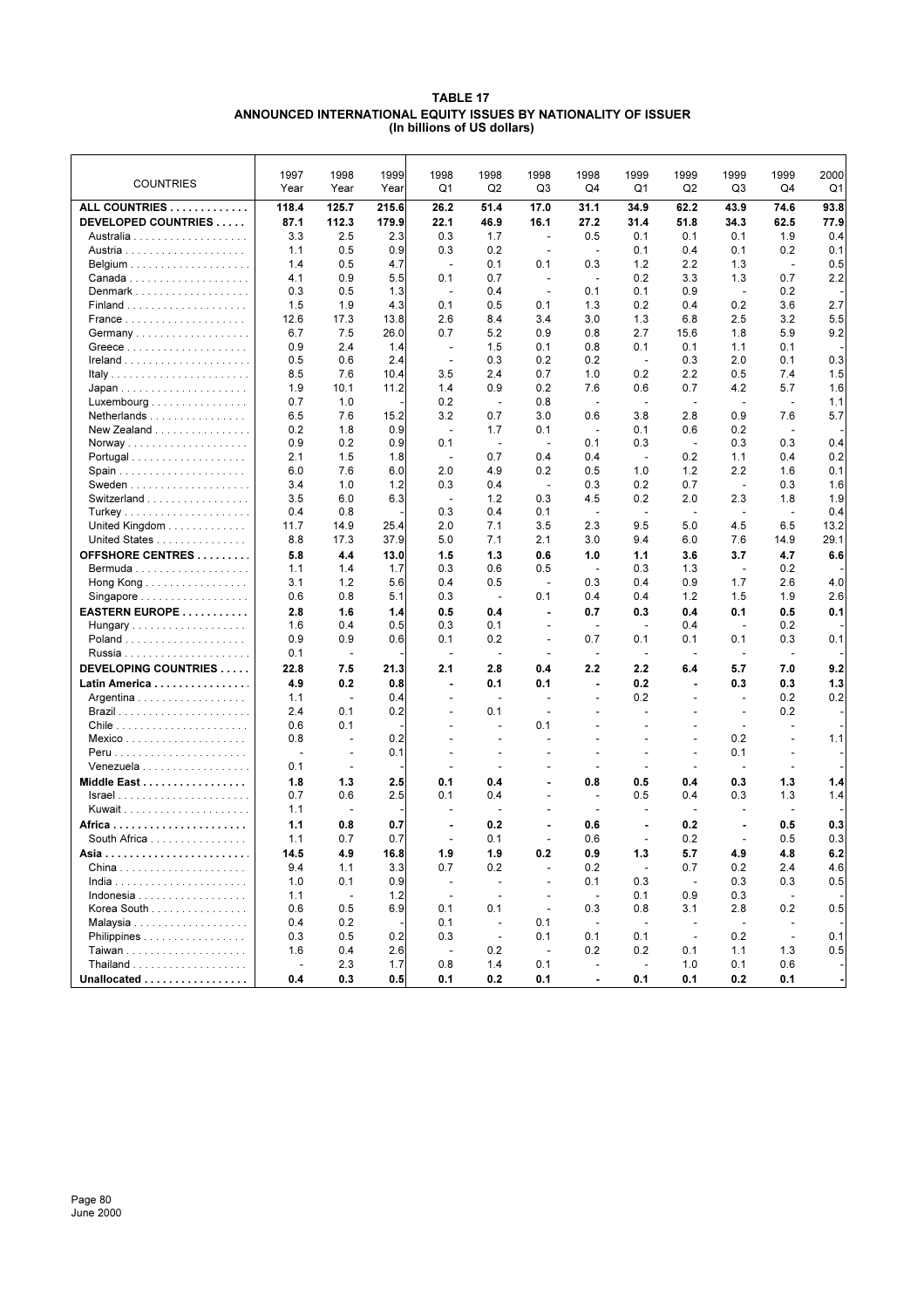#### **TABLE 18**

#### **AMOUNTS OUTSTANDING OF OVER-THE-COUNTER (OTC) DERIVATIVES BY RISK CATEGORY AND INSTRUMENT**

|                                   |        | <b>Notional amounts</b> |        |                 | <b>Gross market values</b> |                 |           |                 |  |  |
|-----------------------------------|--------|-------------------------|--------|-----------------|----------------------------|-----------------|-----------|-----------------|--|--|
|                                   | 1998   | 1998                    | 1999   | 1999            | 1998                       | 1998            | 1999      | 1999            |  |  |
| <b>Instruments</b>                | June   | <b>December</b>         | June   | <b>December</b> | June                       | <b>December</b> | June      | <b>December</b> |  |  |
| <b>TOTAL CONTRACTS</b>            | 72,143 | 80,317                  | 81,458 | 88,201          | 2,580                      | 3,231           | 2,628     | 2,813           |  |  |
| Foreign exchange contracts        | 18,719 | 18,011                  | 14,899 | 14,344          | 799                        | 786             | 582       | 662             |  |  |
| Outright forwards and forex swaps | 12,149 | 12,063                  | 9,541  | 9,593           | 476                        | 491             | 329       | 352             |  |  |
| Currency swaps                    | 1,947  | 2,253                   | 2,350  | 2,444           | 208                        | 200             | 192       | 250             |  |  |
| Options                           | 4.623  | 3,695                   | 3,009  | 2,307           | 115                        | 96              | 61        | 60              |  |  |
| Interest rate contracts           | 42,368 | 50,015                  | 54,072 | 60,091          | 1,160                      | 1,675           | 1,357     | 1,304           |  |  |
| <b>FRAs</b>                       | 5,147  | 5,756                   | 7,137  | 6,775           | 33                         | 15              | 12        | 12              |  |  |
| Swaps                             | 29,363 | 36.262                  | 38,372 | 43,936          | 1,018                      | 1,509           | 1,222     | 1,150           |  |  |
| Options                           | 7,858  | 7,997                   | 8,562  | 9,380           | 108                        | 152             | 123       | 141             |  |  |
| <b>Equity-linked contracts</b>    | 1,274  | 1,488                   | 1,511  | 1,809           | 190                        | 236             | 244       | 359             |  |  |
| Forwards and swaps                | 154    | 146                     | 198    | 283             | 20                         | 44              | 52        | 71              |  |  |
| Options                           | 1,120  | 1,342                   | 1,313  | 1,527           | 170                        | 192             | 193       | 288             |  |  |
| <b>Commodity contracts</b>        | 451    | 415                     | 441    | 548             | 38                         | 43              | 44        | 59              |  |  |
| Gold                              | 193    | 182                     | 189    | 243             | 10                         | 13              | 23        | 23              |  |  |
| Other commodities                 | 258    | 233                     | 252    | 305             | 28                         | 30              | 22        | 37              |  |  |
| Forwards and swaps                | 153    | 137                     | 127    | 163             | $\ddotsc$                  | $\cdot$ .       | $\ddotsc$ |                 |  |  |
| Options                           | 106    | 97                      | 125    | 143             | $\ddotsc$                  | $\cdot$ .       |           |                 |  |  |
| Other                             | 9.331  | 10,388                  | 10,536 | 11,408          | 393                        | 492             | 400       | 429             |  |  |
| Memorandum item:                  |        |                         |        |                 |                            |                 |           |                 |  |  |
| <b>GROSS CREDIT EXPOSURE</b>      |        |                         |        |                 | 1,203                      | 1,329           | 1,119     | 1,023           |  |  |

# **(In billions of US dollars)**

#### **TABLE 19 A**

# **AMOUNTS OUTSTANDING OF OTC FOREIGN EXCHANGE DERIVATIVES BY INSTRUMENT AND COUNTERPARTY**

|                                                 | <b>Notional amounts</b><br><b>Gross market values</b> |          |        |                 |      |          |      |                 |
|-------------------------------------------------|-------------------------------------------------------|----------|--------|-----------------|------|----------|------|-----------------|
| Instrument/Counterparty                         | 1998                                                  | 1998     | 1999   | 1999            | 1998 | 1998     | 1999 | 1999            |
|                                                 | June                                                  | December | June   | <b>December</b> | June | December | June | <b>December</b> |
| <b>TOTAL CONTRACTS</b>                          | 18,719                                                | 18,011   | 14,899 | 14,344          | 799  | 786      | 582  | 662             |
| with reporting dealers                          | 7,406                                                 | 7,284    | 5,464  | 5,392           | 314  | 336      | 200  | 214             |
| with other financial institutions               | 7.048                                                 | 7,440    | 6,429  | 6,102           | 299  | 297      | 246  | 281             |
| with non-financial customers                    | 4,264                                                 | 3,288    | 3,007  | 2,850           | 186  | 153      | 136  | 167             |
| Outright forwards and foreign<br>exchange swaps | 12,149                                                | 12,063   | 9,541  | 9,593           | 476  | 491      | 329  | 352             |
| with reporting dealers                          | 5.148                                                 | 5,203    | 3,667  | 3,870           | 227  | 254      | 135  | 149             |
| with other financial institutions               | 4.848                                                 | 5,084    | 4,221  | 4,123           | 166  | 172      | 136  | 142             |
| with non-financial customers                    | 2,152                                                 | 1,777    | 1,653  | 1,600           | 83   | 65       | 58   | 61              |
| <b>Currency swaps</b>                           | 1,947                                                 | 2,253    | 2,350  | 2,444           | 208  | 200      | 192  | 250             |
| with reporting dealers                          | 473                                                   | 565      | 628    | 651             | 44   | 43       | 42   | 45              |
| with other financial institutions               | 875                                                   | 1,024    | 1,007  | 1,072           | 92   | 89       | 87   | 119             |
| with non-financial customers                    | 600                                                   | 664      | 715    | 721             | 72   | 68       | 62   | 87              |
| <b>Options</b>                                  | 4,623                                                 | 3,695    | 3,009  | 2,307           | 115  | 96       | 61   | 60              |
| with reporting dealers                          | 1.785                                                 | 1.516    | 1,169  | 871             | 43   | 40       | 22   | 20              |
| with other financial institutions               | 1.325                                                 | 1,332    | 1,201  | 908             | 41   | 36       | 23   | 21              |
| with non-financial customers                    | 1,512                                                 | 847      | 639    | 529             | 31   | 20       | 16   | 20              |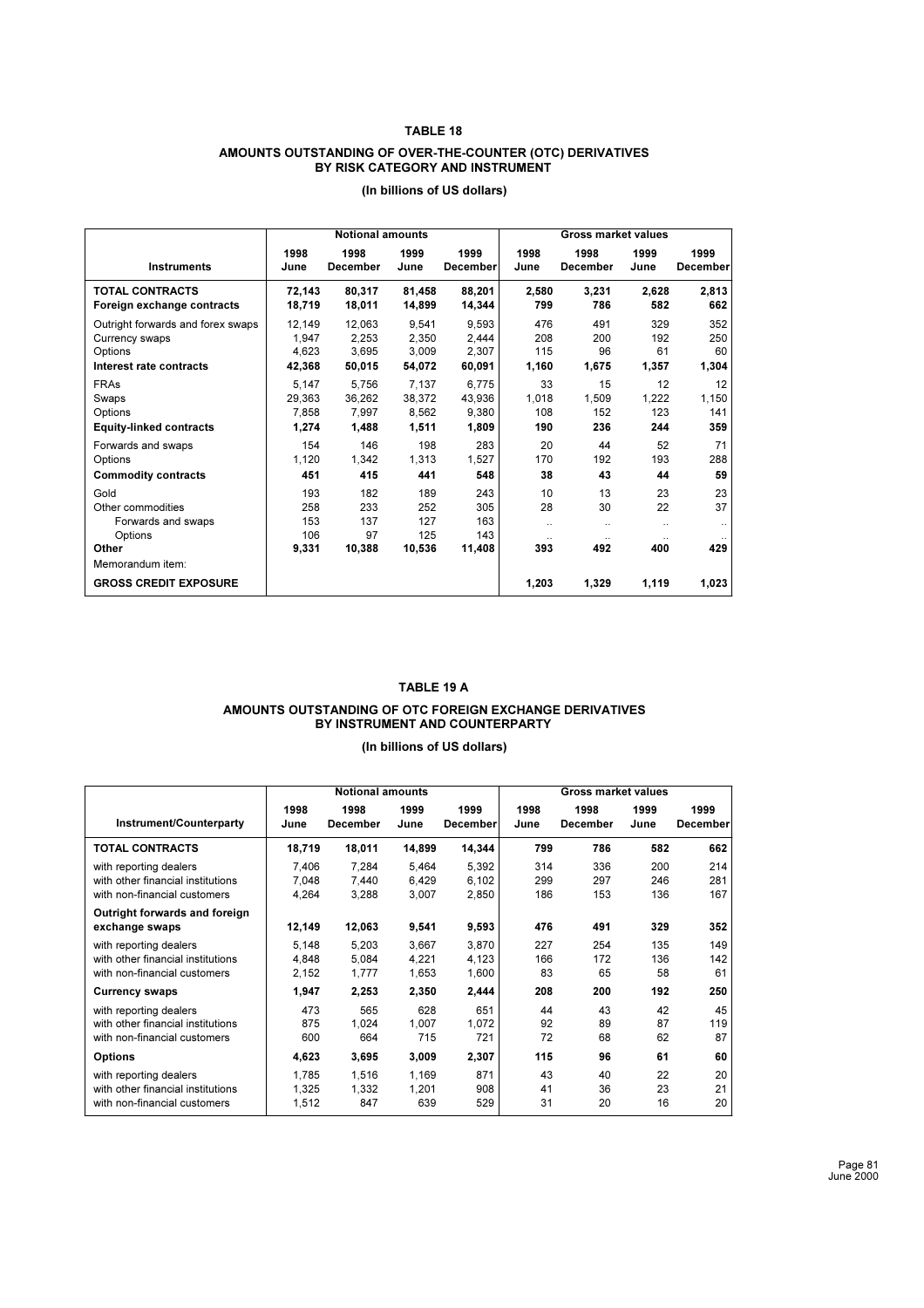#### **TABLE 19 B**

# **AMOUNTS OUTSTANDING OF OTC FOREIGN EXCHANGE DERIVATIVES BY CURRENCY**

|                       |              | <b>Notional amounts</b> |              |                         |                | <b>Gross market values</b> |                |                  |
|-----------------------|--------------|-------------------------|--------------|-------------------------|----------------|----------------------------|----------------|------------------|
| <b>Currencies</b>     | 1998<br>June | 1998<br><b>December</b> | 1999<br>June | 1999<br><b>December</b> | 1998<br>June   | 1998<br>December           | 1999<br>June   | 1999<br>December |
| <b>ALL CURRENCIES</b> | 18,719       | 18,011                  | 14,899       | 14,344                  | 799            | 786                        | 582            | 662              |
| Australian dollar     | 262          | 206                     | 302          | 365                     | 14             | 10                         | 11             | 12               |
| Canadian dollar       | 660          | 594                     | 636          | 647                     | 29             | 34                         | 27             | 28               |
| Danish krone          | 30           | 73                      | 38           | 37                      | 1              | 3                          | $\overline{2}$ | $\overline{2}$   |
| Euro area currencies  | 8.168        | 7.658                   | 4.998        | 4.667                   | 193            | 223                        | 206            | 239              |
| Hong Kong dollar      | 178          | 89                      | 276          | 322                     | $\overline{2}$ | $\overline{2}$             | 3              | 4                |
| Japanese yen          | 5.579        | 5.319                   | 4.641        | 4,236                   | 351            | 370                        | 171            | 262              |
| New Zealand dollar    | 32           | 10                      | 9            | 6                       | $\overline{2}$ |                            |                |                  |
| Norwegian krone       | 17           | 48                      | 162          | 127                     |                |                            | 3              | 3                |
| Pound sterling        | 2,391        | 2.612                   | 2,281        | 2,242                   | 55             | 62                         | 63             | 55               |
| Swedish krona         | 351          | 419                     | 435          | 459                     | 11             | 9                          | 14             | 16               |
| Swiss franc           | 1.104        | 937                     | 823          | 880                     | 35             | 30                         | 33             | 39               |
| Thai baht             | 50           | 28                      | 25           | 24                      | 5              | 4                          |                |                  |
| US dollar             | 16.167       | 15,810                  | 13,181       | 12,834                  | 747            | 698                        | 519            | 581              |
| Other                 | 2,450        | 2,221                   | 1.994        | 1,842                   | 155            | 126                        | 110            | 83               |

# **(In billions of US dollars)**

#### **TABLE 19 C**

#### **NOTIONAL AMOUNTS OUTSTANDING OF OTC FOREIGN EXCHANGE DERIVATIVES BY INSTRUMENT, MATURITY AND COUNTERPARTY**

|                                                                           |                        | <b>Reporting dealers</b><br>All counterparties |                        |                        |                     |                     |                     |                             |
|---------------------------------------------------------------------------|------------------------|------------------------------------------------|------------------------|------------------------|---------------------|---------------------|---------------------|-----------------------------|
| <b>Instrument/Maturity</b>                                                | 1998<br>June           | 1998<br>December                               | 1999<br>June           | 1999<br>December       | 1998<br>June        | 1998<br>December    | 1999<br>June        | 1999<br><b>December</b>     |
| <b>TOTAL CONTRACTS</b>                                                    | 18,719                 | 18,011                                         | 14,899                 | 14,344                 | 7,406               | 7,284               | 5,464               | 5,392                       |
| One year or less<br>Over one year and up to five years<br>Over five years | 16.292<br>1.832<br>595 | 15.791<br>1.624<br>592                         | 12.444<br>1.772<br>683 | 12,140<br>1.539<br>666 | 6.738<br>557<br>112 | 6.650<br>490<br>146 | 4.828<br>479<br>157 | 4,839<br>402<br>151         |
| Forwards and swaps                                                        | 14,096                 | 14,316                                         | 11,891                 | 12,037                 | 5,621               | 5,768               | 4,295               | 4,522                       |
| One year or less<br>Over one year and up to five years<br>Over five years | 12.000<br>1.525<br>571 | 12,284<br>1.449<br>580                         | 9,638<br>1,593<br>660  | 9.957<br>1,431<br>649  | 5.088<br>427<br>106 | 5,205<br>423<br>143 | 3,717<br>427<br>151 | 3,997<br>377<br>147         |
| <b>Options</b>                                                            | 4,623                  | 3,695                                          | 3,009                  | 2,307                  | 1,785               | 1,516               | 1,169               | 871                         |
| One year or less<br>Over one year and up to five years<br>Over five years | 4.292<br>307<br>24     | 3.508<br>175<br>12                             | 2.806<br>179<br>23     | 2.182<br>109<br>17     | 1.650<br>130<br>6   | 1.445<br>67<br>3    | 1.111<br>52         | 842<br>25<br>$\overline{4}$ |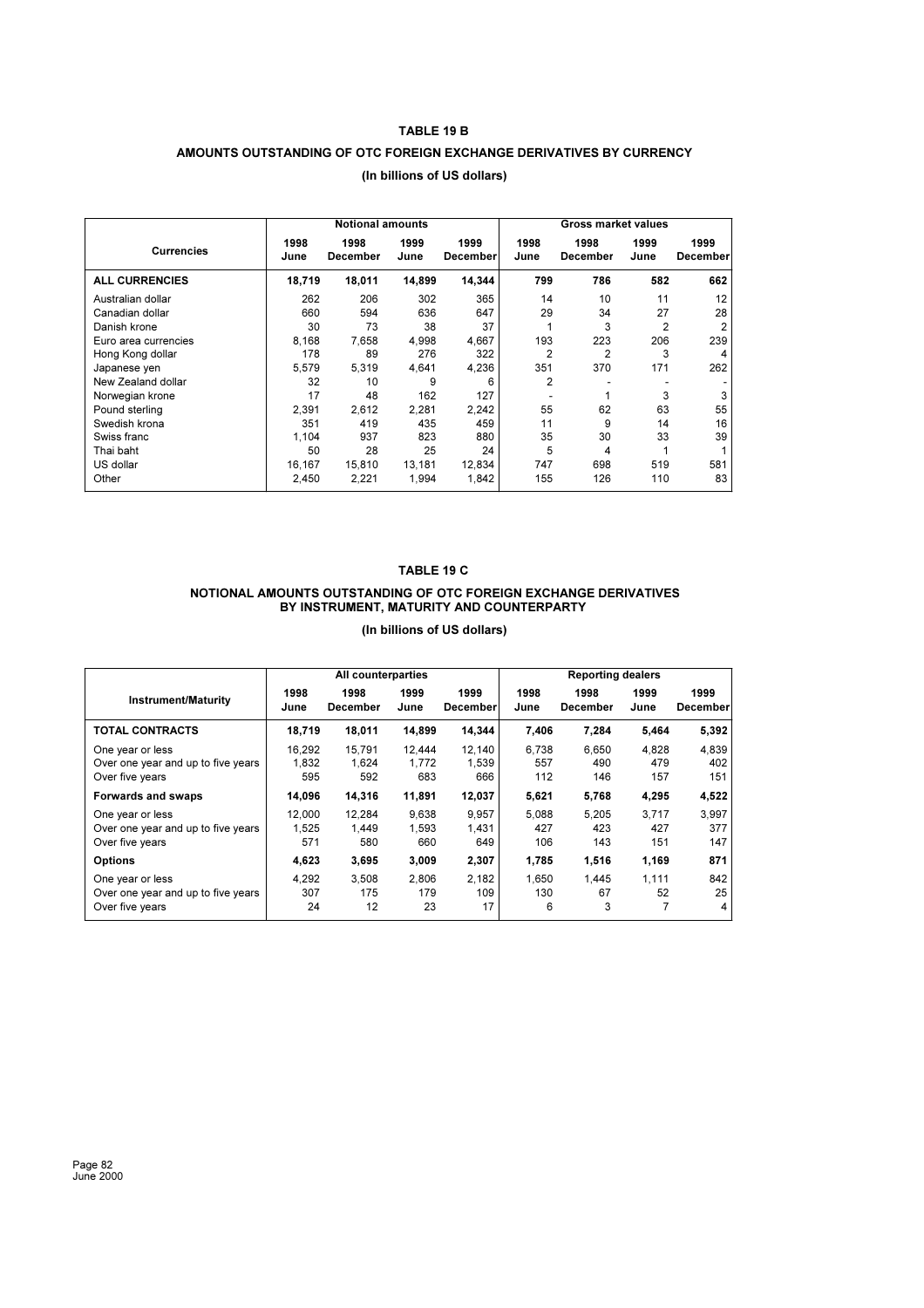#### **TABLE 20 A**

#### **AMOUNTS OUTSTANDING OF OTC SINGLE-CURRENCY INTEREST RATE DERIVATIVES BY INSTRUMENT AND COUNTERPARTY**

|                                                                                             |                           | <b>Notional amounts</b>   |                           |                           | <b>Gross market values</b> |                          |                          |                   |  |
|---------------------------------------------------------------------------------------------|---------------------------|---------------------------|---------------------------|---------------------------|----------------------------|--------------------------|--------------------------|-------------------|--|
| Instrument/Counterparty                                                                     | 1998<br>June              | 1998<br>December          | 1999<br>June              | 1999<br>December          | 1998<br>June               | 1998<br>December         | 1999<br>June             | 1999<br>December  |  |
| <b>TOTAL CONTRACTS</b>                                                                      | 42,368                    | 50,015                    | 54,072                    | 60,091                    | 1,160                      | 1,675                    | 1,357                    | 1,304             |  |
| with reporting dealers<br>with other financial institutions<br>with non-financial customers | 18,244<br>18,694<br>5,430 | 24,442<br>19,790<br>5,783 | 27,059<br>21,149<br>5,863 | 30.518<br>24,012<br>5,562 | 463<br>515<br>182          | 748<br>683<br>244        | 634<br>559<br>164        | 602<br>548<br>154 |  |
| <b>Forward rate agreements</b>                                                              | 5,147                     | 5,756                     | 7,137                     | 6,775                     | 33                         | 15                       | 12                       | 12                |  |
| with reporting dealers<br>with other financial institutions<br>with non-financial customers | 2,445<br>2,332<br>370     | 2,848<br>2,384<br>523     | 3,769<br>2,630<br>739     | 3,790<br>2,596<br>389     | 8<br>21<br>4               | 6<br>6<br>$\overline{2}$ | 5<br>5<br>$\mathfrak{p}$ | 5<br>6            |  |
| Swaps                                                                                       | 29,363                    | 36,262                    | 38,372                    | 43,936                    | 1,018                      | 1,509                    | 1,222                    | 1,150             |  |
| with reporting dealers<br>with other financial institutions<br>with non-financial customers | 13.465<br>12,134<br>3,764 | 18,310<br>13,971<br>3,980 | 20,080<br>14,463<br>3,828 | 23,224<br>16,849<br>3,863 | 415<br>443<br>161          | 676<br>615<br>218        | 578<br>501<br>143        | 539<br>477<br>134 |  |
| <b>Options</b>                                                                              | 7,858                     | 7,997                     | 8,562                     | 9,380                     | 108                        | 152                      | 123                      | 141               |  |
| with reporting dealers<br>with other financial institutions<br>with non-financial customers | 2.334<br>4,228<br>1,296   | 3,283<br>3,435<br>1,279   | 3,210<br>4,056<br>1,296   | 3,503<br>4,566<br>1,310   | 40<br>51<br>18             | 66<br>62<br>24           | 51<br>53<br>19           | 58<br>64<br>19    |  |

# **(In billions of US dollars)**

#### **TABLE 20 B**

#### **AMOUNTS OUTSTANDING OF OTC SINGLE-CURRENCY INTEREST RATE DERIVATIVES BY CURRENCY**

|                       |              | <b>Notional amounts</b> |                      | <b>Gross market values</b> |                |                         |                      |                  |
|-----------------------|--------------|-------------------------|----------------------|----------------------------|----------------|-------------------------|----------------------|------------------|
| <b>Currencies</b>     | 1998<br>June | 1998<br>December        | 1999<br>June         | 1999<br><b>December</b>    | 1998<br>June   | 1998<br><b>December</b> | 1999<br>June         | 1999<br>December |
| <b>ALL CURRENCIES</b> | 42,368       | 50,015                  | 54,072               | 60,091                     | 1,160          | 1,675                   | 1,357                | 1,304            |
| Australian dollar     | 111          | 118                     | 122                  | 197                        | 3              | 5                       | 4                    |                  |
| Canadian dollar       | 770          | 747                     | 814                  | 825                        | 14             | 18                      | 16                   | 15               |
| Danish krone          | 173          | 297                     | 350                  | 373                        | $\overline{2}$ |                         | 6                    | 4                |
| Euro area currencies  | 13.576       | 16.461                  | 17.483               | 20.692                     | 476            | 786                     | 584                  | 492              |
| Hong Kong dollar      | 54           | 32                      | 76                   | 92                         |                |                         |                      |                  |
| Japanese yen          | 7,164        | 9,763                   | 10,207               | 12,391                     | 194            | 212                     | 192                  | 232              |
| New Zealand dollar    | 2            | 3                       | 3                    | 4                          |                |                         |                      |                  |
| Norwegian krone       | 331          | 395                     | 368                  | 283                        |                |                         | 2                    |                  |
| Pound sterling        | 3,288        | 3,911                   | 4,398                | 4,588                      | 59             | 130                     | 103                  | 94               |
| South African rand    |              | 76                      | $\ddot{\phantom{a}}$ | $\ddotsc$                  |                | -                       | $\ddot{\phantom{0}}$ |                  |
| Swedish krona         | 826          | 939                     | 1,122                | 1.373                      | 19             | 25                      | 21                   | 18               |
| Swiss franc           | 1.055        | 1,320                   | 1.404                | 1,414                      | 19             | 31                      | 27                   | 19               |
| US dollar             | 13.214       | 13.763                  | 16.073               | 16,510                     | 311            | 370                     | 337                  | 376              |
| Other                 | 1,805        | 2,192                   | 1,653                | 1,348                      | 60             | 88                      | 64                   | 45               |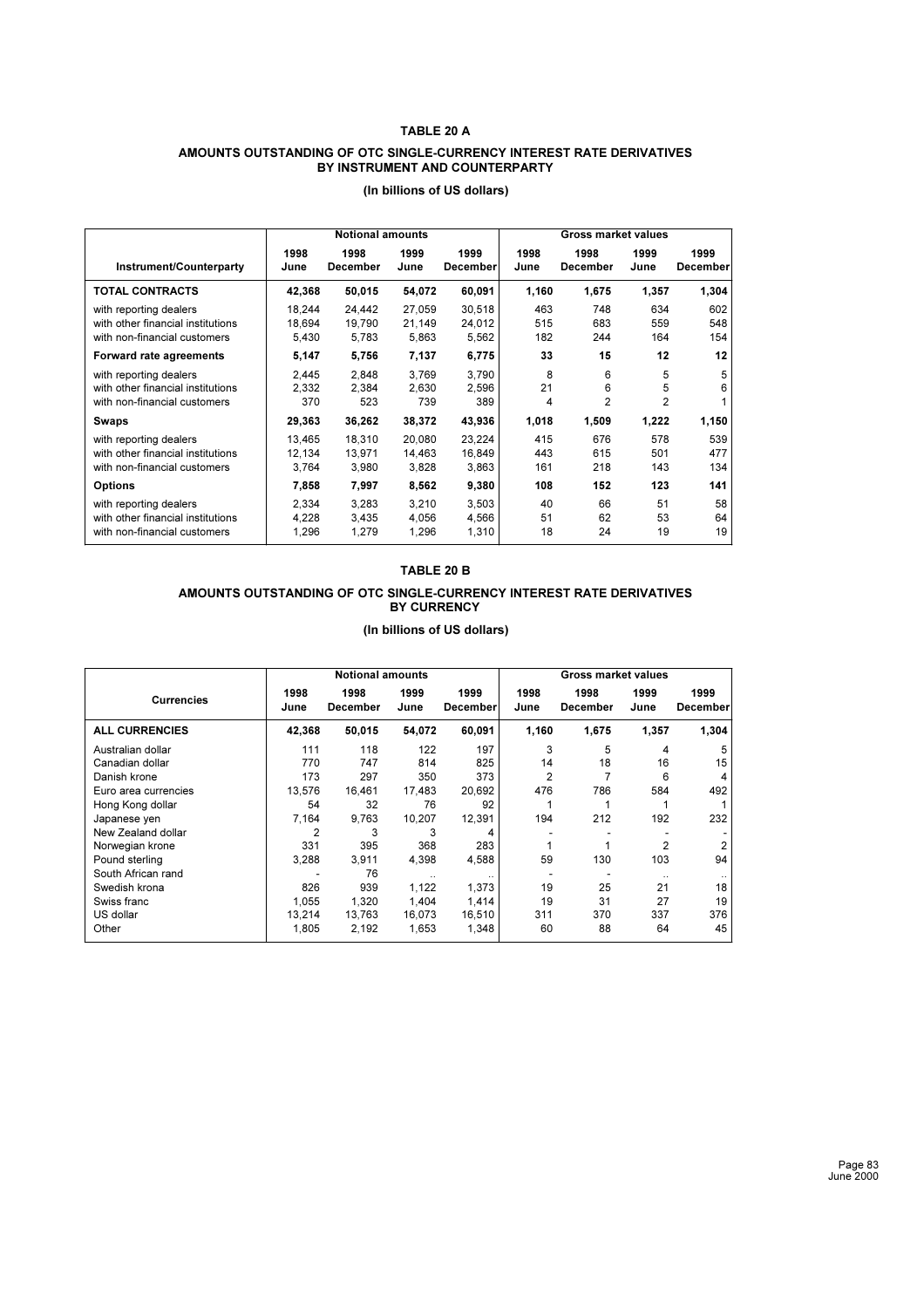#### **TABLE 20 C**

#### **NOTIONAL AMOUNTS OUTSTANDING OF OTC SINGLE-CURRENCY INTEREST RATE DERIVATIVES BY INSTRUMENT, MATURITY AND COUNTERPARTY**

|                                    | <b>Reporting dealers</b><br>All counterparties |          |        |          |        |          |        |                 |
|------------------------------------|------------------------------------------------|----------|--------|----------|--------|----------|--------|-----------------|
| <b>Instrument/Maturity</b>         | 1998                                           | 1998     | 1999   | 1999     | 1998   | 1998     | 1999   | 1999            |
|                                    | June                                           | December | June   | December | June   | December | June   | <b>December</b> |
| <b>TOTAL CONTRACTS</b>             | 42,368                                         | 50,015   | 54,072 | 60,091   | 18,244 | 24,442   | 27,059 | 30,518          |
| One year or less                   | 17.422                                         | 18.185   | 20.287 | 24.874   | 8.197  | 9.677    | 11.039 | 13,190          |
| Over one year and up to five years | 16.805                                         | 21.405   | 21.985 | 23,179   | 7.135  | 10,281   | 10.886 | 11,796          |
| Over five years                    | 8,141                                          | 10.420   | 11,800 | 12,038   | 2,912  | 4,488    | 5,134  | 5,531           |
| Forwards and swaps                 | 34,510                                         | 42,017   | 45,509 | 50,711   | 15,910 | 21,158   | 23,849 | 27,014          |
| One year or less                   | 14.348                                         | 16.069   | 18.064 | 21,787   | 7.617  | 8.864    | 10.168 | 12,251          |
| Over one year and up to five years | 13.430                                         | 17.172   | 17.926 | 18.761   | 5.893  | 8,492    | 9.211  | 9,956           |
| Over five years                    | 6,731                                          | 8,773    | 9,519  | 10,164   | 2,401  | 3,807    | 4,471  | 4,807           |
| <b>Options</b>                     | 7,858                                          | 7,997    | 8,562  | 9,380    | 2,334  | 3,283    | 3,210  | 3,503           |
| One year or less                   | 3.074                                          | 2.116    | 2,222  | 3,087    | 581    | 813      | 871    | 939             |
| Over one year and up to five years | 3,375                                          | 4,233    | 4,059  | 4,418    | 1.242  | 1,790    | 1,676  | 1,839           |
| Over five years                    | 1.410                                          | 1,647    | 2,281  | 1,875    | 511    | 681      | 663    | 724             |

**(In billions of US dollars)** 

# **TABLE 21 A AMOUNTS OUTSTANDING OF OTC EQUITY-LINKED AND COMMODITY DERIVATIVES BY INSTRUMENT AND COUNTERPARTY**

|                                                                                                                       |                   | <b>Notional amounts</b> |                   |                         |                                   | <b>Gross market values</b> |                                   |                            |
|-----------------------------------------------------------------------------------------------------------------------|-------------------|-------------------------|-------------------|-------------------------|-----------------------------------|----------------------------|-----------------------------------|----------------------------|
| Instrument/Counterparty                                                                                               | 1998<br>June      | 1998<br><b>December</b> | 1999<br>June      | 1999<br><b>December</b> | 1998<br>June                      | 1998<br><b>December</b>    | 1999<br>June                      | 1999<br><b>December</b>    |
| <b>TOTAL EQUITY CONTRACTS</b>                                                                                         | 1,274             | 1.488                   | 1,511             | 1,809                   | 190                               | 236                        | 244                               | 359                        |
| with reporting dealers<br>with other financial institutions<br>with non-financial customers                           | 292<br>707<br>275 | 413<br>583<br>492       | 454<br>675<br>382 | 522<br>790<br>497       | 52<br>89<br>49                    | 70<br>106<br>59            | 67<br>100<br>77                   | 95<br>168<br>96            |
| Forwards and swaps                                                                                                    | 154               | 146                     | 198               | 283                     | 20                                | 44                         | 52                                | 71                         |
| with reporting dealers<br>with other financial institutions<br>with non-financial customers                           | 34<br>57<br>63    | 27<br>80<br>40          | 37<br>90<br>71    | 35<br>158<br>91         | 3<br>10<br>8                      | 3<br>22<br>19              | 3<br>20<br>29                     | $\overline{7}$<br>42<br>22 |
| <b>Options</b>                                                                                                        | 1.120             | 1.342                   | 1.313             | 1.527                   | 170                               | 192                        | 193                               | 288                        |
| with reporting dealers<br>with other financial institutions<br>with non-financial customers<br><b>TOTAL COMMODITY</b> | 258<br>650<br>212 | 386<br>503<br>452       | 417<br>585<br>311 | 488<br>632<br>407       | 49<br>80<br>41                    | 67<br>84<br>40             | 64<br>80<br>49                    | 88<br>126<br>74            |
| <b>CONTRACTS</b>                                                                                                      | 451               | 415                     | 441               | 548                     | 38                                | 43                         | 44                                | 59                         |
| Gold                                                                                                                  | 193               | 182                     | 189               | 243                     | 10                                | 13                         | 23                                | 23                         |
| Forwards and swaps<br>Options                                                                                         | 103<br>82         | 76<br>99                | 87<br>102         | 119<br>124              | $\ddotsc$<br>$\ddotsc$            | $\ddotsc$<br>              | $\ddotsc$<br>$\ddot{\phantom{a}}$ | $\ddotsc$                  |
| Other precious metals                                                                                                 | 25                | 50                      | 62                | 54                      | $\mathbf{2}$                      | $\overline{2}$             | 5                                 | $\boldsymbol{4}$           |
| Forwards and swaps<br>Options                                                                                         | 15<br>11          | 22<br>28                | 24<br>38          | 14<br>40                | $\ddotsc$<br>$\cdot$              | $\ddotsc$<br>$\ddotsc$     | $\ddotsc$<br>$\ddotsc$            | $\ddotsc$                  |
| <b>Other commodities</b>                                                                                              | 233               | 183                     | 190               | 251                     | 26                                | 27                         | 17                                | 33                         |
| Forwards and swaps<br>Options                                                                                         | 138<br>95         | 114<br>69               | 103<br>87         | 148<br>103              | $\ddot{\phantom{a}}$<br>$\ddotsc$ | $\ddot{\phantom{a}}$       | $\ddotsc$<br>$\ddotsc$            | $\ddotsc$<br>$\ddotsc$     |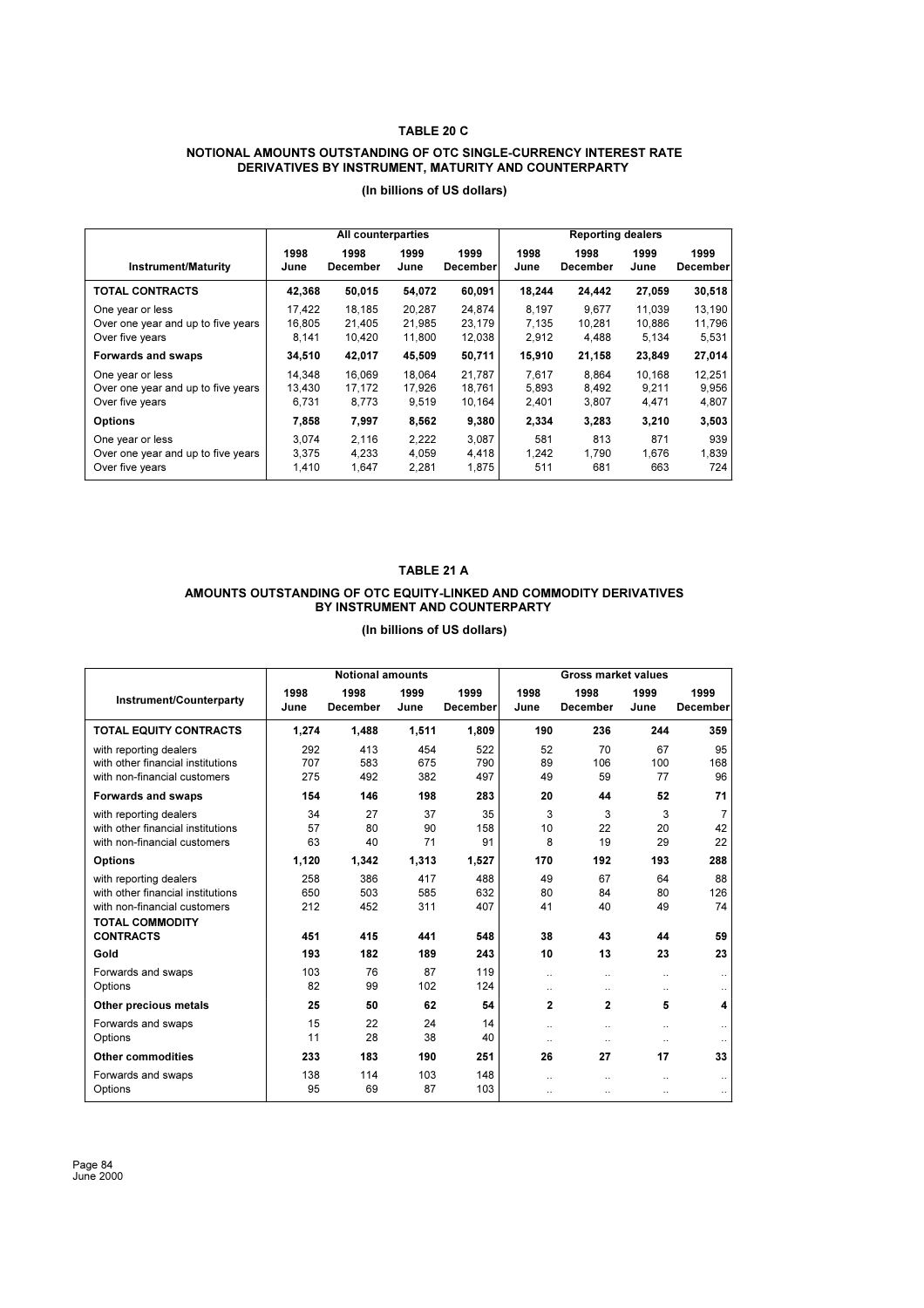#### **TABLE 21 B**

#### **AMOUNTS OUTSTANDING OF OTC EQUITY-LINKED DERIVATIVES BY INSTRUMENT AND MARKET**

|                          |              | <b>Notional amounts</b> |              |                         | <b>Gross market values</b> |                         |                |                         |  |  |
|--------------------------|--------------|-------------------------|--------------|-------------------------|----------------------------|-------------------------|----------------|-------------------------|--|--|
| <b>Instrument/Market</b> | 1998<br>June | 1998<br><b>December</b> | 1999<br>June | 1999<br><b>December</b> | 1998<br>June               | 1998<br><b>December</b> | 1999<br>June   | 1999<br><b>December</b> |  |  |
| <b>TOTAL CONTRACTS</b>   | 1,274        | 1,488                   | 1,511        | 1,809                   | 190                        | 236                     | 244            | 359                     |  |  |
| <b>US</b>                | 387          | 313                     | 378          | 516                     | 50                         | 52                      | 82             | 107                     |  |  |
| European                 | 693          | 1,005                   | 930          | 1,040                   | 116                        | 164                     | 141            | 214                     |  |  |
| Japanese                 | 78           | 93                      | 132          | 124                     | 5                          | 7                       | 10             | 13                      |  |  |
| Other Asian              | 13           | 13                      | 11           | 15                      | $\overline{2}$             | 3                       | $\overline{2}$ | 4                       |  |  |
| Latin American           | 26           | 21                      | 5            | 22                      | 3                          | $\overline{2}$          | $\overline{2}$ | 5                       |  |  |
| Other                    | 77           | 42                      | 55           | 92                      | 14                         | $\overline{7}$          | 7              | 16                      |  |  |
| Forwards and swaps       | 154          | 146                     | 198          | 283                     | 20                         | 44                      | 52             | 71                      |  |  |
| US                       | 52           | 56                      | 67           | 103                     | 8                          | 20                      | 35             | 36                      |  |  |
| European                 | 63           | 59                      | 81           | 106                     | 9                          | 19                      | 12             | 27                      |  |  |
| Japanese                 | 20           | 22                      | 25           | 28                      | $\overline{2}$             | 1                       | $\overline{2}$ | $\overline{2}$          |  |  |
| Other Asian              | 1            |                         | 1            | 3                       |                            |                         |                |                         |  |  |
| Latin American           | 4            |                         |              | 9                       |                            | 1                       | 1              | 3                       |  |  |
| Other                    | 14           | 8                       | 22           | 34                      |                            | 3                       | $\overline{2}$ | 3                       |  |  |
| <b>Options</b>           | 1,120        | 1,342                   | 1,313        | 1,527                   | 170                        | 192                     | 193            | 288                     |  |  |
| <b>US</b>                | 335          | 258                     | 311          | 413                     | 42                         | 32                      | 48             | 71                      |  |  |
| European                 | 630          | 946                     | 849          | 934                     | 107                        | 145                     | 129            | 187                     |  |  |
| Japanese                 | 58           | 71                      | 107          | 96                      | 4                          | 7                       | 8              | 11                      |  |  |
| Other Asian              | 13           | 12                      | 10           | 12                      | $\overline{2}$             | $\overline{2}$          | 2              | 4                       |  |  |
| Latin American           | 22           | 20                      | 4            | 13                      | $\overline{2}$             | 1                       |                | $\overline{2}$          |  |  |
| Other                    | 62           | 35                      | 33           | 57                      | 13                         | 4                       | 5              | 13                      |  |  |

# **(In billions of US dollars)**

## **TABLE 21 C**

#### **NOTIONAL AMOUNTS OUTSTANDING OF OTC EQUITY-LINKED DERIVATIVES BY INSTRUMENT, MATURITY AND COUNTERPARTY**

|                                    | <b>Reporting dealers</b><br>All counterparties |                  |              |                  |              |                  |              |                  |
|------------------------------------|------------------------------------------------|------------------|--------------|------------------|--------------|------------------|--------------|------------------|
| <b>Instrument/Maturity</b>         | 1998<br>June                                   | 1998<br>December | 1999<br>June | 1999<br>December | 1998<br>June | 1998<br>December | 1999<br>June | 1999<br>December |
| <b>TOTAL CONTRACTS</b>             | 1,274                                          | 1,488            | 1,511        | 1,809            | 292          | 413              | 454          | 522              |
| One year or less                   | 770                                            | 825              | 791          | 923              | 167          | 202              | 215          | 260              |
| Over one year and up to five years | 411                                            | 517              | 566          | 735              | 112          | 186              | 210          | 229              |
| Over five years                    | 94                                             | 146              | 154          | 151              | 13           | 25               | 30           | 33               |
| Forwards and swaps                 | 154                                            | 146              | 198          | 283              | 34           | 27               | 37           | 35               |
| One year or less                   | 113                                            | 73               | 122          | 163              | 28           | 14               | 25           | 19               |
| Over one year and up to five years | 30                                             | 45               | 49           | 84               | 5            | 4                | 6            | 10               |
| Over five years                    | 12                                             | 28               | 28           | 36               |              | 8                | 5            | 6                |
| <b>Options</b>                     | 1,120                                          | 1,342            | 1,313        | 1,527            | 258          | 386              | 417          | 488              |
| One year or less                   | 657                                            | 753              | 670          | 760              | 139          | 188              | 189          | 242              |
| Over one year and up to five years | 381                                            | 472              | 517          | 651              | 107          | 182              | 203          | 220              |
| Over five years                    | 82                                             | 117              | 126          | 116              | 12           | 16               | 25           | 26               |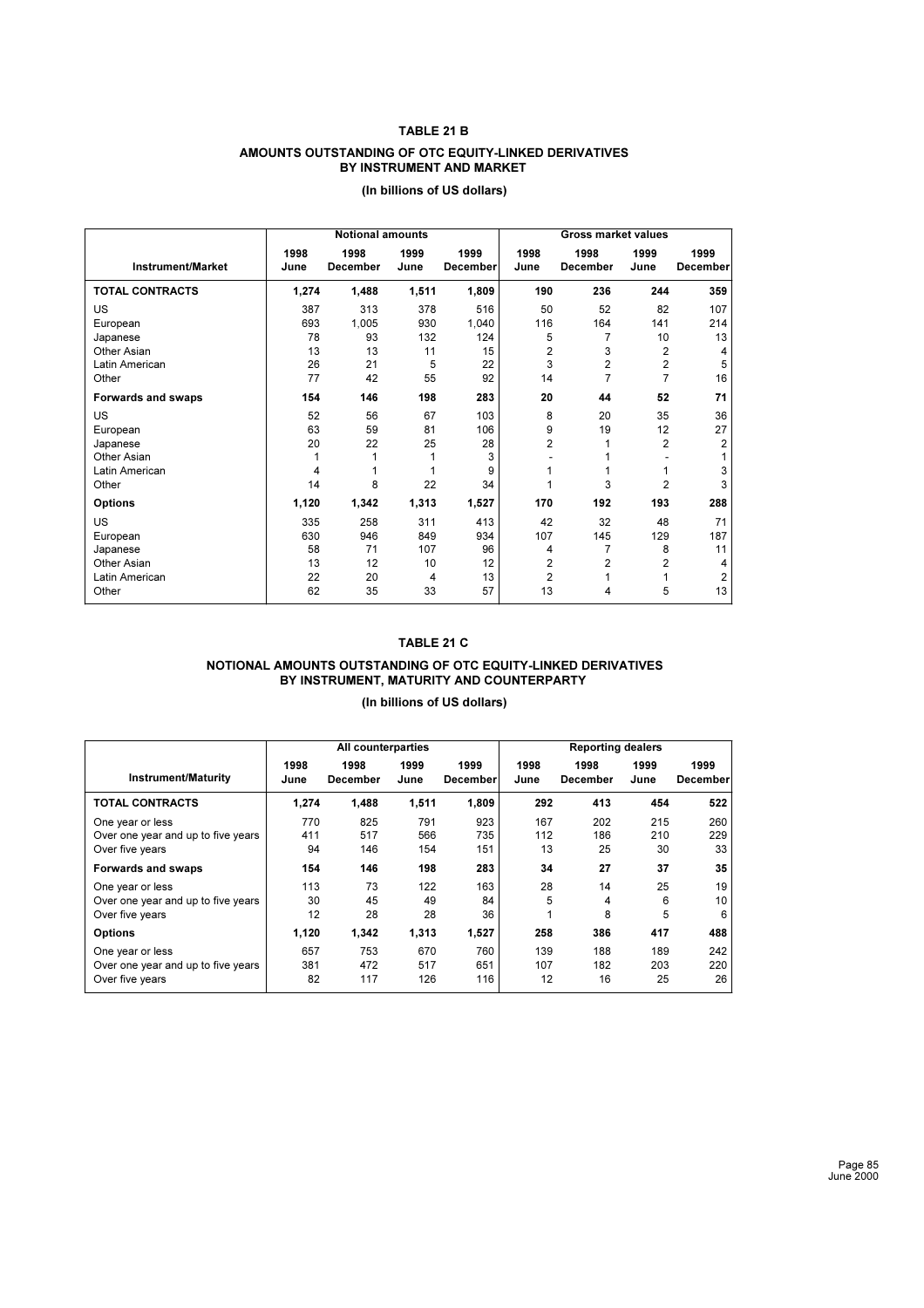### **TABLE 22 A DERIVATIVE FINANCIAL INSTRUMENTS TRADED ON ORGANISED EXCHANGES BY INSTRUMENT AND LOCATION (Notional principal in billions of US dollars)**

|                                                         | <b>AMOUNTS OUTSTANDING</b> |                |                 |                 |                   |                   | <b>TURNOVER</b> |                 |                 |                 |
|---------------------------------------------------------|----------------------------|----------------|-----------------|-----------------|-------------------|-------------------|-----------------|-----------------|-----------------|-----------------|
| <b>INSTRUMENTS / LOCATION</b>                           | 1997                       | 1998           | 1999            | 2000            | 1998              | 1999              | 1999            | 1999            | 1999            | 2000            |
|                                                         | Dec.                       | Dec.           | Dec.            | March           | Year              | Year              | Q <sub>2</sub>  | Q <sub>3</sub>  | Q4              | Q1              |
| <b>FUTURES</b>                                          |                            |                |                 |                 |                   |                   |                 |                 |                 |                 |
| All markets                                             | 7,752.7                    | 8,342.3        | 8,284.9         | 8,904.2         | 318,748.7         | 288,017.8         | 76,421.6        | 76,842.6        | 61,881.4        | 85,127.6        |
| Interest rate                                           | 7.489.2                    | 8.019.9        | 7.913.9         | 8.451.8         | 296.618.9         | 263.763.2         | 70.492.4        | 70.846.0        | 55.356.7        | 78.532.9        |
| Currency                                                | 51.9                       | 31.7           | 36.7            | 107.4           | 2,545.7           | 2,579.2           | 648.4           | 715.9           | 605.6           | 711.1           |
| Equity index $\ldots \ldots \ldots \ldots \ldots$       | 211.5                      | 290.7          | 334.3           | 345.0           | 19,584.2          | 21,675.4          | 5,280.8         | 5,280.7         | 5,919.1         | 5,883.6         |
| North America                                           | 3,233.9                    | 3,528.0        | 3,552.2         | 4.049.4         | 151,479.5         | 134,267.8         | 36,737.1        | 34,622.7        | 29,295.1        | 39,933.8        |
| Interest rate                                           | 3.082.6                    | 3.365.4        | 3.358.4         | 3.865.5         | 139,328.6         | 120,688.9         | 33.319.6        | 31.227.2        | 25.786.4        | 36.192.0        |
|                                                         | 48.5                       | 27.9           | 32.1            | 36.3            | 2,266.4           | 2,239.4           | 566.5           | 615.0           | 515.2           | 569.0           |
| Equity index                                            | 102.9                      | 134.7          | 161.8           | 147.7           | 9,884.5           | 11,339.5          | 2,851.0         | 2,780.5         | 2,993.5         | 3,172.8         |
|                                                         | 2,550.3                    | 2,893.4        | 2,372.2         | 2,496.9         | 116,386.0         | 104,554.8         | 27,178.4        | 28,311.5        | 21,116.8        | 30,905.4        |
| Interest rate $\ldots \ldots \ldots \ldots$<br>Currency | 2,496.2<br>1.1             | 2,795.9<br>0.3 | 2,274.2<br>0.6  | 2,377.8<br>0.7  | 109,441.6<br>10.2 | 98,086.5<br>9.2   | 25,737.2<br>1.2 | 26,743.5<br>4.1 | 19,346.7<br>3.4 | 29,137.6<br>1.1 |
| Equity index                                            | 53.1                       | 97.2           | 97.4            | 118.4           | 6,934.2           | 6,459.2           | 1,440.0         | 1,563.9         | 1,766.7         | 1,766.6         |
| Asia and Pacific                                        | 1,928.9                    | 1,664.9        | 2,148.6         | 2,116.6         | 47,748.9          | 47,121.6          | 11,994.5        | 13,370.6        | 10,869.8        | 13,672.3        |
| Interest rate                                           | 1.876.1                    | 1.607.5        | 2.075.0         | 2.007.8         | 45.260.1          | 43.349.2          | 11,035.2        | 12,455.2        | 9.738.8         | 12,748.6        |
| Currency                                                | 0.1                        | 0.1            | 1.1             | 31.4            | 3.8               | 14.8              | 1.6             | 5.8             | 6.9             | 14.9            |
| Equity index $\ldots \ldots \ldots \ldots \ldots$       | 52.6                       | 57.3           | 72.4            | 77.4            | 2,485.0           | 3,757.5           | 957.7           | 909.6           | 1,124.2         | 908.8           |
| Other Markets                                           | 39.6                       | 256.0          | 211.9           | 241.3           | 3,134.3           | 2,073.6           | 511.6           | 537.9           | 599.6           | 616.1           |
| Interest rate                                           | 34.4                       | 251.0          | 206.3           | 200.7           | 2,588.6           | 1,638.7           | 400.4           | 420.1           | 484.8           | 454.7           |
| Currency                                                | 2.3                        | 3.4            | 3.0             | 39.0            | 265.2             | 315.7             | 79.0            | 91.1            | 80.2            | 126.0           |
| Equity index $\ldots \ldots \ldots \ldots \ldots$       | 2.9                        | 1.5            | 2.6             | 1.5             | 280.5             | 119.2             | 32.1            | 26.7            | 34.7            | 35.4            |
| <b>OPTIONS</b>                                          |                            |                |                 |                 |                   |                   |                 |                 |                 |                 |
| All markets                                             | 4,449.6                    | 5,589.4        | 5,236.7         | 5,131.0         | 70,987.3          | 62,045.1          | 16,805.2        | 14,860.5        | 14,112.5        | 16,768.9        |
| Interest rate $\ldots \ldots \ldots \ldots$             | 3,639.9                    | 4,623.5        | 3.755.5         | 3,726.9         | 55.751.6          | 45,627.7          | 12,709.6        | 10,772.2        | 9,295.6         | 11,926.8        |
| Currency                                                | 33.2                       | 49.2           | 22.4            | 22.5            | 541.9             | 289.0             | 70.0            | 81.8            | 66.9            | 53.8            |
| Equity index                                            | 776.5                      | 916.8          | 1,458.8         | 1,381.6         | 14,693.8          | 16,128.4          | 4,025.6         | 4,006.5         | 4,750.1         | 4,788.4         |
| North America                                           | 3,092.6                    | 3,832.6        | 3,381.0         | 3,454.1         | 49,455.0          | 41,166.8          | 11,523.1        | 9,546.7         | 9,197.0         | 11,381.8        |
| Interest rate                                           | 2.438.5                    | 3.123.7        | 2.259.4         | 2.358.1         | 38.599.1          | 29.745.2          | 8.534.8         | 6.731.7         | 6.043.4         | 8.018.6         |
| Currency<br>Equity index                                | 32.1<br>621.9              | 18.3<br>690.7  | 13.1<br>1,108.5 | 14.1<br>1,081.9 | 380.0<br>10,475.9 | 220.0<br>11,201.6 | 54.1<br>2,934.2 | 61.7<br>2,753.3 | 47.6<br>3,106.0 | 41.0<br>3,322.2 |
|                                                         | 1,037.1                    | 1,507.5        | 1,583.0         | 1,521.6         | 17,522.4          | 16,957.0          | 4,254.1         | 4,355.9         | 3,908.5         | 4,341.8         |
| Interest rate $\ldots \ldots \ldots \ldots$             | 917.6                      | 1,316.2        | 1,300.0         | 1,275.6         | 14,396.4          | 14,034.3          | 3,641.0         | 3,601.2         | 2,918.6         | 3,514.5         |
| Currency                                                | 0.2                        | 0.3            | 0.5             | 0.1             | 3.6               | 2.0               | 0.3             | 0.6             | 0.7             | 0.2             |
| Equity index                                            | 119.3                      | 191.1          | 282.4           | 245.8           | 3,122.4           | 2,920.7           | 612.8           | 754.1           | 989.1           | 827.1           |
| Asia and Pacific                                        | 301.0                      | 205.3          | 235.1           | 137.6           | 3,610.5           | 3,622.2           | 959.2           | 881.2           | 894.5           | 967.8           |
| Interest rate                                           | 279.5                      | 181.9          | 191.3           | 90.5            | 2.618.0           | 1.797.1           | 518.3           | 428.7           | 316.5           | 386.7           |
| Currency                                                |                            |                | 0.1             | 0.4             |                   | 0.6               | 0.1             | 0.3             | 0.2             |                 |
| Equity index $\ldots \ldots \ldots \ldots \ldots$       | 21.5                       | 23.4           | 43.7            | 46.8            | 992.5             | 1,824.5           | 440.8           | 452.2           | 577.9           | 581.1           |
| Other Markets                                           | 18.9                       | 44.0           | 37.6            | 17.7            | 399.4             | 299.1             | 68.8            | 76.7            | 112.5           | 77.5            |
| Interest rate                                           | 4.2                        | 1.7            | 4.8             | 2.7             | 138.1             | 51.0              | 15.6            | 10.6            | 17.0            | 6.9             |
| Currency                                                | 0.9<br>13.8                | 30.6<br>11.6   | 8.7<br>24.1     | 7.9<br>7.1      | 158.3<br>103.1    | 66.4<br>181.6     | 15.5<br>37.8    | 19.1<br>46.9    | 18.4<br>77.1    | 12.6<br>58.0    |
| Equity index $\ldots \ldots \ldots \ldots \ldots$       |                            |                |                 |                 |                   |                   |                 |                 |                 |                 |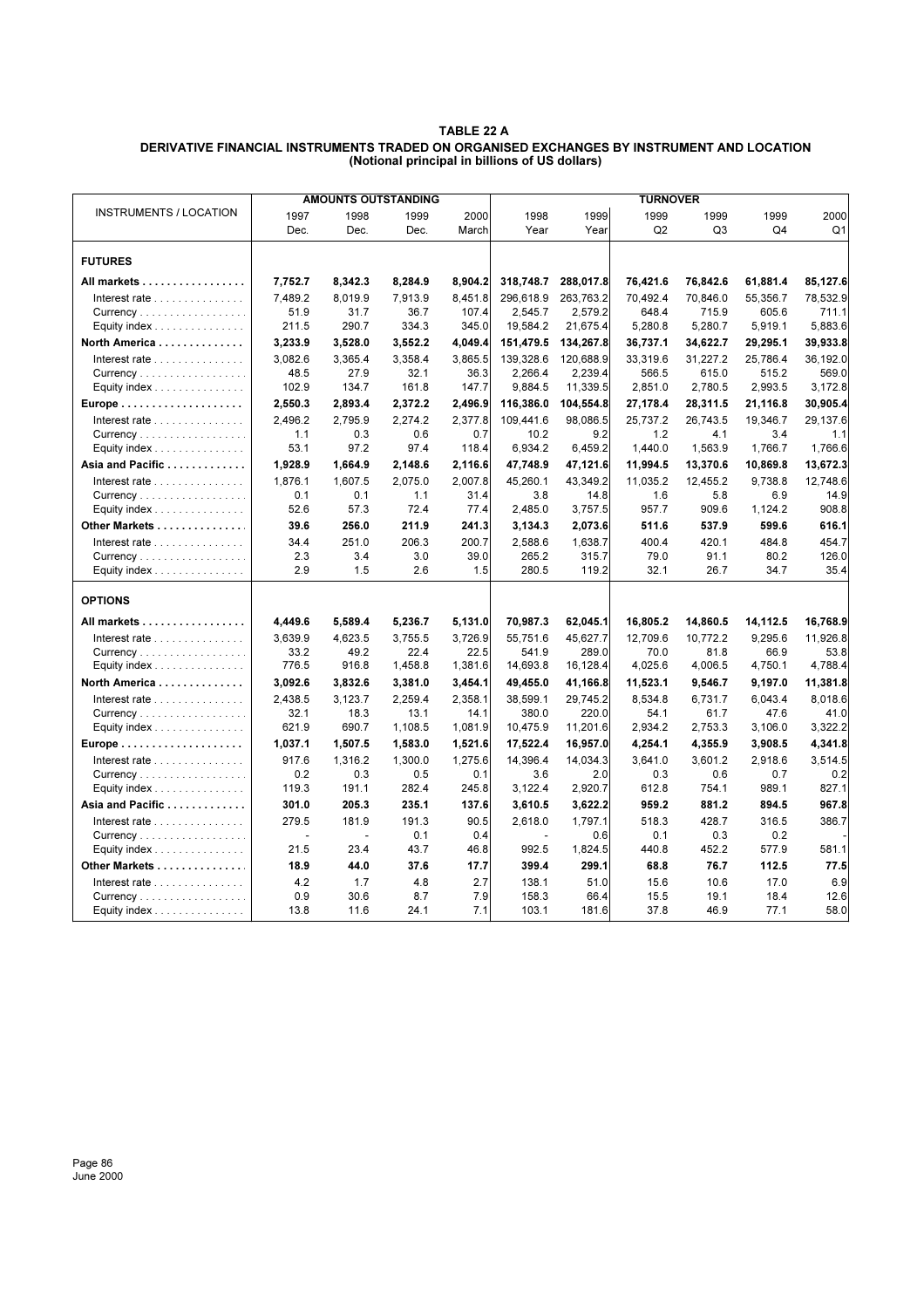#### **TABLE 22 B DERIVATIVE FINANCIAL INSTRUMENTS TRADED ON ORGANISED EXCHANGES BY INSTRUMENT AND LOCATION (Number of contracts in millions)**

|                                             | <b>CONTRACTS OUTSTANDING</b> |                          |                                 |            | <b>TURNOVER</b> |             |                |                |             |             |  |
|---------------------------------------------|------------------------------|--------------------------|---------------------------------|------------|-----------------|-------------|----------------|----------------|-------------|-------------|--|
| <b>INSTRUMENTS / LOCATION</b>               | 1997                         | 1998                     | 1999                            | 2000       | 1998            | 1999        | 1999           | 1999           | 1999        | 2000        |  |
|                                             | Dec.                         | Dec.                     | Dec.                            | March      | Year            | Year        | Q <sub>2</sub> | Q3             | Q4          | Q1          |  |
|                                             |                              |                          |                                 |            |                 |             |                |                |             |             |  |
| <b>FUTURES</b>                              |                              |                          |                                 |            |                 |             |                |                |             |             |  |
| All markets                                 | 23.4                         | 20.7                     | 21.3                            | 25.0       | 992.5           | 914.7       | 237.8          | 238.6          | 206.6       | 277.7       |  |
| Interest rate $\ldots \ldots \ldots \ldots$ | 19.4                         | 17.3                     | 17.5                            | 18.6       | 760.0           | 672.7       | 178.4          | 178.0          | 147.9       | 209.1       |  |
|                                             | 2.0                          | 0.8                      | 0.7                             | 2.8        | 54.5            | 37.1        | 9.5            | 10.2           | 8.8         | 11.5        |  |
| Equity index $\ldots \ldots \ldots \ldots$  | 2.0                          | 2.6                      | 3.1                             | 3.6        | 178.0           | 204.9       | 49.9           | 50.5           | 49.9        | 57.0        |  |
| North America                               | 5.2                          | 5.5                      | 5.4                             | 6.1        | 357.7           | 319.9       | 85.9           | 80.7           | 69.5        | 94.3        |  |
| Interest rate $\ldots \ldots \ldots \ldots$ | 4.3                          | 4.6                      | 4.5                             | 5.2        | 287.9           | 248.6       | 68.0           | 61.9           | 52.0        | 72.9        |  |
| Currency                                    | 0.4                          | 0.3                      | 0.3                             | 0.4        | 27.0            | 23.9        | 6.3            | 6.3            | 5.3         | 5.9         |  |
| Equity index                                | 0.5                          | 0.5                      | 0.6                             | 0.6        | 42.8            | 47.5        | 11.6           | 12.5           | 12.2        | 15.5        |  |
| Europe                                      | 6.9                          | 6.2                      | 5.5                             | 6.4        | 423.1           | 417.9       | 105.9          | 111.1          | 94.3        | 133.8       |  |
| Interest rate                               | 5.0                          | 4.7                      | 3.6                             | 4.2        | 346.1           | 322.9       | 84.6           | 88.3           | 71.4        | 107.5       |  |
|                                             | 1.4                          | 0.4                      | 0.2                             | 0.4        | 8.9             | 1.6         | 0.4            | 0.2            | 0.5         | 0.8         |  |
| Equity index                                | 0.5                          | 1.1                      | 1.6                             | 1.9        | 68.2            | 93.4        | 21.0           | 22.5           | 22.4        | 25.6        |  |
| Asia and Pacific                            | 3.6                          | 3.1                      | 3.3                             | 4.5        | 126.4           | 115.8       | 30.9           | 30.3           | 26.0        | 30.7        |  |
| Interest rate $\ldots \ldots \ldots \ldots$ | 2.8<br>$\blacksquare$        | 2.2                      | 2.5<br>$\overline{\phantom{a}}$ | 2.9<br>0.6 | 76.7<br>0.1     | 65.9<br>0.3 | 17.5<br>٠      | 18.2<br>0.1    | 14.1<br>0.1 | 19.3<br>0.3 |  |
| Equity index                                | 0.8                          | 0.9                      | 0.7                             | 1.0        | 49.6            | 49.5        | 13.3           | 12.0           | 11.7        | 11.2        |  |
| Other Markets                               | 7.8                          | 6.0                      | 7.1                             | 7.9        | 85.3            | 61.1        | 15.2           | 16.6           | 16.8        | 18.8        |  |
| Interest rate                               | 7.3                          | 5.7                      | 6.8                             | 6.4        | 49.4            | 35.2        | 8.3            | 9.6            | 10.3        | 9.5         |  |
| Currency                                    | 0.3                          | 0.1                      | 0.1                             | 1.4        | 18.6            | 11.4        | 2.8            | 3.5            | 2.9         | 4.5         |  |
| Equity index                                | 0.2                          | 0.2                      | 0.2                             | 0.2        | 17.4            | 14.5        | 4.0            | 3.5            | 3.6         | 4.8         |  |
|                                             |                              |                          |                                 |            |                 |             |                |                |             |             |  |
| <b>MEMORANDUM ITEMS:</b>                    |                              |                          |                                 |            |                 |             |                |                |             |             |  |
| <b>COMMODITY CONTRACTS</b>                  | 6.1                          | 6.3                      | 6.5                             | 28.6       | 306.9           | 327.5       | 81.5           | 86.8           | 77.2        | 94.7        |  |
| US markets                                  | 2.7                          | 2.8                      | 2.9                             | 3.2        | 153.4           | 165.5       | 41.7           | 44.9           | 38.7        | 42.3        |  |
| Other markets                               | 3.4                          | 3.5                      | 3.6                             | 25.3       | 153.4           | 162.0       | 39.8           | 41.9           | 38.6        | 52.4        |  |
| <b>OPTIONS</b>                              |                              |                          |                                 |            |                 |             |                |                |             |             |  |
| All markets                                 | 17.4                         | 17.4                     | 27.1                            | 27.3       | 336.8           | 447.3       | 110.8          | 111.4          | 122.9       | 138.2       |  |
| Interest rate $\ldots \ldots \ldots \ldots$ | 6.0                          | 6.9                      | 5.6                             | 6.2        | 129.7           | 118.0       | 32.5           | 28.2           | 25.7        | 29.9        |  |
| Currency                                    | 2.4                          | 0.9                      | 0.5                             | 0.6        | 12.1            | 6.8         | 1.6            | 1.9            | 1.7         | 1.3         |  |
| Equity index                                | 9.0                          | 9.6                      | 21.0                            | 20.5       | 195.0           | 322.5       | 76.6           | 81.3           | 95.5        | 107.0       |  |
| North America                               | 7.8                          | 8.6                      | 7.5                             | 8.1        | 172.3           | 142.9       | 38.3           | 34.4           | 31.0        | 35.2        |  |
| Interest rate $\ldots \ldots \ldots \ldots$ | 3.4                          | 4.5                      | 3.2                             | 3.5        | 86.1            | 72.2        | 20.9           | 16.4           | 13.8        | 17.4        |  |
|                                             | 0.4                          | 0.2                      | 0.1                             | 0.2        | 5.4             | 2.8         | 0.7            | 0.8            | 0.5         | 0.5         |  |
| Equity index                                | 3.9                          | 3.8                      | 4.2                             | 4.5        | 80.7            | 67.9        | 16.6           | 17.2           | 16.7        | 17.4        |  |
| Europe                                      | 5.6                          | 6.0                      | 16.3                            | 16.9       | 102.8           | 186.8       | 43.1           | 48.1           | 57.7        | 66.9        |  |
| Interest rate                               | 2.0                          | 2.1                      | 2.1                             | 2.5        | 37.4            | 41.7        | 10.5           | 10.9           | 11.1        | 11.7        |  |
|                                             | 0.1                          | ÷.                       | $\overline{\phantom{a}}$        |            | 0.4             | 0.1         | ÷              | $\overline{a}$ |             |             |  |
| Equity index                                | 3.5                          | 3.9                      | 14.1                            | 14.3       | 65.0            | 144.9       | 32.7           | 37.2           | 46.6        | 55.2        |  |
| Asia and Pacific                            | 1.0                          | 0.8                      | 1.0                             | 1.2        | 44.6            | 91.9        | 22.6           | 22.9           | 26.5        | 29.2        |  |
| Interest rate                               | 0.5                          | 0.2                      | 0.2                             | 0.1        | 4.5             | 3.0         | 0.9            | 0.7            | 0.5         | 0.6         |  |
| Currency                                    | $\overline{\phantom{a}}$     |                          |                                 |            | $\blacksquare$  | 0.1         |                |                |             |             |  |
| Equity index                                | 0.5                          | 0.6                      | 0.8                             | 1.0        | 40.1            | 88.8        | 21.7           | 22.2           | 25.9        | 28.5        |  |
| Other Markets                               | 3.0                          | 2.1                      | 2.2                             | 1.1        | 17.1            | 25.7        | 6.8            | 6.0            | 7.7         | 6.9         |  |
| Interest rate                               | 0.1                          | $\overline{\phantom{a}}$ | 0.1                             |            | 1.7             | 1.0         | 0.3            | 0.2            | 0.3         | 0.2         |  |
| Equity index                                | 1.9<br>1.1                   | 0.7<br>1.4               | 0.3<br>1.8                      | 0.4<br>0.7 | 6.3<br>9.2      | 3.8<br>20.9 | 0.8<br>5.6     | 1.1<br>4.7     | 1.1<br>6.3  | 0.9<br>5.9  |  |
|                                             |                              |                          |                                 |            |                 |             |                |                |             |             |  |
| <b>MEMORANDUM ITEMS:</b>                    |                              |                          |                                 |            |                 |             |                |                |             |             |  |
| <b>COMMODITY CONTRACTS</b>                  | 2.7                          | 2.7                      | 3.6                             | 4.0        | 36.6            | 41.4        | 9.7            | 12.1           | 10.6        | 11.2        |  |
| US markets                                  | 2.4                          | 2.4                      | 3.1                             | 3.4        | 32.5            | 35.5        | 8.3            | 10.6           | 8.8         | 9.0         |  |
| Other markets                               | 0.3                          | 0.3                      | 0.6                             | 0.6        | 4.1             | 5.9         | 1.4            | 1.5            | 1.9         | 2.2         |  |
| SINGLE EQUITY CONTRACTS.                    | 43.8                         | 68.2                     | 159.4                           | 155.4      | 501.4           | 700.3       | 165.4          | 167.2          | 209.7       | 251.9       |  |
| US markets                                  | 31.5                         | 44.7                     | 121.9                           | 113.1      | 325.8           | 443.8       | 100.0          | 105.5          | 142.6       | 172.5       |  |
| Other markets                               | 12.3                         | 23.5                     | 37.5                            | 42.3       | 175.7           | 256.6       | 65.4           | 61.8           | 67.1        | 79.4        |  |

Page 87 June 2000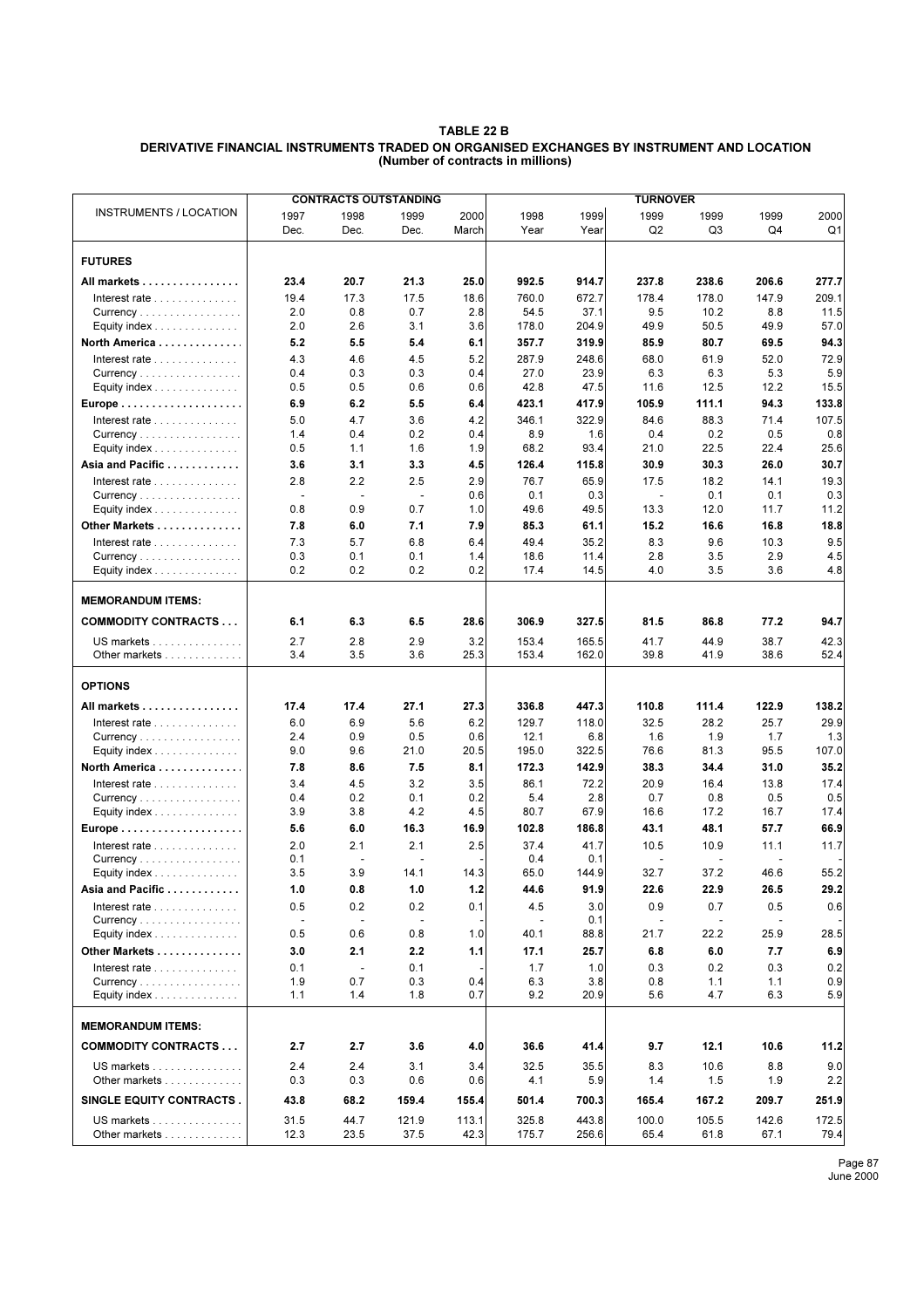#### **Notes to tables**

Note: Data for the most recent period are provisional. Table 1 The data in Tables 1 to 8 (the *locational* BIS banking statistics) cover banks' unconsolidated gross international on-balance sheet assets and liabilities. The data are based on the residence of the reporting institution and therefore measure the activities of all banking offices residing in each reporting country. Such offices report exclusively on their own unconsolidated business, which thus includes international transactions with any of their own affiliates (for data on the BIS consolidated banking statistics, see Table 9). BIS reporting banks include banks residing in the Group of Ten countries, Luxembourg, Austria, Denmark, Finland, Ireland, Norway, Spain, the Bahamas, Bahrain, the Cayman Islands, Hong Kong, the Netherlands Antilles and Singapore, and the offshore branches of US banks in Panama. Inside area countries also include positions vis-à-vis Aruba, Barbados, Bermuda, Lebanon, Liberia, Vanuatu and the British West Indies.

> The unallocated item includes international institutions other than the BIS and on the liabilities side banks' issues of debt securities for most reporting countries.

> Local positions in foreign currency are available from all reporting banks except those in the United States, Hong Kong and (for liabilities vis-à-vis non-banks) Japan. For Singapore, local positions include interbank business only ("Local" refers to positions vis-à-vis residents).

- Tables 2 "Other reporting countries" include under "Other" the Netherlands Antilles and the offshore branches of US banks in Panama. In the case of the United States and Singapore, the data do not include banks' holdings and own issues of securities.
- Table 2B For banks in the United States, the data relate to domestic currency positions only.
- Table 2C–D Except for Hong Kong, the positions of banks in "Other reporting countries" include those in domestic currency.
- Tables 3A–B For most reporting countries, the data on external loans and deposits are derived from reporting as such or calculated by subtracting separately reported data on positions other than loans and deposits from total external assets and liabilities. The Bahamas, Bahrain, the Cayman Islands and the Netherlands Antilles do not provide this information separately. Their data on international loans and deposits therefore equal the data on external assets and liabilities shown in Tables 2 A-B. The United States and Singapore only report data on external loans and deposits. Their data on international loans and deposits therefore also equal the data on external assets and liabilities shown in Tables 2 A-B (see notes to Tables 2).
- Tables 4A–B In the case of Belgium and Luxembourg, the data relate to residents of both countries.
- Tables 5 The positions in domestic currency (item A) cover all reporting countries while those in foreign currency (item B) only relate to reporting countries that provide a detailed currency breakdown. The foreign currency positions of countries (Bahamas, Bahrain, Hong Kong, Netherlands Antilles, Singapore and the United States) that do not supply sufficient currency detail are shown in the item "unallocated" (item C). For periods until December 1998, the data on domestic currency positions held in euro area currencies relate to the ECU and all euro legacy currencies, except the escudo. The data on foreign currency positions held in euro area currencies cover only the ECU and those five euro legacy currencies (BEF, DEM, FRF, ITL and NLG) that were reported separately.
- Tables 5A–B Claims on non-banks include the positions of banks in the United States and their offshore branches vis-à-vis official monetary institutions.
- Table 5C Excludes, on the assets side, the positions of banks in the United States and their offshore branches, which are indistinguishably included under positions vis-à-vis non-banks.
- Table 5D The data cover all reporting banks, except those in the United States, Hong Kong and (for liabilities vis-à-vis nonbanks) Japan. For Singapore, local positions relate to interbank business only.
- Table 6A Positions vis-à-vis Switzerland include those vis-à-vis the BIS. The residual item for Middle Eastern countries includes the positions of banks in the United States and their branches in Panama vis-à-vis Middle Eastern OPEC countries (including positions vis-à-vis Bahrain, but excluding those vis-à-vis Libya, which appear under the residual item for African countries), as well as the residual positions of banks in the Bahamas vis-à-vis Middle Eastern OPEC countries. The residual item for African countries includes the positions of banks in the United States vis-à-vis African OPEC countries.

For reasons of confidentiality, positions vis-à-vis certain countries may be included under the residual or unallocated items.

- Table 6B The inclusion of data on positions of banks in the United States vis-à-vis individual countries is indicated by the letter U placed after the names of the countries for which such figures are available. In the case of the offshore branches of US banks in Panama, only the positions vis-à-vis the US non-bank sector are available separately. See also notes to Table 6 A.
- Tables 7A–B See notes to Tables 3 A-B. In the case of the reporting countries Hong Kong and Japan, the breakdowns of international loans and deposits by vis-a-vis country have been partly estimated.
- Table 8 The data cover cross-border positions in all currencies plus local foreign currency positions of banks located in the group of "Industrial reporting countries" and Hong Kong. The data for banks in the United States relate to domestic currency only. In addition, the data cover cross-border positions in foreign currency of the offshore branches of US banks in the Bahamas, the Cayman Islands, Panama, Hong Kong and Singapore.

Positions vis-à-vis "related offices" cover cross-border positions only. In the case of banks in Canada, such positions are given for Canadian banks only.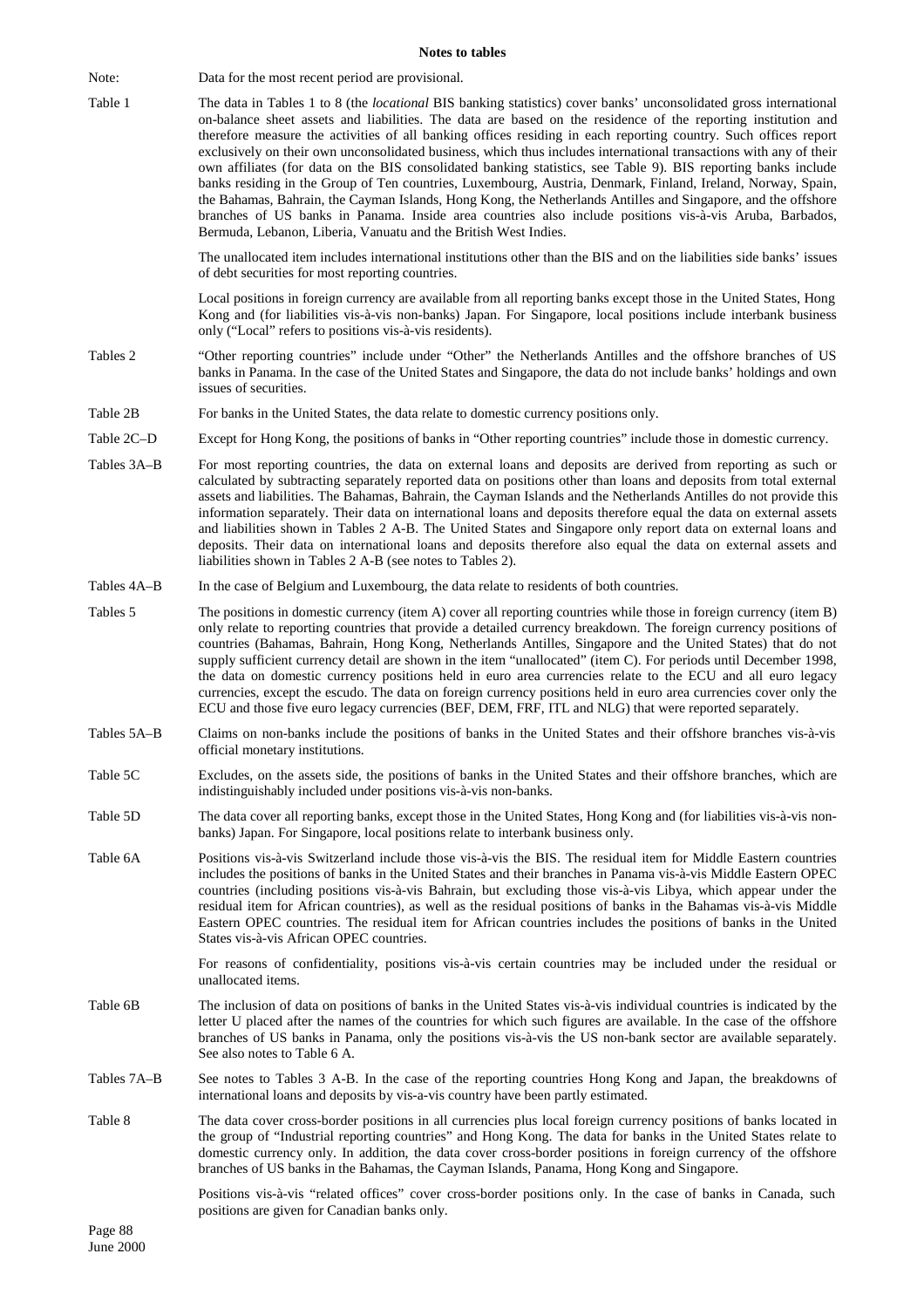Claims on official monetary institutions are not reported separately for banks by the Netherlands, while in the case of banks in the United States and their offshore branches, the claims are included under positions vis-à-vis non-banks.

Figures for Latin America include the Caribbean area as well.

- Tables 9 The data (the *consolidated* BIS banking statistics) cover banks' worldwide consolidated international on-balance sheet assets. The data are based mainly on the country of incorporation of the reporting institutions and measure the international lending activities of banks' head offices in the reporting countries and all their offices at home and abroad, with positions between offices of the same bank being netted out. In addition, foreign banks in reporting countries are requested to supply some information about their international lending activities on an unconsolidated basis. The reporting countries comprise the Group of Ten countries plus Luxembourg, Austria, Denmark, Finland, Ireland, Norway and Spain.
- Table 9A Data for individual countries may differ from national data released by these countries themselves, as a result of differences in reporting definitions and coverage between creditor and debtor reporting systems. The column "Banks with head offices outside the country of residence" covers claims on banks with head offices outside the country in which they are located. The data provide an approximation of the double-counting which arises when banks in the reporting area report claims on affiliates of other inside area banks.

Claims vis-à-vis reporting countries do not include data from Norway. Data on total claims in column A exclude local claims in foreign currencies of foreign affiliates of US banks which are included indistinguishably in column L with local claims in local currency.

The memorandum item on net risk transfer relates to the reallocation of claims from the country of the immediate counterparty to that of the ultimate borrower as provided by 13 of 18 reporting countries. A positive/negative number indicates a higher/lower exposure than shown by total claims in column A. In principle, the country of the ultimate counterparty (or of ultimate risk) is considered to be the country where the guarantor of a financial claim resides or where the head office of a legally dependent branch is located. However, this definition is not yet consistently applied by all countries. In some cases the data exclude guarantees, while in others they also include claims on legally independent subsidiaries, without any explicit guarantee being given.

Table 9B The data on individual nationality groups of reporting banks may differ from data published in national sources, owing primarily to the fact that the data presented here relate to the consolidated claims of domestically owned banks only, while published national sources may in certain cases cover the unconsolidated claims of local subsidiaries and branches of foreign banks as well. The grand total in the first column of the table also includes the international claims of domestically owned banks in Luxembourg and Switzerland, which are not shown separately in this table, as well as those of local subsidiaries and branches of banks which have their head offices outside the BIS reporting area.

> Denmark reports its data on an unconsolidated basis and Germany on a partially consolidated basis. Claims vis-àvis reporting countries do not include data from Norway. The data for the United States exclude local claims in foreign currencies, which are included indistinguishably in Table 9A, column L, with local claims in local currency.

- Table 10 The data cover announcements of international syndicated credit facilities that are granted by syndicates consisting of at least three financial institutions (thus excluding bilateral deals) acting as arranger/co-arranger, lead manager/co-lead manager, manager/co-manager, member of a tender panel or participant; the nationality of at least one of the syndicate banks must differ from that of the borrower. Facilities must take the form of one or a combination of the following instruments: term loan, revolving credit, cofinancing facility, export credit, bridge facility, construction loan, mezzanine loan or multiple options facility. Furthermore, only signed facilities with a maturity of at least one year and for an amount equivalent to at least \$1 million are included. Finally, there are no restrictions on the purposes to which the proceeds of the facilities might be directed and the data therefore also include refinancing facilities. Sources: Capital DATA; BIS.
- Tables 11–15 "International debt securities" in Tables 11 and 12 include international money market instruments, bonds and notes.

"Country of residence" in Tables 11 and 14 is determined by the residence of the borrower and conforms with the balance of payments methodology. "Nationality of issuer" in Tables 12 and 15 (and in Table 13B for Japanese issuers) is determined by the country of incorporation of the parent company of the borrower; it is an approximation to the concept of ultimate risk, even though it includes the issues of foreign subsidiaries, which may not always have been guaranteed by the parent company.

The data on net issues of money market instruments and notes are calculated as changes in amounts outstanding at constant exchange rates. The data on net issues of international bonds represent transaction data and are obtained by deducting scheduled and early repayments from data on completed issues but adding the implied interest accruals on zero coupon bonds; repayments of non-US dollar bonds are converted at the exchange rates prevailing at the beginning of the repayment quarter.

The data on gross issuance in Tables 13A, 14A and 15A exclude issues redeemed in the same quarter.

The memorandum items in Tables 13A and 13B contain aggregates for all of the OECD countries and selected emerging markets as shown in Table 16. Sources: Bank of England; Capital DATA; Euroclear; ISMA; Thomson Financial Securities Data; BIS.

Tables 16A–D The data cover OECD plus selected emerging market countries and are mainly collected from central bank sources. The changes in stocks exclude exchange rate valuation effects.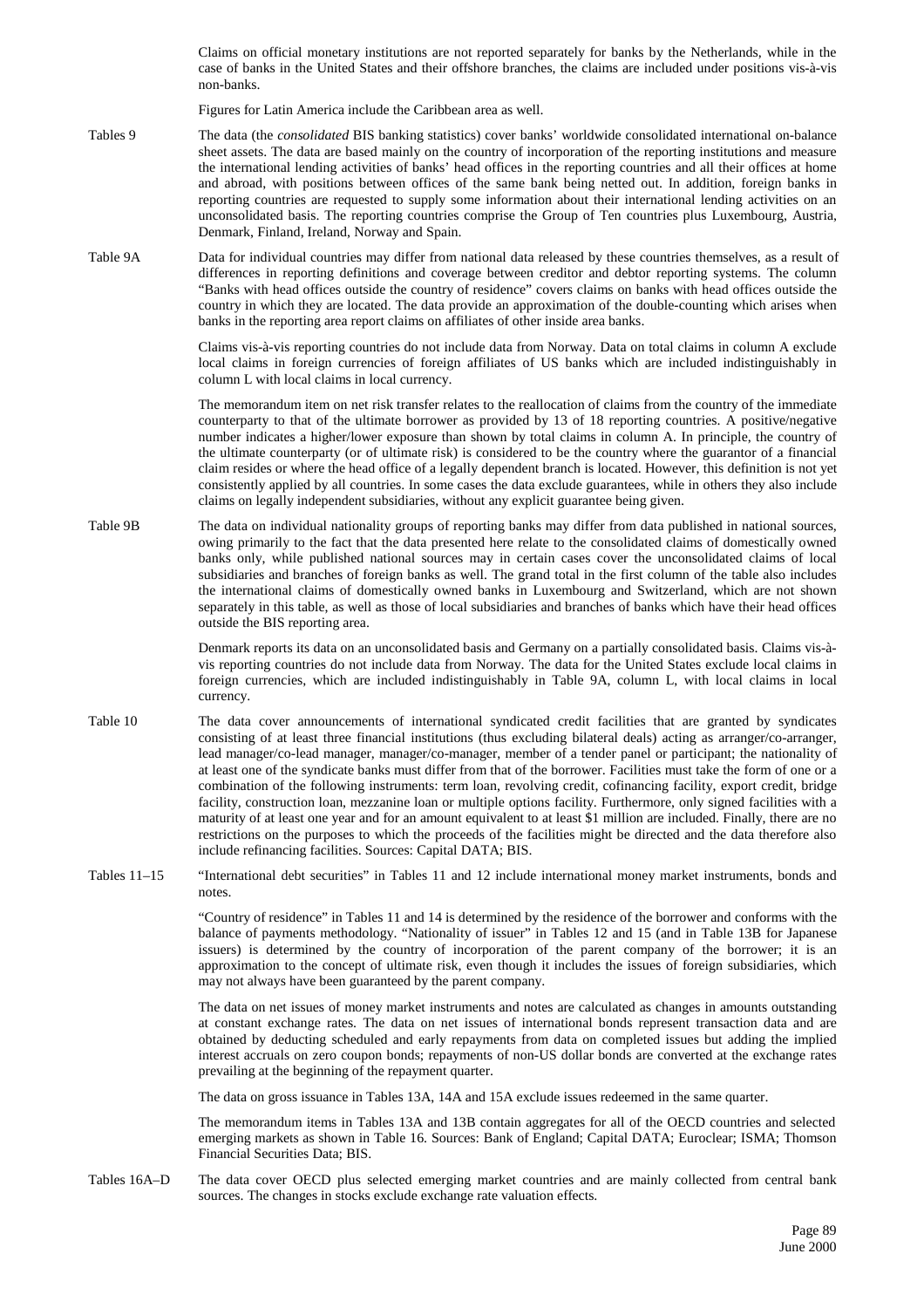Data on maturities of up to one year cover all shorter term instruments, such as treasury bills, commercial paper and short-term notes (mainly CDs), and all longer term instruments, such as bonds and medium-term notes, falling due within one year. Data on bonds with remaining maturities of up to one year are available for Austria, Australia, Brazil, the Czech Republic, Denmark, Finland, France, Germany, Ireland, South Korea, Switzerland, Turkey and the United Kingdom and for the government sector in the following countries: Hungary, Italy, Japan, Mexico, the Netherlands, New Zealand, Spain and the United States. Historical data are partly estimated.

Data on short-term notes for Argentina include CDs in domestic and foreign currency. The public sector figures for Argentina include "bonos" issued in foreign currency. Data for China also include issues by banks, which are allocated to the private sector. Data for Hong Kong relate to issues in Hong Kong dollars, excluding those identified as international. Indian public sector domestic securities exclude those of government-guaranteed bodies.

For the Netherlands, the source for data on domestic Medium-term notes (MTNs) is different from that for data on domestic bonds, and there may therefore be some overlaps. Furthermore, data on domestic commercial paper (CP) include foreign issues in Dutch guilders. Issues of CDs by the Netherlands Bank are included under private short-term notes. UK data on CP and MTNs and French data on short-term notes also include foreign issues. UK data include domestically targeted euro treasury bills and notes. Data for US short-term notes include CDs plus other time deposits. The US data on domestic CP include foreign issues.

The latest available bonds data for Belgium, Singapore and the Chinese public sector relate to end-1998. The latest available data for Malaysia relate to end-1999 and for Russia to end-June 1999. Data on US MTNs are available up to end-1998. The latest available data on amounts outstanding have been carried forward for the periods thereafter. Sources: Central banks and other national authorities.

- Table 17 The data cover the underwriting and distribution of new shares in markets outside the issuer's domestic market. The statistics include shares made available in the form of primary placements (offering of new shares aimed at raising capital) or secondary placements (offering of existing shares). Sources: Capital DATA; BIS.
- Tables 18–21 The data are derived from new BIS statistics on OTC derivatives markets and cover the notional amounts and gross market values outstanding of the worldwide consolidated OTC derivatives exposure of major banks and dealers in the G10 countries. All figures are adjusted for double-counting and cover the four main categories of market risk: foreign exchange, interest rate (single-currency contracts only), equity and commodity. The notional amount, which is generally used as a reference to calculate cash flows under individual contracts, provides a comparison of market size between related cash and derivatives markets. Gross market value is defined as the sum (in absolute terms) of the positive market value of all reporters' contracts and the negative market value of their contracts with non-reporting counterparties. It also measures the replacement cost of all outstanding contracts had they been settled in the reporting period.
- Table 18 For end-June 1998 data, "Other" includes positions reported by non-regular reporting institutions in the context of the triennial Central Bank Survey of Foreign Exchange and Derivatives Market Activity at end-June 1998; for subsequent reporting periods, "Other" covers estimated positions of non-regular reporting institutions. "Gross credit exposure" includes gross market values after taking into account legally enforceable bilateral netting agreements.
- Table 19B Counting both currency sides of every foreign exchange transaction means that the currency breakdown sums to 200% of the aggregate.

# Tables 19C, 20C

and 21C The maturity brackets refer to residual maturities.

Tables 22A–B Sources: FOW TRADEdata; Futures Industry Association; various futures and options exchanges; BIS.

#### **Breaks in series for data in Tables 1–8**

| December 1997 |                                                                  | Increase in reporting population.                                                                                                                |
|---------------|------------------------------------------------------------------|--------------------------------------------------------------------------------------------------------------------------------------------------|
|               |                                                                  | Increase in reporting population.                                                                                                                |
| March 1998    | Bahrain                                                          | Increase in reporting population.                                                                                                                |
|               |                                                                  | Increase in reporting population.                                                                                                                |
| March 1999    | Euro area currencies                                             | Reclassification of legacy currencies of the euro from foreign to domestic<br>currency positions in the context of the introduction of the euro. |
|               |                                                                  | Reclassification of positions in the context of the introduction of the<br>euro.                                                                 |
|               |                                                                  | Exclusion of certain own issues of securities from the reporting.                                                                                |
|               | Netherlands                                                      | Reclassification of positions as a result of a new reporting system.                                                                             |
|               | Switzerland                                                      | Increase in reporting population.                                                                                                                |
| June 1999     | Bahamas, Cayman Islands,<br>Singapore<br>.<br>Belgium/Luxembourg | Exclusion of holdings and own issues of securities from data on external<br>loans and deposits<br>Inclusion of positions against each other.     |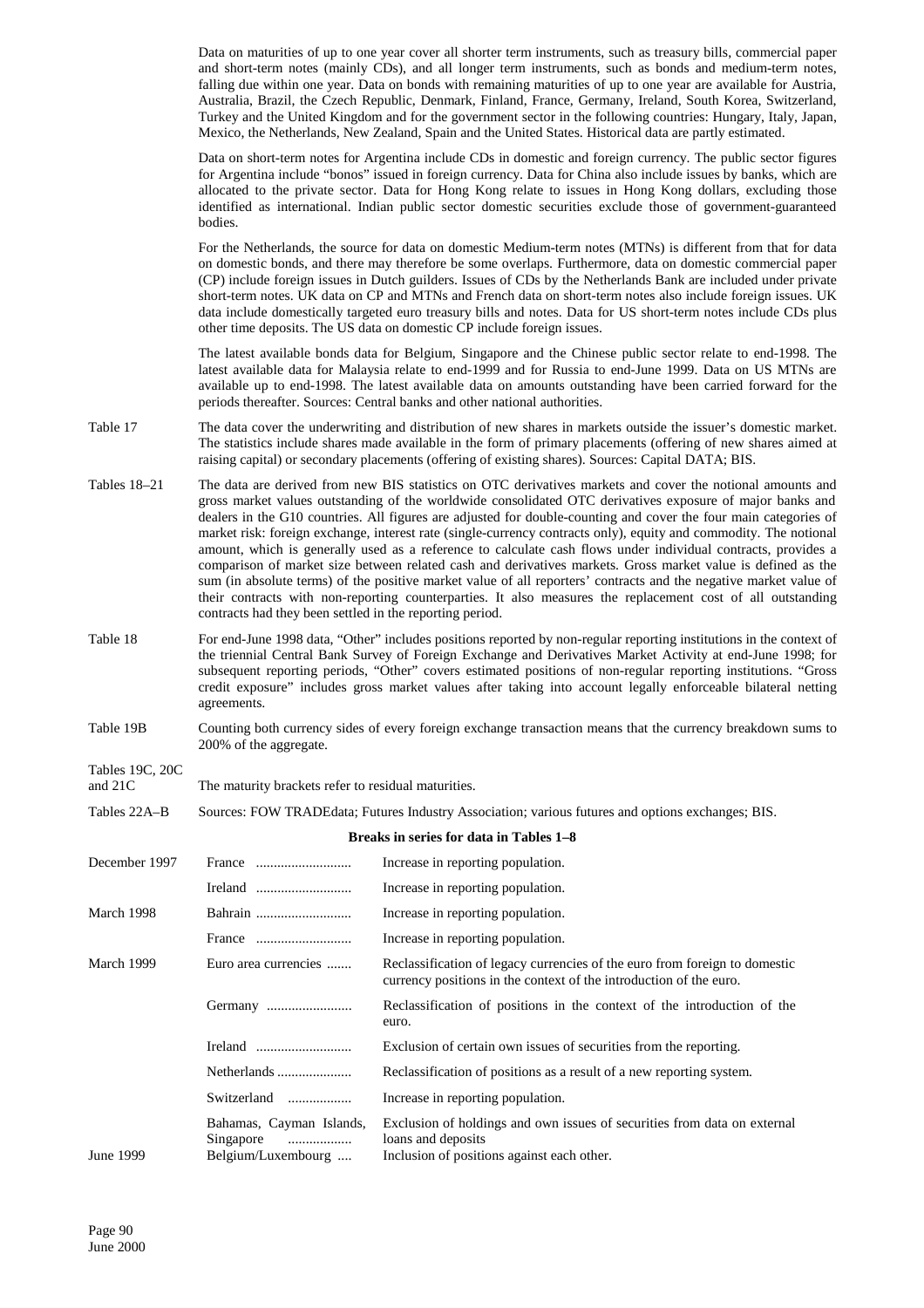# **Special features incorporated in "International banking and financial market developments"**

| February 2000    | A look at trading volumes in the euro                                                                   |  |
|------------------|---------------------------------------------------------------------------------------------------------|--|
| November 1999    | The rise of corporate credit benchmarks                                                                 |  |
| November 1999    | The evolution of emerging market bond spreads in the 1990s                                              |  |
| August 1999      | Restructuring in the global banking industry                                                            |  |
| March 1999       | The yen carry trade and recent foreign exchange market volatility                                       |  |
| August 1998      | The consolidated international banking statistics in perspective                                        |  |
| February 1998    | The role of major currencies in emerging foreign exchange markets                                       |  |
| November 1996    | The market for international asset-backed securities                                                    |  |
| February 1996    | Interest rate futures: Characteristics and market development (Part 2)                                  |  |
| November 1995    | Interest rate futures: Characteristics and market development                                           |  |
| August 1995      | Issues in cross-border securities settlements                                                           |  |
| February 1995    | Recent developments in the international interbank market                                               |  |
| November 1992    | Recent developments in the external payments and financing of selected Latin American countries         |  |
| August 1992      | Recent developments in the external payments and financing of selected East Asian countries             |  |
| May 1992         | Derivative financial instruments and banks' involvement in selected off-balance-sheet business          |  |
| February 1992    | Recent developments in the ECU financial markets                                                        |  |
| November 1991    | The nationality structure of the international banking market since end-1985                            |  |
| August 1991      | Domestic and international commercial paper markets                                                     |  |
| May 1991         | The international and domestic bond markets                                                             |  |
| February 1991    | Recent developments in the external payments and financing of central and<br>eastern European countries |  |
| November 1990    | Recent developments in reporting banks' business with Middle Eastern OPEC countries                     |  |
| August 1990      | The markets for interest rate and currency swaps and related derivative instruments                     |  |
| May 1990         | Payments of interest and principal in the international bond markets: 1986-95                           |  |
| February 1990    | Non-bank deposits in the international banking market                                                   |  |
| November 1989    | The interest rate and currency swap markets                                                             |  |
| August 1989      | The nationality structure of the international banking market, 1983-88                                  |  |
| May 1989         | The currency structure of reporting banks' business with countries outside their own area               |  |
| February 1989    |                                                                                                         |  |
|                  | Developments in the ECU financial markets                                                               |  |
| December 1988    | The international securities markets in the first half of 1988                                          |  |
| August 1988      | Developments in international bond indebtedness since end-1982                                          |  |
| May 1988         | International financial markets in the second half of 1987                                              |  |
| February 1988    | Recent evolution of the reporting banks' business with eastern Europe                                   |  |
| October 1987     | International financial markets in the first half of 1987                                               |  |
| <b>July 1987</b> | The international interbank market, 1982-86                                                             |  |
| April 1987       | International financial markets in the second half of 1986                                              |  |
| January 1987     | The nationality structure of the international banking market                                           |  |
| October 1986     | International financial markets in the first half of 1986                                               |  |
| <b>July 1986</b> | The recent evolution of the ECU banking market                                                          |  |
| May 1986         | International financial markets in the second half of 1985                                              |  |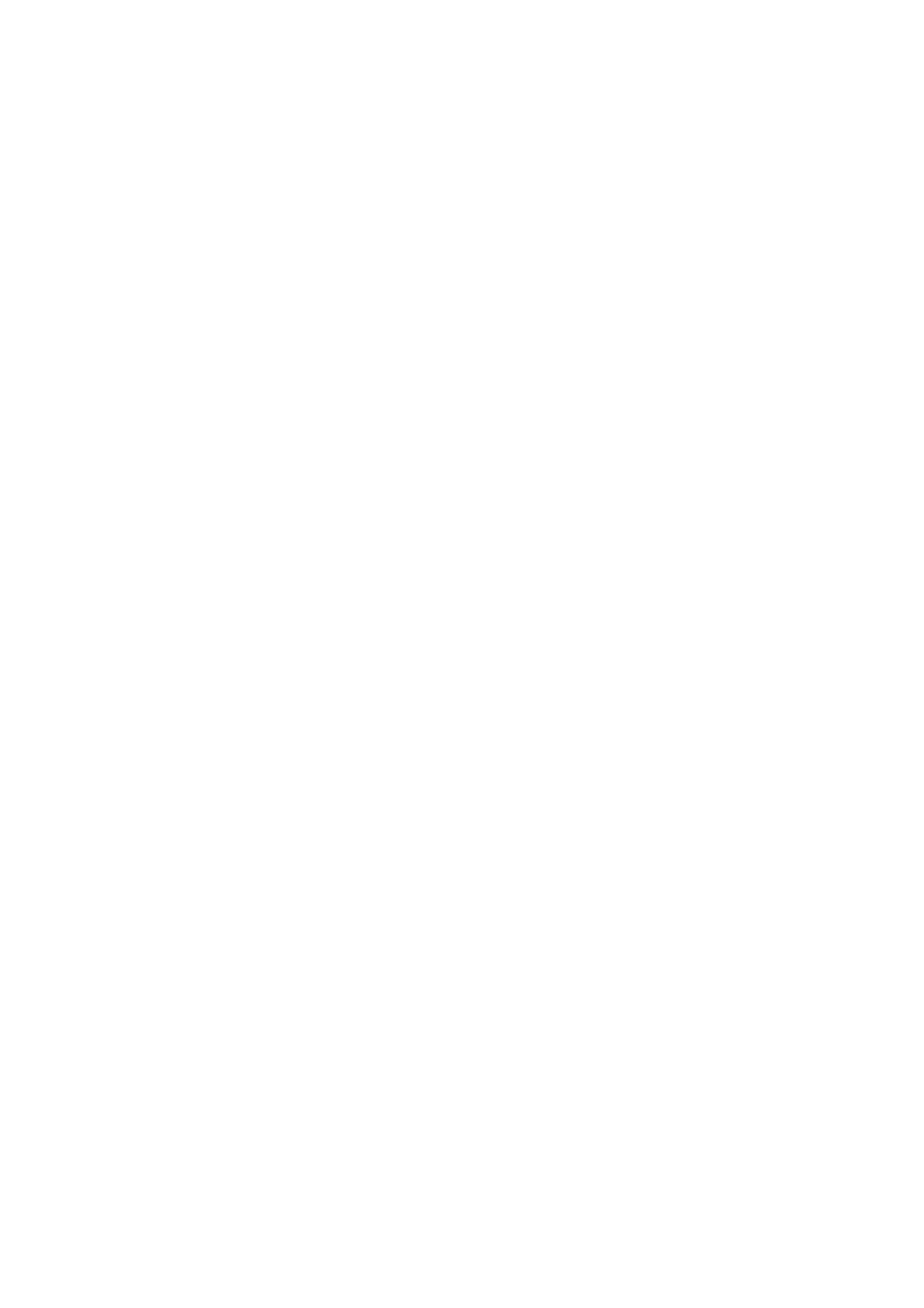# **LIST OF RECENT BIS PUBLICATIONS \***

# **INTERNATIONAL FINANCIAL STATISTICS**

| BIS consolidated international banking statistics (semiannual press release)                                                                                | November 1999    |
|-------------------------------------------------------------------------------------------------------------------------------------------------------------|------------------|
| Joint BIS-IMF-OECD-World Bank statistics on external debt (on website only)                                                                                 | November 1999    |
| Regular OTC derivatives market statistics (semiannual press release)                                                                                        | November 1999    |
| Triennial central bank survey of foreign exchange and derivatives market activity                                                                           | May 1999         |
| <b>CONFERENCE PAPERS</b>                                                                                                                                    |                  |
| International financial markets and the implications for monetary and financial stability                                                                   | March 2000       |
| The monetary and regulatory implications of changes in the banking industry                                                                                 | March 1999       |
| Topics in monetary policy modelling                                                                                                                         | August 1998      |
| The role of asset prices in the formulation of monetary policy                                                                                              | March 1998       |
| <b>ECONOMIC PAPERS</b>                                                                                                                                      |                  |
| The implementation of monetary policy in industrial countries: a survey (C E V Borio)                                                                       | <b>July 1997</b> |
| <b>POLICY PAPERS</b>                                                                                                                                        |                  |
| Strengthening the banking system in China: issues and experience                                                                                            | October 1999     |
| Bank restructuring in practice                                                                                                                              | August 1999      |
| Monetary policy operating procedures in emerging market economies                                                                                           | March 1999       |
| Managing change in payment systems                                                                                                                          | May 1998         |
| The transmission of monetary policy in emerging market economies                                                                                            | January 1998     |
| <b>WORKING PAPERS</b>                                                                                                                                       |                  |
| Monetary policy in an estimated optimisation-based model with sticky prices and wages (J D Amato and<br>T Laubach)                                          | May 2000         |
| Information, liquidity and risk in the international interbank market: implicit guarantees and private credit<br>market failure (H Bernard and J Bisignano) | March 2000       |
| A defense of the expectations theory as a model of U.S. long-term interest rates (G Sutton)                                                                 | January 2000     |
| What have we learned from recent financial crises and policy responses (W White)                                                                            | January 2000     |
| Switching from single to multiple bank lending relationships: determinants and implications (L Farinha<br>and J Santos)                                     | January 2000     |
| Sacrifice ratios and the conduct of monetary policy in conditions of low inflation (P Andersen and<br>W Wascher)                                            | November 1999    |
| Interbank interest rates and the risk premium (H Pagès)                                                                                                     | November 1999    |
| A note on alternative measures of real bond rates (P Andersen)                                                                                              | November 1999    |
| Pass-through of exchange rates and import prices to domestic inflation in some industrialised countries<br>(J McCarthy)                                     | November 1999    |
| Banking and commerce: a liquidity approach (J G Haubrich and J A C Santos)                                                                                  | October 1999     |
| Perceived central bank intervention and market expectations: an empirical study of the yen/dollar<br>exchange rate 1993-96 (G Galati and W Melick)          | October 1999     |

Requests for publications should be addressed to: Bank for International Settlements, Information, Press & Library Services, Centralbahnplatz 2, CH-4002 Basel. These publications are also available on the BIS website (www.bis.org).